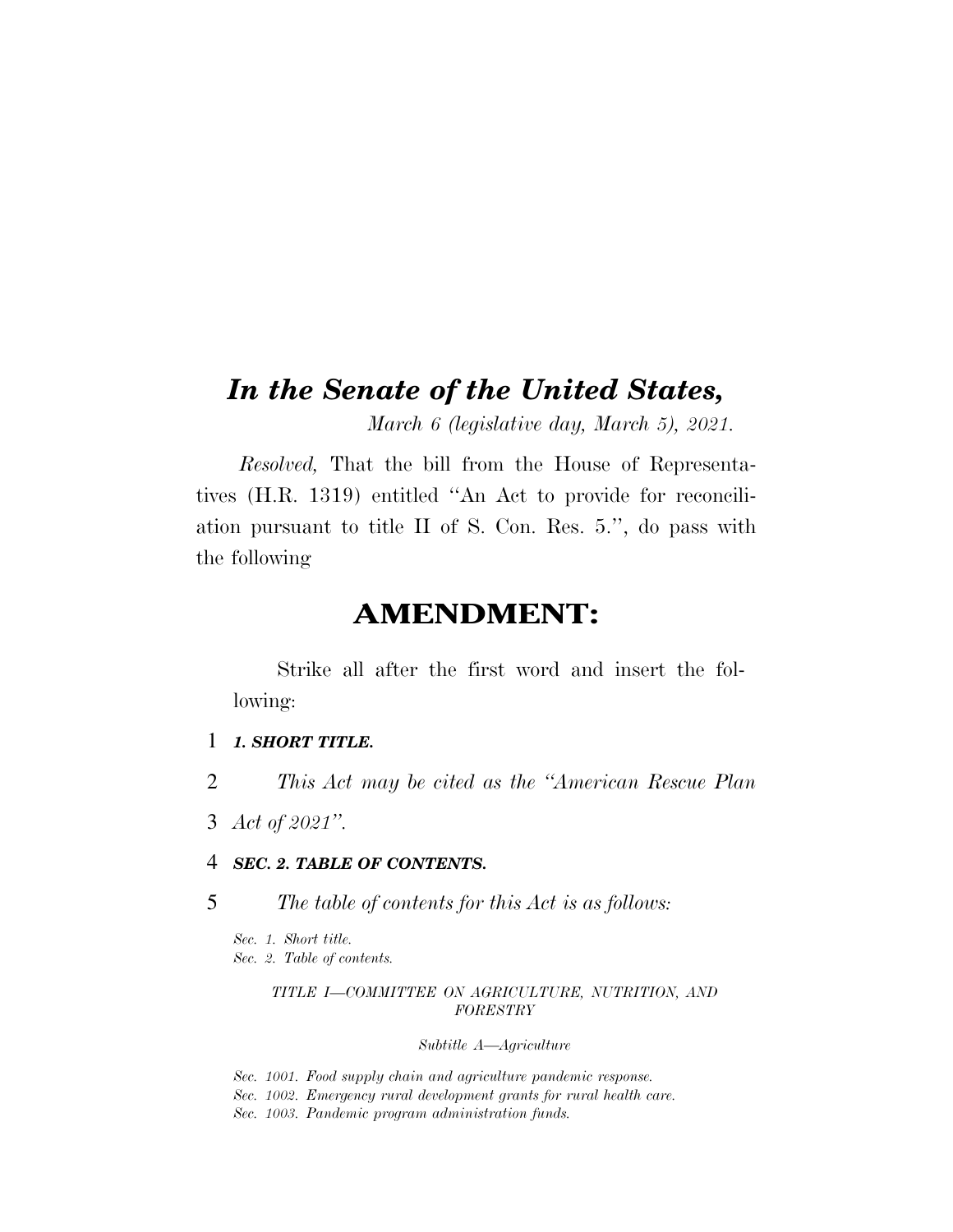- Sec. 1004. Funding for the USDA Office of Inspector General for oversight of *COVID–19-related programs.*
- *Sec. 1005. Farm loan assistance for socially disadvantaged farmers and ranchers.*
- *Sec. 1006. USDA assistance and support for socially disadvantaged farmers,*

*ranchers, forest land owners and operators, and groups.* 

*Sec. 1007. Use of the Commodity Credit Corporation for commodities and associated expenses.* 

#### *Subtitle B—Nutrition*

- *Sec. 1101. Supplemental nutrition assistance program.*
- *Sec. 1102. Additional assistance for SNAP online purchasing and technology improvements.*
- *Sec. 1103. Additional funding for nutrition assistance programs.*
- *Sec. 1104. Commodity supplemental food program.*
- *Sec. 1105. Improvements to WIC benefits.*
- *Sec. 1106. WIC program modernization.*
- *Sec. 1107. Meals and supplements reimbursements for individuals who have not attained the age of 25.*
- *Sec. 1108. Pandemic EBT program.*

#### *TITLE II—COMMITTEE ON HEALTH, EDUCATION, LABOR, AND PENSIONS*

*Subtitle A—Education Matters* 

#### *PART 1—DEPARTMENT OF EDUCATION*

- *Sec. 2001. Elementary and Secondary School Emergency Relief Fund.*
- *Sec. 2002. Emergency assistance to non-public schools.*
- *Sec. 2003. Higher Education Emergency Relief Fund.*
- *Sec. 2004. Maintenance of effort and maintenance of equity.*
- *Sec. 2005. Outlying areas.*
- *Sec. 2006. Gallaudet University.*
- *Sec. 2007. Student aid administration.*
- *Sec. 2008. Howard University.*
- *Sec. 2009. National Technical Institute for the Deaf.*
- *Sec. 2010. Institute of Education Sciences.*
- *Sec. 2011. Program administration.*
- *Sec. 2012. Office of Inspector General.*
- *Sec. 2013. Modification of revenue requirements for proprietary institutions of higher education.*
- *Sec. 2014. Funding for the Individuals with Disabilities Education Act.*

#### *PART 2—MISCELLANEOUS*

- *Sec. 2021. National Endowment for the Arts.*
- *Sec. 2022. National Endowment for the Humanities.*
- *Sec. 2023. Institute of Museum and Library Services.*

#### *Subtitle B—Labor Matters*

*Sec. 2101. Funding for Department of Labor worker protection activities.* 

*Subtitle C—Human Services and Community Supports* 

*Sec. 2201. Child Care and Development Block Grant Program.* 

*Sec. 2202. Child Care Stabilization.*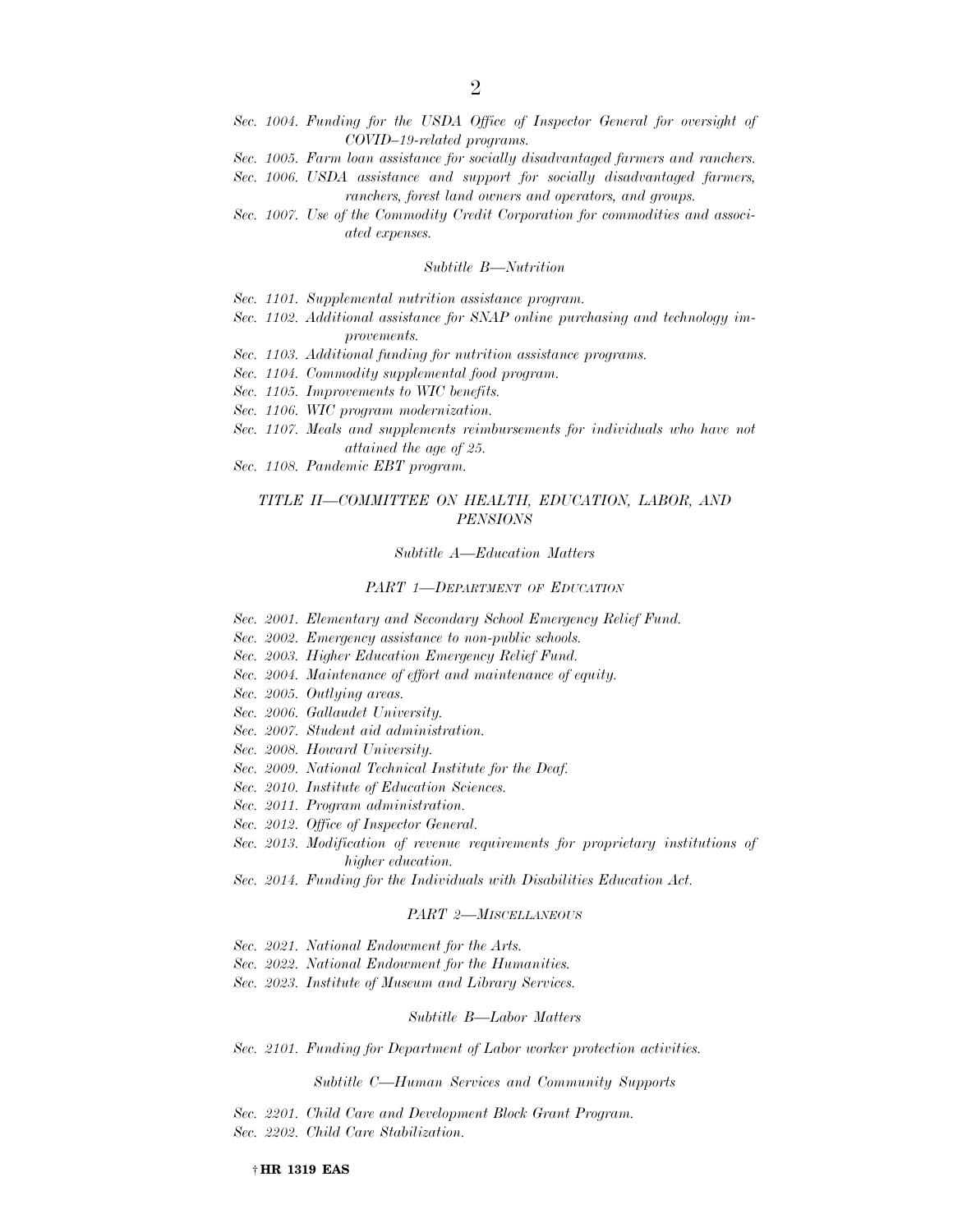- *Sec. 2203. Head Start.*
- *Sec. 2204. Programs for survivors.*
- *Sec. 2205. Child abuse prevention and treatment.*
- *Sec. 2206. Corporation for National and Community Service and the National Service Trust.*

#### *Subtitle D—Public Health*

- *Sec. 2301. Funding for COVID–19 vaccine activities at the Centers for Disease Control and Prevention.*
- *Sec. 2302. Funding for vaccine confidence activities.*
- *Sec. 2303. Funding for supply chain for COVID–19 vaccines, therapeutics, and medical supplies.*
- *Sec. 2304. Funding for COVID–19 vaccine, therapeutic, and device activities at the Food and Drug Administration.*
- *Sec. 2305. Reduced cost-sharing.*

#### *Subtitle E—Testing*

- *Sec. 2401. Funding for COVID–19 testing, contact tracing, and mitigation activities.*
- *Sec. 2402. Funding for SARS–CoV–2 genomic sequencing and surveillance.*
- *Sec. 2403. Funding for global health.*
- *Sec. 2404. Funding for data modernization and forecasting center.*

#### *Subtitle F—Public Health Workforce*

- *Sec. 2501. Funding for public health workforce.*
- *Sec. 2502. Funding for Medical Reserve Corps.*

#### *Subtitle G—Public Health Investments*

- *Sec. 2601. Funding for community health centers and community care.*
- *Sec. 2602. Funding for National Health Service Corps.*
- *Sec. 2603. Funding for Nurse Corps.*
- *Sec. 2604. Funding for teaching health centers that operate graduate medical education.*
- *Sec. 2605. Funding for family planning.*

*Subtitle H—Mental Health and Substance Use Disorder* 

- *Sec. 2701. Funding for block grants for community mental health services.*
- *Sec. 2702. Funding for block grants for prevention and treatment of substance abuse.*
- *Sec. 2703. Funding for mental health and substance use disorder training for health care professionals, paraprofessionals, and public safety officers.*
- *Sec. 2704. Funding for education and awareness campaign encouraging healthy work conditions and use of mental health and substance use disorder services by health care professionals.*
- *Sec. 2705. Funding for grants for health care providers to promote mental health among their health professional workforce.*
- *Sec. 2706. Funding for community-based funding for local substance use disorder services.*
- *Sec. 2707. Funding for community-based funding for local behavioral health needs.*
- *Sec. 2708. Funding for the National Child Traumatic Stress Network.*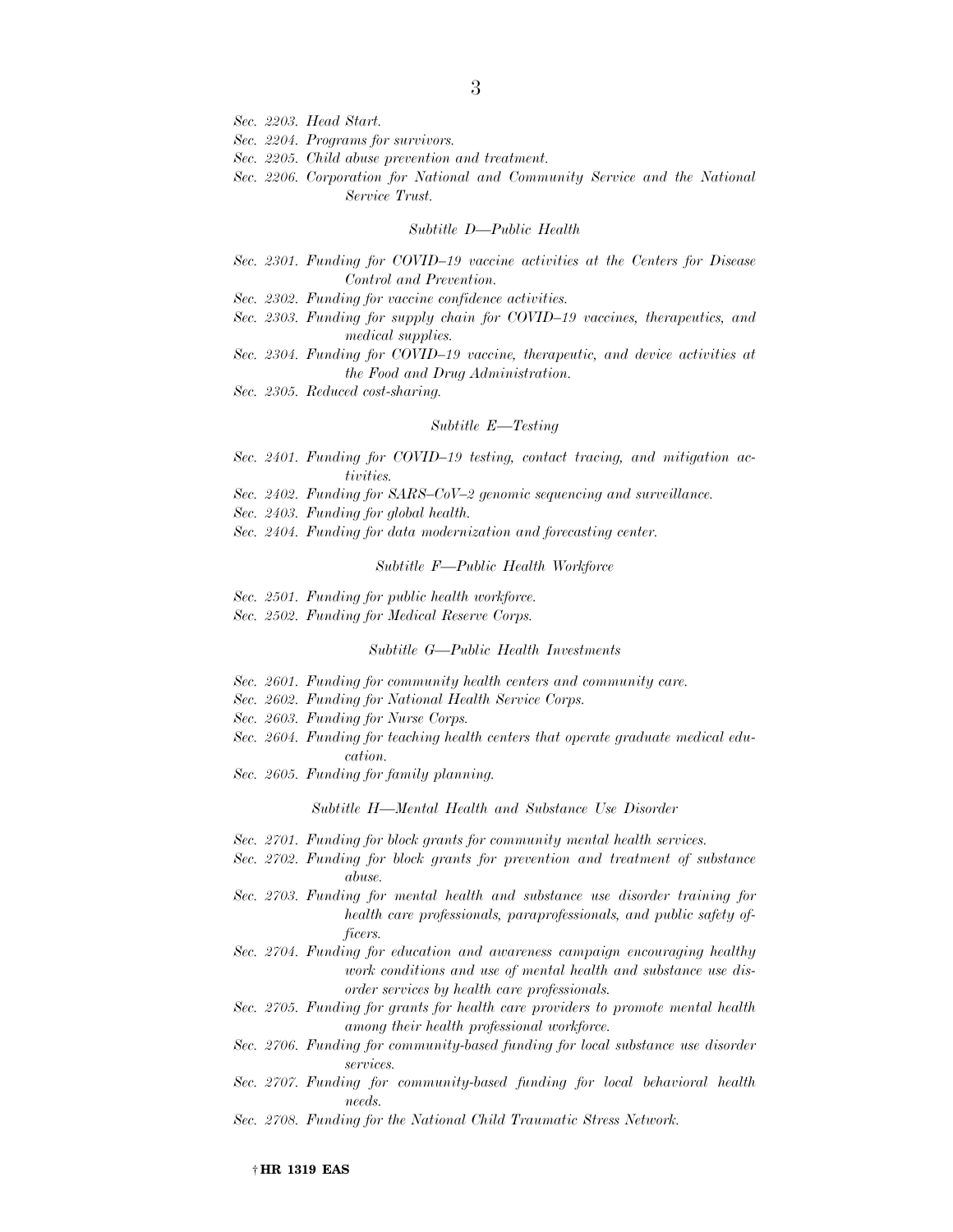- *Sec. 2710. Funding for youth suicide prevention.*
- *Sec. 2711. Funding for behavioral health workforce education and training.*
- *Sec. 2712. Funding for pediatric mental health care access.*
- *Sec. 2713. Funding for expansion grants for certified community behavioral health clinics.*

*Subtitle I—Exchange Grant Program* 

*Sec. 2801. Establishing a grant program for Exchange modernization.* 

*Subtitle J—Continued Assistance to Rail Workers* 

- *Sec. 2901. Additional enhanced benefits under the Railroad Unemployment Insurance Act.*
- Sec. 2902. Extended unemployment benefits under the Railroad Unemployment *Insurance Act.*
- *Sec. 2903. Extension of waiver of the 7-day waiting period for benefits under the Railroad Unemployment Insurance Act.*
- *Sec. 2904. Railroad Retirement Board and Office of the Inspector General funding.*

#### *Subtitle K—Ratepayer Protection*

*Sec. 2911. Funding for LIHEAP.* 

*Sec. 2912. Funding for water assistance program.* 

*Subtitle L—Assistance for Older Americans, Grandfamilies, and Kinship Families* 

- *Sec. 2921. Supporting older americans and their families.*
- *Sec. 2922. National Technical Assistance Center on Grandfamilies and Kinship Families.*

### *TITLE III—COMMITTEE ON BANKING, HOUSING, AND URBAN AFFAIRS*

*Subtitle A—Defense Production Act of 1950* 

*Sec. 3101. COVID–19 emergency medical supplies enhancement.* 

#### *Subtitle B—Housing Provisions*

- *Sec. 3201. Emergency rental assistance.*
- *Sec. 3202. Emergency housing vouchers.*
- *Sec. 3203. Emergency assistance for rural housing.*
- *Sec. 3204. Housing counseling.*
- *Sec. 3205. Homelessness assistance and supportive services program.*
- *Sec. 3206. Homeowner Assistance Fund.*
- *Sec. 3207. Relief measures for section 502 and 504 direct loan borrowers.*
- *Sec. 3208. Fair housing activities.*

*Subtitle C—Small Business (SSBCI)* 

*Sec. 3301. State Small Business Credit Initiative.* 

#### *Subtitle D—Public Transportation*

*Sec. 3401. Federal Transit Administration grants.* 

† **HR 1319 EAS**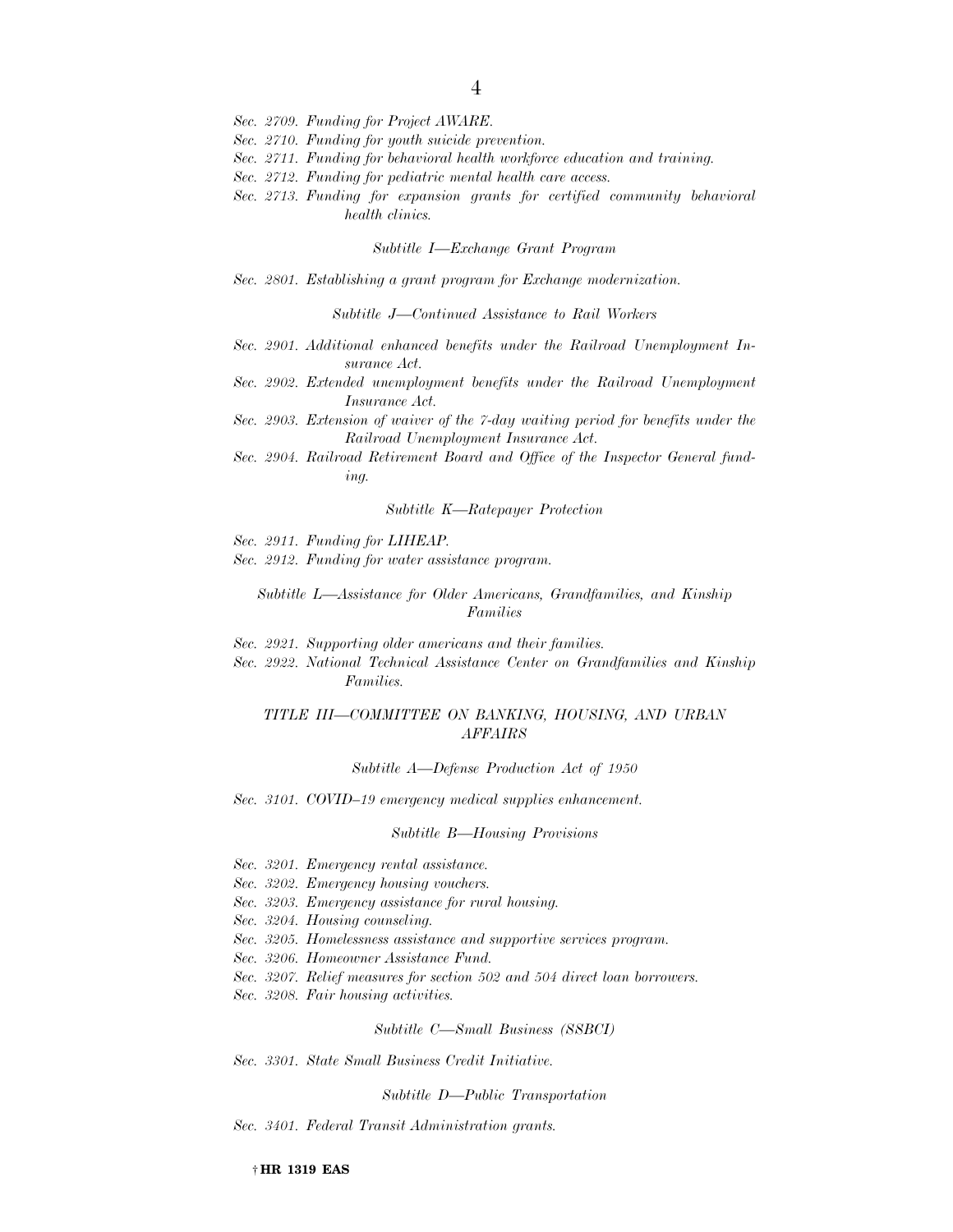### *TITLE IV—COMMITTEE ON HOMELAND SECURITY AND GOVERNMENTAL AFFAIRS*

- *Sec. 4001. Emergency Federal Employee Leave Fund.*
- *Sec. 4002. Funding for the Government Accountability Office.*
- *Sec. 4003. Pandemic Response Accountability Committee funding availability.*
- *Sec. 4004. Funding for the White House.*
- *Sec. 4005. Federal Emergency Management Agency appropriation.*
- *Sec. 4006. Funeral assistance.*
- *Sec. 4007. Emergency food and shelter program funding.*
- *Sec. 4008. Humanitarian relief.*
- *Sec. 4009. Cybersecurity and Infrastructure Security Agency.*
- *Sec. 4010. Appropriation for the United States Digital Service.*
- *Sec. 4011. Appropriation for the Technology Modernization Fund.*
- *Sec. 4012. Appropriation for the Federal Citizen Services Fund.*
- *Sec. 4013. AFG and SAFER program funding.*
- *Sec. 4014. Emergency management performance grant funding.*
- *Sec. 4015. Extension of reimbursement authority for Federal contractors.*
- *Sec. 4016. Eligibility for workers' compensation benefits for Federal employees diagnosed with COVID–19.*

#### *TITLE V—COMMITTEE ON SMALL BUSINESS AND ENTREPRENEURSHIP*

- *Sec. 5001. Modifications to paycheck protection program.*
- *Sec. 5002. Targeted EIDL advance.*
- *Sec. 5003. Support for restaurants.*
- *Sec. 5004. Community navigator pilot program.*
- *Sec. 5005. Shuttered venue operators.*
- *Sec. 5006. Direct appropriations.*

#### *TITLE VI—COMMITTEE ON ENVIRONMENT AND PUBLIC WORKS*

- *Sec. 6001. Economic adjustment assistance.*
- *Sec. 6002. Funding for pollution and disparate impacts of the COVID–19 pandemic.*
- *Sec. 6003. United States Fish and Wildlife Service.*

#### *TITLE VII—COMMITTEE ON COMMERCE, SCIENCE, AND TRANSPORTATION*

#### *Subtitle A—Transportation and Infrastructure*

- *Sec. 7101. Grants to the National Railroad Passenger Corporation.*
- *Sec. 7102. Relief for airports.*
- *Sec. 7103. Emergency FAA Employee Leave Fund.*
- *Sec. 7104. Emergency TSA Employee Leave Fund.*

#### *Subtitle B—Aviation Manufacturing Jobs Protection*

- *Sec. 7201. Definitions.*
- *Sec. 7202. Payroll support program.*

#### *Subtitle C—Airlines*

*Sec. 7301. Air Transportation Payroll Support Program Extension.*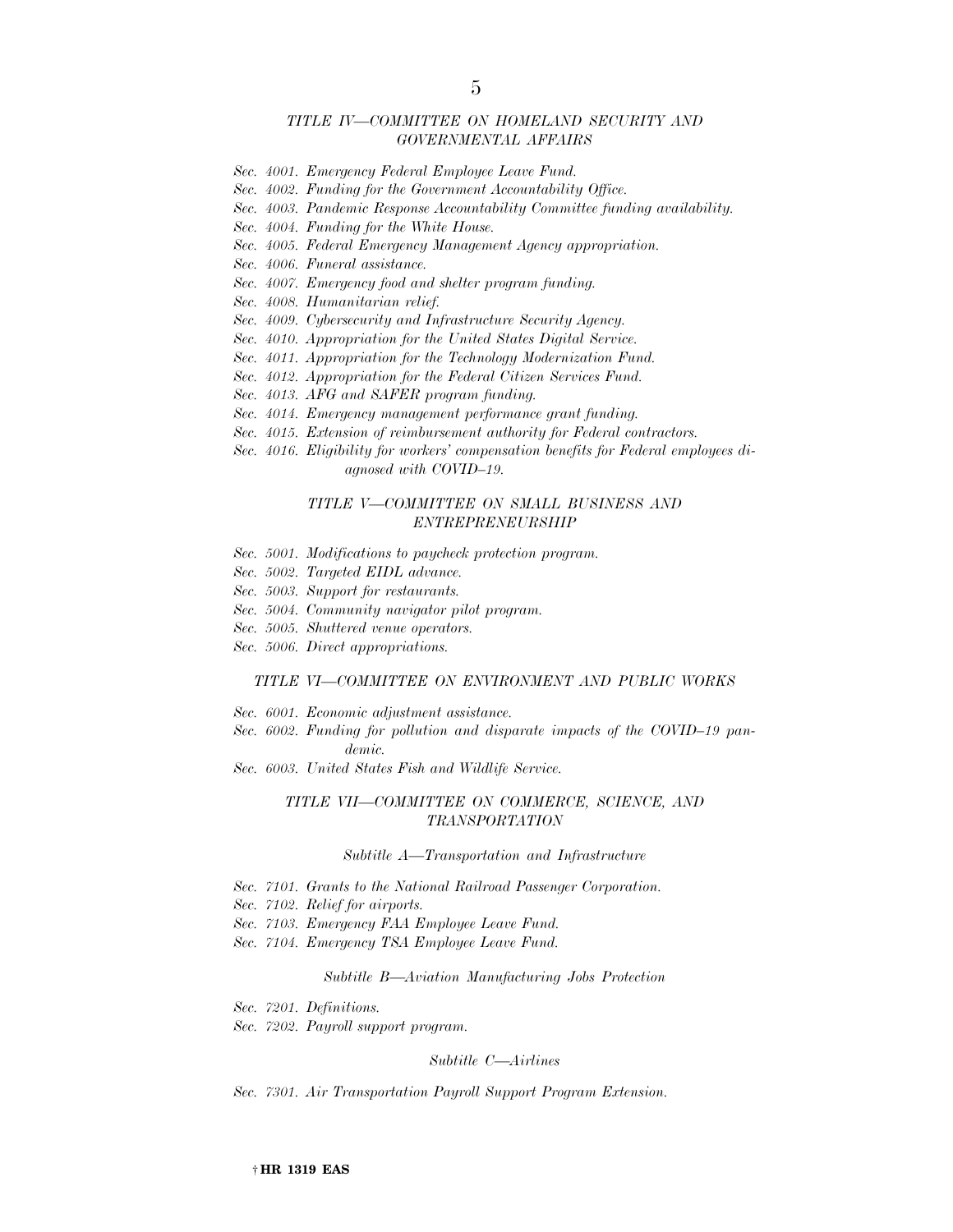*Subtitle D—Consumer Protection and Commerce Oversight* 

- *Sec. 7401. Funding for consumer product safety fund to protect consumers from potentially dangerous products related to COVID–19.*
- *Sec. 7402. Funding for E-Rate support for emergency educational connections and devices.*
- *Sec. 7403. Funding for Department of Commerce Inspector General.*
- *Sec. 7404. Federal Trade Commission funding for COVID–19 related work.*

*Subtitle E—Science and Technology* 

- *Sec. 7501. National Institute of Standards and Technology.*
- *Sec. 7502. National Science Foundation.*

#### *Subtitle F—Corporation for Public Broadcasting*

*Sec. 7601. Support for the Corporation for Public Broadcasting.* 

#### *TITLE VIII—COMMITTEE ON VETERANS' AFFAIRS*

- *Sec. 8001. Funding for claims and appeals processing.*
- *Sec. 8002. Funding availability for medical care and health needs.*
- *Sec. 8003. Funding for supply chain modernization.*
- *Sec. 8004. Funding for State homes.*
- *Sec. 8005. Funding for the Department of Veterans Affairs Office of Inspector General.*
- *Sec. 8006. Covid–19 veteran rapid retraining assistance program.*
- *Sec. 8007. Prohibition on copayments and cost sharing for veterans during emergency relating to COVID–19.*
- *Sec. 8008. Emergency Department of Veterans Affairs Employee Leave Fund.*

#### *TITLE IX—COMMITTEE ON FINANCE*

*Subtitle A—Crisis Support for Unemployed Workers* 

#### *PART 1—EXTENSION OF CARES ACT UNEMPLOYMENT PROVISIONS*

- *Sec. 9011. Extension of Pandemic Unemployment Assistance.*
- *Sec. 9012. Extension of emergency unemployment relief for governmental entities and nonprofit organizations.*
- *Sec. 9013. Extension of Federal Pandemic Unemployment Compensation.*
- *Sec. 9014. Extension of full Federal funding of the first week of compensable regular unemployment for States with no waiting week.*
- *Sec. 9015. Extension of emergency State staffing flexibility.*
- *Sec. 9016. Extension of pandemic emergency unemployment compensation.*
- *Sec. 9017. Extension of temporary financing of short-time compensation payments in States with programs in law.*
- *Sec. 9018. Extension of temporary financing of short-time compensation agreements for States without programs in law.*

#### *PART 2—EXTENSION OF FFCRA UNEMPLOYMENT PROVISIONS*

*Sec. 9021. Extension of temporary assistance for States with advances.* 

*Sec. 9022. Extension of full Federal funding of extended unemployment compensation.*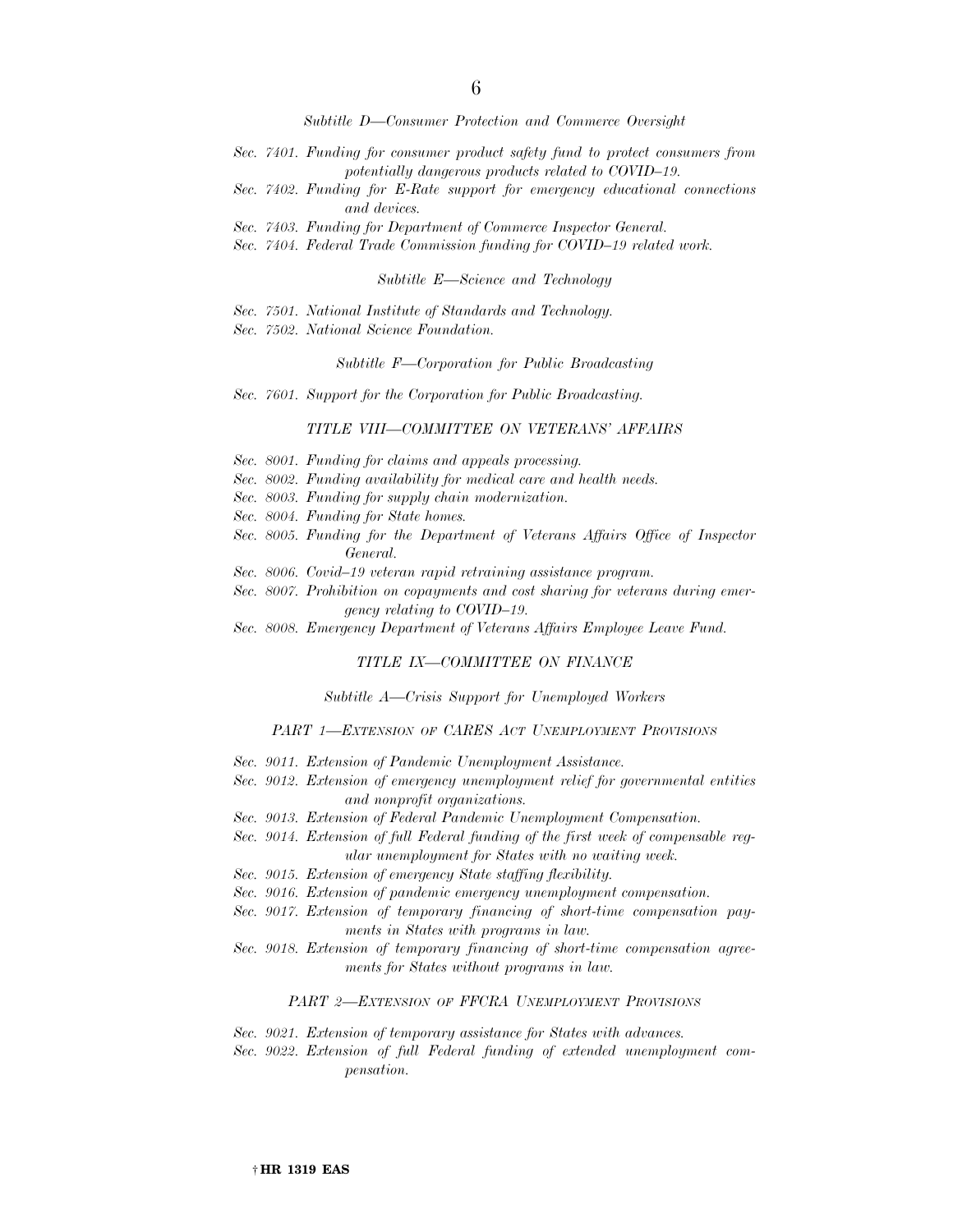#### *PART 3—DEPARTMENT OF LABOR FUNDING FOR TIMELY, ACCURATE, AND EQUITABLE PAYMENT*

*Sec. 9031. Funding for administration.* 

*Sec. 9032. Funding for fraud prevention, equitable access, and timely payment to eligible workers.* 

#### *PART 4—OTHER PROVISIONS*

*Sec. 9041. Extension of limitation on excess business losses of noncorporate taxpayers.* 

*Sec. 9042. Suspension of tax on portion of unemployment compensation.* 

*Subtitle B—Emergency Assistance to Families Through Home Visiting Programs* 

*Sec. 9101. Emergency assistance to families through home visiting programs.* 

*Subtitle C—Emergency Assistance to Children and Families* 

*Sec. 9201. Pandemic Emergency Assistance.* 

*Subtitle D—Elder Justice and Support Guarantee* 

*Sec. 9301. Additional funding for aging and disability services programs.* 

*Subtitle E—Support to Skilled Nursing Facilities in Response to COVID–19* 

- *Sec. 9401. Providing for infection control support to skilled nursing facilities through contracts with quality improvement organizations.*
- *Sec. 9402. Funding for strike teams for resident and employee safety in skilled nursing facilities.*

*Subtitle F—Preserving Health Benefits for Workers* 

*Sec. 9501. Preserving health benefits for workers.* 

*Subtitle G—Promoting Economic Security* 

*PART 1—2021 RECOVERY REBATES TO INDIVIDUALS*

*Sec. 9601. 2021 recovery rebates to individuals.* 

#### *PART 2—CHILD TAX CREDIT*

- *Sec. 9611. Child tax credit improvements for 2021.*
- *Sec. 9612. Application of child tax credit in possessions.*

#### *PART 3—EARNED INCOME TAX CREDIT*

- *Sec. 9621. Strengthening the earned income tax credit for individuals with no qualifying children.*
- *Sec. 9622. Taxpayer eligible for childless earned income credit in case of qualifying children who fail to meet certain identification requirements.*
- *Sec. 9623. Credit allowed in case of certain separated spouses.*
- *Sec. 9624. Modification of disqualified investment income test.*
- *Sec. 9625. Application of earned income tax credit in possessions of the United States.*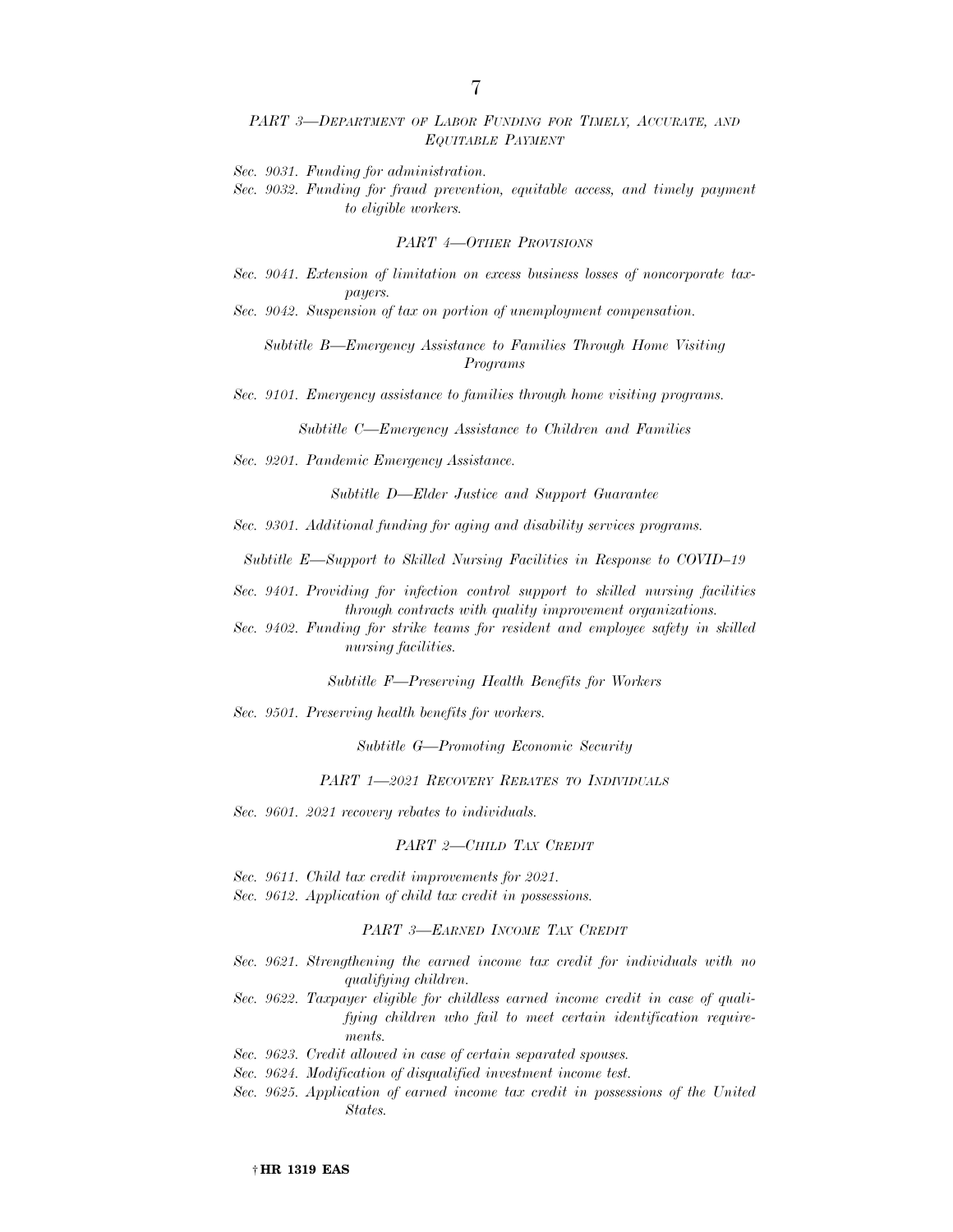*Sec. 9626. Temporary special rule for determining earned income for purposes of earned income tax credit.* 

#### *PART 4—DEPENDENT CARE ASSISTANCE*

*Sec. 9631. Refundability and enhancement of child and dependent care tax credit. Sec. 9632. Increase in exclusion for employer-provided dependent care assistance.* 

#### *PART 5—CREDITS FOR PAID SICK AND FAMILY LEAVE*

- *Sec. 9641. Payroll credits.*
- *Sec. 9642. Credit for sick leave for certain self-employed individuals.*
- *Sec. 9643. Credit for family leave for certain self-employed individuals.*

#### *PART 6—EMPLOYEE RETENTION CREDIT*

*Sec. 9651. Extension of employee retention credit.* 

#### *PART 7—PREMIUM TAX CREDIT*

- *Sec. 9661. Improving affordability by expanding premium assistance for consumers.*
- *Sec. 9662. Temporary modification of limitations on reconciliation of tax credits for coverage under a qualified health plan with advance payments of such credit.*
- *Sec. 9663. Application of premium tax credit in case of individuals receiving unemployment compensation during 2021.*

#### *PART 8—MISCELLANEOUS PROVISIONS*

- *Sec. 9671. Repeal of election to allocate interest, etc. on worldwide basis.*
- *Sec. 9672. Tax treatment of targeted EIDL advances.*
- *Sec. 9673. Tax treatment of restaurant revitalization grants.*
- *Sec. 9674. Modification of exceptions for reporting of third party network transactions.*
- *Sec. 9675. Modification of treatment of student loan forgiveness.*

#### *Subtitle H—Pensions*

- *Sec. 9701. Temporary delay of designation of multiemployer plans as in endangered, critical, or critical and declining status.*
- *Sec. 9702. Temporary extension of the funding improvement and rehabilitation periods for multiemployer pension plans in critical and endangered status for 2020 or 2021.*
- *Sec. 9703. Adjustments to funding standard account rules.*
- *Sec. 9704. Special financial assistance program for financially troubled multiemployer plans.*
- *Sec. 9705. Extended amortization for single employer plans.*
- *Sec. 9706. Extension of pension funding stabilization percentages for single employer plans.*
- *Sec. 9707. Modification of special rules for minimum funding standards for community newspaper plans.*
- *Sec. 9708. Expansion of limitation on excessive employee remuneration.*

#### *Subtitle I—Child Care for Workers*

*Sec. 9801. Child care assistance.*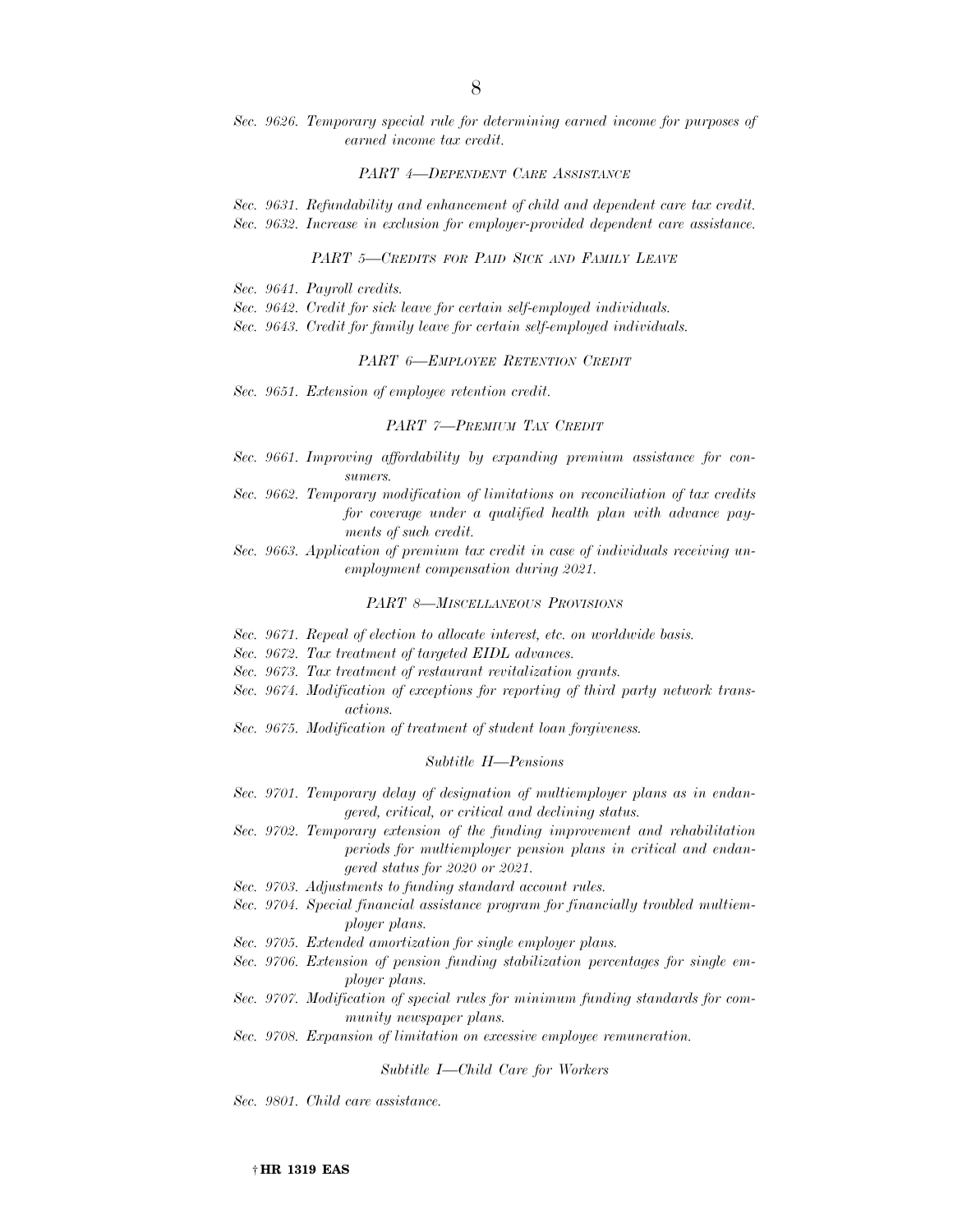#### *Subtitle J—Medicaid*

- *Sec. 9811. Mandatory coverage of COVID–19 vaccines and administration and treatment under Medicaid.*
- *Sec. 9812. Modifications to certain coverage under Medicaid for pregnant and postpartum women.*
- *Sec. 9813. State option to provide qualifying community-based mobile crisis intervention services.*
- *Sec. 9814. Temporary increase in FMAP for medical assistance under State Medicaid plans which begin to expend amounts for certain mandatory individuals.*
- *Sec. 9815. Extension of 100 percent Federal medical assistance percentage to Urban Indian Health Organizations and Native Hawaiian Health Care Systems.*
- *Sec. 9816. Sunset of limit on maximum rebate amount for single source drugs and innovator multiple source drugs.*
- *Sec. 9817. Additional support for Medicaid home and community-based services during the COVID–19 emergency.*
- *Sec. 9818. Funding for State strike teams for resident and employee safety in nursing facilities.*
- *Sec. 9819. Special rule for the period of a declared public health emergency related to coronavirus.*

*Subtitle K—Children's Health Insurance Program* 

- *Sec. 9821. Mandatory coverage of COVID–19 vaccines and administration and treatment under CHIP.*
- *Sec. 9822. Modifications to certain coverage under CHIP for pregnant and postpartum women.*

#### *Subtitle L—Medicare*

- *Sec. 9831. Floor on the Medicare area wage index for hospitals in all-urban States.*
- *Sec. 9832. Secretarial authority to temporarily waive or modify application of certain Medicare requirements with respect to ambulance services furnished during certain emergency periods.*
- *Sec. 9833. Funding for Office of Inspector General.*

*Subtitle M—Coronavirus State and Local Fiscal Recovery Funds* 

*Sec. 9901. Coronavirus State and Local Fiscal Recovery Funds.* 

#### *Subtitle N—Other Provisions*

- *Sec. 9911. Funding for providers relating to COVID–19.*
- *Sec. 9912. Extension of customs user fees.*

#### *TITLE X—COMMITTEE ON FOREIGN RELATIONS*

- *Sec. 10001. Department of State operations.*
- *Sec. 10002. United States Agency for International Development operations.*
- *Sec. 10003. Global response.*
- *Sec. 10004. Humanitarian response.*
- *Sec. 10005. Multilateral assistance.*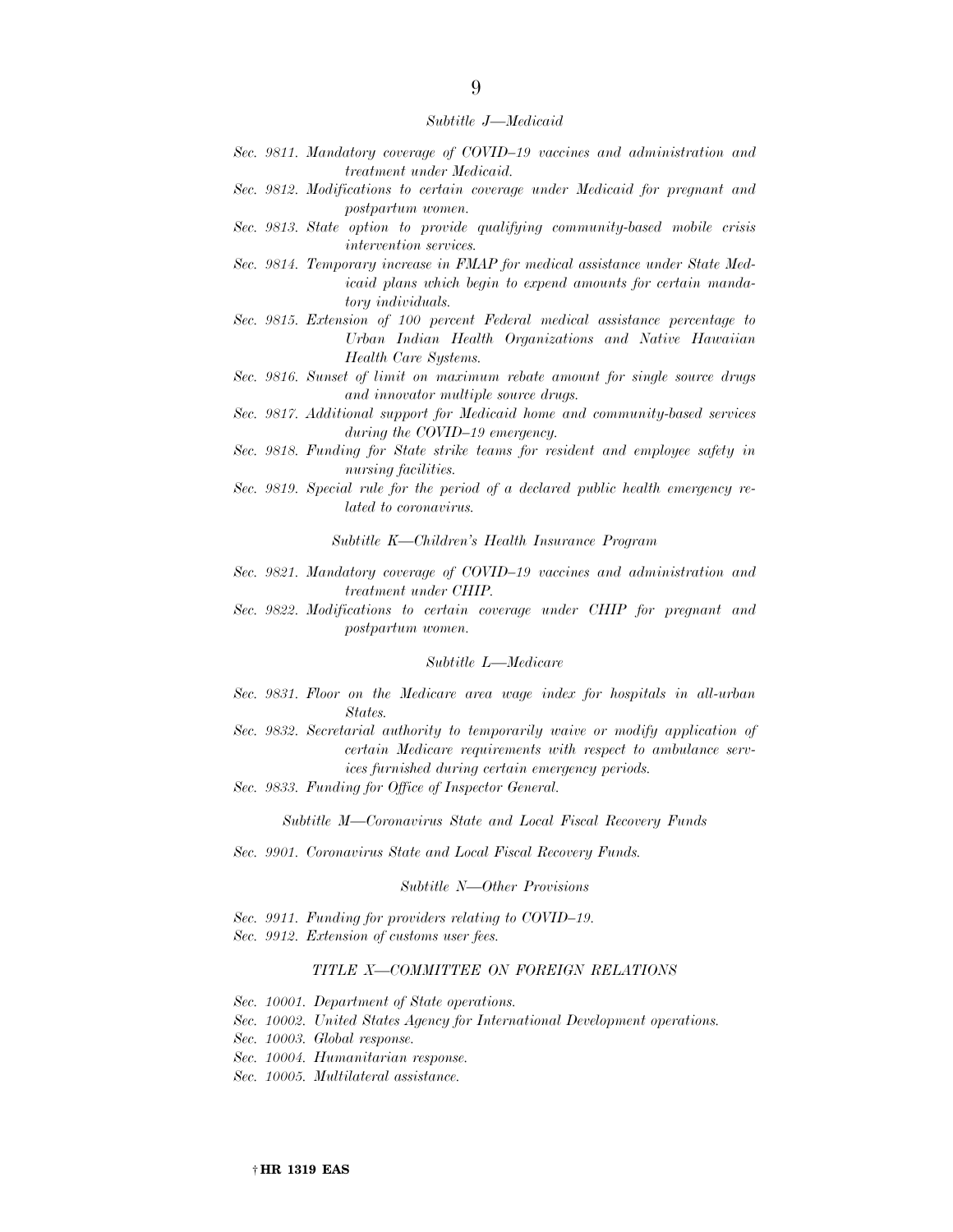#### *TITLE XI—COMMITTEE ON INDIAN AFFAIRS*

*Sec. 11001. Indian Health Service.* 

- *Sec. 11002. Bureau of Indian Affairs.*
- *Sec. 11003. Housing assistance and supportive services programs for Native Americans.*
- *Sec. 11004. COVID–19 response resources for the preservation and maintenance of Native American languages.*
- *Sec. 11005. Bureau of Indian Education.*

*Sec. 11006. American Indian, Native Hawaiian, and Alaska Native education.* 

# *TITLE I—COMMITTEE ON AGRI- CULTURE, NUTRITION, AND FORESTRY*

# *Subtitle A—Agriculture*

*SEC. 1001. FOOD SUPPLY CHAIN AND AGRICULTURE PAN-*

## *DEMIC RESPONSE.*

 *(a) APPROPRIATION.—In addition to amounts other- wise available, there is appropriated to the Secretary of Ag- riculture for fiscal year 2021, out of any money in the Treasury not otherwise appropriated, \$4,000,000,000, to re- main available until expended, to carry out this section. (b) USE OF FUNDS.—The Secretary of Agriculture shall use the amounts made available pursuant to sub-section (a)—* 

 *(1) to purchase food and agricultural commod-ities;* 

† **HR 1319 EAS**  *(2) to purchase and distribute agricultural com- modities (including fresh produce, dairy, seafood, eggs, and meat) to individuals in need, including through delivery to nonprofit organizations and through restaurants and other food related entities, as*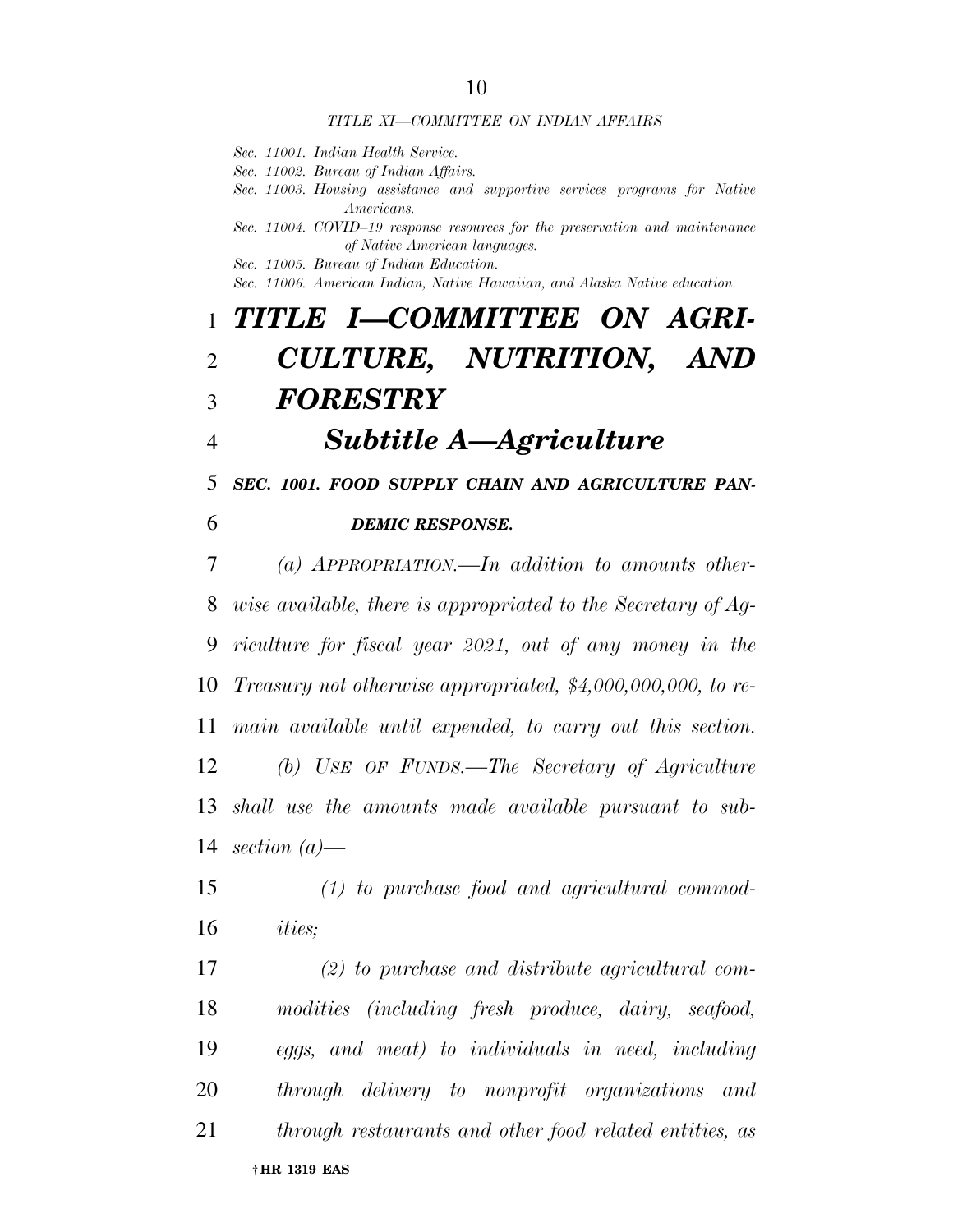| $\mathbf{1}$   | determined by the Secretary, that may receive, store,   |
|----------------|---------------------------------------------------------|
| $\overline{2}$ | process, and distribute food items;                     |
| 3              | $(3)$ to make grants and loans for small or             |
| $\overline{4}$ | midsized food processors or distributors, seafood proc- |
| 5              | essing facilities and processing vessels, farmers mar-  |
| 6              | kets, producers, or other organizations to respond to   |
| 7              | COVID-19, including for measures to protect workers     |
| 8              | against COVID-19; and                                   |
| 9              | $(4)$ to make loans and grants and provide other        |
| 10             | assistance to maintain and improve food and agricul-    |
| 11             | tural supply chain resiliency.                          |
| 12             | (c) ANIMAL HEALTH.—                                     |
| 13             | $(1)$ COVID-19 ANIMAL SURVEILLANCE.—The                 |
| 14             | Secretary of Agriculture shall conduct monitoring       |
| 15             | and surveillance of susceptible animals for incidence   |
| 16             | of $SARS$ -CoV-2.                                       |
| 17             | (2) FUNDING.—Out of the amounts made avail-             |
| 18             | $able$ under subsection $(a)$ , the Secretary shall use |
| 19             | $$300,000,000$ to carry out this subsection.            |
| 20             | (d) OVERTIME FEES.—                                     |
| 21             | (1) SMALL ESTABLISHMENT; VERY SMALL ESTAB-              |
| 22             | LISHMENT DEFINITIONS.—The terms "small establish-       |
| 23             | ment" and "very small establishment" have the mean-     |
| 24             | ing given those terms in the final rule entitled        |
| 25             | "Pathogen Reduction; Hazard Analysis and Critical       |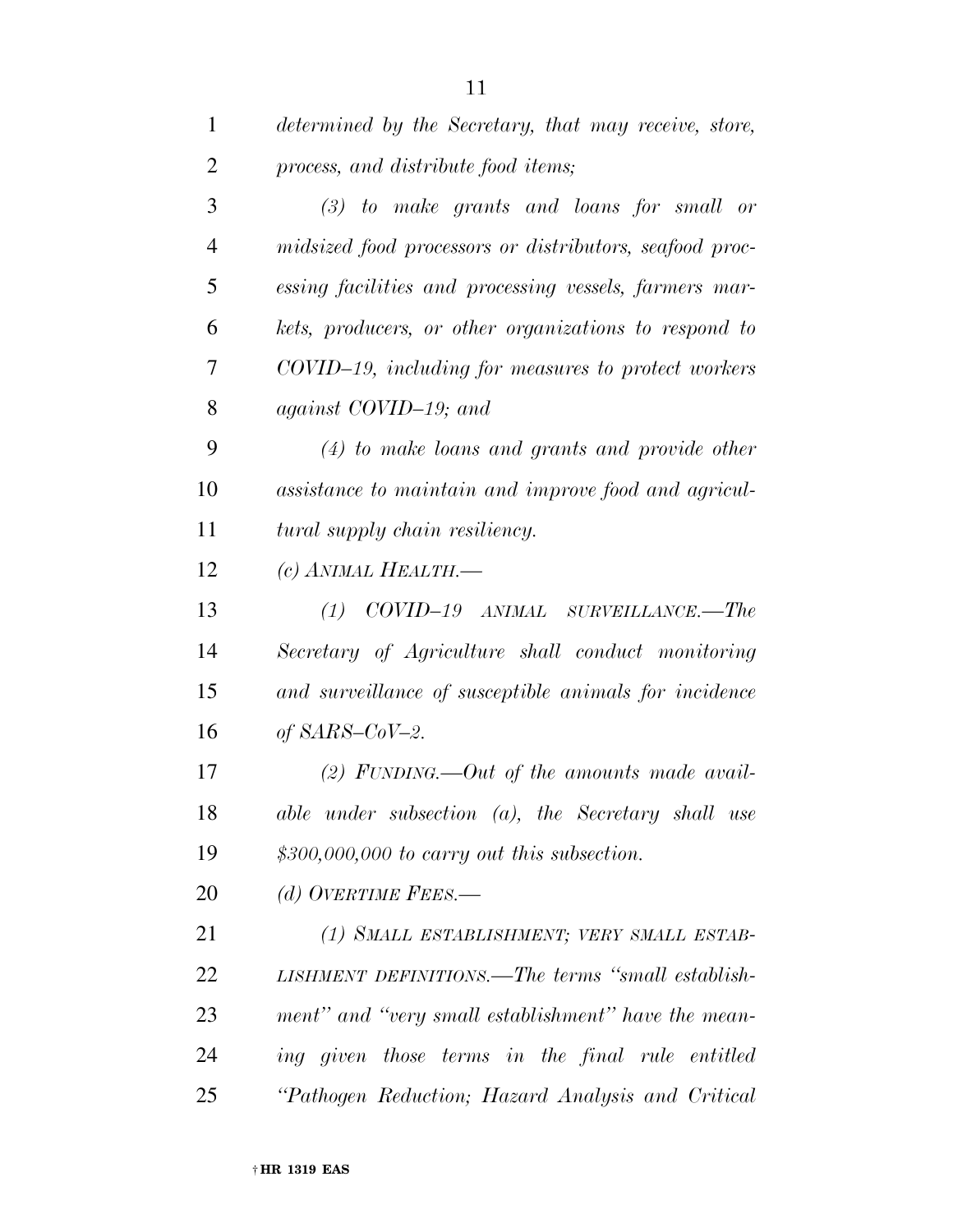*Control Point (HACCP) Systems'' published in the Federal Register on July 25, 1996 (61 Fed. Reg. 38806).* 

 *(2) OVERTIME INSPECTION COST REDUCTION.— Notwithstanding section 10703 of the Farm Security and Rural Investment Act of 2002 (7 U.S.C. 2219a), the Act of June 5, 1948 (21 U.S.C. 695), section 25 of the Poultry Products Inspection Act (21 U.S.C. 468), and section 24 of the Egg Products Inspection Act (21 U.S.C. 1053), and any regulations promul- gated by the Department of Agriculture implementing such provisions of law and subject to the availability of funds under paragraph (3), the Secretary of Agri- culture shall reduce the amount of overtime inspection costs borne by federally-inspected small establishments and very small establishments engaged in meat, poul- try, or egg products processing and subject to the re- quirements of the Federal Meat Inspection Act (21 U.S.C. 601 et seq.), the Poultry Products Inspection Act (21 U.S.C. 451 et seq.), or the Egg Products In- spection Act (21 U.S.C. 1031 et seq.), for inspection activities carried out during the period of fiscal years 2021 through 2030.*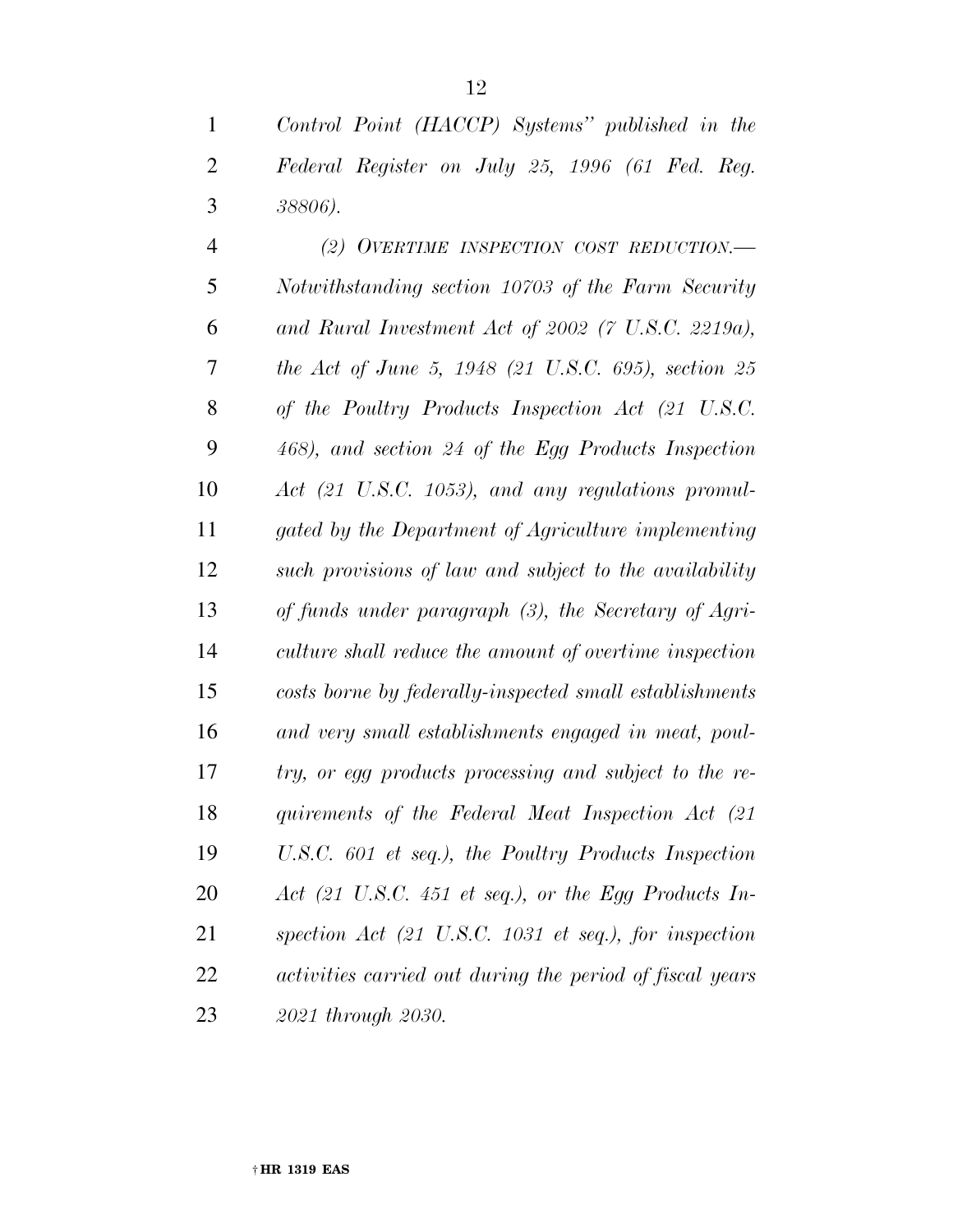*(3) FUNDING.—Out of the amounts made avail- able under subsection (a), the Secretary shall use \$100,000,000 to carry out this subsection.* 

# *SEC. 1002. EMERGENCY RURAL DEVELOPMENT GRANTS FOR*

## *RURAL HEALTH CARE.*

 *(a) GRANTS.—The Secretary of Agriculture (in this section referred to as the ''Secretary'') shall use the funds made available by this section to establish an emergency pilot program for rural development not later than 150 days after the date of enactment of this Act to provide grants to eligible applicants (as defined in section 3570.61(a) of title 7, Code of Federal Regulations) to be awarded by the Secretary based on rural development needs related to the COVID–19 pandemic.* 

 *(b) USES.—An eligible applicant to whom a grant is awarded under this section may use the grant funds for costs, including those incurred prior to the issuance of the grant, as determined by the Secretary, of facilities which primarily serve rural areas (as defined in section 343(a)(13)(C) of the Consolidated Farm and Rural Devel- opment Act (7 U.S.C. 1991(a)(13)(C)), which are located in a rural area, the median household income of the popu- lation to be served by which is less than the greater of the poverty line or the applicable percentage (determined under section 3570.63(b) of title 7, Code of Federal Regulations)*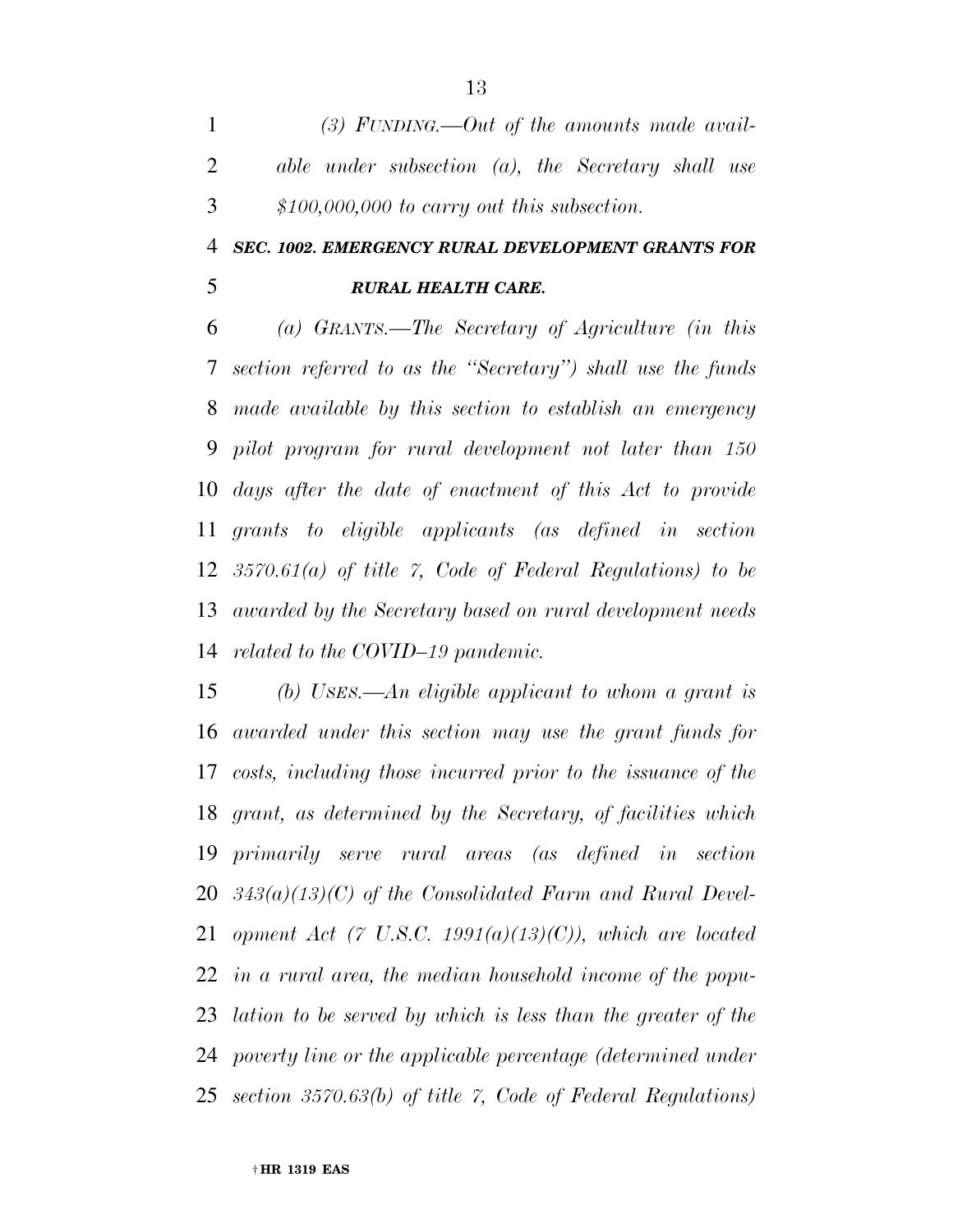| $\mathbf{1}$ | of the State nonmetropolitan median household income, and  |
|--------------|------------------------------------------------------------|
|              | 2 for which the performance of any construction work com-  |
| 3            | pleted with grant funds shall meet the condition set forth |
| 4            | in section 9003(f) of the Farm Security and Rural Invest-  |
| 5            | ment Act of 2002 (7 U.S.C. 8103(f)), to-                   |
| 6            | $(1)$ increase capacity for vaccine distribution;          |
| 7            | $(2)$ provide medical supplies to increase medical         |
| 8            | surge capacity;                                            |
| 9            | $(3)$ reimburse for revenue lost during<br>the             |
| 10           | COVID-19 pandemic, including revenue losses in-            |
| 11           | curred prior to the awarding of the grant;                 |
| 12           | $(4)$ increase telehealth capabilities, including un-      |
| 13           | derlying health care information systems;                  |
| 14           | (5) construct temporary or permanent structures            |
| 15           | to provide health care services, including vaccine ad-     |
| 16           | ministration or testing;                                   |
| 17           | $(6)$ support staffing needs for vaccine adminis-          |
| 18           | <i>tration or testing; and</i>                             |
| 19           | $(7)$ engage in any other efforts to support rural         |
| 20           | development determined to be critical to address the       |
| 21           | COVID-19 pandemic, including nutritional assist-           |
| 22           | ance to vulnerable individuals, as approved by the         |
| 23           | Secretary.                                                 |
| 24           | $(c)$ FUNDING.—In addition to amounts otherwise            |

*available, there is appropriated to the Secretary for fiscal*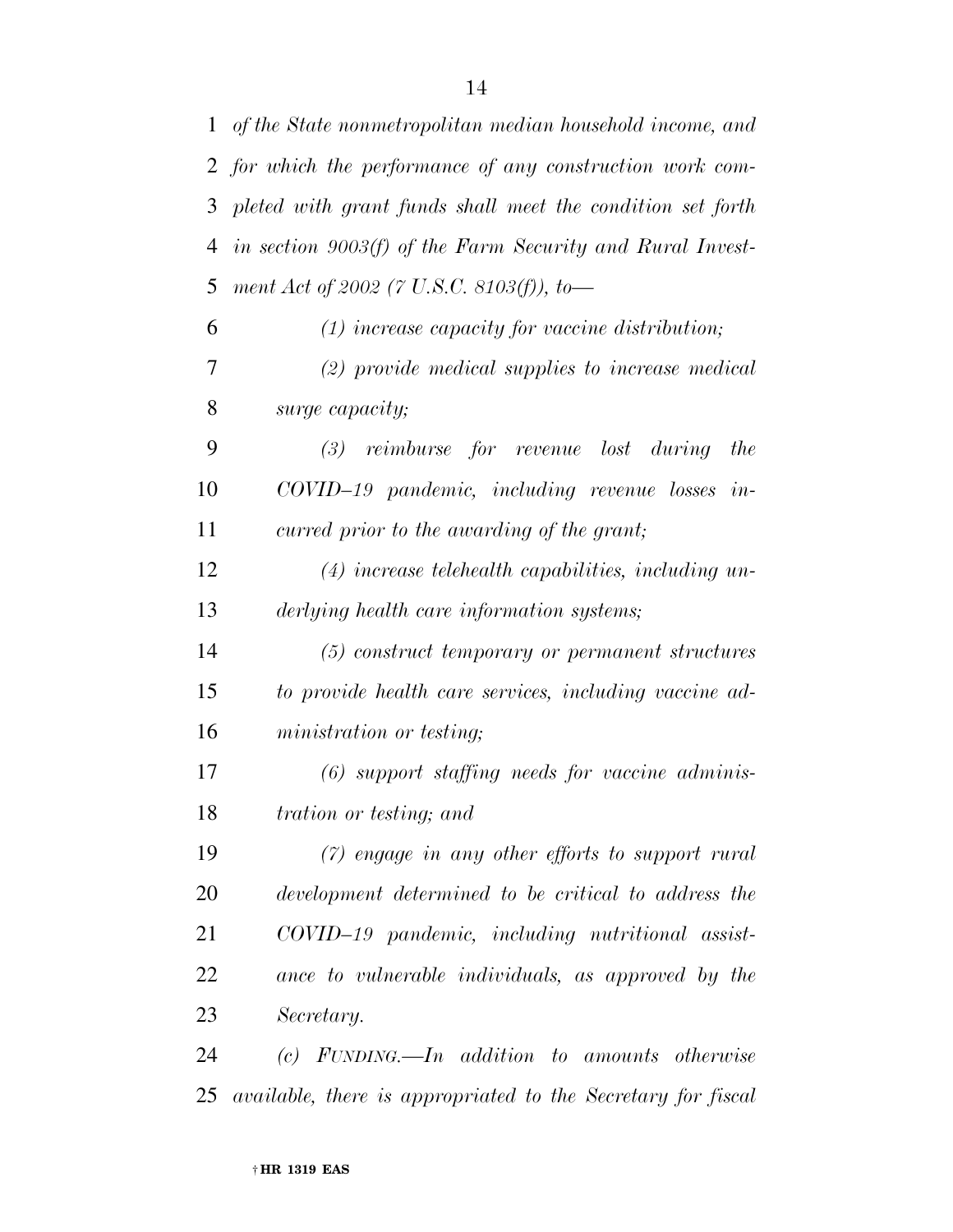*year 2021, out of any money in the Treasury not otherwise appropriated, \$500,000,000, to remain available until Sep- tember 30, 2023, to carry out this section, of which not more than 3 percent may be used by the Secretary for adminis- trative purposes and not more than 2 percent may be used by the Secretary for technical assistance as defined in sec- tion 306(a)(26) of the Consolidated Farm and Rural Devel-opment Act (7 U.S.C. 1926(a)(26)).* 

### *SEC. 1003. PANDEMIC PROGRAM ADMINISTRATION FUNDS.*

 *In addition to amounts otherwise available, there are appropriated for fiscal year 2021, out of any money in the Treasury not otherwise appropriated, \$47,500,000, to re- main available until expended, for necessary administrative expenses associated with carrying out this subtitle.* 

 *SEC. 1004. FUNDING FOR THE USDA OFFICE OF INSPECTOR GENERAL FOR OVERSIGHT OF COVID–19-RE-LATED PROGRAMS.* 

 *In addition to amounts otherwise made available, there is appropriated to the Office of the Inspector General of the Department of Agriculture for fiscal year 2021, out of any money in the Treasury not otherwise appropriated, \$2,500,000, to remain available until September 30, 2022, for audits, investigations, and other oversight activities of projects and activities carried out with funds made avail-*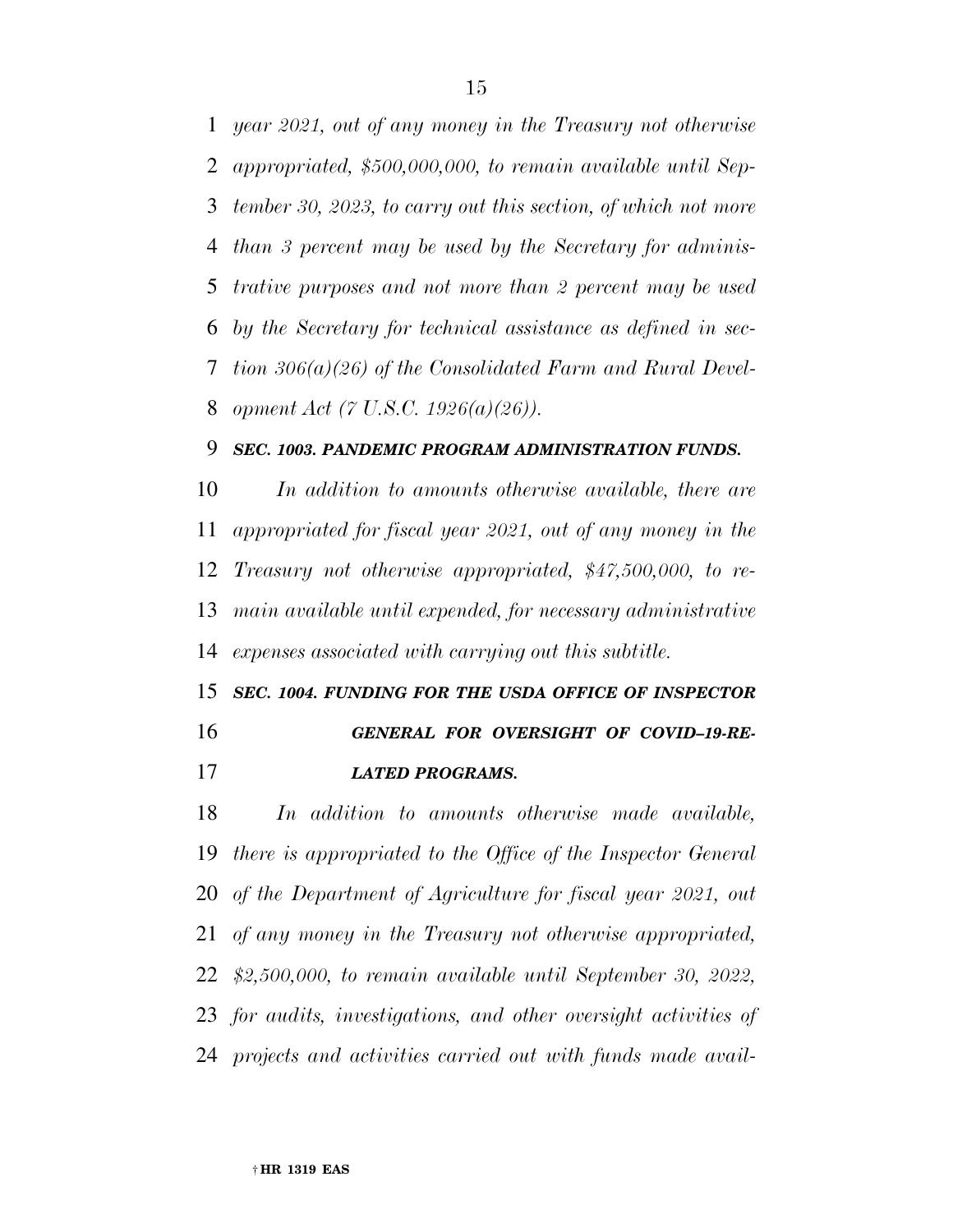# *SEC. 1005. FARM LOAN ASSISTANCE FOR SOCIALLY DIS- ADVANTAGED FARMERS AND RANCHERS. (a) PAYMENTS.— (1) APPROPRIATION.—In addition to amounts otherwise available, there is appropriated to the Sec- retary for fiscal year 2021, out of amounts in the Treasury not otherwise appropriated, such sums as may be necessary, to remain available until expended, for the cost of loan modifications and payments under this section. (2) PAYMENTS.—The Secretary shall provide a payment in an amount up to 120 percent of the out- standing indebtedness of each socially disadvantaged farmer or rancher as of January 1, 2021, to pay off the loan directly or to the socially disadvantaged farmer or rancher (or a combination of both), on each— (A) direct farm loan made by the Secretary to the socially disadvantaged farmer or rancher; and (B) farm loan guaranteed by the Secretary*

 *the borrower of which is the socially disadvan-taged farmer or rancher.*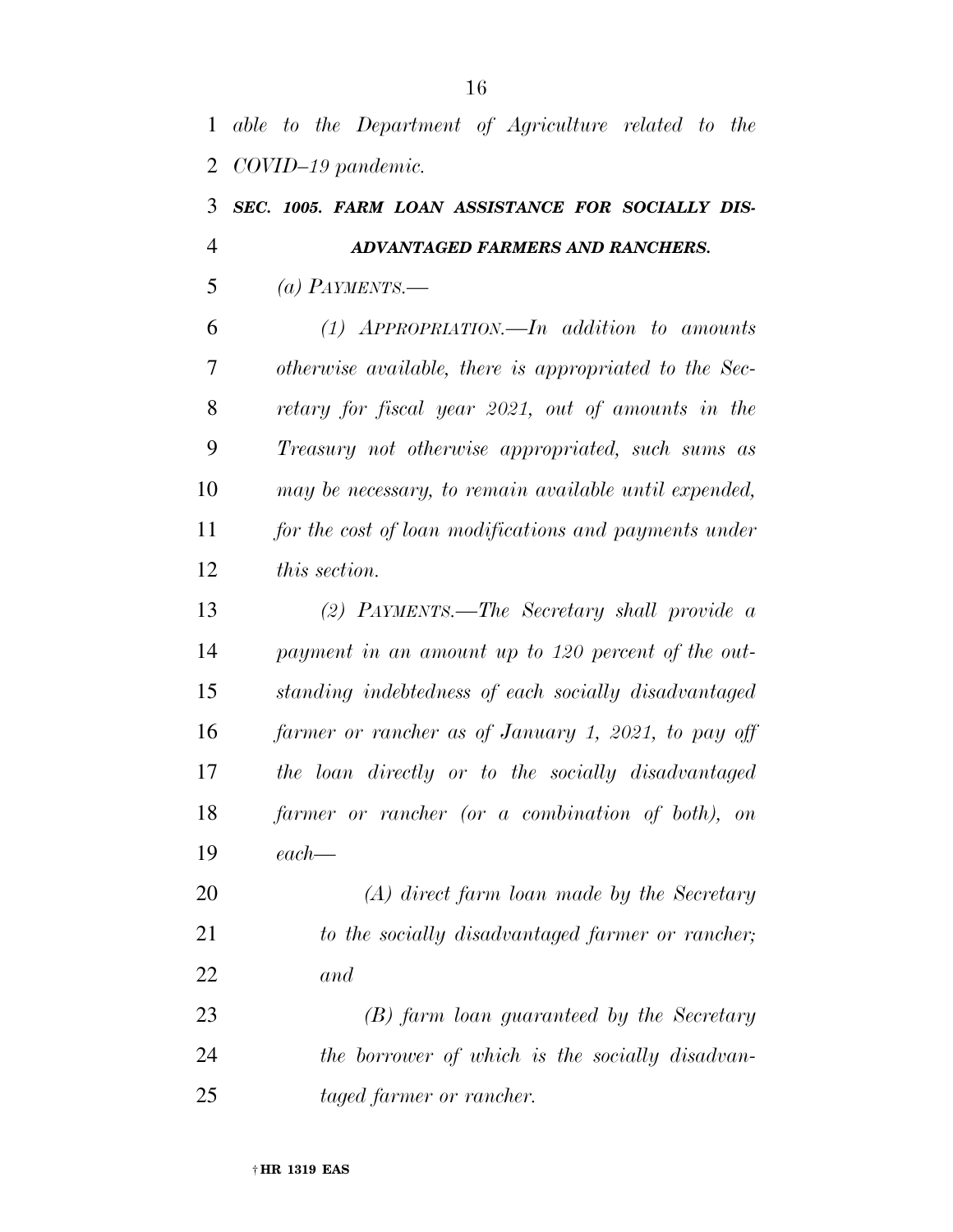| 1              | (b) DEFINITIONS.—In this section:                              |
|----------------|----------------------------------------------------------------|
| $\overline{2}$ | FARM LOAN.—The term "farm loan"<br>(1)                         |
| 3              | $means$ —                                                      |
| $\overline{4}$ | $(A)$ a loan administered by the Farm Serv-                    |
| 5              | ice Agency under subtitle A, B, or C of the Con-               |
| 6              | solidated Farm and Rural Development Act (7                    |
| 7              | U.S.C. 1922 et seq.); and                                      |
| 8              | (B) a Commodity Credit Corporation Farm                        |
| 9              | Storage Facility Loan.                                         |
| 10             | (2) SECRETARY.—The term "Secretary" means                      |
| 11             | <i>the Secretary of Agriculture.</i>                           |
| 12             | SOCIALLY DISADVANTAGED<br>(3)<br><b>FARMER</b><br><i>OR</i>    |
| 13             | RANCHER.—The term "socially disadvantaged farmer               |
| 14             | or rancher" has the meaning given the term in section          |
| 15             | $2501(a)$ of the Food, Agriculture, Conservation, and          |
| 16             | Trade Act of 1990 (7 U.S.C. 2279(a)).                          |
| 17             | SEC. 1006. USDA ASSISTANCE AND SUPPORT FOR SOCIALLY            |
| 18             | DISADVANTAGED FARMERS, RANCHERS, FOR-                          |
| 19             | EST LAND OWNERS AND OPERATORS, AND                             |
| 20             | <b>GROUPS.</b>                                                 |
| 21             | (a) APPROPRIATION.—In addition to amounts other-               |
| 22             | wise available, there is appropriated to the Secretary of Ag-  |
| 23             | riculture for fiscal year 2021, out of any money in the        |
| 24             | Treasury not otherwise appropriated, $$1,010,000,000$ , to re- |
| 25             | main available until expended, to carry out this section.      |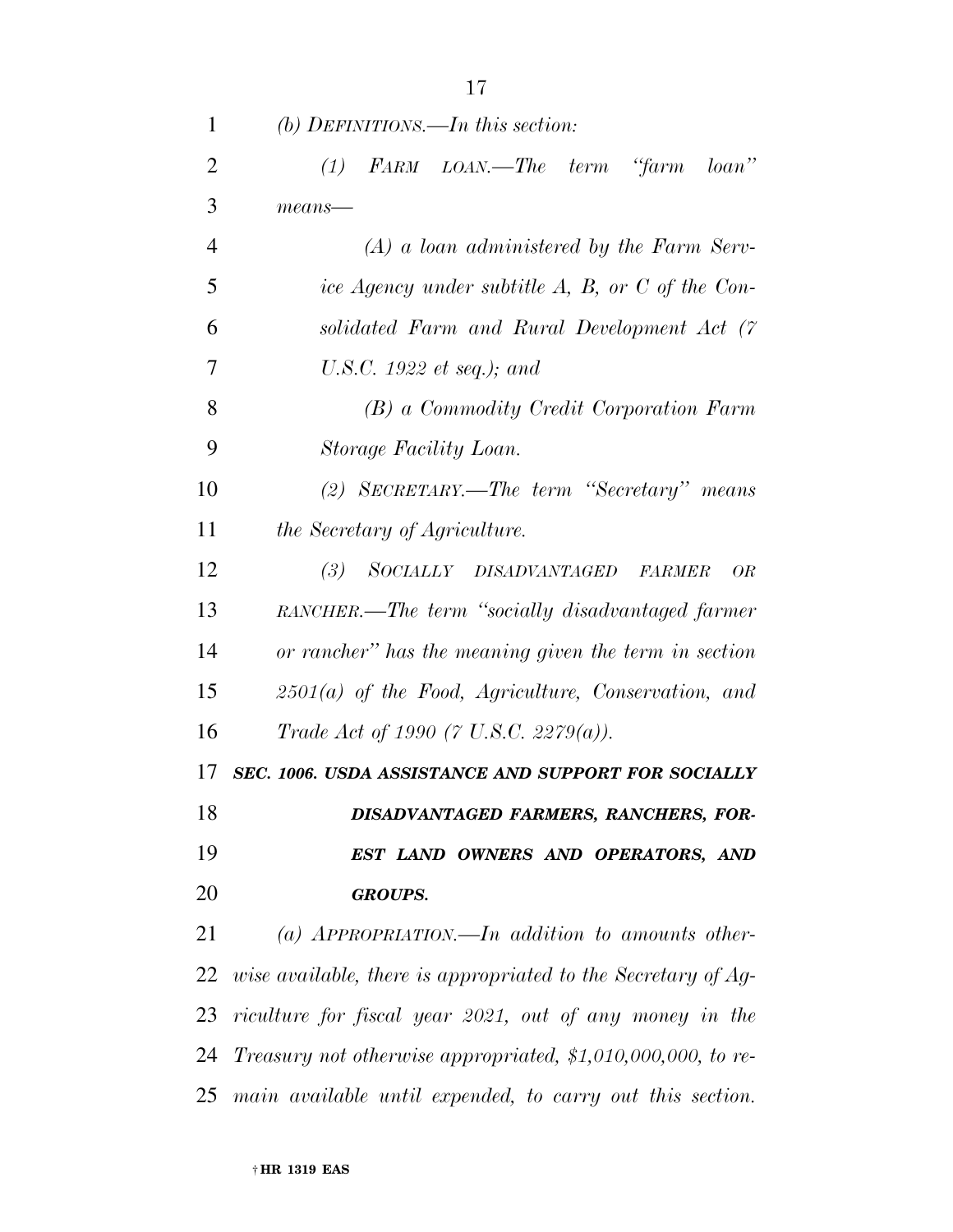*(b) ASSISTANCE.—The Secretary of Agriculture shall use the amounts made available pursuant to subsection (a) for purposes described in this subsection by—* 

 *(1) using not less than 5 percent of the total amount of funding provided under subsection (a) to provide outreach, mediation, financial training, ca- pacity building training, cooperative development training and support, and other technical assistance on issues concerning food, agriculture, agricultural credit, agricultural extension, rural development, or nutrition to socially disadvantaged farmers, ranchers, or forest landowners, or other members of socially dis-advantaged groups;* 

 *(2) using not less than 5 percent of the total amount of funding provided under subsection (a) to provide grants and loans to improve land access for socially disadvantaged farmers, ranchers, or forest landowners, including issues related to heirs' property in a manner as determined by the Secretary;* 

 *(3) using not less than 0.5 percent of the total amount of funding provided under subsection (a) to fund the activities of one or more equity commissions that will address racial equity issues within the De-partment of Agriculture and its programs;*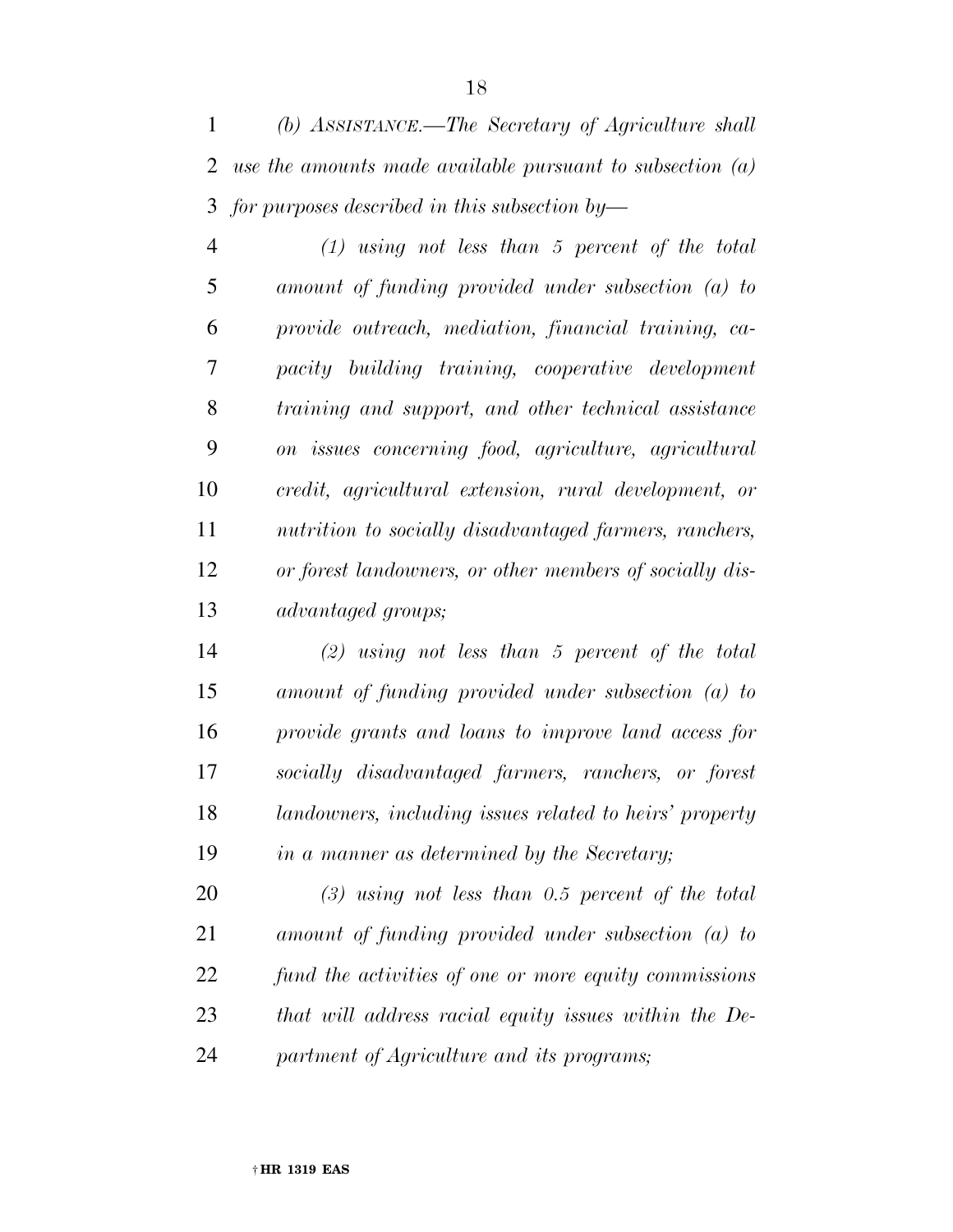| $\mathbf{1}$   | $(4)$ using not less than 5 percent of the total      |
|----------------|-------------------------------------------------------|
| $\overline{2}$ | amount of funding provided under subsection $(a)$ to  |
| 3              | support and supplement agricultural research, edu-    |
| $\overline{4}$ | cation, and extension, as well as scholarships and    |
| 5              | programs that provide internships and pathways to     |
| 6              | Federal employment, by-                               |
| 7              | $(A)$ using not less than 1 percent of the total      |
| 8              | $amount of funding provided under subsection (a)$     |
| 9              | at colleges or universities eligible to receive funds |
| 10             | under the Act of August 30, 1890 (commonly            |
| 11             | known as the "Second Morrill Act") (7 U.S.C.          |
| 12             | 321 et seq.), including Tuskegee University;          |
| 13             | $(B)$ using not less than 1 percent of the            |
| 14             | total amount of funding provided under sub-           |
| 15             | section (a) at 1994 Institutions (as defined in       |
| 16             | section 532 of the Equity in Educational Land-        |
| 17             | Grant Status Act of 1994 (7 U.S.C. 301 note;          |
| 18             | <i>Public Law 103-382))</i> ;                         |
| 19             | $(C)$ using not less than 1 percent of the total      |
| 20             | $amount of funding provided under subsection (a)$     |
| 21             | at Alaska Native serving institutions and Native      |
| 22             | Hawaiian serving institutions eligible to receive     |
| 23             | grants under subsections $(a)$ and $(b)$ , respec-    |
| 24             | tively, of section 1419B of the National Agricul-     |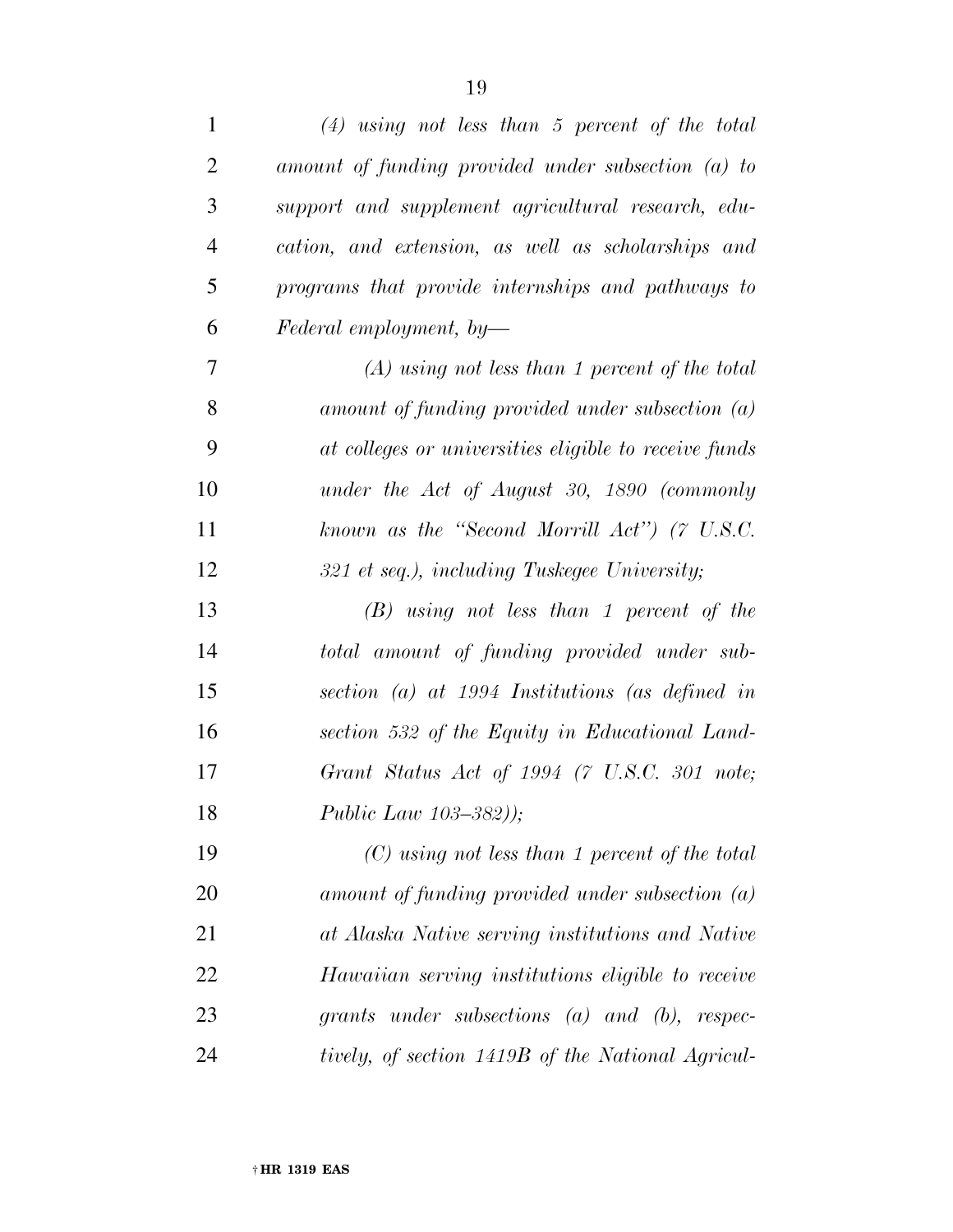*tural Research, Extension, and Teaching Policy* 

| $\overline{2}$ | Act of 1977 (7 U.S.C. 3156);                           |
|----------------|--------------------------------------------------------|
| 3              | $(D)$ using not less than 1 percent of the             |
| $\overline{4}$ | total amount of funding provided under sub-            |
| 5              | section (a) at Hispanic-serving institutions eligi-    |
| 6              | ble to receive grants under section 1455 of the        |
| 7              | National Agricultural Research, Extension, and         |
| 8              | Teaching Policy Act of 1977 (7 U.S.C. 3241);           |
| 9              | and                                                    |
| 10             | $(E)$ using not less than 1 percent of the             |
| 11             | total amount of funding provided under sub-            |
| 12             | section (a) at the insular area institutions of        |
| 13             | higher education located in the territories of the     |
| 14             | United States, as referred to in section 1489 of       |
| 15             | the National Agricultural Research, Extension,         |
| 16             | and Teaching Policy Act of 1977 (7 U.S.C.              |
| 17             | $3361$ ); and                                          |
| 18             | $(5)$ using not less than 5 percent of the total       |
| 19             | amount of funding provided under subsection (a) to     |
| 20             | provide financial assistance to socially disadvantaged |
| 21             | farmers, ranchers, or forest landowners that are       |
| 22             | former farm loan borrowers that suffered related ad-   |
| 23             | verse actions or past discrimination or bias in De-    |
| 24             | partment of Agriculture programs, as determined by     |
| 25             | the Secretary.                                         |
|                |                                                        |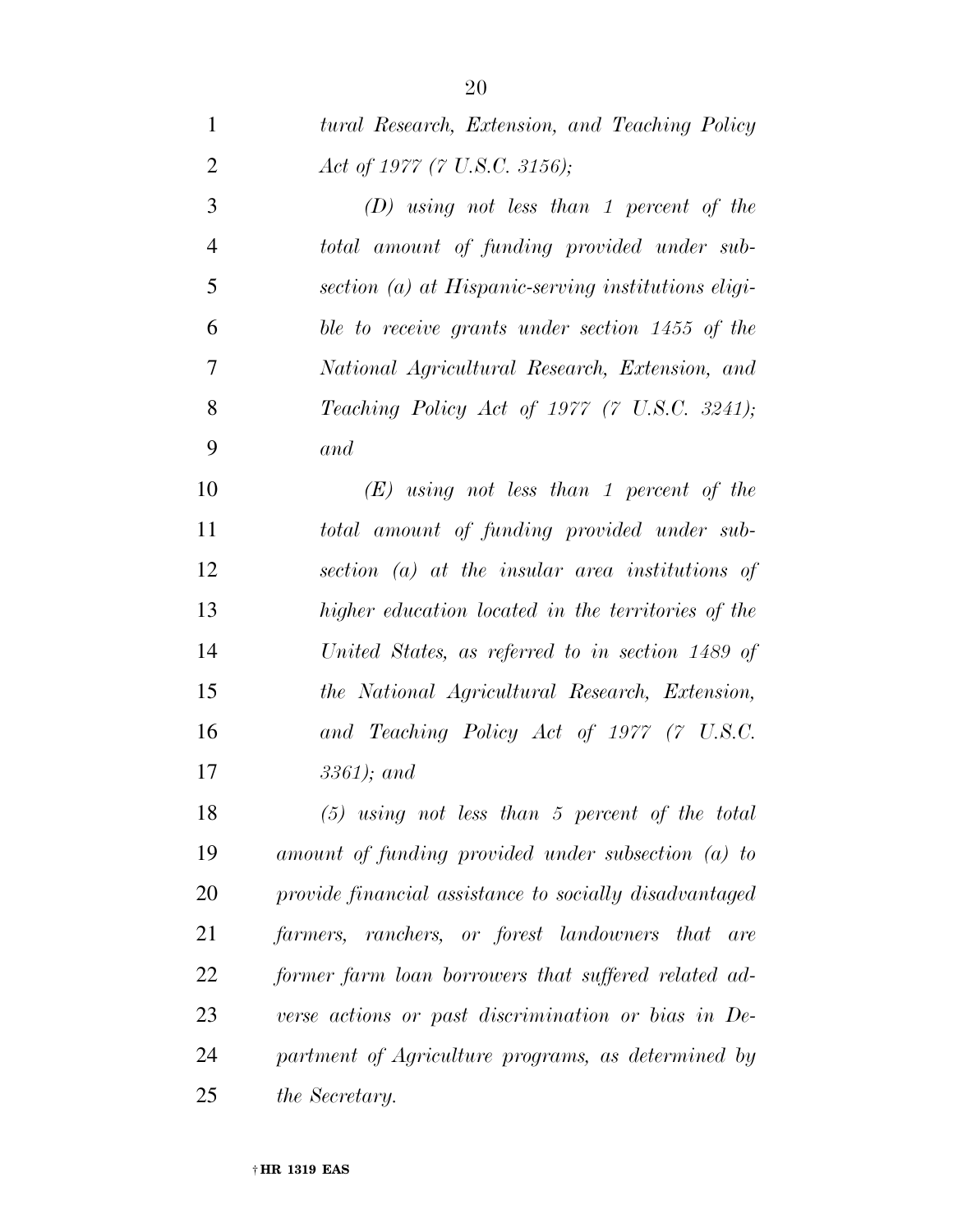*(c) DEFINITIONS.—In this section:* 

| 2              | (1) NONINDUSTRIAL PRIVATE FOREST LAND.-                     |
|----------------|-------------------------------------------------------------|
| 3              | The term "nonindustrial private forest land" has the        |
| $\overline{4}$ | meaning given the term in section $1201(a)(18)$ of the      |
| 5              | Food Security Act of 1985 (16 U.S.C. 3801(a)(18)).          |
| 6              | (2) SOCIALLY DISADVANTAGED FARMER, RANCH-                   |
| 7              | ER, OR FOREST LANDOWNER.—The term "socially dis-            |
| 8              | advantaged farmer, rancher, or forest landowner"            |
| 9              | means a farmer, rancher, or owner or operator of            |
| 10             | nonindustrial private forest land who is a member of        |
| 11             | a socially disadvantaged group.                             |
| 12             | (3)<br>SOCIALLY DISADVANTAGED GROUP.-The                    |
| 13             | term "socially disadvantaged group" has the meaning         |
| 14             | given the term in section 2501(a) of the Food, Agri-        |
| 15             | culture, Conservation, and Trade Act of 1990 (7             |
| 16             | $U.S.C. 2279(a)$ ).                                         |
| 17             | SEC. 1007. USE OF THE COMMODITY CREDIT CORPORATION          |
| 18             | COMMODITIES AND ASSOCIATED<br>EX-<br><i>FOR</i>             |
| 19             | <b>PENSES.</b>                                              |
| 20             | In addition to amounts otherwise made available,            |
| 21             | there are appropriated for fiscal year 2021, out of any     |
| 22             | money in the Treasury not otherwise appropriated,           |
|                | 23 \$800,000,000, to remain available until September 30,   |
|                | 24 2022, to use the Commodity Credit Corporation to acquire |

*and make available commodities under section 406(b) of the*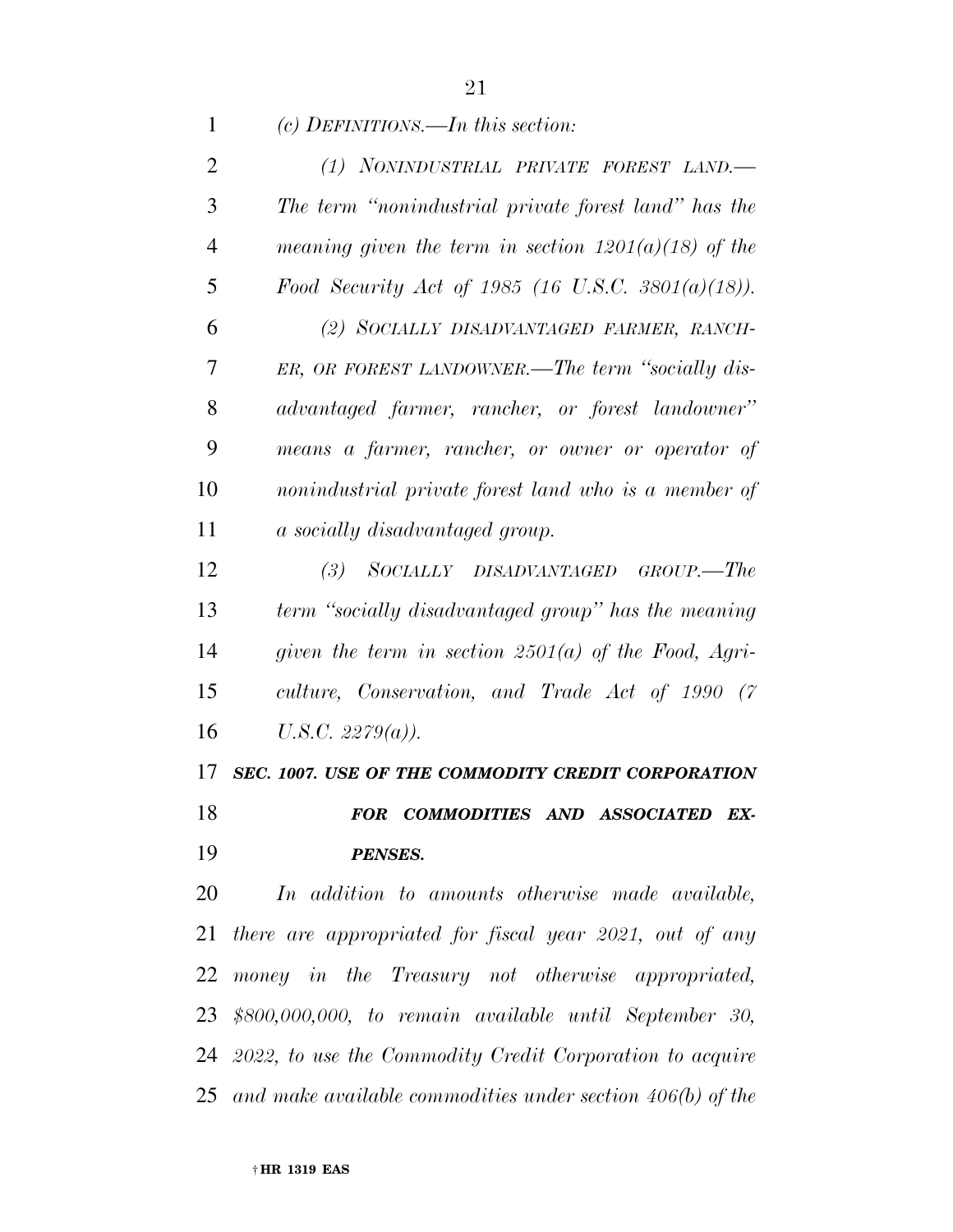*Food for Peace Act (7 U.S.C. 1736(b)) and for expenses under such section.* 

# *Subtitle B—Nutrition*

*SEC. 1101. SUPPLEMENTAL NUTRITION ASSISTANCE PRO-*

*GRAM.* 

 *(a) VALUE OF BENEFITS.—Section 702(a) of division N of the Consolidated Appropriations Act, 2021 (Public Law 116–260) is amended by striking ''June 30, 2021'' and inserting ''September 30, 2021''.* 

 *(b) SNAP ADMINISTRATIVE EXPENSES.—In addition to amounts otherwise available, there is hereby appro- priated for fiscal year 2021, out of any amounts in the Treasury not otherwise appropriated, \$1,150,000,000, to re- main available until September 30, 2023, with amounts to be obligated for each of fiscal years 2021, 2022, and 2023, for the costs of State administrative expenses associated with carrying out this section and administering the sup- plemental nutrition assistance program established under the Food and Nutrition Act of 2008 (7 U.S.C. 2011 et seq.), of which—* 

 *(1) \$15,000,000 shall be for necessary expenses of the Secretary of Agriculture (in this section referred to as the ''Secretary'') for management and oversight of the program; and*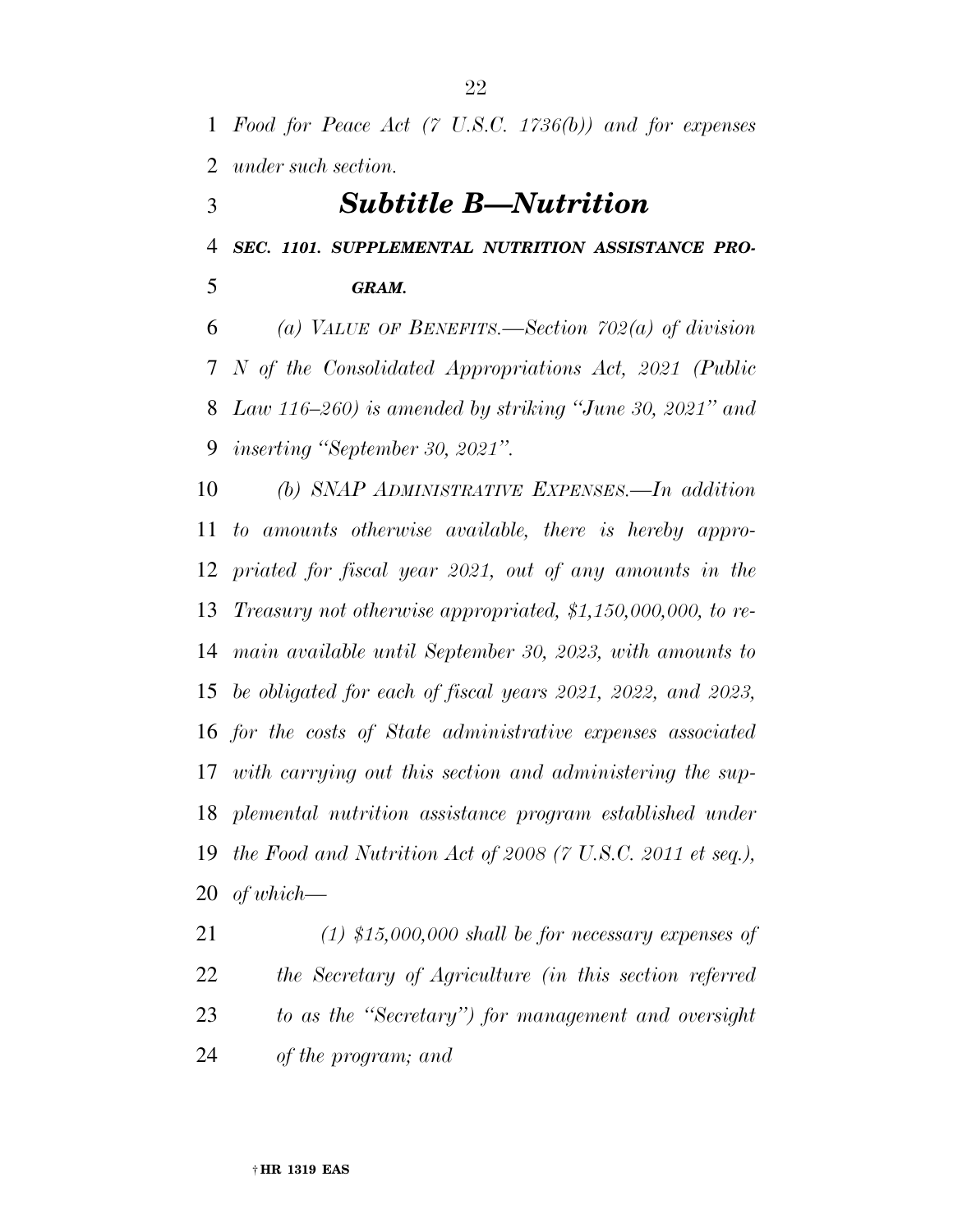*(A) 75 percent of the amounts available shall be allocated to States based on the share of each State of households that participate in the supplemental nutrition assistance program as reported to the Department of Agriculture for the most recent 12-month period for which data are available, adjusted by the Secretary (as of the date of the enactment of this Act) for participa- tion in disaster programs under section 5(h) of the Food and Nutrition Act of 2008 (7 U.S.C. 2014(h)); and* 

 *(B) 25 percent of the amounts available shall be allocated to States based on the increase in the number of households that participate in the supplemental nutrition assistance program as reported to the Department of Agriculture over the most recent 12-month period for which data are available, adjusted by the Secretary (as of the date of the enactment of this Act) for par- ticipation in disaster programs under section 5(h) of the Food and Nutrition Act of 2008 (7 U.S.C. 2014(h)).*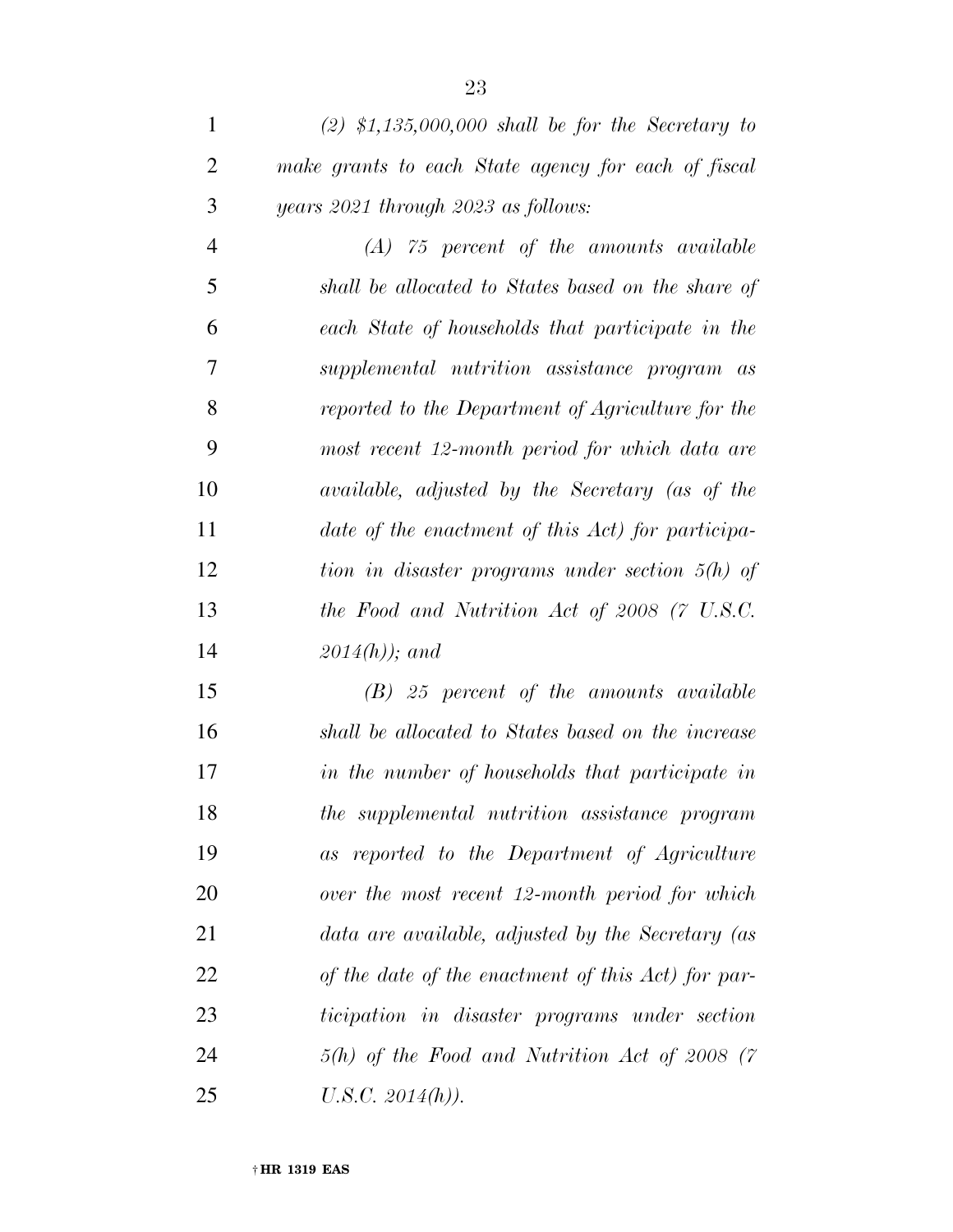# *SEC. 1102. ADDITIONAL ASSISTANCE FOR SNAP ONLINE PURCHASING AND TECHNOLOGY IMPROVE-MENTS.*

 *(a) FUNDING.—In addition to amounts otherwise made available, there is appropriated for fiscal year 2021, out of any amounts in the Treasury not otherwise appro- priated, \$25,000,000 to remain available through Sep-tember 30, 2026, to carry out this section.* 

 *(b) USE OF FUNDS.—The Secretary of Agriculture may use the amounts made available pursuant to subsection*  11  $(a)$ —

 *(1) to make technological improvements to im- prove online purchasing in the supplemental nutri- tion assistance program established under the Food and Nutrition Act of 2008 (7 U.S.C. 2011 et seq.);* 

 *(2) to modernize electronic benefit transfer tech-nology;* 

 *(3) to support the mobile technologies demonstra- tion projects and the use of mobile technologies au- thorized under section 7(h)(14) of the Food and Nu-trition Act of 2008 (7 U.S.C. 2016(h)(14)); and* 

 *(4) to provide technical assistance to educate re- tailers on the process and technical requirements for the online acceptance of the supplemental nutrition assistance program benefits, for mobile payments, and*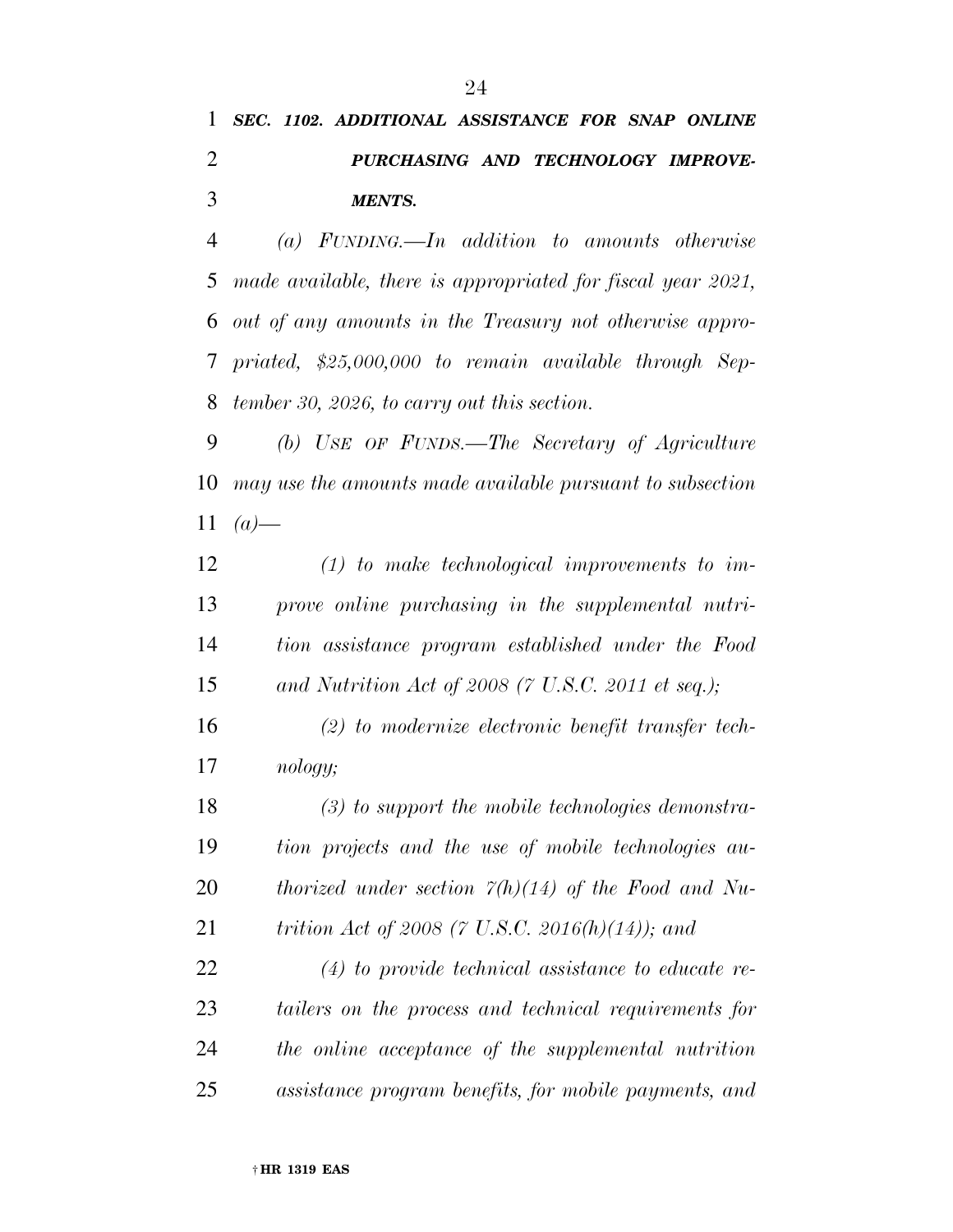*for electronic benefit transfer modernization initia-tives.* 

# *SEC. 1103. ADDITIONAL FUNDING FOR NUTRITION ASSIST-ANCE PROGRAMS.*

 *Section 704 of division N of the Consolidated Appro- priations Act, 2021 (Public Law 116–260) is amended— (1) by striking ''In addition'' and inserting the following:* 

 *''(a) COVID–19 RESPONSE FUNDING.—In addition''; and* 

*(2) by adding at the end the following—* 

 *''(b) ADDITIONAL FUNDING.—In addition to any other funds made available, there is appropriated for fiscal year 2021, out of any money in the Treasury not otherwise ap- propriated, \$1,000,000,000 to remain available until Sep- tember 30, 2027, for the Secretary of Agriculture to provide grants to the Commonwealth of Northern Mariana Islands, Puerto Rico, and American Samoa for nutrition assistance, of which \$30,000,000 shall be available to provide grants to the Commonwealth of Northern Mariana Islands for such assistance.''.* 

## *SEC. 1104. COMMODITY SUPPLEMENTAL FOOD PROGRAM.*

 *In addition to amounts otherwise made available, there is appropriated for fiscal year 2021, out of any money in the Treasury not otherwise appropriated, \$37,000,000,*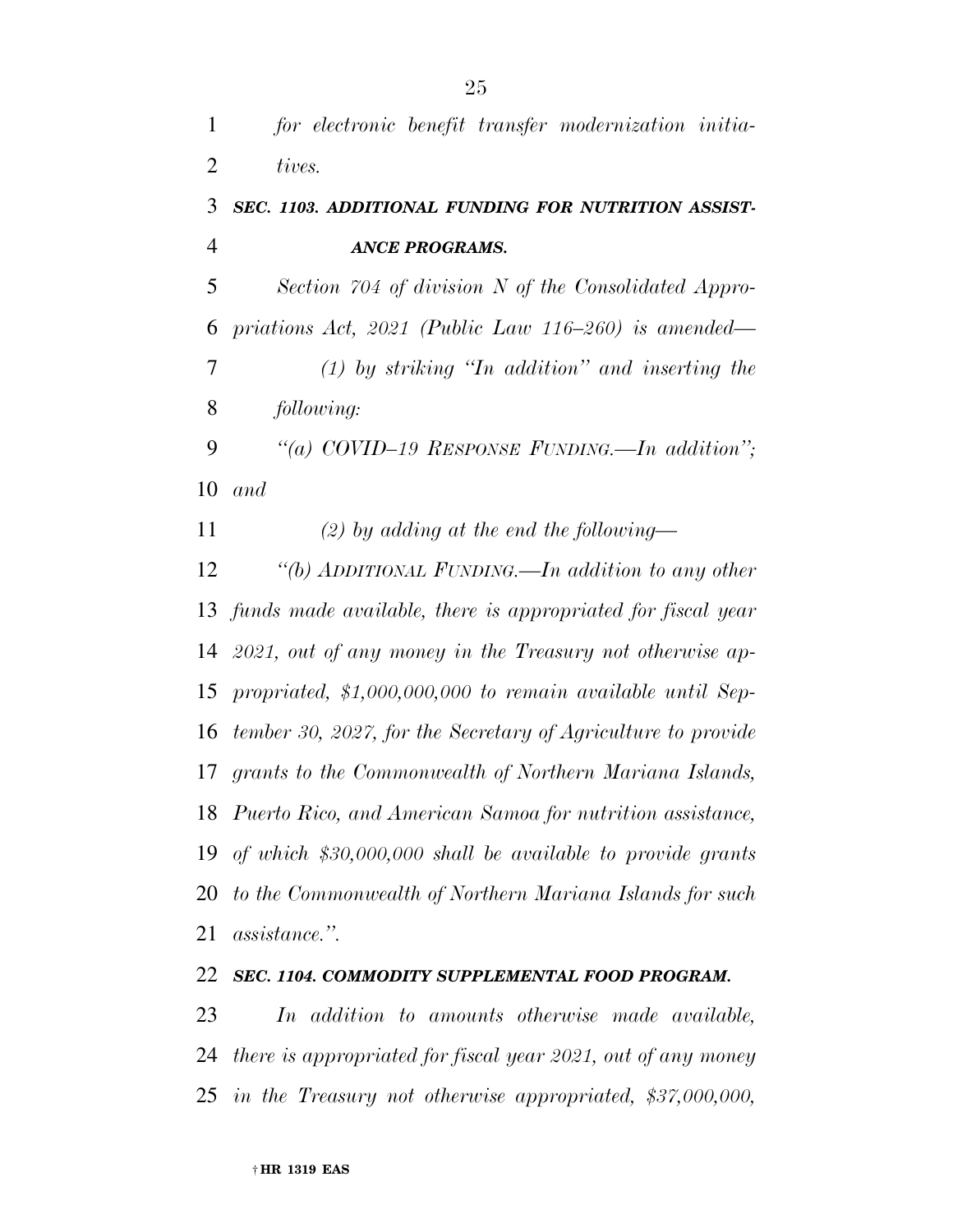| $\mathbf{1}$   | to remain available until September 30, 2022, for activities |
|----------------|--------------------------------------------------------------|
| $\overline{2}$ | authorized by section $4(a)$ of the Agriculture and Consumer |
| 3              | Protection Act of 1973 (7 U.S.C. 612c note).                 |
| 4              | SEC. 1105. IMPROVEMENTS TO WIC BENEFITS.                     |
| 5              | (a) DEFINITIONS.—In this section:                            |
| 6              | $(1)$ APPLICABLE PERIOD.—The term "applicable                |
| 7              | period" means a period—                                      |
| 8              | $(A)$ beginning after the date of enactment of               |
| 9              | this Act, as selected by a State agency; and                 |
| 10             | $(B)$ ending not later than the earlier of-                  |
| 11             | $(i)$ 4 months after the date described in                   |
| 12             | subparagraph $(A)$ ; or                                      |
| 13             | (ii) September 30, 2021.                                     |
| 14             | CASH-VALUE VOUCHER.—The term "cash-<br>(2)                   |
| 15             | value voucher" has the meaning given the term in sec-        |
| 16             | tion 246.2 of title 7, Code of Federal Regulations (as       |
| 17             | in effect on the date of the enactment of this Act).         |
| 18             | $(3)$ PROGRAM.—The term "program" means the                  |
| 19             | special supplemental nutrition program for women,            |
| 20             | infants, and children established by section 17 of the       |
| 21             | Child Nutrition Act of 1966 (42 U.S.C. 1786).                |
| 22             | (4) $QUALIFIED$ FOOD PACKAGE.—The<br>term                    |
| 23             | "qualified food package" means each of the following         |
| 24             | food packages (as defined in section $246.10(e)$ of title    |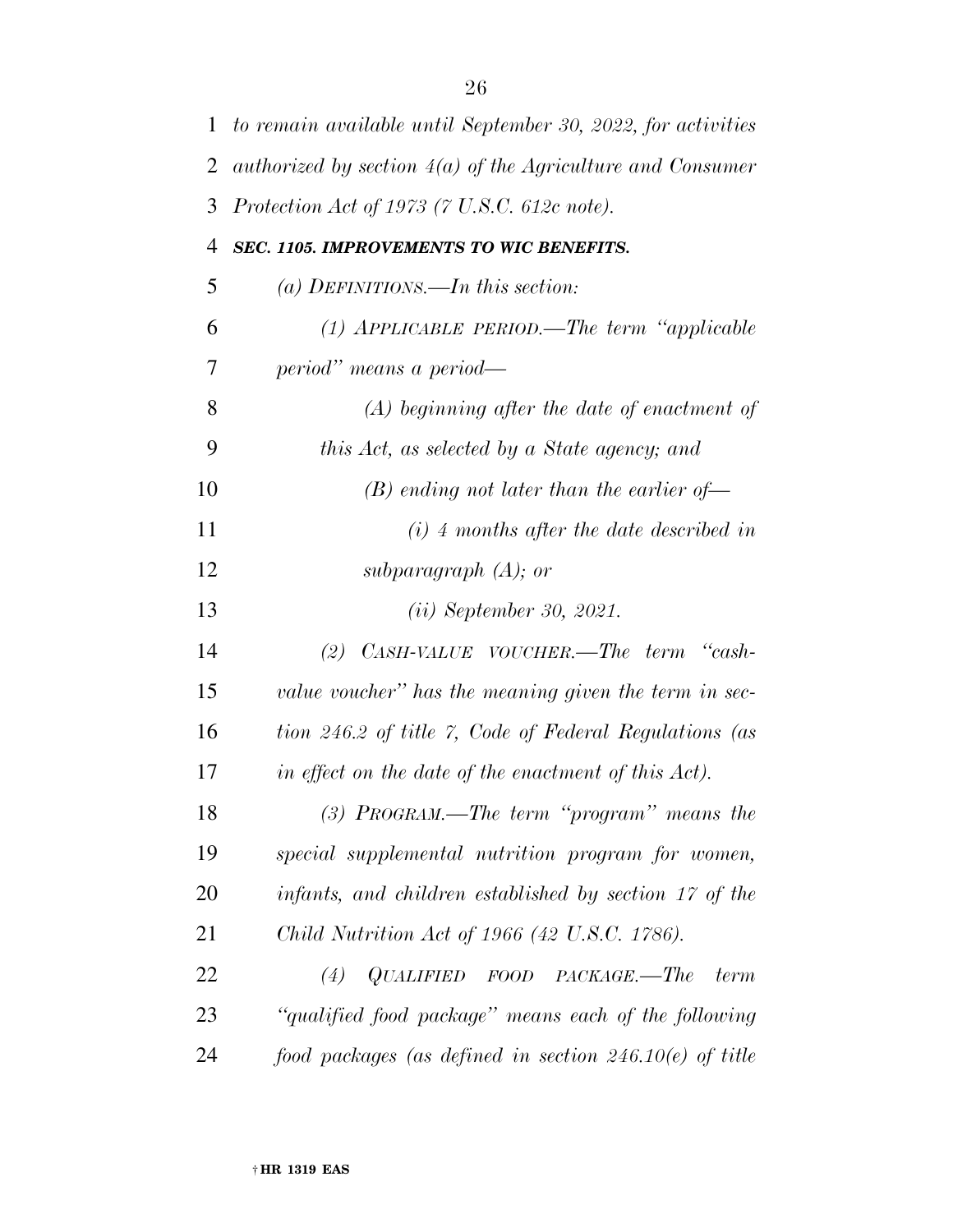| 1  | 7, Code of Federal Regulations (as in effect on the              |
|----|------------------------------------------------------------------|
| 2  | date of the enactment of this $Act)$ :                           |
| 3  | (A) Food package III-Participants with                           |
| 4  | qualifying conditions.                                           |
| 5  | (B) Food Package IV–Children 1 through 4                         |
| 6  | years.                                                           |
| 7  | (C) Food Package V-Pregnant and par-                             |
| 8  | tially (mostly) breastfeeding women.                             |
| 9  | (D) Food Package VI-Postpartum women.                            |
| 10 | (E) Food Package VII–Fully breastfeeding.                        |
| 11 | (5) SECRETARY.—The term "Secretary" means                        |
| 12 | the Secretary of Agriculture.                                    |
| 13 | $(6)$ STATE AGENCY.—The term "State agency"                      |
| 14 | has the meaning given the term in section $17(b)$ of the         |
| 15 | Child Nutrition Act of 1966 (42 U.S.C. 1786(b)).                 |
| 16 | (b) AUTHORITY TO INCREASE AMOUNT OF CASH-                        |
| 17 | VALUE VOUCHER.—During the public health emergency de-            |
|    | 18 clared by the Secretary of Health and Human Services          |
| 19 | under section 319 of the Public Health Service Act $(42)$        |
| 20 | U.S.C. 247d) on January 31, 2020, with respect to the            |
|    | 21 Coronavirus Disease 2019 (COVID–19), and in response to       |
|    | 22 challenges relating to that public health emergency, the Sec- |
| 23 | retary may, in carrying out the program, increase the            |
| 24 | amount of a cash-value voucher under a qualified food pack-      |
| 25 | age to an amount that is less than or equal to \$35.             |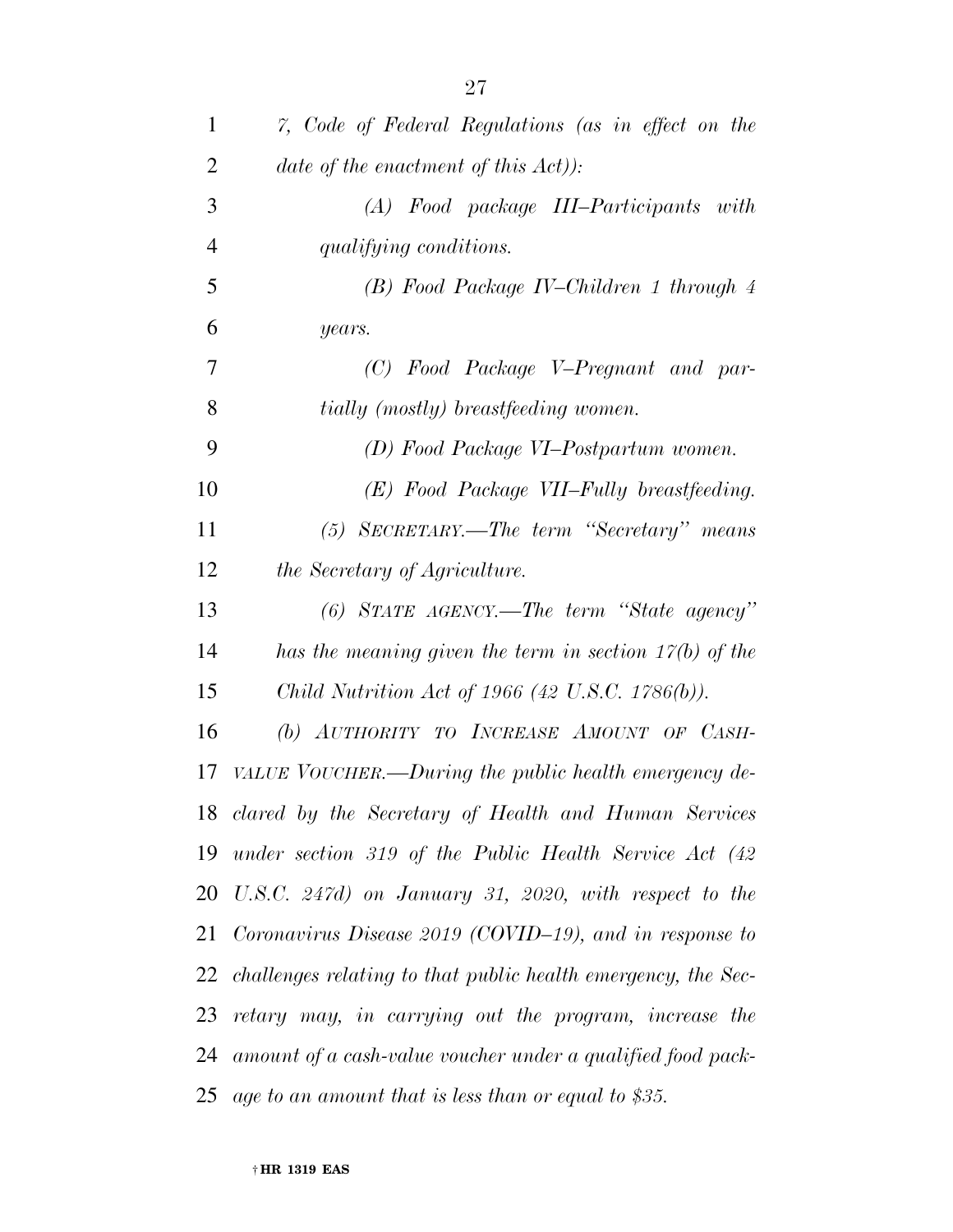| 1              | (c) APPLICATION OF INCREASED AMOUNT OF CASH-                  |
|----------------|---------------------------------------------------------------|
| $\overline{2}$ | VALUE VOUCHER TO STATE AGENCIES.-                             |
| 3              | $(1)$ NOTIFICATION.—An increase to the amount                 |
| 4              | of a cash-value voucher under subsection (b) shall            |
| 5              | apply to any State agency that notifies the Secretary         |
| 6              | $of$ —                                                        |
| 7              | $(A)$ the intent to use that increased amount,                |
| 8              | without further application; and                              |
| 9              | $(B)$ the applicable period selected by the                   |
| 10             | State agency during which that increased                      |
| 11             | amount shall apply.                                           |
| 12             | (2) USE OF INCREASED AMOUNT.—A State agen-                    |
| 13             | cy that makes a notification to the Secretary under           |
| 14             | paragraph (1) shall use the increased amount de-              |
| 15             | scribed in that paragraph—                                    |
| 16             | $(A)$ during the applicable period described                  |
| 17             | in that notification; and                                     |
| 18             | $(B)$ only during a single applicable period.                 |
| 19             | (d) SUNSET.—The authority of the Secretary under              |
| 20             | subsection $(b)$ , and the authority of a State agency to in- |
| 21             | crease the amount of a cash-value voucher under subsection    |
| 22             | $(c)$ , shall terminate on September 30, 2021.                |
| 23             | (e) FUNDING.—In addition to amounts otherwise made            |
| 24             | available, there is appropriated to the Secretary, out of     |
|                | 25 funds in the Treasury not otherwise appropriated,          |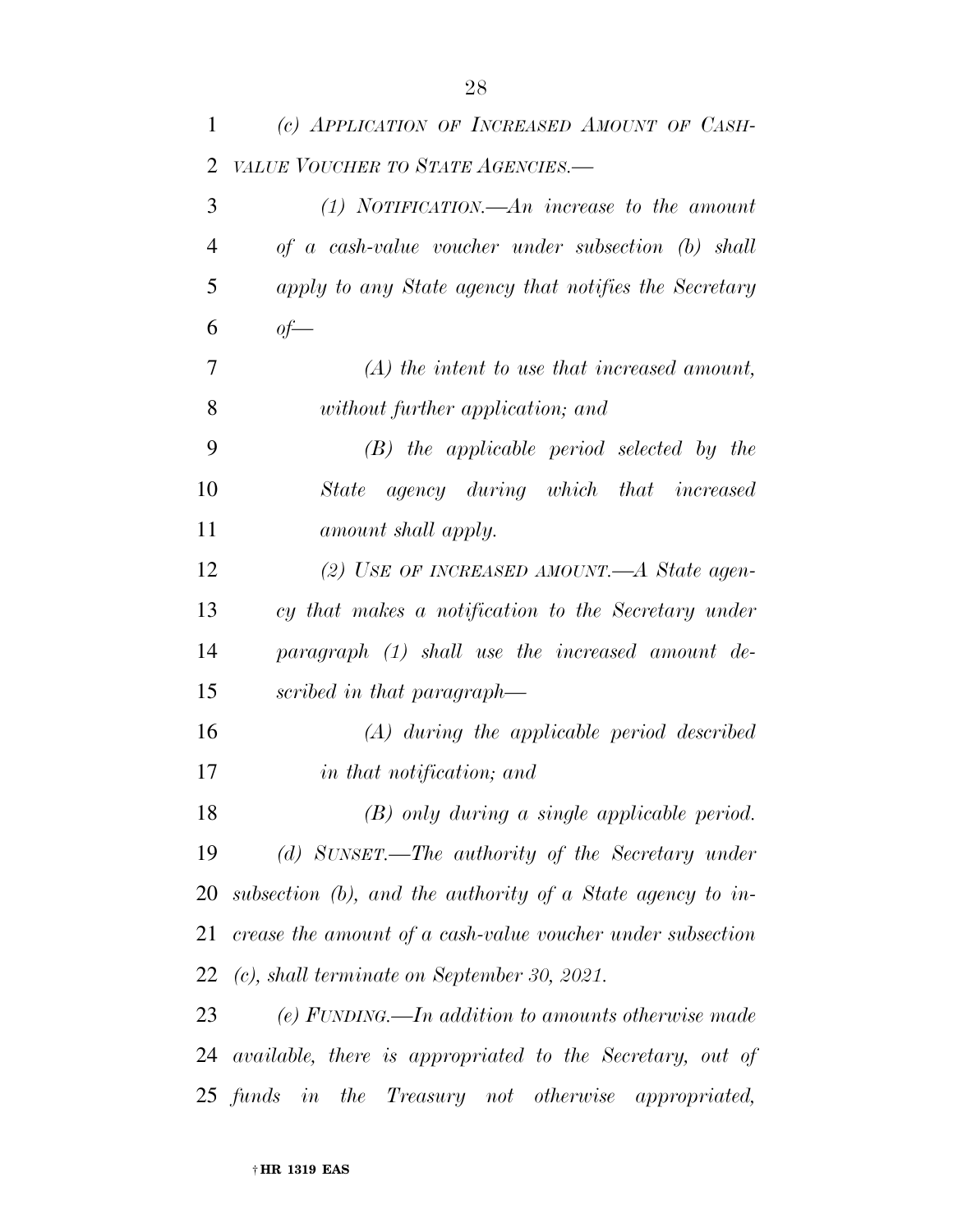*\$490,000,000 to carry out this section, to remain available until September 30, 2022.* 

### *SEC. 1106. WIC PROGRAM MODERNIZATION.*

 *In addition to amounts otherwise available, there are appropriated to the Secretary of Agriculture, out of amounts in the Treasury not otherwise appropriated, \$390,000,000 for fiscal year 2021, to remain available until September 30, 2024, to carry out outreach, innovation, and program modernization efforts, including appropriate waivers and flexibility, to increase participation in and re- demption of benefits under programs established under sec- tion 17 of the Child Nutrition Act of 1966 (7 U.S.C. 1431), except that such waivers may not relate to the content of the WIC Food Packages (as defined in section 246.10(e) of title 7, Code of Federal Regulations (as in effect on the date of enactment of this Act)), or the nondiscrimination re- quirements under section 246.8 of title 7, Code of Federal Regulations (as in effect on the date of enactment of this Act).* 

# *SEC. 1107. MEALS AND SUPPLEMENTS REIMBURSEMENTS FOR INDIVIDUALS WHO HAVE NOT ATTAINED THE AGE OF 25.*

 *(a) PROGRAM FOR AT-RISK SCHOOL CHILDREN.—Be- ginning on the date of enactment of this section, notwith-standing paragraph (1)(A) of section 17(r) of the Richard*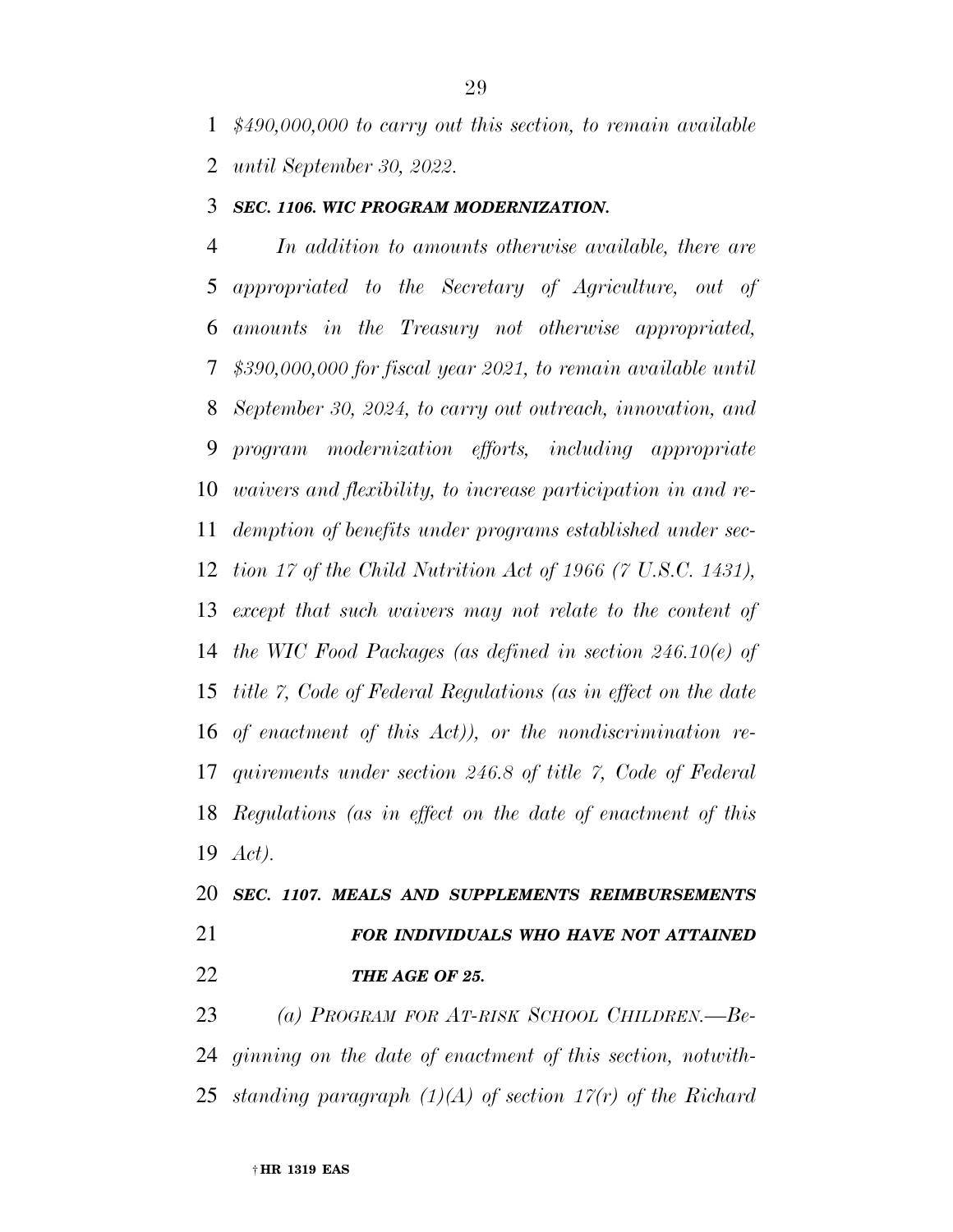*B. Russell National School Lunch Act (42 U.S.C. 1766(r)), during the COVID–19 public health emergency declared under section 319 of the Public Health Service Act (42 U.S.C. 247d), the Secretary shall reimburse institutions that are emergency shelters under such section 17(r) (42 U.S.C. 1766(r)) for meals and supplements served to indi- viduals who, at the time of such service— (1) have not attained the age of 25; and (2) are receiving assistance, including non-resi-*

*dential assistance, from such emergency shelter.* 

 *(b) PARTICIPATION BY EMERGENCY SHELTERS.—Be- ginning on the date of enactment of this section, notwith- standing paragraph (5)(A) of section 17(t) of the Richard B. Russell National School Lunch Act (42 U.S.C. 1766(t)), during the COVID–19 public health emergency declared under section 319 of the Public Health Service Act (42 U.S.C. 247d), the Secretary shall reimburse emergency shel- ters under such section 17(t) (42 U.S.C. 1766(t)) for meals and supplements served to individuals who, at the time of such service have not attained the age of 25.* 

*(c) DEFINITIONS.—In this section:* 

 *(1) EMERGENCY SHELTER.—The term ''emer- gency shelter'' has the meaning given the term under section 17(t)(1) of the Richard B. Russell National School Lunch Act (42 U.S.C. 1766(t)(1)).*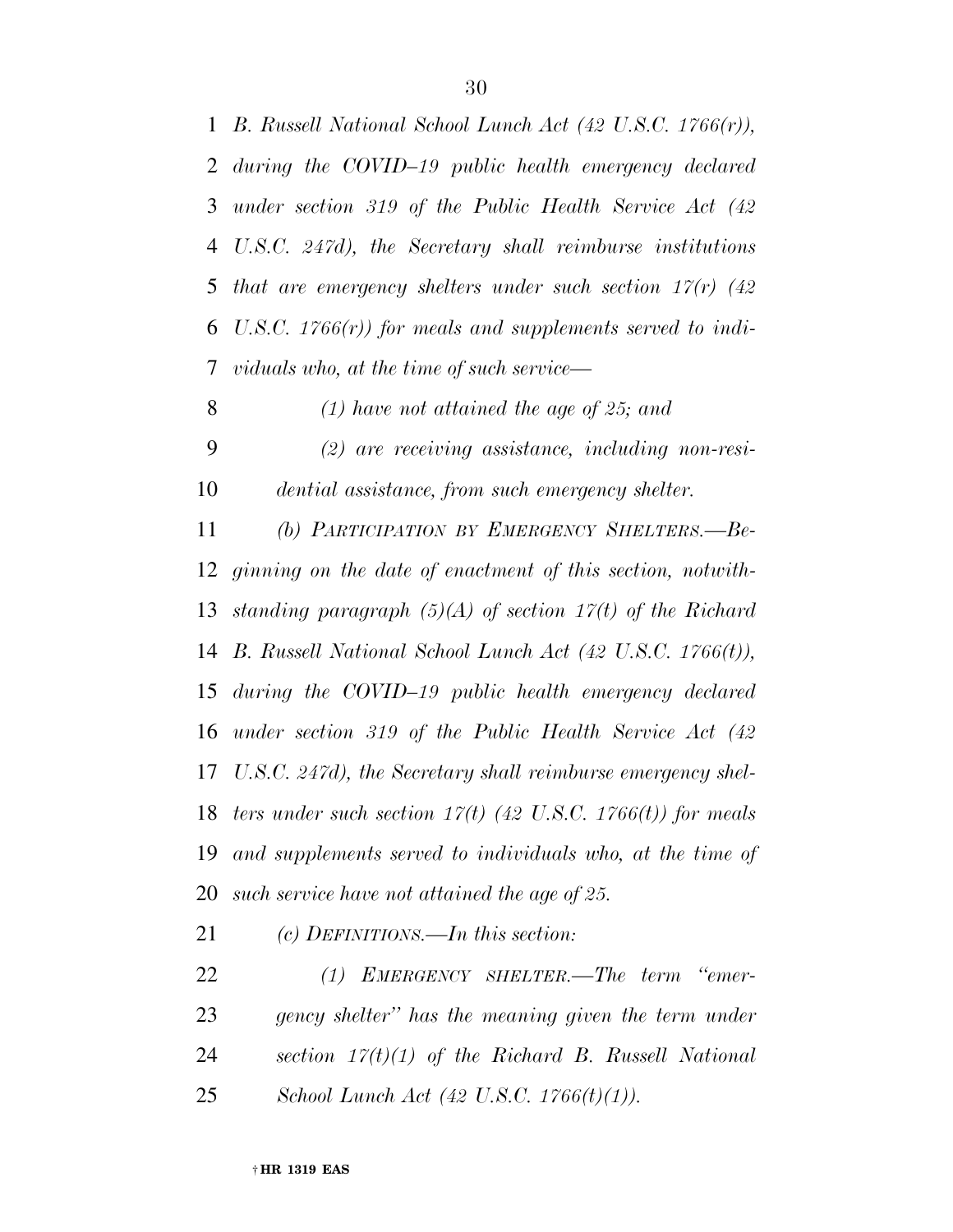| $\mathbf{1}$   | (2) SECRETARY.—The term "Secretary" means                 |
|----------------|-----------------------------------------------------------|
| $\overline{2}$ | <i>the Secretary of Agriculture.</i>                      |
| 3              | SEC. 1108. PANDEMIC EBT PROGRAM.                          |
| $\overline{4}$ | Section 1101 of the Families First Coronavirus Re-        |
| 5              | sponse Act (7 U.S.C. 2011 note; Public Law $116-127$ ) is |
| 6              | $amended-$                                                |
| 7              | $(1)$ in subsection $(a)$ —                               |
| 8              | $(A)$ by striking "During fiscal years 2020"              |
| 9              | and 2021" and inserting "In any school year in            |
| 10             | which there is a public health emergency des-             |
| 11             | <i>ignation</i> "; and                                    |
| 12             | $(B)$ by inserting "or in a covered summer"               |
| 13             | period following a school session" after "in ses-         |
| 14             | $sion$ ";                                                 |
| 15             | $(2)$ in subsection $(g)$ , by striking "During fiscal    |
| 16             | year 2020, the" and inserting "The";                      |
| 17             | (3) in subsection $(h)(1)$ —                              |
| 18             | (A) by inserting "either" after "at least $1$             |
| 19             | child enrolled in such a covered child care facil-        |
| 20             | <i>ity</i> and"; and                                      |
| 21             | $(B)$ by inserting "or a Department of Agri-              |
| 22             | culture grant-funded nutrition assistance pro-            |
| 23             | gram in the Commonwealth of the Northern                  |
| 24             | Mariana Islands, Puerto Rico, or American                 |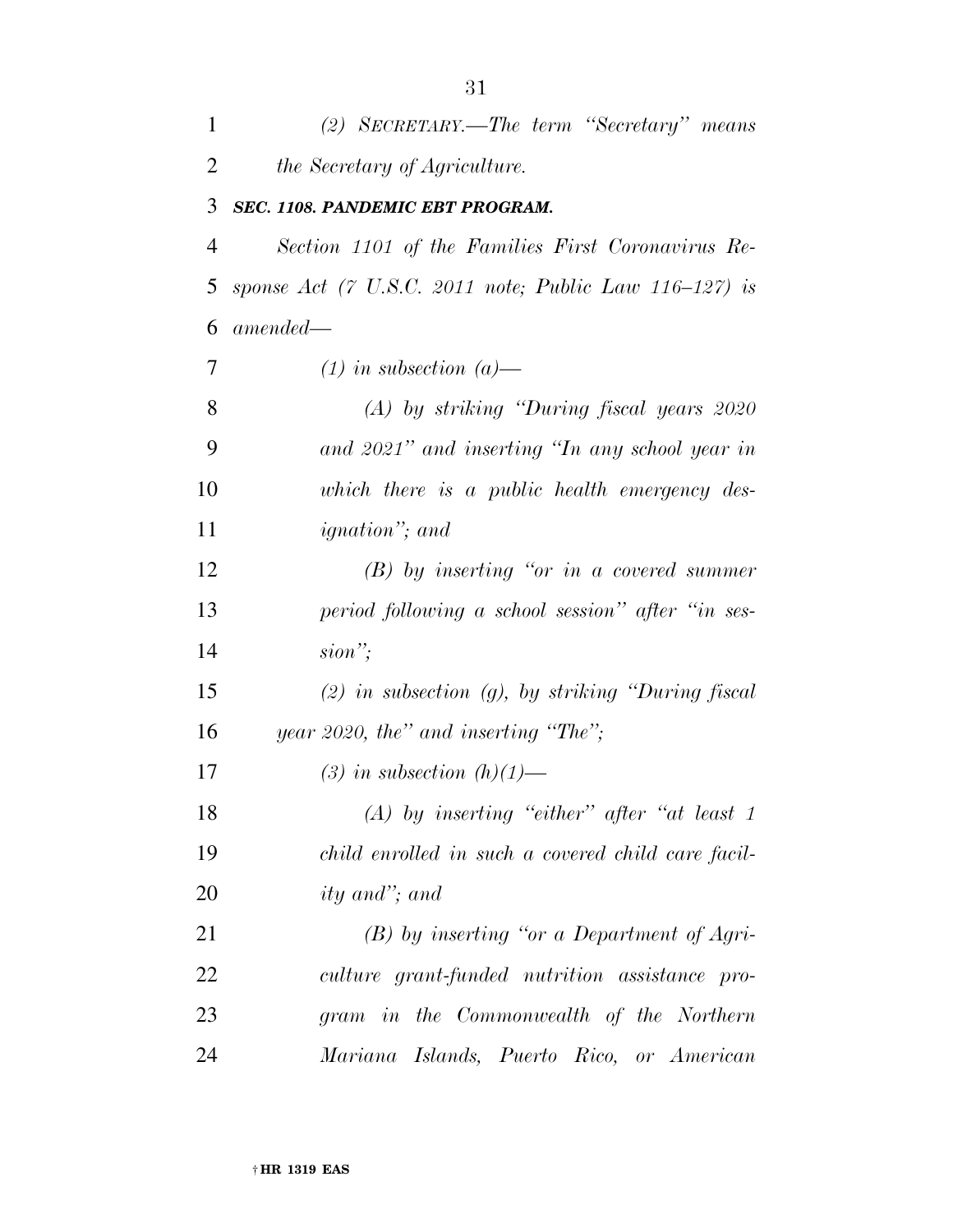*Samoa'' before ''shall be eligible to receive assist-ance'';* 

 *(4) by redesignating subsections (i) and (j) as subsections (j) and (k), respectively;* 

 *(5) by inserting after subsection (h) the fol-lowing:* 

 *''(i) EMERGENCIES DURING SUMMER.—The Secretary of Agriculture may permit a State agency to extend a State agency plan approved under subsection (b) for not more than 90 days for the purpose of operating the plan during a covered summer period, during which time schools par- ticipating in the school lunch program under the Richard B. Russell National School Lunch Act or the school break- fast program under section 4 of the Child Nutrition Act of 1966 (42 U.S.C. 1773 ) and covered child care facilities shall be deemed closed for purposes of this section.'';* 

*(6) in subsection (j) (as so redesignated)—* 

 *(A) by redesignating paragraphs (2) through (6) as paragraphs (3) through (7), re-spectively;* 

 *(B) by inserting after paragraph (1) the fol-lowing:* 

 *''(2) COVERED SUMMER PERIOD.—The term 'cov-ered summer period' means a summer period that fol-*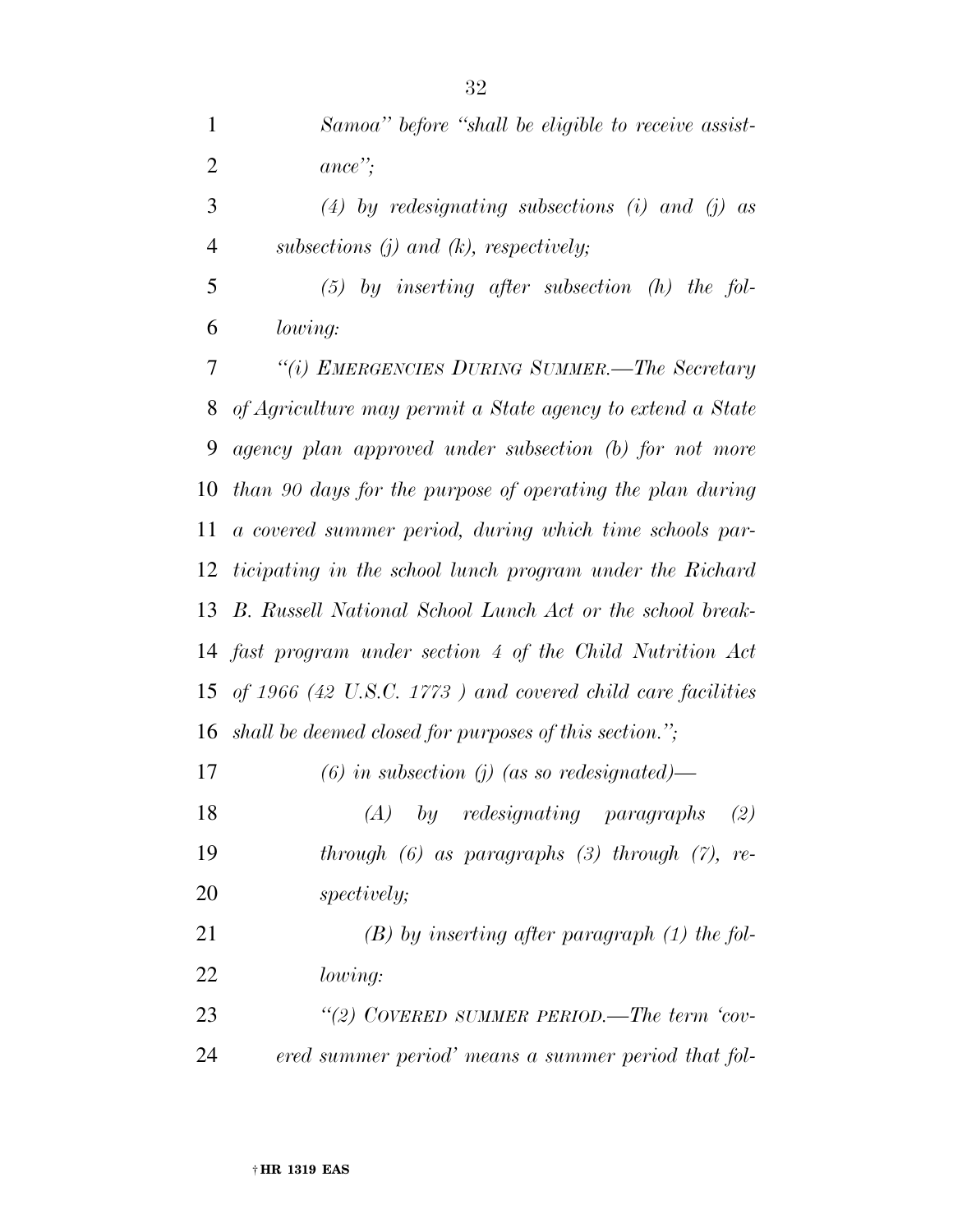| 1              | lows a school year during which there was a public               |
|----------------|------------------------------------------------------------------|
| $\overline{2}$ | health emergency designation."; and                              |
| 3              | $(C)$ in paragraph $(5)$ (as so redesignated),                   |
| $\overline{4}$ | by striking "or another coronavirus with pan-                    |
| 5              | demic potential"; and                                            |
| 6              | $(7)$ in subsection (k) (as so redesignated), by in-             |
| 7              | serting "Federal agencies," before "State agencies".             |
| 8              | <b>II-COMMITTEE</b><br><b>TITILE</b><br>ON                       |
| 9              | <b>HEALTH, EDUCATION, LABOR,</b>                                 |
| 10             | AND PENSIONS                                                     |
| 11             | <b>Subtitle A–Education Matters</b>                              |
| 12             | <b>PART 1-DEPARTMENT OF EDUCATION</b>                            |
| 13             | SEC. 2001. ELEMENTARY AND SECONDARY SCHOOL EMER-                 |
| 14             | <b>GENCY RELIEF FUND.</b>                                        |
| 15             | $(a)$ IN GENERAL.—In addition to amounts otherwise               |
| 16             | <i>available through the Education Stabilization Fund, there</i> |
| 17             | is appropriated to the Department of Education for fiscal        |
|                | 18 year 2021, out of any money in the Treasury not otherwise     |
| 19             | <i>appropriated,</i> $$122,774,800,000, to remain$<br>available  |
| 20             | through September 30, 2023, to carry out this section.           |
| 21             | (b) GRANTS.—From funds provided under subsection                 |
| 22             | $(a)$ , the Secretary shall—                                     |
| 23             | $(1)$ use \$800,000,000 for the purposes of identi-              |
| 24             | fying homeless children and youth and providing                  |
| 25             | homeless children and youth with—                                |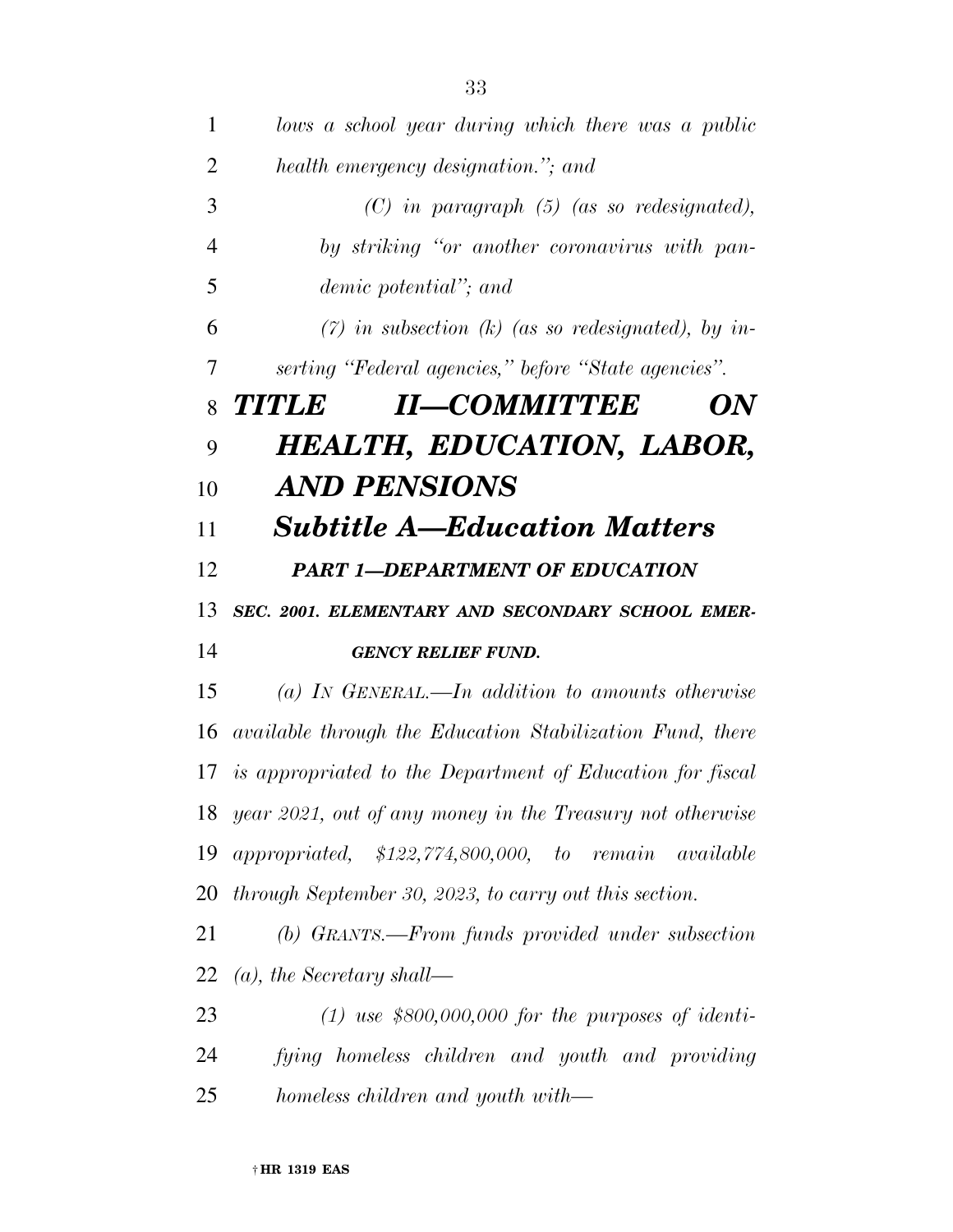| $\mathbf{1}$   | $(A)$ wrap-around services in light of the                  |
|----------------|-------------------------------------------------------------|
| $\overline{2}$ | challenges of COVID-19; and                                 |
| 3              | (B) assistance needed to enable homeless                    |
| $\overline{4}$ | children and youth to attend school and partici-            |
| 5              | pate fully in school activities; and                        |
| 6              | $(2)$ from the remaining amounts, make grants to            |
| 7              | each State educational agency in accordance with this       |
| 8              | section.                                                    |
| 9              | (c) ALLOCATIONS TO STATES.—The amount of each               |
| 10             | grant under subsection (b) shall be allocated by the Sec-   |
| 11             | retary to each State in the same proportion as each State   |
| 12             | received under part A of title I of the Elementary and Sec- |
| 13             | ondary Education Act of 1965 in the most recent fiscal      |
| 14             | year.                                                       |
| 15             | SUBGRANTS TO LOCAL EDUCATIONAL AGEN-<br>(d)                 |
| 16             | $CIES$ .                                                    |
| 17             | $(1)$ IN GENERAL.—Each State shall allocate not             |
| 18             | less than 90 percent of the grant funds awarded to the      |
| 19             | State under this section as subgrants to local edu-         |
| 20             | cational agencies (including charter schools that are       |
| 21             | local educational agencies) in the State in proportion      |
| 22             | to the amount of funds such local educational agencies      |
| 23             | and charter schools that are local educational agencies     |
| 24             | received under part A of title I of the Elementary and      |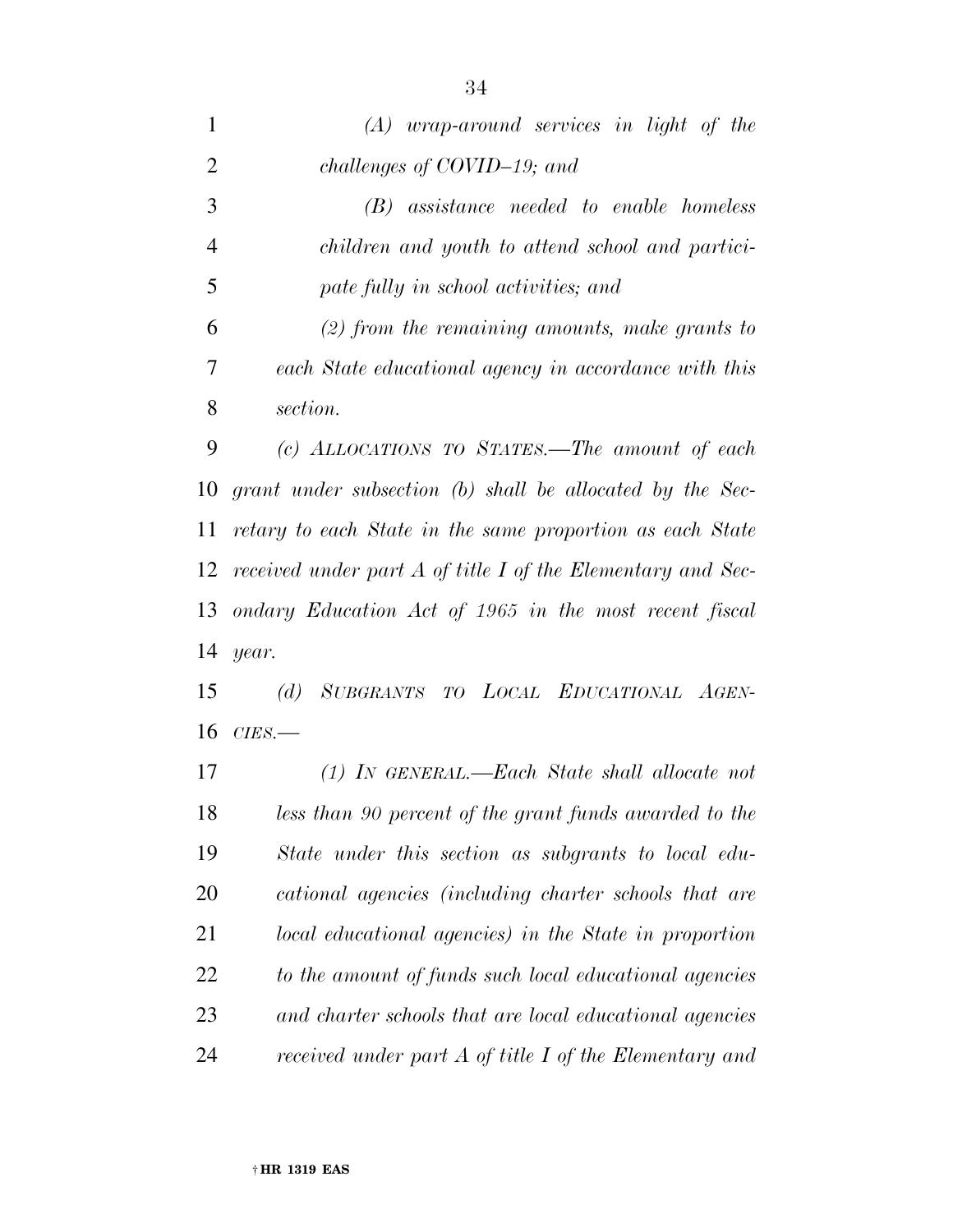*Secondary Education Act of 1965 in the most recent fiscal year.* 

 *(2) AVAILABILITY OF FUNDS.—Each State shall make allocations under paragraph (1) to local edu- cational agencies in an expedited and timely manner and, to the extent practicable, not later than 60 days after the receipt of such funds.* 

 *(e) USES OF FUNDS.—A local educational agency that receives funds under this section—* 

 *(1) shall reserve not less than 20 percent of such funds to address learning loss through the implemen- tation of evidence-based interventions, such as sum- mer learning or summer enrichment, extended day, comprehensive afterschool programs, or extended school year programs, and ensure that such interven- tions respond to students' academic, social, and emo- tional needs and address the disproportionate impact of the coronavirus on the student subgroups described in section 1111(b)(2)(B)(xi) of the Elementary and Secondary Education Act of 1965 (20 U.S.C. 6311(b)(2)(B)(xi)), students experiencing homeless-ness, and children and youth in foster care; and* 

 *(2) shall use the remaining funds for any of the following:*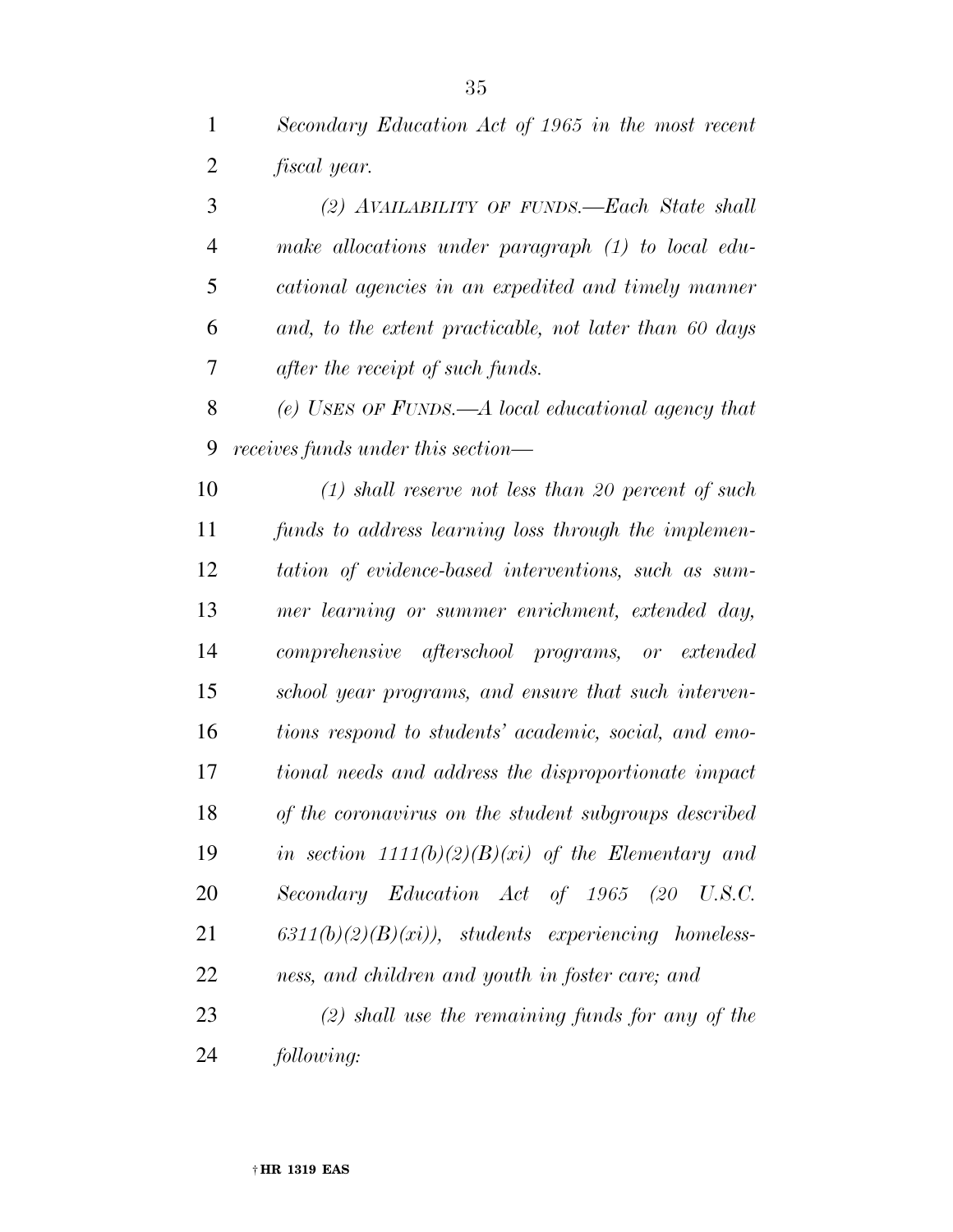| $\mathbf{1}$   | $(A)$ Any activity authorized by the Elemen-        |
|----------------|-----------------------------------------------------|
| 2              | tary and Secondary Education Act of 1965.           |
| 3              | $(B)$ Any activity authorized by the Individ-       |
| $\overline{4}$ | <i>uals with Disabilities Education Act.</i>        |
| 5              | $(C)$ Any activity authorized by the Adult          |
| 6              | <i>Education and Family Literacy Act.</i>           |
| 7              | $(D)$ Any activity authorized by the Carl D.        |
| 8              | Perkins Career and Technical Education Act of       |
| 9              | 2006.                                               |
| 10             | $(E)$ Coordination of preparedness and re-          |
| 11             | sponse efforts of local educational agencies with   |
| 12             | State, local, Tribal, and territorial public health |
| 13             | departments, and other relevant agencies, to im-    |
| 14             | prove coordinated responses among such entities     |
| 15             | prevent, prepare for, and respond to<br>to          |
| 16             | coronavirus.                                        |
| 17             | $(F)$ Activities to address the unique needs of     |
| 18             | low-income children or students, children with      |
| 19             | disabilities, English learners, racial and ethnic   |
| 20             | minorities, students experiencing homelessness,     |
| 21             | and foster care youth, including how outreach       |
| 22             | and service delivery will meet the needs of each    |
| 23             | <i>population.</i>                                  |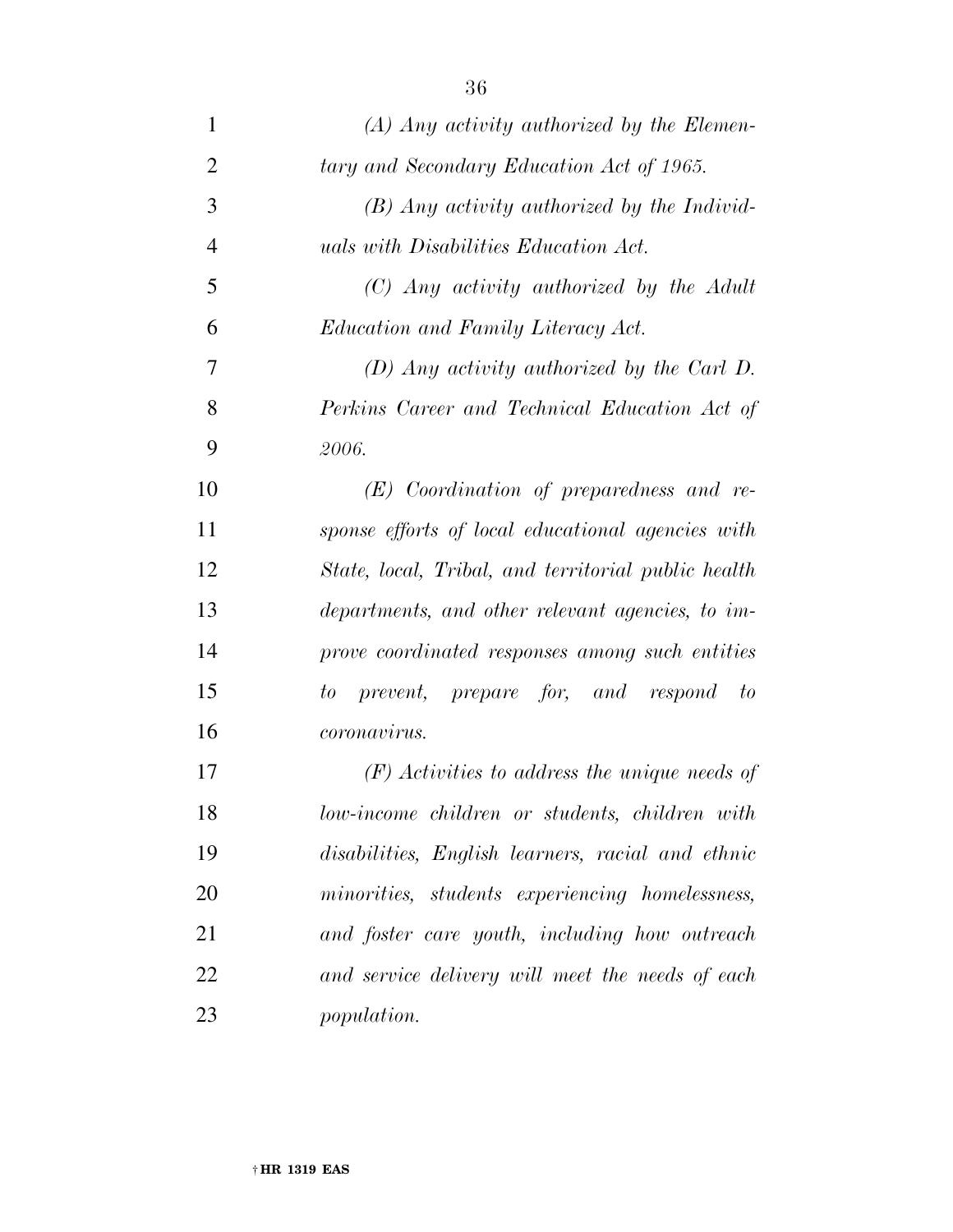| $\mathbf{1}$   | $(G)$ Developing and implementing proce-            |
|----------------|-----------------------------------------------------|
| $\overline{2}$ | dures and systems to improve the preparedness       |
| 3              | and response efforts of local educational agencies. |
| $\overline{4}$ | (H) Training and professional development           |
| 5              | for staff of the local educational agency on sani-  |
| 6              | tation and minimizing the spread of infectious      |
| 7              | <i>diseases.</i>                                    |
| 8              | $(I)$ Purchasing supplies to sanitize and           |
| 9              | clean the facilities of a local educational agency, |
| 10             | including buildings operated by such agency.        |
| 11             | $(J)$ Planning for, coordinating, and imple-        |
| 12             | menting activities during long-term closures, in-   |
| 13             | cluding providing meals to eligible students, pro-  |
| 14             | viding technology for online learning to all stu-   |
| 15             | dents, providing guidance for carrying out re-      |
| 16             | quirements under the Individuals with Disabil-      |
| 17             | <i>ities</i> Education Act and ensuring other edu-  |
| 18             | cational services can continue to be provided       |
| 19             | consistent with all Federal, State, and local re-   |
| 20             | <i>quirements.</i>                                  |
| 21             | $(K)$ Purchasing educational technology (in-        |
| 22             | cluding hardware, software, and connectivity)       |
| 23             | for students who are served by the local edu-       |
| 24             | cational agency that aids in regular and sub-       |
| 25             | stantive educational interaction between students   |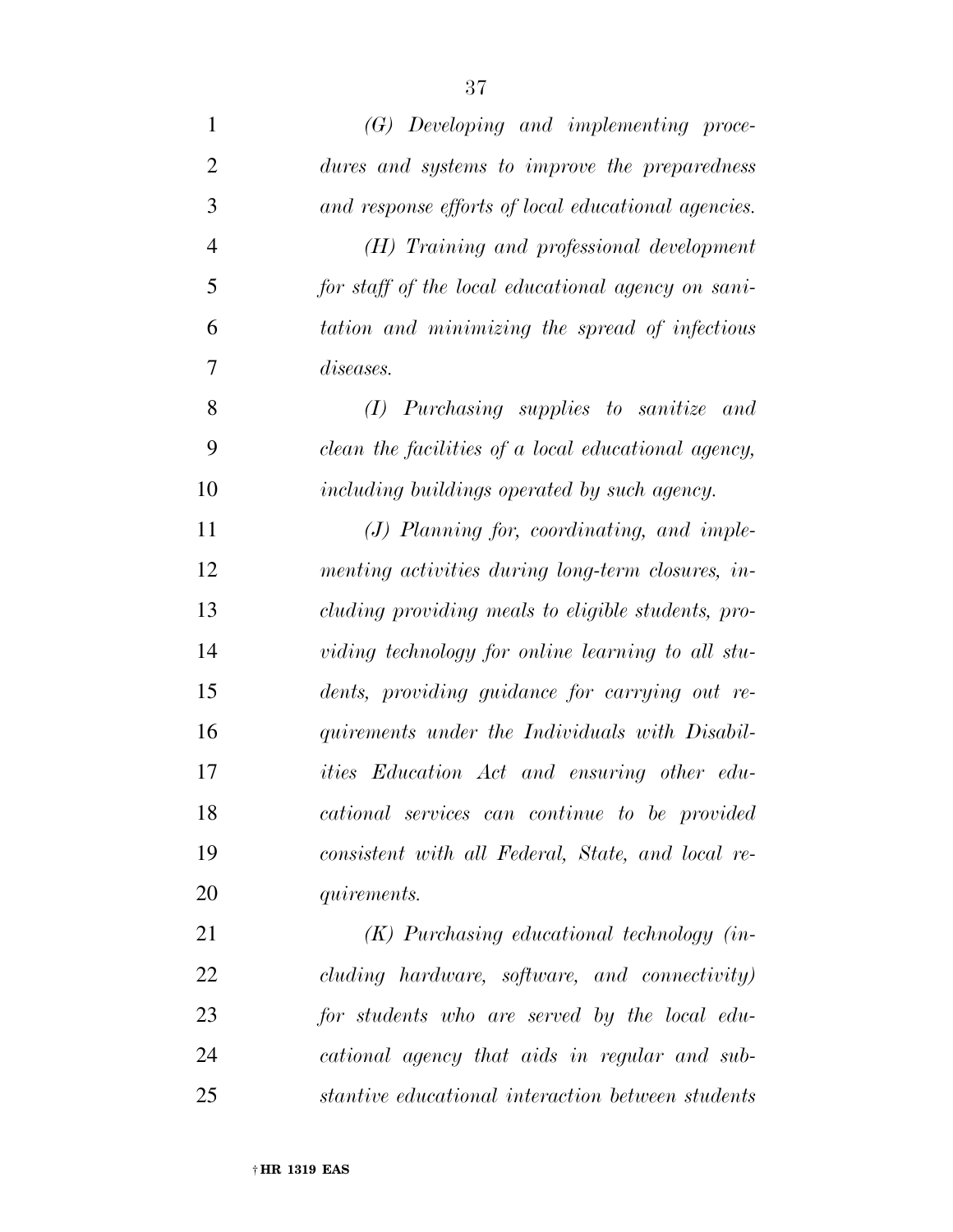| $\mathbf{1}$   | and their classroom instructors, including low-                  |
|----------------|------------------------------------------------------------------|
| $\overline{2}$ | income students and children with disabilities,                  |
| 3              | which may include assistive technology or adapt-                 |
| $\overline{4}$ | ive equipment.                                                   |
| 5              | (L) Providing mental health services and                         |
| 6              | supports, including through the implementation                   |
| 7              | of evidence-based full-service community schools.                |
| 8              | (M) Planning and implementing activities                         |
| 9              | related to summer learning and supplemental                      |
| 10             | afterschool programs, including providing class-                 |
| 11             | room instruction or online learning during the                   |
| 12             | summer months and addressing the needs of low-                   |
| 13             | income students, children with disabilities,                     |
| 14             | English learners, migrant students, students ex-                 |
| 15             | periencing homelessness, and children in foster                  |
| 16             | care.                                                            |
| 17             | $(N)$ Addressing learning loss among stu-                        |
| 18             | dents, including low-income students, children                   |
| 19             | with disabilities, English learners, racial and                  |
| 20             | ethnic minorities, students experiencing home-                   |
| 21             | lessness, and children and youth in foster care,                 |
| 22             | of the local educational agency, including by-                   |
| 23             | $(i)$ administering and using high-qual-                         |
| 24             | ity assessments that are valid and reliable,                     |
| 25             | <i>accurately assess students</i> <sup>'</sup><br>academic<br>to |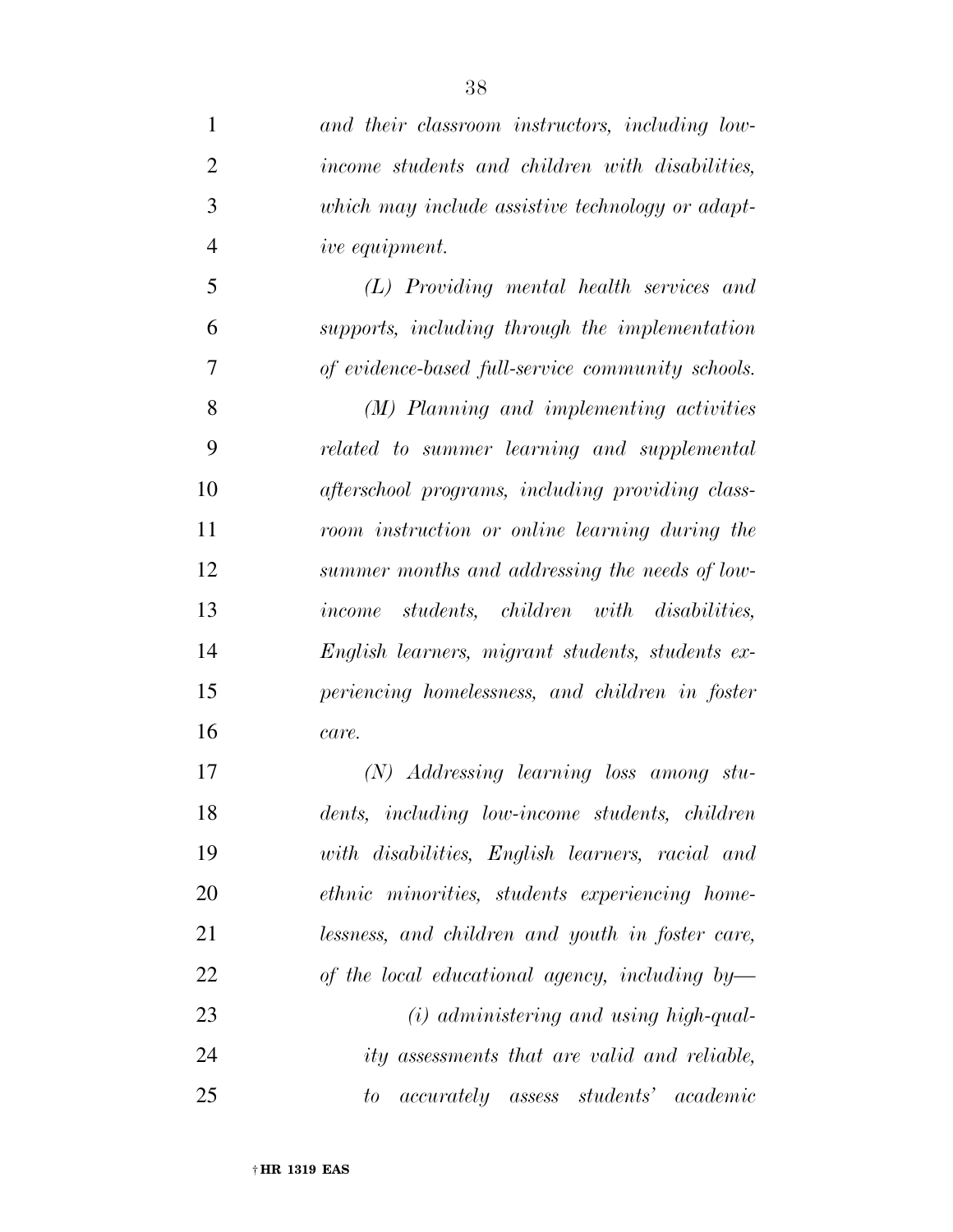*progress and assist educators in meeting students' academic needs, including through differentiating instruction; (ii) implementing evidence-based ac- tivities to meet the comprehensive needs of students; (iii) providing information and assist- ance to parents and families on how they can effectively support students, including in a distance learning environment; and (iv) tracking student attendance and improving student engagement in distance education. (O) School facility repairs and improve- ments to enable operation of schools to reduce risk of virus transmission and exposure to envi- ronmental health hazards, and to support stu- dent health needs. (P) Inspection, testing, maintenance, re- pair, replacement, and upgrade projects to im- prove the indoor air quality in school facilities, including mechanical and non-mechanical heat- ing, ventilation, and air conditioning systems, filtering, purification and other air cleaning,*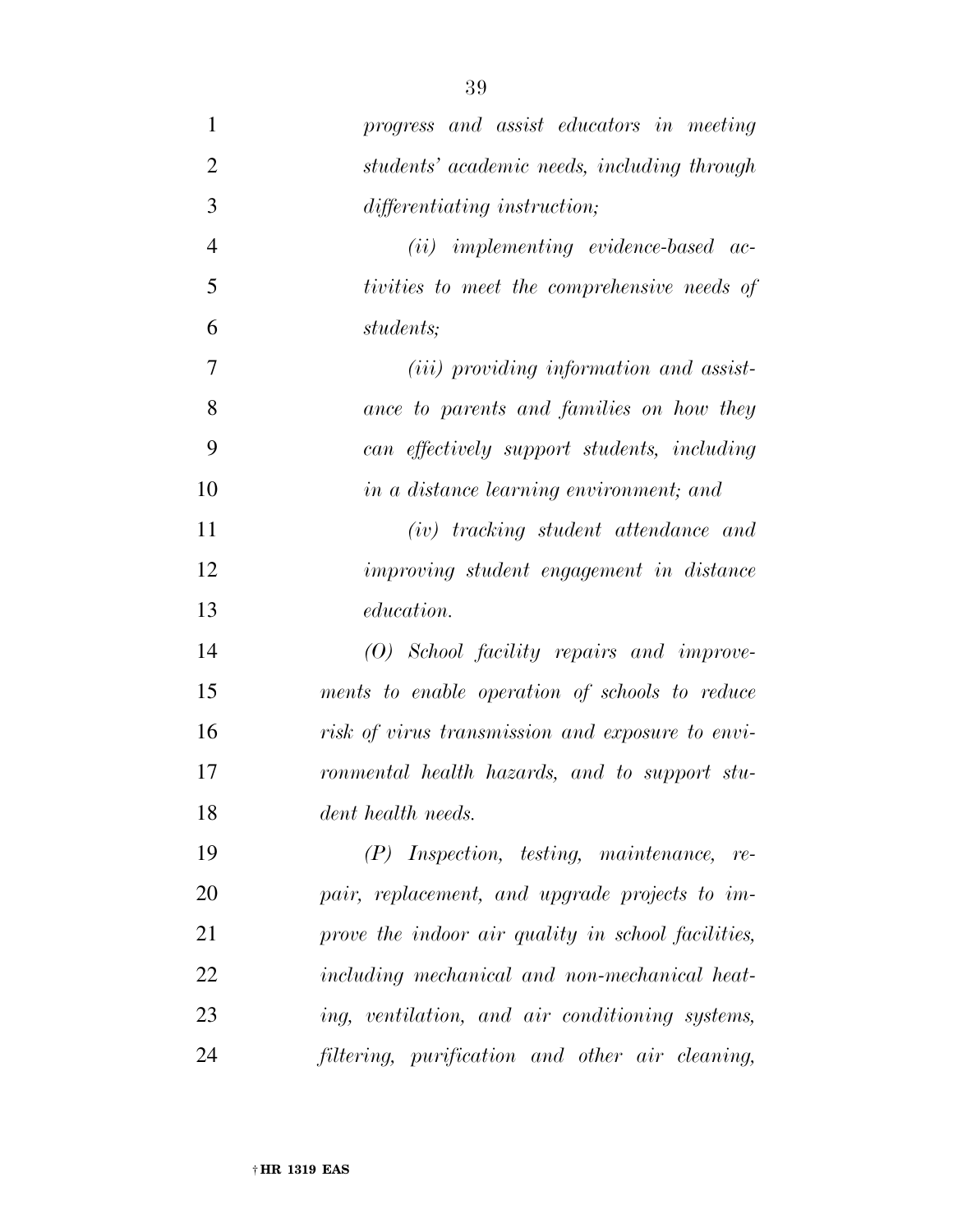| $\mathbf{1}$   | fans, control systems, and window and door re-           |
|----------------|----------------------------------------------------------|
| $\overline{2}$ | pair and replacement.                                    |
| 3              | (Q) Developing strategies and implementing               |
| $\overline{4}$ | public health protocols including, to the greatest       |
| 5              | extent practicable, policies in line with guidance       |
| 6              | from the Centers for Disease Control and Preven-         |
| 7              | tion for the reopening and operation of school fa-       |
| 8              | cilities to effectively maintain the health and          |
| 9              | safety of students, educators, and other staff.          |
| 10             | $(R)$ Other activities that are necessary to             |
| 11             | maintain the operation of and continuity of              |
| 12             | services in local educational agencies and con-          |
| 13             | tinuing to employ existing staff of the local edu-       |
| 14             | cational agency.                                         |
| 15             | $(f)$ STATE FUNDING.—With funds not otherwise allo-      |
| 16             | cated under subsection $(d)$ , a State—                  |
| 17             | $(1)$ shall reserve not less than 5 percent of the       |
| 18             | total amount of grant funds awarded to the State         |
| 19             | under this section to carry out, directly or through     |
| 20             | grants or contracts, activities to address learning loss |
| 21             | by supporting the implementation of evidence-based       |
| 22             | interventions, such as summer learning or summer         |
| 23             | enrichment, extended day, comprehensive afterschool      |
| 24             | programs, or extended school year programs, and en-      |
| 25             | sure that such interventions respond to students' aca-   |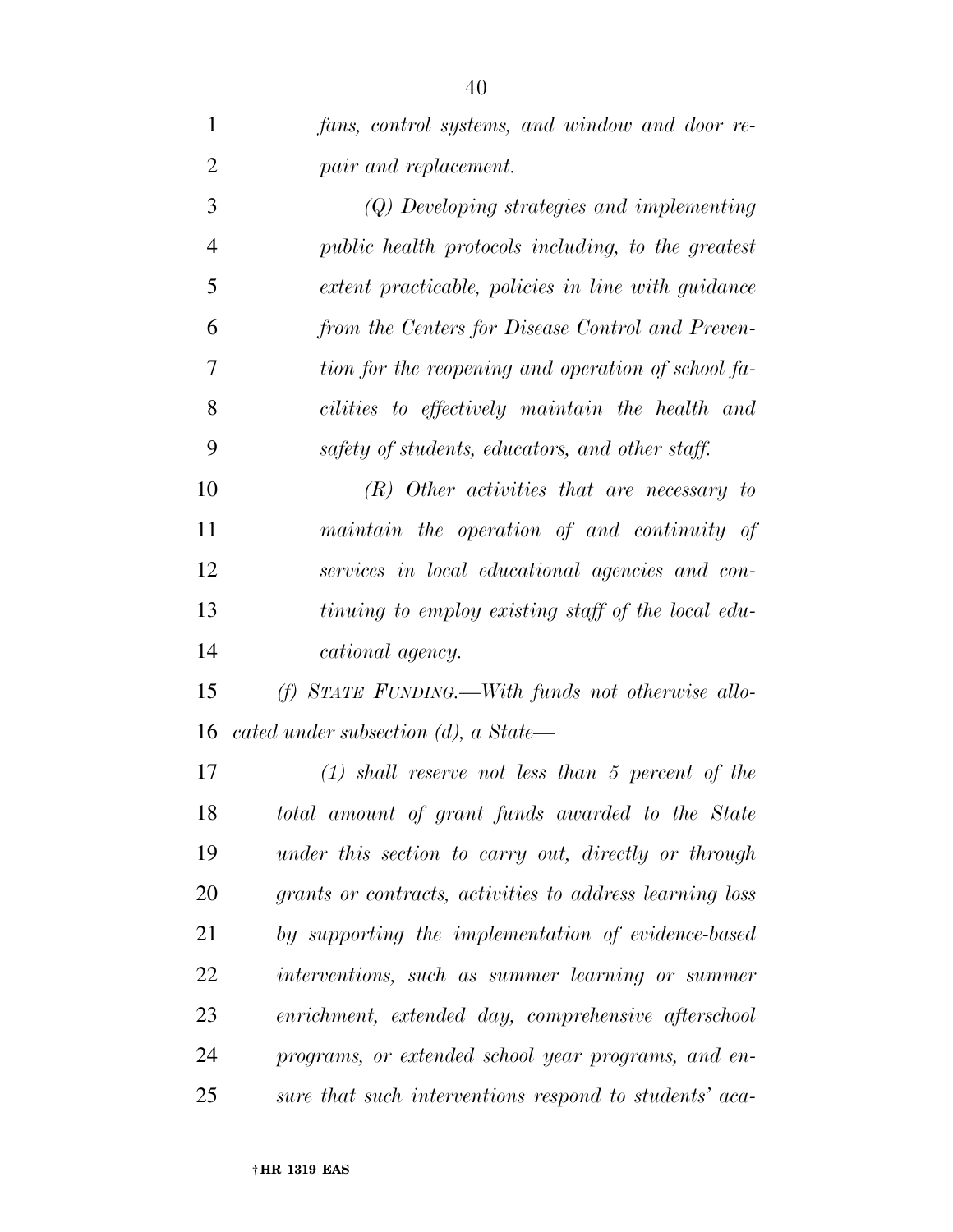| $\mathbf{1}$   | demic, social, and emotional needs and address the      |
|----------------|---------------------------------------------------------|
| 2              | disproportionate impact of the coronavirus on the stu-  |
| 3              | dent subgroups described in section $1111(b)(2)(B)(xi)$ |
| $\overline{4}$ | of the Elementary and Secondary Education Act of        |
| 5              | 1965 (20 U.S.C. 6311(b)(2)(B)(xi)), students experi-    |
| 6              | encing homelessness, and children and youth in foster   |
| 7              | care, including by providing additional support to      |
| 8              | local educational agencies to fully address such im-    |
| 9              | pacts;                                                  |

 *(2) shall reserve not less than 1 percent of the total amount of grant funds awarded to the State under this section to carry out, directly or through grants or contracts, the implementation of evidence- based summer enrichment programs, and ensure such programs respond to students' academic, social, and emotional needs and address the disproportionate im- pact of the coronavirus on the student populations de- scribed in section 1111(b)(2)(B)(xi) of the Elementary and Secondary Education Act of 1965 (20 U.S.C. 6311(b)(2)(B)(xi)), students experiencing homeless-ness, and children and youth in foster care;* 

 *(3) shall reserve not less than 1 percent of the total amount of grant funds awarded to the State under this section to carry out, directly or through grants or contracts, the implementation of evidence-*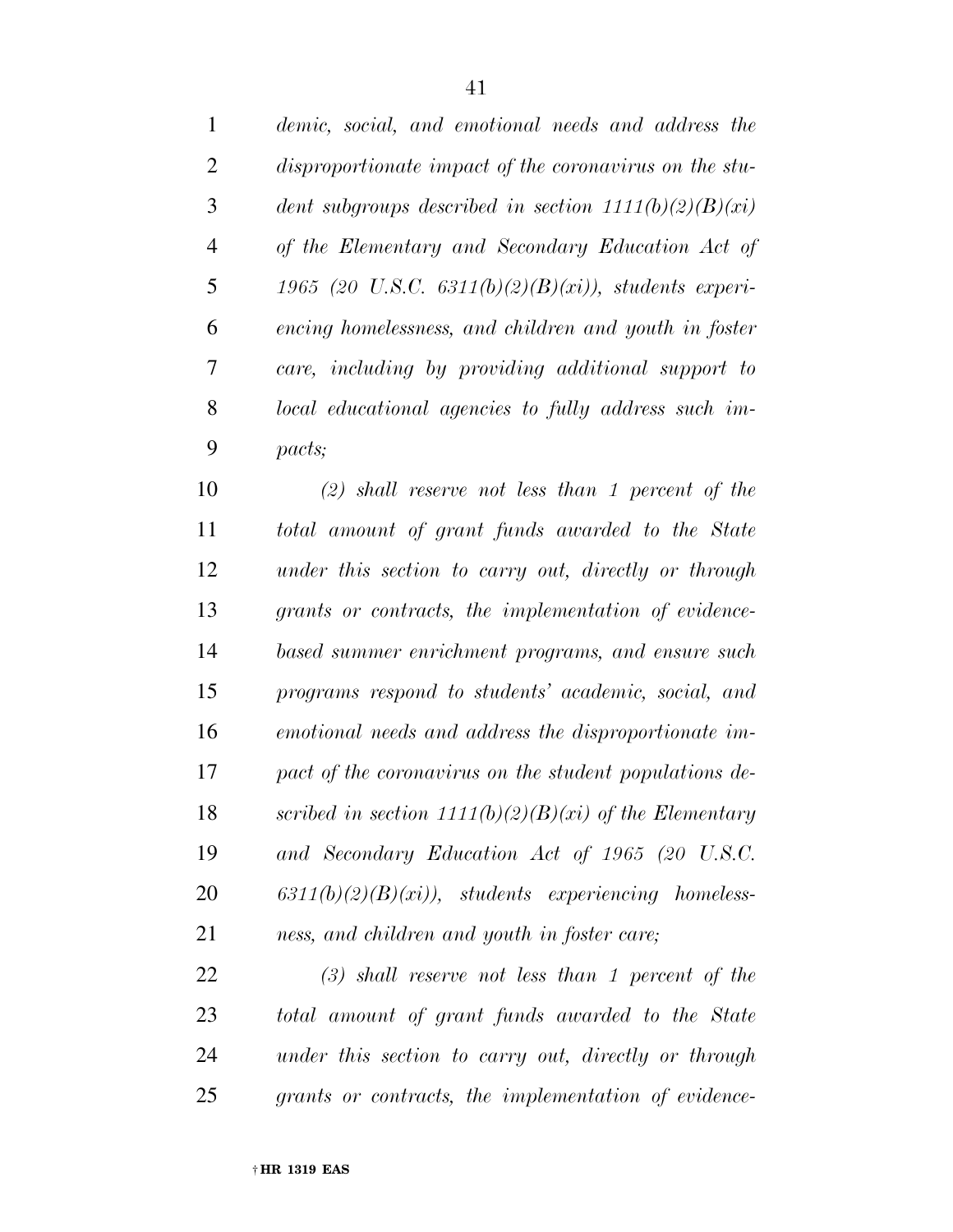| $\mathbf{1}$   | based comprehensive afterschool programs, and ensure        |
|----------------|-------------------------------------------------------------|
| 2              | such programs respond to students' academic, social,        |
| 3              | and emotional needs and address the disproportionate        |
| $\overline{4}$ | <i>impact of the coronavirus on the student populations</i> |
| 5              | described in section $1111(b)(2)(B)(xi)$ of the Elemen-     |
| 6              | tary and Secondary Education Act of 1965 (20                |
| 7              | U.S.C. $6311(b)(2)(B)(xi)$ , students experiencing          |
| 8              | homelessness, and children and youth in foster care;        |
| 9              | and                                                         |

 *(4) may reserve not more than one-half of 1 per- cent of the total amount of grant funds awarded to the State under this section for administrative costs and the remainder for emergency needs as determined by the State educational agency to address issues re- sponding to coronavirus, which may be addressed through the use of grants or contracts.* 

 *(g) REALLOCATION.—A State shall return to the Sec- retary any funds received under this section that the State does not award within 1 year of receiving such funds and the Secretary shall reallocate such funds to the remaining States in accordance with subsection (c).* 

*(h) DEFINITIONS.—In this section—* 

 *(1) the terms ''child'', ''children with disabil- ities'', ''distance education'', ''elementary school'', ''English learner'', ''evidence-based'', ''secondary*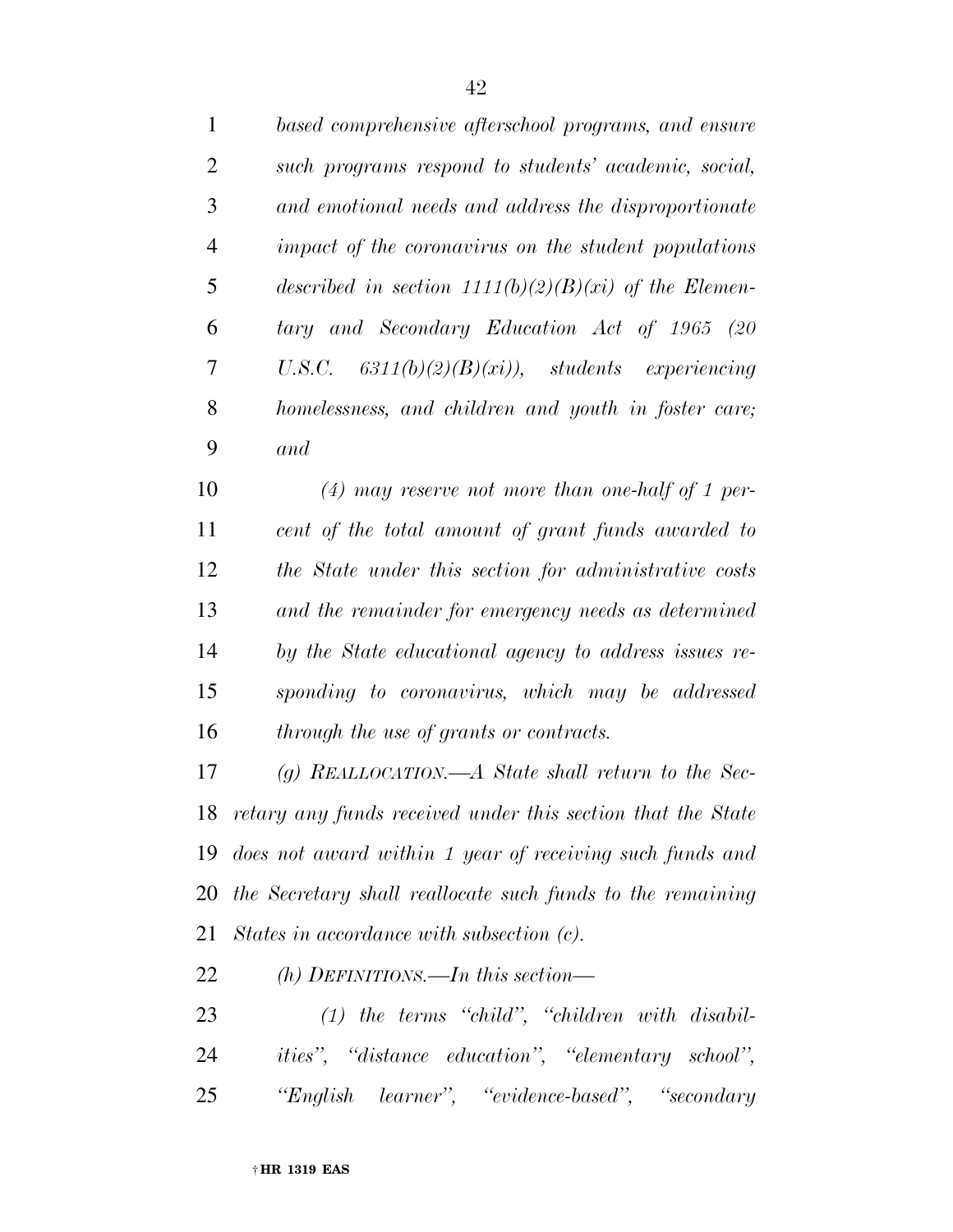| 1              | school", "local educational agency", "parent", "Sec-     |
|----------------|----------------------------------------------------------|
| $\overline{2}$ | retary", "State educational agency", and "tech-          |
| 3              | nology" have the meanings given those terms in sec-      |
| $\overline{4}$ | tion 8101 of the Elementary and Secondary Edu-           |
| 5              | cation Act of 1965 (20 U.S.C. 7801);                     |
| 6              | $(2)$ the term "full-service community school" has       |
| 7              | the meaning given that term in section $4622(2)$ of the  |
| 8              | Elementary and Secondary Education Act of 1965           |
| 9              | $(20 \text{ U.S. C. } 7272(2))$ ; and                    |
| 10             | $(3)$ the term "State" means each of the 50 States,      |
| 11             | the District of Columbia, and the Commonwealth of        |
| 12             | Puerto Rico.                                             |
| 13             | (i) SAFE RETURN TO IN-PERSON INSTRUCTION.—               |
| 14             | $(1)$ IN GENERAL.—A local educational agency re-         |
| 15             | ceiving funds under this section shall develop and       |
| 16             | make publicly available on the local educational agen-   |
| 17             | cy's website, not later than 30 days after receiving the |
| 18             | allocation of funds described in paragraph $(d)(1)$ , a  |
| 19             | plan for the safe return to in-person instruction and    |
| 20             | <i>continuity of services.</i>                           |
| 21             | (2) COMMENT PERIOD.—Before making the plan               |
| 22             | described in paragraph (1) publicly available, the       |
| 23             | local educational agency shall seek public comment on    |
| 24             | the plan and take such comments into account in the      |
| 25             | development of the plan.                                 |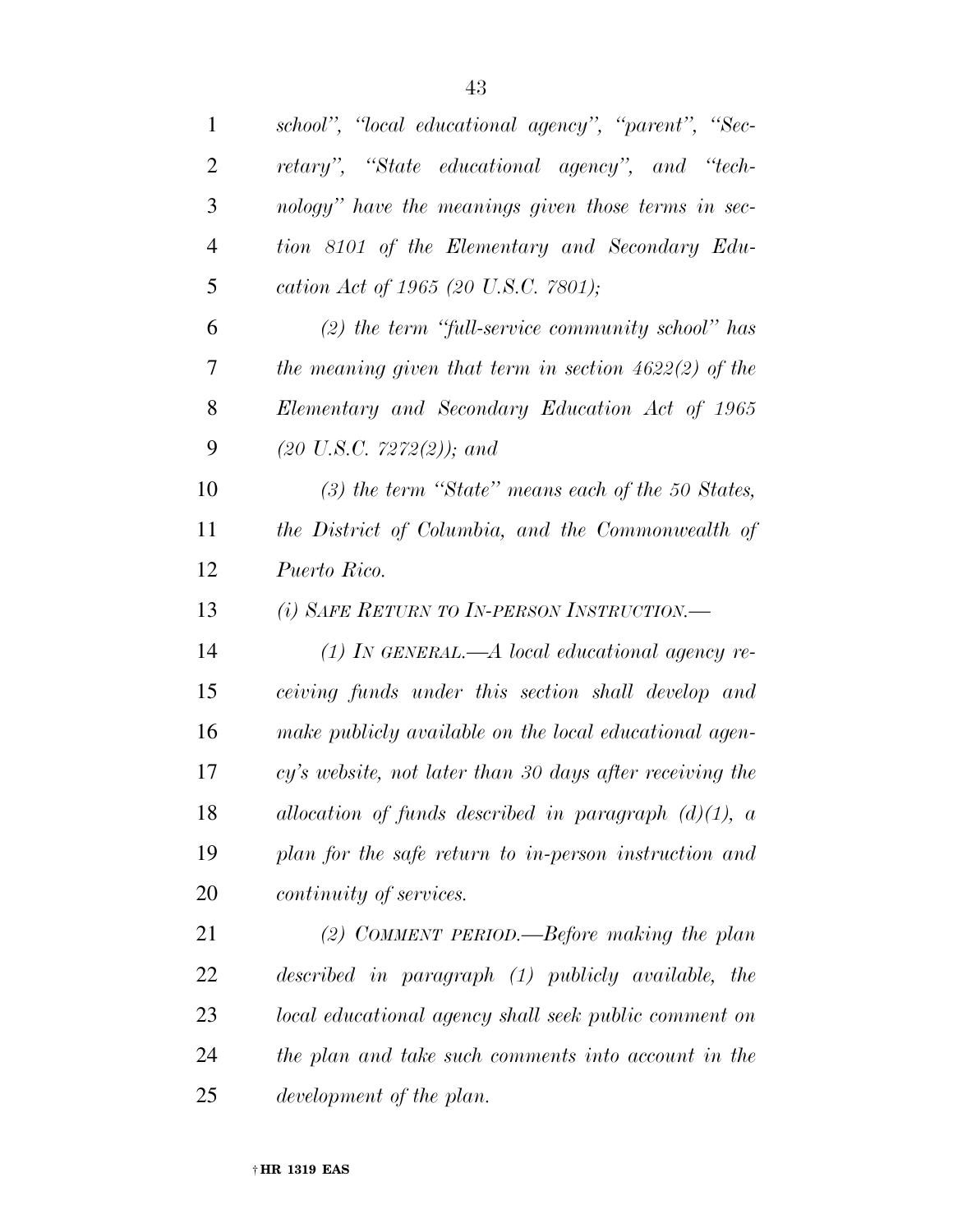*(3) PREVIOUS PLANS.—If a local educational agency has developed a plan for the safe return to in- person instruction before the date of enactment of this Act that meets the requirements described in para- graphs (1) and (2), such plan shall be deemed to sat- isfy the requirements under this subsection. SEC. 2002. EMERGENCY ASSISTANCE TO NON-PUBLIC* 

*SCHOOLS.* 

 *(a) IN GENERAL.—In addition to amounts otherwise available through the Emergency Assistance to Non-Public Schools Program, there is appropriated to the Department of Education for fiscal year 2021, out of any money in the Treasury not otherwise appropriated, \$2,750,000,000, to re- main available through September 30, 2023, for making al- locations to Governors under the Emergency Assistance to Non-Public Schools Program to provide services or assist- ance to non-public schools that enroll a significant percent- age of low-income students and are most impacted by the qualifying emergency.* 

 *(b) LIMITATIONS.—Funds provided under subsection (a) shall not be used to provide reimbursements to any non-public school.* 

# *SEC. 2003. HIGHER EDUCATION EMERGENCY RELIEF FUND. In addition to amounts otherwise available, there is appropriated to the Department of Education for fiscal*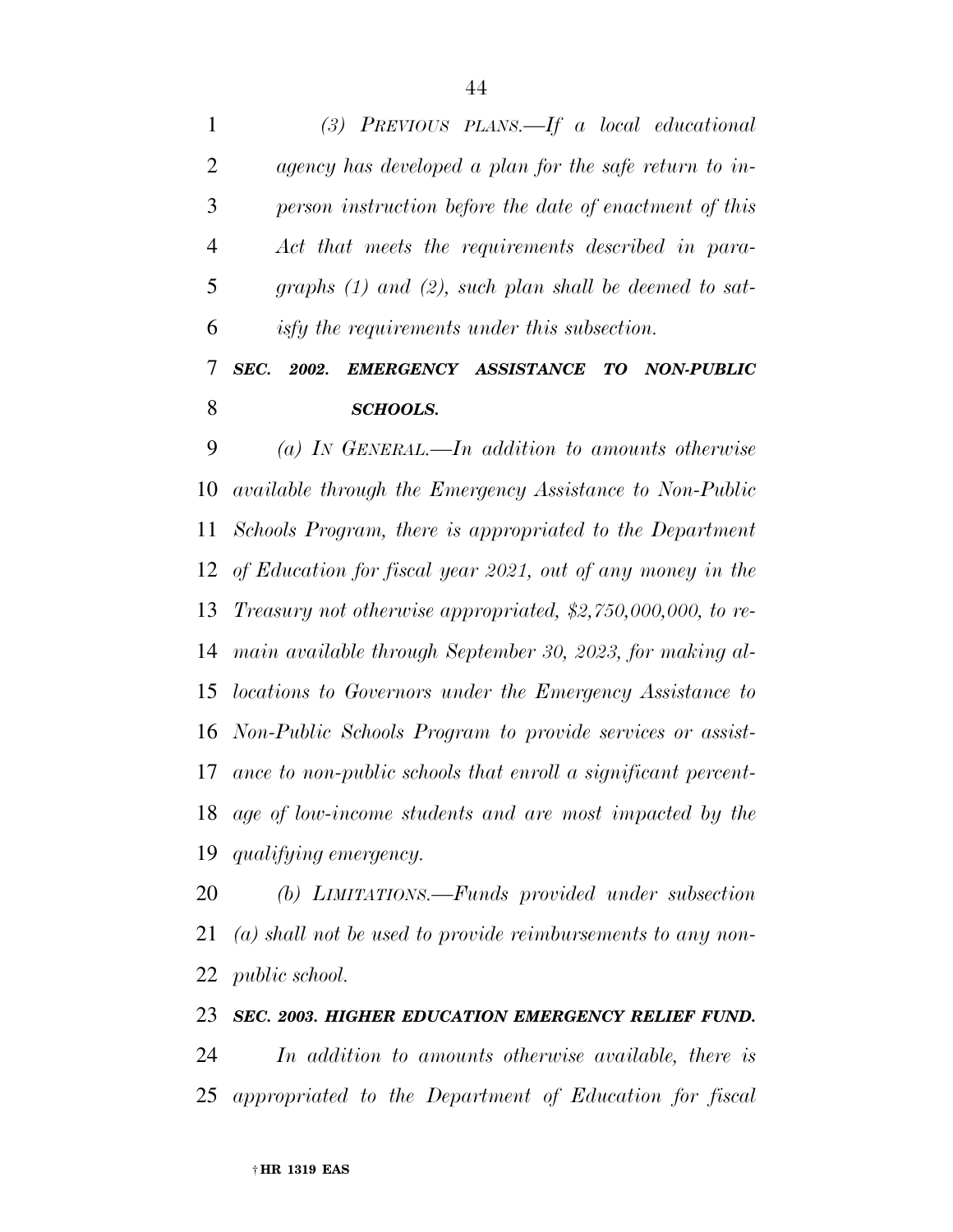| $\mathbf 1$ | year 2021, out of any money in the Treasury not otherwise   |
|-------------|-------------------------------------------------------------|
| 2           | appropriated, \$39,584,570,000, to remain available through |
| 3           | September 30, 2023, for making allocations to institutions  |
| 4           | of higher education in accordance with the same terms and   |
| 5           | conditions of section 314 of the Coronavirus Response and   |
| 6           | Relief Supplemental Appropriations Act, 2021 (division M    |
| 7           | of Public Law 116-260), except that—                        |
| 8           | (1) subsection $(a)(1)$ of such section 314 shall be        |
| 9           | applied by substituting "91 percent" for "89 percent";      |
| 10          | (2) subsection (a)(2) of such section 314 shall be          |
| 11          | applied                                                     |
| 12          | $(A)$ in the matter preceding subparagraph                  |
| 13          | $(A)$ , by substituting "under the heading Higher"          |
| 14          | Education' in the Department of Education Ap-               |
| 15          | propriations Act, 2020" for "in the Further Con-            |
| 16          | solidated Appropriations Act, 2020 (Public Law              |
| 17          | $(116-94)$ ; and                                            |
| 18          | $(B)$ in subparagraph $(B)$ , by substituting               |
| 19          | "under the heading 'Higher Education' in the                |
| 20          | Department of Education Appropriations Act,                 |
| 21          | 2020" for "in the Further Consolidated Appro-               |
| 22          | priations Act, 2020 (Public Law 116–94)";                   |
| 23          | $(3)$ an institution that receives an allocation ap-        |
| 24          | portioned in accordance with clause (iii) of subsection     |
| 25          | $(a)(2)(A)$ of such section 314 that has a total endow-     |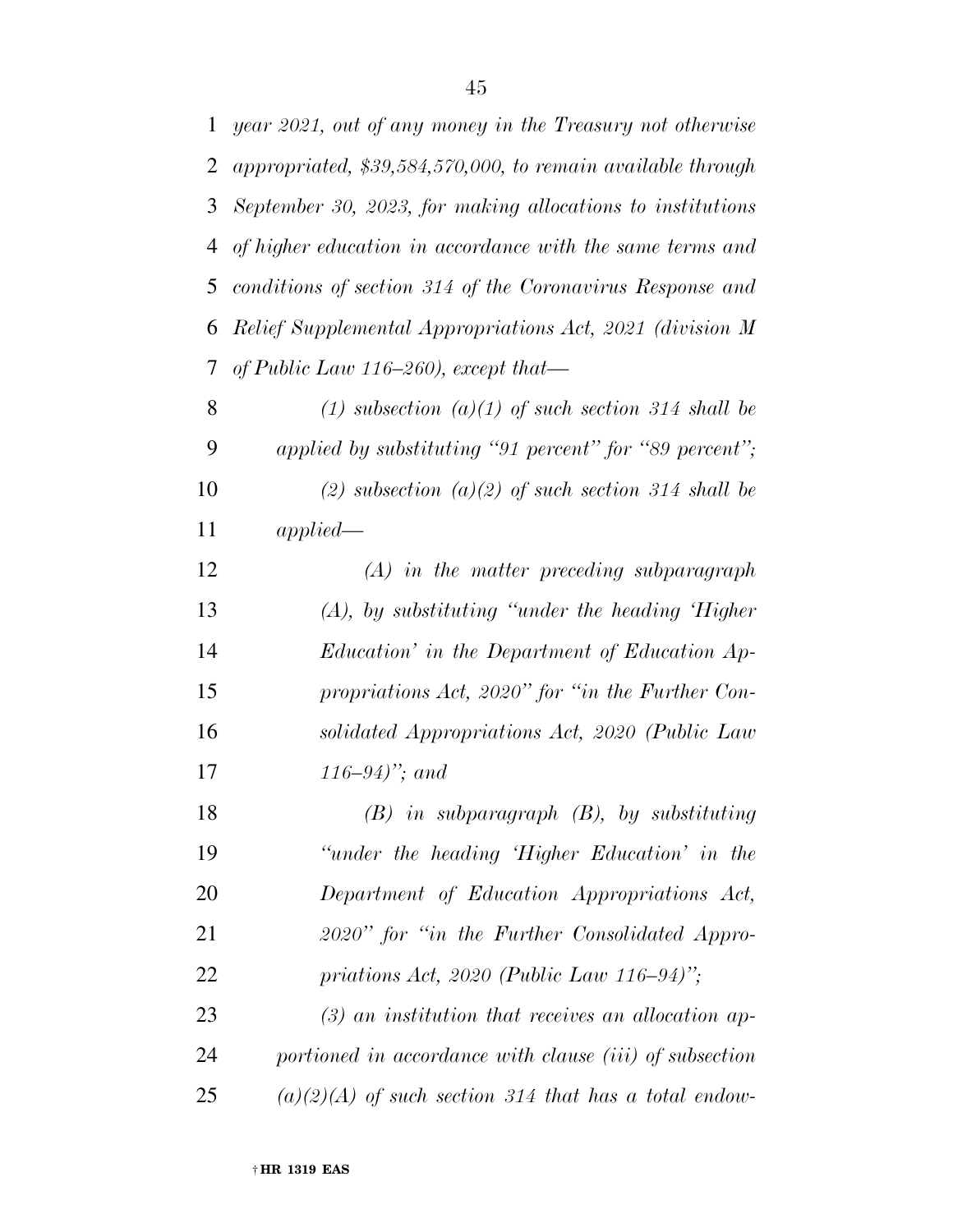| $\mathbf{1}$   | ment size of less than \$1,000,000 (including an insti-    |
|----------------|------------------------------------------------------------|
| $\overline{2}$ | tution that does not have an endowment) shall be           |
| 3              | treated by the Secretary as having a total endowment       |
| $\overline{4}$ | size of \$1,000,000 for the purposes of such clause (iii); |
| 5              | (4) subsection (a)(4) of such section 314 shall be         |
| 6              | applied by substituting "1 percent" for "3 percent";       |
| 7              | $(5)$ except as provided in paragraphs $(7)$ and $(9)$     |
| 8              | of subsection $(d)$ of such section 314, an institution    |
| 9              | shall use a portion of funds received under this sec-      |
| 10             | $tion to—$                                                 |
| 11             | $(A)$ implement evidence-based practices to                |
| 12             | monitor and suppress coronavirus in accordance             |
| 13             | with public health guidelines; and                         |
| 14             | $(B)$ conduct direct outreach to financial aid             |
| 15             | applicants about the opportunity to receive a fi-          |
| 16             | nancial aid adjustment due to the recent unem-             |
| 17             | ployment of a family member or independent                 |
| 18             | student, or other circumstances, described in sec-         |
| 19             | tion 479A of the Higher Education Act of 1965              |
| 20             | $(20 \text{ U.S.C. } 1087 \text{tt});$                     |
| 21             | $(6)$ the following shall not apply to funds pro-          |
| 22             | vided or received in accordance with this section—         |
| 23             | $(A)$ subsection $(b)$ of such section 314;                |
| 24             | $(B)$ paragraph $(2)$ of subsection $(c)$ of such          |
| 25             | section $314$ ;                                            |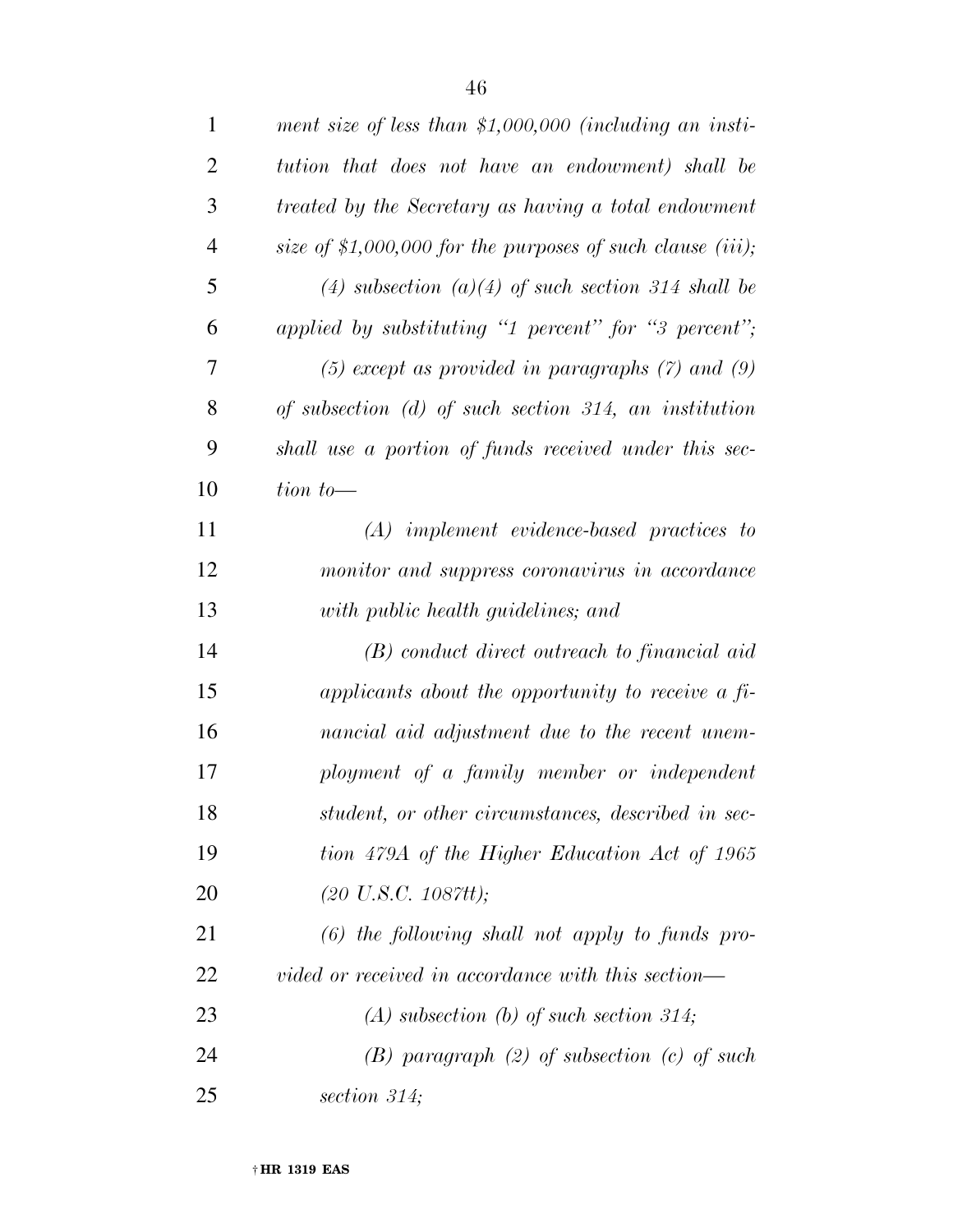| 1              | (C) paragraphs $(1)$ , $(2)$ , $(4)$ , $(5)$ , $(6)$ , and |
|----------------|------------------------------------------------------------|
| $\overline{2}$ | $(8)$ of subsection $(d)$ of such section 314;             |
| 3              | $(D)$ subsections (e) and (f) of such section              |
| $\overline{4}$ | $314$ ; and                                                |
| 5              | $(E)$ section 316 of the Coronavirus Response              |
| 6              | and Relief Supplemental Appropriations Act,                |
| 7              | 2021 (division M of Public Law 116-260); and               |
| 8              | $(7)$ an institution that receives an allocation           |
| 9              | under this section apportioned in accordance with          |
| 10             | subparagraphs (A) through (D) of subsection (a)(1) of      |
| 11             | such section 314 shall use not less than 50 percent of     |
| 12             | such allocation to provide emergency financial aid         |
| 13             | grants to students in accordance with subsection           |
| 14             | $(c)(3)$ of such section 314.                              |
| 15             | SEC. 2004. MAINTENANCE OF EFFORT AND MAINTENANCE           |
| 16             | OF EQUITY.                                                 |
| 17             | (a) STATE MAINTENANCE OF EFFORT.—                          |
| 18             | $(1)$ IN GENERAL.—As a condition of receiving              |
| 19             | funds under section 2001, a State shall maintain sup-      |
| 20             | port for elementary and secondary education, and for       |
| 21             | higher education (which shall include State funding        |
| 22             | to institutions of higher education and State need-        |
| 23             | based financial aid, and shall not include support for     |
| 24             |                                                            |
|                | capital projects or for research and development or        |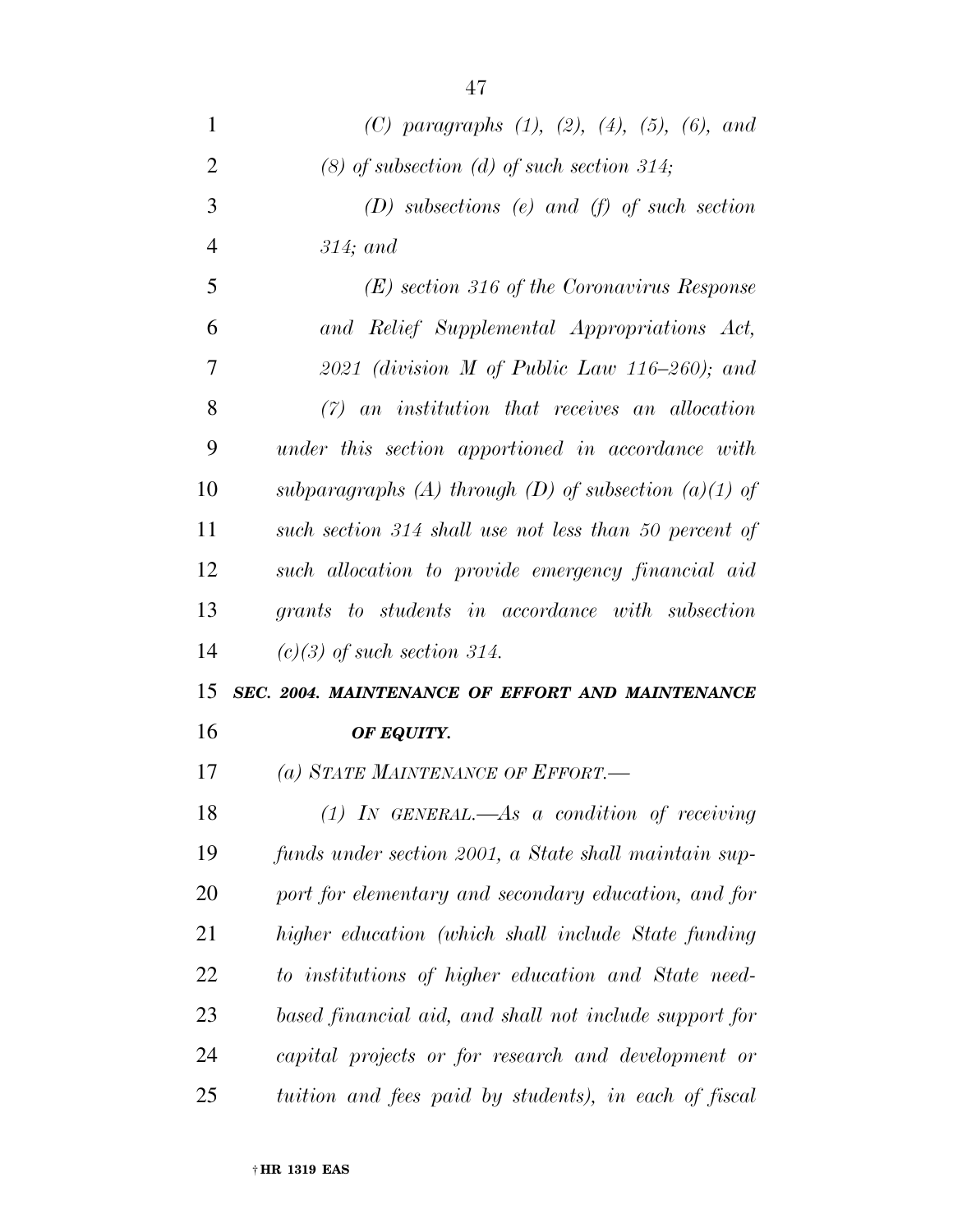*years 2022 and 2023 at least at the proportional lev- els of such State's support for elementary and sec- ondary education and for higher education relative to such State's overall spending, averaged over fiscal years 2017, 2018, and 2019. (2) WAIVER.—For the purpose of relieving fiscal burdens incurred by States in preventing, preparing for, and responding to the coronavirus, the Secretary of Education may waive any maintenance of effort requirements associated with the Education Stabiliza- tion Fund. (b) STATE MAINTENANCE OF EQUITY.— (1) HIGH-NEED LOCAL EDUCATIONAL AGEN- CIES.—As a condition of receiving funds under sec- tion 2001, a State educational agency shall not, in fiscal year 2022 or 2023, reduce State funding (as calculated on a per-pupil basis) for any high-need local educational agency in the State by an amount that exceeds the overall per-pupil reduction in State funds, if any, across all local educational agencies in such State in such fiscal year. (2) HIGHEST POVERTY LOCAL EDUCATIONAL AGENCIES.—Notwithstanding paragraph (1), as a condition of receiving funds under section 2001, a* 

*State educational agency shall not, in fiscal year*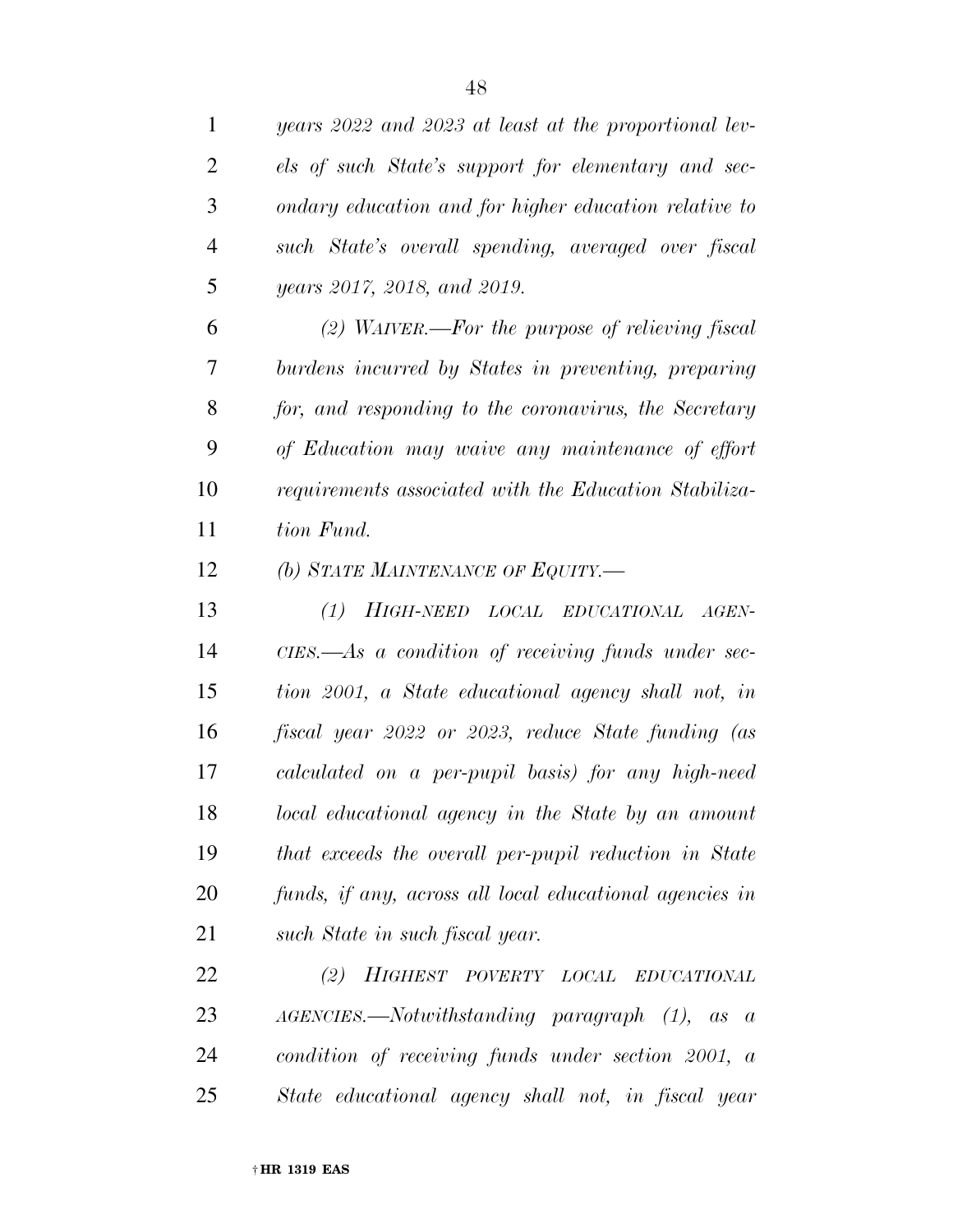| 1              | 2022 or 2023, reduce State funding (as calculated on  |
|----------------|-------------------------------------------------------|
| $\overline{2}$ | a per-pupil basis) for any highest poverty local edu- |
| 3              | cational agency below the level of funding (as cal-   |
| $\overline{4}$ | culated on a per-pupil basis) provided to each such   |
| 5              | local educational agency in fiscal year 2019.         |
| 6              | (c) LOCAL EDUCATIONAL AGENCY MAINTENANCE OF           |
| 7              | EQUITY FOR HIGH-POVERTY SCHOOLS.—                     |
| 8              | (1) IN GENERAL.—As a condition of receiving           |
| 9              | funds under section 2001, a local educational agency  |
| 10             | shall not, in fiscal year 2022 or $2023$ —            |
| 11             | $(A)$ reduce per-pupil funding (from com-             |
| 12             | bined State and local funding) for any high-pov-      |
| 13             | erty school served by such local educational agen-    |
| 14             | cy by an amount that exceeds—                         |
| 15             | $(i)$ the total reduction in local edu-               |
| 16             | cational agency funding (from combined                |
| 17             | State and local funding) for all schools              |
| 18             | served by the local educational agency in             |
| 19             | such fiscal year (if any); divided by                 |
| 20             | $(ii)$ the number of children enrolled in             |
| 21             | all schools served by the local educational           |
| 22             | agency in such fiscal year; or                        |
| 23             | $(B)$ reduce per-pupil, full-time equivalent          |
| 24             | staff in any high-poverty school by an amount         |
| 25             | that exceeds—                                         |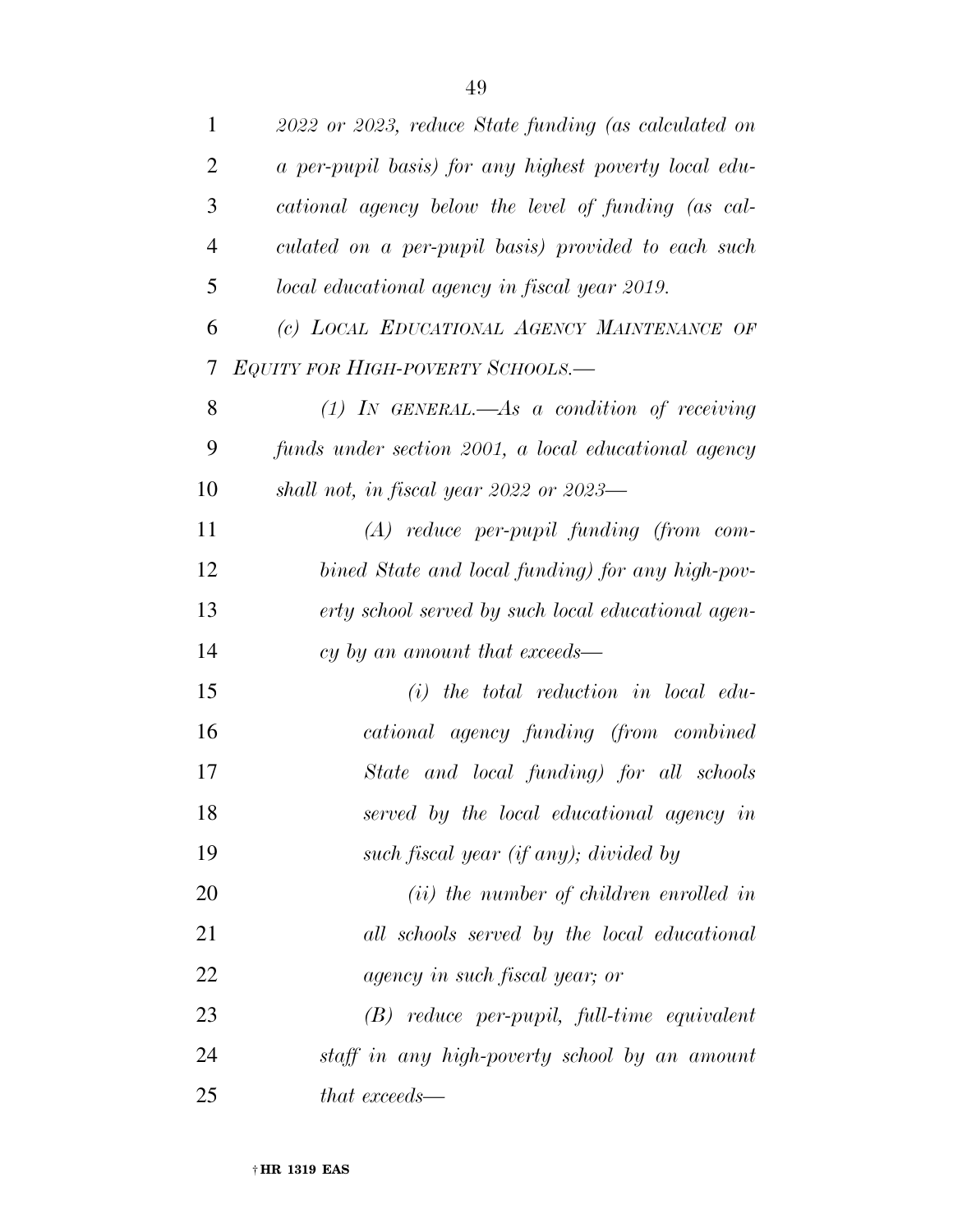| $\mathbf{1}$   | $(i)$ the total reduction in full-time                    |
|----------------|-----------------------------------------------------------|
| $\overline{2}$ | equivalent staff in all schools served by such            |
| 3              | local educational agency in such fiscal year              |
| $\overline{4}$ | (if any); divided by                                      |
| 5              | $(ii)$ the number of children enrolled in                 |
| 6              | all schools served by the local educational               |
| 7              | agency in such fiscal year.                               |
| 8              | (2) EXCEPTION.—Paragraph $(1)$ shall not apply            |
| 9              | to a local educational agency in fiscal year 2022 or      |
| 10             | $2023$ that meets at least 1 of the following criteria in |
| 11             | such fiscal year:                                         |
| 12             | (A) Such local educational agency has a                   |
| 13             | total enrollment of less than 1,000 students.             |
| 14             | (B) Such local educational agency operates                |
| 15             | a single school.                                          |
| 16             | (C) Such local educational agency serves all              |
| 17             | students within each grade span with a single             |
| 18             | school.                                                   |
| 19             | $(D)$ Such local educational agency dem-                  |
| 20             | onstrates an exceptional or uncontrollable cir-           |
| 21             | cumstance, such as unpredictable changes in stu-          |
| 22             | dent enrollment or a precipitous decline in the           |
| 23             | financial resources of such agency, as determined         |
| 24             | by the Secretary of Education.                            |
| 25             | (d) DEFINITIONS.—In this section:                         |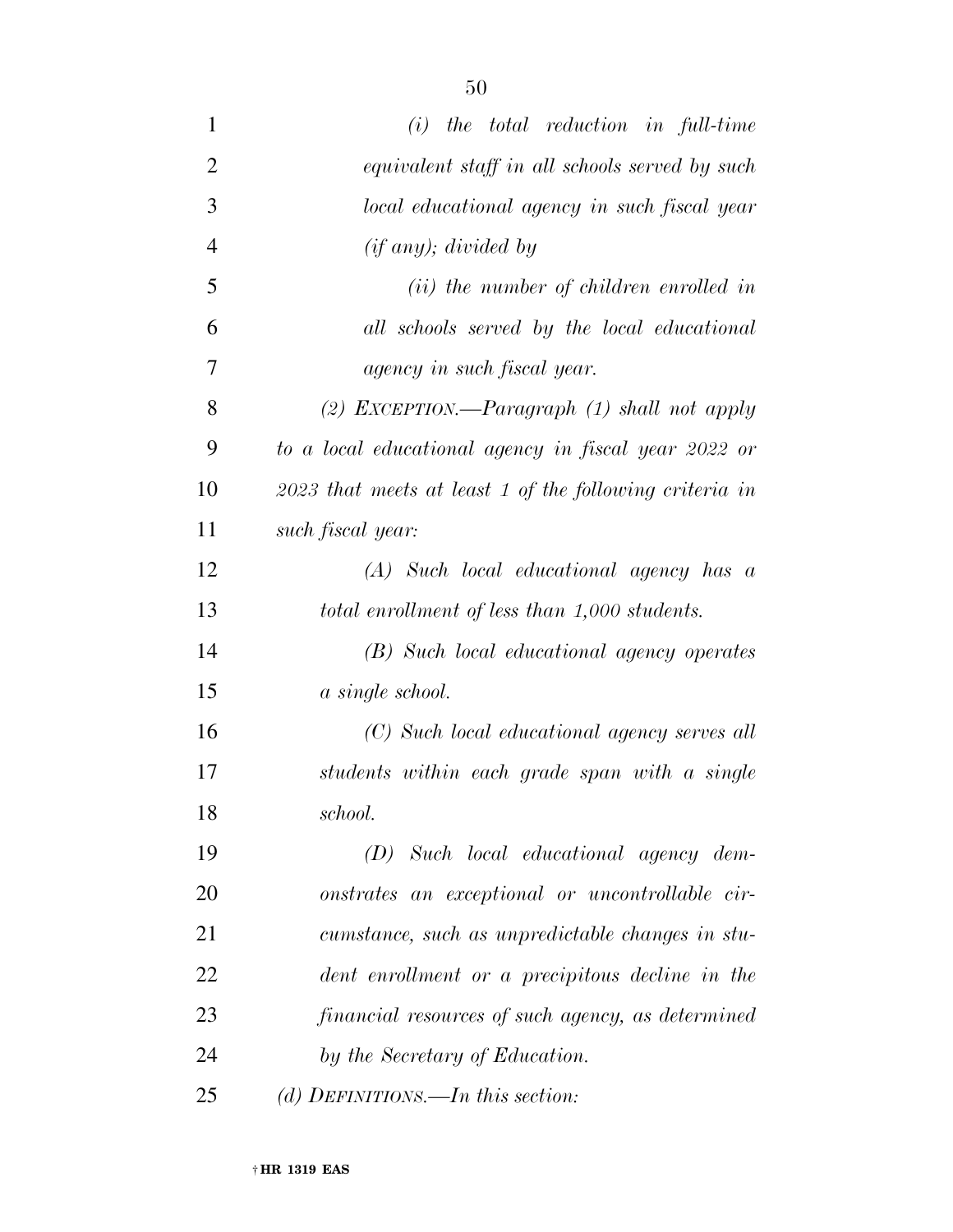| $\mathbf{1}$   | (1) ELEMENTARY EDUCATION; SECONDARY EDU-             |
|----------------|------------------------------------------------------|
| $\overline{2}$ | CATION.—The terms "elementary education" and         |
| 3              | "secondary education" have the meaning given such    |
| $\overline{4}$ | terms under State law.                               |
| 5              | (2) HIGHEST POVERTY LOCAL EDUCATIONAL                |
| 6              | AGENCY.—The term "highest poverty local educational" |
| 7              | agency" means a local educational agency that is     |
| 8              | among the group of local educational agencies in the |
| 9              | $State that \_\_$                                    |
| 10             | $(A)$ in rank order, have the highest percent-       |
| 11             | ages of economically disadvantaged students in       |
| 12             | the State, on the basis of the most recent satisfac- |
| 13             | tory data available from the Department of           |
| 14             | Commerce (or, for local educational agencies for     |
| 15             | which no such data are available, such other         |
| 16             | data as the Secretary of Education determines        |
| 17             | are satisfactory); and                               |
| 18             | $(B)$ collectively serve not less than 20 per-       |
| 19             | cent of the State's total enrollment of students     |
| 20             | served by all local educational agencies in the      |
| 21             | State.                                               |
| 22             | (3) HIGH-NEED LOCAL EDUCATIONAL AGENCY.—             |
| 23             | The term "high-need local educational agency" means  |
| 24             | a local educational agency that is among the group   |
| 25             | of local educational agencies in the State that—     |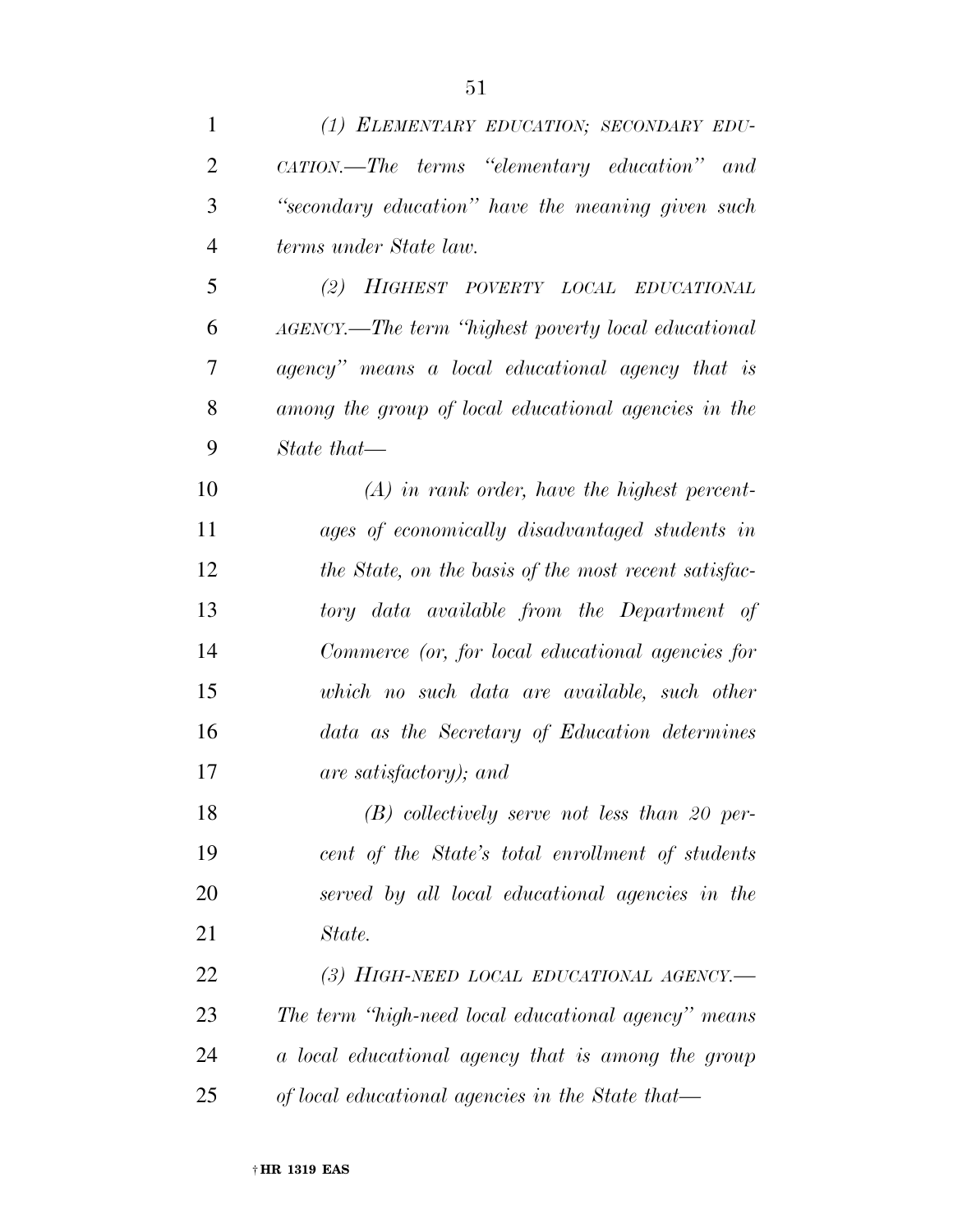| $\mathbf{1}$   | $(A)$ in rank order, have the highest percent-       |
|----------------|------------------------------------------------------|
| $\overline{2}$ | ages of economically disadvantaged students in       |
| 3              | the State, on the basis of the most recent satisfac- |
| $\overline{4}$ | tory data available from the Department of           |
| 5              | Commerce (or, for local educational agencies for     |
| 6              | which no such data are available, such other         |
| 7              | data as the Secretary of Education determines        |
| 8              | are satisfactory); and                               |
| 9              | $(B)$ collectively serve not less than 50 per-       |
| 10             | cent of the State's total enrollment of students     |
| 11             | served by all local educational agencies in the      |
| 12             | State.                                               |
| 13             | $(4)$ HIGH-POVERTY SCHOOL.—                          |
| 14             | $(A)$ In GENERAL.—The term "high-poverty"            |
| 15             | school" means, with respect to a school served by    |
| 16             | a local educational agency, a school that is in      |
| 17             | the highest quartile of schools served by such       |
| 18             | local educational agency based on the percentage     |
| 19             | of economically disadvantaged students served,       |
| 20             | as determined by the State in accordance with        |
| 21             | subparagraph $(B)$ .                                 |
| 22             | $(B)$ DETERMINATION.—In making the deter-            |
| 23             | mination under subparagraph $(A)$ , a State shall    |
| 24             | select a measure of poverty established for the      |
| 25             | purposes of this paragraph by the Secretary of       |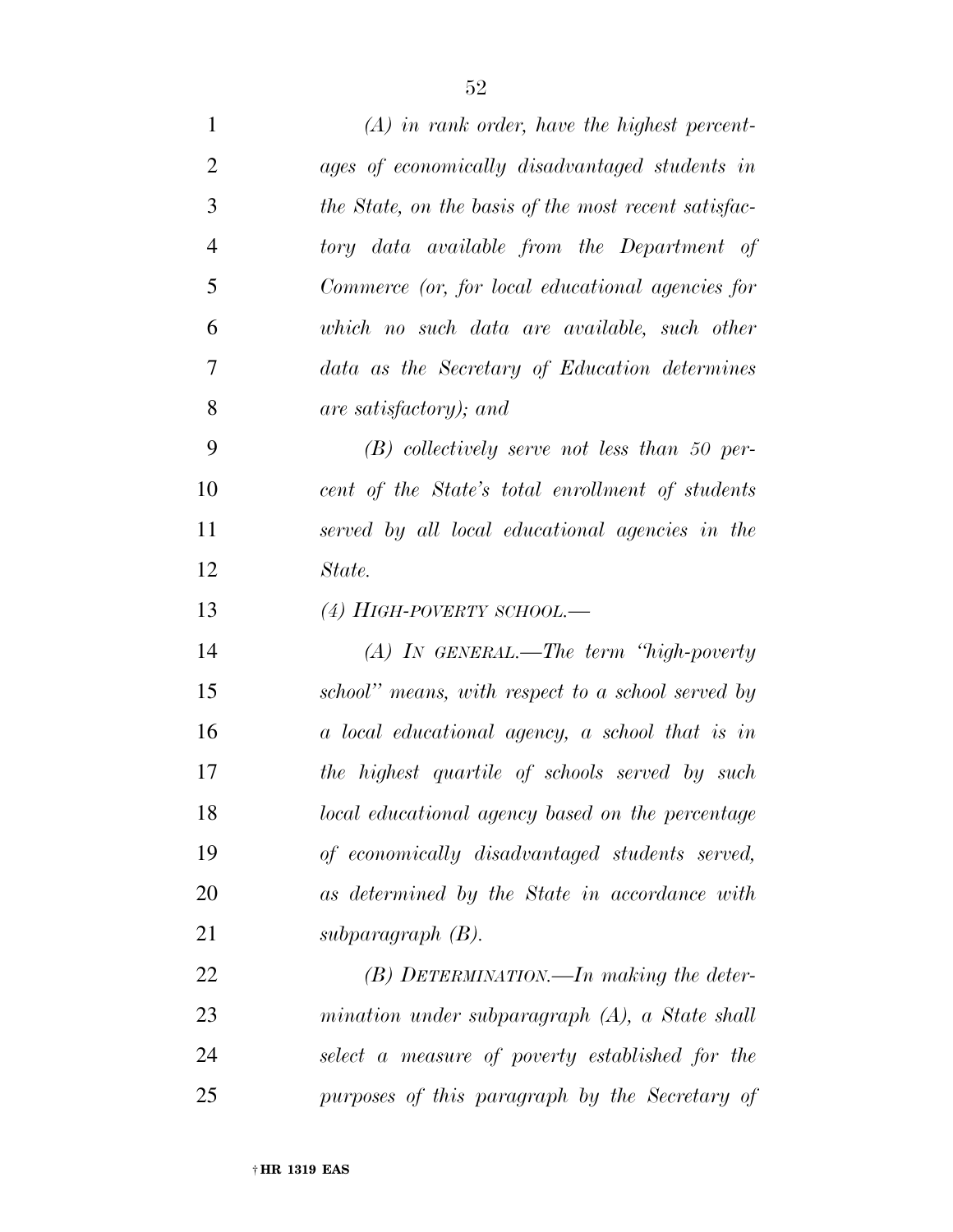| $\mathbf{1}$   | Education and apply such measure consistently                  |
|----------------|----------------------------------------------------------------|
| $\overline{2}$ | to all schools in the State.                                   |
| 3              | (5) OVERALL PER-PUPIL REDUCTION IN STATE                       |
| $\overline{4}$ | FUNDS.—The term "overall per-pupil reduction in                |
| 5              | State funds" means, with respect to a fiscal year—             |
| 6              | $(A)$ the amount of any reduction in the                       |
| 7              | total amount of State funds provided to all local              |
| 8              | educational agencies in the State in such fiscal               |
| 9              | year compared to the total amount of such funds                |
| 10             | provided to all local educational agencies in the              |
| 11             | State in the previous fiscal year; divided by                  |
| 12             | $(B)$ the aggregate number of children en-                     |
| 13             | rolled in all schools served by all local edu-                 |
| 14             | cational agencies in the State in the fiscal year              |
| 15             | for which the determination is being made.                     |
| 16             | $(6)$ STATE.—The term "State" means each of the                |
| 17             | 50 States, the District of Columbia, and the Common-           |
| 18             | wealth of Puerto Rico.                                         |
| 19             | SEC. 2005. OUTLYING AREAS.                                     |
| 20             | In addition to amounts otherwise available, there is           |
| 21             | appropriated to the Department of Education for fiscal         |
| 22             | year 2021, out of any money in the Treasury not otherwise      |
|                | 23 appropriated, \$850,000,000, to remain available through    |
|                | 24 September 30, 2023, for the Secretary of Education to allo- |

*cate awards to the outlying areas on the basis of their re-*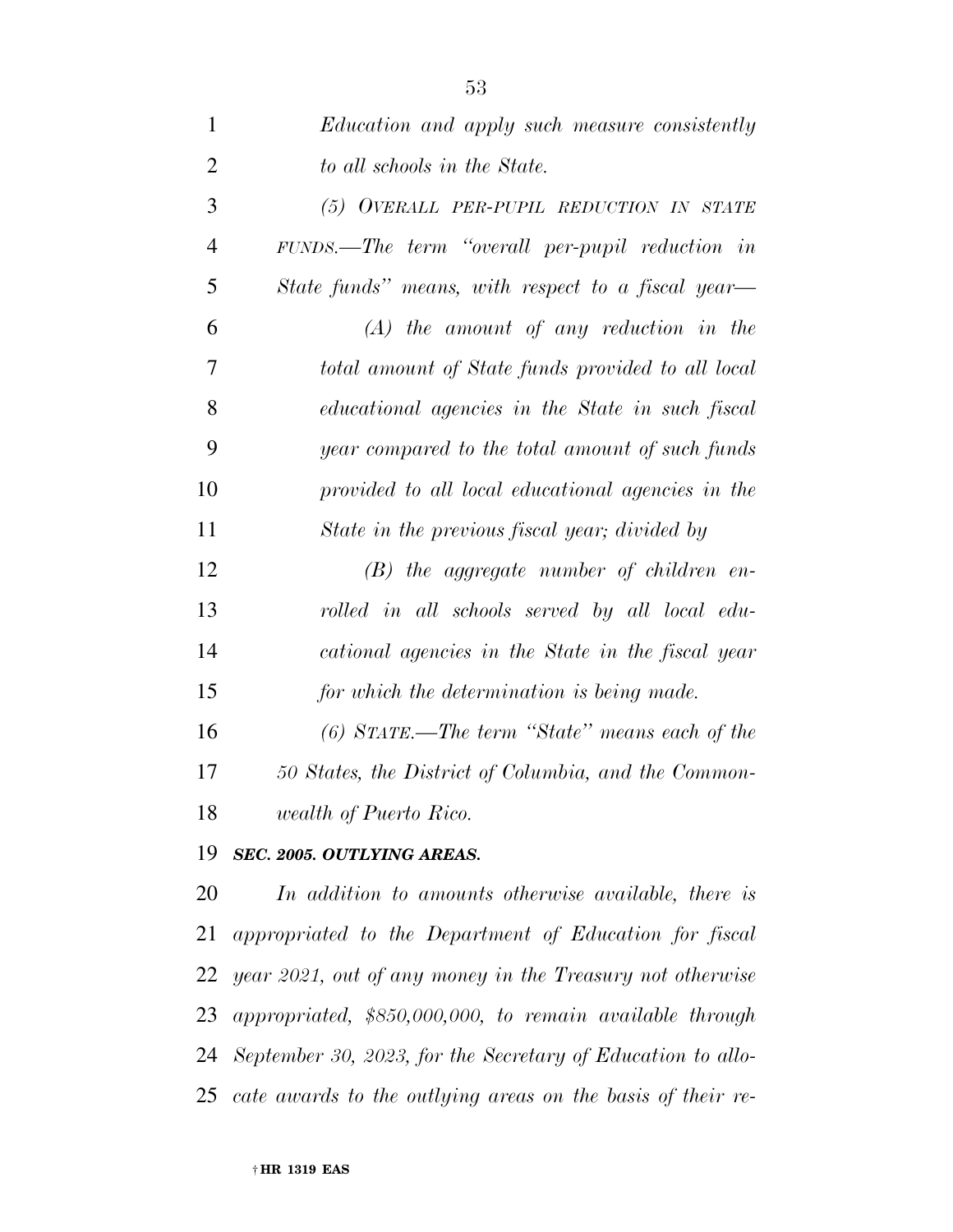*spective needs, as determined by the Secretary, to be allo- cated not more than 30 calendar days after the date of en-actment of this Act.* 

### *SEC. 2006. GALLAUDET UNIVERSITY.*

 *In addition to amounts otherwise available, there is appropriated to the Department of Education for fiscal year 2021, out of any money in the Treasury not otherwise appropriated, \$19,250,000, to remain available through September 30, 2023, for the Kendall Demonstration Ele- mentary School, the Model Secondary School for the Deaf, and Gallaudet University to prevent, prepare for, and re- spond to coronavirus, including to defray expenses associ- ated with coronavirus (including lost revenue, reimburse- ment for expenses already incurred, technology costs associ- ated with a transition to distance education, faculty and staff trainings, and payroll) and to provide financial aid grants to students, which may be used for any component of the student's cost of attendance.* 

### *SEC. 2007. STUDENT AID ADMINISTRATION.*

 *In addition to amounts otherwise available, there is appropriated to the Department of Education for fiscal year 2021, out of any money in the Treasury not otherwise appropriated, \$91,130,000, to remain available through September 30, 2023, for Student Aid Administration with-in the Department of Education to prevent, prepare for,*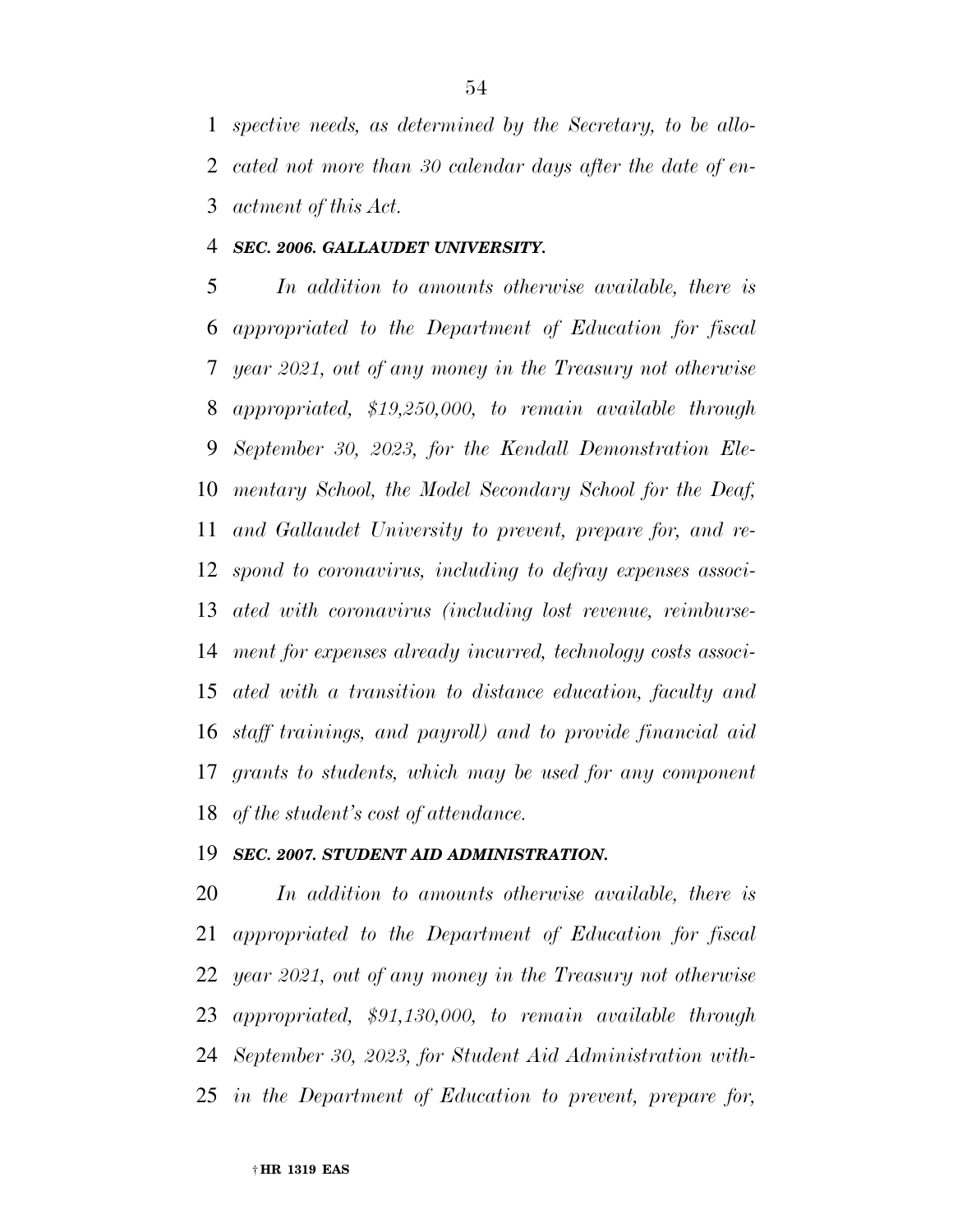*and respond to coronavirus including direct outreach to students and borrowers about financial aid, economic im- pact payments, means-tested benefits, unemployment assist- ance, and tax benefits, for which the students and borrowers may be eligible.* 

### *SEC. 2008. HOWARD UNIVERSITY.*

 *In addition to amounts otherwise available, there is appropriated to the Department of Education for fiscal year 2021, out of any money in the Treasury not otherwise appropriated, \$35,000,000, to remain available through September 30, 2023, for Howard University to prevent, pre- pare for, and respond to coronavirus, including to defray expenses associated with coronavirus (including lost rev- enue, reimbursement for expenses already incurred, tech- nology costs associated with a transition to distance edu- cation, faculty and staff trainings, and payroll) and to pro- vide financial aid grants to students, which may be used for any component of the student's cost of attendance.* 

# *SEC. 2009. NATIONAL TECHNICAL INSTITUTE FOR THE DEAF.*

 *In addition to amounts otherwise available, there is appropriated to the Department of Education for fiscal year 2021, out of any money in the Treasury not otherwise appropriated, \$19,250,000, to remain available through September 30, 2023, for the National Technical Institute*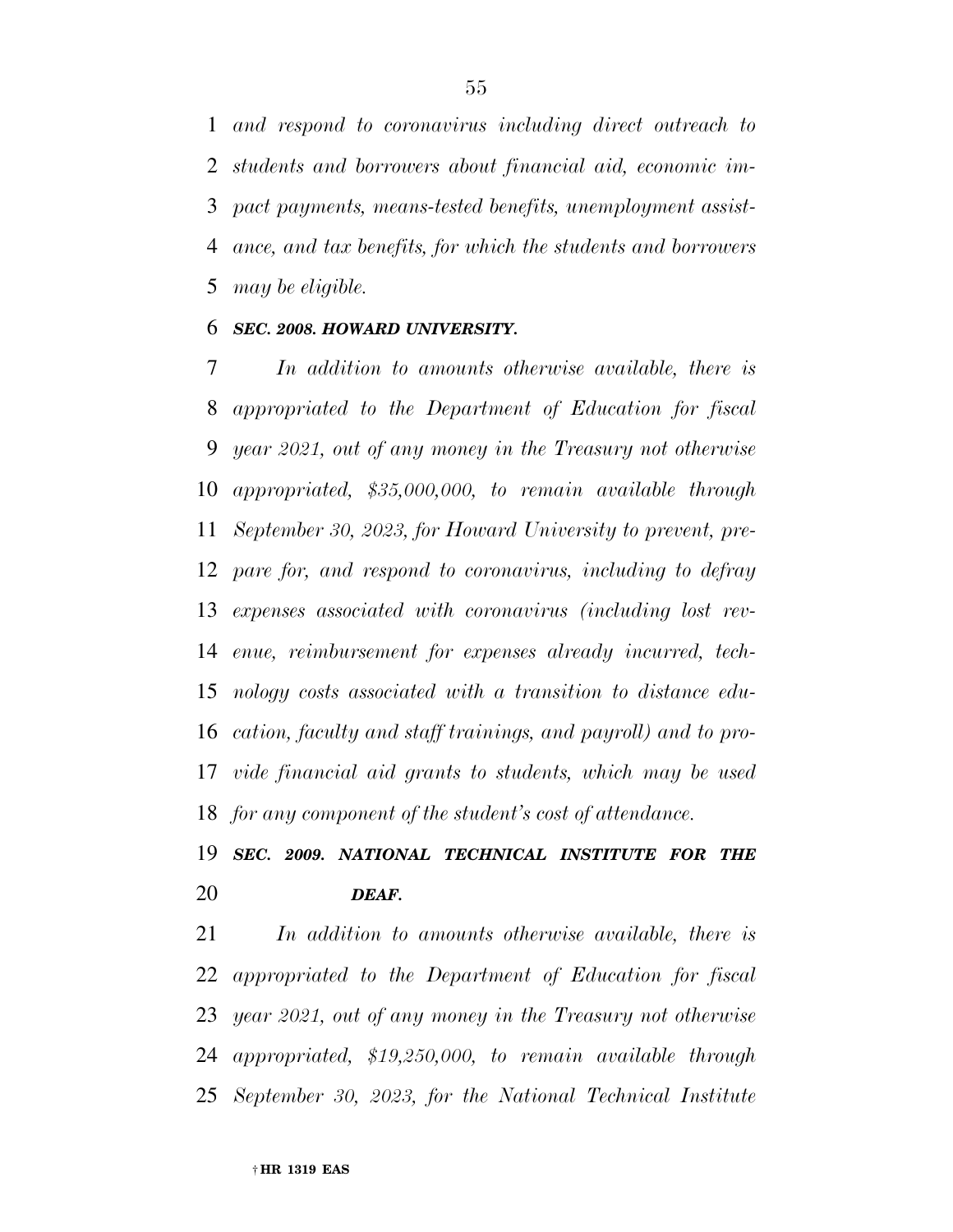*for the Deaf to prevent, prepare for, and respond to coronavirus, including to defray expenses associated with coronavirus (including lost revenue, reimbursement for ex- penses already incurred, technology costs associated with a transition to distance education, faculty and staff training, and payroll) and to provide financial aid grants to stu- dents, which may be used for any component of the student's cost of attendance.* 

## *SEC. 2010. INSTITUTE OF EDUCATION SCIENCES.*

 *In addition to amounts otherwise available, there is appropriated to the Department of Education for fiscal year 2021, out of any money in the Treasury not otherwise appropriated, \$100,000,000, to remain available through September 30, 2023, for the Institute of Education Sciences to carry out research related to addressing learning loss caused by the coronavirus among the student subgroups de- scribed in section 1111(b)(2)(B)(xi) of the Elementary and Secondary Education Act of 1965 (20 U.S.C. 6311(b)(2)(B)(xi)) and students experiencing homelessness and children and youth in foster care, and to disseminate such findings to State educational agencies and local edu-cational agencies and other appropriate entities.* 

### *SEC. 2011. PROGRAM ADMINISTRATION.*

 *In addition to amounts otherwise available, there is appropriated to the Department of Education for fiscal*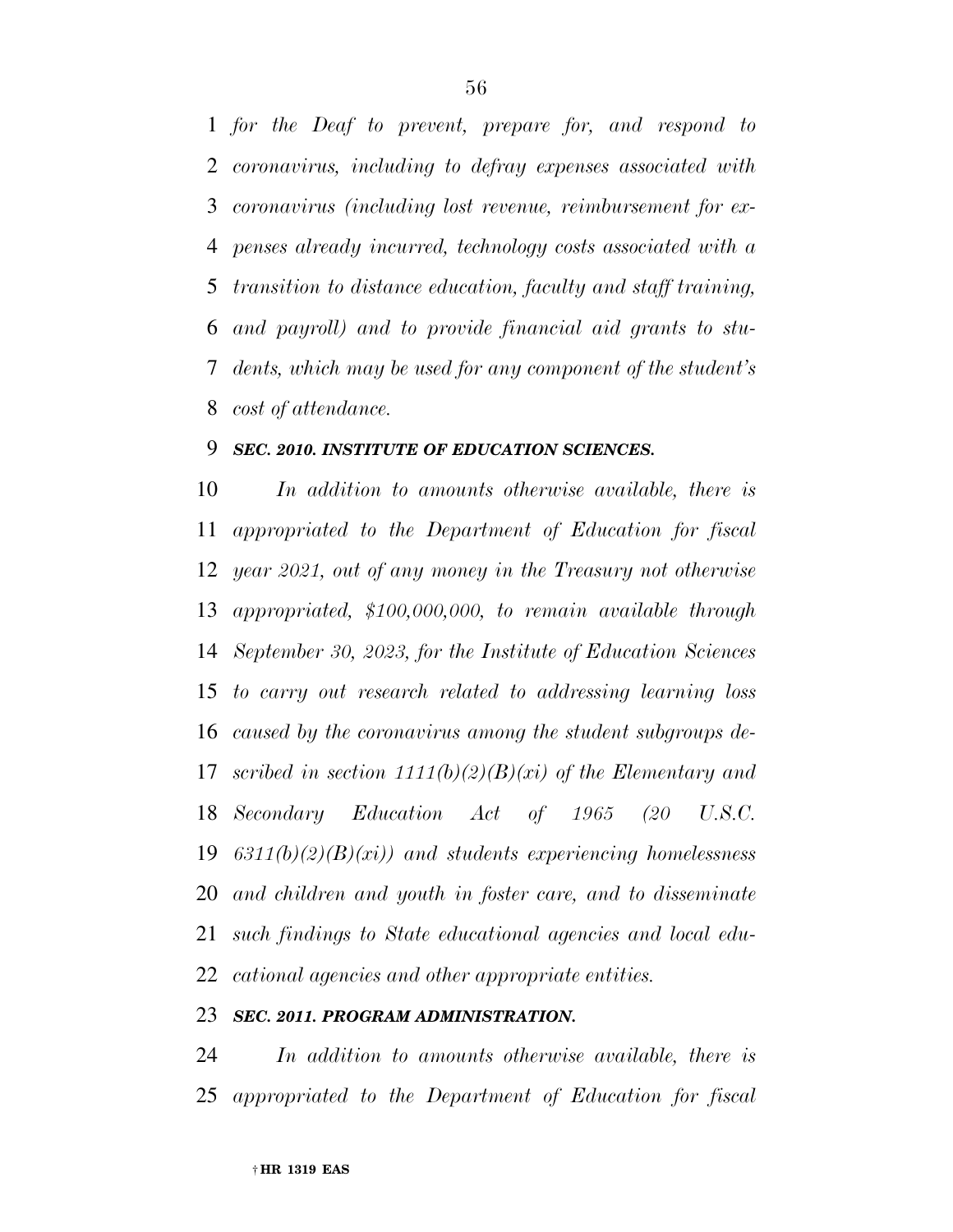*year 2021, out of any money in the Treasury not otherwise appropriated, \$15,000,000, to remain available through September 30, 2024, for Program Administration within the Department of Education to prevent, prepare for, and respond to coronavirus, and for salaries and expenses nec-essary to implement this part.* 

### *SEC. 2012. OFFICE OF INSPECTOR GENERAL.*

 *In addition to amounts otherwise available, there is appropriated to the Department of Education for fiscal year 2021, out of any money in the Treasury not otherwise appropriated, \$5,000,000, to remain available until ex- pended, for the Office of Inspector General of the Depart- ment of Education, for salaries and expenses necessary for oversight, investigations, and audits of programs, grants, and projects funded under this part carried out by the Of-fice of Inspector General.* 

# *SEC. 2013. MODIFICATION OF REVENUE REQUIREMENTS*

 *FOR PROPRIETARY INSTITUTIONS OF HIGH-ER EDUCATION.* 

 *(a) IN GENERAL.—Section 487(a)(24) of the Higher Education Act of 1965 (20 U.S.C. 1094(a)(24)) is amended by striking ''funds provided under this title'' and inserting ''Federal funds that are disbursed or delivered to or on be-half of a student to be used to attend such institution (re-*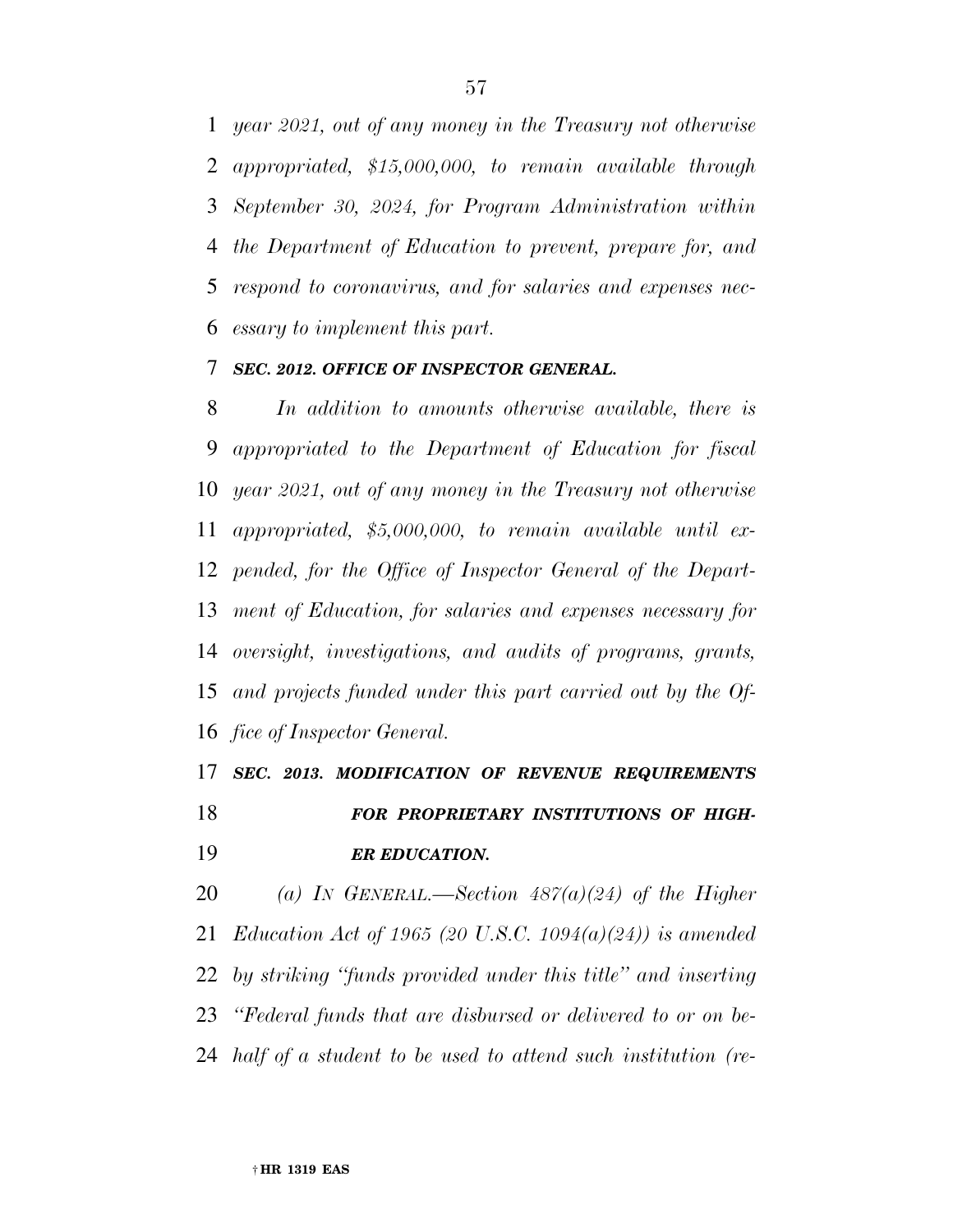*ferred to in this paragraph and subsection (d) as 'Federal education assistance funds')''.* 

 *(b) IMPLEMENTATION OF NON-FEDERAL REVENUE RE- QUIREMENT.—Section 487(d) of the Higher Education Act of 1965 (20 U.S.C. 1094(d)) is amended—* 

 *(1) in the subsection heading, by striking ''Non-title IV'' and inserting ''Non-Federal''; and* 

 *(2) in paragraph (1)(C), by striking ''funds for a program under this title'' and inserting ''Federal education assistance funds''.* 

 *(c) EFFECTIVE DATE.—The amendments made under this section shall—* 

 *(1) be subject to the master calendar require- ments under section 482 of the Higher Education Act of 1965 (20 U.S.C. 1089) and the public involvement and negotiated rulemaking requirements under sec- tion 492 of the Higher Education Act of 1965 (20 U.S.C. 1098a), except that such negotiated rule- making shall commence not earlier than October 1, 2021; and* 

 *(2) apply to institutional fiscal years beginning on or after January 1, 2023.*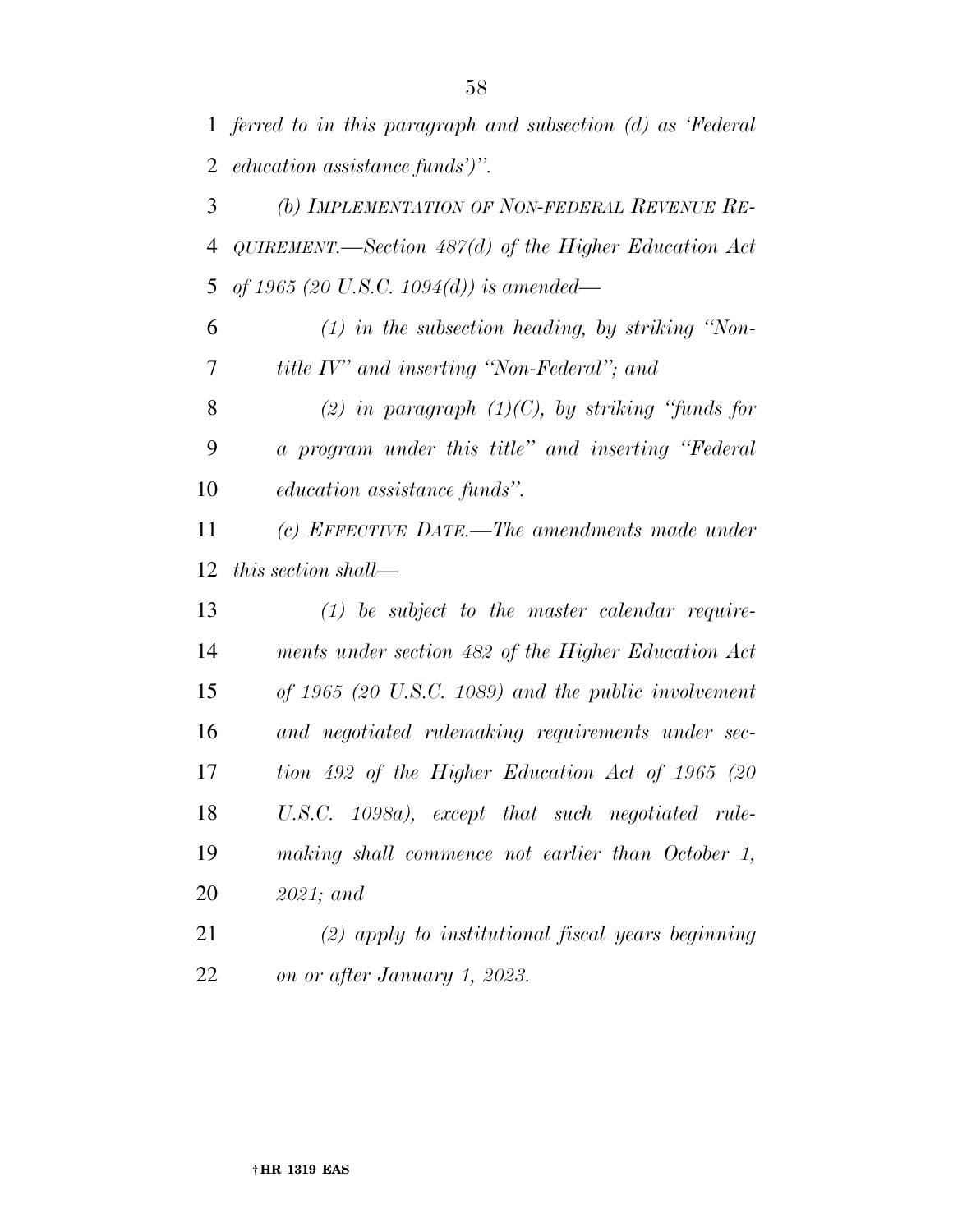| 1              | SEC. 2014. FUNDING FOR THE INDIVIDUALS WITH DISABIL-              |
|----------------|-------------------------------------------------------------------|
| $\overline{2}$ | <b>ITIES EDUCATION ACT.</b>                                       |
| 3              | (a) AMOUNTS FOR IDEA.—There is appropriated to                    |
| 4              | the Secretary of Education for fiscal year 2021, out of any       |
| 5              | money in the Treasury not otherwise appropriated—                 |
| 6              | $(1)$ \$2,580,000,000 for grants to States under                  |
| 7              | part B of the Individuals with Disabilities Education             |
| 8              | Act;                                                              |
| 9              | $(2)$ \$200,000,000 for preschool grants under sec-               |
| 10             | tion 619 of the Individuals with Disabilities Edu-                |
| 11             | cation Act; and                                                   |
| 12             | $(3)$ \$250,000,000 for programs for infants and                  |
| 13             | toddlers with disabilities under part C of the Individ-           |
| 14             | uals with Disabilities Education Act.                             |
| 15             | GENERAL PROVISIONS.—Any amount appro-<br>(b)                      |
| 16             | priated under subsection $(a)$ is in addition to other            |
| 17             | amounts appropriated or made available for the applicable         |
|                | 18 <i>purpose</i> .                                               |
| 19             | <b>PART 2-MISCELLANEOUS</b>                                       |
| 20             | SEC. 2021. NATIONAL ENDOWMENT FOR THE ARTS.                       |
| 21             | In addition to amounts otherwise available, there is              |
| 22             | appropriated for fiscal year 2021, out of any money in the        |
| 23             | <i>Treasury not otherwise appropriated, \$135,000,000, to re-</i> |
| 24             | main available until expended, under the National Founda-         |
| 25             | tion on the Arts and the Humanities Act of 1965, as follows:      |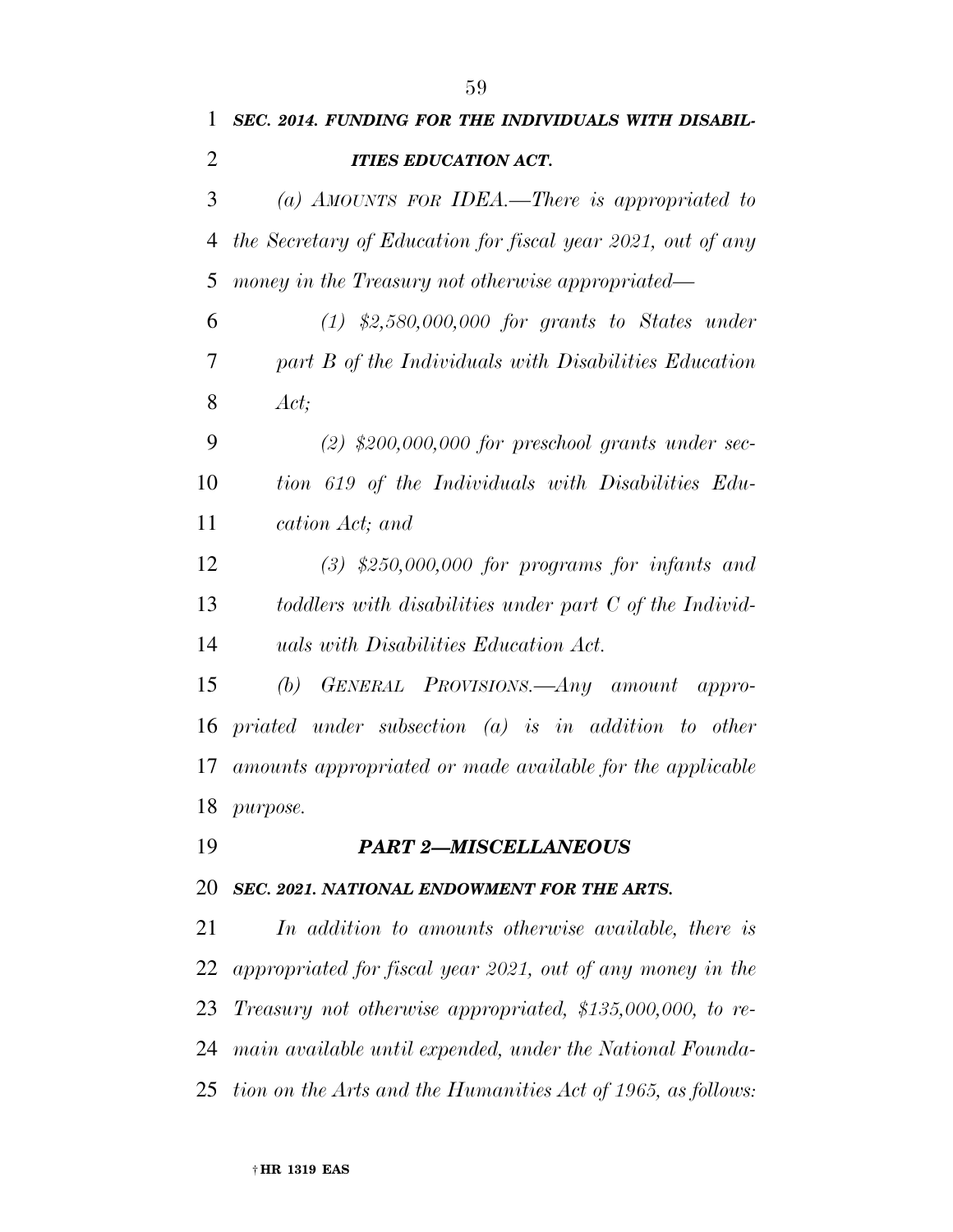| 1              | $(1)$ Forty percent shall be for grants, and rel-            |
|----------------|--------------------------------------------------------------|
| $\overline{2}$ | evant administrative expenses, to State arts agencies        |
| 3              | and regional arts organizations that support organi-         |
| $\overline{4}$ | zations' programming and general operating expenses          |
| 5              | to cover up to 100 percent of the costs of the programs      |
| 6              | which the grants support, to prevent, prepare for, re-       |
| 7              | spond to, and recover from the coronavirus.                  |
| 8              | $(2)$ Sixty percent shall be for direct grants, and          |
| 9              | relevant administrative expenses, that support organi-       |
| 10             | zations' programming and general operating expenses          |
| 11             | to cover up to 100 percent of the costs of the programs      |
| 12             | which the grants support, to prevent, prepare for, re-       |
|                |                                                              |
| 13             | spond to, and recover from the coronavirus.                  |
| 14             | SEC. 2022. NATIONAL ENDOWMENT FOR THE HUMANITIES.            |
| 15             | In addition to amounts otherwise available, there is         |
| 16             | appropriated for fiscal year 2021, out of any money in the   |
| 17             | Treasury not otherwise appropriated, $$135,000,000$ , to re- |
| 18             | main available until expended, under the National Founda-    |
| 19             | tion on the Arts and the Humanities Act of 1965, as follows: |
| 20             | $(1)$ Forty percent shall be for grants, and rel-            |
| 21             | evant administrative expenses, to State humanities           |
| 22             | councils that support humanities organizations' pro-         |
| 23             | gramming and general operating expenses to cover up          |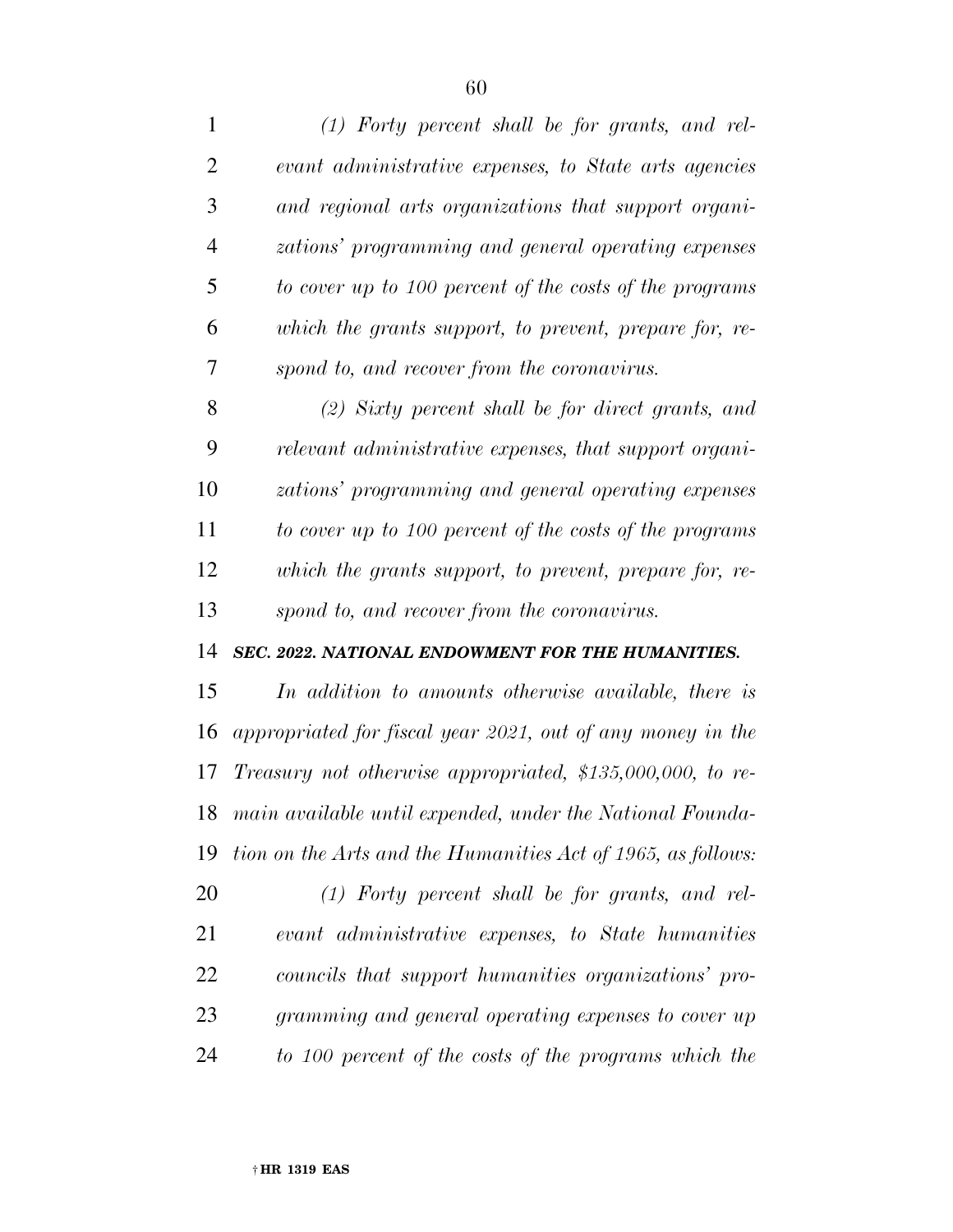*grants support, to prevent, prepare for, respond to, and recover from the coronavirus.* 

 *(2) Sixty percent shall be for direct grants, and relevant administrative expenses, that support hu- manities organizations' programming and general op- erating expenses to cover up to 100 percent of the costs of the programs which the grants support, to prevent, prepare for, respond to, and recover from the coronavirus.* 

#### *SEC. 2023. INSTITUTE OF MUSEUM AND LIBRARY SERVICES.*

 *In addition to amounts otherwise available, there is appropriated to the Institute of Museum and Library Serv- ices for fiscal year 2021, out of any money in the Treasury not otherwise appropriated, \$200,000,000, to remain avail- able until expended, for necessary expenses to carry out mu- seum and library services. The Director of the Institute of Museum and Library Services shall award not less than 89 percent of such funds to State library administrative agencies by applying the formula in section 221(b) of the Museum and Library Services Act, except that—* 

 *(1) section 221(b)(3)(A) of such Act shall be ap- plied by substituting ''\$2,000,000'' for ''\$680,000'' and by substituting ''\$200,000'' for ''\$60,000''; and*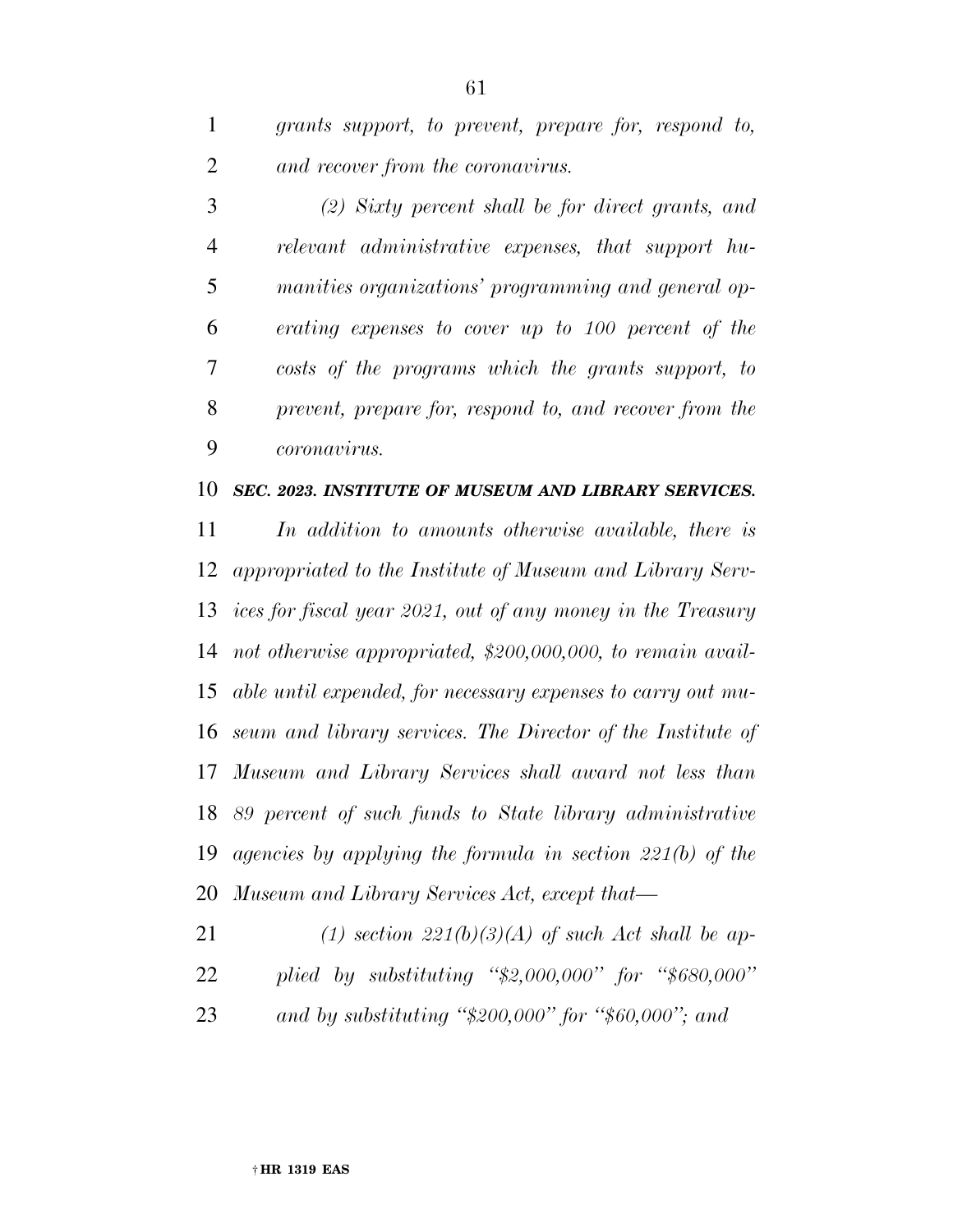*(2) section 221(b)(3)(C) and subsections (b) and (c) of section 223 of such Act shall not apply to funds provided under this section.* 

# *Subtitle B—Labor Matters*

## *SEC. 2101. FUNDING FOR DEPARTMENT OF LABOR WORKER*

## *PROTECTION ACTIVITIES.*

 *(a) APPROPRIATION.—In addition to amounts other- wise made available, out of any funds in the Treasury not otherwise appropriated, there are appropriated to the Sec- retary of Labor for fiscal year 2021, \$200,000,000, to re- main available until September 30, 2023, for the Wage and Hour Division, the Office of Workers' Compensation Pro- grams, the Office of the Solicitor, the Mine Safety and Health Administration, and the Occupational Safety and Health Administration to carry out COVID–19 related worker protection activities, and for the Office of Inspector General for oversight of the Secretary's activities to prevent, prepare for, and respond to COVID–19.* 

 *(b) ALLOCATION OF AMOUNTS.—Amounts appro-priated under subsection (a) shall be allocated as follows:* 

 *(1) Not less than \$100,000,000 shall be for the Occupational Safety and Health Administration, of which \$10,000,000 shall be for Susan Harwood train- ing grants and not less than \$5,000,000 shall be for enforcement activities related to COVID–19 at high*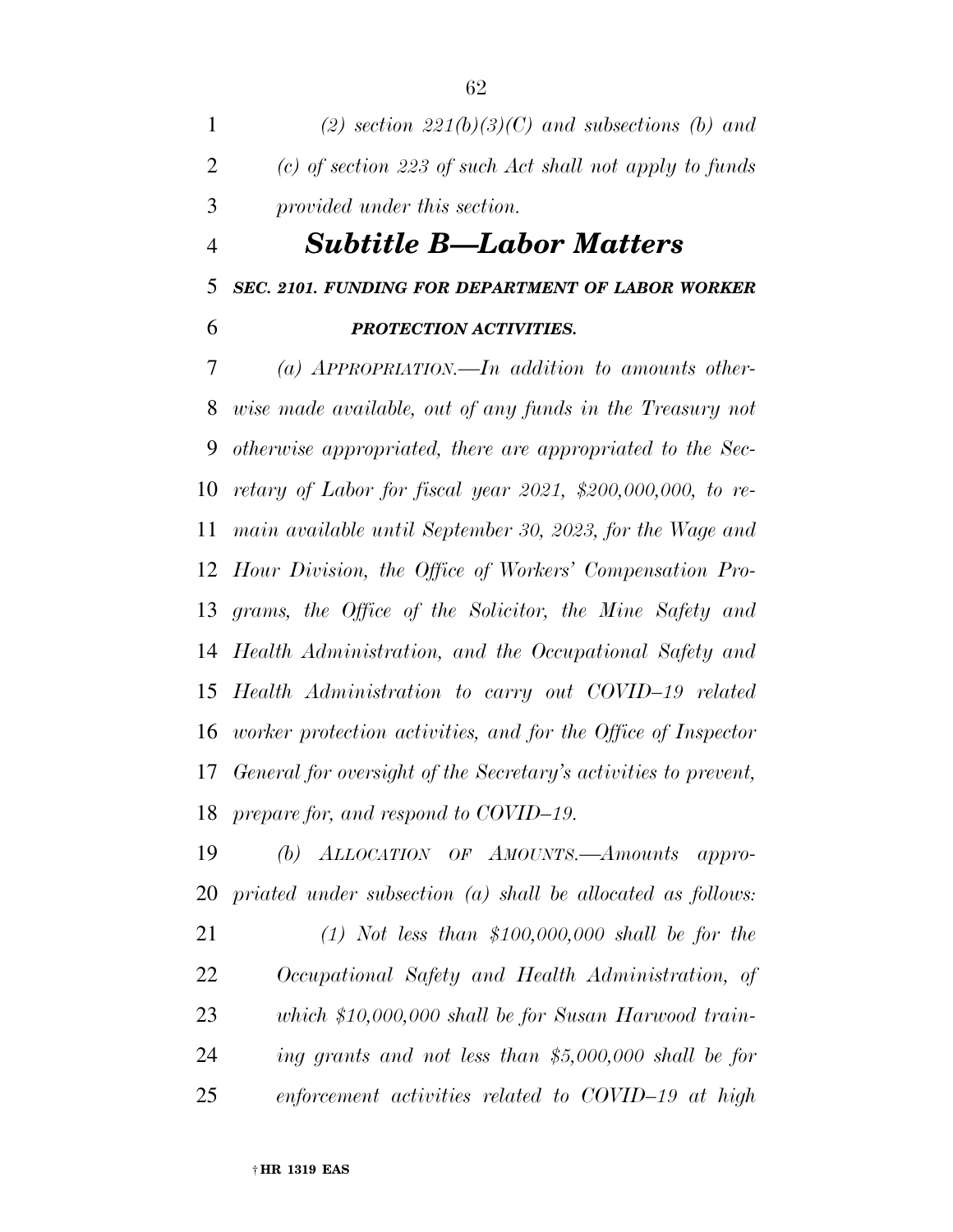*risk workplaces including health care, meat and poul- try processing facilities, agricultural workplaces and correctional facilities. (2) \$12,500,000 shall be for the Office of Inspec- tor General. Subtitle C—Human Services and Community Supports SEC. 2201. CHILD CARE AND DEVELOPMENT BLOCK GRANT PROGRAM. (a) CHILD CARE AND DEVELOPMENT BLOCK GRANT FUNDING.—In addition to amounts otherwise available, there is appropriated for fiscal year 2021, out of any amounts in the Treasury not otherwise appropriated, \$14,990,000,000, to remain available through September 30, 2021, to carry out the program authorized under section 658C of the Child Care and Development Block Grant Act of 1990 (42 U.S.C. 9858a) without regard to requirements in sections 658E(c)(3)(E) or 658G of such Act (42 U.S.C. 9858c(c)(3)(E), 9858e). Payments made to States, terri- tories, Indian Tribes, and Tribal organizations from funds made available under this subsection shall be obligated in fiscal year 2021 or the succeeding 2 fiscal years. States, ter- ritories, Indian Tribes, and Tribal organizations are au- thorized to use such funds to provide child care assistance to health care sector employees, emergency responders, sani-*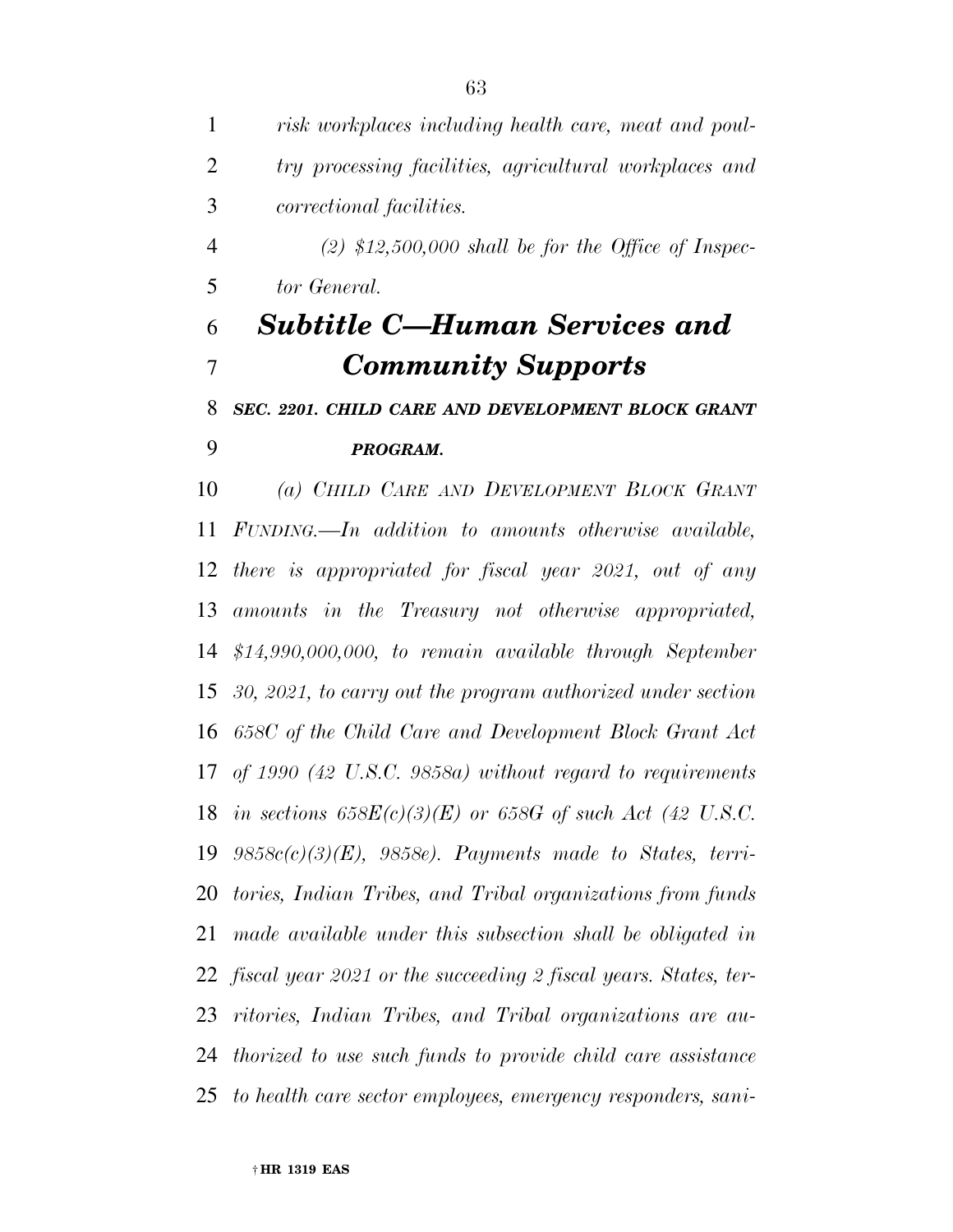*tation workers, and other workers deemed essential during the response to coronavirus by public officials, without re- gard to the income eligibility requirements of section 658P(4) of the Child Care and Development Block Grant Act (42 U.S.C. 9858n(4)).* 

 *(b) ADMINISTRATIVE COSTS.—In addition to amounts otherwise available, there is appropriated for fiscal year 2021, out of any amounts in the Treasury not otherwise appropriated, \$35,000,000, to remain available through September 30, 2025, for the costs of providing technical as- sistance and conducting research and for the administrative costs to carry out this section and section 2202 of this sub-title.* 

 *(c) SUPPLEMENT NOT SUPPLANT.—Amounts made available to carry out this section shall be used to supple- ment and not supplant other Federal, State, and local pub- lic funds expended to provide child care services for eligible individuals.* 

### *SEC. 2202. CHILD CARE STABILIZATION.*

*(a) DEFINITIONS.—In this section:* 

 *(1) COVID–19 PUBLIC HEALTH EMERGENCY.— The term ''COVID–19 public health emergency'' means the public health emergency declared by the Secretary of Health and Human Services under sec-tion 319 of the Public Health Service Act (42 U.S.C.*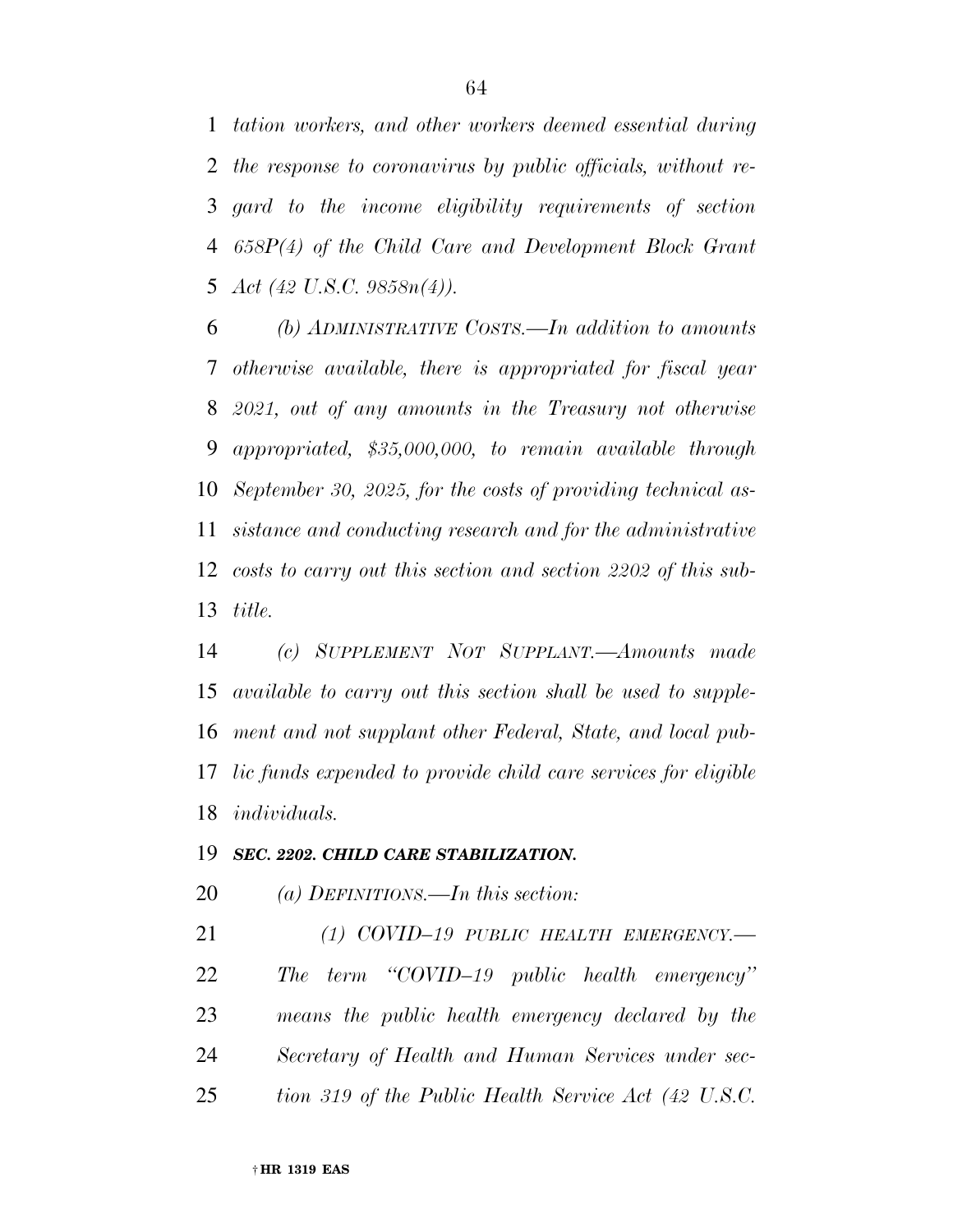| $\mathbf{1}$   | $247d$ ) on January 31, 2020, with respect to COVID-           |
|----------------|----------------------------------------------------------------|
| $\overline{2}$ | 19, including any renewal of the declaration.                  |
| 3              | (2) ELIGIBLE CHILD CARE PROVIDER.—The term                     |
| $\overline{4}$ | "eligible child care provider" means-                          |
| 5              | $(A)$ an eligible child care provider as de-                   |
| 6              | fined in section 658P of the Child Care and De-                |
| 7              | velopment Block Grant Act of 1990 (42 U.S.C.                   |
| 8              | $9858n$ ; or                                                   |
| 9              | $(B)$ a child care provider that is licensed,                  |
| 10             | regulated, or registered in the State, territory, or           |
| 11             | Indian Tribe on the date of enactment of this Act              |
| 12             | and meets applicable State and local health and                |
| 13             | safety requirements.                                           |
| 14             | (b) CHILD CARE STABILIZATION FUNDING. - In addi-               |
| 15             | tion to amounts otherwise available, there is appropriated     |
|                | 16 for fiscal year 2021, out of any amounts in the Treasury    |
|                | 17 not otherwise appropriated, $$23,975,000,000$ , to remain   |
|                | 18 available through September 30, 2021, for grants under this |
| 19             | section in accordance with the Child Care and Development      |
| 20             | Block Grant Act of 1990.                                       |
| 21             | (c) GRANTS.—From the amounts appropriated to                   |
| 22             | carry out this section and under the authority of section      |
| 23             | 6580 of the Child Care and Development Block Grant Act         |
|                | 24 of 1990 (42 U.S.C. 9858m) and this section, the Secretary   |

*shall award to each lead agency a child care stabilization*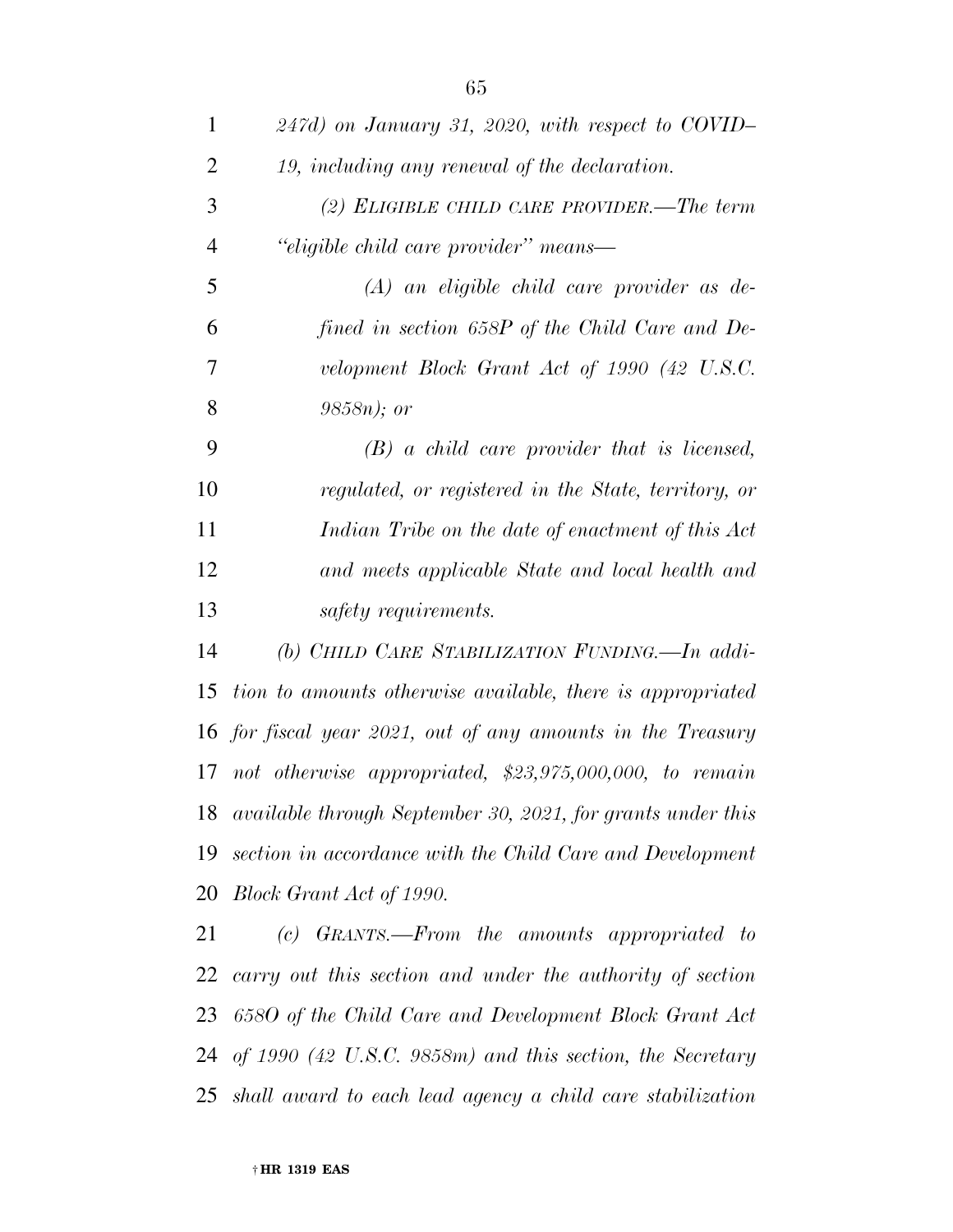*grant, without regard to the requirements in subparagraphs (C) and (E) of section 658E(c)(3), and in section 658G, of the Child Care and Development Block Grant Act of 1990 (42 U.S.C. 9858c(c)(3), 9858e). Such grant shall be allotted in accordance with section 658O of the Child Care and De-velopment Block Grant Act of 1990 (42 U.S.C. 9858m).* 

*(d) STATE RESERVATIONS AND SUBGRANTS.—* 

 *(1) RESERVATION.—A lead agency for a State that receives a child care stabilization grant pursuant to subsection (c) shall reserve not more than 10 per- cent of such grant funds to administer subgrants, pro- vide technical assistance and support for applying for and accessing the subgrant opportunity, publicize the availability of the subgrants, carry out activities to increase the supply of child care, and provide tech- nical assistance to help child care providers imple-ment policies as described in paragraph (2)(D)(i).* 

 *(2) SUBGRANTS TO QUALIFIED CHILD CARE PRO-VIDERS.—* 

 *(A) IN GENERAL.—The lead agency shall use the remainder of the grant funds awarded pursuant to subsection (c) to make subgrants to qualified child care providers described in sub- paragraph (B), regardless of such a provider's previous receipt of other Federal assistance, to*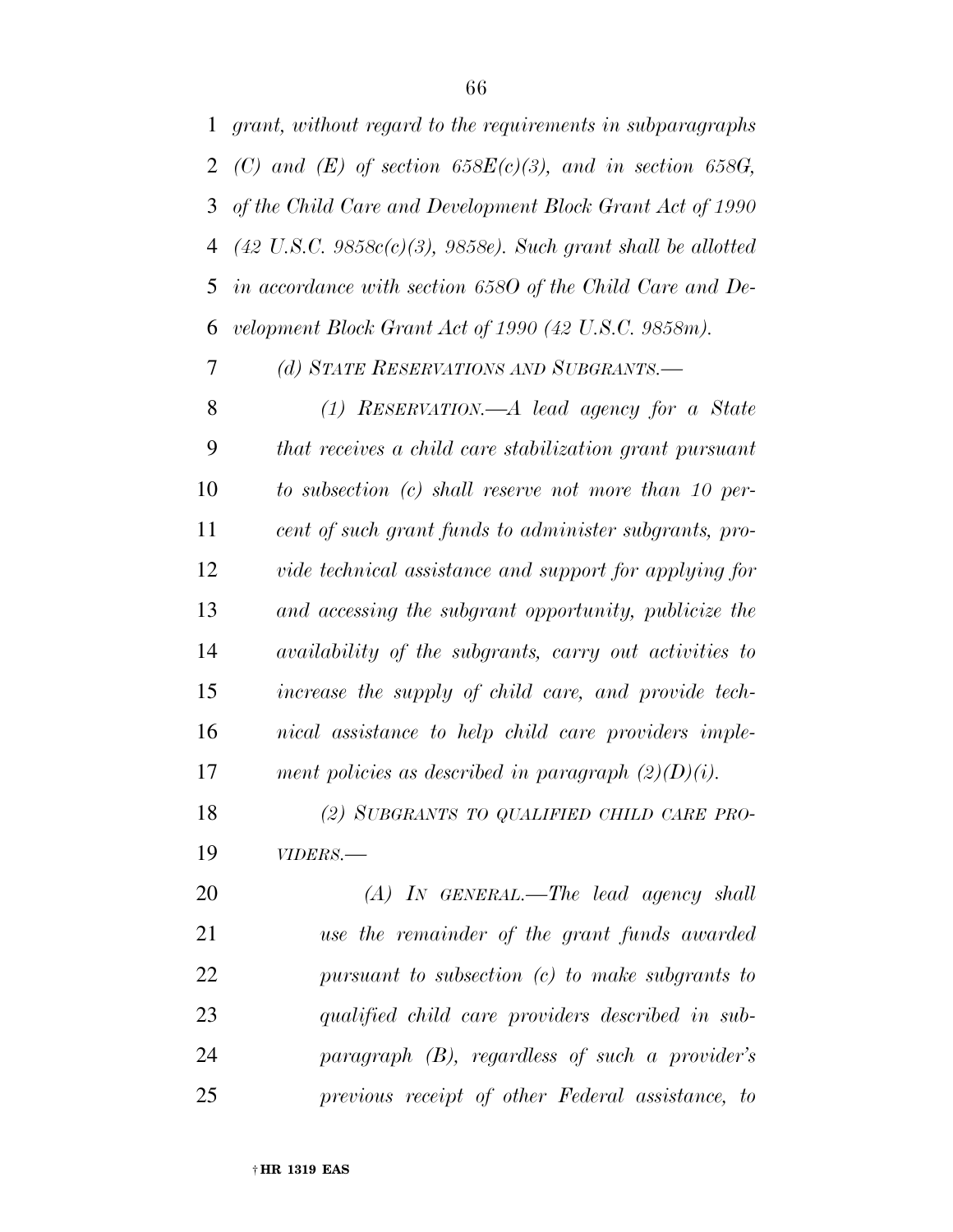| $\mathbf{1}$   | support the stability of the child care sector dur- |
|----------------|-----------------------------------------------------|
| $\overline{2}$ | ing and after the COVID-19 public health emer-      |
| 3              | gency.                                              |
| $\overline{4}$ | $(B)$ QUALIFIED CHILD CARE PROVIDER.—               |
| 5              | To be qualified to receive a subgrant under this    |
| 6              | paragraph, a provider shall be an eligible child    |
| 7              | care provider that on the date of submission of     |
| 8              | an application for the subgrant, was either—        |
| 9              | (i) open and available to provide child             |
| 10             | care services; or                                   |
| 11             | $(ii) closed due to public health, finan-$          |
| 12             | cial hardship, or other reasons relating to         |
| 13             | the COVID-19 public health emergency.               |
| 14             | $(C)$ SUBGRANT AMOUNT.—The amount of                |
| 15             | such a subgrant to a qualified child care pro-      |
| 16             | vider shall be based on the provider's stated cur-  |
| 17             | rent operating expenses, including costs associ-    |
| 18             | ated with providing or preparing to provide         |
| 19             | child care services during the COVID-19 public      |
| 20             | health emergency, and to the extent practicable,    |
| 21             | cover sufficient operating expenses to ensure con-  |
| 22             | tinuous operations for the intended period of the   |
| 23             | subgrant.                                           |
| 24             | (D) APPLICATION.—The lead agency shall—             |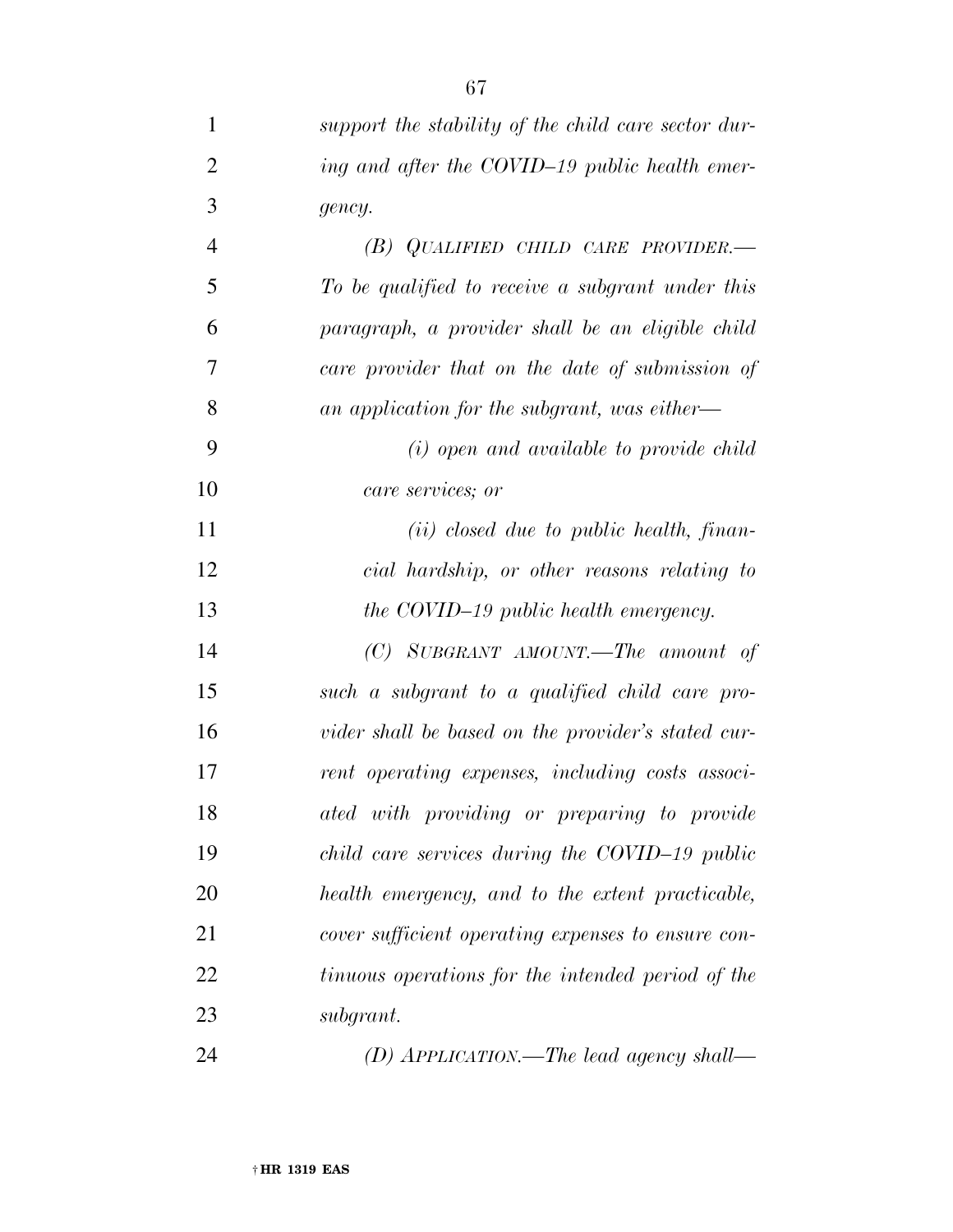| $\mathbf{1}$   | $(i)$ make available on the lead agency's   |
|----------------|---------------------------------------------|
| $\overline{2}$ | website an application for qualified child  |
| 3              | care providers that includes certifications |
| $\overline{4}$ | that, for the duration of the subgrant—     |
| 5              | $(I)$ the provider applying will,           |
| 6              | when open and available to provide          |
| 7              | child care services, implement policies     |
| 8              | in line with guidance from the cor-         |
| 9              | responding State, Tribal, and local au-     |
| 10             | <i>thorities</i> , and in accordance with   |
| 11             | State, Tribal, and local orders, and, to    |
| 12             | the greatest extent possible, implement     |
| 13             | policies in line with guidance from the     |
| 14             | Centers for Disease Control and Pre-        |
| 15             | <i>vention</i> ;                            |
| 16             | $(II)$ for each employee, the pro-          |
| 17             | vider will pay not less than the full       |
| 18             | compensation, including any benefits,       |
| 19             | that was provided to the employee as of     |
| 20             | the date of submission of the applica-      |
| 21             | tion for the subgrant (referred to in       |
| 22             | this subclause as "full compensation"),     |
| 23             | and will not take any action that re-       |
| 24             | duces the weekly amount of the employ-      |
| 25             | compensation below the weekly<br>ee's       |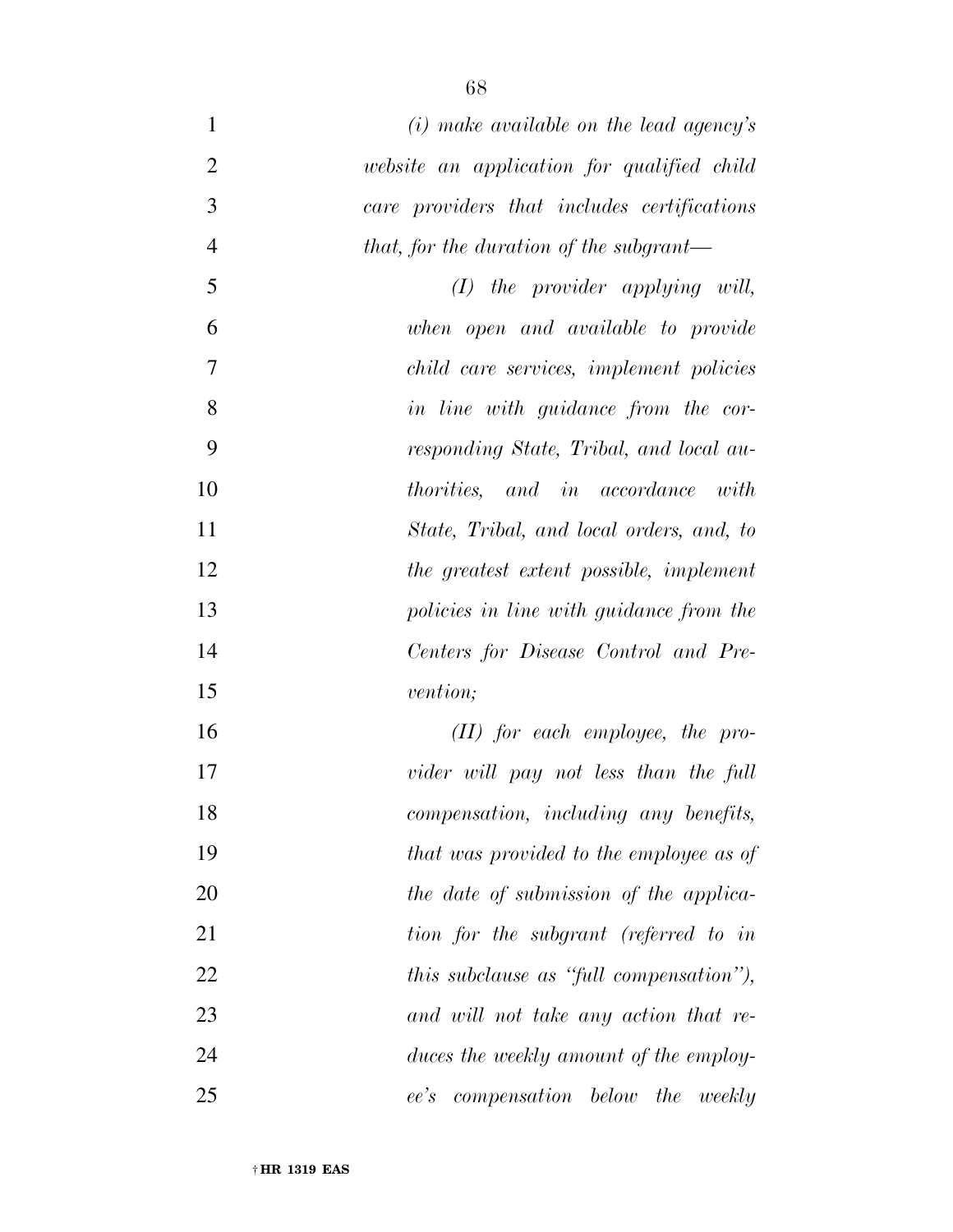| $\mathbf{1}$   | amount of full compensation, or that                  |
|----------------|-------------------------------------------------------|
| $\overline{2}$ | reduces the employee's rate of com-                   |
| 3              | pensation below the rate of full com-                 |
| $\overline{4}$ | pensation, including the involuntary                  |
| 5              | furloughing of any employee employed                  |
| 6              | on the date of submission of the appli-               |
| 7              | cation for the subgrant; and                          |
| 8              | (III) the provider will provide re-                   |
| 9              | <i>lief from copayments and tuition pay-</i>          |
| 10             | ments for the families enrolled in the                |
| 11             | provider's program, to the extent pos-                |
| 12             | sible, and prioritize such relief for fam-            |
| 13             | <i>ilies struggling to make either type of</i>        |
| 14             | payment; and                                          |
| 15             | (ii) accept and process applications                  |
| 16             | submitted under this subparagraph on a                |
| 17             | rolling basis, and provide subgrant funds in          |
| 18             | advance of provider expenditures, except as           |
| 19             | provided in subsection $(e)(2)$ .                     |
| 20             | $(E)$ OBLIGATION.—The lead agency shall               |
| 21             | notify the Secretary if it is unable to obligate at   |
| 22             | least 50 percent of the funds received pursuant to    |
| 23             | subsection $(c)$ that are available for subgrants de- |
| 24             | scribed in this paragraph within 9 months of the      |
| 25             | date of enactment of this Act.                        |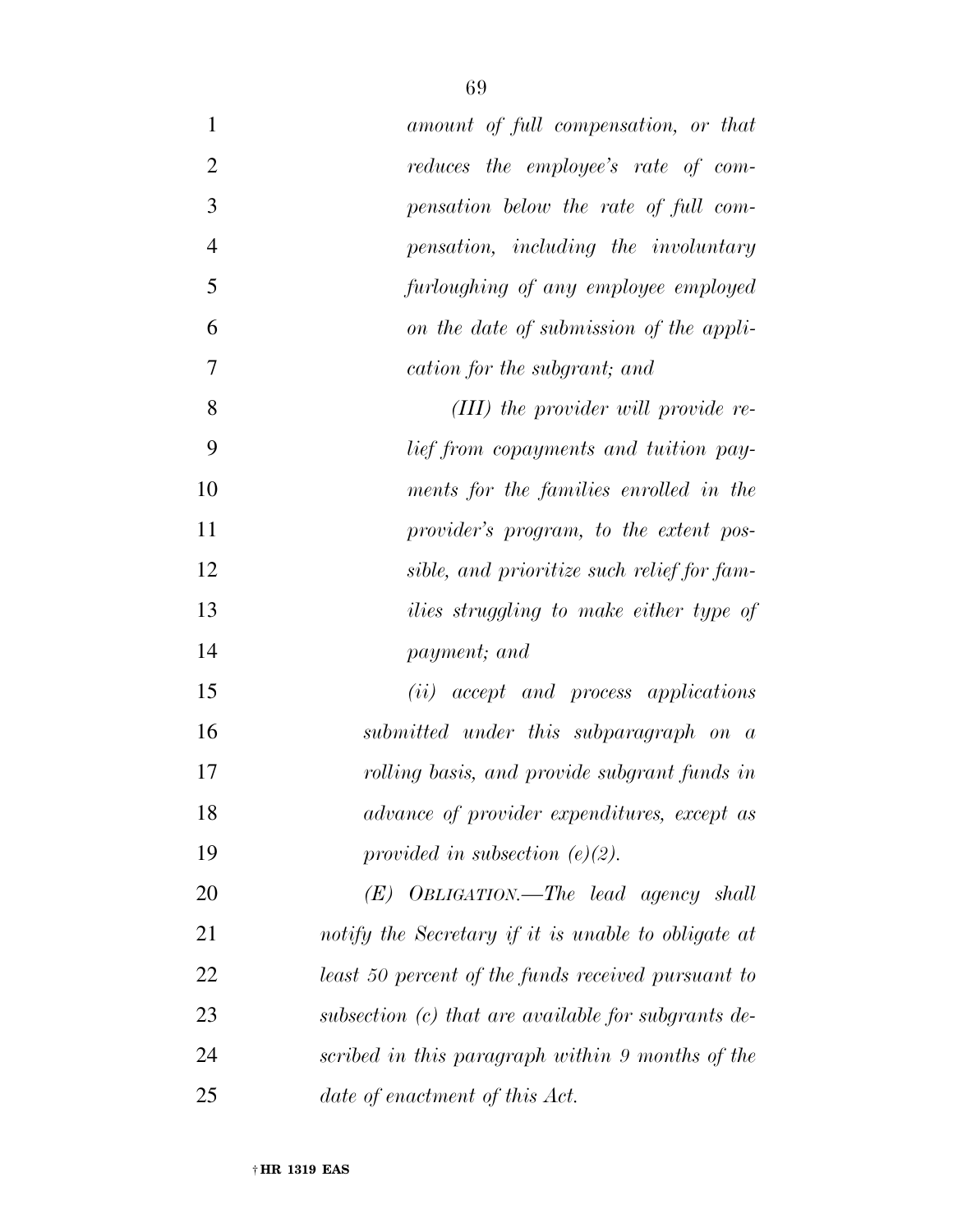| $\mathbf{1}$   | (e) USES OF FUNDS.—                                    |
|----------------|--------------------------------------------------------|
| $\overline{2}$ | $(1)$ IN GENERAL.—A qualified child care pro-          |
| 3              | vider that receives funds through such a subgrant      |
| $\overline{4}$ | shall use the funds for at least one of the following: |
| 5              | (A) Personnel costs, including payroll and             |
| 6              | salaries or similar compensation for an employee       |
| 7              | (including any sole proprietor or independent          |
| 8              | contractor), employee benefits, premium pay, or        |
| 9              | costs for employee recruitment and retention.          |
| 10             | (B) Rent (including rent under a lease                 |
| 11             | agreement) or payment on any mortgage obliga-          |
| 12             | tion, utilities, facility maintenance or improve-      |
| 13             | ments, or insurance.                                   |
| 14             | (C) Personal protective equipment, cleaning            |
| 15             | and sanitization supplies and services, or train-      |
| 16             | ing and professional development related to            |
| 17             | health and safety practices.                           |
| 18             | (D) Purchases of or updates to equipment               |
| 19             | and supplies to respond to the COVID-19 public         |
| 20             | health emergency.                                      |
| 21             | $(E)$ Goods and services necessary to main-            |
| 22             | tain or resume child care services.                    |
| 23             | $(F)$ Mental health supports for children and          |
| 24             | <i>employees.</i>                                      |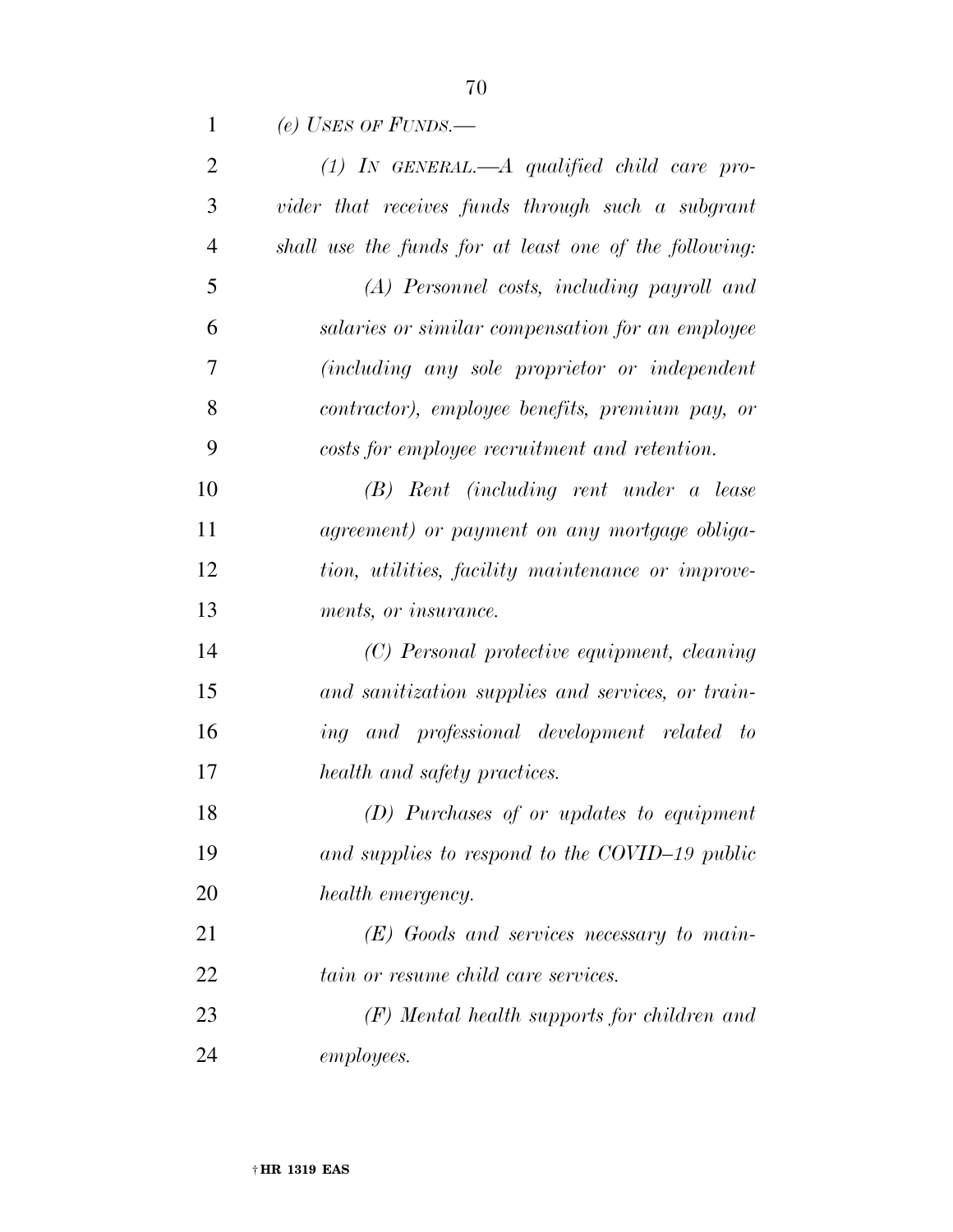*(2) REIMBURSEMENT.—The qualified child care provider may use the subgrant funds to reimburse the provider for sums obligated or expended before the date of enactment of this Act for the cost of a good or service described in paragraph (1) to respond to the COVID–19 public health emergency.* 

 *(f) SUPPLEMENT NOT SUPPLANT.—Amounts made available to carry out this section shall be used to supple- ment and not supplant other Federal, State, and local pub- lic funds expended to provide child care services for eligible individuals.* 

### *SEC. 2203. HEAD START.*

 *In addition to amounts otherwise available, there is appropriated for fiscal year 2021, out of any amounts in the Treasury not otherwise appropriated, \$1,000,000,000, to remain available through September 30, 2022, to carry out the Head Start Act, including for Federal administra- tive expenses. After reserving funds for Federal administra- tive expenses, the Secretary shall allocate all remaining amounts to Head Start agencies for one-time grants, and shall allocate to each Head Start agency an amount that bears the same ratio to the portion available for allocations as the number of enrolled children served by the Head Start agency bears to the number of enrolled children served by all Head Start agencies.*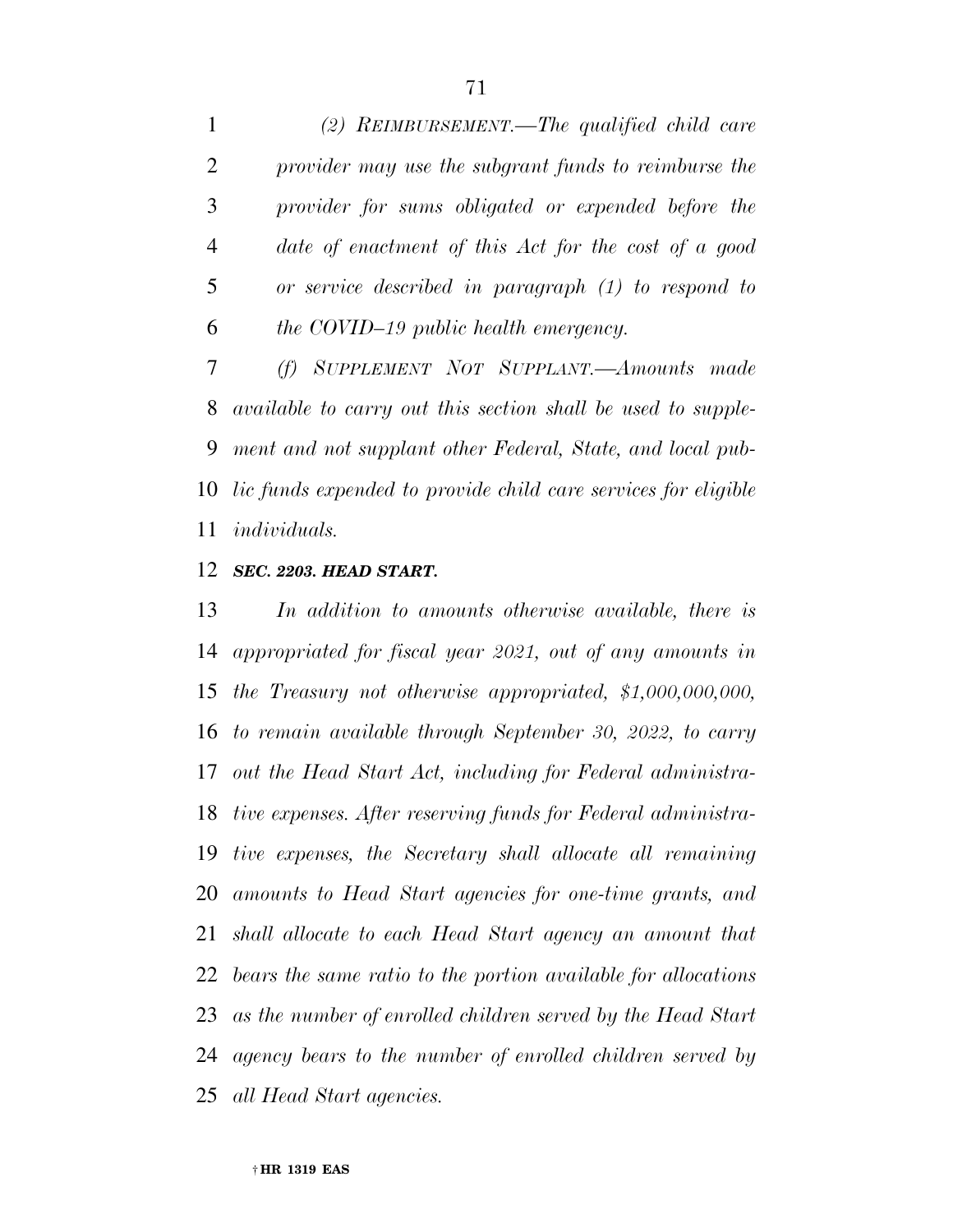*SEC. 2204. PROGRAMS FOR SURVIVORS.* 

 *(a) IN GENERAL.—Section 303 of the Family Violence Prevention and Services Act (42 U.S.C. 10403) is amended by adding at the end the following:* 

 *''(d) ADDITIONAL FUNDING.—For the purposes of car- rying out this title, in addition to amounts otherwise made available for such purposes, there are appropriated, out of any amounts in the Treasury not otherwise appropriated, for fiscal year 2021, to remain available until expended ex- cept as otherwise provided in this subsection, each of the following:* 

 *''(1) \$180,000,000 to carry out sections 301 through 312, to be allocated in the manner described in subsection (a)(2), except that—* 

 *''(A) a reference in subsection (a)(2) to an amount appropriated under subsection (a)(1) shall be considered to be a reference to an amount appropriated under this paragraph;* 

 *''(B) the matching requirement in section 306(c)(4) and condition in section 308(d)(3) shall not apply; and* 

 *''(C) each reference in section 305(e) to 'the end of the following fiscal year' shall be consid- ered to be a reference to 'the end of fiscal year 2025'; and*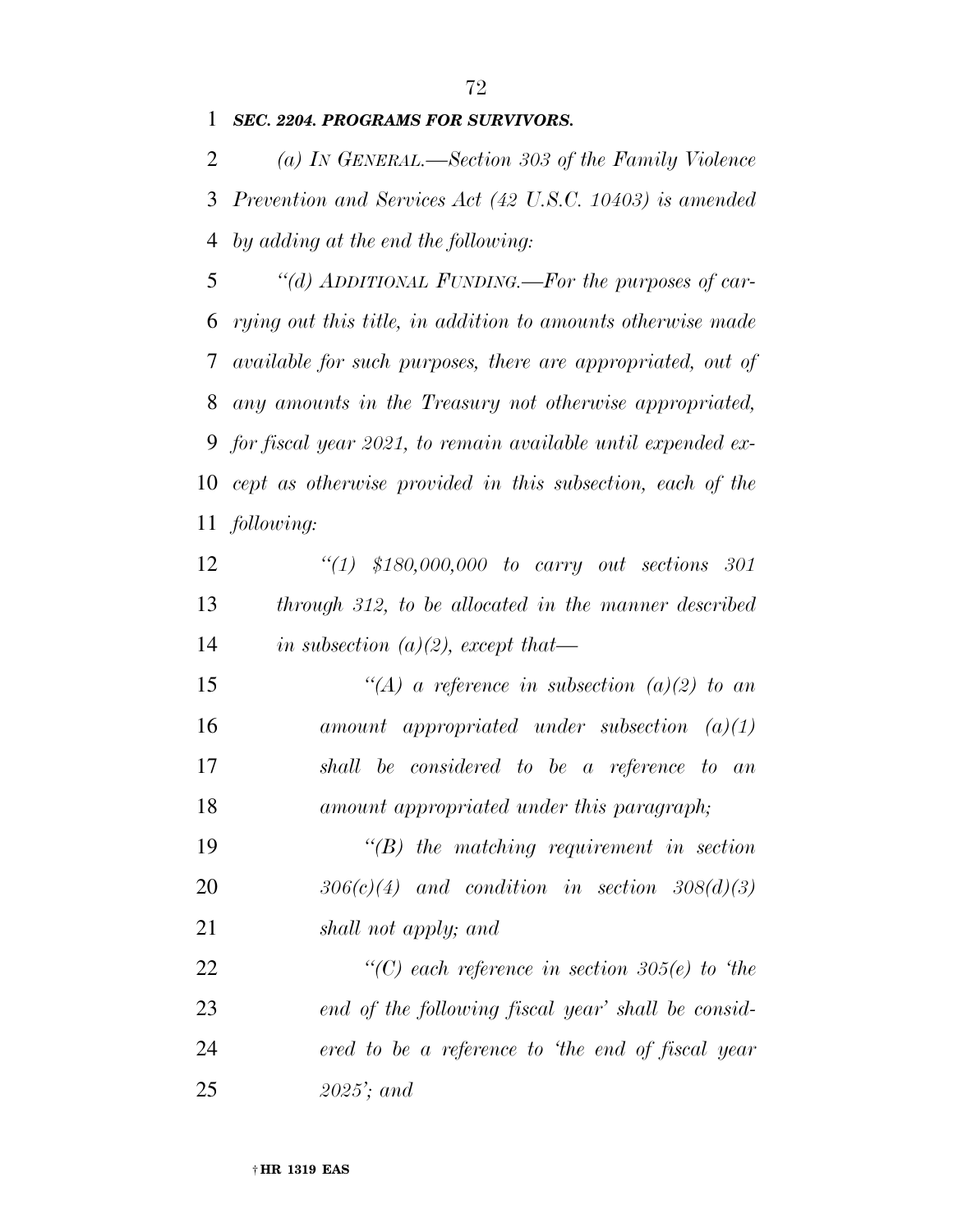*''(D) funds made available to a State in a grant under section 306(a) and obligated in a timely manner shall be available for expenditure, by the State or a recipient of funds from the grant, through the end of fiscal year 2025; ''(2) \$18,000,000 to carry out section 309. ''(3) \$2,000,000 to carry out section 313, of which \$1,000,000 shall be allocated to support Indian communities.''. (b) COVID–19 PUBLIC HEALTH EMERGENCY DE- FINED.—In this section, the term ''COVID–19 public health emergency'' means the public health emergency declared by the Secretary of Health and Human Services under section 319 of the Public Health Service Act (42 U.S.C. 247d) on January 31, 2020, with respect to COVID–19, including any renewal of the declaration. (c) GRANTS TO SUPPORT CULTURALLY SPECIFIC POP-*

*ULATIONS.—* 

 *(1) IN GENERAL.—In addition to amounts other- wise made available, there is appropriated, out of any amounts in the Treasury not otherwise appropriated, to the Secretary of Health and Human Services (in this section referred to as the ''Secretary''), \$49,500,000 for fiscal year 2021, to be available until expended, to carry out this subsection (excluding Fed-*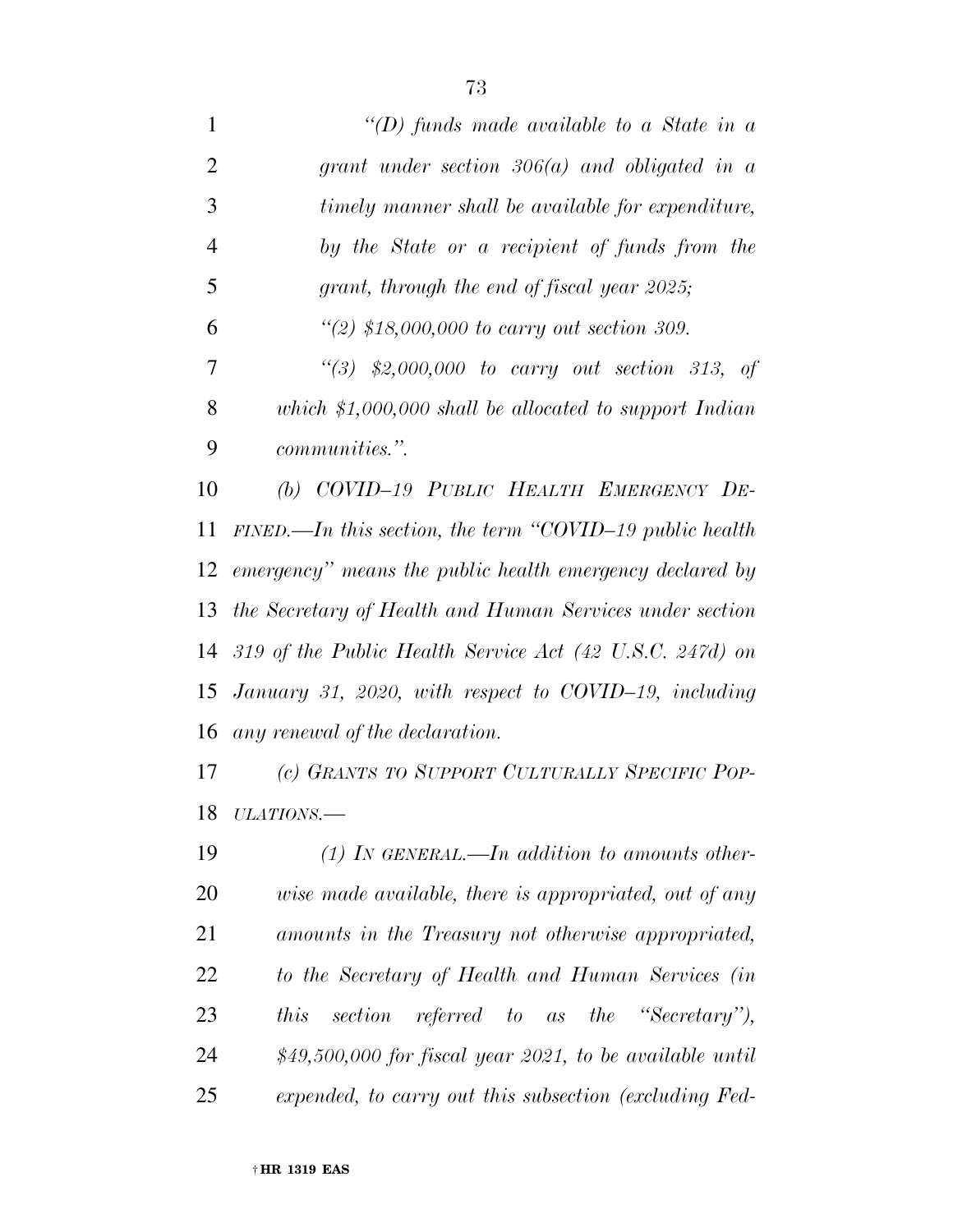| 1              | eral administrative costs, for which funds are appro-     |
|----------------|-----------------------------------------------------------|
| $\overline{2}$ | priated under subsection $(e)$ ).                         |
| 3              | $(2)$ USE OF FUNDS. From amounts appro-                   |
| $\overline{4}$ | priated under paragraph (1), the Secretary acting         |
| 5              | through the Director of the Family Violence Preven-       |
| 6              | tion and Services Program, shall—                         |
| 7              | $(A)$ support culturally specific community-              |
| 8              | based organizations to provide culturally specific        |
| 9              | <i>activities for survivors of sexual assault and do-</i> |
| 10             | mestic violence, to address emergent needs result-        |
| 11             | ing from the COVID-19 public health emergency             |
| 12             | and other public health concerns; and                     |
| 13             | $(B)$ support culturally specific community-              |
| 14             | based organizations that provide culturally spe-          |
| 15             | cific activities to promote strategic partnership         |
| 16             | development and collaboration in responding to            |
| 17             | the impact of COVID-19 and other public health            |
| 18             | concerns on survivors of sexual assault and do-           |
| 19             | mestic violence.                                          |
| 20             | (d) GRANTS TO SUPPORT SURVIVORS OF SEXUAL AS-             |
| 21             | $SALLT$ .                                                 |
| 22             | (1) In GENERAL.—In addition to amounts other-             |
| 23             | wise made available, there is appropriated, out of any    |
| 24             | amounts in the Treasury not otherwise appropriated,       |
| 25             | to the Secretary, $$198,000,000$ for fiscal year 2021, to |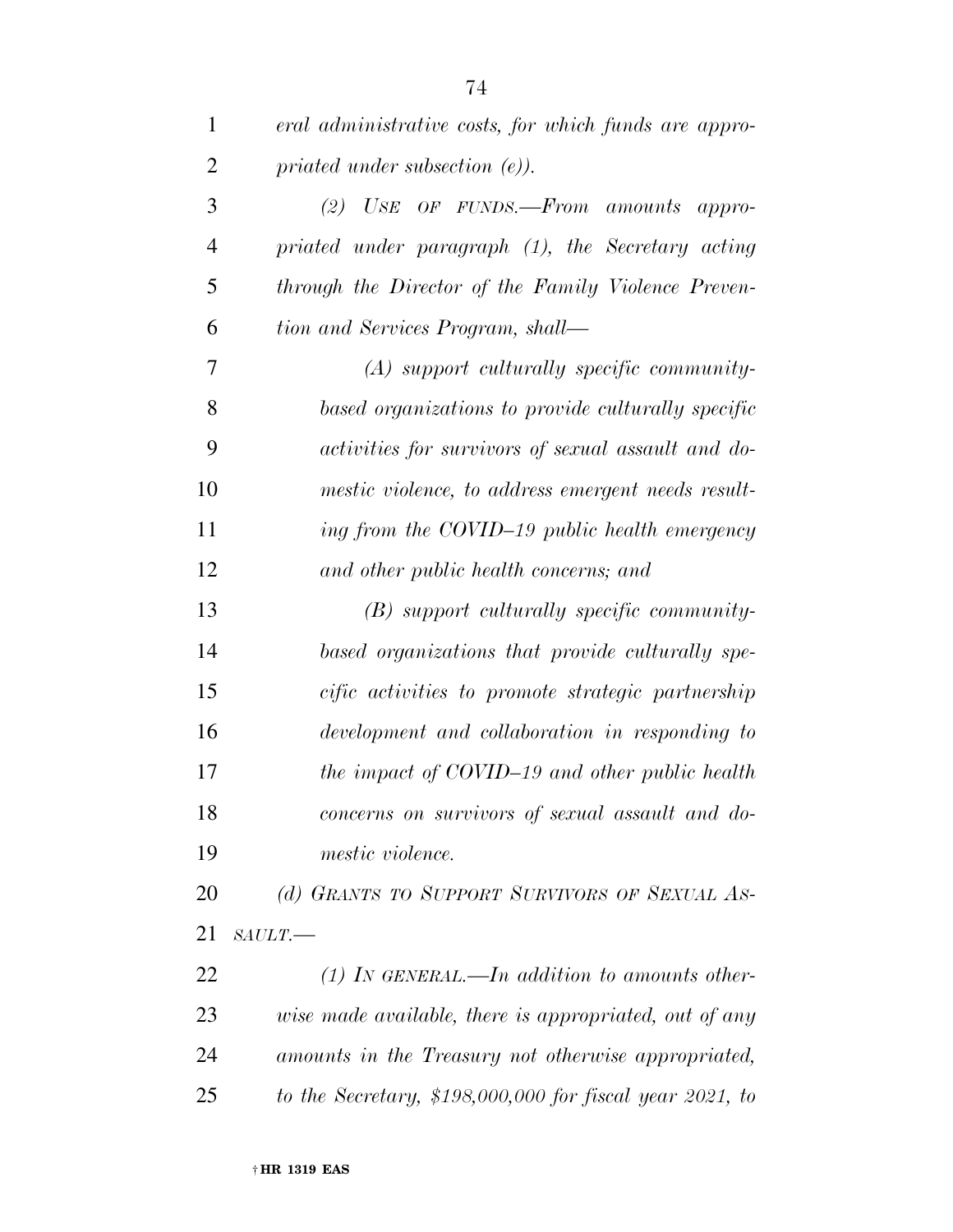| $\mathbf{1}$   | be available until expended, to carry out this sub-    |
|----------------|--------------------------------------------------------|
| 2              | section (excluding Federal administrative costs, for   |
| 3              | which funds are appropriated under subsection $(e)$ ). |
| $\overline{4}$ | $(2)$ USE OF FUNDS.—From amounts appro-                |
| 5              | priated under paragraph (1), the Secretary acting      |
| 6              | through the Director of the Family Violence Preven-    |
| 7              | tion and Services Program, shall assist rape crisis    |
| 8              | centers in transitioning to virtual services and meet- |
| 9              | ing the emergency needs of survivors.                  |
|                |                                                        |

 *(e) ADMINISTRATIVE COSTS.—In addition to amounts otherwise made available, there is appropriated to the Sec- retary, out of any amounts in the Treasury not otherwise appropriated, \$2,500,000 for fiscal year 2021, to remain available until expended, for the Federal administrative costs of carrying out subsections (c) and (d).* 

#### *SEC. 2205. CHILD ABUSE PREVENTION AND TREATMENT.*

 *In addition to amounts otherwise available, there is appropriated to the Secretary of Health and Human Serv- ices for fiscal year 2021, out of any money in the Treasury not otherwise appropriated, the following amounts, to re-main available through September 30, 2023:* 

 *(1) \$250,000,000 for carrying out the program authorized under section 201 of the Child Abuse Pre- vention and Treatment Act (42 U.S.C. 5116), which shall be allocated without regard to section 204(4) of*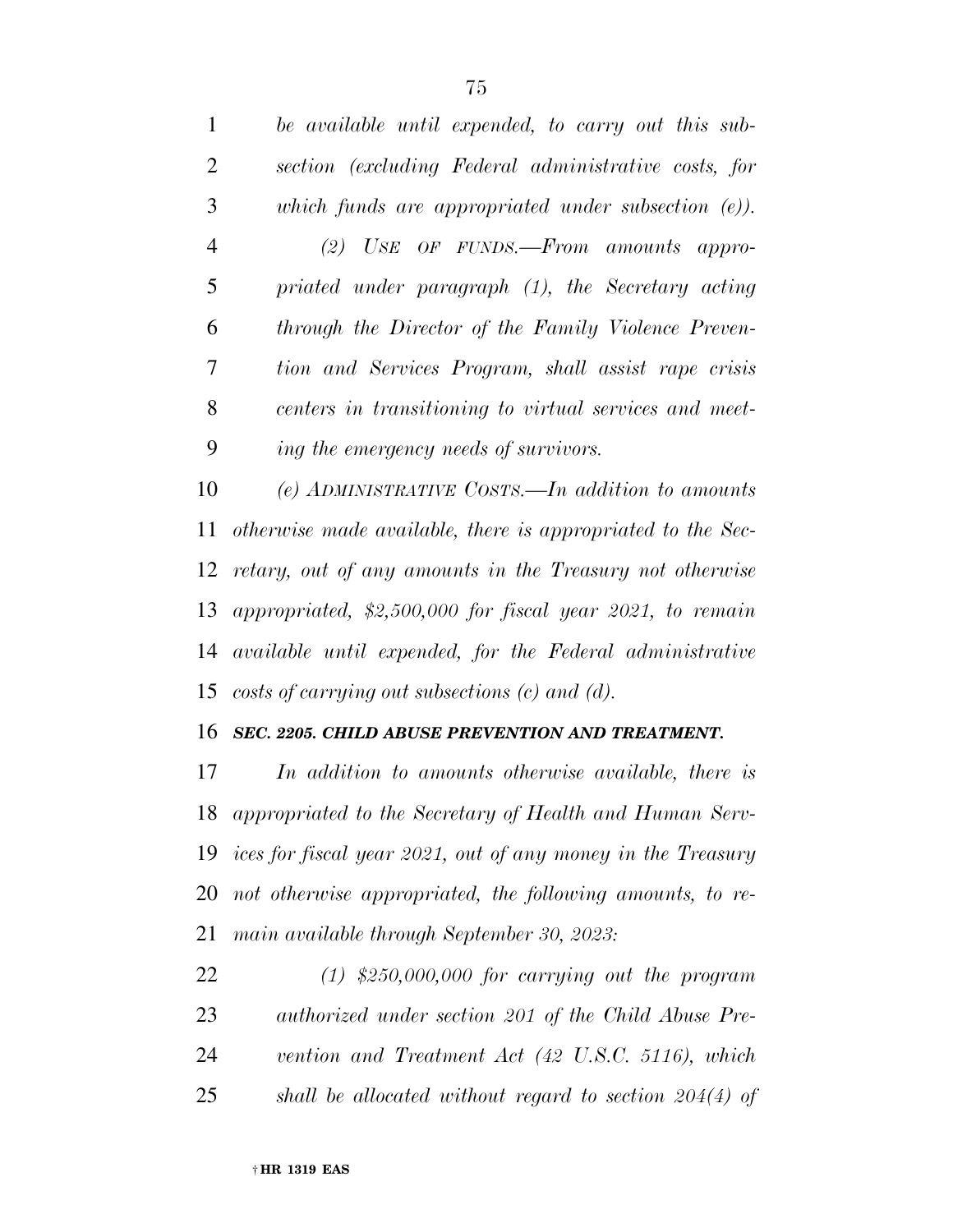| 1              | such Act $(42 \text{ U.S.C. } 5116d(4))$ and shall be allotted         |
|----------------|------------------------------------------------------------------------|
| 2              | to States in accordance with section 203 of such Act                   |
| 3              | $(42 \text{ U.S.C. } 5116b), except that$                              |
| $\overline{4}$ | (A) in subsection (b)(1)(A) of such section                            |
| 5              | $203,$ "70 percent" shall be deemed to be "100                         |
| 6              | percent"; and                                                          |
| 7              | (B) subsections $(b)(1)(B)$ and (c) of such                            |
| 8              | section 203 shall not apply; and                                       |
| 9              | $(2)$ \$100,000,000 for carrying out the State                         |
| 10             | grant program authorized under section 106 of the                      |
| 11             | Child Abuse Prevention and Treatment Act (42                           |
| 12             | $U.S.C. 5106a$ , which shall be allocated without re-                  |
| 13             | gard to section $112(a)(2)$ of such Act (42 U.S.C.                     |
| 14             | $5106h(a)(2)$ ).                                                       |
|                |                                                                        |
| 15             | SEC. 2206. CORPORATION FOR NATIONAL AND COMMUNITY                      |
| 16             | <b>SERVICE</b><br>$\boldsymbol{AND}$<br>NATIONAL SERVICE<br><b>THE</b> |
| 17             | TRUST.                                                                 |
| 18             | (a) CORPORATION FOR NATIONAL AND COMMUNITY                             |
| 19             | SERVICE.—In addition to amounts otherwise made avail-                  |
| 20             | able, there is appropriated for fiscal year 2021, out of any           |
| 21             | money in the Treasury not otherwise appropriated, to the               |
| 22             | Corporation for National and Community Service,                        |
|                | 23 \$852,000,000, to remain available through September 30,            |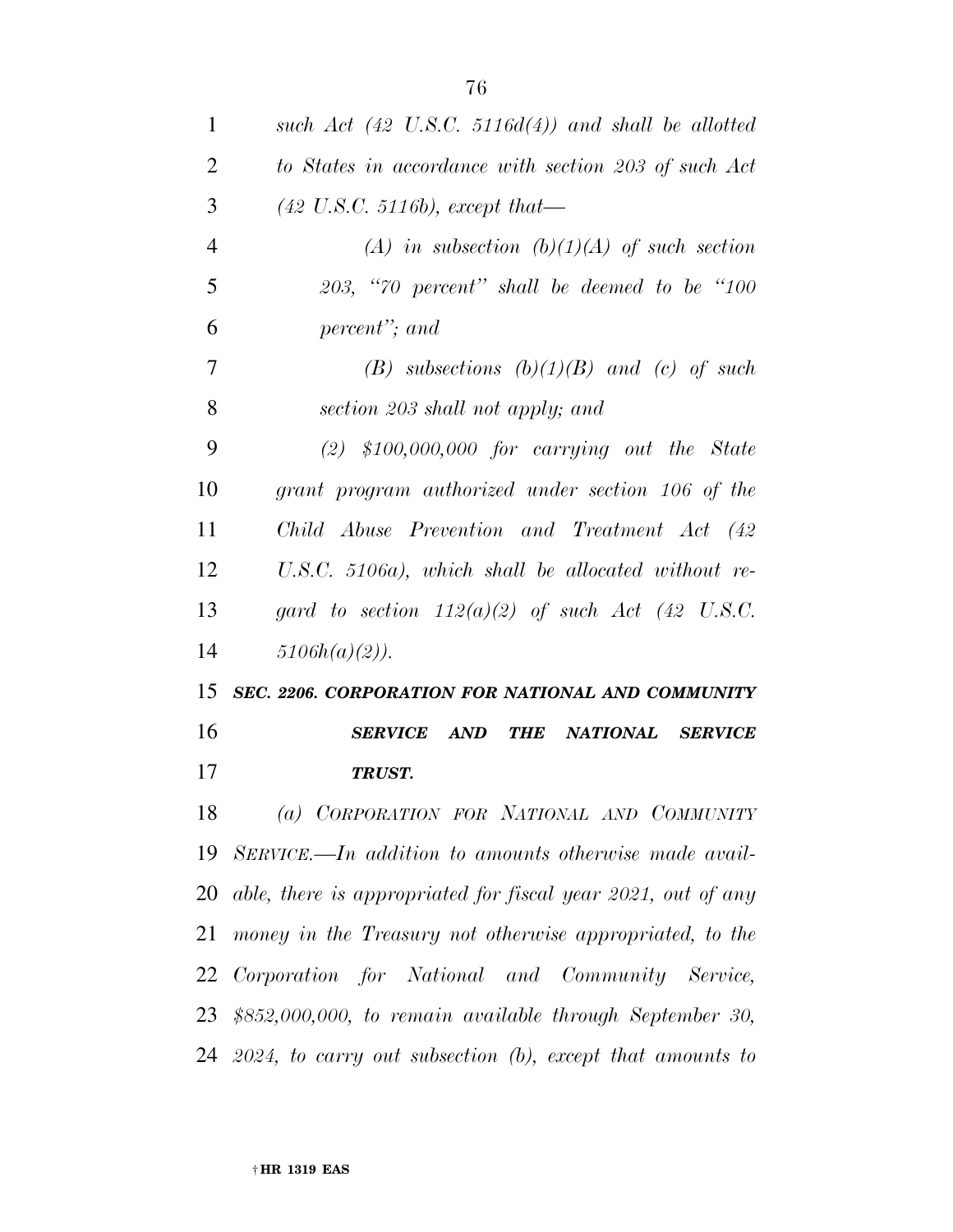| $\mathbf{1}$   | carry out subsection $(b)(7)$ shall remain available until      |
|----------------|-----------------------------------------------------------------|
| $\overline{2}$ | September 30, 2026.                                             |
| 3              | (b) ALLOCATION OF AMOUNTS.—Amounts provided by                  |
| $\overline{4}$ | subsection $(a)$ shall be allocated as follows:                 |
| 5              | AMERICORPS STATE<br>(1)<br>AND<br>NATIONAL.-                    |
| 6              | $$620,000,000$ shall be used—                                   |
| 7              | $(A)$ to increase the living allowances of par-                 |
| 8              | ticipants in national service programs; and                     |
| 9              | $(B)$ to make funding adjustments to existing                   |
| 10             | (as of the date of enactment of this Act) awards                |
| 11             | and award new and additional awards to enti-                    |
| 12             | ties to support programs described in para-                     |
| 13             | graphs $(1)(B)$ , $(2)(B)$ , $(3)(B)$ , $(4)(B)$ , and $(5)(B)$ |
| 14             | of subsection (a), and subsection (b)(2), of section            |
| 15             | 122 of the National and Community Service Act                   |
| 16             | of $1990$ (42 U.S.C. 12572), whether or not the                 |
| 17             | entities are already grant recipients under such                |
| 18             | provisions on the date of enactment of this Act,                |
| 19             | and notwithstanding section $122(a)(1)(B)(vi)$ of               |
| 20             | the National and Community Service Act of                       |
| 21             | 1990 (42 U.S.C. 12572(a)(1)(B)(vi)), by-                        |
| 22             | (i) prioritizing entities serving commu-                        |
| 23             | disproportionately impacted<br>nities<br>by                     |
| 24             | COVID-19 and utilizing culturally com-                          |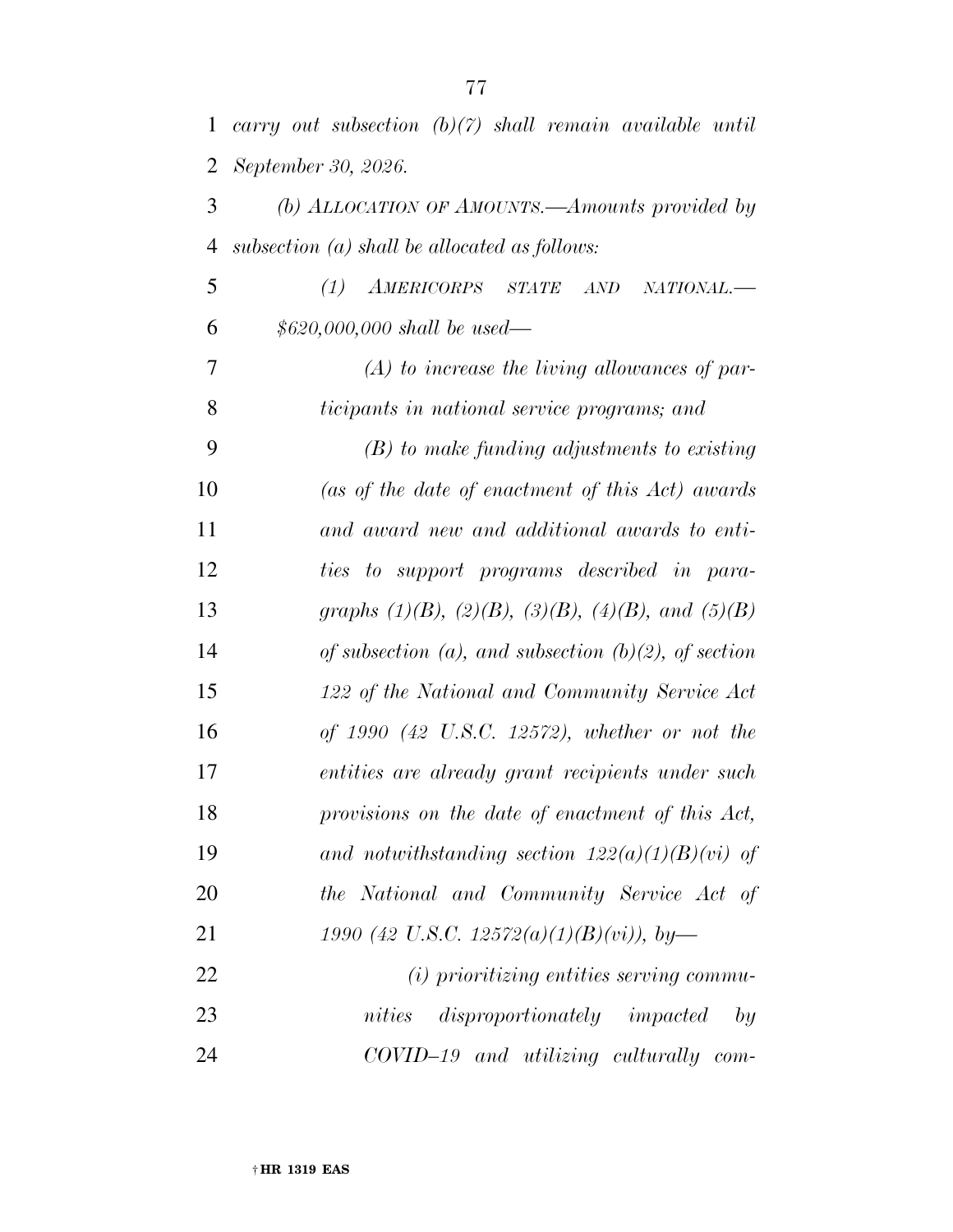| $\mathbf{1}$   | petent and multilingual strategies in the              |
|----------------|--------------------------------------------------------|
| $\overline{2}$ | provision of services; and                             |
| 3              | ( <i>ii</i> ) taking into account the diversity of     |
| $\overline{4}$ | communities and participants served by                 |
| 5              | such entities, including racial, ethnic, socio-        |
| 6              | economic, linguistic, or geographic diver-             |
| 7              | sity.                                                  |
| 8              | (2) STATE COMMISSIONS. $-\$20,000,000$ shall be        |
| 9              | used to make adjustments to existing (as of the date   |
| 10             | of enactment of this Act) awards and new and addi-     |
| 11             | tional awards, including awards to State Commis-       |
| 12             | sions on National and Community Service, under sec-    |
| 13             | tion 126(a) of the National and Community Service      |
| 14             | Act of 1990 (42 U.S.C. 12576(a)).                      |
| 15             | (3)<br><i>VOLUNTEER GENERATION</i><br>FUND.            |
| 16             | $$20,000,000$ shall be used for expenses authorized    |
| 17             | under section $501(a)(4)(F)$ of the National and Com-  |
| 18             | munity Service Act of 1990 (42 U.S.C.                  |
| 19             | $12681(a)(4)(F)$ , which, notwithstanding section      |
| 20             | $198P(d)(1)(B)$ of that $Act$ (42 U.S.C.               |
| 21             | $12653p(d)(1)(B)$ , shall be for grants awarded by the |
| 22             | Corporation for National and Community Service on      |
| 23             | a competitive basis.                                   |
| 24             | (4) AMERICORPS VISTA. $-$ \$80,000,000 shall be        |
| 25             | used for the purposes described in section 101 of the  |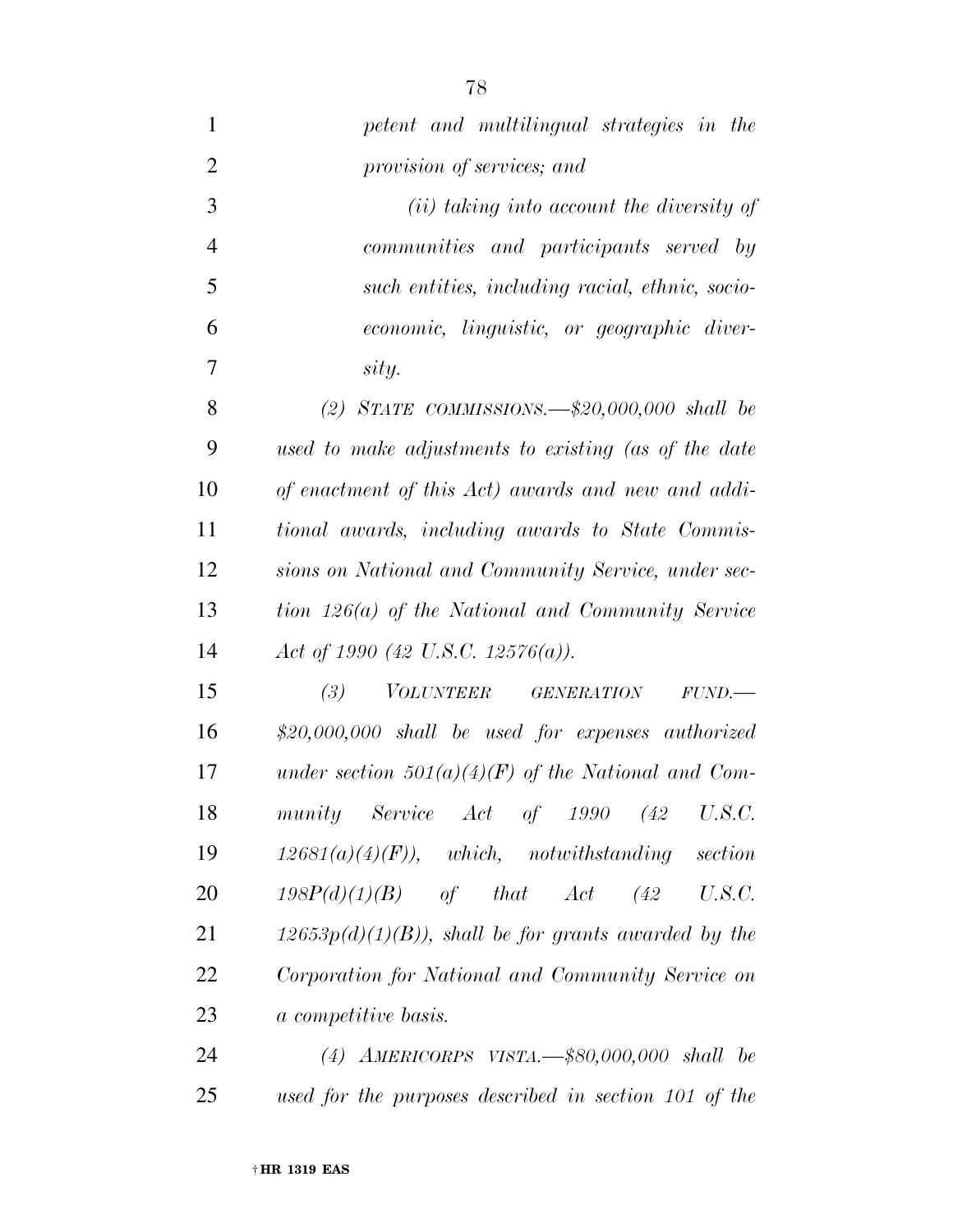| $\mathbf{1}$   | Domestic Volunteer Service Act of 1973 (42 U.S.C.                  |
|----------------|--------------------------------------------------------------------|
| 2              | 4951), including to increase the living allowances of              |
| 3              | volunteers, described in section $105(b)$ of the Domestic          |
| $\overline{4}$ | Volunteer Service Act of 1973 (42 U.S.C. 4955(b)).                 |
| 5              | (5)<br><b>NATIONAL</b><br>SENIOR<br><b>SERVICE</b><br>CORPS.       |
| 6              | $$30,000,000$ shall be used for the purposes described             |
| 7              | in section 200 of the Domestic Volunteer Service Act               |
| 8              | of 1973 (42 U.S.C. 5000).                                          |
| 9              | $(6)$ ADMINISTRATIVE COSTS. $\frac{1}{5}$ 73,000,000 shall         |
| 10             | be used for the Corporation for National and Commu-                |
| 11             | nity Service for administrative expenses to carry out              |
| 12             | programs and activities funded by subsection $(a)$ .               |
| 13             | <b>OFFICE</b><br>(7)<br>OF<br>$\it INSPECTOR$<br>$\it GENERAL$ .—– |
| 14             | $$9,000,000$ shall be used for the Office of Inspector             |
| 15             | General of the Corporation for National and Commu-                 |
| 16             | nity Service for salaries and expenses necessary for               |
| 17             | oversight and audit of programs and activities funded              |
| 18             | by subsection $(a)$ .                                              |
| 19             | (c) NATIONAL SERVICE TRUST.—In addition<br>$- to$                  |
| 20             | amounts otherwise made available, there is appropriated for        |
| 21             | fiscal year 2021, out of any money in the Treasury not             |
| 22             | otherwise appropriated, \$148,000,000, to remain available         |
| 23             | until expended, for administration of the National Service         |
| 24             | Trust, and for payment to the Trust for the provision of           |
| 25             | educational awards pursuant to section $145(a)(1)(A)$ of the       |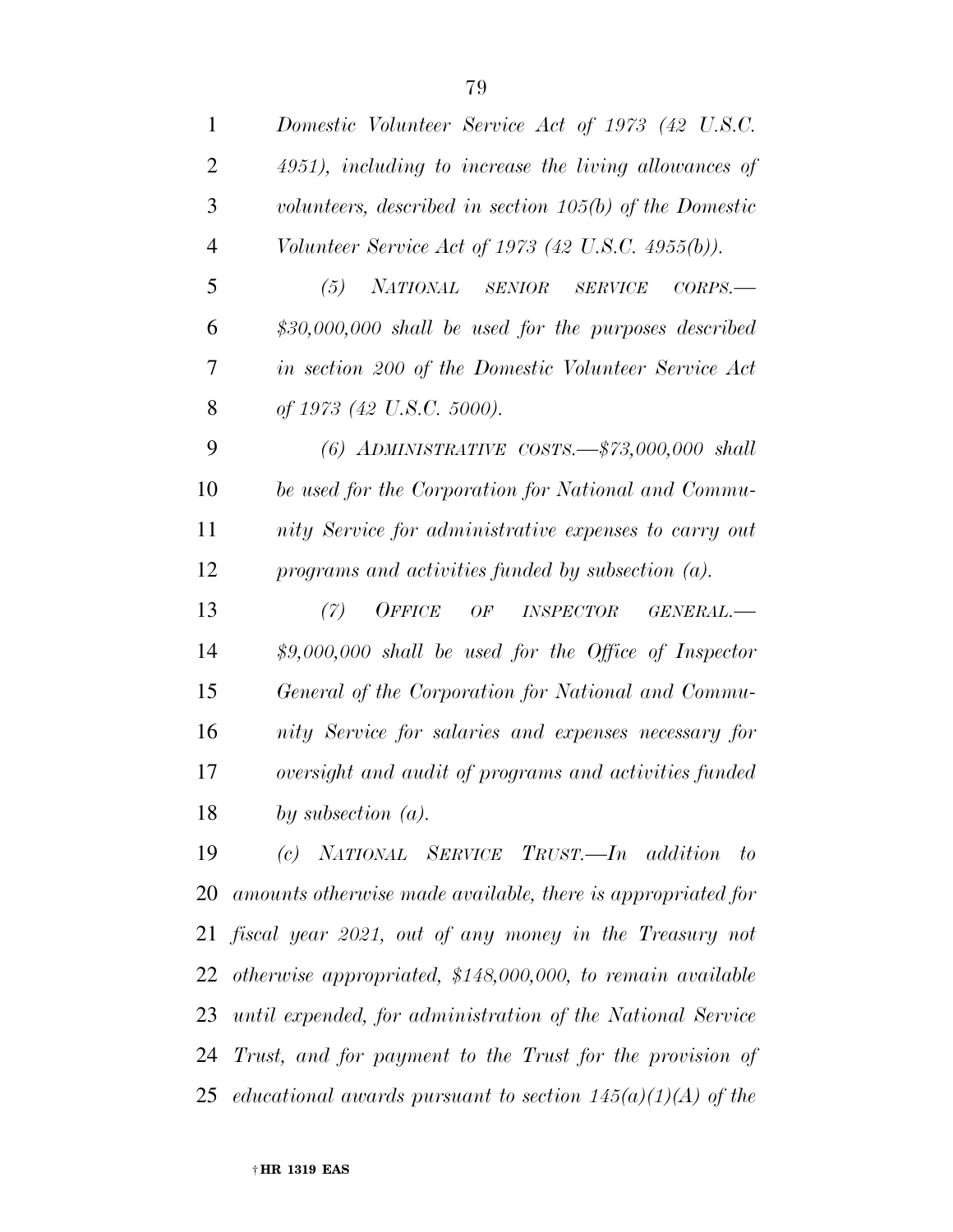*National and Community Service Act of 1990 (42 U.S.C.*  2  $12601(a)(1)(A)$ .

### *Subtitle D—Public Health*

*SEC. 2301. FUNDING FOR COVID–19 VACCINE ACTIVITIES AT* 

 *THE CENTERS FOR DISEASE CONTROL AND PREVENTION.* 

 *(a) IN GENERAL.—In addition to amounts otherwise available, there is appropriated to the Secretary of Health and Human Services (in this subtitle referred to as the ''Secretary'') for fiscal year 2021, out of any money in the Treasury not otherwise appropriated, \$7,500,000,000, to re- main available until expended, to carry out activities to plan, prepare for, promote, distribute, administer, monitor, and track COVID–19 vaccines.* 

 *(b) USE OF FUNDS.—The Secretary, acting through the Director of the Centers for Disease Control and Preven- tion, and in consultation with other agencies, as applicable, shall, in conducting activities referred to in subsection (a)—* 

 *(1) conduct activities to enhance, expand, and improve nationwide COVID–19 vaccine distribution and administration, including activities related to distribution of ancillary medical products and sup-plies related to vaccines; and*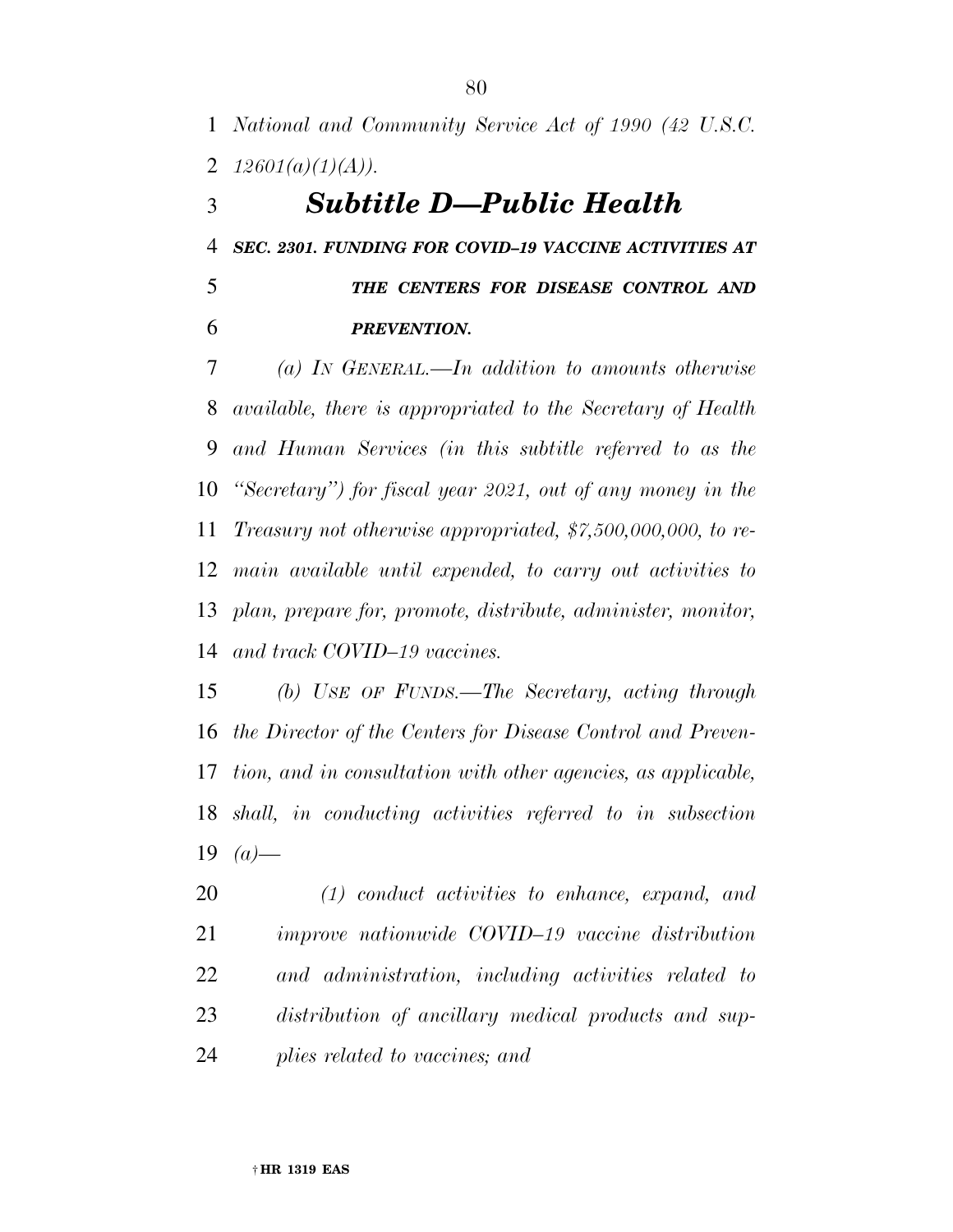| $\mathbf{1}$   | $(2)$ provide technical assistance, guidance, and        |
|----------------|----------------------------------------------------------|
| $\overline{2}$ | support to, and award grants or cooperative agree-       |
| 3              | ments to, State, local, Tribal, and territorial public   |
| $\overline{4}$ | health departments for enhancement of COVID-19           |
| 5              | vaccine distribution and administration capabilities,    |
| 6              | $including-$                                             |
| 7              | $(A)$ the distribution and administration of             |
| 8              | vaccines licensed under section 351 of the Public        |
| 9              | Health Service Act (42 U.S.C. 262) or author-            |
| 10             | ized under section 564 of the Federal Food,              |
| 11             | Drug, and Cosmetic Act $(21 \text{ U.S.C. } 360bbb{-}3)$ |
| 12             | and ancillary medical products and supplies re-          |
| 13             | lated to vaccines;                                       |
| 14             | $(B)$ the establishment and expansion, in-               |
| 15             | cluding staffing support, of community vaccina-          |
| 16             | tion centers, particularly in underserved areas;         |
| 17             | $(C)$ the deployment of mobile vaccination               |
| 18             | units, particularly in underserved areas;                |
| 19             | $(D)$ information technology, standards-based            |
| 20             | data, and reporting enhancements, including im-          |
| 21             | provements necessary to support standards-based          |
| 22             | sharing of data related to vaccine distribution          |
| 23             | and vaccinations and systems that enhance vac-           |
| 24             | cine safety, effectiveness, and uptake, particu-         |
| 25             | larly among underserved populations;                     |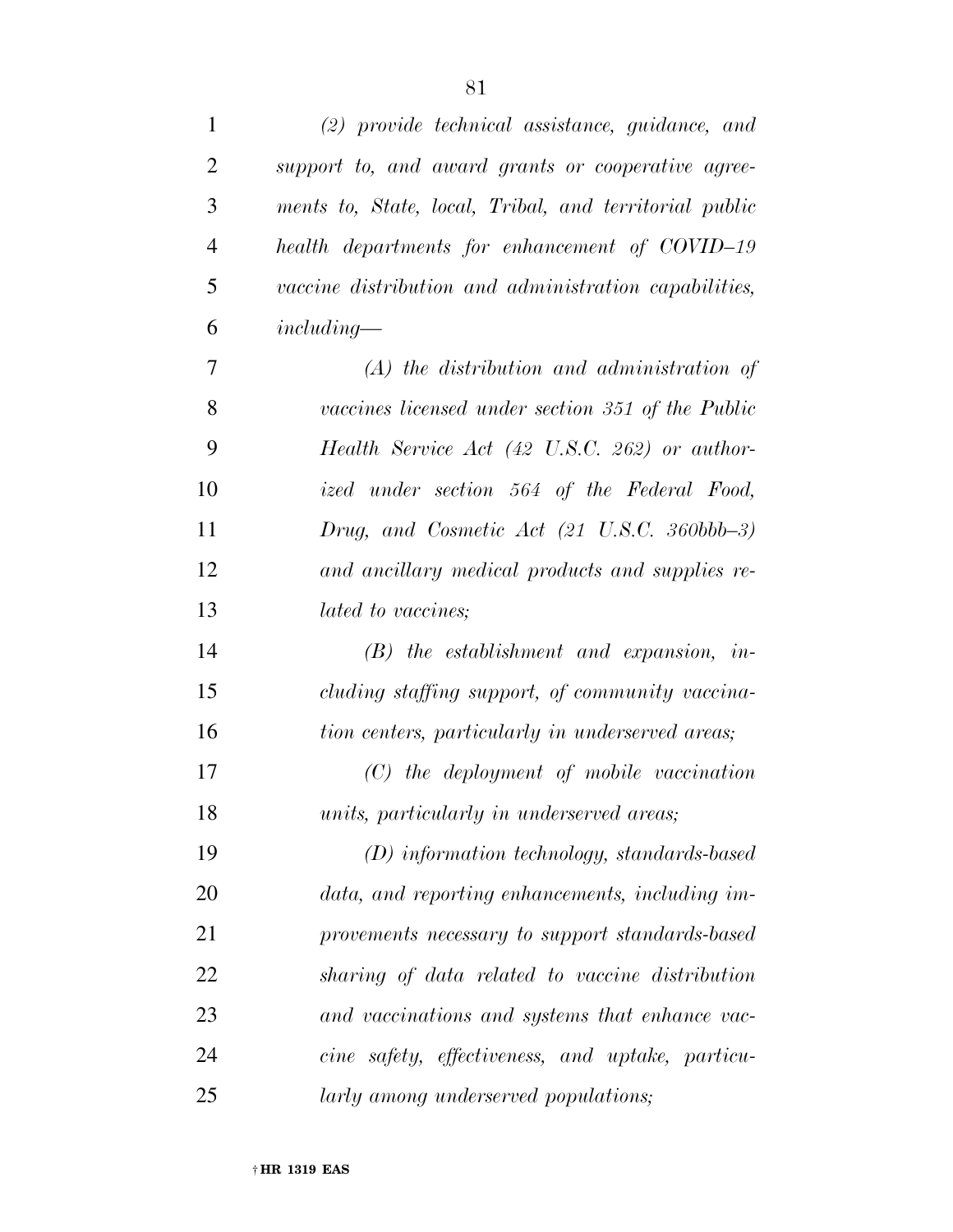| 1              | $(E)$ facilities enhancements;                      |
|----------------|-----------------------------------------------------|
| $\overline{2}$ | $(F)$ communication with the public regard-         |
| 3              | ing when, where, and how to receive COVID-19        |
| $\overline{4}$ | vaccines; and                                       |
| 5              | $(G)$ transportation of individuals to facili-      |
| 6              | tate vaccinations, including at community vac-      |
| 7              | cination centers and mobile vaccination units,      |
| 8              | particularly for underserved populations.           |
| 9              | (c) SUPPLEMENTAL FUNDING FOR STATE VACCINA-         |
| 10             | TION GRANTS.-                                       |
| 11             | $(1)$ DEFINITIONS.—In this subsection:              |
| 12             | $(A)$ BASE FORMULA.—The term "base for-             |
| 13             | mula" means the allocation formula that applied     |
| 14             | to the Public Health Emergency Preparedness         |
| 15             | cooperative agreement in fiscal year 2020.          |
| 16             | $(B)$ ALTERNATIVE ALLOCATION.—The term              |
| 17             | "alternative allocation" means an allocation to     |
| 18             | each State, territory, or locality calculated using |
| 19             | the percentage derived from the allocation re-      |
| 20             | ceived by such State, territory, or locality of the |
| 21             | aggregate amount of fiscal year 2020 Public         |
| 22             | Emergency Preparedness cooperative<br>Health        |
| 23             | agreement awards under section $319C-1$ of the      |
| 24             | Public Health Service Act (42 U.S.C. 247d-3a).      |
| 25             | (2) SUPPLEMENTAL FUNDING.—                          |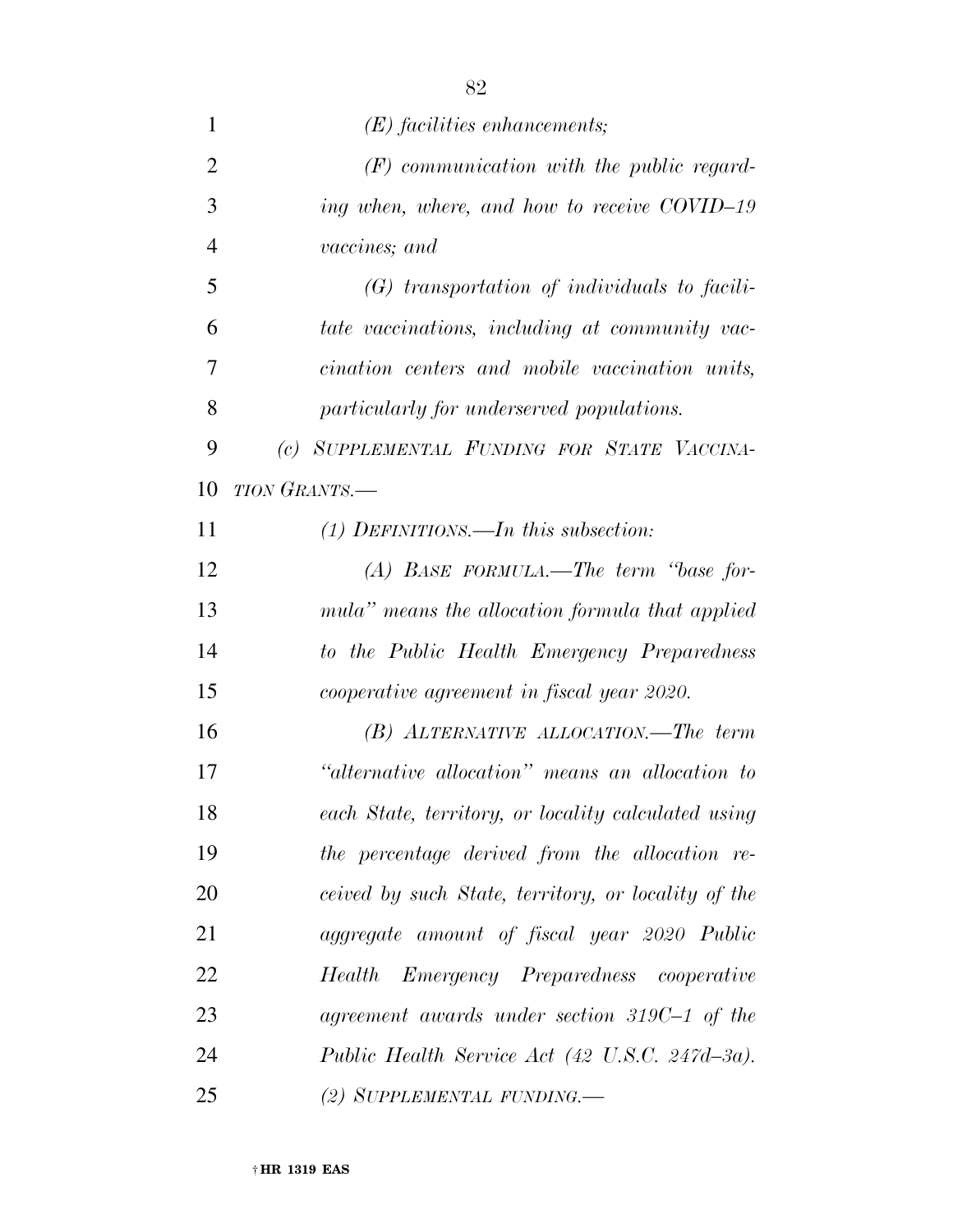*(A) IN GENERAL.—Not later than 21 days after the date of enactment of this Act, the Sec- retary shall, out of amounts described in sub- section (a), provide supplemental funding to any State, locality, or territory that received less of the amounts that were appropriated under title III of division M of Public Law 116–260 for vaccination grants to be issued by the Centers for Disease Control and Prevention than such State, locality, or territory would have received had such amounts been allocated using the alter- native allocation. (B) AMOUNT.—The amount of supplemental funding provided under this subsection shall be equal to the difference between— (i) the amount the State, locality, or territory received, or would receive, under the base formula; and (ii) the amount the State, locality, or* 

 *territory would receive under the alternative allocation.* 

 *SEC. 2302. FUNDING FOR VACCINE CONFIDENCE ACTIVI-TIES.* 

 *In addition to amounts otherwise available, there is appropriated to the Secretary for fiscal year 2021, out of*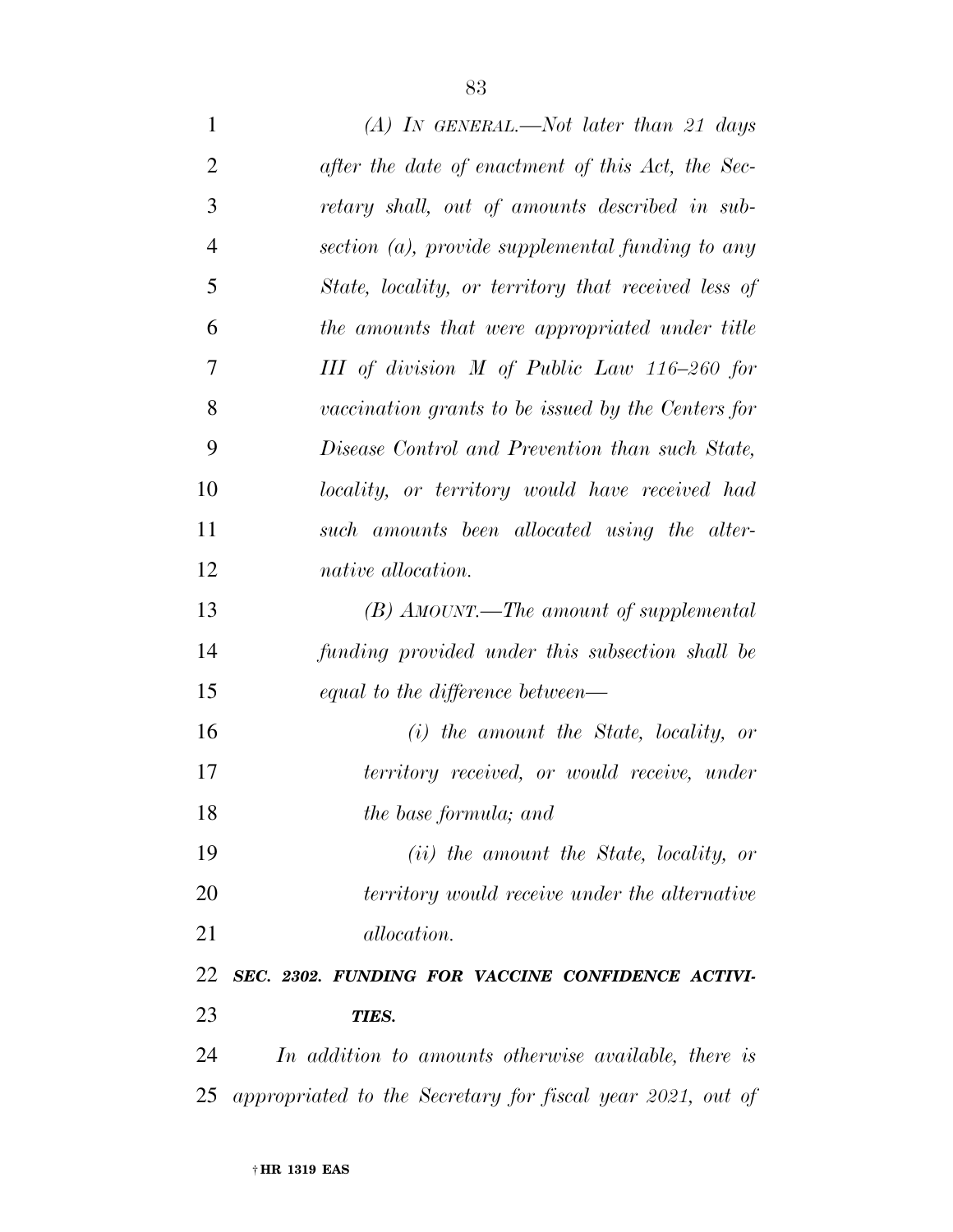*any money in the Treasury not otherwise appropriated, \$1,000,000,000, to remain available until expended, to carry out activities, acting through the Director of the Cen-ters for Disease Control and Prevention—* 

 *(1) to strengthen vaccine confidence in the United States, including its territories and posses-sions;* 

 *(2) to provide further information and education with respect to vaccines licensed under section 351 of the Public Health Service Act (42 U.S.C. 262) or au- thorized under section 564 of the Federal Food, Drug, and Cosmetic Act (21 U.S.C. 360bbb–3); and* 

 *(3) to improve rates of vaccination throughout the United States, including its territories and posses- sions, including through activities described in section 313 of the Public Health Service Act, as amended by section 311 of division BB of the Consolidated Appro-priations Act, 2021 (Public Law 116–260).* 

*SEC. 2303. FUNDING FOR SUPPLY CHAIN FOR COVID–19 VAC-*

# *CINES, THERAPEUTICS, AND MEDICAL SUP-PLIES.*

 *In addition to amounts otherwise available, there is appropriated to the Secretary for fiscal year 2021, out of any money in the Treasury not otherwise appropriated, \$6,050,000,000, to remain available until expended, for nec-*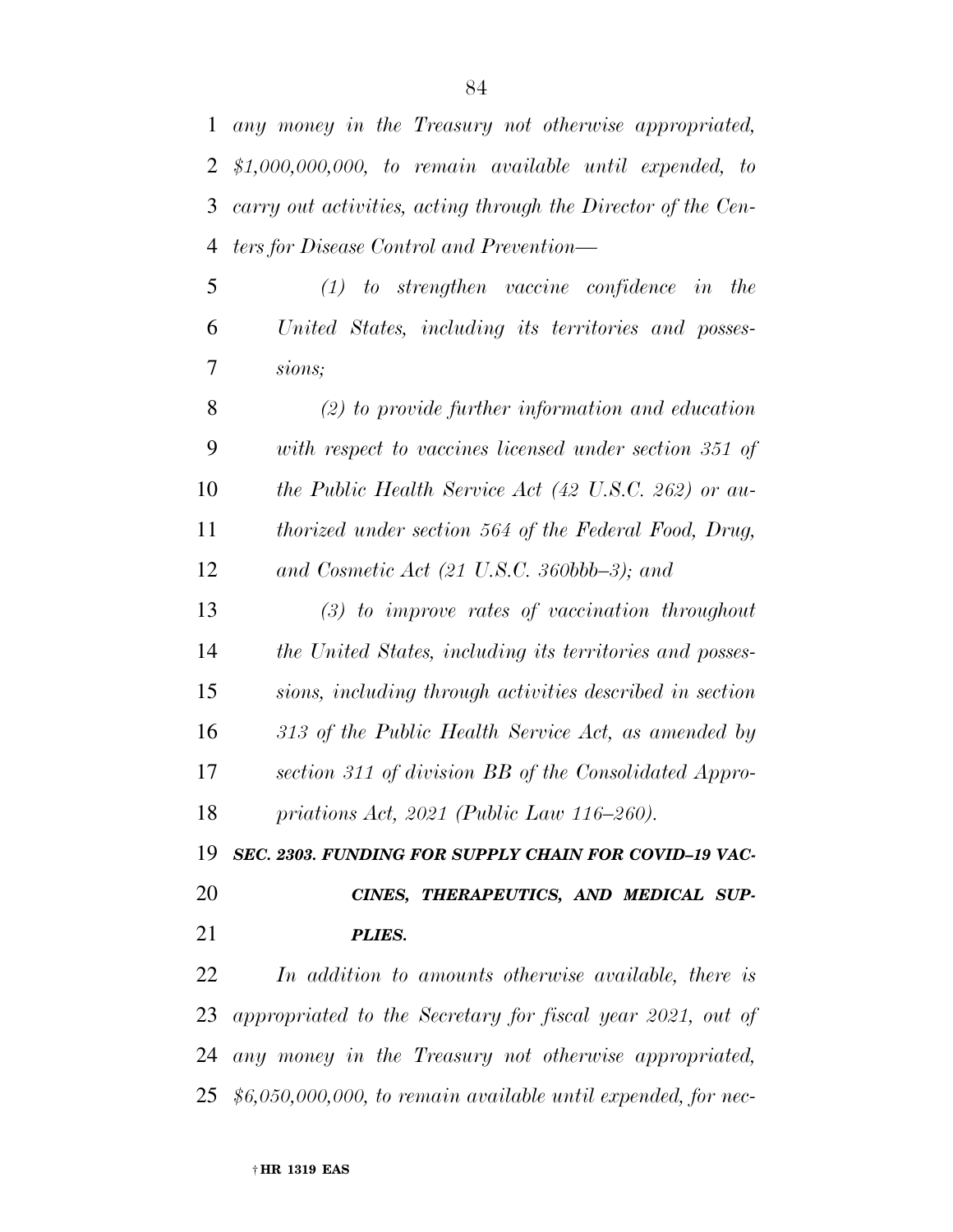*essary expenses with respect to research, development, man- ufacturing, production, and the purchase of vaccines, thera- peutics, and ancillary medical products and supplies to prevent, prepare, or respond to—* 

 *(1) SARS–CoV–2 or any viral variant mutating therefrom with pandemic potential; and (2) COVID–19 or any disease with potential for* 

*creating a pandemic.* 

 *SEC. 2304. FUNDING FOR COVID–19 VACCINE, THERA- PEUTIC, AND DEVICE ACTIVITIES AT THE FOOD AND DRUG ADMINISTRATION.* 

 *In addition to amounts otherwise available, there is appropriated to the Secretary for fiscal year 2021, out of any money in the Treasury not otherwise appropriated, \$500,000,000, to remain available until expended, to be used for the evaluation of the continued performance, safety, and effectiveness, including with respect to emerging COVID–19 variants, of vaccines, therapeutics, and diagnostics approved, cleared, licensed, or authorized for use for the treatment, prevention, or diagnosis of COVID–19; facilitation of advanced continuous manufacturing activi- ties related to production of vaccines and related materials; facilitation and conduct of inspections related to the manu- facturing of vaccines, therapeutics, and devices delayed or cancelled for reasons related to COVID–19; review of devices*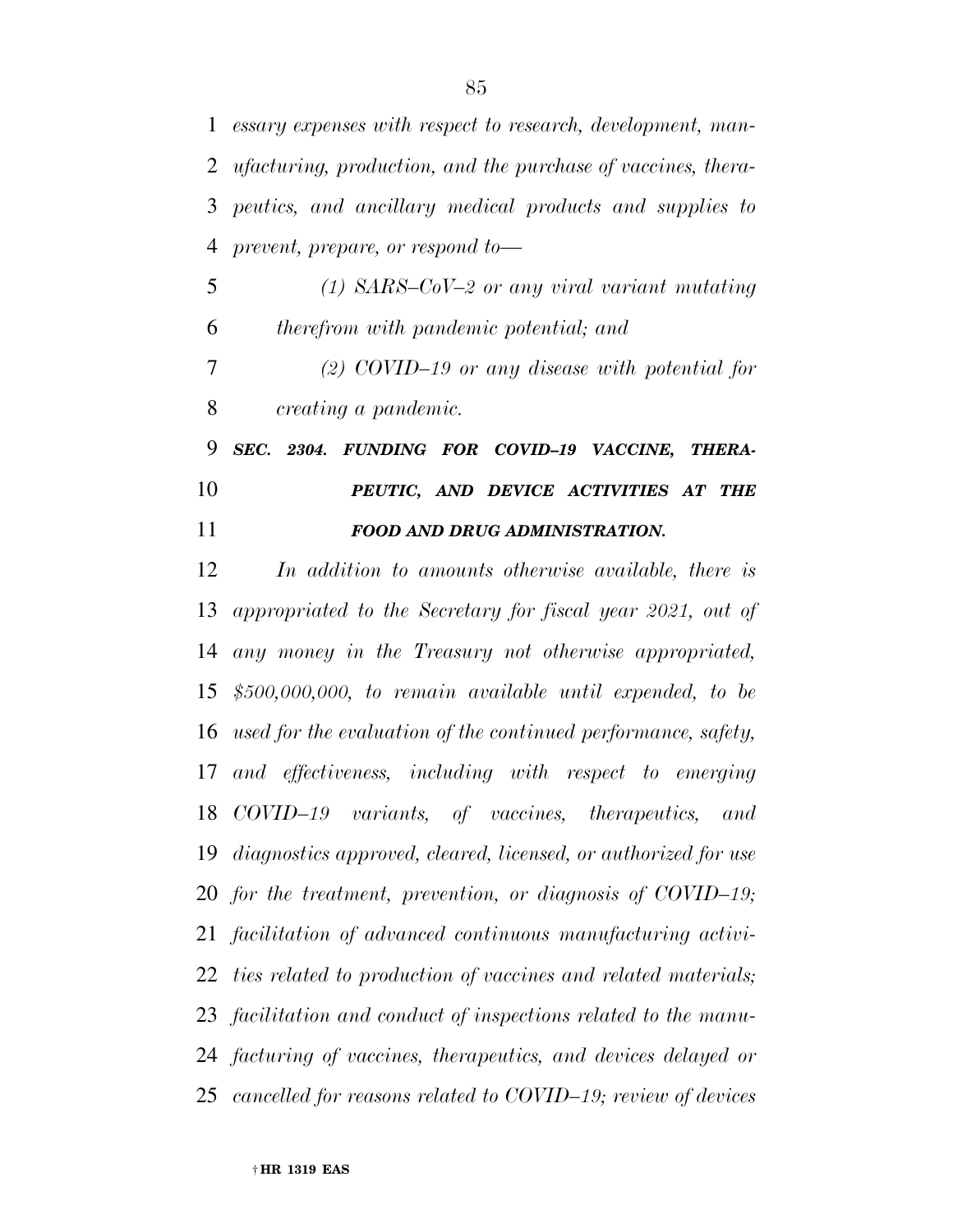*authorized for use for the treatment, prevention, or diag- nosis of COVID–19; and oversight of the supply chain and mitigation of shortages of vaccines, therapeutics, and de- vices approved, cleared, licensed, or authorized for use for the treatment, prevention, or diagnosis of COVID–19 by the Food and Drug Administration.* 

### *SEC. 2305. REDUCED COST-SHARING.*

 *(a) IN GENERAL.—Section 1402 of the Patient Protec- tion and Affordable Care Act is amended by redesignating subsection (f) as subsection (g) and by inserting after sub-section (e) the following new subsection:* 

 *''(f) SPECIAL RULE FOR INDIVIDUALS WHO RECEIVE UNEMPLOYMENT COMPENSATION DURING 2021.—For pur- poses of this section, in the case of an individual who has received, or has been approved to receive, unemployment compensation for any week beginning during 2021, for the plan year in which such week begins—* 

 *''(1) such individual shall be treated as meeting the requirements of subsection (b)(2), and* 

 *''(2) for purposes of subsections (c) and (d), there shall not be taken into account any household income of the individual in excess of 133 percent of the pov-erty line for a family of the size involved.''.*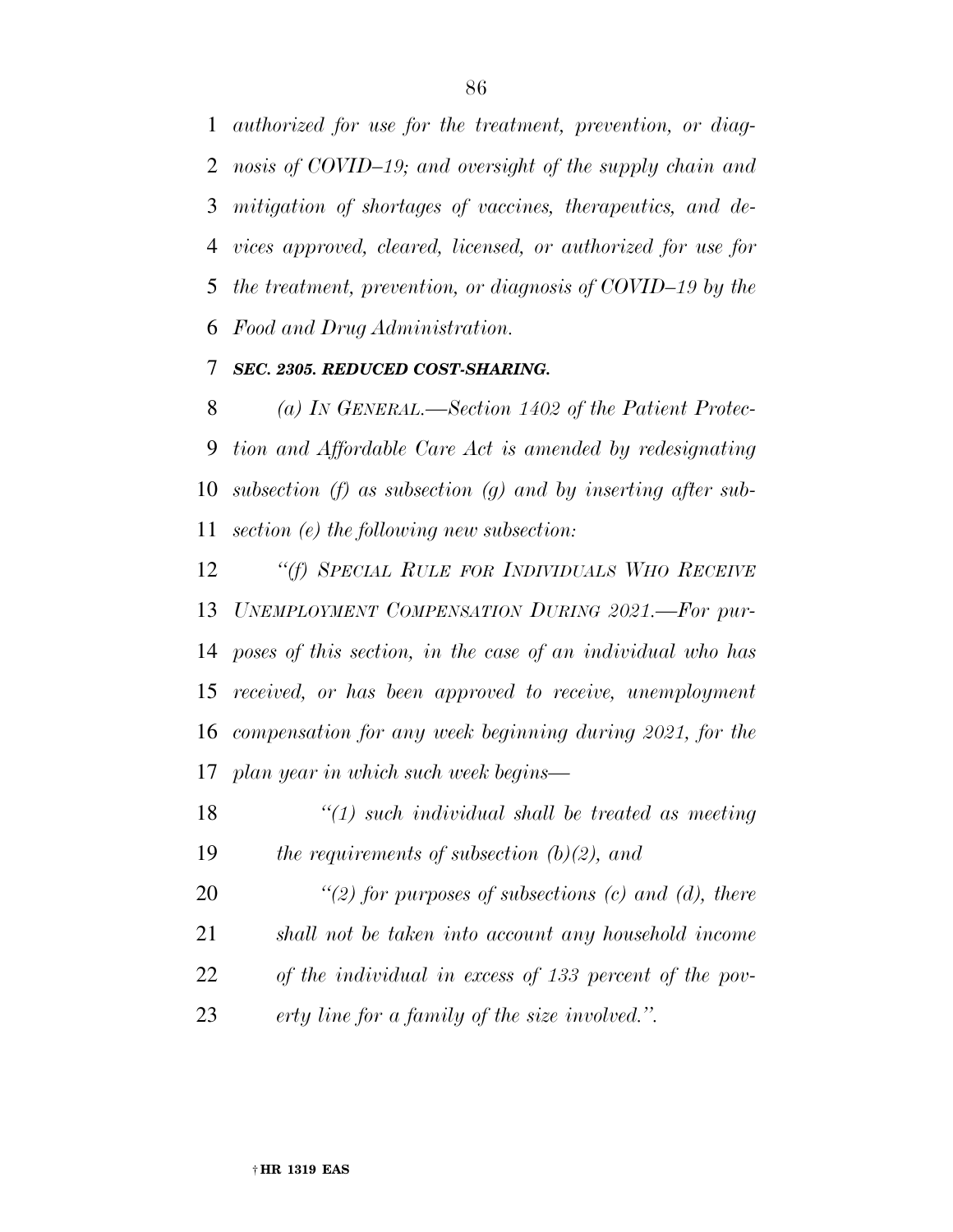*(b) EFFECTIVE DATE.—The amendment made by this section shall apply to plan years beginning after December 31, 2020.* 

### *Subtitle E—Testing*

*SEC. 2401. FUNDING FOR COVID–19 TESTING, CONTACT* 

### *TRACING, AND MITIGATION ACTIVITIES.*

 *(a) IN GENERAL.—In addition to amounts otherwise available, there is appropriated to the Secretary of Health and Human Services (in this subtitle referred to as the ''Secretary'') for fiscal year 2021, out of any money in the Treasury not otherwise appropriated, \$47,800,000,000, to remain available until expended, to carry out activities to detect, diagnose, trace, and monitor SARS–CoV–2 and COVID–19 infections and related strategies to mitigate the spread of COVID–19.* 

 *(b) USE OF FUNDS.—From amounts appropriated by subsection (a), the Secretary shall—* 

 *(1) implement a national, evidence-based strat- egy for testing, contact tracing, surveillance, and mitigation with respect to SARS–CoV–2 and COVID–19, including through activities authorized under section 319(a) of the Public Health Service Act; (2) provide technical assistance, guidance, and support, and award grants or cooperative agreements to State, local, and territorial public health depart-*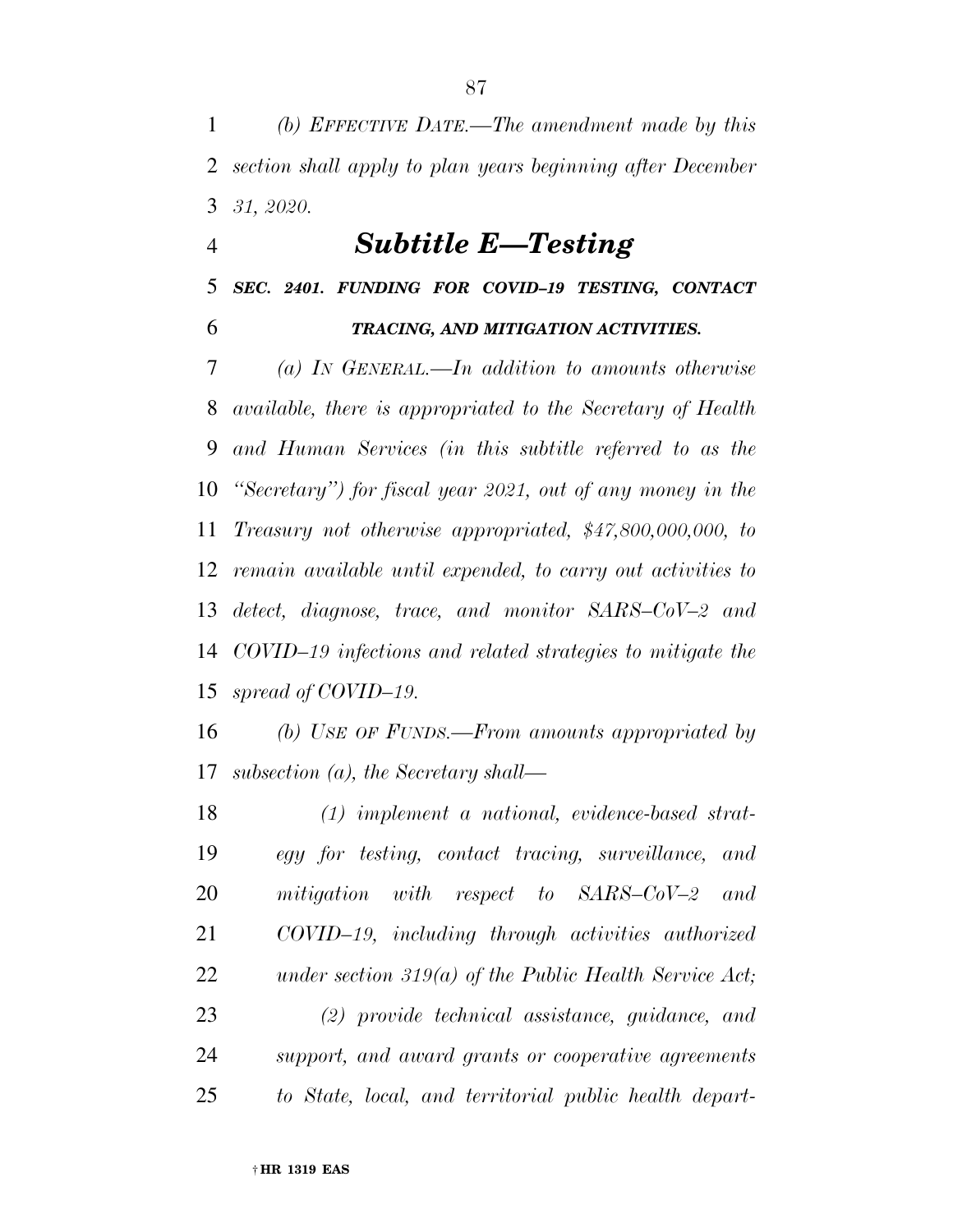| $\mathbf{1}$   | ments for activities to detect, diagnose, trace, and     |
|----------------|----------------------------------------------------------|
| $\overline{2}$ | monitor SARS-CoV-2 and COVID-19 infections and           |
| 3              | related strategies and activities to mitigate the spread |
| $\overline{4}$ | of $COVID-19$ ;                                          |
| 5              | $(3)$ support the development, manufacturing,            |
| 6              | procurement, distribution, and administration of tests   |
| 7              | to detect or diagnose SARS-CoV-2 and COVID-19,           |
| 8              | <i>including through—</i>                                |
| 9              | $(A)$ support for the development, manufac-              |
| 10             | ture, procurement, and distribution of supplies          |
| 11             | necessary for administering tests, such as per-          |
| 12             | sonal protective equipment; and                          |
| 13             | $(B)$ support for the acquisition, construc-             |
| 14             | tion, alteration, or renovation of non-federally         |
| 15             | owned facilities for the production of diagnostics       |
| 16             | and ancillary medical products and supplies              |
| 17             | where the Secretary determines that such an in-          |
| 18             | vestment is necessary to ensure the production of        |
| 19             | sufficient amounts of such supplies;                     |
| 20             | $(4)$ establish and expand Federal, State, local,        |
| 21             | and territorial testing and contact tracing capabili-    |
| 22             | ties, including—                                         |
| 23             | $(A)$ through investments in laboratory ca-              |
| 24             | pacity, such as—                                         |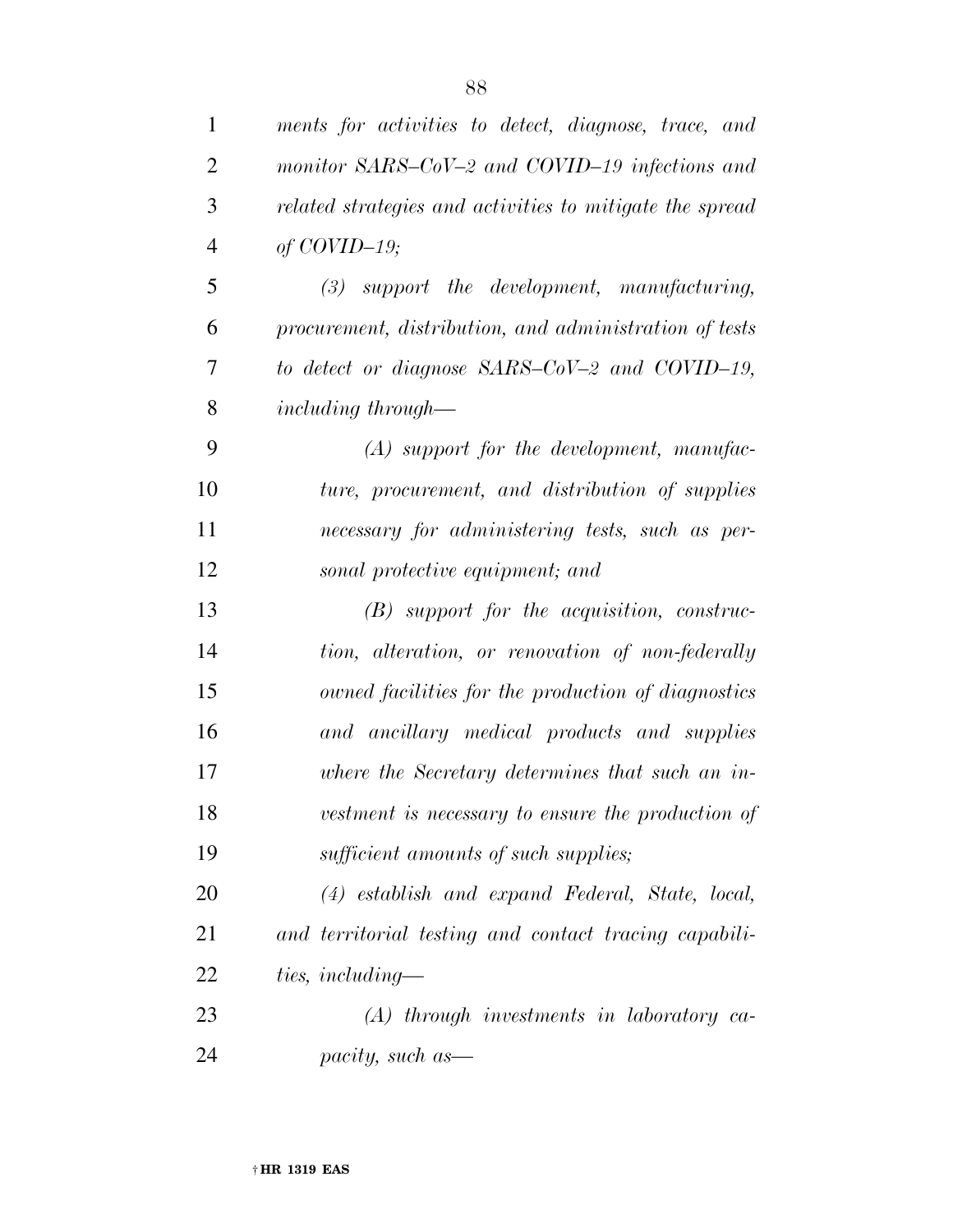*(i) academic and research laboratories, or other laboratories that could be used for processing of COVID–19 testing; (ii) community-based testing sites and community-based organizations; or (iii) mobile health units, particularly in medically underserved areas; and (B) with respect to quarantine and isola-tion of contacts;* 

 *(5) enhance information technology, data mod- ernization, and reporting, including improvements necessary to support sharing of data related to public health capabilities;* 

 *(6) award grants to, or enter into cooperative agreements or contracts with, State, local, and terri- torial public health departments to establish, expand, and sustain a public health workforce; and* 

 *(7) to cover administrative and program support costs necessary to conduct activities related to sub-paragraph (a).* 

# *SEC. 2402. FUNDING FOR SARS–COV–2 GENOMIC SEQUENC-ING AND SURVEILLANCE.*

 *(a) IN GENERAL.—In addition to amounts otherwise available, there is appropriated to the Secretary for fiscal year 2021 out of any money in the Treasury not otherwise*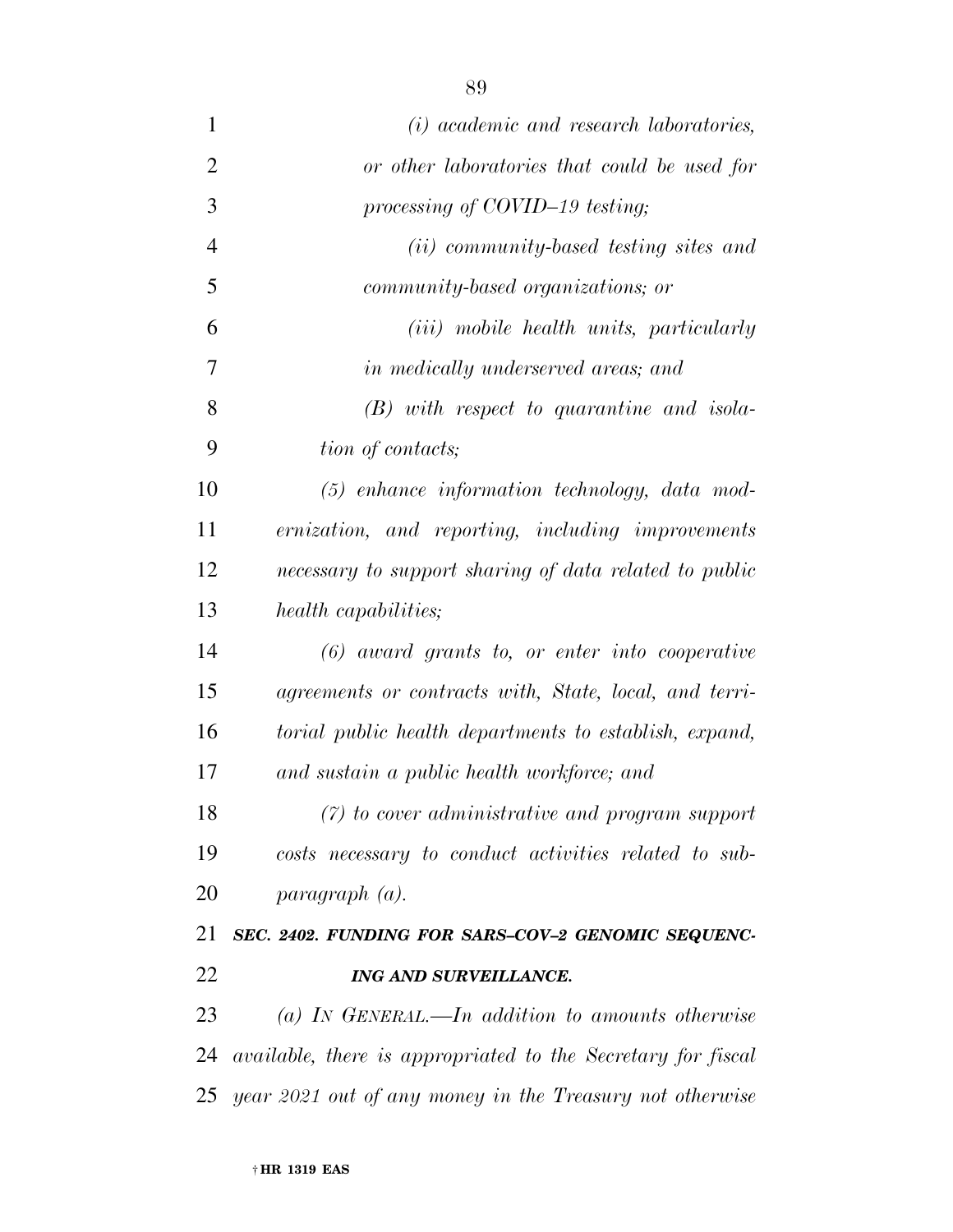*appropriated, \$1,750,000,000, to remain available until ex- pended, to strengthen and expand activities and workforce related to genomic sequencing, analytics, and disease sur-veillance.* 

 *(b) USE OF FUNDS.—From amounts appropriated by subsection (a), the Secretary, acting through the Director of the Centers for Disease Control and Prevention, shall— (1) conduct, expand, and improve activities to sequence genomes, identify mutations, and survey the circulation and transmission of viruses and other or- ganisms, including strains of SARS–CoV–2; (2) award grants or cooperative agreements to State, local, Tribal, or territorial public health de- partments or public health laboratories— (A) to increase their capacity to sequence genomes of circulating strains of viruses and other organisms, including SARS–CoV–2; (B) to identify mutations in viruses and other organisms, including SARS–CoV–2; (C) to use genomic sequencing to identify outbreaks and clusters of diseases or infections, including COVID–19; and (D) to develop effective disease response strategies based on genomic sequencing and sur-veillance data;*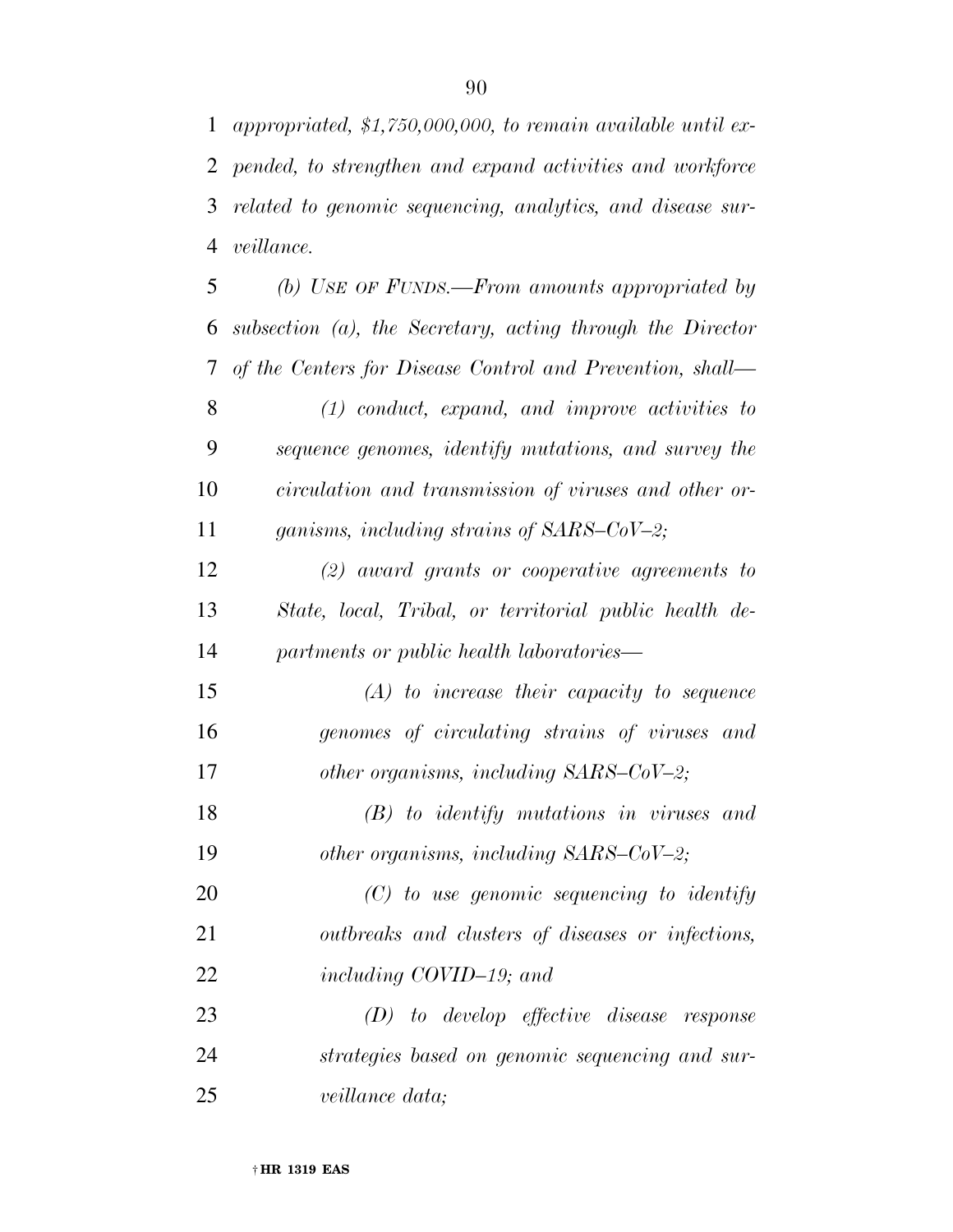*(3) enhance and expand the informatics capa- bilities of the public health workforce; and (4) award grants for the construction, alteration, or renovation of facilities to improve genomic se-*

 *quencing and surveillance capabilities at the State and local level.* 

### *SEC. 2403. FUNDING FOR GLOBAL HEALTH.*

 *In addition to amounts otherwise available, there is appropriated to the Secretary for fiscal year 2021, out of any amounts in the Treasury not otherwise appropriated, \$750,000,000, to remain available until expended, for ac- tivities to be conducted acting through the Director of the Centers for Disease Control and Prevention to combat SARS–CoV–2, COVID–19, and other emerging infectious disease threats globally, including efforts related to global health security, global disease detection and response, global health protection, global immunization, and global coordi-nation on public health.* 

# *SEC. 2404. FUNDING FOR DATA MODERNIZATION AND FORECASTING CENTER.*

 *In addition to amounts otherwise available, there is appropriated to the Secretary for fiscal year 2021, out of any money in the Treasury not otherwise appropriated, \$500,000,000, to remain available until expended, for ac-tivities to be conducted acting through the Director of the*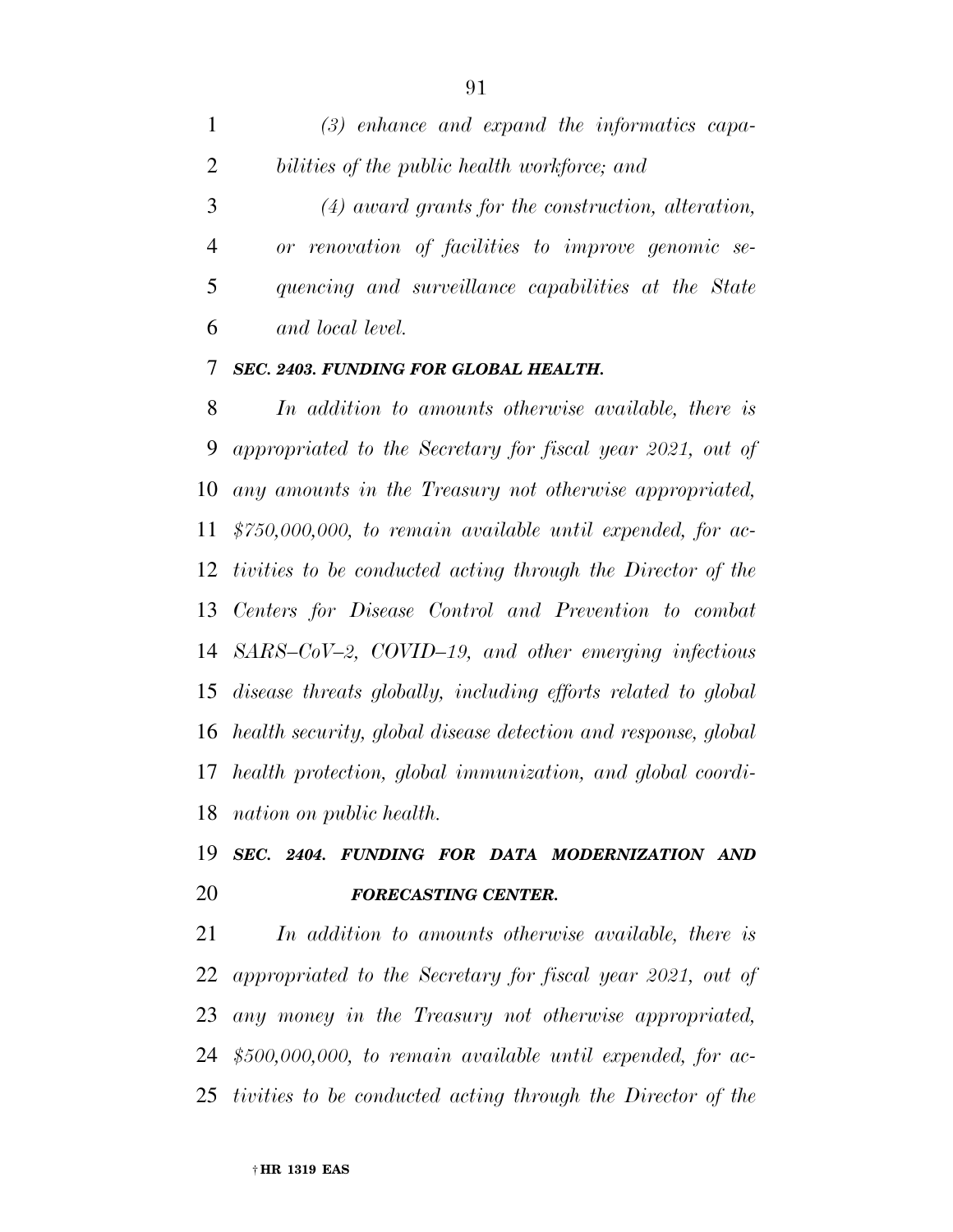*Centers for Disease Control and Prevention to support pub- lic health data surveillance and analytics infrastructure modernization initiatives at the Centers for Disease Control and Prevention, and establish, expand, and maintain ef- forts to modernize the United States disease warning system to forecast and track hotspots for COVID–19, its variants, and emerging biological threats, including academic and workforce support for analytics and informatics infrastruc-ture and data collection systems.* 

# *Subtitle F—Public Health Workforce*

*SEC. 2501. FUNDING FOR PUBLIC HEALTH WORKFORCE.* 

 *(a) IN GENERAL.—In addition to amounts otherwise available, there is appropriated to the Secretary of Health and Human Services (in this subtitle referred to as the ''Secretary'') for fiscal year 2021, out of any money in the Treasury not otherwise appropriated, \$7,660,000,000, to re- main available until expended, to carry out activities re- lated to establishing, expanding, and sustaining a public health workforce, including by making awards to State, local, and territorial public health departments.* 

 *(b) USE OF FUNDS FOR PUBLIC HEALTH DEPART- MENTS.—Amounts made available to an awardee pursuant to subsection (a) shall be used for the following:*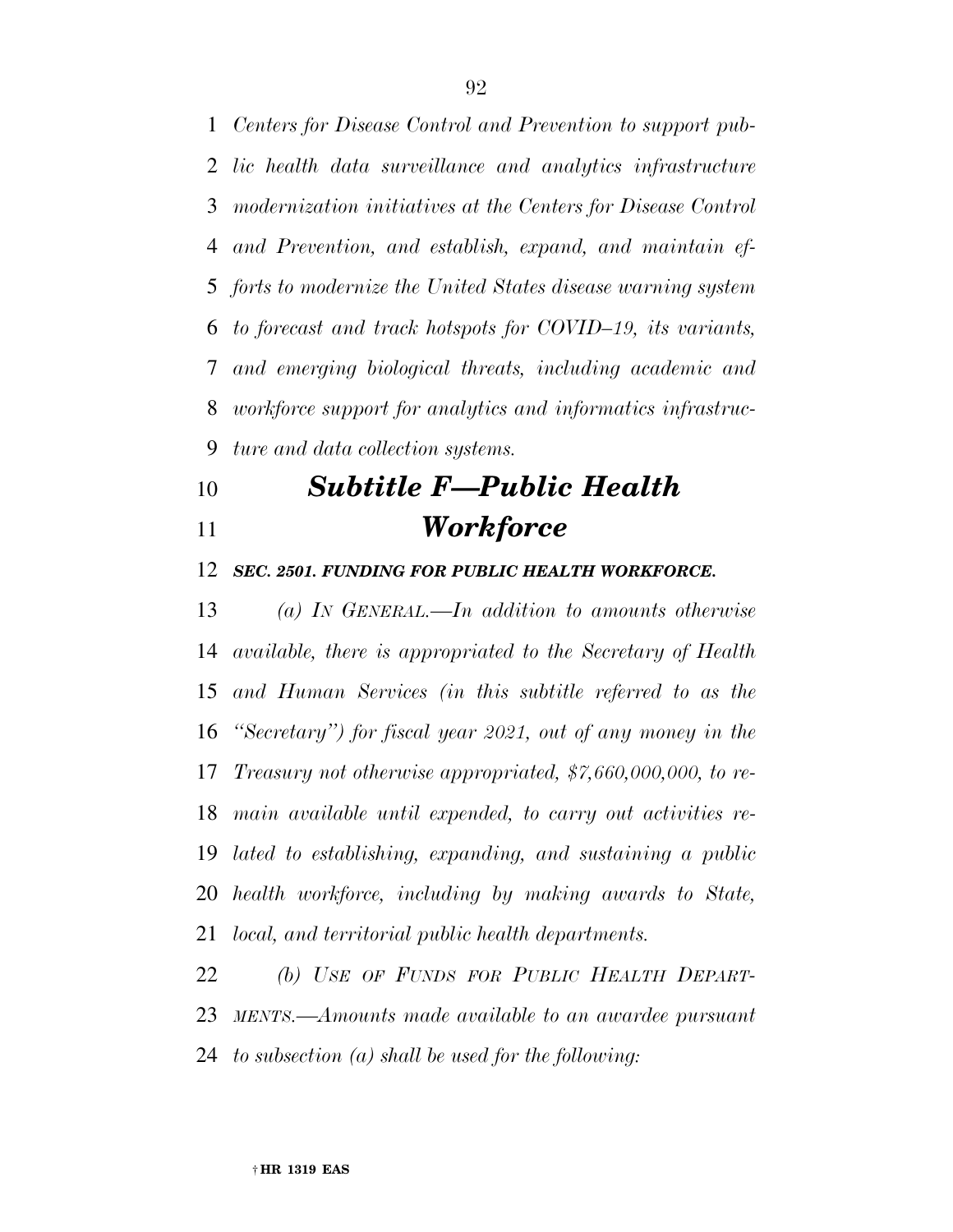| $\mathbf{1}$   | (1) Costs, including wages and benefits, related      |
|----------------|-------------------------------------------------------|
| $\overline{2}$ | to the recruiting, hiring, and training of individ-   |
| 3              | $uals$ —                                              |
| $\overline{4}$ | $(A)$ to serve as case investigators, contact         |
| 5              | <i>tracers, social support specialists, community</i> |
| 6              | health workers, public health nurses, disease         |
| 7              | intervention specialists, epidemiologists, program    |
| 8              | managers, laboratory personnel, informaticians,       |
| 9              | communication and policy experts, and any             |
| 10             | other positions as may be required to prevent,        |
| 11             | prepare for, and respond to COVID-19; and             |
| 12             | $(B)$ who are employed by—                            |
| 13             | (i) the State, territorial, or local public           |
| 14             | health department involved; or                        |

 *(ii) a nonprofit private or public orga- nization with demonstrated expertise in im- plementing public health programs and es- tablished relationships with such State, ter- ritorial, or local public health departments, particularly in medically underserved areas.* 

 *(2) Personal protective equipment, data manage- ment and other technology, or other necessary sup-plies.*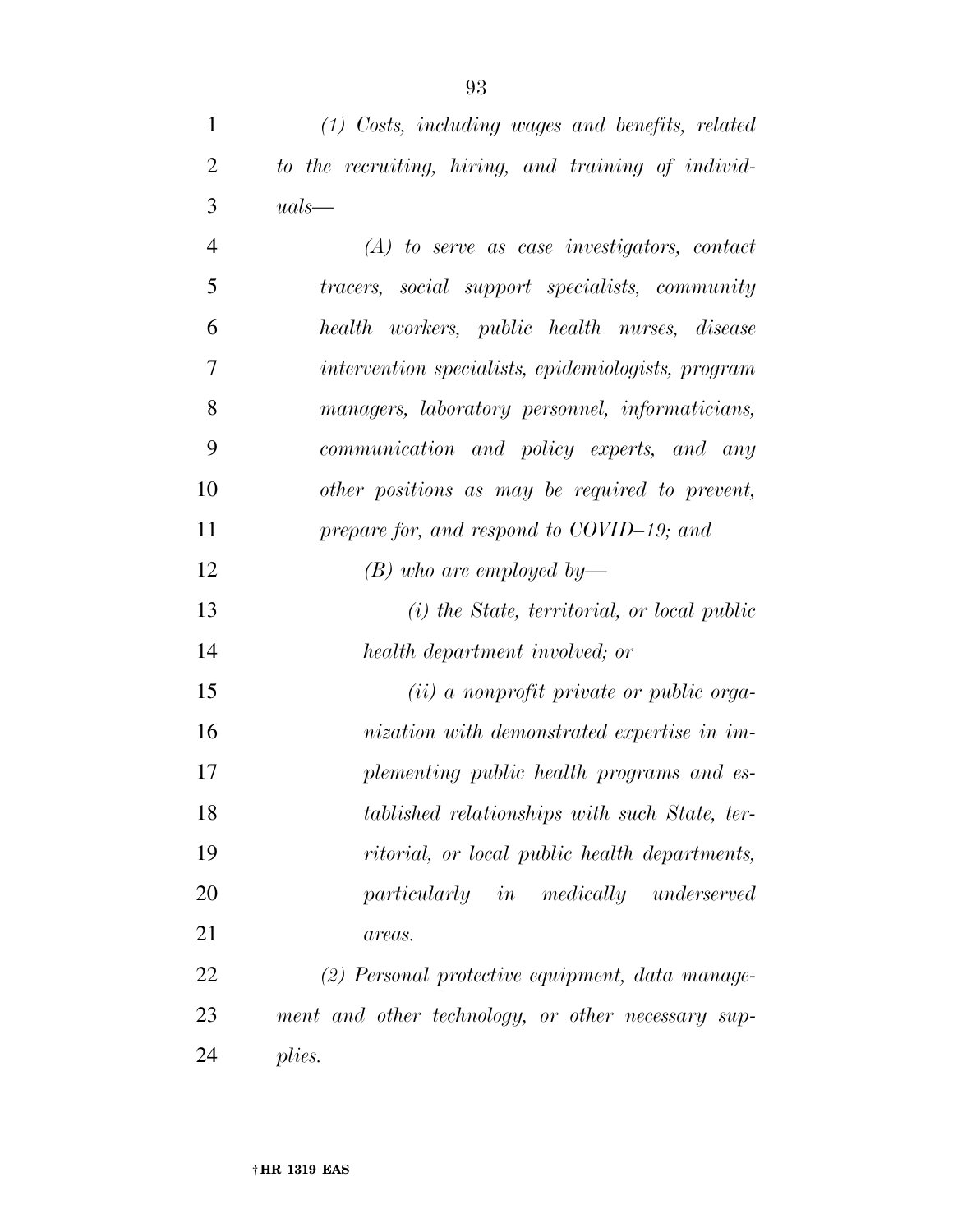*(3) Administrative costs and activities necessary for awardees to implement activities funded under this section.* 

 *(4) Subawards from recipients of awards under subsection (a) to local health departments for the pur-poses of the activities funded under this section.* 

### *SEC. 2502. FUNDING FOR MEDICAL RESERVE CORPS.*

 *In addition to amounts otherwise available, there is appropriated to the Secretary for fiscal year 2021, out of any money in the Treasury not otherwise appropriated, \$100,000,000, to remain available until expended, for car- rying out section 2813 of the Public Health Service Act (42 U.S.C. 300hh–15).* 

# *Subtitle G—Public Health Investments*

*SEC. 2601. FUNDING FOR COMMUNITY HEALTH CENTERS* 

*AND COMMUNITY CARE.* 

 *(a) IN GENERAL.—In addition to amounts otherwise available, there is appropriated to the Secretary of Health and Human Services (in this subtitle referred to as the ''Secretary'') for fiscal year 2021, out of any money in the Treasury not otherwise appropriated, \$7,600,000,000, to re- main available until expended, for necessary expenses for awarding grants and cooperative agreements under section 330 of the Public Health Service Act (42 U.S.C. 254b) to*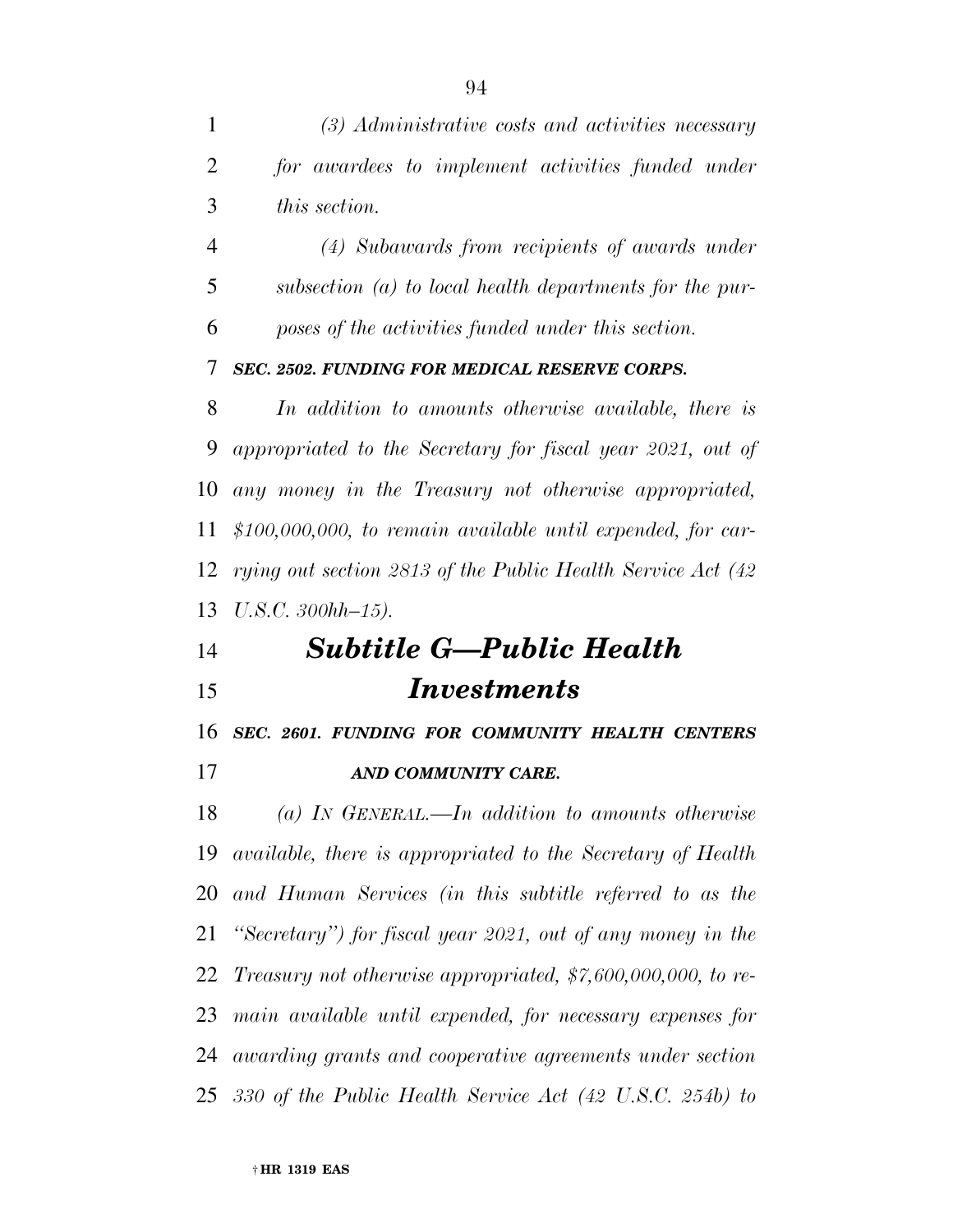*be awarded without regard to the time limitation in sub-section* (e)(3) and subsections (e)(6)(A)(iii), (e)(6)(B)(iii), *and (r)(2)(B) of such section 330, and for necessary ex- penses for awarding grants to Federally qualified health centers, as described in section 1861(aa)(4)(B) of the Social Security Act (42 U.S.C.1395x(aa)(4)(B)), and for awarding grants or contracts to Papa Ola Lokahi and to qualified entities under sections 4 and 6 of the Native Hawaiian Health Care Improvement Act (42 U.S.C. 11703, 11705). Of the total amount appropriated by the preceding sentence, not less than \$20,000,000 shall be for grants or contracts to Papa Ola Lokahi and to qualified entities under sections 4 and 6 of the Native Hawaiian Health Care Improvement Act (42 U.S.C. 11703, 11705).* 

 *(b) USE OF FUNDS.—Amounts made available to an awardee pursuant to subsection (a) shall be used—* 

 *(1) to plan, prepare for, promote, distribute, ad- minister, and track COVID–19 vaccines, and to carry out other vaccine-related activities;* 

 *(2) to detect, diagnose, trace, and monitor COVID–19 infections and related activities necessary to mitigate the spread of COVID–19, including ac- tivities related to, and equipment or supplies pur- chased for, testing, contact tracing, surveillance, miti-gation, and treatment of COVID–19;*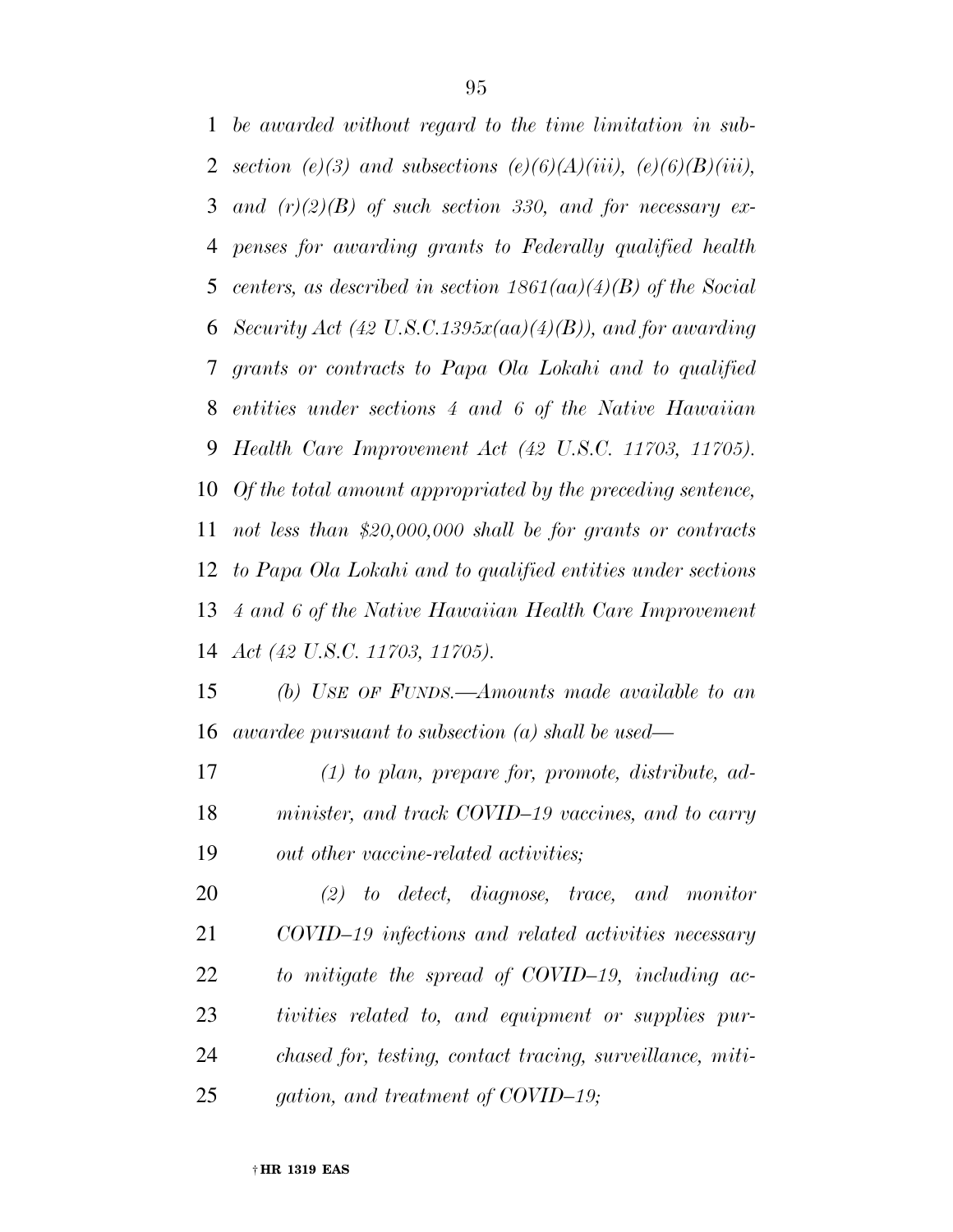| $\mathbf{1}$   | $(3)$ to purchase equipment and supplies to con-                     |
|----------------|----------------------------------------------------------------------|
| $\overline{2}$ | duct mobile testing or vaccinations for COVID-19, to                 |
| 3              | purchase and maintain mobile vehicles and equip-                     |
| $\overline{4}$ | ment to conduct such testing or vaccinations, and to                 |
| 5              | hire and train laboratory personnel and other staff to               |
| 6              | conduct such mobile testing or vaccinations, particu-                |
| 7              | larly in medically underserved areas;                                |
| 8              | $(4)$ to establish, expand, and sustain the health                   |
| 9              | care workforce to prevent, prepare for, and respond to               |
| 10             | COVID-19, and to carry out other health workforce-                   |
| 11             | <i>related activities</i> ;                                          |
| 12             | $(5)$ to modify, enhance, and expand health care                     |
| 13             | services and infrastructure; and                                     |
| 14             | $(6)$ to conduct community outreach and edu-                         |
| 15             | cation activities related to COVID-19.                               |
| 16             | (c) PAST EXPENDITURES.—An awardee may<br>use                         |
| 17             | amounts awarded pursuant to subsection $(a)$ to cover the            |
|                | 18 costs of the awardee carrying out any of the activities de-       |
| 19             | scribed in subsection (b) during the period beginning on             |
| 20             | the date of the declaration of a public health emergency by          |
| 21             | the Secretary under section 319 of the Public Health Service         |
|                | 22 Act $(42 \text{ U.S.C. } 247d)$ on January 31, 2020, with respect |
| 23             | to COVID-19 and ending on the date of such award.                    |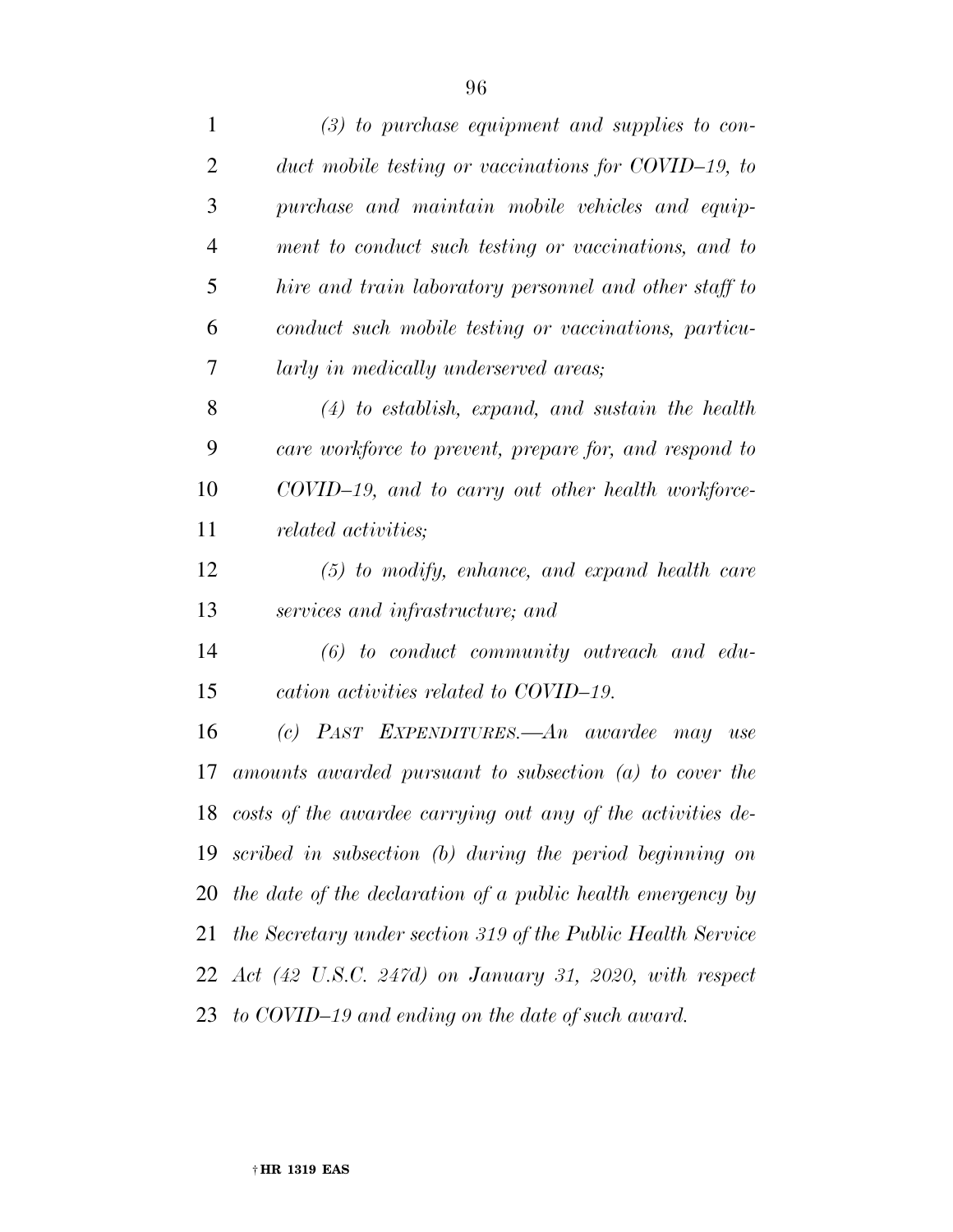*(a) IN GENERAL.—In addition to amounts otherwise available, there is appropriated to the Secretary for fiscal year 2021, out of any money in the Treasury not otherwise appropriated, \$800,000,000, to remain available until ex- pended, for carrying out sections 338A, 338B, and 338I of the Public Health Service Act (42 U.S.C. 254l, 254l–1, 254q–1) with respect to the health workforce.* 

*(b) STATE LOAN REPAYMENT PROGRAMS.—* 

 *(1) IN GENERAL.—Of the amount made available pursuant to subsection (a), \$100,000,000 shall be made available for providing primary health services through grants to States under section 338I(a) of the Public Health Service Act (42 U.S.C. 254q–1(a)).* 

 *(2) CONDITIONS.—With respect to grants de- scribed in paragraph (1) using funds made available under such paragraph:* 

 *(A) Section 338I(b) of the Public Health Service Act (42 U.S.C. 254q–1(b)) shall not apply.* 

 *(B) Notwithstanding section 338I(d)(2) of the Public Health Service Act (42 U.S.C. 254q– 1(d)(2)), not more than 10 percent of an award to a State from such amounts, may be used by*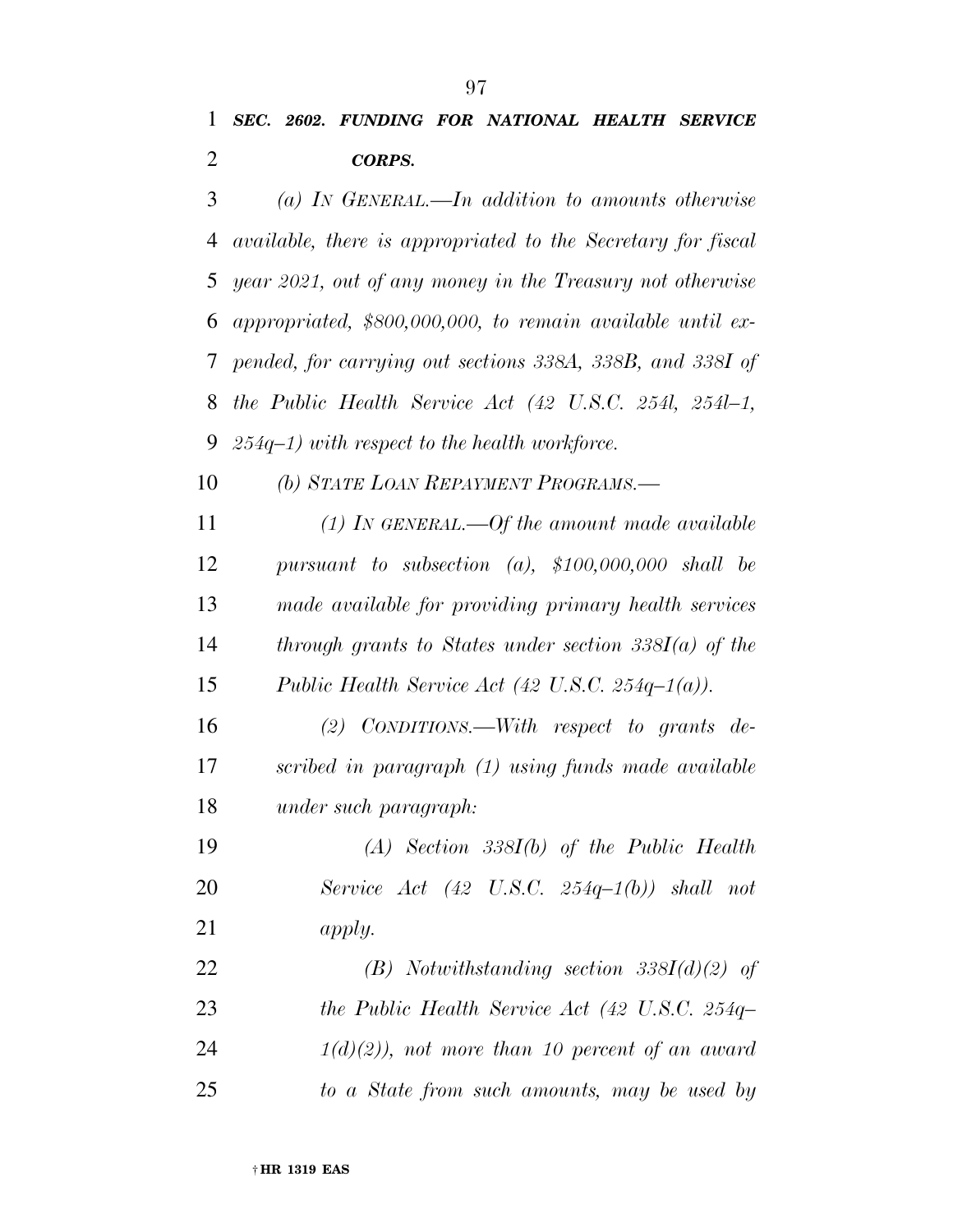*the State for costs of administering the State loan repayment program.* 

#### *SEC. 2603. FUNDING FOR NURSE CORPS.*

 *In addition to amounts otherwise available, there is appropriated to the Secretary for fiscal year 2021, out of any money in the Treasury not otherwise appropriated, \$200,000,000, to remain available until expended, for car- rying out section 846 of the Public Health Service Act (42 U.S.C. 297n).* 

# *SEC. 2604. FUNDING FOR TEACHING HEALTH CENTERS THAT OPERATE GRADUATE MEDICAL EDU-CATION.*

 *(a) IN GENERAL.—In addition to amounts otherwise available, and notwithstanding the capped amount ref- erenced in sections 340H(b)(2) and 340H(d)(2) of the Pub- lic Health Service Act (42 U.S.C. 256h(b)(2) and (d)(2)), there is appropriated to the Secretary for fiscal year 2021, out of any money in the Treasury not otherwise appro- priated, \$330,000,000, to remain available until September 30, 2023, for the program of payments to teaching health centers that operate graduate medical education under sec- tion 340H of the Public Health Service Act (42 U.S.C. 256h) and for teaching health center development grants au- thorized under section 749A of the Public Health Service Act (42 U.S.C. 293l–1).*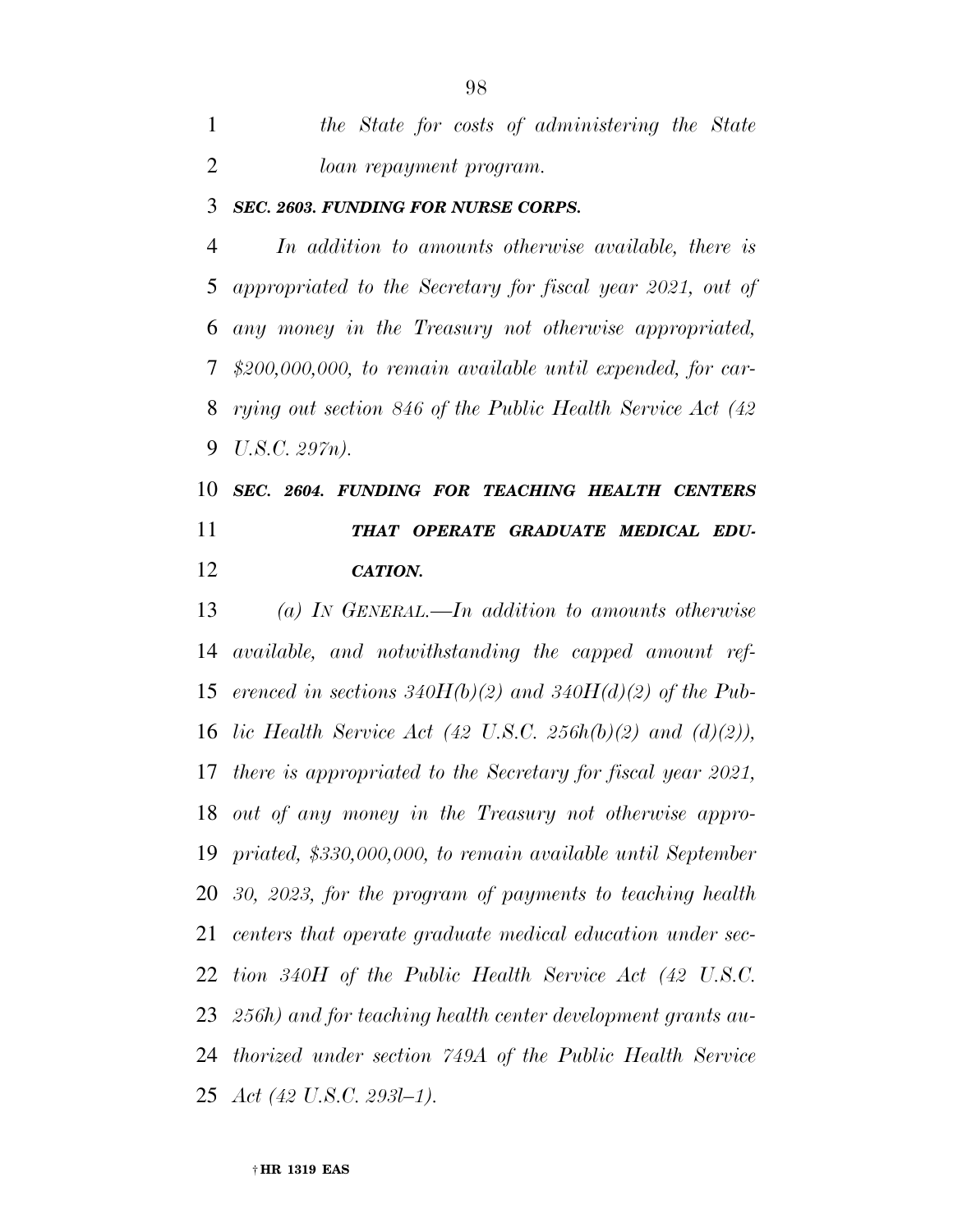*(b) USE OF FUNDS.—Amounts made available pursu- ant to subsection (a) shall be used for the following activi-ties:* 

 *(1) For making payments to establish new ap- proved graduate medical residency training programs pursuant to section 340H(a)(1)(C) of the Public Health Service Act (42 U.S.C. 256h(a)(1)(C)).* 

 *(2) To provide an increase to the per resident amount described in section 340H(a)(2) of the Public Health Service Act (42 U.S.C. 256h(a)(2)) of \$10,000.* 

 *(3) For making payments under section 340H(a)(1)(A) of the Public Health Service Act (42 U.S.C. 256h(a)(1)(A))) to qualified teaching health centers for maintenance of filled positions at existing approved graduate medical residency training pro-grams.* 

 *(4) For making payments under section 340H(a)(1)(B) of the Public Health Service Act (42 U.S.C. 256h(a)(1)(B)) for the expansion of existing approved graduate medical residency training pro-grams.* 

 *(5) For making awards under section 749A of the Public Health Service Act (42 U.S.C. 293l–1) to teaching health centers for the purpose of establishing*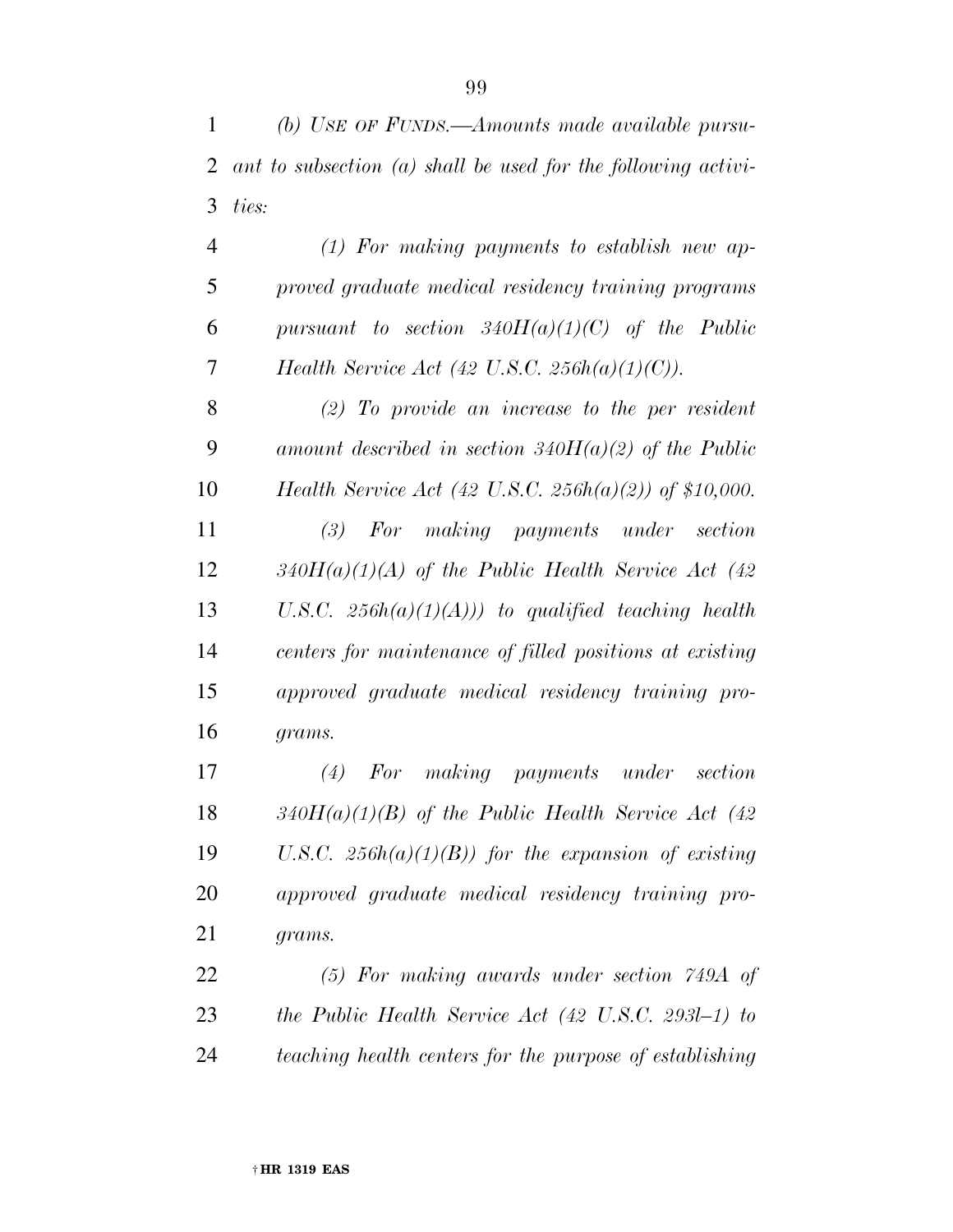*new accredited or expanded primary care residency programs.* 

 *(6) To cover administrative costs and activities necessary for qualified teaching health centers receiv- ing payments under section 340H of the Public Health Service Act (42 U.S.C. 256h) to carry out ac-tivities under such section.* 

#### *SEC. 2605. FUNDING FOR FAMILY PLANNING.*

 *In addition to amounts otherwise available, there is appropriated to the Secretary for fiscal year 2021, out of any money in the Treasury not otherwise appropriated, \$50,000,000, to remain available until expended, for nec- essary expenses for making grants and contracts under sec-tion 1001 of the Public Health Service Act (42 U.S.C. 300).* 

# *Subtitle H—Mental Health and*

*Substance Use Disorder* 

### *SEC. 2701. FUNDING FOR BLOCK GRANTS FOR COMMUNITY*

### *MENTAL HEALTH SERVICES.*

 *In addition to amounts otherwise available, there is appropriated to the Secretary of Health and Human Serv- ices (in this subtitle referred to as the ''Secretary'') for fiscal year 2021, out of any money in the Treasury not otherwise appropriated, \$1,500,000,000, to remain available until ex- pended, for carrying out subpart I of part B of title XIX of the Public Health Service Act (42 U.S.C. 300x et seq.),*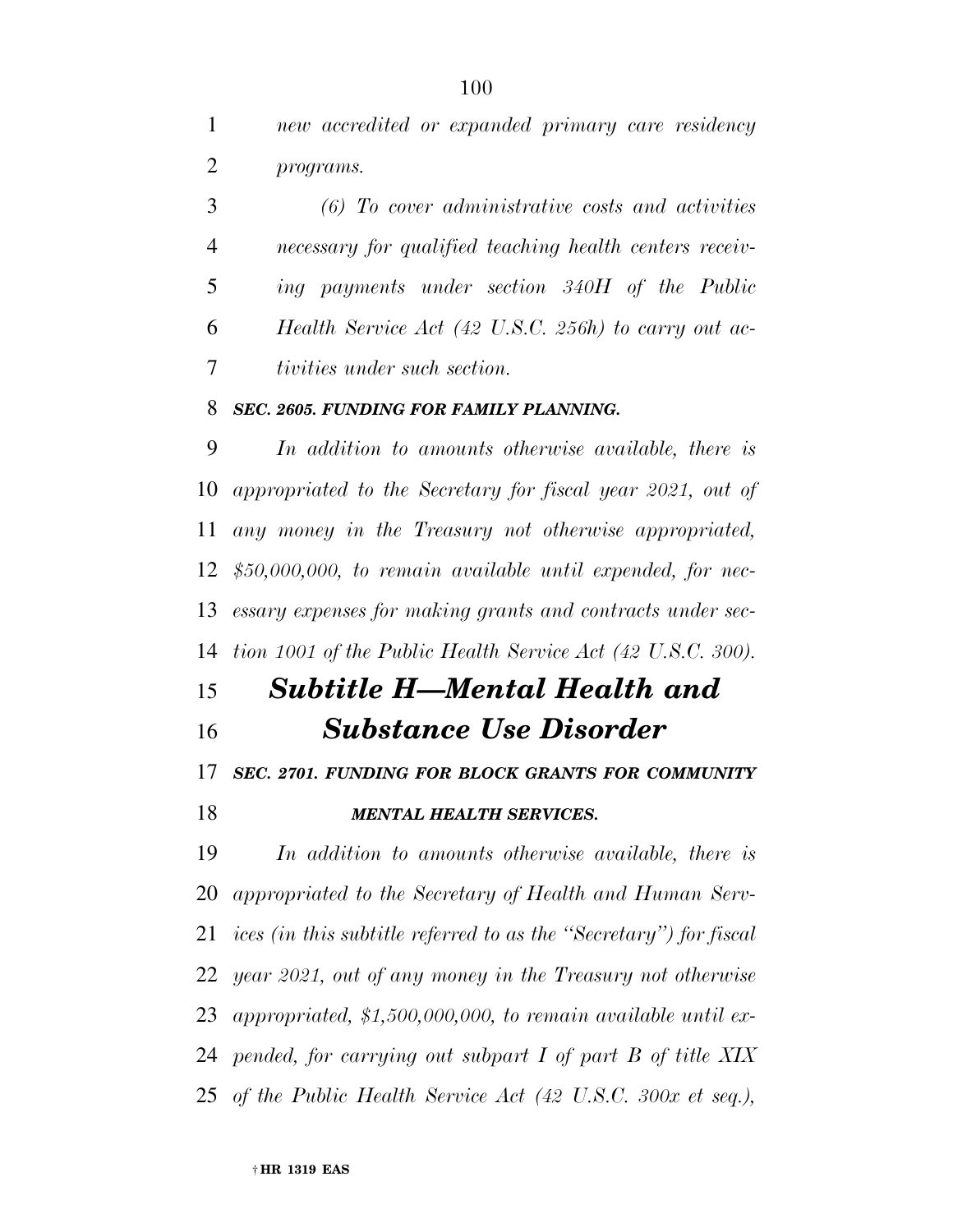*subpart III of part B of title XIX of such Act (42 U.S.C. 300x–51 et seq.), and section 505(c) of such Act (42 U.S.C. 290aa–4(c)) with respect to mental health. Notwithstanding section 1952 of the Public Health Service Act (42 U.S.C. 300x–62), any amount awarded to a State out of amounts appropriated by this section shall be expended by the State by September 30, 2025.* 

# *SEC. 2702. FUNDING FOR BLOCK GRANTS FOR PREVENTION AND TREATMENT OF SUBSTANCE ABUSE.*

 *In addition to amounts otherwise available, there is appropriated to the Secretary for fiscal year 2021, out of any money in the Treasury not otherwise appropriated, \$1,500,000,000, to remain available until expended, for car- rying out subpart II of part B of title XIX of the Public Health Service Act (42 U.S.C. 300x–21 et seq.), subpart III of part B of title XIX of such Act (42 U.S.C. 300x–51 et seq.), section 505(d) of such Act (42 U.S.C. 290aa–4(d)) with respect to substance abuse, and section 515(d) of such Act (42 U.S.C. 290bb–21(d)). Notwithstanding section 1952 of the Public Health Service Act (42 U.S.C. 300x–62), any amount awarded to a State out of amounts appropriated by this section shall be expended by the State by September 30, 2025.*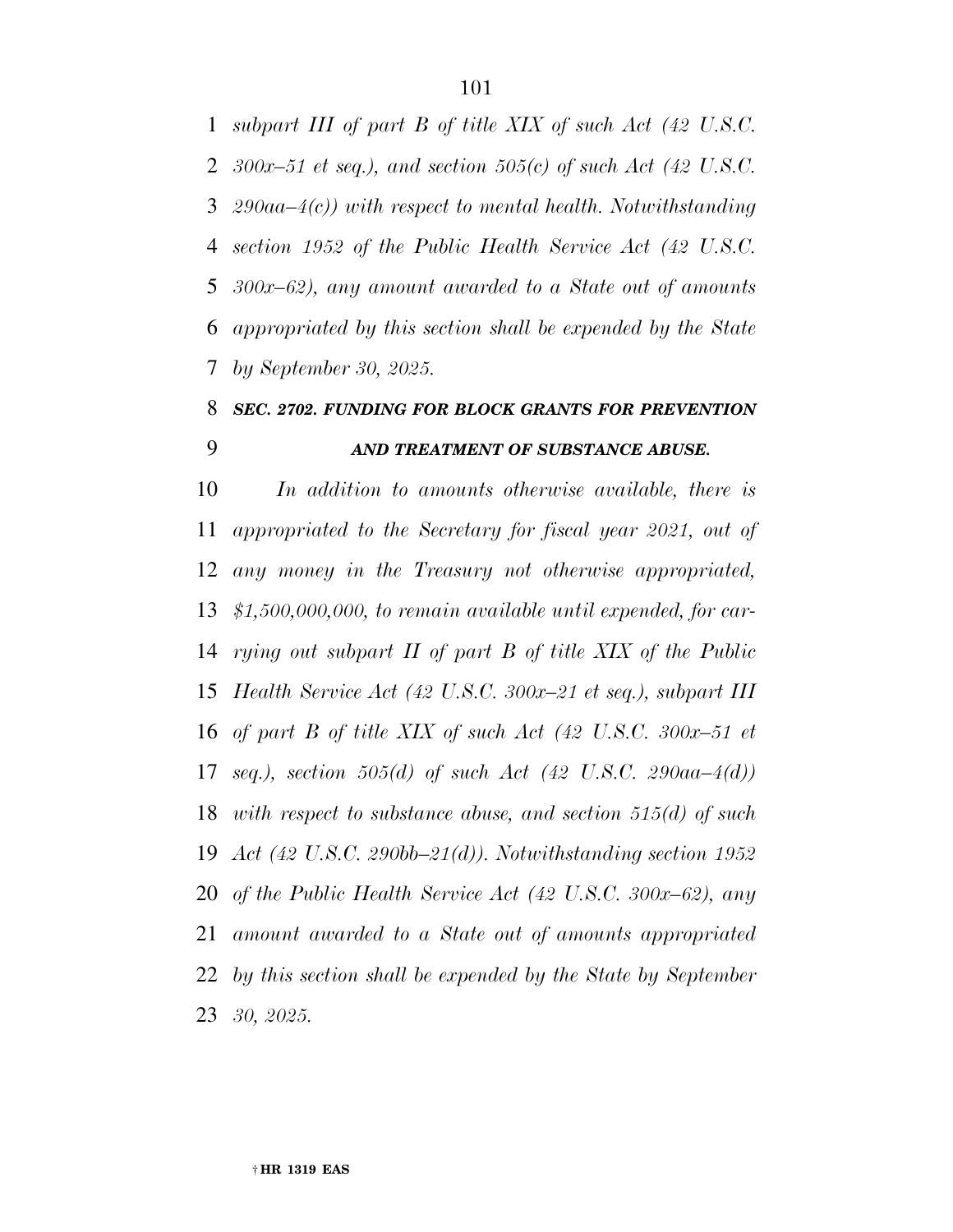*SEC. 2703. FUNDING FOR MENTAL HEALTH AND SUBSTANCE USE DISORDER TRAINING FOR HEALTH CARE PROFESSIONALS, PARAPROFESSIONALS, AND PUBLIC SAFETY OFFICERS.* 

 *(a) IN GENERAL.—In addition to amounts otherwise available, there is appropriated to the Secretary for fiscal year 2021, out of any money in the Treasury not otherwise appropriated, \$80,000,000, to remain available until ex-pended, for the purpose described in subsection (b).* 

 *(b) USE OF FUNDING.—The Secretary, acting through the Administrator of the Health Resources and Services Ad- ministration, shall, taking into consideration the needs of rural and medically underserved communities, use amounts appropriated by subsection (a) to award grants or contracts to health professions schools, academic health centers, State or local governments, Indian Tribes and Tribal organiza- tions, or other appropriate public or private nonprofit enti- ties (or consortia of entities, including entities promoting multidisciplinary approaches), to plan, develop, operate, or participate in health professions and nursing training ac- tivities for health care students, residents, professionals, paraprofessionals, trainees, and public safety officers, and employers of such individuals, in evidence-informed strate- gies for reducing and addressing suicide, burnout, mental health conditions, and substance use disorders among health care professionals.* 

† **HR 1319 EAS**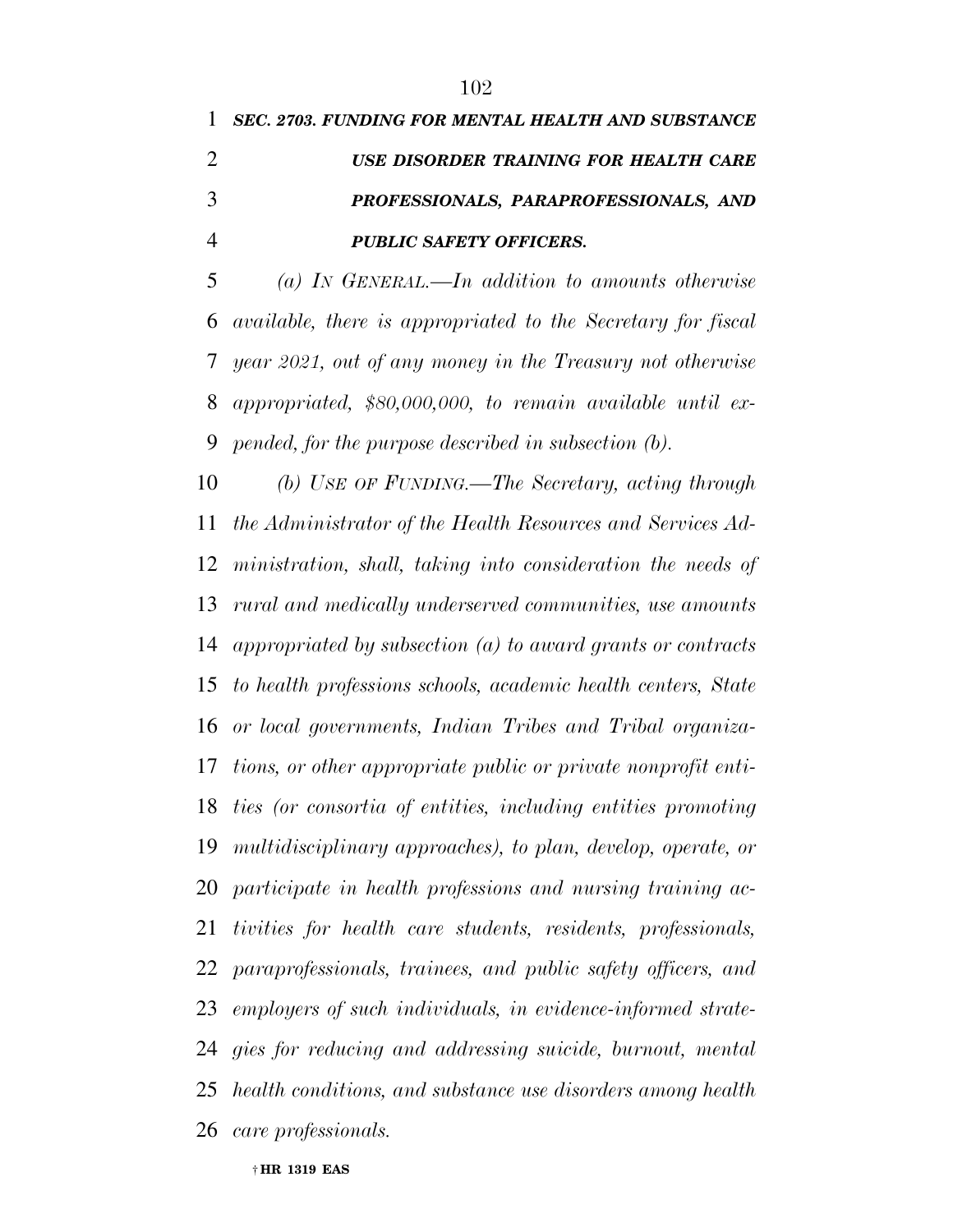*SEC. 2704. FUNDING FOR EDUCATION AND AWARENESS CAMPAIGN ENCOURAGING HEALTHY WORK CONDITIONS AND USE OF MENTAL HEALTH AND SUBSTANCE USE DISORDER SERVICES BY HEALTH CARE PROFESSIONALS.* 

 *(a) IN GENERAL.—In addition to amounts otherwise available, there is appropriated to the Secretary for fiscal year 2021, out of any money in the Treasury not otherwise appropriated, \$20,000,000, to remain available until ex-pended, for the purpose described in subsection (b).* 

 *(b) USE OF FUNDS.—The Secretary, acting through the Director of the Centers for Disease Control and Preven- tion and in consultation with the medical professional com- munity, shall use amounts appropriated by subsection (a) to carry out a national evidence-based education and awareness campaign directed at health care professionals and first responders (such as emergency medical service providers), and employers of such professionals and first re-sponders. Such awareness campaign shall—* 

 *(1) encourage primary prevention of mental health conditions and substance use disorders and sec- ondary and tertiary prevention by encouraging health care professionals to seek support and treatment for their own mental health and substance use concerns; and*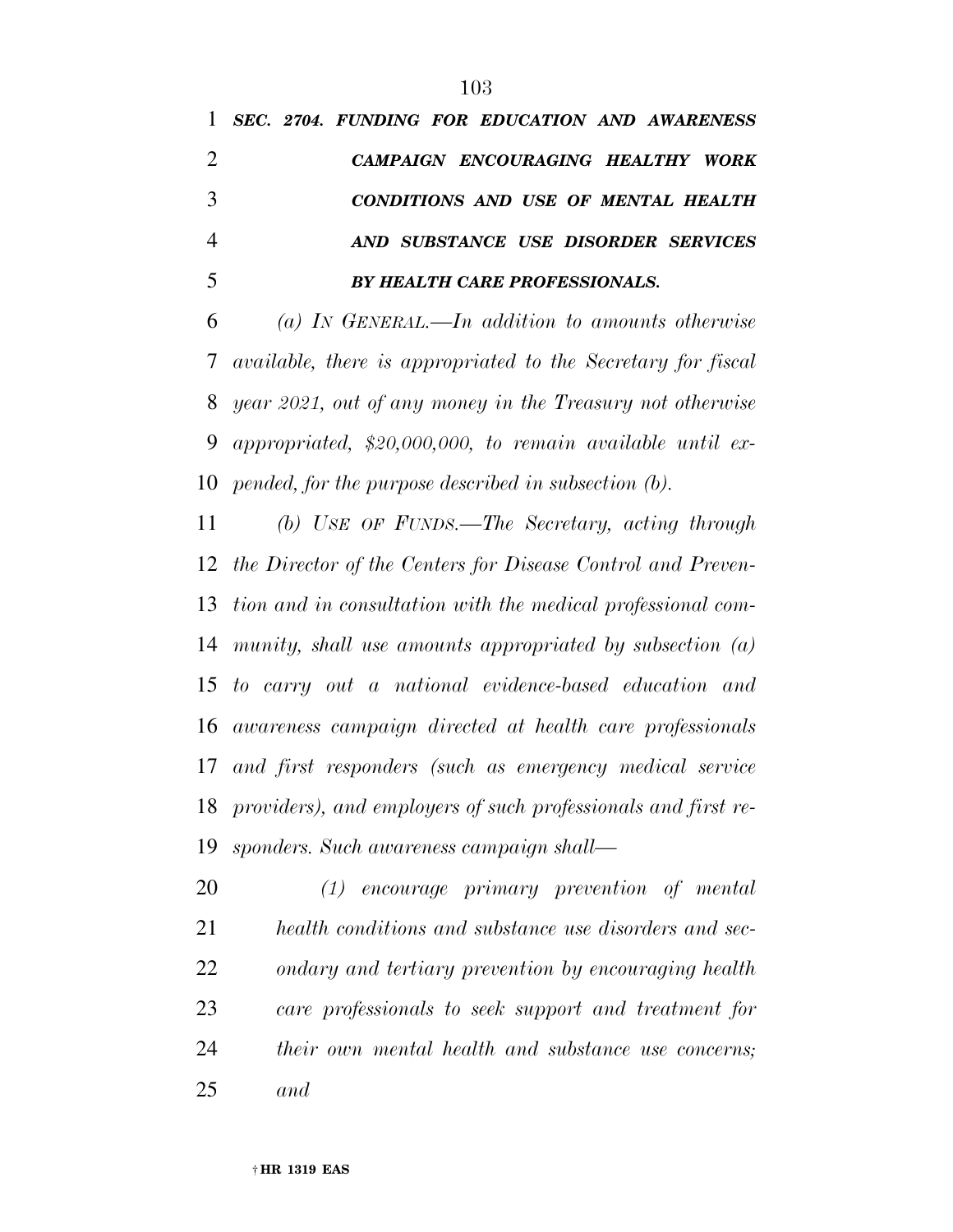*(2) help such professionals to identify risk factors in themselves and others and respond to such risks. SEC. 2705. FUNDING FOR GRANTS FOR HEALTH CARE PRO- VIDERS TO PROMOTE MENTAL HEALTH AMONG THEIR HEALTH PROFESSIONAL WORKFORCE. (a) IN GENERAL.—In addition to amounts otherwise* 

 *available, there is appropriated to the Secretary for fiscal year 2021, out of any money in the Treasury not otherwise appropriated, \$40,000,000, to remain available until ex-pended, for the purpose described in subsection (b).* 

 *(b) USE OF FUNDS.—The Secretary, acting through the Administrator of the Health Resources and Services Ad- ministration, shall, taking into consideration the needs of rural and medically underserved communities, use amounts appropriated by subsection (a) to award grants or contracts to entities providing health care, including health care pro- viders associations and Federally qualified health centers, to establish, enhance, or expand evidence-informed pro- grams or protocols to promote mental health among their providers, other personnel, and members.* 

# *SEC. 2706. FUNDING FOR COMMUNITY-BASED FUNDING FOR LOCAL SUBSTANCE USE DISORDER SERVICES.*

 *(a) IN GENERAL.—In addition to amounts otherwise available, there is appropriated to the Secretary for fiscal*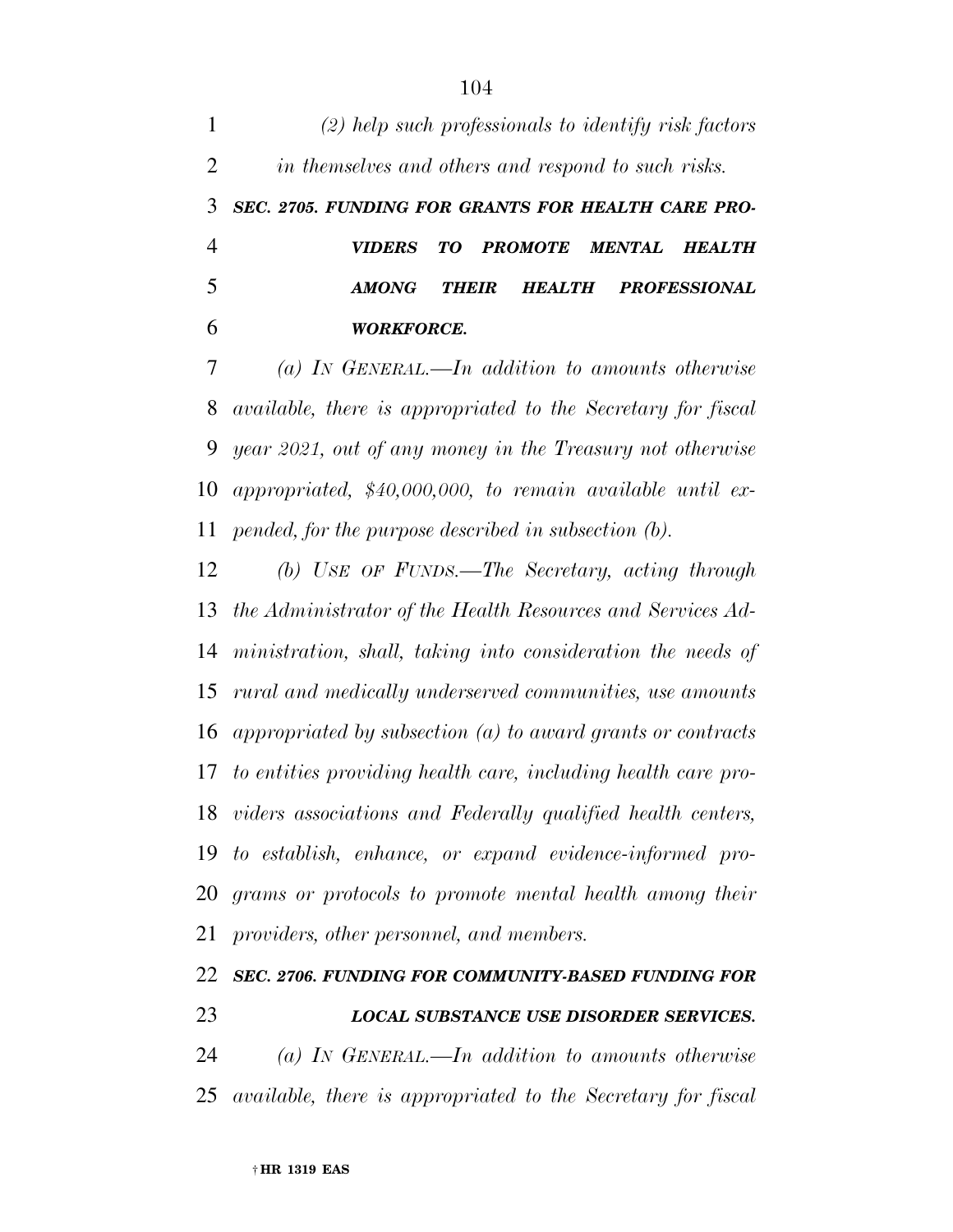*year 2021, out of any money in the Treasury not otherwise appropriated, \$30,000,000, to remain available until ex- pended, to carry out the purpose described in subsection (b). (b) USE OF FUNDS.—* 

 *(1) IN GENERAL.—The Secretary, acting through the Assistant Secretary for Mental Health and Sub- stance Use and in consultation with the Director of the Centers for Disease Control and Prevention, shall award grants to support States; local, Tribal, and territorial governments; Tribal organizations; non- profit community-based organizations; and primary and behavioral health organizations to support com- munity-based overdose prevention programs, syringe services programs, and other harm reduction services.* 

 *(2) USE OF GRANT FUNDS.—Grant funds award- ed under this section to eligible entities shall be used for preventing and controlling the spread of infectious diseases and the consequences of such diseases for in- dividuals with substance use disorder, distributing opioid overdose reversal medication to individuals at risk of overdose, connecting individuals at risk for, or with, a substance use disorder to overdose education, counseling, and health education, and encouraging such individuals to take steps to reduce the negative*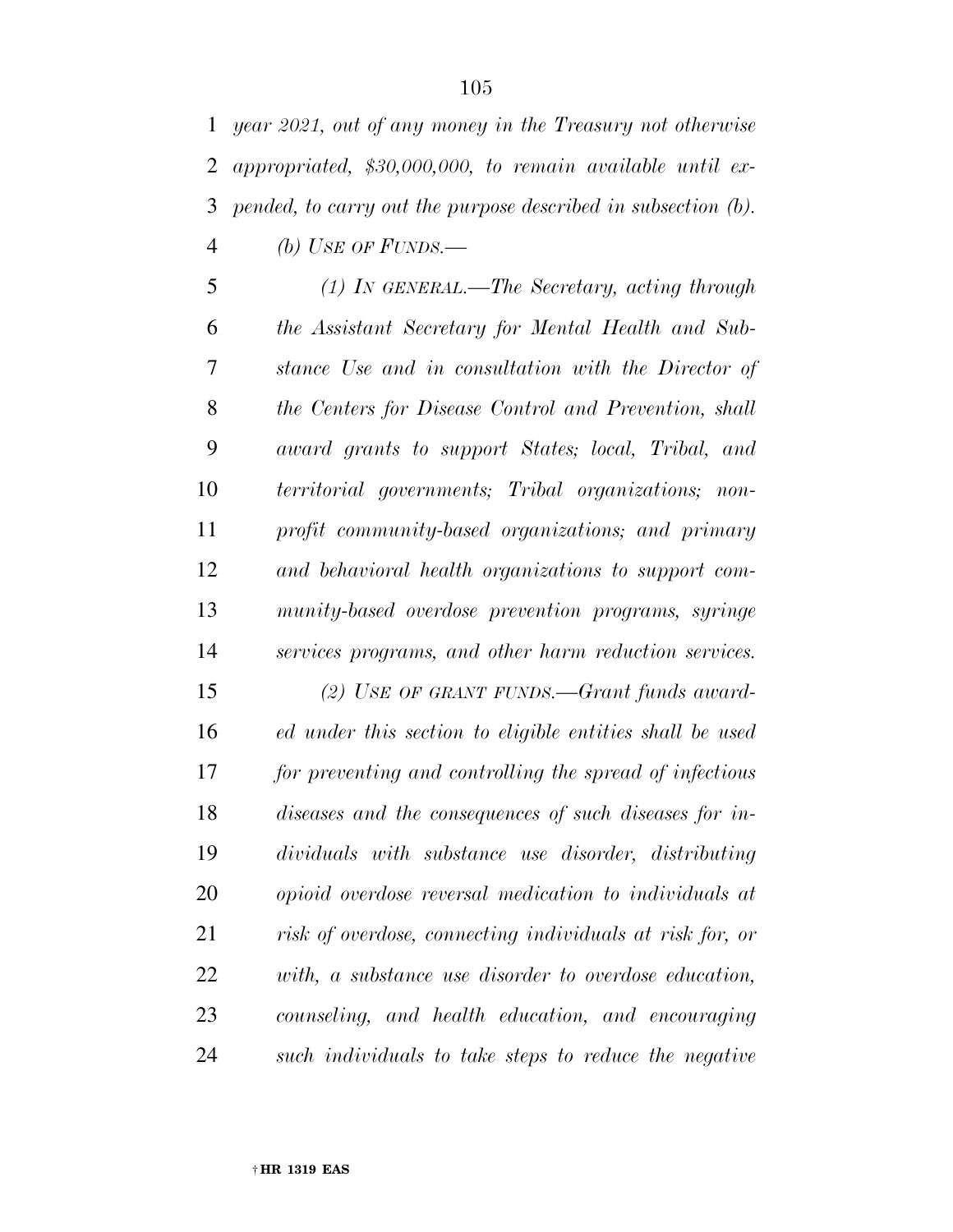*personal and public health impacts of substance use or misuse.* 

### *SEC. 2707. FUNDING FOR COMMUNITY-BASED FUNDING FOR LOCAL BEHAVIORAL HEALTH NEEDS.*

 *(a) IN GENERAL.—In addition to amounts otherwise available, there is appropriated to the Secretary for fiscal year 2021, out of any money in the Treasury not otherwise appropriated, \$50,000,000, to remain available until ex- pended, to carry out the purpose described in subsection (b). (b) USE OF FUNDS.—* 

 *(1) IN GENERAL.—The Secretary, acting through the Assistant Secretary for Mental Health and Sub- stance Use, shall award grants to State, local, Tribal, and territorial governments, Tribal organizations, nonprofit community-based entities, and primary care and behavioral health organizations to address increased community behavioral health needs wors-ened by the COVID–19 public health emergency.* 

 *(2) USE OF GRANT FUNDS.—Grant funds award- ed under this section to eligible entities shall be used for promoting care coordination among local entities; training the mental and behavioral health workforce, relevant stakeholders, and community members; ex- panding evidence-based integrated models of care; ad-dressing surge capacity for mental and behavioral*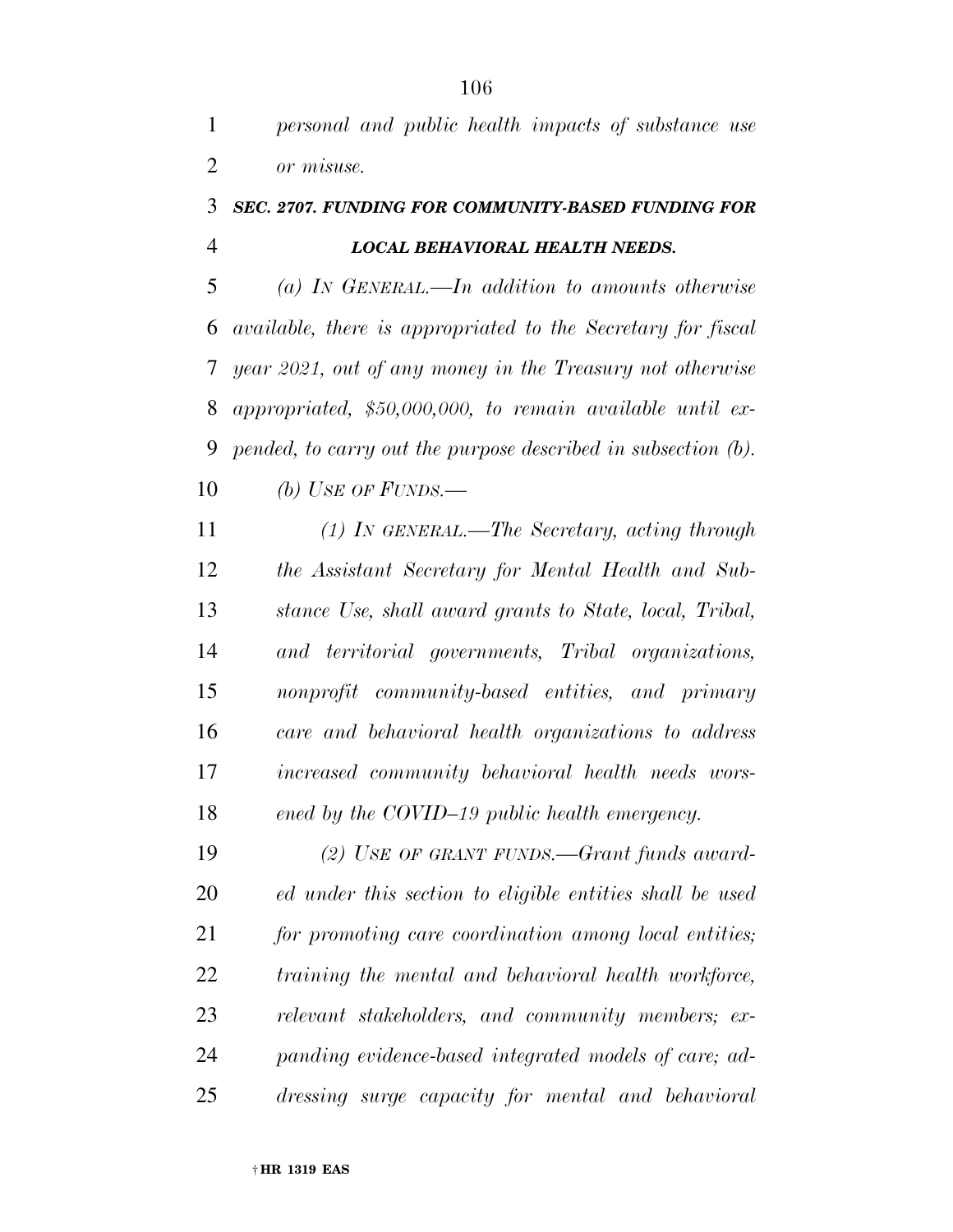*health needs; providing mental and behavioral health services to individuals with mental health needs (in- cluding co-occurring substance use disorders) as deliv- ered by behavioral and mental health professionals utilizing telehealth services; and supporting, enhanc- ing, or expanding mental and behavioral health pre-ventive and crisis intervention services.* 

## *SEC. 2708. FUNDING FOR THE NATIONAL CHILD TRAUMATIC STRESS NETWORK.*

 *In addition to amounts otherwise available, there is appropriated to the Secretary for fiscal year 2021, out of any money in the Treasury not otherwise appropriated, \$10,000,000, to remain available until expended, for car- rying out section 582 of the Public Health Service Act (42 U.S.C. 290hh–1) with respect to addressing the problem of high-risk or medically underserved persons who experience violence-related stress.* 

#### *SEC. 2709. FUNDING FOR PROJECT AWARE.*

 *In addition to amounts otherwise available, there is appropriated to the Secretary for fiscal year 2021, out of any money in the Treasury not otherwise appropriated, \$30,000,000, to remain available until expended, for car- rying out section 520A of the Public Health Service Act (42 U.S.C. 290bb–32) with respect to advancing wellness and resiliency in education.*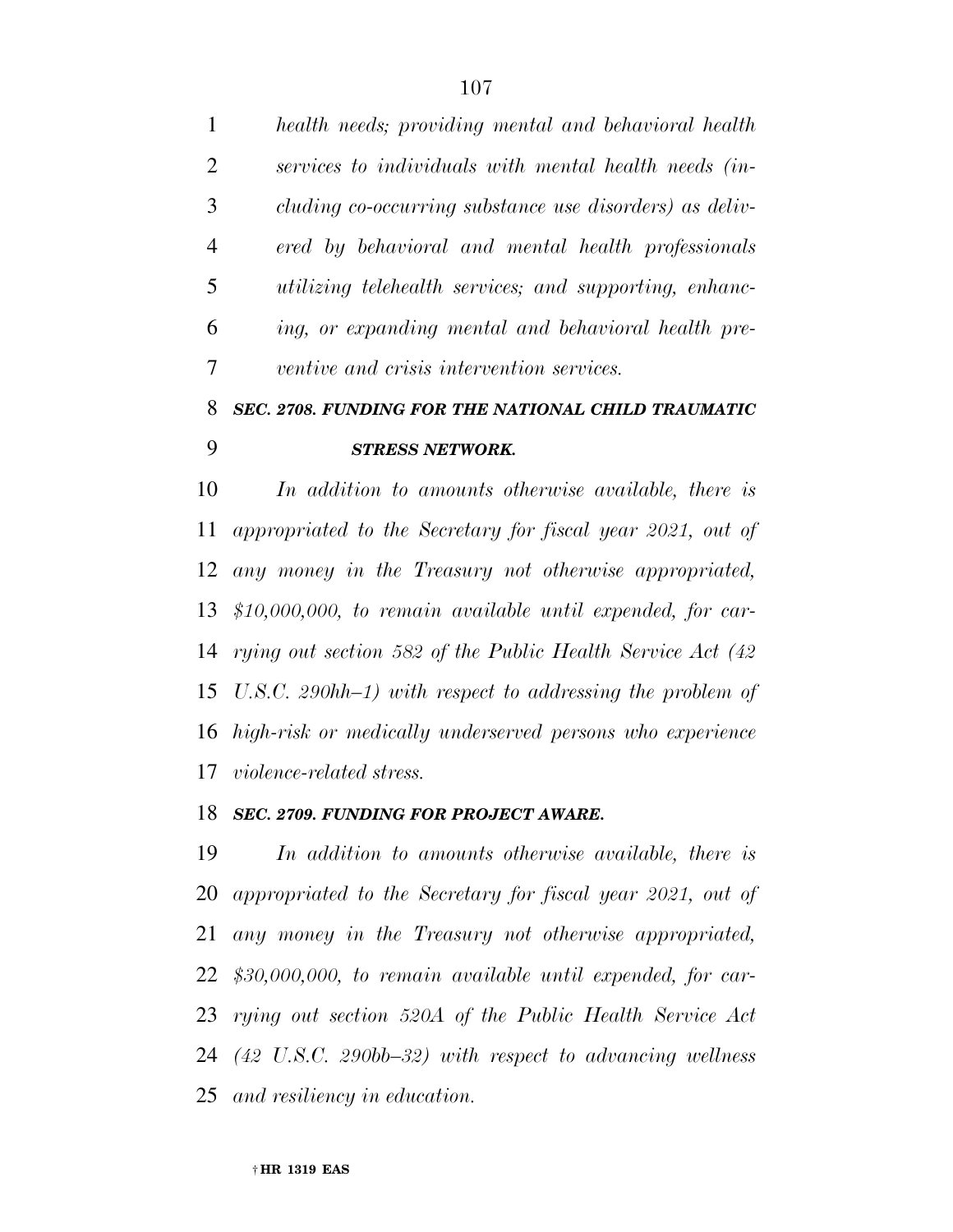*In addition to amounts otherwise available, there is appropriated to the Secretary for fiscal year 2021, out of any money in the Treasury not otherwise appropriated, \$20,000,000, to remain available until expended, for car- rying out sections 520E and 520E–2 of the Public Health Service Act (42 U.S.C. 290bb–36, 290bb–36b).* 

# *SEC. 2711. FUNDING FOR BEHAVIORAL HEALTH WORK-FORCE EDUCATION AND TRAINING.*

 *In addition to amounts otherwise available, there is appropriated to the Secretary for fiscal year 2021, out of any money in the Treasury not otherwise appropriated, \$100,000,000, to remain available until expended, for car- rying out section 756 of the Public Health Service Act (42 U.S.C. 294e–1).* 

### *SEC. 2712. FUNDING FOR PEDIATRIC MENTAL HEALTH CARE ACCESS.*

 *In addition to amounts otherwise available, there is appropriated to the Secretary for fiscal year 2021, out of any money in the Treasury not otherwise appropriated, \$80,000,000, to remain available until expended, for car- rying out section 330M of the Public Health Service Act (42 U.S.C. 254c–19).*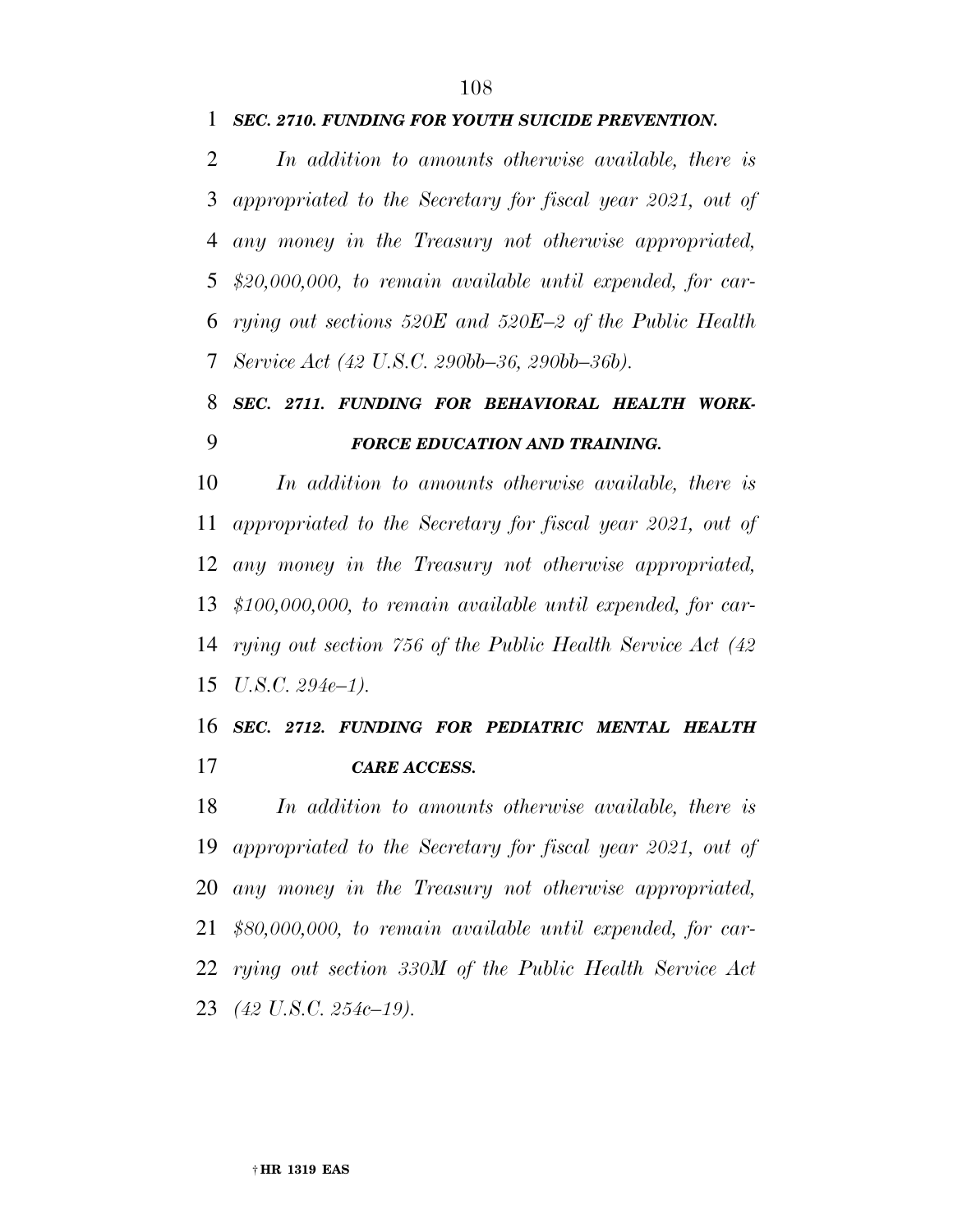*CLINICS.* 

 *In addition to amounts otherwise available, there is appropriated to the Secretary, acting through the Assistant Secretary for Mental Health and Substance Use, for fiscal year 2021, out of any money in the Treasury not otherwise appropriated, \$420,000,000, to remain available until ex- pended, for grants to communities and community organi- zations that meet the criteria for Certified Community Be- havioral Health Clinics pursuant to section 223(a) of the Protecting Access to Medicare Act of 2014 (42 U.S.C. 1396a note).* 

# *Subtitle I—Exchange Grant Program*

*SEC. 2801. ESTABLISHING A GRANT PROGRAM FOR EX-*

| 17 | <b>CHANGE MODERNIZATION.</b> |
|----|------------------------------|
|    |                              |

† **HR 1319 EAS**  *(a) IN GENERAL.—Out of funds appropriated under subsection (b), the Secretary of Health and Human Services (in this subtitle referred to as the ''Secretary'') shall award grants to each American Health Benefits Exchange estab- lished under section 1311(b) of the Patient Protection and Affordable Care Act (42 U.S.C. 18031(b)) (other than an Exchange established by the Secretary under section 1321(c) of such Act (42 U.S.C. 18041(c))) that submits to the Sec-retary an application at such time and in such manner,*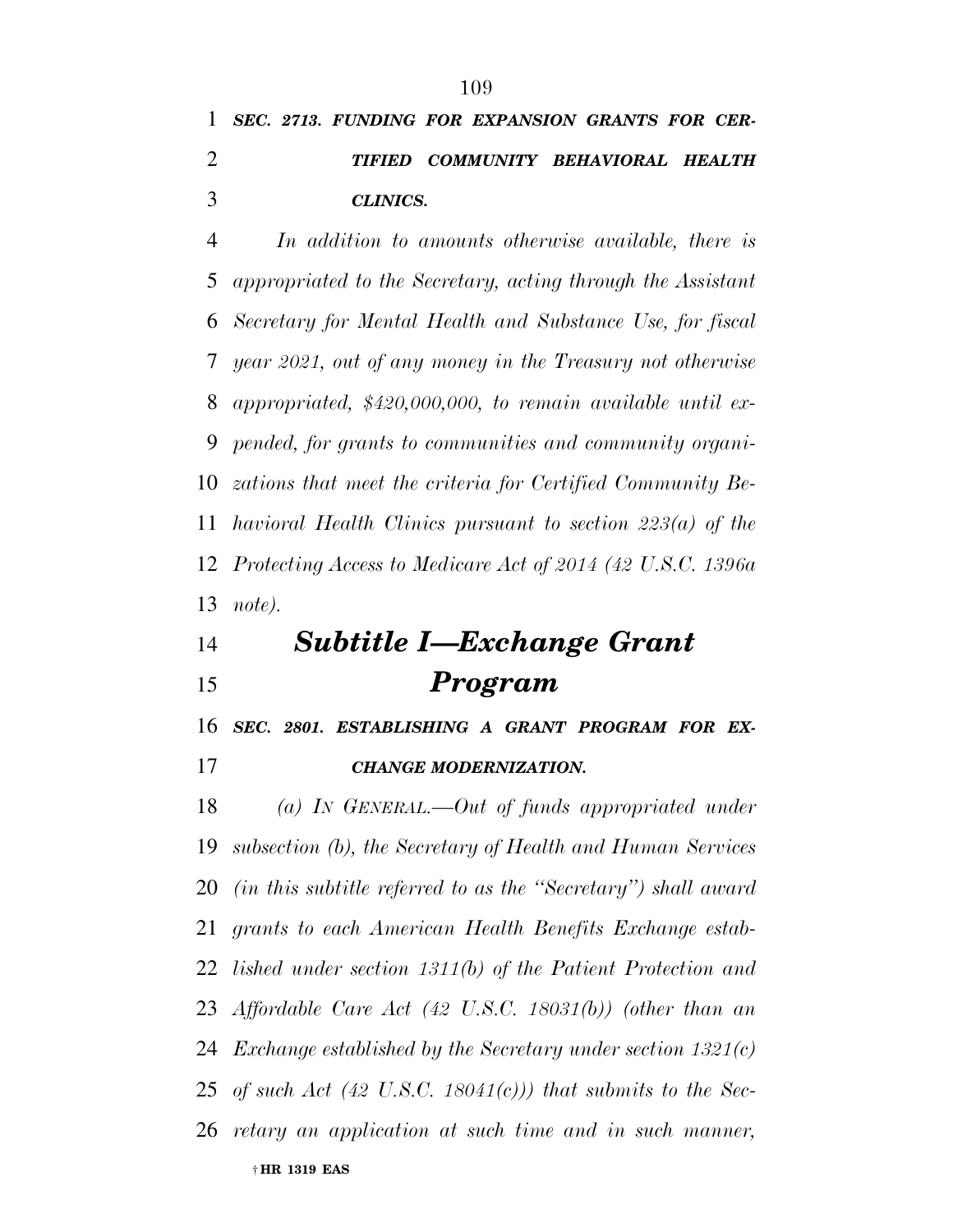*and containing such information, as specified by the Sec- retary, for purposes of enabling such Exchange to modernize or update any system, program, or technology utilized by such Exchange to ensure such Exchange is compliant with all applicable requirements.* 

 *(b) FUNDING.—In addition to amounts otherwise available, there is appropriated, for fiscal year 2021, out of any money in the Treasury not otherwise appropriated, \$20,000,000, to remain available until September 30, 2022, for carrying out this section.* 

## *Subtitle J—Continued Assistance to Rail Workers*

 *SEC. 2901. ADDITIONAL ENHANCED BENEFITS UNDER THE RAILROAD UNEMPLOYMENT INSURANCE ACT. (a) IN GENERAL.—Section 2(a)(5)(A) of the Railroad Unemployment Insurance Act (45 U.S.C. 352(a)(5)(A)) is amended—* 

*(1) in the first sentence—* 

- *(A) by striking ''March 14, 2021'' and in-serting ''September 6, 2021'';*
- *(B) by striking ''or July 1, 2020'' and in-serting ''July 1, 2020, or July 1, 2021''; and*
- *(2) in the fourth sentence, by striking ''March*
- *14, 2021'' and inserting ''September 6, 2021''.*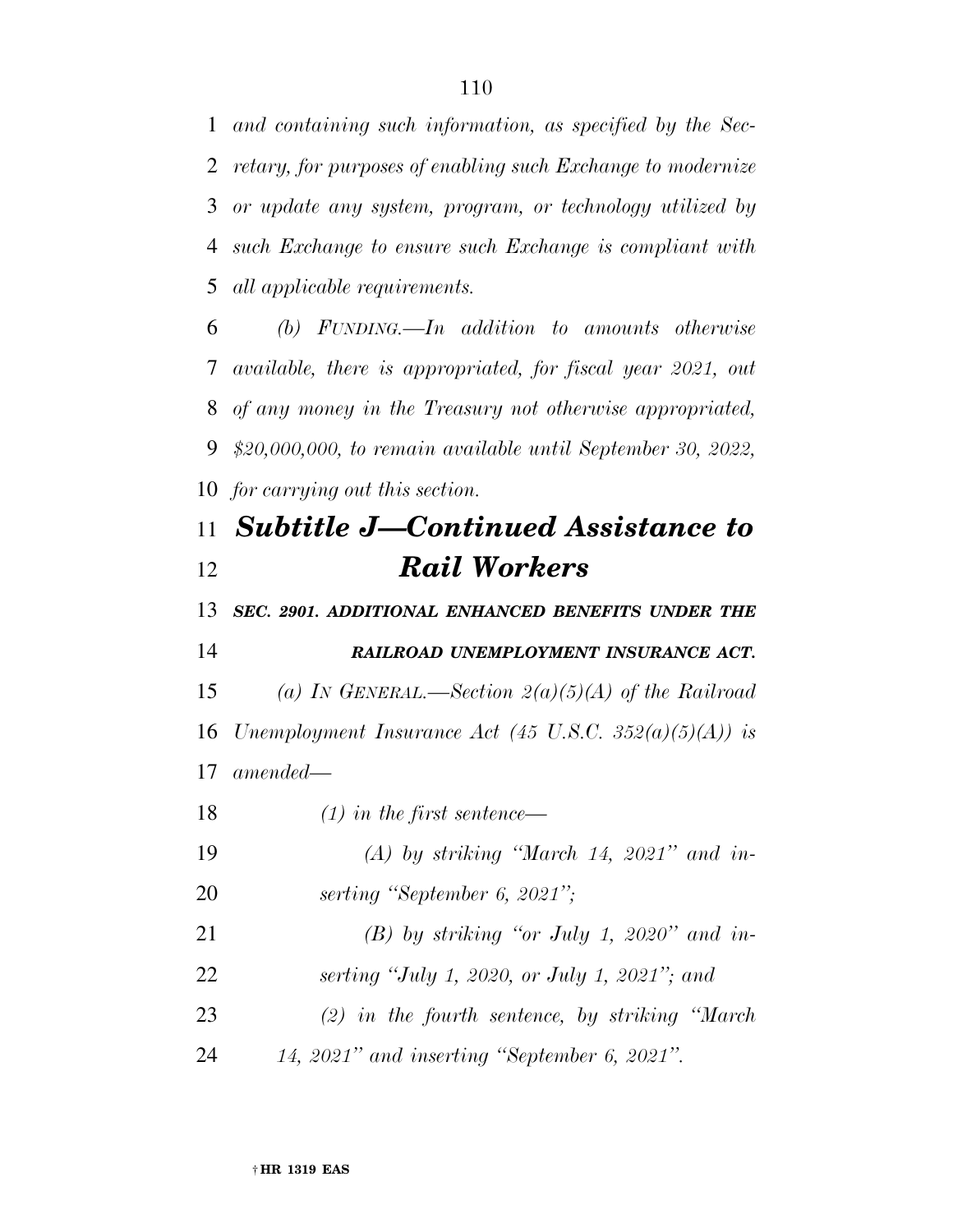| 1  | (b) CLARIFICATION ON AUTHORITY TO USE FUNDS.                   |
|----|----------------------------------------------------------------|
|    | 2 Funds appropriated under subparagraph (B) of section         |
| 3  | $2(a)(5)$ of the Railroad Unemployment Insurance Act (45)      |
| 4  | U.S.C. 352(a)(5)) shall be available to cover the cost of re-  |
| 5  | covery benefits provided under such section $2(a)(5)$ by rea-  |
| 6  | son of the amendments made by subsection $(a)$ as well as      |
| 7  | to cover the cost of such benefits provided under such section |
| 8  | $2(a)(5)$ as in effect on the day before the date of enactment |
| 9  | of this Act.                                                   |
| 10 | SEC. 2902. EXTENDED UNEMPLOYMENT BENEFITS UNDER                |
| 11 | THE RAILROAD UNEMPLOYMENT INSURANCE                            |
| 12 | ACT.                                                           |
| 13 | (a) IN GENERAL.—Section $2(c)(2)(D)$ of the Railroad           |
| 14 | Unemployment Insurance Act (45 U.S.C. 352 $(c)(2)(D)$ ) is     |
| 15 | $amended -$                                                    |
| 16 | $(1)$ in clause $(i)$ —                                        |
| 17 | (A) in subclause (I), by striking "185 days"                   |
| 18 | and inserting "330 days";                                      |
| 19 | $(B)$ in subclause $(II)$ ,                                    |
| 20 | $(i)$ by striking "19 consecutive 14-day"                      |
| 21 | periods" and inserting "33 consecutive 14-                     |
| 22 | day periods"; and                                              |
| 23 | $(ii)$ by striking "6 consecutive 14-day                       |
| 24 | periods" and inserting "20 consecutive 14-                     |
| 25 | day periods";                                                  |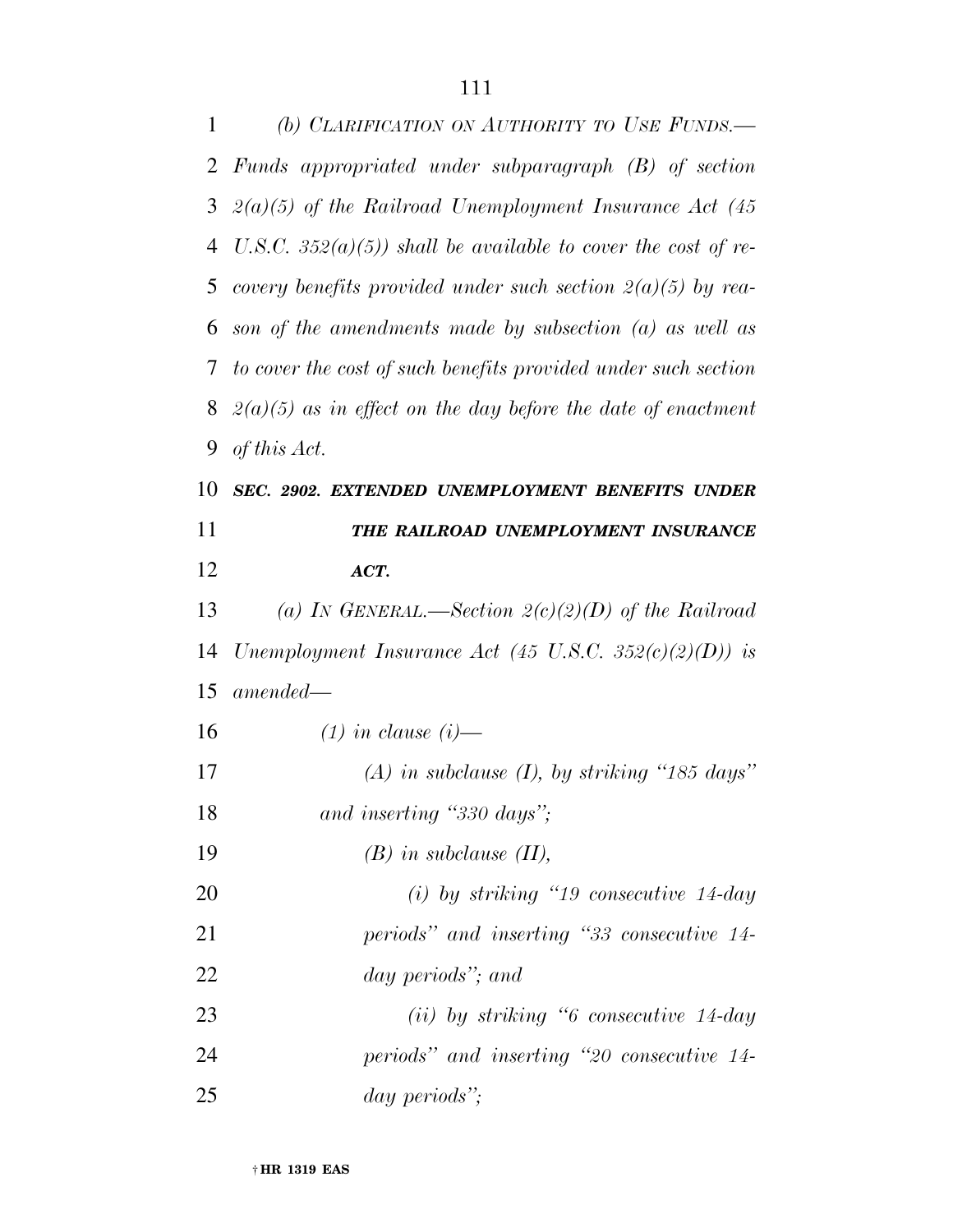| $\mathbf{1}$   | $(2)$ in clause $(ii)$ —                                                  |
|----------------|---------------------------------------------------------------------------|
| $\overline{2}$ | $(A)$ by striking "120 days of unemploy-                                  |
| 3              | ment" and inserting "265 days of unemploy-                                |
| $\overline{4}$ | $ment$ ";                                                                 |
| 5              | $(B)$ by striking "12 consecutive 14-day peri-                            |
| 6              | ods" and inserting "27 consecutive 14-day peri-                           |
| $\tau$         | ods"; and                                                                 |
| 8              | $(C)$ by striking "6 consecutive 14-day peri-                             |
| 9              | ods" and inserting "20 consecutive 14-day peri-                           |
| 10             | $\textit{ods}$ ";                                                         |
| 11             | $(3)$ in clause $(iii)$ —                                                 |
| 12             | $(A)$ by striking "June 30, 2021" and insert-                             |
| 13             | ing "June 30, 2022"; and                                                  |
| 14             | $(B)$ by striking "the provisions of clauses $(i)$                        |
| 15             | and (ii) shall not apply to any employee whose                            |
| 16             | $extended\,\,\, benefit\,\,\, period\,\,\, under\,\,subparagnoph\,\, (B)$ |
| 17             | begins after March 14, 2021, and shall not apply                          |
| 18             | to any employee with respect to any registration                          |
| 19             | period beginning after April 5, 2021." and in-                            |
| 20             | serting "the provisions of clauses (i) and (ii)                           |
| 21             | shall not apply to any employee with respect to                           |
| 22             | any registration period beginning after Sep-                              |
| 23             | tember 6, 2021."; and                                                     |
| 24             | $(4)$ in clause $(v)$ , by adding at the end the fol-                     |
| 25             | lowing: "In addition to the amount appropriated by                        |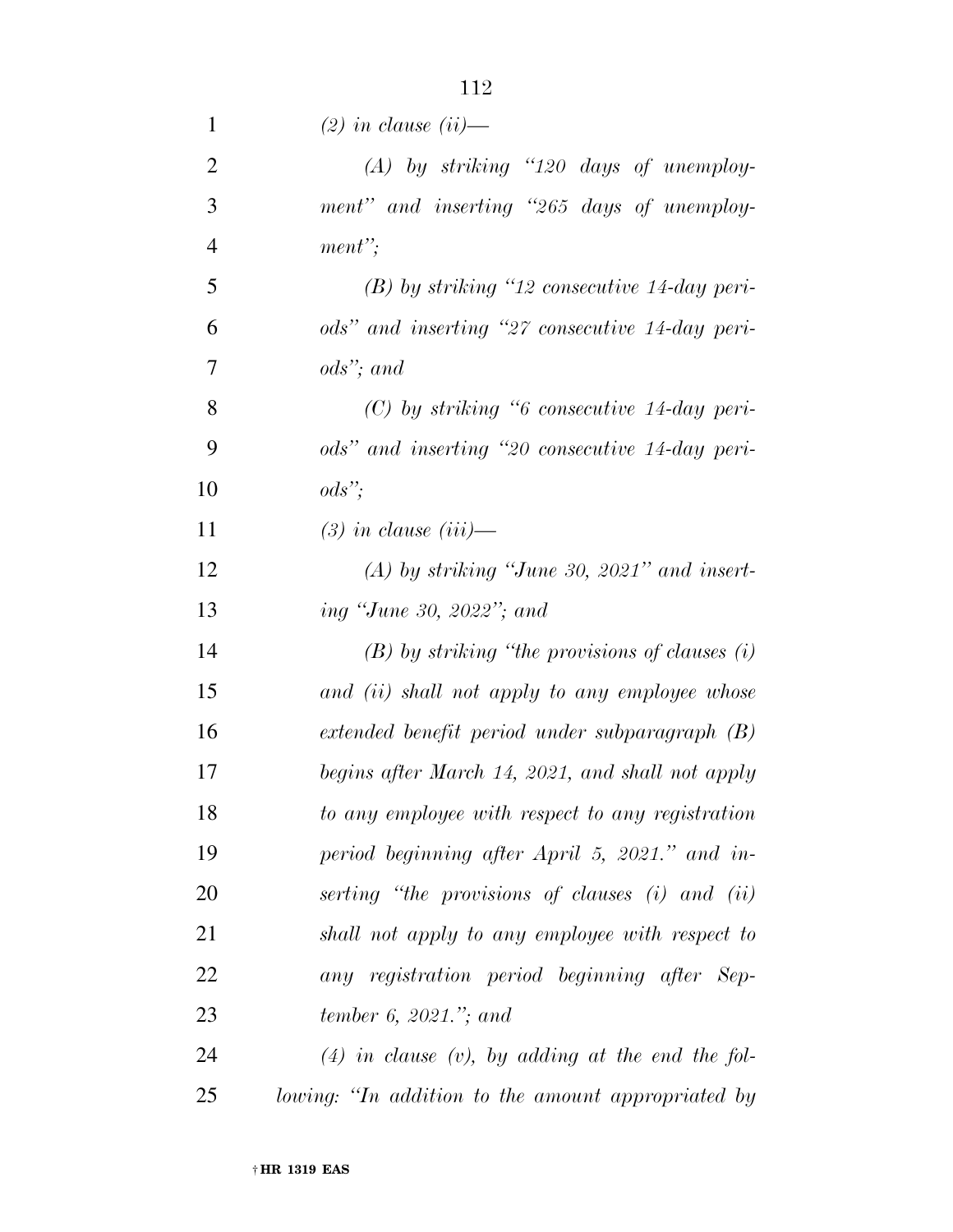| $\overline{2}$ | Treasury not otherwise appropriated, there are ap-                         |
|----------------|----------------------------------------------------------------------------|
| 3              | propriated $$2,000,000$ to cover the cost of additional                    |
| $\overline{4}$ | extended unemployment benefits provided under this                         |
| 5              | subparagraph, to remain available until expended.".                        |
| 6              | (b) CLARIFICATION ON AUTHORITY TO USE FUNDS.                               |
| 7              | Funds appropriated under the first, second, or third sen-                  |
| 8              | tence of clause (v) of section $2(c)(2)(D)$ of the Railroad Un-            |
| 9              | employment Insurance Act shall be available to cover the                   |
| 10             | cost of additional extended unemployment benefits provided                 |
| 11             | under such section $2(c)(2)(D)$ by reason of the amendments                |
| 12             | made by subsection $(a)$ as well as to cover the cost of such              |
| 13             | benefits provided under such section $2(c)(2)(D)$ as in effect             |
| 14             | on the day before the date of enactment of this Act.                       |
| 15             | SEC. 2903. EXTENSION OF WAIVER OF THE 7-DAY WAITING                        |
| 16             | PERIOD FOR BENEFITS UNDER THE RAIL-                                        |
| 17             | ROAD UNEMPLOYMENT INSURANCE ACT.                                           |
| 18             | (a) In GENERAL.—Section 2112(a) of the CARES Act                           |
| 19             | $(15 \text{ U.S.C. } 9030(a))$ is amended by striking "March 14,           |
| 20             | $2021$ " and inserting "September 6, 2021".                                |
| 21             | (b) CLARIFICATION ON AUTHORITY TO USE FUNDS.                               |
|                | 22 Funds appropriated under section $2112(c)$ of the CARES                 |
|                | 23 Act $(15 \text{ U.S.C. } 9030(c))$ shall be available to cover the cost |
|                | 24 of additional benefits payable due to section $2112(a)$ of such         |

*Act by reason of the amendments made by subsection (a)* 

*the preceding two sentences, out of any funds in the*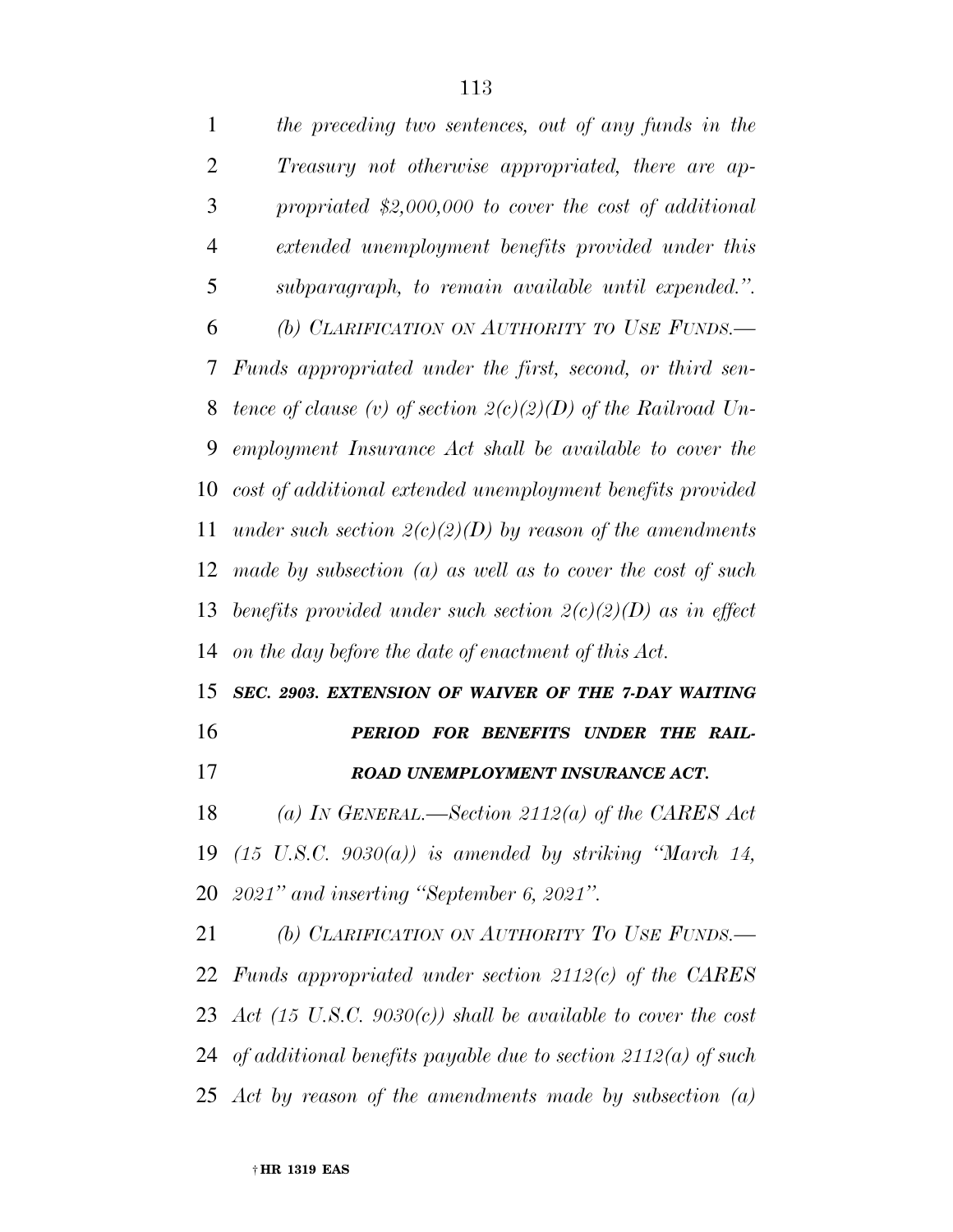| $\mathbf{1}$ | as well as to cover the cost of such benefits payable due to   |
|--------------|----------------------------------------------------------------|
| 2            | such section $2112(a)$ as in effect on the day before the date |
| 3            | of enactment of this Act.                                      |
| 4            | SEC. 2904. RAILROAD RETIREMENT BOARD AND OFFICE OF             |
| 5            | THE INSPECTOR GENERAL FUNDING.                                 |
| 6            | In addition to amounts otherwise made available,               |
| 7            | there are appropriated for fiscal year 2021, out of any        |
| 8            | money in the Treasury not otherwise appropriated—              |
| 9            | $(1)$ \$27,975,000, to remain available until ex-              |
| 10           | pended, for the Railroad Retirement Board, to pre-             |
| 11           | vent, prepare for, and respond to coronavirus, of              |
| 12           | which—                                                         |
| 13           | $(A)$ \$6,800,000 shall be for additional hir-                 |
| 14           | ing and overtime bonuses as needed to admin-                   |
| 15           | ister the Railroad Unemployment Insurance Act;                 |
| 16           | and                                                            |
| 17           | $(B)$ \$21,175,000 shall be to supplement, not                 |
| 18           | supplant, existing resources devoted to operations             |
| 19           | and improvements for the Information Tech-                     |
| 20           | nology Investment Initiatives of the Railroad Re-              |
| 21           | tirement Board; and                                            |
| 22           | $(2)$ \$500,000, to remain available until ex-                 |
| 23           | pended, for the Railroad Retirement Board Office of            |
| 24           | Inspector General for audit, investigatory and review          |
| 25           | <i>activities.</i>                                             |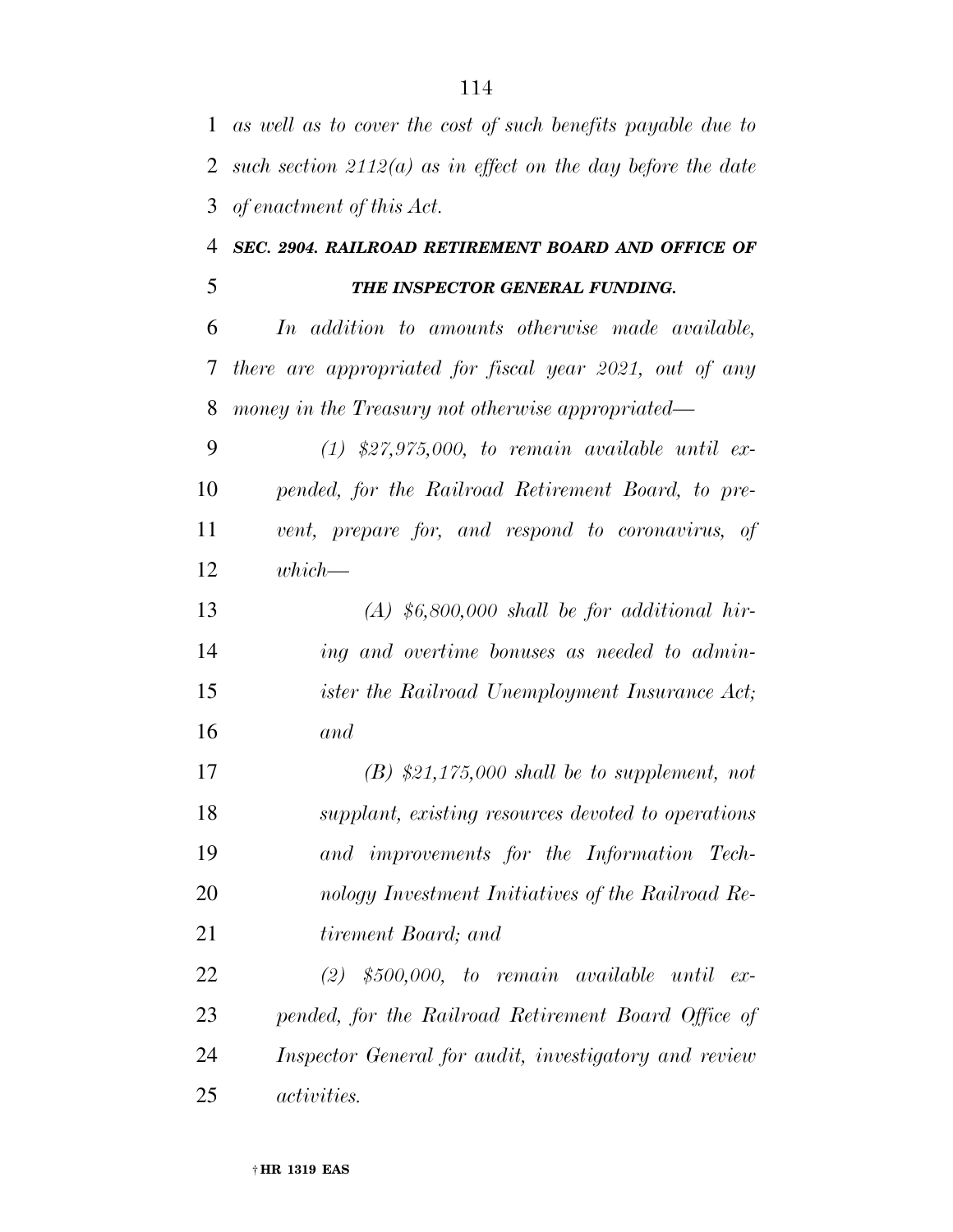### *Subtitle K—Ratepayer Protection*

#### *SEC. 2911. FUNDING FOR LIHEAP.*

 *In addition to amounts otherwise available, there is appropriated for fiscal year 2021, out of any amounts in the Treasury not otherwise appropriated, \$4,500,000,000, to remain available through September 30, 2022, for addi- tional funding to provide payments under section 2602(b) of the Low-Income Home Energy Assistance Act of 1981 (42 U.S.C. 8621(b)), except that—* 

 *(1) \$2,250,000,000 of such amounts shall be allo- cated as though the total appropriation for such pay- ments for fiscal year 2021 was less than \$1,975,000,000; and* 

 *(2) section 2607(b)(2)(B) of such Act (42 U.S.C. 8626(b)(2)(B)) shall not apply to funds appropriated under this section for fiscal year 2021.* 

#### *SEC. 2912. FUNDING FOR WATER ASSISTANCE PROGRAM.*

 *(a) IN GENERAL.—In addition to amounts otherwise available, there is appropriated to the Secretary of Health and Human Services (in this section referred to as the ''Sec- retary'') for fiscal year 2021, out of any amounts in the Treasury not otherwise appropriated, \$500,000,000, to re- main available until expended, for grants to States and In- dian Tribes to assist low-income households, particularly those with the lowest incomes, that pay a high proportion*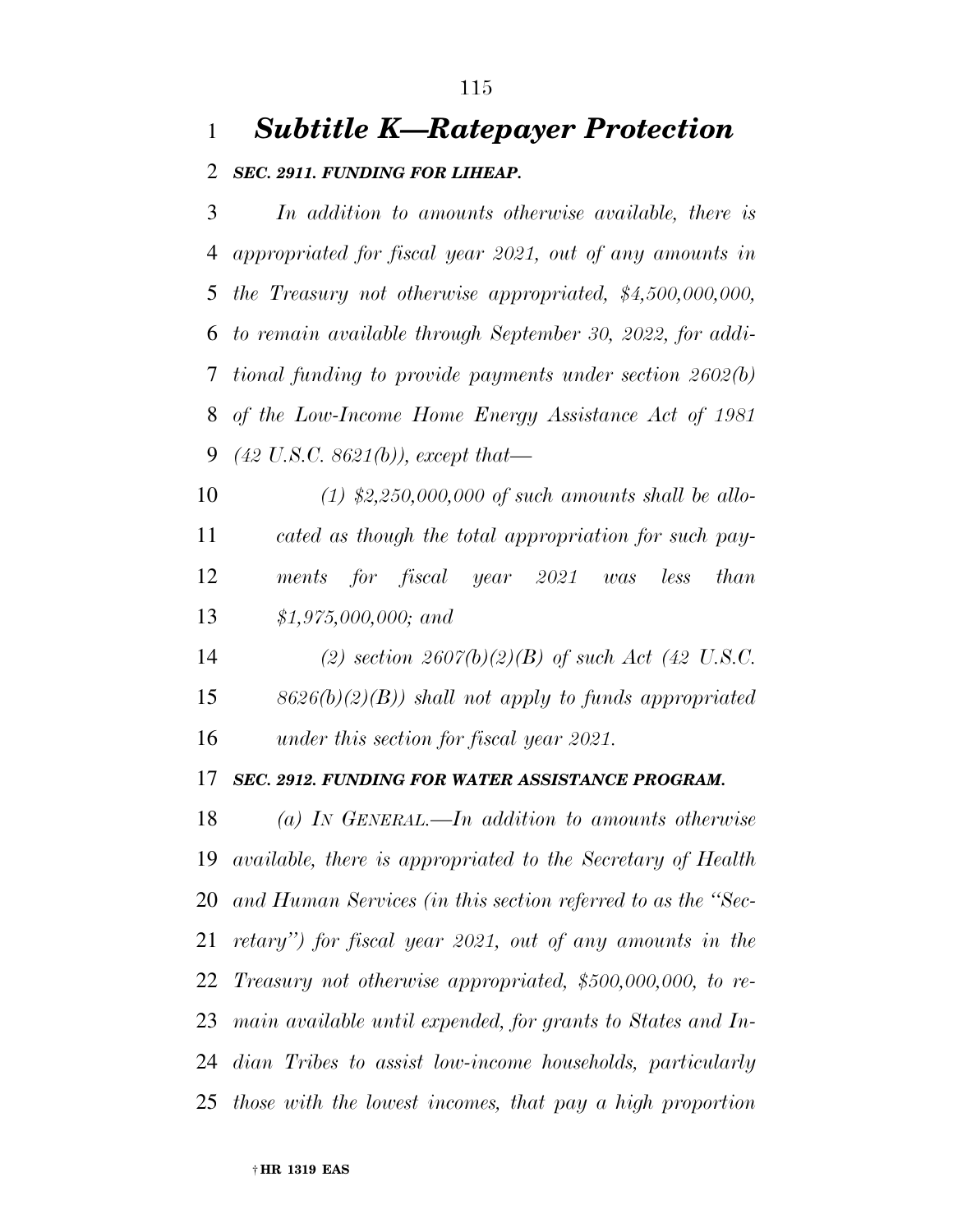| $\mathbf{1}$ | of household income for drinking water and wastewater         |
|--------------|---------------------------------------------------------------|
| 2            | services, by providing funds to owners or operators of public |
| 3            | water systems or treatment works to reduce arrearages of      |
| 4            | and rates charged to such households for such services.       |
| 5            | (b) $ALLOTMENT$ . The Secretary shall—                        |
| 6            | $(1)$ allot amounts appropriated in this section to           |
| 7            | a State or Indian Tribe based on—                             |
| 8            | $(A)$ the percentage of households in the                     |
| 9            | State, or under the jurisdiction of the Indian                |
| 10           | Tribe, with income equal or less than 150 per-                |
| 11           | cent of the Federal poverty line; and                         |
| 12           | $(B)$ the percentage of households in the                     |
| 13           | State, or under the jurisdiction of the Indian                |
| 14           | Tribe, that spend more than 30 percent of                     |
| 15           | monthly income on housing; and                                |
| 16           | (2) reserve up to 3 percent of the amount appro-              |
| 17           | priated in this section for Indian Tribes and tribal          |
| 18           | organizations.                                                |
| 19           | (c) DEFINITION.—In this section, the term "State"             |
| 20           | means each of the 50 States of the United States, the Dis-    |
| 21           | trict of Columbia, the Commonwealth of Puerto Rico, Amer-     |
| 22           | ican Samoa, Guam, the United States Virgin Islands, and       |
| 23           | the Commonwealth of the Northern Mariana Islands.             |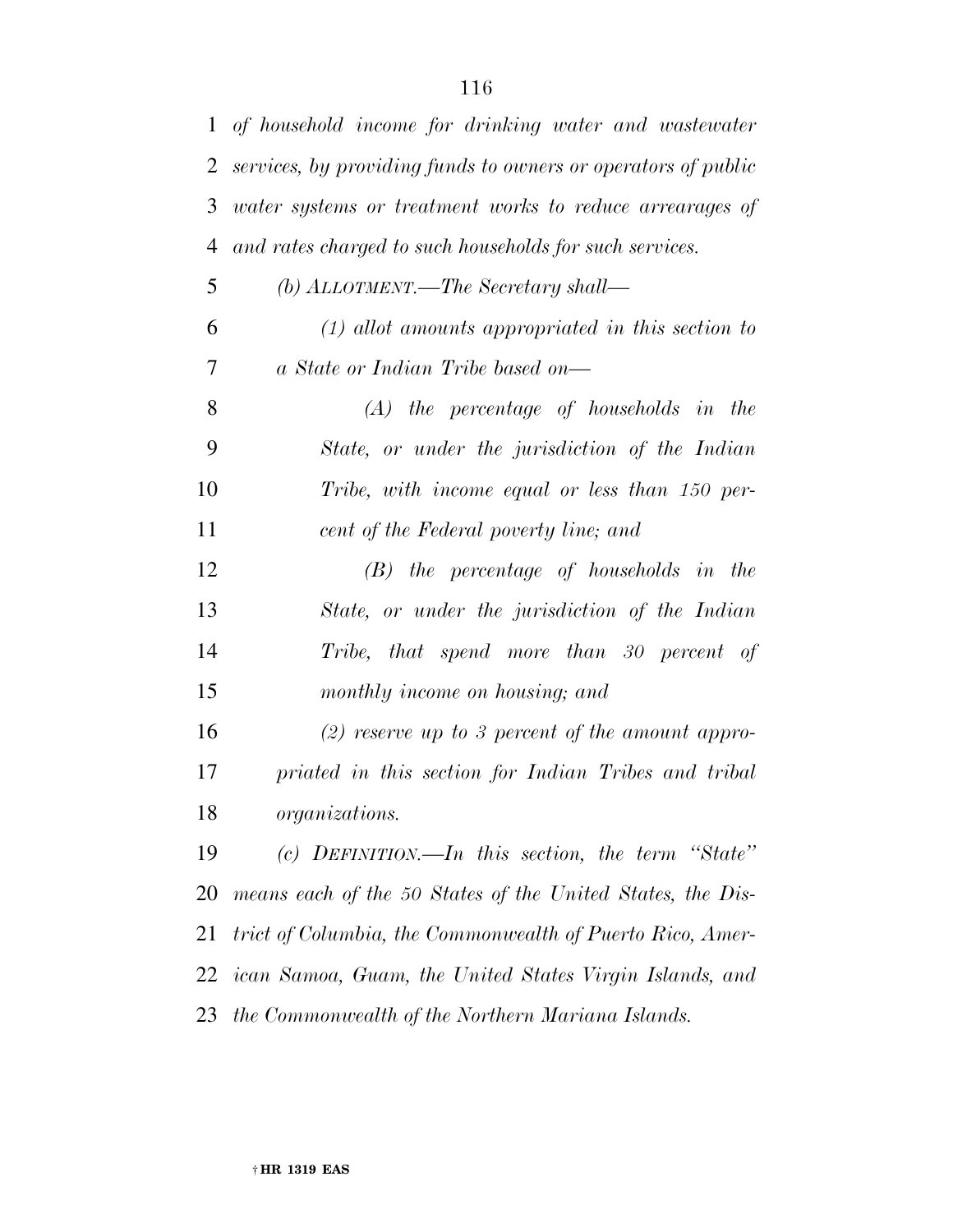# *Subtitle L—Assistance for Older Americans, Grandfamilies, and Kinship Families*

 *SEC. 2921. SUPPORTING OLDER AMERICANS AND THEIR FAMILIES.* 

 *(a) APPROPRIATION.—In addition to amounts other- wise available, there is appropriated for fiscal year 2021, out of any money in the Treasury not otherwise appro- priated, \$1,434,000,000, to remain available until ex-pended, to carry out the Older Americans Act of 1965.* 

 *(b) ALLOCATION OF AMOUNTS.—Amounts made avail-able by subsection (a) shall be available as follows:* 

 *(1) \$750,000,000 shall be available to carry out part C of title III of such Act.* 

 *(2) \$25,000,000 shall be available to carry out title VI of such Act, including part C of such title.* 

 *(3) \$460,000,000 shall be available to carry out part B of title III of such Act, including for—* 

 *(A) supportive services of the types made available for fiscal year 2020;* 

 *(B) efforts related to COVID–19 vaccination outreach, including education, communication, transportation, and other activities to facilitate vaccination of older individuals; and*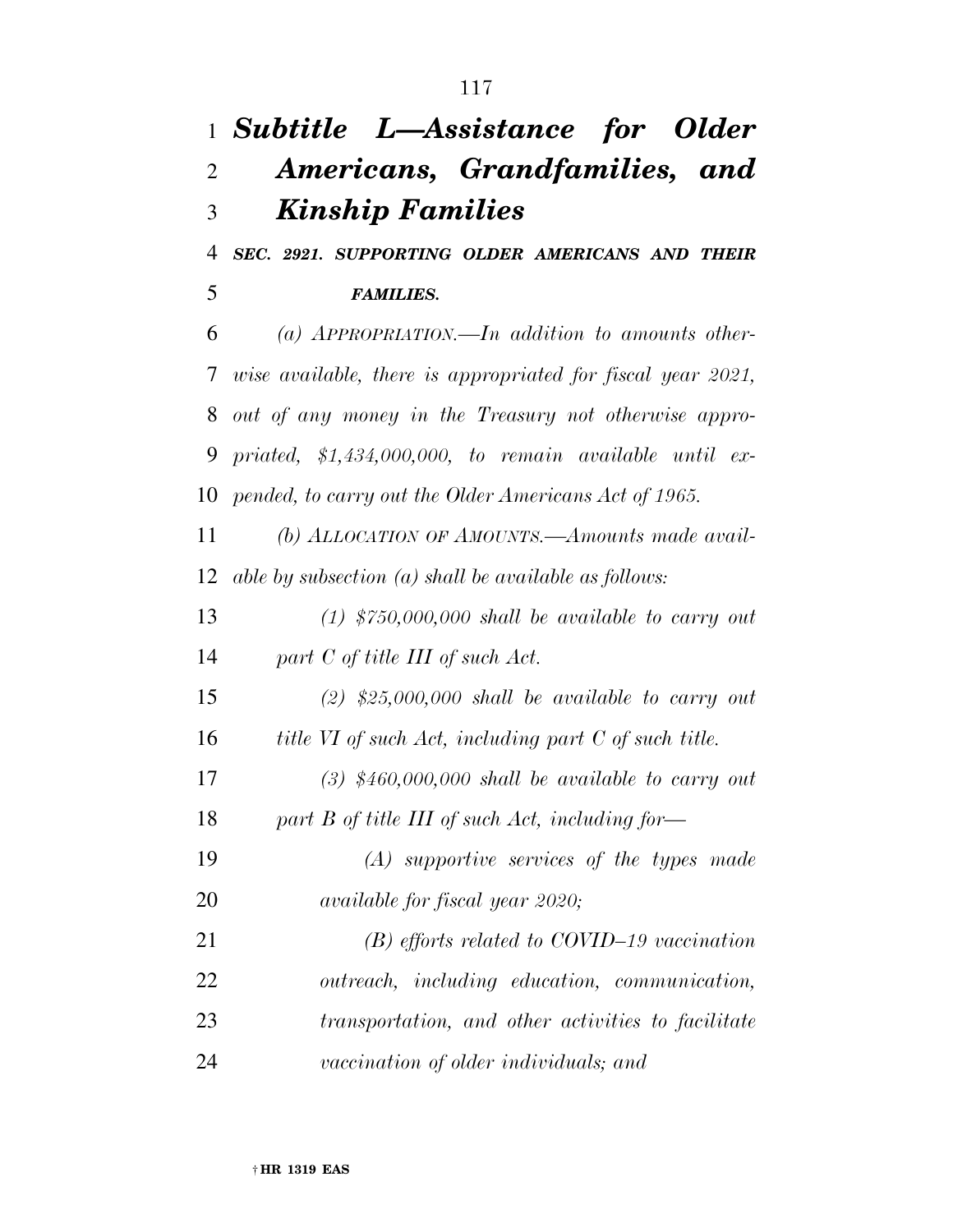| 1              | (C) prevention and mitigation activities re-                 |
|----------------|--------------------------------------------------------------|
| $\overline{2}$ | lated to COVID-19 focused on addressing ex-                  |
| 3              | tended social isolation among older individuals,             |
| $\overline{4}$ | including activities for investments in techno-              |
| 5              | logical equipment and solutions or other strate-             |
| 6              | gies aimed at alleviating negative health effects            |
| 7              | of social isolation due to long-term stay-at-home            |
| 8              | recommendations for older individuals for the                |
| 9              | duration of the COVID-19 public health emer-                 |
| 10             | gency.                                                       |
| 11             | $(4)$ \$44,000,000 shall be available to carry out           |
| 12             | part D of title III of such Act.                             |
| 13             | $(5)$ \$145,000,000 shall be available to carry out          |
| 14             | part $E$ of title III of such Act.                           |
| 15             | $(6)$ \$10,000,000 shall be available to carry out           |
| 16             | the long-term care ombudsman program under title             |
| 17             | VII of such Act.                                             |
| 18             | SEC. 2922. NATIONAL TECHNICAL ASSISTANCE CENTER ON           |
| 19             | <b>GRANDFAMILIES AND KINSHIP FAMILIES.</b>                   |
| 20             | (a) IN GENERAL.—In addition to amounts otherwise             |
| 21             | available, there is appropriated to the Secretary of Health  |
|                | 22 and Human Services for fiscal year 2021, out of any money |
|                | 23 in the Treasury not otherwise appropriated, \$10,000,000, |
|                | 24 to remain available through September 30, 2025, for the   |
|                | 25 Secretary, acting through the Administrator of the Admin- |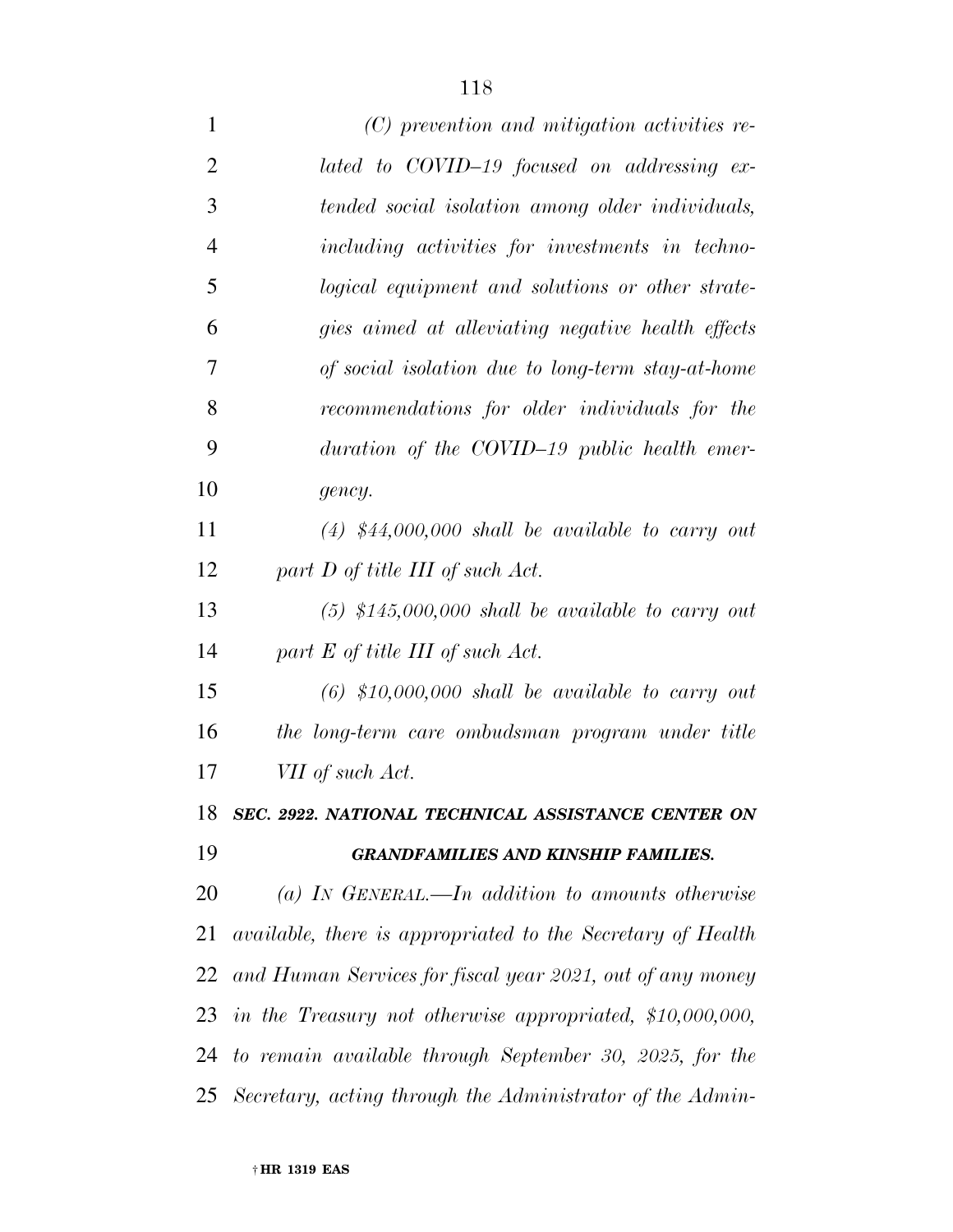*istration for Community Living, to establish, directly or through grants or contracts, a National Technical Assist- ance Center on Grandfamilies and Kinship Families (in this section referred to as the ''Center'') to provide training, technical assistance, and resources for government pro- grams, nonprofit and other community-based organiza- tions, and Indian Tribes, Tribal organizations, and urban Indian organizations, that serve grandfamilies and kinship families to support the health and well-being of members of grandfamilies and kinship families, including caregivers, children, and their parents. The Center shall focus pri- marily on serving grandfamilies and kinship families in which the primary caregiver is an adult age 55 or older, or the child has one or more disabilities.* 

 *(b) ACTIVITIES OF THE CENTER.—The Center shall— (1) engage experts to stimulate the development of new and identify existing evidence-based, evidence- informed, and exemplary practices or programs re- lated to health promotion (including mental health and substance use disorder treatment), education, nu- trition, housing, financial needs, legal issues, dis- ability self-determination, caregiver support, and other issues to help serve caregivers, children, and their parents in grandfamilies and kinship families;*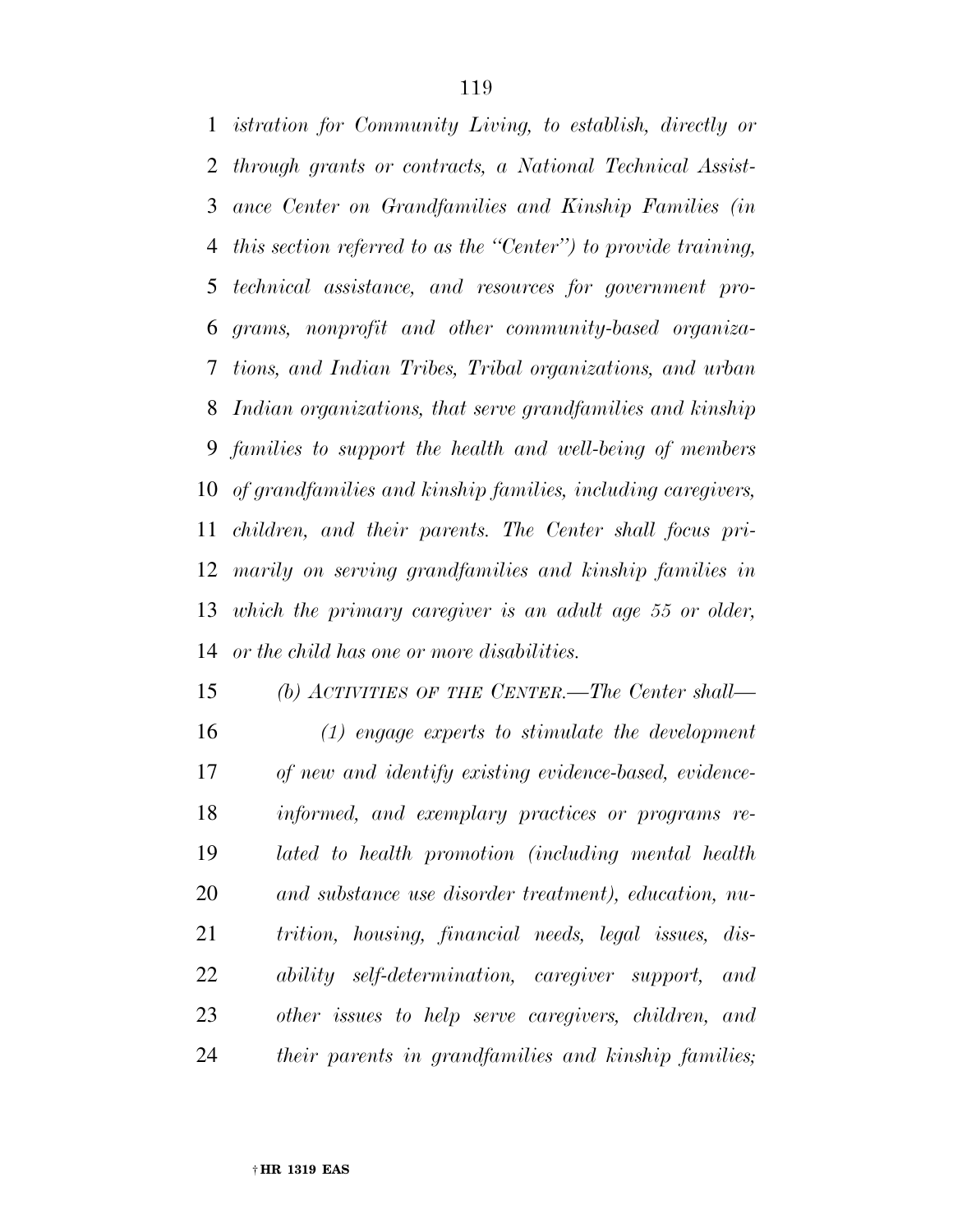| $\mathbf{1}$   | $(2)$ encourage and support the implementation of        |
|----------------|----------------------------------------------------------|
| $\overline{2}$ | the evidence-based, evidence-informed, and exemplary     |
| 3              | practices or programs identified under paragraph (1)     |
| $\overline{4}$ | to support grandfamilies and kinship families and to     |
| 5              | promote coordination of services for grandfamilies       |
| 6              | and kinship families across systems that support         |
| 7              | them;                                                    |
| 8              | (3) facilitate learning across States, territories,      |
| 9              | Indian Tribes, Tribal organizations, and urban In-       |
| 10             | dian organizations for providing technical assistance,   |
| 11             | resources, and training related to issues described in   |
| 12             | paragraph (1) to individuals and entities across sys-    |
| 13             | tems that directly work with grandfamilies and kin-      |
| 14             | ship families;                                           |
| 15             | $(4)$ help government programs, nonprofit and            |
| 16             | other community-based organizations, and Indian          |
| 17             | Tribes, Tribal organizations, and urban Indian orga-     |
| 18             | nizations, serving grandfamilies and kinship families,   |
| 19             | and coordinate responses to<br>to<br>plan<br>$\,$ assist |
| 20             | grandfamilies and kinship families during national,      |
| 21             | State, Tribal, territorial, and local emergencies and    |
| 22             | disasters; and                                           |
| 23             | $(5)$ assist government programs, and nonprofit          |
| 24             | and other community-based organizations, in pro-         |

*moting equity and implementing culturally and lin-*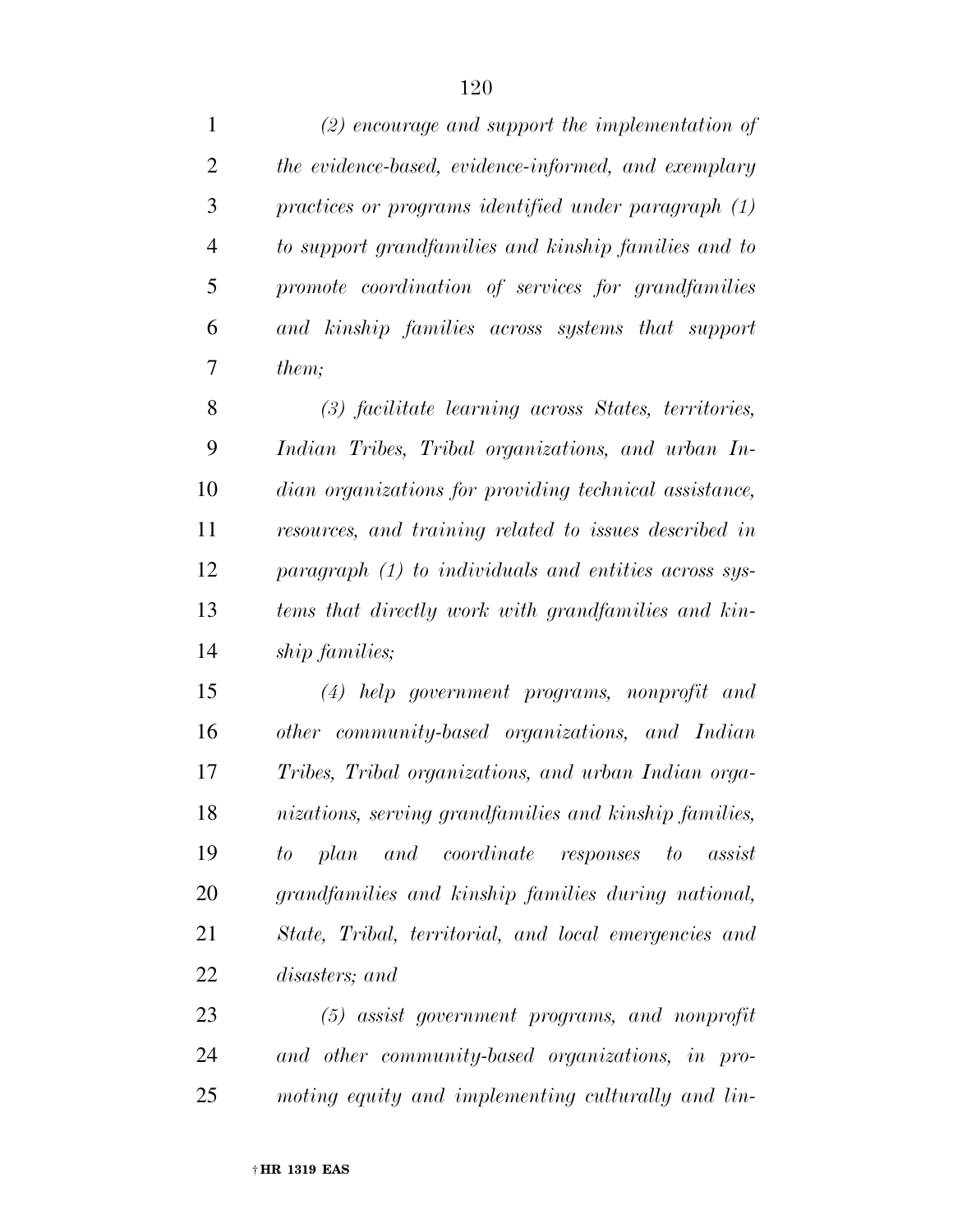*guistically appropriate approaches as the programs and organizations serve grandfamilies and kinship families. TITLE III—COMMITTEE ON BANK- ING, HOUSING, AND URBAN AFFAIRS Subtitle A—Defense Production Act of 1950 SEC. 3101. COVID–19 EMERGENCY MEDICAL SUPPLIES EN- HANCEMENT. (a) SUPPORTING ENHANCED USE OF THE DEFENSE PRODUCTION ACT OF 1950.—In addition to funds otherwise available, there is appropriated, for fiscal year 2021, out of any money in the Treasury not otherwise appropriated, \$10,000,000,000, to remain available until September 30, 2025, to carry out titles I, III, and VII of such Act in ac- cordance with subsection (b). (b) MEDICAL SUPPLIES AND EQUIPMENT.— (1) TESTING, PPE, VACCINES, AND OTHER MATE- RIALS.—Except as provided in paragraph (2), amounts appropriated in subsection (a) shall be used for the purchase, production (including the construc- tion, repair, and retrofitting of government-owned or private facilities as necessary), or distribution of medical supplies and equipment (including durable*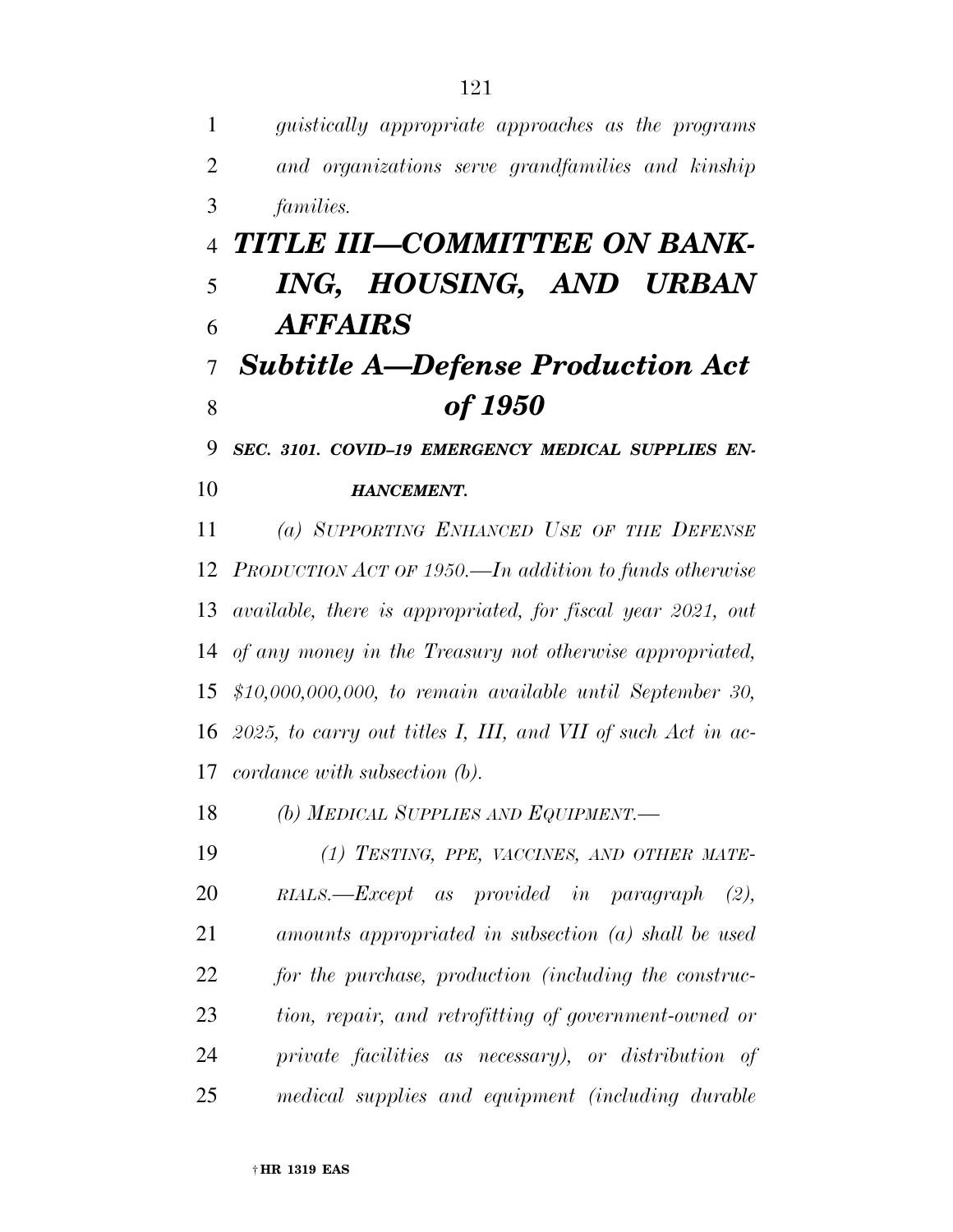*medical equipment) related to combating the COVID– 19 pandemic, including—* 

 *(A) in vitro diagnostic products for the de- tection of SARS–CoV–2 or the diagnosis of the virus that causes COVID–19, and the reagents and other materials necessary for producing, conducting, or administering such products, and the machinery, equipment, laboratory capacity, or other technology necessary to produce such products;* 

 *(B) face masks and personal protective equipment, including face shields, nitrile gloves, N–95 filtering facepiece respirators, and any other masks or equipment (including durable medical equipment) needed to respond to the COVID–19 pandemic, and the materials, ma- chinery, additional manufacturing lines or fa- cilities, or other technology necessary to produce such equipment; and* 

 *(C) drugs, devices, and biological products that are approved, cleared, licensed, or author- ized for use in treating or preventing COVID–19 and symptoms related to COVID–19, and any materials, manufacturing machinery, additional manufacturing or fill-finish lines or facilities,*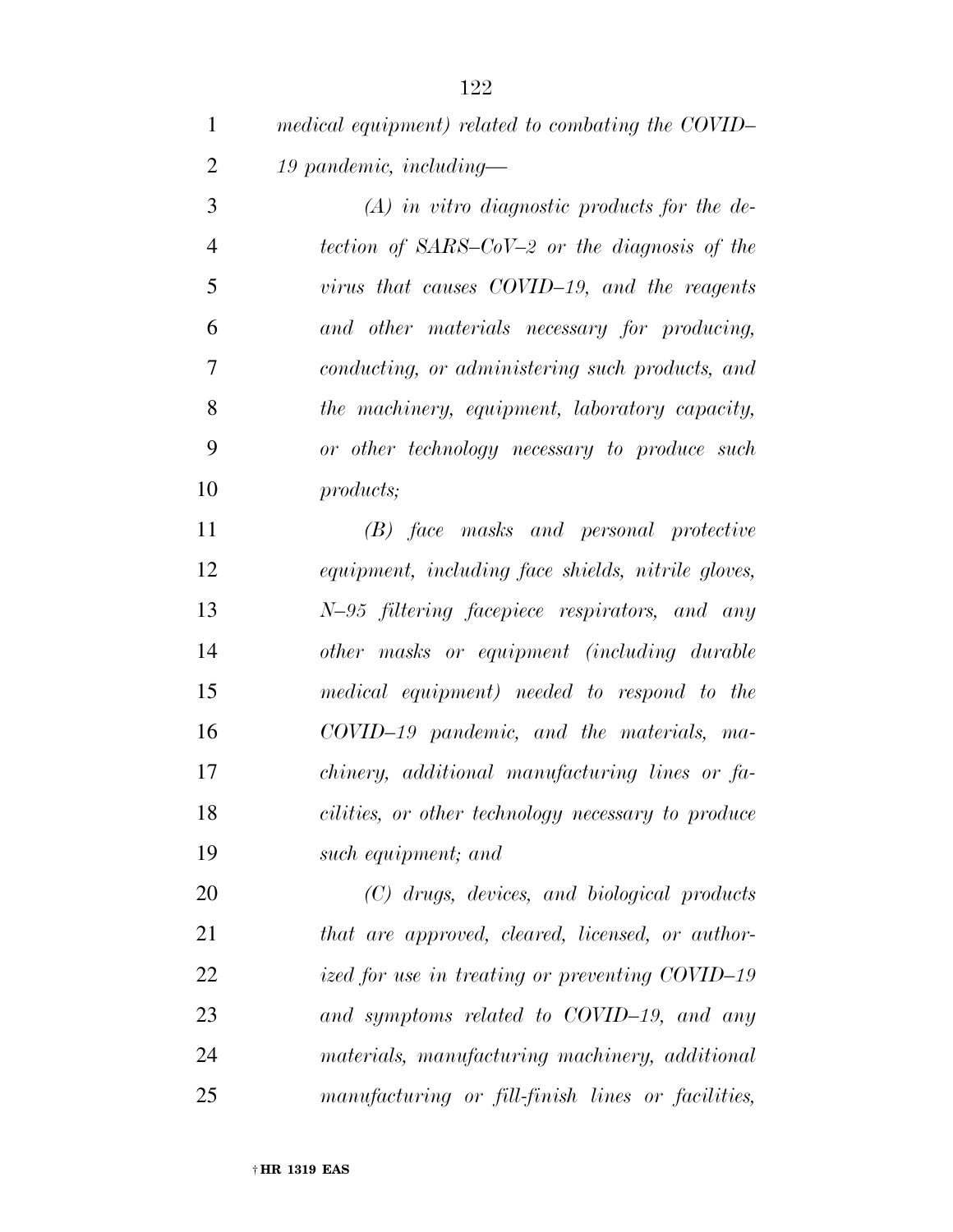| 1              | technology, or equipment (including durable              |
|----------------|----------------------------------------------------------|
| $\overline{2}$ | medical equipment) necessary to produce or use           |
| 3              | such drugs, biological products, or devices (in-         |
| $\overline{4}$ | cluding syringes, vials, or other supplies or            |
| 5              | equipment related to delivery, distribution, or          |
| 6              | <i>administration</i> ).                                 |
| 7              | (2) RESPONDING TO PUBLIC HEALTH EMER-                    |
| 8              | GENCIES.—After September 30, 2022, amounts appro-        |
| 9              | priated in subsection $(a)$ may be used for any activity |
| 10             | authorized by paragraph (1), or any other activity       |
| 11             | necessary to meet critical public health needs of the    |
| 12             | United States, with respect to any pathogen that the     |
|                |                                                          |
| 13             | President has determined has the potential for cre-      |
|                | ating a public health emergency.                         |
| 14<br>15       | <b>Subtitle B—Housing Provisions</b>                     |
| 16             | SEC. 3201. EMERGENCY RENTAL ASSISTANCE.                  |
| 17             | (a) FUNDING.—                                            |
| 18             | $(1)$ APPROPRIATION.—In addition to amounts              |
| 19             | otherwise available, there is appropriated to the Sec-   |
| 20             | retary of the Treasury for fiscal year 2021, out of any  |
| 21             | money in the Treasury not otherwise appropriated,        |
| 22             | $$21,550,000,000,$ to remain available until September   |
| 23             | 30, 2027, for making payments to eligible grantees       |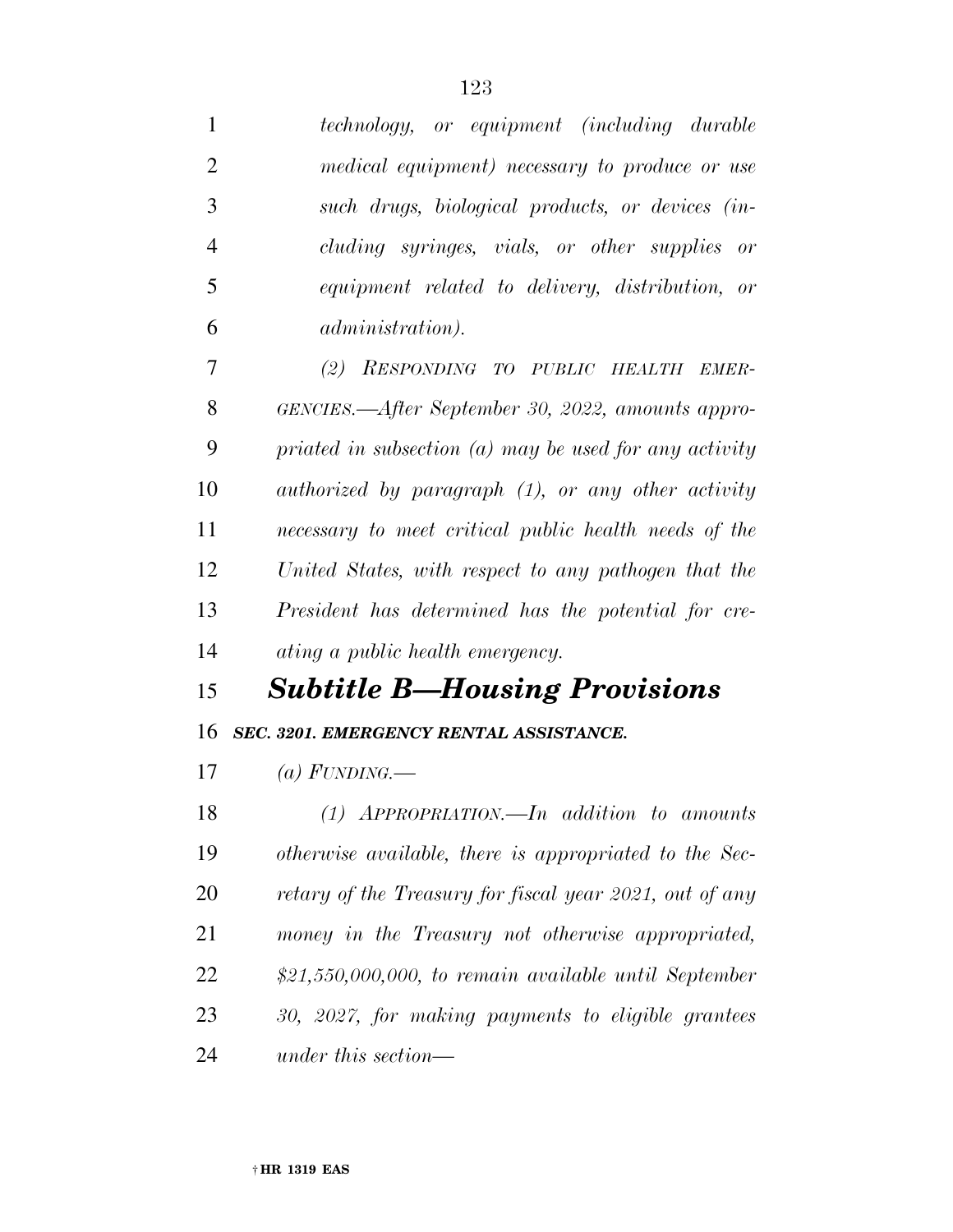| $\mathbf{1}$   | (2) RESERVATION OF FUNDS. $-0f$ the amount         |
|----------------|----------------------------------------------------|
| $\overline{2}$ | appropriated under paragraph (1), the Secretary    |
| 3              | shall reserve—                                     |
| $\overline{4}$ | $(A)$ \$305,000,000 for making payments            |
| 5              | under this section to the Commonwealth of Puer-    |
| 6              | to Rico, the United States Virgin Islands, Guam,   |
| 7              | the Commonwealth of the Northern Mariana Is-       |
| 8              | lands, and American Samoa;                         |
| 9              | $(B)$ \$30,000,000 for costs of the Secretary      |
| 10             | for the administration of emergency rental as-     |
| 11             | sistance programs and technical assistance to re-  |
| 12             | cipients of any grants made by the Secretary to    |
| 13             | provide financial and other assistance to renters; |
| 14             | $(C)$ \$3,000,000 for administrative expenses      |
| 15             | of the Inspector General relating to oversight of  |
| 16             | funds provided in this section; and                |
| 17             | (D) $$2,500,000,000$ for payments to high-         |
| 18             | need grantees as provided in this section.         |
| 19             | (b) ALLOCATION OF FUNDS TO ELIGIBLE GRANT-         |
| 20             | $EES$ .                                            |
| 21             | (1) ALLOCATION FOR STATES AND UNITS OF             |
| 22             | LOCAL GOVERNMENT.-                                 |
| 23             | $(A)$ In GENERAL.—The amount appro-                |
| 24             | priated under paragraph $(1)$ of subsection $(a)$  |
| 25             | that remains after the application of paragraph    |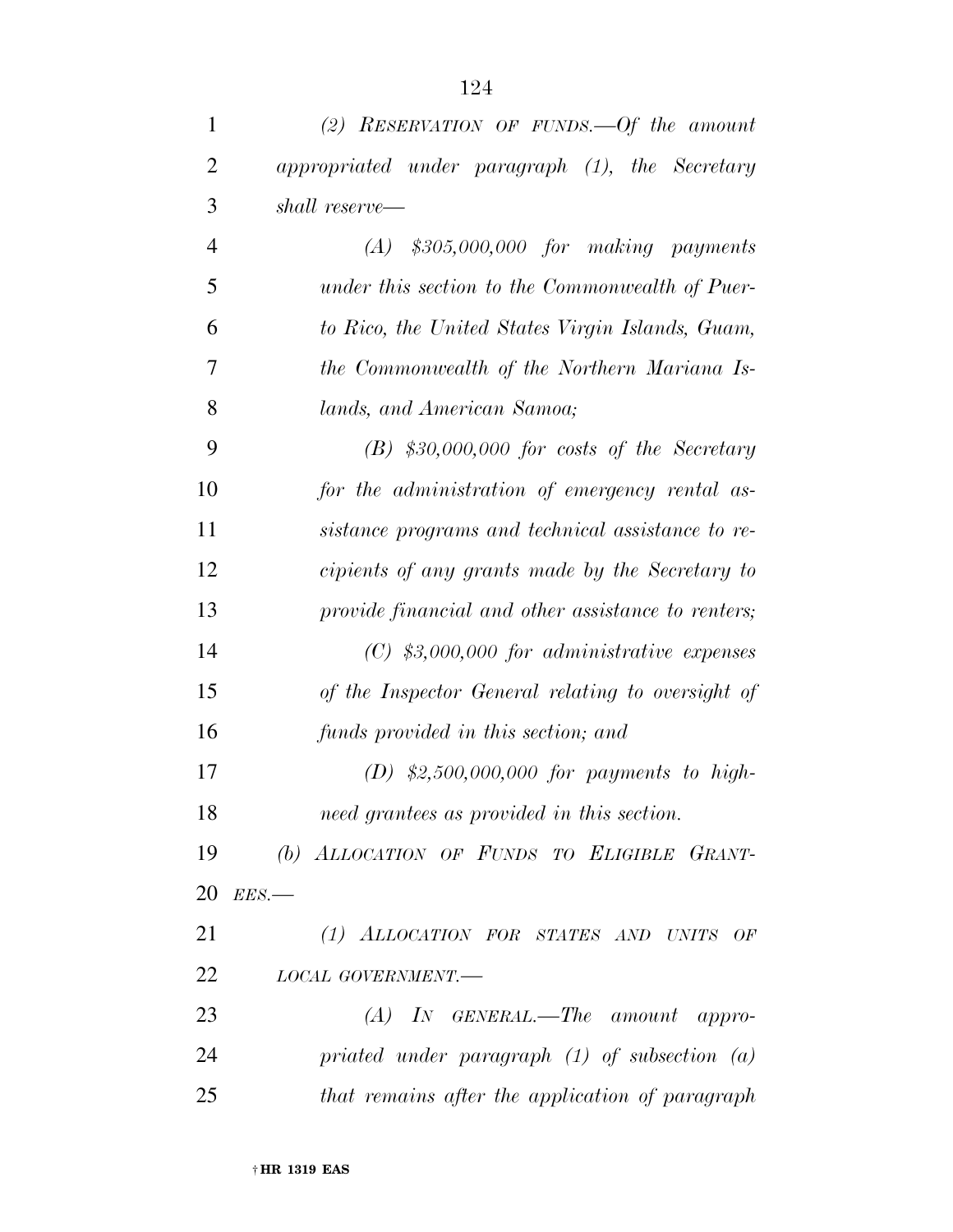| $\mathbf{1}$   | $(2)$ of such subsection shall be allocated to eligi-     |
|----------------|-----------------------------------------------------------|
| $\overline{2}$ | ble grantees described in subparagraphs (A) and           |
| 3              | (B) of subsection (f)(1) in the same manner as            |
| $\overline{4}$ | the amount appropriated under section 501 of              |
| 5              | subtitle $A$ of title $V$ of division $N$ of the Consoli- |
| 6              | dated Appropriations Act, 2021 (Public Law                |
| 7              | $(116-260)$ is allocated to States and units of local     |
| 8              | government under subsection $(b)(1)$ of such sec-         |
| 9              | tion, except that section 501(b) of such subtitle $A$     |
| 10             | shall be applied—                                         |
| 11             | $(i)$ without regard to clause $(i)$ of                   |
| 12             | paragraph $(1)(A);$                                       |
| 13             | $(ii)$ by deeming the amount appro-                       |
| 14             | priated under paragraph (1) of subsection                 |
| 15             | (a) of this Act that remains after the appli-             |
| 16             | cation of paragraph $(2)$ of such subsection              |
| 17             | to be the amount deemed to apply for pur-                 |
| 18             | poses of applying clause (ii) of section                  |
| 19             | $501(b)(1)(A)$ of such subtitle A;                        |
| 20             | (iii) by substituting " $$152,000,000"$ "                 |
| 21             | $for$ "\$200,000,000" each place such term                |
| 22             | appears;                                                  |
| 23             | $(iv)$ in subclause $(I)$ of such section                 |
| 24             | $501(b)(1)(A)(v)$ , by substituting "under sec-           |
| 25             | tion 3201 of the American Rescue Plan Act                 |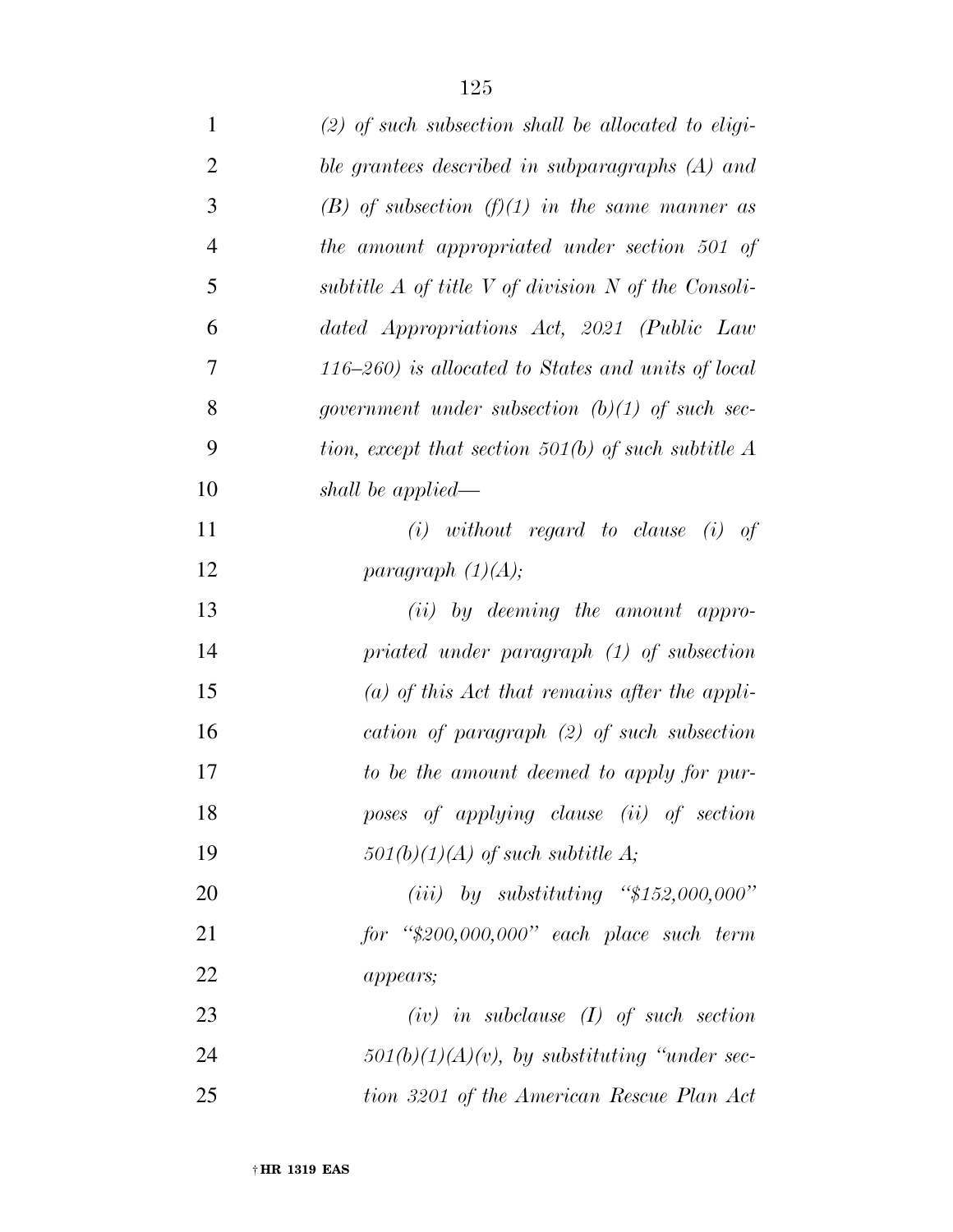| $\mathbf{1}$   | of 2021" for "under section 501 of subtitle        |
|----------------|----------------------------------------------------|
| $\overline{2}$ | $A$ of title V of division N of the Consoli-       |
| 3              | dated Appropriations Act, 2021"; and               |
| $\overline{4}$ | $(v)$ in subclause $(II)$ of such section          |
| 5              | $501(b)(1)(A)(v)$ , by substituting 'local gov-    |
| 6              | ernment elects to receive funds from the Sec-      |
| 7              | retary under section 3201 of the American          |
| 8              | Rescue Plan Act of 2021 and will use the           |
| 9              | funds in a manner consistent with such sec-        |
| 10             | tion" for "local government elects to receive      |
| 11             | funds from the Secretary under section 501         |
| 12             | of subtitle $A$ of title V of division N of the    |
| 13             | Consolidated Appropriations Act, 2021 and          |
| 14             | will use the funds in a manner consistent          |
| 15             | with such section".                                |
| 16             | $(B)$ Pro rata adjustment.—The Sec-                |
| 17             | retary shall make pro rata adjustments in the      |
| 18             | amounts of the allocations determined under sub-   |
| 19             | paragraph $(A)$ of this paragraph for entities de- |
| 20             | scribed in such subparagraph as necessary to en-   |
| 21             | sure that the total amount of allocations made     |
| 22             | pursuant to such subparagraph does not exceed      |
| 23             | the remainder appropriated amount described in     |
| 24             | such subparagraph.                                 |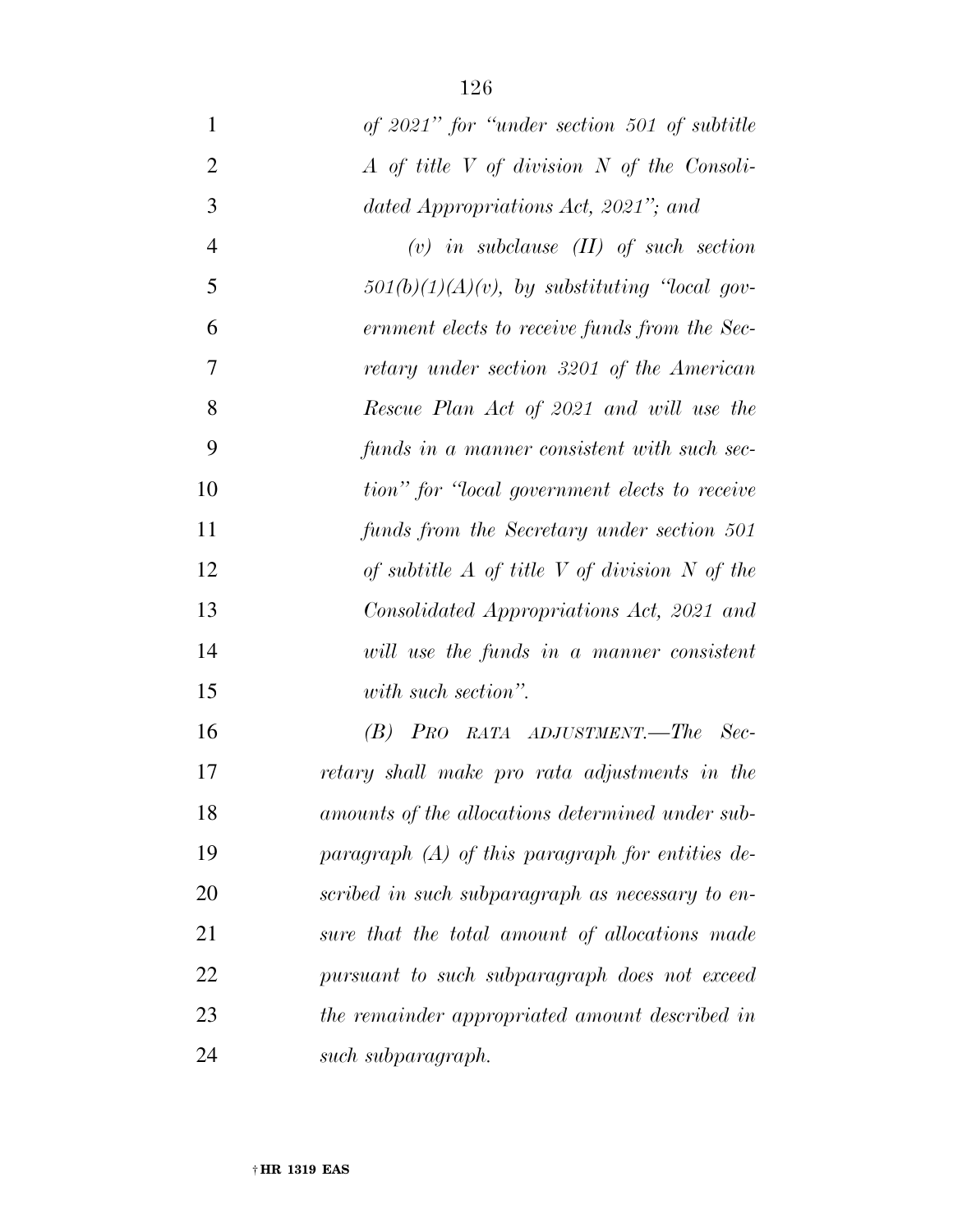| $\mathbf{1}$   | (2)<br>ALLOCATIONS FOR TERRITORIES.-The                  |
|----------------|----------------------------------------------------------|
| $\overline{2}$ | amount reserved under subsection $(a)(2)(A)$ shall be    |
| 3              | allocated to eligible grantees described in subsection   |
| $\overline{4}$ | $(f)(1)(C)$ in the same manner as the amount appro-      |
| 5              | priated under section $501(a)(2)(A)$ of subtitle A of    |
| 6              | title V of division N of the Consolidated Appropria-     |
| 7              | tions Act, $2021$ (Public Law 116-260) is allocated      |
| 8              | under section $501(b)(3)$ of such subtitle A to eligible |
| 9              | grantees described under subparagraph $(C)$ of such      |
| 10             | section 501(b)(3), except that section 501(b)(3) of such |
| 11             | subtitle $A$ shall be applied—                           |
| 12             | $(A)$ in subparagraph $(A)$ , by inserting "of           |
| 13             | section 3201 of the American Rescue Plan Act of          |
| 14             | 2021" after "the amount reserved under sub-              |
| 15             | section $(a)(2)(A)$ "; and                               |
| 16             | $(B)$ in clause (i) of subparagraph $(B)$ , by           |
| 17             | substituting "the amount equal to 0.3 percent of         |
| 18             | amount appropriated under subsection<br><i>the</i>       |
| 19             | $(a)(1)$ " with "the amount equal to 0.3 percent of      |
| <b>20</b>      | the amount appropriated under subsection $(a)(1)$        |
| 21             | of section 3201 of the American Rescue Plan Act          |
| 22             | of $2021$ ".                                             |
| 23             | (3) HIGH-NEED GRANTEES.—The Secretary shall              |
| 24             | allocate funds reserved under subsection $(a)(2)(D)$ to  |
| 25             | eligible grantees with a high need for assistance under  |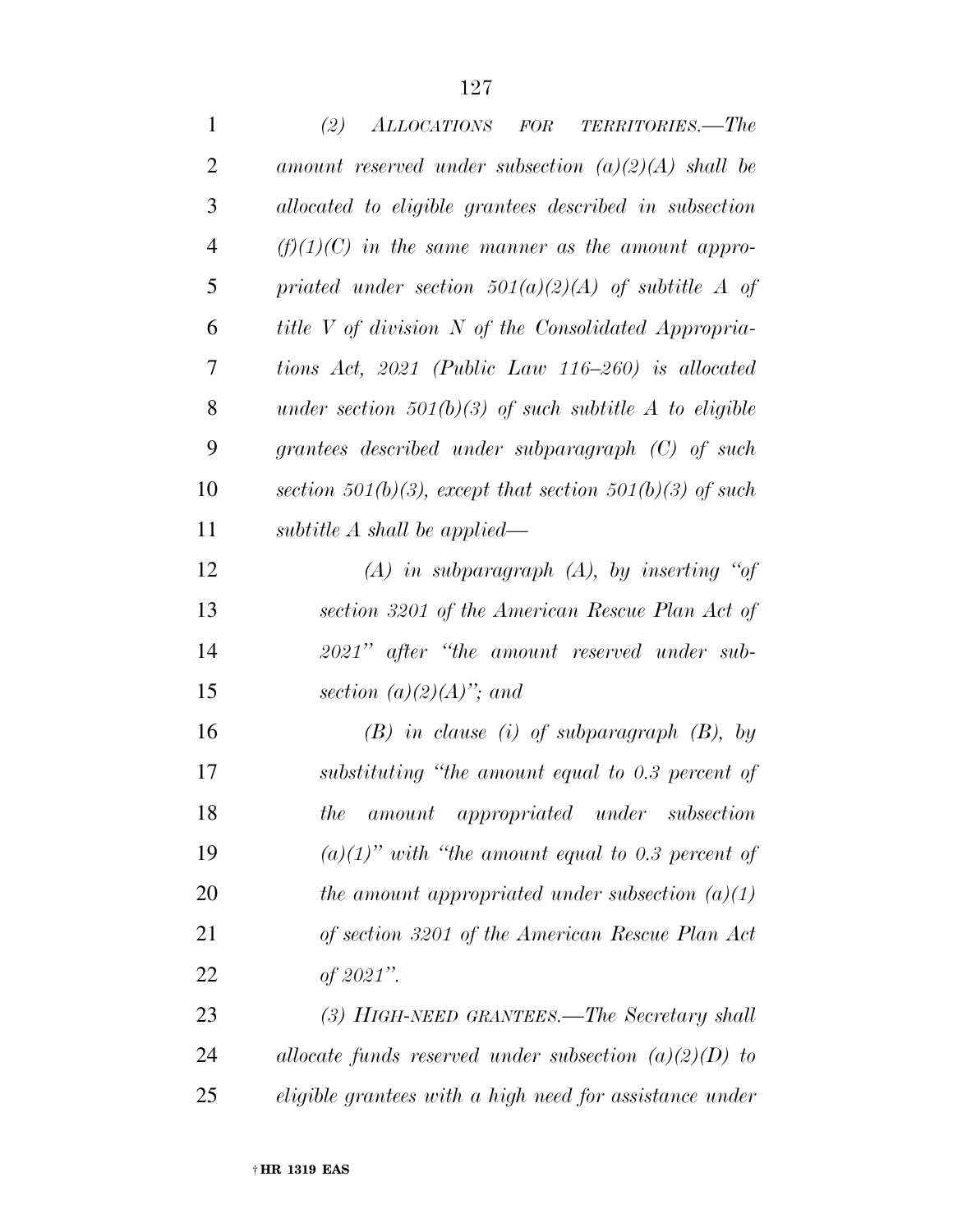| $\mathbf{1}$   | this section, with the number of very low-income        |
|----------------|---------------------------------------------------------|
| $\overline{2}$ | renter households paying more than 50 percent of in-    |
| 3              | come on rent or living in substandard or overcrowded    |
| $\overline{4}$ | conditions, rental market costs, and change in em-      |
| 5              | ployment since February 2020 used as the factors for    |
| 6              | <i>allocating funds.</i>                                |
| 7              | (c) PAYMENT SCHEDULE.-                                  |
| 8              | (1) IN GENERAL.—The Secretary shall pay all             |
| 9              | eligible grantees not less than 40 percent of each such |
| 10             | eligible grantee's total allocation provided under sub- |
| 11             | section (b) within 60 days of enactment of this Act.    |
| 12             | (2) SUBSEQUENT PAYMENTS.—The Secretary                  |
| 13             | shall pay to eligible grantees additional amounts in    |
| 14             | tranches up to the full amount of each such eligible    |
| 15             | grantee's total allocation in accordance with a proce-  |
| 16             | dure established by the Secretary, provided that any    |
| 17             | such procedure established by the Secretary shall re-   |
| 18             | quire that an eligible grantee must have obligated not  |
| 19             | less than 75 percent of the funds already disbursed by  |
| 20             | the Secretary pursuant to this section prior to dis-    |
| 21             | bursement of additional amounts.                        |
| 22             | (d) USE OF FUNDS.—                                      |
| 23             | $(1)$ In GENERAL.—An eligible grantee shall only        |
| 24             | use the funds provided from payments made under         |
| 25             | <i>this section as follows:</i>                         |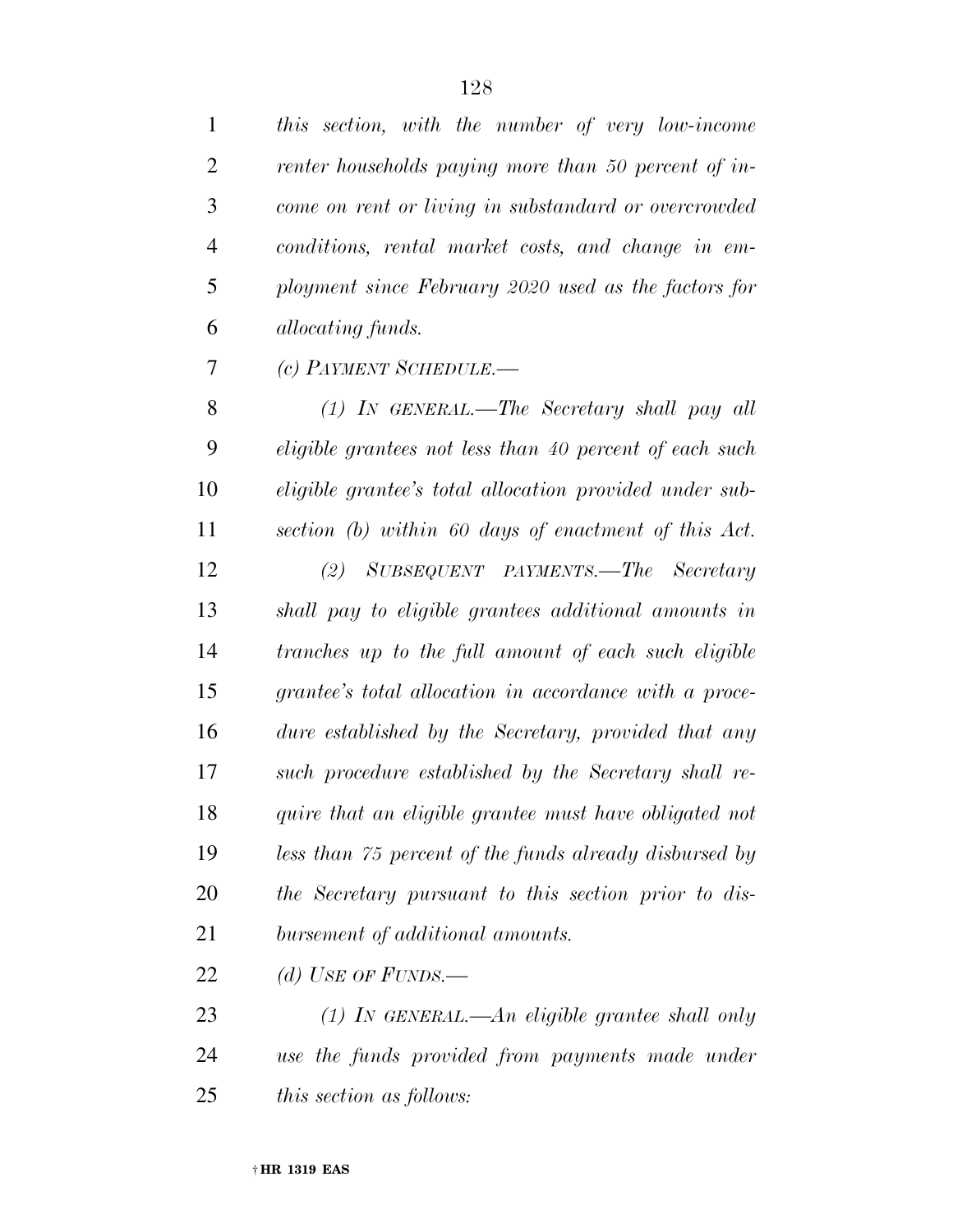| $\mathbf{1}$   | (A) FINANCIAL ASSISTANCE.-                     |
|----------------|------------------------------------------------|
| $\overline{2}$ | (i) In GENERAL.—Subject to clause (ii)         |
| 3              | of this subparagraph, funds received by an     |
| $\overline{4}$ | eligible grantee from payments made under      |
| 5              | this section shall be used to provide finan-   |
| 6              | cial assistance to eligible households, not to |
| 7              | exceed 18 months, including the payment        |
| 8              | $of$ —                                         |
| 9              | $(I)$ rent;                                    |
| 10             | $(II)$ rental arrears;                         |
| 11             | (III) utilities and home energy                |
| 12             | costs                                          |
| 13             | $(IV)$ utilities and home energy               |
| 14             | costs arrears; and                             |
| 15             | $(V)$ other expenses related to hous-          |
| 16             | ing, as defined by the Secretary.              |
| 17             | $LIMITATION. - The$ aggregate<br>(ii)          |
| 18             | amount of financial assistance an eligible     |
| 19             | household may receive under this section,      |
| 20             | when combined with financial assistance        |
| 21             | provided under section 501 of subtitle A of    |
| 22             | title V of division N of the Consolidated Ap-  |
| 23             | propriations Act, 2021 (Public Law 116–        |
| 24             | 260), shall not exceed 18 months.              |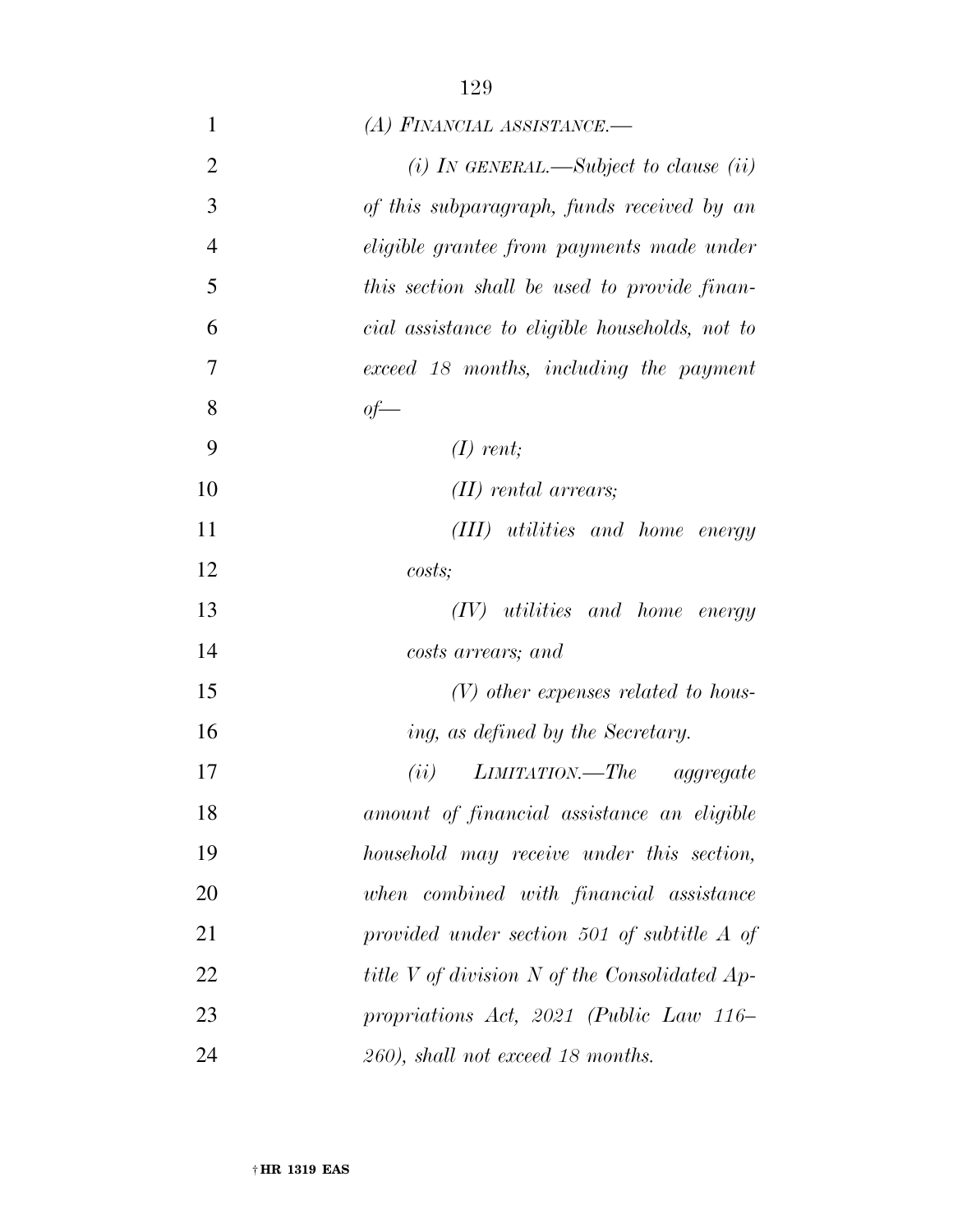| 1              | (B) HOUSING STABILITY SERVICES.-Not                |
|----------------|----------------------------------------------------|
| $\overline{2}$ | more than 10 percent of funds received by an eli-  |
| 3              | gible grantee from payments made under this        |
| $\overline{4}$ | section may be used to provide case management     |
| 5              | and other services intended to help keep house-    |
| 6              | holds stably housed.                               |
| 7              | (C)<br>ADMINISTRATIVE COSTS.-Not<br>more           |
| 8              | than 15 percent of the total amount paid to an     |
| 9              | eligible grantee under this section may be used    |
| 10             | for administrative costs attributable to providing |
| 11             | financial assistance, housing stability services,  |
| 12             | and other affordable rental housing and eviction   |
| 13             | prevention activities, including for data collec-  |
| 14             | tion and reporting requirements related to such    |
| 15             | funds.                                             |
| 16             | (D) OTHER AFFORDABLE RENTAL HOUSING                |
| 17             | AND EVICTION PREVENTION ACTIVITIES.—An eli-        |
| 18             | gible grantee may use any funds from payments      |
| 19             | made under this section that are unobligated on    |
| 20             | October 1, 2022, for purposes in addition to       |
| 21             | those specified in this paragraph, provided        |
| 22             | $that$ —                                           |
| 23             | $(i)$ such other purposes are affordable           |
| 24             | rental housing and eviction prevention pur-        |
| 25             | poses, as defined by the Secretary, serving        |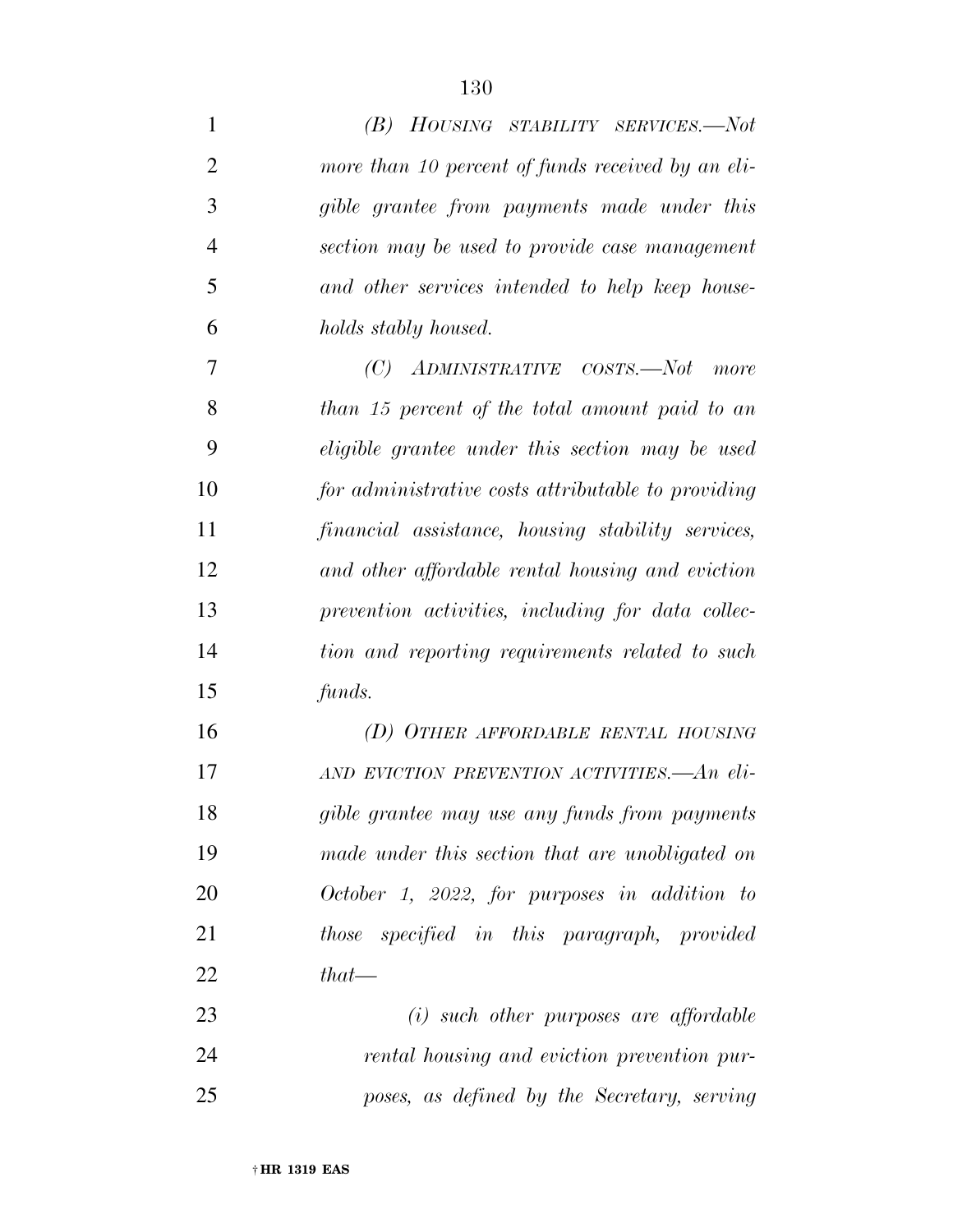| $\mathbf{1}$   | very low-income families (as such term is                      |
|----------------|----------------------------------------------------------------|
| $\overline{2}$ | defined in section $3(b)$ of the United States                 |
| 3              | Housing Act of 1937 (42 U.S.C. 1437a(b)));                     |
| $\overline{4}$ | and                                                            |
| 5              | (ii) prior to obligating any funds for                         |
| 6              | such purposes, the eligible grantee has obli-                  |
| 7              | gated not less than 75 percent of the total                    |
| 8              | funds allocated to such eligible grantee in                    |
| 9              | <i>accordance with this section.</i>                           |
| 10             | (2)<br>DISTRIBUTION OF ASSISTANCE.—Amounts                     |
| 11             | appropriated under subsection $(a)(1)$ of this section         |
| 12             | shall be subject to the same terms and conditions that         |
| 13             | apply under paragraph $(4)$ of section 501 $(c)$ of sub-       |
| 14             | title $A$ of title $V$ of division $N$ of the Consolidated Ap- |
| 15             | propriations $Act, 2021$ (Public Law 116-260) to               |
| 16             | amounts appropriated under subsection $(a)(1)$ of such         |
| 17             | section 501.                                                   |
| 18             | (e) REALLOCATION OF FUNDS.                                     |
| 19             | $(1)$ IN GENERAL.—Beginning March 31, 2022,                    |
| 20             | the Secretary shall reallocate funds allocated to eligi-       |
| 21             | ble grantees in accordance with subsection (b) but not         |
| 22             | yet paid in accordance with subsection $(c)(2)$ accord-        |
| 23             | ing to a procedure established by the Secretary.               |
| 24             | (2) ELIGIBILITY FOR REALLOCATED FUNDS.-                        |
| 25             | The Secretary shall require an eligible grantee to have        |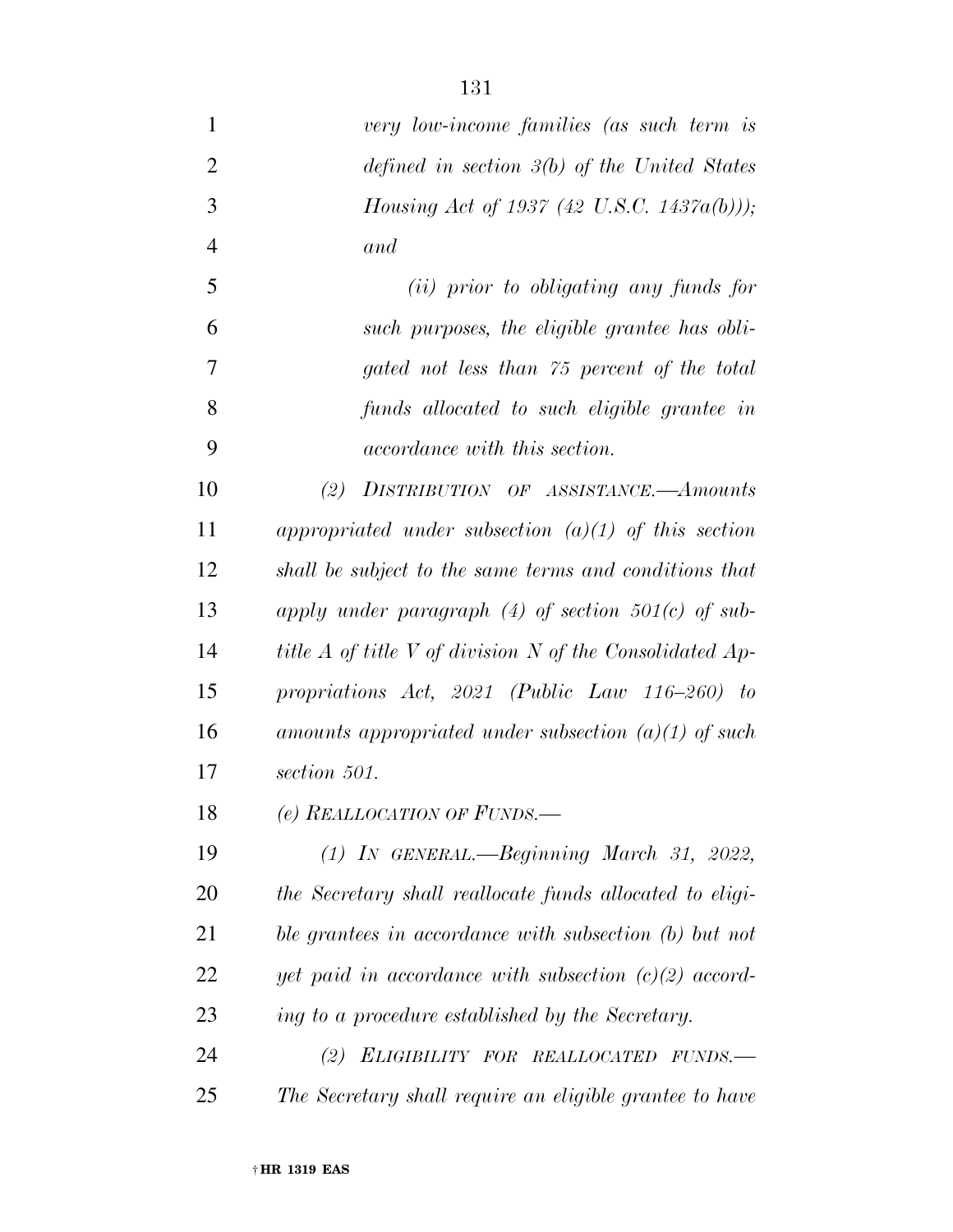| $\mathbf{1}$   | obligated 50 percent of the total amount of funds allo- |
|----------------|---------------------------------------------------------|
| $\overline{2}$ | cated to such eligible grantee under subsection (b) to  |
| 3              | be eligible to receive funds reallocated under para-    |
| $\overline{4}$ | $graph (1)$ of this subsection.                         |
| 5              | (3) PAYMENT OF REALLOCATED FUNDS BY THE                 |
| 6              | SECRETARY.—The Secretary shall pay to each eligible     |
| 7              | grantee eligible for a payment of reallocated funds de- |
| 8              | scribed in paragraph (2) of this subsection the         |
| 9              | amount allocated to such eligible grantee in accord-    |
| 10             | ance with the procedure established by the Secretary    |
| 11             | in accordance with paragraph $(1)$ of this subsection.  |
| 12             | (4) USE OF REALLOCATED FUNDS.-Eligible                  |
| 13             | grantees may use any funds received in accordance       |
| 14             | with this subsection only for purposes specified in     |
| 15             | paragraph $(1)$ of subsection $(d)$ .                   |
| 16             | $(f)$ DEFINITIONS.—In this section:                     |
| 17             | ELIGIBLE GRANTEE.—The term<br><i>eligible</i><br>(1)    |
| 18             | grantee" means any of the following:                    |
| 19             | (A) The 50 States of the United States and              |
| 20             | the District of Columbia.                               |
| 21             | $(B)$ A unit of local government (as defined            |
| 22             | in paragraph $(5)$ ).                                   |
| 23             | (C) The Commonwealth of Puerto Rico, the                |
| 24             | United States Virgin Islands, Guam, the Com-            |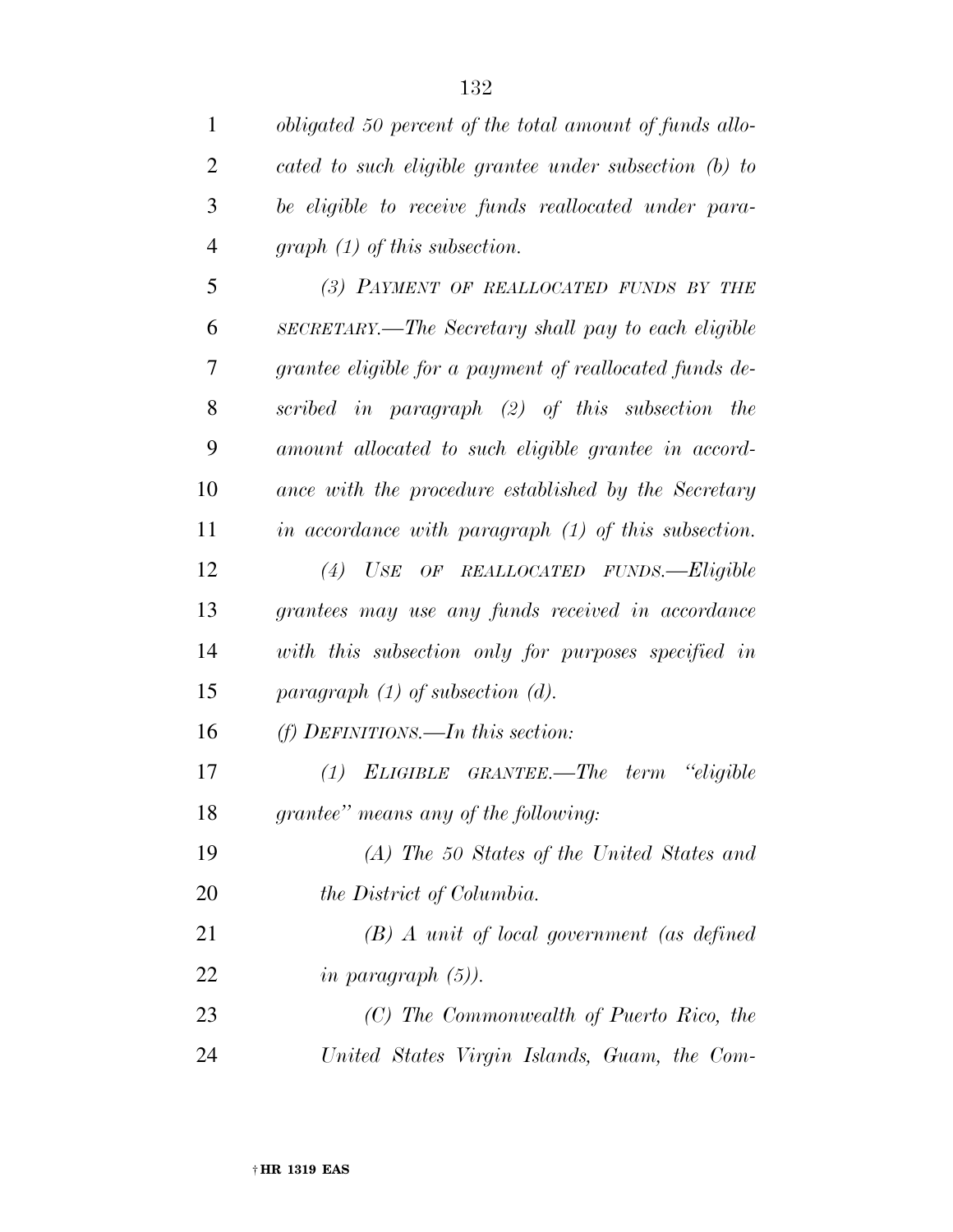| 1              | monwealth of the Northern Mariana Islands, and         |
|----------------|--------------------------------------------------------|
| $\overline{2}$ | American Samoa.                                        |
| 3              | $(2)$ ELIGIBLE HOUSEHOLD.—The term "eligible           |
| $\overline{4}$ | household" means a household of 1 or more individ-     |
| 5              | uals who are obligated to pay rent on a residential    |
| 6              | dwelling and with respect to which the eligible grant- |
| 7              | ee involved determines that—                           |
| 8              | $(A)$ 1 or more individuals within the house-          |
| 9              | hold has-                                              |
| 10             | $(i)$ qualified for unemployment bene-                 |
| 11             | fits; or                                               |
| 12             | $(ii)$ experienced a reduction in house-               |
| 13             | hold income, incurred significant costs, or            |
| 14             | experienced other financial hardship during            |
| 15             | or due, directly or indirectly, to the                 |
| 16             | <i>coronavirus pandemic</i> ;                          |
| 17             | $(B)$ 1 or more individuals within the house-          |
| 18             | hold can demonstrate a risk of experiencing            |
| 19             | homelessness or housing instability; and               |
| 20             | $(C)$ the household is a low-income family             |
| 21             | (as such term is defined in section $3(b)$ of the      |
| 22             | United States Housing Act of 1937 (42 U.S.C.           |
| 23             | $1437a(b)$ ).                                          |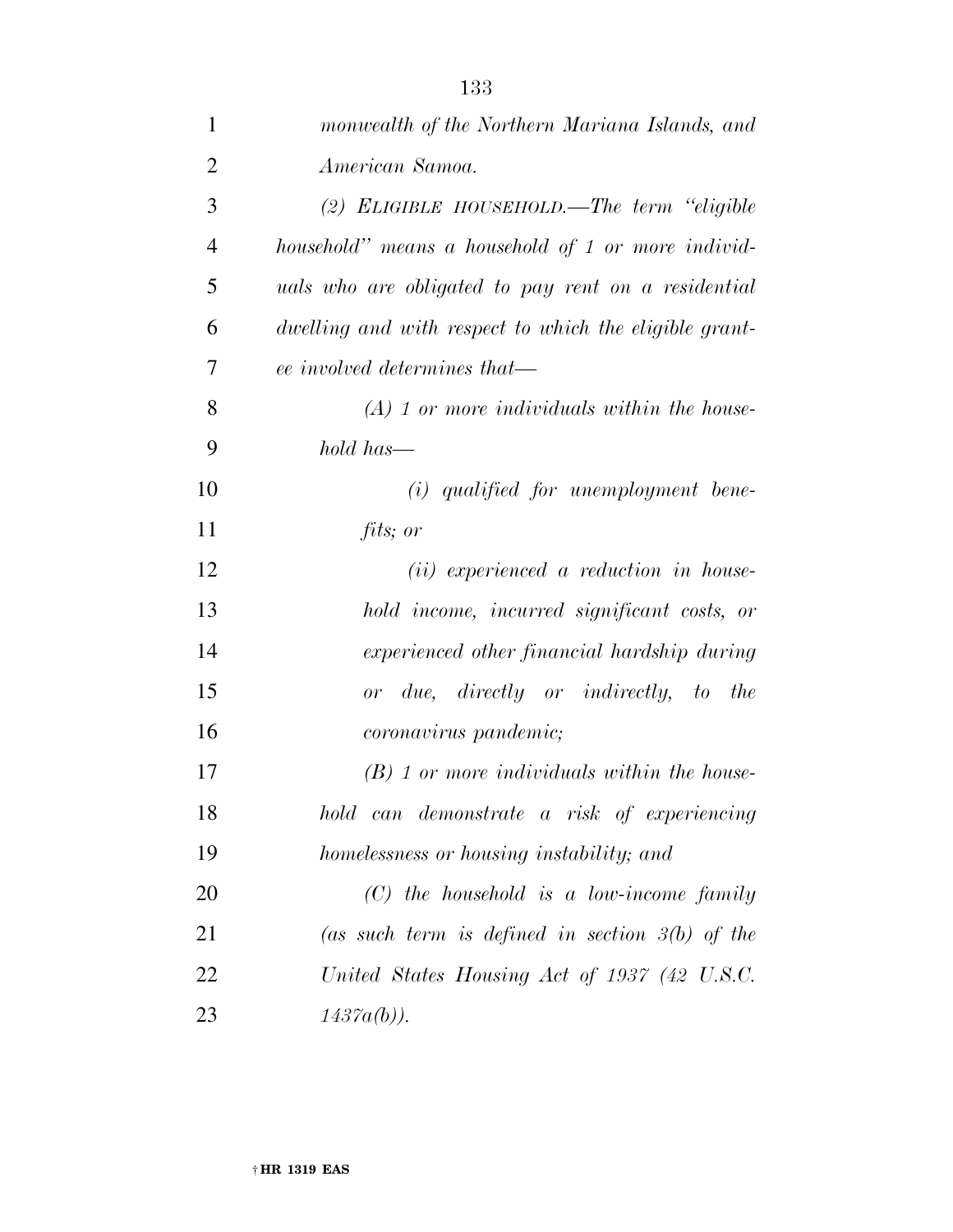| 1              | $(3)$ INSPECTOR GENERAL.—The term "Inspector"                       |
|----------------|---------------------------------------------------------------------|
| $\overline{2}$ | General" means the Inspector General of the Depart-                 |
| 3              | ment of the Treasury.                                               |
| $\overline{4}$ | (4) SECRETARY.—The term "Secretary" means                           |
| 5              | the Secretary of the Treasury.                                      |
| 6              | $(5)$ UNIT OF LOCAL GOVERNMENT.—The term                            |
| 7              | "unit of local government" has the meaning given                    |
| 8              | such term in section 501 of subtitle $A$ of title $V$ of di-        |
| 9              | vision N of the Consolidated Appropriations Act,                    |
| 10             | 2021 (Public Law 116–260).                                          |
| 11             | $(g)$ AVAILABILITY.—Funds provided to an eligible                   |
| 12             | grantee under a payment made under this section shall re-           |
| 13             | main available through September 30, 2025.                          |
| 14             | (h) EXTENSION OF AVAILABILITY UNDER PROGRAM                         |
| 15             | FOR EXISTING FUNDING.—Paragraph $(1)$ of section $501(e)$           |
|                | 16 of subtitle $A$ of title $V$ of division $N$ of the Consolidated |
|                | 17 Appropriations Act, 2021 (Public Law 116–260) is amend-          |
|                | 18 ed by striking "December 31, 2021" and inserting "Sep-           |
| 19             | tember 30, 2022".                                                   |
|                | 20 SEC. 3202. EMERGENCY HOUSING VOUCHERS.                           |
| 21             | (a) APPROPRIATION.—In addition to amounts other-                    |
|                | 22 wise available, there is appropriated to the Secretary of        |
|                | 23 Housing and Urban Development (in this section referred          |
|                | 24 to as the "Secretary") for fiscal year 2021, out of any          |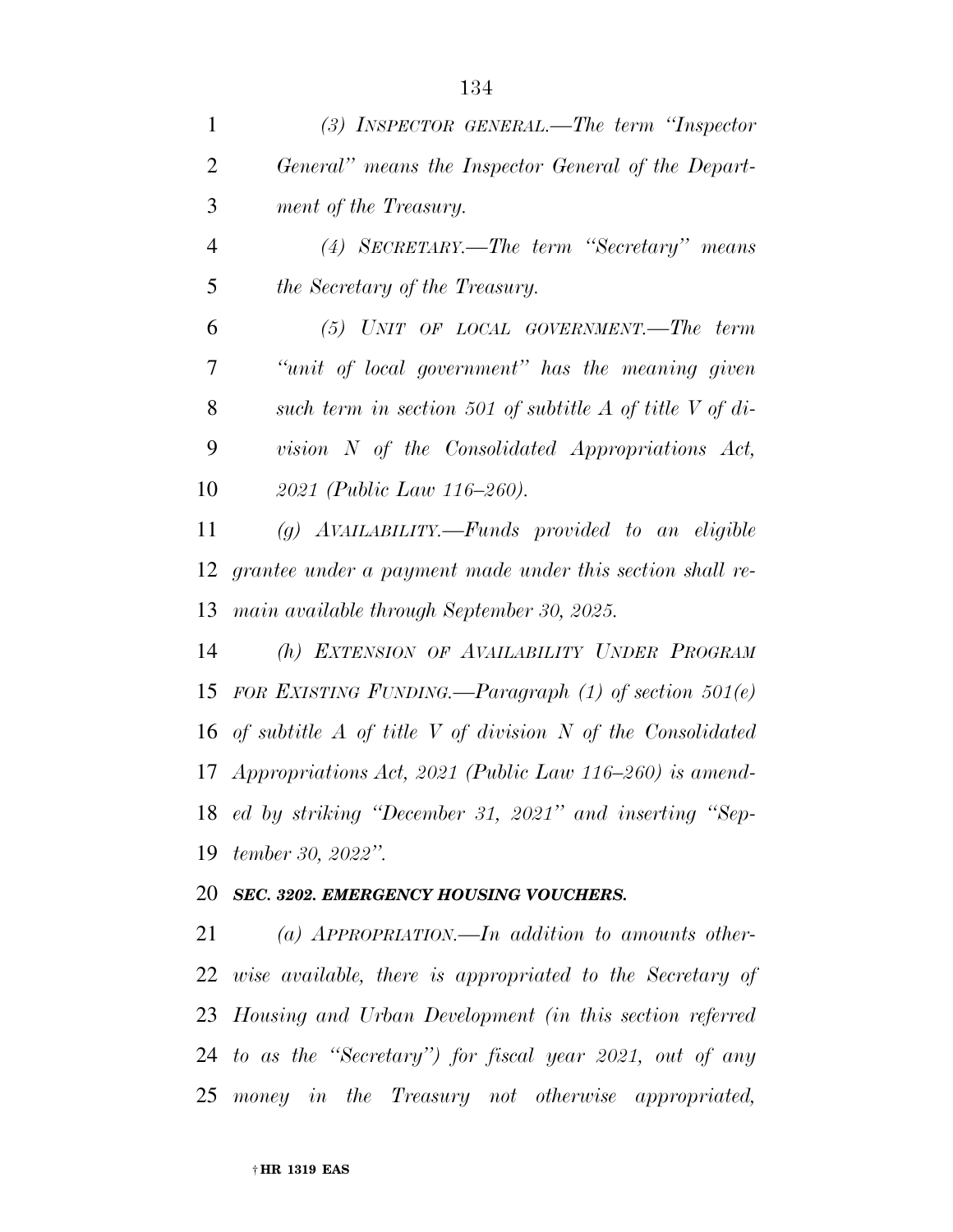*(1) incremental emergency vouchers under sub-section (b);* 

 *(2) renewals of the vouchers under subsection (b); (3) fees for the costs of administering vouchers under subsection (b) and other eligible expenses de- fined by notice to prevent, prepare, and respond to coronavirus to facilitate the leasing of the emergency vouchers, such as security deposit assistance and other costs related to retention and support of participating owners; and* 

 *(4) adjustments in the calendar year 2021 sec- tion 8 renewal funding allocation, including main- stream vouchers, for public housing agencies that ex- perience a significant increase in voucher per-unit costs due to extraordinary circumstances or that, de- spite taking reasonable cost savings measures, would otherwise be required to terminate rental assistance for families as a result of insufficient funding.* 

*(b) EMERGENCY VOUCHERS.—* 

 *(1) IN GENERAL.—The Secretary shall provide emergency rental assistance vouchers under subsection (a), which shall be tenant-based rental assistance*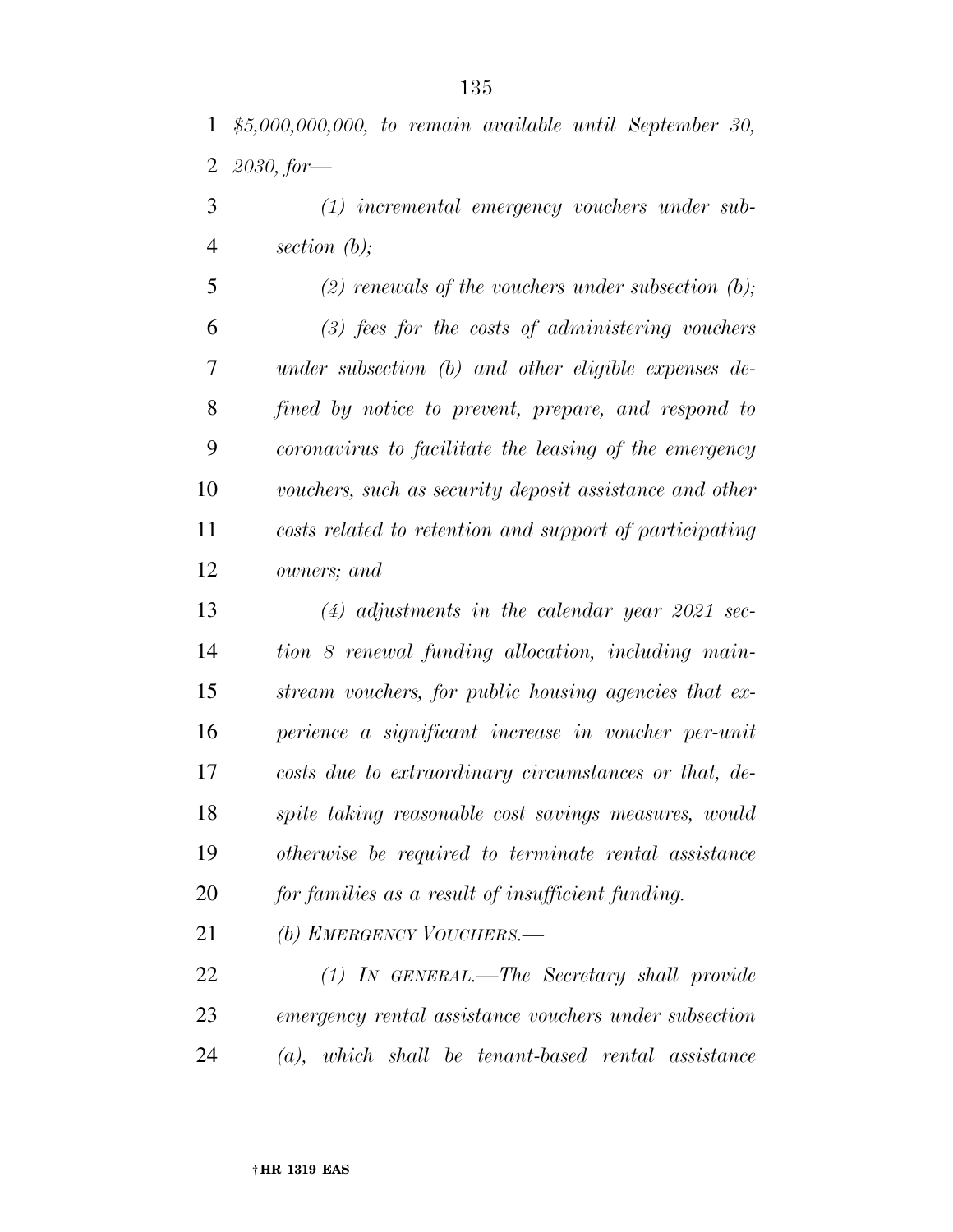| 1              | under section $8(0)$ of the United States Housing Act   |
|----------------|---------------------------------------------------------|
| $\overline{2}$ | of 1937 (42 U.S.C. 1437 $f(0)$ ).                       |
| 3              | (2) QUALIFYING INDIVIDUALS OR FAMILIES DE-              |
| $\overline{4}$ | $FINED$ . For the purposes of this section, qualifying  |
| 5              | individuals or families are those who are—              |
| 6              | $(A)$ homeless (as such term is defined in sec-         |
| 7              | tion $103(a)$ of the McKinney-Vento Homeless As-        |
| 8              | sistance Act (42 U.S.C. 11302(a));                      |
| 9              | $(B)$ at risk of homelessness (as such term is          |
| 10             | defined in section $401(1)$ of the McKinney-Vento       |
| 11             | Homeless Assistance Act (42 U.S.C. 11360(1)));          |
| 12             | $(C)$ fleeing, or attempting to flee, domestic          |
| 13             | violence, dating violence, sexual assault, stalking,    |
| 14             | or human trafficking, as defined by the Sec-            |
| 15             | retary; or                                              |
| 16             | $(D)$ recently homeless, as determined by the           |
| 17             | Secretary, and for whom providing rental assist-        |
| 18             | ance will prevent the family's homelessness or          |
| 19             | having high risk of housing instability.                |
| 20             | (3) ALLOCATION.—The Secretary shall notify              |
| 21             | public housing agencies of the number of emergency      |
| 22             | vouchers provided under this section to be allocated to |
| 23             | the agency not later than 60 days after the date of the |
| 24             | enactment of this Act, in accordance with a formula     |
| 25             | that includes public housing agency capacity and en-    |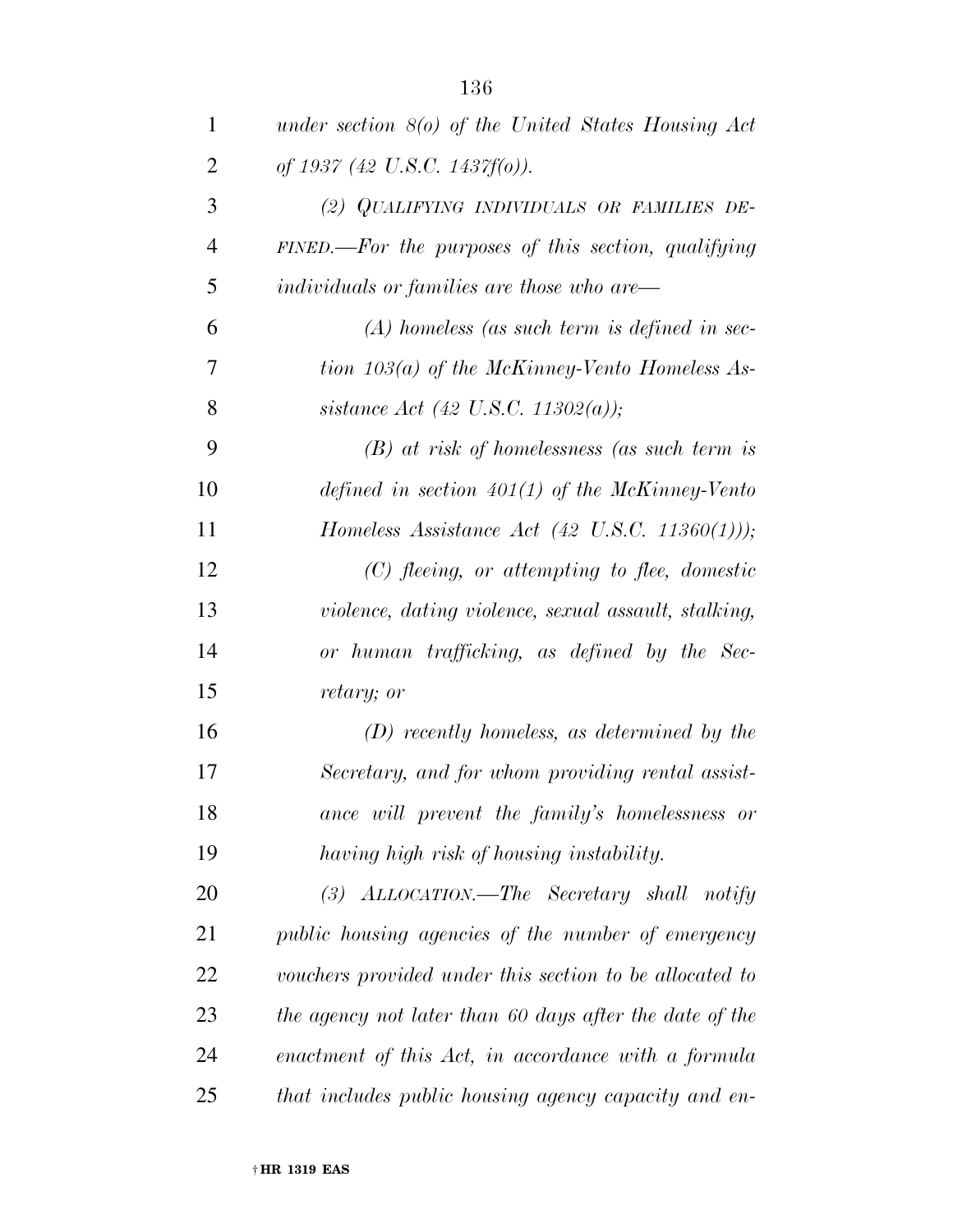| $\mathbf{1}$   | sures geographic diversity, including with respect to   |
|----------------|---------------------------------------------------------|
| $\overline{2}$ | rural areas, among public housing agencies admin-       |
| 3              | <i>istering the Housing Choice Voucher program.</i>     |
| $\overline{4}$ | (4) TERMS AND CONDITIONS.—                              |
| 5              | $(A)$ ELECTION TO ADMINISTER.—The Sec-                  |
| 6              | retary shall establish a procedure for public           |
| 7              | housing agencies to accept or decline the emer-         |
| 8              | gency vouchers allocated to the agency in accord-       |
| 9              | ance with the formula under subparagraph $(3)$ .        |
| 10             | (B) FAILURE TO USE VOUCHERS PROMPT-                     |
| 11             | $LY. -If a public housing agency fails to lease its$    |
| 12             | authorized vouchers under subsection (b) on be-         |
| 13             | half of eligible families within a reasonable pe-       |
| 14             | riod of time, the Secretary may revoke and redis-       |
| 15             | tribute any unleased vouchers and associated            |
| 16             | funds, including administrative fees and costs re-      |
| 17             | ferred to in subsection $(a)(3)$ , to other public      |
| 18             | housing agencies according to the formula under         |
| 19             | paragraph (3).                                          |
| 20             | (5)<br>WAIVERS AND ALTERNATIVE REQUIRE-                 |
| 21             | MENTS.—The Secretary may waive or specify alter-        |
| 22             | native requirements for any provision of the United     |
| 23             | States Housing Act of 1937 (42 U.S.C. 1437 et seq.)     |
| 24             | or regulation applicable to such statute other than re- |
| 25             | quirements related to fair housing, nondiscrimina-      |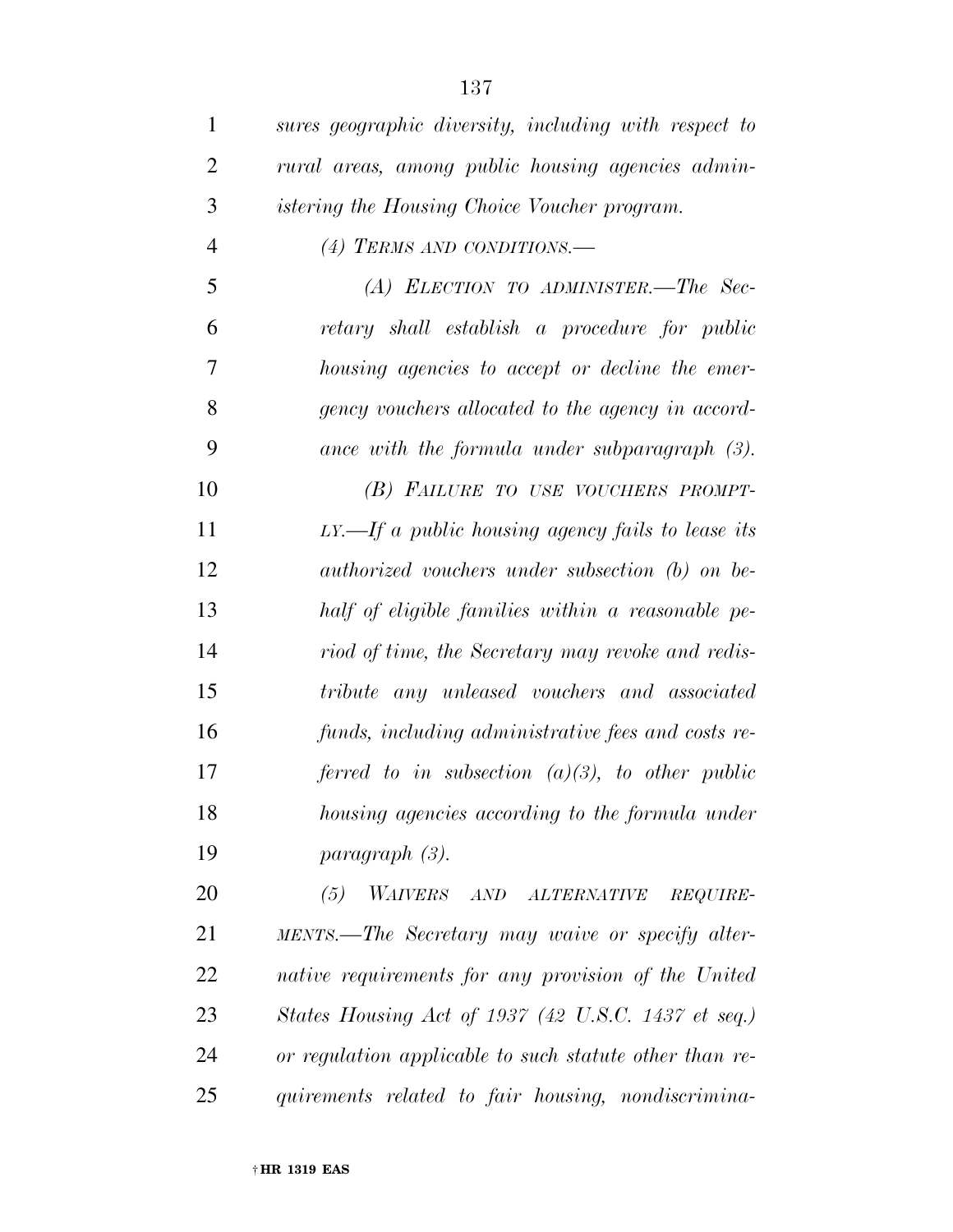*tion, labor standards, and the environment, upon a finding that the waiver or alternative requirement is necessary to expedite or facilitate the use of amounts made available in this section.* 

 *(6) TERMINATION OF VOUCHERS UPON TURN- OVER.—After September 30, 2023, a public housing agency may not reissue any vouchers made available under this section when assistance for the family as-sisted ends.* 

 *(c) TECHNICAL ASSISTANCE AND OTHER COSTS.—The Secretary may use not more \$20,000,000 of the amounts made available under this section for the costs to the Sec- retary of administering and overseeing the implementation of this section and the Housing Choice Voucher program generally, including information technology, financial re- porting, and other costs. Of the amounts set aside under this subsection, the Secretary may use not more than \$10,000,000, without competition, to make new awards or increase prior awards to existing technical assistance pro- viders to provide an immediate increase in capacity build-ing and technical assistance to public housing agencies.* 

 *(d) IMPLEMENTATION.—The Secretary may implement the provisions of this section by notice.*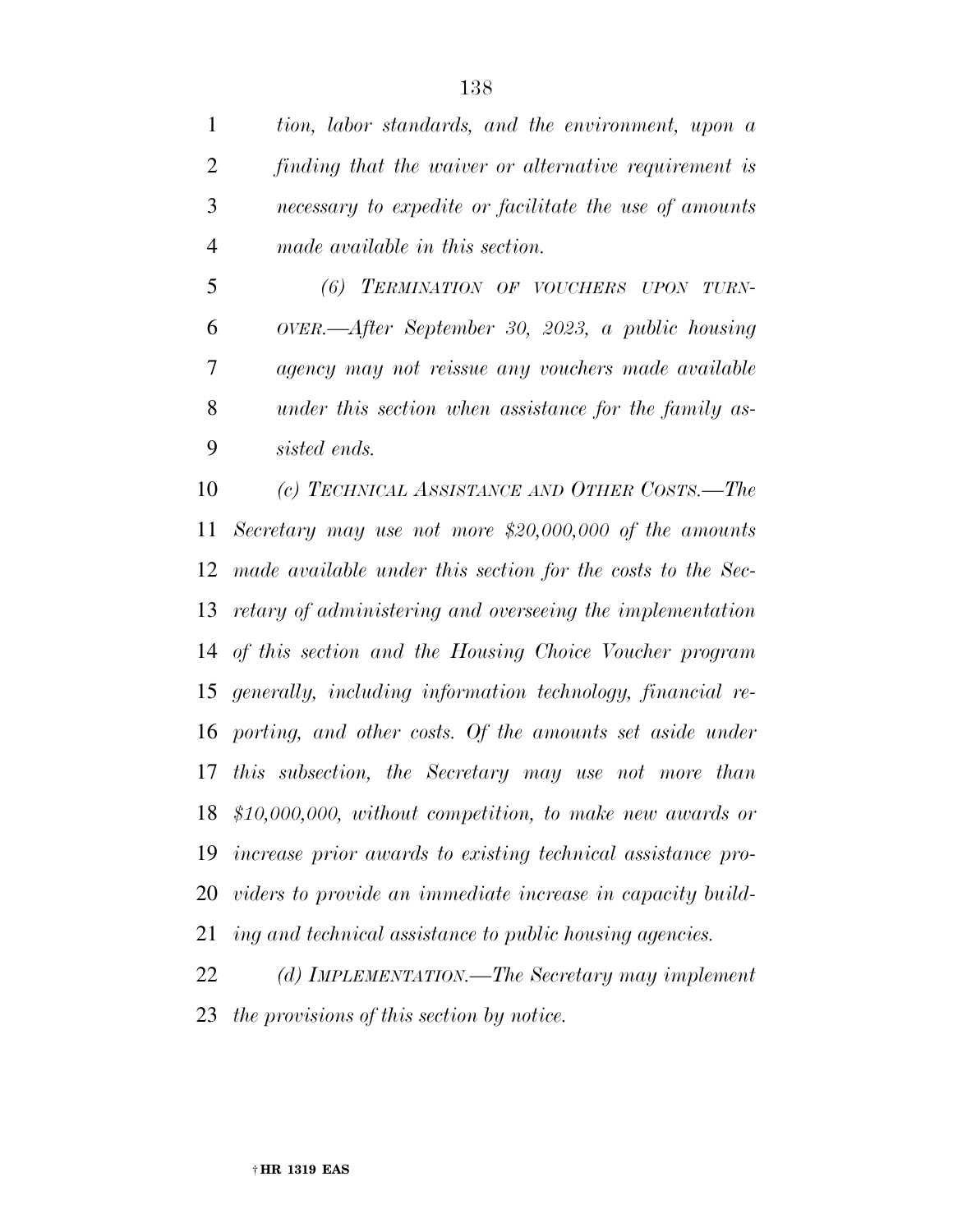*SEC. 3203. EMERGENCY ASSISTANCE FOR RURAL HOUSING.* 

 *In addition to amounts otherwise available, there is appropriated to the Secretary of Agriculture for fiscal year 2021, out of any money in the Treasury not otherwise ap- propriated, \$100,000,000, to remain available until Sep- tember 30, 2022, to provide grants under section 521(a)(2) of the Housing Act of 1949 or agreements entered into in lieu of debt forgiveness or payments for eligible households as authorized by section 502(c)(5)(D) of the Housing Act of 1949, for temporary adjustment of income losses for resi- dents of housing financed or assisted under section 514, 515, or 516 of the Housing Act of 1949 who have experienced income loss but are not currently receiving Federal rental assistance.* 

#### *SEC. 3204. HOUSING COUNSELING.*

† **HR 1319 EAS**  *(a) APPROPRIATION.—In addition to amounts other- wise available, there is appropriated to the Neighborhood Reinvestment Corporation (in this section referred to as the ''Corporation'') for fiscal year 2021, out of any money in the Treasury not otherwise appropriated, \$100,000,000, to remain available until September 30, 2025, for grants to housing counseling intermediaries approved by the Depart- ment of Housing and Urban Development, State housing finance agencies, and NeighborWorks organizations for pro- viding housing counseling services, as authorized under the Neighborhood Reinvestment Corporation Act (42 U.S.C.*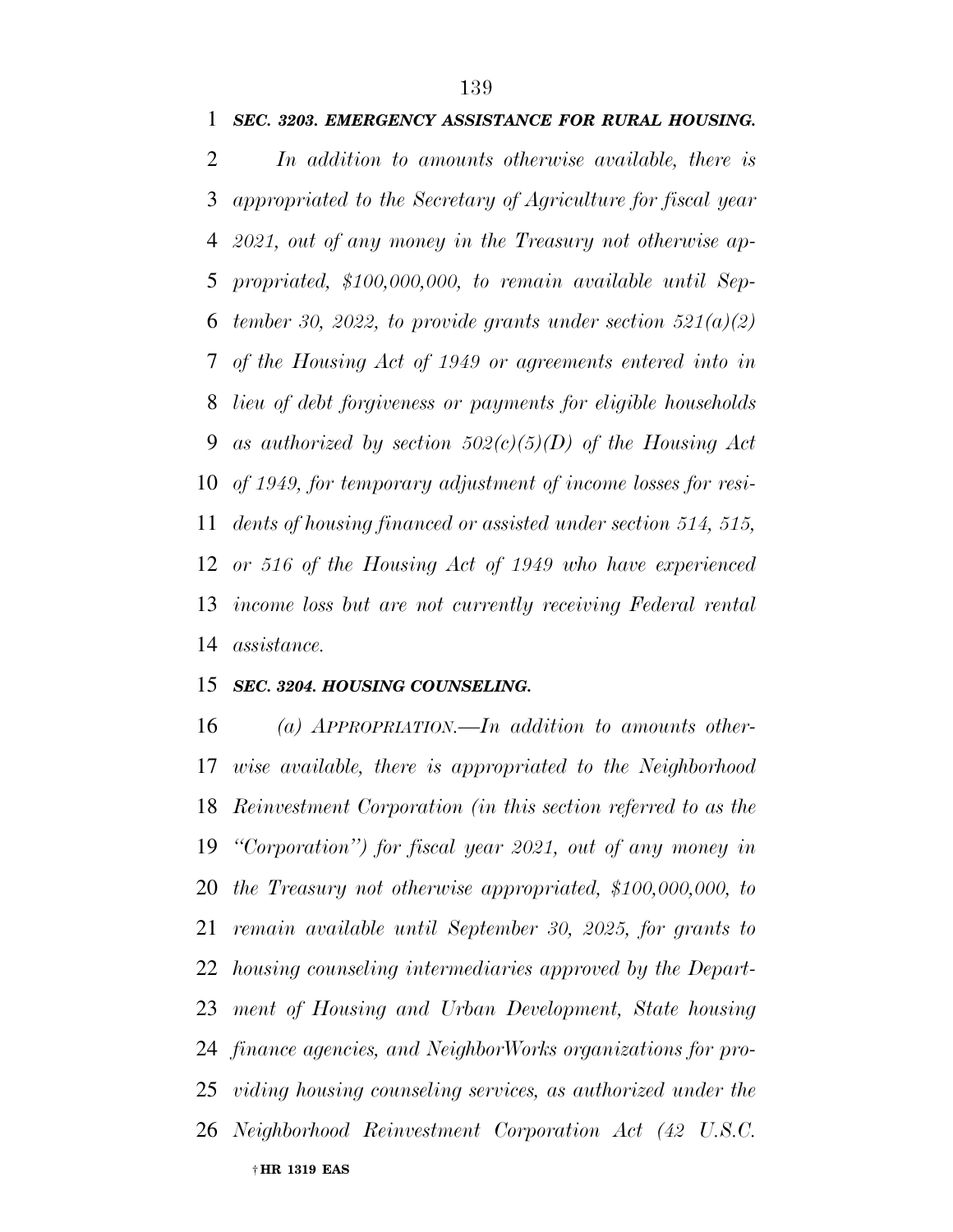|    | 1 8101–8107) and consistent with the discretion set forth in    |
|----|-----------------------------------------------------------------|
|    | 2 section $606(a)(5)$ of such Act (42 U.S.C. 8105(a)(5)) to de- |
|    | 3 sign and administer grant programs. Of the grant funds        |
| 4  | made available under this subsection, not less than 40 per-     |
| 5  | cent shall be provided to counseling organizations that         |
| 6  | $(1)$ target housing counseling services to minor-              |
| 7  | ity and low-income populations facing housing insta-            |
| 8  | bility; or                                                      |
| 9  | $(2)$ provide housing counseling services in neigh-             |
| 10 | borhoods having high concentrations of minority and             |
| 11 | <i>low-income populations.</i>                                  |
| 12 | (b) LIMITATION.—The aggregate amount provided to                |
| 13 | NeighborWorks organizations under this section shall not        |

 *exceed 15 percent of the total of grant funds made available by subsection (a).* 

 *(c) ADMINISTRATION AND OVERSIGHT.—The Corpora- tion may retain a portion of the amounts provided under this section, in a proportion consistent with its standard rate for program administration in order to cover its ex-penses related to program administration and oversight.* 

 *(d) HOUSING COUNSELING SERVICES DEFINED.— For the purposes of this section, the term ''housing counseling services'' means—* 

 *(1) housing counseling provided directly to households facing housing instability, such as evic-*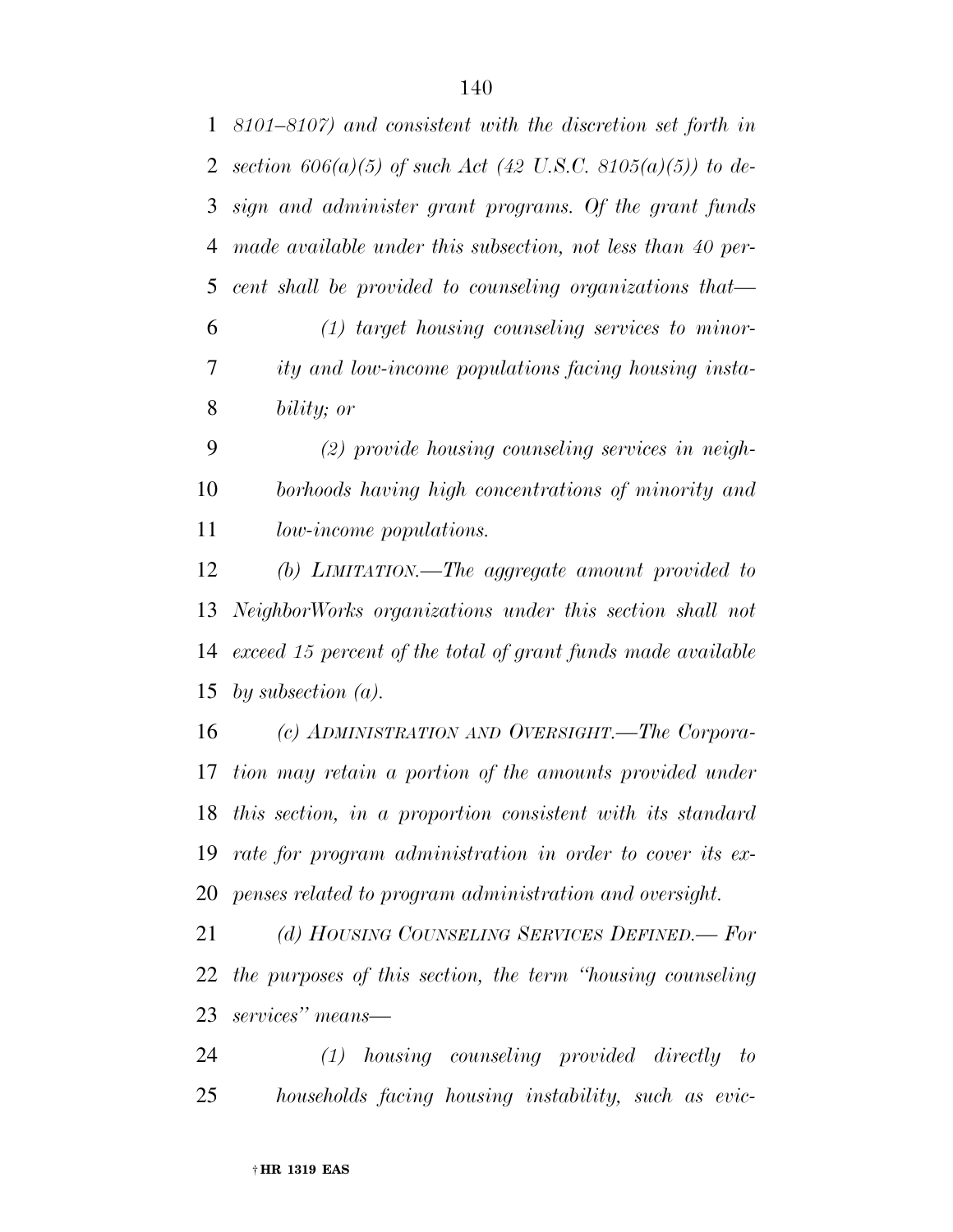*tion, default, foreclosure, loss of income, or homeless-ness;* 

 *(2) education, outreach, training, technology up-grades, and other program related support; and* 

 *(3) operational oversight funding for grantees and subgrantees that receive funds under this section. SEC. 3205. HOMELESSNESS ASSISTANCE AND SUPPORTIVE*  **SERVICES PROGRAM.** 

 *(a) APPROPRIATION.—In addition to amounts other- wise available, there is appropriated to the Secretary of Housing and Urban Development (in this section referred to as the ''Secretary'') for fiscal year 2021, out of any money in the Treasury not otherwise appropriated, \$5,000,000,000, to remain available until September 30, 2025, except that amounts authorized under subsection (d)(3) shall remain available until September 30, 2029, for assistance under title II of the Cranston-Gonzalez National Affordable Housing Act (42 U.S.C. 12721 et seq.) for the following activities to primarily benefit qualifying individ-uals or families:* 

*(1) Tenant-based rental assistance.* 

 *(2) The development and support of affordable housing pursuant to section 212(a) of the Cranston- Gonzalez National Affordable Housing Act (42 U.S.C. 12742(a)) (''the Act'' herein).*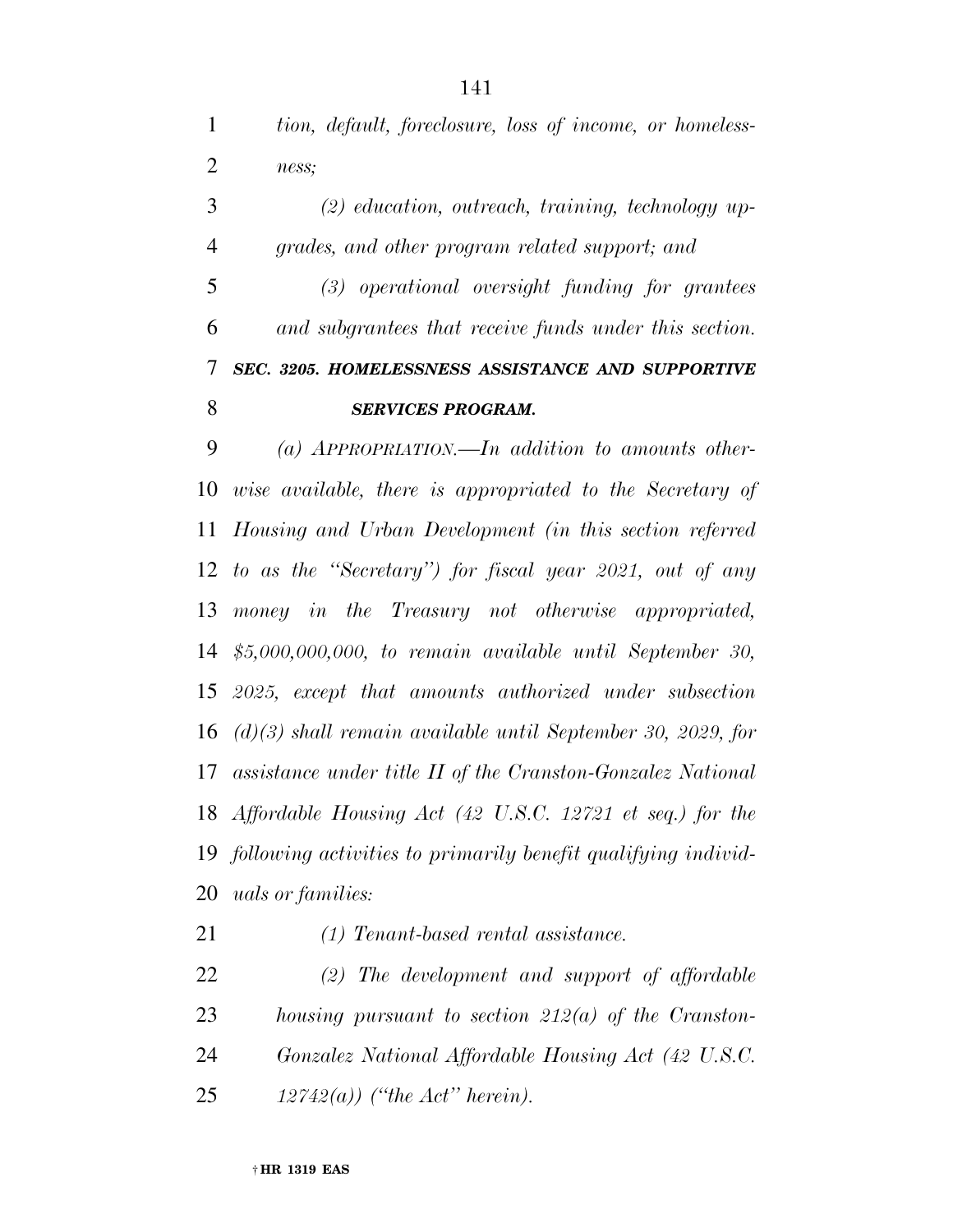| 1              | (3) Supportive services to qualifying individuals         |
|----------------|-----------------------------------------------------------|
| $\overline{2}$ | or families not already receiving such supportive serv-   |
| 3              | <i>ices, including—</i>                                   |
| $\overline{4}$ | $(A)$ activities listed in section 401(29) of the         |
| 5              | McKinney-Vento Homeless Assistance Act (42                |
| 6              | $U.S.C. 11360(29)$ );                                     |
| 7              | (B) housing counseling; and                               |
| 8              | (C) homeless prevention services.                         |
| 9              | $(4)$ The acquisition and development of non-con-         |
| 10             | gregate shelter units, all or a portion of which may—     |
| 11             | $(A)$ be converted to permanent affordable                |
| 12             | <i>housing</i> ;                                          |
| 13             | $(B)$ be used as emergency shelter under sub-             |
| 14             | title B of title IV of the McKinney-Vento Home-           |
| 15             | less Assistance Act (42 U.S.C. 11371–11378);              |
| 16             | $(C)$ be converted to permanent housing                   |
| 17             | under subtitle $C$ of title $IV$ of the McKinney-         |
| 18             | Vento Homeless Assistance Act (42 U.S.C.                  |
| 19             | $11381 - 11389$ ; or                                      |
| 20             | $(D)$ remain as non-congregate shelter units.             |
| 21             | (b) QUALIFYING INDIVIDUALS OR FAMILIES DE-                |
| 22             | FINED.—For the purposes of this section, qualifying indi- |
|                | $23 \;$ viduals or families are those who are—            |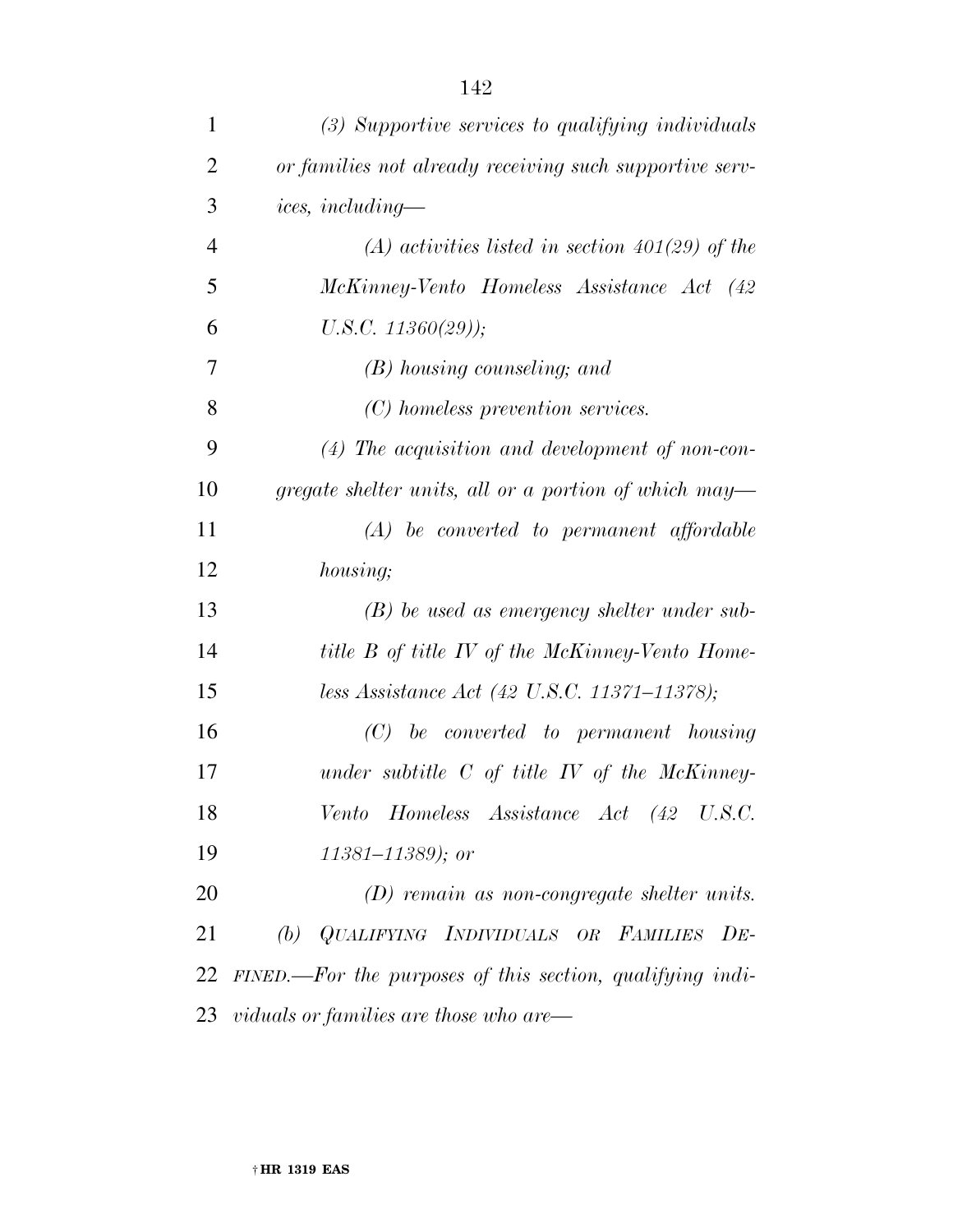| $\mathbf{1}$   | (1) homeless, as defined in section $103(a)$ of the             |
|----------------|-----------------------------------------------------------------|
| $\overline{2}$ | McKinney-Vento Homeless Assistance Act (42 U.S.C.               |
| 3              | $11302(a)$ ;                                                    |
| $\overline{4}$ | $(2)$ at-risk of homelessness, as defined in section            |
| 5              | $401(1)$ of the McKinney-Vento Homeless Assistance              |
| 6              | Act (42 U.S.C. 11360(1));                                       |
| 7              | $(3)$ fleeing, or attempting to flee, domestic vio-             |
| 8              | lence, dating violence, sexual assault, stalking, or            |
| 9              | human trafficking, as defined by the Secretary;                 |
| 10             | $(4)$ in other populations where providing sup-                 |
| 11             | portive services or assistance under section $212(a)$ of        |
| 12             | the Act (42 U.S.C. 12742(a)) would prevent the fam-             |
| 13             | ily's homelessness or would serve those with the great-         |
| 14             | est risk of housing instability; or                             |
| 15             | $(5)$ veterans and families that include a veteran              |
| 16             | family member that meet one of the preceding cri-               |
| 17             | teria.                                                          |
| 18             | (c) TERMS AND CONDITIONS.-                                      |
| 19             | (1) FUNDING RESTRICTIONS.—The cost limits in                    |
| 20             | section 212(e) $(42 \text{ U.S.C. } 12742(e))$ , the commitment |
| 21             | requirements in section 218(g) $(42 \text{ U.S.C. } 12748(g)),$ |
| 22             | the matching requirements in section 220 $(42 \text{ U.S.C.})$  |
| 23             | 12750), and the set-aside for housing developed, spon-          |
| 24             | sored, or owned by community housing development                |
| 25             | organizations required in section 231 of the Act $(42)$         |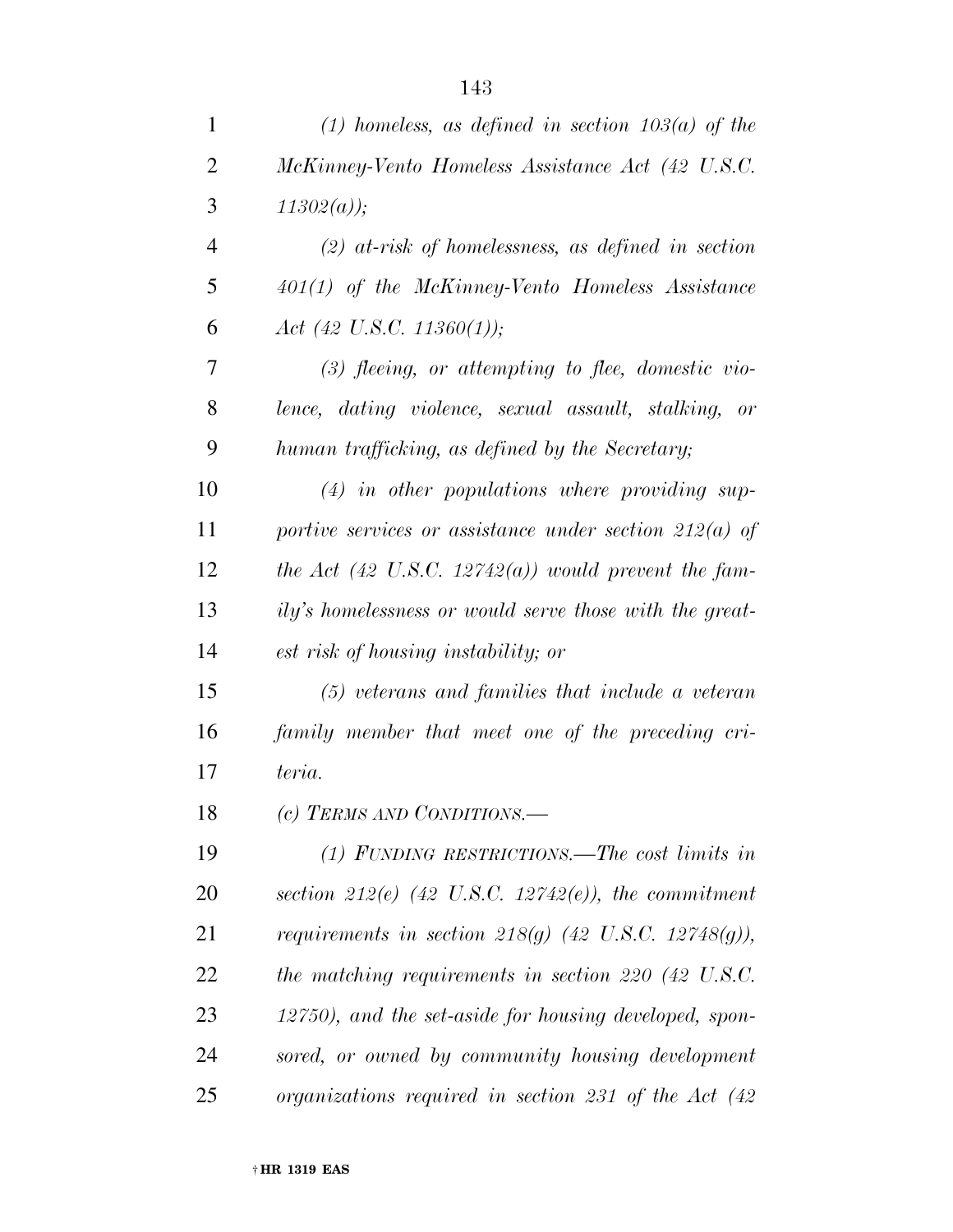*U.S.C. 12771) shall not apply for amounts made available in this section.* 

 *(2) ADMINISTRATIVE COSTS.— Notwithstanding sections 212(c) and (d)(1) of the Act (42 U.S.C. 12742(c) and (d)(1)), of the funds made available in this section for carrying out activities authorized in this section, a grantee may use up to fifteen percent of its allocation for administrative and planning costs.* 

 *(3) OPERATING EXPENSES.—Notwithstanding sections 212(a) and (g) of the Act (42 U.S.C. 12742(a) and (g)), a grantee may use up to an addi- tional five percent of its allocation for the payment of operating expenses of community housing develop- ment organizations and nonprofit organizations car- rying out activities authorized under this section, but only if—* 

 *(A) such funds are used to develop the ca- pacity of the community housing development organization or nonprofit organization in the ju- risdiction or insular area to carry out activities authorized under this section; and* 

 *(B) the community housing development or-ganization or nonprofit organization complies*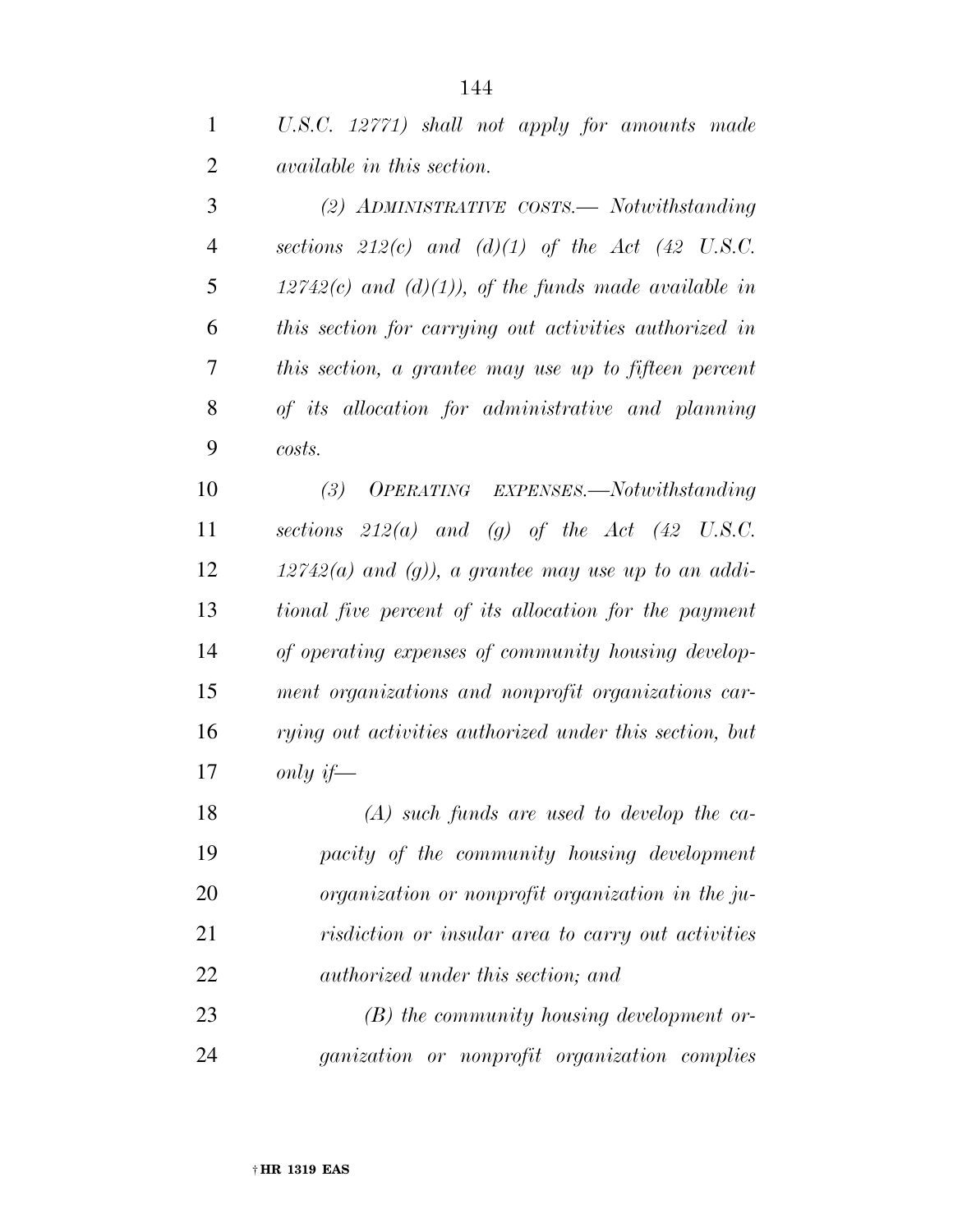| 1              | with the limitation on assistance in section                    |
|----------------|-----------------------------------------------------------------|
| $\overline{2}$ | 234(b) of the Act (42 U.S.C. 12774(b)).                         |
| 3              | $(4)$ CONTRACTING.—A grantee, when contracting                  |
| 4              | with service providers engaged directly in the provi-           |
| 5              | sion of services under paragraph $(a)(3)$ , shall, to the       |
| 6              | extent practicable, enter into contracts in amounts             |
| 7              | that cover the actual total program costs and admin-            |
| 8              | <i>istrative overhead to provide the services contracted.</i>   |
| 9              | (d) $ALLOCATION$ .                                              |
| 10             | (1) FORMULA ASSISTANCE.—Except as provided                      |
| 11             | in paragraphs $(2)$ and $(3)$ , the Secretary shall allo-       |
| 12             | cate amounts made available under this section pur-             |
| 13             | suant to section 217 of the Act $(42 \text{ U.S.C. } 12747)$ to |
| 14             | grantees that received allocations pursuant to that             |
| 15             | same formula in fiscal year 2021, and shall make                |
| 16             | such allocations within 30 days of enactment of this            |
| 17             | Act.                                                            |
| 18             | (2) TECHNICAL ASSISTANCE.—Up to $$25,000,000$                   |
| 19             | of the amounts made available under this section                |
| 20             | shall be used, without competition, to make new                 |
| 21             | awards or increase prior awards to existing technical           |
| 22             | assistance providers to provide an immediate increase           |

 *in capacity building and technical assistance avail- able to any grantees implementing activities or projects consistent with this section.*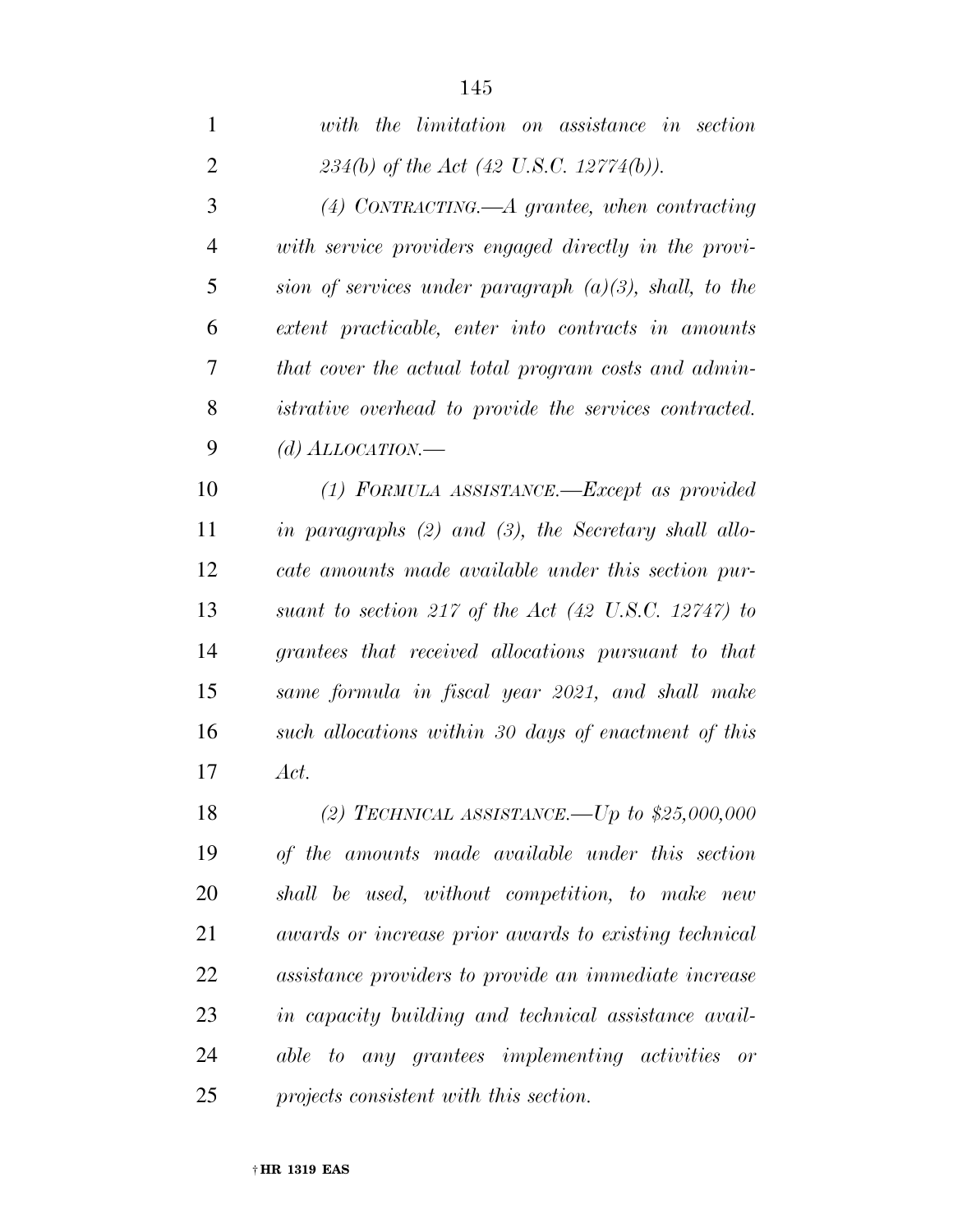| $\mathbf{1}$   | (3) OTHER COSTS.—Up to $$50,000,000$ of the                       |
|----------------|-------------------------------------------------------------------|
| $\overline{2}$ | amounts made available under this section shall be                |
| 3              | used for the administrative costs to oversee and ad-              |
| 4              | minister implementation of this section and the                   |
| 5              | HOME program generally, including information                     |
| 6              | technology, financial reporting, and other costs.                 |
| 7              | WAIVERS OR ALTERNATIVE<br>(4)<br>REQUIRE-                         |
| 8              | MENTS.—The Secretary may waive or specify alter-                  |
| 9              | native requirements for any provision of the Cran-                |
| 10             | ston-Gonzalez National Affordable Housing Act (42)                |
| 11             | U.S.C. 12701 et seq.) and titles I and IV of the                  |
| 12             | McKinney-Vento Homelessness Act (42 U.S.C. 11301                  |
| 13             | $et\ seq.,\ 11360\ et\ seq.)\ or\ regulation\ for\ the\ adminis-$ |
| 14             | tration of the amounts made available under this sec-             |
| 15             | tion other than requirements related to fair housing,             |
| 16             | nondiscrimination, labor standards, and the environ-              |
| 17             | ment, upon a finding that the waiver or alternative               |
| 18             | requirement is necessary to expedite or facilitate the            |
| 19             | use of amounts made available under this section.                 |
| 20             | <b>SEC. 3206. HOMEOWNER ASSISTANCE FUND.</b>                      |
| 21             | (a) APPROPRIATION.—In addition to amounts other-                  |

 *wise available, there is appropriated to the Secretary of the Treasury for the Homeowner Assistance Fund established under subsection (c) for fiscal year 2021, out of any money in the Treasury not otherwise appropriated,*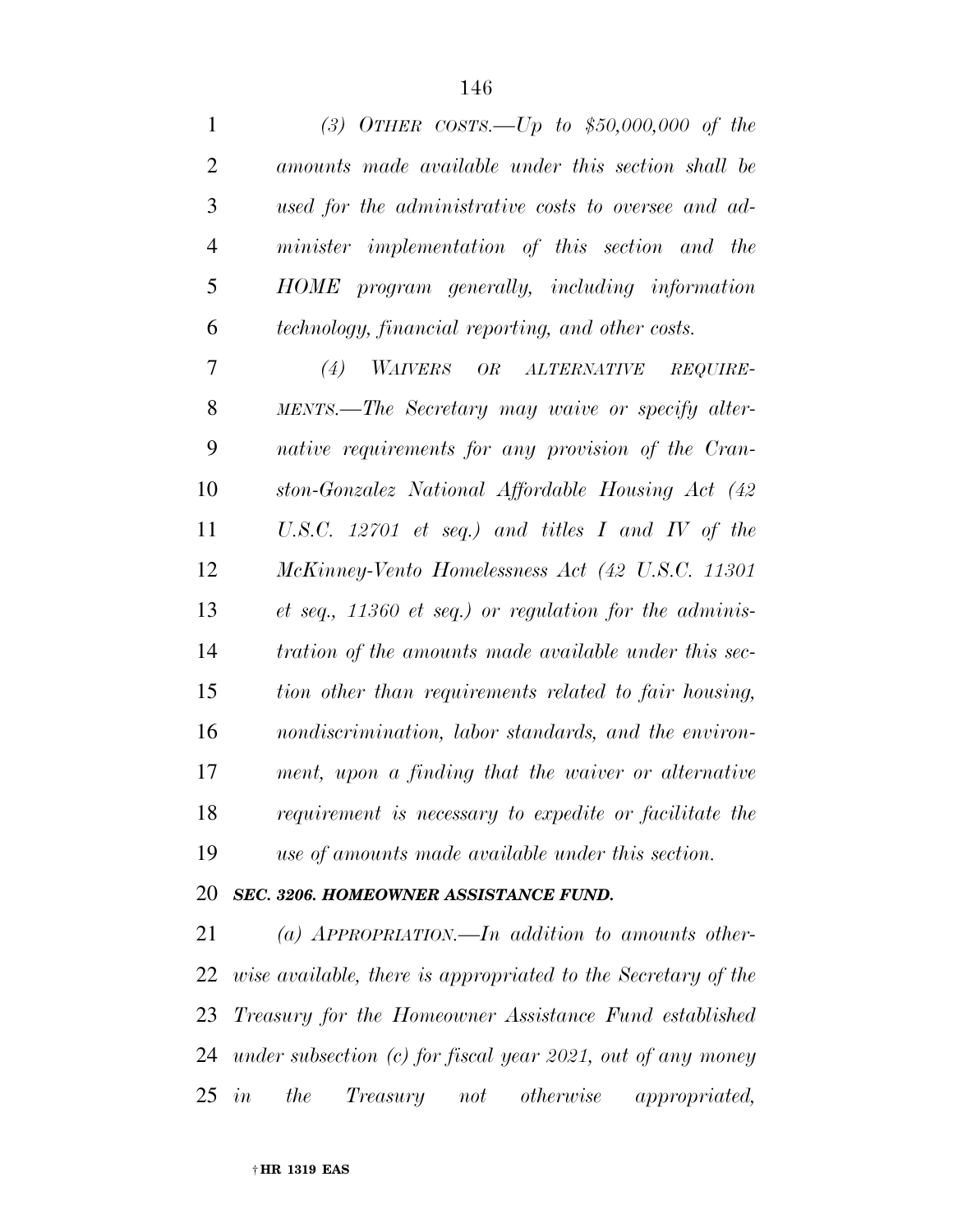*\$9,961,000,000, to remain available until September 30, 2025, for qualified expenses that meet the purposes specified under subsection (c) and expenses described in subsection (d)(1).* 

## *(b) DEFINITIONS.—In this section:*

 *(1) CONFORMING LOAN LIMIT.—The term ''con- forming loan limit'' means the applicable limitation governing the maximum original principal obligation of a mortgage secured by a single-family residence, a mortgage secured by a 2-family residence, a mortgage secured by a 3-family residence, or a mortgage se- cured by a 4-family residence, as determined and ad- justed annually under section 302(b)(2) of the Federal National Mortgage Association Charter Act (12 U.S.C. 1717(b)(2)) and section 305(a)(2) of the Fed- eral Home Loan Mortgage Corporation Act (12 U.S.C. 1454(a)(2)).* 

 *(2) DWELLING.—The term ''dwelling'' means any building, structure, or portion thereof which is occupied as, or designed or intended for occupancy as, a residence by one or more individuals.* 

 *(3) ELIGIBLE ENTITY.—The term ''eligible enti-ty'' means—* 

*(A) a State; or*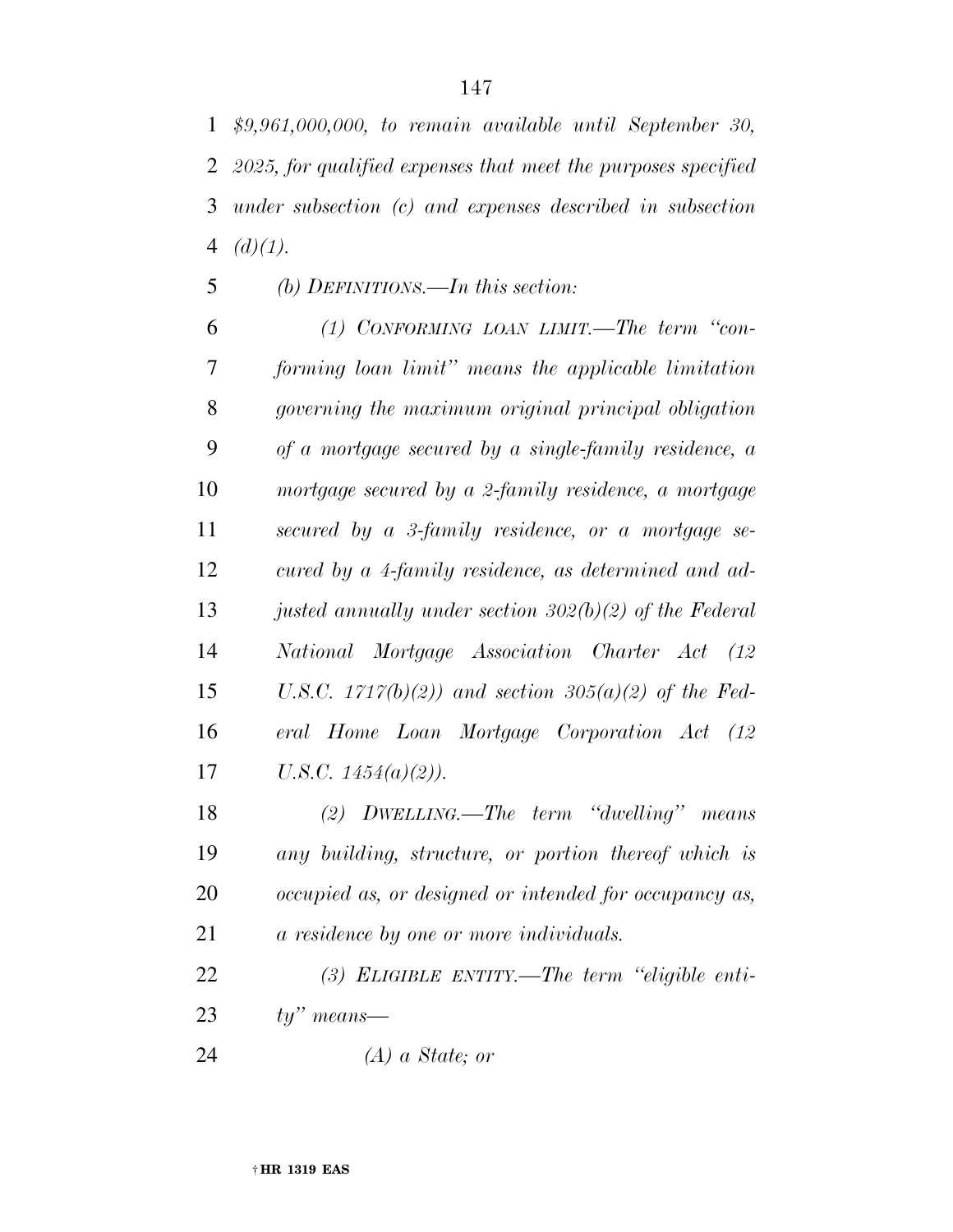| $\mathbf{1}$   | $(B)$ any entity eligible for payment under          |
|----------------|------------------------------------------------------|
| $\overline{2}$ | subsection $(f)$ .                                   |
| 3              | $(4)$ MORTGAGE.—The term "mortgage" means            |
| $\overline{4}$ | any credit transaction—                              |
| 5              | $(A)$ that is secured by a mortgage, deed of         |
| 6              | trust, or other consensual security interest on a    |
| 7              | principal residence of a borrower that is $(i)$ a 1- |
| 8              | to 4-unit dwelling, or (ii) residential real prop-   |
| 9              | erty that includes a 1- to 4-unit dwelling; and      |
| 10             | $(B)$ the unpaid principal balance of which          |
| 11             | was, at the time of origination, not more than       |
| 12             | the conforming loan limit.                           |
| 13             | $(5)$ FUND.—The term "Fund" means the Home-          |
| 14             | owner Assistance Fund established under subsection   |
| 15             | (c).                                                 |
| 16             | (6) SECRETARY.—The term "Secretary" means            |
| 17             | the Secretary of the Treasury.                       |
| 18             | (7) STATE.—The term "State" means any State          |
| 19             | of the United States, the District of Columbia, the  |
| 20             | Commonwealth of Puerto Rico, Guam, American          |
| 21             | Samoa, the United States Virgin Islands, and the     |
| 22             | Commonwealth of the Northern Mariana Islands.        |
| 23             | (c) ESTABLISHMENT OF FUND.—                          |
| 24             | (1) ESTABLISHMENT; QUALIFIED EXPENSES.-              |
| 25             | There is established in the Department of the Treas- |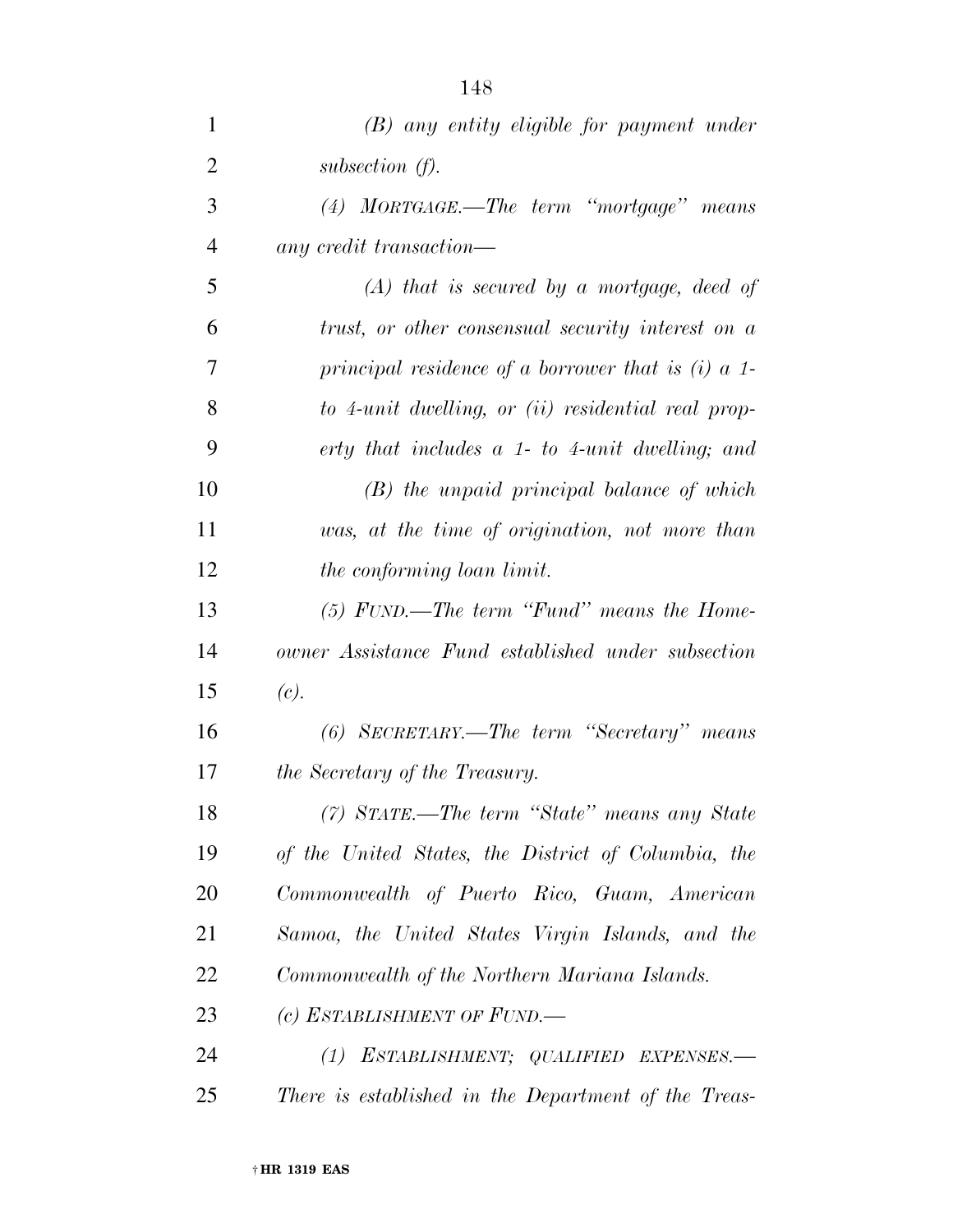| $\mathbf{1}$   | ury a Homeowner Assistance Fund to mitigate finan-          |
|----------------|-------------------------------------------------------------|
| $\overline{2}$ | cial hardships associated with the coronavirus pan-         |
| 3              | demic by providing such funds as are appropriated           |
| $\overline{4}$ | by subsection $(a)$ to eligible entities for the purpose of |
| 5              | preventing homeowner mortgage delinquencies, de-            |
| 6              | faults, foreclosures, loss of utilities or home energy      |
| 7              | services, and displacements of homeowners experi-           |
| 8              | encing financial hardship after January 21, 2020,           |
| 9              | through qualified expenses related to mortgages and         |
| 10             | housing, which include—                                     |
| 11             | (A) mortgage payment assistance;                            |
| 12             | $(B)$ financial assistance to allow a home-                 |
| 13             | owner to reinstate a mortgage or to pay other               |
| 14             | housing related costs related to a period of for-           |
| 15             | bearance, delinquency, or default;                          |
| 16             | $(C)$ principal reduction;                                  |
| 17             | $(D)$ facilitating interest rate reductions;                |
| 18             | $(E)$ payment assistance for-                               |
| 19             | $(i)$ utilities, including electric, gas,                   |
| 20             | home energy, and water;                                     |
| 21             | $(ii)$ internet service, including                          |
| 22             | broadband internet access service, as defined               |
| 23             | in section 8.1(b) of title 47, Code of Federal              |
| 24             | Regulations (or any successor regulation);                  |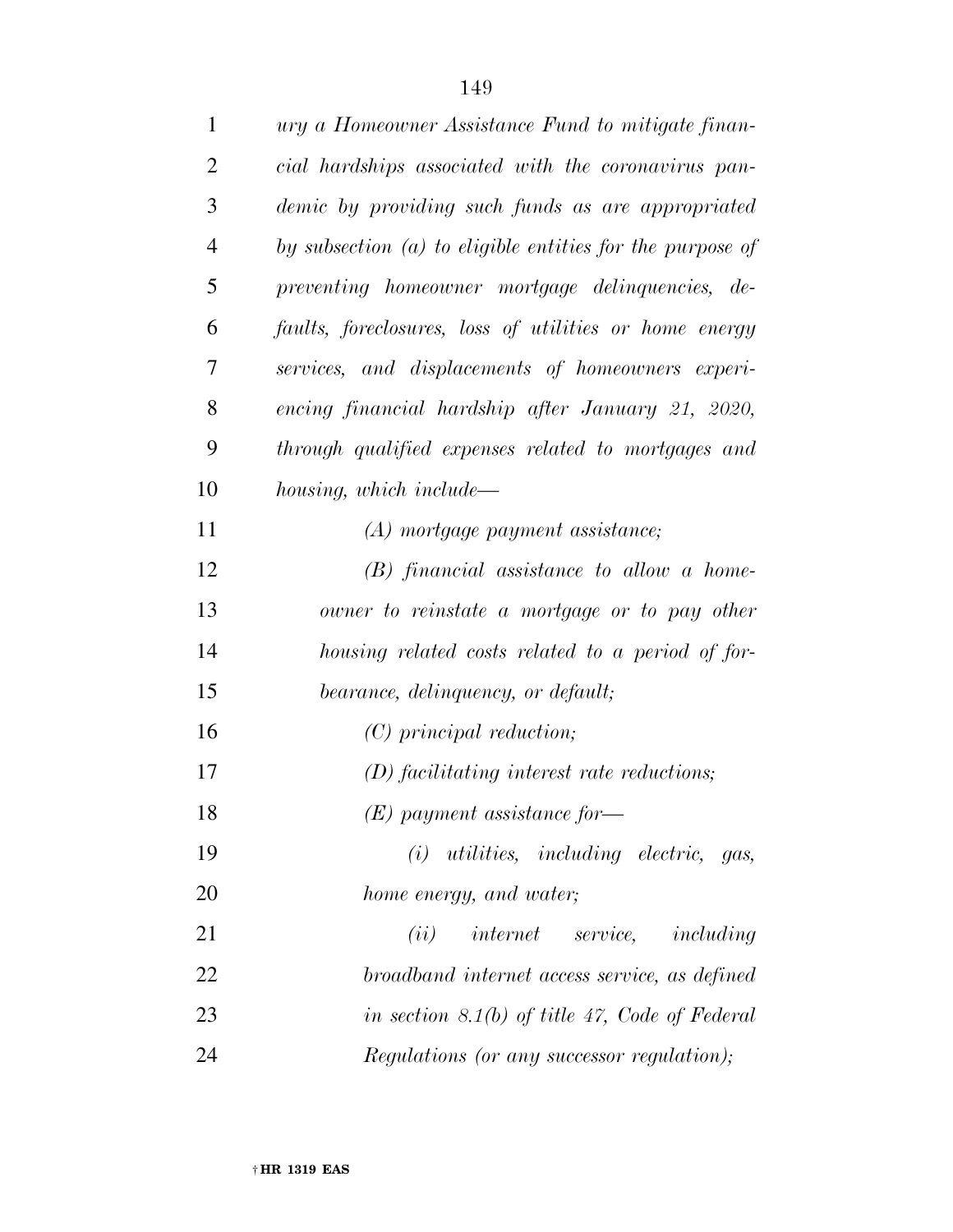| $\mathbf{1}$   | $(iii)$ homeowner's insurance, flood in-           |
|----------------|----------------------------------------------------|
| $\overline{2}$ | surance, and mortgage insurance; and               |
| 3              | homeowner's association, condo-<br>(iv)            |
| $\overline{4}$ | minimum<br><i>association fees, or common</i>      |
| 5              | <i>charges</i> ;                                   |
| 6              | $(F)$ reimbursement of funds expended by a         |
| 7              | State, local government, or designated entity      |
| 8              | under subsection $(f)$ during the period beginning |
| 9              | on January 21, 2020, and ending on the date        |
| 10             | that the first funds are disbursed by the eligible |
| 11             | entity under the Homeowner Assistance Fund,        |
| 12             | for the purpose of providing housing or utility    |
| 13             | payment assistance to homeowners or otherwise      |
| 14             | providing funds to prevent foreclosure or post-    |
| 15             | foreclosure eviction of a homeowner or prevent     |
| 16             | mortgage delinquency or loss of housing or utili-  |
| 17             | a response to the coronavirus disease<br>ties as   |
| 18             | (COVID) pandemic; and                              |
| 19             | $(G)$ any other assistance to promote housing      |
| 20             | stability for homeowners, including preventing     |
| 21             | mortgage delinquency, default, foreclosure, post-  |
| 22             | foreclosure eviction of a homeowner, or the loss   |
| 23             | of utility or home energy services, as determined  |
| 24             | by the Secretary.                                  |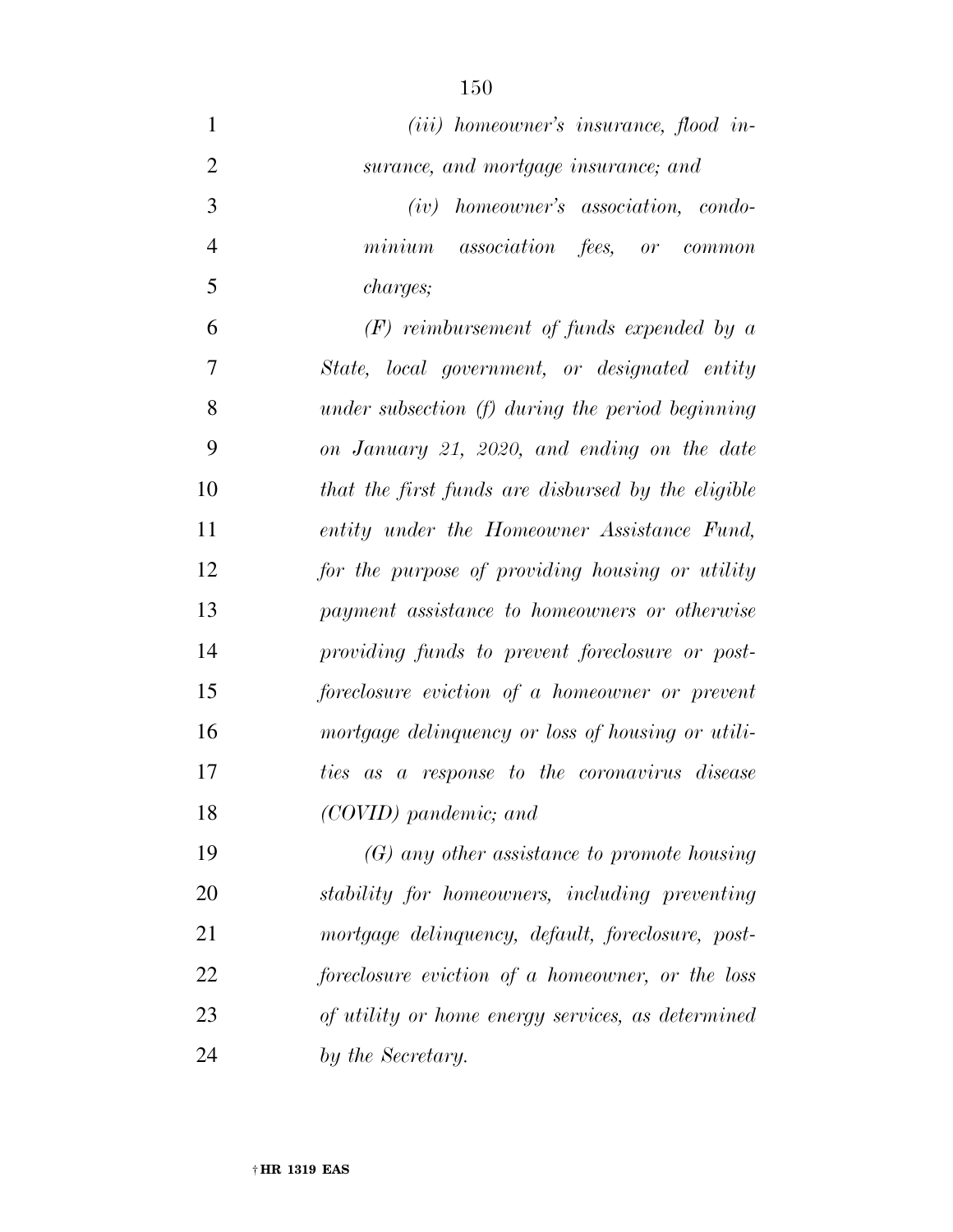| 1              | (2) TARGETING.—Not less than 60 percent of               |
|----------------|----------------------------------------------------------|
| $\overline{2}$ | amounts made to each eligible entity allocated           |
| 3              | amounts under subsection (d) or (f) shall be used for    |
| $\overline{4}$ | qualified expenses that assist homeowners having in-     |
| 5              | comes equal to or less than 100 percent of the area      |
| 6              | median income for their household size or equal to or    |
| 7              | less than 100 percent of the median income for the       |
| 8              | United States, as determined by the Secretary of         |
| 9              | Housing and Urban Development, whichever is great-       |
| 10             | er. The eligible entity shall prioritize remaining funds |
| 11             | to socially disadvantaged individuals.                   |
| 12             | (d) ALLOCATION OF FUNDS.—                                |
| 13             | $(1)$ ADMINISTRATION.—Of any amounts made                |
| 14             | available under this section, the Secretary shall re-    |
| 15             | $serve$ —                                                |
| 16             | $(A)$ to the Department of the Treasury, an              |
| 17             | amount not to exceed $$40,000,000$ to administer         |
| 18             | and oversee the Fund, and to provide technical           |
| 19             | assistance to eligible entities for the creation and     |
| 20             | implementation of State and tribal programs to           |
| 21             | administer assistance from the Fund; and                 |
| 22             | $(B)$ to the Inspector General of the Depart-            |
| 23             | ment of the Treasury, an amount to not exceed            |
| 24             | $$2,600,000$ for oversight of the program under          |
| 25             | this section.                                            |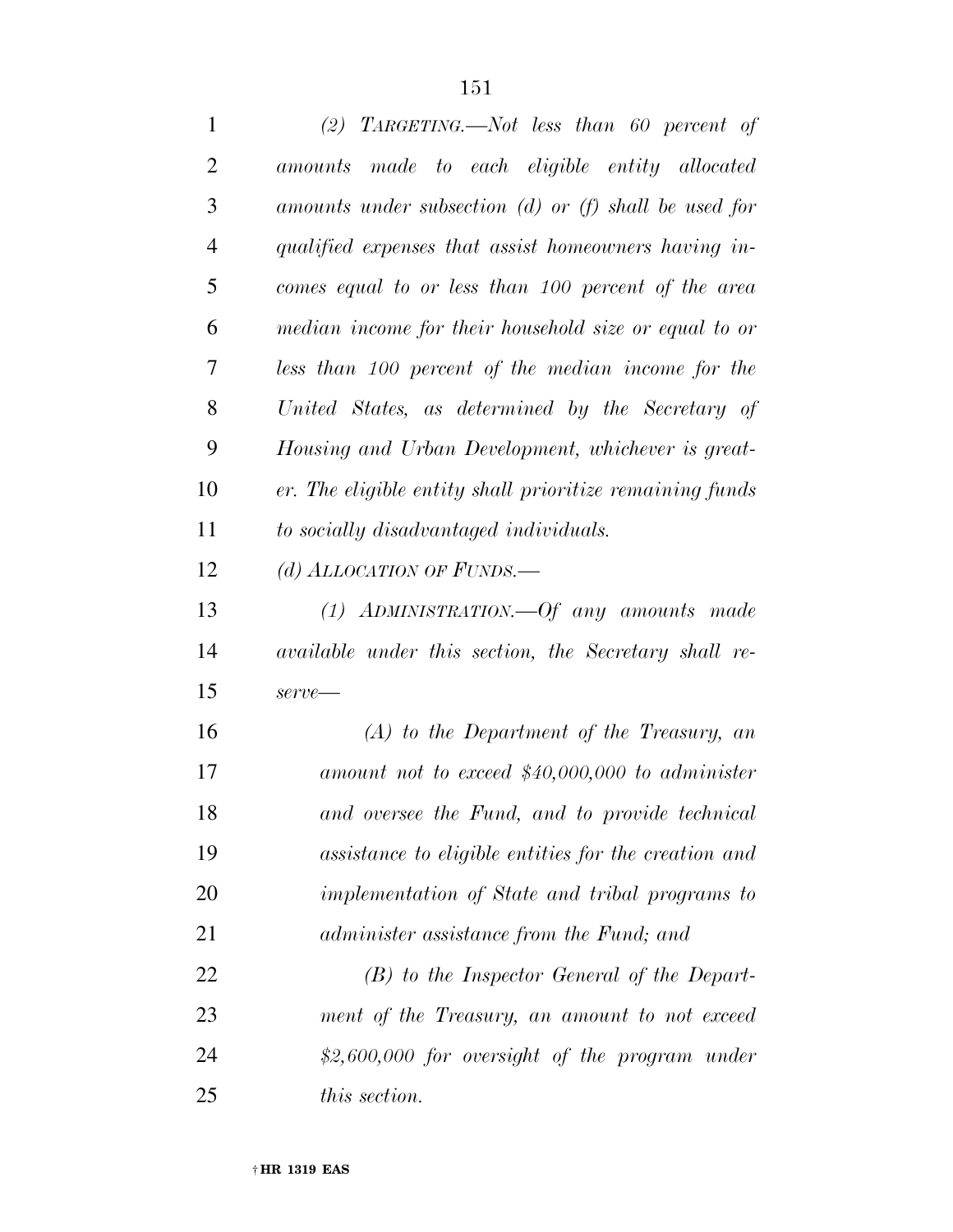| $\mathbf{1}$   | (2) FOR STATES.—After the application of para-                  |
|----------------|-----------------------------------------------------------------|
| $\overline{2}$ | graphs $(1)$ , $(4)$ , and $(5)$ of this subsection and subject |
| 3              | to paragraph $(3)$ of this subsection, the Secretary            |
| $\overline{4}$ | shall allocate the remaining funds available within             |
| 5              | the Homeowner Assistance Fund to each State of the              |
| 6              | United States, the District of Columbia, and the Com-           |
| 7              | monwealth of Puerto Rico based on homeowner need,               |
| 8              | for such State relative to all States of the United             |
| 9              | States, the District of Columbia, and the Common-               |
| 10             | wealth of Puerto Rico, as of the date of the enactment          |
| 11             | of this Act, which is determined by reference to-               |
| 12             | $(A)$ the average number of unemployed indi-                    |
| 13             | viduals measured over a period of time not fewer                |
| 14             | than 3 months and not more than 12 months;                      |
| 15             | and                                                             |
| 16             | $(B)$ the total number of mortgagors with—                      |
| 17             | (i) mortgage payments that are more                             |
| 18             | than 30 days past due; or                                       |
| 19             | $(ii)$ mortgages in foreclosure.                                |
| 20             | (3) SMALL STATE MINIMUM.-                                       |
| 21             | $(A)$ In GENERAL.—Each State of the United                      |
| 22             | States, the District of Columbia, and the Com-                  |
| 23             | monwealth of Puerto Rico shall receive no less                  |
| 24             | than \$50,000,000 for the purposes established in               |
| 25             | (c).                                                            |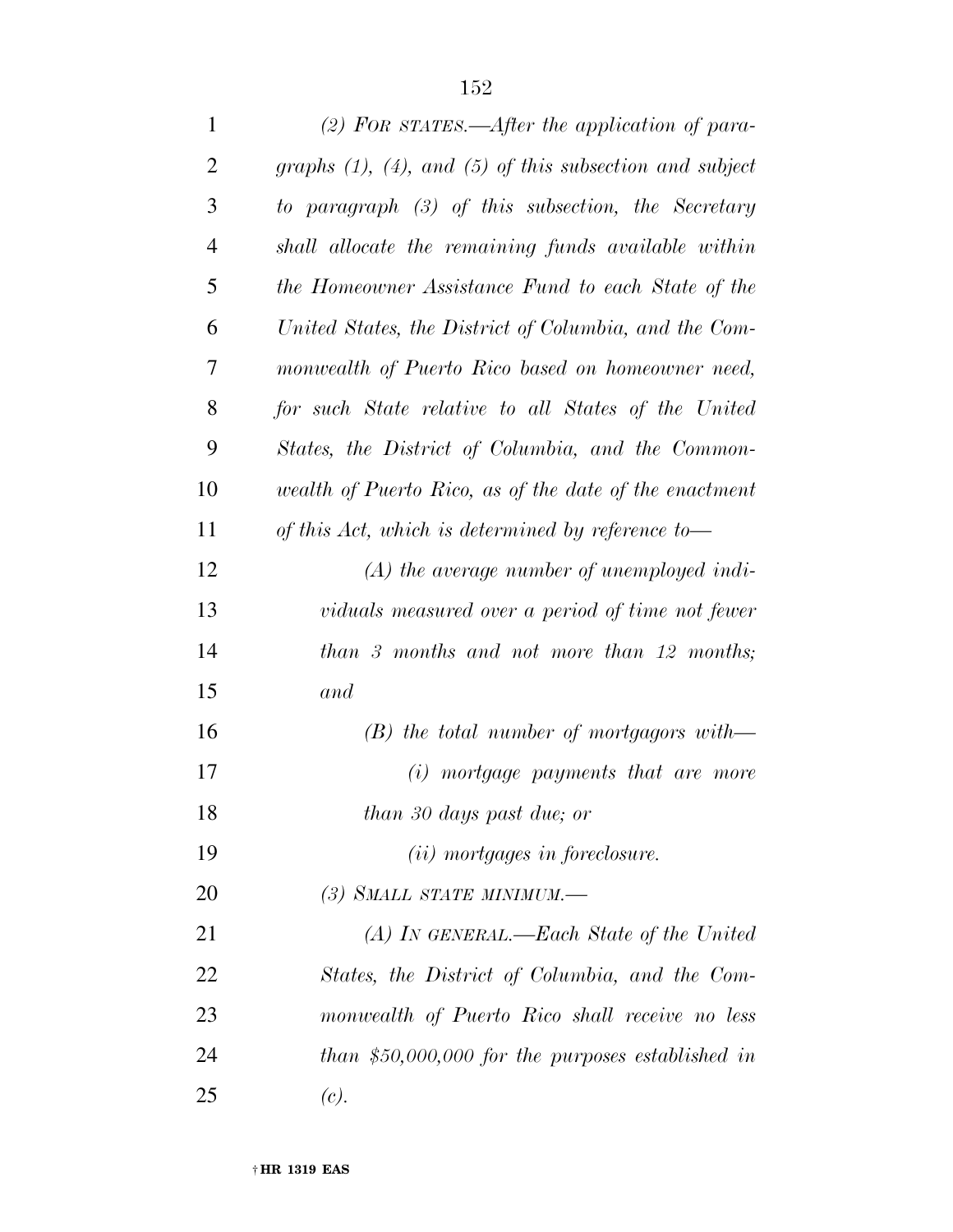| $\mathbf{1}$   | (B) PRO RATA ADJUSTMENTS.—The Sec-                      |
|----------------|---------------------------------------------------------|
| $\overline{2}$ | retary shall adjust on a pro rata basis the             |
| 3              | amount of the payments for each State of the            |
| $\overline{4}$ | United States, the District of Columbia, and the        |
| 5              | Commonwealth of Puerto Rico determined under            |
| 6              | this subsection without regard to this subpara-         |
| 7              | graph to the extent necessary to comply with the        |
| 8              | requirements of subparagraph $(A)$ .                    |
| 9              | (4)<br>TERRITORY SET-ASIDE.—Notwithstanding             |
| 10             | any other provision of this section, of the amounts ap- |
| 11             | propriated under subsection $(a)$ , the Secretary shall |
| 12             | reserve \$30,000,000 to be disbursed to Guam, Amer-     |
| 13             | ican Samoa, the United States Virgin Islands, and       |
| 14             | the Commonwealth of the Northern Mariana Islands        |
| 15             | based on each such territory's share of the combined    |
| 16             | total population of all such territories, as determined |
| 17             | by the Secretary. For the purposes of this paragraph,   |
| 18             | population shall be determined based on the most re-    |
| 19             | cent year for which data are available from the         |
| 20             | United States Census Bureau.                            |
| 21             | $(5)$ TRIBAL SET-ASIDE.—The Secretary shall al-         |
| 22             | locate funds to any eligible entity designated under    |
| 23             | subsection (f) pursuant to the requirements of that     |
| 24             | subsection.                                             |
| 25             | (e) DISTRIBUTION OF FUNDS TO STATES.—                   |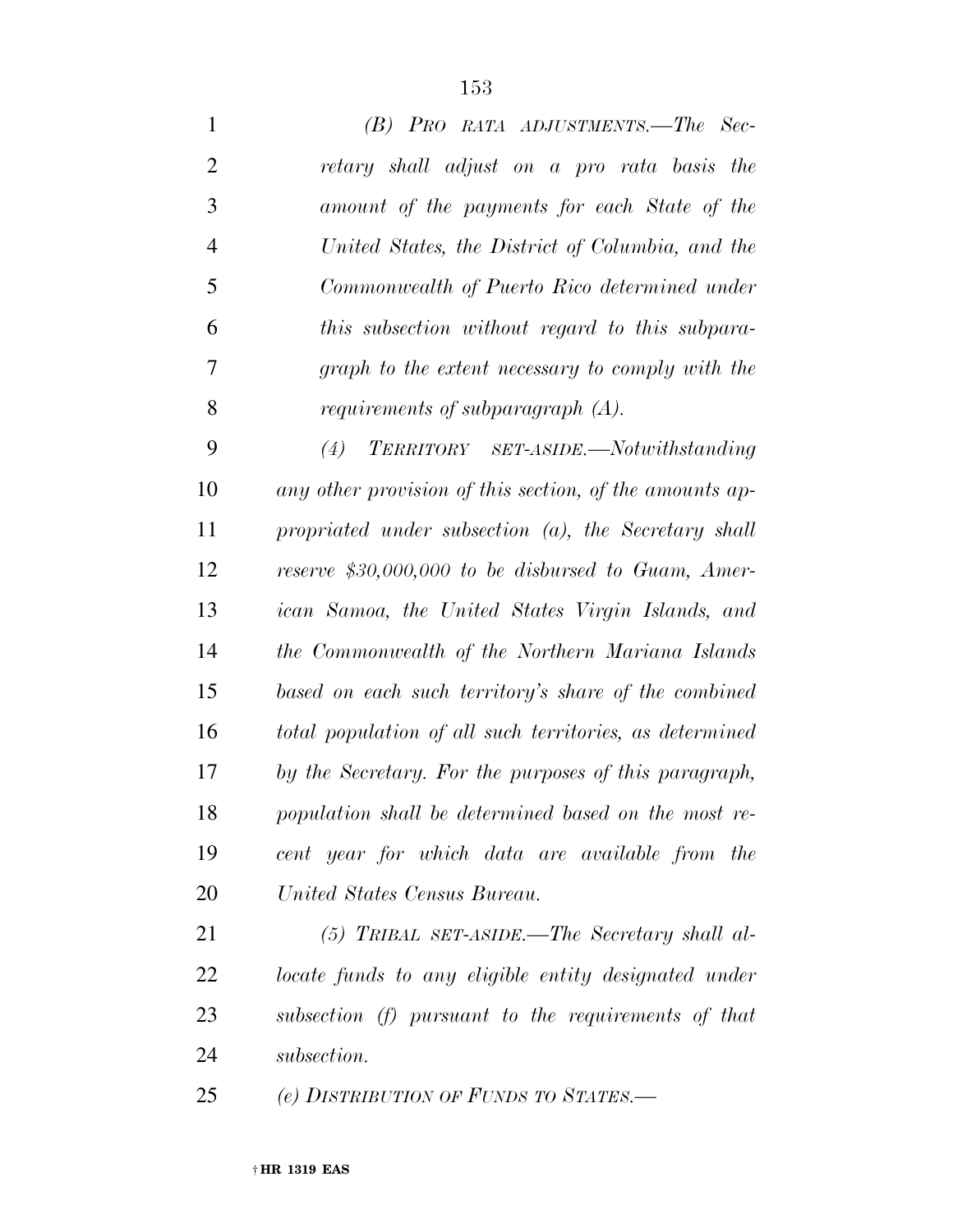| $\mathbf{1}$   | $(1)$ In GENERAL.—The Secretary shall make                   |
|----------------|--------------------------------------------------------------|
| $\overline{2}$ | payments, beginning not later than 45 days after en-         |
| 3              | actment of this Act, from amounts allocated under            |
| 4              | subsection $(d)$ to eligible entities that have notified the |
| 5              | Secretary that they request to receive payment from          |
| 6              | the Fund and that the eligible entity will use such          |
| 7              | payments in compliance with this section.                    |
| 8              | (2) REALLOCATION.—If a State does not request                |
| 9              | allocated funds by the 45th day after the date of en-        |
| 10             | actment of this Act, such State shall not be eligible for    |
| 11             | a payment from the Secretary pursuant to this sec-           |
| 12             | tion, and the Secretary shall, by the 180th day after        |
| 13             | the date of enactment of this Act, reallocate any funds      |
| 14             | that were not requested by such State among the              |
| 15             | States that have requested funds by the 45th day after       |
| 16             | the date of enactment of this Act. For any such re-          |
| 17             | allocation of funds, the Secretary shall adhere to the       |
| 18             | requirements of subsection (d), except for paragraph         |
| 19             | $(1)$ , to the greatest extent possible, provided that the   |
| 20             | Secretary shall also take into consideration in deter-       |
| 21             | mining such reallocation a State's remaining need            |
| 22             | and a State's record of using payments from the              |
| 23             | Fund to serve homeowners at disproportionate risk of         |
| 24             | mortgage default, foreclosure, or displacement, includ-      |
| 25             | ing homeowners having incomes equal to or less than          |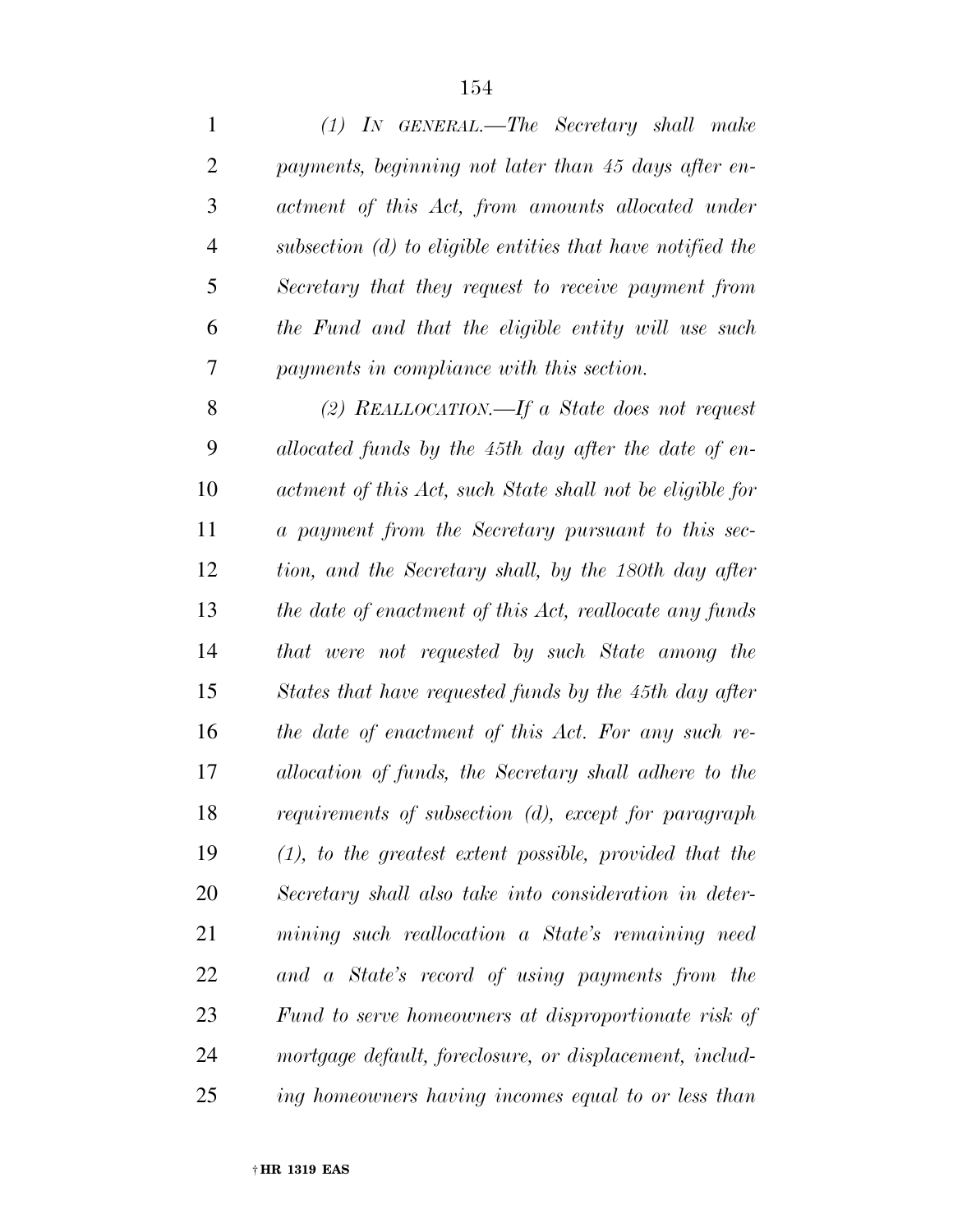| $\mathbf{1}$   | 100 percent of the area median income for their                 |
|----------------|-----------------------------------------------------------------|
| $\overline{2}$ | household size or 100 percent of the median income              |
| 3              | for the United States, as determined by the Secretary           |
| $\overline{4}$ | of Housing and Urban Development, whichever is                  |
| 5              | greater, and minority homeowners.                               |
| 6              | $(f)$ TRIBAL SET-ASIDE.-                                        |
| 7              | $(1)$ SET-ASIDE.—Notwithstanding any other pro-                 |
| 8              | vision of this section, of the amounts appropriated             |
| 9              | under subsection $(a)$ , the Secretary shall use 5 percent      |
| 10             | to make payments to entities that are eligible for pay-         |
| 11             | ments under clauses $(i)$ and $(ii)$ of section                 |
| 12             | $501(b)(2)(A)$ of subtitle A of title V of division N of        |
| 13             | the Consolidated Appropriations Act, 2021 (Public               |
| 14             | Law $116-260$ for the purposes described in sub-                |
| 15             | section $(c)$ .                                                 |
| 16             | (2) ALLOCATION AND PAYMENT.—The Secretary                       |
| 17             | $\phi$ shall allocate the funds set aside under paragraph $(1)$ |

 *shall allocate the funds set aside under paragraph (1) using the allocation formulas described in clauses (i) and (ii) of section 501(b)(2)(A) of subtitle A of title V of division N of the Consolidated Appropriations Act, 2021 (Public Law 116–260), and shall make payments of such amounts beginning no later than 45 days after enactment of this Act to entities eligible for payment under clauses (i) and (ii) of section 501(b)(2)(A) of subtitle A of title V of division N of*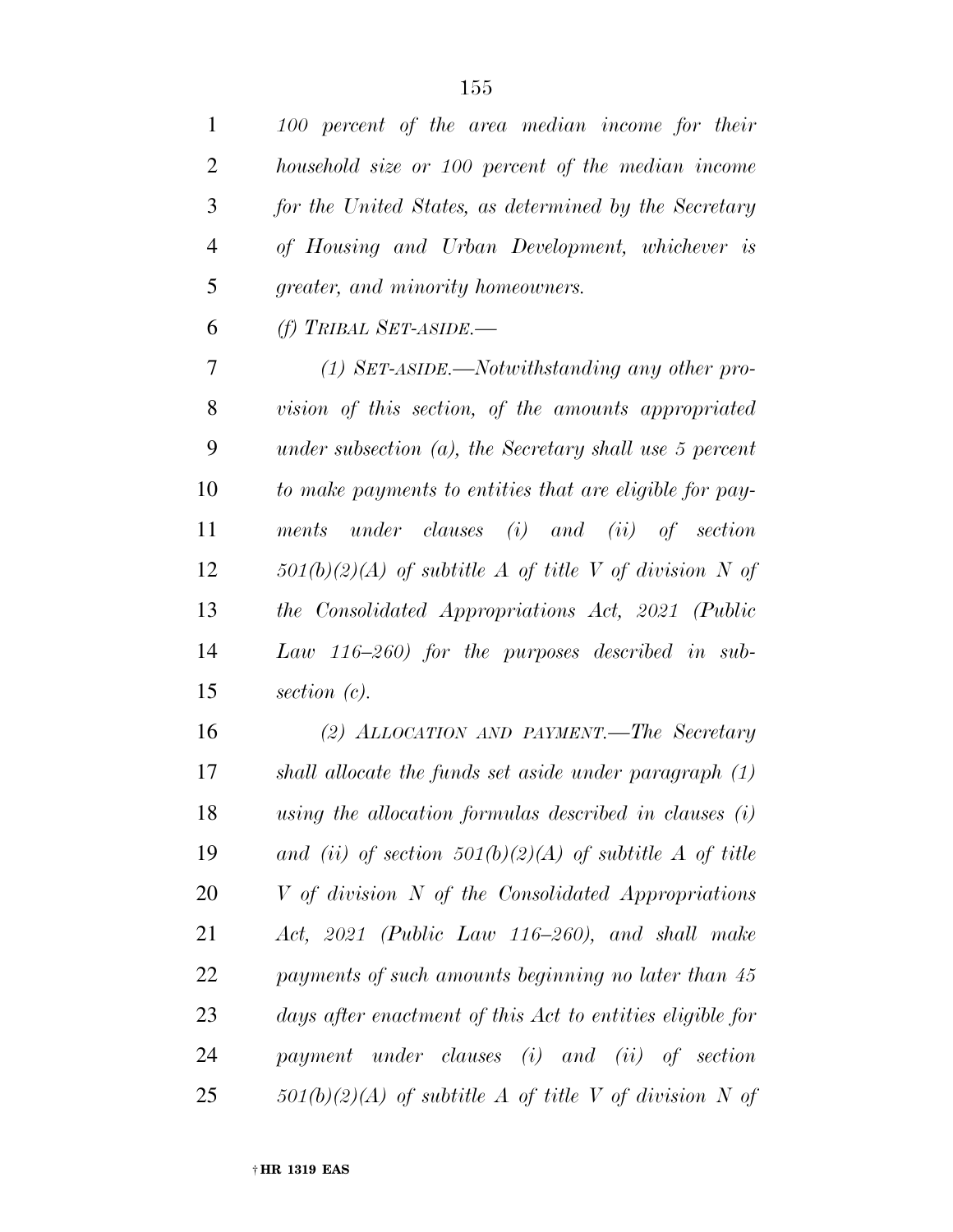| $\mathbf{1}$   | the Consolidated Appropriations Act, 2021 (Public              |
|----------------|----------------------------------------------------------------|
| $\overline{2}$ | Law 116–260) that notify the Secretary that they re-           |
| 3              | quest to receive payments allocated from the Fund by           |
| $\overline{4}$ | the Secretary for purposes described under subsection          |
| 5              | (c) and will use such payments in compliance with              |
| 6              | <i>this section.</i>                                           |
| 7              | (3) ADJUSTMENT.—Allocations provided under                     |
| 8              | this subsection may be further adjusted as provided            |
| 9              | by section 501(b)(2)(B) of subtitle A of title V of divi-      |
| 10             | sion $N$ of the Consolidated Appropriations Act, 2021          |
| 11             | ( <i>Public Law 116–260</i> ).                                 |
| 12             | SEC. 3207. RELIEF MEASURES FOR SECTION 502 AND 504 DI-         |
| 13             | <b>RECT LOAN BORROWERS.</b>                                    |
| 14             | (a) APPROPRIATION.—In addition to amounts other-               |
| 15             | wise available, there is appropriated to the Secretary of Aq-  |
| 16             | riculture (in this section referred to as the "Secretary") for |
|                | 17 fiscal year 2021, out of any money in the Treasury not      |
|                | 18 otherwise appropriated, \$39,000,000, to remain available   |
| 19             | until September 30, 2023, for direct loans made under sec-     |
| 20             |                                                                |
|                | tions 502 and 504 of the Housing Act of 1949 (42 U.S.C.        |

 *(b) ADMINISTRATIVE EXPENSES.—The Secretary may use not more than 3 percent of the amounts appropriated under this section for administrative purposes.*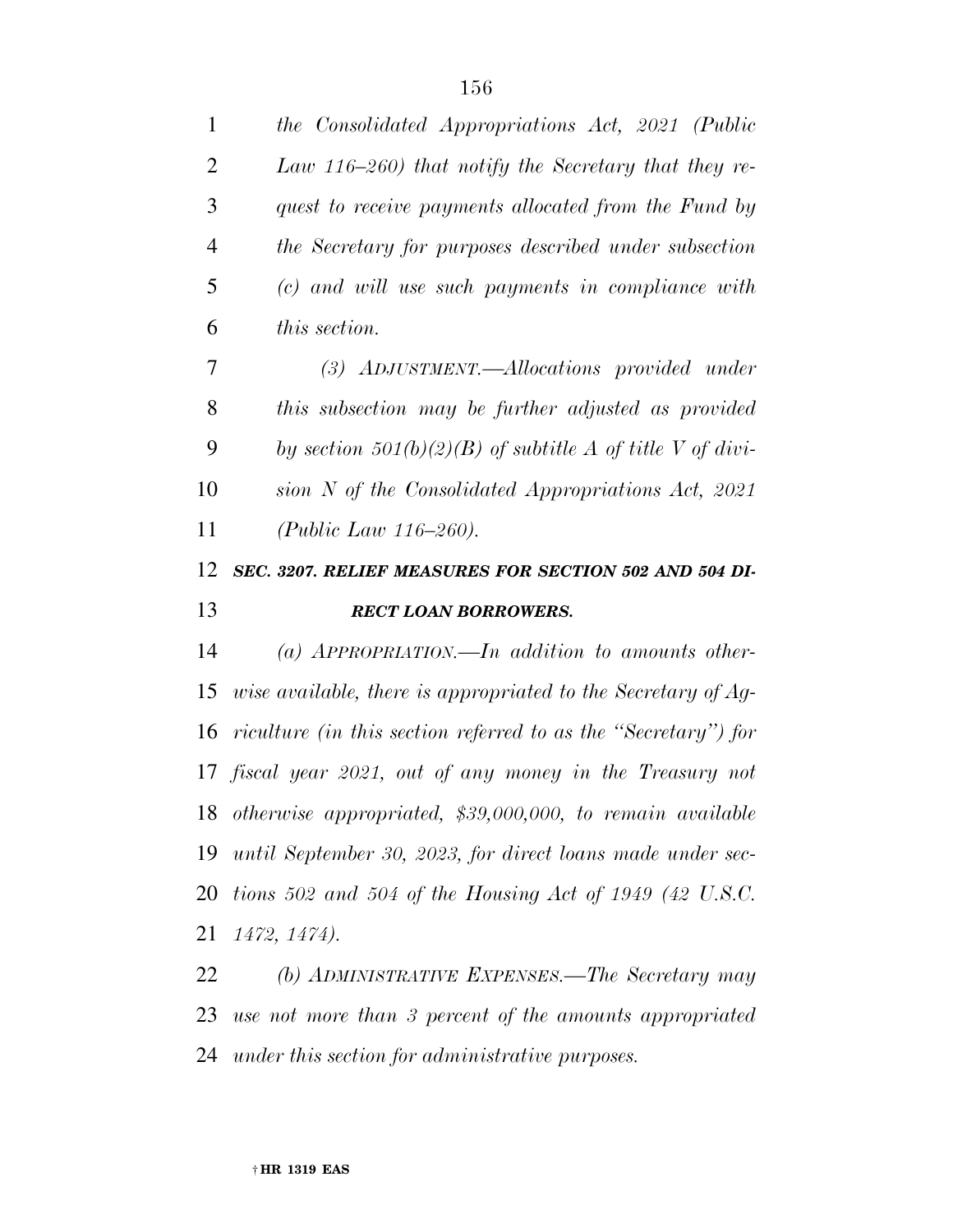## *SEC. 3208. FAIR HOUSING ACTIVITIES.*

 *(a) APPROPRIATION.—In addition to amounts other- wise available, there is appropriated to the Secretary of Housing and Urban Development (in this section referred to as the ''Secretary'') for fiscal year 2021, out of any money in the Treasury not otherwise appropriated, \$20,000,000, to remain available until September 30, 2023, for the Fair Housing Initiatives Program under section 561 of the Housing and Community Development Act of 1987 (42 U.S.C. 3616a) to ensure fair housing organizations have additional resources to address fair housing inquiries, com- plaints, investigations, education and outreach activities, and costs of delivering or adapting services, during or relat- ing to the coronavirus pandemic. (b) ADMINISTRATIVE EXPENSES.—The Secretary may use not more than 3 percent of the amounts appropriated under this section for administrative purposes. Subtitle C—Small Business (SSBCI) SEC. 3301. STATE SMALL BUSINESS CREDIT INITIATIVE. (a) STATE SMALL BUSINESS CREDIT INITIATIVE.— (1) IN GENERAL.—The State Small Business Credit Initiative Act of 2010 (12 U.S.C. 5701 et seq.) is amended— (A) in section 3003—* 

*(i) in subsection (b)—*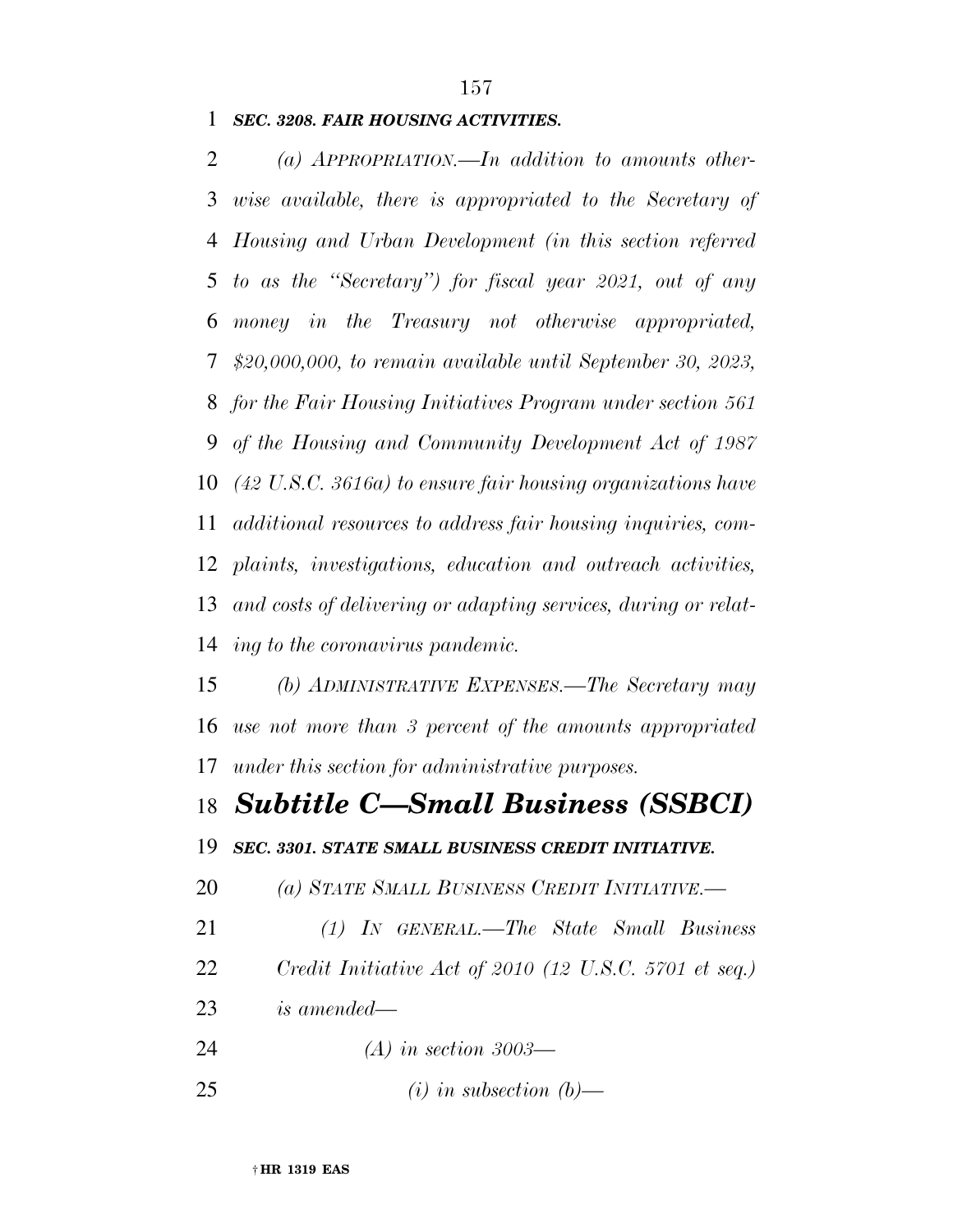| $\mathbf{1}$   | $(I)$ by amending paragraph $(I)$ to                    |
|----------------|---------------------------------------------------------|
| $\overline{2}$ | read as follows:                                        |
| 3              | "(1) IN GENERAL.—Not later than 30 days after           |
| $\overline{4}$ | the date of enactment of subsection (d), the Secretary  |
| 5              | shall allocate Federal funds to participating States so |
| 6              | that each State is eligible to receive an amount equal  |
| 7              | to what the State would receive under the 2021 allo-    |
| 8              | cation, as determined under paragraph (2).";            |
| 9              | $(II)$ in paragraph $(2)$ —                             |
| 10             | $(aa)$ by striking "2009" each                          |
| 11             | place such term appears and in-                         |
| 12             | serting "2021";                                         |
| 13             | (bb) by striking " $2008"$ each                         |
| 14             | place such term appears and in-                         |
| 15             | serting " $2020$ ";                                     |
| 16             | $(cc)$ in subparagraph $(A)$ , by                       |
| 17             | striking "The Secretary" and in-                        |
| 18             | serting "With respect to States"                        |
| 19             | other than Tribal governments,                          |
| 20             | the Secretary";                                         |
| 21             | $(dd)$ in subparagraph $(C)(i)$ ,                       |
| 22             | by striking "2007" and inserting                        |
| 23             | "2019"; and                                             |
| 24             | (ee) by adding at the end the                           |
| 25             | following:                                              |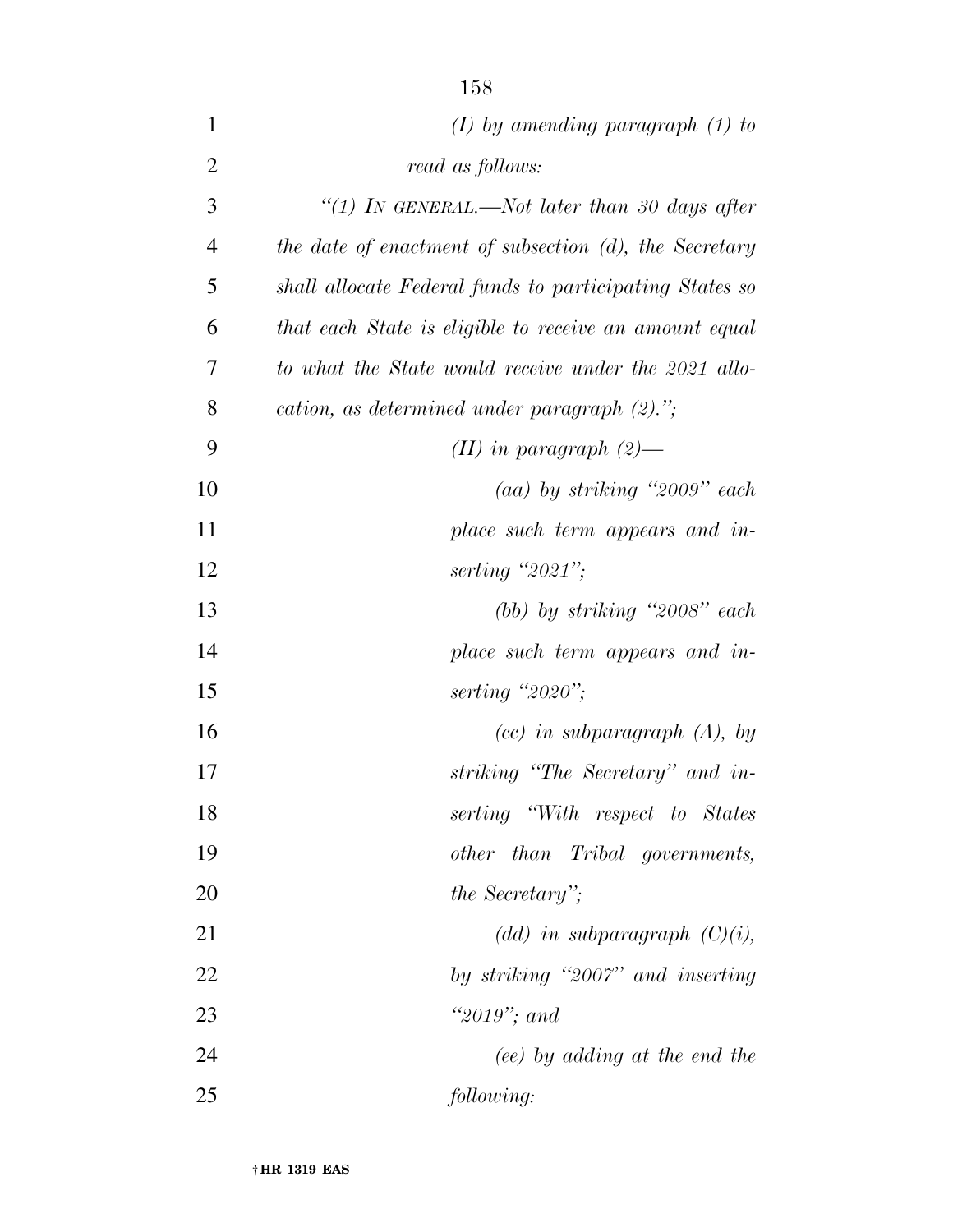| $\mathbf{1}$   | "(C) SEPARATE ALLOCATION FOR TRIBAL          |
|----------------|----------------------------------------------|
| $\overline{2}$ | GOVERNMENTS.-                                |
| 3              | "(i) IN GENERAL.—With respect to             |
| $\overline{4}$ | States that are Tribal governments, the Sec- |
| 5              | retary shall determine the 2021 allocation   |
| 6              | by allocating \$500,000,000 among the Trib-  |
| 7              | al governments in the proportion the Sec-    |
| 8              | retary determines appropriate, including     |
| 9              | with consideration to available employment   |
| 10             | and economic data regarding each such        |
| 11             | Tribal government.                           |
| 12             | "(ii) NOTICE OF INTENT; TIMING OF            |
| 13             | ALLOCATION.—With respect to allocations to   |
| 14             | States that are Tribal governments, the Sec- |
| 15             | retary may—                                  |
| 16             | $\lq (I)$ require Tribal governments         |
| 17             | that individually or jointly wish to         |
| 18             | participate in the Program to file a         |
| 19             | notice of intent with the Secretary not      |
| 20             | later than 30 days after the date of en-     |
| 21             | actment of subsection (d); and               |
| 22             | $``(II)$ notwithstanding paragraph           |
| 23             | $(1)$ , allocate Federal funds to partici-   |
| 24             | pating Tribal governments not later          |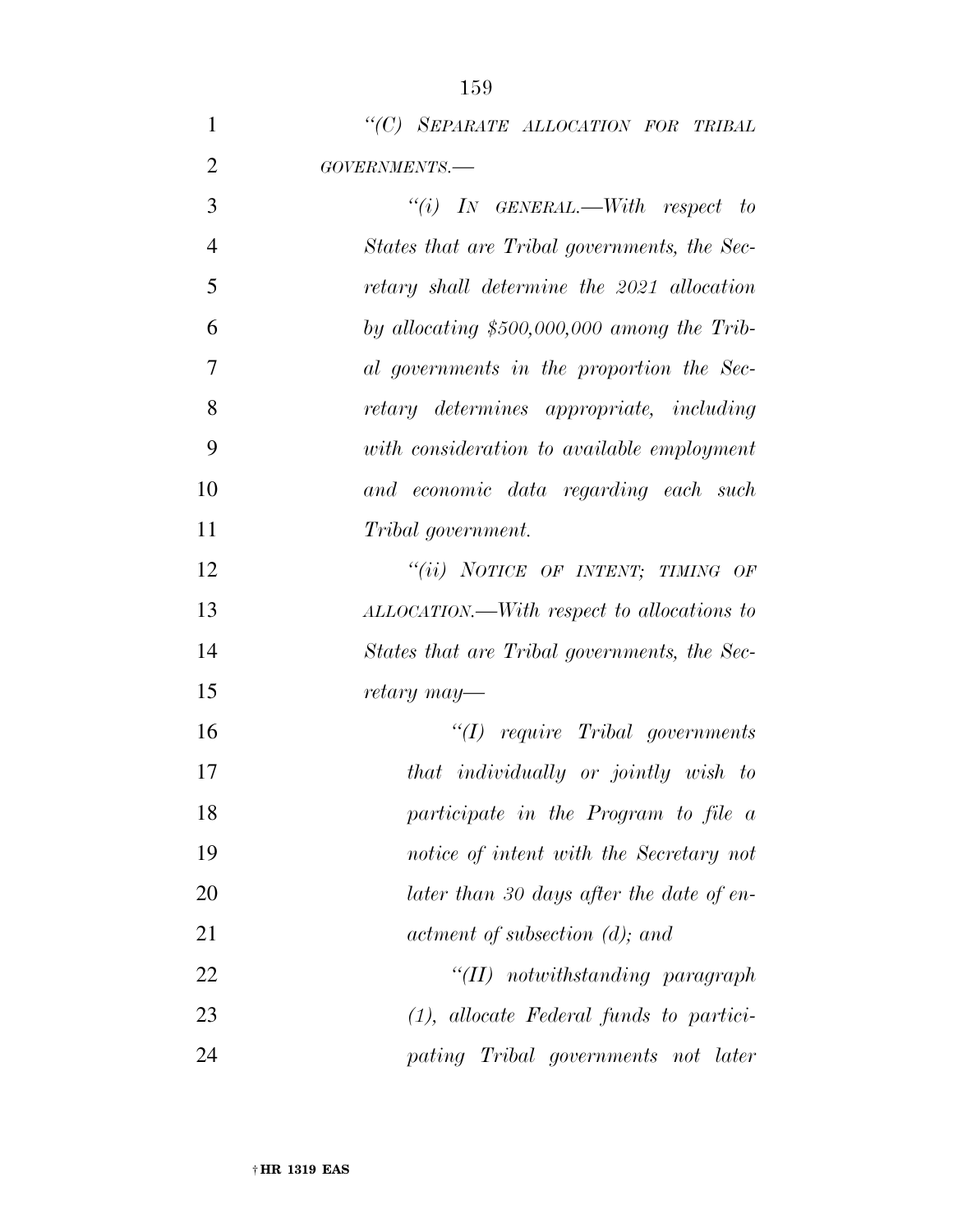- *than 60 days after the date of enact- ment of subsection (d). ''(D) EMPLOYMENT DATA.—If the Secretary determines that employment data with respect to a State is unavailable from the Bureau of Labor Statistics of the Department of Labor, the Sec-retary shall consider such other economic and*
- *employment data that is otherwise available for purposes of determining the employment data of such State.''; and*
- *(III) by striking paragraph (3); and*
- *(ii) in subsection (c)—*
- *(I) in paragraph (1)(A)(iii), by*
- *inserting before the period the fol- lowing: ''that have delivered loans or investments to eligible businesses''; and (II) by amending paragraph (4)*
- *to read as follows:*
- *''(4) TERMINATION OF AVAILABILITY OF AMOUNTS NOT TRANSFERRED.—*
- *''(A) IN GENERAL.—Any portion of a par- ticipating State's allocated amount that has not been transferred to the State under this section may be deemed by the Secretary to be no longer*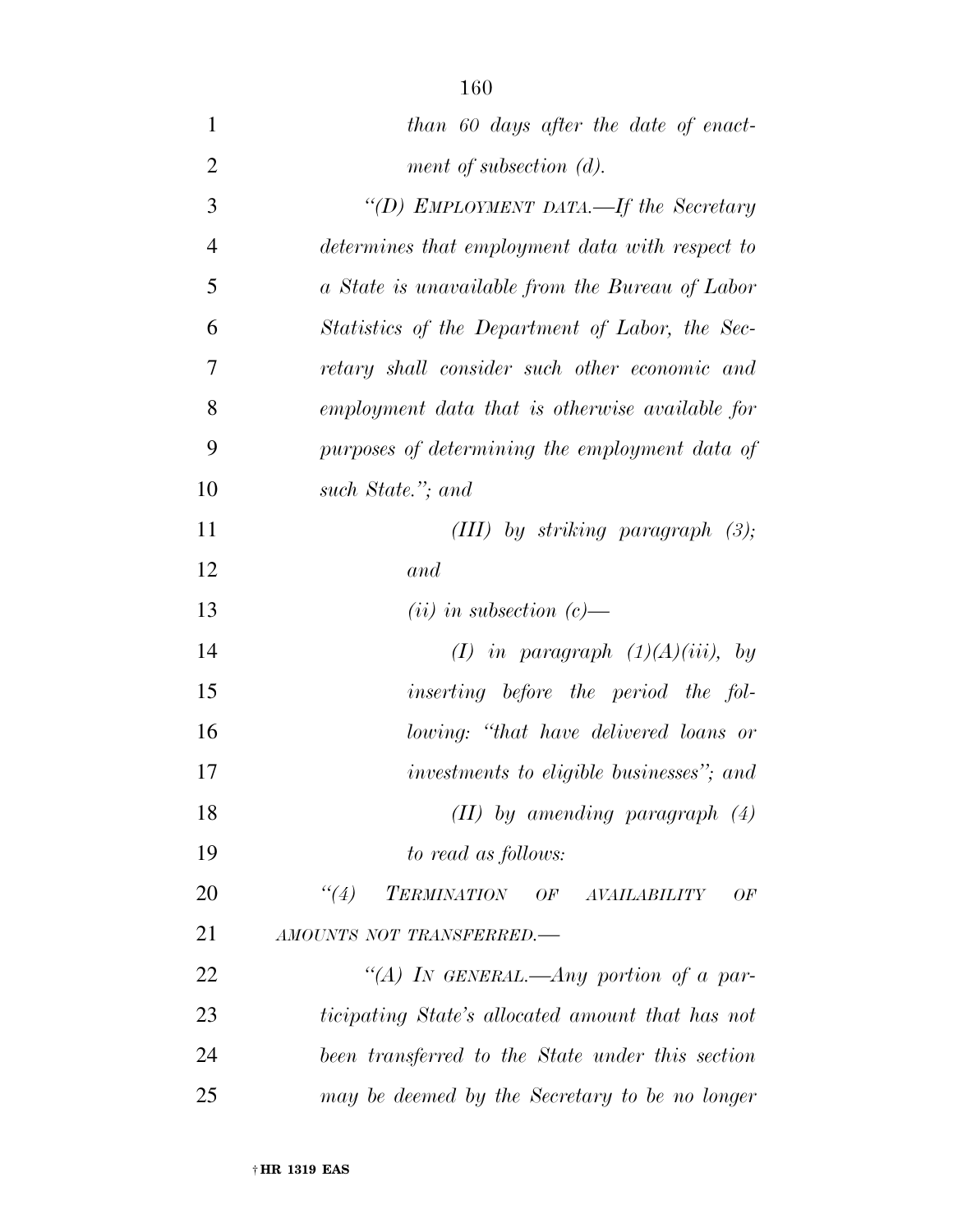| $\mathbf{1}$   | allocated to the State and no longer available to    |
|----------------|------------------------------------------------------|
| $\overline{2}$ | the State and shall be returned to the general       |
| 3              | fund of the Treasury or reallocated as described     |
| $\overline{4}$ | under subparagraph $(B)$ , if—                       |
| 5              | "(i) the second $\frac{1}{3}$ of a State's allocated |
| 6              | amount has not been transferred to the               |
| 7              | State before the end of the end of the 3-year        |
| 8              | period beginning on the date that the Sec-           |
| 9              | retary approves the State for participation;         |
| 10             | or                                                   |
| 11             | "(ii) the last $\frac{1}{3}$ of a State's allocated  |
| 12             | amount has not been transferred to the               |
| 13             | State before the end of the end of the 6-year        |
| 14             | period beginning on the date that the Sec-           |
| 15             | retary approves the State for participation.         |
| 16             | "(B) REALLOCATION.—Any amount deemed                 |
| 17             | by the Secretary to be no longer allocated to a      |
| 18             | State and no longer available to such State          |
| 19             | under subparagraph $(A)$ may be reallocated by       |
| 20             | the Secretary to other participating States. In      |
| 21             | making such a reallocation, the Secretary shall      |
| 22             | not take into account the minimum allocation         |
| 23             | requirements under subsection $(b)(2)(B)$ or the     |
| 24             | specific allocation for Tribal governments de-       |
| 25             | scribed under subsection $(b)(2)(C)$ .";             |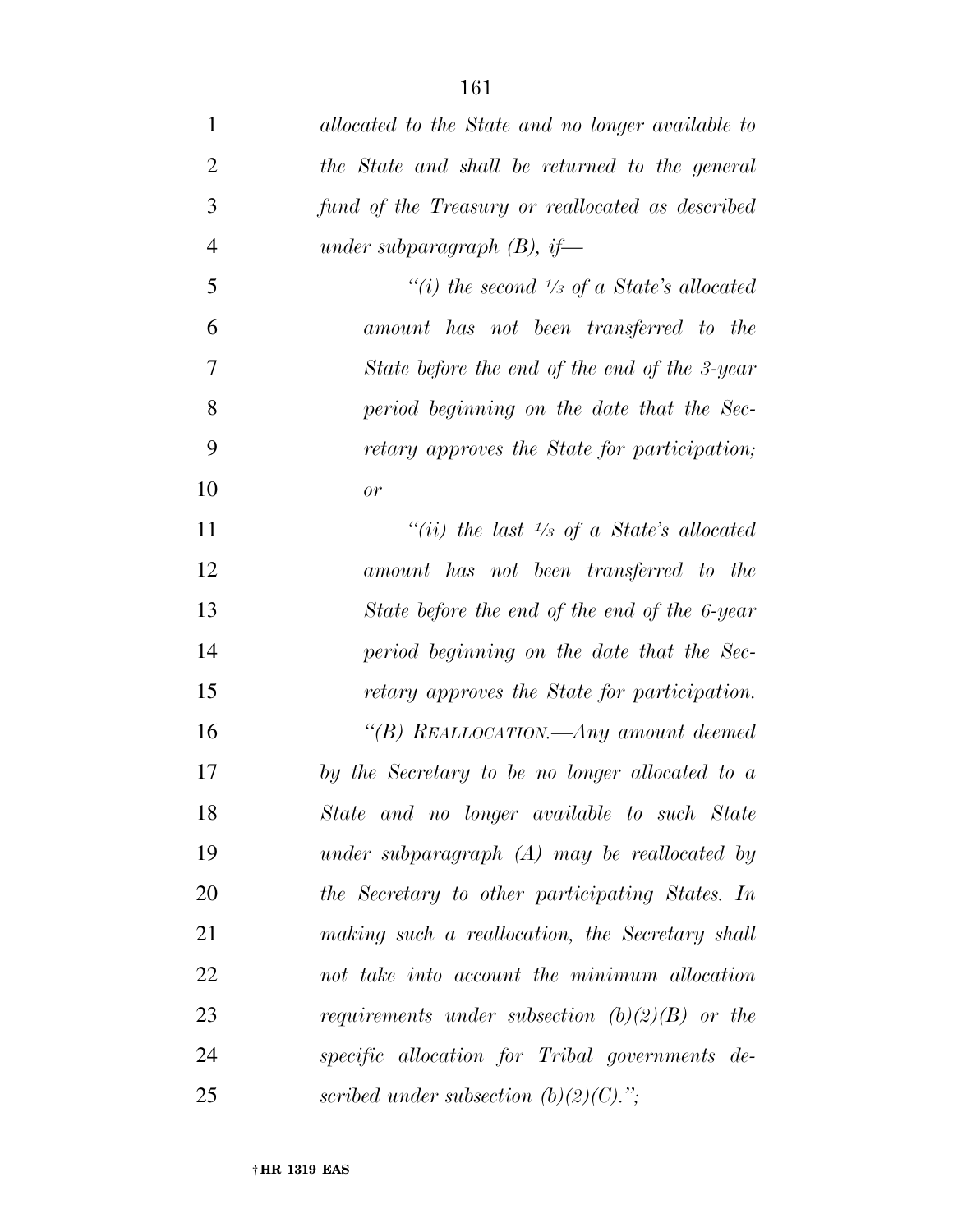| $\mathbf{1}$   | $(B)$ in section 3004(d), by striking "date of      |
|----------------|-----------------------------------------------------|
| $\overline{2}$ | enactment of this Act" each place it appears and    |
| 3              | <i>inserting</i> "date of the enactment of section" |
| $\overline{4}$ | $3003(d)$ ";                                        |
| 5              | $(C)$ in section 3005(b), by striking "date of      |
| 6              | enactment of this Act" each place it appears and    |
| 7              | inserting "date of the enactment of section         |
| 8              | $3003(d)$ ";                                        |
| 9              | (D) in section 3006(b)(4), by striking "date        |
| 10             | of enactment of this Act" and inserting "date of    |
| 11             | the enactment of section $3003(d)$ ";               |
| 12             | $(E)$ in section 3007(b), by striking "March"       |
| 13             | 31, 2011" and inserting "March 31, 2022";           |
| 14             | $(F)$ in section 3009, by striking "date of en-     |
| 15             | actment of this Act" each place it appears and      |
| 16             | inserting "date of the enactment of section         |
| 17             | $3003(d)$ "; and                                    |
| 18             | $(G)$ in section 3011(b), by striking "date of      |
| 19             | the enactment of this Act" each place it appears    |
| 20             | and inserting "date of the enactment of section     |
| 21             | $3003(d)$ ".                                        |
| 22             | $(2)$ APPROPRIATION.—                               |
| 23             | $(A)$ In GENERAL.—In addition to amounts            |
| 24             | otherwise available, there is hereby appropriated   |
| 25             | to the Secretary of the Treasury for fiscal year    |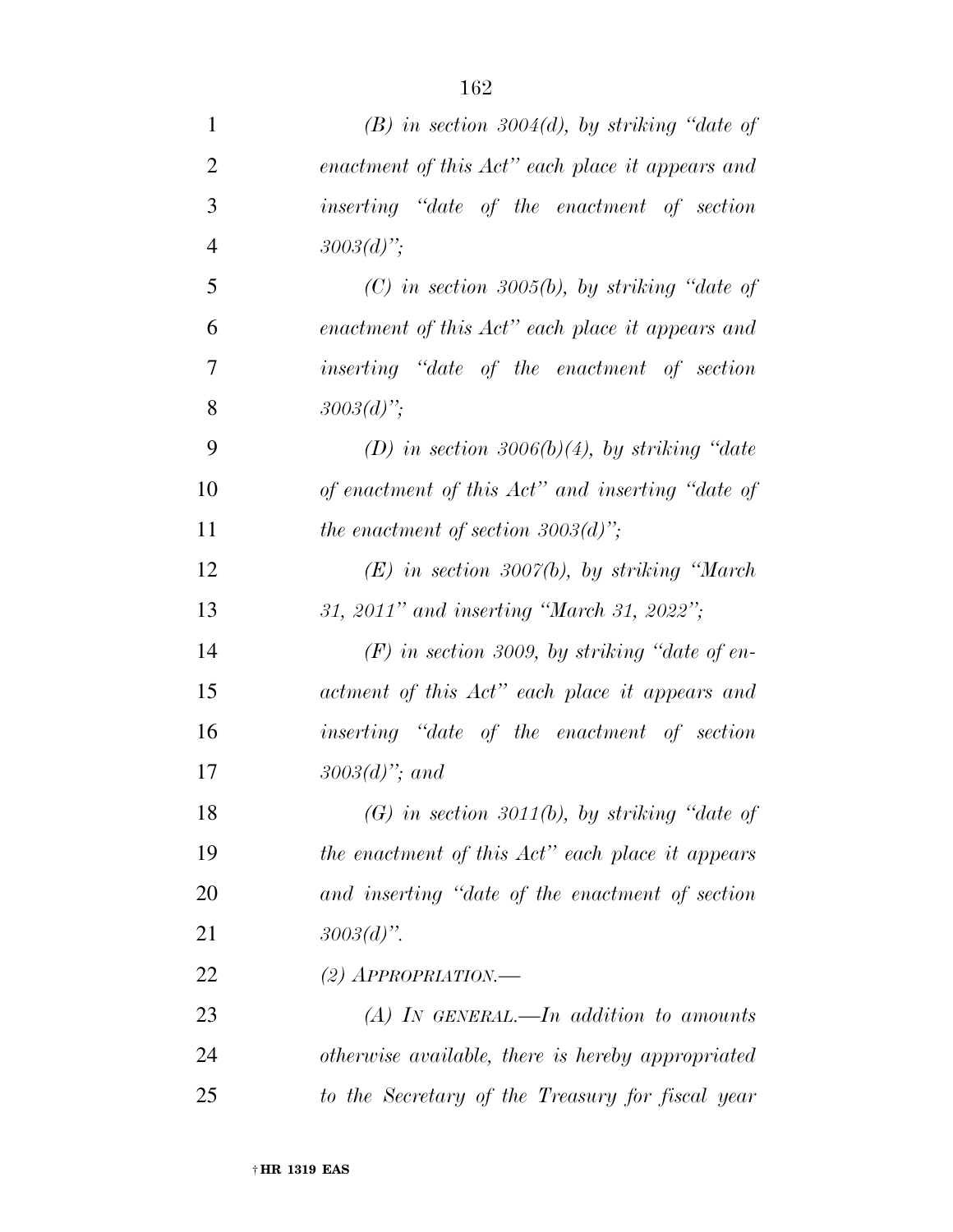| $\mathbf{1}$   | 2021, out of any money in the Treasury not oth-        |
|----------------|--------------------------------------------------------|
| $\overline{2}$ | erwise appropriated, $$10,000,000,000,$ to remain      |
| 3              | <i>available until expended, to provide support to</i> |
| $\overline{4}$ | small businesses responding to and recovering          |
| 5              | from the economic effects of the COVID-19 pan-         |
| 6              | demic, ensure business enterprises owned and           |
| 7              | controlled by socially and economically dis-           |
| 8              | advantaged individuals have access to credit and       |
| 9              | investments, provide technical assistance to help      |
| 10             | small businesses applying for various support          |
| 11             | programs, and to pay reasonable costs of admin-        |
| 12             | istering such Initiative.                              |
| 13             | (B) RESCISSION.—With respect to amounts                |
| 14             | appropriated under subparagraph $(A)$ —                |
| 15             | $(i)$ the Secretary of the Treasury shall              |
| 16             | complete all disbursements and remaining               |
| 17             | <i>obligations before September 30, 2030; and</i>      |
| 18             | $(ii)$ any amounts that remain unex-                   |
| 19             | pended (whether obligated or unobligated)              |
| 20             | on September 30, 2030, shall be rescinded              |
| 21             | and deposited into the general fund of the             |
| 22             | <i>Treasury.</i>                                       |
| 23             | (b) ADDITIONAL ALLOCATIONS TO SUPPORT BUSINESS         |
| 24             | ENTERPRISES OWNED AND CONTROLLED BY SOCIALLY AND       |
| 25             | ECONOMICALLY DISADVANTAGED INDIVIDUALS.-Section        |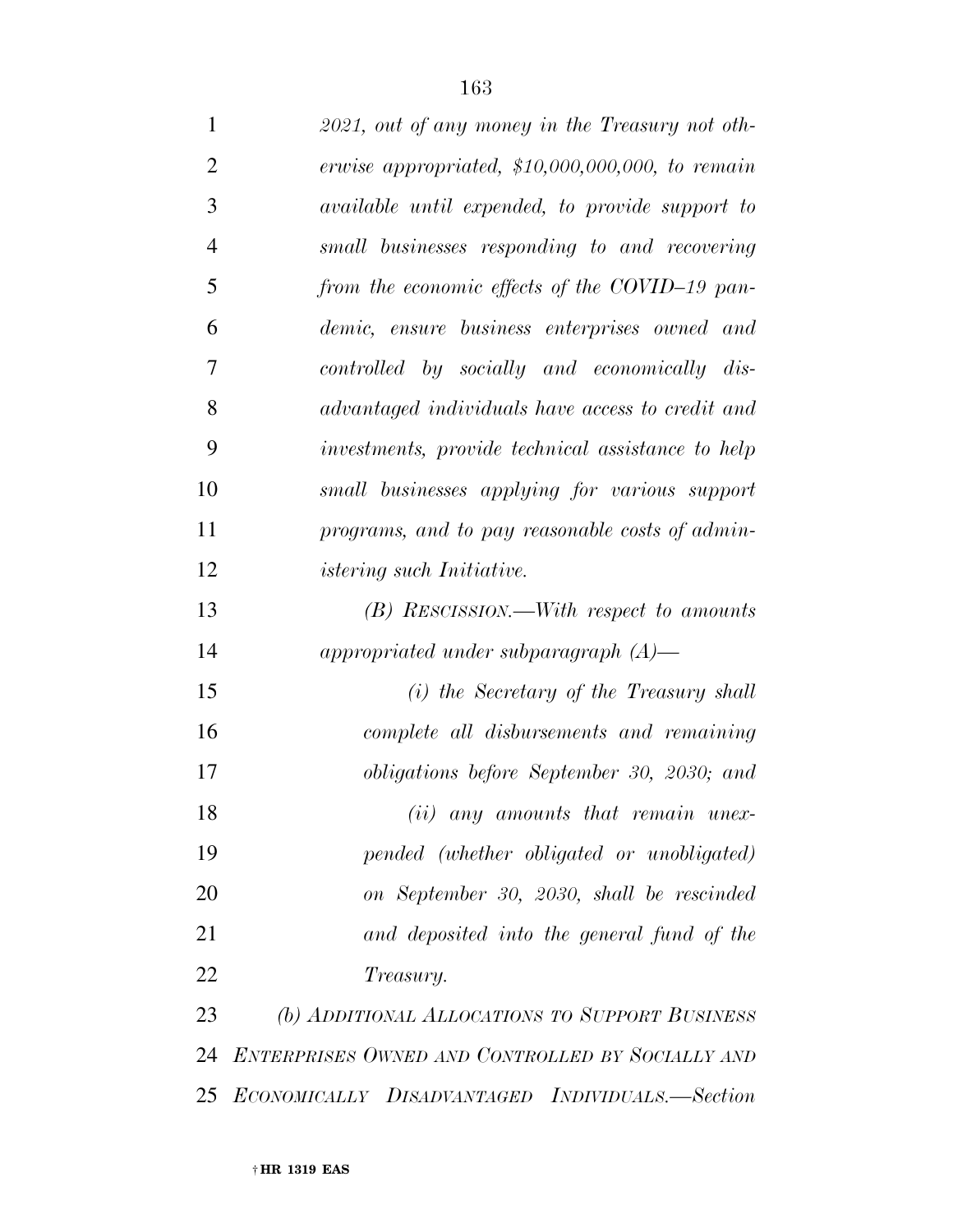*3003 of the State Small Business Credit Initiative Act of 2010 (12 U.S.C. 5702) is amended by adding at the end the following:* 

 *''(d) ADDITIONAL ALLOCATIONS TO SUPPORT BUSI- NESS ENTERPRISES OWNED AND CONTROLLED BY SO- CIALLY AND ECONOMICALLY DISADVANTAGED INDIVID- UALS.—Of the amounts appropriated for fiscal year 2021 to carry out the Program, the Secretary shall—* 

 *''(1) allocate \$1,500,000,000 to States from funds allocated under this section and, by regulation or other guidance, prescribe Program requirements that the funds be expended for business enterprises owned and controlled by socially and economically disadvan-taged individuals; and* 

 *''(2) allocate such amounts to States based on the needs of business enterprises owned and controlled by socially and economically disadvantaged individuals, as determined by the Secretary, in each State, and not subject to the allocation formula described under subsection (b).* 

 *''(e) INCENTIVE ALLOCATIONS TO SUPPORT BUSINESS ENTERPRISES OWNED AND CONTROLLED BY SOCIALLY AND ECONOMICALLY DISADVANTAGED INDIVIDUALS.—Of the amounts appropriated for fiscal year 2021 to carry out the Program, the Secretary shall set aside \$1,000,000,000 for*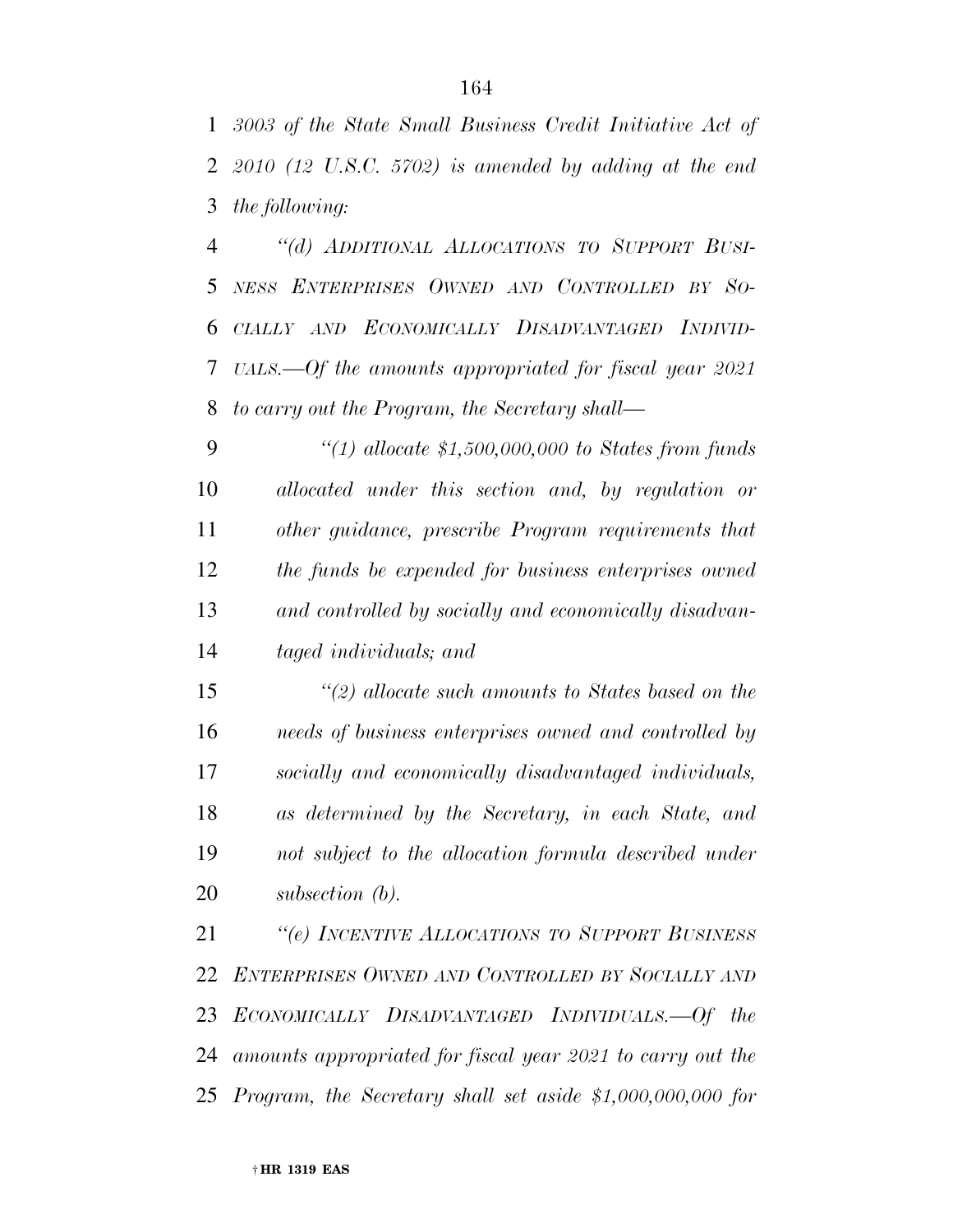*an incentive program under which the Secretary shall increase the second <sup>1</sup>/<sub>3</sub> and last <sup>1</sup>/<sub>3</sub> allocations for States that demonstrate robust support, as determined by the Secretary, for business concerns owned and controlled by socially and economically disadvantaged individuals in the deployment of prior allocation amounts.''.* 

 *(c) ADDITIONAL ALLOCATIONS TO SUPPORT VERY SMALL BUSINESSES.—Section 3003 of the State Small Business Credit Initiative Act of 2010 (12 U.S.C. 5702), as amended by subsection (b), is further amended by adding at the end the following:* 

 *''(f) ADDITIONAL ALLOCATIONS TO SUPPORT VERY SMALL BUSINESSES.—* 

 *''(1) IN GENERAL.—Of the amounts appro- priated to carry out the Program, the Secretary shall allocate not less than \$500,000,000 to States from funds allocated under this section to be expended for very small businesses.* 

 *''(2) VERY SMALL BUSINESS DEFINED.—In this subsection, the term 'very small business'—* 

 *''(A) means a business with fewer than 10 employees; and* 

 *''(B) may include independent contractors and sole proprietors.''.*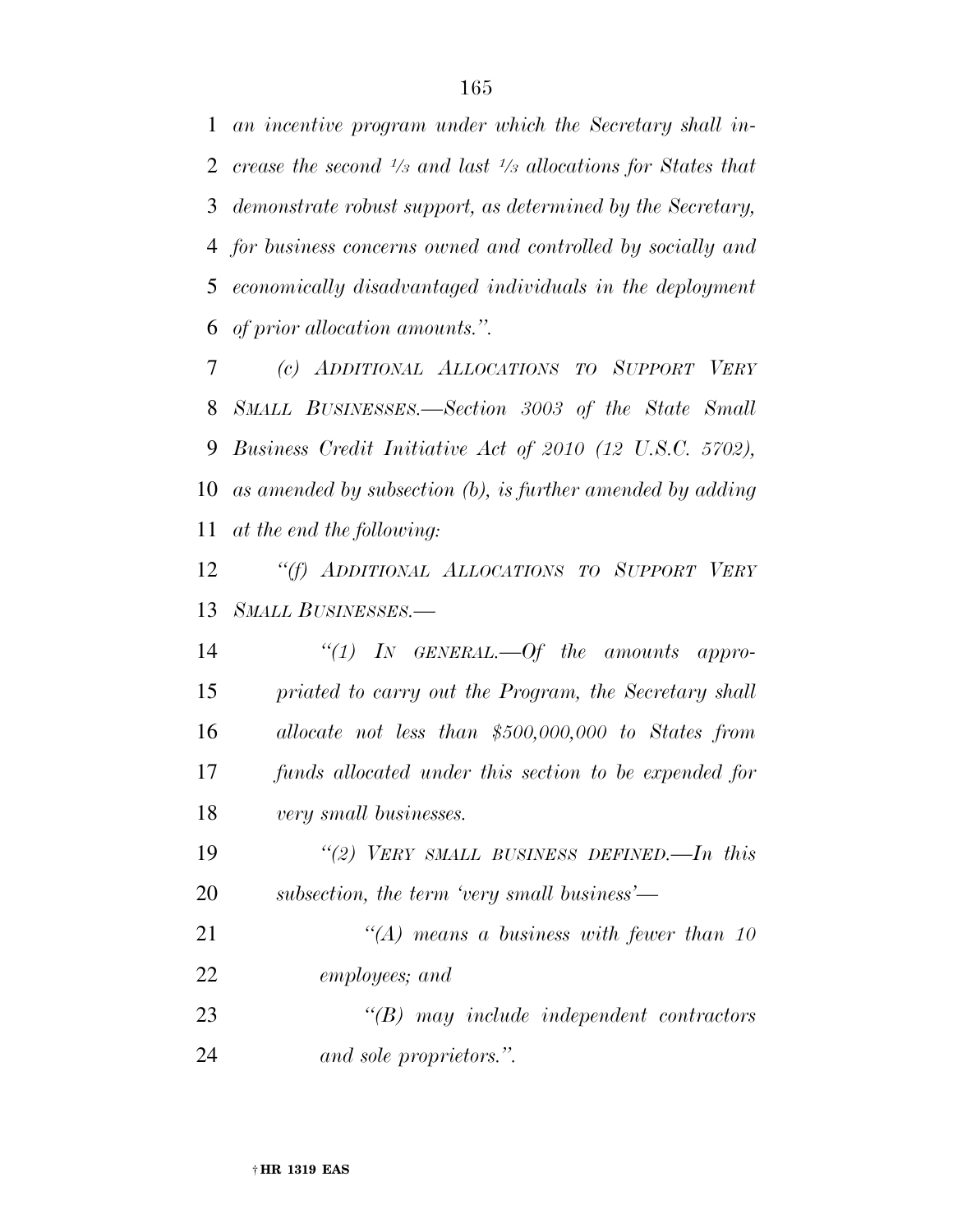| $\mathbf{1}$ | (d) TECHNICAL ASSISTANCE.—Section 3009 of the                  |
|--------------|----------------------------------------------------------------|
| 2            | State Small Business Credit Initiative Act of 2010 (12         |
| 3            | $U.S.C. 5708$ ) is amended by adding at the end the following: |
| 4            | "(e) TECHNICAL ASSISTANCE.—Of the amounts appro-               |
| 5            | priated for fiscal year 2021 to carry out the Program,         |
| 6            | $$500,000,000$ may be used by the Secretary to-                |
| 7            | "(1) provide funds to States to carry out a tech-              |
| 8            | nical assistance plan under which a State will pro-            |
| 9            | vide legal, accounting, and financial advisory serv-           |
| 10           | ices, either directly or contracted with legal, account-       |
| 11           | ing, and financial advisory firms, with priority given         |
| 12           | to business enterprises owned and controlled by so-            |
| 13           | cially and economically disadvantaged individuals, to          |
| 14           | very small businesses and business enterprises owned           |
| 15           | and controlled by socially and economically disadvan-          |
| 16           | taged individuals applying for-                                |
| 17           | $\lq (A)$ State programs under the Program;                    |
| 18           | and                                                            |
| 19           | $\lq\lq(B)$ other State or Federal programs that               |
| 20           | support small businesses;                                      |
| 21           | $\lq(2)$ transfer amounts to the Minority Business             |
| 22           | Development Agency, so that the Agency may use such            |
| 23           | amounts in a manner the Agency determines appro-               |
| 24           | priate, including through contracting with third par-          |
| 25           | ties, to provide technical assistance to business enter-       |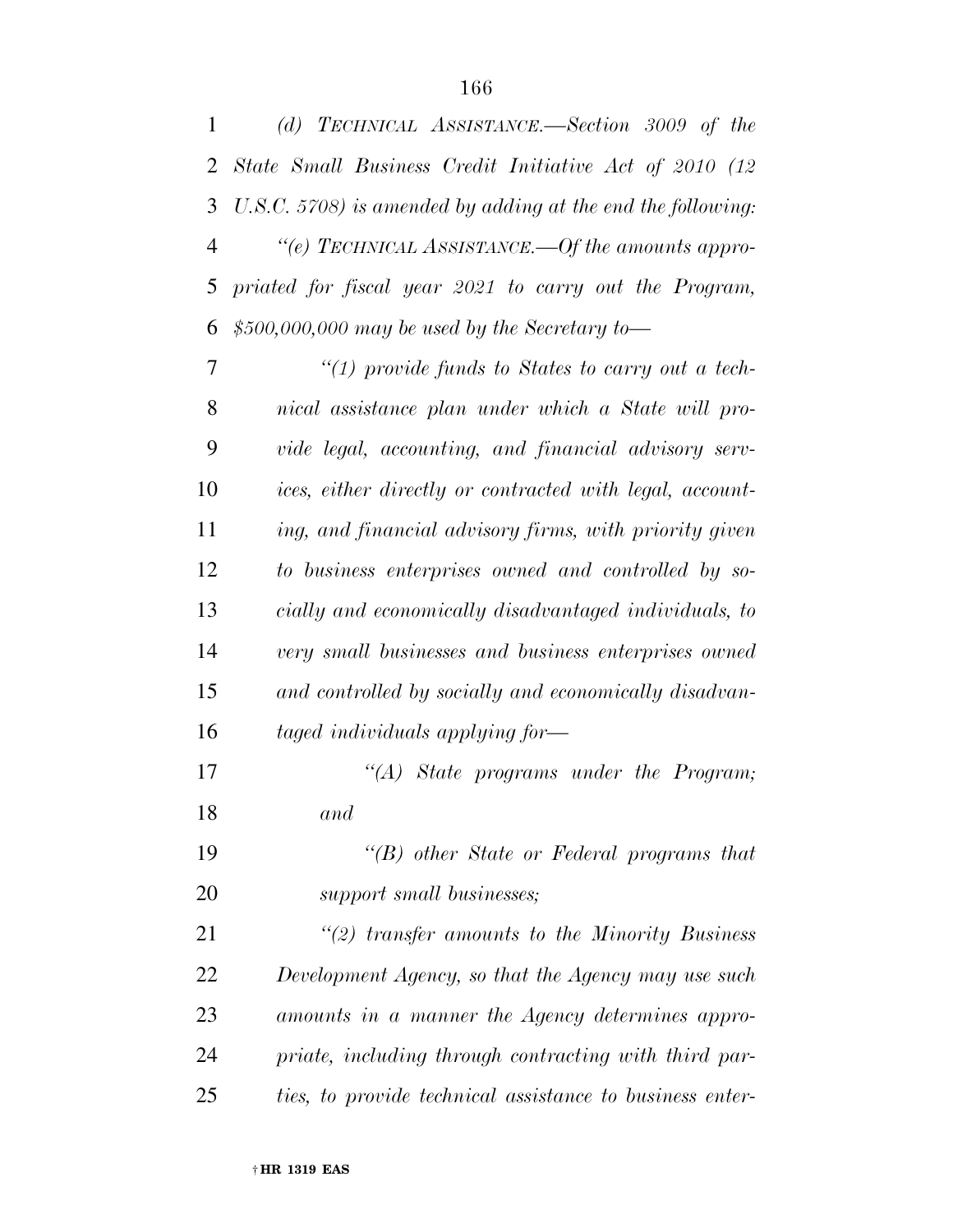| $\mathbf{1}$   | prises owned and controlled by socially and economi-          |
|----------------|---------------------------------------------------------------|
| $\overline{2}$ | cally disadvantaged individuals applying to-                  |
| 3              | "(A) State programs under the Program;                        |
| $\overline{4}$ | and                                                           |
| 5              | $\lq\lq(B)$ other State or Federal programs that              |
| 6              | support small businesses; and                                 |
| 7              | $\lq(3)$ contract with legal, accounting, and finan-          |
| 8              | cial advisory firms (with priority given to business          |
| 9              | enterprises owned and controlled by socially and eco-         |
| 10             | nomically disadvantaged individuals), to provide              |
| 11             | technical assistance to business enterprises owned and        |
| 12             | controlled by socially and economically disadvantaged         |
| 13             | individuals applying to-                                      |
| 14             | $\lq (A)$ State programs under the Program;                   |
| 15             | and                                                           |
| 16             | $\lq\lq(B)$ other State or Federal programs that              |
| 17             | support small businesses.".                                   |
| 18             | (e) INCLUSION OF TRIBAL GOVERNMENTS.—Section                  |
|                | 19 3002(10) of the State Small Business Credit Initiative Act |
|                | 20 of 2010 (12 U.S.C. 5701(10)) is amended—                   |
| 21             | $(1)$ in subparagraph $(C)$ , by striking "and" at            |
| 22             | <i>the end;</i>                                               |
| 23             | $(2)$ in subparagraph $(D)$ , by striking the period          |
| 24             | at the end and inserting "; and"; and                         |
| 25             | $(3)$ by adding at the end the following:                     |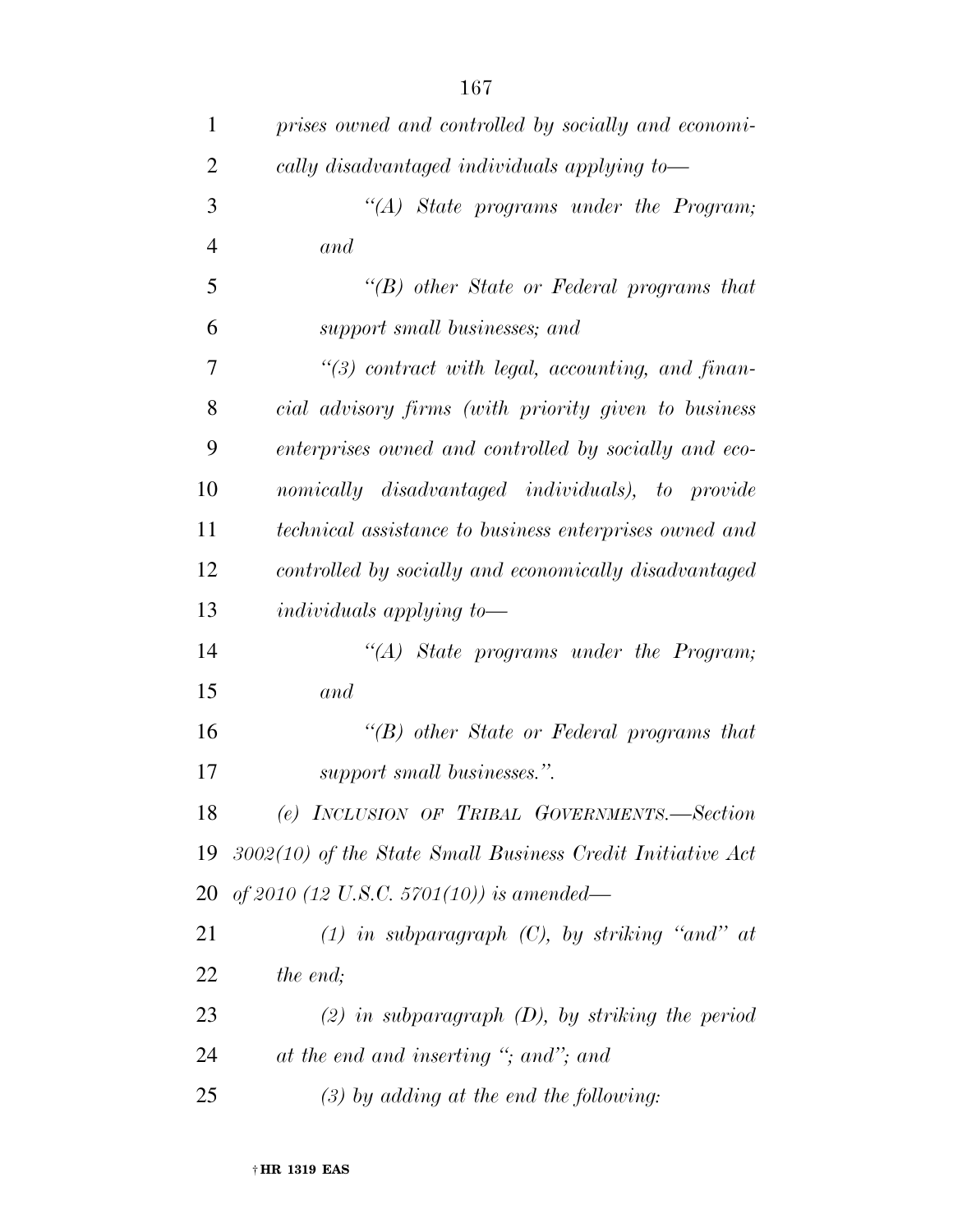| $\mathbf{1}$   | " $(E)$ a Tribal government, or a group of                 |
|----------------|------------------------------------------------------------|
| $\overline{2}$ | Tribal governments that jointly apply for an al-           |
| 3              | <i>location.</i> "                                         |
| $\overline{4}$ | (f) DEFINITIONS.—Section 3002 of the State Small           |
| 5              | Business Credit Initiative Act of 2010 (12 U.S.C. 5701) is |
| 6              | amended by adding at the end the following:                |
| 7              | "(15) BUSINESS ENTERPRISE OWNED AND CON-                   |
| 8              | TROLLED BY SOCIALLY AND<br>ECONOMICALLY DIS-               |
| 9              | ADVANTAGED INDIVIDUALS.—The term business en-              |
| 10             | terprise owned and controlled by socially and eco-         |
| 11             | nomically disadvantaged individuals' means a busi-         |
| 12             | $ness that$ —                                              |
| 13             | $\lq\lq (A)$ if privately owned, 51 percent is             |
| 14             | owned by one or more socially and economically             |
| 15             | disadvantaged individuals;                                 |
| 16             | $\lq\lq B$ if publicly owned, 51 percent of the            |
| 17             | stock is owned by one or more socially and eco-            |
| 18             | nomically disadvantaged individuals; and                   |
| 19             | $\lq\lq C$ in the case of a mutual institution, a          |
| 20             | majority of the Board of Directors, account hold-          |
| 21             | ers, and the community which the institution               |
| 22             | services is predominantly comprised of socially            |
| 23             | and economically disadvantaged individuals.                |
| 24             | "(16) COMMUNITY DEVELOPMENT FINANCIAL IN-                  |
| 25             | STITUTION.—The term 'community development fi-             |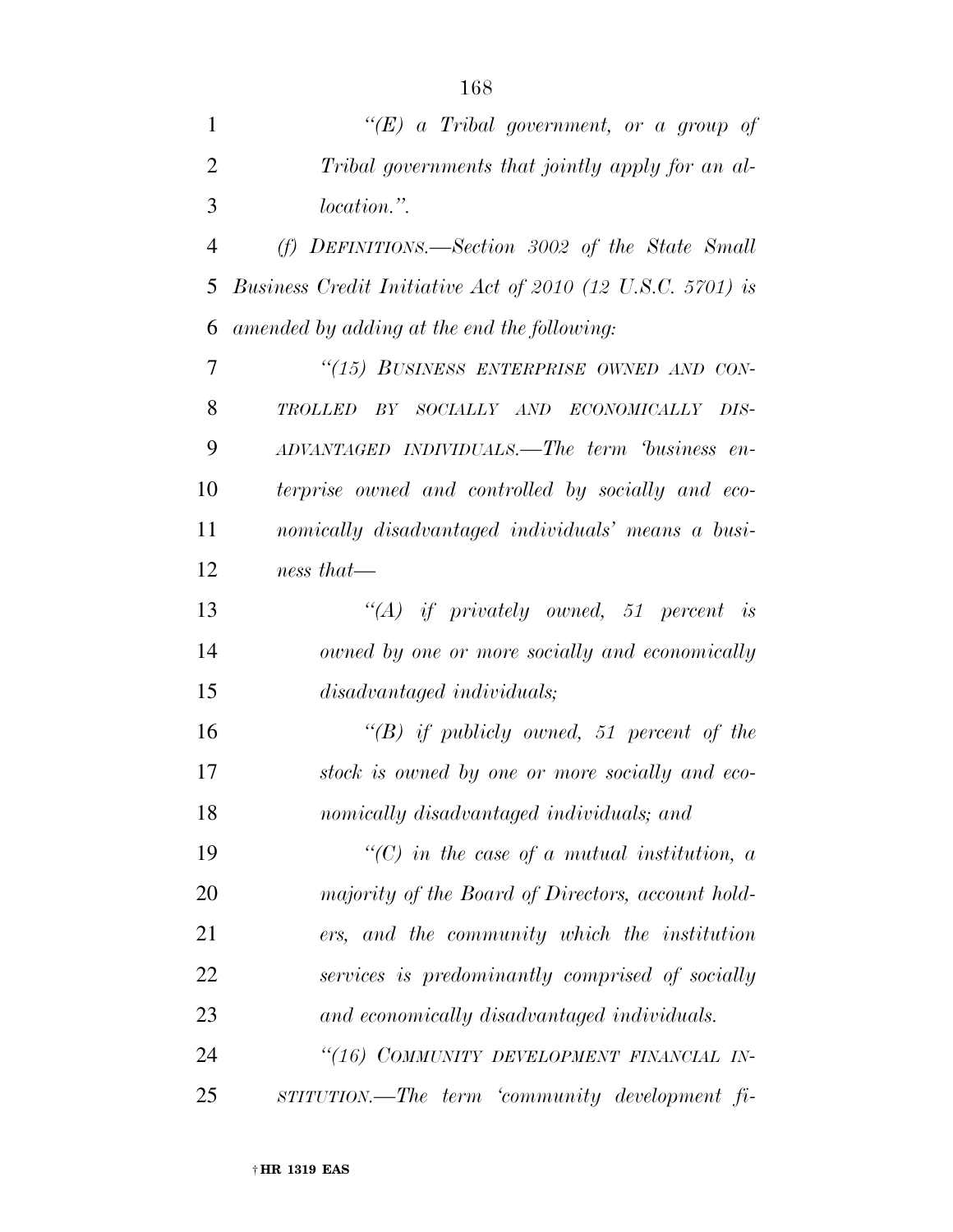| $\mathbf{1}$   | nancial institution' has the meaning given that term    |
|----------------|---------------------------------------------------------|
| $\overline{2}$ | under section 103 of the Riegle Community Develop-      |
| 3              | ment and Regulatory Improvement Act of 1994.            |
| $\overline{4}$ | "(17) MINORITY DEPOSITORY INSTITUTION.—The              |
| 5              | term 'minority depository institution' has the mean-    |
| 6              | ing given that term under section $308(b)$ of the Fi-   |
| 7              | nancial Institutions Reform, Recovery, and Enforce-     |
| 8              | ment Act of 1989.                                       |
| 9              | "(18) SOCIALLY AND ECONOMICALLY DISADVAN-               |
| 10             | TAGED INDIVIDUAL.—The term 'socially and economi-       |
| 11             | cally disadvantaged individual' means an individual     |
| 12             | who is a socially disadvantaged individual or an eco-   |
| 13             | nomically disadvantaged individual, as such terms       |
| 14             | are defined, respectively, under section 8 of the Small |
| 15             | Business $Act$ (15 U.S.C. 637) and the regulations      |
| 16             | thereunder.                                             |
| 17             | "(19) TRIBAL GOVERNMENT.—The term 'Tribal               |
| 18             | government' means the recognized governing body of      |
| 19             | any Indian or Alaska Native tribe, band, nation,        |
| 20             | pueblo, village, community, component band, or com-     |
| 21             | ponent reservation, individually identified (including  |
| 22             | parenthetically) in the list published most recently as |
| 23             | of the date of enactment of this paragraph pursuant     |
| 24             | to section 104 of the Federally Recognized Indian       |
| 25             | Tribe List Act of 1994 (25 U.S.C. 5131).".              |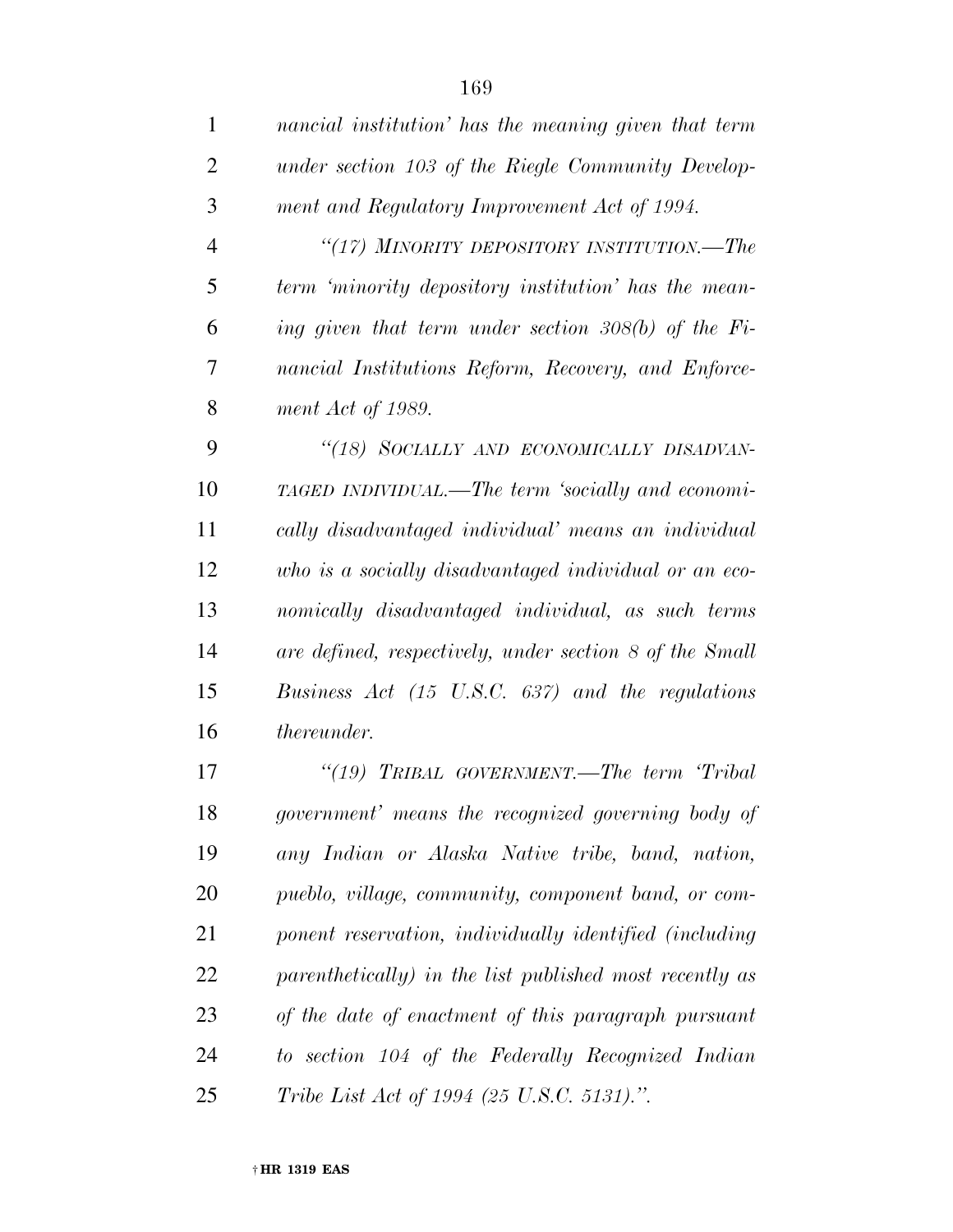*(g) RULE OF APPLICATION.—The amendments made by this section shall apply with respect to funds appro- priated under this section and funds appropriated on and after the date of enactment of this section.* 

## *Subtitle D—Public Transportation SEC. 3401. FEDERAL TRANSIT ADMINISTRATION GRANTS. (a) FEDERAL TRANSIT ADMINISTRATION APPROPRIA-*

- *TION.—*
- *(1) IN GENERAL.—In addition to amounts other- wise made available, there are appropriated for fiscal year 2021, out of any funds in the Treasury not oth- erwise appropriated, \$30,461,355,534, to remain available until September 30, 2024, that shall—*
- *(A) be for grants to eligible recipients under sections 5307, 5309, 5310, and 5311 of title 49, United States Code, to prevent, prepare for, and respond to coronavirus; and*

 *(B) not be subject to any prior restriction on the total amount of funds available for imple- mentation or execution of programs authorized under sections 5307, 5310, or 5311 of such title. (2) AVAILABILITY OF FUNDS FOR OPERATING EX-PENSES.—* 

 *(A) IN GENERAL.—Notwithstanding sub-section (a)(1) or (b) of section 5307 and section*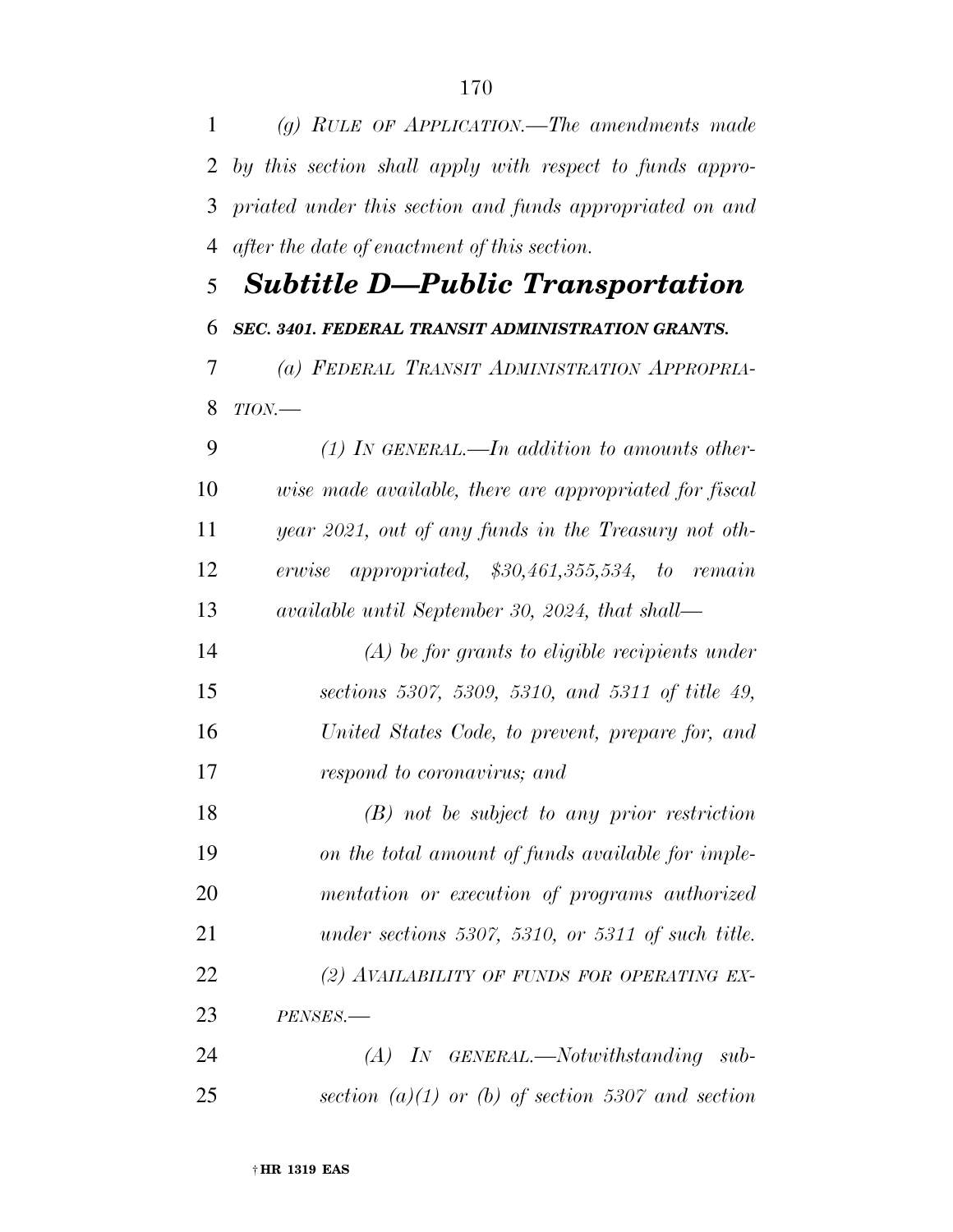| $\mathbf{1}$   | $5310(b)(2)(A)$ of title 49, United States Code,       |
|----------------|--------------------------------------------------------|
| $\overline{2}$ | funds provided under this section, other than          |
| 3              | subsection $(b)(4)$ , shall be available for the oper- |
| $\overline{4}$ | ating expenses of transit agencies to prevent, pre-    |
| 5              | pare for, and respond to the coronavirus public        |
| 6              | health emergency, including, beginning on Janu-        |
| 7              | ary 20, 2020-                                          |
| 8              | $(i)$ reimbursement for payroll of public              |
| 9              | transportation (including payroll and ex-              |
| 10             | penses of private providers of public trans-           |
| 11             | <i>portation</i> );                                    |
| 12             | ( <i>ii</i> ) operating costs to maintain service      |
| 13             | due to lost revenue due as a result of the             |
| 14             | coronavirus public health emergency, in-               |
| 15             | cluding the purchase of personal protective            |
| 16             | equipment; and                                         |
| 17             | (iii) paying the administrative leave of               |
| 18             | operations or contractor personnel due to              |
| 19             | reductions in service.                                 |
| 20             | $(B)$ USE OF FUNDS.—Funds described in                 |
| 21             | subparagraph $(A)$ shall be—                           |
| 22             | $(i)$ available for immediate obligation,              |
| 23             | notwithstanding the requirement for such               |
| 24             | expenses to be included in a transportation            |
| 25             | improvement program, long-range transpor-              |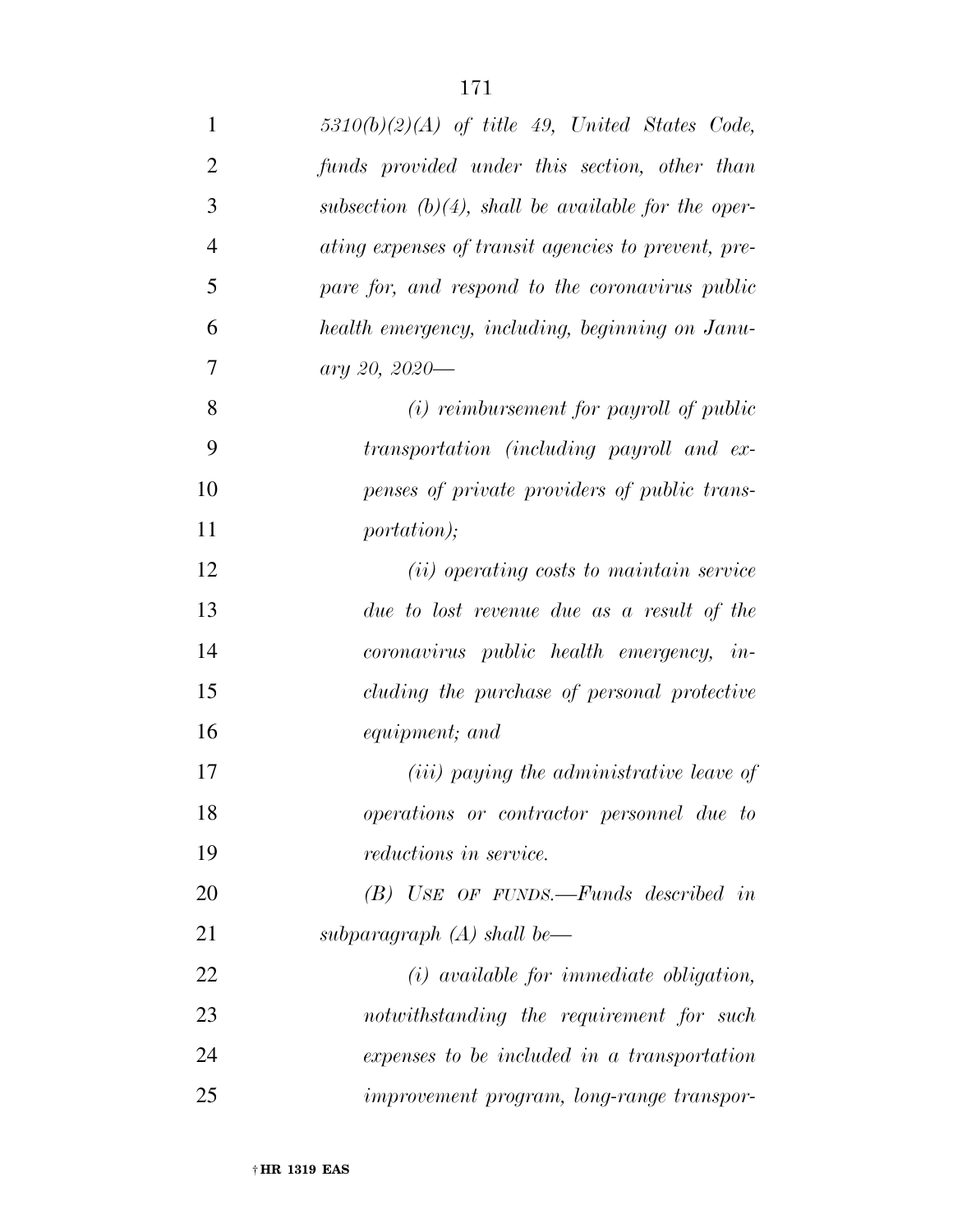| $\mathbf{1}$   | tation plan, statewide transportation plan,             |
|----------------|---------------------------------------------------------|
| $\overline{2}$ | or statewide transportation improvement                 |
| 3              | program under sections 5303 and 5304 of                 |
| $\overline{4}$ | <i>title 49, United States Code;</i>                    |
| 5              | ( <i>ii</i> ) directed to payroll and operations        |
| 6              | of public transportation (including payroll             |
| 7              | and expenses of private providers of public             |
| 8              | <i>transportation</i> ), unless the recipient certifies |
| 9              | to the Administrator of the Federal Transit             |
| 10             | Administration that the recipient has not               |
| 11             | furloughed any employees;                               |
| 12             | ( <i>iii</i> ) used to provide a Federal share of       |
| 13             | the costs for any grant made under this sec-            |
| 14             | tion of 100 percent.                                    |
| 15             | (b) ALLOCATION OF FUNDS.—                               |
| 16             | (1) URBANIZED AREA FORMULA GRANTS.—                     |
| 17             | $(A)$ IN GENERAL.—Of the amounts made                   |
| 18             | available under subsection (a), $$26,086,580,227$       |
| 19             | shall be for grants to recipients and subrecipients     |
| 20             | under section 5307 of title 49, United States           |
| 21             | Code, and shall be administered as if such funds        |
| 22             | were provided under section 5307 of such title.         |
| 23             | $(B)$ ALLOCATION.—Amounts made available                |
| 24             | under subparagraph $(A)$ shall be apportioned to        |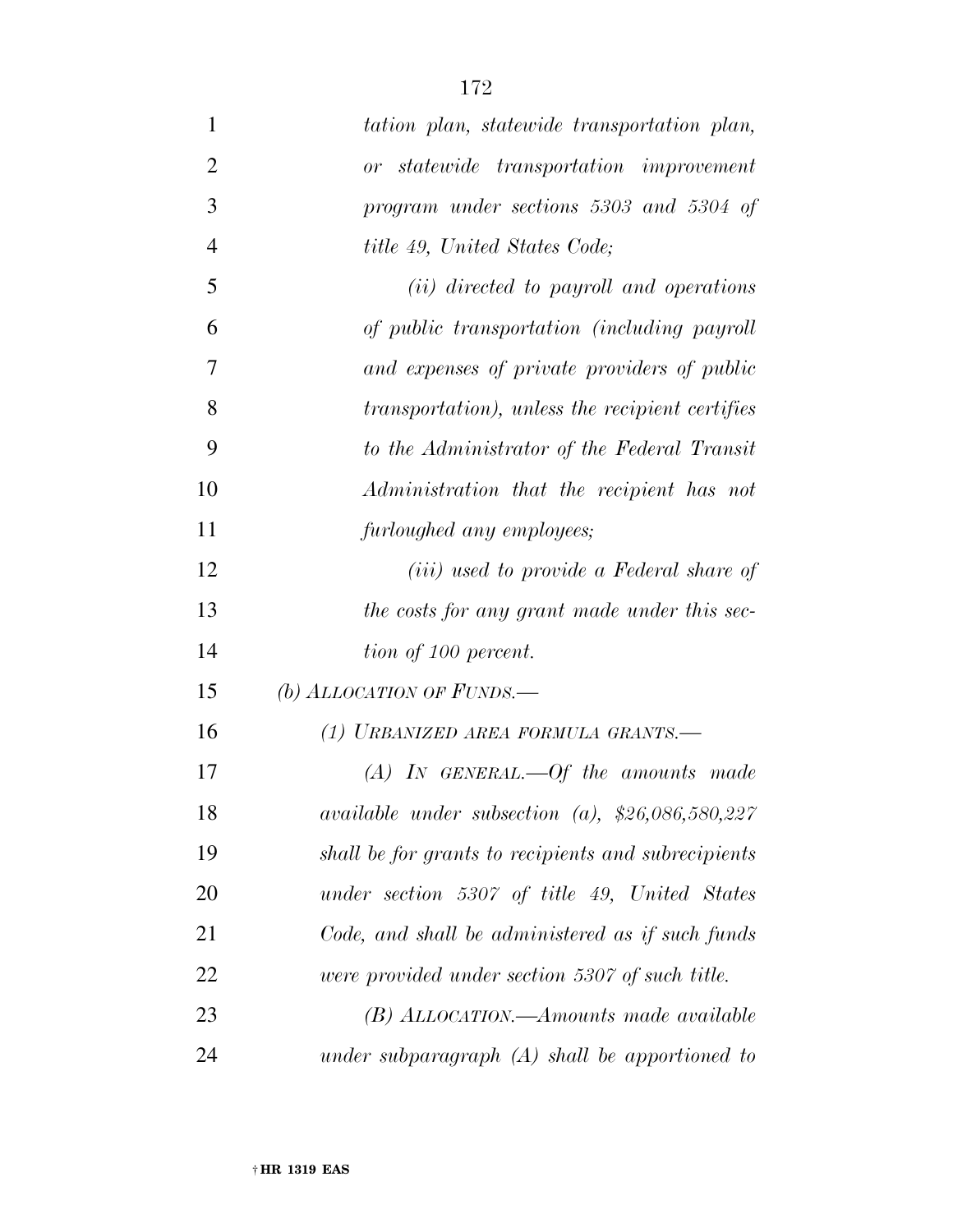| $\mathbf{1}$   | urbanized areas based on data contained in the                         |
|----------------|------------------------------------------------------------------------|
| $\overline{2}$ | National Transit Database such that—                                   |
| 3              | (i) each urbanized area shall receive an                               |
| $\overline{4}$ | apportionment of an amount that, when                                  |
| 5              | combined with amounts that were otherwise                              |
| 6              | made available to such urbanized area for                              |
| 7              | similar activities to prevent, prepare for,                            |
| 8              | and respond to coronavirus, is equal to 132                            |
| 9              | percent of the urbanized area's 2018 oper-                             |
| 10             | ating costs; and                                                       |
| 11             | ( <i>ii</i> ) for funds remaining after the ap-                        |
| 12             | portionment described in clause (i), such                              |
| 13             | funds shall be apportioned such that each                              |
| 14             | urbanized area that did not receive an ap-                             |
| 15             | portionment under clause (i) shall receive                             |
| 16             | an apportionment equal to 25 percent of the                            |
| 17             | urbanized area's 2018 operating costs.                                 |
| 18             | (2) FORMULA GRANTS FOR THE ENHANCED MO-                                |
| 19             | BILITY OF SENIORS AND INDIVIDUALS WITH DISABIL-                        |
| 20             | ITIES.-                                                                |
| 21             | $(A)$ IN GENERAL.—Of the amounts made                                  |
| 22             | <i>available under subsection (a), <math>\$50,000,000</math> shall</i> |
| 23             | be for grants to recipients or subrecipients eligi-                    |
| 24             | ble under section 5310 of title 49, United States                      |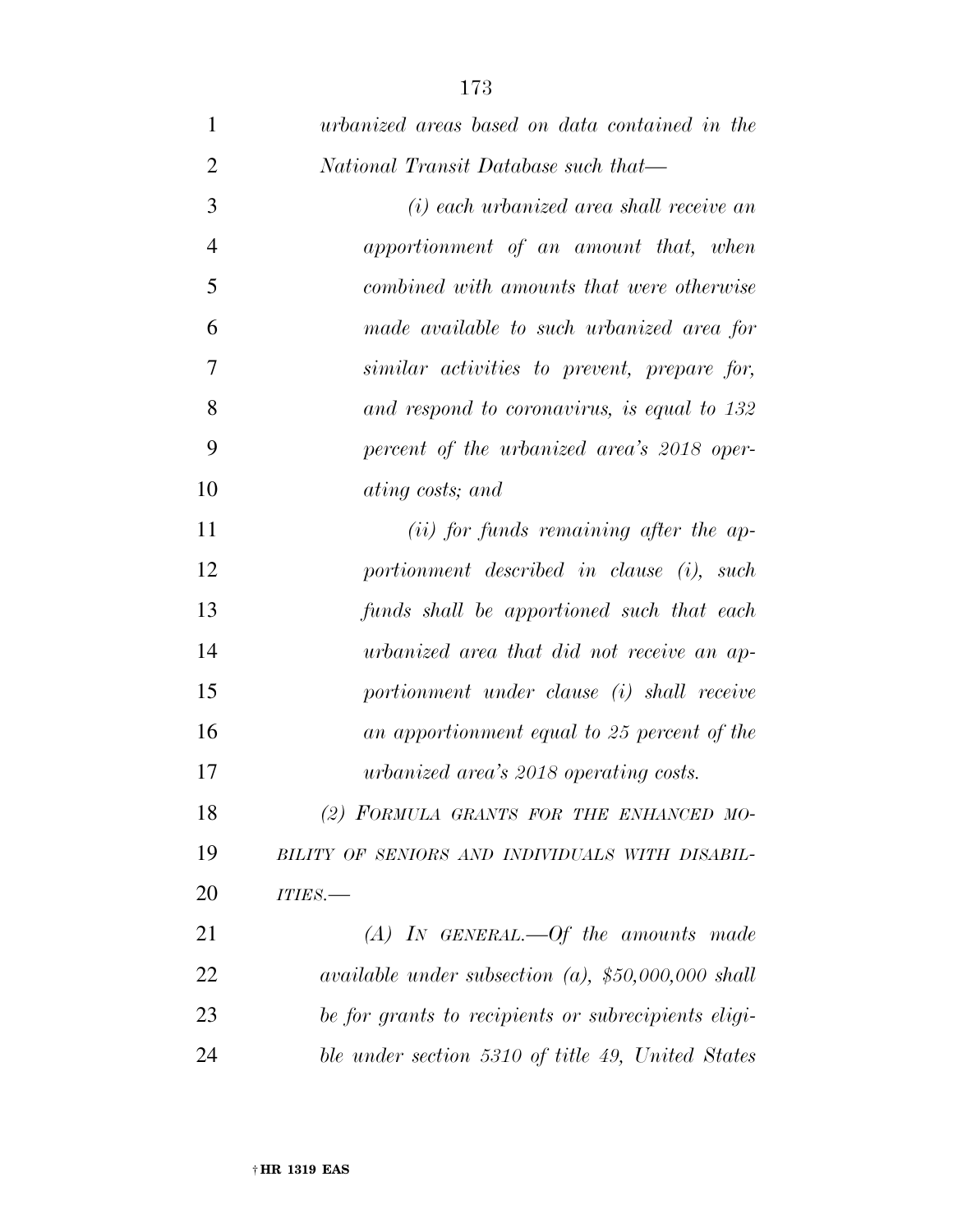*with such section. (B) ALLOCATION RATIO.—Amounts made available under subparagraph (A) shall be allo- cated in the same ratio as funds were provided under section 5310 of title 49, United States Code, for fiscal year 2020. (3) FORMULA GRANTS FOR RURAL AREAS.— (A) IN GENERAL.—Of the amounts made available under subsection (a), \$317,214,013 shall be for grants to recipients or subrecipients eligible under section 5311 of title 49, United States Code, and shall be administered as if the funds were provided under section 5311 of such title, and shall be apportioned in accordance with such section, except as described in para-graph (B).* 

 *(B) ALLOCATION RATIO.—Amounts made available under subparagraph (A) to States, as defined in section 5302 of title 49, United States Code, shall be allocated to such States based on data contained in the National Transit Data-base, such that—* 

 *(i) any State that received an amount for similar activities to prevent, prepare*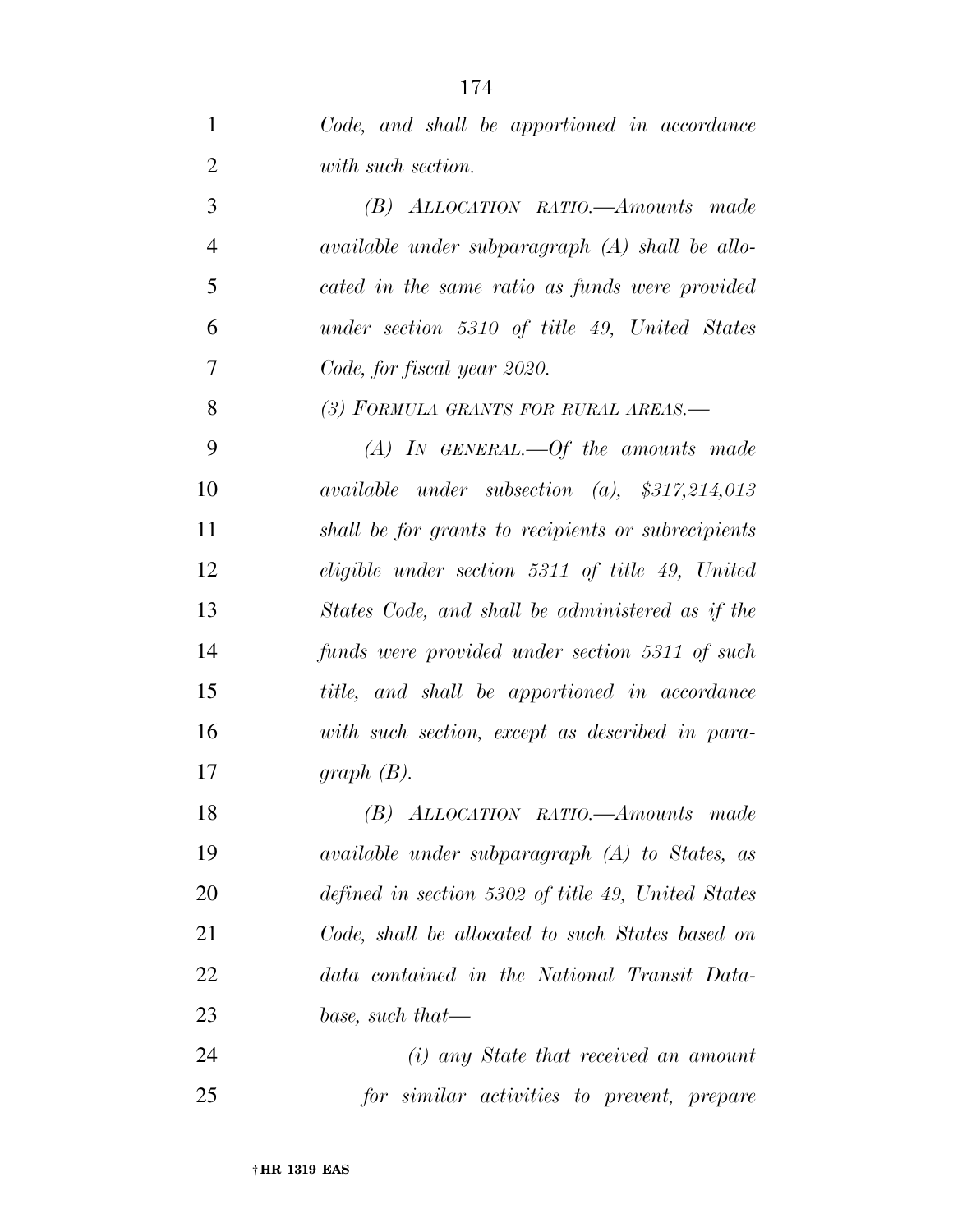| $\mathbf{1}$   | for, and respond to coronavirus that is            |
|----------------|----------------------------------------------------|
| $\overline{2}$ | equal to or greater than 150 percent of the        |
| 3              | combined 2018 rural operating costs of the         |
| $\overline{4}$ | recipients and subrecipients in such State         |
| 5              | shall receive an amount equal to 5 percent         |
| 6              | of such State's 2018 rural operating costs;        |
| 7              | (ii) any State that does not receive an            |
| 8              | allocation under clause (i) that received an       |
| 9              | amount for similar activities to prevent,          |
| 10             | prepare for, and respond to coronavirus            |
| 11             | that is equal to or greater than 140 percent       |
| 12             | of the combined 2018 rural operating costs         |
| 13             | of the recipients and subrecipients in that        |
| 14             | State shall receive an amount equal to 10          |
| 15             | percent of such State's 2018 rural operating       |
| 16             | costs; and                                         |
| 17             | ( <i>iii</i> ) any State that does not receive an  |
| 18             | allocation under clauses $(i)$ or $(ii)$ shall re- |
| 19             | ceive an amount equal to 20 percent of such        |
| 20             | State's 2018 rural operating costs.                |
| 21             | (4) CAPITAL INVESTMENTS.-                          |
| 22             | $(A)$ IN GENERAL.—Of the amounts made              |
| 23             | available under subsection $(a)$ —                 |
| 24             | (i) $$1,425,000,000$ shall be for grants           |
| 25             | administered under subsections $(d)$ and $(e)$     |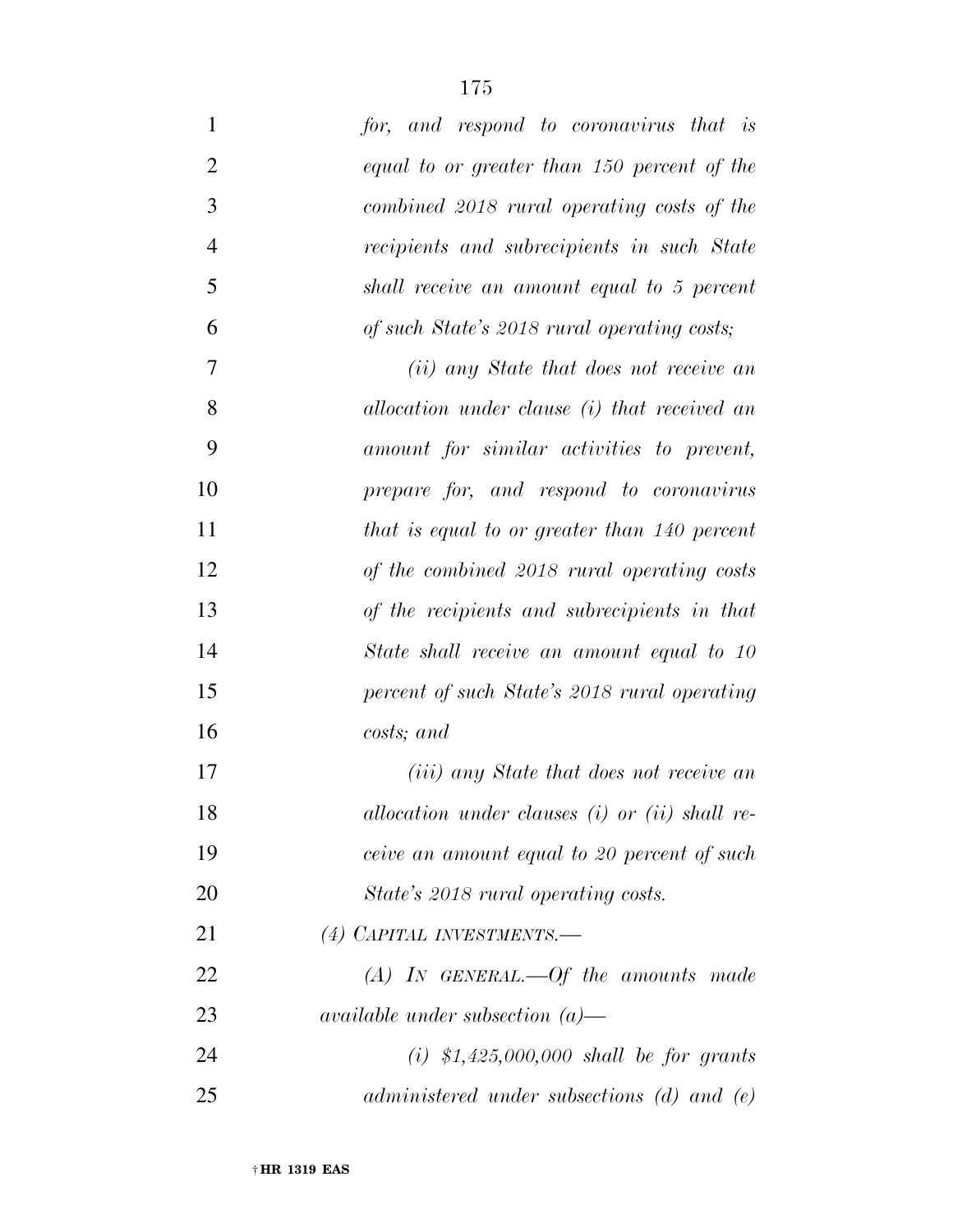| $\mathbf{1}$   | of section 5309 of title 49, United States     |
|----------------|------------------------------------------------|
| $\overline{2}$ | Code; and                                      |
| 3              | $(ii)$ \$250,000,000 shall be for grants       |
| $\overline{4}$ | administered under subsection (h) of section   |
| 5              | 5309 of title 49, United States Code.          |
| 6              | $(B)$ FUNDING DISTRIBUTION.—                   |
| $\overline{7}$ | $(i)$ IN GENERAL.—Of the amounts               |
| 8              | made available in subparagraph $(A)(i)$ ,      |
| 9              | $$1,250,000,000$ shall be provided to each re- |
| 10             | cipient for all projects with existing full    |
| 11             | funding grant agreements that received allo-   |
| 12             | cations for fiscal year 2019 or 2020, except   |
| 13             | that recipients with projects open for rev-    |
| 14             | enue service are not eligible to receive a     |
| 15             | grant under this subparagraph. Funds shall     |
| 16             | be provided proportionally based on the        |
| 17             | non-capital investment grant share of the      |
| 18             | amount allocated.                              |
| 19             | $(ii) ALLOCATION.$ $Of$ the amounts            |
| 20             | made available in subparagraph $(A)(i)$ ,      |
| 21             | $$175,000,000$ shall be provided to each re-   |
| 22             | cipient for all projects with existing full    |
| 23             | funding grant agreements that received an      |
| 24             | allocation only prior to fiscal year 2019, ex- |
| 25             | cept that projects open for revenue service    |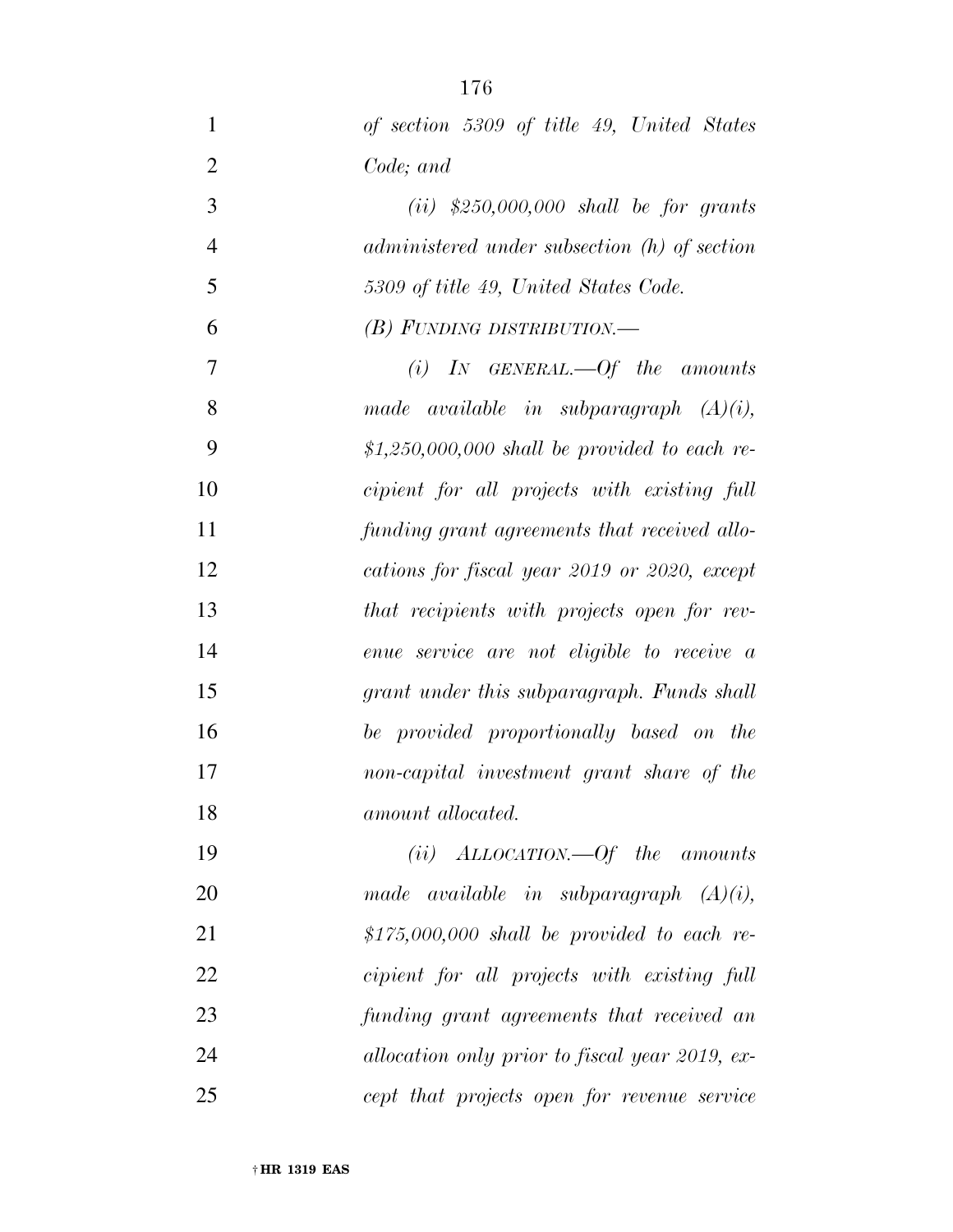| $\mathbf{1}$   | are not eligible to receive a grant under this         |
|----------------|--------------------------------------------------------|
| $\overline{2}$ | subparagraph and no project may receive                |
| 3              | more than 40 percent of the amounts pro-               |
| $\overline{4}$ | vided under this clause. The Administrator             |
| 5              | of the Federal Transit Administration shall            |
| 6              | proportionally distribute funds in excess of           |
| 7              | such percent to recipients for which the per-          |
| 8              | cent of funds does not exceed 40 percent.              |
| 9              | Funds shall be provided proportionally                 |
| 10             | based on the non-capital investment grant              |
| 11             | share of the amount allocated.                         |
| 12             | ELIGIBLE RECIPIENTS.—For<br>(iii)                      |
| 13             | amounts made available in subparagraph                 |
| 14             | $(A)(ii)$ , eligible recipients shall be any re-       |
| 15             | cipient of an allocation under subsection $(h)$        |
| 16             | of section 5309 of title 49, United States             |
| 17             | Code, or an applicant in the project devel-            |
| 18             | opment phase described in paragraph (2) of             |
| 19             | such subsection.                                       |
| 20             | $(iv)$ AMOUNT.—Amounts distributed                     |
| 21             | under clauses $(i)$ , $(ii)$ , and $(iii)$ of subpara- |
| 22             | $graph (A)$ shall be provided notwith-                 |
| 23             | standing the limitation of any calculation             |
| 24             | of the maximum amount of Federal finan-                |
| 25             | cial assistance for the project under sub-             |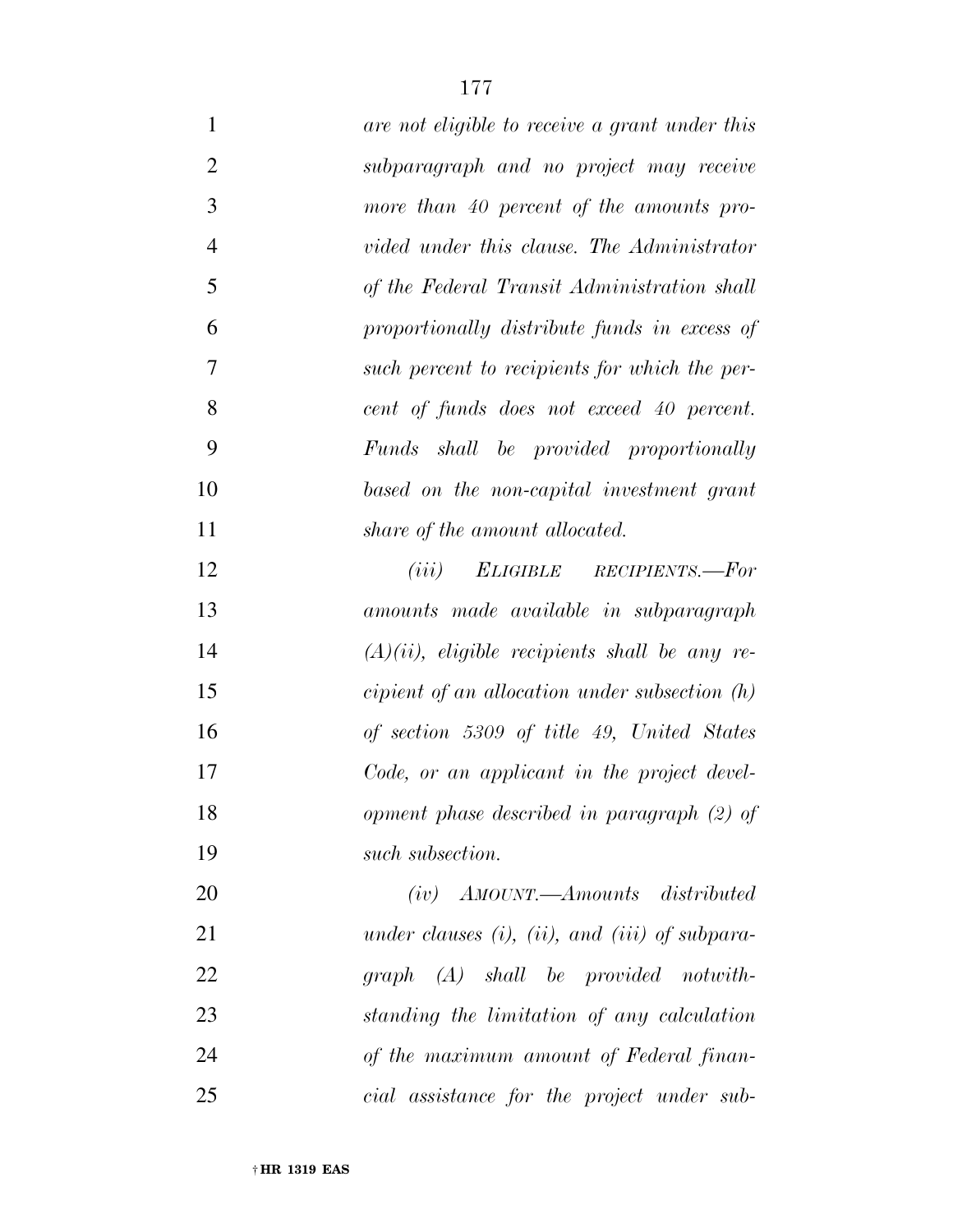| $\mathbf{1}$   | section $(k)(2)(C)(ii)$ or $(h)(7)$ of section            |
|----------------|-----------------------------------------------------------|
| $\overline{2}$ | 5309 of title 49, United States Code.                     |
| 3              | (5) SECTION 5311(F) SERVICES.—                            |
| $\overline{4}$ | $(A)$ IN GENERAL.—Of the amounts made                     |
| 5              | $available$ under subsection $(a)$ and in addition to     |
| 6              | the amounts made available under paragraph                |
| 7              | $(3)$ , \$100,000,000 shall be available for grants to    |
| 8              | recipients for bus operators that partner with re-        |
| 9              | cipients or subrecipients of funds under section          |
| 10             | $5311(f)$ of title 49, United States Code.                |
| 11             | (B) ALLOCATION RATIO.—Notwithstanding                     |
| 12             | paragraph (3), the Administrator of the Federal           |
| 13             | Transit Administration shall allocate amounts             |
| 14             | under subparagraph $(A)$ in the same ratio as             |
| 15             | funds were provided under section 5311 of title           |
| 16             | 49, United States Code, for fiscal year 2020.             |
| 17             | $(C)$ EXCEPTION.—If a State or territory                  |
| 18             | does not have bus providers eligible under section        |
| 19             | $5311(f)$ of title 49, United States Code, funds          |
| 20             | under this paragraph may be used by such State            |
| 21             | or territory for any expense eligible under section       |
| 22             | 5311 of title 49, United States Code.                     |
| 23             | $(6)$ PLANNING.—                                          |
| 24             | $(A)$ IN GENERAL.—Of the amounts made                     |
| 25             | <i>available under subsection (a), \$25,000,000 shall</i> |

† **HR 1319 EAS**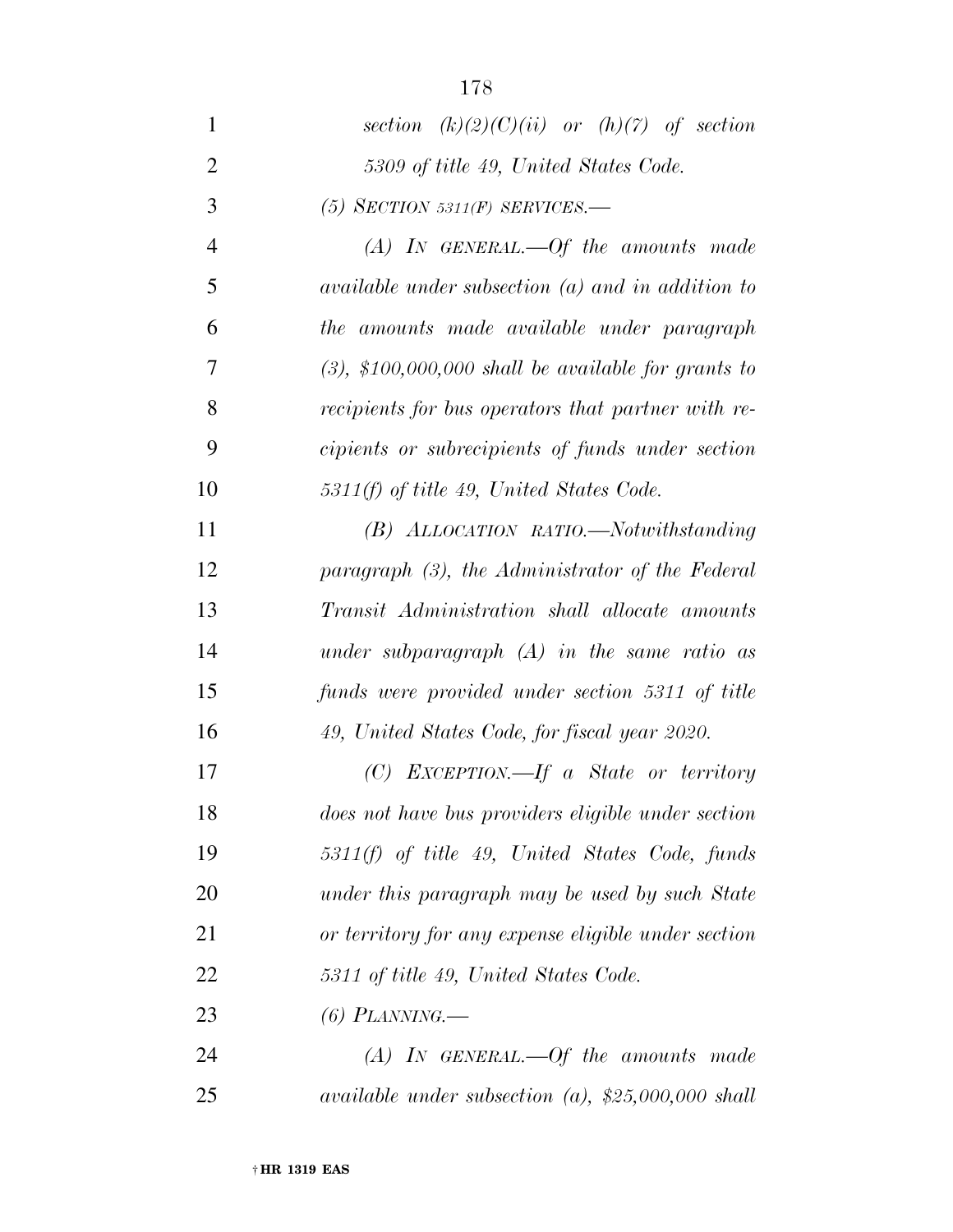| $\mathbf{1}$   | be for grants to recipients eligible under section |
|----------------|----------------------------------------------------|
| $\overline{2}$ | 5307 of title 49, United States Code, for the      |
| 3              | planning of public transportation associated       |
| $\overline{4}$ | with the restoration of services as<br>the         |
| 5              | coronavirus public health emergency concludes      |
| 6              | and shall be available in accordance with such     |
| 7              | section.                                           |
| 8              | (B) AVAILABILITY OF FUNDS FOR ROUTE                |
| 9              | PLANNING.—Amounts made available under sub-        |
| 10             | $paragnph$ (A) shall be available for route plan-  |
| 11             | $\dot{m}$ and designed to $\dot{m}$                |
| 12             | (i) increase ridership and reduce travel           |
| 13             | times, while maintaining or expanding the          |
| 14             | total level of vehicle revenue miles of service    |
| 15             | provided in the planning period; or                |
| 16             | $(ii)$ make service adjustments to in-             |
| 17             | crease the quality or frequency of service         |
| 18             | provided to low-income riders and dis-             |
| 19             | <i>advantaged neighborhoods or communities.</i>    |
| 20             | (C) LIMITATION.—Amounts made available             |
| 21             | under subparagraph $(A)$ shall not be used for     |
| 22             | route planning related to transitioning public     |
| 23             | transportation service provided as of the date of  |
| 24             | receipt of funds to a transportation network       |
| 25             | company or other third-party contract provider,    |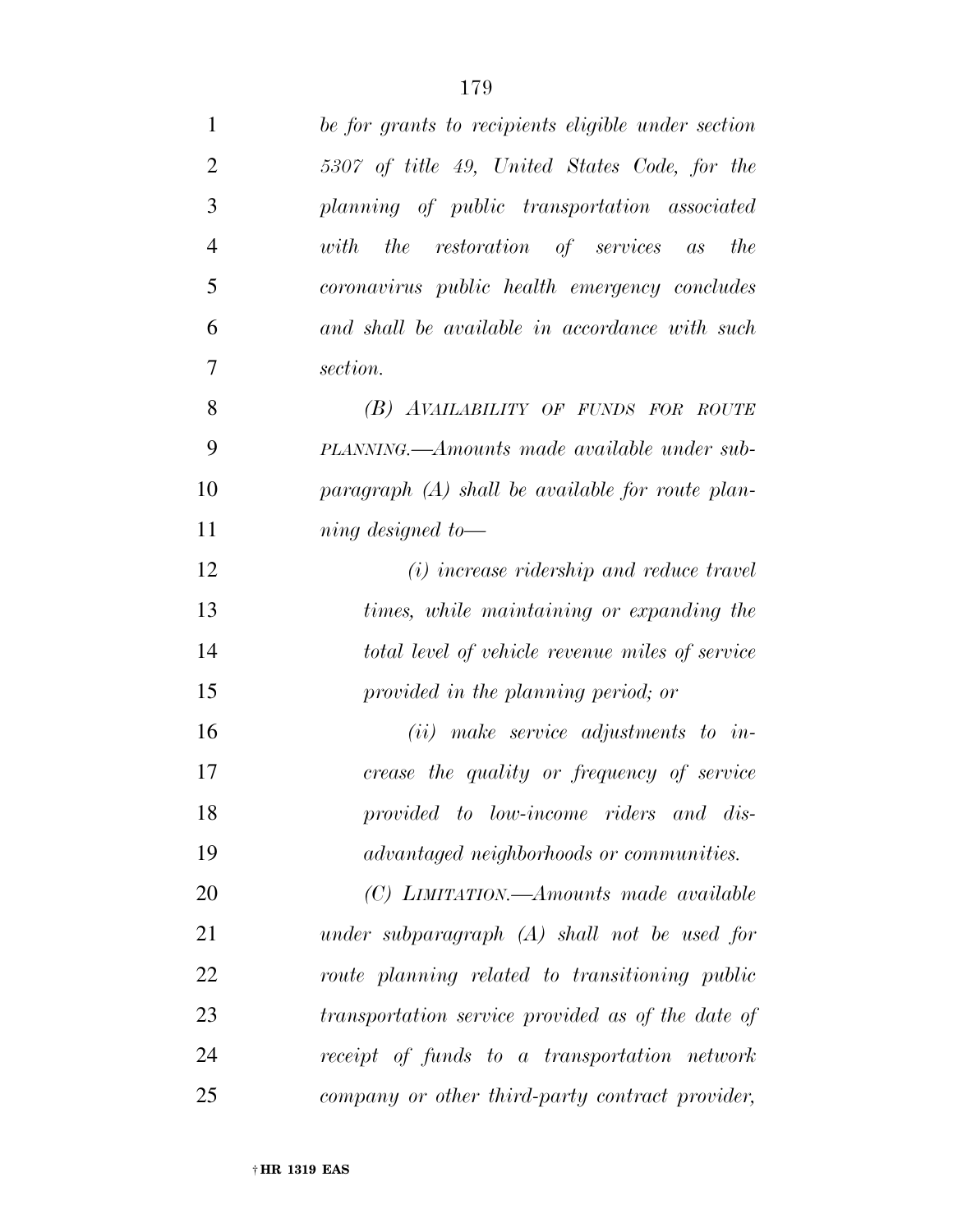| 1              | unless the existing provider of public transpor-   |
|----------------|----------------------------------------------------|
| $\overline{2}$ | tation service is a third-party contract provider. |
| 3              | (7) RECIPIENTS AND SUBRECIPIENTS REQUIRING         |
| $\overline{4}$ | ADDITIONAL ASSISTANCE.-                            |
| 5              | $(A)$ IN GENERAL.—Of the amounts made              |
| 6              | available under subsection (a), $$2,207,561,294$   |
| 7              | shall be for grants to eligible recipients or sub- |
| 8              | recipients of funds under sections 5307 or 5311    |
| 9              | of title 49, United States Code, that, as a result |
| 10             | of COVID-19, require additional assistance for     |
| 11             | costs related to operations, personnel, cleaning,  |
| 12             | and sanitization combating the spread of patho-    |
| 13             | gens on transit systems, and debt service pay-     |
| 14             | ments incurred to maintain operations and          |
| 15             | <i>avoid layoffs and furloughs.</i>                |
| 16             | (B) ADMINISTRATION.—Funds made avail-              |
| 17             | able under subparagraph $(A)$ shall, after alloca- |
| 18             | tion, be administered as if provided under para-   |
| 19             | graph $(1)$ or $(3)$ , as applicable.              |
| 20             | (C) APPLICATION REQUIREMENTS.—                     |
| 21             | $(i)$ IN GENERAL.—The Administrator                |
| 22             | of the Federal Transit Administration may          |

 *not allocate funds to an eligible recipient or subrecipient of funds under chapter 53 of*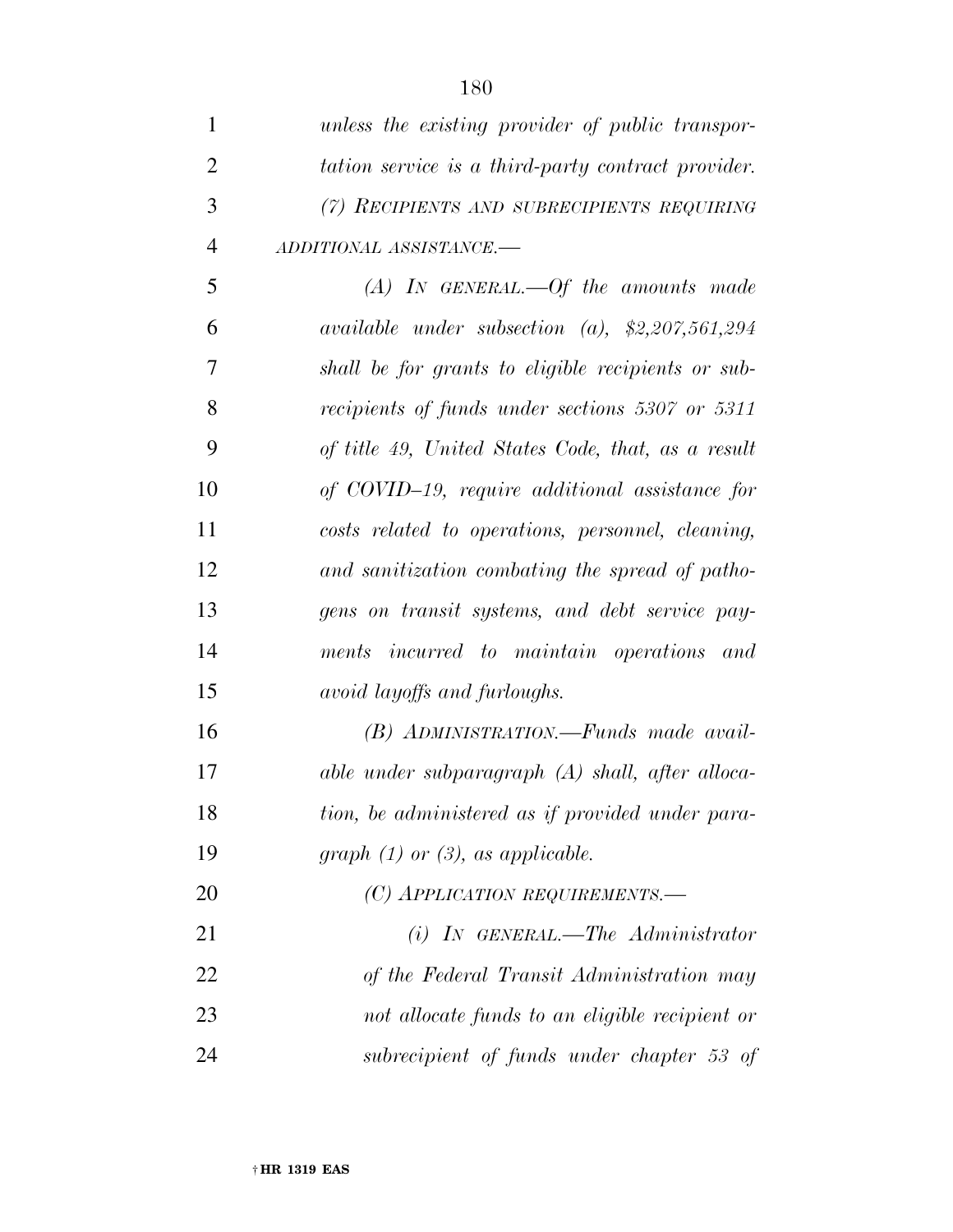| $\mathbf{1}$   | title 49, United States Code, unless the re-   |
|----------------|------------------------------------------------|
| $\overline{2}$ | <i>cipient provides to the Administrator—</i>  |
| 3              | $(I)$ estimates of financial need;             |
| $\overline{4}$ | $(II)$ data on reductions in farebox           |
| 5              | or other sources of local revenue for          |
| 6              | sustained operations;                          |
| 7              | $(III)$ a spending plan for such               |
| 8              | funds; and                                     |
| 9              | $(IV)$ demonstration of expenditure            |
| 10             | of greater than 90 percent of funds            |
| 11             | <i>available to the applicant from funds</i>   |
| 12             | made available for similar activities in       |
| 13             | fiscal year 2020.                              |
| 14             | DEADLINES.—The Administrator<br>(ii)           |
| 15             | of the Federal Transit Administration          |
| 16             | shall                                          |
| 17             | $(I)$ not later than 180 days after            |
| 18             | the date of enactment of this Act, issue       |
| 19             | a Notice of Funding Opportunity for            |
| 20             | assistance under this paragraph; and           |
| 21             | $(II)$ not later than 120 days after           |
| 22             | the application deadline established in        |
| 23             | the Notice of Funding Opportunity              |
| 24             | $under \; subclause \; (I), \; make$<br>awards |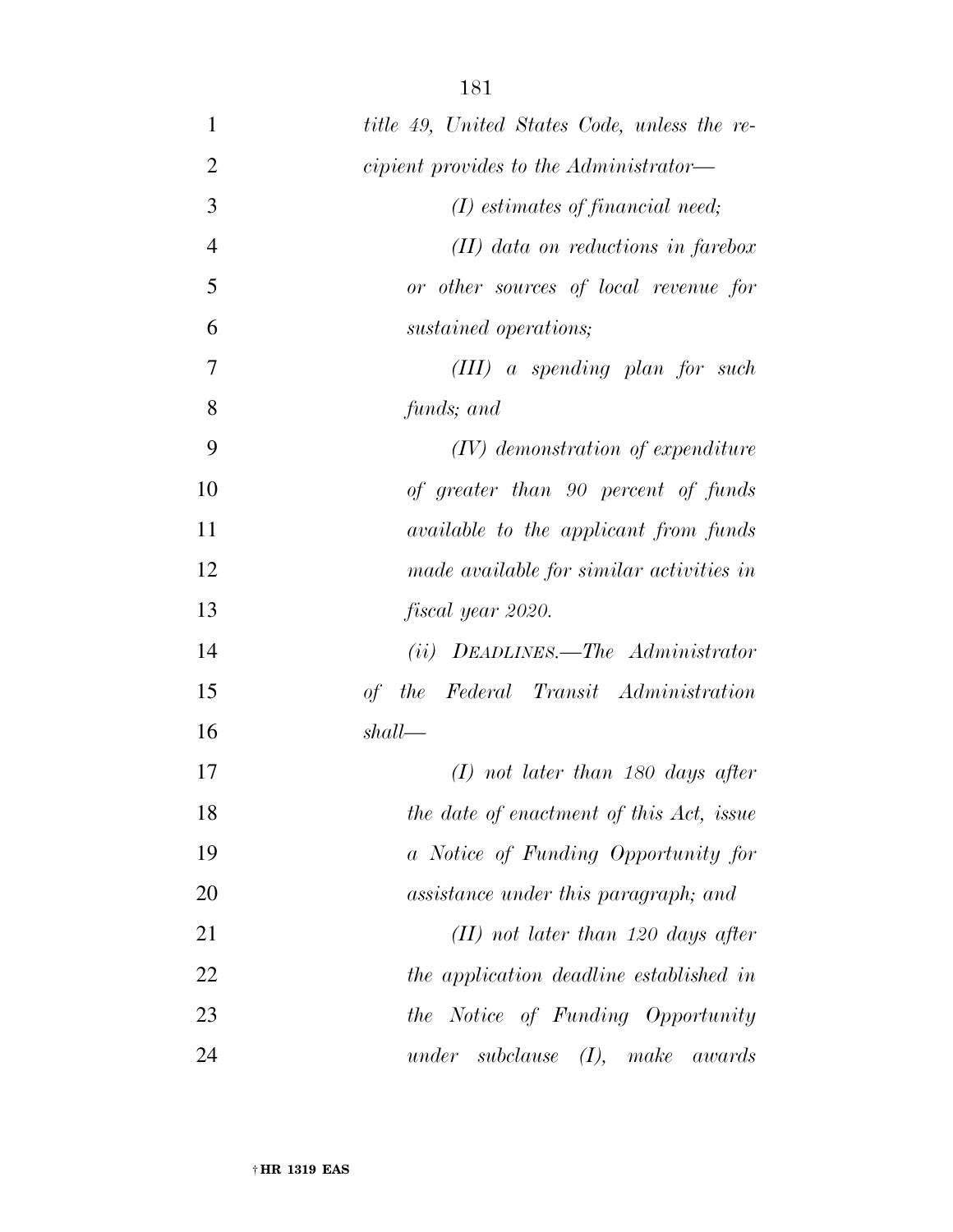| $\mathbf{1}$   | under this paragraph to selected appli-     |
|----------------|---------------------------------------------|
| $\overline{2}$ | cants.                                      |
| 3              | $(iii)$ EVALUATION.—                        |
| $\overline{4}$ | IN GENERAL.—Applications<br>(I)             |
| 5              | for assistance under this paragraph         |
| 6              | shall be evaluated by the Administrator     |
| 7              | of the Federal Transit Administration       |
| 8              | based on the level of financial need        |
| 9              | demonstrated by an eligible recipient       |
| 10             | or subrecipient, including projections      |
| 11             | of future financial need to maintain        |
| 12             | service as a percentage of the 2018 op-     |
| 13             | erating costs that has not been replaced    |
| 14             | by the funds made available to the eli-     |
| 15             | gible recipient or subrecipient under       |
| 16             | paragraphs $(1)$ through $(5)$ of this sub- |
| 17             | when combined with<br>section<br><i>the</i> |
| 18             | amounts allocated to such eligible re-      |
| 19             | cipient or subrecipient from funds pre-     |
| 20             | viously made available for the oper-        |
| 21             | ating expenses of transit agencies re-      |
| 22             | lated to the response to the COVID-19       |
| 23             | public health emergency.                    |
| 24             | (II)<br><i>RESTRICTION.—Amounts</i>         |
| 25             | made available under this paragraph         |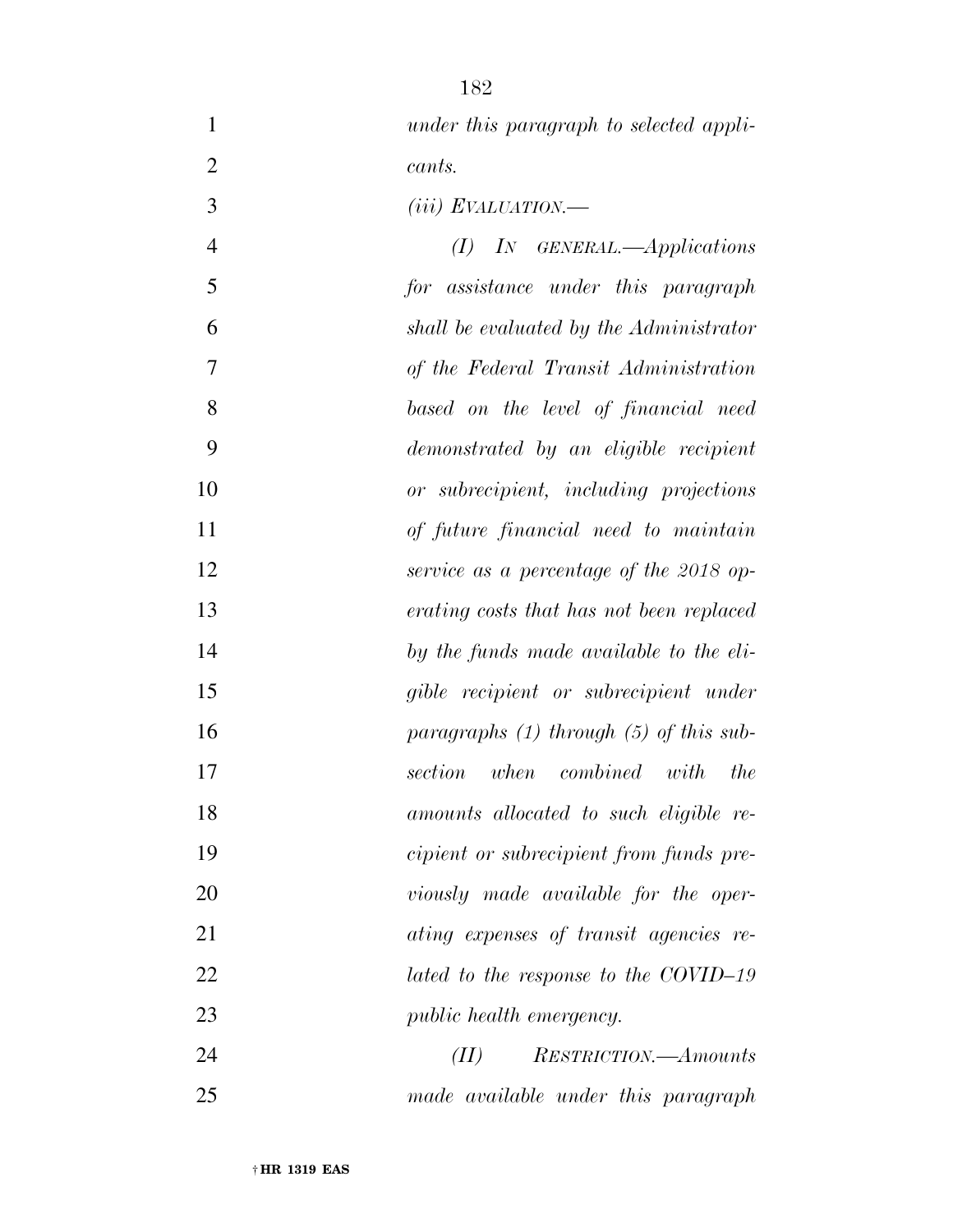| 1              | shall only be available for operating                        |
|----------------|--------------------------------------------------------------|
| $\overline{2}$ | expenses.                                                    |
| 3              | $(iv)$ STATE APPLICANTS.—A State may                         |
| $\overline{4}$ | apply for assistance under this paragraph                    |
| 5              | on behalf of an eligible recipient or sub-                   |
| 6              | <i>recipient or a group of eligible recipients or</i>        |
| 7              | <i>subrecipients.</i>                                        |
| 8              | $(D)$ UNOBLIGATED FUNDS. If amounts                          |
| 9              | made available under this paragraph remain                   |
| 10             | unobligated on September 30, 2023, such                      |
| 11             | amounts shall be available for any purpose eligi-            |
| 12             | ble under sections $5307$ or $5311$ of title 49,             |
| 13             | United States Code.                                          |
| 14             | <b>IV-COMMITTEE</b><br><b>TITLE</b><br>$\boldsymbol{U}$      |
| 15             | HOMELAND SECURITY AND                                        |
| 16             | <b>GOVERNMENTAL AFFAIRS</b>                                  |
| 17             | SEC. 4001. EMERGENCY FEDERAL EMPLOYEE LEAVE FUND.            |
| 18             | (a) ESTABLISHMENT; APPROPRIATION.—There is es-               |
| 19             | tablished in the Treasury the Emergency Federal Employee     |
| 20             | Leave Fund (in this section referred to as the "Fund"), to   |
| 21             | be administered by the Director of the Office of Personnel   |
| 22             |                                                              |
| 23             | Management, for the purposes set forth in subsection (b).    |
|                | In addition to amounts otherwise available, there is appro-  |
| 24             | priated for fiscal year 2021, out of any money in the Treas- |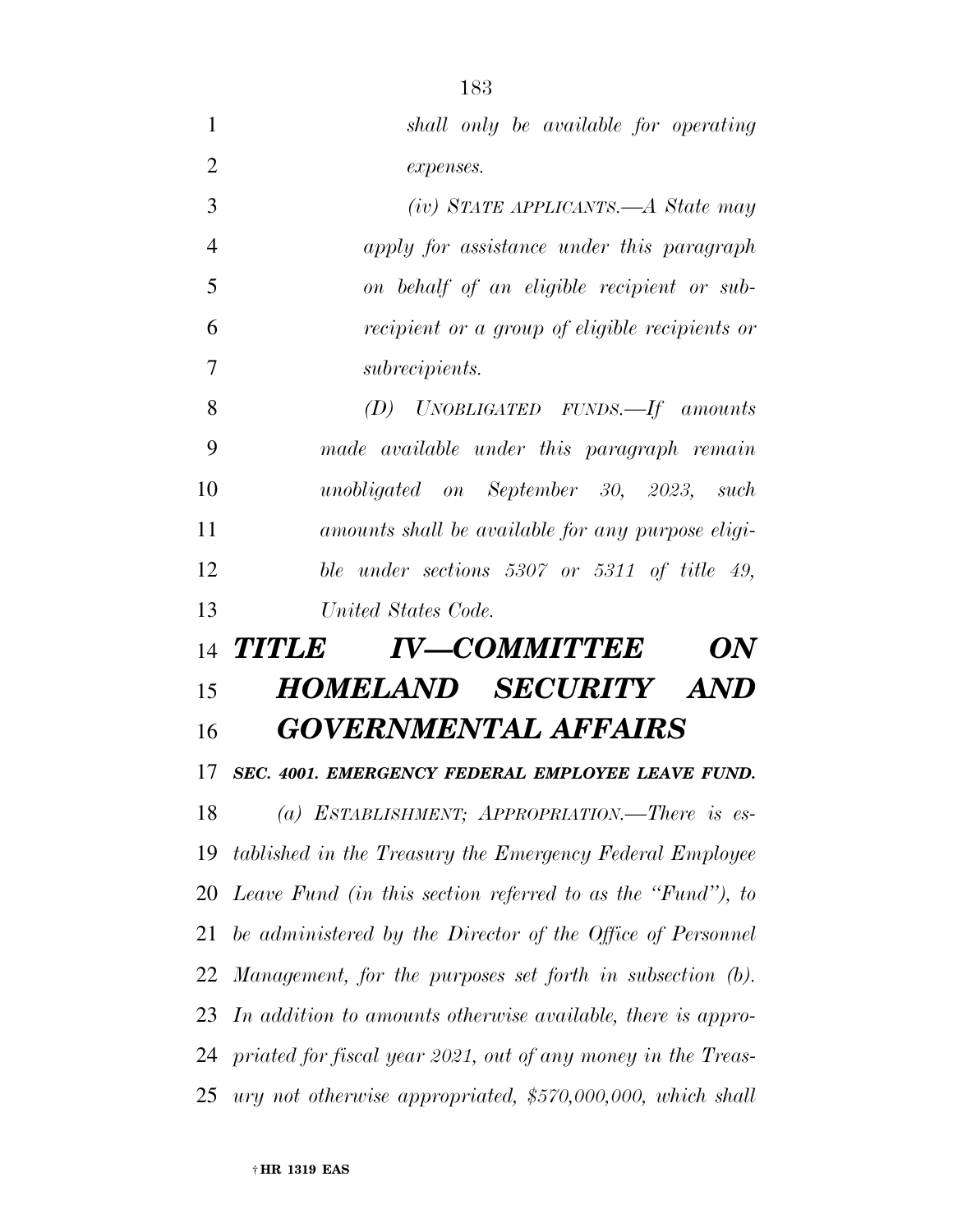*September 30, 2022. The Fund is available for reasonable expenses incurred by the Office of Personnel Management in administering this section.* 

 *(b) PURPOSE.—Amounts in the Fund shall be avail- able for reimbursement to an agency for the use of paid leave under this section by any employee of the agency who is unable to work because the employee—* 

 *(1) is subject to a Federal, State, or local quar-antine or isolation order related to COVID–19;* 

 *(2) has been advised by a health care provider to self-quarantine due to concerns related to COVID–19; (3) is caring for an individual who is subject to* 

*such an order or has been so advised;* 

 *(4) is experiencing symptoms of COVID–19 and seeking a medical diagnosis;* 

 *(5) is caring for a son or daughter of such em- ployee if the school or place of care of the son or daughter has been closed, if the school of such son or daughter requires or makes optional a virtual learn- ing instruction model or requires or makes optional a hybrid of in-person and virtual learning instruc- tion models, or the child care provider of such son or daughter is unavailable, due to COVID–19 pre-cautions;*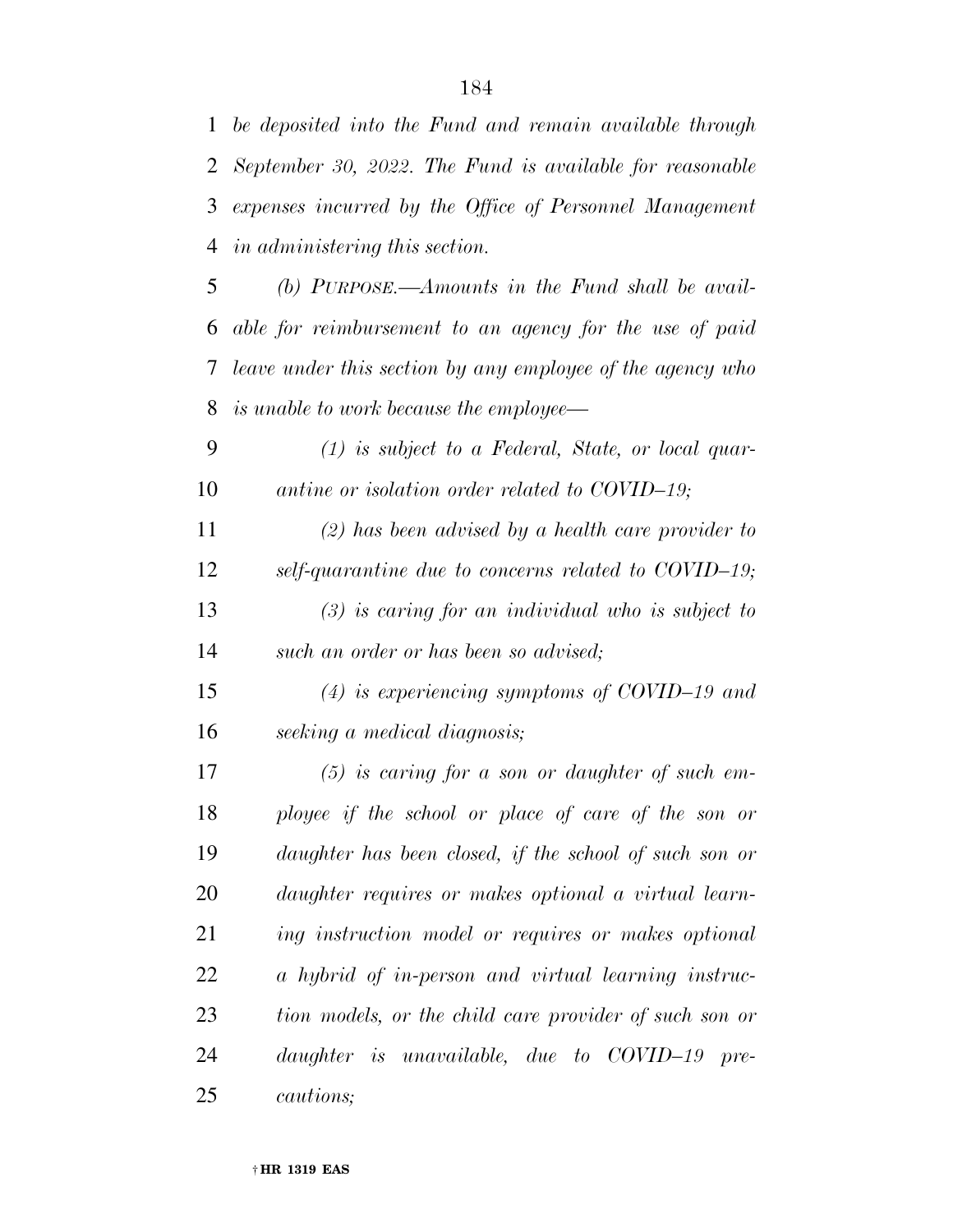| $\mathbf{1}$   | $(6)$ is experiencing any other substantially simi-    |
|----------------|--------------------------------------------------------|
| $\overline{2}$ | <i>lar</i> condition;                                  |
| 3              | $(7)$ is caring for a family member with a mental      |
| 4              | or physical disability or who is 55 years of age or    |
| 5              | older and incapable of self-care, without regard to    |
| 6              | whether another individual other than the employee is  |
| 7              | available to care for such family member, if the place |
| 8              | of care for such family member is closed or the direct |
| 9              | care provider is unavailable due to COVID-19; or       |
| 10             | $(8)$ is obtaining immunization related to             |
| 11             | $COVID-19$ or is recovering from any injury, dis-      |
| 12             | ability, illness, or condition related to such immuni- |
| 13             | zation.                                                |
| 14             | (c) LIMITATIONS.—                                      |
| 15             | (1) PERIOD OF AVAILABILITY.—Paid leave under           |
| 16             | this section may only be provided to and used by an    |
| 17             | employee during the period beginning on the date of    |
| 18             | enactment of this Act and ending on September 30,      |
| 19             | 2021.                                                  |
| <b>20</b>      | (2) TOTAL HOURS; AMOUNT.— $Paid$ leave under           |
| 21             | this section—                                          |
| 22             | $(A)$ shall be provided to an employee in an           |
| 23             | amount not to exceed 600 hours of paid leave for       |

*part-time employee, employee on an uncommon* 

*each full-time employee, and in the case of a*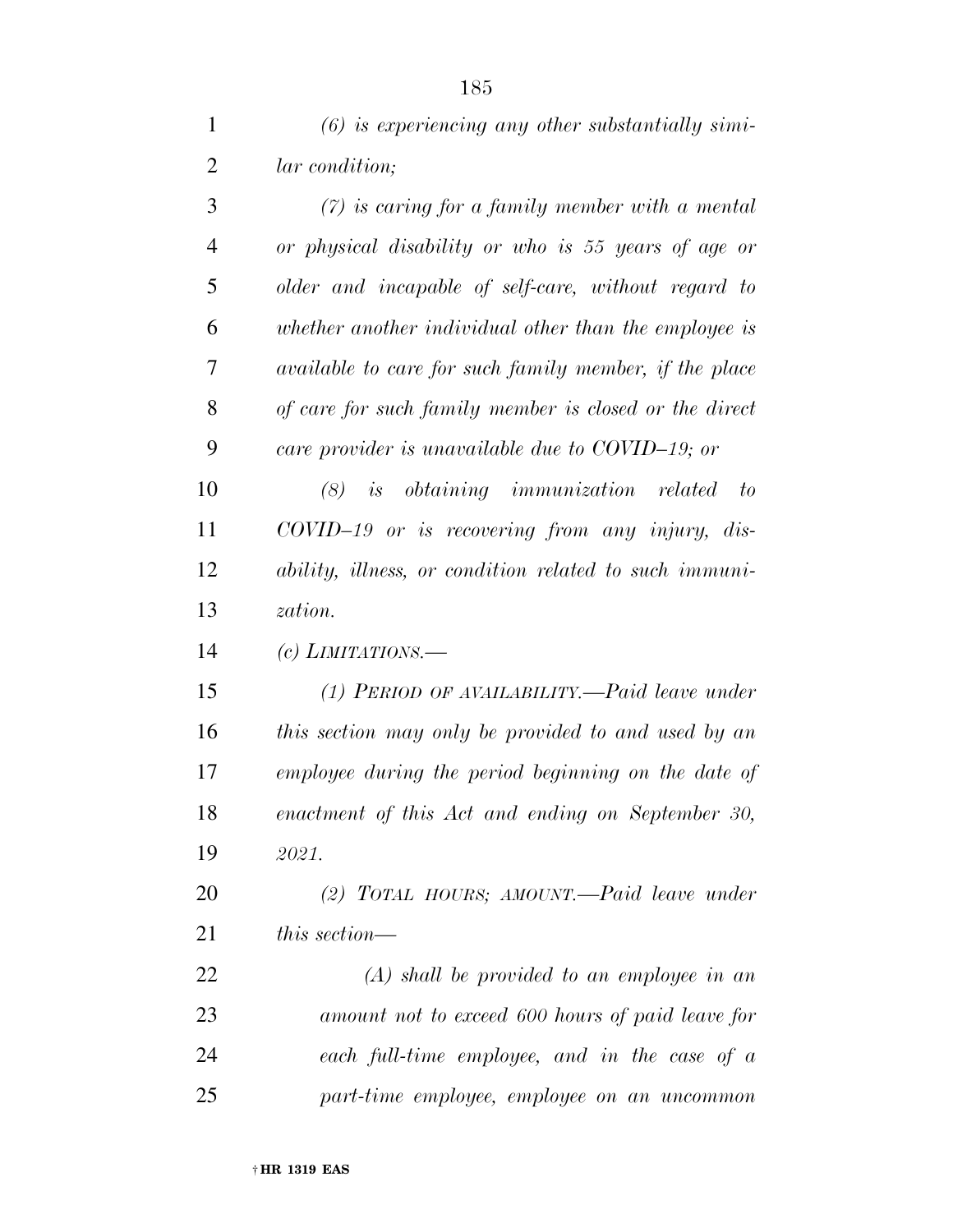| $\mathbf{1}$   | tour of duty, or employee with a seasonal work           |
|----------------|----------------------------------------------------------|
| $\overline{2}$ | schedule, in an amount not to exceed the propor-         |
| 3              | tional equivalent of 600 hours to the extent             |
| $\overline{4}$ | amounts in the Fund remain available for reim-           |
| 5              | bursement;                                               |
| 6              | $(B)$ shall be paid at the same hourly rate as           |
| 7              | other leave payments; and                                |
| 8              | $(C)$ may not be provided to an employee if              |
| 9              | the leave would result in payments greater than          |
| 10             | \$2,800 in aggregate for any biweekly pay period         |
| 11             | for a full-time employee, or a proportionally            |
| 12             | equivalent biweekly limit for a part-time em-            |
| 13             | ployee.                                                  |
| 14             | (3) RELATIONSHIP TO OTHER LEAVE.-Paid                    |
| 15             | leave under this section—                                |
| 16             | $(A)$ is in addition to any other leave pro-             |
| 17             | vided to an employee; and                                |
| 18             | $(B)$ may not be used by an employee con-                |
| 19             | currently with any other paid leave.                     |
| 20             | (4) CALCULATION OF RETIREMENT BENEFIT.                   |
| 21             | Any paid leave provided to an employee under this        |
| 22             | section shall reduce the total service used to calculate |
| 23             | any Federal civilian retirement benefit.                 |
| 24             | (d) EMPLOYEE DEFINED.—In this section, the term          |
| 25             | "employee" means—                                        |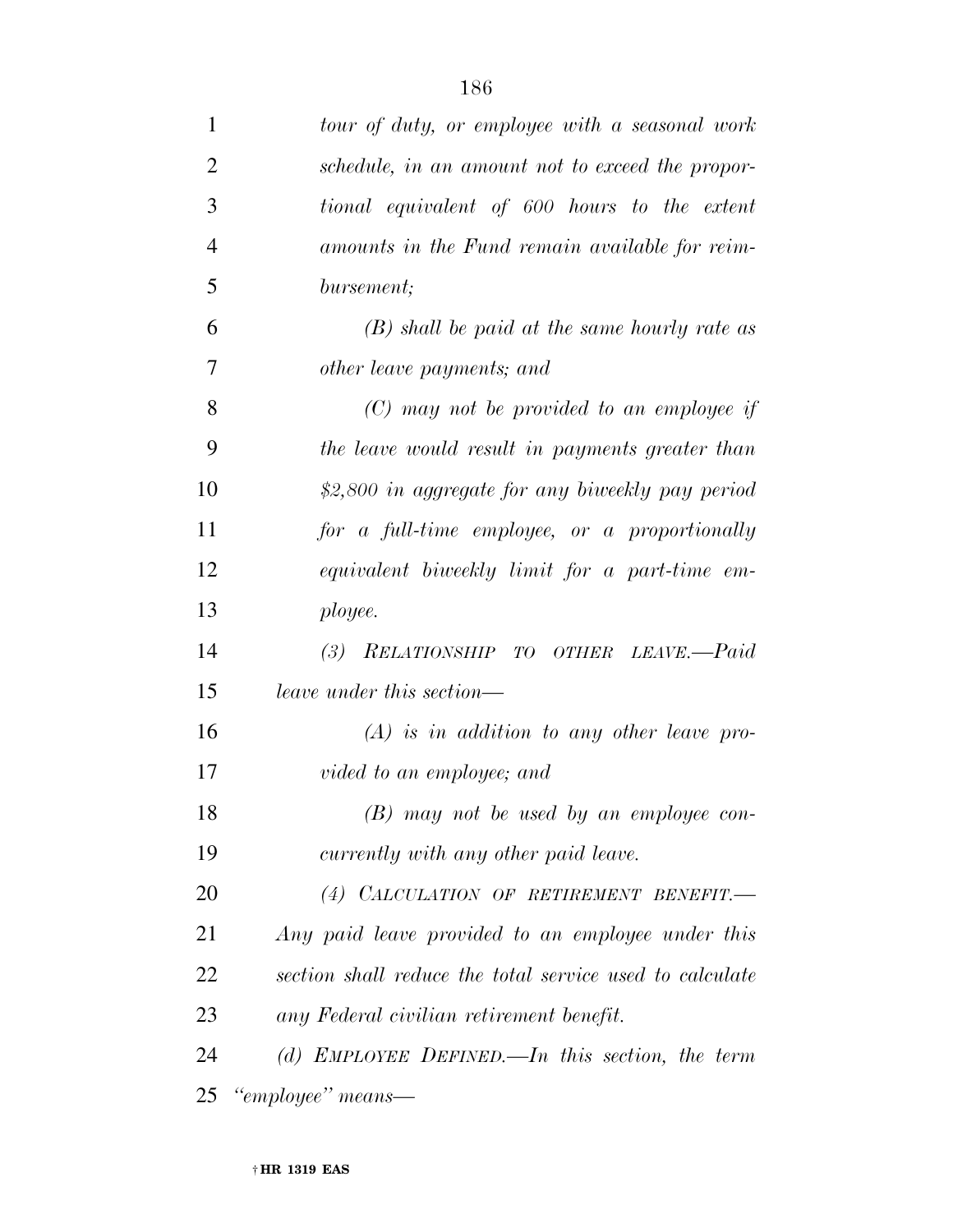| $\mathbf{1}$   | $(1)$ an individual in the executive branch for               |
|----------------|---------------------------------------------------------------|
| $\overline{2}$ | whom annual and sick leave is provided under sub-             |
| 3              | chapter I of chapter 63 of title 5, United States Code;       |
| $\overline{4}$ | $(2)$ an individual employed by the United States             |
| 5              | Postal Service;                                               |
| 6              | $(3)$ an individual employed by the Postal Regu-              |
| 7              | latory Commission; and                                        |
| 8              | (4) an employee of the Public Defender Service                |
| 9              | for the District of Columbia and the District of Co-          |
| 10             | lumbia Courts.                                                |
| 11             | SEC. 4002. FUNDING FOR THE GOVERNMENT ACCOUNT-                |
| 12             | <b>ABILITY OFFICE.</b>                                        |
| 13             | In addition to amounts otherwise available, there is          |
| 14             | appropriated for fiscal year 2021, out of any money in the    |
| 15             | Treasury not otherwise appropriated, $$77,000,000, to re-$    |
| 16             | main available until September 30, 2025, for necessary ex-    |
|                | 17 penses of the Government Accountability Office to prevent, |
|                | 18 prepare for, and respond to Coronavirus and to support     |
| 19             | oversight of the Coronavirus response and of funds provided   |
|                | 20 in this Act or any other Act pertaining to the Coronavirus |
| 21             | pandemic.                                                     |
| 22             | SEC. 4003. PANDEMIC RESPONSE ACCOUNTABILITY COM-              |
| 23             | MITTEE FUNDING AVAILABILITY.                                  |
| 24             | In addition to amounts otherwise available, there is          |

*appropriated for fiscal year 2021, out of any money in the*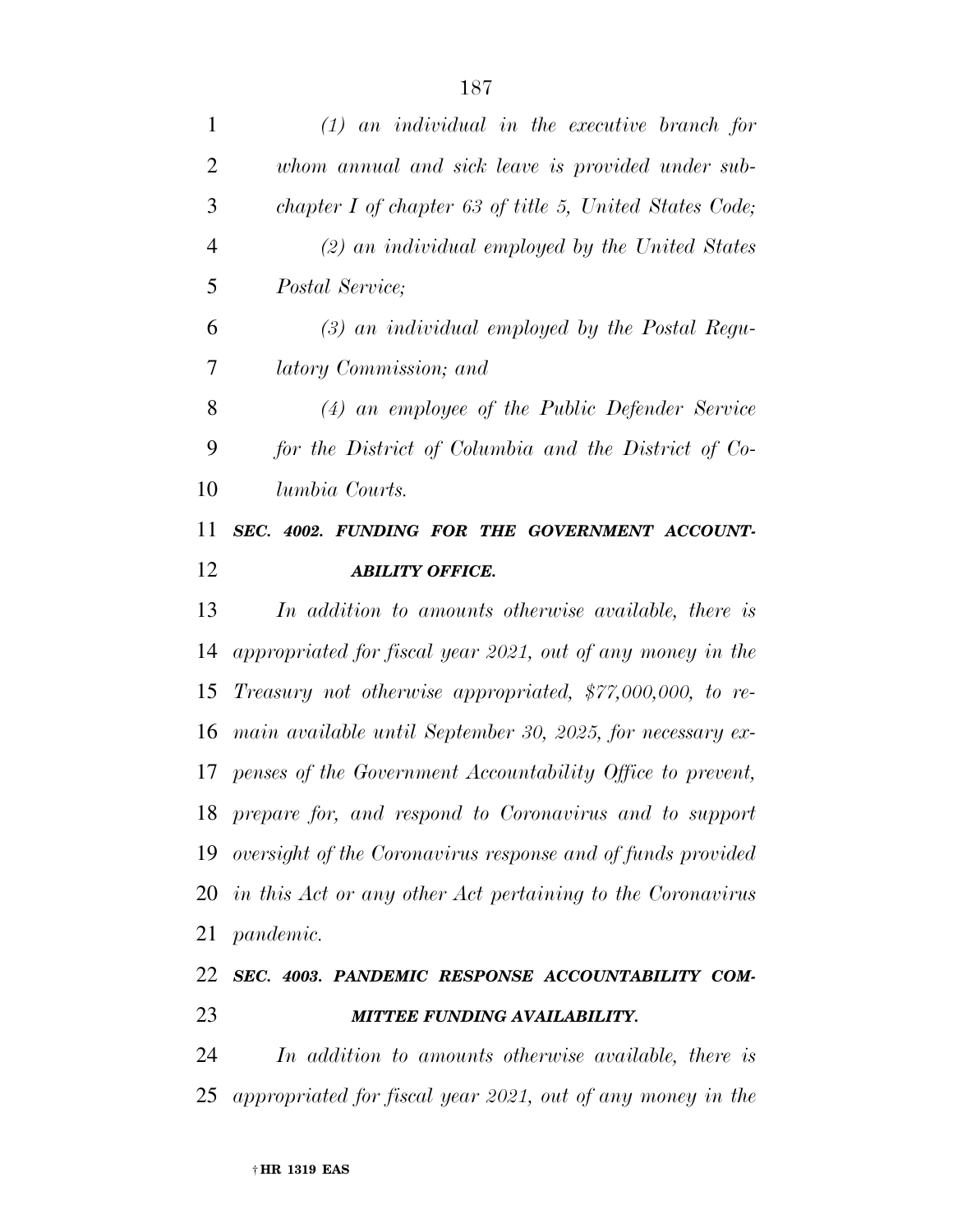*Treasury not otherwise appropriated, \$40,000,000, to re- main available until September 30, 2025, for the Pandemic Response Accountability Committee to support oversight of the Coronavirus response and of funds provided in this Act or any other Act pertaining to the Coronavirus pandemic.* 

#### *SEC. 4004. FUNDING FOR THE WHITE HOUSE.*

 *In addition to amounts otherwise available, there is appropriated for fiscal year 2021, out of any money in the Treasury not otherwise appropriated, \$12,800,000, to re- main available until September 30, 2021, for necessary ex- penses for the White House, to prevent, prepare for, and respond to coronavirus.* 

## *SEC. 4005. FEDERAL EMERGENCY MANAGEMENT AGENCY APPROPRIATION.*

 *In addition to amounts otherwise available, there is appropriated to the Federal Emergency Management Agen- cy for fiscal year 2021, out of any money in the Treasury not otherwise appropriated, \$50,000,000,000, to remain available until September 30, 2025, to carry out the pur- poses of the Disaster Relief Fund for costs associated with major disaster declarations.* 

### *SEC. 4006. FUNERAL ASSISTANCE.*

 *(a) IN GENERAL.—For the emergency declaration issued by the President on March 13, 2020, pursuant to section 501(b) of the Robert T. Stafford Disaster Relief and*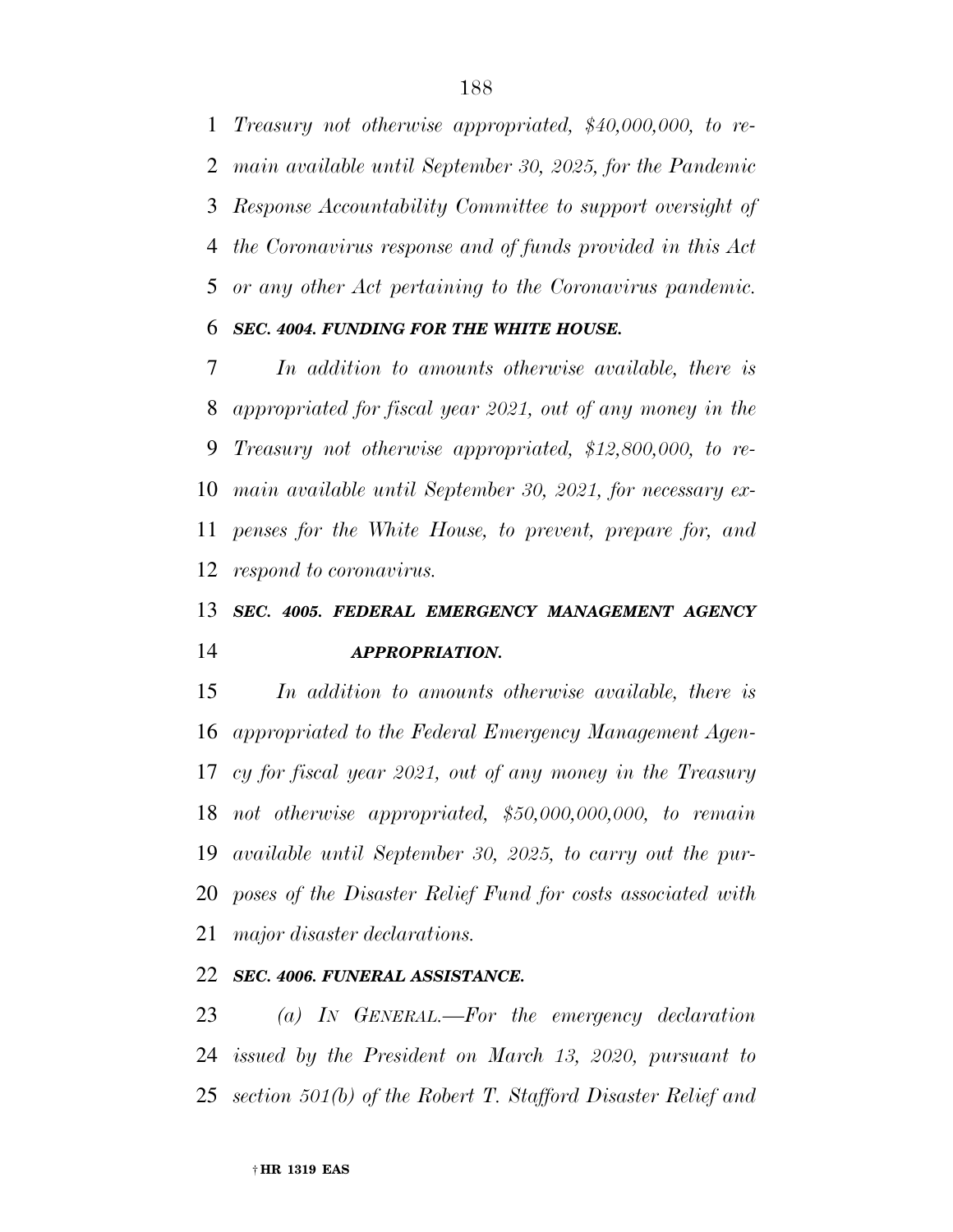*Emergency Assistance Act (42 U.S.C. 5191(b)), and for any subsequent major disaster declaration that supersedes such emergency declaration, the President shall provide financial assistance to an individual or household to meet disaster- related funeral expenses under section 408(e)(1) of the Rob- ert T. Stafford Disaster Relief and Emergency Assistance Act (42 U.S.C. 5174(e)(1)), for which the Federal cost share shall be 100 percent.* 

 *(b) USE OF FUNDS.—Funds appropriated under sec- tion 4005 may be used to carry out subsection (a) of this section.* 

### *SEC. 4007. EMERGENCY FOOD AND SHELTER PROGRAM FUNDING.*

 *In addition to amounts otherwise made available, there is appropriated to the Federal Emergency Manage- ment Agency for fiscal year 2021, out of any money in the Treasury not otherwise appropriated, \$400,000,000, to re- main available until September 30, 2025, for the emergency food and shelter program.* 

#### *SEC. 4008. HUMANITARIAN RELIEF.*

 *In addition to amounts otherwise made available, there is appropriated to the Federal Emergency Manage- ment Agency for fiscal year 2021, out of any money in the Treasury not otherwise appropriated, \$110,000,000, to re-main available until September 30, 2025, for the emergency*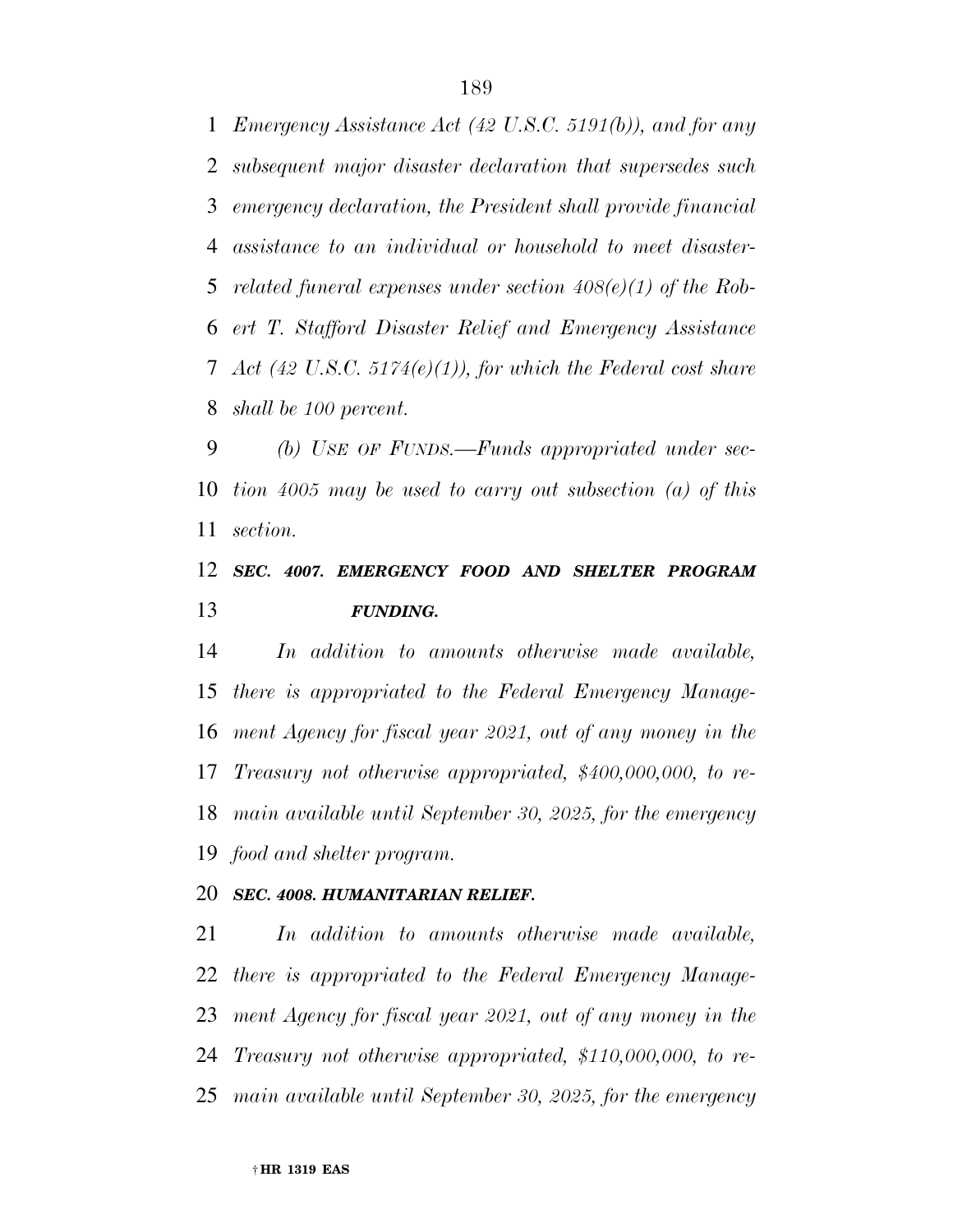*food and shelter program for the purposes of providing hu- manitarian relief to families and individuals encountered by the Department of Homeland Security.* 

 *SEC. 4009. CYBERSECURITY AND INFRASTRUCTURE SECU-RITY AGENCY.* 

 *In addition to amounts otherwise made available, there is appropriated for fiscal year 2021, out of any money in the Treasury not otherwise appropriated, \$650,000,000, to remain available until September 30, 2023, for the Cy- bersecurity and Infrastructure Security Agency for cyberse-curity risk mitigation.* 

### *SEC. 4010. APPROPRIATION FOR THE UNITED STATES DIG-ITAL SERVICE.*

 *In addition to amounts otherwise available, there is appropriated for fiscal year 2021, out of any money in the Treasury not otherwise appropriated, \$200,000,000, to re- main available until September 30, 2024, for the United States Digital Service.* 

## *SEC. 4011. APPROPRIATION FOR THE TECHNOLOGY MOD-ERNIZATION FUND.*

 *In addition to amounts otherwise appropriated, there is appropriated to the General Services Administration for fiscal year 2021, out of any money in the Treasury not otherwise appropriated, \$1,000,000,000, to remain avail-*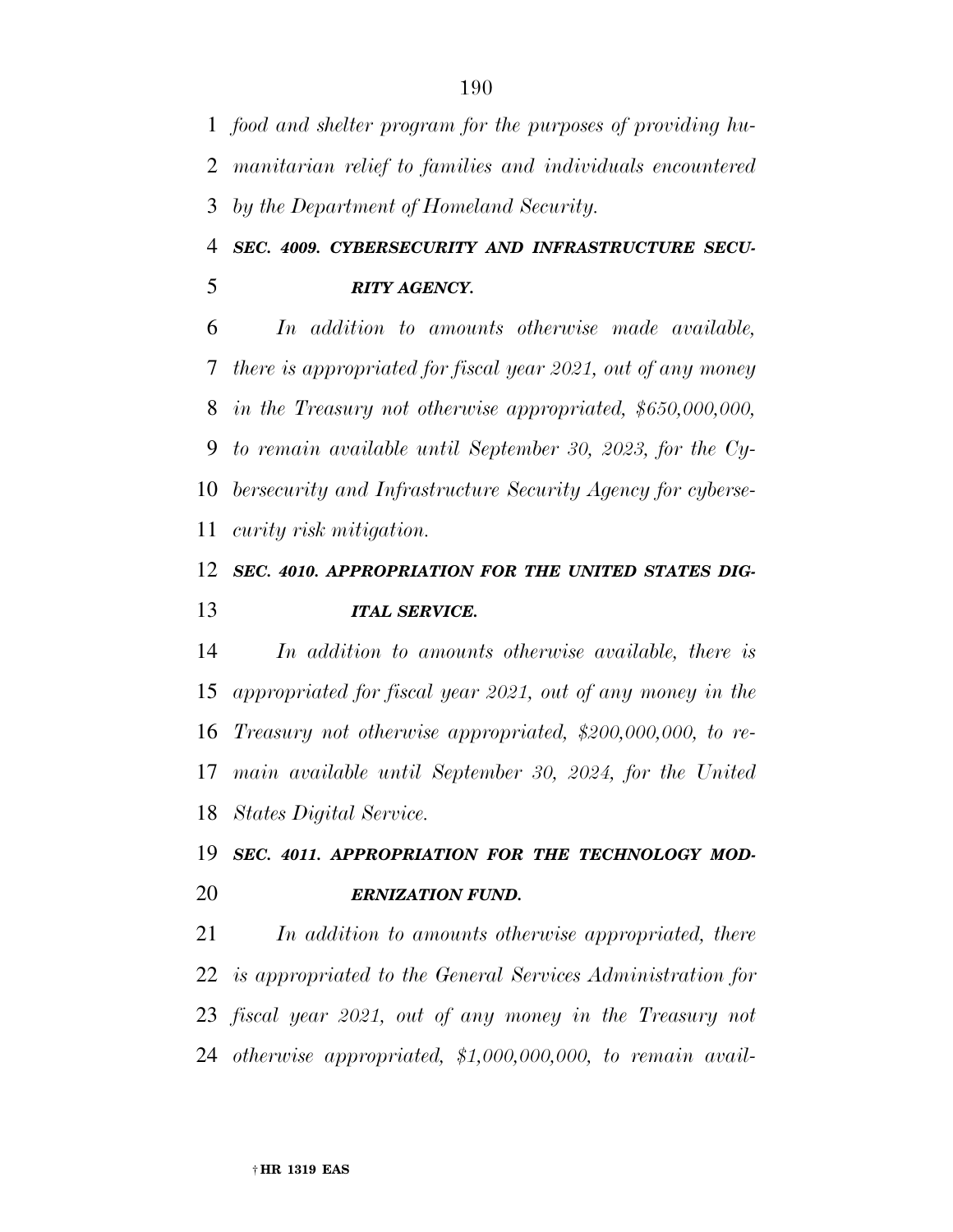*able until September 30, 2025, to carry out the purposes of the Technology Modernization Fund.* 

## *SEC. 4012. APPROPRIATION FOR THE FEDERAL CITIZEN SERVICES FUND.*

 *In addition to amounts otherwise available, there is appropriated to the General Services Administration for fiscal year 2021, out of any money in the Treasury not otherwise appropriated, \$150,000,000, to remain available until September 30, 2024, to carry out the purposes of the Federal Citizen Services Fund.* 

### *SEC. 4013. AFG AND SAFER PROGRAM FUNDING.*

 *In addition to amounts otherwise made available, there is appropriated to the Federal Emergency Manage- ment Agency for fiscal year 2021, out of any money in the Treasury not otherwise appropriated, \$300,000,000, to re- main available until September 30, 2025, of which \$100,000,000 shall be for assistance to firefighter grants and \$200,000,000 shall be for staffing for adequate fire and emergency response grants.* 

 *SEC. 4014. EMERGENCY MANAGEMENT PERFORMANCE GRANT FUNDING.* 

 *In addition to amounts otherwise made available, there is appropriated to the Federal Emergency Manage- ment Agency for fiscal year 2021, out of any money in the Treasury not otherwise appropriated, \$100,000,000, to re-*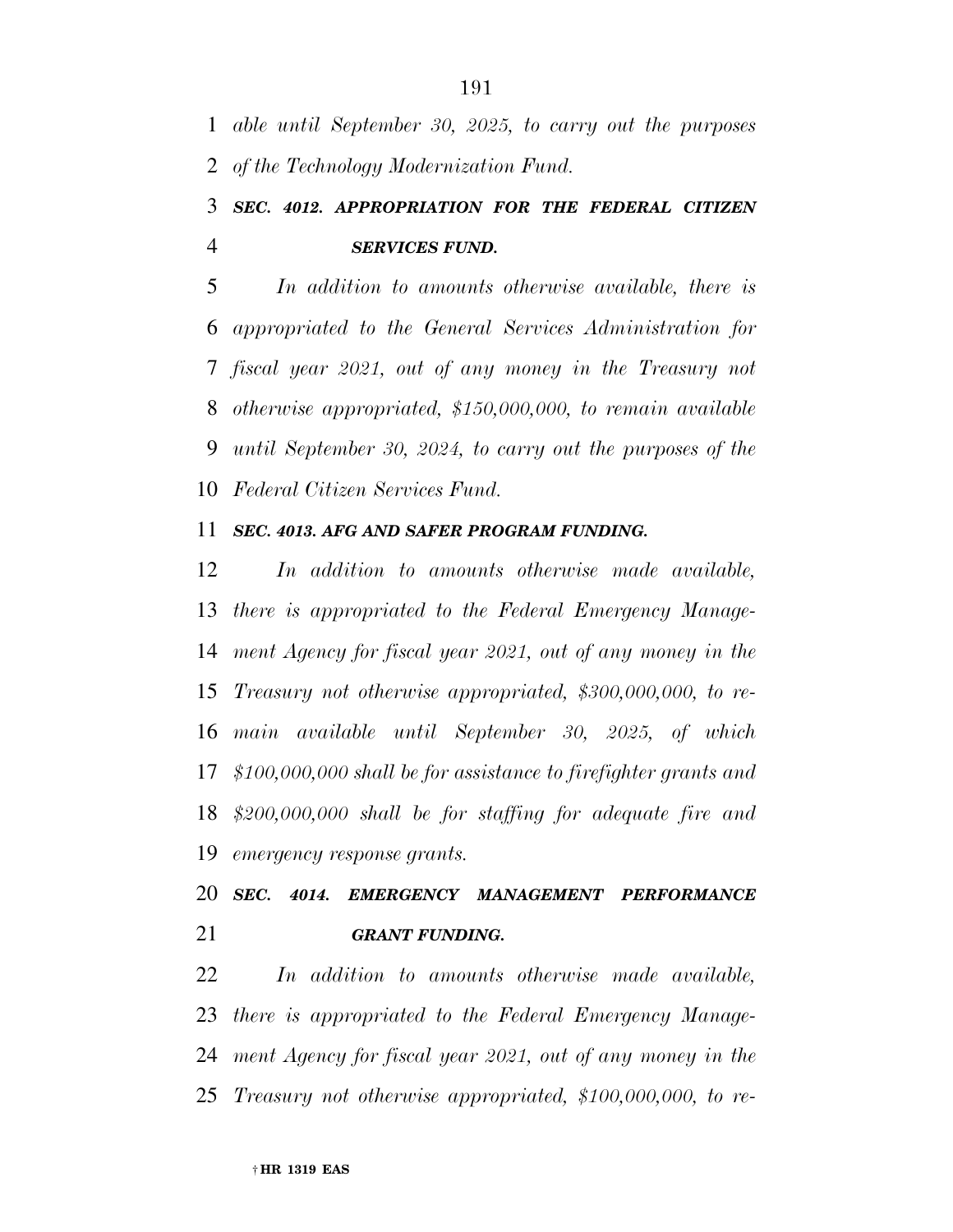*main available until September 30, 2025, for emergency management performance grants.* 

### *SEC. 4015. EXTENSION OF REIMBURSEMENT AUTHORITY FOR FEDERAL CONTRACTORS.*

 *Section 3610 of the CARES Act (Public Law 116–136; 134 Stat. 414) is amended by striking ''September 30, 2020'' and inserting ''September 30, 2021''.* 

# *SEC. 4016. ELIGIBILITY FOR WORKERS' COMPENSATION BENEFITS FOR FEDERAL EMPLOYEES DIAG-NOSED WITH COVID–19.*

 *(a) IN GENERAL.—Subject to subsection (c), a covered employee shall, with respect to any claim made by or on behalf of the covered employee for benefits under subchapter I of chapter 81 of title 5, United States Code, be deemed to have an injury proximately caused by exposure to the novel coronavirus arising out of the nature of the covered employee's employment. Such covered employee, or a bene- ficiary of such an employee, shall be entitled to such benefits for such claim, including disability compensation, medical services, and survivor benefits.* 

- *(b) DEFINITIONS.—In this section:*
- *(1) COVERED EMPLOYEE.—*
- *(A) IN GENERAL.—The term ''covered em-*
- *ployee'' means an individual—*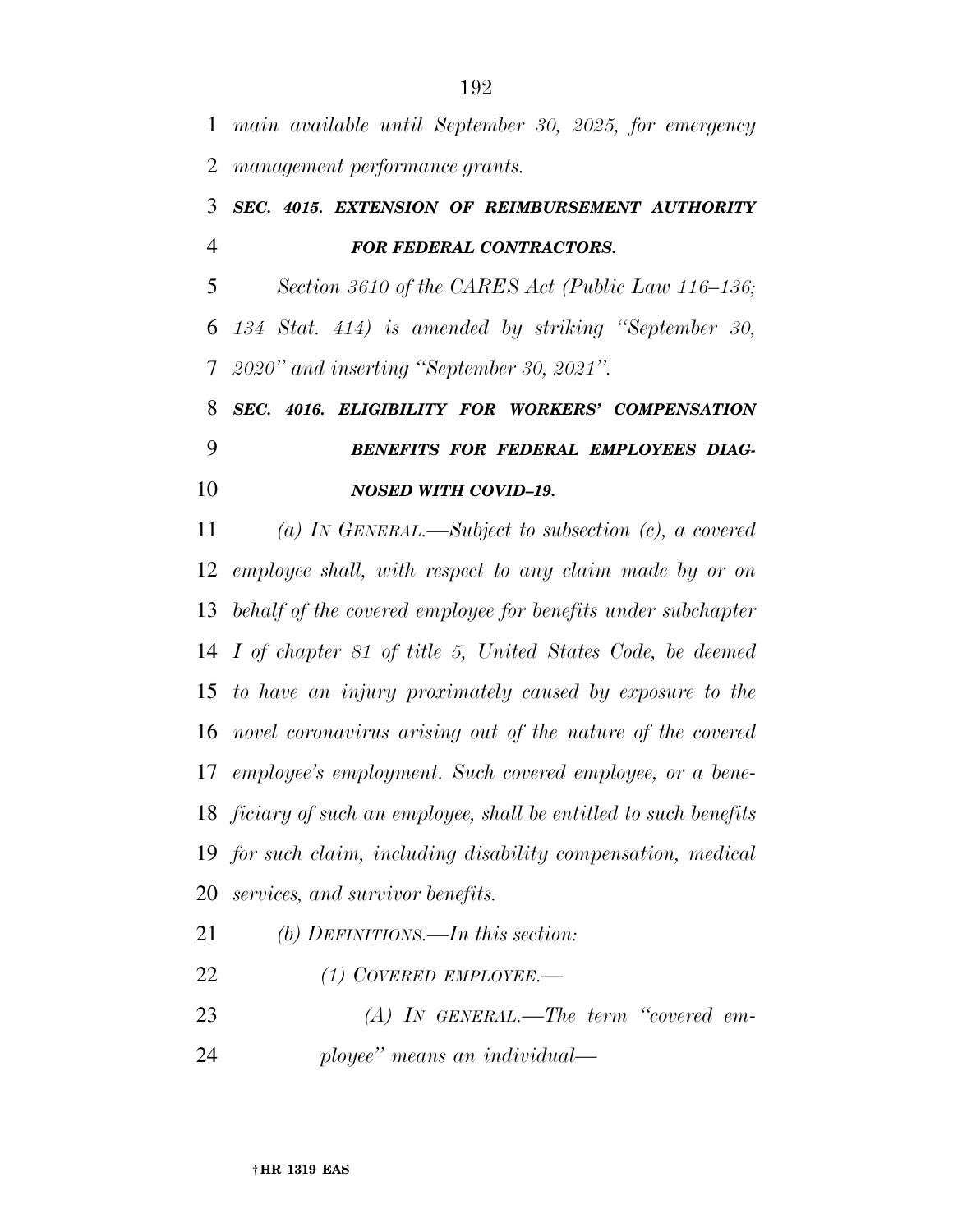| $\mathbf{1}$   | $(i)$ who is an employee under section             |
|----------------|----------------------------------------------------|
| $\overline{2}$ | $8101(1)$ of title 5, United States Code, em-      |
| 3              | ployed in the Federal service at anytime           |
| $\overline{4}$ | during the period beginning on January 27,         |
| 5              | 2020, and ending on January 27, 2023;              |
| 6              | $(ii)$ who is diagnosed with COVID-19              |
| 7              | during such period; and                            |
| 8              | (iii) who, during a covered exposure               |
| 9              | period prior to such diagnosis, carries out        |
| 10             | $duties that$ —                                    |
| 11             | $(I)$ require contact with patients,               |
| 12             | members of the public, or co-workers;              |
| 13             | or                                                 |
| 14             | $(II)$ include a risk of exposure to               |
| 15             | <i>the novel coronavirus.</i>                      |
| 16             | $(B)$ TELEWORKING EXCEPTION.—The term              |
| 17             | "covered employee" does not include any em-        |
| 18             | ployee otherwise covered by subparagraph (A)       |
| 19             | who is exclusively teleworking during a covered    |
| 20             | exposure period, regardless of whether such em-    |
| 21             | ployment is full time or part time.                |
| 22             | COVERED EXPOSURE PERIOD.—The<br>(2)<br>term        |
| 23             | "covered exposure period" means, with respect to a |
| 24             | diagnosis of COVID-19, the period beginning on $a$ |
| 25             | date to be determined by the Secretary of Labor.   |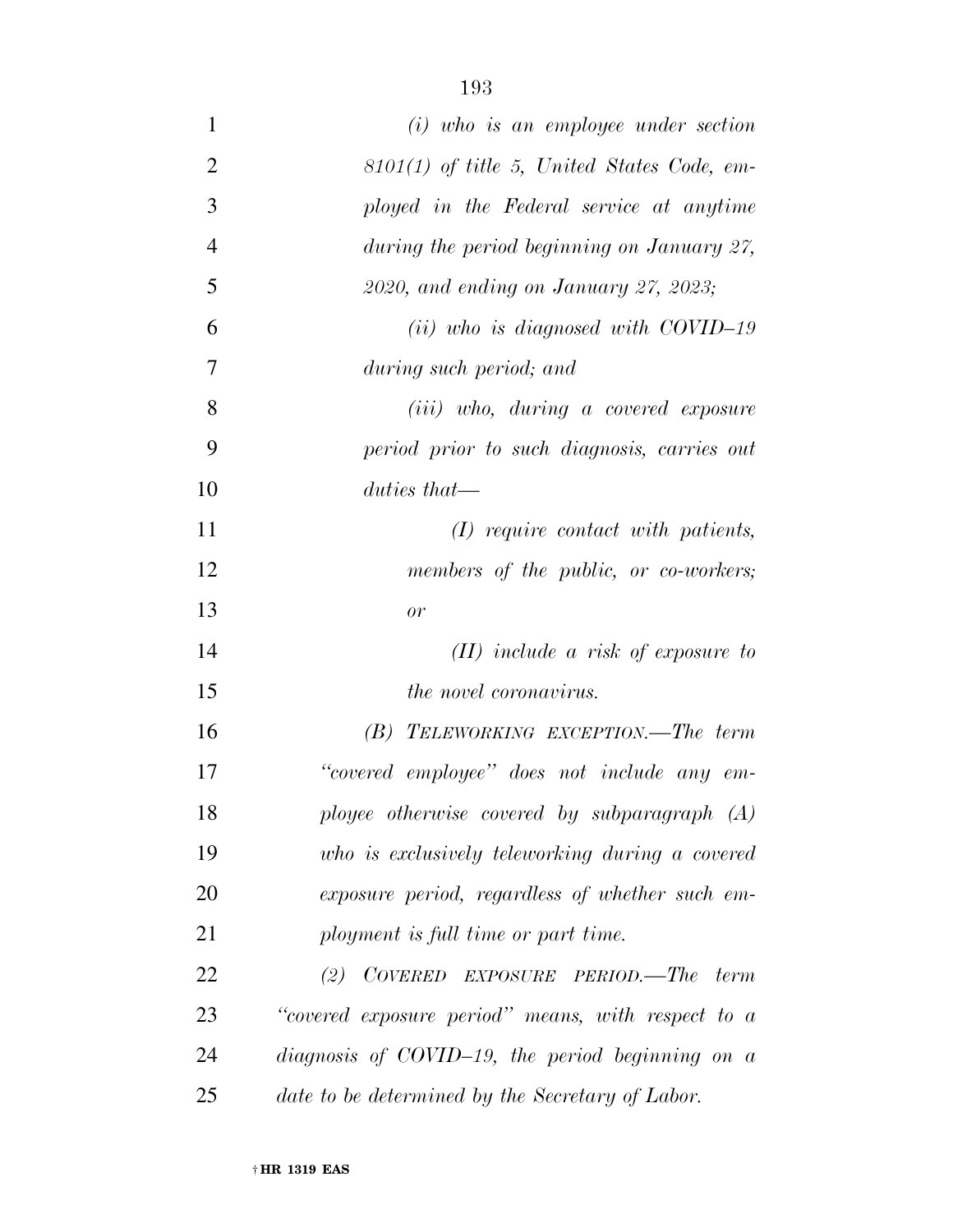*(3) NOVEL CORONAVIRUS.—The term ''novel* 

*coronavirus'' means SARS–CoV–2 or another* 

| coronavirus declared to be a pandemic by public          |
|----------------------------------------------------------|
| health authorities.                                      |
| (c) LIMITATION.—                                         |
| (1) DETERMINATIONS MADE ON OR BEFORE THE                 |
| DATE OF ENACTMENT.—This section shall not apply          |
| with respect to a covered employee who is determined     |
| to be entitled to benefits under subchapter I of chapter |
| 81 of title 5, United States Code, for a claim de-       |
| scribed in subsection $(a)$ if such determination is     |
| made on or before the date of enactment of this Act.     |
| (2) LIMITATION ON DURATION OF BENEFITS.-                 |
| No funds are authorized to be appropriated to pay,       |
| and no benefits may be paid for, claims approved on      |
| the basis of subsection $(a)$ after September 30, 2030.  |
| No administrative costs related to any such claim        |
| may be paid after such date.                             |
| (d) EMPLOYEES' COMPENSATION FUND.-                       |
| $(1)$ IN GENERAL.—The costs of benefits for              |
| claims approved on the basis of subsection $(a)$ shall   |
| not be included in the annual statement of the cost      |
| of benefits and other payments of an agency or in-       |
| strumentality under section 8147(b) of title 5, United   |
| States Code.                                             |
|                                                          |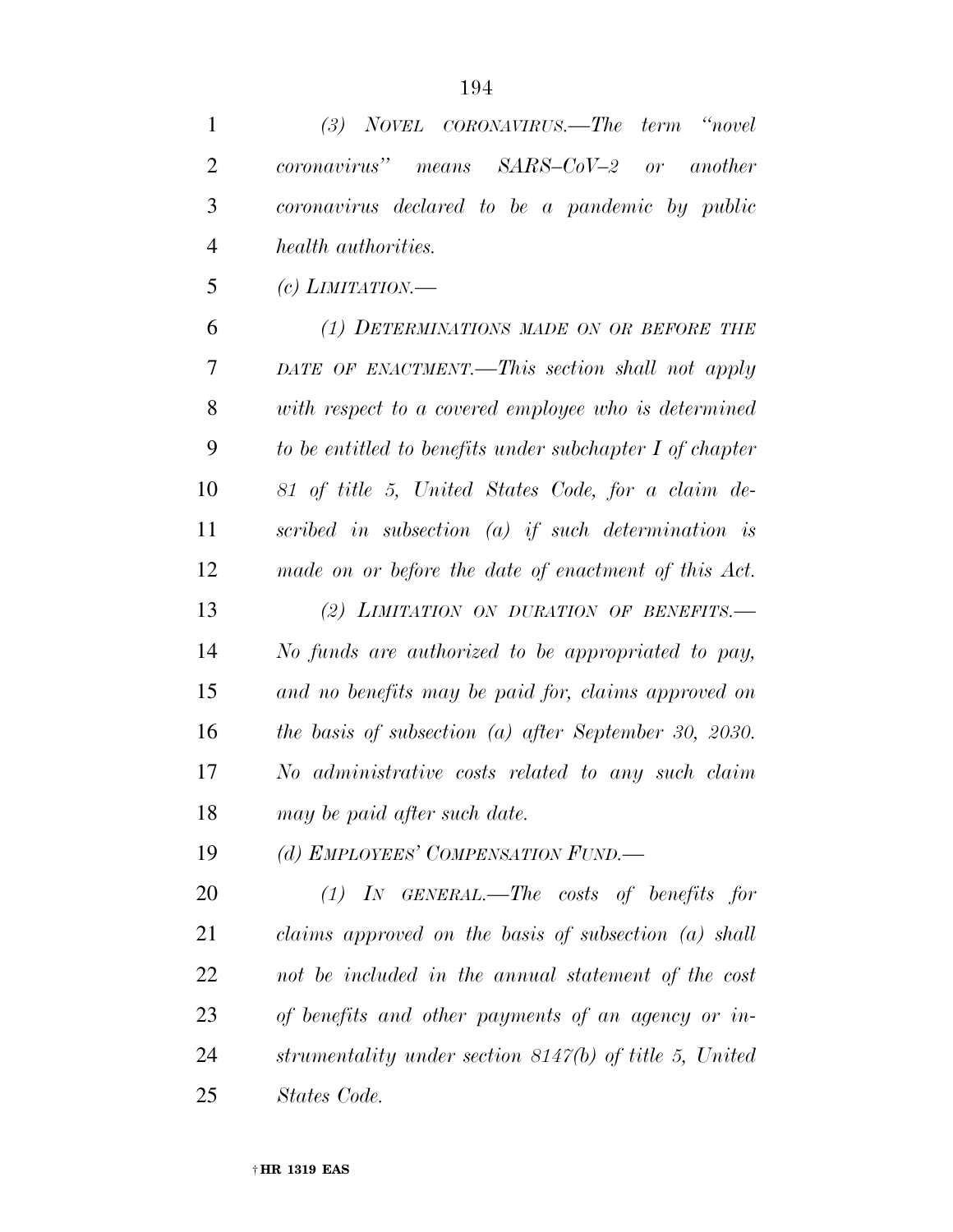*(2) FAIR SHARE PROVISION.—Costs of adminis- tration for claims described in paragraph (1)— (A) may be paid from the Employees' Com- pensation Fund; and (B) shall not be subject to the fair share provision in section 8147(c) of title 5, United States Code. TITLE V—COMMITTEE ON SMALL BUSINESS AND ENTREPRE- NEURSHIP SEC. 5001. MODIFICATIONS TO PAYCHECK PROTECTION PROGRAM. (a) ELIGIBILITY OF CERTAIN NONPROFIT ENTITIES FOR COVERED LOANS UNDER THE PAYCHECK PROTECTION PROGRAM.— (1) IN GENERAL.—Section 7(a)(36) of the Small Business Act (15 U.S.C. 636(a)(36)), as amended by the Economic Aid to Hard-Hit Small Businesses, Nonprofits, and Venues Act (title III of division N of Public Law 116–260), is amended— (A) in subparagraph (A)— (i) in clause (xv), by striking ''and'' at the end; (ii) in clause (xvi), by striking the pe-riod at the end and inserting ''; and''; and*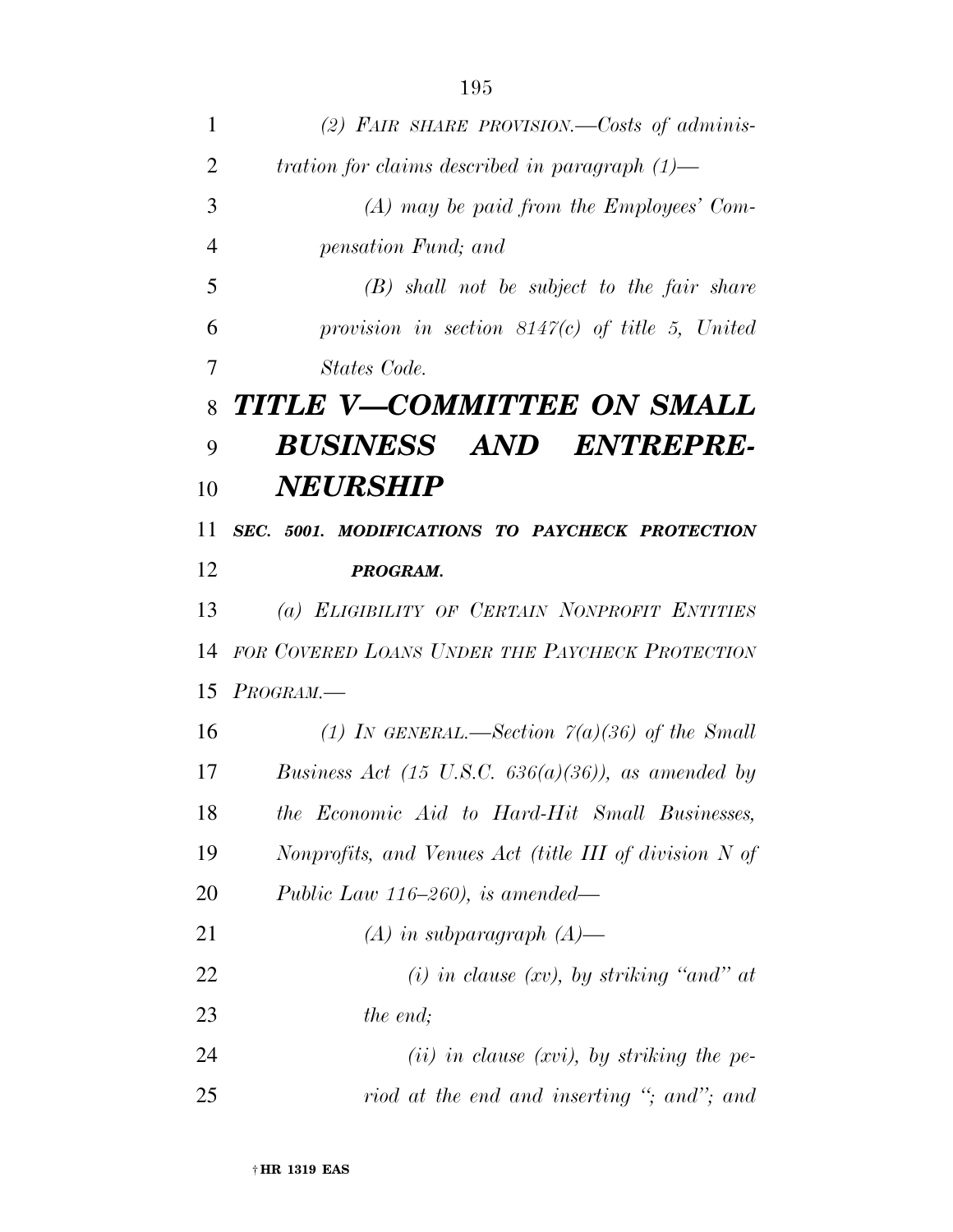| $\mathbf{1}$   | $(iii)$ by adding at the end the fol-                |
|----------------|------------------------------------------------------|
| $\overline{2}$ | lowing:                                              |
| 3              | $``(xvii)$ the term $`additional$ covered            |
| $\overline{4}$ | nonprofit entity'—                                   |
| 5              | $\lq (I)$ means an organization de-                  |
| 6              | scribed in any paragraph of section                  |
| 7              | $501(c)$ of the Internal Revenue Code of             |
| 8              | 1986, other than paragraph $(3)$ , $(4)$ ,           |
| 9              | $(6)$ , or $(19)$ , and exempt from tax              |
| 10             | under section $501(a)$ of such Code; and             |
| 11             | "(II) does not include any entity                    |
| 12             | that, if the entity were a business con-             |
| 13             | cern, would be described in section                  |
| 14             | $120.110$ of title 13, Code of Federal               |
| 15             | Regulations (or in any successor regu-               |
| 16             | lation or other related guidance or rule             |
| 17             | that may be issued by the Adminis-                   |
| 18             | <i>trator</i> ) <i>other than a business concern</i> |
| 19             | described in paragraph $(a)$ or $(k)$ of             |
| 20             | such section."; and                                  |
| 21             | $(B)$ in subparagraph $(D)$ —                        |
| 22             | $(i)$ in clause (iii), by adding at the end          |
| 23             | <i>the following:</i>                                |
| 24             | "(III) ELIGIBILITY OF CERTAIN                        |
| 25             | <i>ORGANIZATIONS.—Subject to the provi-</i>          |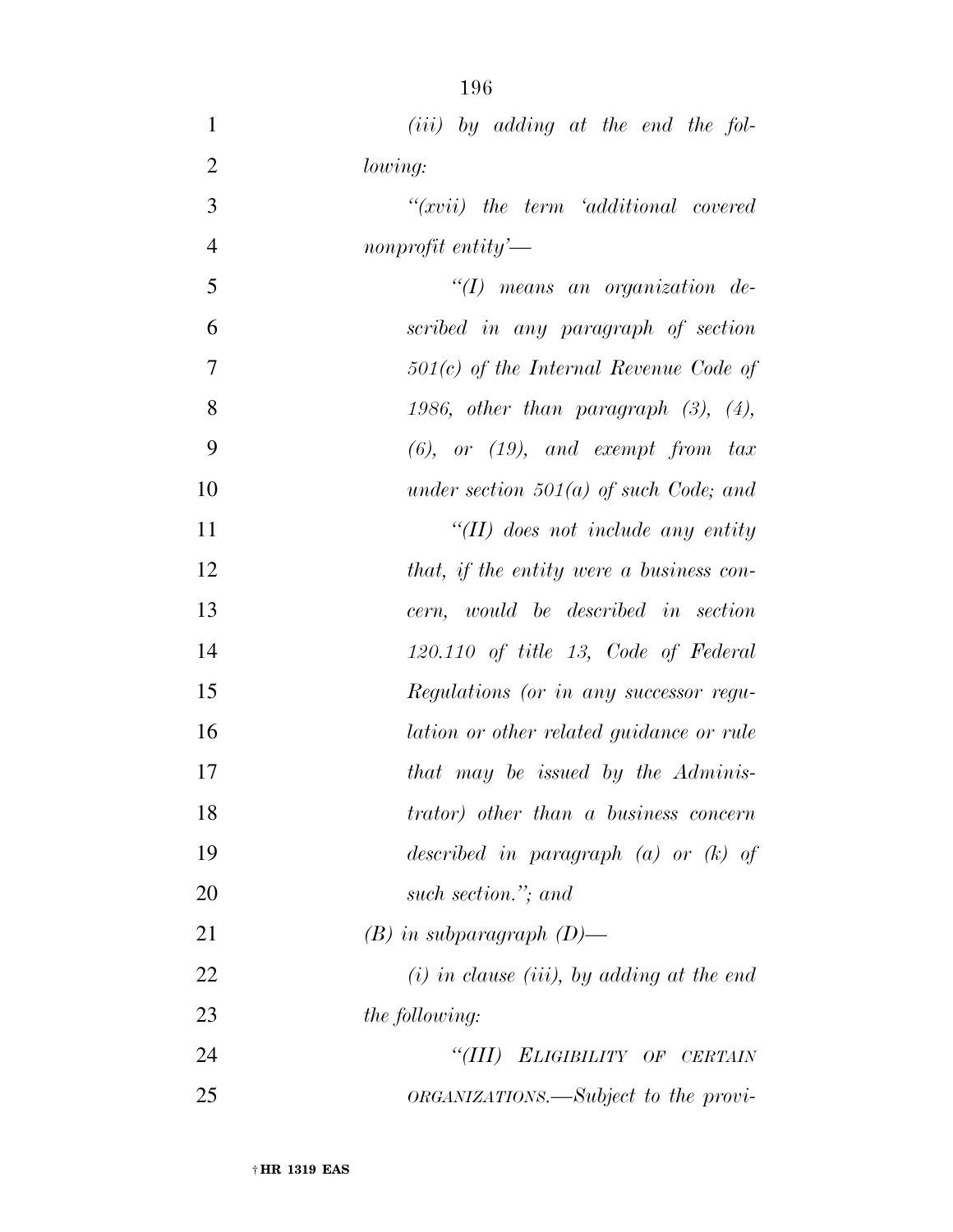| $\mathbf{1}$   | sions in this subparagraph, during the          |
|----------------|-------------------------------------------------|
| $\overline{2}$ | covered period—                                 |
| 3              | "(aa) a nonprofit organiza-                     |
| $\overline{4}$ | tion shall be eligible to receive a             |
| 5              | covered loan if the nonprofit orga-             |
| 6              | nization employs not more than                  |
| $\tau$         | 500 employees per physical loca-                |
| 8              | tion of the organization; and                   |
| 9              | $" (bb)$ an additional covered                  |
| 10             | nonprofit entity and an organiza-               |
| 11             | <i>that</i> , <i>but for subclauses</i><br>tion |
| 12             | $(I)(dd)$ and $(II)(dd)$ of clause              |
| 13             | $(vii)$ , would be eligible for a cov-          |
| 14             | ered loan under clause (vii) shall              |
| 15             | be eligible to receive a covered                |
| 16             | loan if the entity or organization              |
| 17             | employs not more than 300 em-                   |
| 18             | ployees per physical location of                |
| 19             | the entity or organization."; and               |
| 20             | $(ii)$ by adding at the end the following:      |
| 21             | "(ix) ELIGIBILITY OF ADDITIONAL COV-            |
| 22             | ERED NONPROFIT ENTITIES.—An additional          |
| 23             | covered nonprofit entity shall be eligible to   |
| 24             | receive a covered loan if—                      |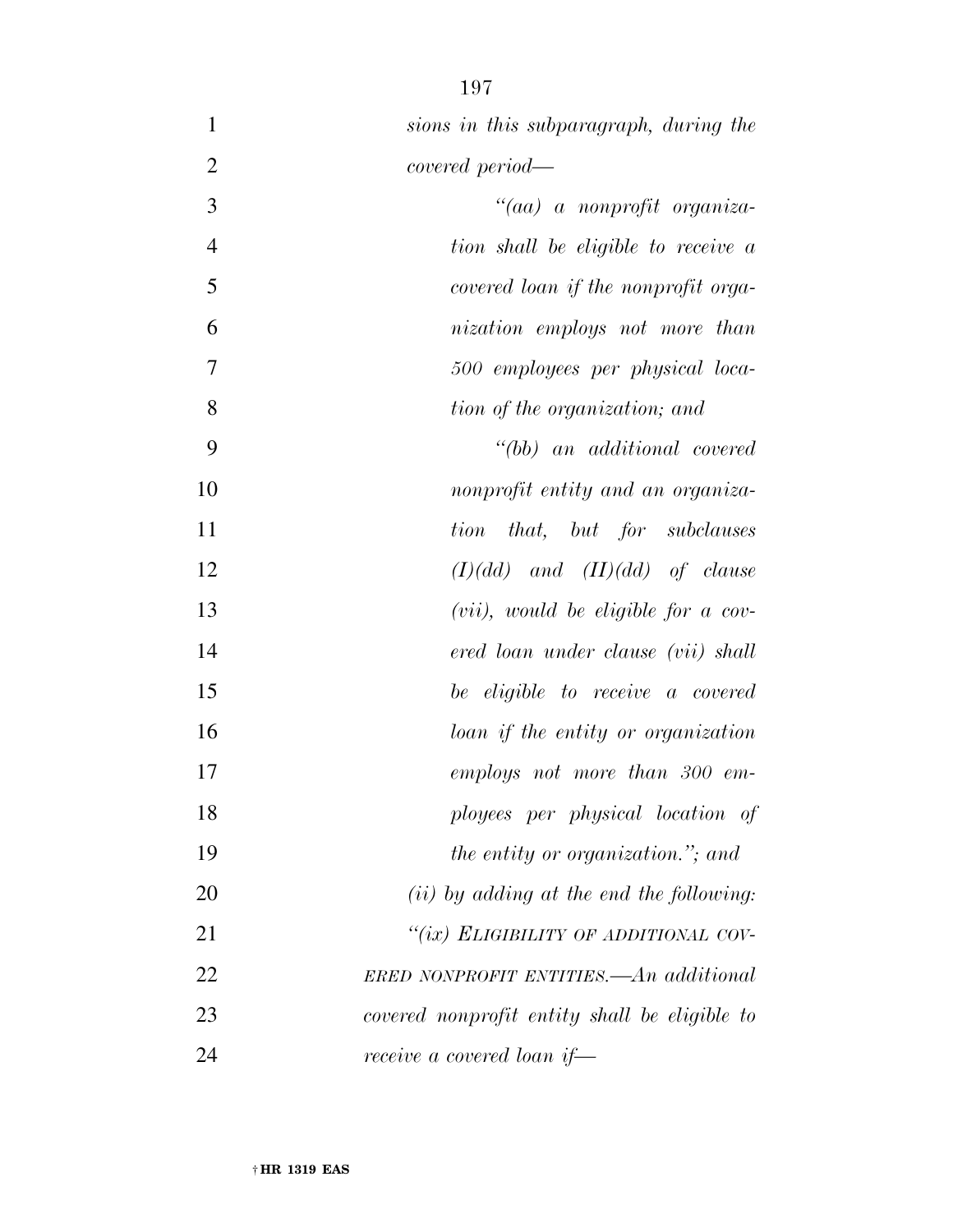| $\mathbf{1}$   | $"(I)$ the additional covered non-                      |
|----------------|---------------------------------------------------------|
| $\overline{2}$ | profit entity does not receive more than                |
| 3              | 15 percent of its receipts from lobbying                |
| $\overline{4}$ | <i>activities</i> ;                                     |
| 5              | "(II) the lobbying activities of the                    |
| 6              | additional covered nonprofit entity do                  |
| 7              | not comprise more than 15 percent of                    |
| 8              | the total activities of the organization;               |
| 9              | "(III) the cost of the lobbying ac-                     |
| 10             | tivities of the additional covered non-                 |
| 11             | profit entity did not exceed $$1,000,000$               |
| 12             | during the most recent tax year of the                  |
| 13             | additional covered nonprofit entity                     |
| 14             | that ended prior to February 15, 2020;                  |
| 15             | and                                                     |
| 16             | $\lq (IV)$ the additional covered non-                  |
| 17             | profit entity employs not more than                     |
| 18             | 300 employees.".                                        |
| 19             | (2) ELIGIBILITY FOR SECOND DRAW LOANS.                  |
| 20             | Paragraph $(37)(A)(i)$ of section $7(a)$ of the Small   |
| 21             | Business Act (15 U.S.C. $636(a)$ ), as added by the     |
| 22             | Economic Aid to Hard-Hit Small Businesses, Non-         |
| 23             | profits, and Venues Act (title III of division N of     |
| 24             | Public Law 116–260), is amended by inserting "ad-       |
| 25             | ditional covered nonprofit entity'," after "the terms". |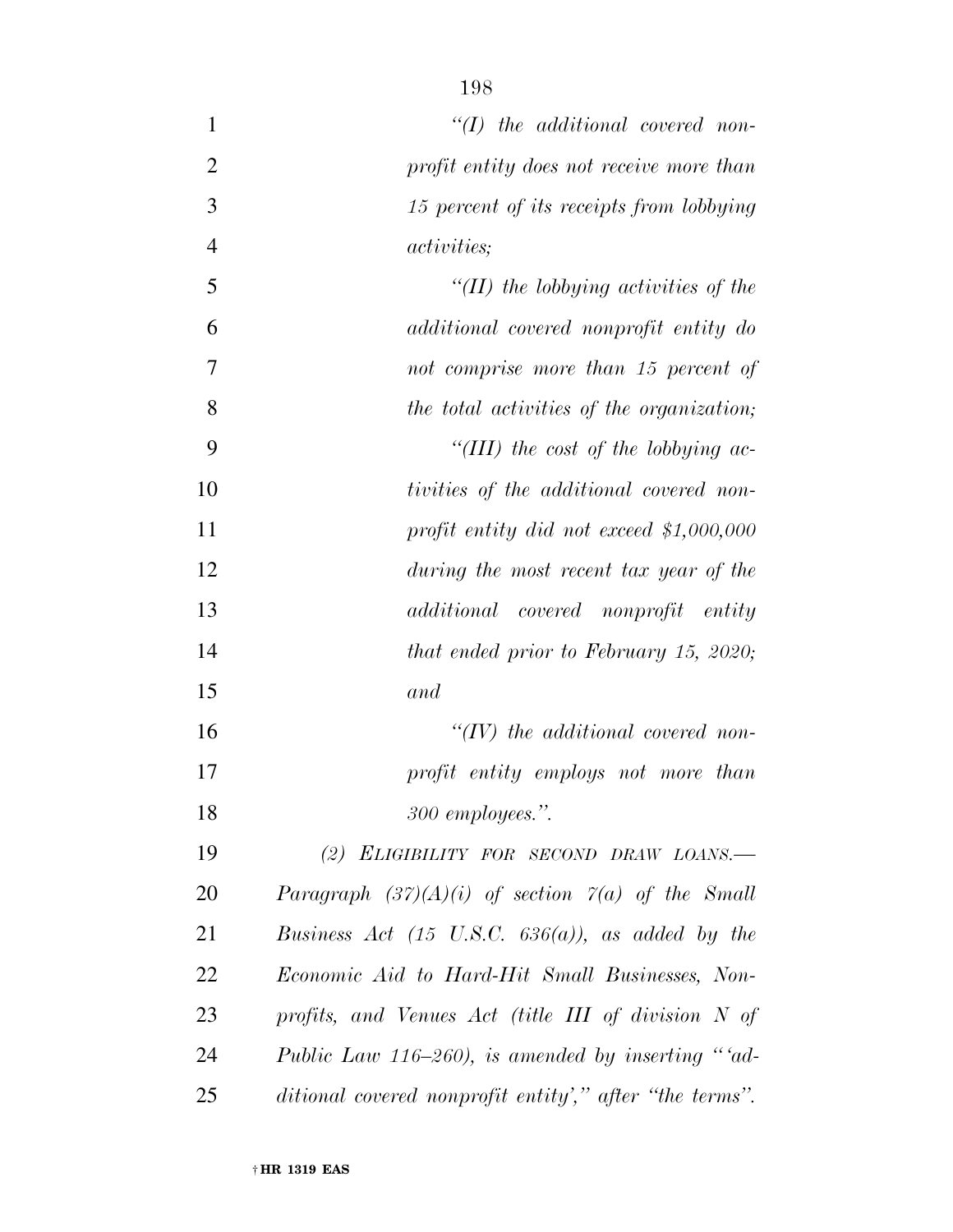| 1              | (b) ELIGIBILITY OF INTERNET PUBLISHING ORGANI-            |
|----------------|-----------------------------------------------------------|
| 2              | ZATIONS FOR COVERED LOANS UNDER THE PAYCHECK              |
| 3              | PROTECTION PROGRAM.                                       |
| $\overline{4}$ | (1) IN GENERAL.—Section $\tilde{\gamma}(a)(36)(D)$ of the |
| 5              | Small Business Act (15 U.S.C. $636(a)(36)(D)$ ), as       |
| 6              | amended by subsection $(a)$ , is further amended—         |
| 7              | $(A)$ in clause (iii), by adding at the end the           |
| 8              | following:                                                |
| 9              | "(IV) ELIGIBILITY OF INTERNET                             |
| 10             | PUBLISHING ORGANIZATIONS.—A busi-                         |
| 11             | ness concern or other organization that                   |
| 12             | was not eligible to receive a covered                     |
| 13             | loan the day before the date of enact-                    |
| 14             | ment of this subclause, is assigned $\alpha$              |
| 15             | North American Industry Classifica-                       |
| 16             | tion System code of 519130, certifies in                  |
| 17             | good faith as an Internet-only news                       |
| 18             | publisher or Internet-only periodical                     |
| 19             | publisher, and is engaged in the collec-                  |
| 20             | tion and distribution of local or re-                     |
| 21             | gional and national news and infor-                       |
| 22             | mation shall be eligible to receive a                     |
| 23             | covered loan for the continued provi-                     |
| 24             | sion of news, information, content, or                    |
| 25             | $emergency$ information if-                               |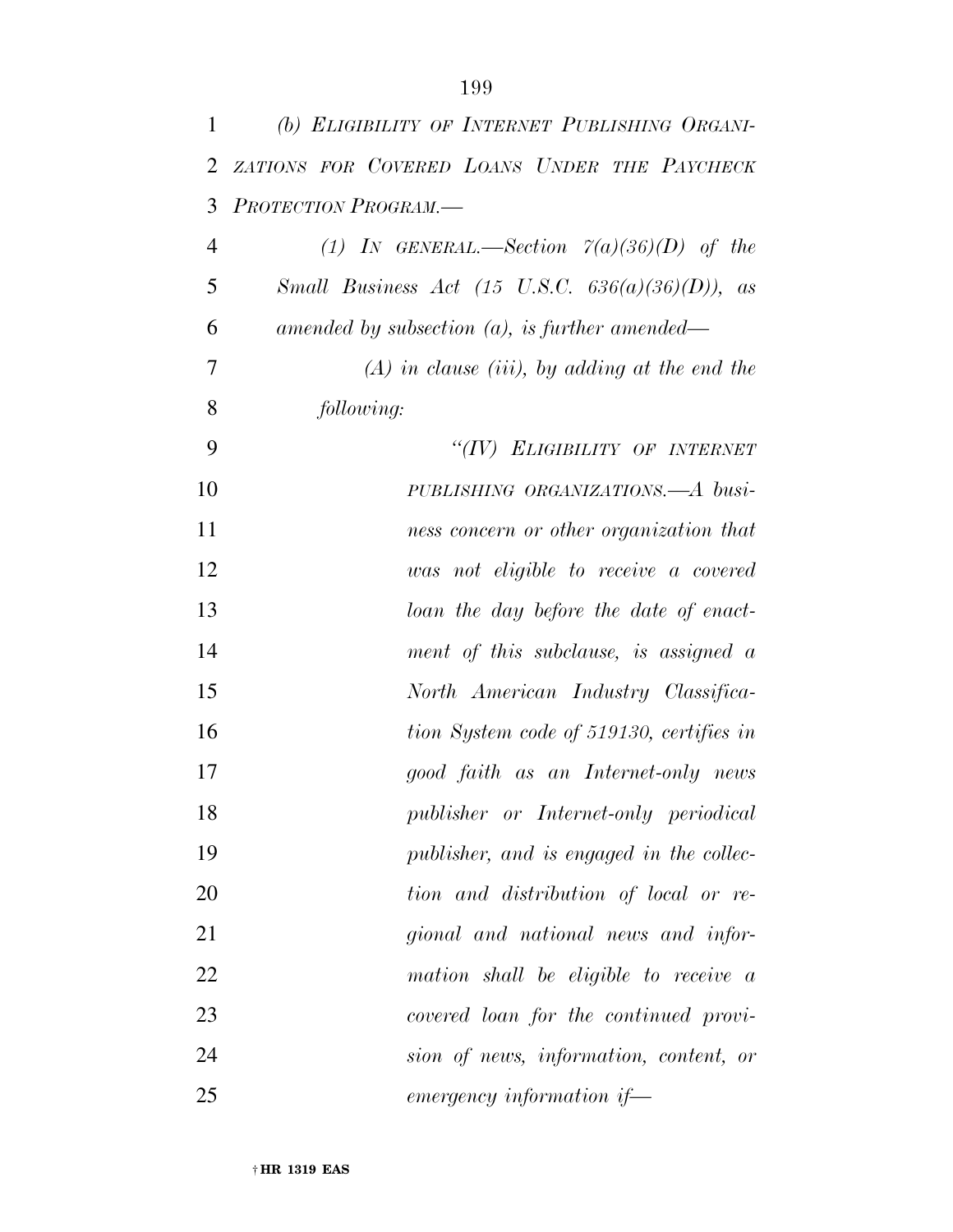| $\mathbf{1}$   | $\mathcal{C}(aa)$ the business concern or    |
|----------------|----------------------------------------------|
| $\overline{2}$ | organization employs not more                |
| 3              | than 500 employees, or the size              |
| $\overline{4}$ | standard established by the Ad-              |
| 5              | ministrator for that North Amer-             |
| 6              | <i>ican Industry Classification code,</i>    |
| 7              | per physical location of the busi-           |
| 8              | ness concern or organization; and            |
| 9              | $" (bb)$ the business concern or             |
| 10             | organization makes a good faith              |
| 11             | certification that proceeds of the           |
| 12             | loan will be used to support ex-             |
| 13             | penses at the component of the               |
| 14             | business concern or organization             |
| 15             | that supports local or regional              |
| 16             | news.":                                      |
| 17             | $(B)$ in clause (iv)—                        |
| 18             | $(i)$ in subclause $(III)$ , by striking     |
| 19             | "and" at the end;                            |
| 20             | (ii) in subclause $(IV)(bb)$ , by striking   |
| 21             | the period at the end and inserting "; and"; |
| 22             | and                                          |
| 23             | $(iii)$ by adding at the end the fol-        |
| 24             | lowing:                                      |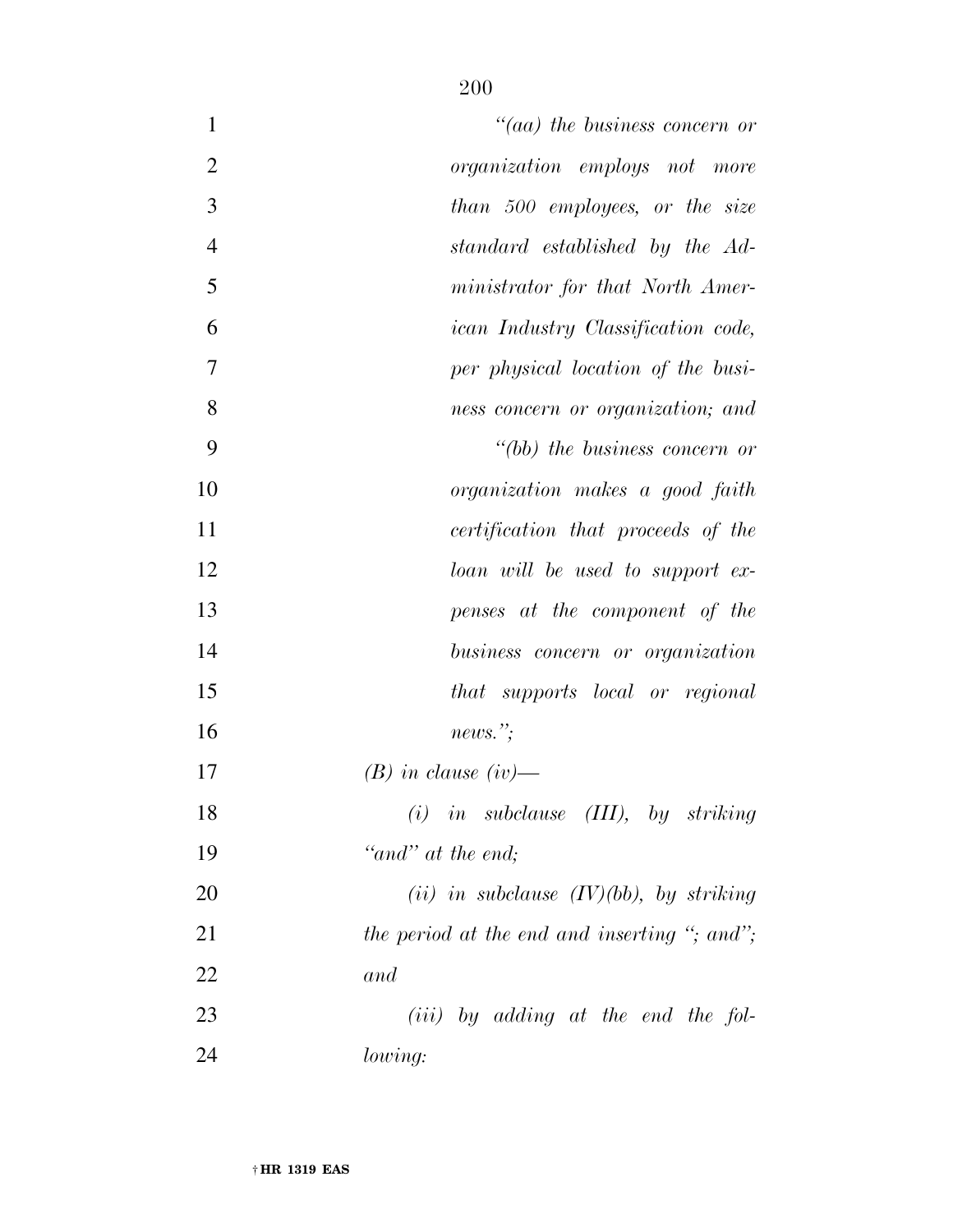| $\mathbf{1}$   | $\lq\lq(V)$<br>any business concern<br>or |
|----------------|-------------------------------------------|
| $\overline{2}$ | other organization that was not eligible  |
| 3              | to receive a covered loan the day before  |
| $\overline{4}$ | the date of enactment of this subclause,  |
| 5              | is assigned a North American Industry     |
| 6              | Classification System code of 519130,     |
| $\overline{7}$ | certifies in good faith as an Internet-   |
| 8              | only news publisher or Internet-only      |
| 9              | periodical publisher, and is engaged in   |
| 10             | the collection and distribution of local  |
| 11             | or regional and national news and in-     |
| 12             | formation, if the business concern or     |
| 13             | $organization-$                           |
| 14             | "(aa) employs not more than               |
| 15             | 500 employees, or the size stand-         |
| 16             | ard established by the Adminis-           |
| 17             | trator for that North American            |
| 18             | Industry Classification code, per         |
| 19             | physical location of the business         |
| 20             | concern or organization; and              |
| 21             | $"(bb)$ is majority owned or              |
| 22             | controlled by a business concern          |
| 23             | or organization that is assigned a        |
| 24             | North American Industry Classi-           |
| 25             | fication System code of 519130.";         |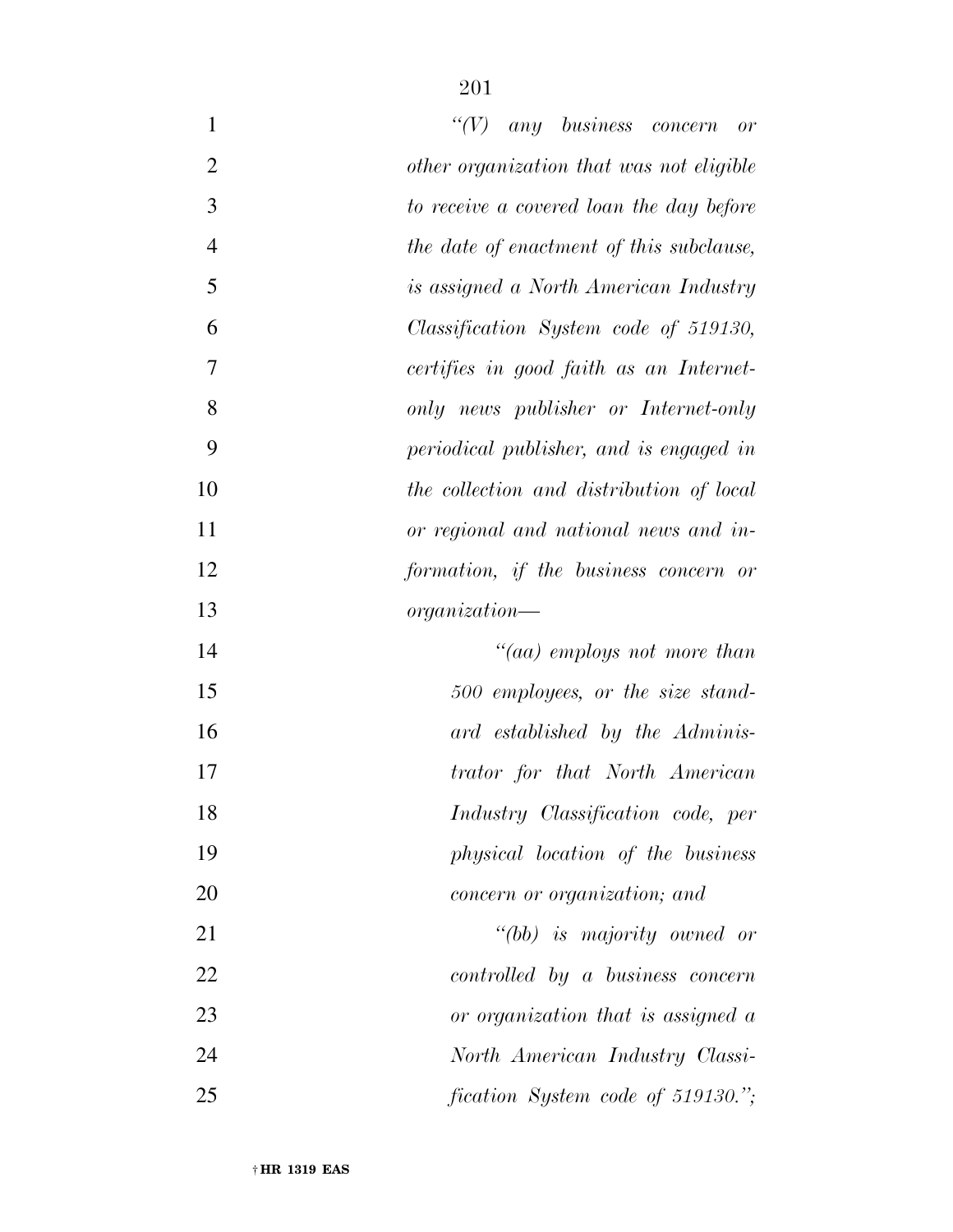| 1              | $(C)$ in clause (v), by striking "clause                            |
|----------------|---------------------------------------------------------------------|
| $\overline{2}$ | $(iii)(II)$ , $(iv)(IV)$ , or $(vii)$ " and inserting "sub-         |
| 3              | clause $(II)$ , $(III)$ , or $(IV)$ of clause $(iii)$ , sub-        |
| $\overline{4}$ | clause $(IV)$ or $(V)$ of clause (iv), clause (vii), or             |
| 5              | clause $(ix)$ "; and                                                |
| 6              | (D) in clause $(viii)(II)$ —                                        |
| $\overline{7}$ | (i) by striking "business concern made"                             |
| 8              | eligible by clause $(iii)(II)$ or clause $(iv)(IV)$                 |
| 9              | of this subparagraph" and inserting "busi-                          |
| 10             | ness concern made eligible by subclause (II)                        |
| 11             | or $(IV)$ of clause (iii) or subclause $(IV)$ or                    |
| 12             | $(V)$ of clause (iv) of this subparagraph";                         |
| 13             | and                                                                 |
| 14             | $(ii)$ by inserting "or organization"                               |
| 15             | after "business concern" each place it ap-                          |
| 16             | pears.                                                              |
| 17             | (2) ELIGIBILITY FOR SECOND DRAW LOANS.-                             |
| 18             | Section $\Gamma(a)(37)(A)(iv)(II)$ of the Small Business Act,       |
| 19             | as amended by the Economic Aid to Hard-Hit Small                    |
| 20             | Businesses, Nonprofits, and Venues Act (title III of                |
| 21             | division N of Public Law $116-260$ , is amended by                  |
| 22             | striking "clause (iii)(II), (iv)(IV), or (vii)" and in-             |
| 23             | serting "subclause $(II)$ , $(III)$ , or $(IV)$ of clause $(iii)$ , |
| 24             | subclause $(IV)$ or $(V)$ of clause $(iv)$ , clause $(vii)$ , or    |
| 25             | clause $(ix)$ ".                                                    |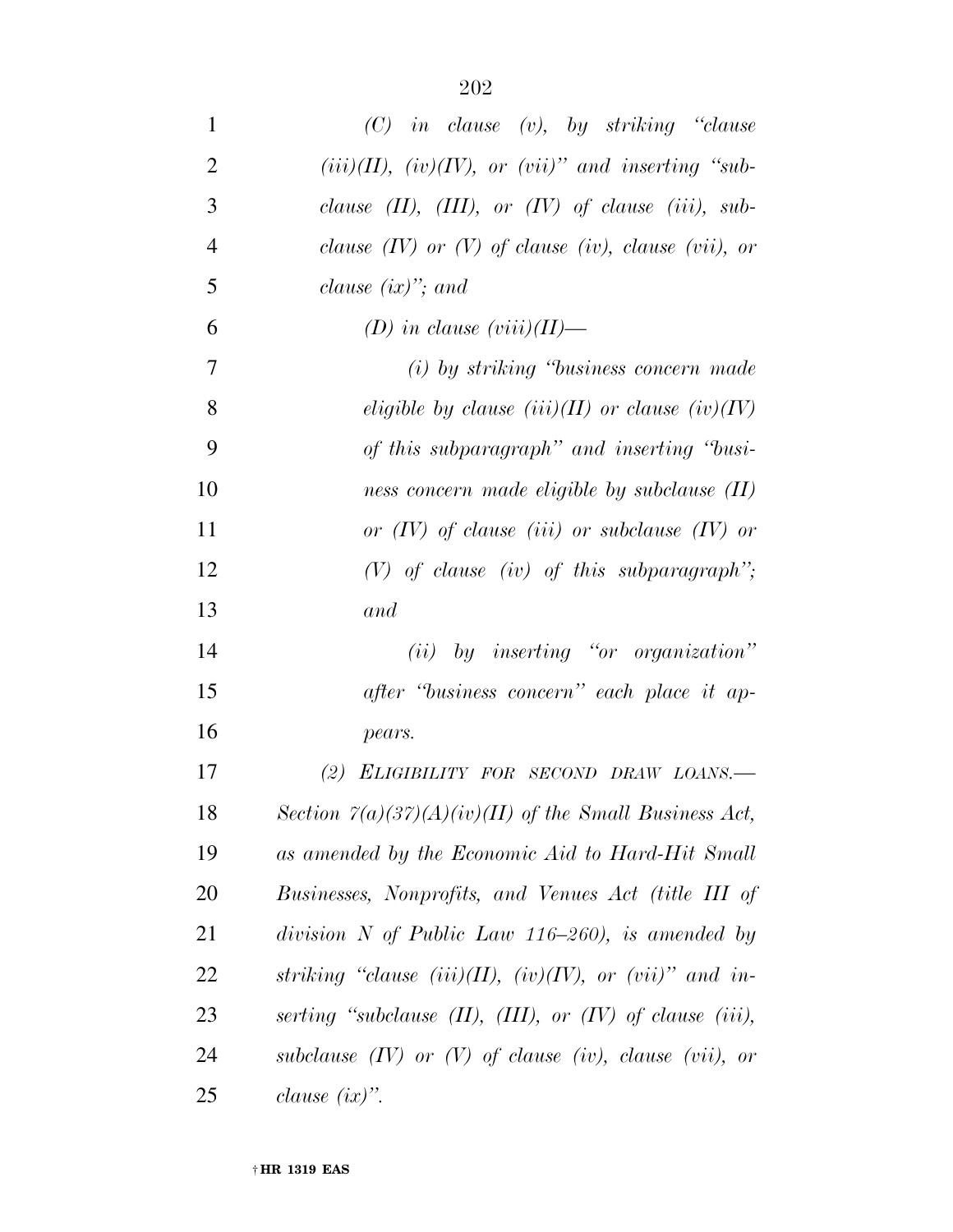| 1              | (c) COORDINATION WITH CONTINUATION COVERAGE                                |
|----------------|----------------------------------------------------------------------------|
| $\overline{2}$ | PREMIUM ASSISTANCE.-                                                       |
| 3              | (1) PAYCHECK PROTECTION PROGRAM.—Section                                   |
| $\overline{4}$ | $7A(a)(12)$ of the Small Business Act (as redesignated,                    |
| 5              | transferred, and amended by section 304(b) of the                          |
| 6              | Economic Aid to Hard-Hit Small Businesses, Non-                            |
| 7              | profits, and Venues Act (Public Law $116-260$ )) is                        |
| 8              | $amended -$                                                                |
| 9              | $(A)$ by striking "CARES Act or" and in-                                   |
| 10             | serting "CARES Act,"; and                                                  |
| 11             | $(B)$ by inserting before the period at the end                            |
| 12             | the following: ", or premiums taken into account                           |
| 13             | in determining the credit allowed under section                            |
| 14             | 6432 of the Internal Revenue Code of 1986".                                |
| 15             | (2) PAYCHECK PROTECTION PROGRAM SECOND                                     |
| 16             | DRAW.—Section $\mathcal{V}(a)(3\mathcal{V})(J)(iii)(I)$ of the Small Busi- |
| 17             | ness Act, as amended by the Economic Aid to Hard-                          |
| 18             | Hit Small Businesses, Nonprofits, and Venues Act                           |
| 19             | (title III of division N of Public Law $116-260$ ), is                     |
| 20             | $amended-$                                                                 |
| 21             | (A) by striking "or" at the end of item (aa);                              |
| 22             | $(B)$ by striking the period at the end of item                            |
| 23             | (bb) and inserting "; or"; and                                             |
| 24             | $(C)$ by adding at the end the following new                               |
| 25             | <i>item:</i>                                                               |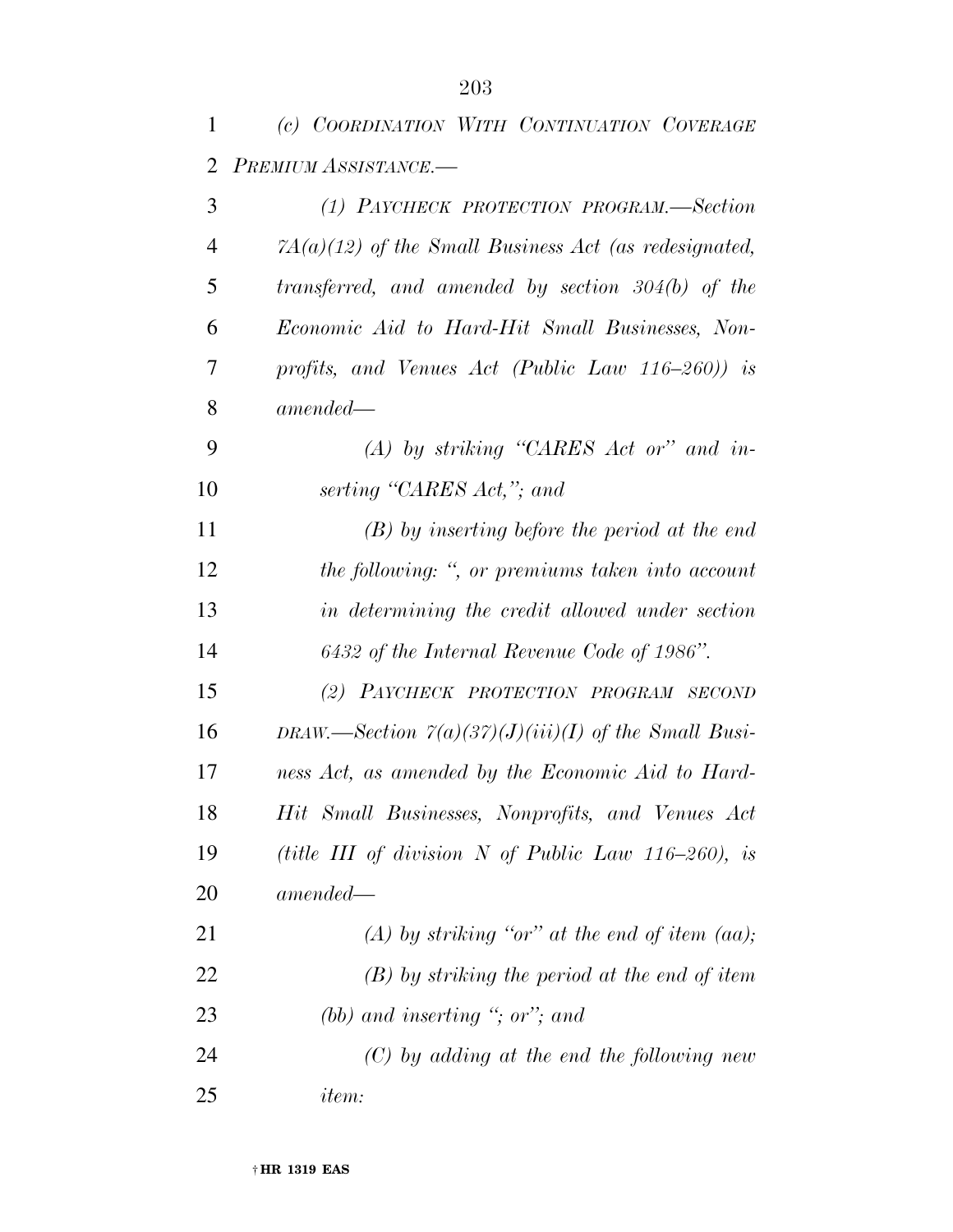| $\mathbf{1}$   | $``(cc)$ premiums taken into                            |
|----------------|---------------------------------------------------------|
| $\overline{2}$ | account in determining the credit                       |
| 3              | allowed under section 6432 of the                       |
| $\overline{4}$ | Internal Revenue Code of 1986.".                        |
| 5              | (3) APPLICABILITY.—The amendments made by               |
| 6              | this subsection shall apply only with respect to appli- |
| 7              | cations for forgiveness of covered loans made under     |
| 8              | paragraphs (36) or (37) of section $7(a)$ of the Small  |
| 9              | Business Act, as amended by the Economic Aid to         |
| 10             | Hard-Hit Small Businesses, Nonprofits, and Venues       |
| 11             | Act (title III of division N of Public Law 116-260),    |
| 12             | that are received on or after the date of the enactment |
| 13             | of this Act.                                            |
| 14             | COMMITMENT AUTHORITY AND APPROPRIA-<br>(d)              |
| 15             | $TIONS$ .                                               |
| 16             | <i>COMMITMENT</i><br>AUTHORITY.—Section<br>(1)          |
| 17             | $1102(b)(1)$ of the CARES Act (Public Law 116–136)      |
| 18             | is amended by striking " $$806,450,000,000"$ and in-    |
| 19             | serting "\$813,700,000,000".                            |
| 20             | (2) DIRECT APPROPRIATIONS. $\Box$ In addition to        |
| 21             | amounts otherwise available, there is appropriated to   |
| 22             | the Administrator of the Small Business Administra-     |
| 23             | tion for fiscal year 2021, out of any money in the      |
| 24             | Treasury not otherwise appropriated, \$7,250,000,000,   |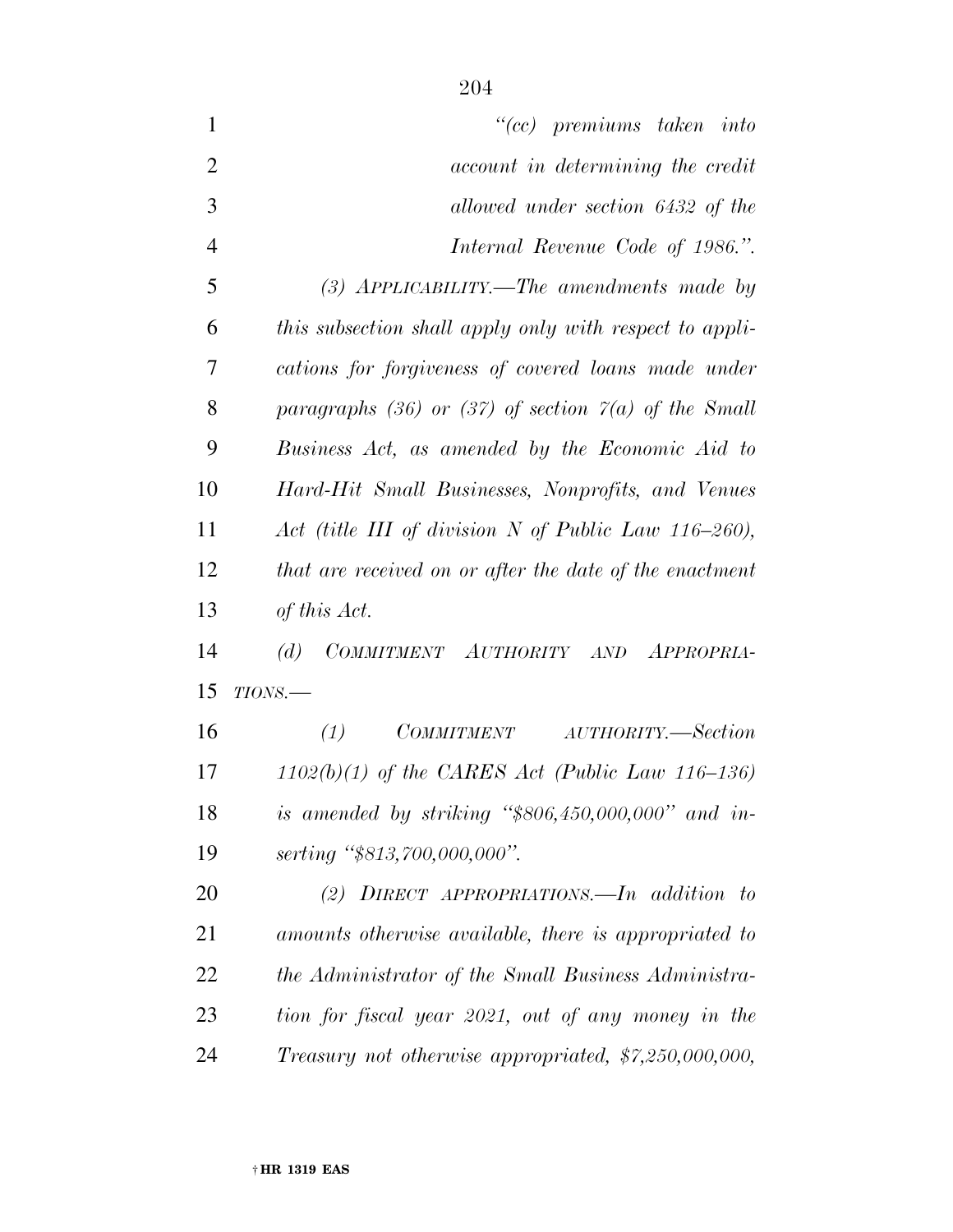| 1              | to remain available until expended, for carrying out          |
|----------------|---------------------------------------------------------------|
| $\overline{2}$ | this section.                                                 |
| 3              | SEC. 5002. TARGETED EIDL ADVANCE.                             |
| $\overline{4}$ | (a) DEFINITIONS.—In this section—                             |
| 5              | $(1)$ the term "Administrator" means the Admin-               |
| 6              | istrator of the Small Business Administration; and            |
| 7              | (2) the terms "covered entity" and "economic                  |
| 8              | loss" have the meanings given the terms in section            |
| 9              | $331(a)$ of the Economic Aid to Hard-Hit Small Busi-          |
| 10             | nesses, Nonprofits, and Venues Act (title III of divi-        |
| 11             | sion N of Public Law $116-260$ ).                             |
| 12             | $(b)$ APPROPRIATIONS.—In addition to amounts other-           |
| 13             | wise available, there is appropriated to the Administrator    |
|                | 14 for fiscal year 2021, out of any money in the Treasury not |
| 15             | otherwise appropriated, $$15,000,000,000$ —                   |
| 16             | $(1)$ to remain available until expended; and                 |
| 17             | $(2)$ of which, the Administrator shall use—                  |
| 18             | $(A)$ \$10,000,000,000 to make payments to                    |
| 19             | covered entities that have not received the full              |
| 20             | amounts to which the covered entities are enti-               |
| 21             | tled under section 331 of the Economic Aid to                 |
| 22             | Hard-Hit Small Businesses, Nonprofits, and                    |
| 23             | Venues Act (title III of division N of Public Law             |
| 24             | $116 - 260$ ); and                                            |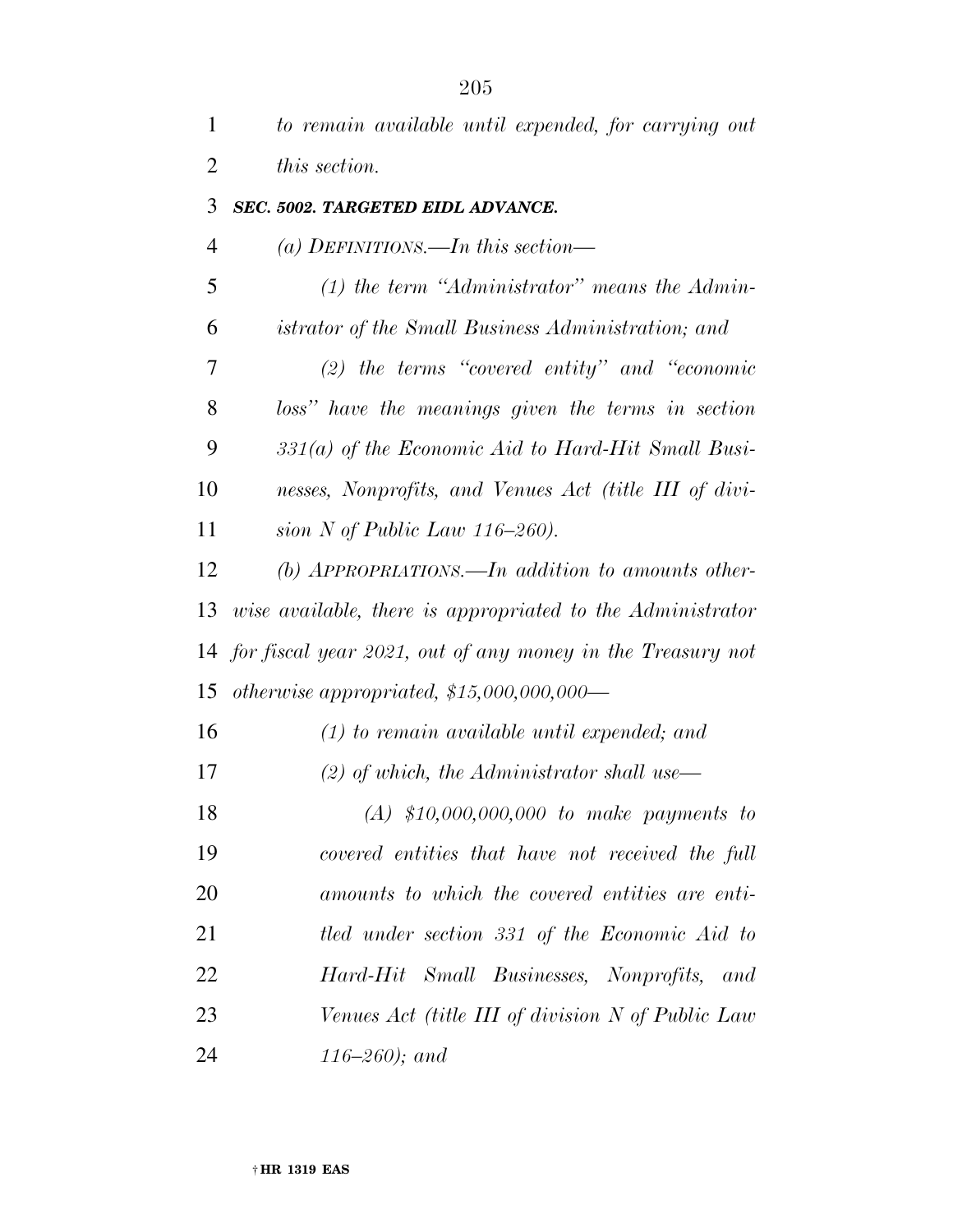| $\mathbf{1}$   | $$5,000,000,000$ to make payments<br>(B)                 |
|----------------|----------------------------------------------------------|
| $\overline{2}$ | under section $1110(e)$ of the CARES Act $(15$           |
| 3              | U.S.C. 9009 $(e)$ ), each of which shall be—             |
| $\overline{4}$ | $(i)$ made to a covered entity that—                     |
| 5              | $(I)$ has suffered an economic loss                      |
| 6              | of greater than 50 percent; and                          |
| 7              | $(II)$ employs not more than 10                          |
| 8              | <i>employees</i> ;                                       |
| 9              | (ii) in an amount that is \$5,000; and                   |
| 10             | ( <i>iii</i> ) with respect to the covered entity        |
| 11             | to which the payment is made, in addition                |
| 12             | to any payment made to the covered entity                |
| 13             | under section $1110(e)$ of the CARES Act                 |
| 14             | $(15 \text{ U.S.C. } 9009(e))$ or section 331 of the     |
| 15             | <i>Economic Aid to Hard-Hit Small Busi-</i>              |
| 16             | nesses, Nonprofits, and Venues Act (title III            |
| 17             | of division $N$ of Public Law 116–260).                  |
| 18             | <b>SEC. 5003. SUPPORT FOR RESTAURANTS.</b>               |
| 19             | (a) DEFINITIONS.—In this section:                        |
| <b>20</b>      | "Adminis-<br>$(1)$ ADMINISTRATOR.—The term               |
| 21             | trator" means the Administrator of the Small Busi-       |
| 22             | ness Administration.                                     |
| 23             | (2) AFFILIATED BUSINESS.—The term "affiliated"           |
| 24             | business" means a business in which an eligible enti-    |
| 25             | ty has an equity or right to profit distributions of not |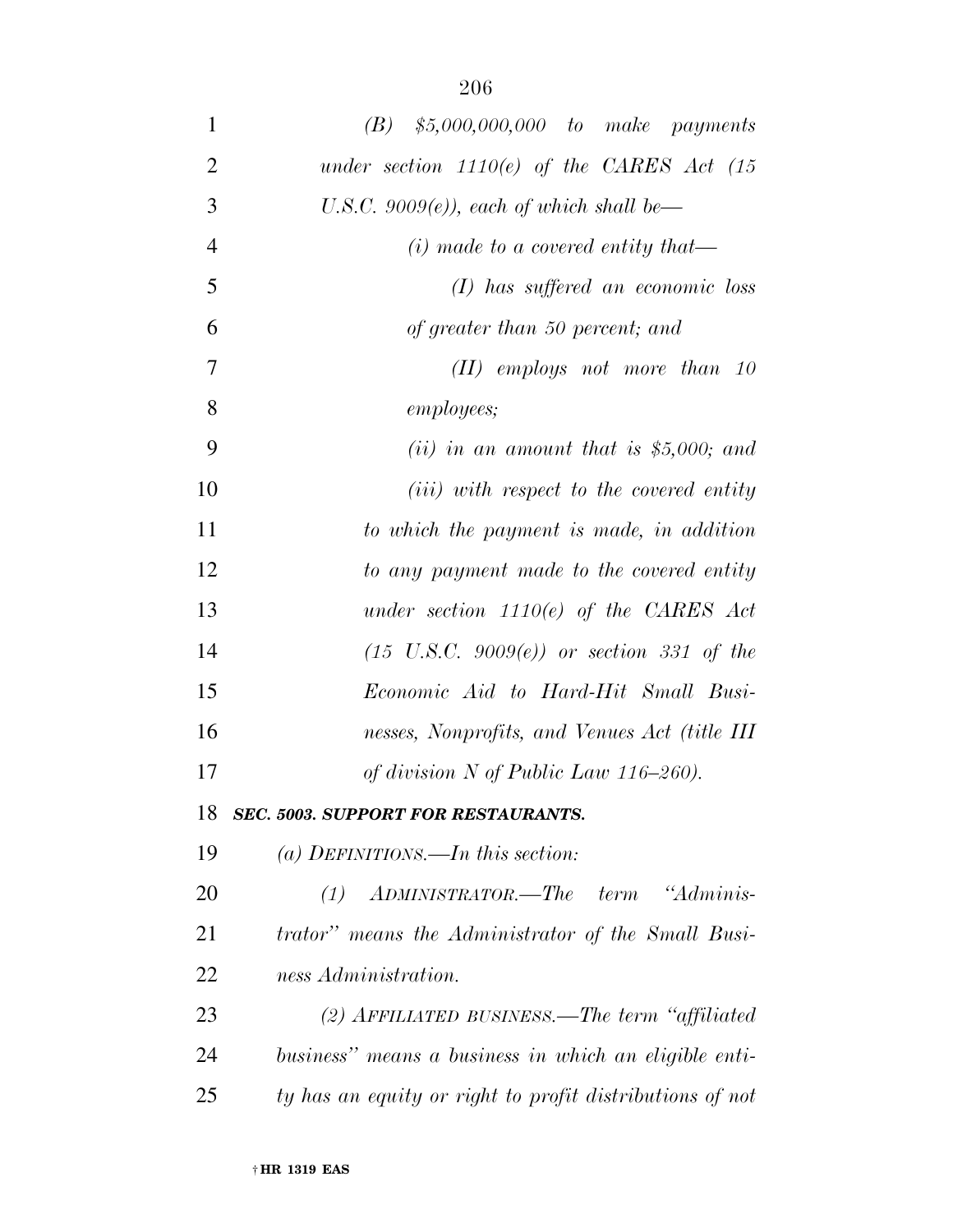| $\mathbf{1}$   | less than 50 percent, or in which an eligible entity     |
|----------------|----------------------------------------------------------|
| $\overline{2}$ | has the contractual authority to control the direction   |
| 3              | of the business, provided that such affiliation shall be |
| $\overline{4}$ | determined as of any arrangements or agreements in       |
| 5              | existence as of March 13, 2020.                          |
| 6              | $(3)$ COVERED PERIOD.—The term "covered pe-              |
| 7              | riod" means the period—                                  |
| 8              | $(A)$ beginning on February 15, 2020; and                |
| 9              | $(B)$ ending on December 31, 2021, or a date             |
| 10             | to be determined by the Administrator that is            |
| 11             | not later than 2 years after the date of enact-          |
| 12             | ment of this section.                                    |
| 13             | $(4)$ ELIGIBLE ENTITY.—The term "eligible enti-          |
| 14             | $t\nu'$                                                  |
| 15             | $(A)$ means a restaurant, food stand, food               |
| 16             | truck, food cart, caterer, saloon, inn, tavern, bar,     |
| 17             | lounge, brewpub, tasting room, taproom, licensed         |
| 18             | facility or premise of a beverage alcohol producer       |
| 19             | where the public may taste, sample, or purchase          |
| 20             | products, or other similar place of business in          |
| 21             | which the public or patrons assemble for the pri-        |
| 22             | mary purpose of being served food or drink;              |
| 23             | $(B)$ includes an entity described in sub-               |
| 24             | paragraph $(A)$ that is located in an airport ter-       |
| 25             | minal or that is a Tribally-owned concern; and           |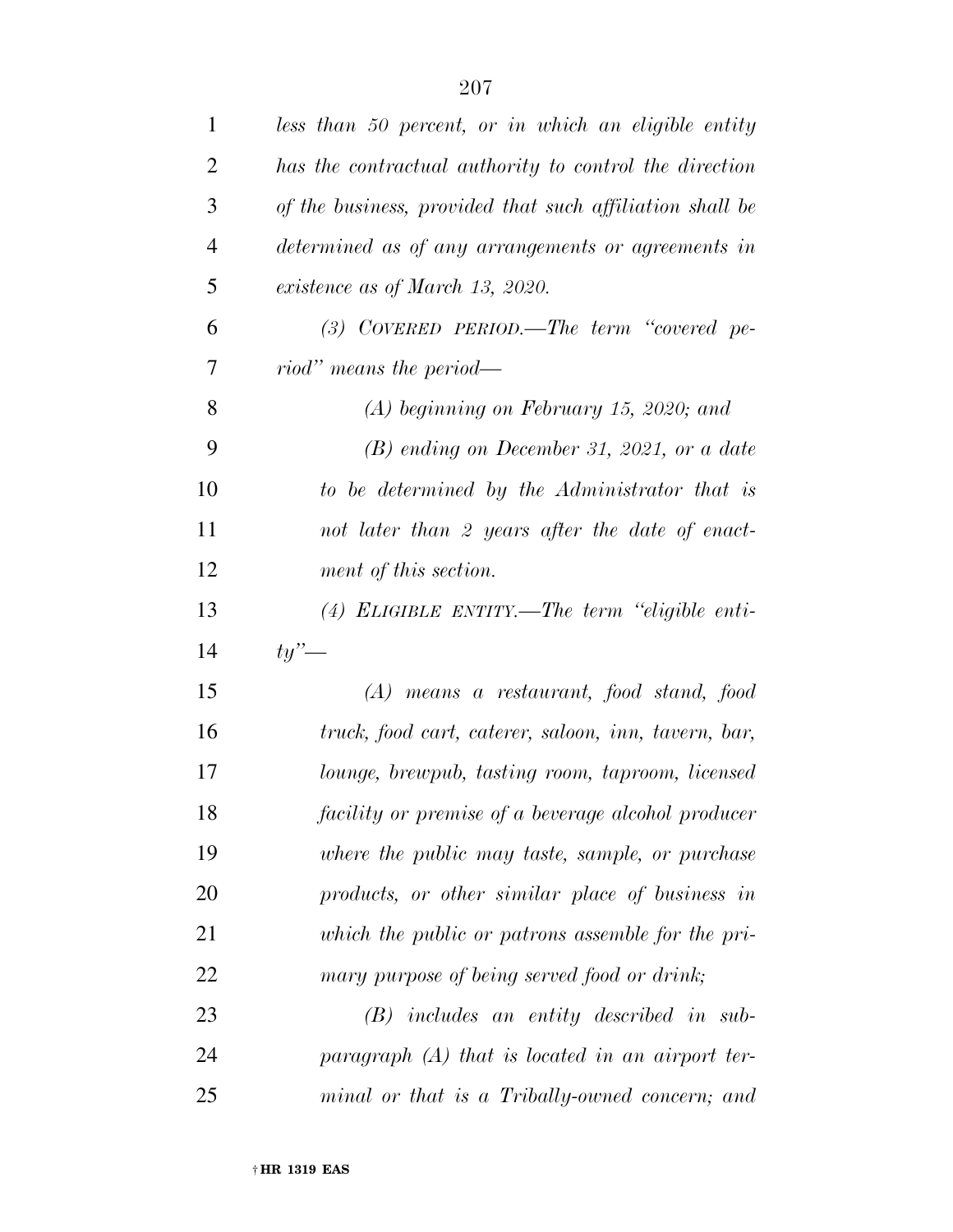| 1              | $(C)$ does not include—                                    |
|----------------|------------------------------------------------------------|
| $\overline{2}$ | $(i)$ an entity described in subpara-                      |
| 3              | graph $(A)$ that—                                          |
| $\overline{4}$ | $(I)$ is a State or local government-                      |
| 5              | <i>operated business;</i>                                  |
| 6              | $(II)$ as of March 13, 2020, owns                          |
| 7              | or operates (together with any affili-                     |
| 8              | ated business) more than 20 locations,                     |
| 9              | regardless of whether those locations do                   |
| 10             | business under the same or multiple                        |
| 11             | names; or                                                  |
| 12             | (III) has a pending application                            |
| 13             | for or has received a grant under sec-                     |
| 14             | tion 324 of the Economic Aid to Hard-                      |
| 15             | Hit Small Businesses, Nonprofits, and                      |
| 16             | Venues Act (title III of division N of                     |
| 17             | <i>Public Law 116–260)</i> ; <i>or</i>                     |
| 18             | (ii) a publicly-traded company.                            |
| 19             | $(5)$ EXCHANGE; ISSUER; SECURITY.—The terms                |
| 20             | "exchange", "issuer", and "security" have the mean-        |
| 21             | ings given those terms in section $3(a)$ of the Securities |
| 22             | <i>Exchange Act of 1934 (15 U.S.C. 78c(a)).</i>            |
| 23             | $(6)$ FUND.—The term "Fund" means the Res-                 |
| 24             | taurant Revitalization Fund established under sub-         |
| 25             | section $(b)$ .                                            |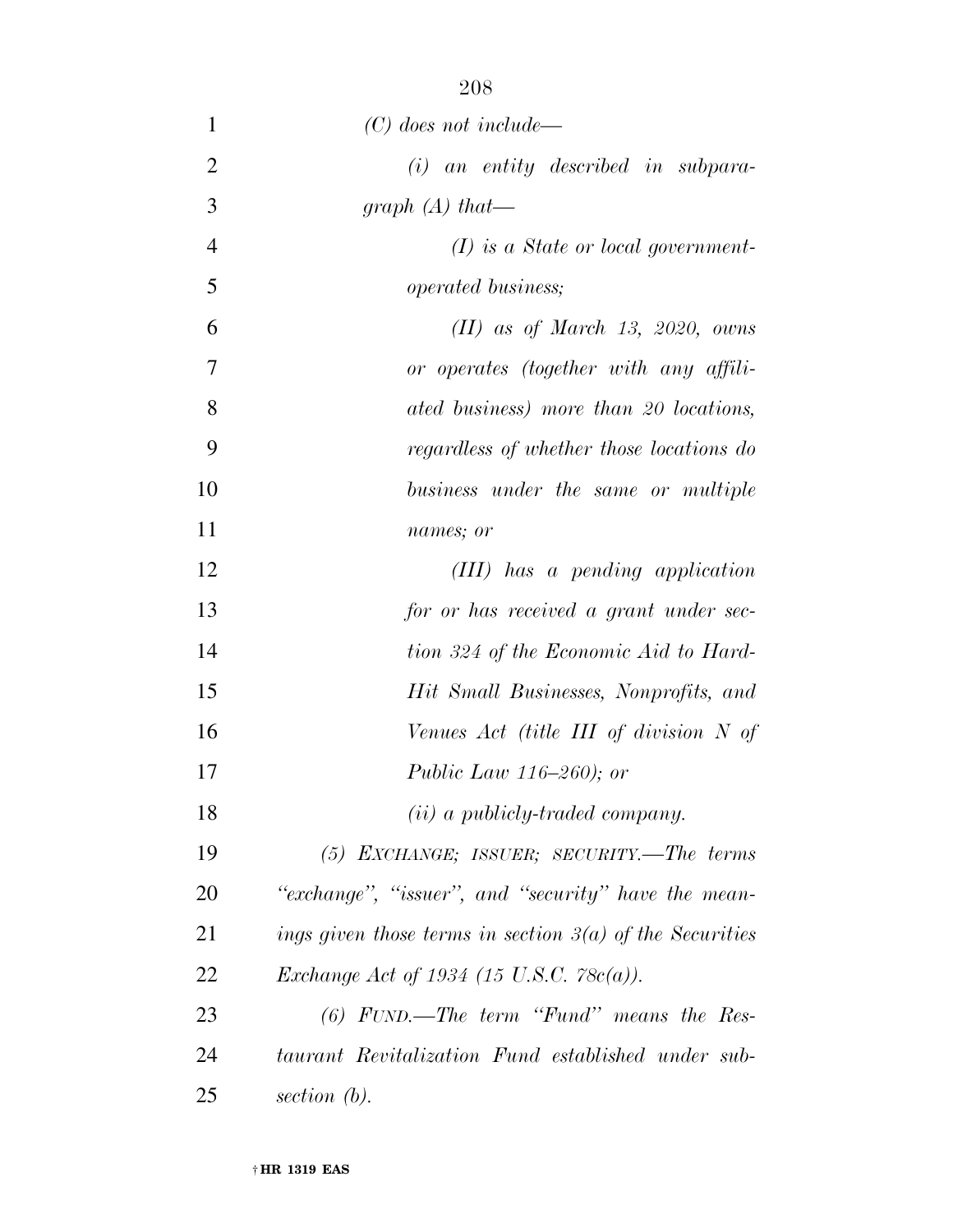| 1              | (7) PANDEMIC-RELATED REVENUE LOSS.—The                    |
|----------------|-----------------------------------------------------------|
| 2              | term "pandemic-related revenue loss" means, with re-      |
| 3              | spect to an eligible entity—                              |
| $\overline{4}$ | $(A)$ except as provided in subparagraphs                 |
| 5              | $(B)$ , $(C)$ , and $(D)$ , the gross receipts, as estab- |
| 6              | lished using such verification documentation as           |
| 7              | the Administrator may require, of the eligible en-        |
| 8              | tity during 2020 subtracted from the gross re-            |
| 9              | ceipts of the eligible entity in 2019, if such sum        |
| 10             | <i>is greater than zero;</i>                              |
| 11             | $(B)$ if the eligible entity was not in oper-             |
| 12             | ation for the entirety of $2019-$                         |
| 13             | $(i)$ the difference between—                             |
| 14             | $(I)$ the product obtained by multi-                      |
| 15             | plying the average monthly gross re-                      |
| 16             | ceipts of the eligible entity in 2019 by                  |
| 17             | $12;$ and                                                 |
| 18             | $(II)$ the product obtained by mul-                       |
| 19             | tiplying the average monthly gross re-                    |
| 20             | ceipts of the eligible entity in 2020 by                  |
| 21             | 12; or                                                    |
| 22             | (ii) an amount based on a formula de-                     |
| 23             | termined by the Administrator;                            |
| 24             | $(C)$ if the eligible entity opened during the            |
| 25             | period beginning on January 1, 2020, and end-             |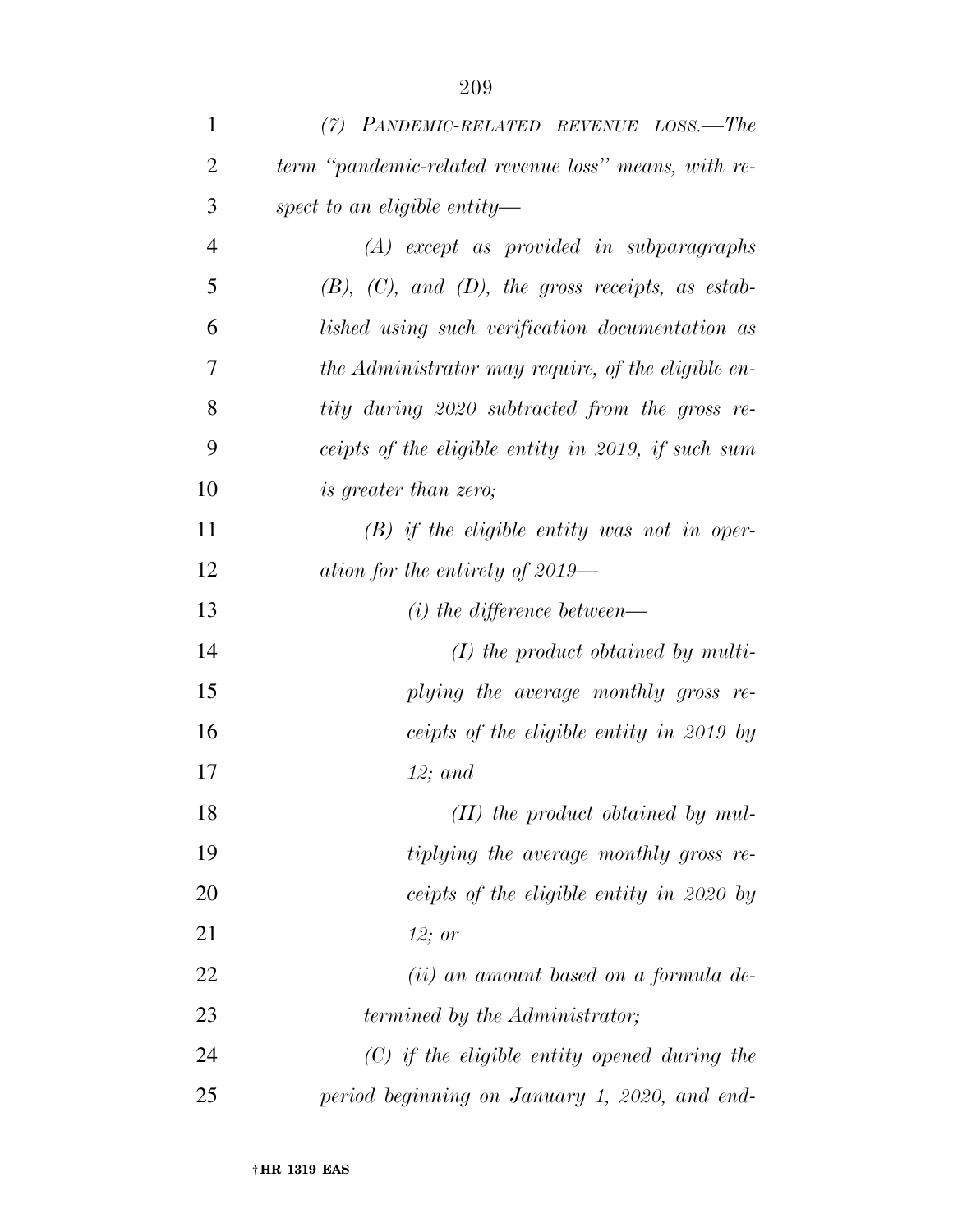| $\mathbf{1}$   | ing on the day before the date of enactment of                     |
|----------------|--------------------------------------------------------------------|
| $\overline{2}$ | this section—                                                      |
| 3              | $(i)$ the expenses described in subsection                         |
| $\overline{4}$ | $(c)(5)(A)$ that were incurred by the eligible                     |
| 5              | entity minus any gross receipts received; or                       |
| 6              | (ii) an amount based on a formula de-                              |
| 7              | <i>termined by the Administrator; or</i>                           |
| 8              | $(D)$ if the eligible entity has not yet opened                    |
| 9              | as of the date of application for a grant under                    |
| 10             | subsection (c), but has incurred expenses de-                      |
| 11             | scribed in subsection $(c)(5)(A)$ as of the date of                |
| 12             | enactment of this section—                                         |
| 13             | $(i)$ the amount of those expenses; or                             |
| 14             | (ii) an amount based on a formula de-                              |
| 15             | termined by the Administrator.                                     |
| 16             | For purposes of this paragraph, the pandemic-related               |
| 17             | revenue losses for an eligible entity shall be reduced             |
| 18             | by any amounts received from a covered loan made                   |
| 19             | under paragraph (36) or (37) of section $\tilde{\gamma}(a)$ of the |
| 20             | Small Business Act (15 U.S.C. $636(a)$ ) in 2020 or                |
| 21             | 2021.                                                              |
| 22             | (8) PAYROLL COSTS.—The term "payroll costs"                        |
| 23             | has the meaning given the term in section $\Gamma(a)(36)(A)$       |
| 24             | of the Small Business Act (15 U.S.C. $636(a)(36)(A)$ ),            |
| 25             | except that such term shall not include—                           |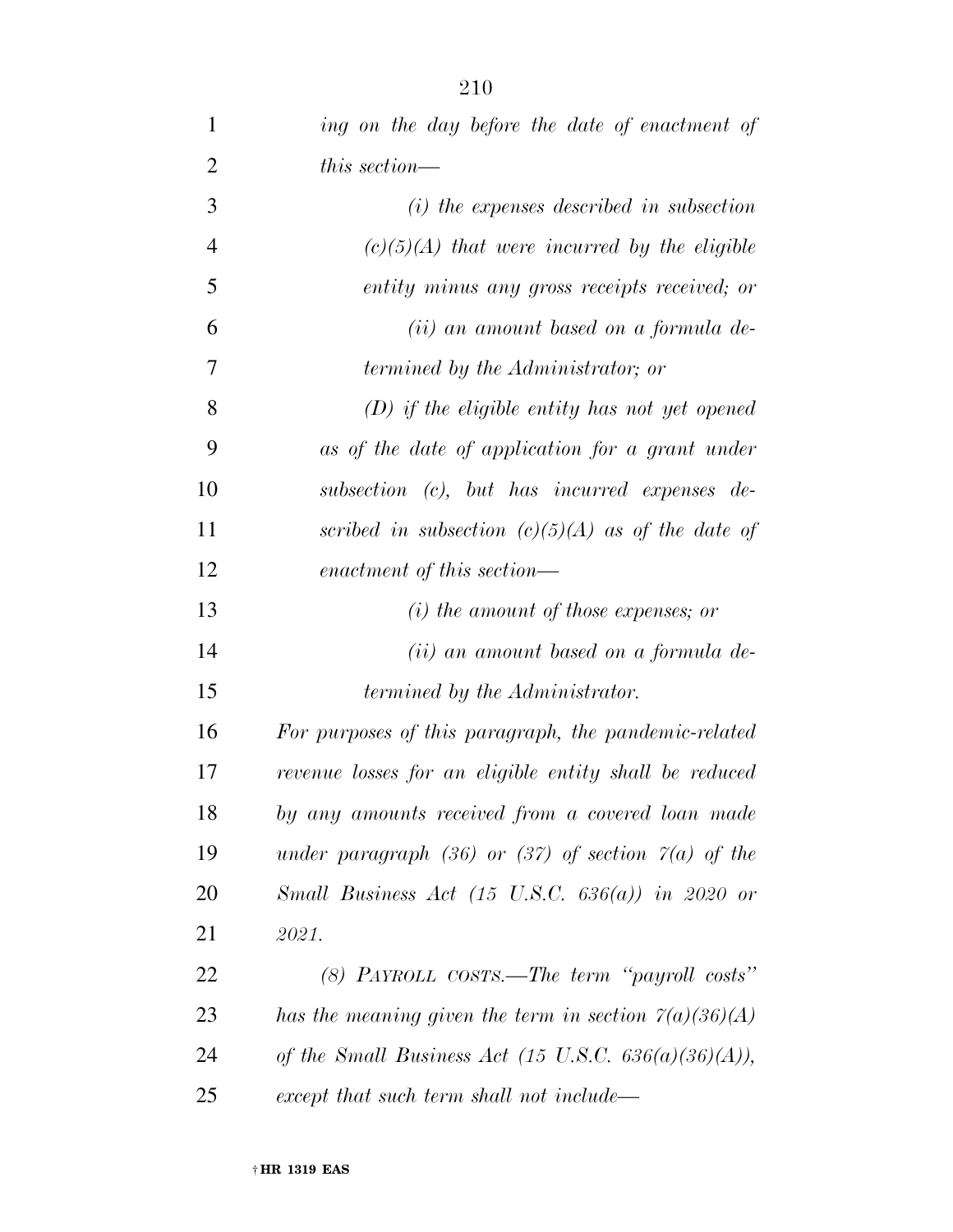| $\mathbf{1}$   | $(A)$ qualified wages (as defined in sub-                       |
|----------------|-----------------------------------------------------------------|
| $\overline{2}$ | section (c)(3) of section 2301 of the CARES Act)                |
| 3              | taken into account in determining the credit al-                |
| $\overline{4}$ | lowed under such section 2301; or                               |
| 5              | $(B)$ premiums taken into account in deter-                     |
| 6              | mining the credit allowed under section 6432 of                 |
| 7              | the Internal Revenue Code of 1986.                              |
| 8              | PUBLICLY-TRADED COMPANY.—The<br>(9)<br><i>term</i>              |
| 9              | "publicly-traded company" means an entity that is               |
| 10             | majority owned or controlled by an entity that is an            |
| 11             | <i>issuer, the securities of which are listed on a national</i> |
| 12             | securities exchange under section 6 of the Securities           |
| 13             | Exchange Act of 1934 (15 U.S.C. 78f).                           |
| 14             | TRIBALLY-OWNED CONCERN.—The<br>(10)<br>term                     |
| 15             | "Tribally-owned concern" has the meaning given the              |
| 16             | term in section 124.3 of title 13, Code of Federal Reg-         |
| 17             | <i>ulations, or any successor regulation.</i>                   |
| 18             | (b) RESTAURANT REVITALIZATION FUND.                             |
| 19             | $(1)$ IN GENERAL.—There is established in the                   |
| 20             | Treasury of the United States a fund to be known as             |
| 21             | <i>the Restaurant Revitalization Fund.</i>                      |
| 22             | $(2)$ APPROPRIATIONS.—                                          |
| 23             | $(A)$ In GENERAL.—In addition to amounts                        |
| 24             | otherwise available, there is appropriated to the               |
| 25             | Restaurant Revitalization Fund for fiscal year                  |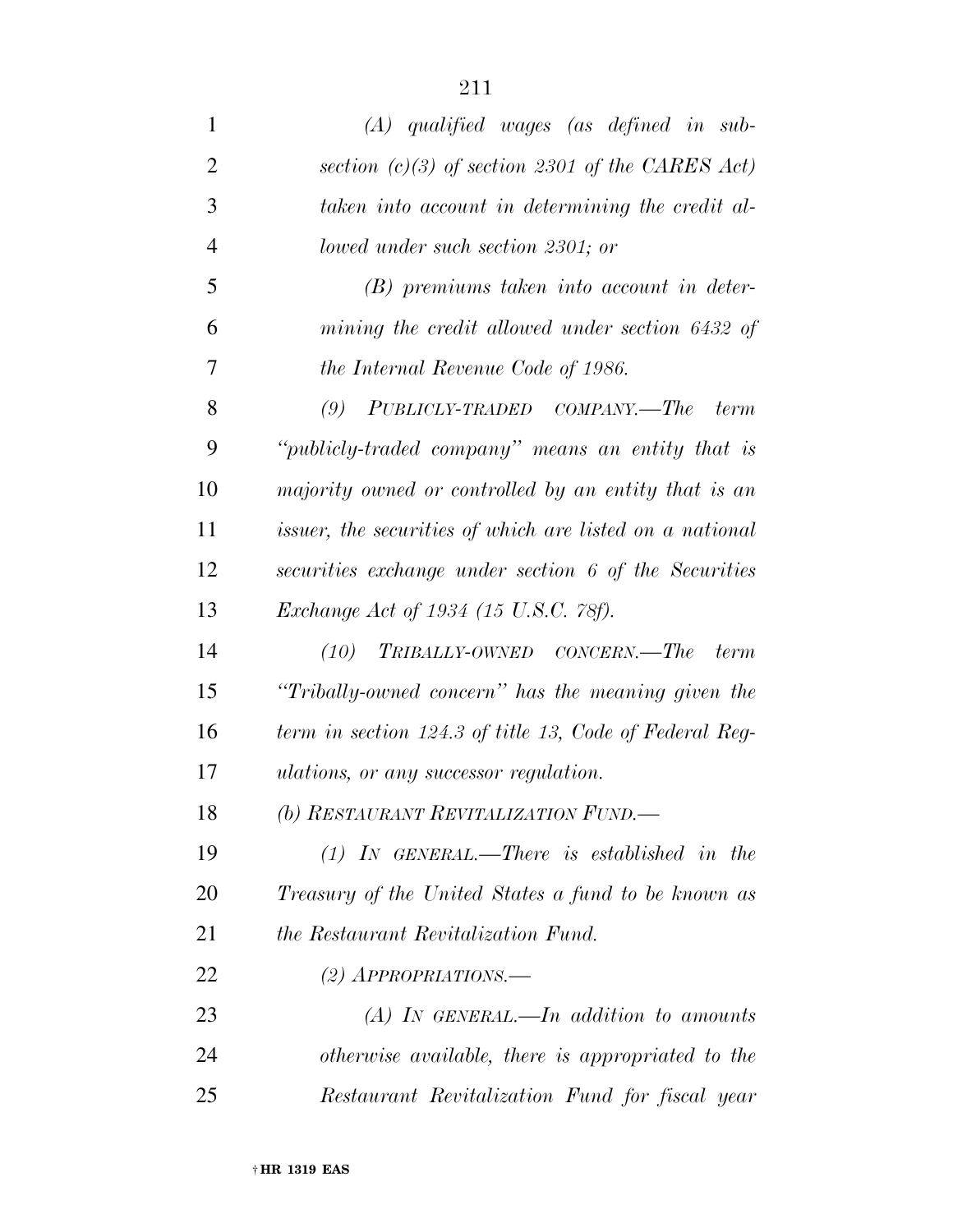| $\mathbf{1}$   | 2021, out of any money in the Treasury not oth-    |
|----------------|----------------------------------------------------|
| $\overline{2}$ | erwise appropriated, $$28,600,000,000$ , to remain |
| 3              | <i>available until expended.</i>                   |
| $\overline{4}$ | $(B)$ DISTRIBUTION.—                               |
| 5              | (i) IN GENERAL.—Of the amounts                     |
| 6              | made available under subparagraph $(A)$ —          |
| 7              | $(I)$ \$5,000,000,000 shall be avail-              |
| 8              | able to eligible entities with gross re-           |
| 9              | ceipts during 2019 of not more than                |
| 10             | $$500,000;$ and                                    |
| 11             | $$23,600,000,000$ shall<br>be<br>(II)              |
| 12             | <i>available</i> to the Administrator<br>$-to$     |
| 13             | award grants under subsection (c) in               |
| 14             | an equitable manner to eligible entities           |
| 15             | of different sizes based on annual gross           |
| 16             | receipts.                                          |
| 17             | $(ii)$ ADJUSTMENTS.—The Adminis-                   |
| 18             | trator may make adjustments as necessary           |
| 19             | to the distribution of funds under clause          |
| 20             | $(i)(II)$ based on demand and the relative         |
| 21             | local costs in the markets in which eligible       |
| 22             | <i>entities operate.</i>                           |
| 23             | (C) GRANTS AFTER INITIAL PERIOD.-Not-              |
| 24             | withstanding subparagraph $(B)$ , on and after the |
| 25             | date that is 60 days after the date of enactment   |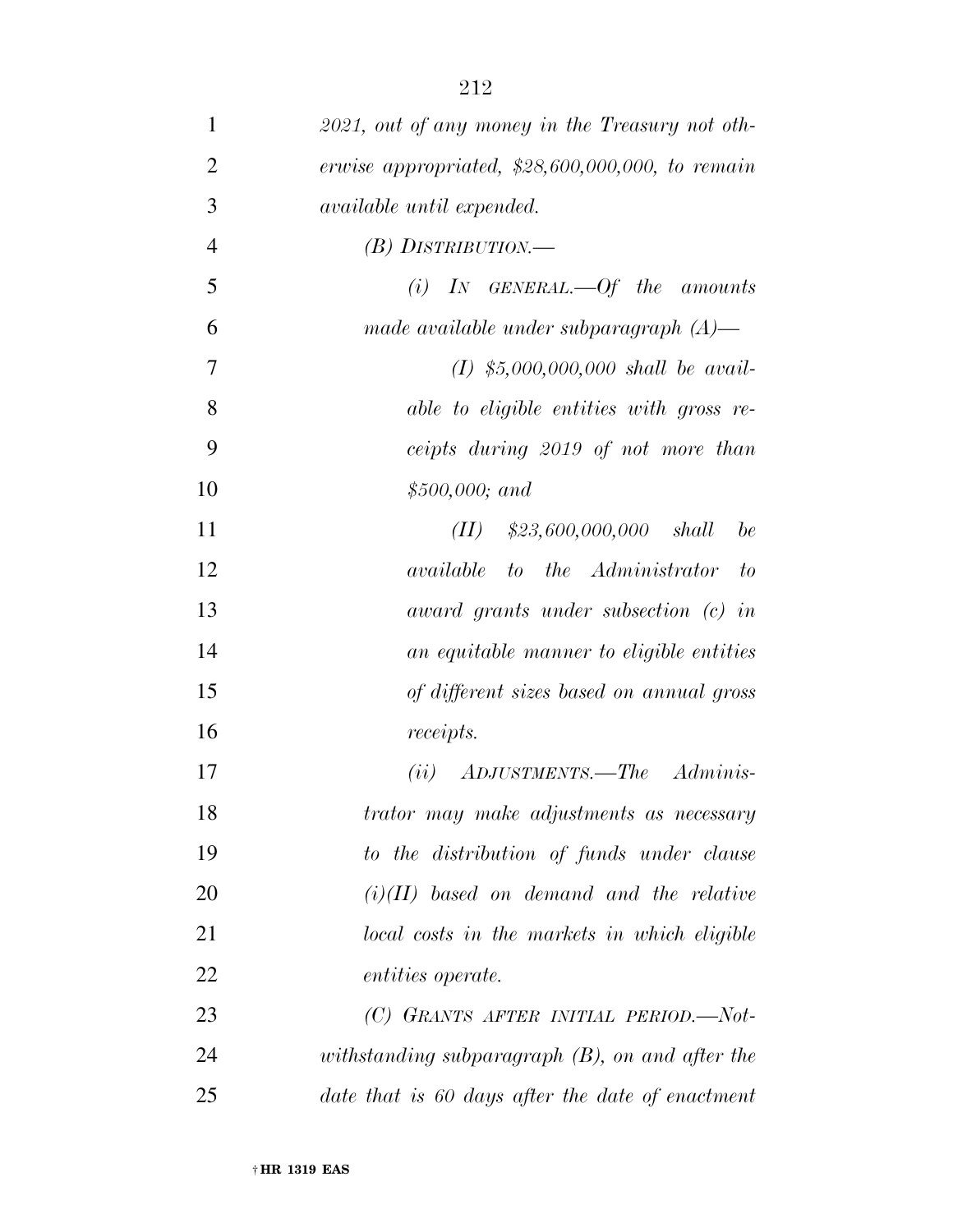| $\mathbf{1}$   | of this section, or another period of time deter-       |
|----------------|---------------------------------------------------------|
| $\overline{2}$ | mined by the Administrator, the Administrator           |
| 3              | may make grants using amounts appropriated              |
| $\overline{4}$ | under subparagraph $(A)$ to any eligible entity         |
| 5              | regardless of the annual gross receipts of the eli-     |
| 6              | gible entity.                                           |
| 7              | $(3)$ USE OF FUNDS.—The Administrator shall             |
| 8              | use amounts in the Fund to make grants described in     |
| 9              | subsection $(c)$ .                                      |
| 10             | (c) RESTAURANT REVITALIZATION GRANTS.-                  |
| 11             | $(1)$ IN GENERAL.—Except as provided in sub-            |
| 12             | section (b) and paragraph $(3)$ , the Administrator     |
| 13             | shall award grants to eligible entities in the order in |
| 14             | which applications are received by the Administrator.   |
| 15             | (2) $APPLICATION$ .                                     |
| 16             | (A) CERTIFICATION.—An eligible entity ap-               |
| 17             | plying for a grant under this subsection shall          |
| 18             | make a good faith certification that—                   |
| 19             | $(i)$ the uncertainty of current economic               |
| 20             | conditions makes necessary the grant re-                |
| 21             | quest to support the ongoing operations of              |
| 22             | the eligible entity; and                                |
| 23             | ( <i>ii</i> ) the eligible entity has not applied       |
| 24             | for or received a grant under section 324 of            |
| 25             | the Economic Aid to Hard-Hit Small Busi-                |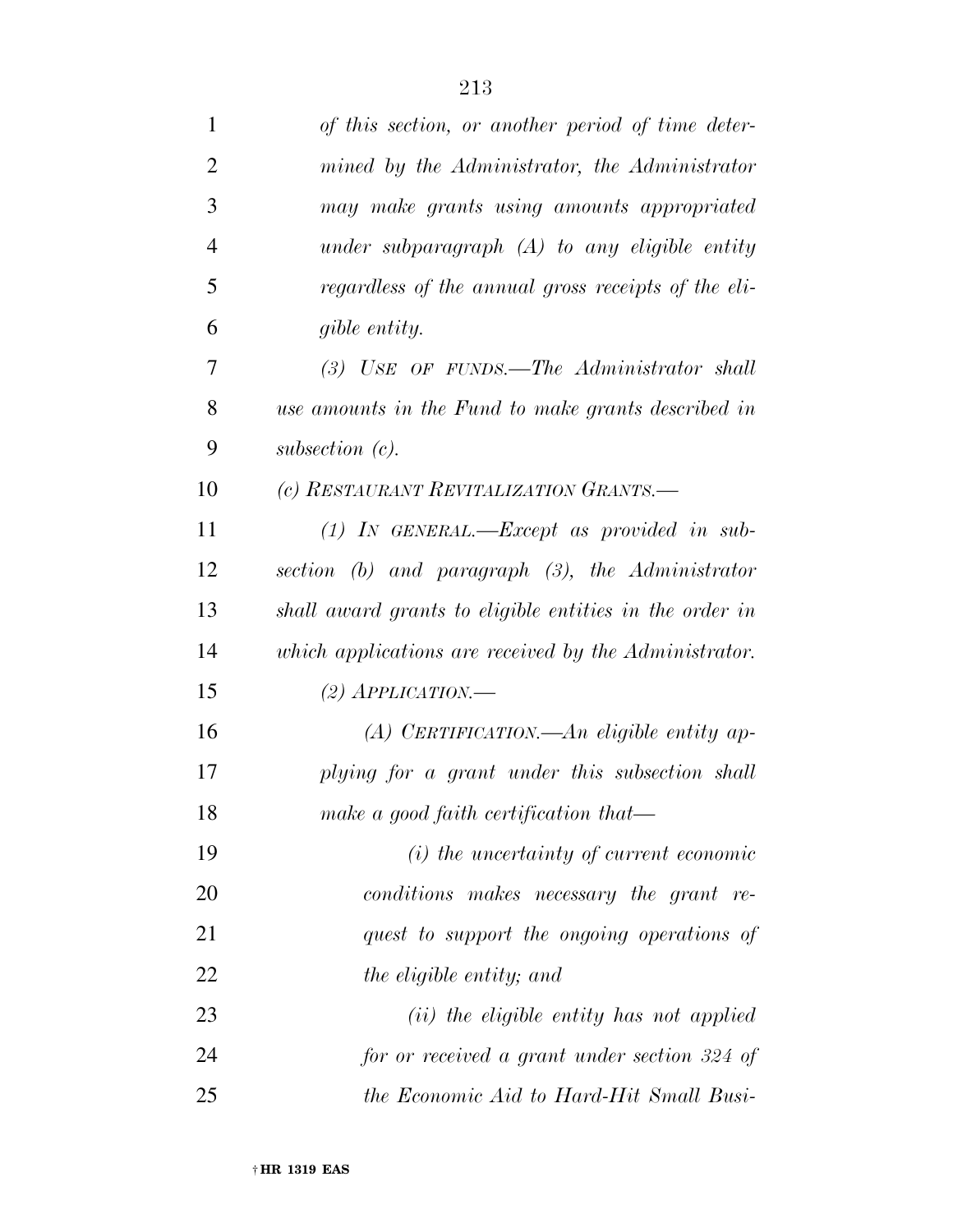| $\mathbf{1}$   | nesses, Nonprofits, and Venues Act (title III                |
|----------------|--------------------------------------------------------------|
| $\overline{2}$ | of division $N$ of Public Law 116-260).                      |
| 3              | (B) BUSINESS IDENTIFIERS.—In accepting                       |
| $\overline{4}$ | applications for grants under this subsection, the           |
| 5              | Administrator shall prioritize the ability of each           |
| 6              | applicant to use their existing business identi-             |
| 7              | fiers over requiring other forms of registration or          |
| 8              | <i>identification that may not be common to their</i>        |
| 9              | industry and imposing additional burdens on                  |
| 10             | <i>applicants.</i>                                           |
| 11             | (3) PRIORITY IN AWARDING GRANTS.-                            |
| 12             | $(A)$ In GENERAL.—During the initial 21-                     |
| 13             | day period in which the Administrator awards                 |
| 14             | grants under this subsection, the Administrator              |
| 15             | shall prioritize awarding grants to eligible enti-           |
| 16             | ties that are small business concerns owned and              |
| 17             | controlled by women (as defined in section $\mathfrak{Z}(n)$ |
| 18             | of the Small Business Act $(15 \text{ U.S.C. } 632(n))$ ),   |
| 19             | small business concerns owned and controlled by              |
| 20             | veterans (as defined in section $3(q)$ of such Act           |
| 21             | $(15 \text{ U.S.C. } 632(q))$ , or socially and economically |
| 22             | disadvantaged small business concerns (as de-                |
| 23             | fined in section $8(a)(4)(A)$ of the Small Business          |
| 24             | Act (15 U.S.C. $637(a)(4)(A))$ ). The Adminis-               |
| 25             | trator may take such steps as necessary to ensure            |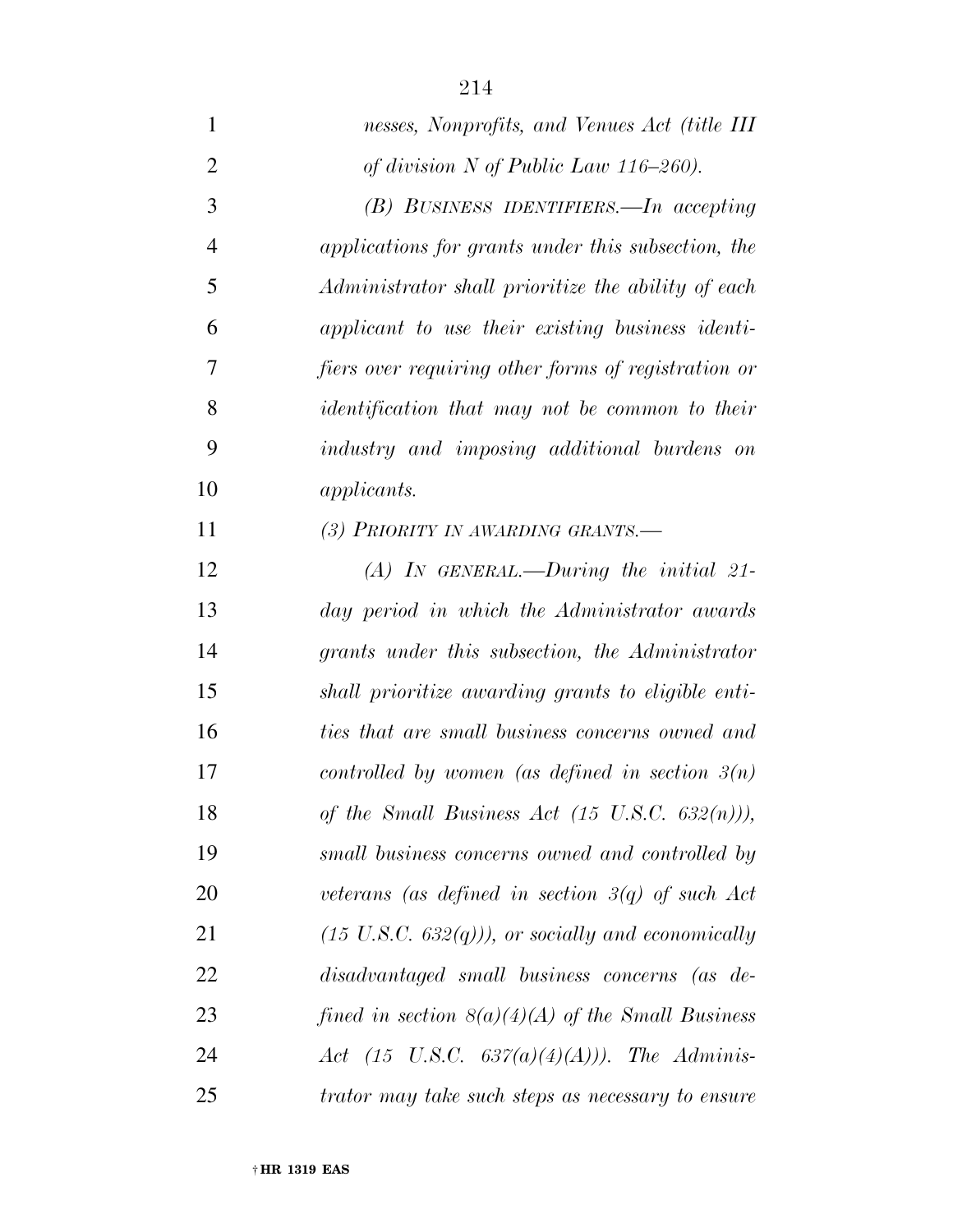| 1              | that eligible entities described in this subpara-   |
|----------------|-----------------------------------------------------|
| $\overline{2}$ | graph have access to grant funding under this       |
| 3              | section after the end of such 21-day period.        |
| $\overline{4}$ | $(B)$ CERTIFICATION.—For purposes of estab-         |
| 5              | lishing priority under subparagraph (A), an ap-     |
| 6              | plicant shall submit a self-certification of eligi- |
| 7              | bility for priority with the grant application.     |
| 8              | $(4)$ GRANT AMOUNT.                                 |
| 9              | (A) AGGREGATE MAXIMUM AMOUNT.—The                   |
| 10             | aggregate amount of grants made to an eligible      |
| 11             | entity and any affiliated businesses of the eligi-  |
| 12             | ble entity under this subsection—                   |
| 13             | (i) shall not exceed $$10,000,000;$ and             |
| 14             | (ii) shall be limited to $$5,000,000$ per           |
| 15             | physical location of the eligible entity.           |
| 16             | (B) DETERMINATION OF GRANT AMOUNT.                  |
| 17             | $(i)$ IN GENERAL.—Except as provided                |
| 18             | in this paragraph, the amount of a grant            |
| 19             | made to an eligible entity under this sub-          |
| 20             | section shall be equal to the pandemic-re-          |
| 21             | lated revenue loss of the eligible entity.          |
| 22             | (ii)<br>RETURN TO TREASURY.—Any                     |
| 23             | amount of a grant made under this sub-              |
| 24             | section to an eligible entity based on esti-        |
| 25             | mated receipts that is greater than the ac-         |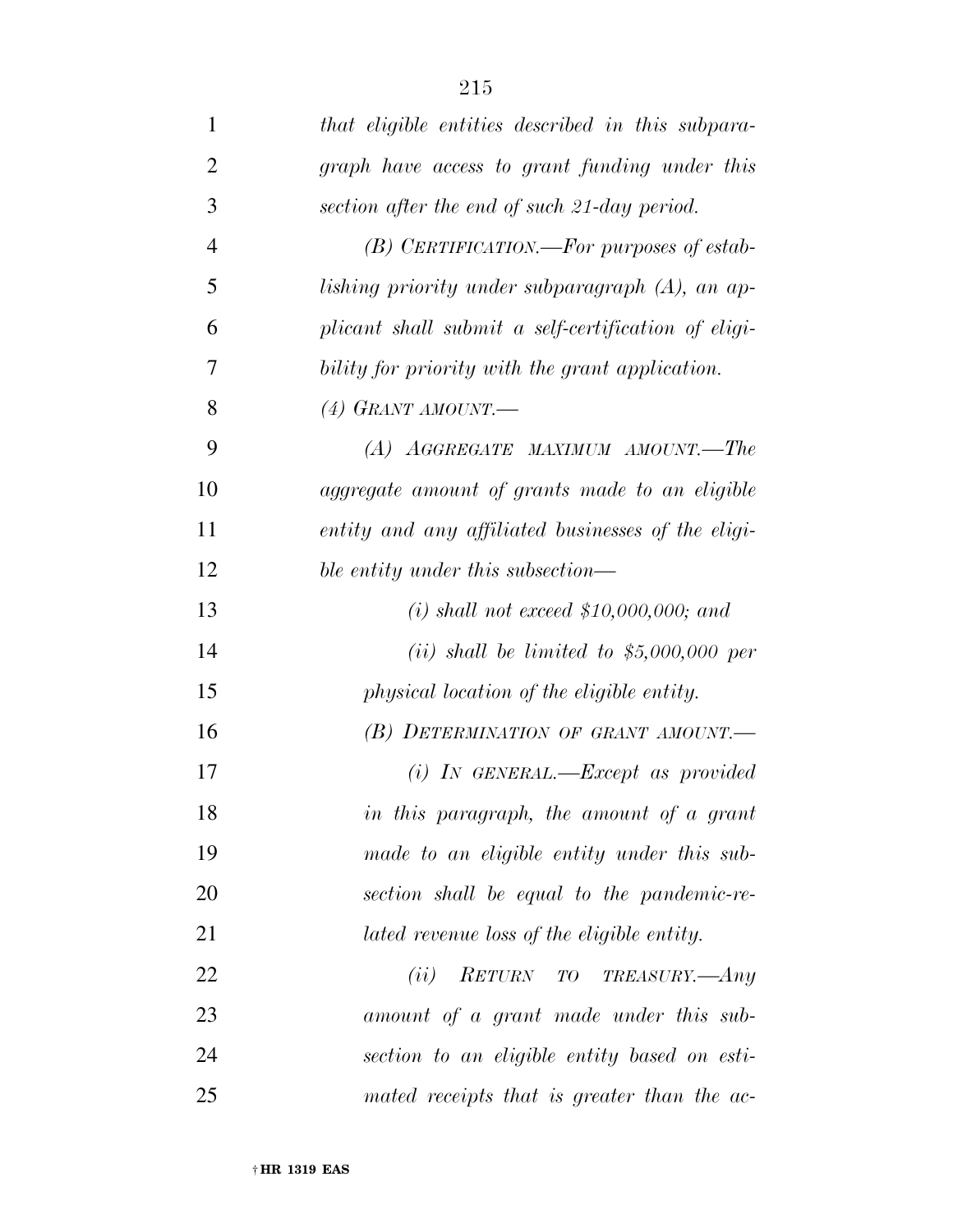| $\mathbf{1}$   | tual gross receipts of the eligible entity in            |
|----------------|----------------------------------------------------------|
| $\overline{2}$ | 2020 shall be returned to the Treasury.                  |
| 3              | $(5)$ USE OF FUNDS.—During the covered period,           |
| $\overline{4}$ | an eligible entity that receives a grant under this sub- |
| 5              | section may use the grant funds for the following ex-    |
| 6              | penses incurred as a direct result of, or during, the    |
| 7              | COVID-19 pandemic:                                       |
| 8              | $(A)$ Payroll costs.                                     |
| 9              | (B) Payments of principal or interest on                 |
| 10             | any mortgage obligation (which shall not include         |
| 11             | any prepayment of principal on a mortgage obli-          |
| 12             | <i>gation</i> ).                                         |
| 13             | (C) Rent payments, including rent under a                |
| 14             | lease agreement (which shall not include any             |
| 15             | prepayment of rent).                                     |
| 16             | $(D)$ Utilities.                                         |
| 17             | $(E)$ Maintenance expenses, including—                   |
| 18             | $(i)$ construction to accommodate out-                   |
| 19             | door seating; and                                        |
| 20             | $(ii)$ walls, floors, deck surfaces, fur-                |
| 21             | niture, fixtures, and equipment.                         |
| 22             | $(F)$ Supplies, including protective equip-              |
| 23             | ment and cleaning materials.                             |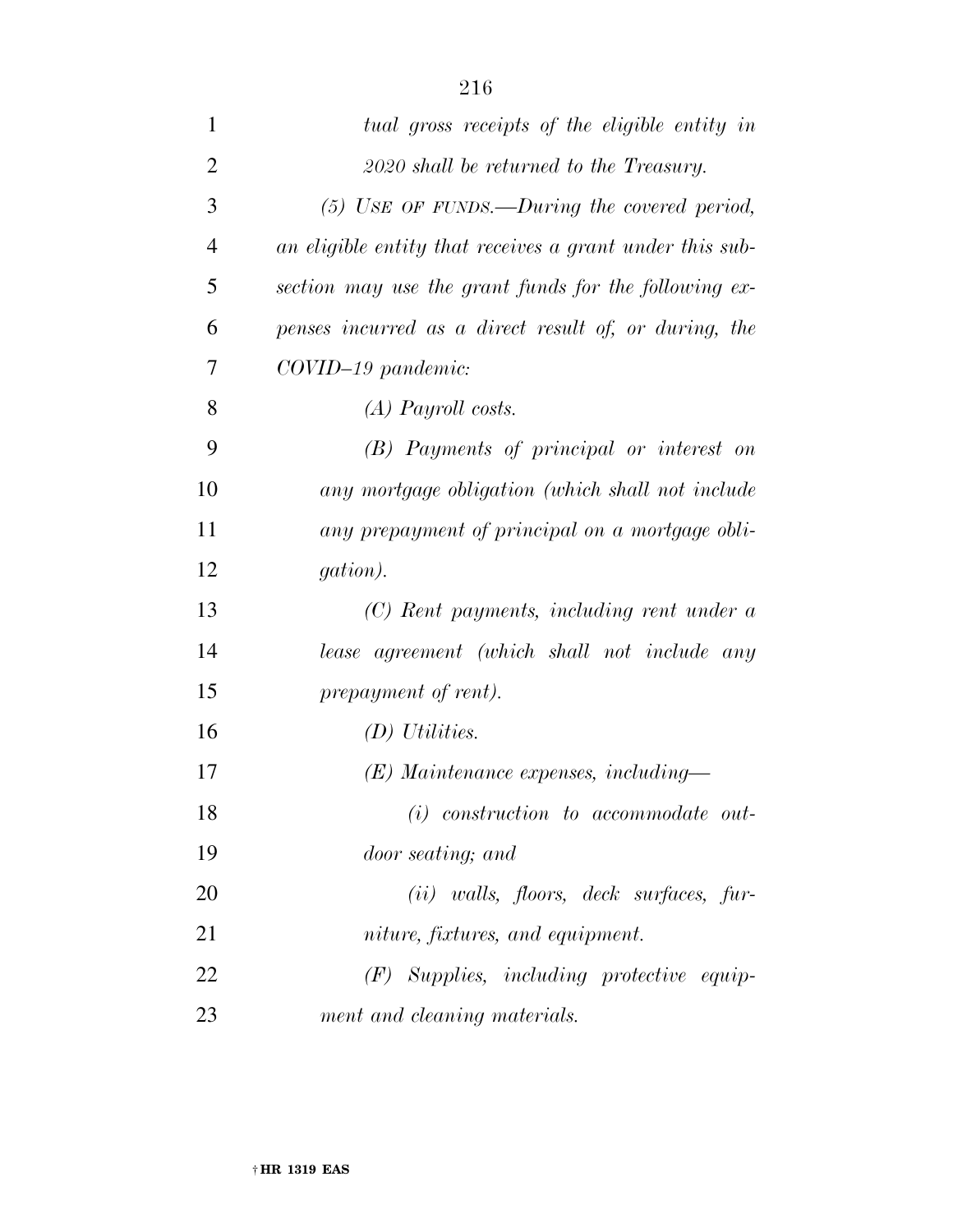| $\mathbf{1}$   | (G) Food and beverage expenses that are                    |
|----------------|------------------------------------------------------------|
| $\overline{2}$ | within the scope of the normal business practice           |
| 3              | of the eligible entity before the covered period.          |
| $\overline{4}$ | $(H)$ Covered supplier costs, as defined in                |
| 5              | section $7A(a)$ of the Small Business Act (as re-          |
| 6              | designated, transferred, and amended by section            |
| 7              | $304(b)$ of the Economic Aid to Hard-Hit Small             |
| 8              | Businesses, Nonprofits, and Venues Act (Public             |
| 9              | Law 116-260)).                                             |
| 10             | (I) Operational expenses.                                  |
| 11             | $(J)$ Paid sick leave.                                     |
| 12             | $(K)$ Any other expenses that the Adminis-                 |
| 13             | <i>trator determines to be essential to maintaining</i>    |
| 14             | <i>the eligible entity.</i>                                |
| 15             | $(6)$ RETURNING FUNDS.—If an eligible entity               |
| 16             | that receives a grant under this subsection fails to use   |
| 17             | all grant funds or permanently ceases operations on        |
| 18             | or before the last day of the covered period, the eligible |
| 19             | entity shall return to the Treasury any funds that the     |
| 20             | eligible entity did not use for the allowable expenses     |
| 21             | under paragraph $(5)$ .                                    |
| 22             | SEC. 5004. COMMUNITY NAVIGATOR PILOT PROGRAM.              |
| 23             | (a) DEFINITIONS.—In this section:                          |
| 24             | (1) ADMINISTRATION.—The term "Administra-                  |
| 25             | tion" means the Small Business Administration.             |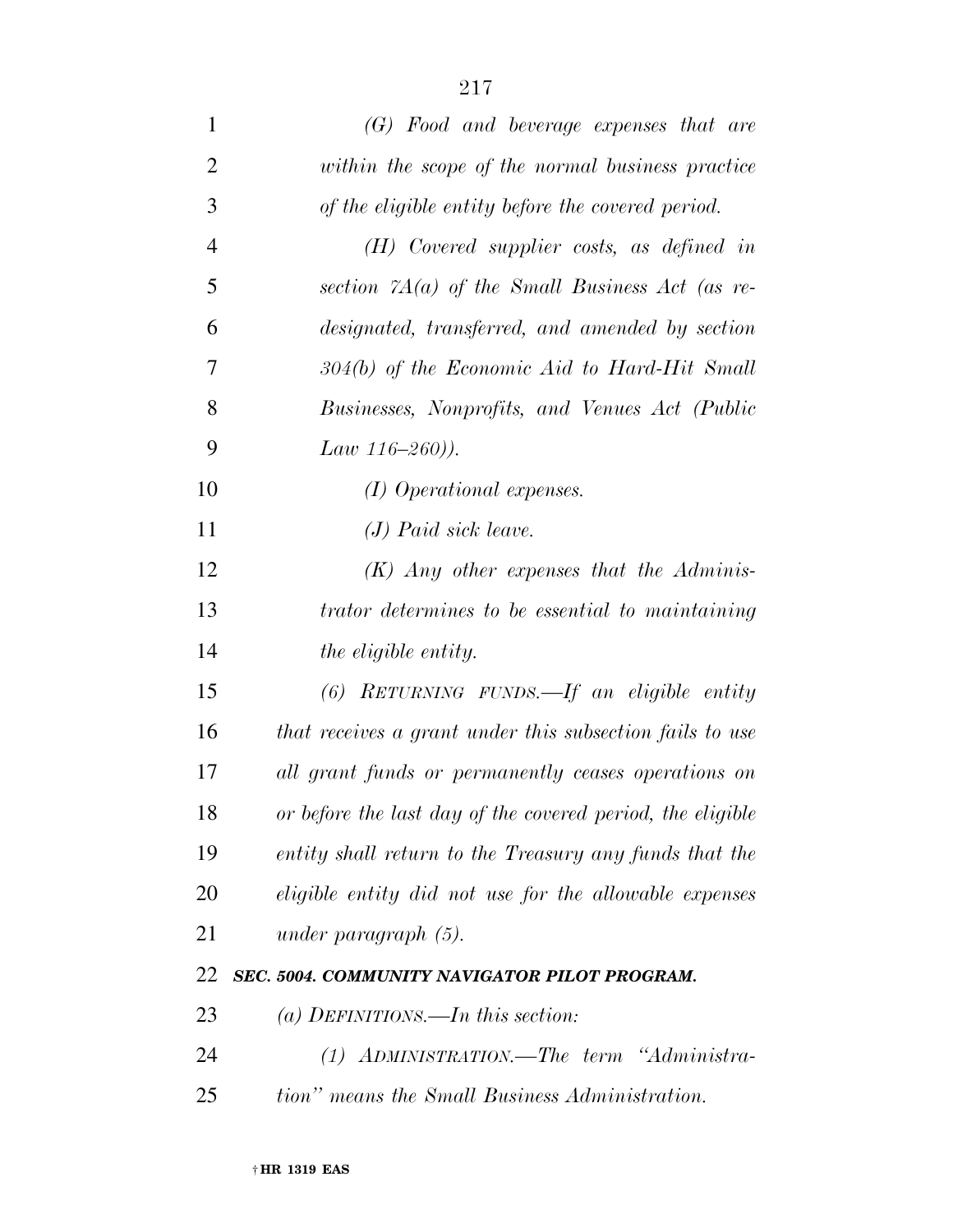| $\overline{1}$ | $(2)$ ADMINISTRATOR.—The term "Adminis-                    |
|----------------|------------------------------------------------------------|
| 2              | <i>trator</i> " means the Administrator of the Small Busi- |
| $\mathcal{E}$  | ness Administration.                                       |

 *(3) COMMUNITY NAVIGATOR SERVICES.—The term ''community navigator services'' means the out- reach, education, and technical assistance provided by community navigators that target eligible businesses to increase awareness of, and participation in, pro-grams of the Small Business Administration.* 

 *(4) COMMUNITY NAVIGATOR.—The term ''commu- nity navigator'' means a community organization, community financial institution as defined in section 7(a)(36)(A) of the Small Business Act (15 U.S.C. 636(a)(36)(A)), or other private nonprofit organiza- tion engaged in the delivery of community navigator services.* 

 *(5) ELIGIBLE BUSINESS.—The term ''eligible business'' means any small business concern, with priority for small business concerns owned and con- trolled by women (as defined in section 3(n) of the Small Business Act (15 U.S.C. 632(n))), small busi- ness concerns owned and controlled by veterans (as defined in section 3(q) of such Act (15 U.S.C. 632(q))), and socially and economically disadvan-taged small business concerns (as defined in section*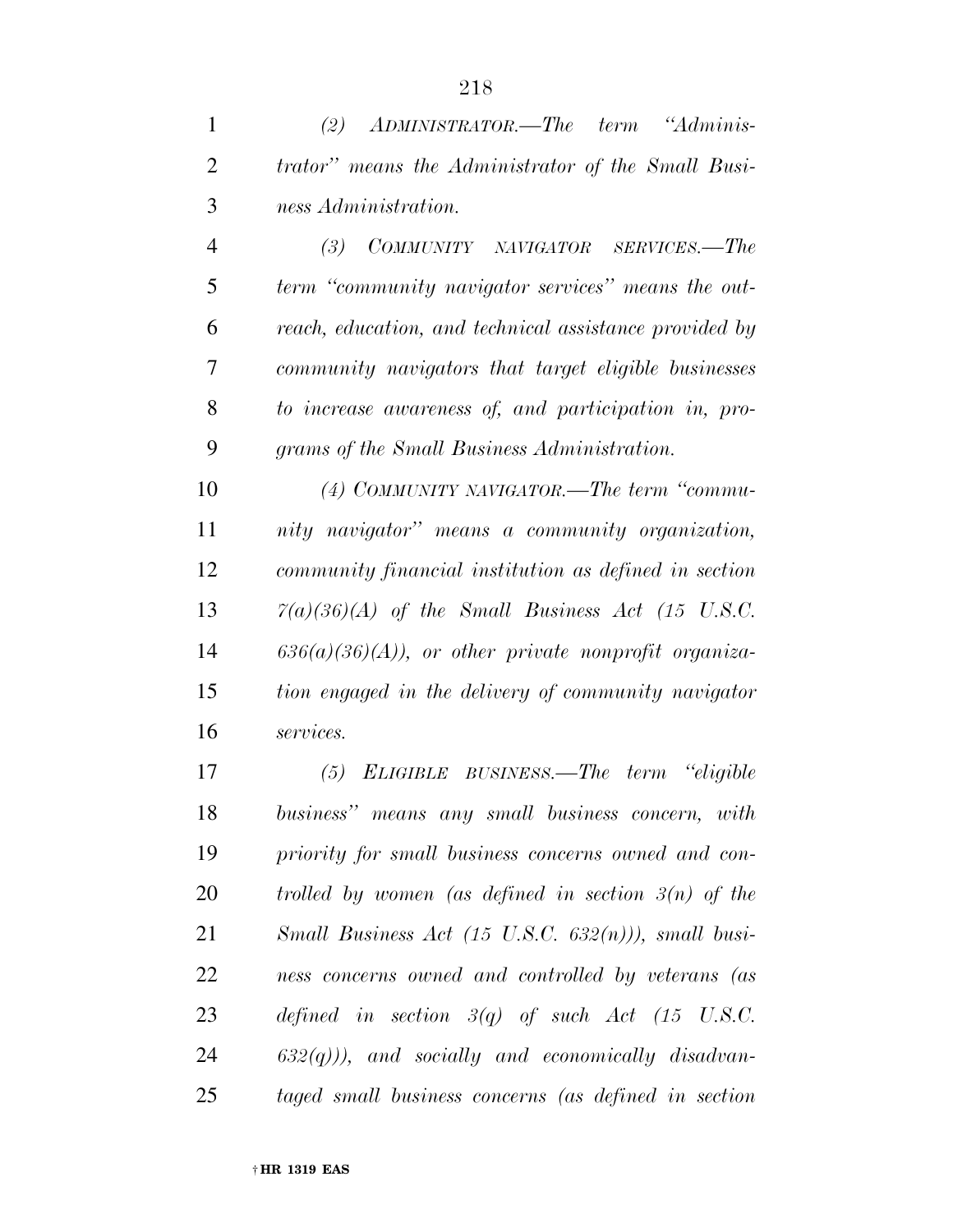| $\mathbf{1}$   | $8(a)(4)(A)$ of the Small Business Act (15 U.S.C.                |
|----------------|------------------------------------------------------------------|
| $\overline{2}$ | 637(a)(4)(A))).                                                  |
| 3              | (6) PRIVATE NONPROFIT ORGANIZATION.—The                          |
| $\overline{4}$ | term "private nonprofit organization" means an enti-             |
| 5              | ty that is described in section $501(c)$ of the Internal         |
| 6              | Revenue Code of 1986 and exempt from tax under sec-              |
| 7              | tion $501(a)$ of such Code.                                      |
| 8              | $(7)$ RESOURCE PARTNER.—The term "resource"                      |
| 9              | partner" means-                                                  |
| 10             | $(A)$ a small business development center (as                    |
| 11             | defined in section 3 of the Small Business Act                   |
| 12             | $(15 \text{ U.S.C. } 632)$ );                                    |
| 13             | $(B)$ a women's business center (as described                    |
| 14             | in section 29 of the Small Business Act (15                      |
| 15             | U.S.C. $656$ )); and                                             |
| 16             | $(C)$ a chapter of the Service Corps of Re-                      |
| 17             | tired Executives (as defined in section $8(b)(1)(B)$ )           |
| 18             | of the Act (15 U.S.C. 637(b)(1)(B))).                            |
| 19             | SMALL<br>BUSINESS CONCERN.—The<br>(8)<br>term                    |
| 20             | "small business concern" has the meaning given                   |
| 21             | under section 3 of the Small Business Act $(15 \text{ U.S. C.})$ |
| 22             | 632).                                                            |
| 23             | $(9)$ STATE.—The term "State" means a State of                   |
| 24             | the United States, the District of Columbia, the Com-            |
| 25             | monwealth of Puerto Rico, the Virgin Islands, Amer-              |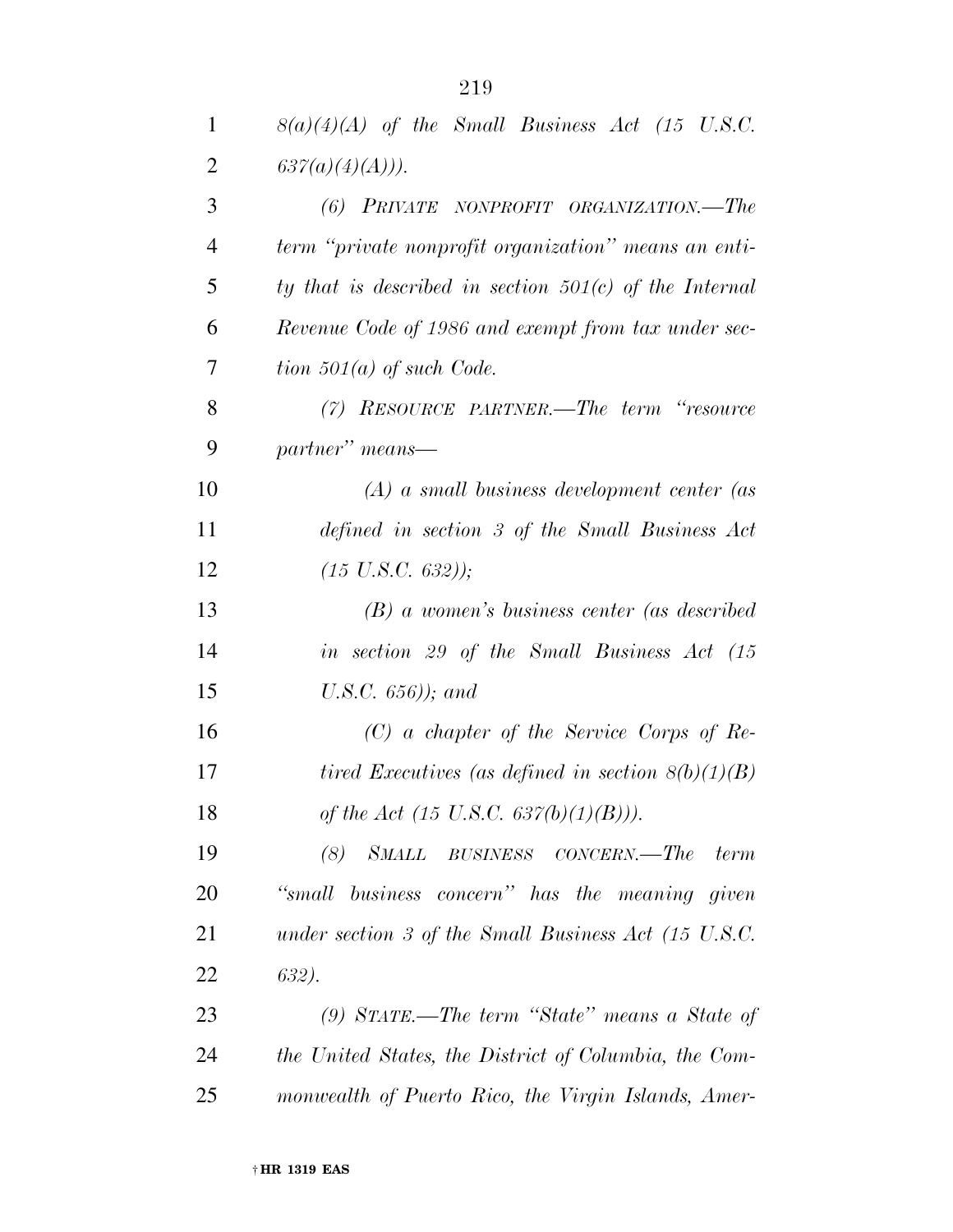| $\mathbf 1$    | ican Samoa, the Commonwealth of the Northern Mar-       |
|----------------|---------------------------------------------------------|
| $\overline{2}$ | iana Islands, and Guam, or an agency, instrumen-        |
| 3              | tality, or fiscal agent thereof.                        |
| $\overline{4}$ | (10) UNIT OF GENERAL LOCAL GOVERNMENT.-                 |
| 5              | The term "unit of general local government" means a     |
| 6              | county, city, town, village, or other general purpose   |
| 7              | political subdivision of a State.                       |
| 8              | (b) COMMUNITY NAVIGATOR PILOT PROGRAM.-                 |
| 9              | $(1)$ IN GENERAL.—The Administrator of the              |
| 10             | Small Business Administration shall establish a Com-    |
| 11             | munity Navigator pilot program to make grants to,       |
| 12             | or enter into contracts or cooperative agreements       |
| 13             | with, private nonprofit organizations, resource part-   |
| 14             | ners, States, Tribes, and units of local government to  |
| 15             | ensure the delivery of free community navigator serv-   |
| 16             | ices to current or prospective owners of eligible busi- |
| 17             | nesses in order to improve access to assistance pro-    |
| 18             | grams and resources made available because of the       |
| 19             | COVID-19 pandemic by Federal, State, Tribal, and        |
| 20             | <i>local entities.</i>                                  |
| 21             | (2) $APPROPRIATIONS.$ In addition to amounts            |
| 22             | otherwise available, there is appropriated to the Ad-   |
| 23             | ministrator for fiscal year 2021, out of any money in   |

*the Treasury not otherwise appropriated,*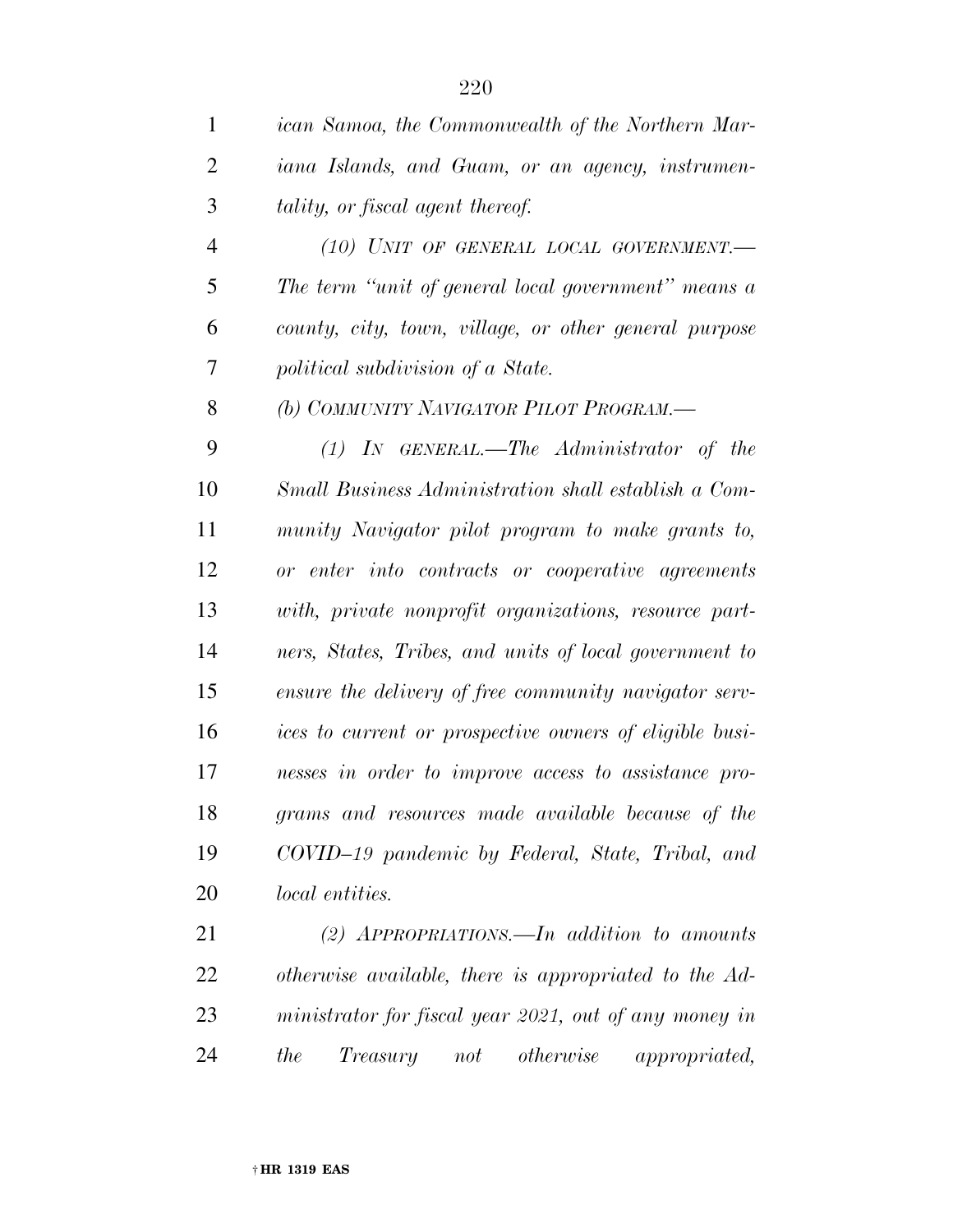| $\mathbf{1}$   | $$100,000,000, to remain available until September$     |
|----------------|---------------------------------------------------------|
| $\overline{2}$ | 30, 2022, for carrying out this subsection.             |
| 3              | (c) OUTREACH AND EDUCATION.—                            |
| $\overline{4}$ | $(1)$ PROMOTION.—The Administrator shall de-            |
| 5              | velop and implement a program to promote commu-         |
| 6              | nity navigator services to current or prospective own-  |
| 7              | ers of eligible businesses.                             |
| 8              | (2) CALL CENTER.—The Administrator shall es-            |
| 9              | tablish a telephone hotline to offer information about  |
| 10             | Federal programs to assist eligible businesses and      |
| 11             | offer referral services to resource partners, community |
| 12             | navigators, potential lenders, and other persons that   |
| 13             | the Administrator determines appropriate for current    |
| 14             | or prospective owners of eligible businesses.           |
| 15             | (3) OUTREACH.—The Administrator shall—                  |
| 16             | $(A)$ conduct outreach and education, in the            |
| 17             | most commonly spoken languages in the<br>10             |
| 18             | United States, to current or prospective owners         |
| 19             | of eligible businesses on community navigator           |
| 20             | services and other Federal programs to assist eli-      |
| 21             | <i>gible businesses;</i>                                |
| 22             | $(B)$ improve the website of the Administra-            |
| 23             | tion to describe such community navigator serv-         |
| 24             | ices and other Federal programs; and                    |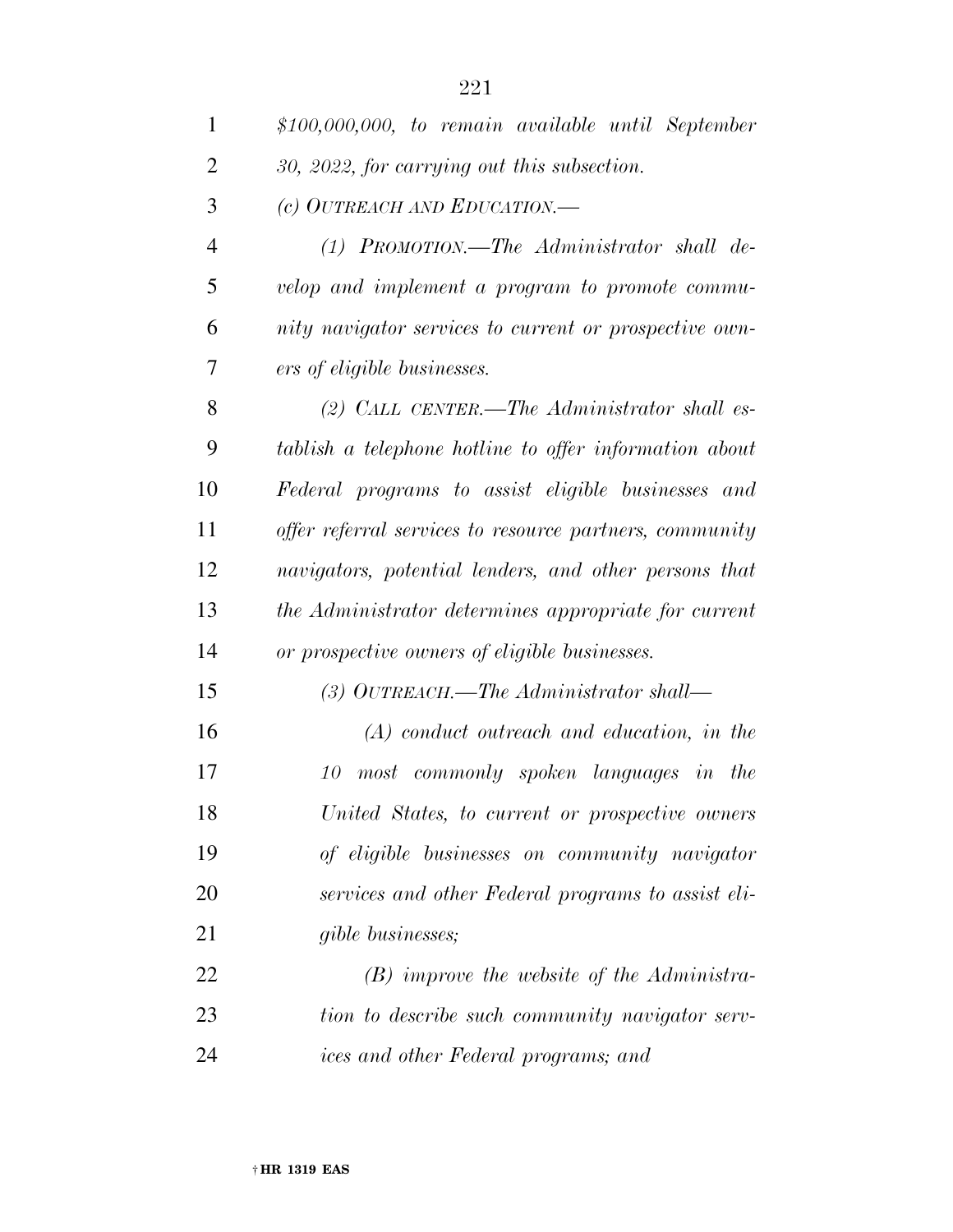|                | $(C)$ implement an education campaign by              |
|----------------|-------------------------------------------------------|
|                | advertising in media targeted to current or pro-      |
|                | spective owners of eligible businesses.               |
| $\overline{4}$ | $(4)$ APPROPRIATIONS.—In addition to amounts          |
|                | otherwise available, there is appropriated to the Ad- |

 *ministrator for fiscal year 2021, out of any money in the Treasury not otherwise appropriated, \$75,000,000, to remain available until September 30, 2022, for carrying out this subsection.* 

 *(d) SUNSET.—The authority of the Administrator to make grants under this section shall terminate on December 31, 2025.* 

#### *SEC. 5005. SHUTTERED VENUE OPERATORS.*

 *(a) IN GENERAL.—In addition to amounts otherwise available, there is appropriated for fiscal year 2021, out of any money in the Treasury not otherwise appropriated, \$1,250,000,000, to remain available until expended, to carry out section 324 of the Economic Aid to Hard-Hit Small Businesses, Nonprofits, and Venues Act (title III of division N of Public Law 116–260), of which \$500,000 shall be used to provide technical assistance to help applicants access the System for Award Management (or any successor thereto) or to assist applicants with an alternative grant application system.*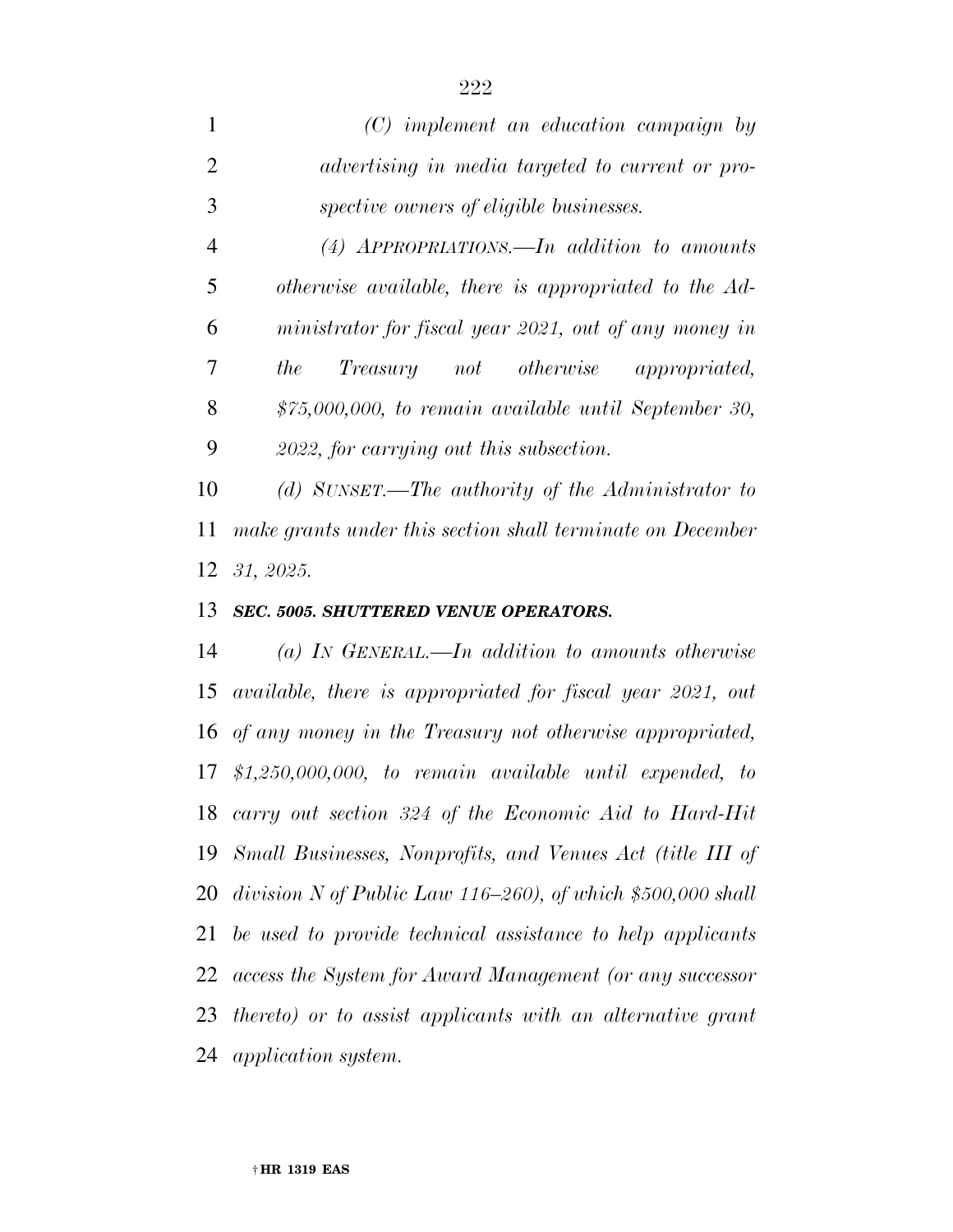| 1  | (b) REDUCTION OF SHUTTERED VENUES ASSISTANCE               |
|----|------------------------------------------------------------|
| 2  | FOR NEW PPP RECIPIENTS.—Section 324 of the Economic        |
| 3  | Aid to Hard-Hit Small Businesses, Nonprofits, and Venues   |
| 4  | Act (title III of division N of Public Law 116-260), is    |
| 5  | $amended-$                                                 |
| 6  | (1) in subsection $(a)(1)(A)(vi)$ —                        |
| 7  | $(A)$ by striking subclause (III);                         |
| 8  | $(B)$ by redesignating subclause $(IV)$ as sub-            |
| 9  | clause $(III)$ ; and                                       |
| 10 | $(C)$ in subclause $(III)$ , as so redesignated,           |
| 11 | by striking "subclauses $(I)$ , $(II)$ , and $(III)$ " and |
| 12 | inserting "subclauses $(I)$ and $(II)$ "; and              |
| 13 | (2) in subsection $(c)(1)$ —                               |
| 14 | $(A)$ in subparagraph $(A)$ , in the matter pre-           |
| 15 | ceding clause (i), by striking "A grant" and in-           |
| 16 | serting "Subject to subparagraphs (B) and (C),             |
| 17 | a grant"; and                                              |
| 18 | $(B)$ by adding at the end the following:                  |
| 19 | "(C) REDUCTION FOR RECIPIENTS OF NEW                       |
| 20 | PPP LOANS.-                                                |
| 21 | "(i) IN GENERAL.—The otherwise ap-                         |
| 22 | plicable amount of a grant under subsection                |
| 23 | $(b)(2)$ to an eligible person or entity shall be          |
| 24 | reduced by the total amount of loans guar-                 |
| 25 | anteed under paragraph $(36)$ or $(37)$ of sec-            |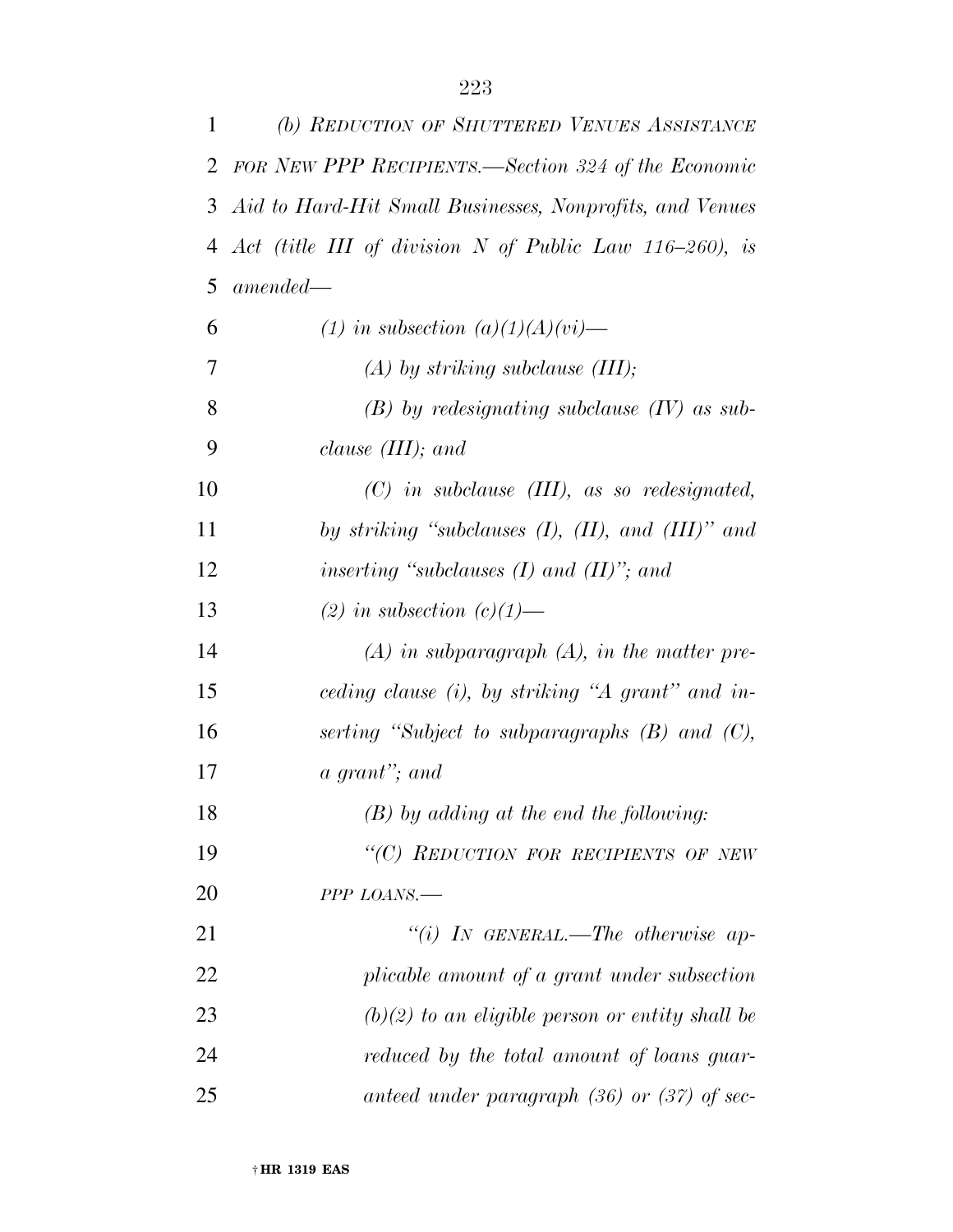| 1              | tion $\Gamma(a)$ of the Small Business Act (15                 |
|----------------|----------------------------------------------------------------|
| $\overline{2}$ | U.S.C. $636(a)$ ) that are received on or after                |
| 3              | December 27, 2020 by the eligible person or                    |
| $\overline{4}$ | entity.                                                        |
| 5              | "(ii) APPLICATION TO GOVERNMENTAL                              |
| 6              | ENTITIES.—For purposes of applying clause                      |
| $\overline{7}$ | $(i)$ to an eligible person or entity owned by                 |
| 8              | a State or a political subdivision of a State,                 |
| 9              | the relevant entity—                                           |
| 10             | $\lq (I)$ shall be the eligible person or                      |
| 11             | entity; and                                                    |
| 12             | $H(H)$ shall not include entities of                           |
| 13             | the State or political subdivision other                       |
| 14             | than the eligible person or entity.".                          |
| 15             | <b>SEC. 5006. DIRECT APPROPRIATIONS.</b>                       |
| 16             | (a) IN GENERAL.—In addition to amounts otherwise               |
| 17             | available, there is appropriated to the Administrator for fis- |
| 18             | cal year 2021, out of any money in the Treasury not other-     |
| 19             | wise appropriated, to remain available until expended—         |
| 20             | $(1)$ \$840,000,000 for administrative expenses, in-           |
| 21             | cluding to prevent, prepare for, and respond to the            |
| 22             | COVID-19 pandemic, domestically or internation-                |
| 23             | ally, including administrative expenses related to             |
| 24             | paragraphs (36) and (37) of section $7(a)$ of the Small        |
| 25             | Business Act, section 324 of the Economic Aid to               |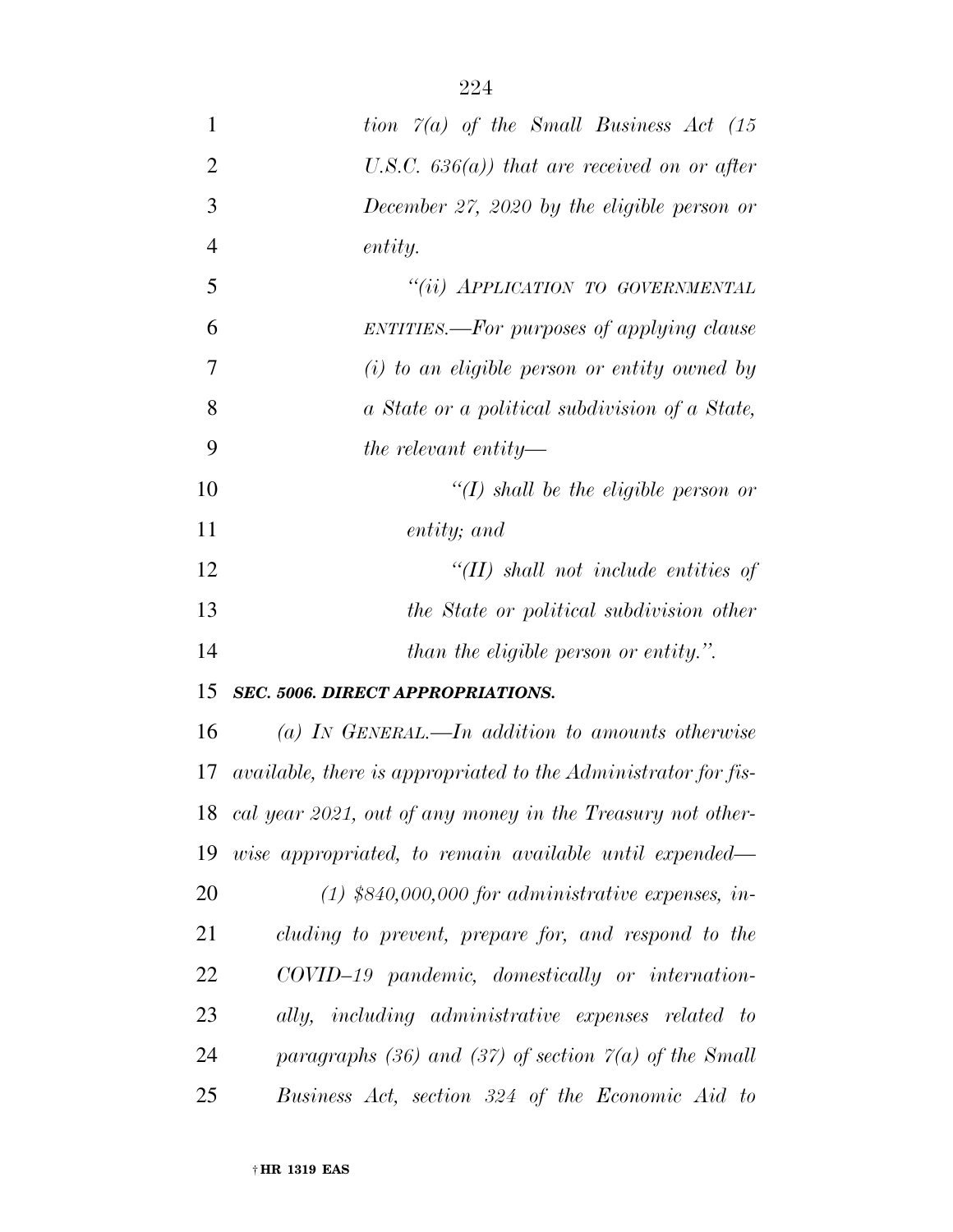*Hard-Hit Small Businesses, Nonprofits, and Venues Act (title III of division N of Public Law 116–260), section 5002 of this title, and section 5003 of this title; and* 

 *(2) \$460,000,000 to carry out the disaster loan program authorized by section 7(b) of the Small Busi- ness Act (15 U.S.C. 636(b)), of which \$70,000,000 shall be for the cost of direct loans authorized by such section and \$390,000,000 shall be for administrative expenses to carry out such program.* 

 *(b) INSPECTOR GENERAL.—In addition to amounts otherwise available, there is appropriated to the Inspector General of the Small Business Administration for fiscal year 2021, out of any money in the Treasury not otherwise appropriated, \$25,000,000, to remain available until ex- pended, for necessary expenses of the Office of Inspector General.* 

## *TITLE VI—COMMITTEE ON ENVI-*

# *RONMENT AND PUBLIC WORKS*

#### *SEC. 6001. ECONOMIC ADJUSTMENT ASSISTANCE.*

 *(a) ECONOMIC DEVELOPMENT ADMINISTRATION AP- PROPRIATION.—In addition to amounts otherwise available, there is appropriated for fiscal year 2021, out of any money in the Treasury not otherwise appropriated,*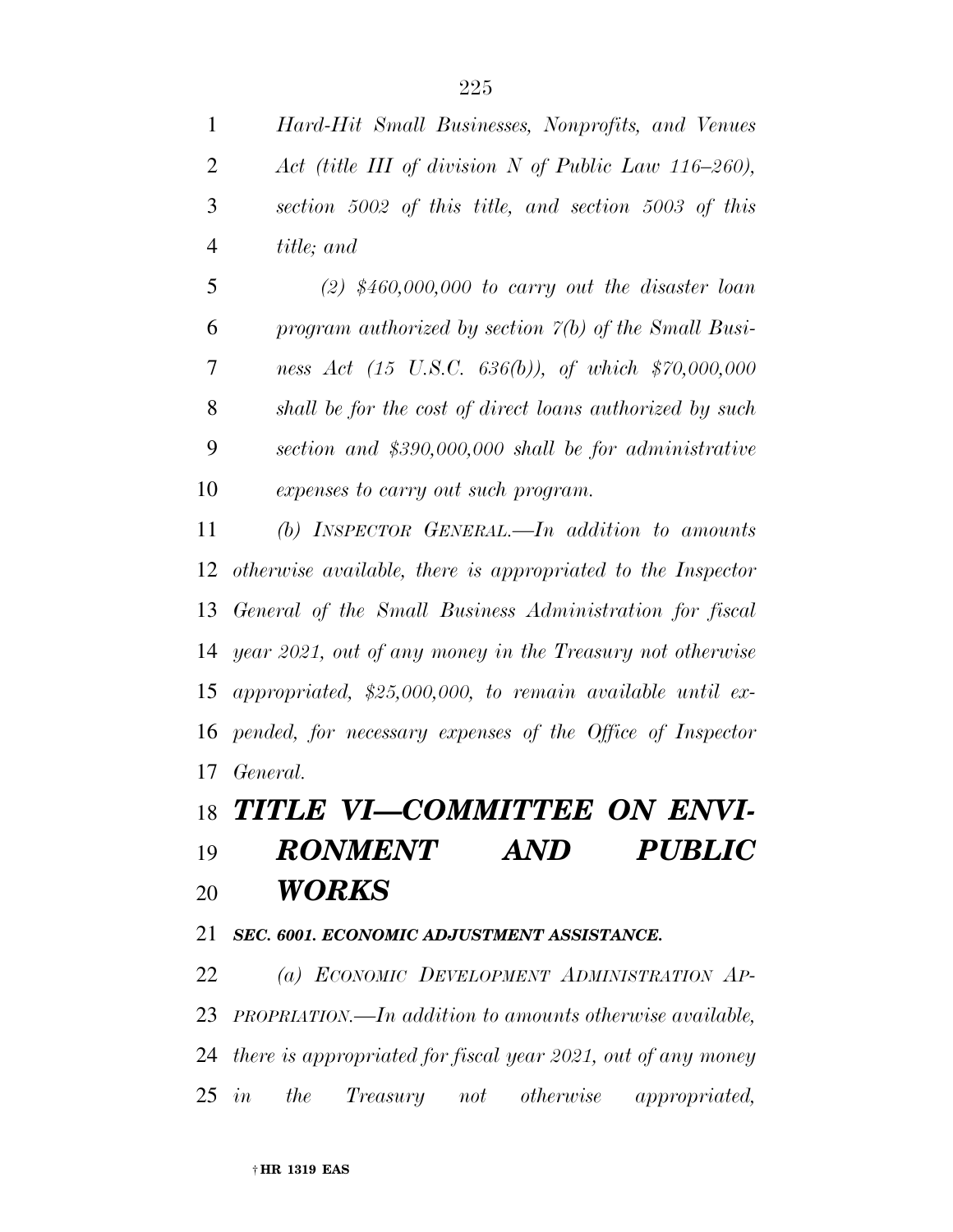*\$3,000,000,000, to remain available until September 30, 2022, to the Department of Commerce for economic adjust- ment assistance as authorized by sections 209 and 703 of the Public Works and Economic Development Act of 1965 (42 U.S.C. 3149 and 3233) to prevent, prepare for, and re- spond to coronavirus and for necessary expenses for re-sponding to economic injury as a result of coronavirus.* 

 *(b) Of the funds provided by this section, up to 2 per- cent shall be used for Federal costs to administer such as- sistance utilizing temporary Federal personnel as may be necessary consistent with the requirements applicable to such administrative funding in fiscal year 2020 to prevent, prepare for, and respond to coronavirus and which shall remain available until September 30, 2027.* 

 *(c) Of the funds provided by this section, 25 percent shall be for assistance to States and communities that have suffered economic injury as a result of job and gross domes- tic product losses in the travel, tourism, or outdoor recre-ation sectors.* 

## *SEC. 6002. FUNDING FOR POLLUTION AND DISPARATE IM-PACTS OF THE COVID–19 PANDEMIC.*

 *(a) IN GENERAL.—In addition to amounts otherwise available, there is appropriated to the Environmental Pro- tection Agency for fiscal year 2021, out of any money in the Treasury not otherwise appropriated, \$100,000,000, to*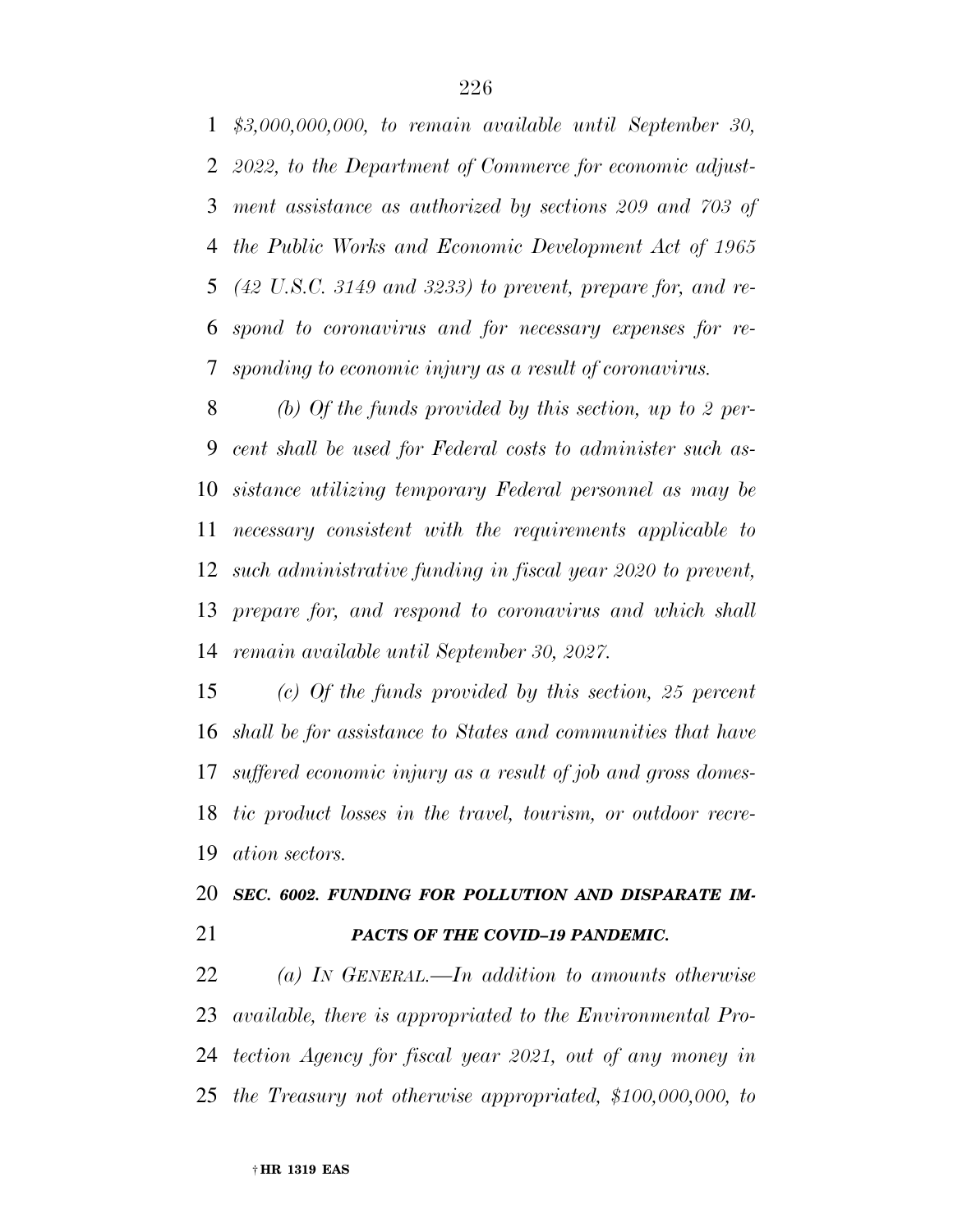*remain available until expended, to address health outcome* 

| 2  | disparities from pollution and the COVID-19 pandemic, of    |
|----|-------------------------------------------------------------|
| 3  | $which -$                                                   |
| 4  | $(1)$ \$50,000,000, shall be for grants, contracts,         |
| 5  | and other agency activities that identify and address       |
| 6  | disproportionate environmental or public health             |
| 7  | harms and risks in minority populations or low-in-          |
| 8  | come populations under—                                     |
| 9  | (A) section 103(b) of the Clean Air Act (42)                |
| 10 | U.S.C. $7403(b)$ );                                         |
| 11 | $(B)$ section 1442 of the Safe Drinking                     |
| 12 | Water Act (42 U.S.C. 300j-1);                               |
| 13 | (C) section $104(k)(7)(A)$ of the Comprehen-                |
| 14 | sive Environmental Response, Compensation,                  |
| 15 | and Liability Act of 1980 (42<br>U.S.C.                     |
| 16 | $9604(k)(7)(A)$ ; and                                       |
| 17 | $(D)$ sections 791 through 797 of the Energy                |
| 18 | Policy Act of $2005$ (42 U.S.C. 16131 through               |
| 19 | $16137$ ); and                                              |
| 20 | $(2)$ \$50,000,000 shall be for grants and activities       |
| 21 | authorized under subsections $(a)$ through $(c)$ of section |
| 22 | 103 of the Clean Air Act (42 U.S.C. 7403) and grants        |
| 23 | and activities authorized under section 105 of such         |
| 24 | Act (42 U.S.C. 7405).                                       |
| 25 | (b) ADMINISTRATION OF FUNDS.                                |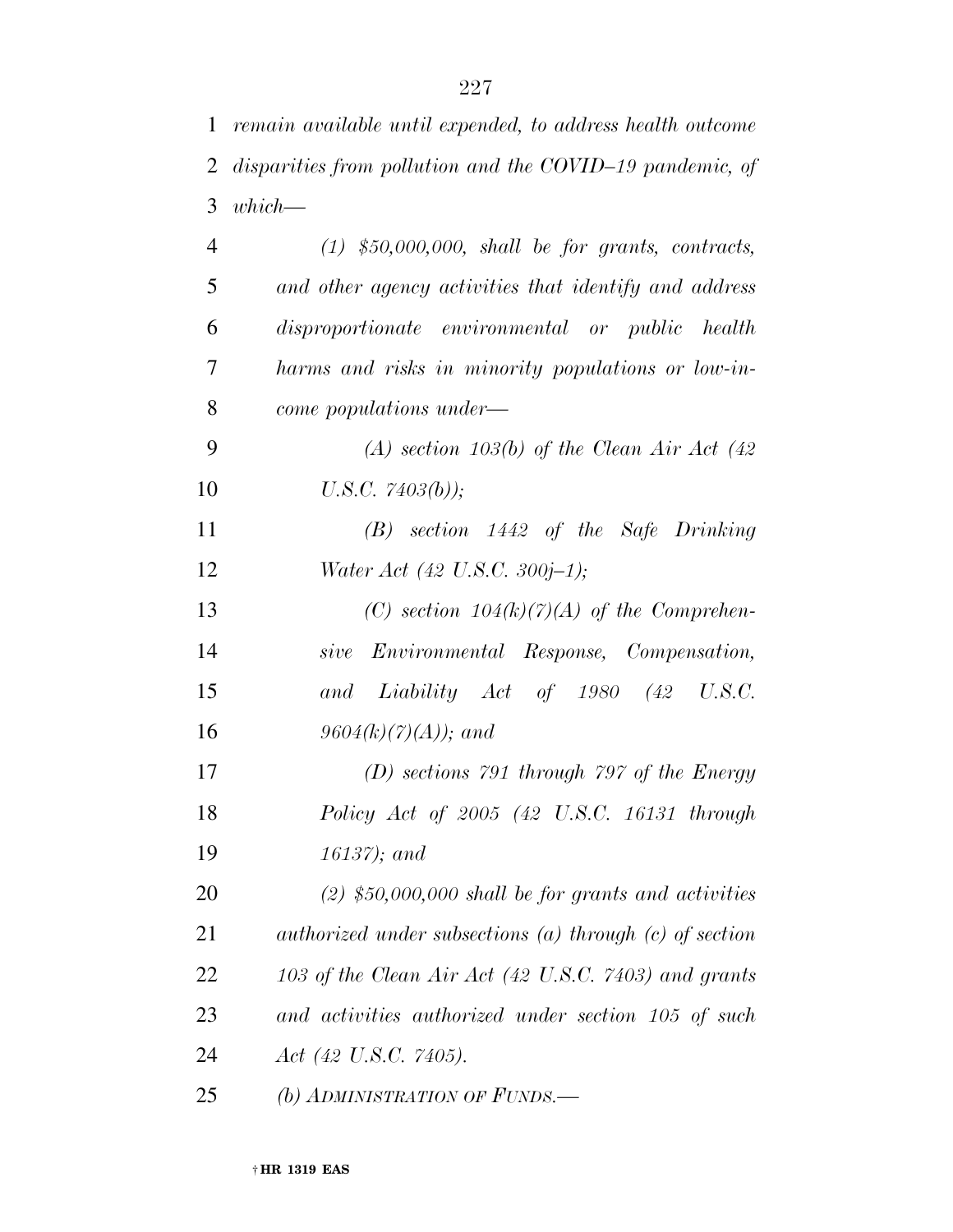| $\mathbf{1}$   | $(1)$ Of the funds made available pursuant to sub-             |
|----------------|----------------------------------------------------------------|
| $\overline{2}$ | section (a)(1), the Administrator shall reserve 2 per-         |
| 3              | cent for administrative costs necessary to carry out           |
| $\overline{4}$ | <i>activities funded pursuant to such subsection.</i>          |
| 5              | $(2)$ Of the funds made available pursuant to sub-             |
| 6              | section (a)(2), the Administrator shall reserve 5 per-         |
| 7              | cent for activities funded pursuant to such subsection         |
| 8              | other than grants.                                             |
| 9              | SEC. 6003. UNITED STATES FISH AND WILDLIFE SERVICE.            |
| 10             | (a) INSPECTION, INTERDICTION, AND RESEARCH RE-                 |
| 11             | LATED TO CERTAIN SPECIES AND COVID-19.—In addition             |
|                | 12 to amounts otherwise made available, there is appropriated  |
|                | 13 for fiscal year 2021, out of any money in the Treasury not  |
|                | 14 otherwise appropriated, \$95,000,000 to remain available    |
|                | 15 until expended, to carry out the provisions of the Fish and |

 *Wildlife Act of 1956 (16 U.S.C. 742a et seq.) and the Fish and Wildlife Coordination Act (16 U.S.C. 661 et seq.) through direct expenditure, contracts, and grants, of which—* 

 *(1) \$20,000,000 shall be for wildlife inspections, interdictions, investigations, and related activities, and for efforts to address wildlife trafficking;* 

 *(2) \$30,000,000 shall be for the care of captive species listed under the Endangered Species Act of 1973, for the care of rescued and confiscated wildlife,*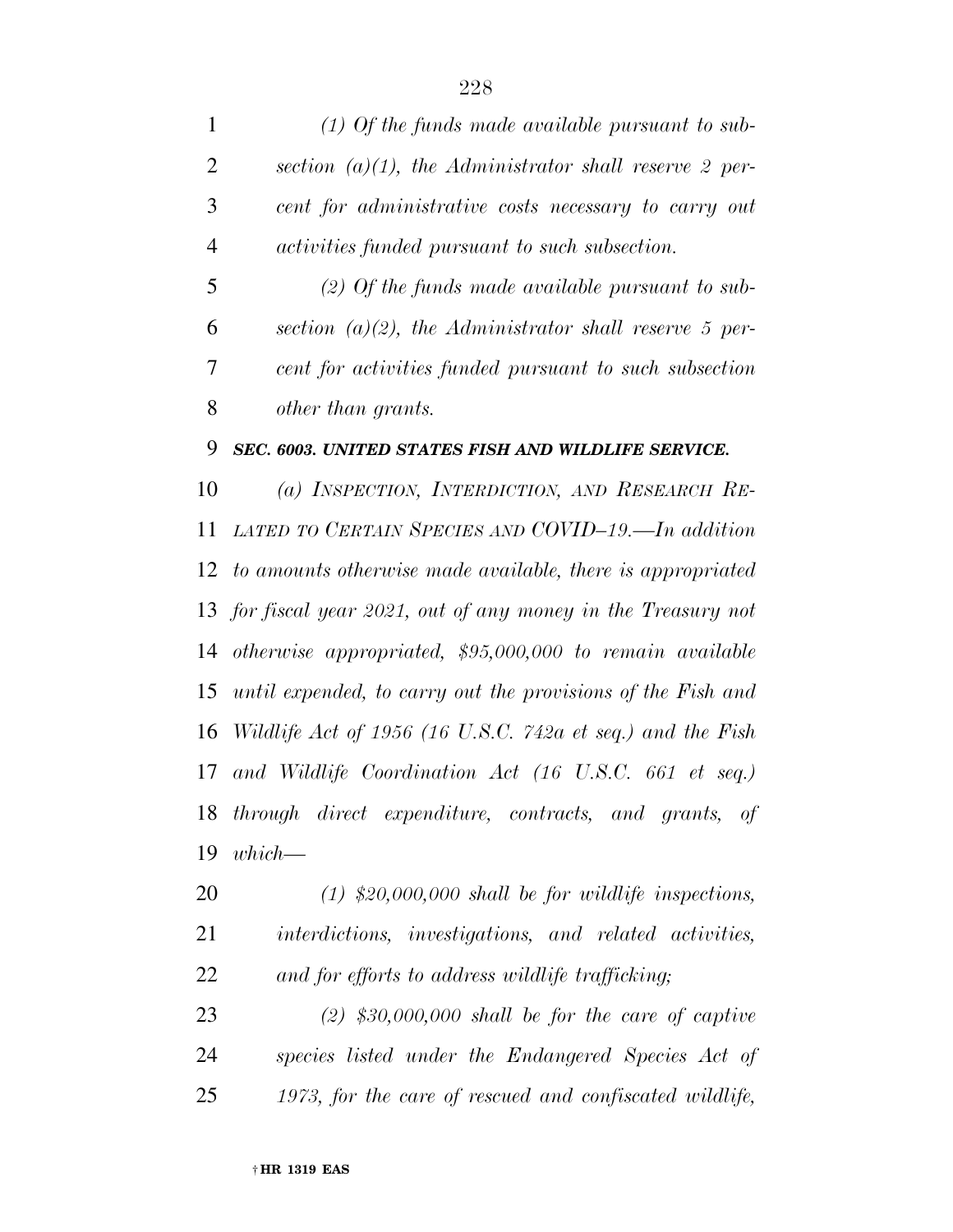| $\mathbf{1}$   | and for the care of Federal trust species in facilities         |
|----------------|-----------------------------------------------------------------|
| $\overline{2}$ | experiencing lost revenues due to COVID-19; and                 |
| 3              | $(3)$ \$45,000,000 shall be for research and exten-             |
| $\overline{4}$ | sion activities to strengthen early detection, rapid re-        |
| 5              | sponse, and science-based management to address                 |
| 6              | $disease$ $outbreaks$ $before$<br>wildlife<br>they<br>become    |
| 7              | pandemics and strengthen capacity for wildlife health           |
| 8              | monitoring to enhance early detection of diseases that          |
| 9              | have capacity to jump the species barrier and pose a            |
| 10             | risk in the United States, including the development            |
| 11             | of a national wildlife disease database.                        |
| 12             | (b) LACEY ACT PROVISIONS.—In addition to amounts                |
| 13             | otherwise made available, there is appropriated for fiscal      |
| 14             | year 2021, out of any money in the Treasury not otherwise       |
| 15             | appropriated, $$10,000,000$ , to remain available until ex-     |
| 16             | pended, to carry out the provisions of section $42(a)$ of title |
| 17             | 18, United States Code, and the Lacey Act Amendments            |
| 18             | of 1981 (16 U.S.C. 3371–3378).                                  |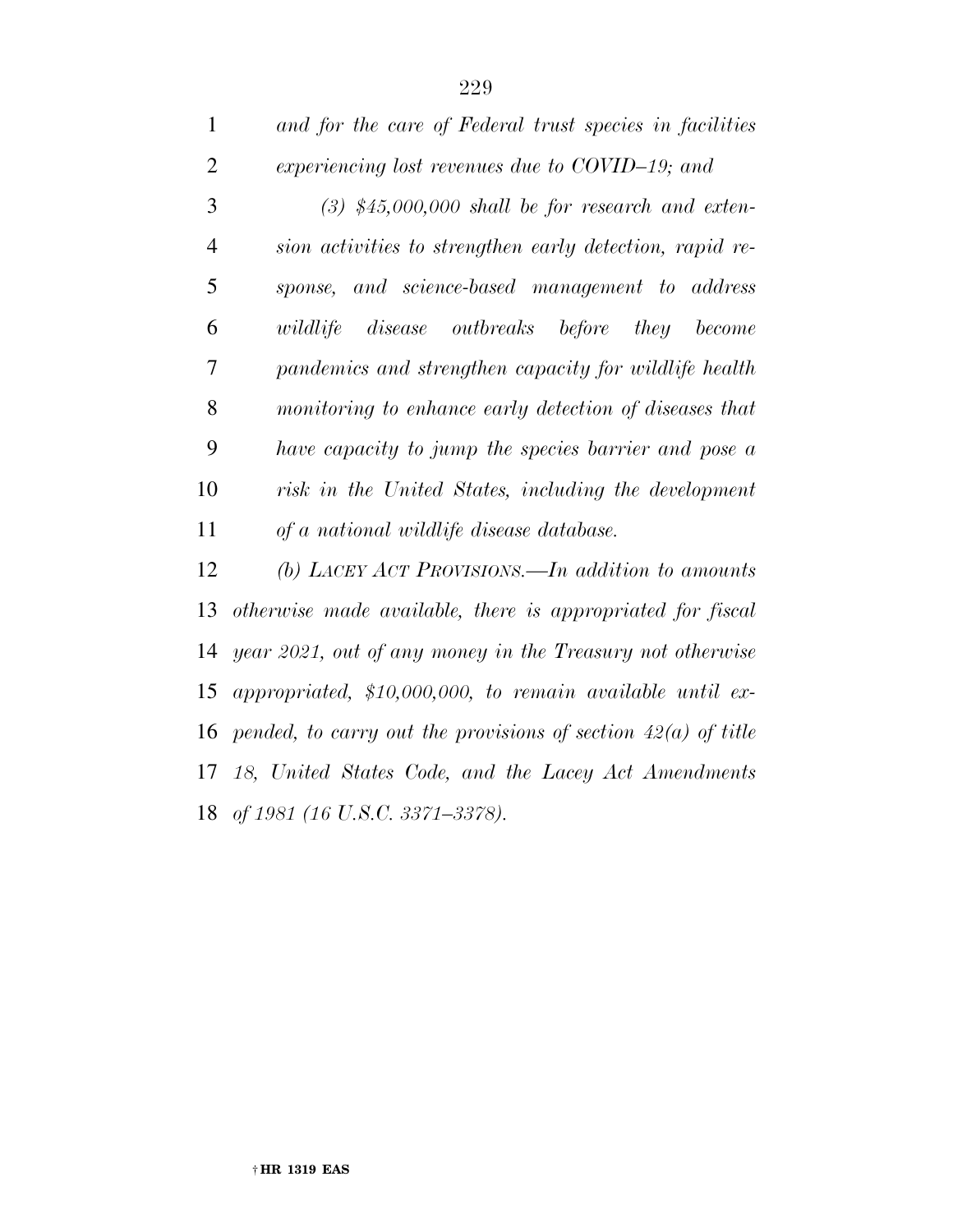*TITLE VII—COMMITTEE ON COM- MERCE, SCIENCE, AND TRANS- PORTATION Subtitle A—Transportation and Infrastructure SEC. 7101. GRANTS TO THE NATIONAL RAILROAD PAS-SENGER CORPORATION.* 

 *(a) NORTHEAST CORRIDOR APPROPRIATION.—In ad- dition to amounts otherwise available, there is appropriated for fiscal year 2021, out of any money in the Treasury not otherwise appropriated, \$970,388,160, to remain available until September 30, 2024, for grants as authorized under section 11101(a) of the FAST Act (Public Law 114–94) to prevent, prepare for, and respond to coronavirus.* 

 *(b) NATIONAL NETWORK APPROPRIATION.—In addi- tion to amounts otherwise available, there is appropriated for fiscal year 2021, out of any money in the Treasury not otherwise appropriated, \$729,611,840, to remain available until September 30, 2024, for grants as authorized under section 11101(b) of the FAST Act (Public Law 114–94) to prevent, prepare for, and respond to coronavirus.* 

 *(c) LONG-DISTANCE SERVICE RESTORATION AND EM- PLOYEE RECALLS.—Not less than \$165,926,000 of the ag-gregate amounts made available under subsections (a) and*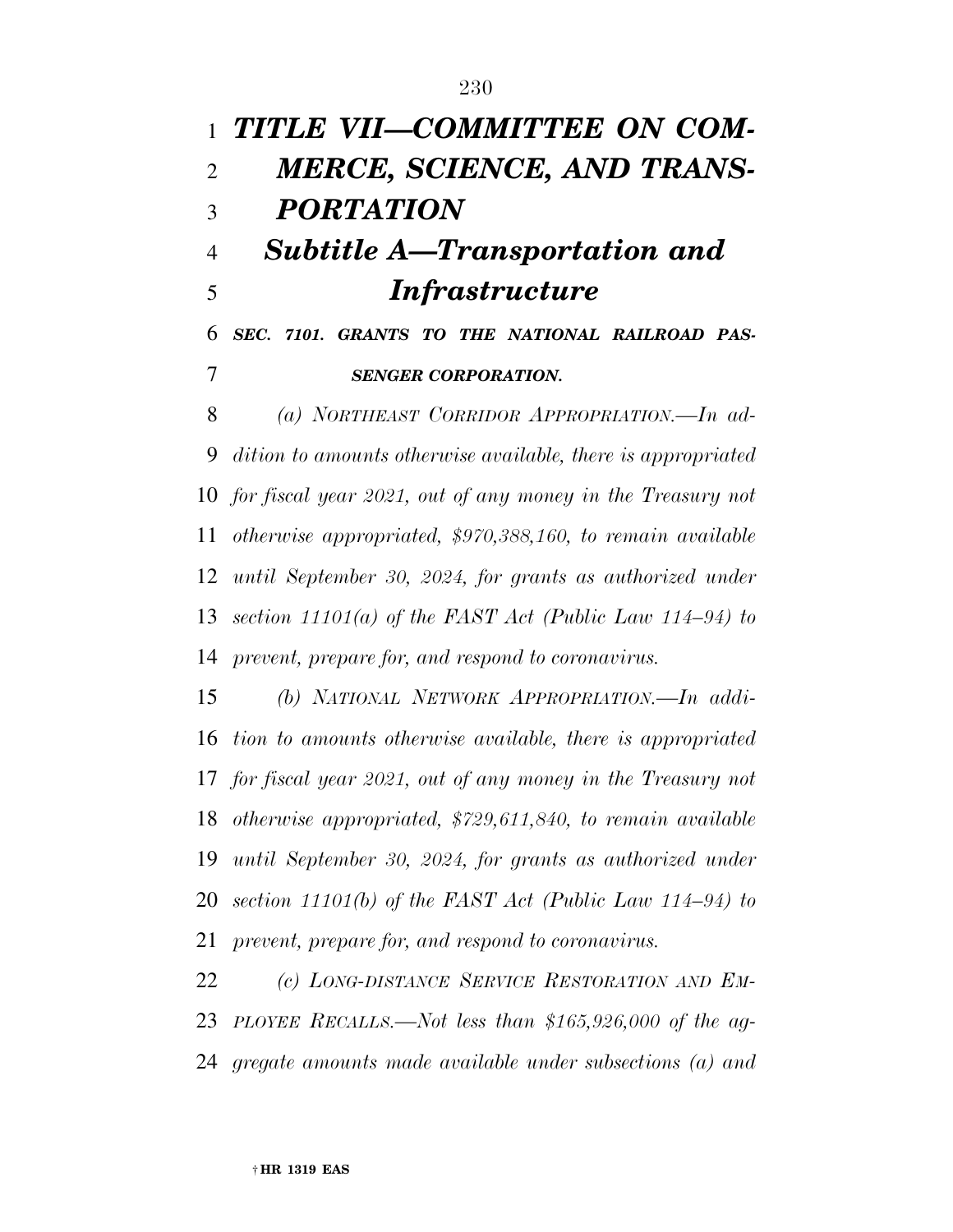*(b) shall be for use by the National Railroad Passenger Cor-poration to—* 

| 3              | $(1)$ restore, not later than 90 days after the date      |
|----------------|-----------------------------------------------------------|
| $\overline{4}$ | of enactment of this Act, the frequency of rail service   |
| 5              | on long-distance routes (as defined in section 24102      |
| 6              | of title 49, United States Code) that the National        |
| 7              | Railroad Passenger Corporation reduced the fre-           |
| 8              | quency of on or after July 1, 2020, and continue to       |
| 9              | operate such service at such frequency; and               |
| 10             | (2) recall and manage employees furloughed on             |
| 11             | or after October 1, 2020, as a result of efforts to pre-  |
| 12             | vent, prepare for, and respond to coronavirus.            |
| 13             | (d) USE OF FUNDS IN LIEU OF CAPITAL PAYMENTS.-            |
| 14             | Not less than \$109,805,000 of the aggregate amounts made |
| 15             | available under subsections (a) and (b)—                  |
| 16             | $(1)$ shall be for use by the National Railroad           |
| 17             | Passenger Corporation in lieu of capital payments         |
| 18             | from States and commuter rail passenger transpor-         |
| 19             | tation providers that are subject to the cost allocation  |
| 20             | policy under section $24905(c)$ of title 49, United       |
| 21             | States Code; and                                          |
| 22             | (2)<br>notwithstanding sections $24319(q)$<br>and         |
|                |                                                           |

 *24905(c)(1)(A)(i) of title 49, United States Code, such amounts do not constitute cross-subsidization of com-muter rail passenger transportation.*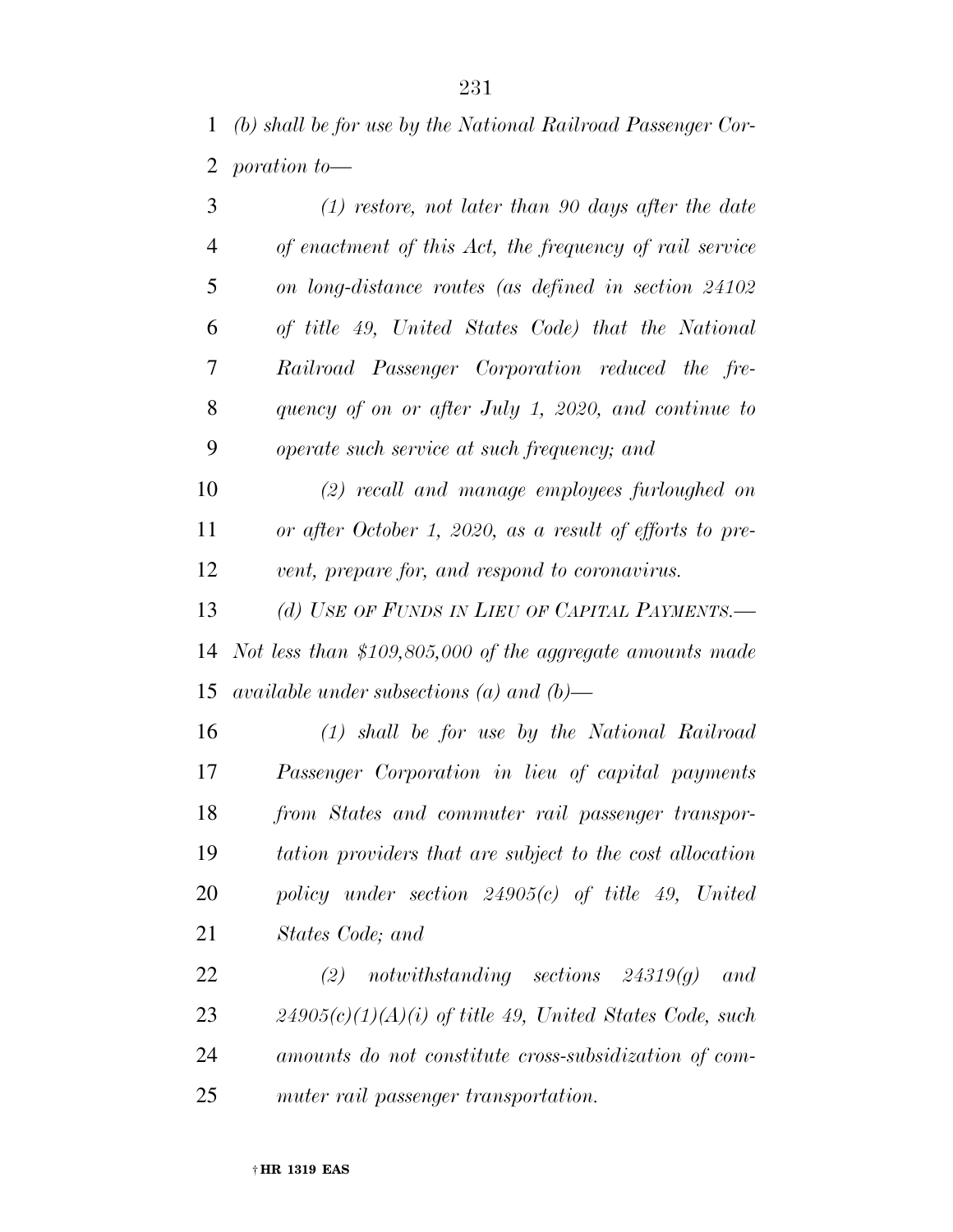*(e) USE OF FUNDS FOR STATE PAYMENTS FOR STATE-SUPPORTED ROUTES.—* 

| 3              | $(1)$ IN GENERAL.—Of the amounts made avail-             |
|----------------|----------------------------------------------------------|
| $\overline{4}$ | able under subsection $(b)$ , \$174,850,000 shall be for |
| 5              | use by the National Railroad Passenger Corporation       |
| 6              | to offset amounts required to be paid by States for      |
| 7              | covered State-supported routes.                          |
| 8              | (2) FUNDING SHARE.—The share of funding pro-             |
| 9              | vided under paragraph (1) with respect to a covered      |
| 10             | State-supported route shall be distributed as follows:   |
| 11             | (A) Each covered State-supported route                   |
| 12             | shall receive 7 percent of the costs allocated to the    |
| 13             | route in fiscal year 2019 under the cost alloca-         |
| 14             | tion methodology adopted pursuant to section             |
| 15             | 209 of the Passenger Rail Investment and Im-             |
| 16             | provement Act of 2008 (Public Law $110-432$ ).           |
| 17             | $(B)$ Any remaining amounts after the dis-               |
| 18             | tribution described in subparagraph (A) shall be         |
| 19             | apportioned to each covered State-supported              |
| 20             | route in proportion to the passenger revenue of          |
| 21             | such route and other revenue allocated to such           |
| 22             | route in fiscal year 2019 divided by the total           |
| 23             | passenger revenue and other revenue allocated to         |
| 24             | all covered State-supported routes in fiscal year        |
| 25             | 2019.                                                    |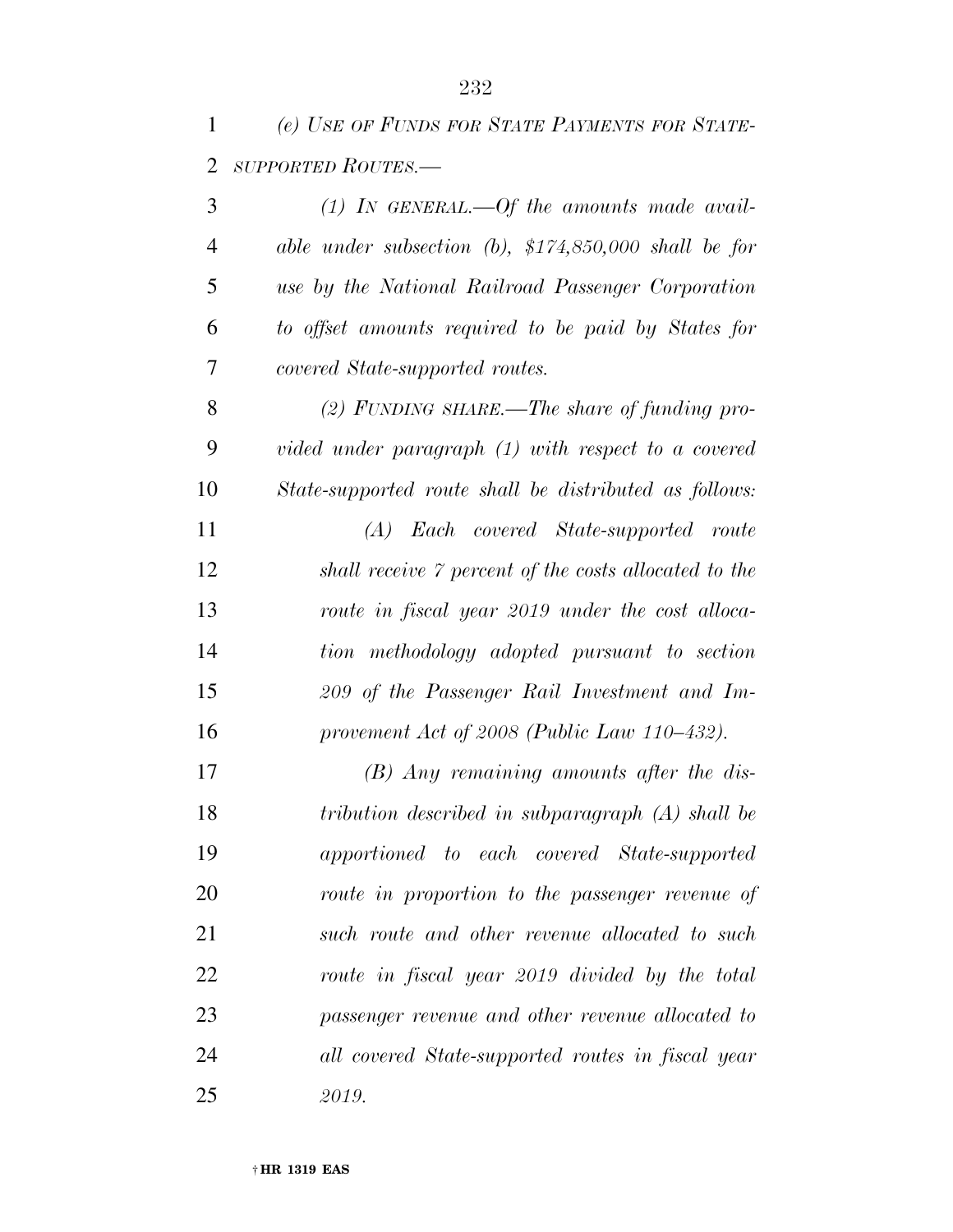*(3) COVERED STATE-SUPPORTED ROUTE DE- FINED.—In this subsection, the term ''covered State- supported route'' means a State-supported route, as such term is defined in section 24102 of title 49, United States Code, but does not include a State-sup- ported route for which service was terminated on or before February 1, 2020. (f) USE OF FUNDS FOR DEBT REPAYMENT OR PRE- PAYMENT.—Not more than \$100,885,000 of the aggregate amounts made available under subsections (a) and (b) shall be— (1) for the repayment or prepayment of debt in- curred by the National Railroad Passenger Corpora- tion under financing arrangements entered into prior to the date of enactment of this Act; and (2) to pay required reserves, costs, and fees re- lated to such debt, including for loans from the De- partment of Transportation and loans that would otherwise have been paid from National Railroad Passenger Corporation revenues. (g) PROJECT MANAGEMENT OVERSIGHT.—Not more than \$2,000,000 of the aggregate amounts made available under subsections (a) and (b) shall be for activities author-ized under section 11101(c) of the FAST Act (Public Law* 

† **HR 1319 EAS** 

*114–94).*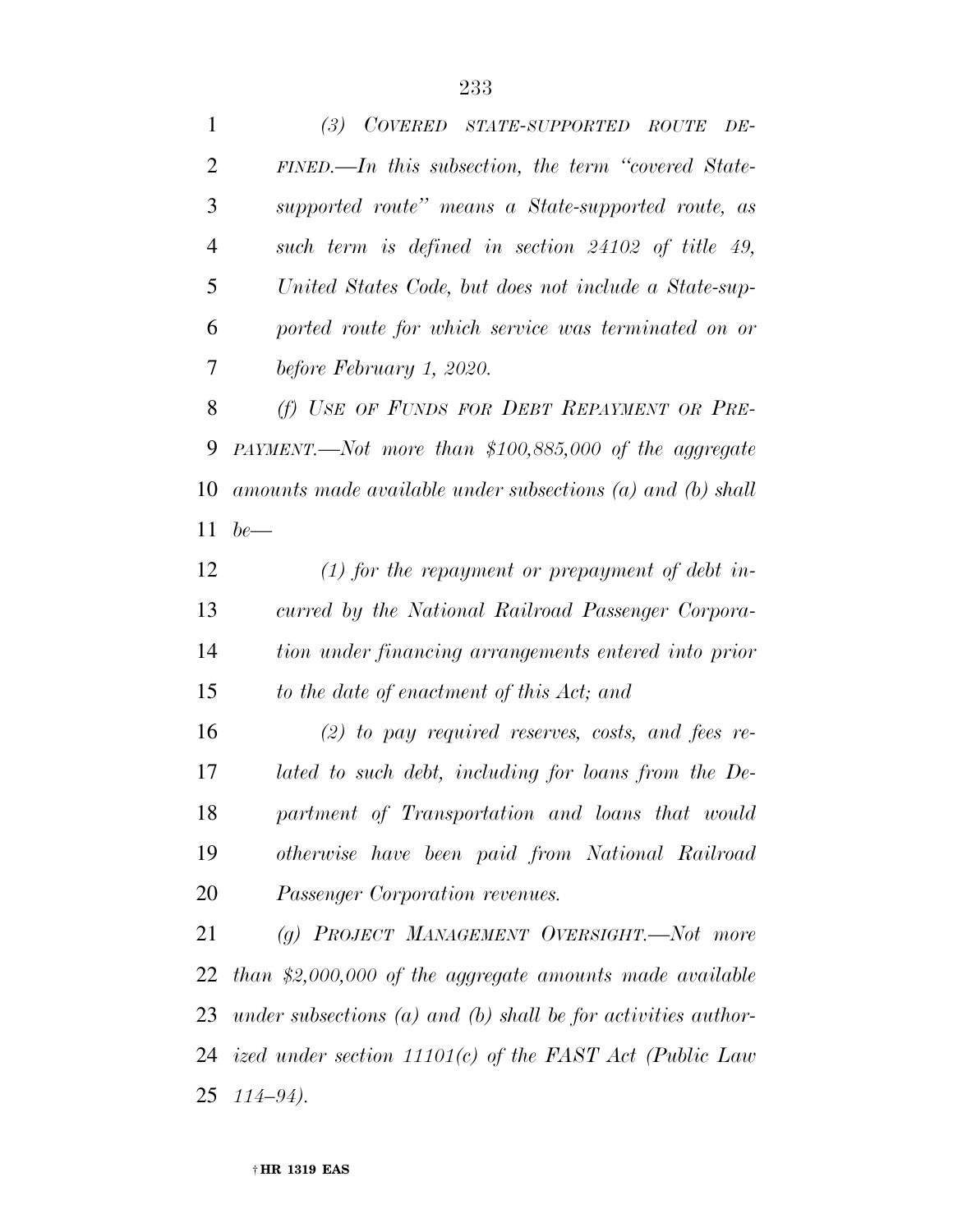### *SEC. 7102. RELIEF FOR AIRPORTS.*

*(a) IN GENERAL.—* 

| 3              | (1) IN GENERAL.—In addition to amounts other-            |
|----------------|----------------------------------------------------------|
| $\overline{4}$ | wise available, there is appropriated for fiscal year    |
| 5              | 2021, out of any funds in the Treasury not otherwise     |
| 6              | appropriated, \$8,000,000,000, to remain available       |
| 7              | until September 30, 2024, for assistance to sponsors     |
| 8              | of airports, as such terms are defined in section        |
| 9              | 47102 of title 49, United States Code, to be made        |
| 10             | <i>available to prevent, prepare for, and respond to</i> |
| 11             | <i>coronavirus.</i>                                      |
| 12             | (2)<br>REQUIREMENTS AND<br>LIMITATIONS.-                 |
| 13             | Amounts made available under this section—               |
| 14             | $(A)$ may not be used for any purpose not                |
| 15             | directly related to the airport; and                     |
| 16             | $(B)$ may not be provided to any airport                 |
| 17             | that was allocated in excess of 4 years of oper-         |
| 18             | ating funds to prevent, prepare for, and respond         |
| 19             | to coronavirus in fiscal year 2020.                      |
| 20             | (b) ALLOCATIONS.—The following terms shall apply to      |
| 21             | the amounts made available under this section:           |
| 22             | (1) OPERATING EXPENSES AND DEBT SERVICE                  |
| 23             | PAYMENTS.-                                               |
| 24             | $(A)$ IN GENERAL.—Not more<br>than                       |
| 25             | $$6,492,000,000$ shall be made available for pri-        |
| 26             | mary airports, as such term is defined in section        |
|                | † HR 1319 EAS                                            |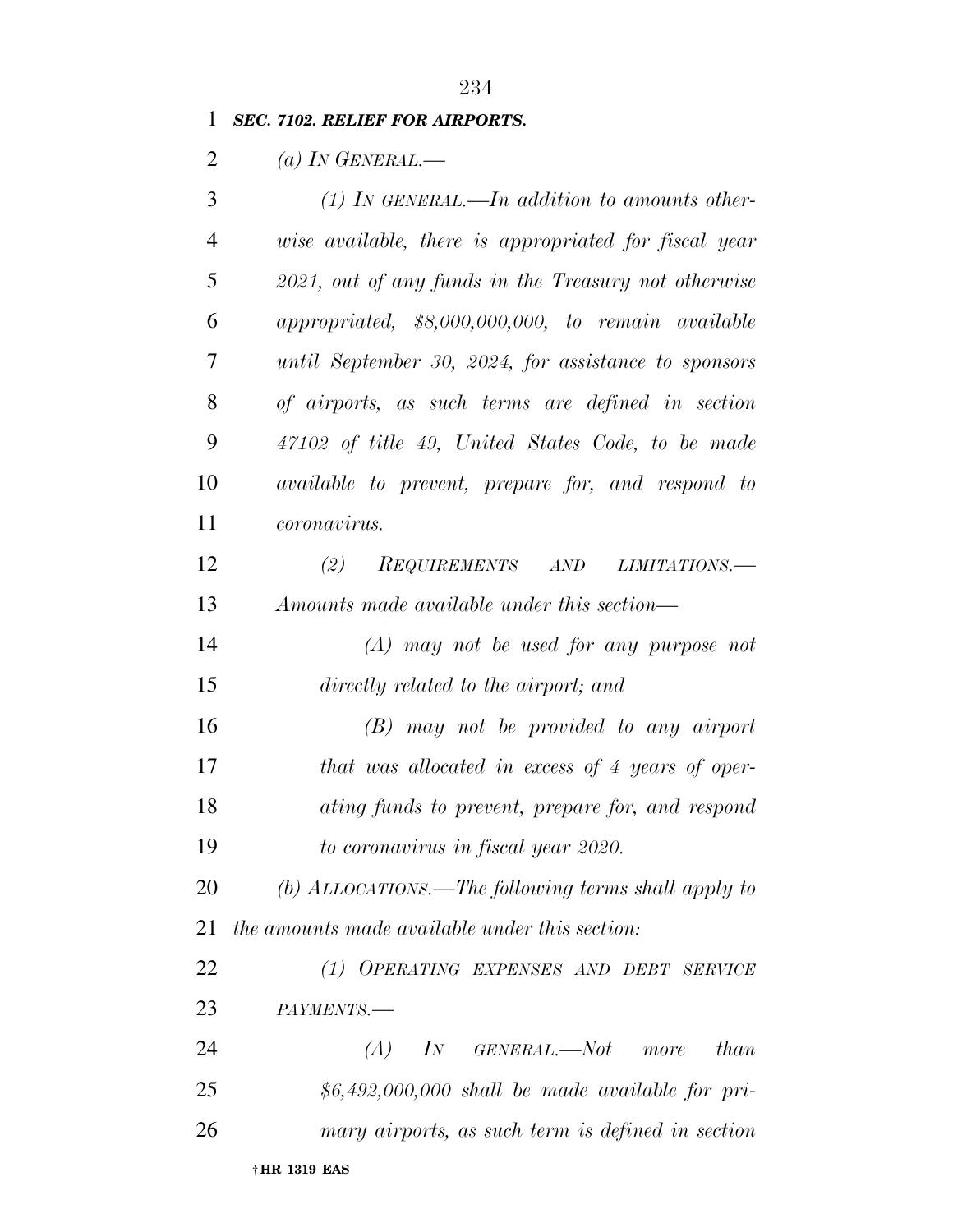| 1              | 47102 of title 49, United States Code, and cer-           |
|----------------|-----------------------------------------------------------|
| $\overline{2}$ | tain cargo airports, for costs related to oper-           |
| 3              | ations, personnel, cleaning, sanitization, jani-          |
| $\overline{4}$ | <i>torial services, combating the spread of pathogens</i> |
| 5              | at the airport, and debt service payments.                |
| 6              | $(B)$ DISTRIBUTION.— Amounts made avail-                  |
| 7              | able under this paragraph—                                |
| 8              | $(i)$ shall not be subject to the reduced                 |
| 9              | apportionments under section $47114(f)$ of                |
| 10             | title 49, United States Code;                             |
| 11             | (ii) shall first be apportioned as set                    |
| 12             | forth in sections $47114(c)(1)(A),$                       |
| 13             | $47114(c)(1)(C)(i),$ $47114(c)(1)(C)(ii),$                |
| 14             | $47114(c)(2)(A),$ $47114(c)(2)(B),$ and                   |
| 15             | $47114(c)(2)(E)$ of title 49, United States               |
| 16             | Code; and                                                 |
| 17             | $(iii)$ shall not be subject to a maximum                 |
| 18             | apportionment limit set forth in section                  |
| 19             | $47114(c)(1)(B)$ of title 49, United States               |
| 20             | Code.                                                     |
| 21             | (C) REMAINING AMOUNTS.—Any amount                         |
| 22             | remaining after distribution under subpara-               |
| 23             | $graph$ (B) shall be distributed to the sponsor of        |
| 24             | each primary airport (as such term is defined in          |
| 25             | section 47102 of title 49, United States Code)            |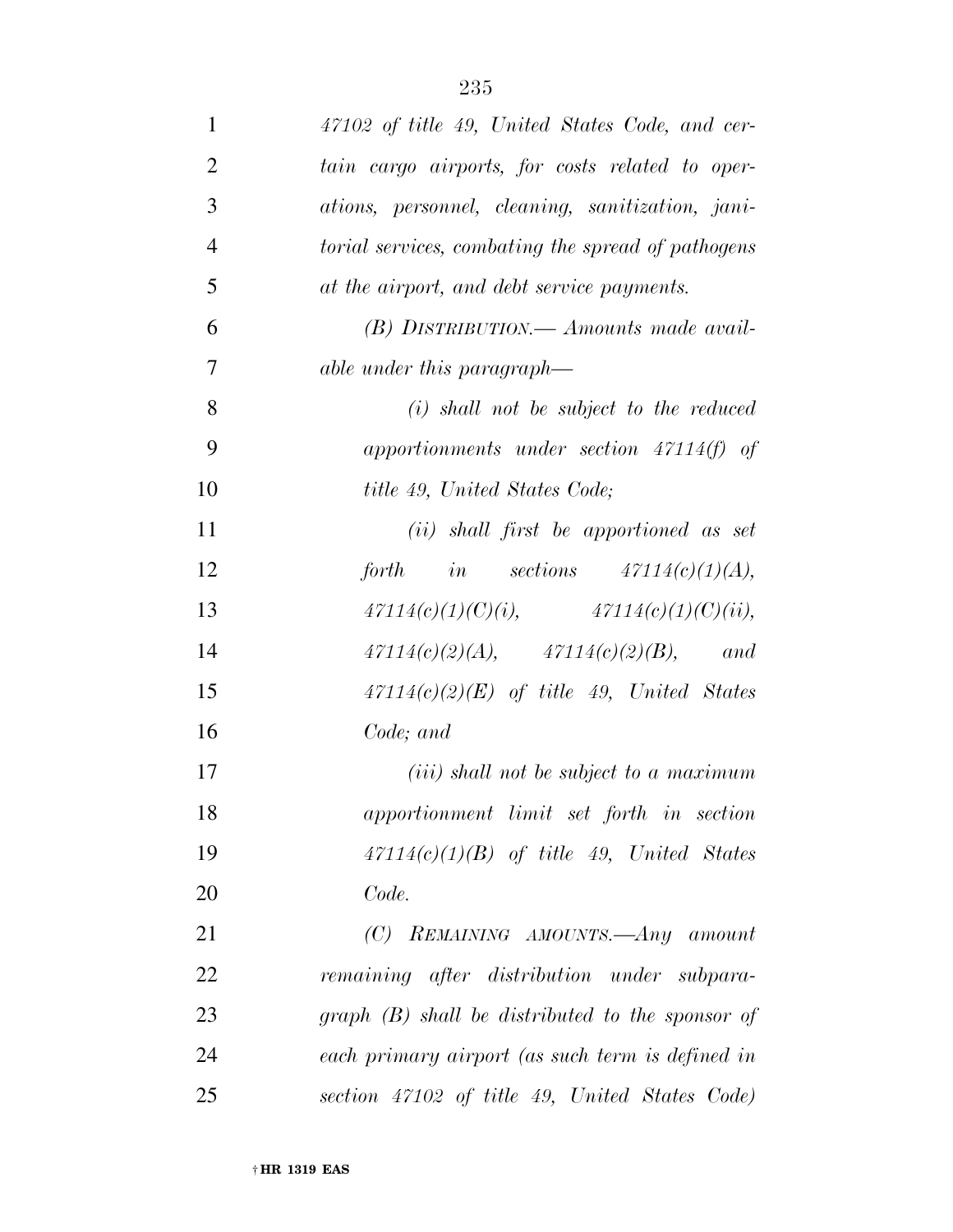| 1              | based on each such primary airport's passenger           |
|----------------|----------------------------------------------------------|
| $\overline{2}$ | enplanements compared to the total passenger             |
| 3              | enplanements of all such primary airports in             |
| $\overline{4}$ | calendar year 2019.                                      |
| 5              | (2)<br>FEDERAL SHARE<br>FOR<br>DEVELOPMENT               |
| 6              | $PROJECTS$ .                                             |
| 7              | (A)<br>$\overline{I}N$<br>GENERAL.—Not more<br>than      |
| 8              | $$608,000,000$ allocated under subsection $(a)(1)$       |
| 9              | shall be available to pay a Federal share of 100         |
| 10             | percent of the costs for any grant awarded in fis-       |
| 11             | cal year 2021, or in fiscal year 2020 with less          |
| 12             | than a 100-percent Federal share, for an airport         |
| 13             | development project (as such term is defined in          |
| 14             | section $47102$ of title 49).                            |
| 15             | (B) REMAINING AMOUNTS.—Any amount                        |
| 16             | remaining under this paragraph shall be distrib-         |
| 17             | uted as described in paragraph $(1)(C)$ .                |
| 18             | (3) NONPRIMARY AIRPORTS.-                                |
| 19             | IN GENERAL.—Not more<br>than<br>(A)                      |
| 20             | $$100,000,000$ shall be made available for general       |
| 21             | aviation and commercial service airports that            |
| 22             | are not primary airports (as such terms are de-          |
| 23             | fined in section 47102 of title 49, United States        |
| 24             | Code) for costs related to operations, personnel,        |
| 25             | <i>cleaning, sanitization, janitorial services, com-</i> |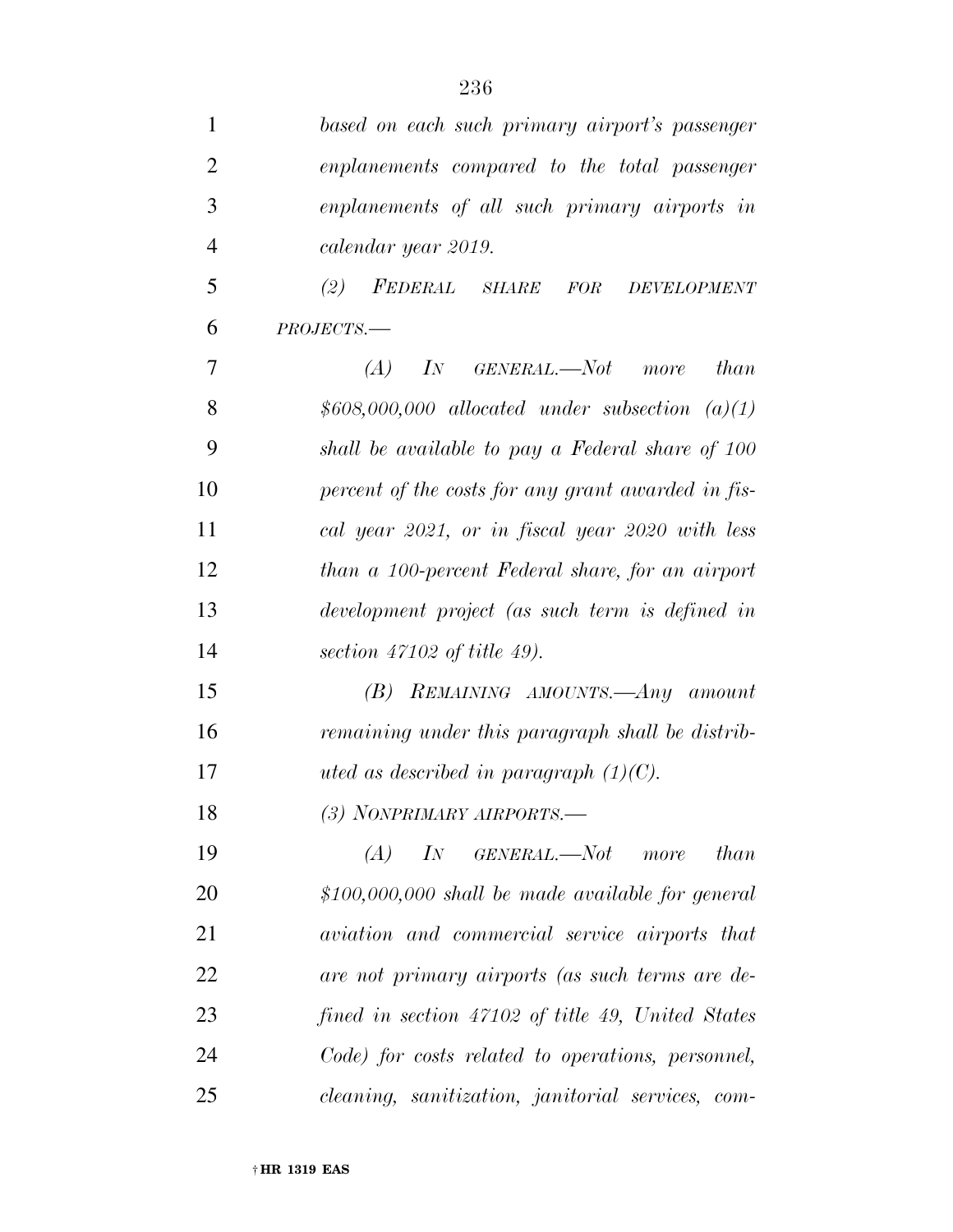| $\mathbf{1}$   | bating the spread of pathogens at the airport,        |
|----------------|-------------------------------------------------------|
| $\overline{2}$ | and debt service payments.                            |
| 3              | (B) DISTRIBUTION.—Amounts made avail-                 |
| $\overline{4}$ | able under this paragraph shall be apportioned        |
| 5              | to each non-primary airport based on the cat-         |
| 6              | egories published in the most current National        |
| 7              | Plan of Integrated Airport Systems, reflecting        |
| 8              | the percentage of the aggregate published eligible    |
| 9              | development costs for each such category, and         |
| 10             | then dividing the allocated funds evenly among        |
| 11             | the eligible airports in each category, rounding      |
| 12             | up to the nearest thousand dollars.                   |
| 13             | $(C)$ REMAINING AMOUNTS.—Any amount                   |
| 14             | remaining under this paragraph shall be distrib-      |
| 15             | uted as described in paragraph $(1)(C)$ .             |
| 16             | $(4)$ AIRPORT CONCESSIONS.—                           |
| 17             | IN GENERAL,—Not more<br>than<br>(A)                   |
| 18             | $$800,000,000$ shall be made available for spon-      |
| 19             | sors of primary airports to provide relief from       |
| 20             | rent and minimum annual guarantees to airport         |
| 21             | concessions, of which at least $$640,000,000$ shall   |
| 22             | be available to provide relief to eligible small air- |
| 23             | concessions and of which<br>least<br>port<br>at       |
| 24             | $$160,000,000$ shall be available to provide relief   |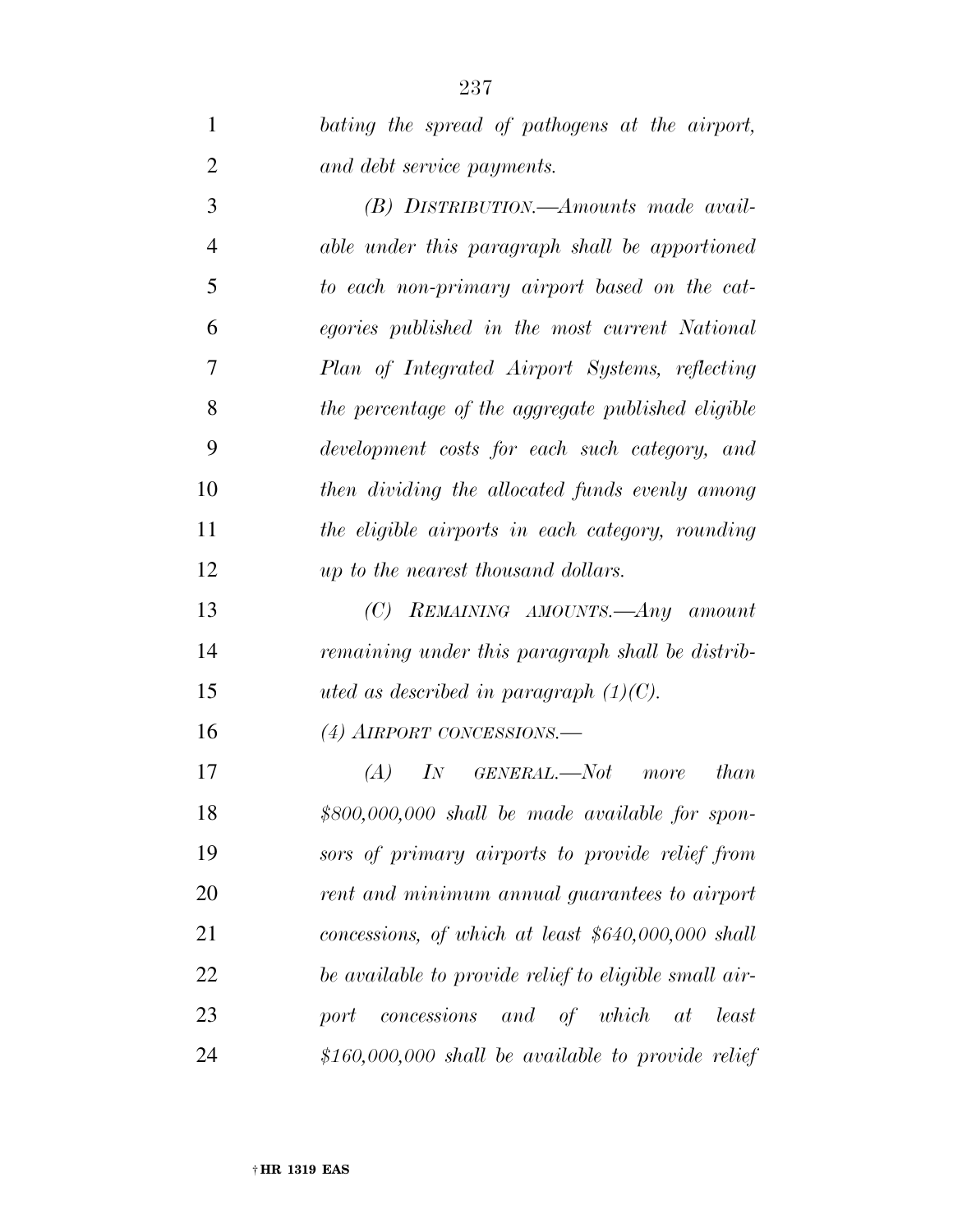| $\mathbf{1}$   | to eligible large airport concessions located at |
|----------------|--------------------------------------------------|
| $\overline{2}$ | primary airports.                                |
| 3              | (B) DISTRIBUTION.—The amounts made               |
| $\overline{4}$ | available for each set-aside in this paragraph   |
| 5              | shall be distributed to the sponsor of each pri- |
| 6              | mary airport (as such term is defined in section |
| 7              | 47102 of title 49, United States Code) based on  |
| 8              | such primary airport's passenger<br>each         |
| 9              | enplanements compared to the total passenger     |
| 10             | enplanements of all such primary airports in     |
| 11             | calendar year 2019.                              |
| 12             | $(C)$ CONDITIONS.—As a condition of ap-          |
| 13             | proving a grant under this paragraph—            |
| 14             | (i) the sponsor shall provide such relief        |
| 15             | from the date of enactment of this Act until     |
| 16             | the sponsor has provided relief equaling the     |
| 17             | total grant amount, to the extent practicable    |
| 18             | and to the extent permissible under State        |
| 19             | laws, local laws, and applicable trust inden-    |
| 20             | tures; and                                       |
| 21             | $(ii)$ for each set-aside, the sponsor shall     |
| 22             | provide relief from rent and minimum an-         |
| 23             | nual guarantee obligations to each eligible      |
| 24             | airport concession in an amount that re-         |
| 25             | flects each eligible airport concession's pro-   |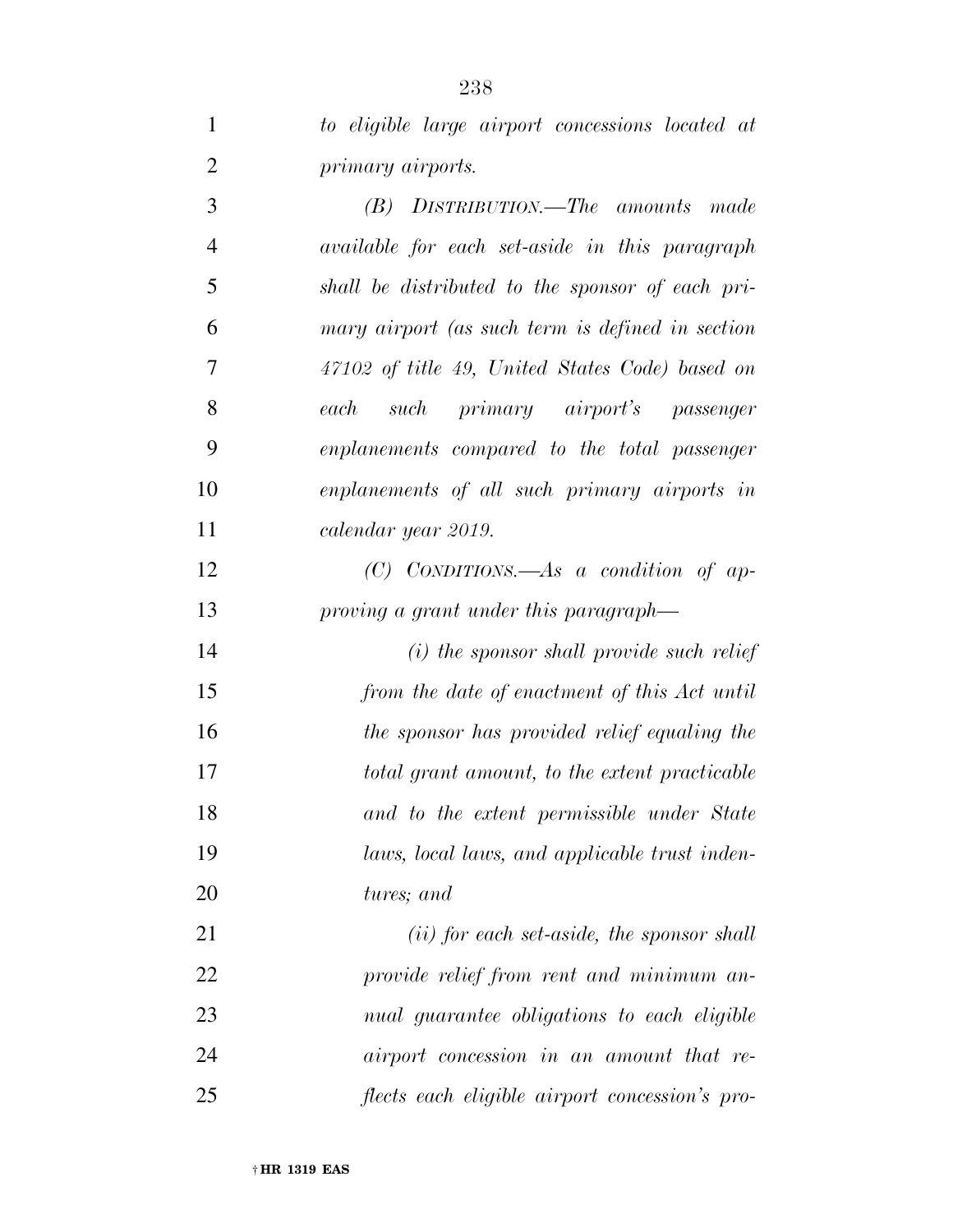| $\mathbf{1}$   | portional share of the total amount of the              |
|----------------|---------------------------------------------------------|
| $\overline{2}$ | rent and minimum annual guarantees of                   |
| 3              | those eligible airport concessions at such              |
| $\overline{4}$ | <i>airport.</i>                                         |
| 5              | $(c)$ ADMINISTRATION.—                                  |
| 6              | (1) ADMINISTRATIVE EXPENSES.—The Adminis-               |
| 7              | trator of the Federal Aviation Administration may       |
| 8              | retain up to 0.1 percent of the funds provided under    |
| 9              | this section to fund the award of, and oversight by the |
| 10             | Administrator of, grants made under this section.       |
| 11             | (2) WORKFORCE RETENTION REQUIREMENTS.                   |
| 12             | (A) REQUIRED RETENTION.—As a condition                  |
| 13             | for receiving funds provided under this section,        |
| 14             | an airport shall continue to employ, through            |
| 15             | September 30, 2021, at least 90 percent of the          |
| 16             | number of individuals employed (after making            |
| 17             | adjustments for retirements or voluntary em-            |
| 18             | ployee separations) by the airport as of March          |
| 19             | 27, 2020.                                               |
| 20             | (B)<br>WAIVER OF RETENTION REQUIRE-                     |
| 21             | MENT.—The Secretary shall waive the workforce           |
| 22             | retention requirement if the Secretary determines       |
| 23             | $that$ —                                                |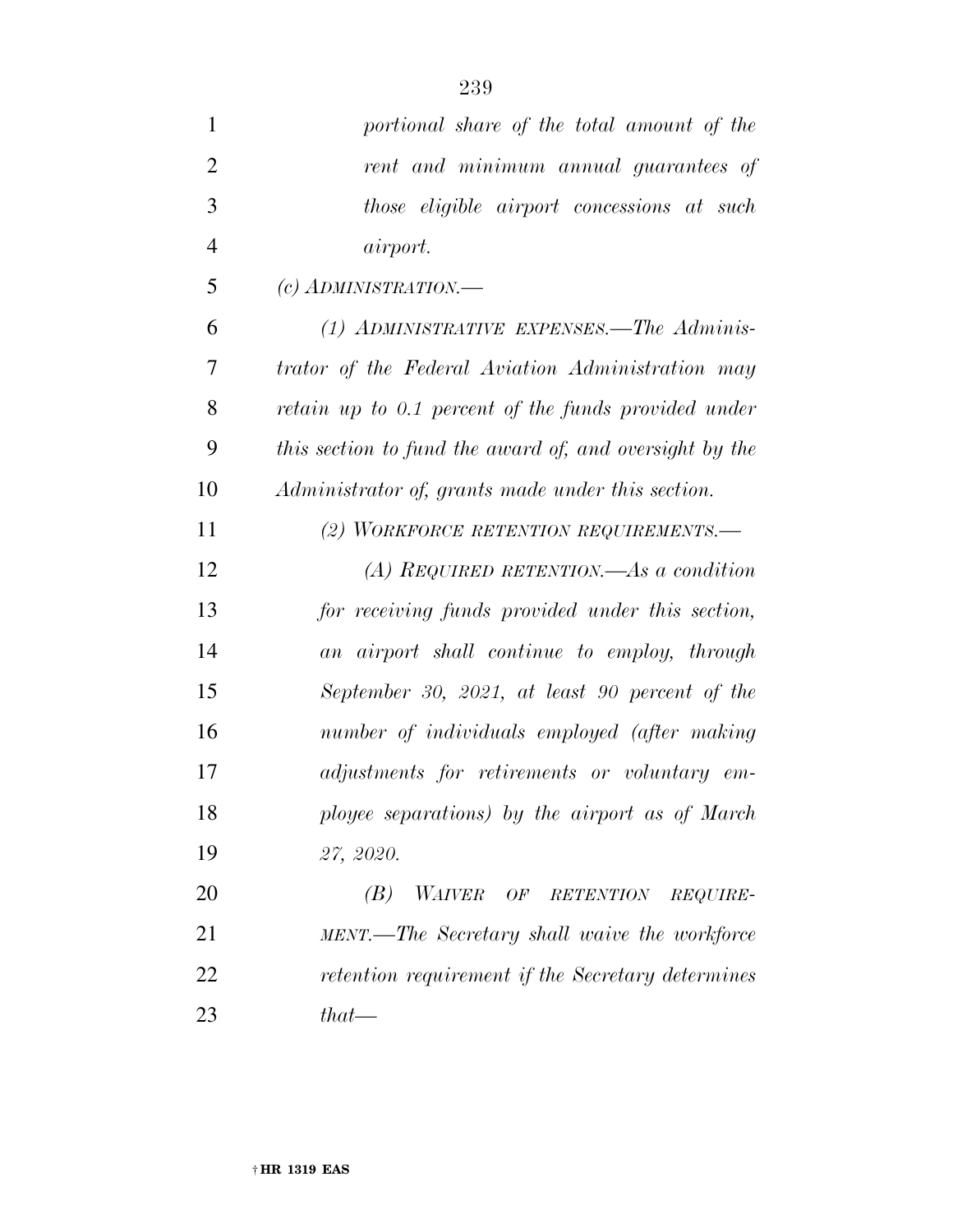| 1              | $(i)$ the airport is experiencing eco-                   |
|----------------|----------------------------------------------------------|
| $\overline{2}$ | nomic hardship as a direct result of the re-             |
| 3              | <i>quirement</i> ; <i>or</i>                             |
| $\overline{4}$ | ( <i>ii</i> ) the requirement reduces aviation           |
| 5              | safety or security.                                      |
| 6              | $(C)$ EXCEPTION.—The workforce retention                 |
| 7              | requirement shall not apply to nonhub airports           |
| 8              | or nonprimary airports receiving funds under             |
| 9              | <i>this section.</i>                                     |
| 10             | (D) NONCOMPLIANCE.—Any financial as-                     |
| 11             | sistance provided under this section to an air-          |
| 12             | port that fails to comply with the workforce re-         |
| 13             | tention requirement described in subparagraph            |
| 14             | $(A)$ , and does not otherwise qualify for a waiver      |
| 15             | or exception under this paragraph, shall be sub-         |
| 16             | ject to clawback by the Secretary.                       |
| 17             | (d) DEFINITIONS.—In this section:                        |
| 18             | (1) ELIGIBLE LARGE AIRPORT CONCESSION.-                  |
| 19             | The term "eligible large airport concession" means a     |
| 20             | concession (as defined in section 23.3 of title 49, Code |
| 21             | of Federal Regulations), that is in-terminal and has     |
| 22             | maximum gross receipts, averaged over the previous       |
| 23             | three fiscal years, of more than $$56,420,000$ .         |
| 24             | (2) ELIGIBLE SMALL AIRPORT CONCESSION.-                  |
| 25             | The term "eligible small airport concession" means a     |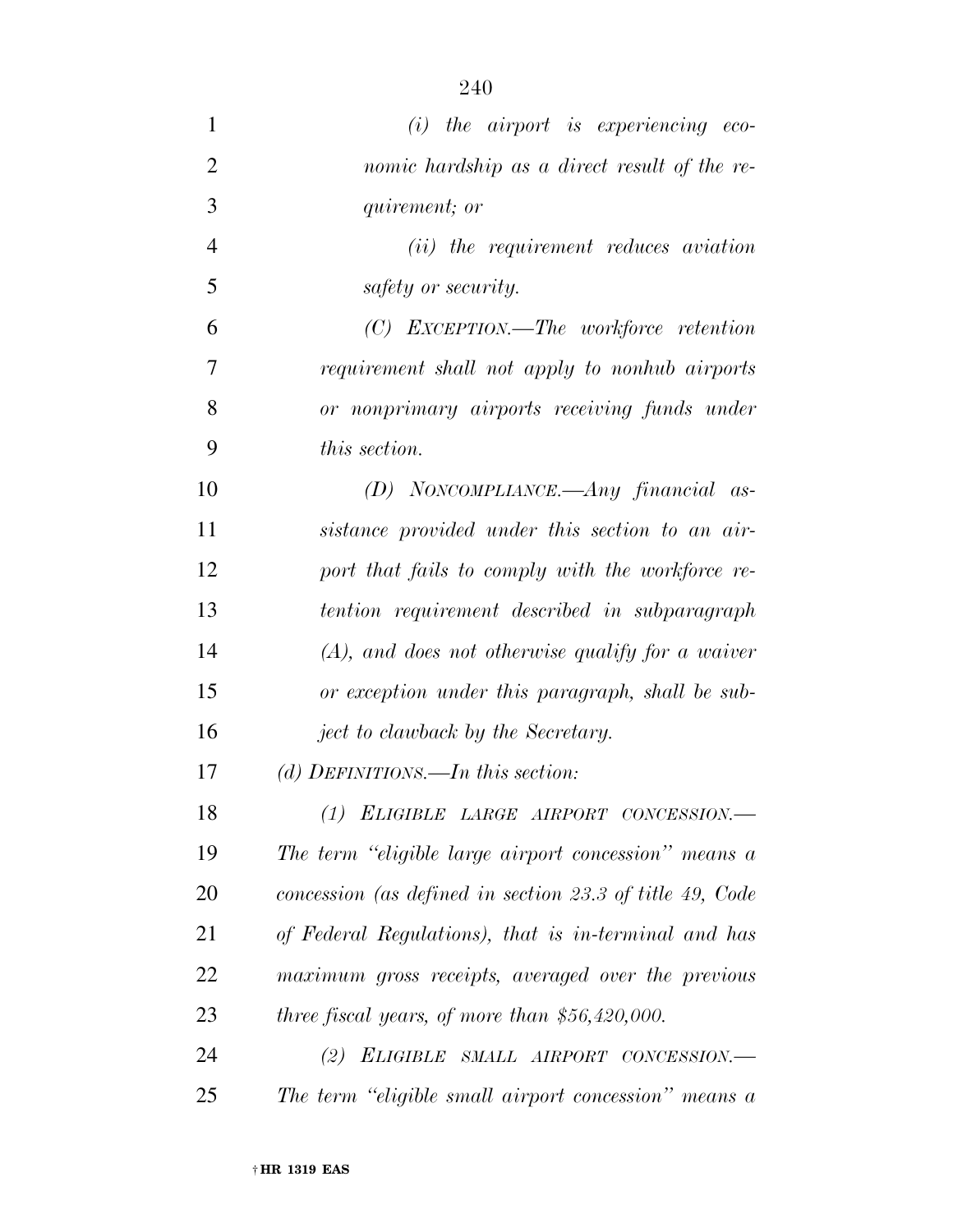| $\mathbf{1}$   | concession (as defined in section 23.3 of title 49, Code      |
|----------------|---------------------------------------------------------------|
| 2              | of Federal Regulations), that is in-terminal and—             |
| 3              | $(A)$ a small business with maximum gross                     |
| $\overline{4}$ | receipts, averaged over the previous 3 fiscal                 |
| 5              | <i>years, of less than</i> $$56,420,000;$ or                  |
| 6              | $(B)$ is a joint venture (as defined in section               |
| 7              | 23.3 of title 49, Code of Federal Regulations).               |
| 8              | SEC. 7103. EMERGENCY FAA EMPLOYEE LEAVE FUND.                 |
| 9              | (a) ESTABLISHMENT; APPROPRIATION.—There is es-                |
| 10             | tablished in the Federal Aviation Administration the Emer-    |
| 11             | gency FAA Employee Leave Fund (in this section referred       |
| 12             | to as the "Fund"), to be administered by the Administrator    |
|                | 13 of the Federal Aviation Administration, for the purposes   |
| 14             | set forth in subsection (b). In addition to amounts otherwise |
| 15             | available, there is appropriated for fiscal year 2021, out    |
| 16             | of any money in the Treasury not otherwise appropriated,      |
| 17             | $$9,000,000, which shall be deposited into the Fund and re-$  |
|                | 18 main available through September 30, 2022.                 |
| 19             | (b) PURPOSE.—Amounts in the Fund shall be avail-              |
| 20             | able to the Administrator for the use of paid leave under     |
| 21             | this section by any employee of the Administration who is     |
| 22             | unable to work because the employee—                          |

 *(1) is subject to a Federal, State, or local quar-antine or isolation order related to COVID–19;*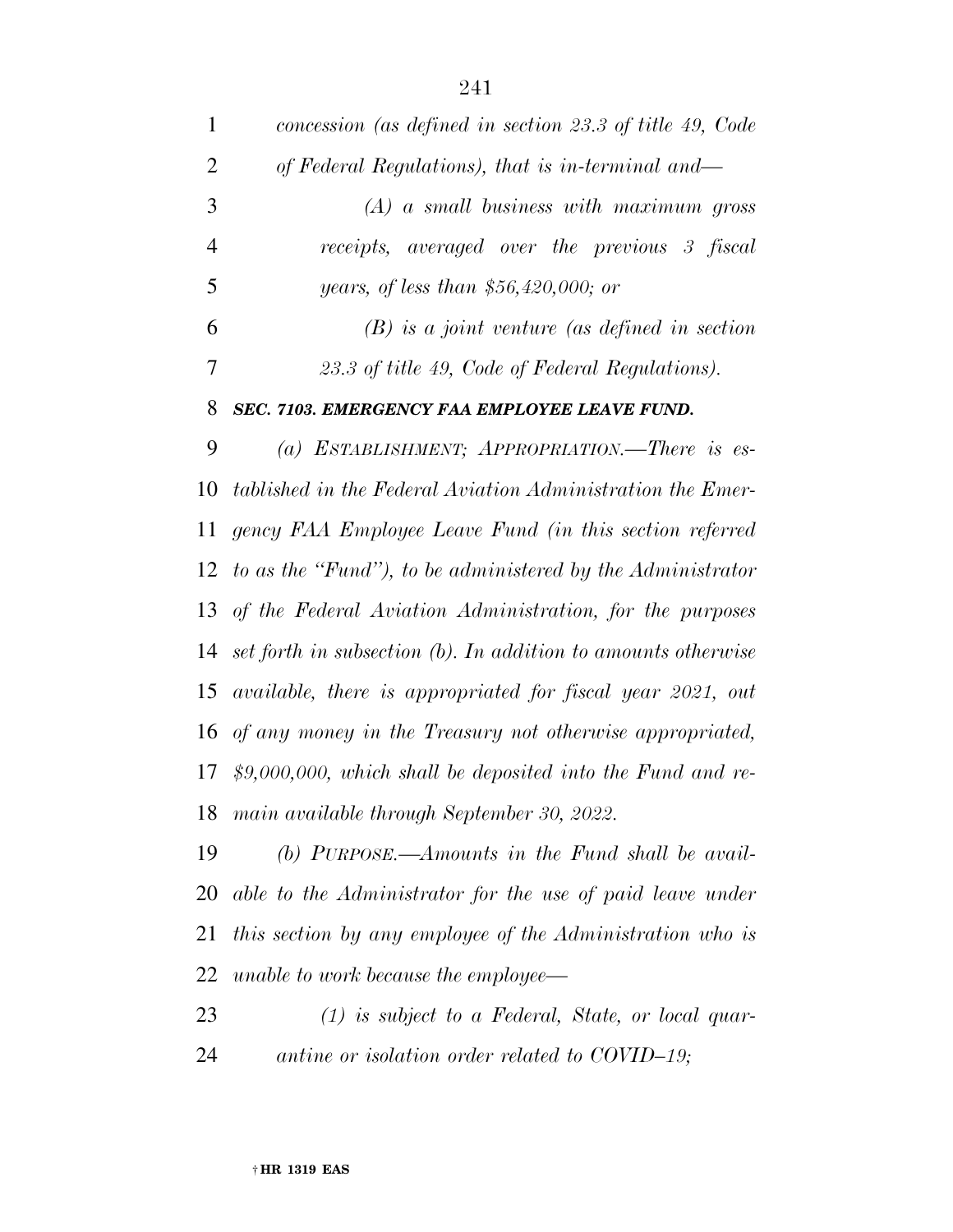| $\mathbf{1}$ | $(2)$ has been advised by a health care provider to    |
|--------------|--------------------------------------------------------|
| 2            | self-quarantine due to concerns related to COVID-19;   |
| 3            | $(3)$ is caring for an individual who is subject to    |
| 4            | such an order or has been so advised;                  |
| 5            | $(4)$ is experiencing symptoms of COVID-19 and         |
| 6            | seeking a medical diagnosis;                           |
| 7            | $(5)$ is caring for a son or daughter of such em-      |
| 8            | ployee if the school or place of care of the son or    |
| 9            | daughter has been closed, if the school of such son or |
| 10           | daughter requires or makes optional a virtual learn-   |
| 11           | ing instruction model or requires or makes optional    |
| 12           | a hybrid of in-person and virtual learning instruc-    |
| 13           | tion models, or the child care provider of such son or |
| 14           | daughter is unavailable, due to COVID-19 pre-          |
| 15           | cautions;                                              |
| 16           | $(6)$ is experiencing any other substantially simi-    |
| 17           | <i>lar</i> condition;                                  |
| 18           | $(7)$ is caring for a family member with a mental      |
| 19           | or physical disability or who is 55 years of age or    |
| 20           | older and incapable of self-care, without regard to    |
| 21           | whether another individual other than the employee is  |
| 22           | available to care for such family member, if the place |
| 23           | of care for such family member is closed or the direct |
| 24           | care provider is unavailable due to COVID-19; or       |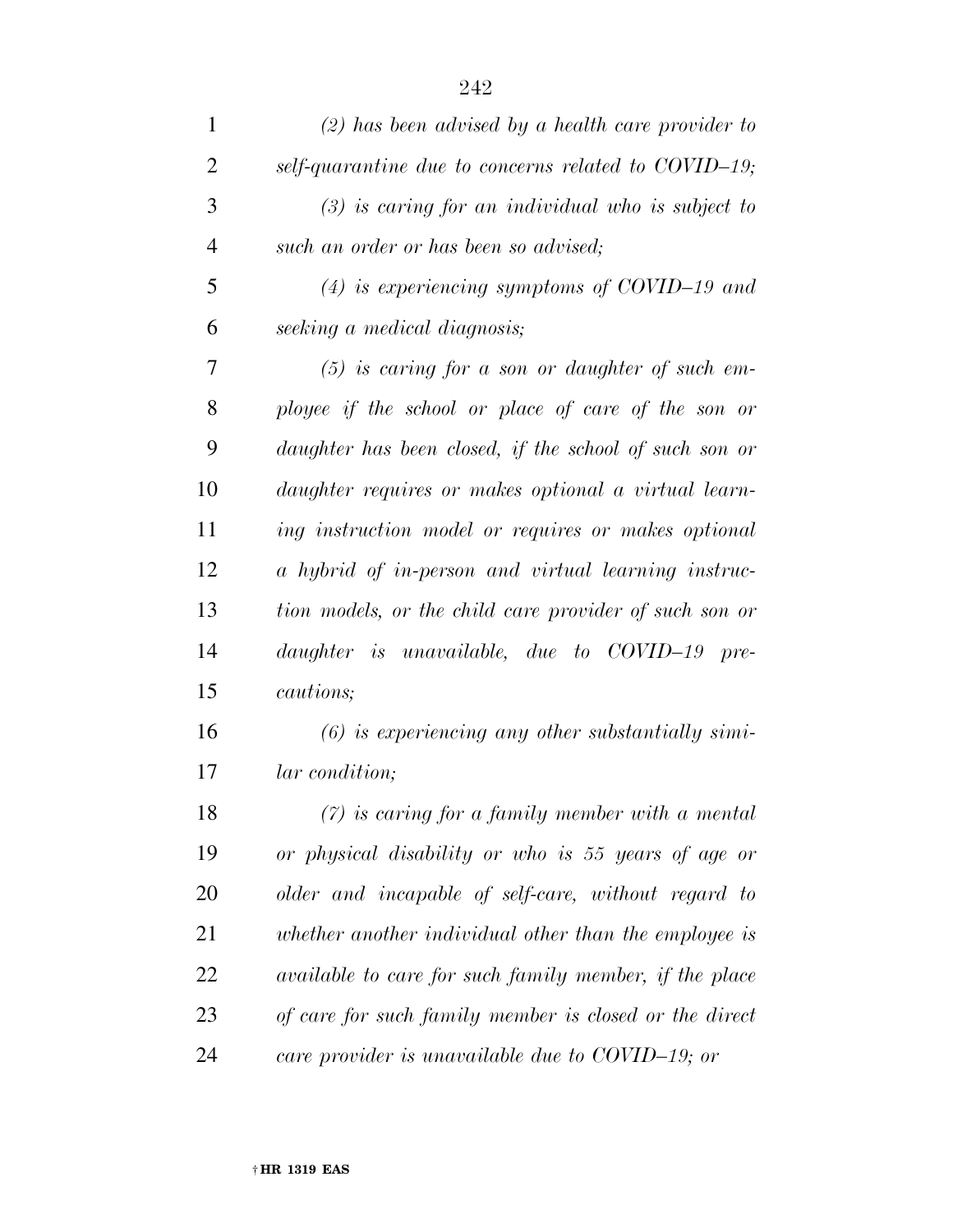| $\mathbf{1}$   | <i>is obtaining immunization related</i><br>(8)<br>to  |
|----------------|--------------------------------------------------------|
| $\overline{2}$ | COVID-19 or is recovering from any injury, dis-        |
| 3              | ability, illness, or condition related to such immuni- |
| $\overline{4}$ | zation.                                                |
| 5              | (c) LIMITATIONS.—                                      |
| 6              | $(1)$ PERIOD OF AVAILABILITY.—Paid leave under         |
| 7              | this section may only be provided to and used by an    |
| 8              | employee of the Administration during the period be-   |
| 9              | ginning on the date of enactment of this section and   |
| 10             | ending on September 30, 2021.                          |
| 11             | (2) TOTAL HOURS; AMOUNT.—Paid leave under              |
| 12             | this section—                                          |
| 13             | $(A)$ shall be provided to an employee of the          |
| 14             | Administration in an amount not to exceed 600          |
| 15             | hours of paid leave for each full-time employee,       |
| 16             | and in the case of a part-time employee, em-           |
| 17             | ployee on an uncommon tour of duty, or em-             |
| 18             | ployee with a seasonal work schedule, in an            |
| 19             | amount not to exceed the proportional equivalent       |
| 20             | of 600 hours to the extent amounts in the Fund         |
| 21             | <i>remain available for reimbursement;</i>             |
| 22             | $(B)$ shall be paid at the same hourly rate as         |
| 23             | other leave payments; and                              |
| 24             | $(C)$ may not be provided to an employee if            |
| 25             | the leave would result in payments greater than        |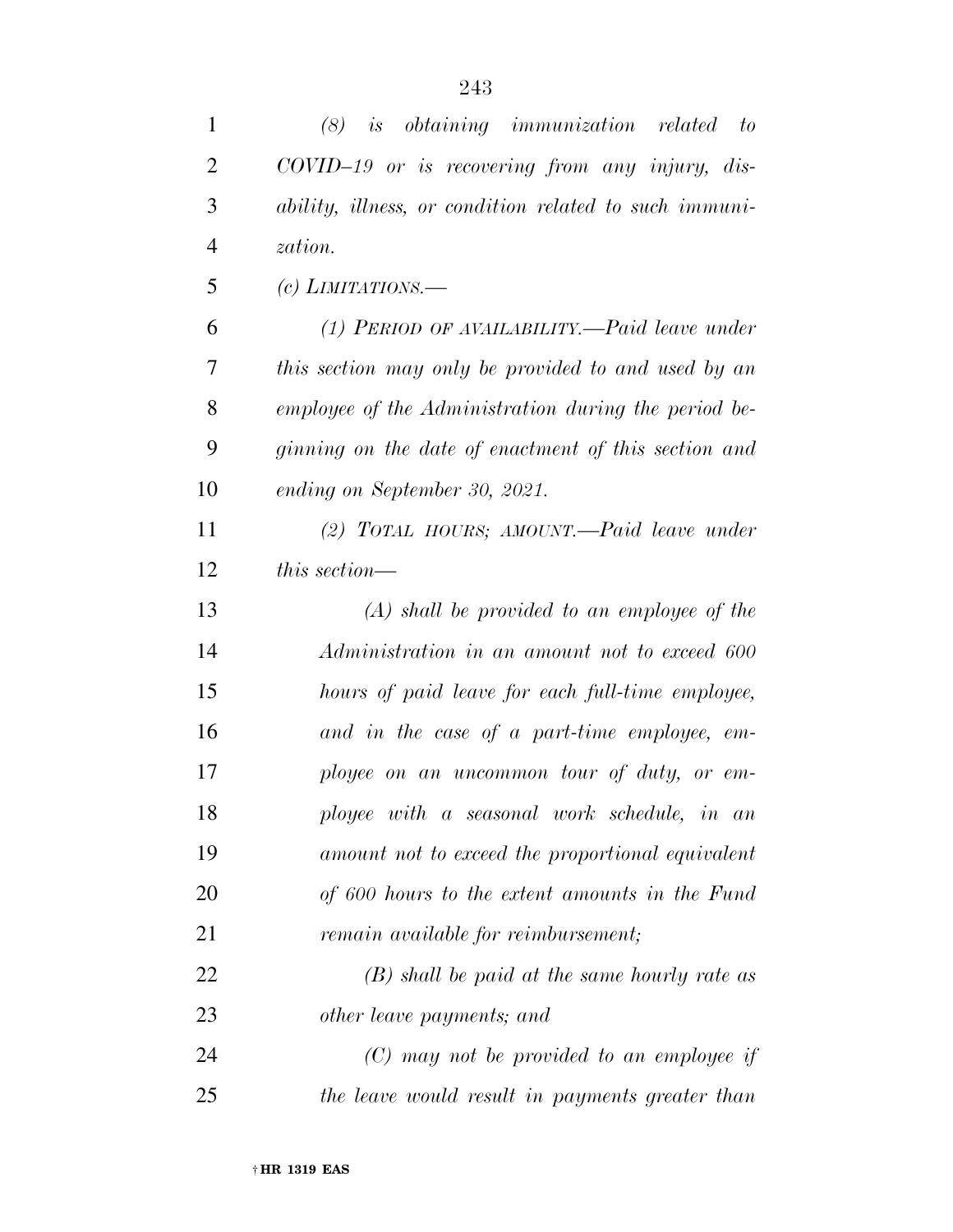| $\mathbf{1}$   | \$2,800 in aggregate for any biweekly pay period              |
|----------------|---------------------------------------------------------------|
| $\overline{2}$ | for a full-time employee, or a proportionally                 |
| 3              | equivalent biweekly limit for a part-time em-                 |
| $\overline{4}$ | ployee.                                                       |
| 5              | RELATIONSHIP TO OTHER LEAVE.-Paid<br>(3)                      |
| 6              | leave under this section—                                     |
| 7              | $(A)$ is in addition to any other leave pro-                  |
| 8              | vided to an employee of the Administration; and               |
| 9              | $(B)$ may not be used by an employee of the                   |
| 10             | Administration concurrently with any other                    |
| 11             | paid leave.                                                   |
| 12             | (4) CALCULATION OF RETIREMENT BENEFIT.                        |
| 13             | Any paid leave provided to an employee of the Ad-             |
| 14             | ministration under this section shall reduce the total        |
| 15             | service used to calculate any Federal civilian retire-        |
| 16             | ment benefit.                                                 |
| 17             | <b>SEC. 7104. EMERGENCY TSA EMPLOYEE LEAVE FUND.</b>          |
| 18             | (a) ESTABLISHMENT; APPROPRIATION.—There is es-                |
| 19             | tablished in the Transportation Security Administration       |
| 20             | (in this section referred to as the "Administration") the     |
| 21             | <i>Emergency TSA Employee Leave Fund (in this section re-</i> |
|                | 22 ferred to as the "Fund"), to be administered by the Admin- |
| 23             | istrator of the Administration, for the purposes set forth in |
| 24             | subsection (b). In addition to amounts otherwise available,   |
| 25             | there is appropriated for fiscal year 2021, out of any money  |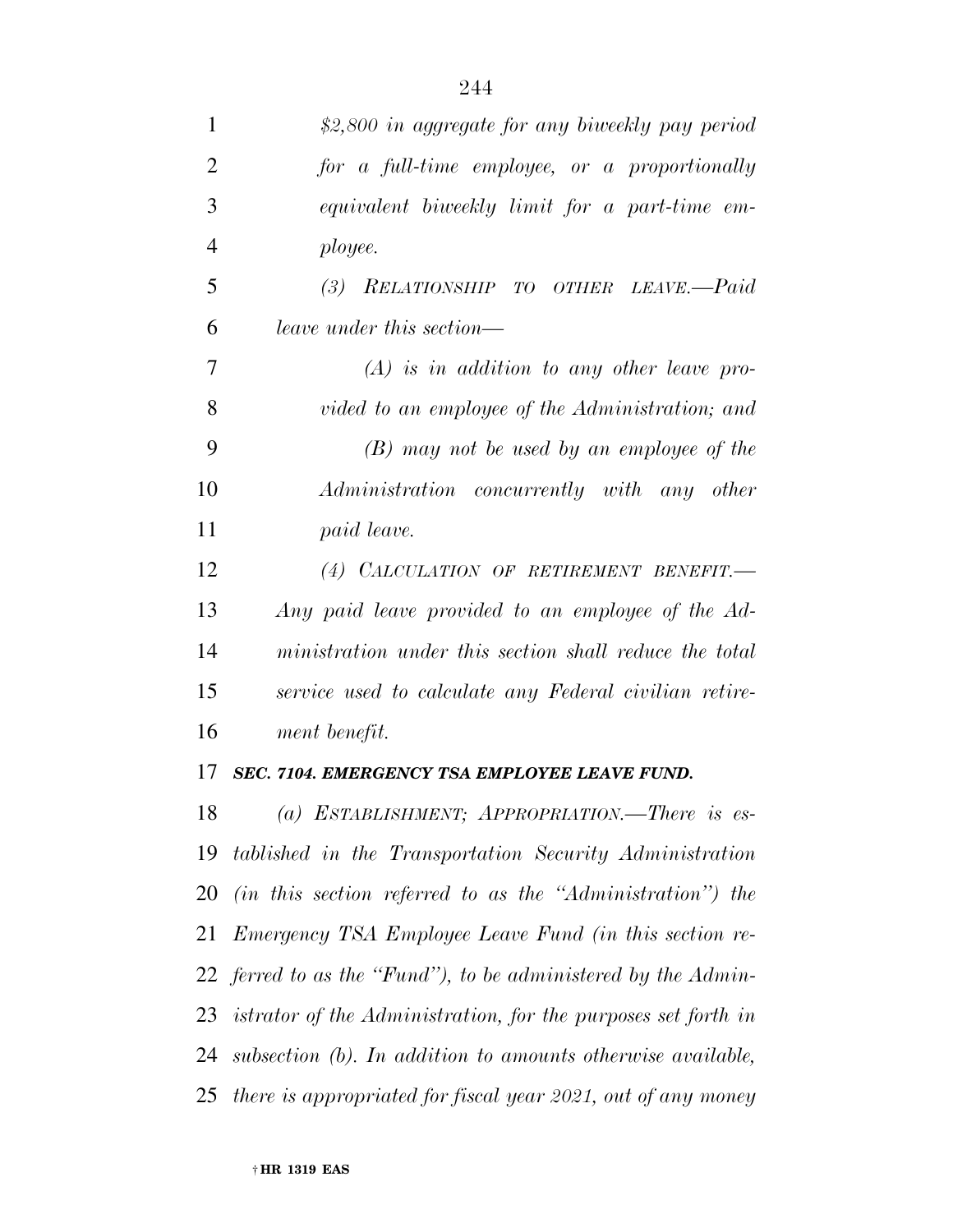*in the Treasury not otherwise appropriated, \$13,000,000,* 

*which shall be deposited into the Fund and remain avail-*

| 3  | able through September 30, 2022.                           |
|----|------------------------------------------------------------|
| 4  | (b) $P_{URPOSE.}$ —Amounts in the Fund shall be avail-     |
| 5  | able to the Administration for the use of paid leave under |
| 6  | this section by any employee of the Administration who is  |
| 7  | unable to work because the employee—                       |
| 8  | $(1)$ is subject to a Federal, State, or local quar-       |
| 9  | antine or isolation order related to COVID-19;             |
| 10 | $(2)$ has been advised by a health care provider to        |
| 11 | self-quarantine due to concerns related to COVID-19;       |
| 12 | $(3)$ is caring for an individual who is subject to        |
| 13 | such an order or has been so advised;                      |
| 14 | $(4)$ is experiencing symptoms of COVID-19 and             |
| 15 | seeking a medical diagnosis;                               |
| 16 | $(5)$ is caring for a son or daughter of such em-          |
| 17 | ployee if the school or place of care of the son or        |
| 18 | daughter has been closed, if the school of such son or     |
| 19 | daughter requires or makes optional a virtual learn-       |
| 20 | ing instruction model or requires or makes optional        |
| 21 | a hybrid of in-person and virtual learning instruc-        |
| 22 | tion models, or the child care provider of such son or     |
| 23 | daughter is unavailable, due to COVID-19 pre-              |
| 24 | <i>cautions</i> ;                                          |
|    |                                                            |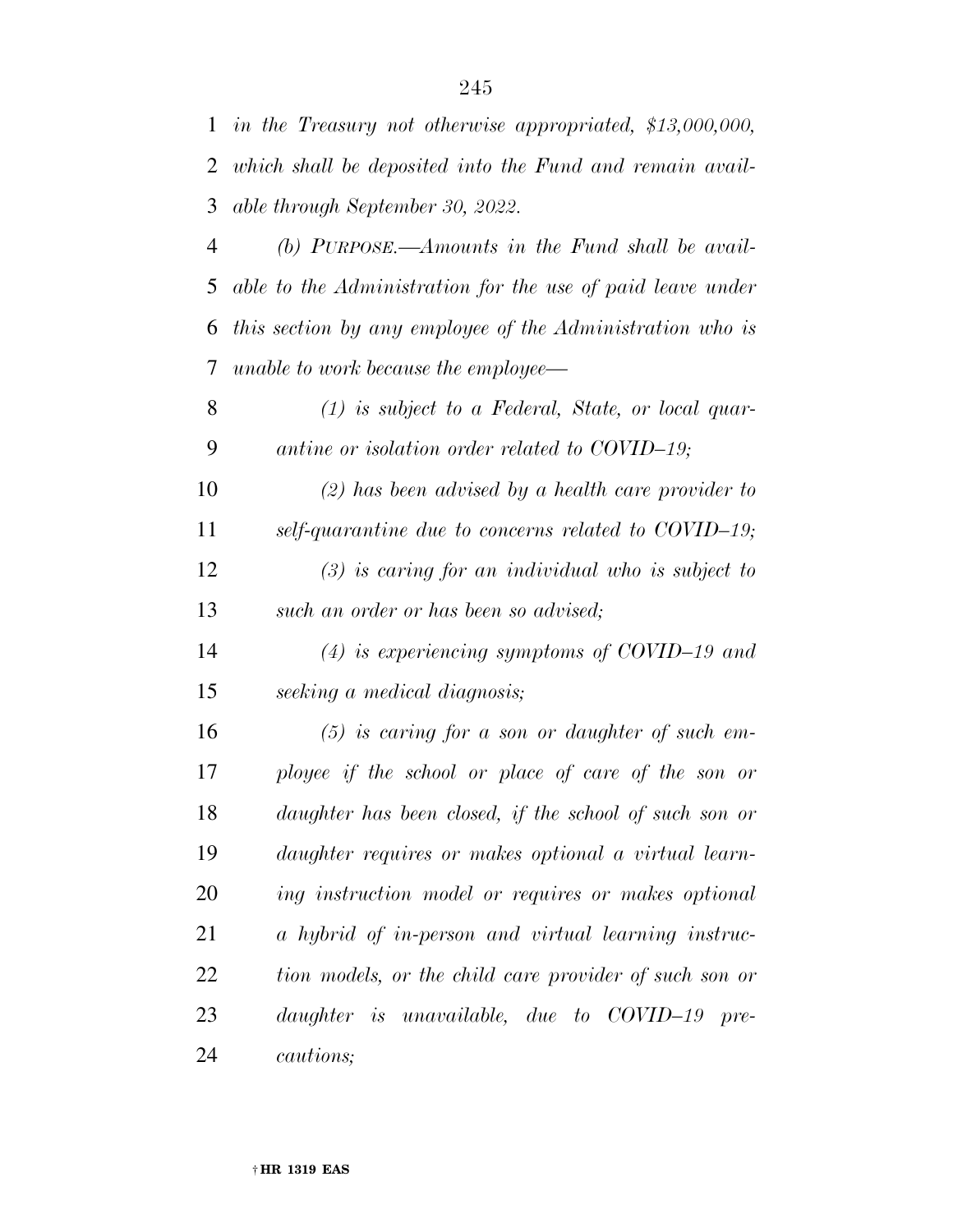| $\mathbf{1}$   | $(6)$ is experiencing any other substantially simi-    |
|----------------|--------------------------------------------------------|
| $\overline{2}$ | <i>lar</i> condition;                                  |
| 3              | $(7)$ is caring for a family member with a mental      |
| 4              | or physical disability or who is 55 years of age or    |
| 5              | older and incapable of self-care, without regard to    |
| 6              | whether another individual other than the employee is  |
| 7              | available to care for such family member, if the place |
| 8              | of care for such family member is closed or the direct |
| 9              | care provider is unavailable due to COVID-19; or       |
| 10             | $(8)$ is obtaining immunization related<br>to          |
| 11             | $COVID-19$ or is recovering from any injury, dis-      |
| 12             | ability, illness, or condition related to such immuni- |
| 13             | zation.                                                |
| 14             | (c) LIMITATIONS.—                                      |
| 15             | (1) PERIOD OF AVAILABILITY.—Paid leave under           |
| 16             | this section may only be provided to and used by an    |
| 17             | employee of the Administration during the period be-   |
| 18             | ginning on the date of enactment of this section and   |
| 19             | ending on September 30, 2021.                          |
| <b>20</b>      | (2) TOTAL HOURS; AMOUNT.—Paid leave under              |
| 21             | this section—                                          |
| 22             | $(A)$ shall be provided to an employee of the          |
| 23             | Administration in an amount not to exceed 600          |

*and in the case of a part-time employee, em-*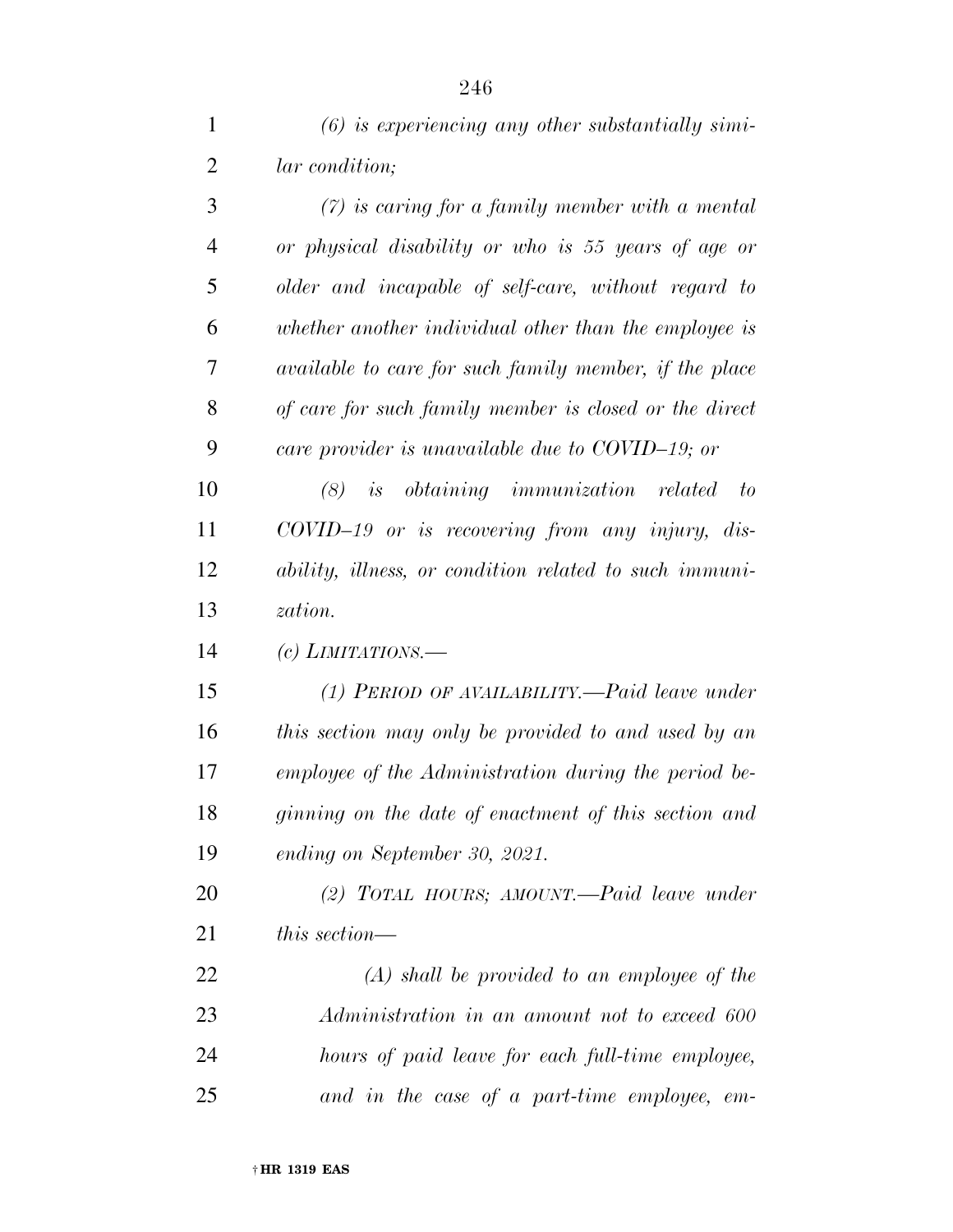| $\mathbf{1}$   | ployee on an uncommon tour of duty, or em-             |
|----------------|--------------------------------------------------------|
| $\overline{2}$ | ployee with a seasonal work schedule, in an            |
| 3              | amount not to exceed the proportional equivalent       |
| $\overline{4}$ | of 600 hours to the extent amounts in the Fund         |
| 5              | remain available for reimbursement;                    |
| 6              | $(B)$ shall be paid at the same hourly rate as         |
| 7              | other leave payments; and                              |
| 8              | $(C)$ may not be provided to an employee if            |
| 9              | the leave would result in payments greater than        |
| 10             | \$2,800 in aggregate for any biweekly pay period       |
| 11             | for a full-time employee, or a proportionally          |
| 12             | equivalent biweekly limit for a part-time em-          |
| 13             | ployee.                                                |
| 14             | (3) RELATIONSHIP TO OTHER LEAVE.-Paid                  |
| 15             | leave under this section—                              |
| 16             | $(A)$ is in addition to any other leave pro-           |
| 17             | vided to an employee of the Administration; and        |
| 18             | $(B)$ may not be used by an employee of the            |
| 19             | Administration concurrently with any other             |
| 20             | paid leave.                                            |
| 21             | (4) CALCULATION OF RETIREMENT BENEFIT.                 |
| 22             | Any paid leave provided to an employee of the Ad-      |
| 23             | ministration under this section shall reduce the total |
| 24             | service used to calculate any Federal civilian retire- |
| 25             | ment benefit.                                          |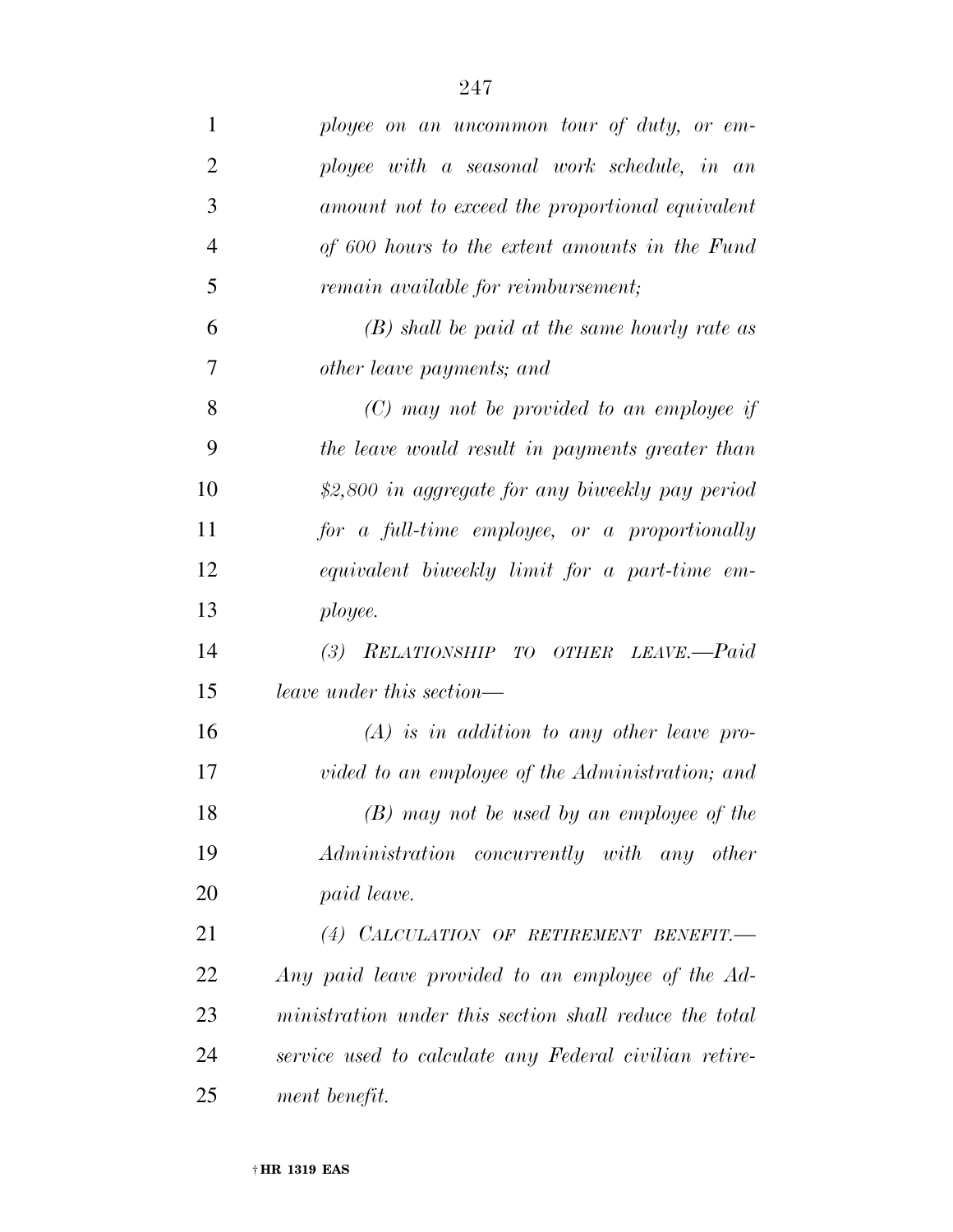| 1              | <b>Subtitle B—Aviation</b>                                 |
|----------------|------------------------------------------------------------|
| $\overline{2}$ | <b>Manufacturing Jobs Protection</b>                       |
| 3              | SEC. 7201. DEFINITIONS.                                    |
| $\overline{4}$ | In this subtitle:                                          |
| 5              | (1) ELIGIBLE EMPLOYEE GROUP.—The term "el-                 |
| 6              | <i>igible employee group</i> " means the portion of an em- |
| 7              | ployer's United States workforce that—                     |
| 8              | $(A)$ does not exceed 25 percent of the em-                |
| 9              | ployer's total United States workforce as of April         |
| 10             | 1, 2020; and                                               |
| 11             | $(B)$ contains only employees with a total                 |
| 12             | compensation level of \$200,000 or less per year;          |
| 13             | and                                                        |
| 14             | $(C)$ is engaged in aviation manufacturing                 |
| 15             | activities and services, or maintenance, repair,           |
| 16             | and overhaul activities and services.                      |
| 17             | (2) AVIATION MANUFACTURING COMPANY.—The                    |
| 18             | term "aviation manufacturing company" means a              |
| 19             | corporation, firm, or other business entity—               |
| 20             | $(A)$ that—                                                |
| 21             | $(i)$ actively manufactures an aircraft,                   |
| 22             | aircraft engine, propeller, or a component,                |
| 23             | part, or systems of an aircraft or aircraft                |
| 24             | engine under a Federal Aviation Adminis-                   |
| 25             | <i>tration production approval;</i>                        |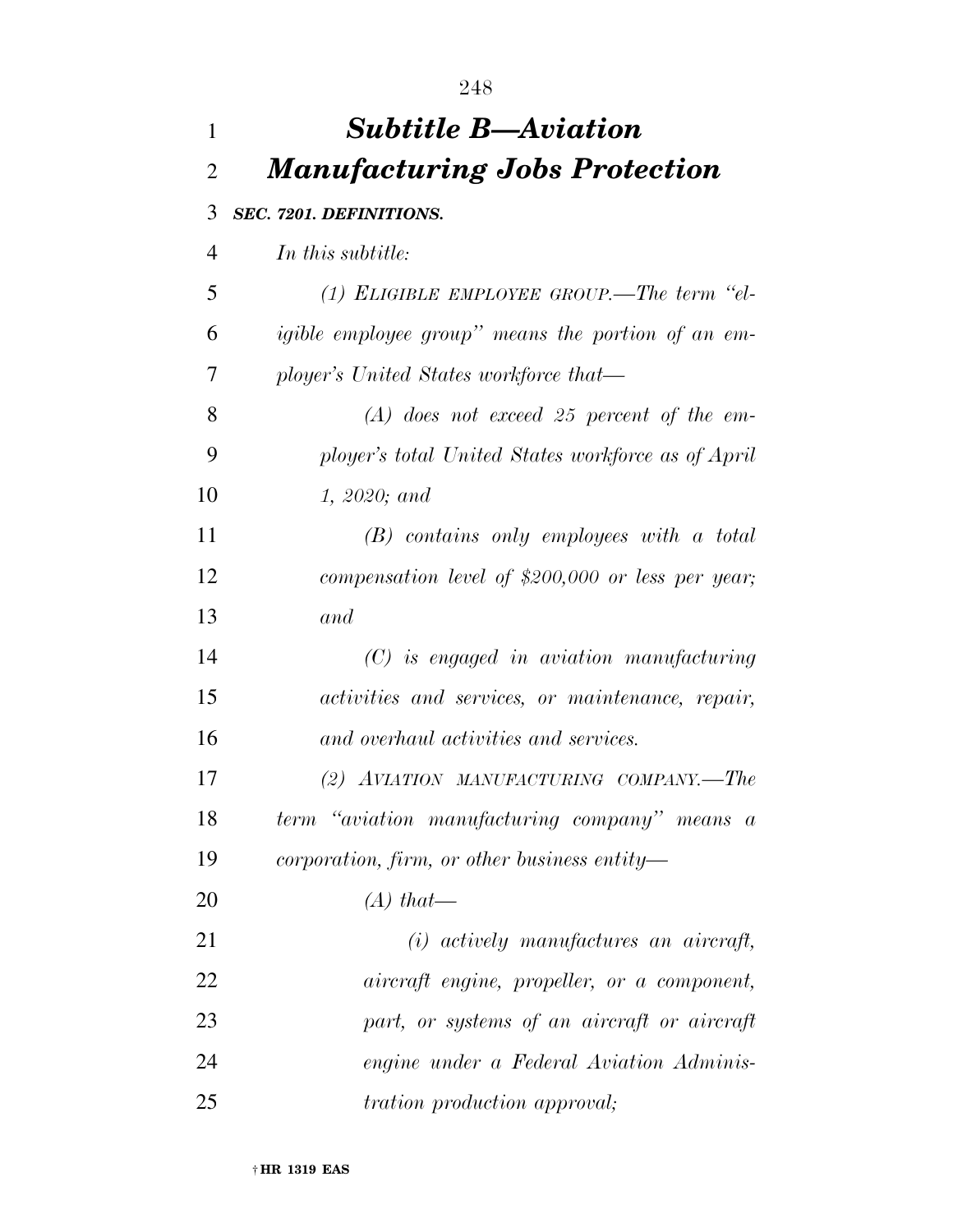| $\mathbf{1}$   | (ii) holds a certificate issued under              |
|----------------|----------------------------------------------------|
| $\overline{2}$ | part 145 of title 14, Code of Federal Regu-        |
| 3              | lations, for maintenance, repair, and over-        |
| $\overline{4}$ | haul of aircraft, aircraft engines, compo-         |
| 5              | nents, or propellers; or                           |
| 6              | ( <i>iii</i> ) operates a process certified to     |
| 7              | SAE AS9100 related to the design, develop-         |
| 8              | ment, or provision of an aviation product          |
| 9              | or service, including a part, component, or        |
| 10             | <i>assembly</i> ;                                  |
| 11             | $(B)$ which—                                       |
| 12             | $(i)$ is established, created, or organized        |
| 13             | in the United States or under the laws of          |
| 14             | <i>the United States; and</i>                      |
| 15             | (ii) has significant operations in, and            |
| 16             | a majority of its employees engaged in             |
| 17             | <i>aviation manufacturing activities and serv-</i> |
| 18             | ices, or maintenance, repair, and overhaul         |
| 19             | activities and services based in the United        |
| 20             | States;                                            |
| 21             | $(C)$ which has involuntarily furloughed or        |
| 22             | laid off at least 10 percent of its workforce in   |
| 23             | 2020 as compared to 2019 or has experienced at     |
| 24             | least a 15 percent decline in 2020 revenues as     |
| 25             | compared to 2019;                                  |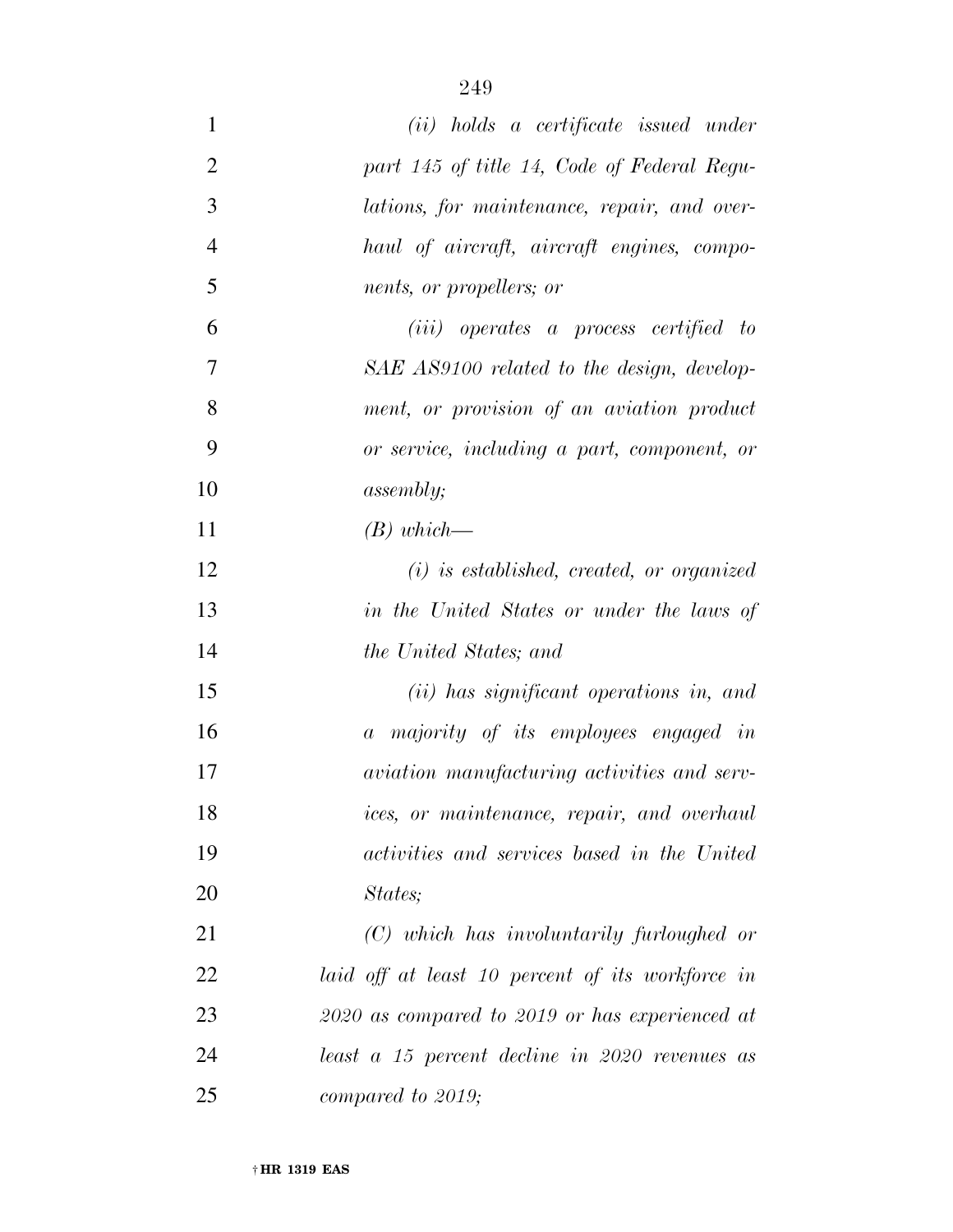| 1              | $(D)$ that, as supported by sworn financial             |
|----------------|---------------------------------------------------------|
| $\overline{2}$ | statements or other appropriate data, has identi-       |
| 3              | fied the eligible employee group and the amount         |
| $\overline{4}$ | of total compensation level for the eligible em-        |
| 5              | ployee group;                                           |
| 6              | $(E)$ that agrees to provide private contribu-          |
| 7              | tions and maintain the total compensation level         |
| 8              | for the eligible employee group for the duration        |
| 9              | of an agreement under this subtitle;                    |
| 10             | $(F)$ that agrees to provide immediate notice           |
| 11             | and justification to the Secretary of involuntary       |
| 12             | furloughs or layoffs exceeding 10 percent of the        |
| 13             | workforce that is not included in an eligible em-       |
| 14             | ployee group for the duration of an agreement           |
| 15             | and receipt of public contributions under this          |
| 16             | <i>subtitle:</i>                                        |
| 17             | $(G)$ that has not conducted involuntary fur-           |
| 18             | loughs or reduced pay rates or benefits for the el-     |
| 19             | <i>igible employee group, subject to the employer's</i> |
| 20             | right to discipline or terminate an employee in         |
| 21             | accordance with employer policy, between the            |
| 22             | date of application and the date on which such          |
| 23             | a corporation, firm, or other business entity en-       |
| 24             | ters into an agreement with the Secretary under         |
| 25             | <i>this subtitle; and</i>                               |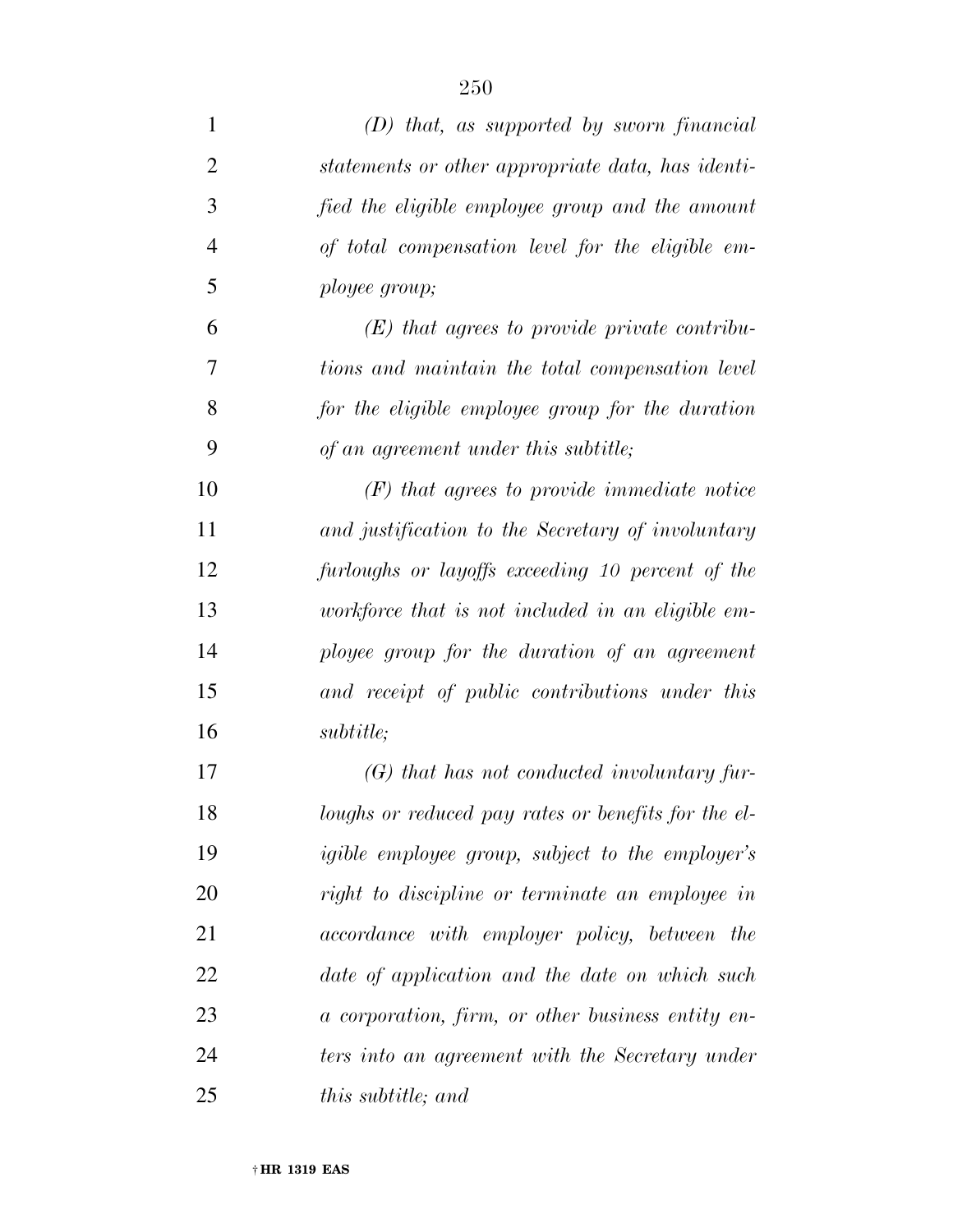*(H) that—* 

| $\overline{2}$ | $(i)$ in the case of a corporation, firm,      |
|----------------|------------------------------------------------|
| 3              | or other business entity including any par-    |
| $\overline{4}$ | ent company or subsidiary of such a cor-       |
| 5              | poration, firm, or other business entity, that |
| 6              | holds any type or production certificate or    |
| 7              | similar authorization issued under section     |
| 8              | 44704 of title 49, United States Code, with    |
| 9              | respect to a transport-category airplane cov-  |
| 10             | ered under part 25 of title 14, Code of Fed-   |
| 11             | eral Regulations, certificated with a pas-     |
| 12             | senger seating capacity of 50 or more,         |
| 13             | agrees to refrain from conducting involun-     |
| 14             | tary layoffs or furloughs, or reducing pay     |
| 15             | rates and benefits, for the eligible employee  |
| 16             | group, subject to the employer's right to dis- |
| 17             | cipline or terminate an employee in accord-    |
| 18             | ance with employer policy from the date of     |
| 19             | agreement until September 30, 2021, or the     |
| 20             | duration of the agreement and receipt of       |
| 21             | public contributions under this subtitle,      |
| 22             | whichever period ends later; or                |
| 23             | $(ii)$ in the case of corporation, firm, or    |
| 24             | other business entity not specified under      |

*subparagraph (i), agrees to refrain from*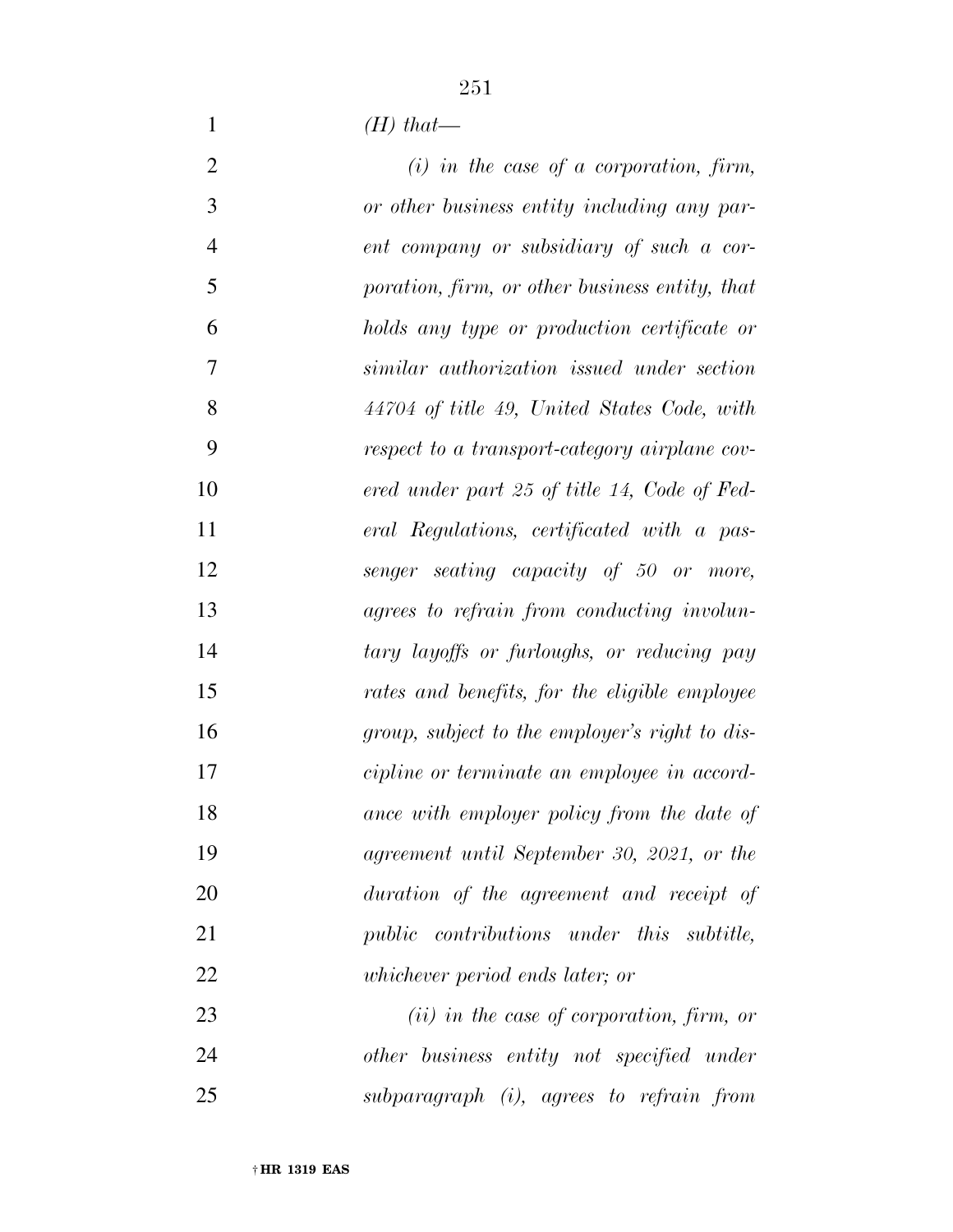| $\mathbf{1}$   | conducting involuntary layoffs or furloughs,            |
|----------------|---------------------------------------------------------|
| $\overline{2}$ | or reducing pay rates and benefits, for the             |
| 3              | eligible employee group, subject to the em-             |
| $\overline{4}$ | ployer's right to discipline or terminate an            |
| 5              | employee in accordance with employer pol-               |
| 6              | icy for the duration of the agreement and               |
| 7              | receipt of public contributions under this              |
| 8              | <i>subtitle.</i>                                        |
| 9              | $(3)$ EMPLOYEE.—The term "employee" has the             |
| 10             | meaning given that term in section 3 of the Fair        |
| 11             | Labor Standards Act of 1938 (29 U.S.C. 203).            |
| 12             | (4) EMPLOYER.—The term "employer" means an              |
| 13             | aviation manufacturing company that is an employer      |
| 14             | (as defined in section 3 of the Fair Labor Standards    |
| 15             | Act of 1938 (29 U.S.C. 203)).                           |
| 16             | $(5)$ PRIVATE CONTRIBUTION.—The term "private"          |
| 17             | contribution" means the contribution funded by the      |
| 18             | employer under this subtitle to maintain 50 percent     |
| 19             | of the eligible employee group's total compensation     |
| 20             | level, and combined with the public contribution, is    |
| 21             | sufficient to maintain the total compensation level for |
| 22             | the eligible employee group as of April 1, 2020.        |
| 23             | $(6)$ PUBLIC CONTRIBUTION.—The term "public"            |
| 24             | contribution" means the contribution funded by the      |
| 25             | Federal Government under this subtitle to provide 50    |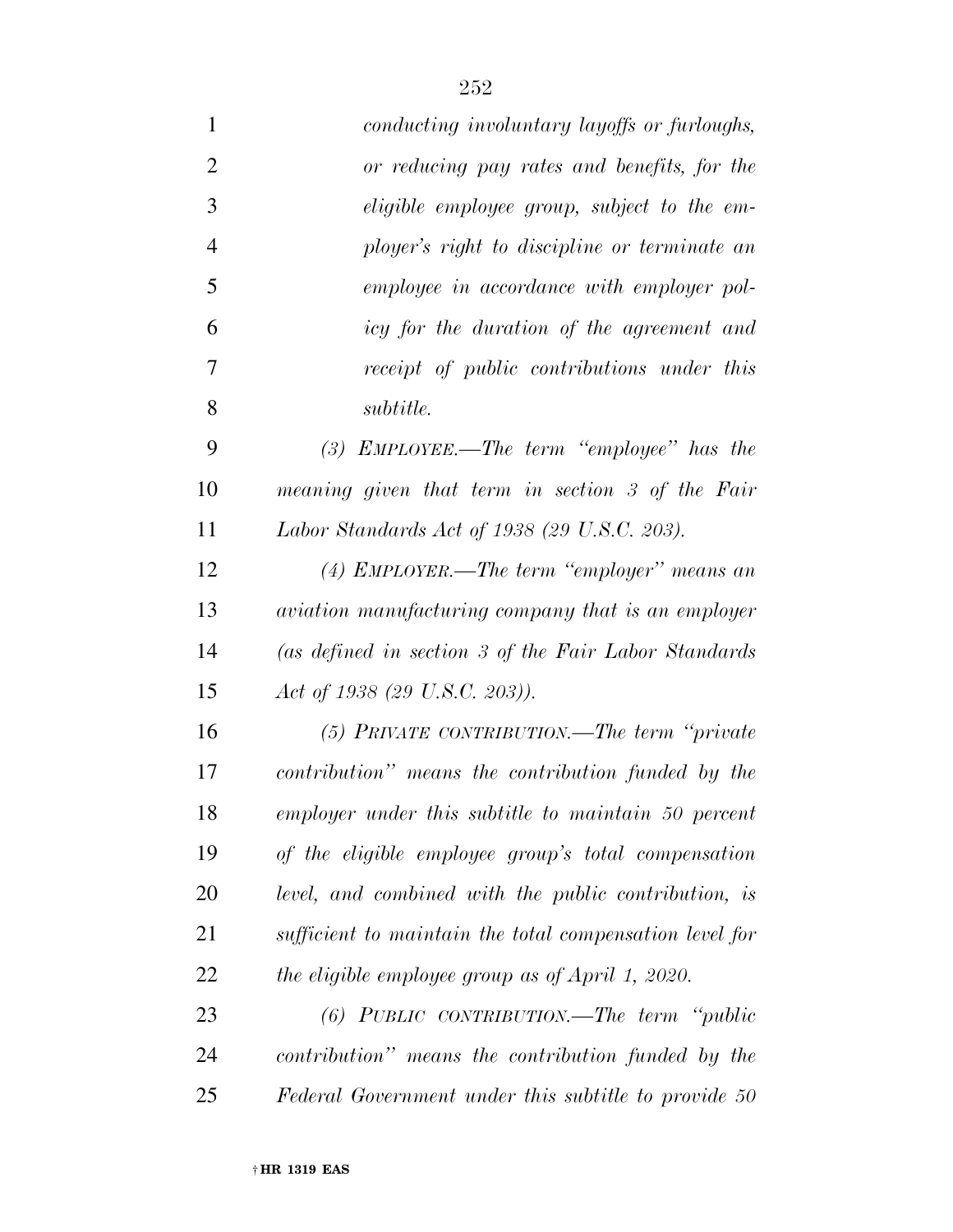*percent of the eligible employees group's total com-*

 *pensation level, and combined with the private con- tribution, is sufficient to maintain the total com- pensation level for those in the eligible employee group as of April 1, 2020. (7) SECRETARY.—The term ''Secretary'' means the Secretary of Transportation. (8) TOTAL COMPENSATION LEVEL.—The term ''total compensation level'' means the level of total base compensation and benefits being provided to an eligible employee group employee, excluding overtime and premium pay, and excluding any Federal, State, or local payroll taxes paid, as of April 1, 2020. SEC. 7202. PAYROLL SUPPORT PROGRAM. (a) IN GENERAL.—The Secretary shall establish a pay- roll support program and enter into agreements with em- ployers who meet the eligibility criteria specified in sub- section (b) and are not ineligible under subsection (c), to provide public contributions to supplement compensation of an eligible employee group. There is appropriated for fiscal year 2021, out of amounts in the Treasury not otherwise appropriated, \$3,000,000,000, to remain available until September 30, 2023, for the Secretary to carry out the pay-roll support program authorized under the preceding sen-*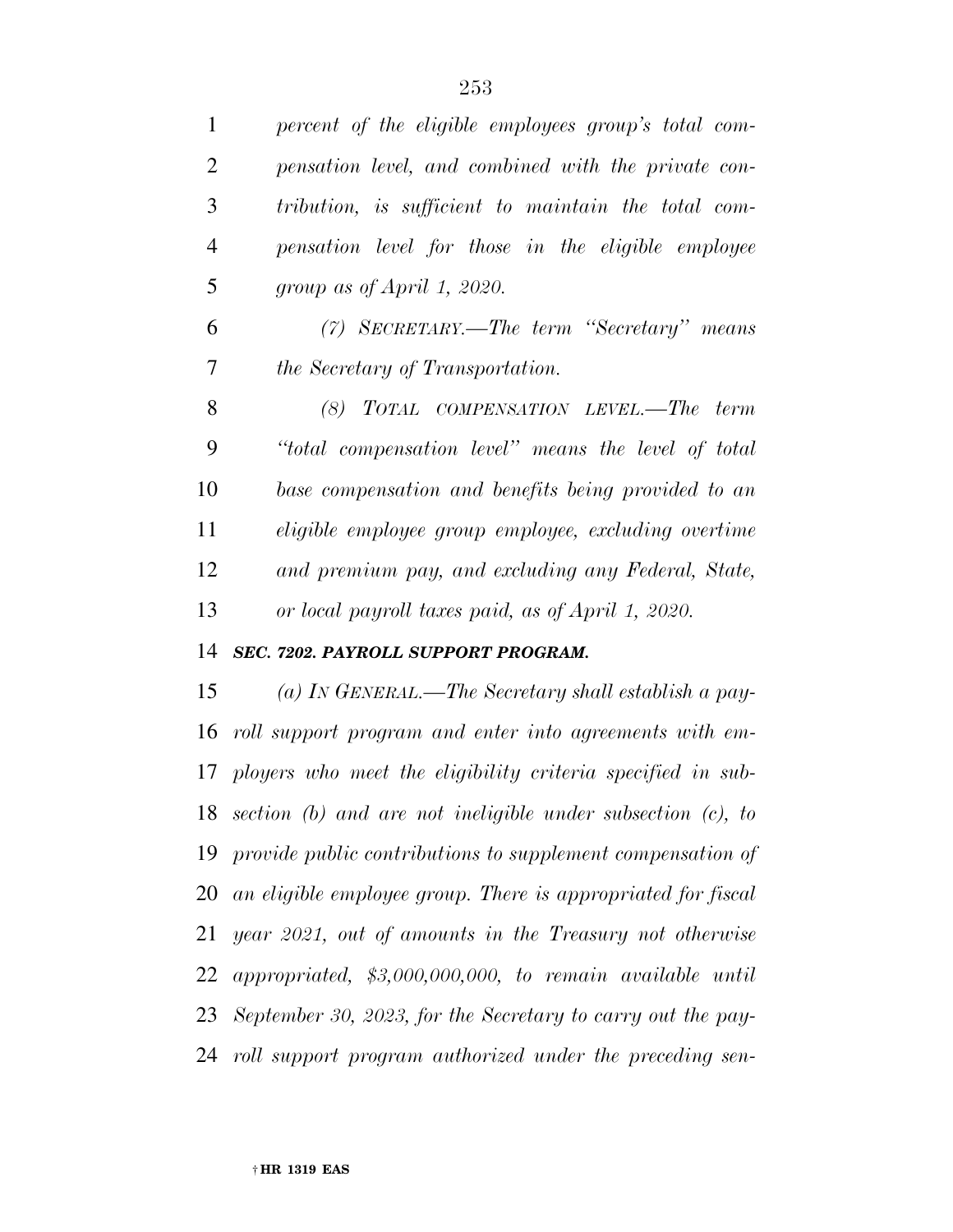*tence for which 1 percent of the funds may be used for im-plementation costs and administrative expenses.* 

 *(b) ELIGIBILITY.—The Secretary shall enter into an agreement and provide public contributions, for a term no longer than 6 months, solely with an employer that agrees to use the funds received under an agreement exclusively for the continuation of employee wages, salaries, and bene- fits, to maintain the total compensation level for the eligible employee group as of April 1, 2020 for the duration of the agreement, and to facilitate the retention, rehire, or recall of employees of the employer, except that such funds may not be used for back pay of returning rehired or recalled employees.* 

 *(c) INELIGIBILITY.—The Secretary may not enter into any agreement under this section with an employer who was allowed a credit under section 2301 of the CARES Act (26 U.S.C. 3111 note) for the immediately preceding cal- endar quarter ending before such agreement is entered into, who received financial assistance under section 4113 of the CARES Act (15 U.S.C. 9073), or who is currently expend- ing financial assistance under the paycheck protection pro- gram established under section 7(a)(36) of the Small Busi- ness Act (15 U.S.C. 636(a)(36)), as of the date the employer submits an application under the payroll support program established under subsection (a).*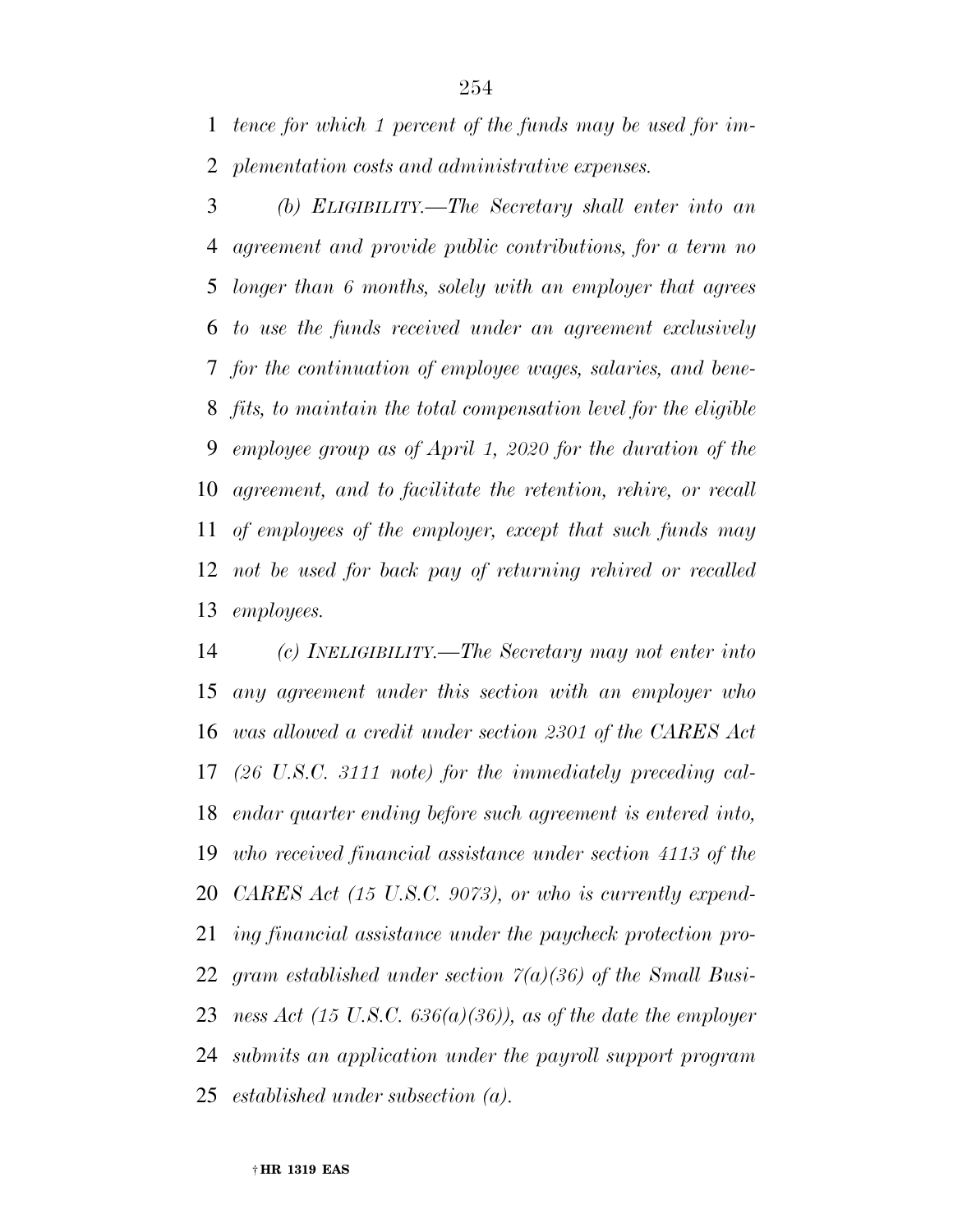*(d) REDUCTIONS.—To address any shortfall in assist- ance that would otherwise be provided under this subtitle, the Secretary shall reduce, on a pro rata basis, the financial assistance provided under this subtitle.* 

 *(e) AGREEMENT DEADLINE.—No agreement may be entered into by the Secretary under the payroll support pro- gram established under subsection (a) after the last day of the 6 month period that begins on the effective date of the first agreement entered into under such program.* 

*Subtitle C—Airlines* 

*SEC. 7301. AIR TRANSPORTATION PAYROLL SUPPORT PRO-*

### *GRAM EXTENSION.*

 *(a) DEFINITIONS.—The definitions in section 40102(a) of title 49, United States Code, shall apply with respect to terms used in this section, except that—* 

 *(1) the term ''catering functions'' means prepa- ration, assembly, or both, of food, beverages, provi- sions and related supplies for delivery, and the deliv- ery of such items, directly to aircraft or to a location on or near airport property for subsequent delivery to aircraft;* 

*(2) the term ''contractor'' means—* 

 *(A) a person that performs, under contract with a passenger air carrier conducting oper-*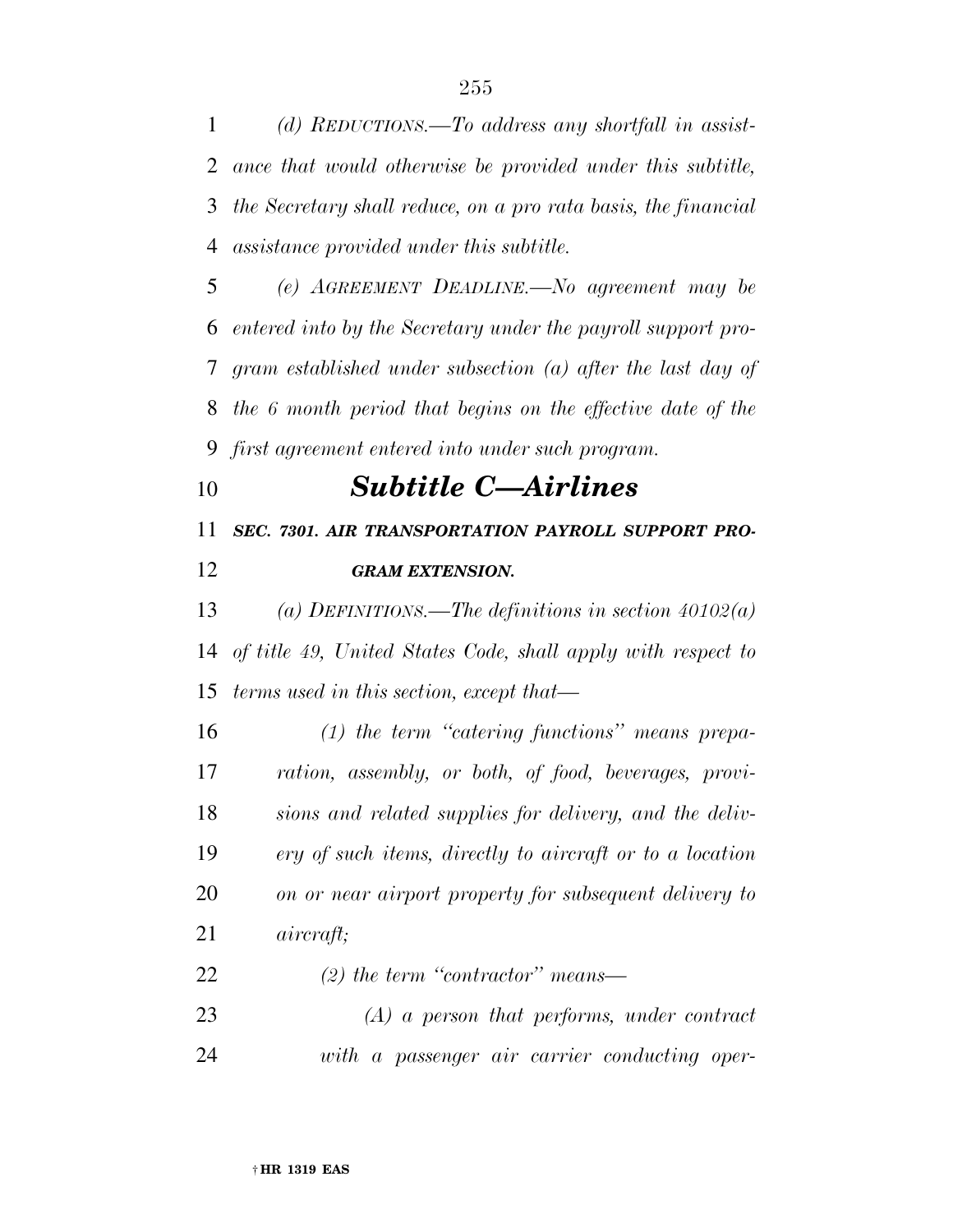| $\mathbf{1}$   | ations under part 121 of title 14, Code of Fed-       |
|----------------|-------------------------------------------------------|
| $\overline{2}$ | eral Regulations—                                     |
| 3              | $(i)$ catering functions; or                          |
| $\overline{4}$ | $(ii)$ functions on the property of an                |
| 5              | airport that are directly related to the air          |
| 6              | transportation of persons, property, or               |
| 7              | mail, including the loading and unloading             |
| 8              | of property on aircraft, assistance to pas-           |
| 9              | sengers under part 382 of title 14, Code of           |
| 10             | Federal Regulations, security, airport                |
| 11             | ticketing and check-in functions, ground-             |
| 12             | handling of aircraft, or aircraft cleaning            |
| 13             | and sanitization functions and waste re-              |
| 14             | moval; or                                             |
| 15             | $(B)$ a subcontractor that performs such              |
| 16             | functions;                                            |
| 17             | $(3)$ the term "employee" means an individual,        |
| 18             | other than a corporate officer, who is employed by an |
| 19             | <i>air carrier or a contractor</i> ;                  |
| 20             | $(4)$ the term "eligible air carrier" means an air    |
| 21             | carrier that—                                         |
| 22             | (A) received financial assistance pursuant            |
| 23             | section $402(a)(1)$ of division N of the Consoli-     |
| 24             | dated Appropriations Act, 2021 (Public Law            |
| 25             | $116 - 260$ ;                                         |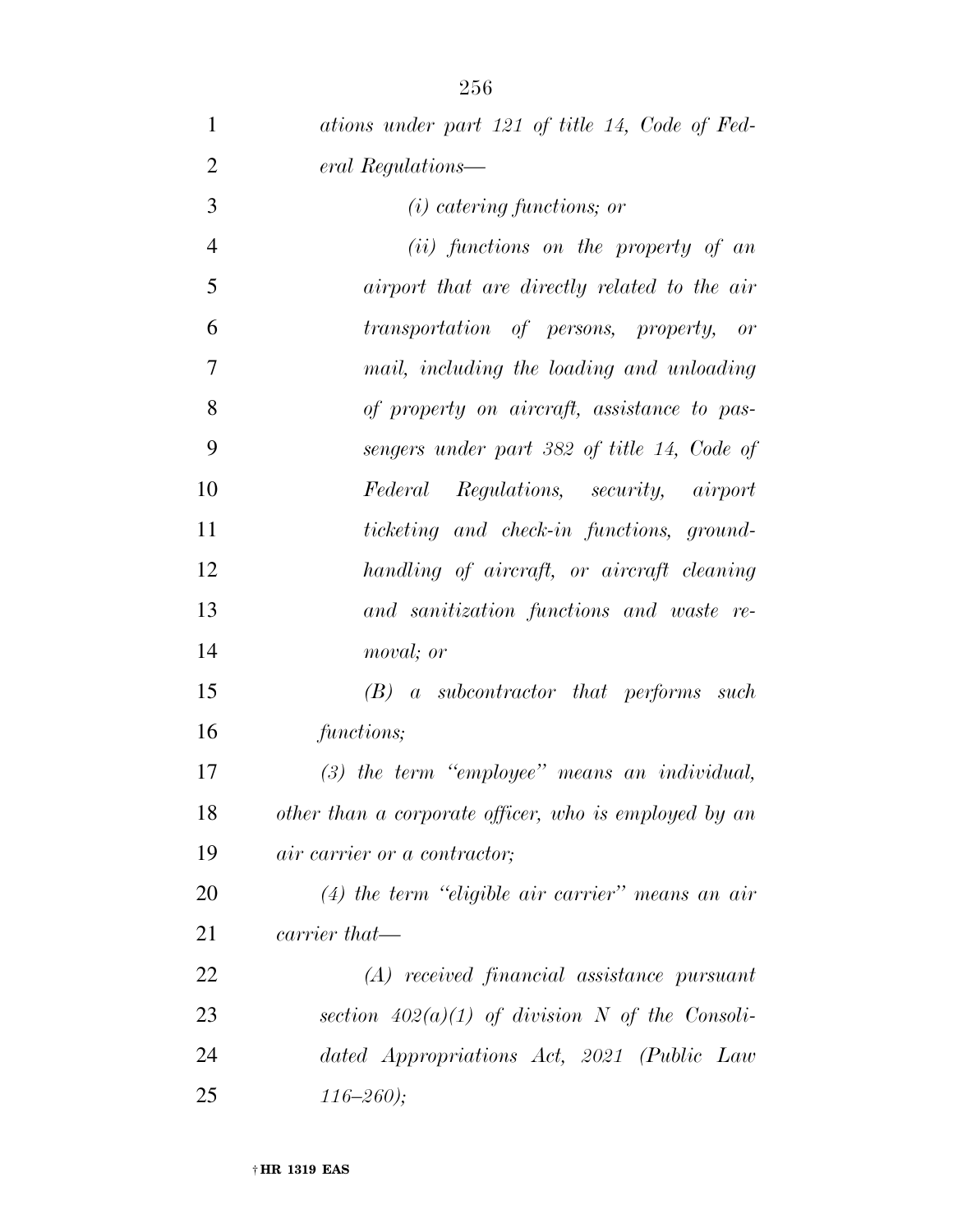| $\mathbf{1}$   | (B) provides air transportation as of March      |
|----------------|--------------------------------------------------|
| $\overline{2}$ | 31, 2021;                                        |
| 3              | (C) has not conducted involuntary furloughs      |
| $\overline{4}$ | or reduced pay rates or benefits between March   |
| 5              | 31, 2021, and the date on which the air carrier  |
| 6              | makes a certification to the Secretary pursuant  |
| 7              | to subparagraph $(D)$ ; and                      |
| 8              | $(D)$ certifies to the Secretary that such air   |
| 9              | carrier will—                                    |
| 10             | $(i)$ refrain from conducting involun-           |
| 11             | tary furloughs or reducing pay rates or ben-     |
| 12             | efits until September 30, 2021, or the date      |
| 13             | on which assistance provided under this sec-     |
| 14             | tion is exhausted, whichever is later;           |
| 15             | (ii) refrain from purchasing an equity           |
| 16             | security of the air carrier or the parent        |
| 17             | company of the air carrier that is listed on     |
| 18             | a national securities exchange through Sep-      |
| 19             | tember 30, 2022;                                 |
| 20             | ( <i>iii</i> ) refrain from paying dividends, or |
| 21             | making other capital distributions, with re-     |
| 22             | spect to common stock (or equivalent inter-      |
| 23             | est) of such air carrier through September       |
| 24             | 30, 2022;                                        |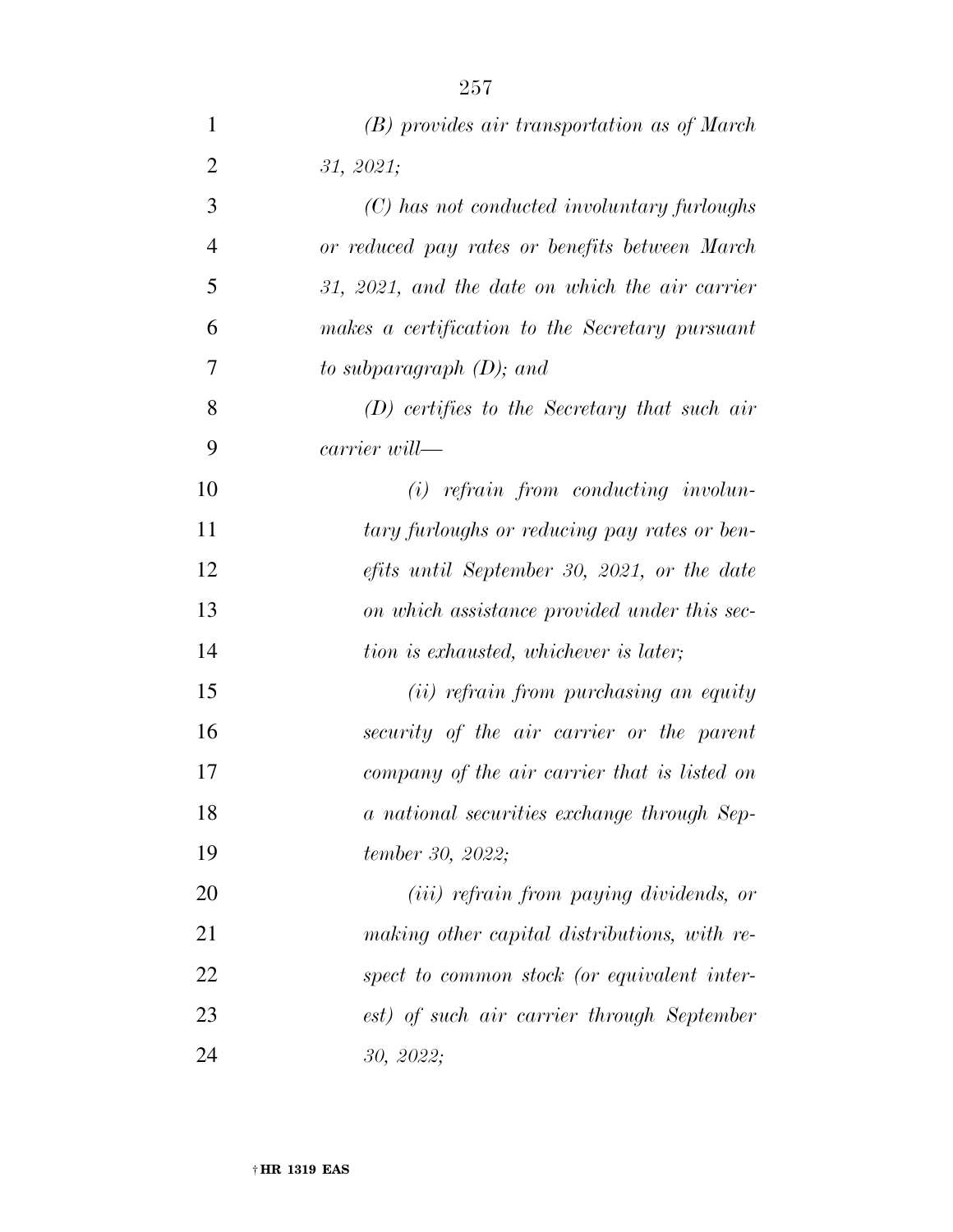| $\mathbf{1}$   | $(iv)$ during the 2-year period begin-  |
|----------------|-----------------------------------------|
| $\overline{2}$ | ning April 1, 2021, and ending April 1, |
| 3              | $2023$ , refrain from paying—           |
| $\overline{4}$ | $(I)$ any officer or employee of the    |
| 5              | air carrier whose total compensation    |
| 6              | $exceeded$ $$425,000$ in calendar year  |
| 7              | 2019 (other than an employee whose      |
| 8              | compensation is determined through an   |
| 9              | existing collective bargaining agree-   |
| 10             | ment entered into prior to the date of  |
| 11             | enactment of this $Act$ )—              |
| 12             | (aa) total compensation that            |
| 13             | exceeds, during any 12 consecutive      |
| 14             | months of such 2-year period, the       |
| 15             | total compensation received by the      |
| 16             | officer or employee from the air        |
| 17             | carrier in calendar year 2019; or       |
| 18             | (bb) severance pay or other             |
| 19             | benefits upon termination of em-        |
| 20             | ployment with the air carrier           |
| 21             | which exceeds twice the maximum         |
| 22             | total compensation received by the      |
| 23             | officer or employee from the air        |
| 24             | carrier in calendar year 2019;          |
| 25             | and                                     |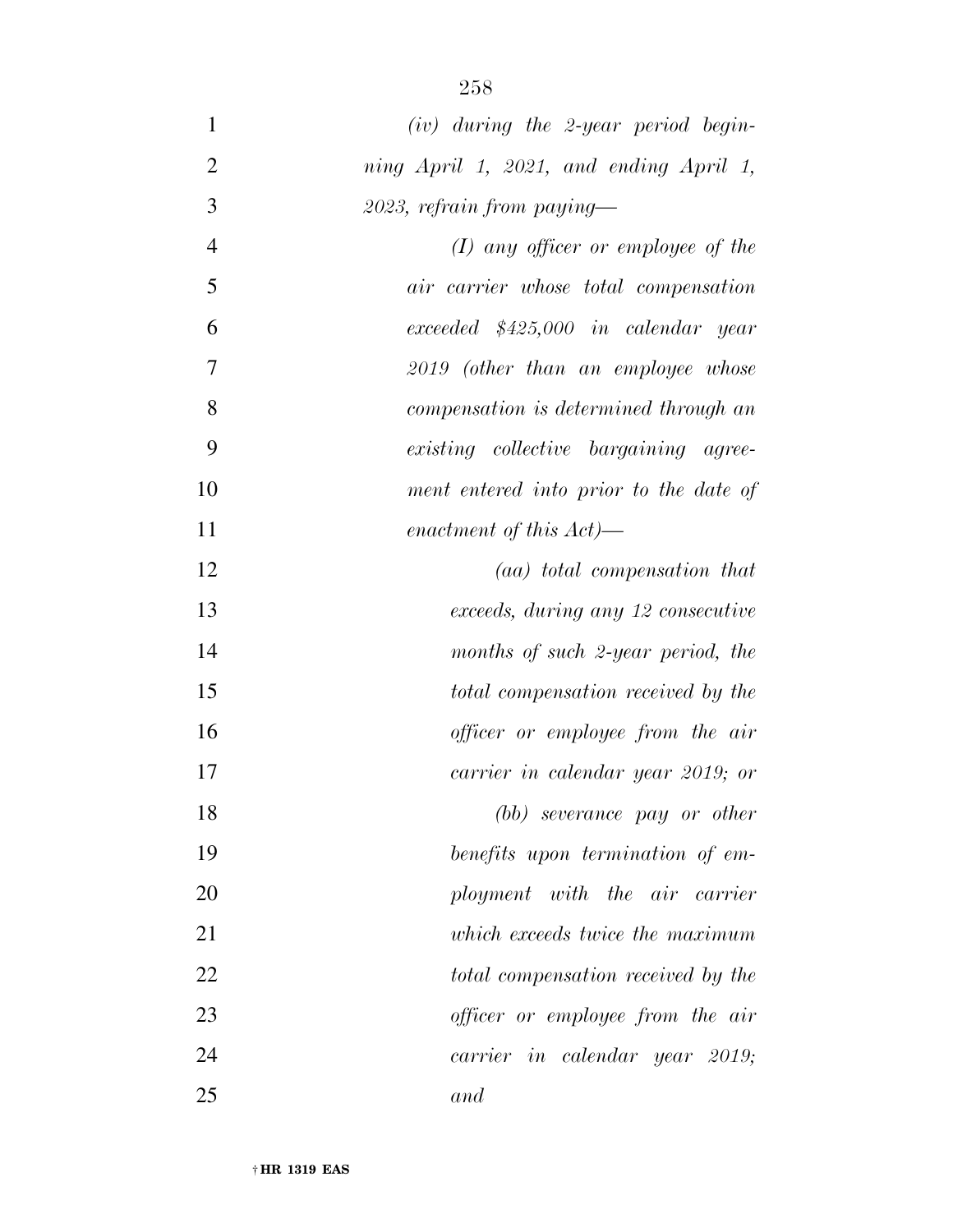| $\mathbf{1}$   | $(II)$ any officer or employee of the                |
|----------------|------------------------------------------------------|
| $\overline{2}$ | air carrier whose total compensation                 |
| 3              | $exceeded$ \$3,000,000 in calendar year              |
| $\overline{4}$ | $during$ $any$ $12$ $consecutive$<br>2019            |
| 5              | months of such period total compensa-                |
| 6              | tion in excess of the sum of-                        |
| 7              | $(aa)$ \$3,000,000; and                              |
| 8              | $(bb)$ 50 percent of the excess                      |
| 9              | over \$3,000,000 of the total com-                   |
| 10             | pensation received by the officer                    |
| 11             | or employee from the air carrier                     |
| 12             | in calendar year 2019.                               |
| 13             | $(5)$ the term "eligible contractor" means a con-    |
| 14             | tractor that—                                        |
| 15             | (A) received financial assistance pursuant           |
| 16             | to section $402(a)(2)$ of division N of the Consoli- |
| 17             | dated Appropriations Act, 2021 (Public Law           |
| 18             | $116 - 260$ ;                                        |
| 19             | $(B)$ performs one or more of the functions          |
| 20             | described under paragraph (2) as of March 31,        |
| 21             | 2021;                                                |
| 22             | (C) has not conducted involuntary furloughs          |
| 23             | or reduced pay rates or benefits between March       |
| 24             | $31, 2021,$ and the date on which the contractor     |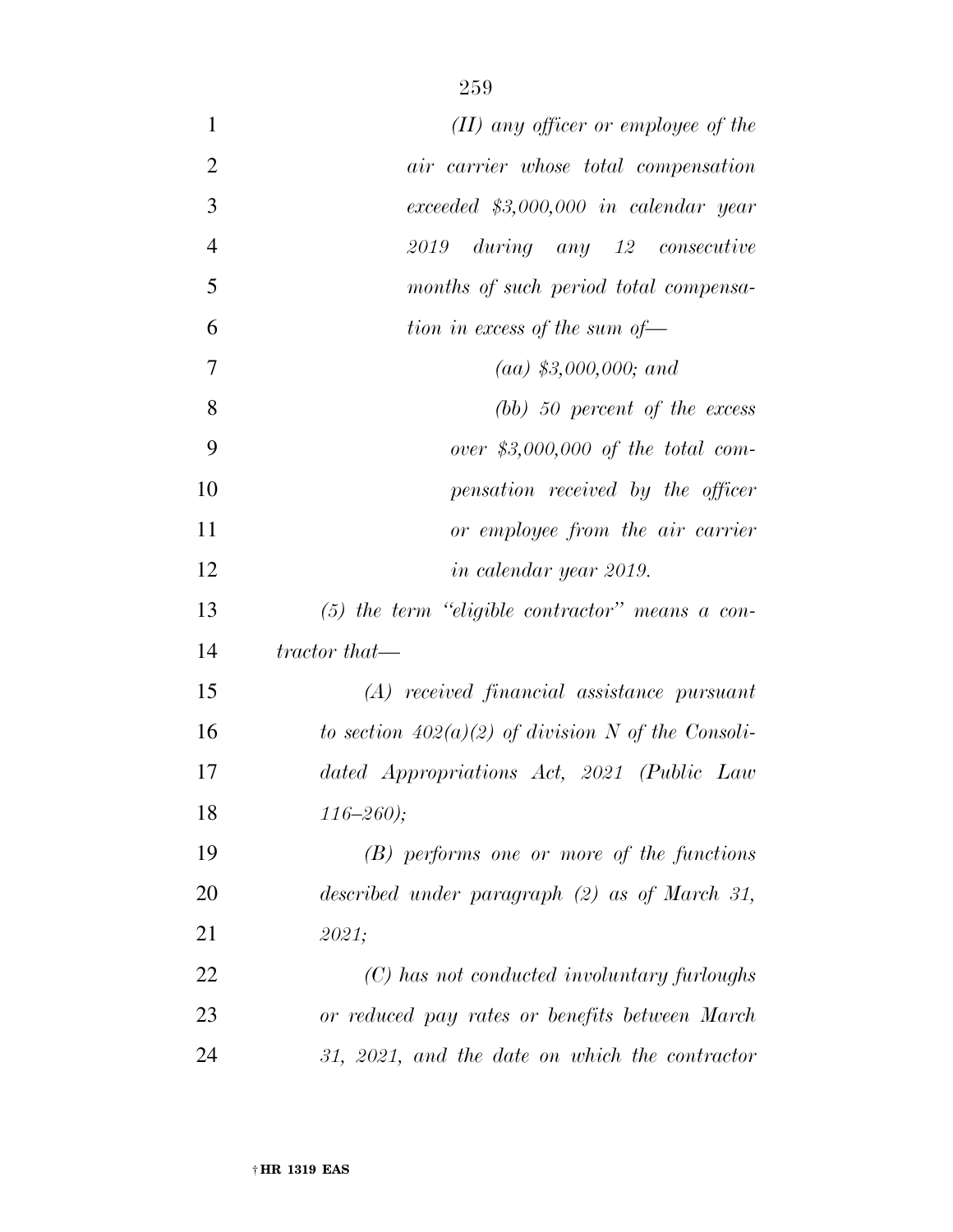| $\mathbf{1}$   | makes a certification to the Secretary pursuant  |
|----------------|--------------------------------------------------|
| $\overline{2}$ | to subparagraph $(D)$ ; and                      |
| 3              | $(D)$ certifies to the Secretary that such con-  |
| $\overline{4}$ | $\emph{tractor will}$                            |
| 5              | $(i)$ refrain from conducting involun-           |
| 6              | tary furloughs or reducing pay rates or ben-     |
| 7              | efits until September 30, 2021, or the date      |
| 8              | on which assistance provided under this sec-     |
| 9              | tion is exhausted, whichever is later;           |
| 10             | (ii) refrain from purchasing an equity           |
| 11             | security of the contractor or the parent com-    |
| 12             | pany of the contractor that is listed on a       |
| 13             | national securities exchange through Sep-        |
| 14             | tember 30, 2022;                                 |
| 15             | ( <i>iii</i> ) refrain from paying dividends, or |
| 16             | making other capital distributions, with re-     |
| 17             | spect to common stock (or equivalent inter-      |
| 18             | est) of the contractor through September 30,     |
| 19             | 2022;                                            |
| 20             | $(iv)$ during the 2-year period begin-           |
| 21             | ning April 1, 2021, and ending April 1,          |
| 22             | $2023$ , refrain from paying—                    |
| 23             | $(I)$ any officer or employee of the             |
| 24             | <i>contractor</i> whose total compensation       |
| 25             | exceeded \$425,000 in calendar year              |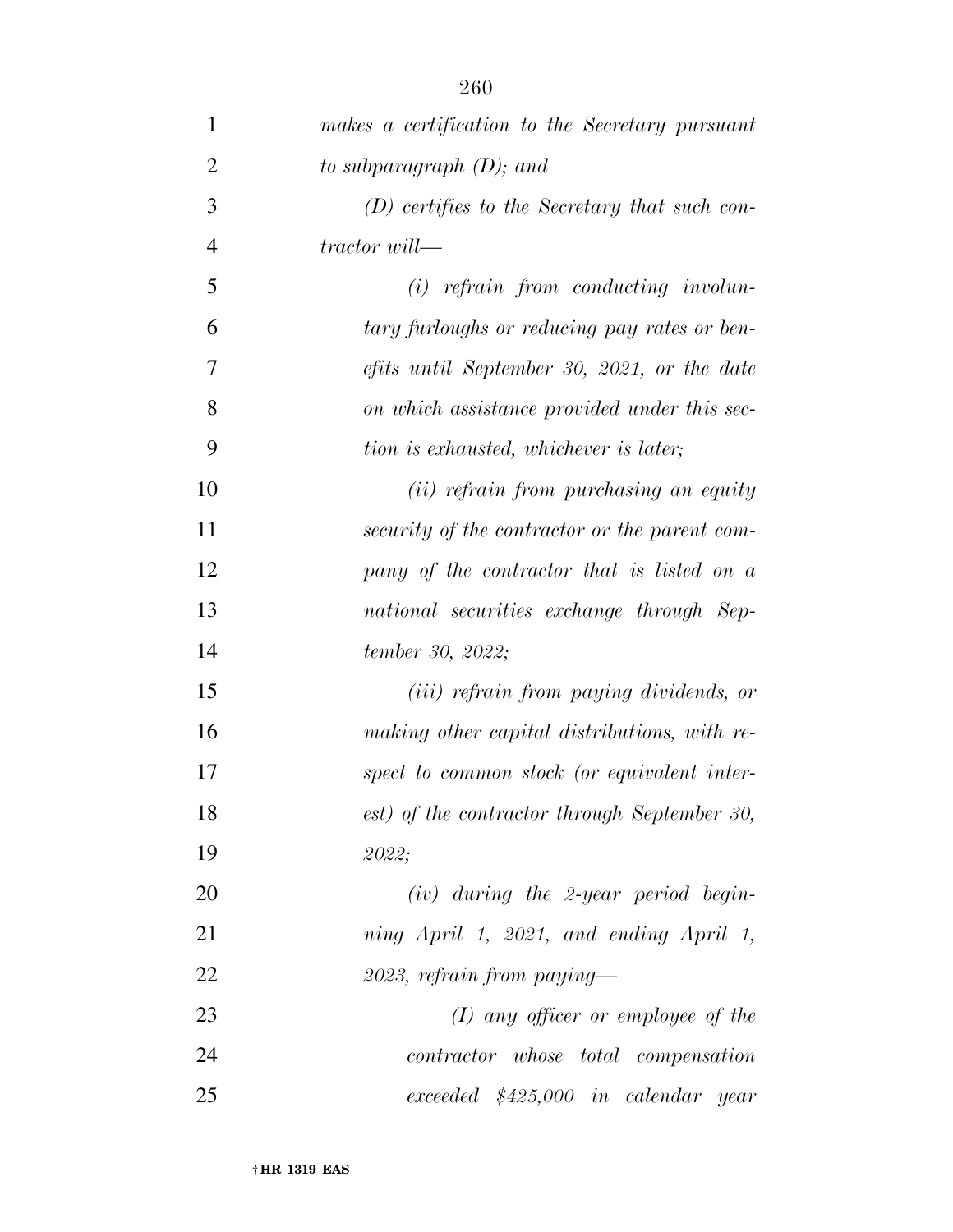| $\mathbf{1}$   | 2019 (other than an employee whose      |
|----------------|-----------------------------------------|
| $\overline{2}$ | compensation is determined through an   |
| 3              | existing collective bargaining agree-   |
| $\overline{4}$ | ment entered into prior to the date of  |
| 5              | enactment of this $Act$ )—              |
| 6              | (aa) total compensation that            |
| 7              | exceeds, during any 12 consecutive      |
| 8              | months of such 2-year period, the       |
| 9              | total compensation received by the      |
| 10             | officer or employee from the con-       |
| 11             | tractor in calendar year 2019; or       |
| 12             | (bb) severance pay or other             |
| 13             | benefits upon termination of em-        |
| 14             | ployment with the contractor            |
| 15             | which exceeds twice the maximum         |
| 16             | total compensation received by the      |
| 17             | officer or employee from the con-       |
| 18             | tractor in calendar year 2019;          |
| 19             | and                                     |
| 20             | $(II)$ any officer or employee of the   |
| 21             | contractor whose total compensation     |
| 22             | $exceeded$ \$3,000,000 in calendar year |
| 23             | during any 12 consecutive<br>2019       |
| 24             | months of such period total compensa-   |
| 25             | tion in excess of the sum of-           |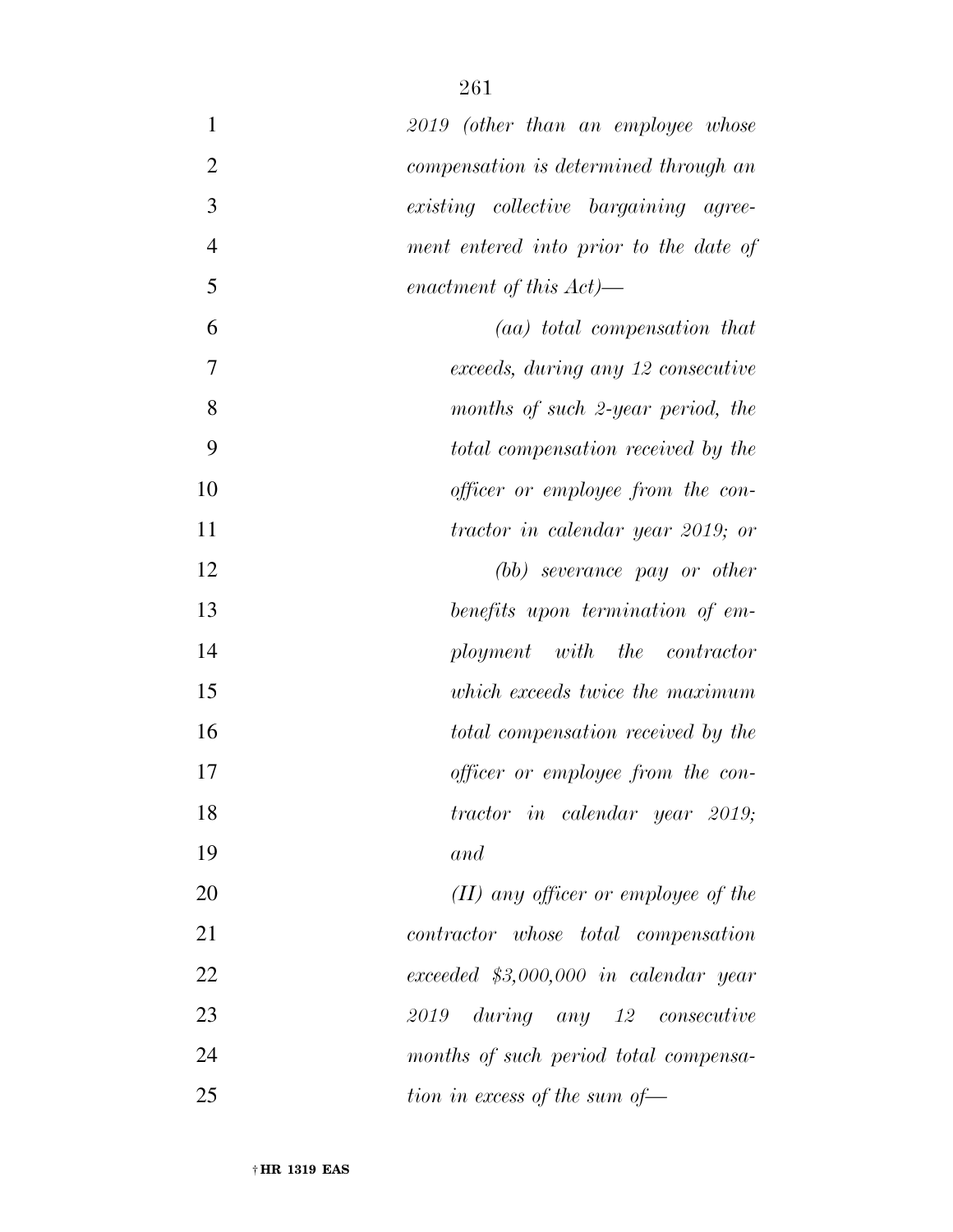| $\mathbf{1}$   | $(aa)$ \$3,000,000; and                                         |
|----------------|-----------------------------------------------------------------|
| $\overline{2}$ | $(bb)$ 50 percent of the excess                                 |
| 3              | over $$3,000,000$ of the total com-                             |
| $\overline{4}$ | pensation received by the officer                               |
| 5              | or employee from the contractor                                 |
| 6              | in calendar year 2019.                                          |
| 7              | $(6)$ the term "Secretary" means the Secretary of               |
| 8              | the Treasury.                                                   |
| 9              | (b) PAYROLL SUPPORT GRANTS.—                                    |
| 10             | $(1)$ IN GENERAL.—The Secretary shall make                      |
| 11             | <i>available to eligible air carriers and eligible contrac-</i> |
| 12             | tors, financial assistance exclusively for the continu-         |
| 13             | ation of payment of employee wages, salaries, and               |
| 14             | benefits to $-$                                                 |
| 15             | $(A)$ eligible air carriers, in an aggregate                    |
| 16             | amount of \$14,000,000,000; and                                 |
| 17             | $(B)$ eligible contractors, in an aggregate                     |
| 18             | amount of \$1,000,000,000.                                      |
| 19             | $(2)$ APPORTIONMENTS.—                                          |
| 20             | $(A)$ In GENERAL.—The Secretary shall ap-                       |
| 21             | portion funds to eligible air carriers and eligible             |
| 22             | contractors in accordance with the requirements                 |
| 23             | of this section not later than April 15, 2021.                  |
| 24             | ELIGIBLE AIR CARRIERS.—The Sec-<br>(B)                          |
| 25             | retary shall apportion funds made available                     |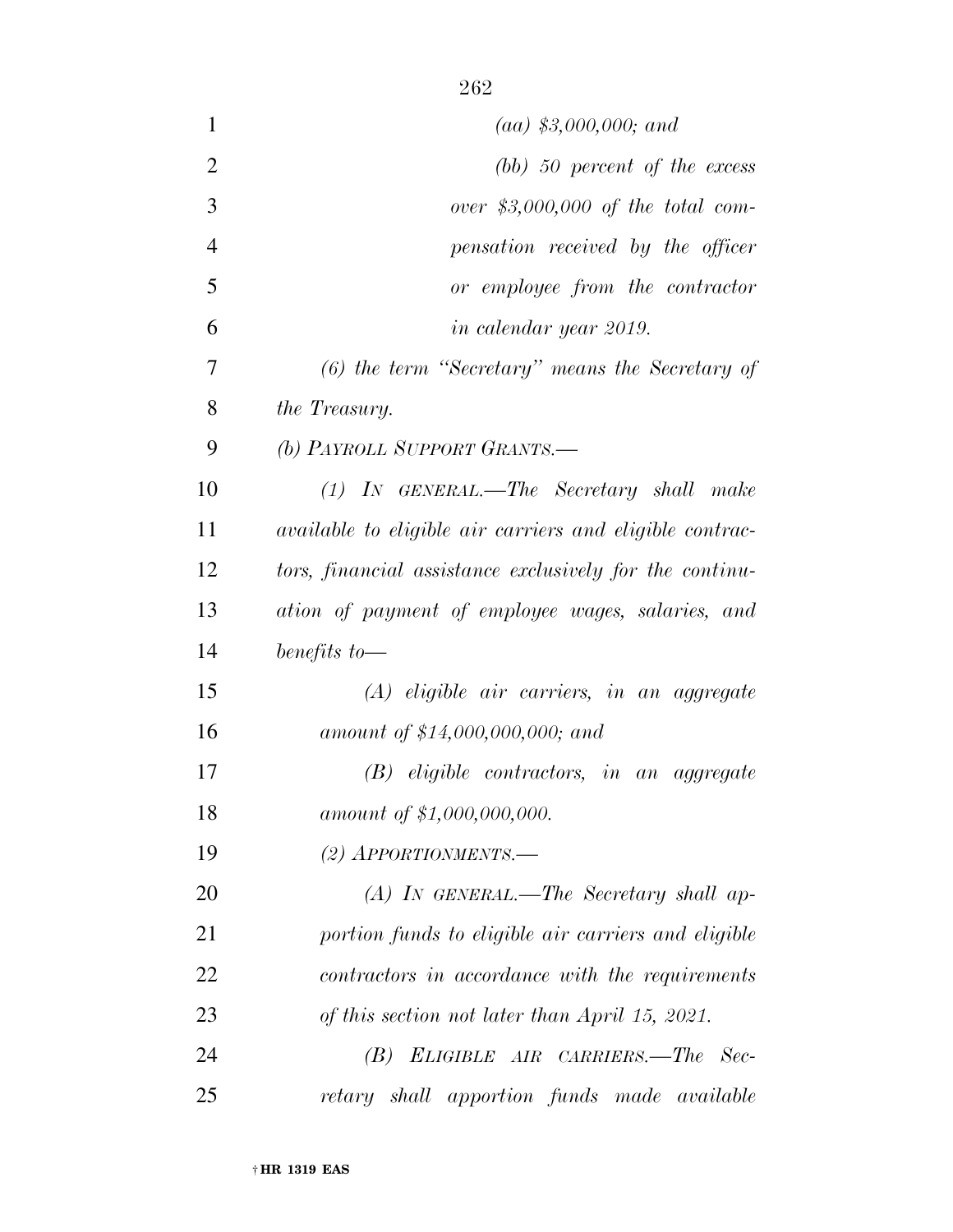| $\mathbf{1}$   | under paragraph $(1)(A)$ to each eligible air car-       |
|----------------|----------------------------------------------------------|
| $\overline{2}$ | rier in the ratio that—                                  |
| 3              | $(i)$ the amount received by the air car-                |
| $\overline{4}$ | rier pursuant to section $403(a)$ of division            |
| 5              | N of the Consolidated Appropriations Act,                |
| 6              | 2021 (Public Law 116–260) bears to                       |
| $\overline{7}$ | $(ii)$ \$15,000,000,000.                                 |
| 8              | (C)<br>ELIGIBLE CONTRACTORS.—The<br>$Sec-$               |
| 9              | retary shall apportion, to each eligible con-            |
| 10             | tractor, an amount equal to the total amount             |
| 11             | such contractor received pursuant to section             |
| 12             | $403(a)$ of division N of the Consolidated Appro-        |
| 13             | priations Act, $2021$ (Public Law 116–260).              |
| 14             | $(3)$ In GENERAL.—                                       |
| 15             | (A) FORMS; TERMS AND CONDITIONS.-The                     |
| 16             | Secretary shall provide financial assistance to          |
| 17             | an eligible air carrier or eligible contractor           |
| 18             | under this section in the same form and on the           |
| 19             | same terms and conditions as determined by               |
| <b>20</b>      | pursuant to section $403(b)(1)(A)$ of subtitle A of      |
| 21             | <i>title IV of division N of the Consolidated Appro-</i> |
| 22             | priations Act, 2021 (Pub. L. No. 116–260).               |
| 23             | PROCEDURES.—The Secretary shall<br>(B)                   |
| 24             | publish streamlined and expedited procedures             |
| 25             | not later than 5 days after the date of enactment        |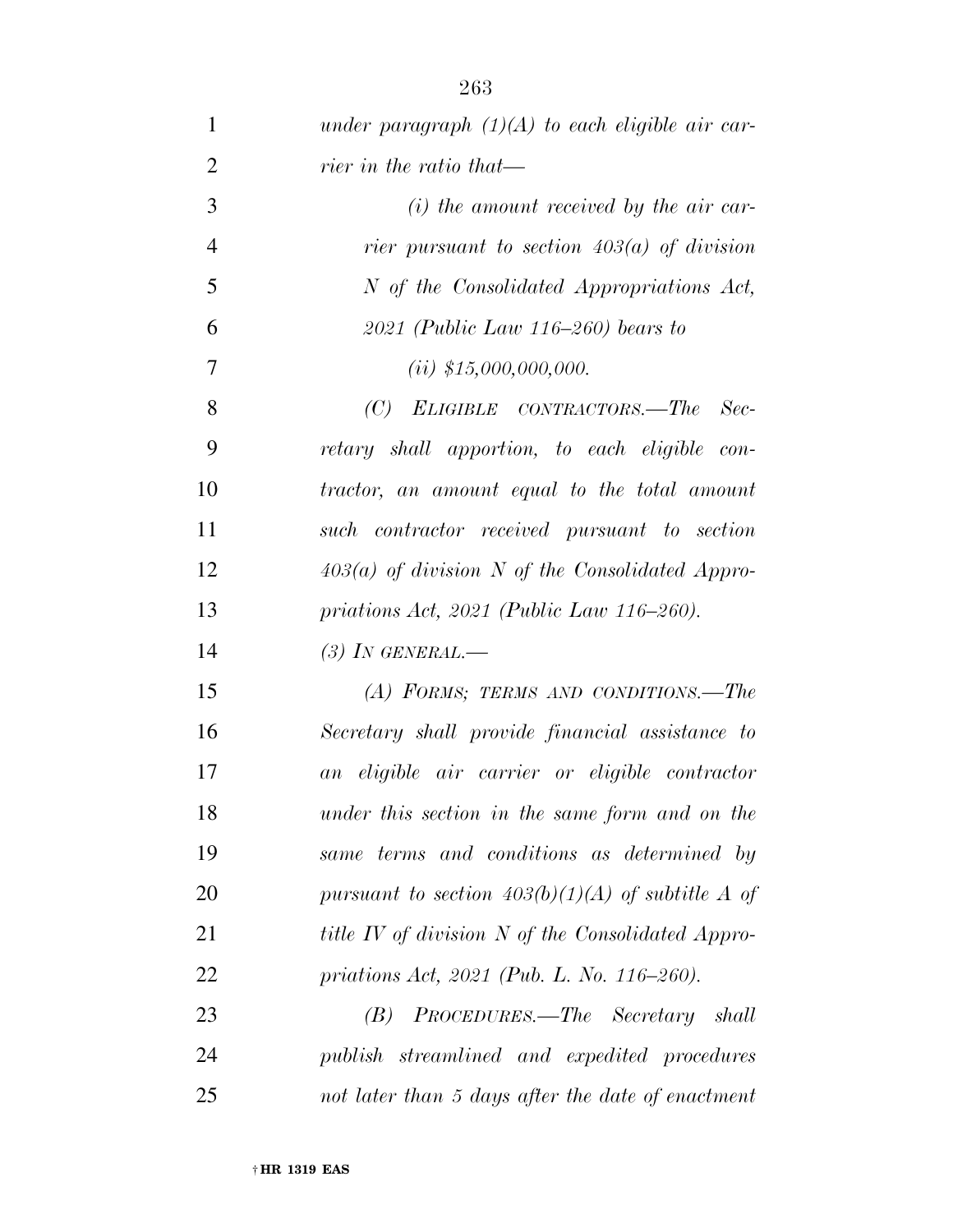*of this section for eligible air carriers and eligi- ble contractors to submit requests for financial assistance under this section.* 

 *(C) DEADLINE FOR IMMEDIATE PAYROLL ASSISTANCE.—Not later than 10 days after the date of enactment of this section, the Secretary shall make initial payments to air carriers and contractors that submit requests for financial as-sistance approved by the Secretary.* 

 *(4) TAXPAYER PROTECTION.—The Secretary shall receive financial instruments issued by recipi- ents of financial assistance under this section in the same form and amount, and under the same terms and conditions, as determined by the Secretary under section 408 of subtitle A of title IV of division N of the Consolidated Appropriations Act, 2021 (Pub. L. No. 116–260).* 

 *(5) ADMINISTRATIVE EXPENSES.—Of the amounts made available under paragraph (1)(A), \$10,000,000 shall be made available to the Secretary for costs and administrative expenses associated with providing financial assistance under this section.* 

 *(c) FUNDING.—In addition to amounts otherwise available, there is appropriated for fiscal year 2021, out of any money in the Treasury not otherwise appropriated,*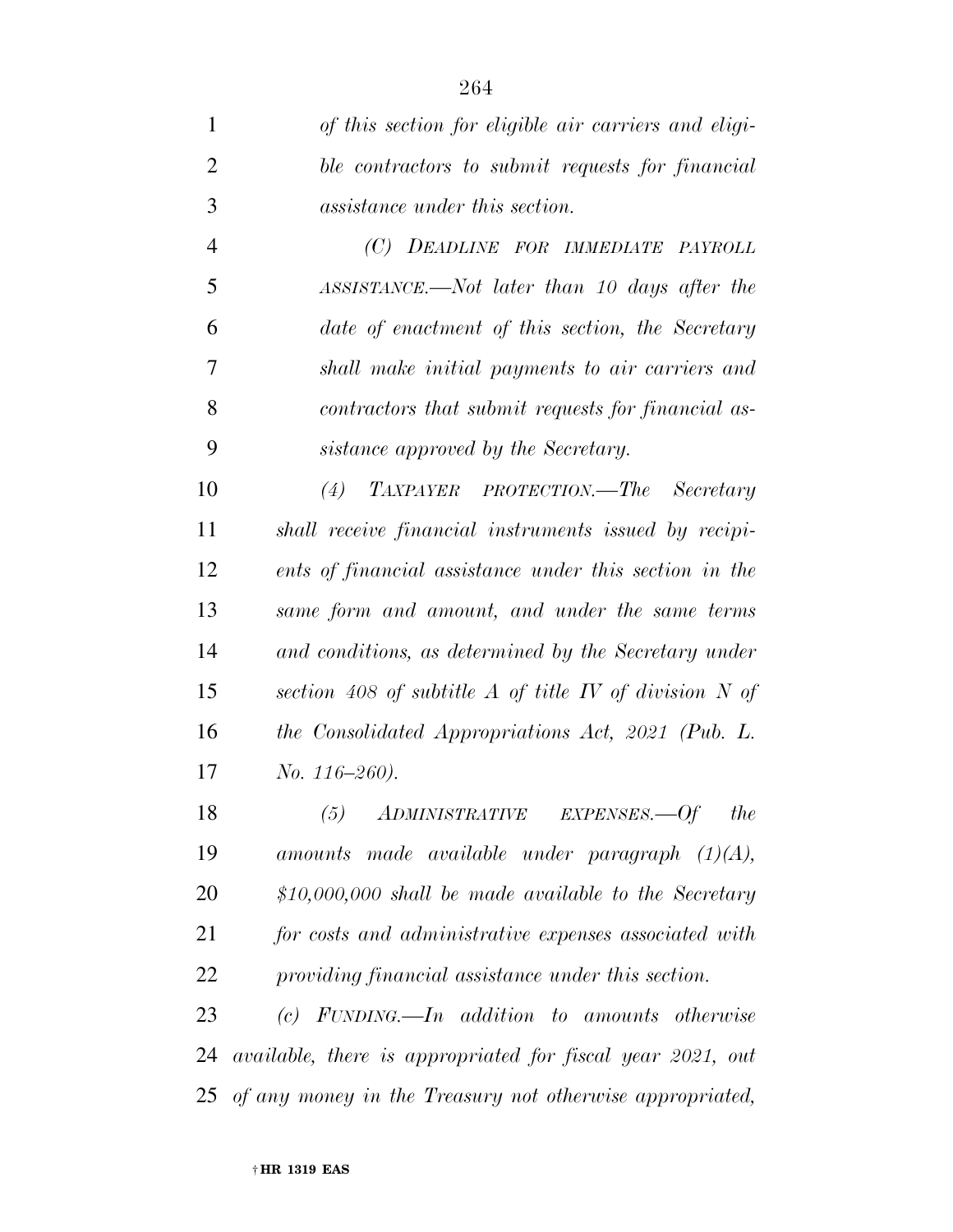*\$15,000,000,000, to remain available until expended, to carry out this section.* 

## *Subtitle D—Consumer Protection and Commerce Oversight*

 *SEC. 7401. FUNDING FOR CONSUMER PRODUCT SAFETY FUND TO PROTECT CONSUMERS FROM PO- TENTIALLY DANGEROUS PRODUCTS RELATED TO COVID–19.* 

 *(a) APPROPRIATION.—In addition to amounts other- wise available, there is appropriated to the Consumer Prod- uct Safety Commission for fiscal year 2021, out of any money in the Treasury not otherwise appropriated, \$50,000,000, to remain available until September 30, 2026, for the purposes described in subsection (b).* 

 *(b) PURPOSES.—The funds made available in sub- section (a) shall only be used for purposes of the Consumer Product Safety Commission to—* 

 *(1) carry out the requirements in title XX of di- vision FF of the Consolidated Appropriations Act, 2021 (Public Law 116–260);* 

 *(2) enhance targeting, surveillance, and screen- ing of consumer products, particularly COVID–19 products, entering the United States at ports of entry, including ports of entry for de minimis shipments;*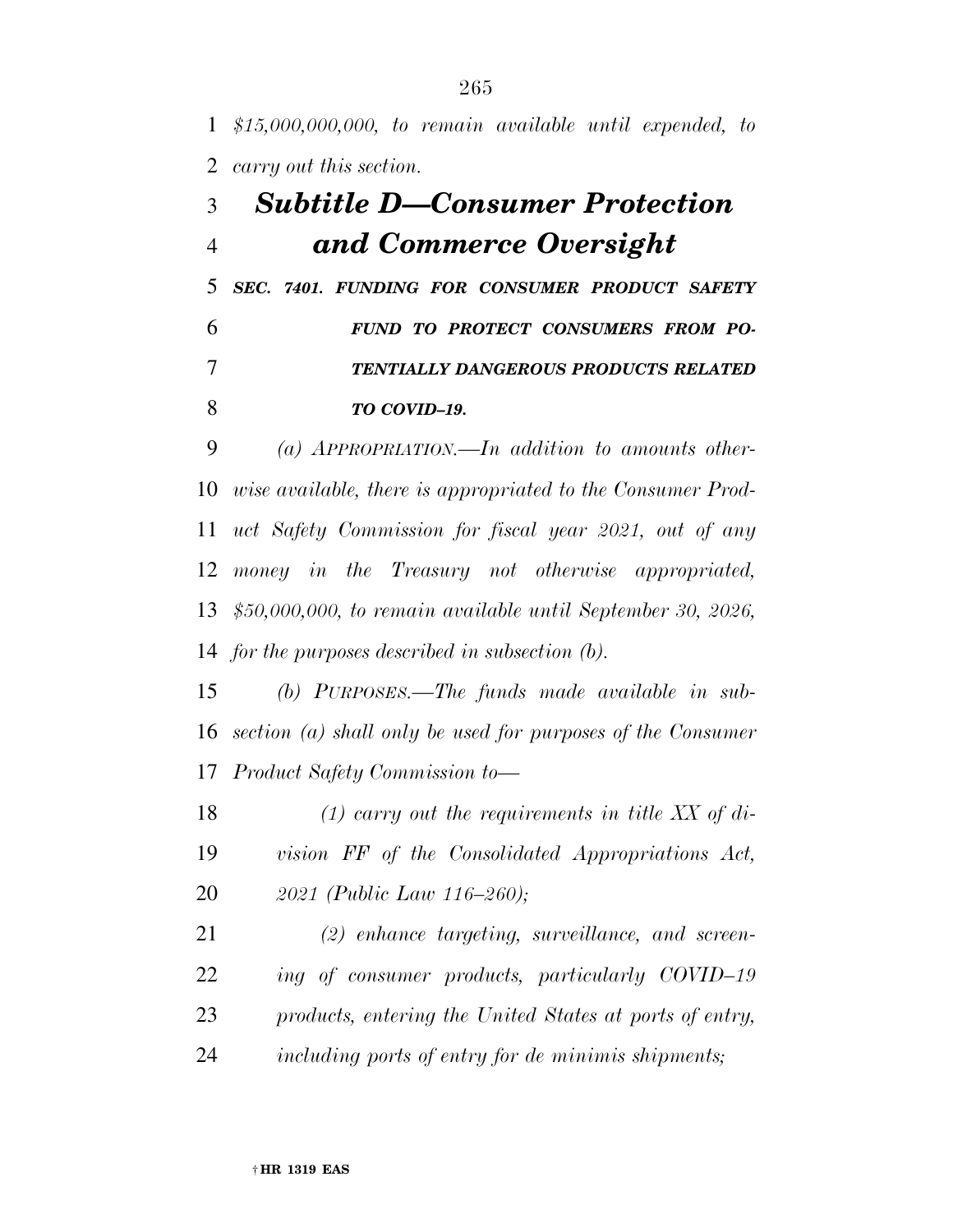| $\mathbf{1}$   | $(3)$ enhance monitoring of internet websites for     |
|----------------|-------------------------------------------------------|
| $\overline{2}$ | the offering for sale of new and used violative con-  |
| 3              | sumer products, particularly COVID-19 products,       |
| $\overline{4}$ | and coordination with retail and resale websites to   |
| 5              | improve identification and elimination of listings of |
| 6              | such products;                                        |
| 7              | $(4)$ increase awareness and communication par-       |
| 8              | ticularly of COVID-19 product related risks and       |
| 9              | other consumer product safety information; and        |
| 10             | $(5)$ improve the Commission's data collection        |
| 11             | and analysis system especially with a focus on con-   |
| 12             | sumer product safety risks resulting from the COVID-  |
| 13             | 19 pandemic to socially disadvantaged individuals     |
| 14             | and other vulnerable populations.                     |
| 15             | (c) DEFINITIONS.—In this section—                     |
| 16             | $(1)$ the term "Commission" means the Consumer        |
| 17             | <i>Product Safety Commission;</i>                     |
| 18             | $(2)$ the term "violative consumer products"          |
| 19             | means consumer products in violation of an applica-   |
| 20             | ble consumer product safety standard under the Con-   |
| 21             | sumer Product Safety Act (15 U.S.C. 2051 et seq.) or  |
| 22             | any similar rule, regulation, standard, or ban under  |
| 23             | any other Act enforced by the Commission;             |
| 24             | $(3)$ the term "COVID-19 emergency period"            |
| 25             | means the period during which a public health emer-   |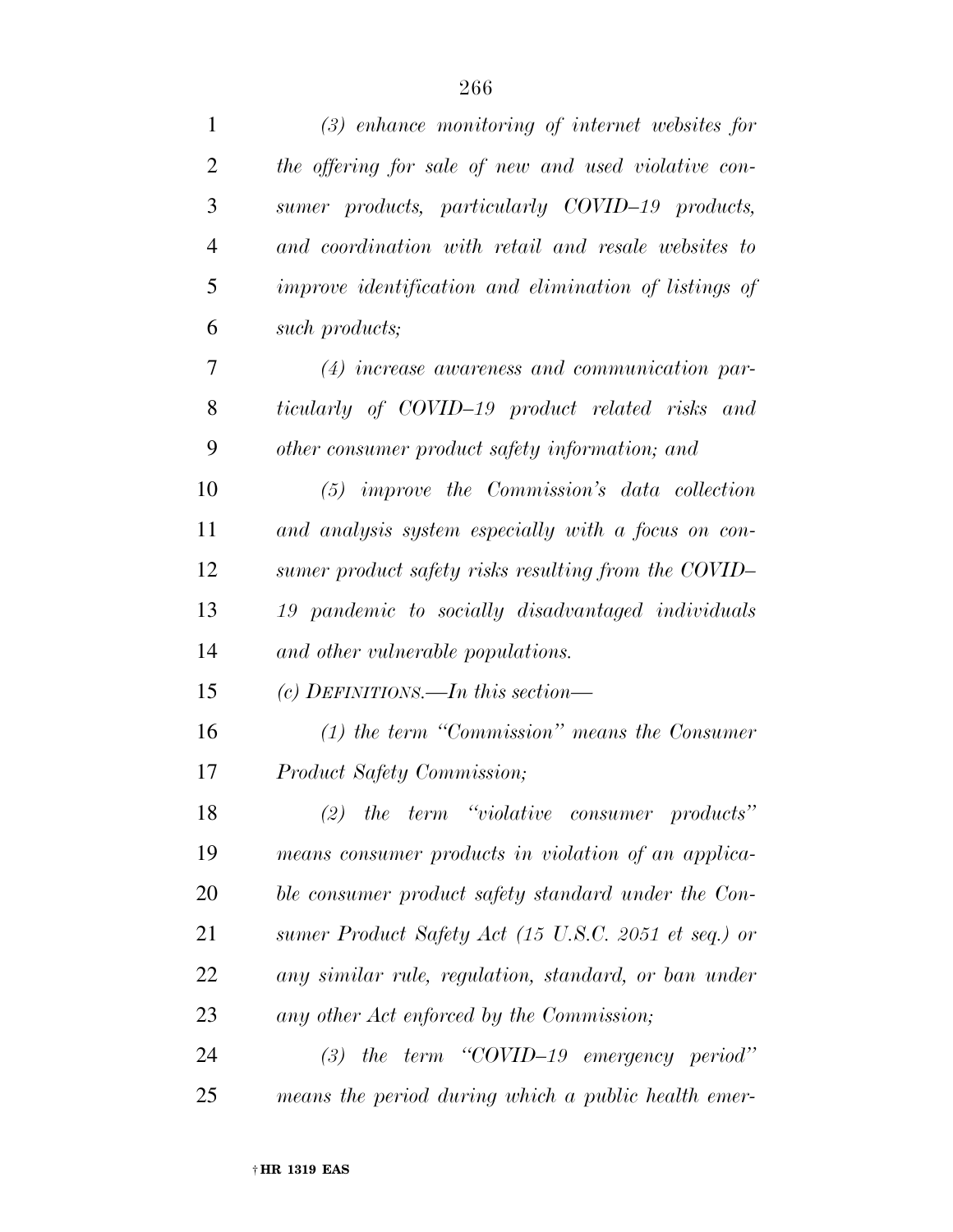| $\mathbf{1}$   | gency declared pursuant to section 319 of the Public           |
|----------------|----------------------------------------------------------------|
| $\overline{2}$ | Health Service Act (42 U.S.C. 247d) with respect to            |
| 3              | the 2019 novel coronavirus (COVID-19), including               |
| $\overline{4}$ | under any renewal of such declaration, is in effect;           |
| 5              | and                                                            |
| 6              | (4) the term "COVID-19 products" means con-                    |
| 7              | sumer products, as defined by section $3(a)(5)$ of the         |
| 8              | Consumer Product Safety Act (15 U.S.C. 2052(a)(5)),            |
| 9              | whose risks have been significantly affected by                |
| 10             | COVID-19 or whose sales have materially increased              |
| 11             | during the COVID-19 emergency period as a result               |
| 12             | of the COVID-19 pandemic.                                      |
|                |                                                                |
| 13             | SEC. 7402. FUNDING FOR E-RATE SUPPORT FOR EMER-                |
| 14             | GENCY EDUCATIONAL CONNECTIONS AND                              |
| 15             | <b>DEVICES.</b>                                                |
| 16             | (a) REGULATIONS REQUIRED.—Not later than 60 days               |
| 17             | after the date of the enactment of this Act, the Commission    |
|                | 18 shall promulgate regulations providing for the provision,   |
|                | 19 from amounts made available from the Emergency              |
|                | 20 Connectivity Fund, of support under paragraphs (1)(B)       |
|                | 21 and (2) of section $254(h)$ of the Communications Act of    |
|                | $22$ 1934 (47 U.S.C. 254(h)) to an eligible school or library, |
|                | 23 for the purchase during a COVID-19 emergency period of      |
|                | 24 eligible equipment or advanced telecommunications and in-   |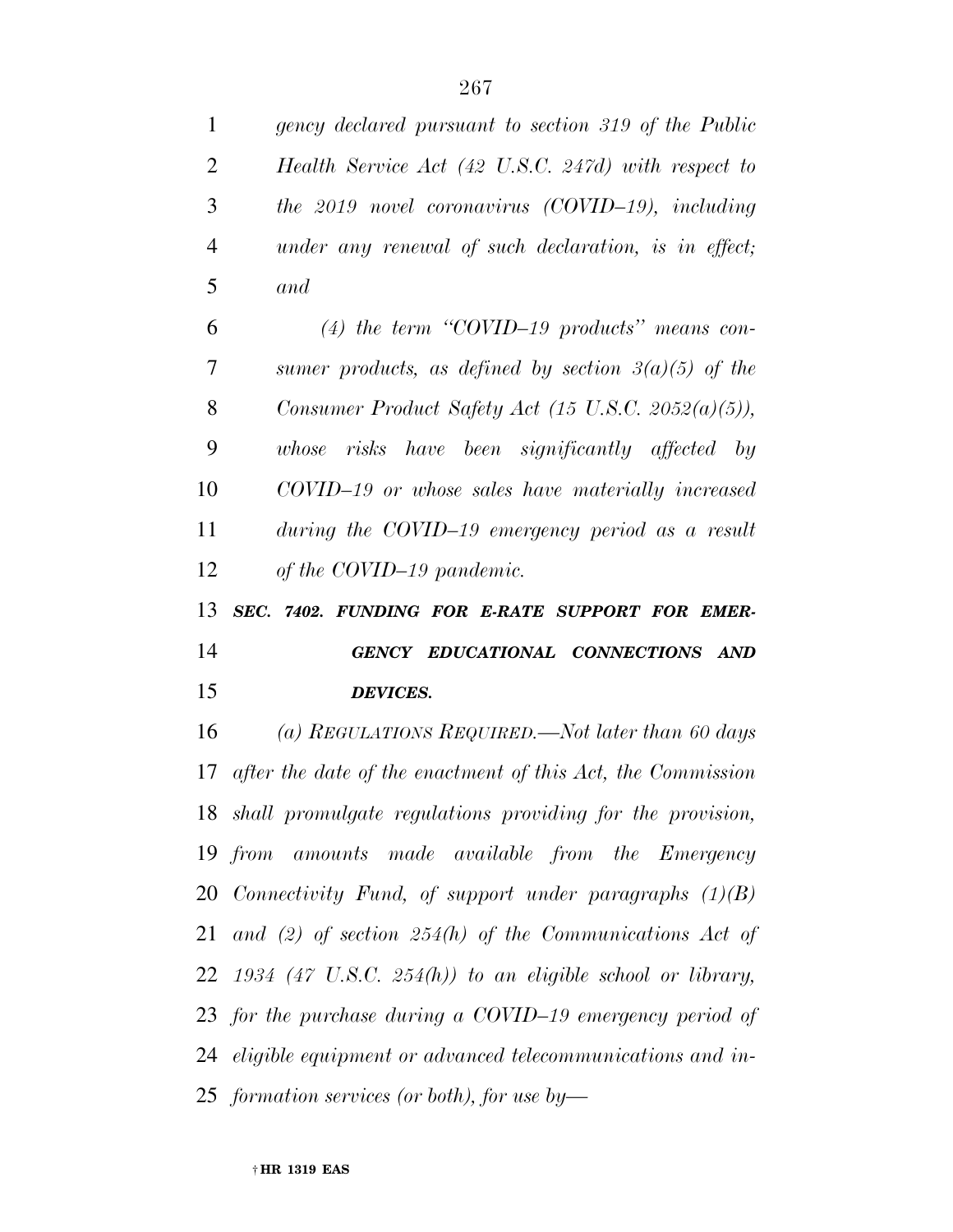|   | $(1)$ in the case of a school, students and staff of |
|---|------------------------------------------------------|
|   | the school at locations that include locations other |
| 3 | than the school; and                                 |

 *(2) in the case of a library, patrons of the li- brary at locations that include locations other than the library.* 

 *(b) SUPPORT AMOUNT.—In providing support under the covered regulations, the Commission shall reimburse 100 percent of the costs associated with the eligible equipment, advanced telecommunications and information services, or eligible equipment and advanced telecommunications and information services, except that any reimbursement of a school or library for the costs associated with any eligible equipment may not exceed an amount that the Commission determines, with respect to the request by the school or li-brary for the reimbursement, is reasonable.* 

*(c) EMERGENCY CONNECTIVITY FUND.—* 

 *(1) ESTABLISHMENT.—There is established in the Treasury of the United States a fund to be known as the ''Emergency Connectivity Fund''.* 

 *(2) APPROPRIATION.—In addition to amounts otherwise available, there is appropriated to the Emergency Connectivity Fund for fiscal year 2021, out of any money in the Treasury not otherwise ap-propriated—*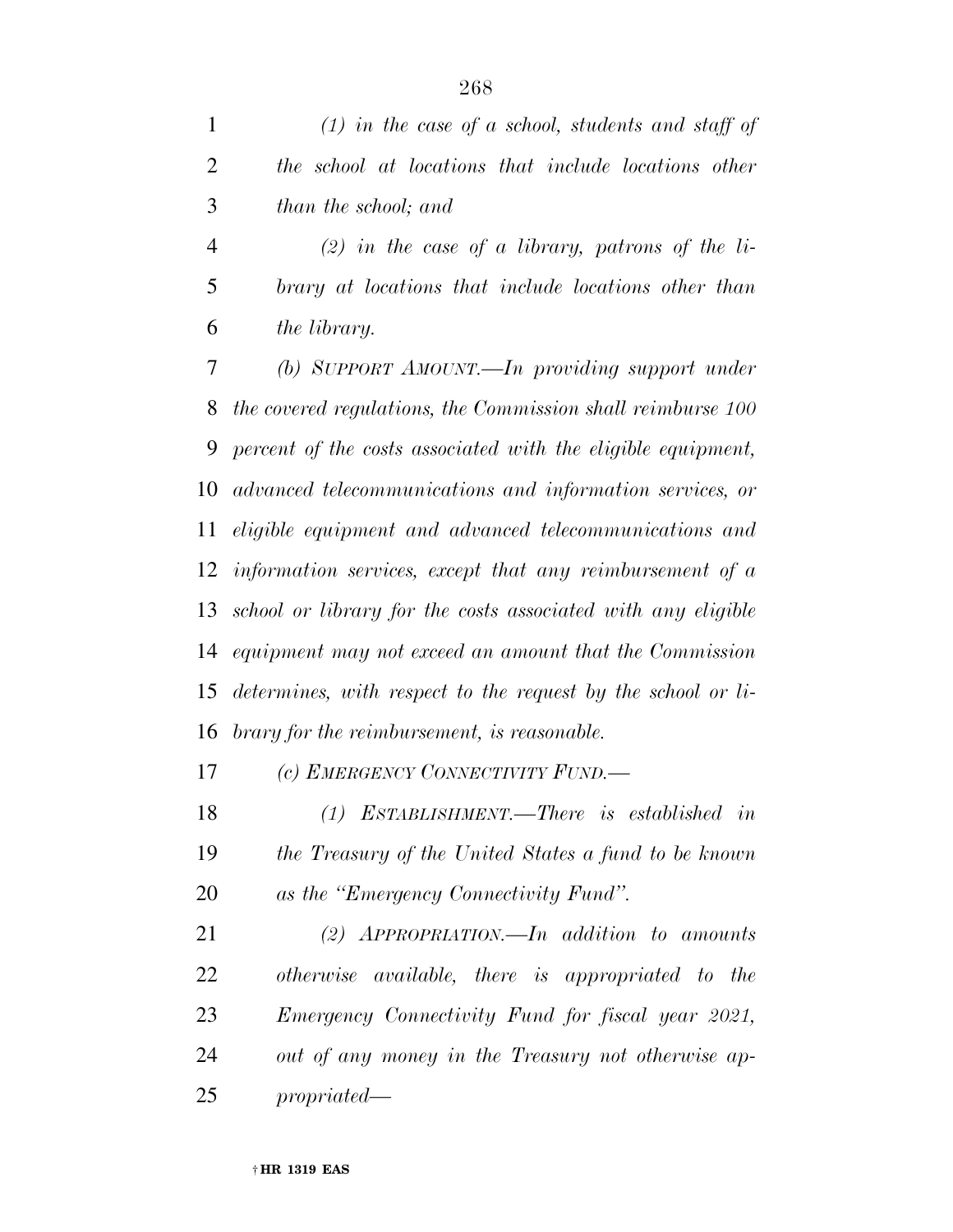| $\mathbf{1}$   | $(A)$ \$7,171,000,000, to remain available            |
|----------------|-------------------------------------------------------|
| $\overline{2}$ | until September 30, 2030, for-                        |
| 3              | $(i)$ the provision of support under the              |
| $\overline{4}$ | covered regulations; and                              |
| 5              | (ii) the Commission to adopt, and the                 |
| 6              | Commission and the Universal Service Ad-              |
| 7              | ministrative Company to administer, the               |
| 8              | covered regulations; and                              |
| 9              | $(B)$ \$1,000,000, to remain available until          |
| 10             | September 30, 2030, for the Inspector General of      |
| 11             | the Commission to conduct oversight of support        |
| 12             | provided under the covered regulations.               |
| 13             | (3) LIMITATION.—Not more than 2 percent of the        |
| 14             | amount made available under paragraph $(2)(A)$ may    |
| 15             | be used for the purposes described in clause (ii) of  |
| 16             | such paragraph.                                       |
| 17             | (4) RELATIONSHIP TO UNIVERSAL SERVICE CON-            |
| 18             | TRIBUTIONS.—Support provided under the covered        |
| 19             | regulations shall be provided from amounts made       |
| 20             | available from the Emergency Connectivity Fund and    |
| 21             | not from contributions under section $254(d)$ of the  |
| 22             | <i>Communications Act of 1934 (47 U.S.C. 254(d)).</i> |
| 23             | (d) DEFINITIONS.—In this section:                     |
| 24             | (1) ADVANCED TELECOMMUNICATIONS AND<br>$IN-$          |
| 25             | FORMATION SERVICES.—The term "advanced"<br>tele-      |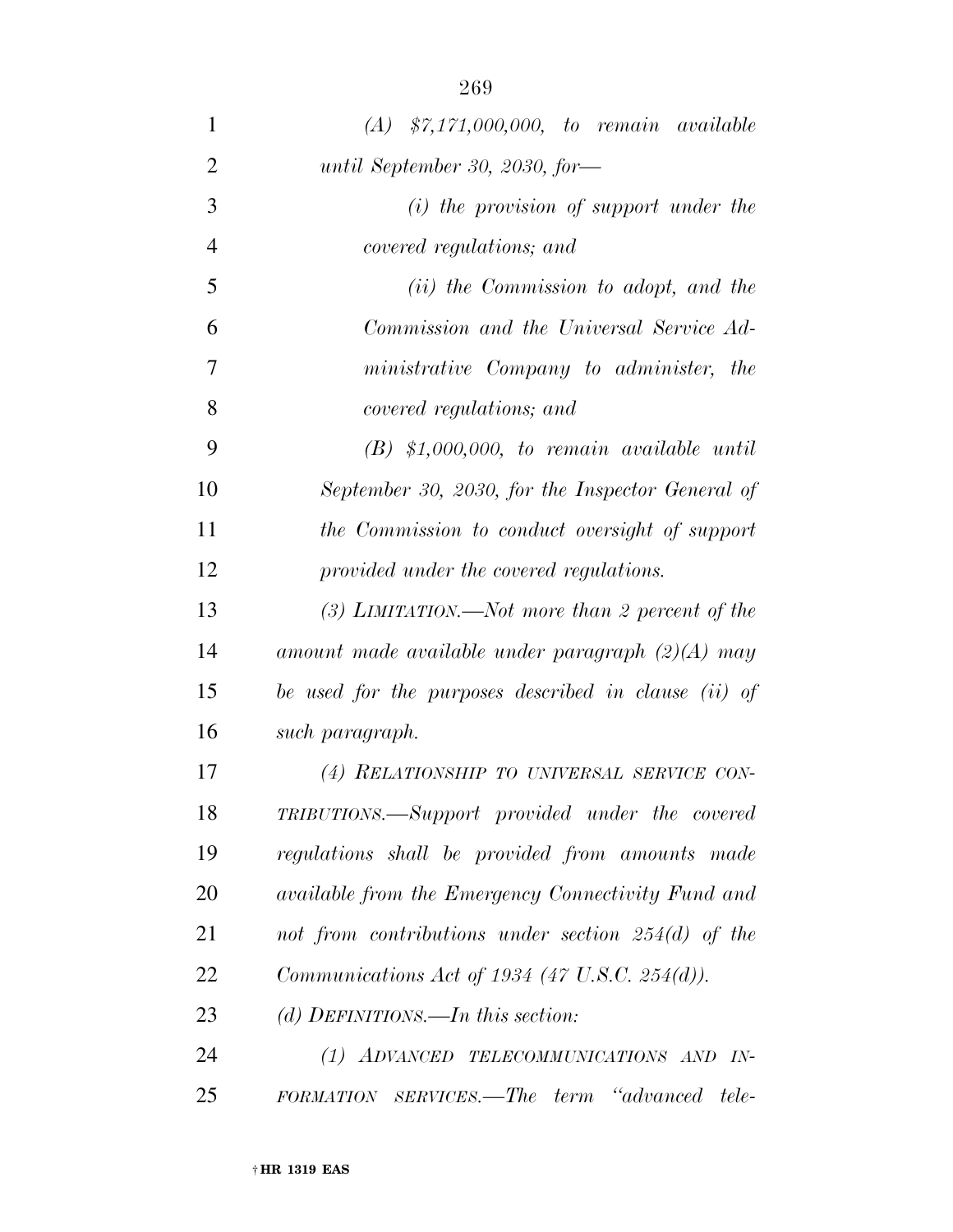| $\mathbf{1}$   | communications and information services" means ad-         |
|----------------|------------------------------------------------------------|
| $\overline{2}$ | vanced telecommunications and information services,        |
| 3              | as such term is used in section $254(h)$ of the Commu-     |
| $\overline{4}$ | nications Act of 1934 (47 U.S.C. 254(h)).                  |
| 5              | COMMISSION.—The term "Commission"<br>(2)                   |
| 6              | means the Federal Communications Commission.               |
| 7              | $(3)$ CONNECTED DEVICE.—The term "connected"               |
| 8              | device" means a laptop computer, tablet computer, or       |
| 9              | similar end-user device that is capable of connecting      |
| 10             | to advanced telecommunications and information             |
| 11             | services.                                                  |
| 12             | (4) COVERED REGULATIONS.—The term "covered                 |
| 13             | regulations" means the regulations promulgated             |
| 14             | under subsection $(a)$ .                                   |
| 15             | $(5)$ COVID-19 EMERGENCY PERIOD.—The term                  |
| 16             | "COVID-19 emergency period" means a period                 |
| 17             | $that$ —                                                   |
| 18             | $(A)$ begins on the date of a determination                |
| 19             | by the Secretary of Health and Human Services              |
| 20             | pursuant to section 319 of the Public Health               |
| 21             | Service Act $(42 \text{ U.S.C. } 247d)$ that a public      |
| 22             | health emergency exists as a result of $\text{COVID-19}$ ; |
| 23             | and                                                        |
| 24             | $(B)$ ends on the June 30 that first occurs                |
| 25             | after the date that is 1 year after the date on            |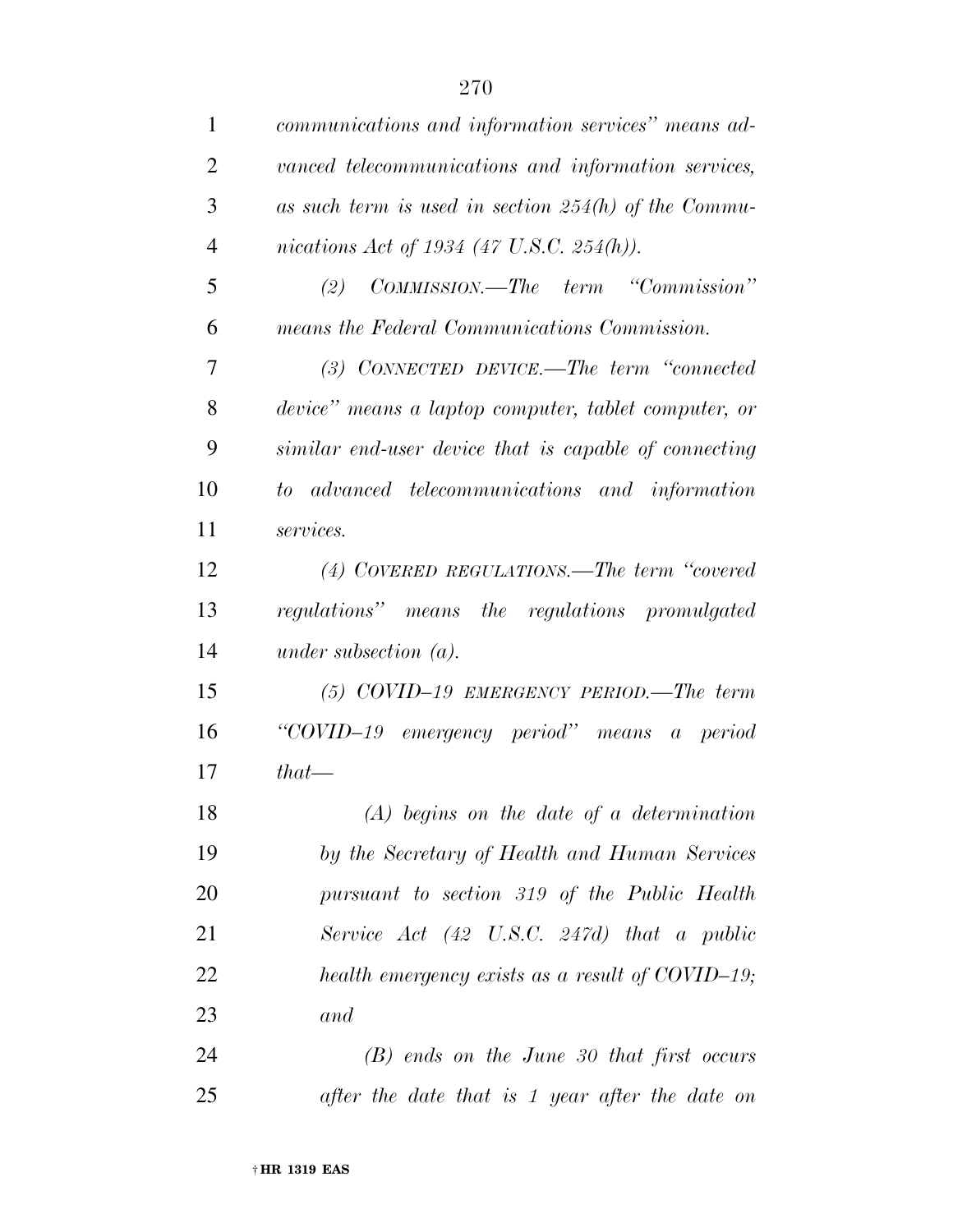| 1              | which such determination (including any re-             |
|----------------|---------------------------------------------------------|
| $\overline{2}$ | newal thereof) terminates.                              |
| 3              | $(6)$ ELIGIBLE EQUIPMENT.—The term "eligible            |
| $\overline{4}$ | equipment" means the following:                         |
| 5              | $(A)$ Wi-Fi hotspots.                                   |
| 6              | $(B)$ Modems.                                           |
| 7              | $(C)$ Routers.                                          |
| 8              | (D) Devices that combine a modem and                    |
| 9              | router.                                                 |
| 10             | (E) Connected devices.                                  |
| 11             | $(7)$ ELIGIBLE SCHOOL OR LIBRARY.—The term              |
| 12             | "eligible school or library" means an elementary        |
| 13             | school, secondary school, or library (including a Trib- |
| 14             | al elementary school, Tribal secondary school, or       |
| 15             | Tribal library) eligible for support under paragraphs   |
| 16             | $(1)(B)$ and (2) of section 254(h) of the Communica-    |
| 17             | tions Act of 1934 (47 U.S.C. 254(h)).                   |
| 18             | (8) EMERGENCY CONNECTIVITY FUND.—The term               |
| 19             | "Emergency Connectivity Fund" means the fund es-        |
| 20             | tablished under subsection $(c)(1)$ .                   |
| 21             | $(9)$ LIBRARY.—The term "library" includes a li-        |
| 22             | brary consortium.                                       |
| 23             | $(10)$ WI-FI.—The term "Wi-Fi" means a wireless         |
| 24             | networking protocol based on Institute of Electrical    |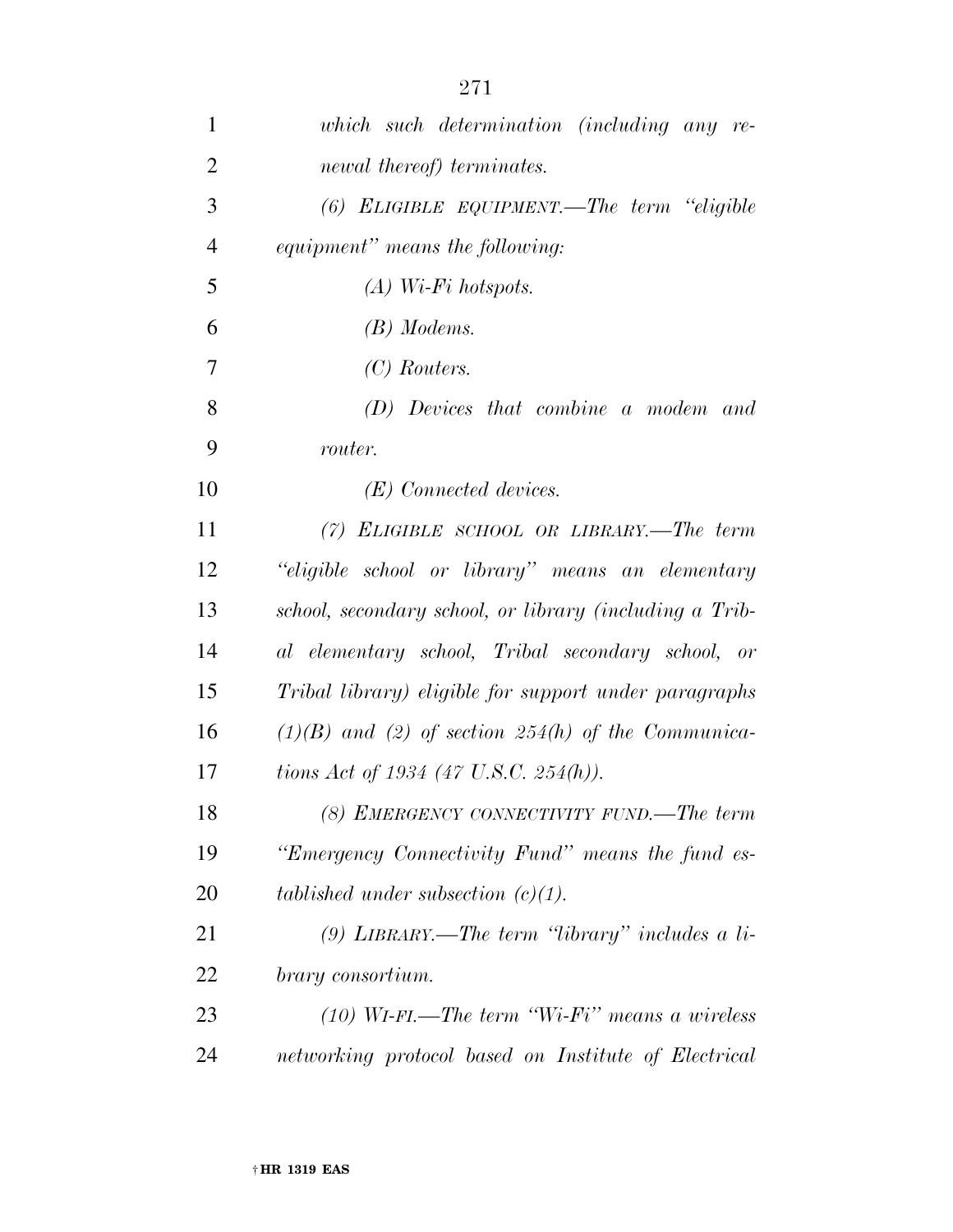| $\mathbf{1}$   | and Electronics Engineers standard 802.11 (or any             |
|----------------|---------------------------------------------------------------|
| $\overline{2}$ | successor standard).                                          |
| 3              | $W_i-F_i$<br>$WI$ -FI HOTSPOT.—The<br>term<br>(11)            |
| $\overline{4}$ | hotspot" means a device that is capable of-                   |
| 5              | $(A)$ receiving advanced telecommunications                   |
| 6              | and information services; and                                 |
| 7              | $(B)$ sharing such services with a connected                  |
| 8              | device through the use of $Wi$ - $Fi$ .                       |
| 9              | SEC. 7403. FUNDING FOR DEPARTMENT OF COMMERCE IN-             |
| 10             | SPECTOR GENERAL.                                              |
| 11             | In addition to amounts otherwise available, there is          |
|                | 12 appropriated to the Office of the Inspector General of the |
|                | 13 Department of Commerce for fiscal year 2021, out of any    |
| 14             | money in the Treasury not otherwise appropriated,             |
| 15             | $$3,000,000,$ to remain available until September 30, 2022,   |
|                | 16 for oversight of activities supported with funds appro-    |
|                | 17 priated to the Department of Commerce to prevent, prepare  |
|                | 18 for, and respond to COVID-19.                              |
| 19             | SEC. 7404. FEDERAL TRADE COMMISSION FUNDING FOR               |
| 20             | <b>COVID-19 RELATED WORK.</b>                                 |
| 21             | (a) APPROPRIATION.—In addition to amounts other-              |
|                | 22 wise available, there is appropriated to the Federal Trade |
|                |                                                               |

 *available until September 30, 2026, for the purposes de-scribed in subsection (b).* 

*Commission for fiscal year 2021, \$30,400,000, to remain*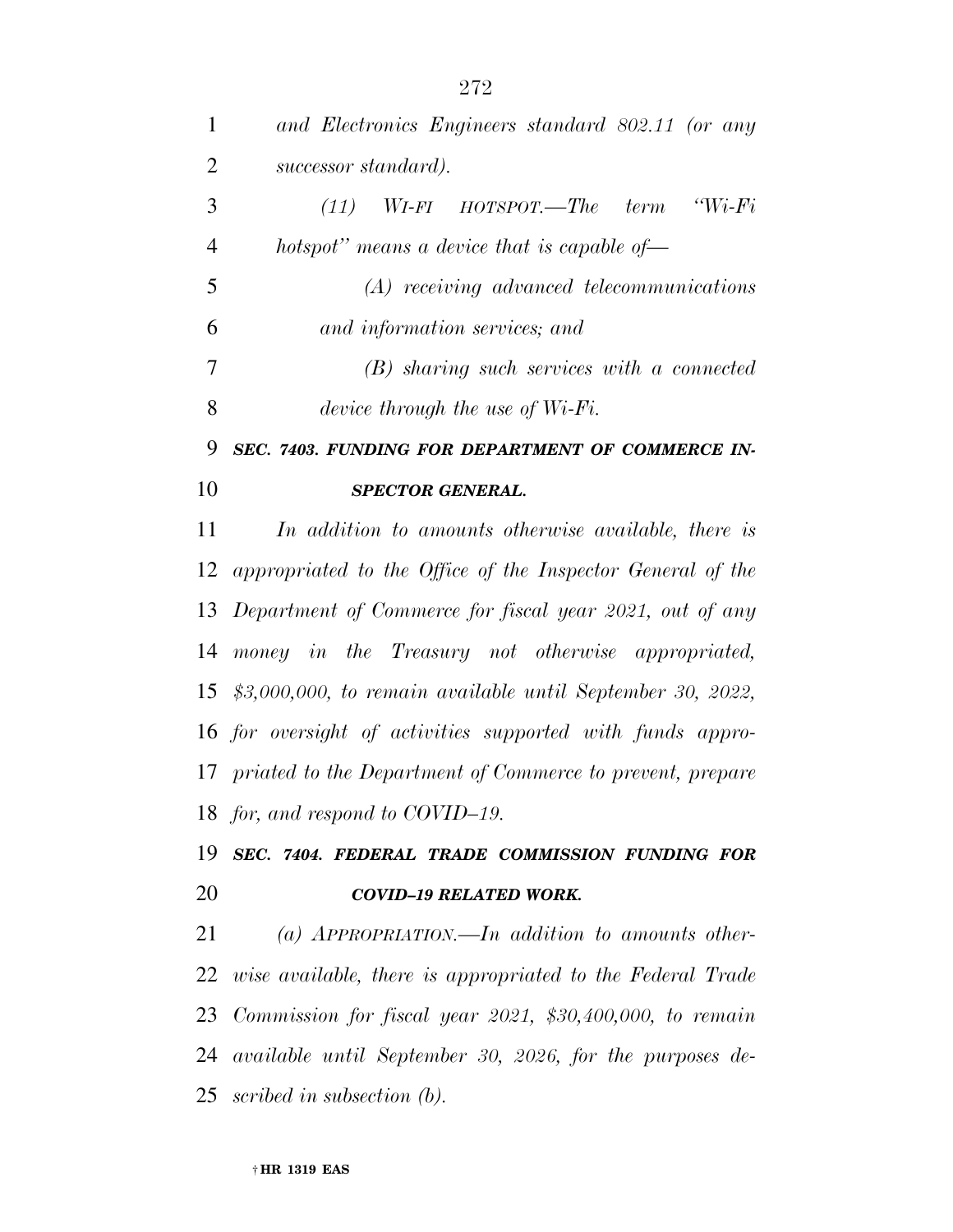*(b) PURPOSES.—From the amount appropriated* 

 *under subsection (a), the Federal Trade Commission shall use— (1) \$4,400,000 to process and monitor consumer complaints received into the Consumer Sentinel Net- work, including increased complaints received regard- ing unfair or deceptive acts or practices related to COVID–19; (2) \$2,000,000 for consumer-related education, including in connection with unfair or deceptive acts or practices related to COVID–19; and (3) \$24,000,000 to fund full-time employees of the Federal Trade Commission to address unfair or deceptive acts or practices, including those related to COVID–19. Subtitle E—Science and Technology SEC. 7501. NATIONAL INSTITUTE OF STANDARDS AND TECHNOLOGY. In addition to amounts otherwise made available, there are appropriated to the National Institute of Stand- ards and Technology for fiscal year 2021, out of any money in the Treasury not otherwise appropriated, \$150,000,000, to remain available until September 30, 2022, to fund awards for research, development, and testbeds to prevent, prepare for, and respond to coronavirus. None of the funds*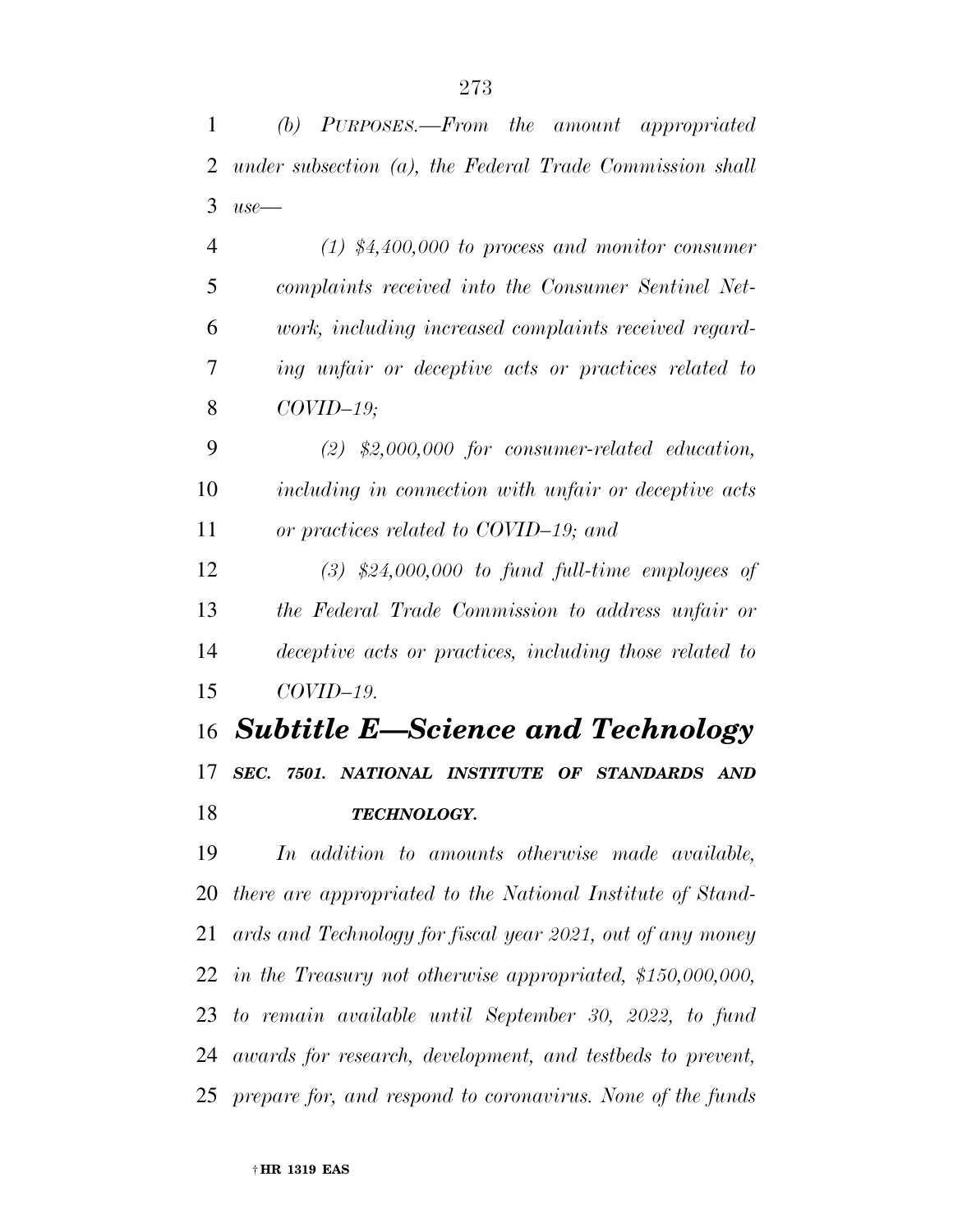*provided by this section shall be subject to cost share re-quirements.* 

#### *SEC. 7502. NATIONAL SCIENCE FOUNDATION.*

 *In addition to amounts otherwise made available, there are appropriated to the National Science Foundation for fiscal year 2021, out of any money in the Treasury not otherwise appropriated, \$600,000,000, to remain available until September 30, 2022, to fund or extend new and exist- ing research grants, cooperative agreements, scholarships, fellowships, and apprenticeships, and related administra- tive expenses to prevent, prepare for, and respond to coronavirus.* 

# *Subtitle F—Corporation for Public Broadcasting*

*SEC. 7601. SUPPORT FOR THE CORPORATION FOR PUBLIC* 

*BROADCASTING.* 

 *In addition to amounts otherwise made available, there is appropriated to the Corporation for Public Broad- casting for fiscal year 2021, out of any money in the Treas- ury not otherwise appropriated, \$175,000,000, to remain available until expended, to prevent, prepare for, and re- spond to coronavirus, including for fiscal stabilization grants to public telecommunications entities, as defined in section 397 of the Communications Act of 1934 (47 U.S.C. 397), with no deduction for administrative or other costs*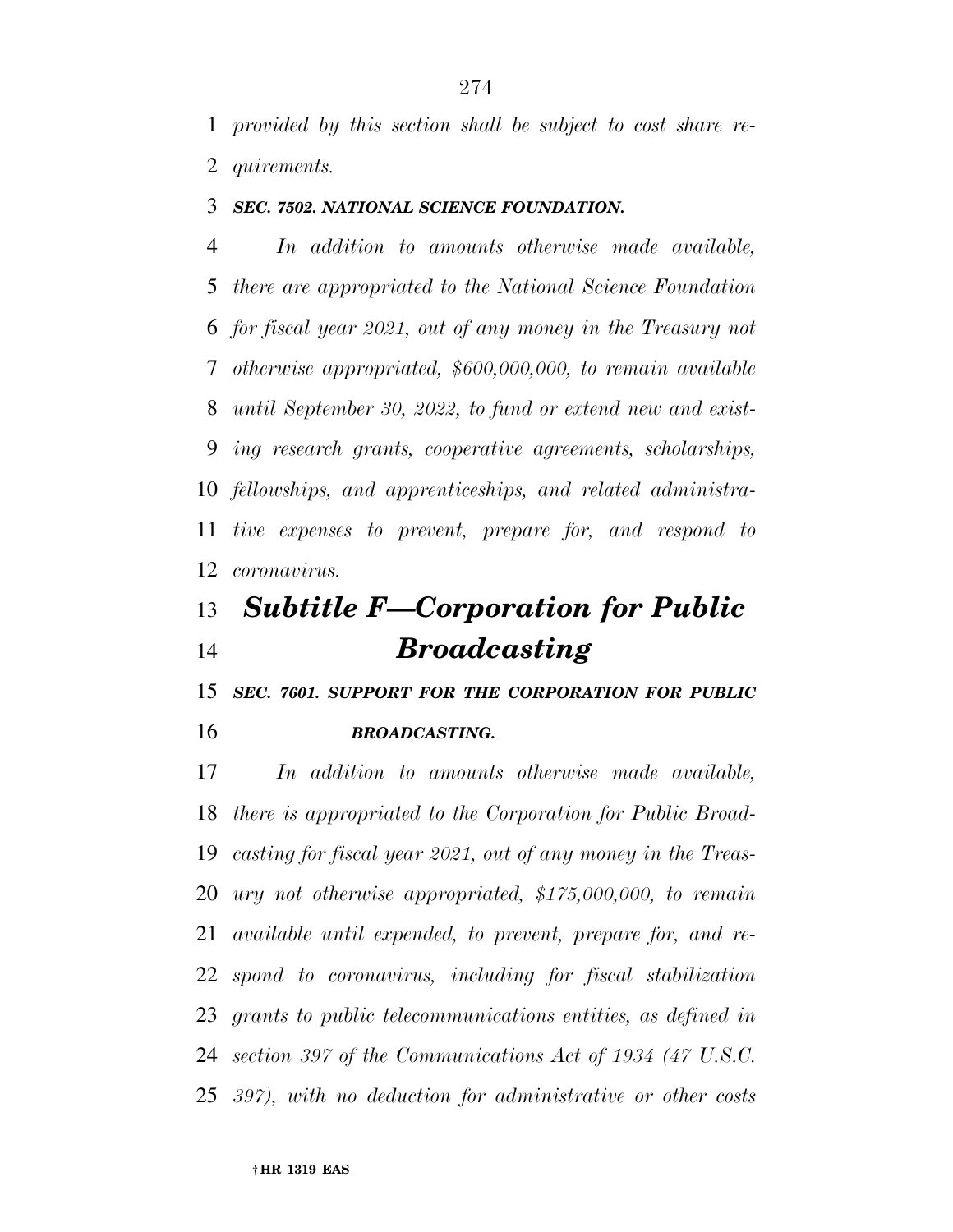*of the Corporation, to maintain programming and services and preserve small and rural stations threatened by declines in non-Federal revenues.* 

# *TITLE VIII—COMMITTEE ON VETERANS' AFFAIRS*

### *SEC. 8001. FUNDING FOR CLAIMS AND APPEALS PROC-ESSING.*

 *In addition to amounts otherwise made available, there is appropriated for fiscal year 2021, out of any money in the Treasury not otherwise appropriated, \$272,000,000, to remain available until September 30, 2023, pursuant to sections 308, 310, 7101 through 7113, 7701, and 7703 of title 38, United States Code.* 

### *SEC. 8002. FUNDING AVAILABILITY FOR MEDICAL CARE AND*

### *HEALTH NEEDS.*

 *In addition to amounts otherwise made available, there is appropriated for fiscal year 2021, out of any money in the Treasury not otherwise appropriated, \$14,482,000,000, to remain available until September 30, 2023, for allocation under chapters 17, 20, 73, and 81 of title 38, United States Code, of which not more than \$4,000,000,000 shall be available pursuant to section 1703 of title 38, United States Code for health care furnished through the Veterans Community Care program in sections 1703(c)(1) and 1703(c)(5) of such title.*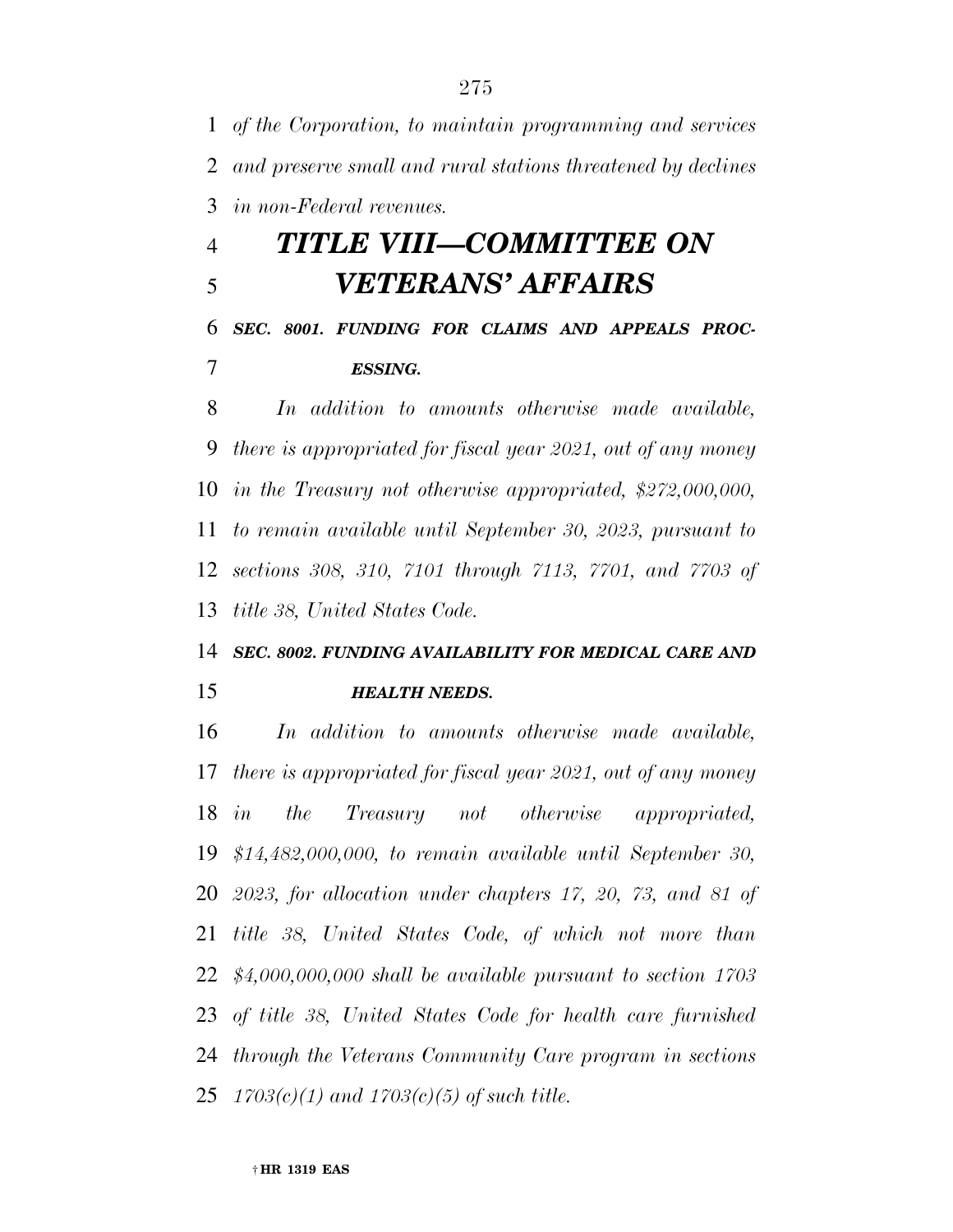#### *SEC. 8003. FUNDING FOR SUPPLY CHAIN MODERNIZATION.*

 *In addition to amounts otherwise made available, there is appropriated for fiscal year 2021, out of any money in the Treasury not otherwise appropriated, \$100,000,000, to remain available until September 30, 2022, for the sup- ply chain modernization initiative under sections 308, 310, and 7301(b) of title 38, United States Code.* 

#### *SEC. 8004. FUNDING FOR STATE HOMES.*

 *In addition to amounts otherwise made available, there are appropriated for fiscal year 2021, out of any money in the Treasury not otherwise appropriated—* 

 *(1) \$500,000,000, to remain available until ex- pended, for allocation under sections 8131 through 8137 of title 38, United States Code: and* 

 *(2) \$250,000,000, to remain available until Sep- tember 30, 2022, for a one-time only obligation and expenditure to existing State extended care facilities for veterans in proportion to each State's share of the total resident capacity in such facilities as of the date of enactment of this Act where such capacity includes only veterans on whose behalf the Department pays a per diem payment pursuant to section 1741 or 1745 of title 38, United States Code.*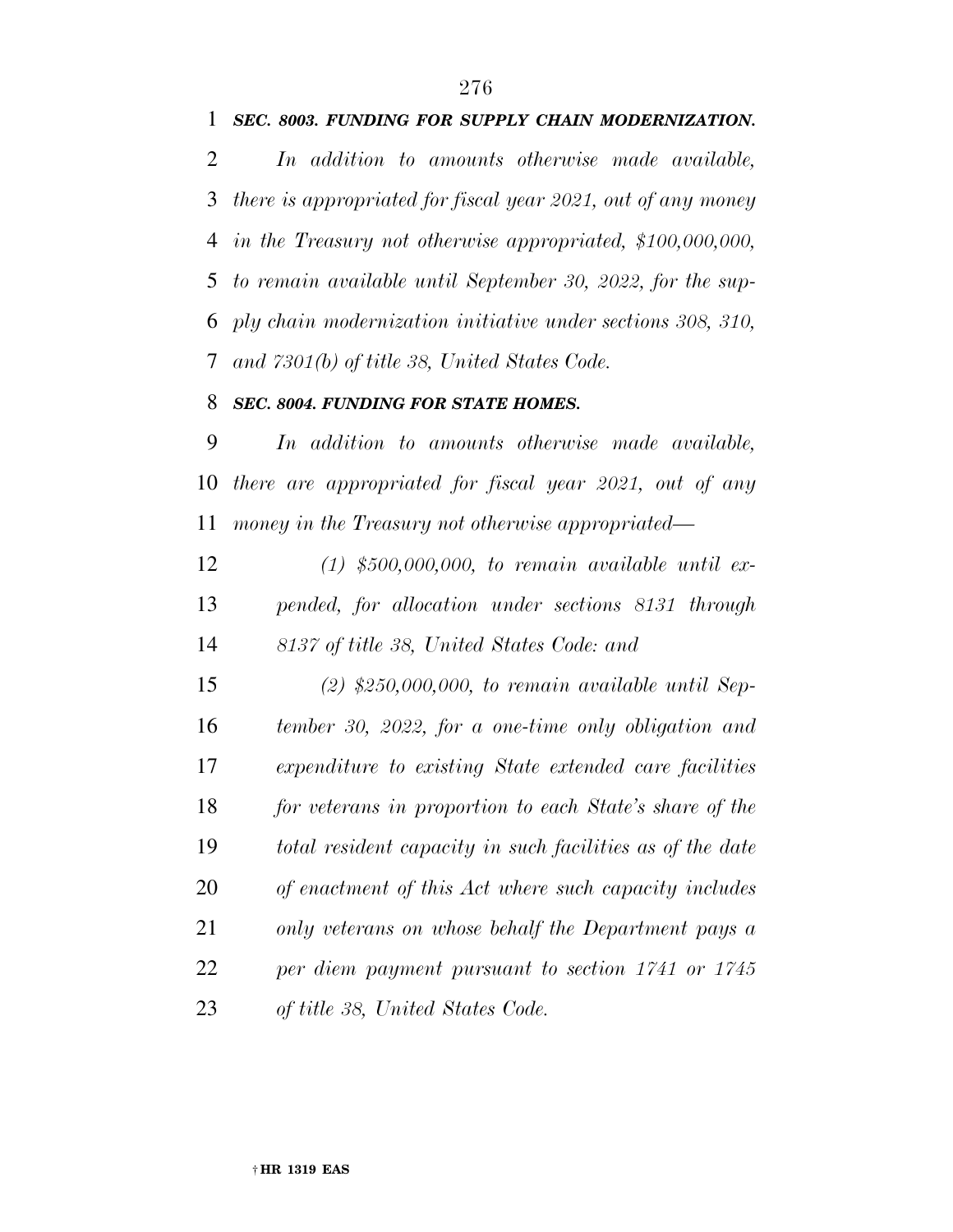*SEC. 8005. FUNDING FOR THE DEPARTMENT OF VETERANS* 

*AFFAIRS OFFICE OF INSPECTOR GENERAL.* 

 *In addition to amounts otherwise made available, there is appropriated to the Office of Inspector General of the Department of Veterans Affairs for fiscal year 2021, out of any money in the Treasury not otherwise appropriated, \$10,000,000, to remain available until expended, for audits, investigations, and other oversight of projects and activities carried out with funds made available to the Department of Veterans Affairs.* 

### *SEC. 8006. COVID–19 VETERAN RAPID RETRAINING ASSIST-ANCE PROGRAM.*

 *(a) IN GENERAL.—The Secretary of Veterans Affairs shall carry out a program under which the Secretary shall provide up to 12 months of retraining assistance to an eligi- ble veteran for the pursuit of a covered program of edu- cation. Such retraining assistance shall be in addition to any other entitlement to educational assistance or benefits for which a veteran is, or has been, eligible.* 

- *(b) ELIGIBLE VETERANS.—*
- *(1) IN GENERAL.—In this section, the term ''eli-gible veteran'' means a veteran who—*

 *(A) as of the date of the receipt by the De- partment of Veterans Affairs of an application for assistance under this section, is at least 22 years of age but not more than 66 years of age;*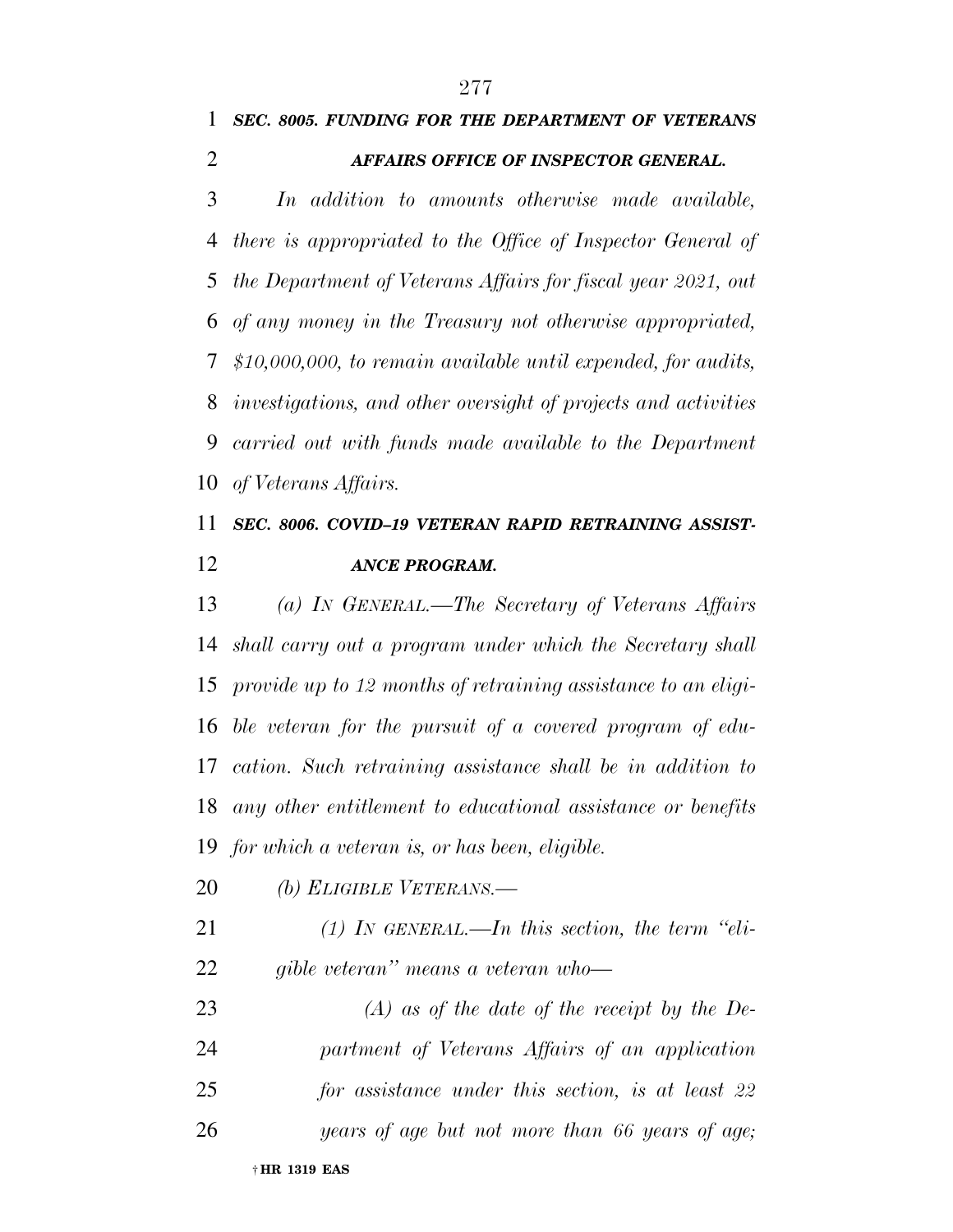| $\mathbf{1}$   | $(B)$ as of such date, is unemployed by rea-                |
|----------------|-------------------------------------------------------------|
| $\overline{2}$ | son of the covered public health emergency, as              |
| 3              | certified by the veteran;                                   |
| $\overline{4}$ | $(C)$ as of such date, is not eligible to receive           |
| 5              | educational assistance under chapter 30, 31, 32,            |
| 6              | 33, or 35 of title 38, United States Code, or               |
| 7              | chapter 1606 of title 10, United States Code;               |
| 8              | $(D)$ is not enrolled in any Federal or State               |
| 9              | <i>jobs program;</i>                                        |
| 10             | $(E)$ is not in receipt of compensation for a               |
| 11             | service-connected disability rated totally dis-             |
| 12             | abling by reason of unemployability; and                    |
| 13             | $(F)$ will not be in receipt of unemployment                |
| 14             | compensation (as defined in section $85(b)$ of the          |
| 15             | Internal Revenue Code of 1986), including any               |
| 16             | cash benefit received pursuant to subtitle A of             |
| 17             | title II of division A of the CARES Act (Public             |
| 18             | Law 116–136), as of the first day on which the              |
| 19             | veteran would receive a housing stipend payment             |
| 20             | under this section.                                         |
| 21             | (2) TREATMENT OF VETERANS WHO TRANSFER                      |
| 22             | ENTITLEMENT.—For purposes of paragraph $(1)(C)$ , a         |
| 23             | veteran who has transferred all of the veteran's enti-      |
| 24             | <i>tlement to educational assistance under section 3319</i> |
| 25             | of title 38, United States Code, shall be considered to     |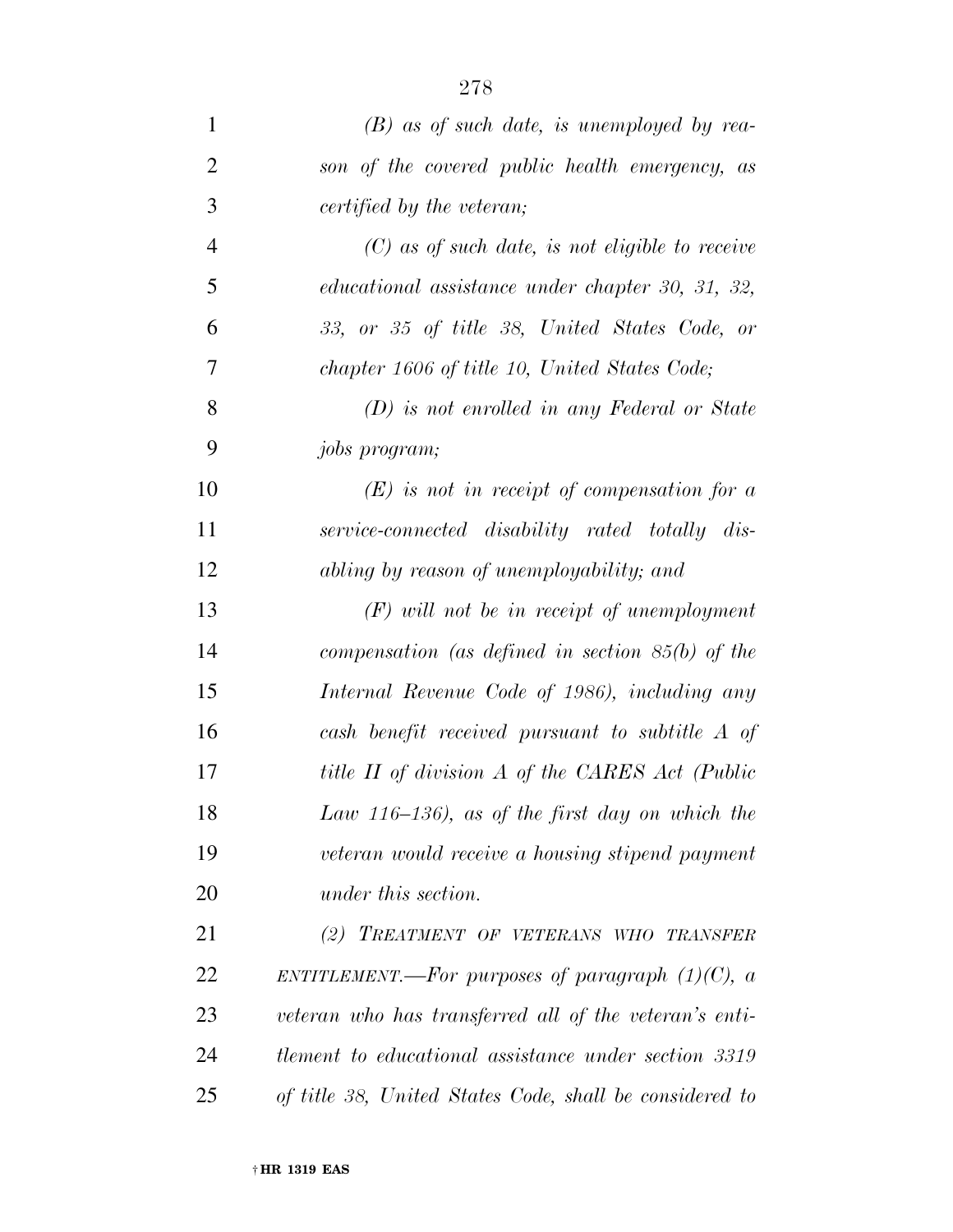| $\mathbf{1}$   | be a veteran who is not eligible to receive educational |
|----------------|---------------------------------------------------------|
| $\overline{2}$ | assistance under chapter 33 of such title.              |
| 3              | $(3)$ FAILURE TO COMPLETE.— $A$ veteran who re-         |
| $\overline{4}$ | ceives retraining assistance under this section to pur- |
| 5              | sue a program of education and who fails to complete    |
| 6              | the program of education shall not be eligible to re-   |
| 7              | ceive additional assistance under this section.         |
| 8              | (c) COVERED PROGRAMS OF EDUCATION.                      |
| 9              | $(1)$ IN GENERAL.—For purposes of this section,         |
| 10             | a covered program of education is a program of edu-     |
| 11             | cation (as such term is defined in section $3452(b)$ of |
| 12             | title 38, United States Code) for training, pursued on  |
| 13             | <i>a full-time or part-time basis—</i>                  |
| 14             | $(A)$ that—                                             |
| 15             | $(i)$ is approved under chapter 36 of                   |
| 16             | such title;                                             |
| 17             | ( <i>ii</i> ) does not lead to a bachelors or           |
| 18             | graduate degree; and                                    |
| 19             | ( <i>iii</i> ) is designed to provide training for      |
| 20             | a high-demand occupation, as determined                 |
| 21             | under paragraph $(3)$ ; or                              |
| 22             | $(B)$ that is a high technology program of              |
| 23             | education offered by a qualified provider, under        |
| 24             | the meaning given such terms in section 116 of          |
| 25             | the Harry W. Colmery Veterans Educational As-           |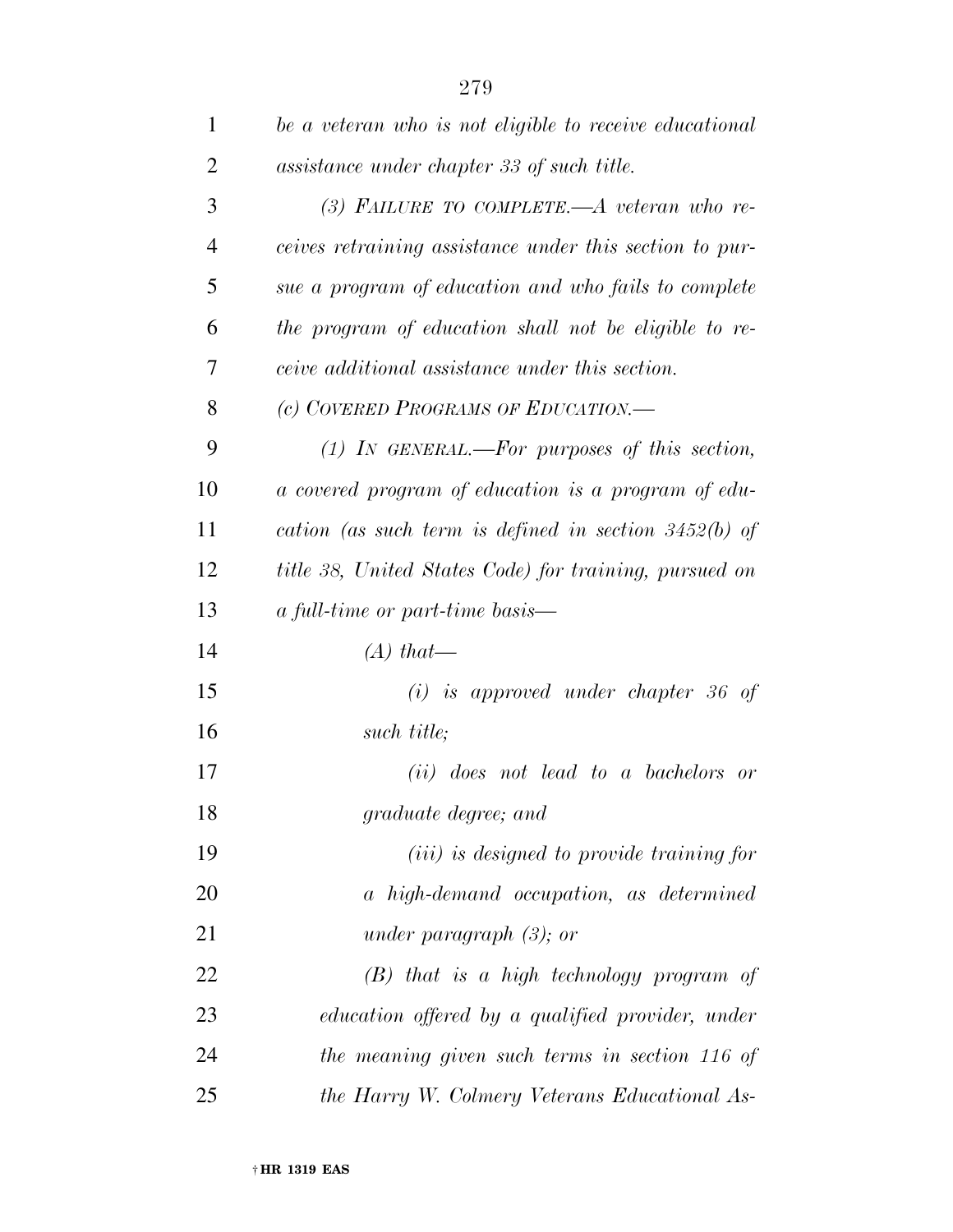| 1  | sistance Act of $2017$ (Public Law 115–48; 38          |
|----|--------------------------------------------------------|
| 2  | U.S.C. 3001 note).                                     |
| 3  | (2) ACCREDITED PROGRAMS.—In the case of an             |
| 4  | accredited program of education, the program of edu-   |
| 5  | cation shall not be considered a covered program of    |
| 6  | education under this section if the program has re-    |
| 7  | ceived a show cause order from the accreditor of the   |
| 8  | program during the five-year period preceding the      |
| 9  | date of the enactment of this Act.                     |
| 10 | (3) DETERMINATION OF HIGH-DEMAND OCCUPA-               |
| 11 | $TIONS. - In carrying out this section, the Secretary$ |
| 12 | shall use the list of high-demand occupations compiled |
| 13 | by the Commissioner of Labor Statistics.               |
| 14 | (4) FULL-TIME DEFINED.—For purposes of this            |
| 15 | subsection, the term "full-time" has the meaning       |
| 16 | given such term under section 3688 of title 38, United |
| 17 | States Code.                                           |
| 18 | (d) AMOUNT OF ASSISTANCE.-                             |
| 19 | (1) RETRAINING ASSISTANCE.—The Secretary of            |
| 20 | Veterans Affairs shall provide to an eligible veteran  |
| 21 | pursuing a covered program of education under the      |
| 22 | retraining assistance program under this section an    |
| 23 | amount equal to the amount of educational assistance   |
| 24 | payable under section $3313(c)(1)(A)$ of title 38,     |
| 25 | United States Code, for each month the veteran pur-    |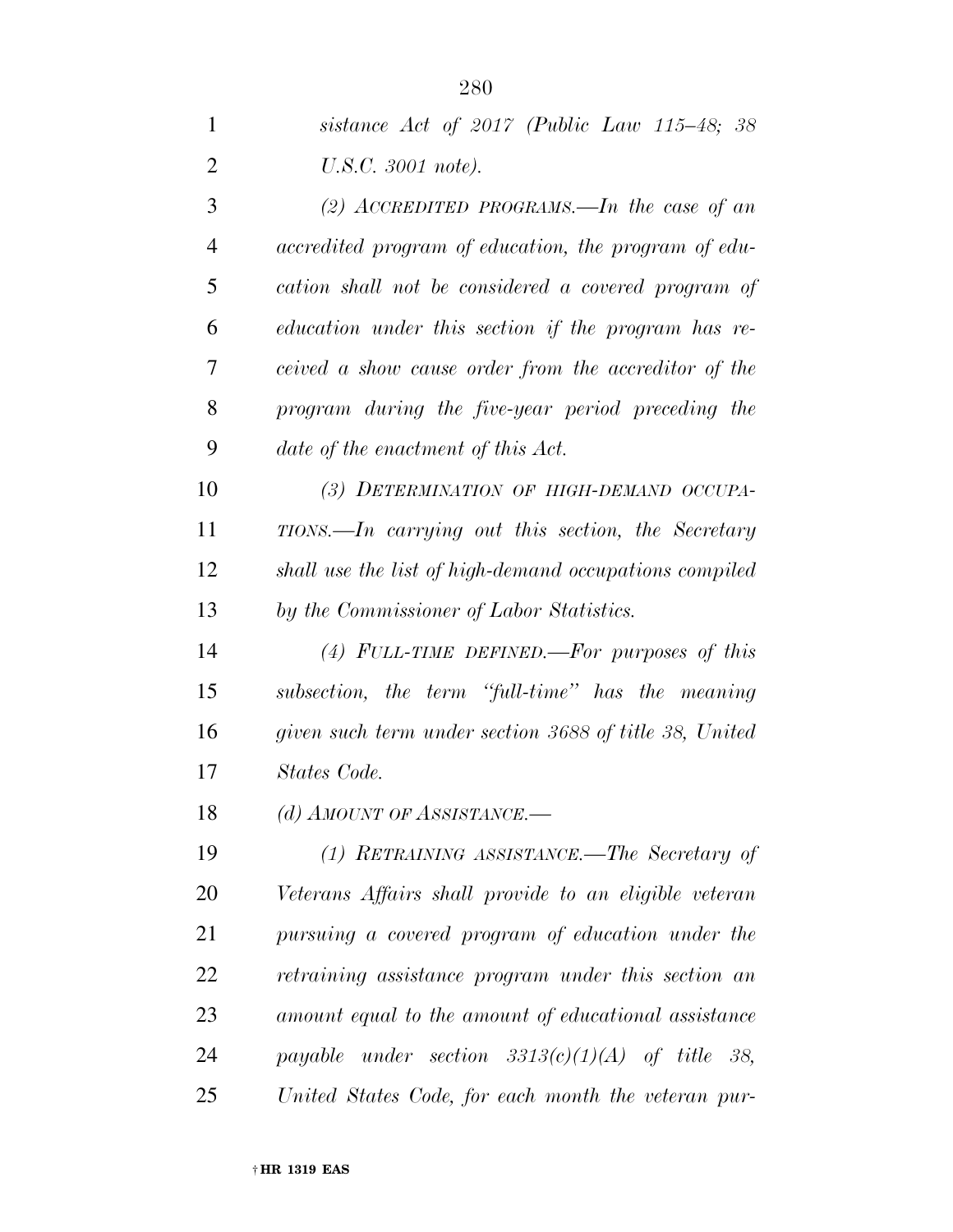| $\mathbf{1}$   | sues the covered program of education. Such amount       |
|----------------|----------------------------------------------------------|
| $\overline{2}$ | shall be payable directly to the educational institution |
| 3              | offering the covered program of education pursued by     |
| $\overline{4}$ | the veteran as follows:                                  |
| 5              | $(A)$ 50 percent of the total amount payable             |
| 6              | shall be paid when the eligible veteran begins the       |
| 7              | program of education.                                    |
| 8              | $(B)$ 25 percent of the total amount payable             |
| 9              | shall be paid when the eligible veteran completes        |
| 10             | the program of education.                                |
| 11             | $(C)$ 25 percent of the total amount payable             |
| 12             | shall be paid when the eligible veteran finds em-        |
| 13             | ployment in a field related to the program of            |
| 14             | education.                                               |
| 15             | (2) FAILURE TO COMPLETE.—                                |
| 16             | $(A)$ PRO-RATED PAYMENTS.—In the case of                 |
| 17             | a veteran who pursues a covered program of edu-          |
| 18             | cation under the retraining assistance program           |
| 19             | under this section, but who does not complete the        |
| 20             | program of education, the Secretary shall pay to         |
| 21             | the educational institution offering such program        |
| 22             | of education a pro-rated amount based on the             |
| 23             | number of months the veteran pursued the pro-            |
| 24             | gram of education in accordance with this para-          |
| 25             | graph.                                                   |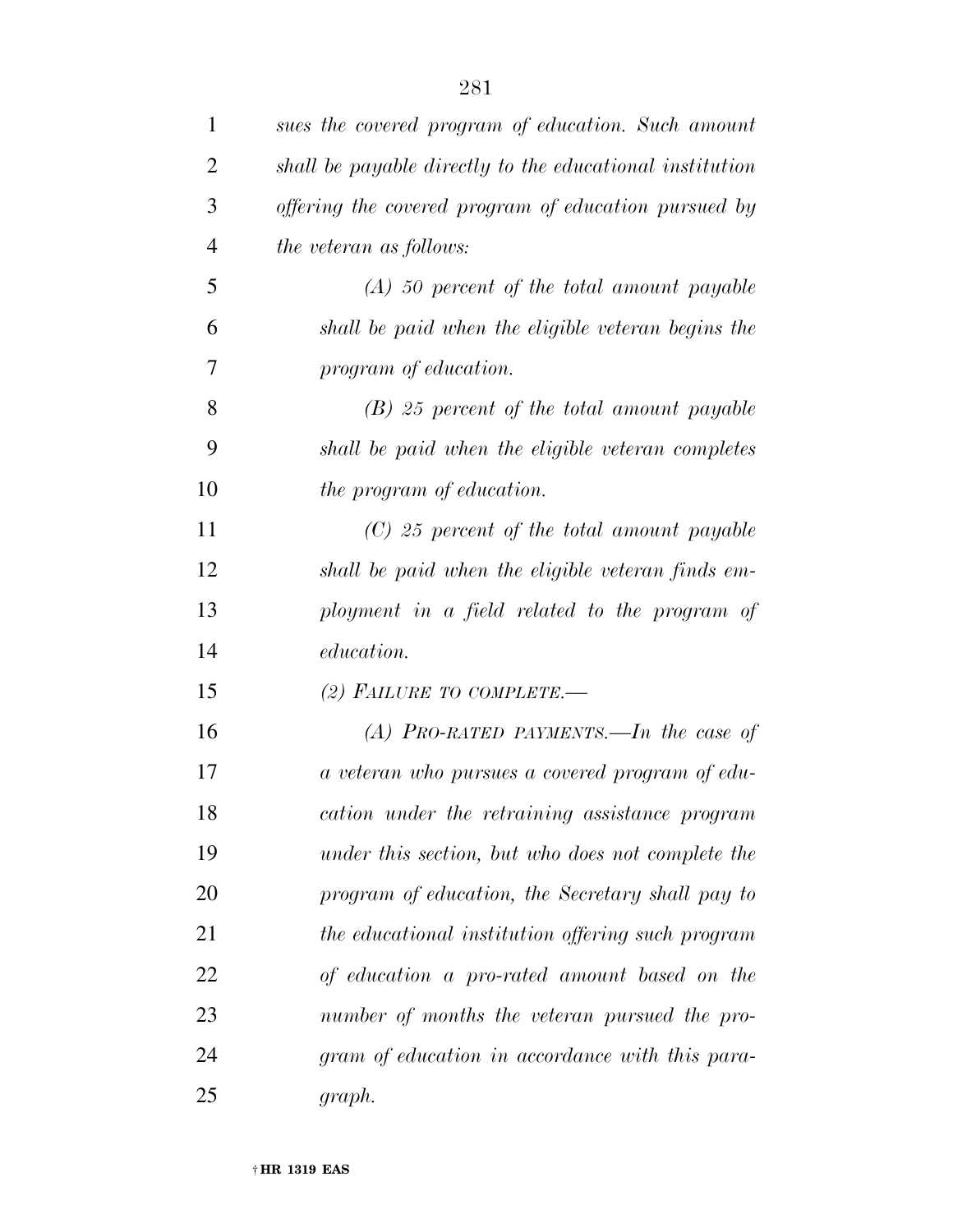| $\mathbf{1}$   | (B) PAYMENT OTHERWISE DUE UPON COM-                     |
|----------------|---------------------------------------------------------|
| $\overline{2}$ | PLETION OF PROGRAM.—The Secretary shall pay             |
| 3              | educational institution a pro-rated<br><i>the</i><br>to |
| $\overline{4}$ | amount under paragraph $(1)(B)$ when the vet-           |
| 5              | eran provides notice to the educational institu-        |
| 6              | tion that the veteran no longer intends to pursue       |
| 7              | the program of education.                               |
| 8              | $(C)$ NONRECOVERY FROM VETERAN.—In the                  |
| 9              | case of a veteran referred to in subparagraph           |
| 10             | $(A)$ , the educational institution may not seek        |
| 11             | payment from the veteran for any amount that            |
| 12             | would have been payable under paragraph                 |
| 13             | $(1)(B)$ had the veteran completed the program of       |
| 14             | <i>education.</i>                                       |
| 15             | (D) PAYMENT DUE UPON EMPLOYMENT.—                       |
| 16             | (i)<br>VETERANS WHO FIND<br>EMPLOY-                     |
| 17             | $MENT.$ —In the case of a veteran referred to           |
| 18             | in subparagraph $(A)$ who finds employment              |
| 19             | in a field related to the program of edu-               |
| 20             | cation during the 180-day period beginning              |
| 21             | on the date on which the veteran withdraws              |
| 22             | from the program of education, the Sec-                 |
| 23             | retary shall pay to the educational institu-            |
| 24             | tion a pro-rated amount under paragraph                 |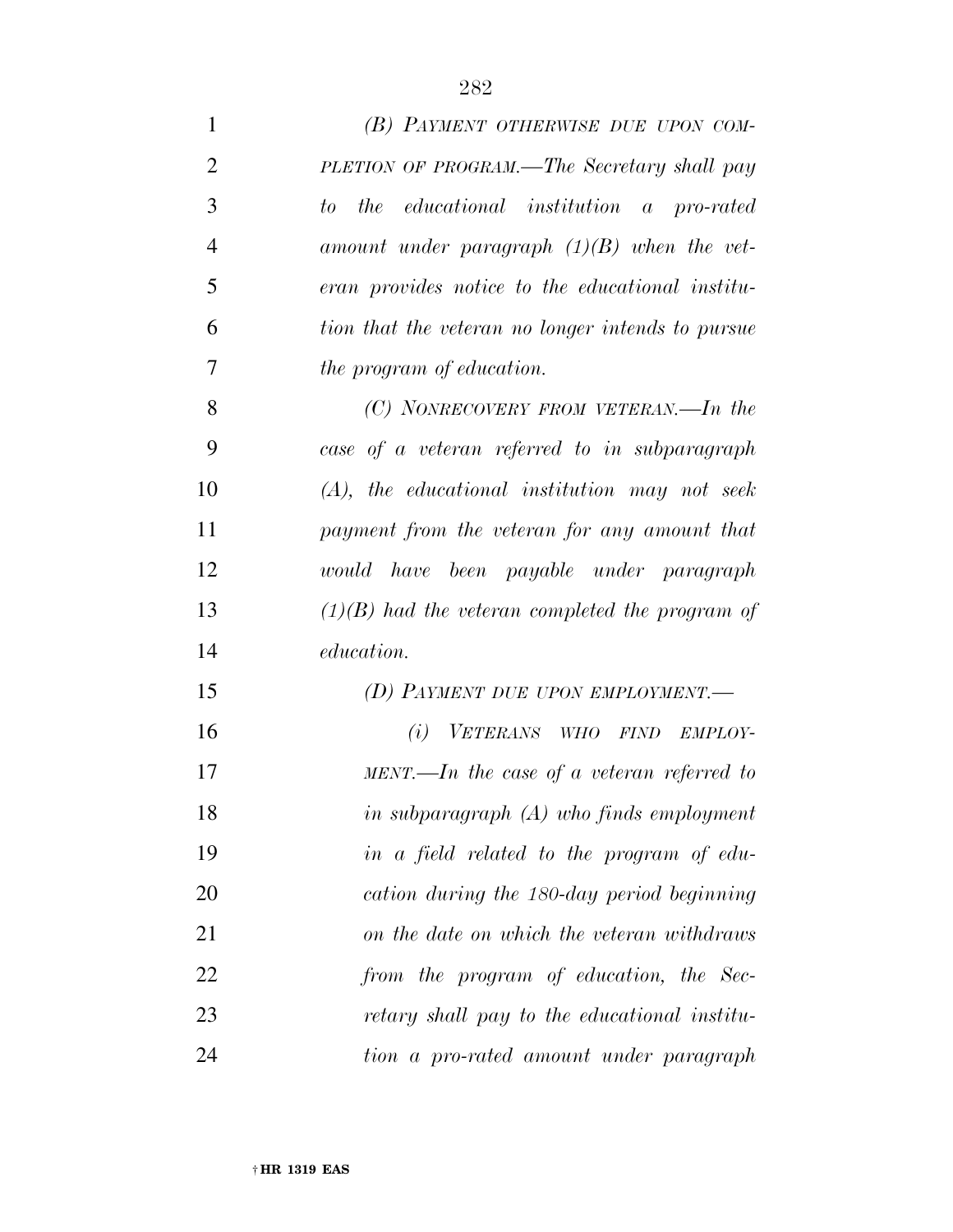|                | $(1)(C)$ when the veteran finds such employ- |
|----------------|----------------------------------------------|
| 2              | ment.                                        |
| 3              | (ii) VETERANS WHO DO NOT FIND EM-            |
| $\overline{4}$ | $PLOYMENT.$ The case of a veteran re-        |
| 5              | ferred to in subparagraph $(A)$ who does not |
| 6              | find employment in a field related to the    |
| 7              | program of education during the 180-day      |
| 8              | period beginning on the date on which the    |

- *veteran withdraws from the program of edu-cation—*
- *(I) the Secretary shall not make a payment to the educational institution under paragraph (1)(C); and*
- *(II) the educational institution may not seek payment from the vet- eran for any amount that would have been payable under paragraph (1)(C) had the veteran found employment during such 180-day period.*

 *(3) HOUSING STIPEND.—For each month that an eligible veteran pursues a covered program of edu- cation under the retraining assistance program under this section, the Secretary shall pay to the veteran a monthly housing stipend in an amount equal to—*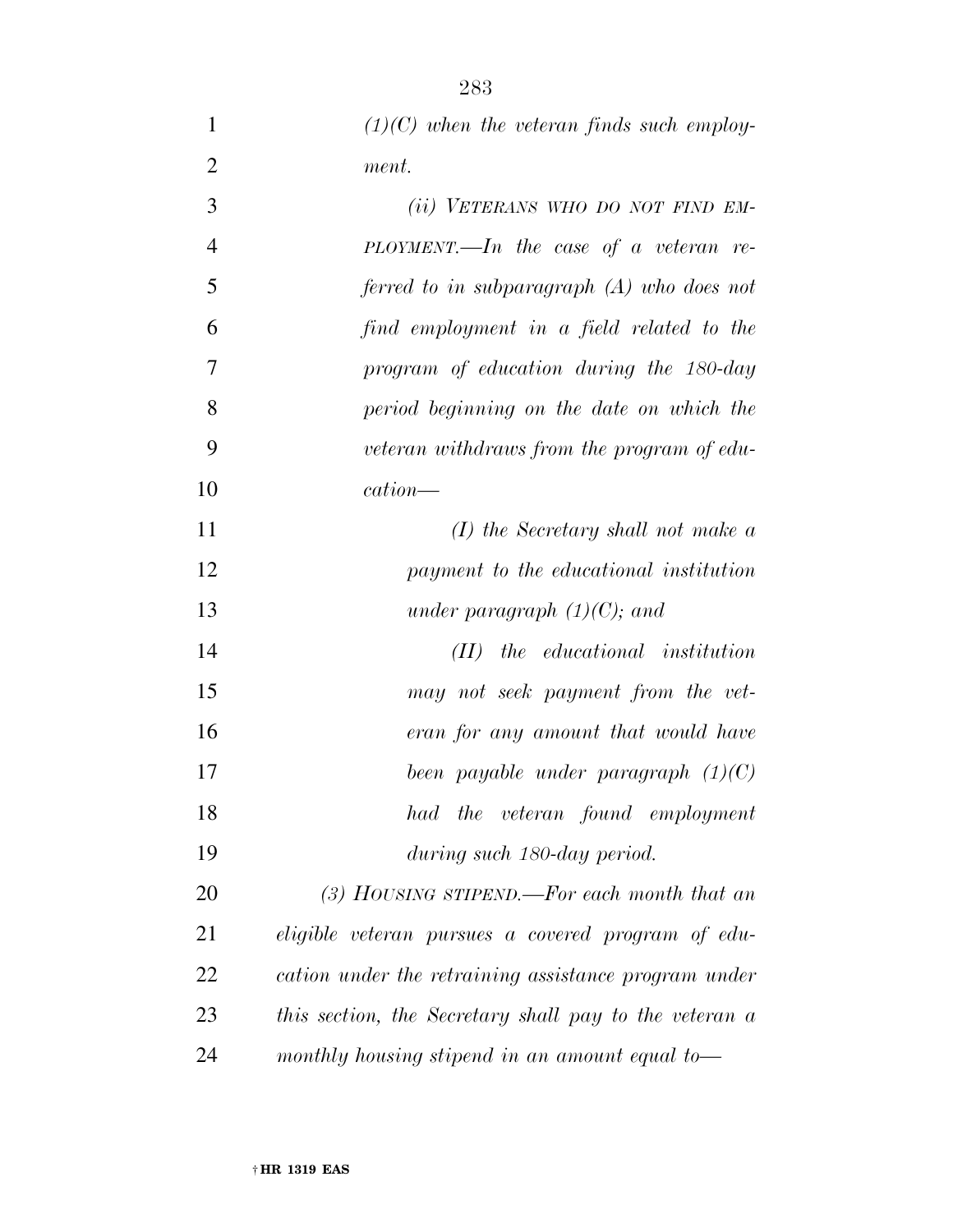| $\mathbf{1}$   | $(A)$ in the case of a covered program of edu-        |
|----------------|-------------------------------------------------------|
| $\overline{2}$ | cation leading to a degree, or a covered program      |
| 3              | of education not leading to a degree, at an insti-    |
| $\overline{4}$ | tution of higher learning (as that term is defined    |
| 5              | in section $3452(f)$ of title 38, United States       |
| 6              | Code) pursued on more than a half-time basis,         |
| 7              | the amount specified under subsection $(c)(1)(B)$     |
| 8              | of section 3313 of title 38, United States Code;      |
| 9              | $(B)$ in the case of a covered program of edu-        |
| 10             | cation other than a program of education lead-        |
| 11             | ing to a degree at an institution other than an       |
| 12             | institution of higher learning pursued on more        |
| 13             | than a half-time basis, the amount specified          |
| 14             | under subsection $(g)(3)(A)(ii)$ of such section; or  |
| 15             | $(C)$ in the case of a covered program of edu-        |
| 16             | cation pursued on less than a half-time basis, or     |
| 17             | a covered program of education pursued solely         |
| 18             | through distance learning on more than a half-        |
| 19             | time basis, the amount specified under subsection     |
| 20             | $(c)(1)(B)(iii)$ of such section.                     |
| 21             | (4) FAILURE TO FIND EMPLOYMENT.-The Sec-              |
| 22             | retary shall not make a payment under paragraph       |
| 23             | $(1)(C)$ with respect to an eligible veteran who com- |
| 24             | pletes or fails to complete a program of education    |

*under the retraining assistance program under this*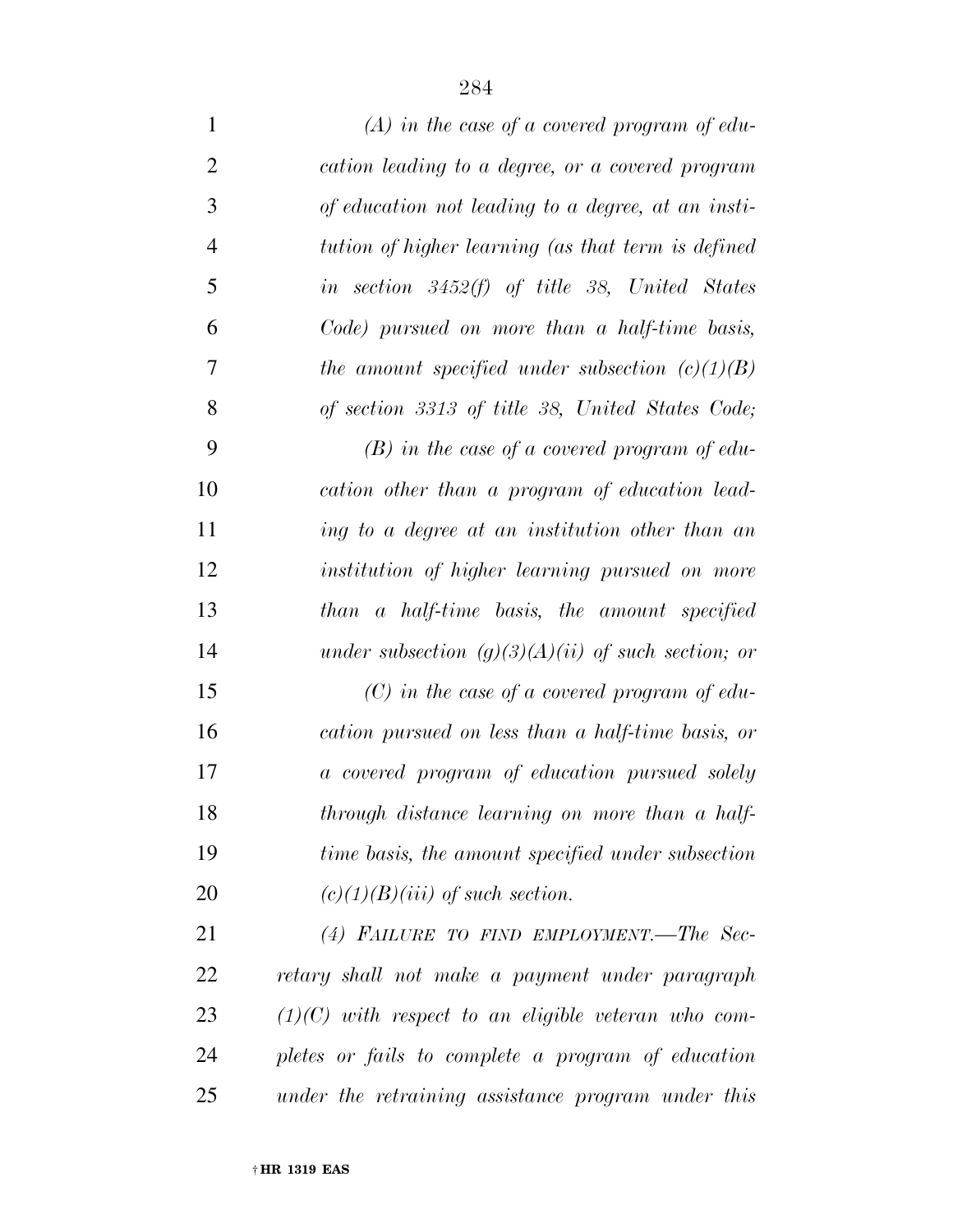*section if the veteran fails to find employment in a field related to the program of education within the 180-period beginning on the date on which the vet-eran withdraws from or completes the program.* 

 *(e) NO TRANSFERABILITY.—Retraining assistance provided under this section may not be transferred to an-other individual.* 

 *(f) LIMITATION.—Not more than 17,250 eligible vet- erans may receive retraining assistance under this section. (g) TERMINATION.—No retraining assistance may be paid under this section after the date that is 21 months after the date of the enactment of this Act.* 

 *(h) FUNDING.—In addition to amounts otherwise available there is appropriated to the Department of Vet- erans Affairs for fiscal year 2021, out of any money in the Treasury not otherwise appropriated, \$386,000,000, to re- main available until expended, to carry out this section. SEC. 8007. PROHIBITION ON COPAYMENTS AND COST SHAR-*

 *ING FOR VETERANS DURING EMERGENCY RE-LATING TO COVID–19.* 

 *(a) IN GENERAL.—The Secretary of Veterans Affairs— (1) shall provide for any copayment or other cost sharing with respect to health care under the laws ad- ministered by the Secretary received by a veteran during the period specified in subsection (b); and*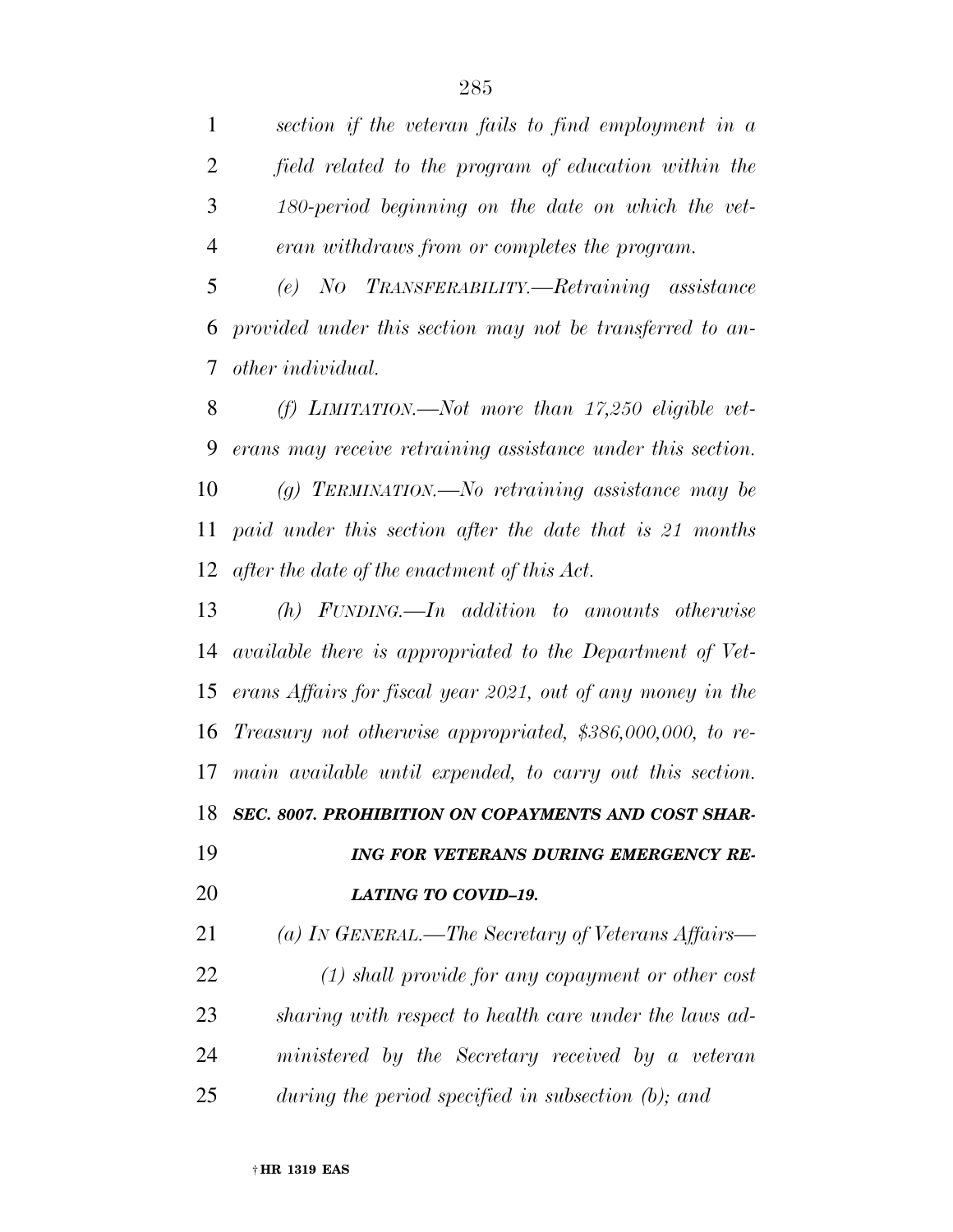*(2) shall reimburse any veteran who paid a co- payment or other cost sharing for health care under the laws administered by the Secretary received by a veteran during such period the amount paid by the veteran.* 

 *(b) PERIOD SPECIFIED.—The period specified in this subsection is the period beginning on April 6, 2020, and ending on September 30, 2021.* 

 *(c) FUNDING.—In addition to amounts otherwise available, there is appropriated to the Secretary of Veterans Affairs for fiscal year 2021, out of any money in the Treas- ury not otherwise appropriated, \$1,000,000,000, to remain available until expended, to carry out this section, except for health care furnished pursuant to section 1703(c)(2)– (c)(4) of title 38, United States Code.* 

## *SEC. 8008. EMERGENCY DEPARTMENT OF VETERANS AF-*

*FAIRS EMPLOYEE LEAVE FUND.* 

 *(a) ESTABLISHMENT; APPROPRIATION.—There is es- tablished in the Treasury the Emergency Department of Veterans Affairs Employee Leave Fund (in this section re- ferred to as the ''Fund''), to be administered by the Sec- retary of Veterans Affairs, for the purposes set forth in sub- section (b). In addition to amounts otherwise available, there is appropriated for fiscal year 2021, out of any money in the Treasury not otherwise appropriated, \$80,000,000,*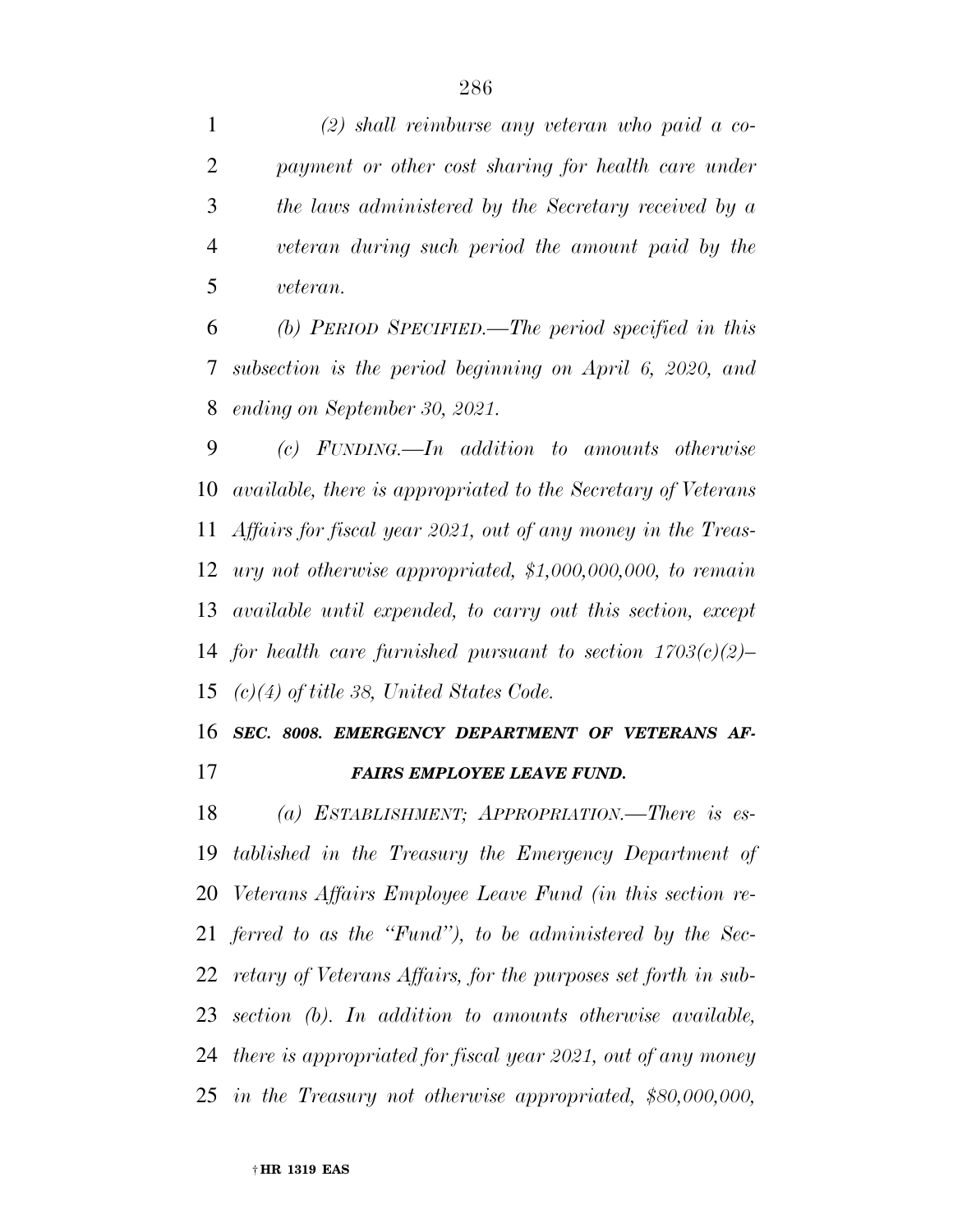*which shall be deposited into the Fund and remain avail-able through September 20, 2022.* 

 *(b) PURPOSE.—Amounts in the Fund shall be avail- able for payment to the Department of Veterans Affairs for the use of paid leave by any covered employee who is unable to work because the employee—* 

 *(1) is subject to a Federal, State, or local quar-antine or isolation order related to COVID–19;* 

 *(2) has been advised by a health care provider to self-quarantine due to concerns related to COVID–19; (3) is caring for an individual who is subject to such an order or has been so advised;* 

*(4) is experiencing symptoms of COVID–19 and* 

*seeking a medical diagnosis;* 

 *(5) is caring for a son or daughter of such em- ployee if the school or place of care of the son or daughter has been closed, if the school of such son or daughter requires or makes optional a virtual learn- ing instruction model or requires or makes optional a hybrid of in-person and virtual learning instruc- tion models, or the child care provider of such son or daughter is unavailable, due to COVID–19 pre-cautions;* 

 *(6) is experiencing any other substantially simi-lar condition;*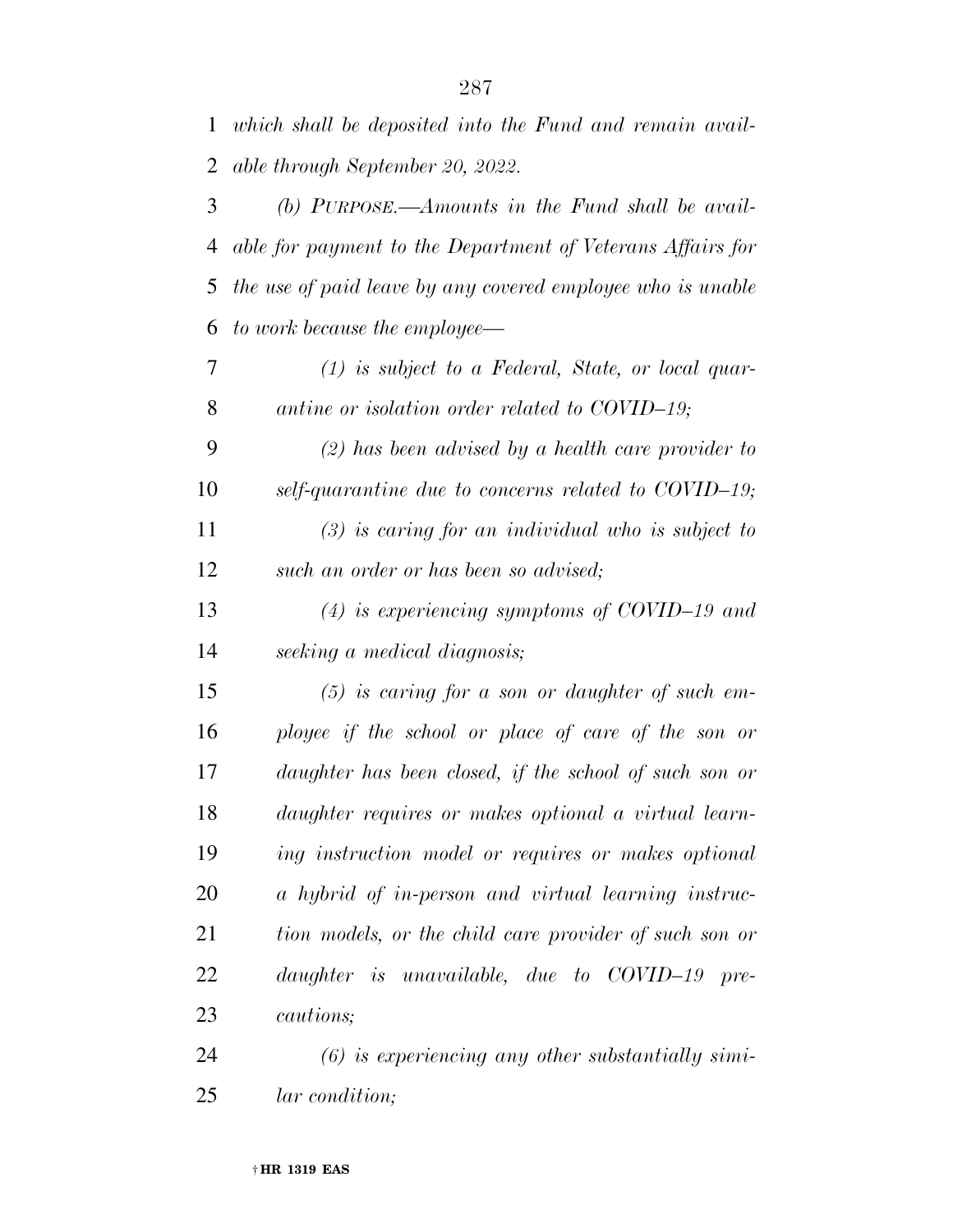| $\mathbf{1}$   | $(7)$ is caring for a family member with a mental          |
|----------------|------------------------------------------------------------|
| $\overline{2}$ | or physical disability or who is 55 years of age or        |
| 3              | older and incapable of self-care, without regard to        |
| $\overline{4}$ | whether another individual other than the employee is      |
| 5              | available to care for such family member, if the place     |
| 6              | of care for such family member is closed or the direct     |
| 7              | care provider is unavailable due to COVID-19; or           |
| 8              | $(8)$ is obtaining immunization related to                 |
| 9              | COVID-19 or to recover from any injury, disability,        |
| 10             | <i>illness, or condition related to such immunization.</i> |
| 11             | (c) LIMITATIONS.—                                          |
| 12             | $(1)$ PERIOD OF AVAILABILITY.—Paid leave under             |
| 13             | this section may only be provided to and used by a         |
| 14             | covered employee during the period beginning on the        |
| 15             | date of enactment of this Act and ending on Sep-           |
| 16             | tember 30, 2021.                                           |
| 17             | $(2)$ TOTAL HOURS; AMOUNT.—Paid leave under                |
| 18             | this section—                                              |
| 19             | $(A)$ shall be provided to a covered employee              |
| 20             | in an amount not to exceed 600 hours of paid               |
| 21             | leave for each full-time employee, and in the case         |
| 22             | of a part-time employee, employee on an uncom-             |
| 23             | mon tour of duty, or employee with a seasonal              |
| 24             | work schedule, in an amount not to exceed the              |
| 25             | proportional equivalent of 600 hours to the ex-            |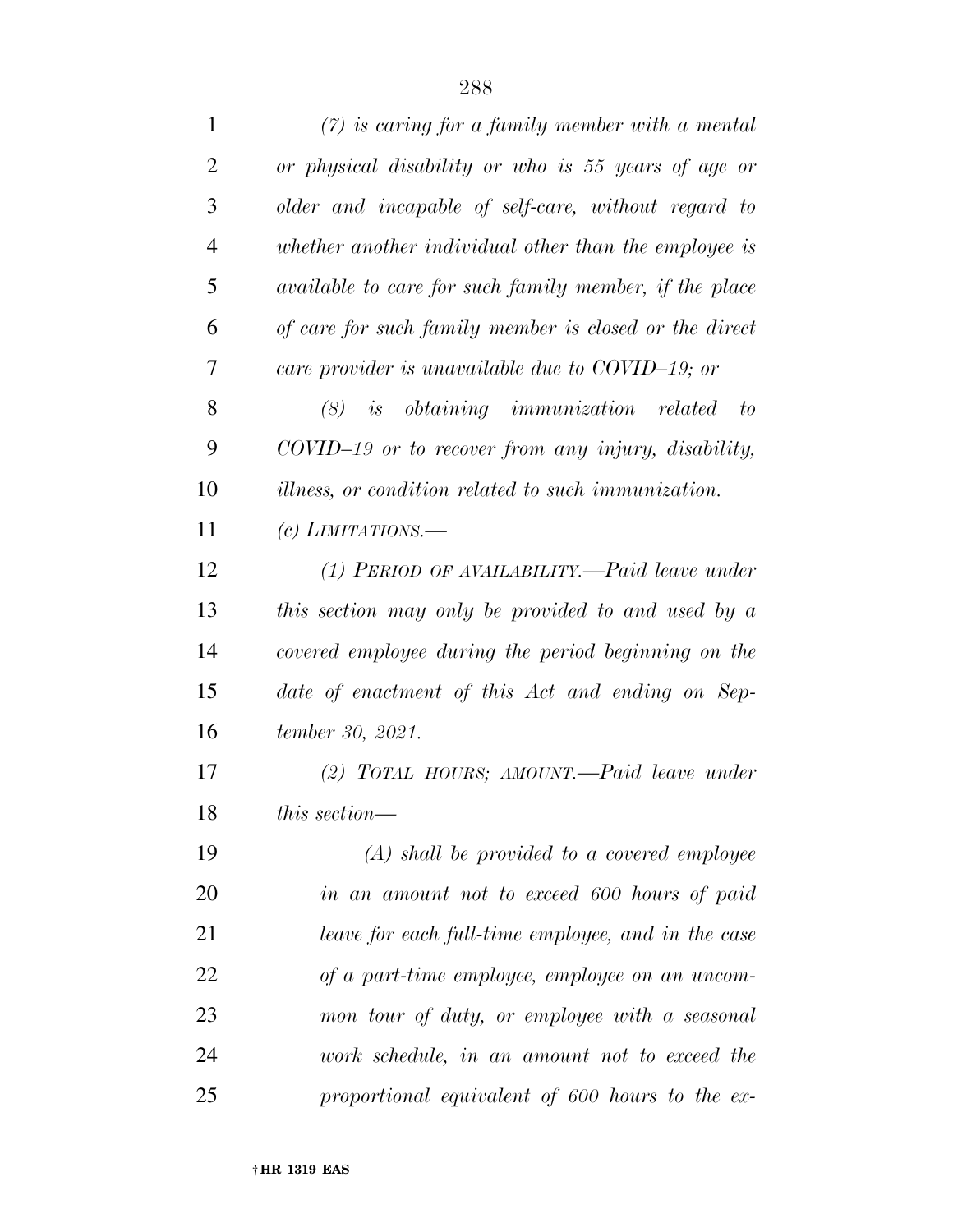| 1              | tent amounts in the Fund remain available for            |
|----------------|----------------------------------------------------------|
| $\overline{2}$ | <i>reimbursement</i> ;                                   |
| 3              | $(B)$ shall be paid at the same hourly rate as           |
| $\overline{4}$ | other leave payments; and                                |
| 5              | $(C)$ may not be provided to a covered em-               |
| 6              | ployee if the leave would result in payments             |
| 7              | greater than \$2,800 in aggregate for any bi-            |
| 8              | weekly pay period for a full-time employee, or a         |
| 9              | proportionally equivalent biweekly limit for a           |
| 10             | part-time employee.                                      |
| 11             | (3)<br>RELATIONSHIP TO OTHER LEAVE.-Paid                 |
| 12             | leave under this section—                                |
| 13             | $(A)$ is in addition to any other leave pro-             |
| 14             | vided to a covered employee; and                         |
| 15             | (B) may not be used by a covered employee                |
| 16             | concurrently with any other paid leave.                  |
| 17             | (4) CALCULATION OF RETIREMENT BENEFIT.                   |
| 18             | Any paid leave provided to a covered employee under      |
| 19             | this section shall reduce the total service used to cal- |
| 20             | culate any Federal civilian retirement benefit.          |
| 21             | (d) COVERED EMPLOYEE DEFINED.—In this section,           |
| 22             | the term "covered employee" means an employee of the De- |
| 23             | partment of Veterans Affairs appointed under chapter 74  |
|                | 24 of title 38, United States Code.                      |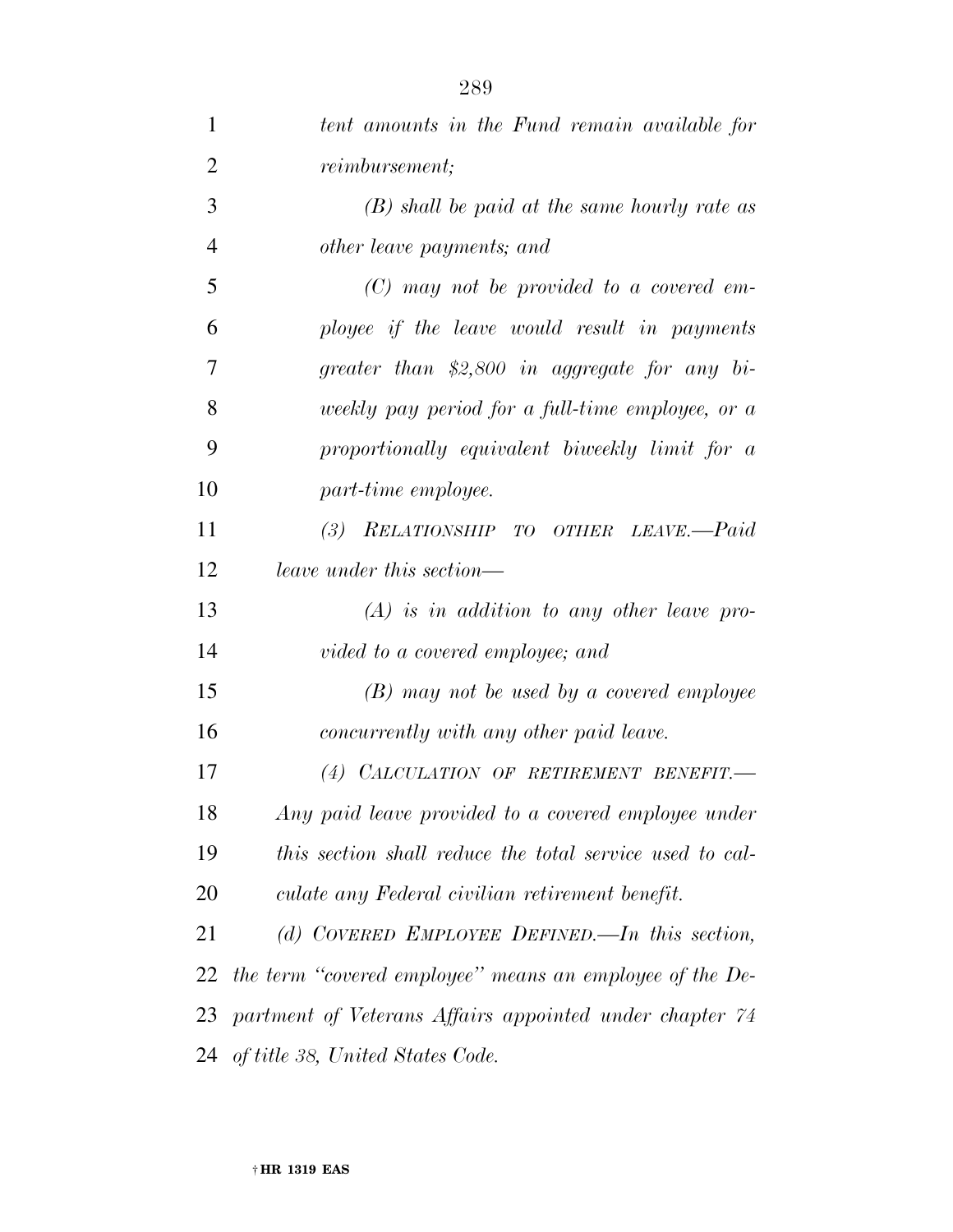| 1              | TITLE IX—COMMITTEE ON                                       |
|----------------|-------------------------------------------------------------|
| $\overline{2}$ | <b>FINANCE</b>                                              |
| 3              | <b>Subtitle A—Crisis Support for</b>                        |
| $\overline{4}$ | <b>Unemployed Workers</b>                                   |
| 5              | <b>PART 1-EXTENSION OF CARES ACT</b>                        |
| 6              | <b>UNEMPLOYMENT PROVISIONS</b>                              |
| 7              | SEC. 9011. EXTENSION OF PANDEMIC UNEMPLOYMENT AS-           |
| 8              | <b>SISTANCE.</b>                                            |
| 9              | (a) IN GENERAL.—Section 2102(c) of the CARES Act            |
| 10             | $(15 \text{ U.S.C. } 9021(c))$ is amended—                  |
| 11             | $(1)$ in paragraph $(1)$ —                                  |
| 12             | (A) by striking "paragraphs (2) and $(3)$ "                 |
| 13             | and inserting "paragraph $(2)$ "; and                       |
| 14             | $(B)$ in subparagraph $(A)(ii)$ , by striking               |
| 15             | "March $14$ , $2021$ " and inserting "September 6,          |
| 16             | $2021$ "; and                                               |
| 17             | $(2)$ by striking paragraph $(3)$ and redesignating         |
| 18             | paragraph $(4)$ as paragraph $(3)$ .                        |
| 19             | INCREASE IN NUMBER OF WEEKS.-Section<br>(b)                 |
| 20             | $2102(c)(2)$ of such Act (15 U.S.C. 9021(c)(2)) is amended— |
| 21             | $(1)$ by striking "50 weeks" and inserting "79              |
| 22             | weeks"; and                                                 |
| 23             | $(2)$ by striking "50-week period" and inserting            |
| 24             | "79-week period".                                           |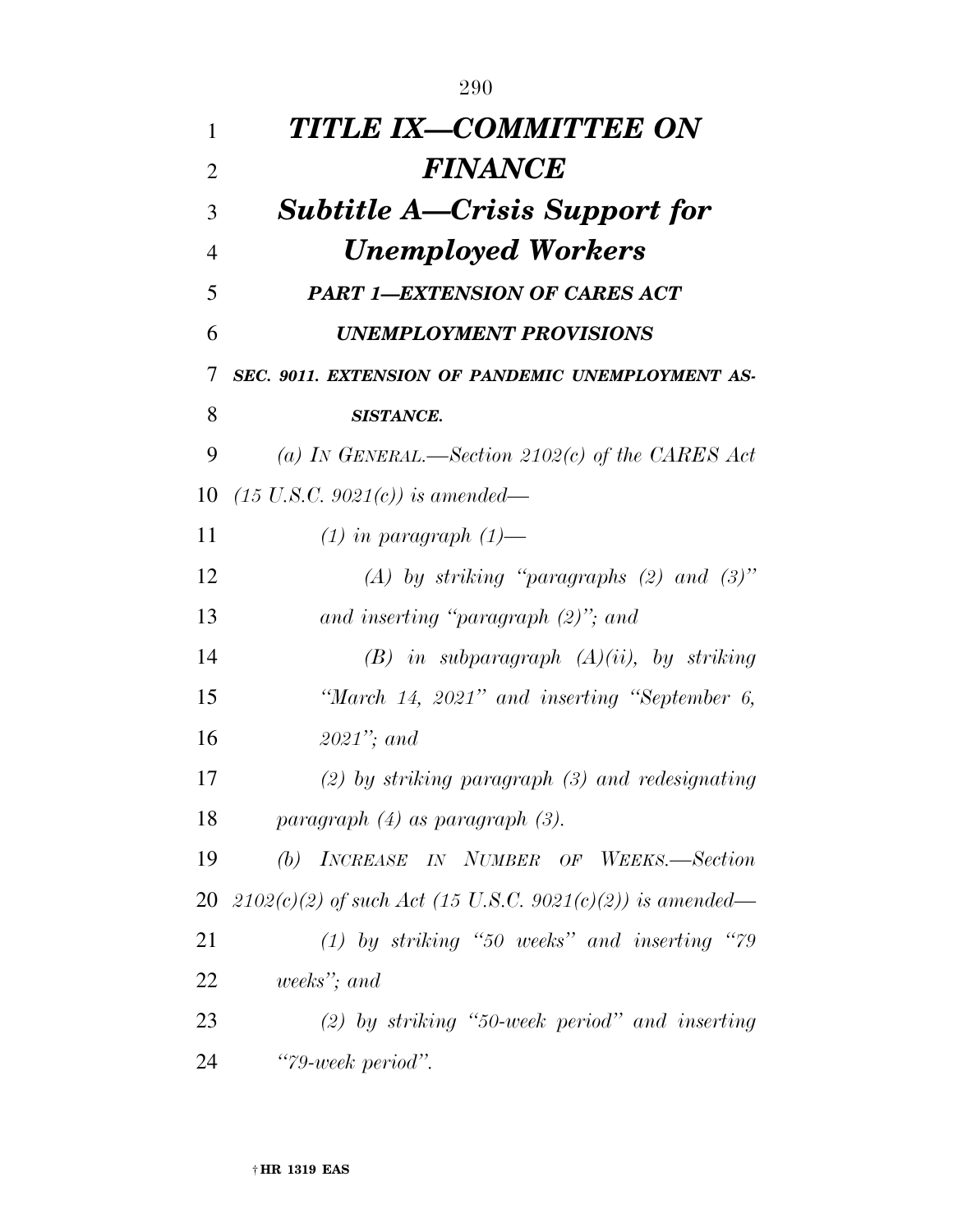*(c) HOLD HARMLESS FOR PROPER ADMINISTRA- TION.—In the case of an individual who is eligible to receive pandemic unemployment assistance under section 2102 of the CARES Act (15 U.S.C. 9021) as of the day before the date of enactment of this Act and on the date of enactment of this Act becomes eligible for pandemic emergency unem- ployment compensation under section 2107 of the CARES Act (15 U.S.C. 9025) by reason of the amendments made by section 9016(b) of this title, any payment of pandemic unemployment assistance under such section 2102 made after the date of enactment of this Act to such individual during an appropriate period of time, as determined by the Secretary of Labor, that should have been made under such section 2107 shall not be considered to be an overpayment of assistance under such section 2102, except that an indi- vidual may not receive payment for assistance under sec- tion 2102 and a payment for assistance under section 2107 for the same week of unemployment.* 

 *(d) EFFECTIVE DATE.—The amendments made by subsections (a) and (b) shall apply as if included in the enactment of the CARES Act (Public Law 116–136), except that no amount shall be payable by virtue of such amend- ments with respect to any week of unemployment ending on or before March 14, 2021.*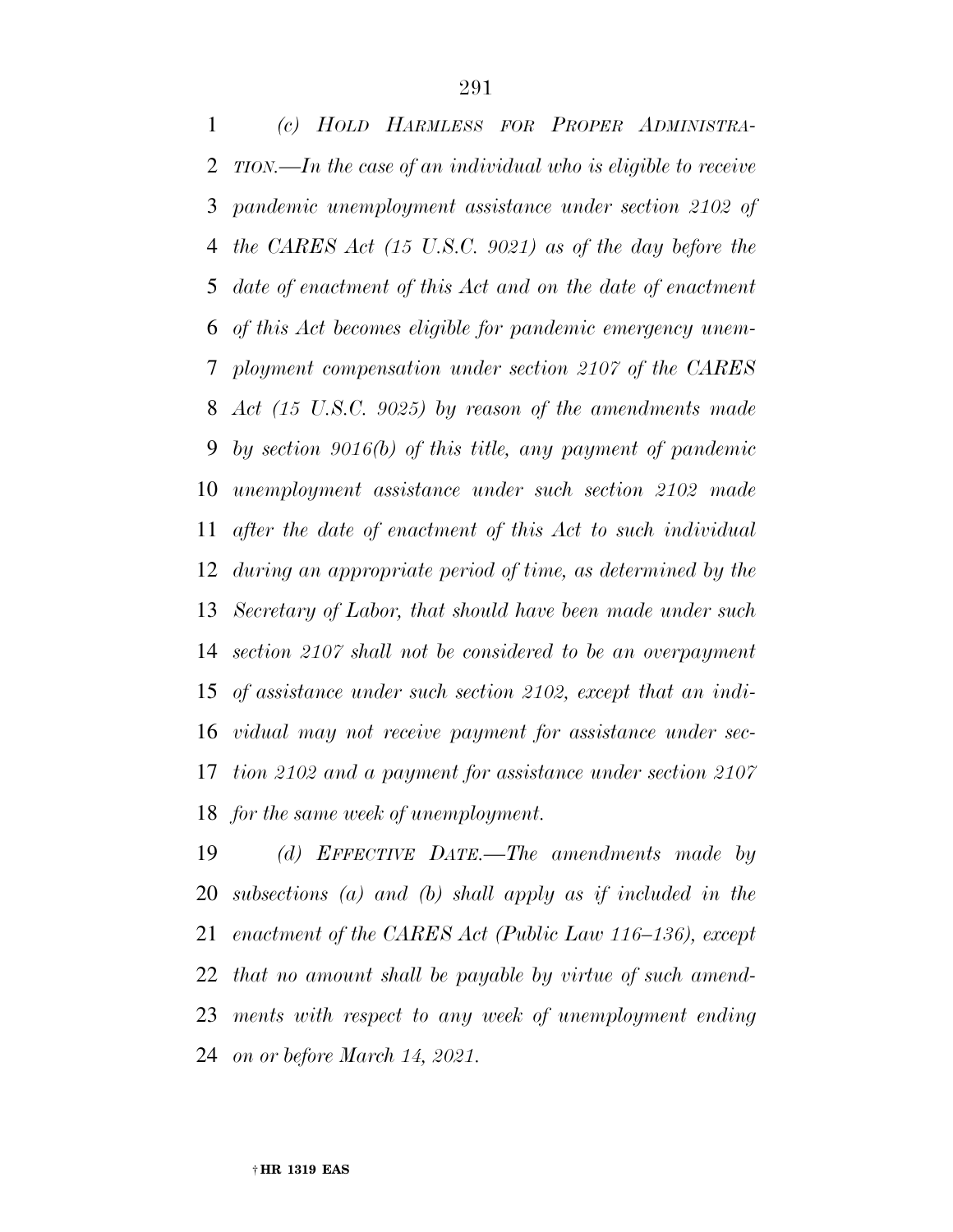## *SEC. 9012. EXTENSION OF EMERGENCY UNEMPLOYMENT RELIEF FOR GOVERNMENTAL ENTITIES AND NONPROFIT ORGANIZATIONS.*

 *(a) IN GENERAL.—Section 903(i)(1)(D) of the Social Security Act (42 U.S.C. 1103(i)(1)(D)) is amended by striking ''March 14, 2021'' and inserting ''September 6, 2021''.* 

 *(b) INCREASE IN REIMBURSEMENT RATE.—Section 903(i)(1)(B) of such Act (42 U.S.C. 1103(i)(1)(B)) is amended—* 

 *(1) in the first sentence, by inserting ''and except as otherwise provided in this subparagraph'' after ''as determined by the Secretary of Labor''; and* 

 *(2) by inserting after the first sentence the fol- lowing: ''With respect to the amounts of such com- pensation paid for weeks of unemployment beginning after March 31, 2021, and ending on or before Sep- tember 6, 2021, the preceding sentence shall be ap-plied by substituting '75 percent' for 'one-half'.''.* 

*SEC. 9013. EXTENSION OF FEDERAL PANDEMIC UNEMPLOY-*

*MENT COMPENSATION.* 

 *(a) IN GENERAL.—Section 2104(e)(2) of the CARES Act (15 U.S.C. 9023(e)(2)) is amended by striking ''March 14, 2021'' and inserting ''September 6, 2021''.*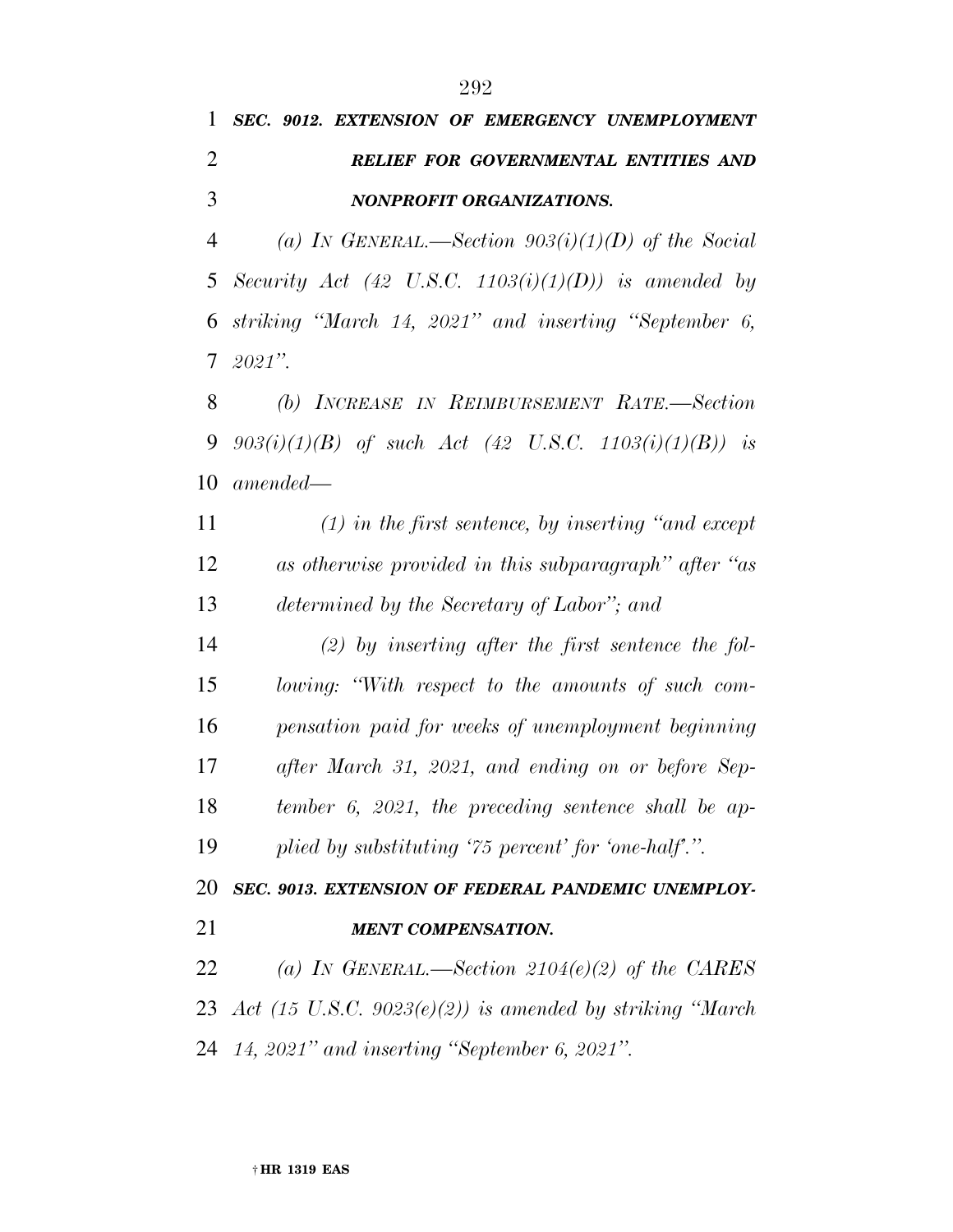*(b) AMOUNT.—Section 2104(b)(3)(A)(ii) of such Act (15 U.S.C. 9023(b)(3)(A)(ii)) is amended by striking ''March 14, 2021'' and inserting ''September 6, 2021''.* 

 *SEC. 9014. EXTENSION OF FULL FEDERAL FUNDING OF THE FIRST WEEK OF COMPENSABLE REGULAR UN- EMPLOYMENT FOR STATES WITH NO WAITING WEEK.* 

 *(a) IN GENERAL.—Section 2105(e)(2) of the CARES Act (15 U.S.C. 9024(e)(2)) is amended by striking ''March 14, 2021'' and inserting ''September 6, 2021''.* 

 *(b) FULL REIMBURSEMENT.—Paragraph (3) of section 2105(c) of such Act (15 U.S.C. 9024(c)) is repealed and such section shall be applied to weeks of unemployment to which an agreement under section 2105 of such Act applies as if such paragraph had not been enacted. In imple- menting the preceding sentence, a State may, if necessary, reenter the agreement with the Secretary under section 2105 of such Act, and retroactively pay for the first week of reg- ular compensation without a waiting week consistent with State law (including a waiver of State law) and receive full reimbursement for weeks of unemployment that ended after December 31, 2020.*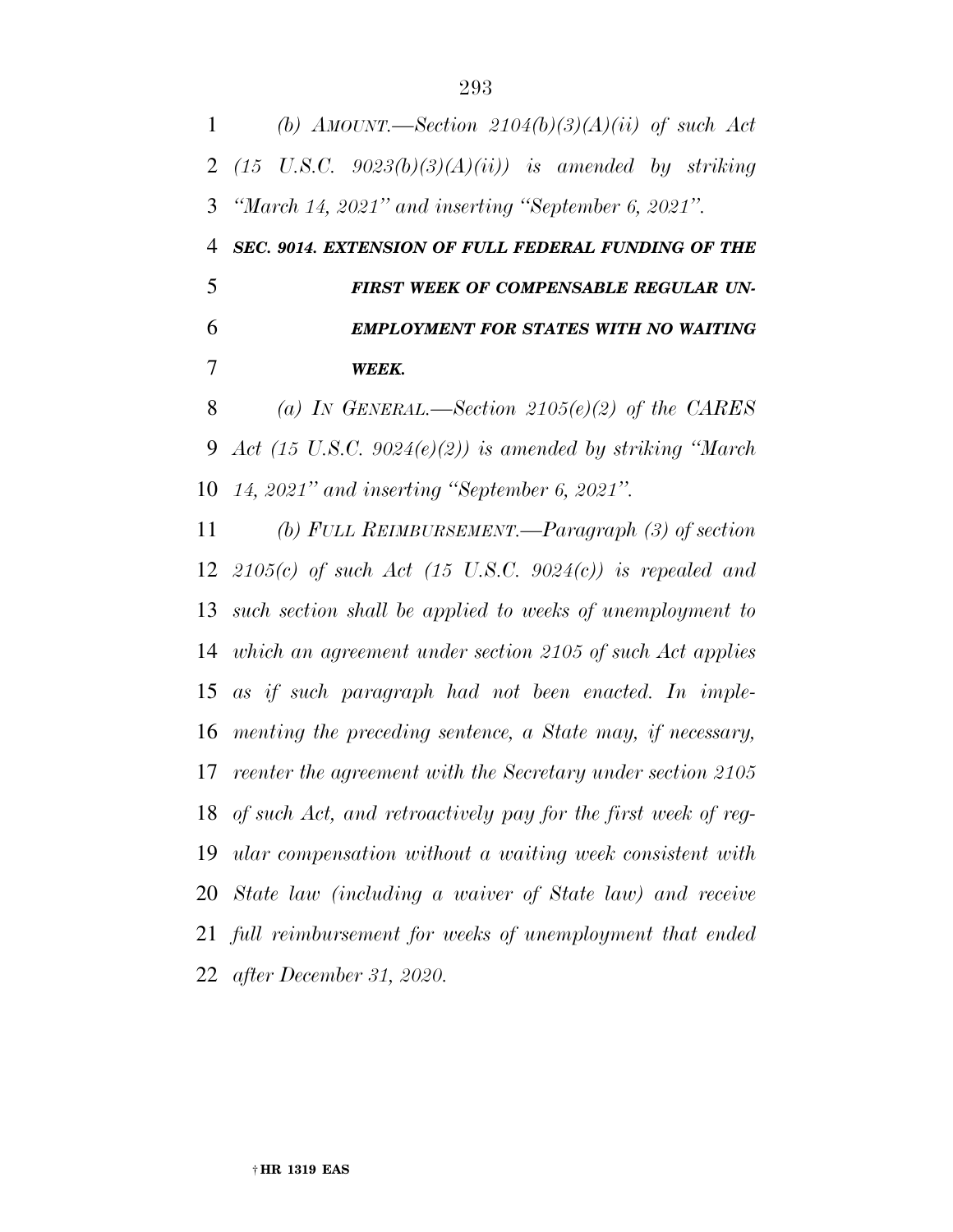*If a State modifies its unemployment compensation law and policies, subject to the succeeding sentence, with respect to personnel standards on a merit basis on an emer- gency temporary basis as needed to respond to the spread of COVID–19, such modifications shall be disregarded for the purposes of applying section 303 of the Social Security Act and section 3304 of the Internal Revenue Code of 1986 to such State law. Such modifications shall only apply through September 6, 2021, and shall be limited to engaging of temporary staff, rehiring of retirees or former employees on a non-competitive basis, and other temporary actions to quickly process applications and claims.* 

## *SEC. 9016. EXTENSION OF PANDEMIC EMERGENCY UNEM-*

*PLOYMENT COMPENSATION.* 

 *(a) IN GENERAL.—Section 2107(g) of the CARES Act (15 U.S.C. 9025(g)) is amended to read as follows:* 

 *''(g) APPLICABILITY.—An agreement entered into under this section shall apply to weeks of unemployment—* 

 *''(1) beginning after the date on which such agreement is entered into; and* 

*''(2) ending on or before September 6, 2021.''.* 

 *(b) INCREASE IN NUMBER OF WEEKS.—Section 2107(b)(2) of such Act (15 U.S.C. 9025(b)(2)) is amended by striking ''24'' and inserting ''53''.*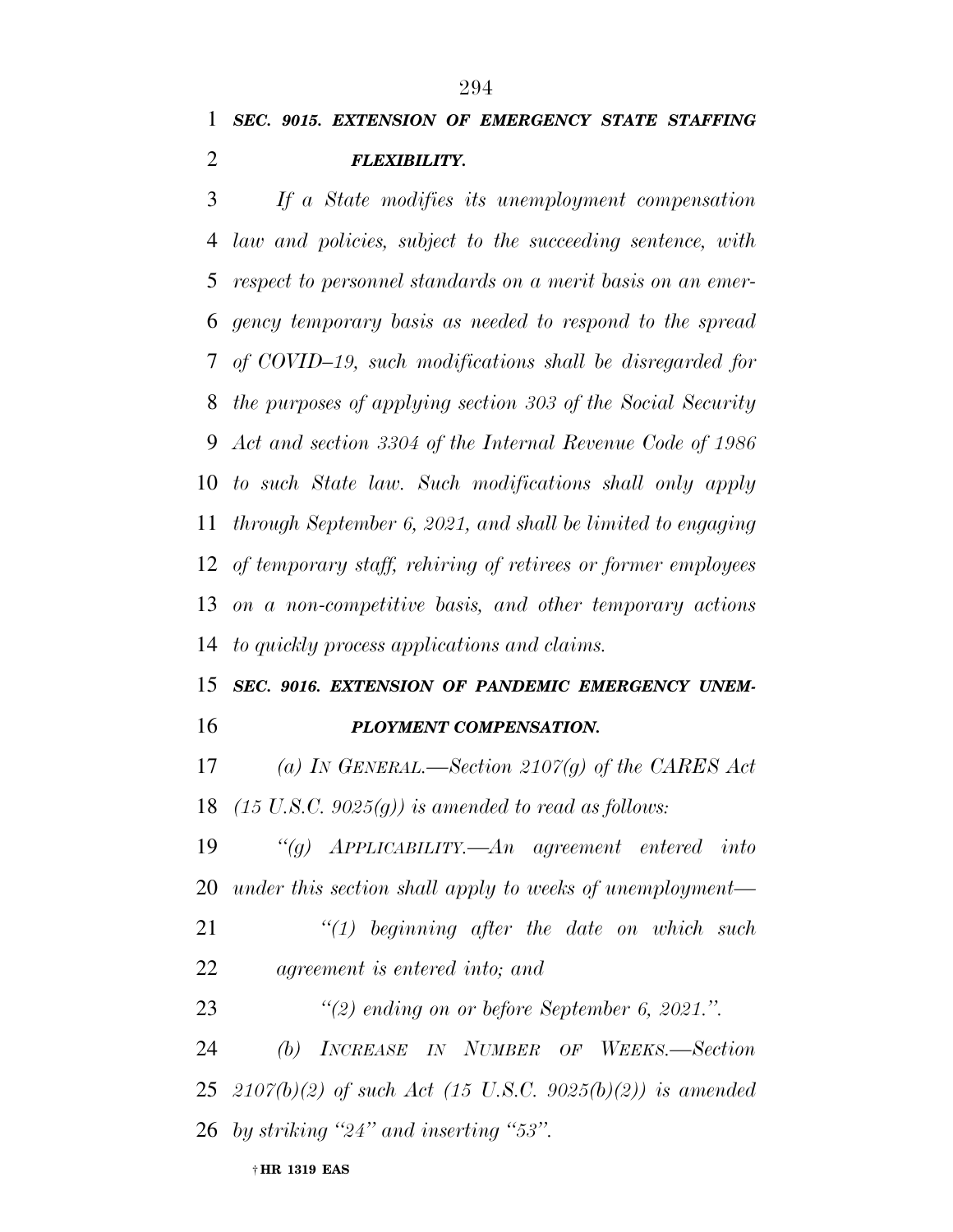*(c) COORDINATION OF PANDEMIC EMERGENCY UNEM- PLOYMENT COMPENSATION WITH EXTENDED COMPENSA- TION.—Section 2107(a)(5)(B) of such Act (15 U.S.C. 9025(a)(5)(B)) is amended by inserting ''or for the week that includes the date of enactment of the American Rescue Plan Act of 2021 (without regard to the amendments made by subsections (a) and (b) of section 9016 of such Act)'' after ''2020)''.* 

 *(d) SPECIAL RULE FOR EXTENDED COMPENSATION.— Section 2107(a)(8) of such Act (15 U.S.C. 9025(a)(8)) is amended by striking ''April 12, 2021'' and inserting ''Sep-tember 6, 2021''.* 

 *(e) EFFECTIVE DATE.—The amendments made by this section shall apply as if included in the enactment of the CARES Act (Public Law 116–136), except that no amount shall be payable by virtue of such amendments with respect to any week of unemployment ending on or before March 14, 2021.* 

 *SEC. 9017. EXTENSION OF TEMPORARY FINANCING OF SHORT-TIME COMPENSATION PAYMENTS IN STATES WITH PROGRAMS IN LAW.* 

 *Section 2108(b)(2) of the CARES Act (15 U.S.C. 9026(b)(2)) is amended by striking ''March 14, 2021'' and inserting ''September 6, 2021''.*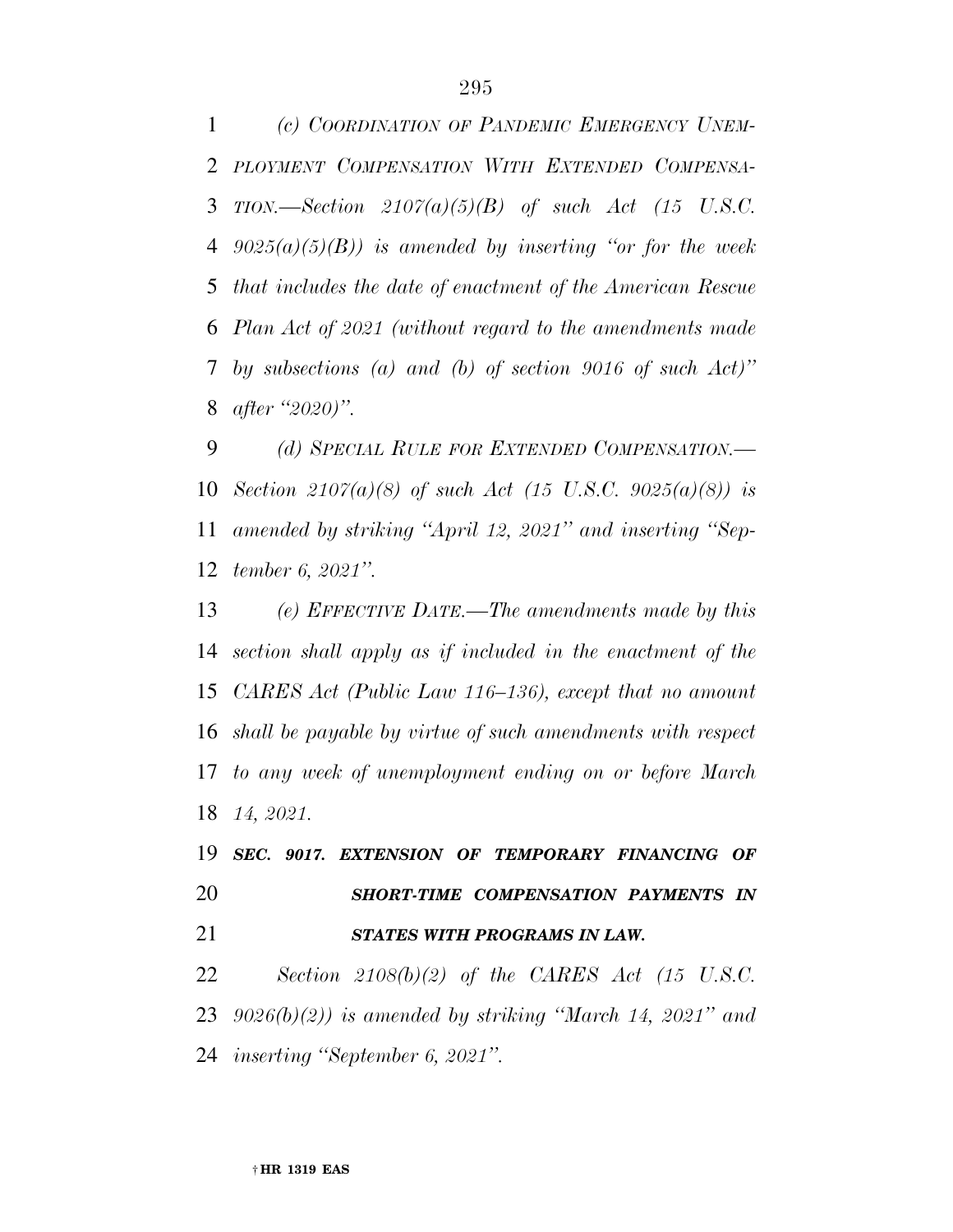| 1              | SEC. 9018. EXTENSION OF TEMPORARY FINANCING OF               |
|----------------|--------------------------------------------------------------|
| $\overline{2}$ | SHORT-TIME COMPENSATION AGREEMENTS                           |
| 3              | <b>FOR STATES WITHOUT PROGRAMS IN LAW.</b>                   |
| 4              | Section $2109(d)(2)$ of the CARES Act (15 U.S.C.             |
| 5              | $9027(d)(2)$ is amended by striking "March 14, 2021" and     |
| 6              | <i>inserting</i> "September 6, 2021".                        |
| 7              | <b>PART 2-EXTENSION OF FFCRA UNEMPLOYMENT</b>                |
| 8              | <b>PROVISIONS</b>                                            |
| 9              | SEC. 9021. EXTENSION OF TEMPORARY ASSISTANCE FOR             |
| 10             | STATES WITH ADVANCES.                                        |
| 11             | Section $1202(b)(10)(A)$ of the Social Security Act (42)     |
| 12             | U.S.C. 1322(b)(10)(A)) is amended by striking "March 14,     |
|                | 13 2021" and inserting "September 6, 2021".                  |
| 14             | SEC. 9022. EXTENSION OF FULL FEDERAL FUNDING OF EX-          |
| 15             | TENDED UNEMPLOYMENT COMPENSATION.                            |
| 16             | (a) IN GENERAL.—Section 4105 of the Families First           |
| 17             | Coronavirus Response Act (26 U.S.C. 3304 note) is amend-     |
|                | 18 ed by striking "March 14, 2021" each place it appears and |
|                | 19 inserting "September 6, 2021".                            |
| 20             | (b) EFFECTIVE DATE.—The amendment made by sub-               |
| 21             | section (a) shall apply as if included in the enactment of   |
|                | 22 the Families First Coronavirus Response Act (Public Law   |
|                |                                                              |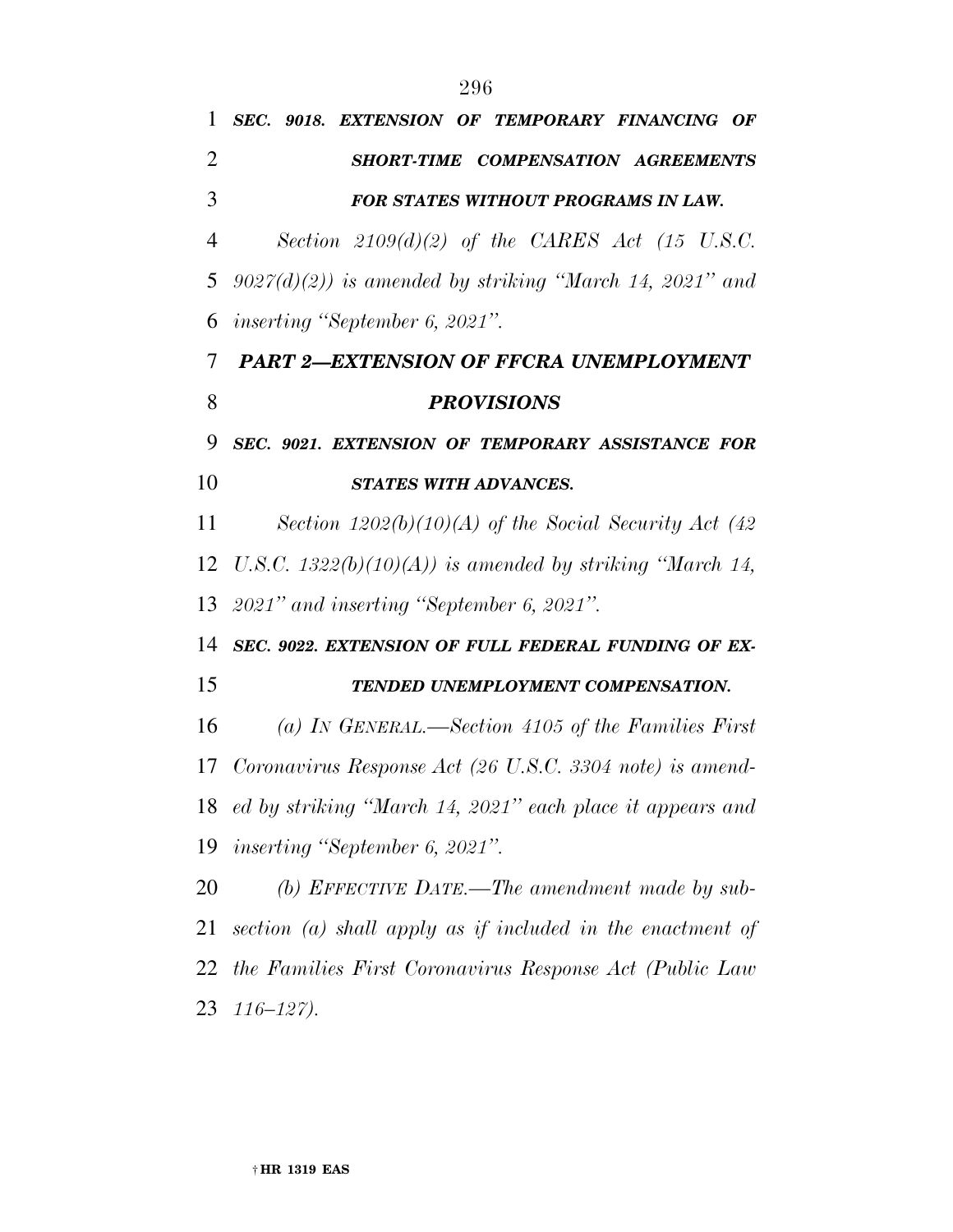## *PART 3—DEPARTMENT OF LABOR FUNDING FOR TIMELY, ACCURATE, AND EQUITABLE PAYMENT SEC. 9031. FUNDING FOR ADMINISTRATION.*

 *In addition to amounts otherwise available, there is appropriated to the Employment and Training Adminis- tration of the Department of Labor for fiscal year 2021, out of any money in the Treasury not otherwise appro- priated, \$8,000,000, to remain available until expended, for necessary expenses to carry out Federal activities relating to the administration of unemployment compensation pro-grams.* 

### *SEC. 9032. FUNDING FOR FRAUD PREVENTION, EQUITABLE ACCESS, AND TIMELY PAYMENT TO ELIGIBLE WORKERS.*

 *Subtitle A of title II of division A of the CARES Act (Public Law 116–136) is amended by adding at the end the following:* 

 *''SEC. 2118. FUNDING FOR FRAUD PREVENTION, EQUITABLE ACCESS, AND TIMELY PAYMENT TO ELIGIBLE WORKERS.* 

† **HR 1319 EAS**  *''(a) IN GENERAL.—In addition to amounts otherwise available, there is appropriated to the Secretary of Labor for fiscal year 2021, out of any money in the Treasury not otherwise appropriated, \$2,000,000,000, to remain avail- able until expended, to detect and prevent fraud, promote equitable access, and ensure the timely payment of benefits*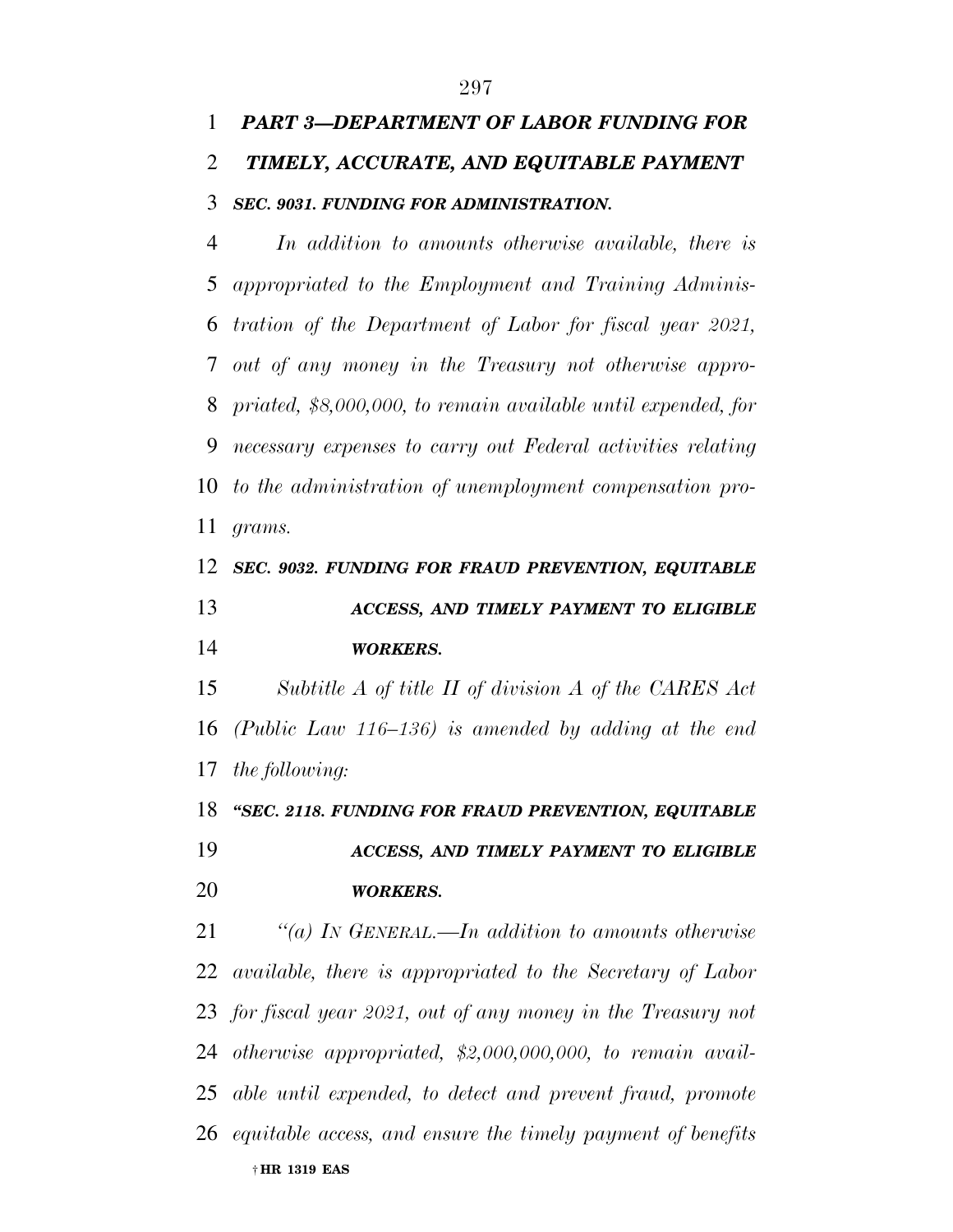*with respect to unemployment compensation programs, in- cluding programs extended under subtitle A of title IX of the American Rescue Plan Act of 2021.* 

 *''(b) USE OF FUNDS.—Amounts made available under subsection (a) may be used—* 

 *''(1) for Federal administrative costs related to the purposes described in subsection (a);* 

 *''(2) for systemwide infrastructure investment and development related to such purposes; and* 

 *''(3) to make grants to States or territories ad- ministering unemployment compensation programs described in subsection (a) (including territories ad- ministering the Pandemic Unemployment Assistance program under section 2102) for such purposes, in- cluding the establishment of procedures or the build- ing of infrastructure to verify or validate identity, implement Federal guidance regarding fraud detec- tion and prevention, and accelerate claims processing or process claims backlogs due to the pandemic.* 

 *''(c) RESTRICTIONS ON GRANTS TO STATES AND TER- RITORIES.—As a condition of receiving a grant under sub- section (b)(3), the Secretary may require that a State or territory receiving such a grant shall—* 

 *''(1) use such program integrity tools as the Sec-retary may specify; and*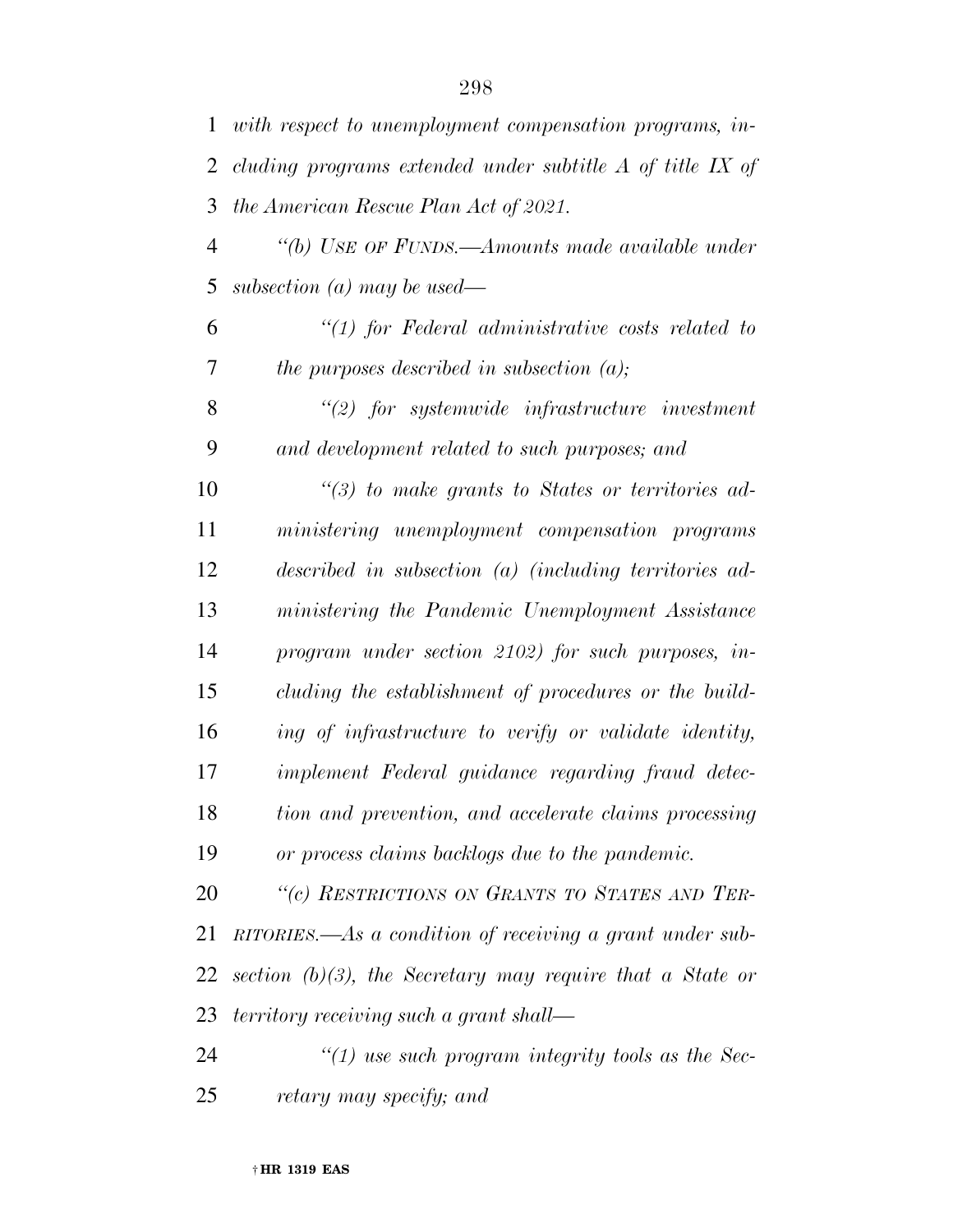*''(2) as directed by the Secretary, conduct user accessibility testing on any new system developed by the Secretary pursuant to subsection (b)(2).''. PART 4—OTHER PROVISIONS SEC. 9041. EXTENSION OF LIMITATION ON EXCESS BUSI- NESS LOSSES OF NONCORPORATE TAX- PAYERS. (a) IN GENERAL.—Section 461(l)(1) of the Internal Revenue Code of 1986 is amended by striking ''January 1, 2026'' each place it appears and inserting ''January 1, 2027''. (b) EFFECTIVE DATE.—The amendments made by this section shall apply to taxable years beginning after Decem- ber 31, 2025. SEC. 9042. SUSPENSION OF TAX ON PORTION OF UNEM- PLOYMENT COMPENSATION. (a) IN GENERAL.—Section 85 of the Internal Revenue Code of 1986 is amended by adding at the end the following new subsection: ''(c) SPECIAL RULE FOR 2020.— ''(1) IN GENERAL.—In the case of any taxable year beginning in 2020, if the adjusted gross income of the taxpayer for such taxable year is less than \$150,000, the gross income of such taxpayer shall not include so much of the unemployment compensation*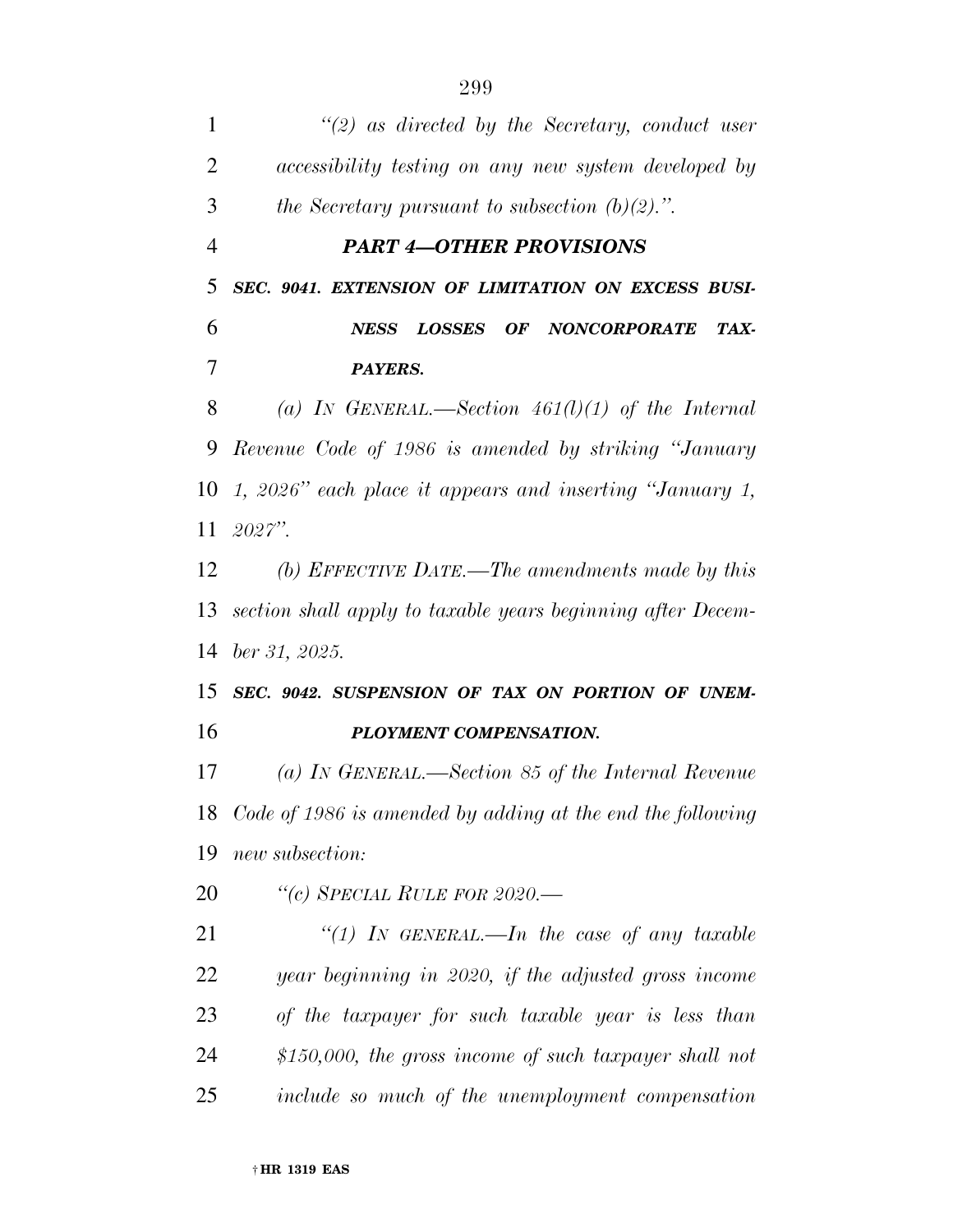| $\mathbf{1}$   | received by such taxpayer (or, in the case of a joint      |
|----------------|------------------------------------------------------------|
| $\overline{2}$ | return, received by each spouse) as does not exceed        |
| 3              | \$10,200.                                                  |
| $\overline{4}$ | "(2) APPLICATION.—For purposes of paragraph                |
| 5              | $(1)$ , the adjusted gross income of the taxpayer shall be |
| 6              | determined                                                 |
| 7              | "(A) after application of sections 86, 135,                |
| 8              | 137, 219, 221, 222, and 469, and                           |
| 9              | "(B) without regard to this section.".                     |
| 10             | (b) CONFORMING AMENDMENTS.-                                |
| 11             | (1) Section $74(d)(2)(B)$ of the Internal Revenue          |
| 12             | Code of 1986 is amended by inserting " $85(c)$ ," before   |
| 13             | " $86"$ .                                                  |
| 14             | (2) Section $86(b)(2)(A)$ of such Code is amended          |
| 15             | by inserting " $85(c)$ ," before "135".                    |
| 16             | (3) Section $135(c)(4)(A)$ of such Code is amended         |
| 17             | by inserting " $85(c)$ ," before "137".                    |
| 18             | (4) Section $137(b)(3)(A)$ of such Code is amend-          |
| 19             | ed by inserting " $85(c)$ " before "221".                  |
| 20             | (5) Section $219(g)(3)(A)(ii)$ of such Code is             |
| 21             | amended by inserting " $85(c)$ ," before "135".            |
| 22             | (6) Section $221(b)(2)(C)(i)$ of such Code is              |
| 23             | amended by inserting " $85(c)$ " before "911".             |
| 24             | (7) Section $222(b)(2)(C)(i)$ of such Code, as in          |
| 25             | effect before date of enactment of the Taxpayer Cer-       |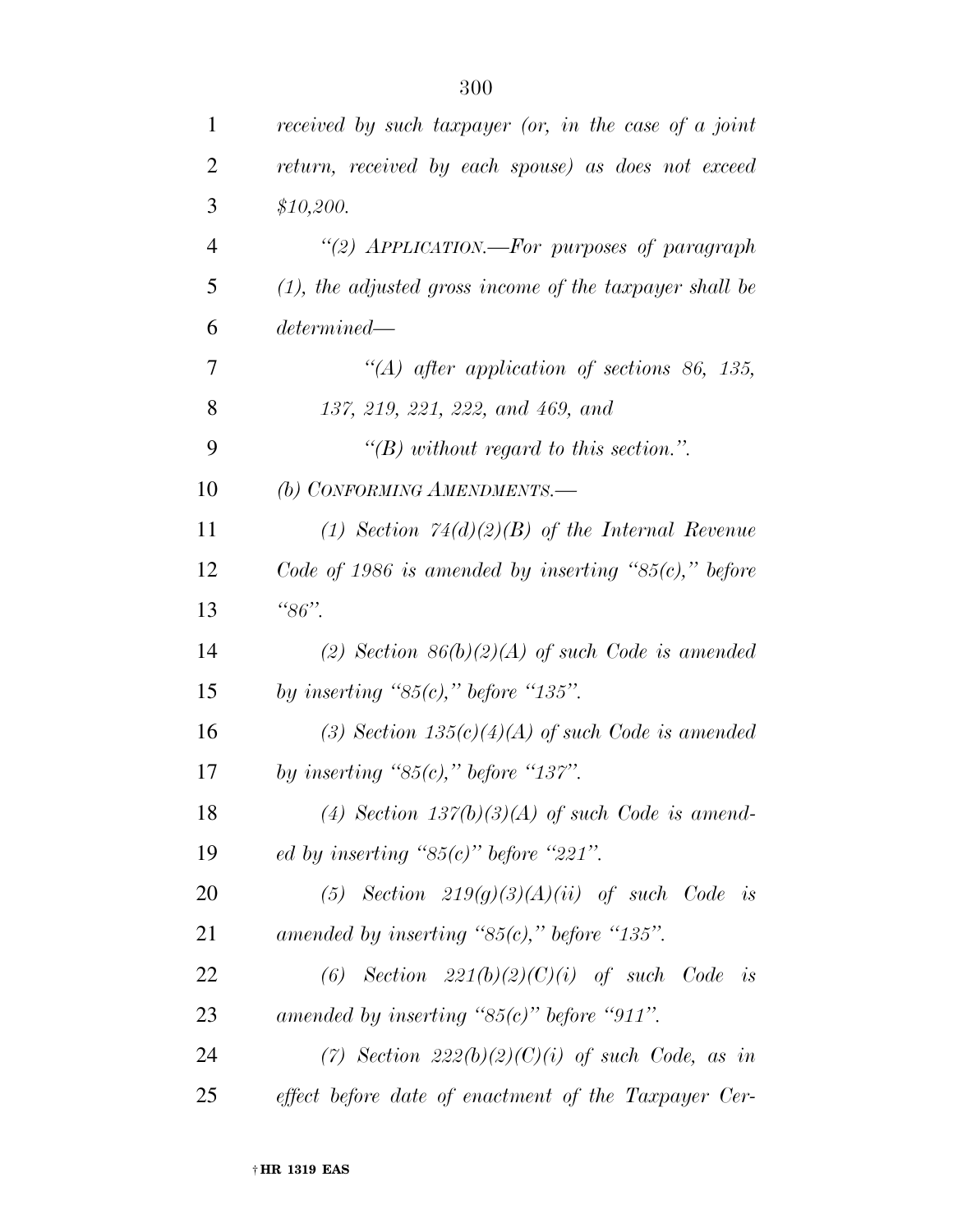| 1              | tainty and Disaster Tax Relief Act of 2020, is amend-                |
|----------------|----------------------------------------------------------------------|
| $\overline{2}$ | ed by inserting " $85(c)$ " before "911".                            |
| 3              | (8) Section $469(i)(3)(E)(ii)$ of such Code is                       |
| $\overline{4}$ | amended by striking "135 and 137" and inserting                      |
| 5              | " $85(c)$ , 135, and 137".                                           |
| 6              | (c) EFFECTIVE DATE.—The amendments made by this                      |
| 7              | section shall apply to taxable years beginning after Decem-          |
| 8              | $ber\,31,\,2019.$                                                    |
|                | 9 Subtitle B—Emergency Assistance                                    |
| 10             | to Families Through Home Vis-                                        |
| 11             | <i>iting Programs</i>                                                |
| 12             | SEC.<br>9101. EMERGENCY ASSISTANCE<br>TO<br><b>FAMILIES</b>          |
| 13             | THROUGH HOME VISITING PROGRAMS.                                      |
| 14             | <i>Effective 1 day after the date of enactment of this Act,</i>      |
| 15             | title V of the Social Security Act $(42 \text{ U.S.C. } 701-713)$ is |
| 16             | amended by inserting after section 511 the following:                |
| 17             | "SEC.<br>EMERGENCY ASSISTANCE<br>511A.<br>TО<br><b>FAMILIES</b>      |
| 18             | THROUGH HOME VISITING PROGRAMS.                                      |
| 19             | "(a) SUPPLEMENTAL APPROPRIATION.—In addition to                      |
| 20             | amounts otherwise appropriated, out of any money in the              |
| 21             | Treasury of the United States not otherwise appropriated,            |
| 22             | there are appropriated to the Secretary $$150,000,000,$ to re-       |
| 23             | main available through September 30, 2022, to enable eligi-          |
| 24             | ble entities to conduct programs in accordance with section          |
| 25             | 511 and subsection $(c)$ of this section.                            |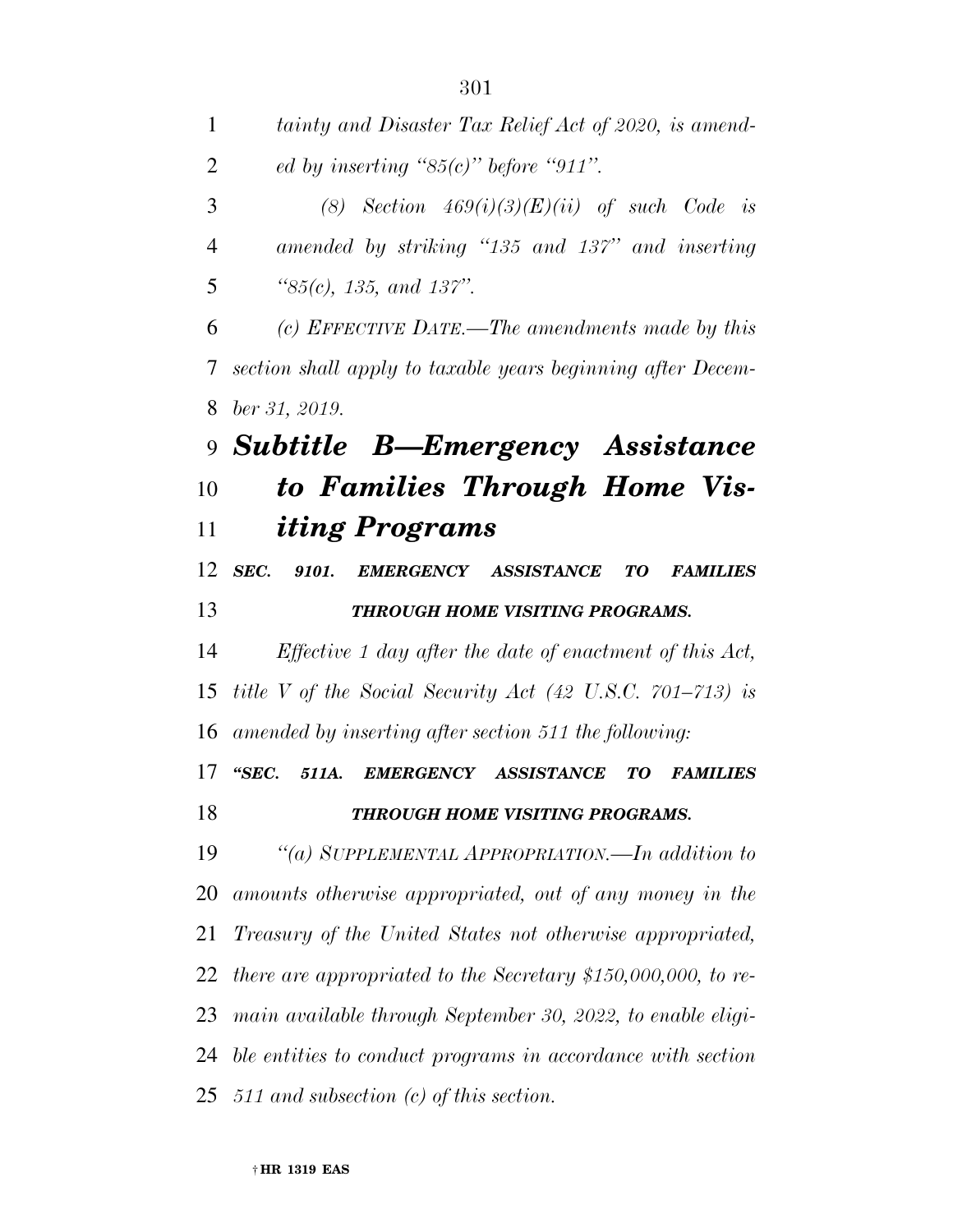| 1              | "(b) ELIGIBILITY FOR FUNDS.—To be eligible to re-               |
|----------------|-----------------------------------------------------------------|
| 2              | ceive funds made available by subsection $(a)$ of this section, |
| 3              | an entity shall—                                                |
| $\overline{4}$ | $\lq(1)$ as of the date of the enactment of this sec-           |
| 5              | tion, be conducting a program under section 511;                |
| 6              | $\lq(2)$ ensure the modification of grants, contracts,          |
| 7              | and other agreements, as applicable, executed under             |
| 8              | section 511 under which the program is conducted as             |
| 9              | are necessary to provide that, during the period that           |
| 10             | begins with the date of the enactment of this section           |
| 11             | and ends with the end of the 2nd succeeding fiscal              |
| 12             | year after the funds are awarded, the entity shall—             |
| 13             | $\lq (A)$ not reduce funding for, or staffing lev-              |
| 14             | els of, the program on account of reduced enroll-               |
| 15             | ment in the program; and                                        |
| 16             | $\lq\lq B$ when using funds to provide emer-                    |
| 17             | gency supplies to eligible families receiving grant             |
| 18             | services under section 511, ensure coordination                 |
| 19             | with local diaper banks to the extent practicable;              |
| 20             | and                                                             |
| 21             | $\lq(3)$ reaffirm that, in conducting the program,              |
| 22             | the entity will focus on priority populations (as de-           |
| 23             | fined in section $511(d)(4)$ .                                  |
| 24             | "(c) USES OF FUNDS.—An entity to which funds are                |
| 25             | provided under this section shall use the funds—                |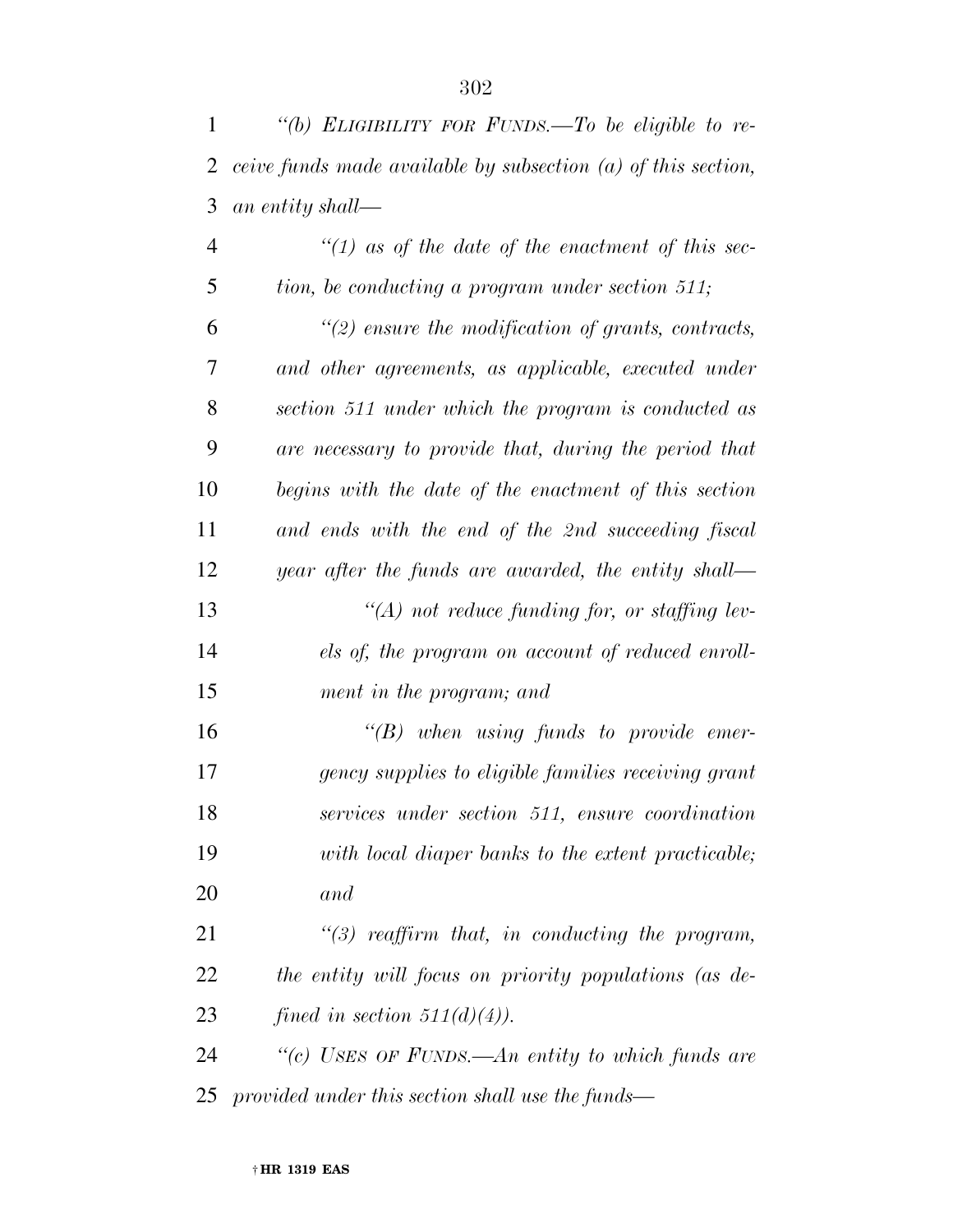| $\mathbf{1}$   | $\lq(1)$ to serve families with home visits or with     |
|----------------|---------------------------------------------------------|
| $\overline{2}$ | virtual visits, that may be conducted by the use of     |
| 3              | electronic information and telecommunications tech-     |
| $\overline{4}$ | nologies, in a service delivery model described in sec- |
| 5              | <i>tion</i> $511(d)(3)(A);$                             |
| 6              | "(2) to pay hazard pay or other additional staff        |
| 7              | costs associated with providing home visits or admin-   |
| 8              | istration for programs funded under section 511;        |
| 9              | $\lq(3)$ to train home visitors employed by the enti-   |
| 10             | ty in conducting a virtual home visit and in emer-      |
| 11             | gency preparedness and response planning for fami-      |
| 12             | lies served, and may include training on how to safe-   |
| 13             | ly conduct intimate partner violence screenings, and    |
| 14             | training on safety and planning for families served to  |
| 15             | support the family outcome improvements listed in       |
| 16             | section $511(d)(2)(B)$ ;                                |
| 17             | $\lq(4)$ for the acquisition by families served by      |
| 18             | programs under section 511 of such technological        |
| 19             | means as are needed to conduct and support a virtual    |
| 20             | home visit;                                             |
| 21             | $\lq(5)$ to provide emergency supplies (such as dia-    |
| 22             | pers and diapering supplies including diaper wipes      |
| 23             | and diaper cream, necessary to ensure that a child      |
| 24             | using a diaper is properly cleaned and protected from   |
| 25             | diaper rash, formula, food, water, hand soap and        |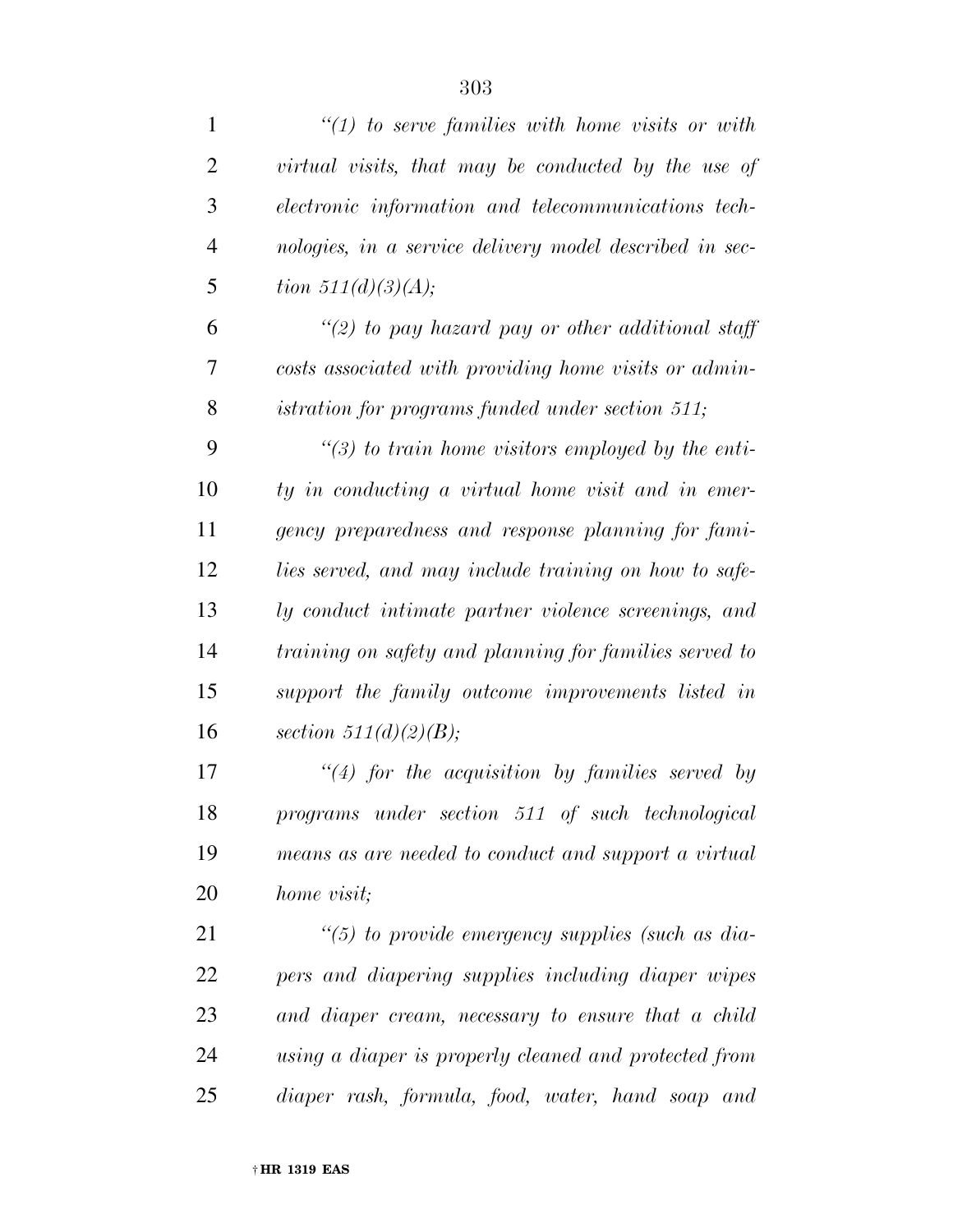| $\mathbf{1}$   | hand sanitizer) to an eligible family (as defined in     |
|----------------|----------------------------------------------------------|
| $\overline{2}$ | section $511(k)(2)$ );                                   |
| 3              | $\lq(6)$ to coordinate with and provide reimburse-       |
| $\overline{4}$ | ment for supplies to diaper banks when using such        |
| 5              | entities to provide emergency supplies specified in      |
| 6              | paragraph $(5)$ ; or                                     |
| 7              | $\lq(7)$ to provide prepaid grocery cards to an eligi-   |
| 8              | ble family (as defined in section $511(k)(2)$ ) partici- |
| 9              | pating in the maternal, infant, and early childhood      |
| 10             | home visiting program under section 511 for the pur-     |
| 11             | pose of enabling the family to meet the emergency        |
| 12             | needs of the family.".                                   |
|                |                                                          |
| 13             | <b>Subtitle C-Emergency Assistance</b>                   |
| 14             | to Children and Families                                 |
| 15             | SEC. 9201. PANDEMIC EMERGENCY ASSISTANCE.                |
| 16             | Section 403 of the Social Security Act (42 U.S.C. 603)   |
| 17             | is amended by adding at the end the following:           |
| 18             | "(c) PANDEMIC EMERGENCY ASSISTANCE.                      |
| 19             | "(1) $APPROPRIATION$ . In addition to amounts            |
| 20             | otherwise available, there is appropriated for fiscal    |
| 21             | year 2021, out of any money in the Treasury of the       |
| 22             | States not otherwise appropriated,<br>United             |
| 23             | $$1,000,000,000,$ to remain available until expended,    |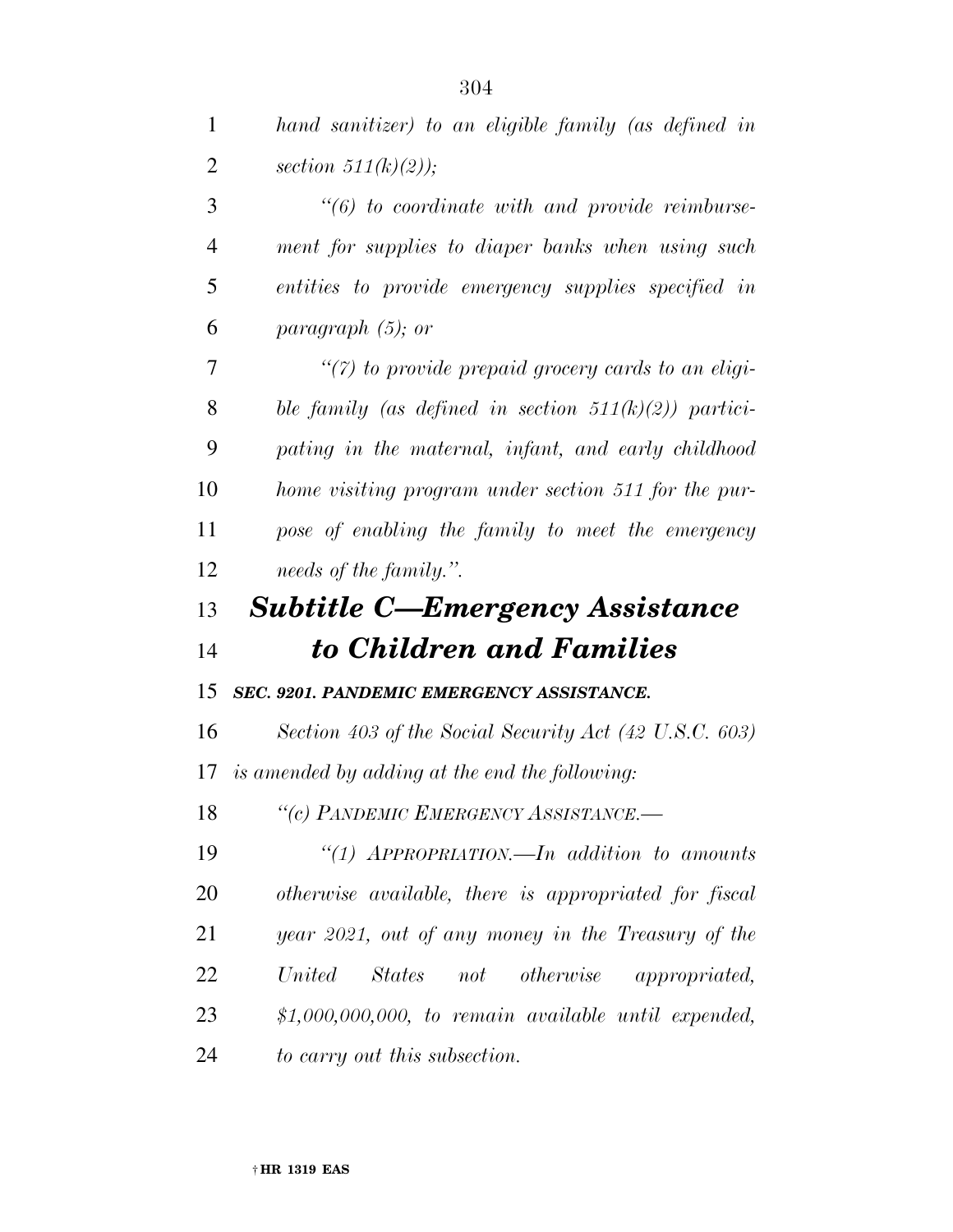| $\mathbf{1}$   | "(2) RESERVATION OF FUNDS FOR TECHNICAL                      |
|----------------|--------------------------------------------------------------|
| $\overline{2}$ | ASSISTANCE.—Of the amount specified in paragraph             |
| 3              | $(1)$ , the Secretary shall reserve \$2,000,000 for admin-   |
| $\overline{4}$ | <i>istrative expenses and the provision of technical as-</i> |
| 5              | sistance to States and Indian tribes with respect to         |
| 6              | the use of funds provided under this subsection.             |
| 7              |                                                              |
| 8              | "(A) 50 STATES AND THE DISTRICT OF CO-                       |
| 9              | $LUMBIA$ ,                                                   |
| 10             | "(i) TOTAL AMOUNT TO BE ALLOT-                               |
| 11             | TED.—The Secretary shall allot a total of                    |
| 12             | 92.5 percent of the amount specified in                      |
| 13             | paragraph $(1)$ that is not reserved under                   |
| 14             | paragraph (2) among the States that are                      |
| 15             | not a territory and that are operating a                     |
| 16             | program funded under this part, in accord-                   |
| 17             | ance with clause (ii) of this subparagraph.                  |
| 18             | $``(ii) ALLOTMENT FORMULA. - The Sec-$                       |
| 19             | retary shall allot to each such State the sum                |
| 20             | of the following percentages of the total                    |
| 21             | amount described in clause $(i)$ :                           |
| 22             | "(I) 50 percent, multiplied by—                              |
| 23             | "(aa) the population of chil-                                |
| 24             | dren in the State, determined on                             |
| 25             | the basis of the most recent popu-                           |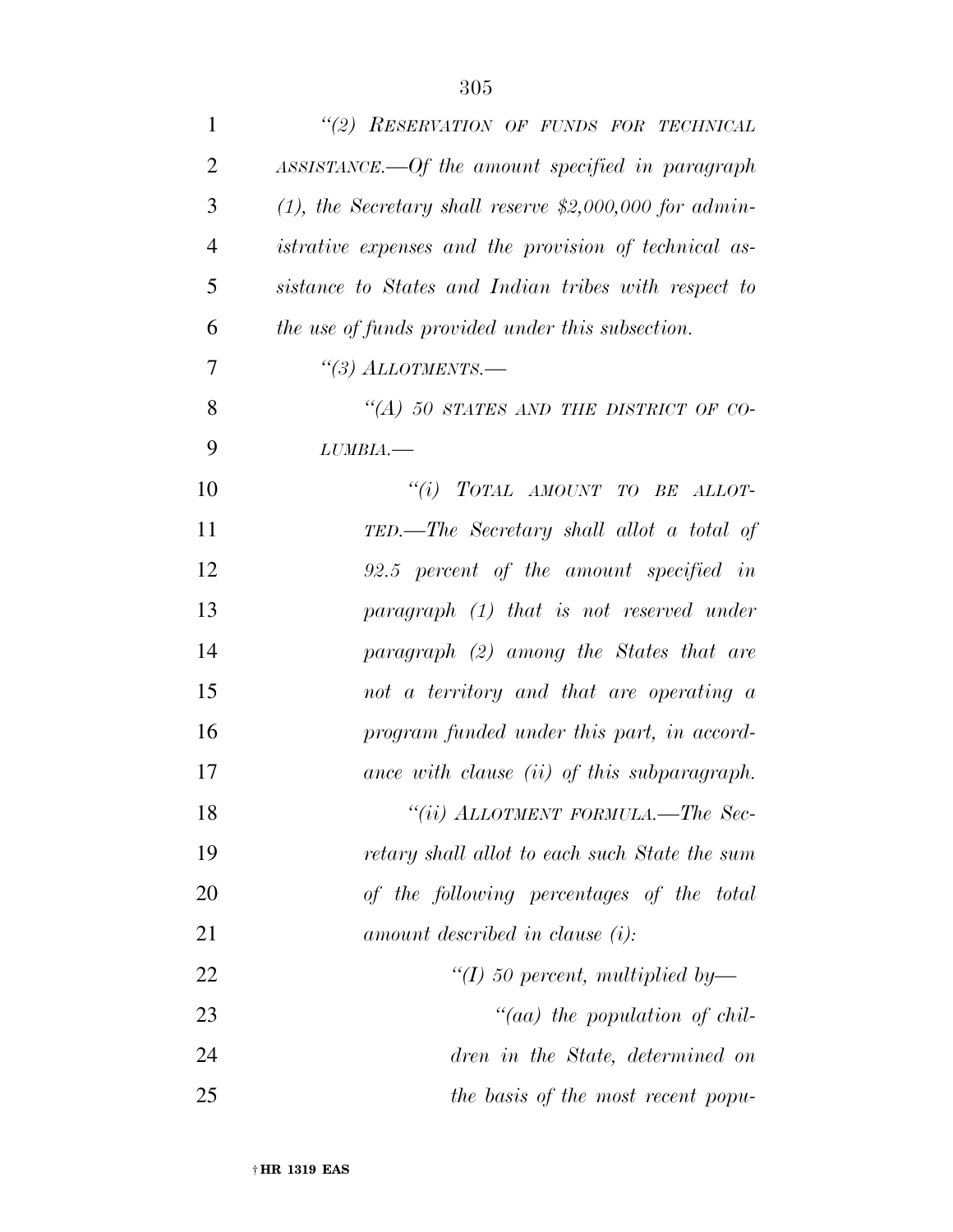| $\mathbf{1}$   | lation estimates as determined by                |
|----------------|--------------------------------------------------|
| $\overline{2}$ | the Bureau of the Census; divided                |
| 3              | by                                               |
| $\overline{4}$ | $" (bb)$ the total population of                 |
| 5              | children in the States that are not              |
| 6              | territories, as so determined; plus              |
| 7              | $\lq (II)$ 50 percent, multiplied by—            |
| 8              | $``(aa)$ the total amount ex-                    |
| 9              | pended by the State for basic as-                |
| 10             | sistance, non-recurrent short term               |
| 11             | benefits, and emergency assistance               |
| 12             | in fiscal year 2019, as reported by              |
| 13             | the State under section 411; di-                 |
| 14             | <i>vided</i> by                                  |
| 15             | $``(bb)$ the total amount ex-                    |
| 16             | pended by the States that are not                |
| 17             | territories for basic assistance,                |
| 18             | non-recurrent short term benefits,               |
| 19             | and emergency assistance in fiscal               |
| 20             | year 2019, as so reported by the                 |
| 21             | States.                                          |
| 22             | "(B) TERRITORIES AND INDIAN TRIBES.-             |
| 23             | The Secretary shall allot among the territories  |
| 24             | and Indian tribes otherwise eligible for a grant |
| 25             | under this part such portions of 7.5 percent of  |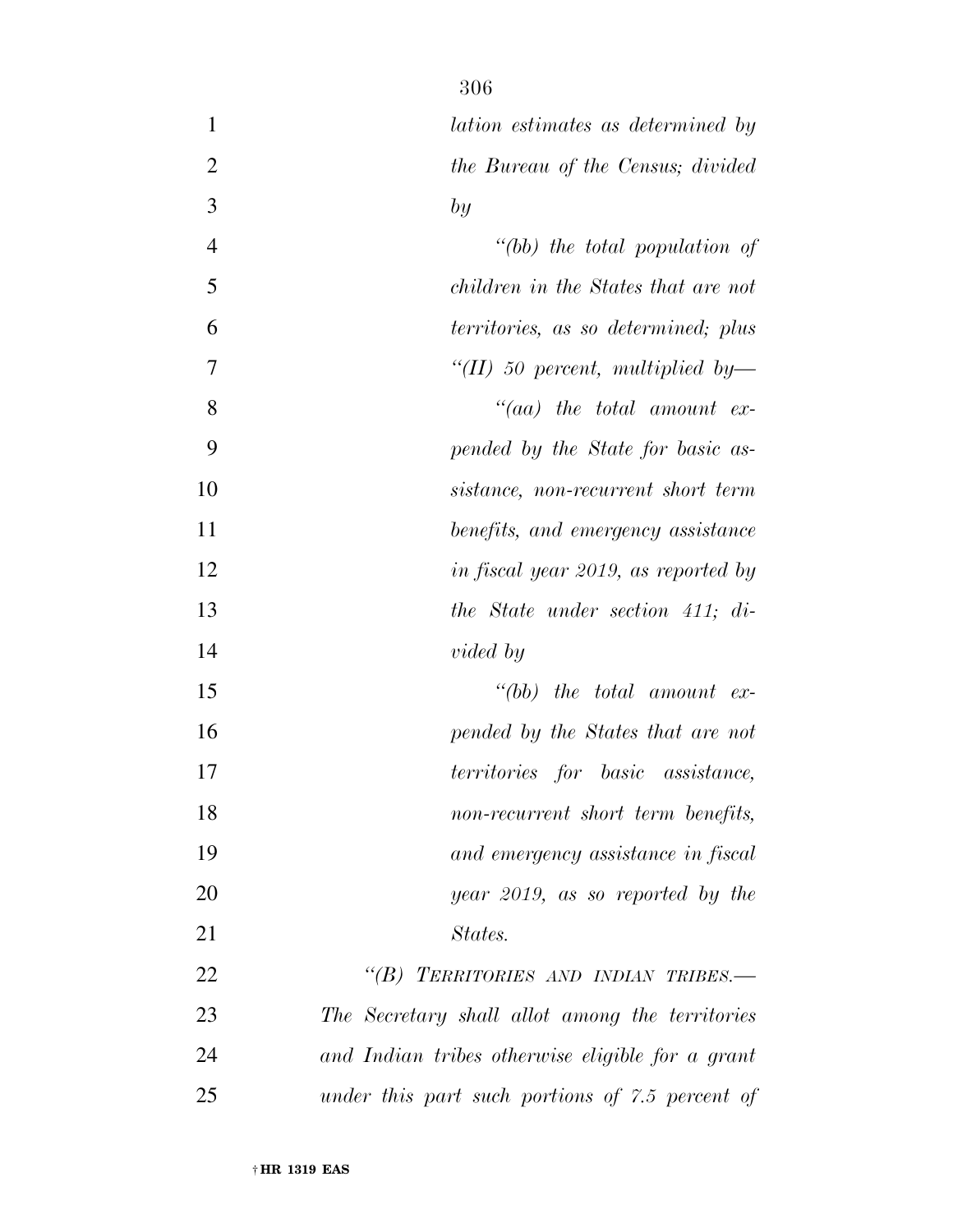| 1              | the amount specified in paragraph (1) that are    |
|----------------|---------------------------------------------------|
| $\overline{2}$ | not reserved under paragraph (2) as the Sec-      |
| 3              | retary deems appropriate based on the needs of    |
| $\overline{4}$ | the territory or Indian tribe involved.           |
| 5              | "(C) EXPENDITURE COMMITMENT REQUIRE-              |
| 6              | $MENT. - To receive the full amount of funding$   |
| 7              | payable under this subsection, a State or Indian  |
| 8              | tribe shall inform the Secretary as to whether it |
| 9              | intends to use all of its allotment under this    |
| 10             | paragraph and provide that information—           |
| 11             | "(i) in the case of a State that is not           |
| 12             | a territory, within 45 days after the date of     |
| 13             | the enactment of this subsection; or              |
| 14             | $``(ii)$ in the case of a territory or an         |
| 15             | Indian tribe, within 90 days after such date      |
| 16             | of enactment.                                     |
| 17             | "(4) GRANTS.                                      |
| 18             | "(A) IN GENERAL.—The Secretary shall              |
| 19             | provide funds to each State and Indian tribe to   |
| 20             | which an amount is allotted under paragraph       |
| 21             | $(3)$ , from the amount so allotted.              |
| 22             | "(B) TREATMENT OF UNUSED FUNDS.-                  |
| 23             | REALLOTMENT.—The Secretary<br>``(i)               |
| 24             | shall reallot in accordance with paragraph        |
| 25             | $(3)$ all funds provided to any State or In-      |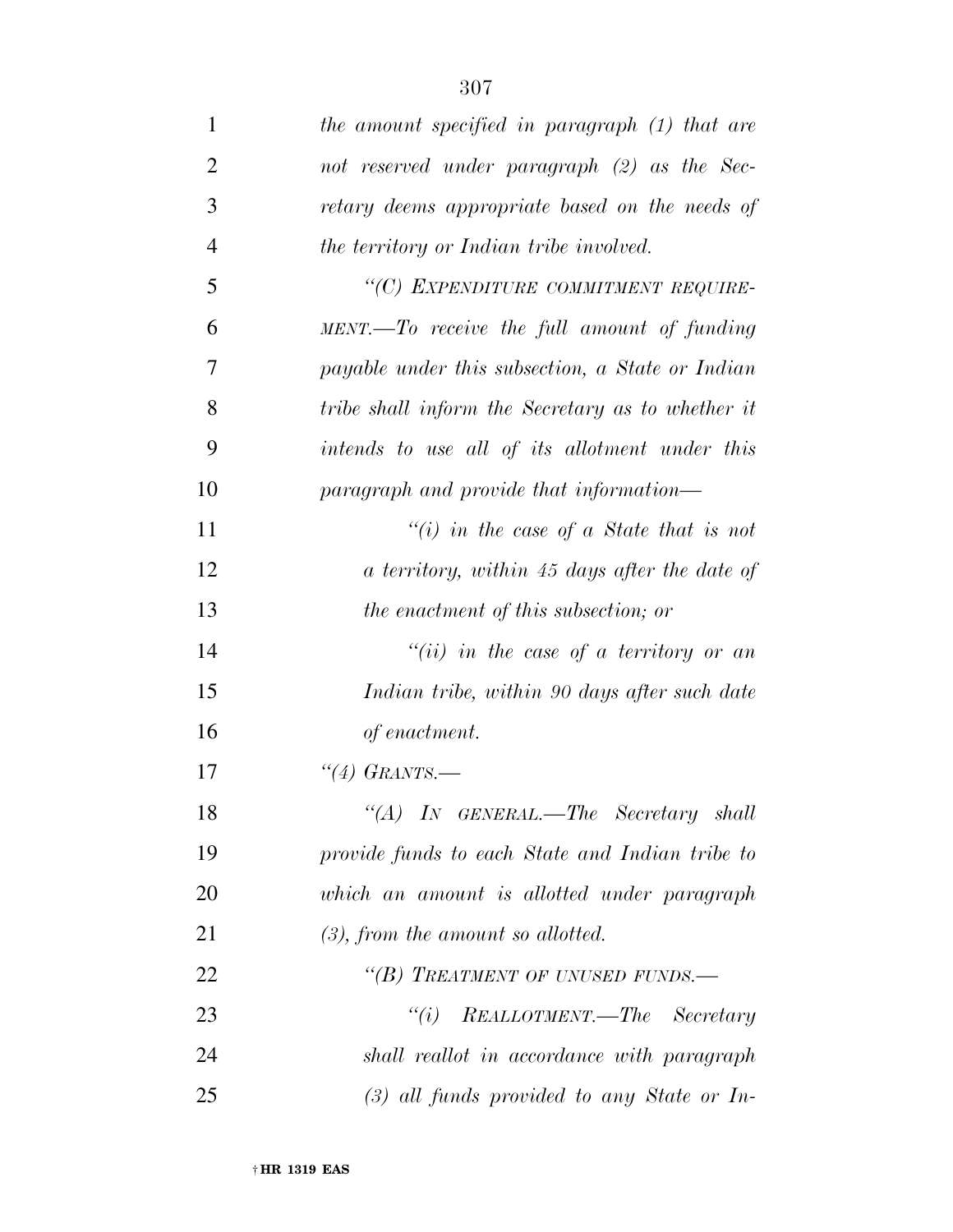| $\mathbf{1}$   | dian tribe under this subsection that are                   |
|----------------|-------------------------------------------------------------|
| $\overline{2}$ | unused, among the other States and Indian                   |
| 3              | tribes eligible for funds under this sub-                   |
| $\overline{4}$ | section. For purposes of paragraph $(3)$ , the              |
| 5              | Secretary shall treat the funds as if in-                   |
| 6              | cluded in the amount specified in para-                     |
| 7              | graph(1).                                                   |
| 8              | "(ii) PROVISION.—The Secretary shall                        |
| 9              | provide funds to each such other State or                   |
| 10             | Indian tribe in an amount equal to the                      |
| 11             | amount so reallotted.                                       |
| 12             | "(5) RECIPIENT OF FUNDS PROVIDED FOR TER-                   |
| 13             | RITORIES.—In the case of a territory not operating $\alpha$ |
| 14             | program funded under this part, the Secretary shall         |
| 15             | provide the funds required to be provided to the terri-     |
| 16             | tory under this subsection, to the agency that admin-       |
| 17             | isters the bulk of local human services programs in         |
| 18             | the territory.                                              |
| 19             | "(6) USE OF FUNDS.—                                         |
| 20             | "(A) In GENERAL.—A State or Indian tribe                    |
| 21             | to which funds are provided under this sub-                 |
| 22             | section may use the funds only for non-recurrent            |
| 23             | short term benefits, whether in the form of cash            |
| 24             | or in other forms.                                          |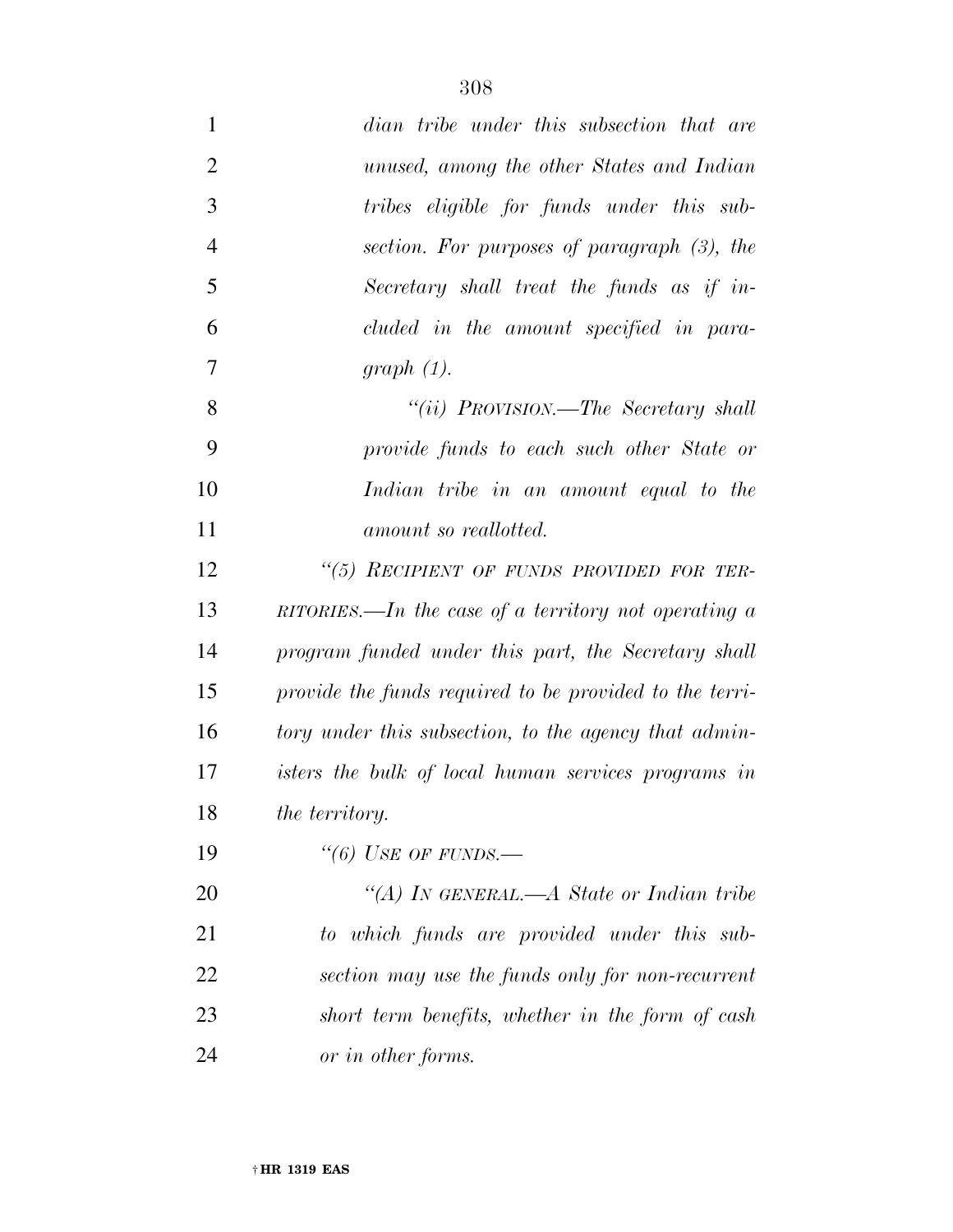| $\mathbf{1}$   | "(B) LIMITATION ON USE FOR ADMINISTRA-                 |
|----------------|--------------------------------------------------------|
| $\overline{2}$ | TIVE EXPENSES.—A State to which funds are              |
| 3              | provided under this subsection shall not expend        |
| $\overline{4}$ | more than 15 percent of the funds for adminis-         |
| 5              | <i>trative purposes.</i>                               |
| 6              | "(C) NONSUPPLANTATION.—Funds provided                  |
| 7              | under this subsection shall be used to supplement      |
| 8              | and not supplant other Federal, State, or tribal       |
| 9              | funds for services and activities that promote the     |
| 10             | purposes of this part.                                 |
| 11             | "(D) EXPENDITURE DEADLINE.-                            |
| 12             | "(i) IN GENERAL.—Except as provided                    |
| 13             | in clause (ii), a State or Indian tribe to             |
| 14             | which funds are provided under this sub-               |
| 15             | section shall expend the funds not later than          |
| 16             | the end of fiscal year 2022.                           |
| 17             | "(ii) EXCEPTION FOR REALLOTTED                         |
| 18             | FUNDS.—A State or Indian tribe to which                |
| 19             | funds are provided under paragraph $(4)(B)$            |
| 20             | shall expend the funds within 12 months                |
| 21             | <i>after receipt.</i>                                  |
| 22             | "(7) SUSPENSION OF TERRITORY SPENDING                  |
| 23             | $\alpha$ -Section 1108 shall not apply with respect to |
| 24             | any funds provided under this subsection.              |
| 25             | "(8) DEFINITIONS.—In this subsection:                  |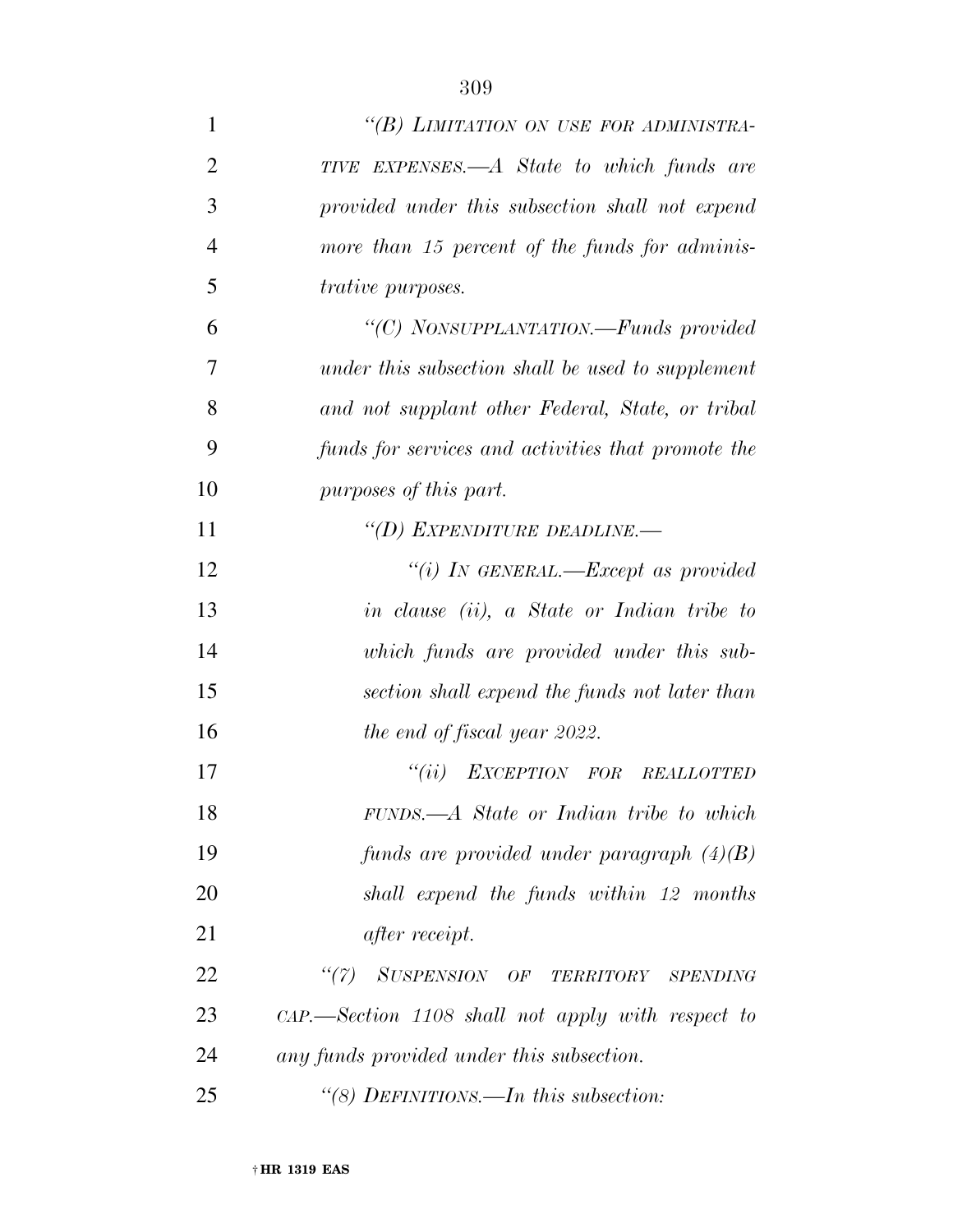| $\mathbf{1}$   | "(A) APPLICABLE PERIOD.—The term 'ap-                     |
|----------------|-----------------------------------------------------------|
| $\overline{2}$ | plicable period' means the period that begins             |
| 3              | with April 1, 2021, and ends with September 30,           |
| $\overline{4}$ | 2022.                                                     |
| 5              | "(B) NON-RECURRENT SHORT TERM BENE-                       |
| 6              | FITS.—The term 'non-recurrent short term bene-            |
| 7              | fits' has the meaning given the term in OMB ap-           |
| 8              | proved Form ACF-196R, published on July 31,               |
| 9              | 2014.                                                     |
| 10             | "(C) $STATE$ —The term 'State' means the                  |
| 11             | 50 States of the United States, the District of           |
| 12             | Columbia, and the territories.                            |
| 13             | $\lq\lq(D)$ TERRITORY.—The term 'territory'               |
| 14             | means the Commonwealth of Puerto Rico, the                |
| 15             | United States Virgin Islands, Guam, American              |
| 16             | Samoa, and the Commonwealth of the Northern               |
| 17             | Mariana Islands.".                                        |
| 18             | <b>Subtitle D–Elder Justice and</b>                       |
| 19             | <b>Support Guarantee</b>                                  |
| 20             | SEC. 9301. ADDITIONAL FUNDING FOR AGING AND DIS-          |
| 21             | <b>ABILITY SERVICES PROGRAMS.</b>                         |
| 22             | Subtitle $A$ of title XX of the Social Security Act (42)  |
|                | 23 U.S.C. 1397–1397h) is amended by adding at the end the |
|                | 24 following:                                             |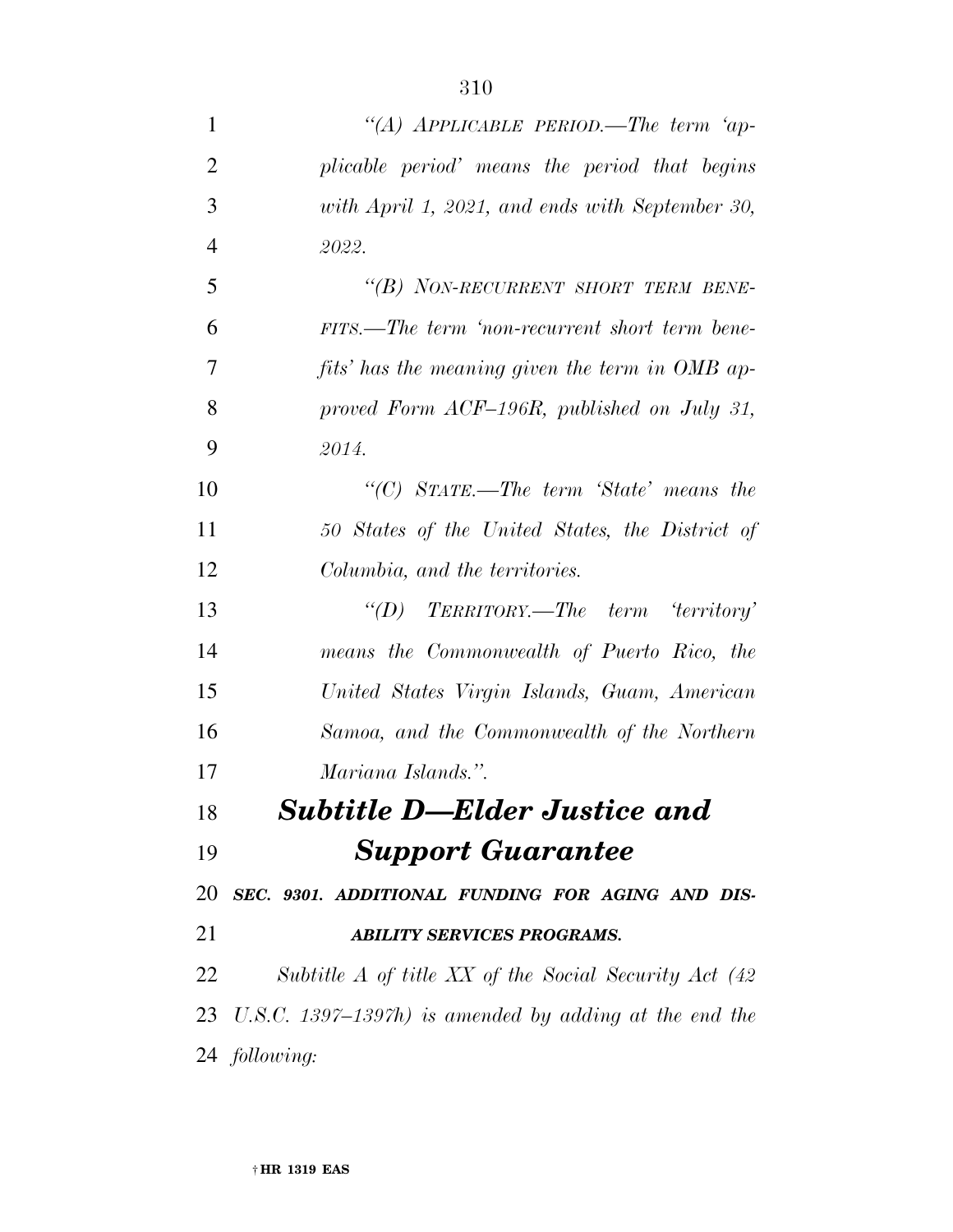#### *''SEC. 2010. ADDITIONAL FUNDING FOR AGING AND DIS-ABILITY SERVICES PROGRAMS.*

 *''(a) APPROPRIATION.—In addition to amounts other- wise available, there is appropriated for fiscal year 2021, out of any money in the Treasury not otherwise appro- priated, \$276,000,000, to remain available until expended, to carry out the programs described in subtitle B.* 

 *''(b) USE OF FUNDS.—Of the amounts made available by subsection (a)—* 

 *''(1) \$88,000,000 shall be made available to carry out the programs described in subtitle B in fis- cal year 2021, of which not less than an amount equal to \$100,0000,000 minus the amount previously provided in fiscal year 2021 to carry out section 2042(b) shall be made available to carry out such sec-tion; and* 

 *''(2) \$188,000,000 shall be made available to carry out the programs described in subtitle B in fis- cal year 2022, of which not less than \$100,000,000 shall be for activities described in section 2042(b).''.*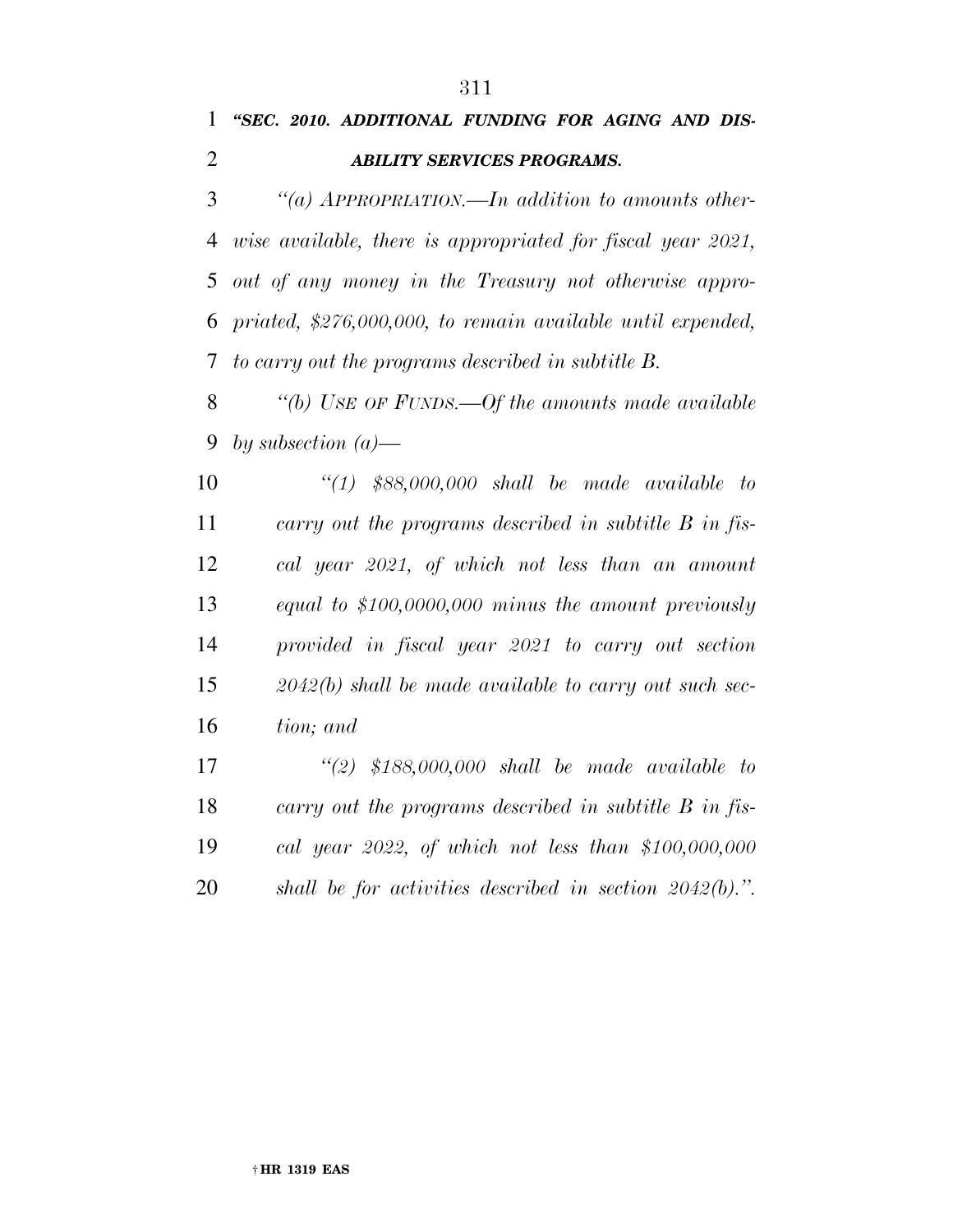## *Subtitle E—Support to Skilled Nursing Facilities in Response to COVID–19*

 *SEC. 9401. PROVIDING FOR INFECTION CONTROL SUPPORT TO SKILLED NURSING FACILITIES THROUGH CONTRACTS WITH QUALITY IMPROVEMENT ORGANIZATIONS.* 

 *Section 1862(g) of the Social Security Act (42 U.S.C. 1395y(g)) is amended—* 

 *(1) by striking ''The Secretary'' and inserting ''(1) The Secretary''; and* 

 *(2) by adding at the end the following new para-graph:* 

 *''(2) In addition to any funds otherwise available, there are appropriated to the Secretary, out of any monies in the Treasury not otherwise obligated, \$200,000,000, to remain available until expended, for purposes of requiring multiple organizations described in paragraph (1) to pro- vide to skilled nursing facilities (as defined in section 1819(a)), infection control and vaccination uptake support relating to the prevention or mitigation of COVID–19, as determined appropriate by the Secretary.''.*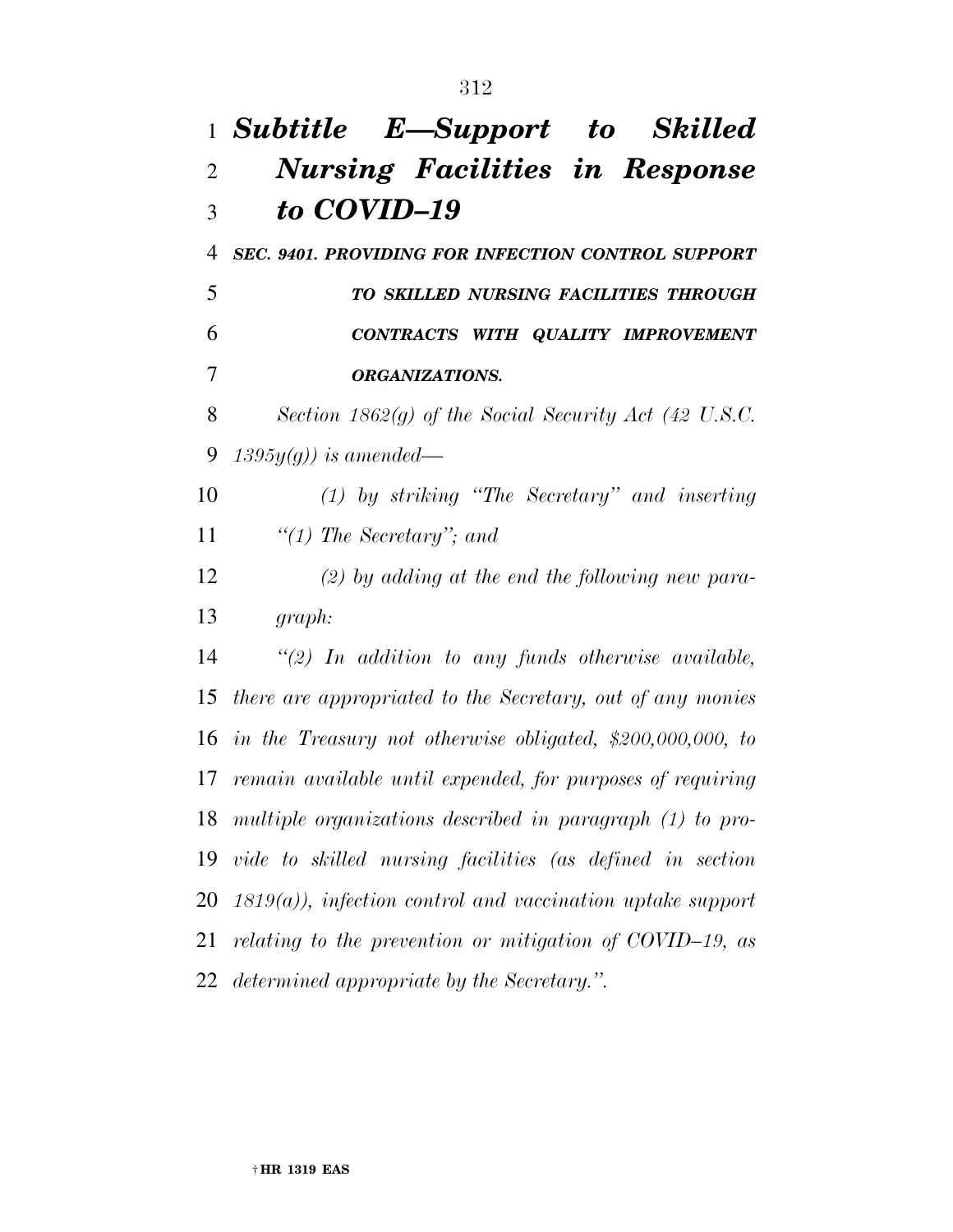## *SEC. 9402. FUNDING FOR STRIKE TEAMS FOR RESIDENT AND EMPLOYEE SAFETY IN SKILLED NURSING FACILITIES.*

 *Section 1819 of the Social Security Act (42 U.S.C. 1395i–3) is amended by adding at the end the following new subsection:* 

 *''(k) FUNDING FOR STRIKE TEAMS.—In addition to amounts otherwise available, there is appropriated to the Secretary, out of any monies in the Treasury not otherwise appropriated, \$250,000,000, to remain available until ex- pended, for purposes of allocating such amount among the States (including the District of Columbia and each terri- tory of the United States) for such a State to establish and implement a strike team that will be deployed to a skilled nursing facility in the State with diagnosed or suspected cases of COVID–19 among residents or staff for the purposes of assisting with clinical care, infection control, or staffing during the emergency period described in section 1135(g)(1)(B) and the 1-year period immediately following the end of such emergency period.''.* 

# *Subtitle F—Preserving Health Benefits for Workers*

*SEC. 9501. PRESERVING HEALTH BENEFITS FOR WORKERS.* 

*(a) PREMIUM ASSISTANCE FOR COBRA CONTINUATION*

*COVERAGE FOR INDIVIDUALS AND THEIR FAMILIES.—* 

*(1) PROVISION OF PREMIUM ASSISTANCE.—*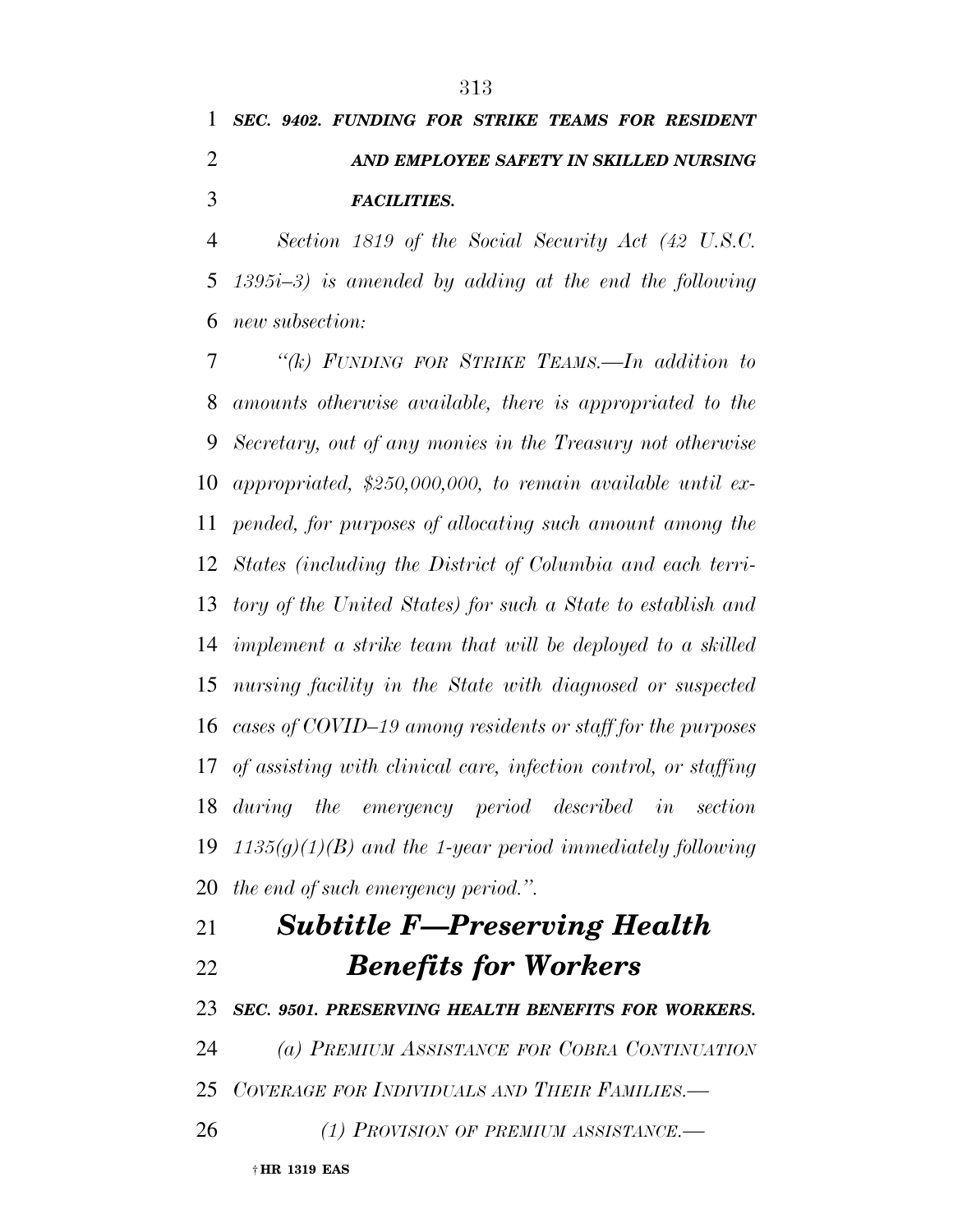| $\mathbf{1}$   | (A) REDUCTION OF PREMIUMS PAYABLE.—                 |
|----------------|-----------------------------------------------------|
| $\overline{2}$ | In the case of any premium for a period of cov-     |
| 3              | erage during the period beginning on the first      |
| $\overline{4}$ | day of the first month beginning after the date     |
| 5              | of the enactment of this Act, and ending on Sep-    |
| 6              | tember 30, 2021, for COBRA continuation cov-        |
| 7              | erage with respect to any assistance eligible indi- |
| 8              | vidual described in paragraph (3), such indi-       |
| 9              | vidual shall be treated for purposes of any         |
| 10             | COBRA continuation provision as having paid         |
| 11             | in full the amount of such premium.                 |
| 12             | (B) PLAN ENROLLMENT OPTION.—                        |
| 13             | $(i)$ IN GENERAL.—Solely for purposes               |
| 14             | of this subsection, the COBRA continuation          |
| 15             | provisions shall be applied such that any           |
| 16             | assistance eligible individual who is en-           |
| 17             | rolled in a group health plan offered by a          |
| 18             | plan sponsor may, not later than 90 days            |
| 19             | after the date of notice of the plan enroll-        |
| 20             | ment option described in this subparagraph,         |
| 21             | elect to enroll in coverage under a plan of-        |
| 22             | fered by such plan sponsor that is different        |
| 23             | than coverage under the plan in which such          |
| 24             | individual was enrolled at the time, in the         |
| 25             | case of any assistance eligible individual de-      |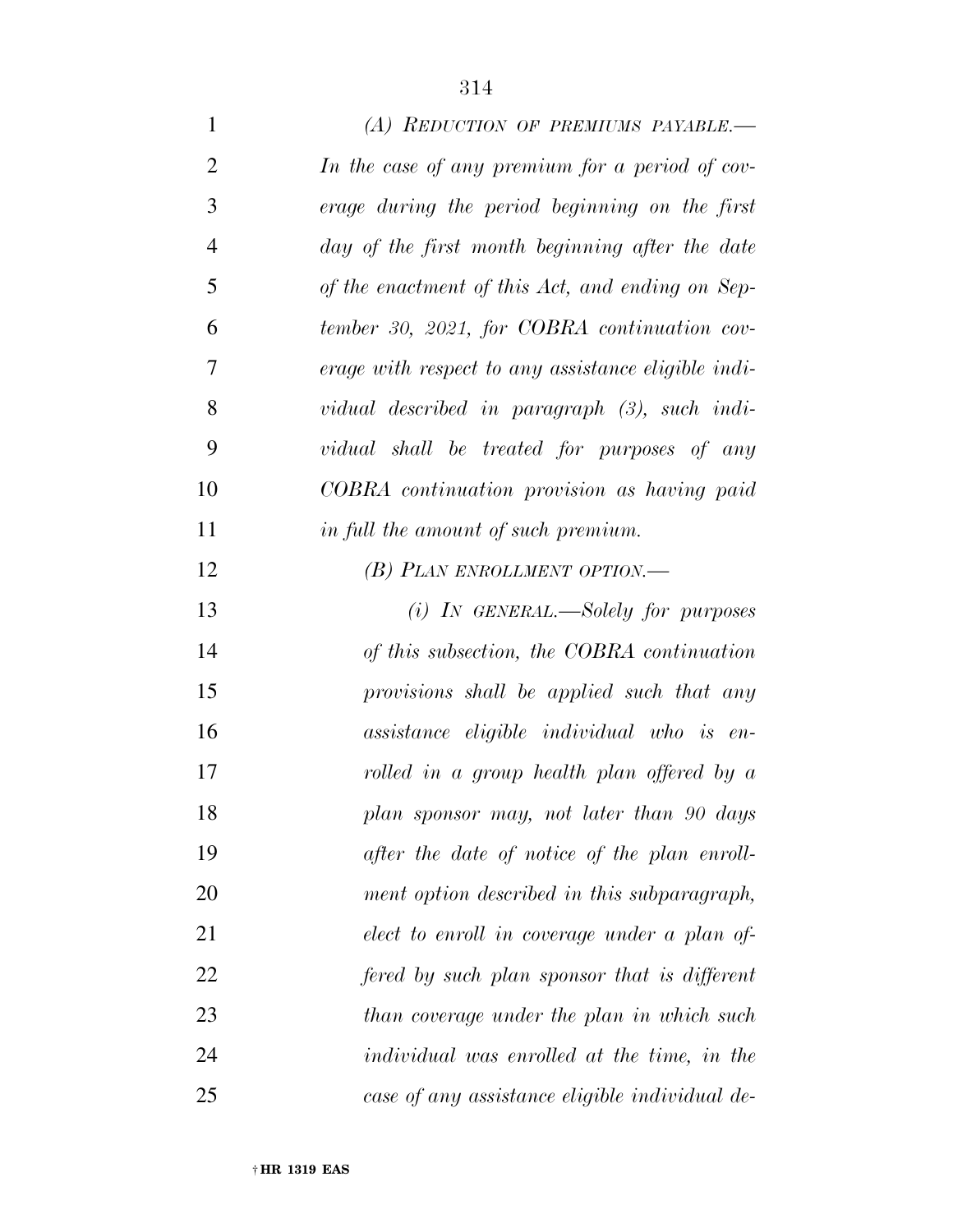| $\mathbf 1$    | scribed in paragraph (3), the qualifying        |
|----------------|-------------------------------------------------|
| $\overline{2}$ | event specified in section $603(2)$ of the Em-  |
| 3              | ployee Retirement Income Security Act of        |
| $\overline{4}$ | 1974, section 4980 $B(f)(3)(B)$ of the Internal |
| 5              | Revenue Code of 1986, or section $2203(2)$ of   |
| 6              | the Public Health Service Act, except for the   |
| 7              | voluntary termination of such individual's      |
| 8              | employment by such individual, occurred,        |
| 9              | and such coverage shall be treated as           |
| 10             | COBRA continuation coverage for purposes        |
| 11             | of the applicable COBRA continuation cov-       |
| 12             | <i>erage provision.</i>                         |
| 13             | $(ii)$ REQUIREMENTS.—Any assistance             |
| 14             | eligible individual may elect to enroll in      |
| 15             | different coverage as described in clause $(i)$ |
| 16             | only if—                                        |
| 17             | the employer involved has<br>(I)                |
| 18             | made a determination that such em-              |
| 19             | ployer will permit such assistance eli-         |
| 20             | gible individual to enroll in different         |
| 21             | coverage as provided under this sub-            |
| 22             | <i>paragraph</i> ;                              |
| 23             | $(II)$ the premium for such dif-                |
| 24             | ferent coverage does not exceed the pre-        |
| 25             | mium for coverage in which such indi-           |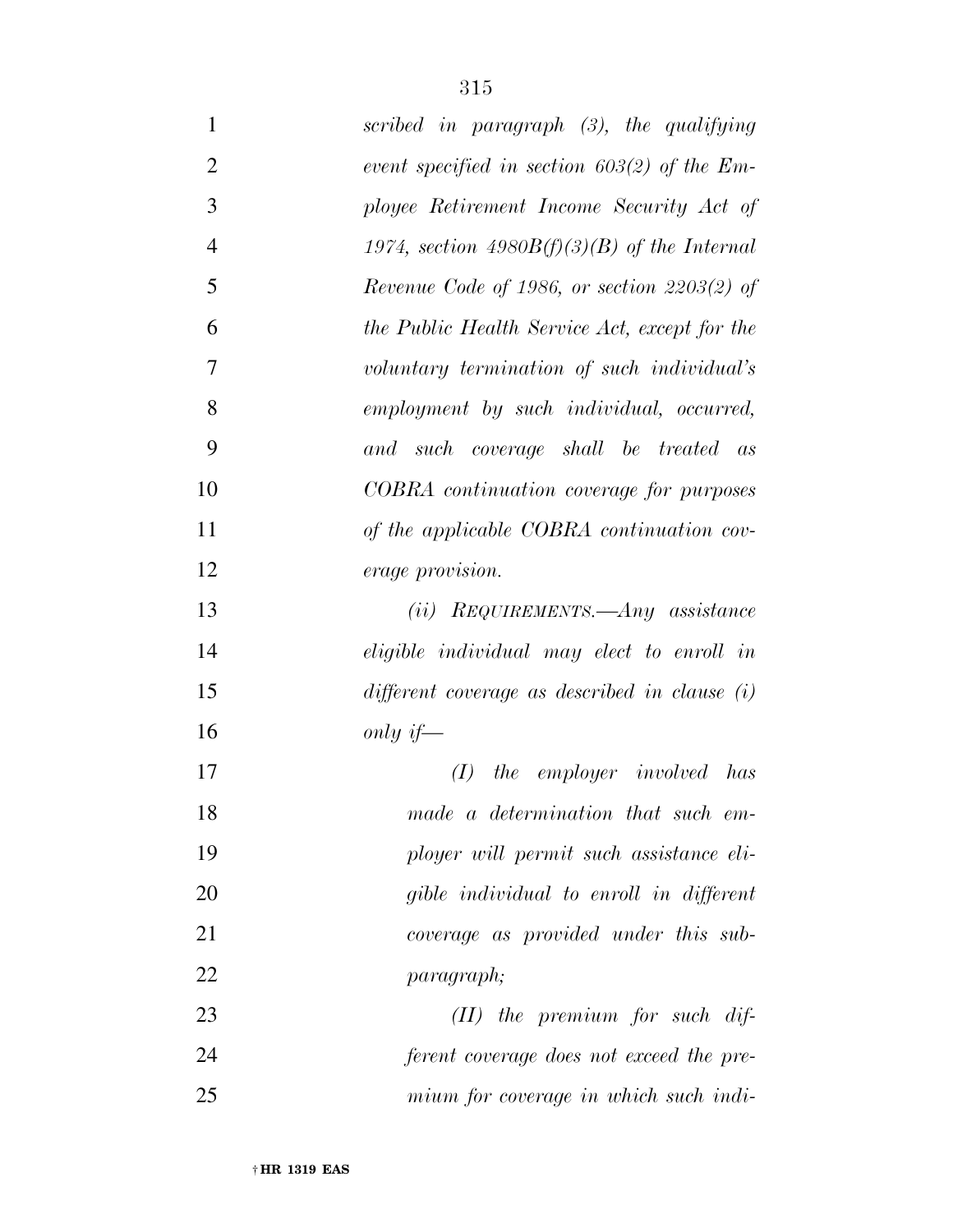| $\mathbf{1}$   | vidual was enrolled at the time such     |
|----------------|------------------------------------------|
| $\overline{2}$ | qualifying event occurred;               |
| 3              | $(III)$ the different coverage in        |
| $\overline{4}$ | which the individual elects to enroll is |
| 5              | coverage that is also offered to simi-   |
| 6              | larly situated active employees of the   |
| 7              | employer at the time at which such       |
| 8              | election is made; and                    |
| 9              | $(IV)$ the different coverage in         |
| 10             | which the individual elects to enroll is |
| 11             | $not$ —                                  |
| 12             | (aa) coverage that provides              |
| 13             | only excepted benefits as defined        |
| 14             | in section $9832(c)$ of the Internal     |
| 15             | Revenue Code of 1986, section            |
| 16             | $733(c)$ of the Employee Retire-         |
| 17             | ment Income Security Act of              |
| 18             | 1974, and section $2791(c)$ of the       |
| 19             | Public Health Service Act;               |
| 20             | $(bb)$ a qualified small em-             |
| 21             | ployer health reimbursement ar-          |
| 22             | rangement (as defined in section         |
| 23             | $9831(d)(2)$ of the Internal Rev-        |
| 24             | enue Code of 1986); or                   |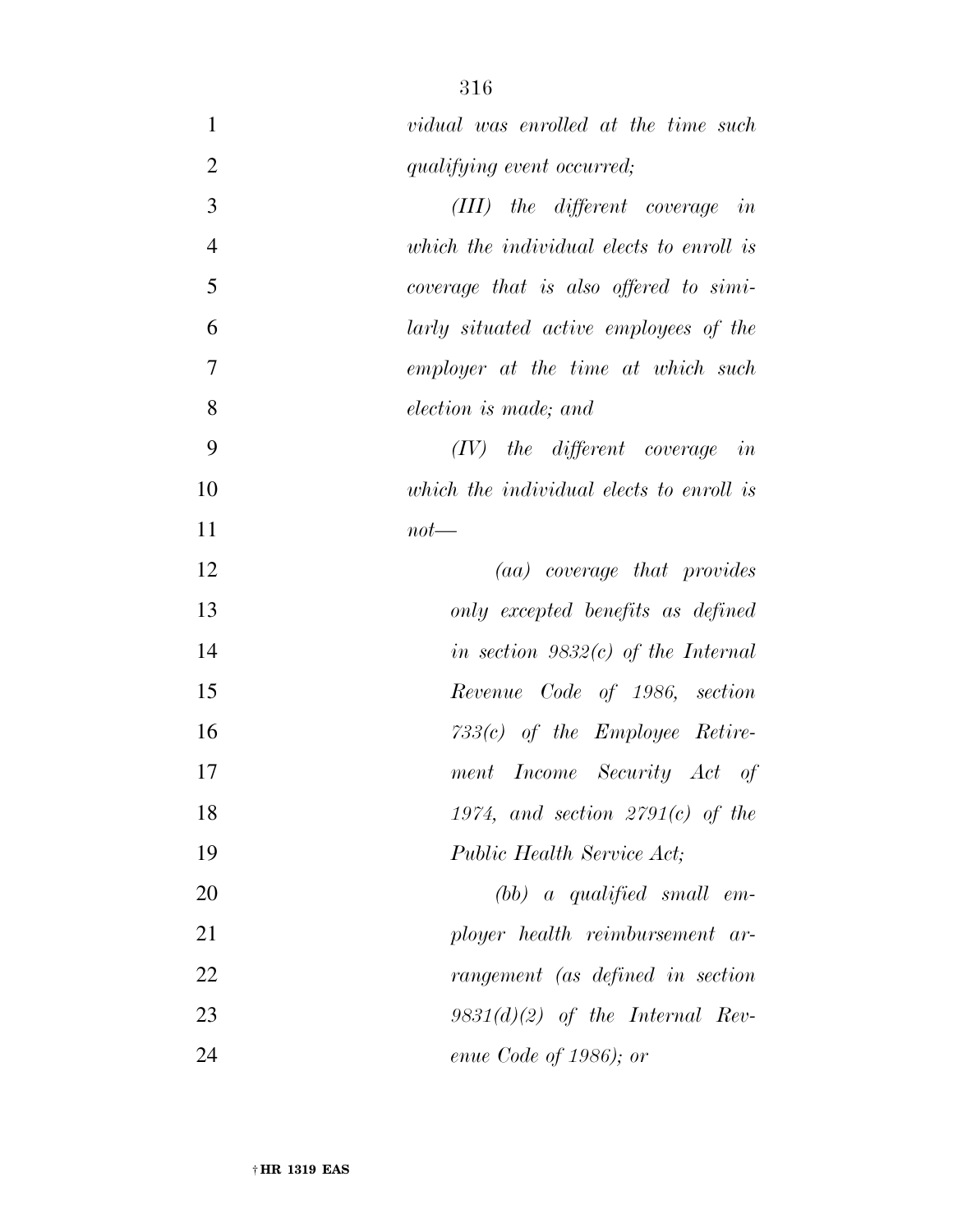| $\mathbf{1}$   | $(cc)$ a flexible spending ar-                    |
|----------------|---------------------------------------------------|
| $\overline{2}$ | rangement (as defined in section                  |
| 3              | $106(c)(2)$ of the Internal Revenue               |
| $\overline{4}$ | Code of 1986).                                    |
| 5              | (2) LIMITATION OF PERIOD OF PREMIUM ASSIST-       |
| 6              | $\textit{ANCE}$ .                                 |
| 7              | ELIGIBILITY FOR ADDITIONAL<br>(A)<br>$COV-$       |
| 8              | $ERAGE$ —Paragraph $(1)(A)$ shall not apply with  |
| 9              | respect to any assistance eligible individual de- |
| 10             | scribed in paragraph (3) for months of coverage   |
| 11             | beginning on or after the earlier of—             |
| 12             | $(i)$ the first date that such individual         |
| 13             | is eligible for coverage under any other          |
| 14             | group health plan (other than coverage con-       |
| 15             | sisting of only excepted benefits (as defined     |
| 16             | in section $9832(c)$ of the Internal Revenue      |
| 17             | Code of 1986, section $733(c)$ of the Em-         |
| 18             | ployee Retirement Income Security Act of          |
| 19             | 1974, and section $2791(c)$ of the Public         |
| 20             | Health Service Act), coverage under a flexi-      |
| 21             | ble spending arrangement (as defined in           |
| 22             | section $106(c)(2)$ of the Internal Revenue       |
| 23             | Code of 1986), coverage under a qualified         |
| 24             | small employer health reimbursement ar-           |
| 25             | rangement (as defined in section $9831(d)(2)$ )   |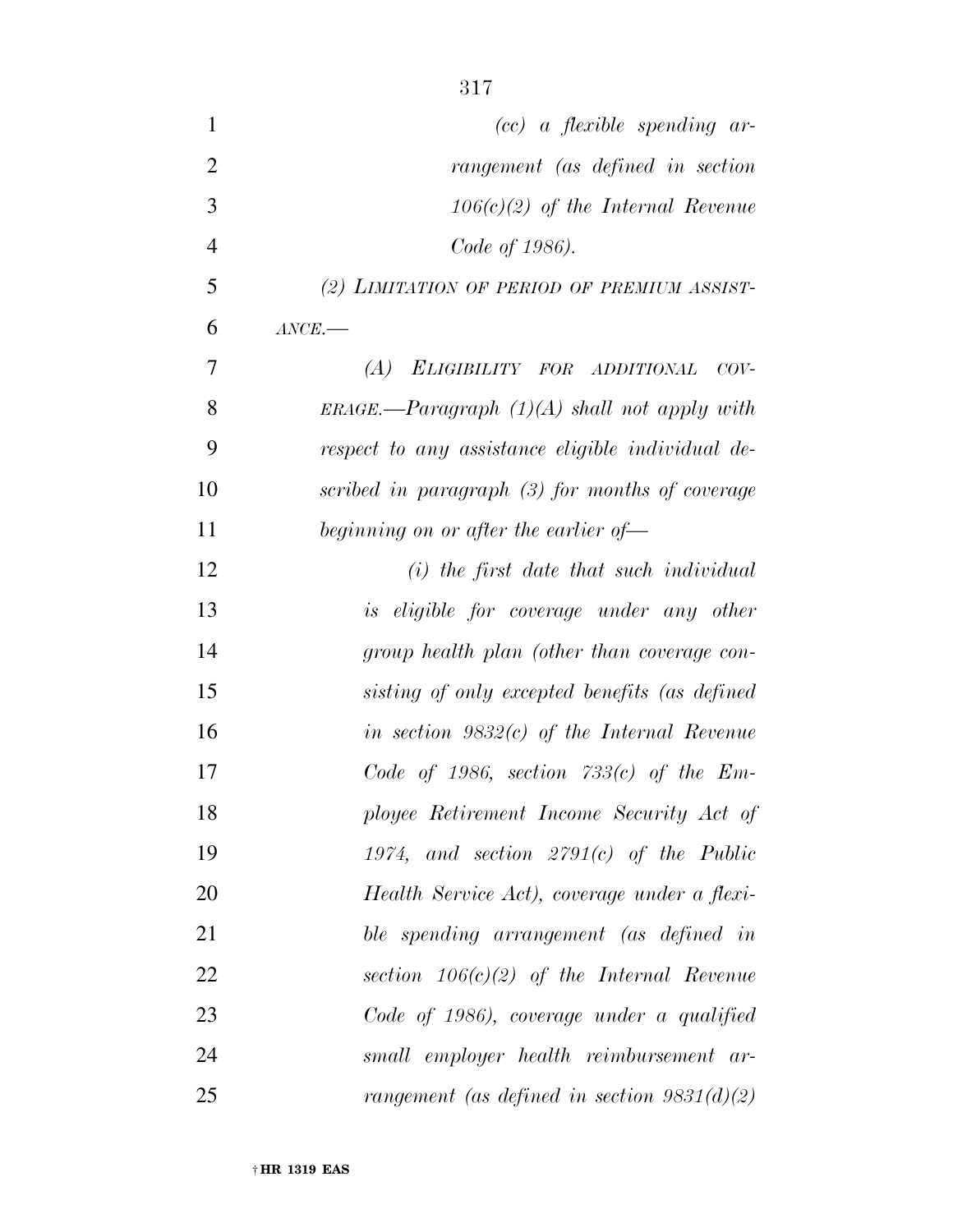| $\mathbf{1}$   | of the Internal Revenue Code of 1986)), or                  |
|----------------|-------------------------------------------------------------|
| $\overline{2}$ | eligible for benefits under the Medicare pro-               |
| 3              | gram under title XVIII of the Social Secu-                  |
| $\overline{4}$ | rity Act; or                                                |
| 5              | $(ii)$ the earlier of —                                     |
| 6              | $(I)$ the date following the expira-                        |
| $\overline{7}$ | tion of the maximum period of con-                          |
| 8              | tinuation coverage required under the                       |
| 9              | <i>applicable COBRA continuation cov-</i>                   |
| 10             | <i>erage provision; or</i>                                  |
| 11             | $(II)$ the date following the expira-                       |
| 12             | tion of the period of continuation cov-                     |
| 13             | allowed under paragraph<br>erage                            |
| 14             | (4)(B)(ii).                                                 |
| 15             | (B) NOTIFICATION REQUIREMENT. $-Any$ as-                    |
| 16             | sistance eligible individual shall notify the group         |
| 17             | health plan with respect to which paragraph                 |
| 18             | $(1)(A)$ applies if such paragraph ceases to apply          |
| 19             | by reason of clause (i) of subparagraph $(A)$ (as           |
| <b>20</b>      | applicable). Such notice shall be provided to the           |
| 21             | group health plan in such time and manner as                |
| 22             | may be specified by the Secretary of Labor.                 |
| 23             | (3) ASSISTANCE ELIGIBLE INDIVIDUAL.--For                    |
| 24             | purposes of this section, the term "assistance eligible"    |
| 25             | <i>individual</i> " means, with respect to a period of cov- |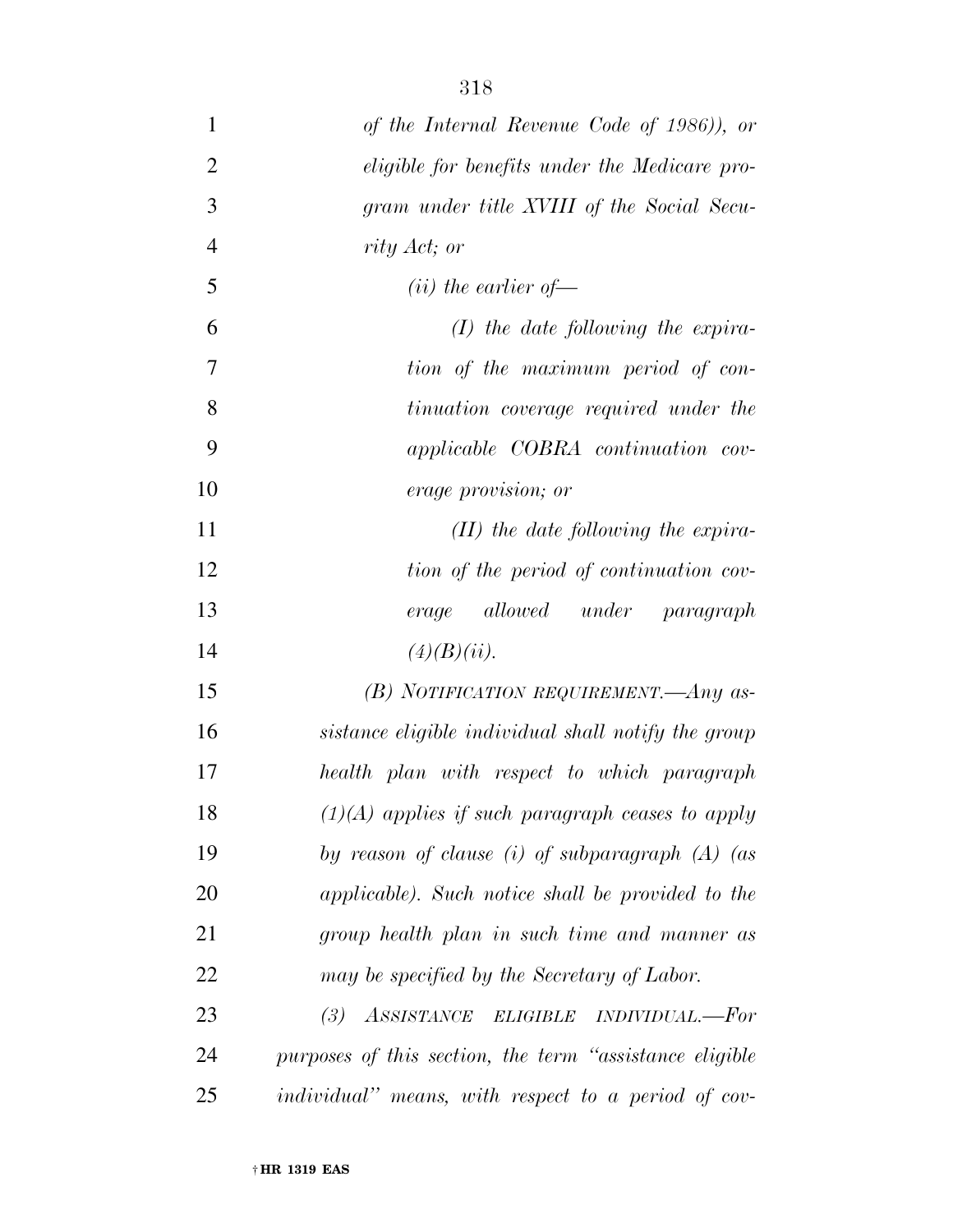| $\mathbf{1}$   | erage during the period beginning on the first day of  |
|----------------|--------------------------------------------------------|
| $\overline{2}$ | the first month beginning after the date of the enact- |
| 3              | ment of this Act, and ending on September 30, 2021,    |
| $\overline{4}$ | any individual that is a qualified beneficiary who-    |
| 5              | $(A)$ is eligible for COBRA continuation cov-          |
| 6              | erage by reason of a qualifying event specified in     |
| 7              | section $603(2)$ of the Employee Retirement In-        |
| 8              | Security Act of 1974,<br>section<br>come               |
| 9              | $4980B(f)(3)(B)$ of the Internal Revenue Code of       |
| 10             | 1986, or section $2203(2)$ of the Public Health        |
| 11             | Service Act, except for the voluntary termination      |
| 12             | of such individual's employment by such indi-          |
| 13             | <i>vidual</i> ; and                                    |
| 14             | $(B)$ elects such coverage.                            |
| 15             | (4) EXTENSION OF ELECTION PERIOD AND EF-               |
| 16             | FECT ON COVERAGE.-                                     |
| 17             | $(A)$ In GENERAL.—For purposes of apply-               |
| 18             | ing section $605(a)$ of the Employee Retirement        |
| 19             | Security Act of 1974, section<br><i>Income</i>         |
| 20             | $4980B(f)(5)(A)$ of the Internal Revenue Code of       |
| 21             | 1986, and section 2205(a) of the Public Health         |
| 22             | Service Act, in the case of $-$                        |
| 23             | (i) an individual who does not have an                 |
| 24             | election of COBRA continuation coverage in             |
| 25             | effect on the first day of the first month be-         |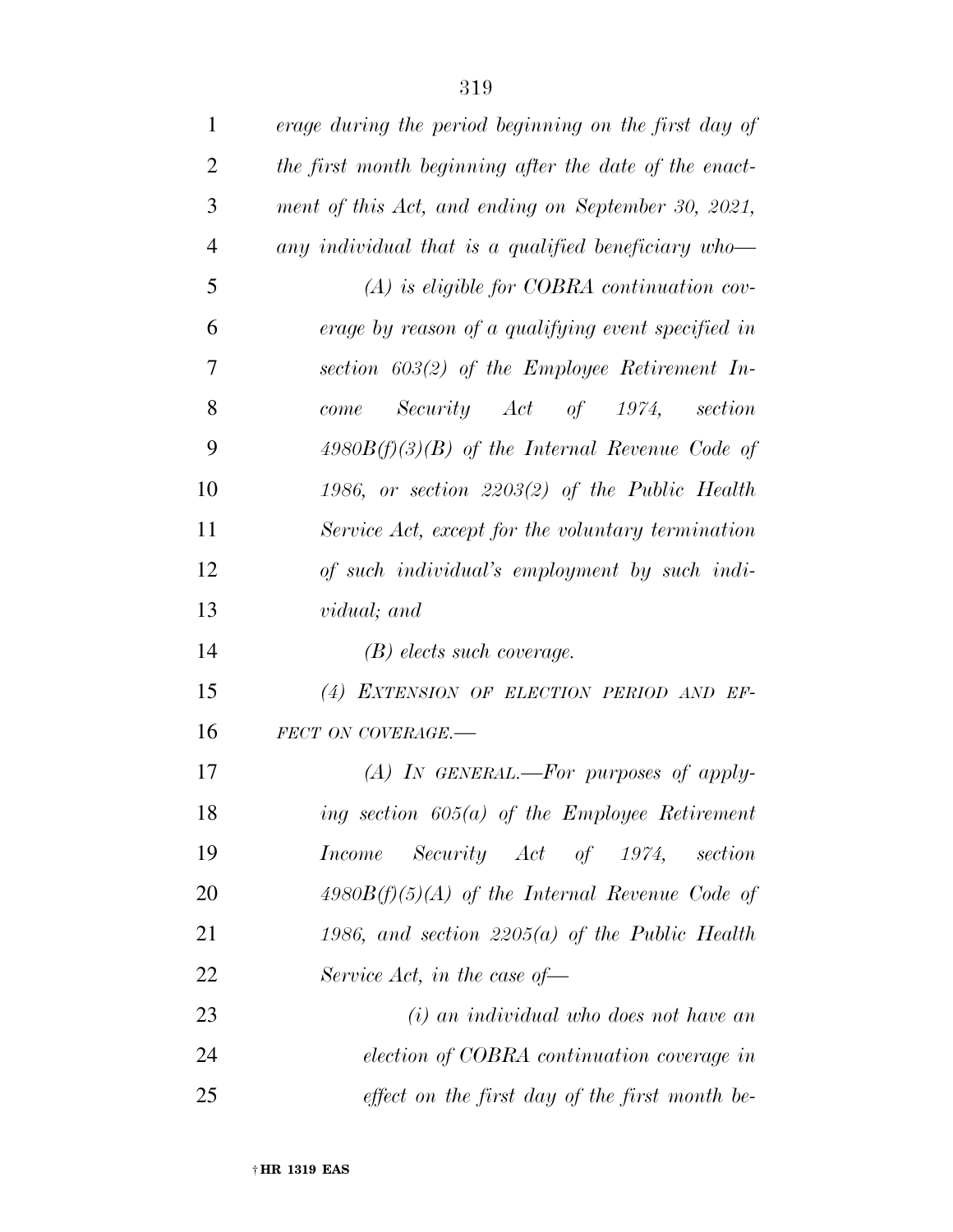| $\mathbf{1}$   | ginning after the date of the enactment of         |
|----------------|----------------------------------------------------|
| $\overline{2}$ | this Act but who would be an assistance eli-       |
| 3              | gible individual described in paragraph (3)        |
| $\overline{4}$ | if such election were so in effect; or             |
| 5              | ( <i>ii</i> ) an individual who elected COBRA      |
| 6              | continuation coverage and discontinued             |
| 7              | from such coverage before the first day of         |
| 8              | the first month beginning after the date of        |
| 9              | the enactment of this Act,                         |
| 10             | such individual may elect the COBRA continu-       |
| 11             | ation coverage under the COBRA continuation        |
| 12             | coverage provisions containing such provisions     |
| 13             | during the period beginning on the first day of    |
| 14             | the first month beginning after the date of the    |
| 15             | enactment of this Act and ending 60 days after     |
| 16             | the date on which the notification required under  |
| 17             | paragraph $(5)(C)$ is provided to such individual. |
| 18             | (B) COMMENCEMENT OF COBRA CONTINU-                 |
| 19             | ATION COVERAGE.—Any COBRA continuation             |
| 20             | coverage elected by a qualified beneficiary during |
| 21             | an extended election period under subparagraph     |
| 22             | $(A)$ —                                            |
| 23             | $(i)$ shall commence (including for pur-           |
| 24             | poses of applying the treatment of premium         |
| 25             | payments under paragraph $(1)(A)$ and any          |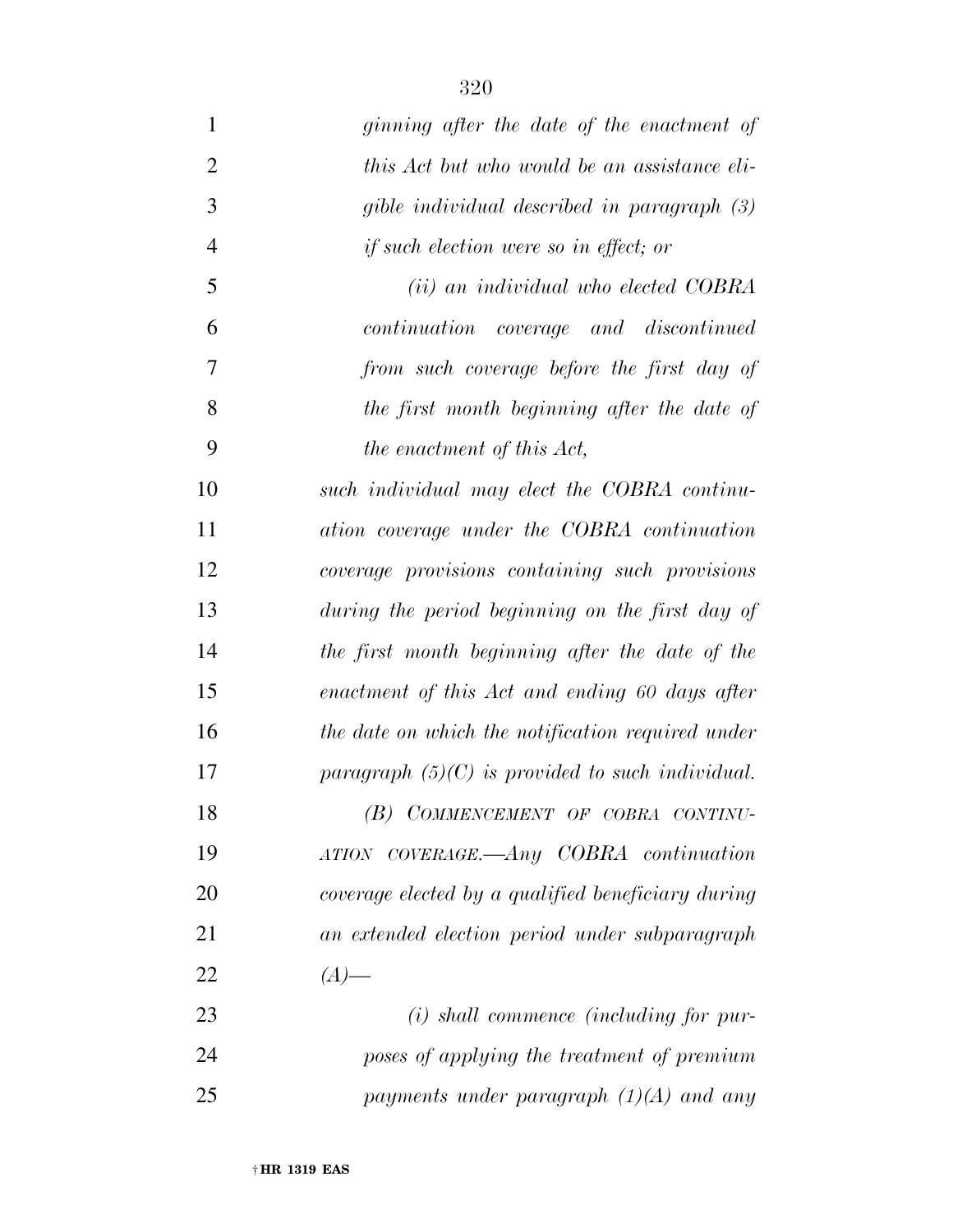| $\mathbf{1}$   | cost-sharing requirements for items and                  |
|----------------|----------------------------------------------------------|
| $\overline{2}$ | services under a group health plan) with the             |
| 3              | first period of coverage beginning on or                 |
| $\overline{4}$ | after the first day of the first month begin-            |
| 5              | ning after the date of the enactment of this             |
| 6              | Act, and                                                 |
| 7              | ( <i>ii</i> ) shall not extend beyond the period         |
| 8              | of COBRA continuation coverage that                      |
| 9              | would have been required under the applica-              |
| 10             | ble COBRA continuation coverage provision                |
| 11             | if the coverage had been elected as required             |
| 12             | under such provision or had not been dis-                |
| 13             | <i>continued.</i>                                        |
| 14             | $(5)$ NOTICES TO INDIVIDUALS.—                           |
| 15             | (A) GENERAL NOTICE.—                                     |
| 16             | (i) In GENERAL.—In the case of notices                   |
| 17             | provided under section $606(a)(4)$ of the Em-            |
| 18             | ployee Retirement Income Security Act of                 |
| 19             | $(29 \quad U.S.C. \quad 1166(4)), \quad section$<br>1974 |
| 20             | $4980B(f)(6)(D)$ of the Internal Revenue                 |
| 21             | Code of 1986, or section $2206(4)$ of the Pub-           |
| 22             | lic Health Service Act (42 U.S.C. 300bb-                 |
| 23             | $6(4)$ , with respect to individuals who, dur-           |
| 24             | ing the period described in paragraph $(3)$ ,            |
| 25             | become entitled to elect COBRA continu-                  |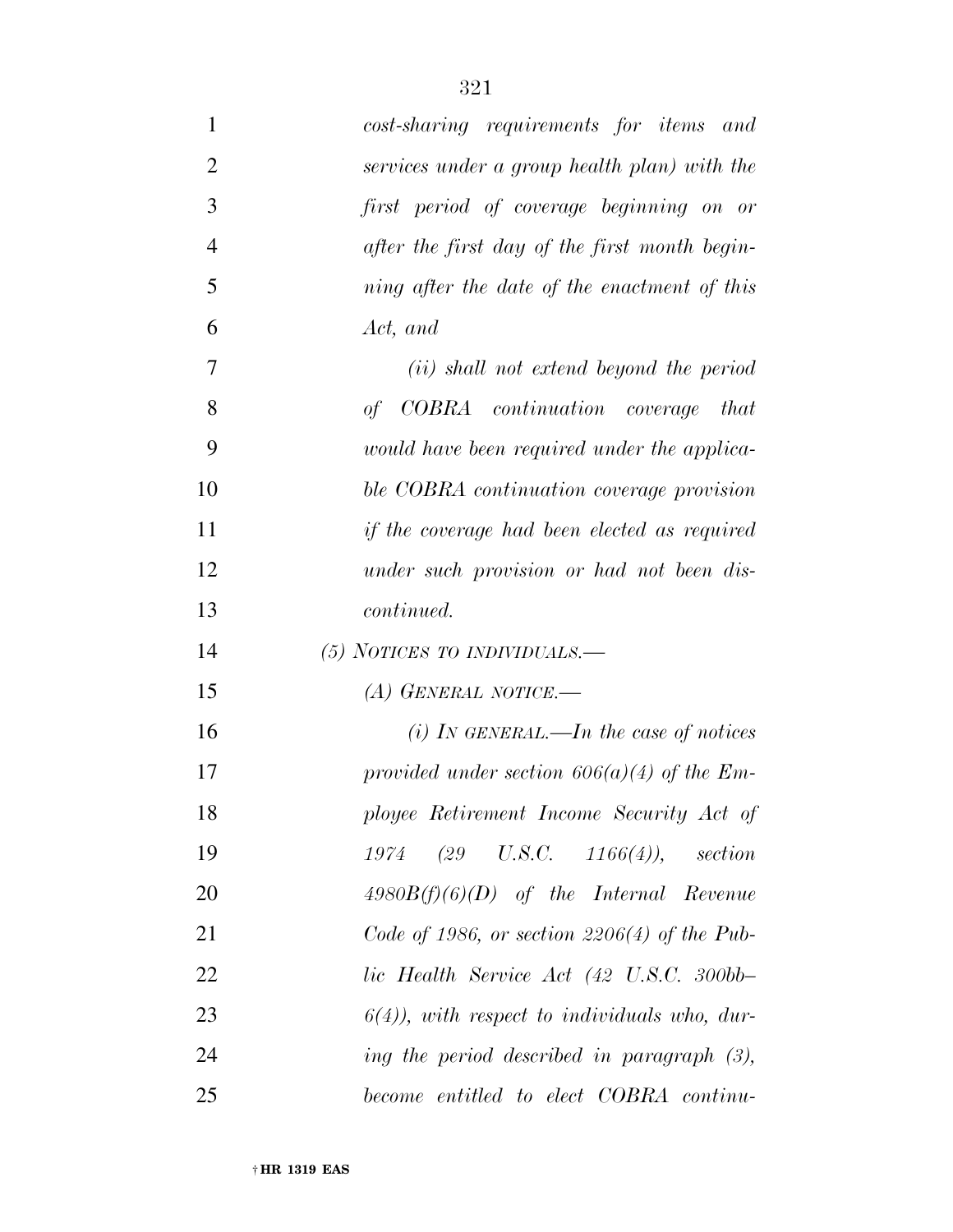| $\mathbf{1}$   | ation coverage, the requirements of such      |
|----------------|-----------------------------------------------|
| $\overline{2}$ | provisions shall not be treated as met unless |
| 3              | such notices include an additional written    |
| $\overline{4}$ | notification to the recipient in clear and    |
| 5              | $understandable$ language of-                 |
| 6              | $(I)$ the availability of premium             |
| $\overline{7}$ | assistance with respect to such coverage      |
| 8              | under this subsection; and                    |
| 9              | $(II)$ the option to enroll in dif-           |
| 10             | ferent coverage if the employer permits       |
| 11             | assistance eligible individuals described     |
| 12             | in paragraph $(3)$ to elect enrollment in     |
| 13             | different coverage (as described in           |
| 14             | paragraph $(1)(B)$ ).                         |
| 15             | $(ii)$ ALTERNATIVE NOTICE.—In<br><i>the</i>   |
| 16             | case of COBRA continuation coverage to        |
| 17             | which the notice provision under such sec-    |
| 18             | tions does not apply, the Secretary of        |
| 19             | Labor, in consultation with the Secretary of  |
| 20             | the Treasury and the Secretary of Health      |
| 21             | and Human Services, shall, in consultation    |
| 22             | with administrators of the group health       |
| 23             | plans (or other entities) that provide or ad- |
| 24             | minister the COBRA continuation coverage      |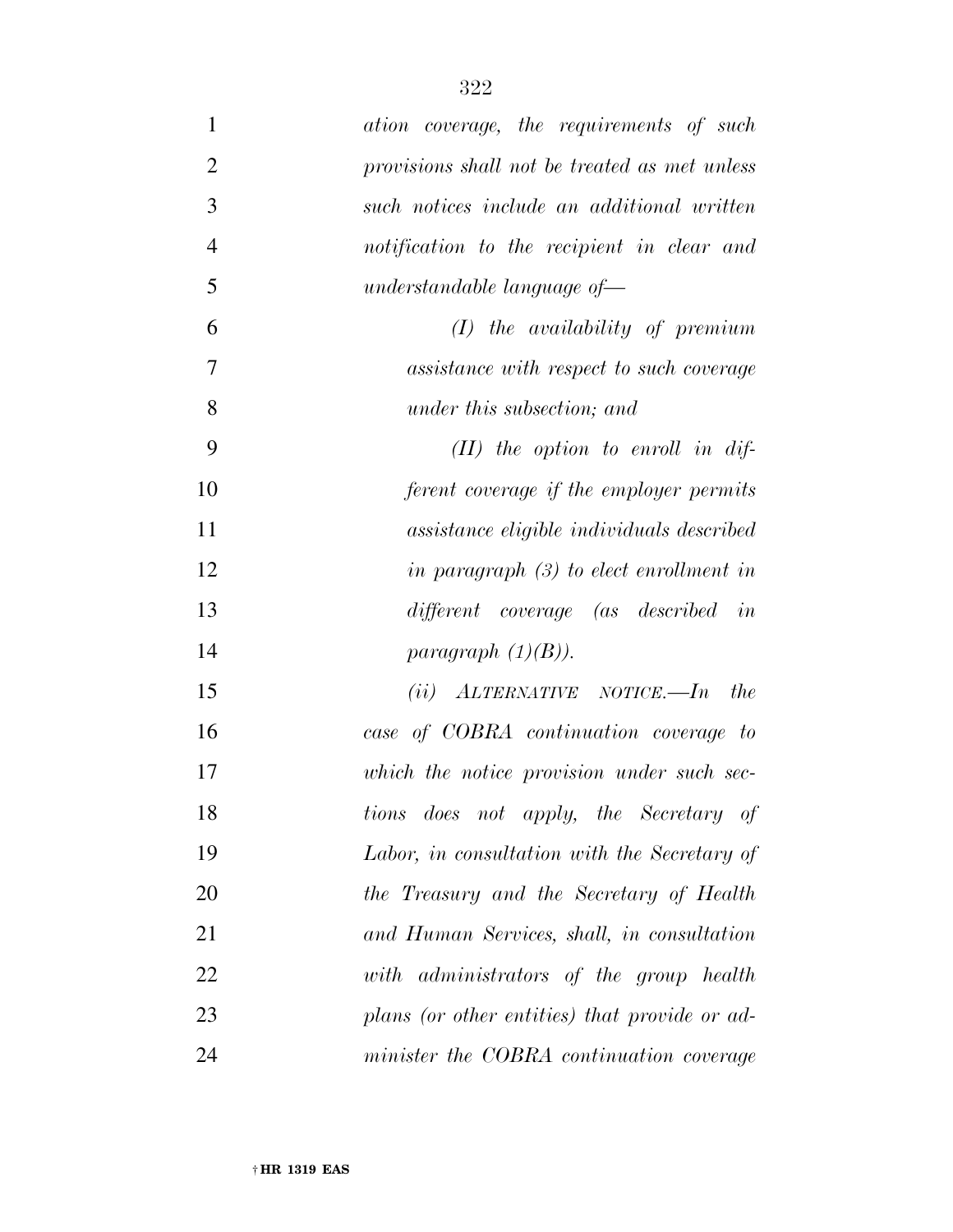| $\mathbf{1}$   | <i>involved, provide rules requiring the provi-</i> |
|----------------|-----------------------------------------------------|
| $\overline{2}$ | sion of such notice.                                |
| 3              | $(iii)$ FORM.—The requirement of the                |
| $\overline{4}$ | additional notification under this subpara-         |
| 5              | graph may be met by amendment of exist-             |
| 6              | ing notice forms or by inclusion of a sepa-         |
| 7              | rate document with the notice otherwise re-         |
| 8              | quired.                                             |
| 9              | (B) SPECIFIC REQUIREMENTS.-Each addi-               |
| 10             | tional notification under subparagraph (A) shall    |
| 11             | $include -$                                         |
| 12             | $(i)$ the forms necessary for establishing          |
| 13             | eligibility for premium assistance under            |
| 14             | <i>this subsection;</i>                             |
| 15             | (ii) the name, address, and telephone               |
| 16             | number necessary to contact the plan ad-            |
| 17             | ministrator and any other person main-              |
| 18             | taining relevant information in connection          |
| 19             | with such premium assistance;                       |
| 20             | $(iii)$ a description of the extended elec-         |
| 21             | tion period provided for in paragraph               |
| 22             | (4)(A);                                             |
| 23             | $(iv)$ a description of the obligation of           |
| 24             | the qualified beneficiary under paragraph           |
| 25             | $(2)(B)$ and the penalty provided under sec-        |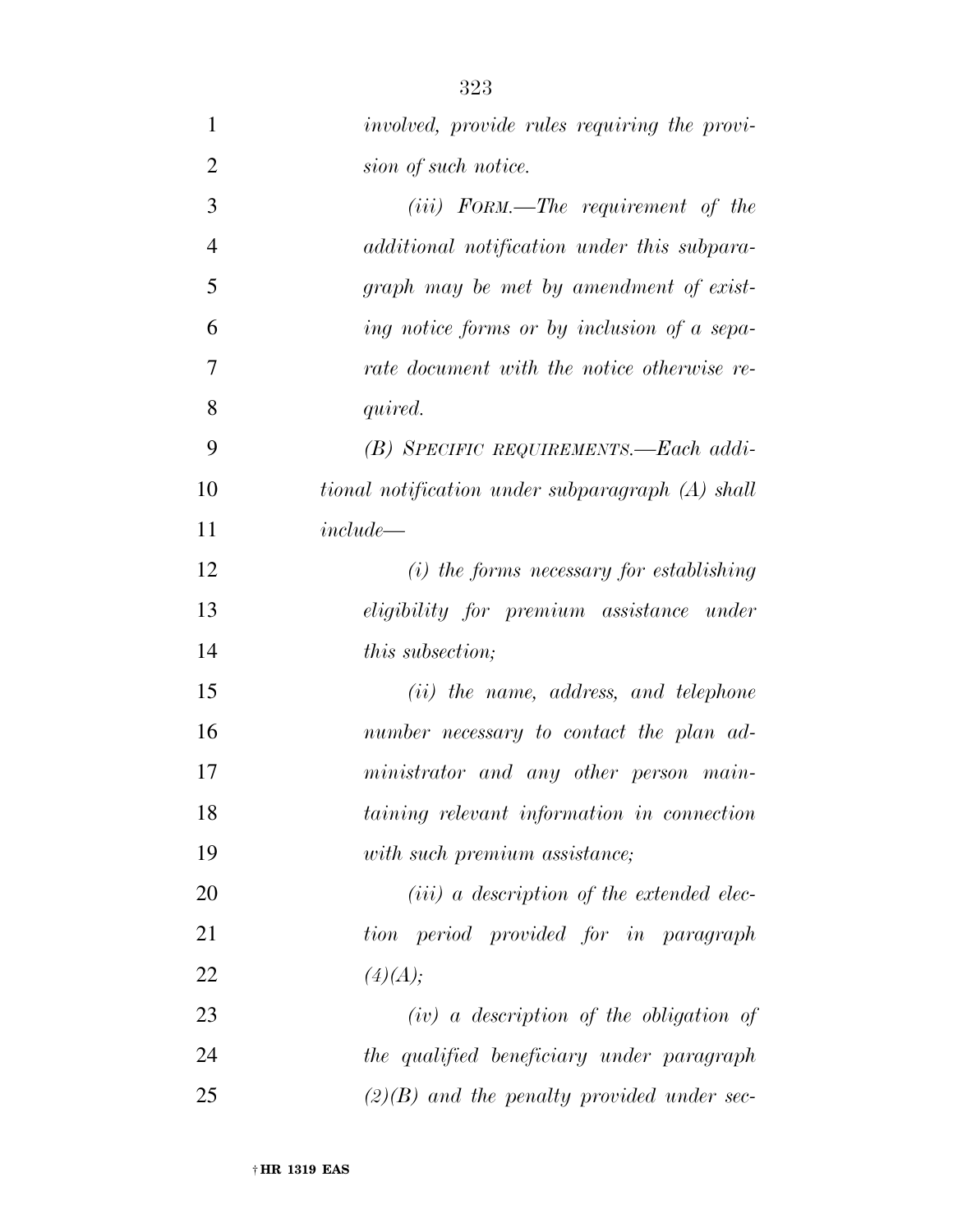| 1              | tion 6720C of the Internal Revenue Code of         |
|----------------|----------------------------------------------------|
| $\overline{2}$ | 1986 for failure to carry out the obligation,      |
| 3              | <i>a</i> description, displayed in a<br>(v)        |
| $\overline{4}$ | prominent manner, of the qualified bene-           |
| 5              | ficiary's right to a subsidized premium and        |
| 6              | any conditions on entitlement to the sub-          |
| 7              | sidized premium; and                               |
| 8              | $(vi)$ a description of the option of the          |
| 9              | qualified beneficiary to enroll in different       |
| 10             | coverage if the employer permits such bene-        |
| 11             | ficiary to elect to enroll in such different       |
| 12             | coverage under paragraph $(1)(B)$ .                |
| 13             | (C)<br>NOTICE IN CONNECTION WITH<br>EX-            |
| 14             | TENDED ELECTION PERIODS.—In the case of any        |
| 15             | assistance eligible individual described in para-  |
| 16             | $graph (3)$ (or any individual described in para-  |
| 17             | $graph (4)(A))$ who became entitled to elect       |
| 18             | COBRA continuation coverage before the first       |
| 19             | day of the first month beginning after the date    |
| 20             | of the enactment of this Act, the administrator of |
| 21             | the applicable group health plan (or other entity) |
| 22             | shall provide (within 60 days after such first     |
| 23             | day of such first month) for the additional noti-  |
| 24             | fication required to be provided under subpara-    |
| 25             | graph (A) and failure to provide such notice       |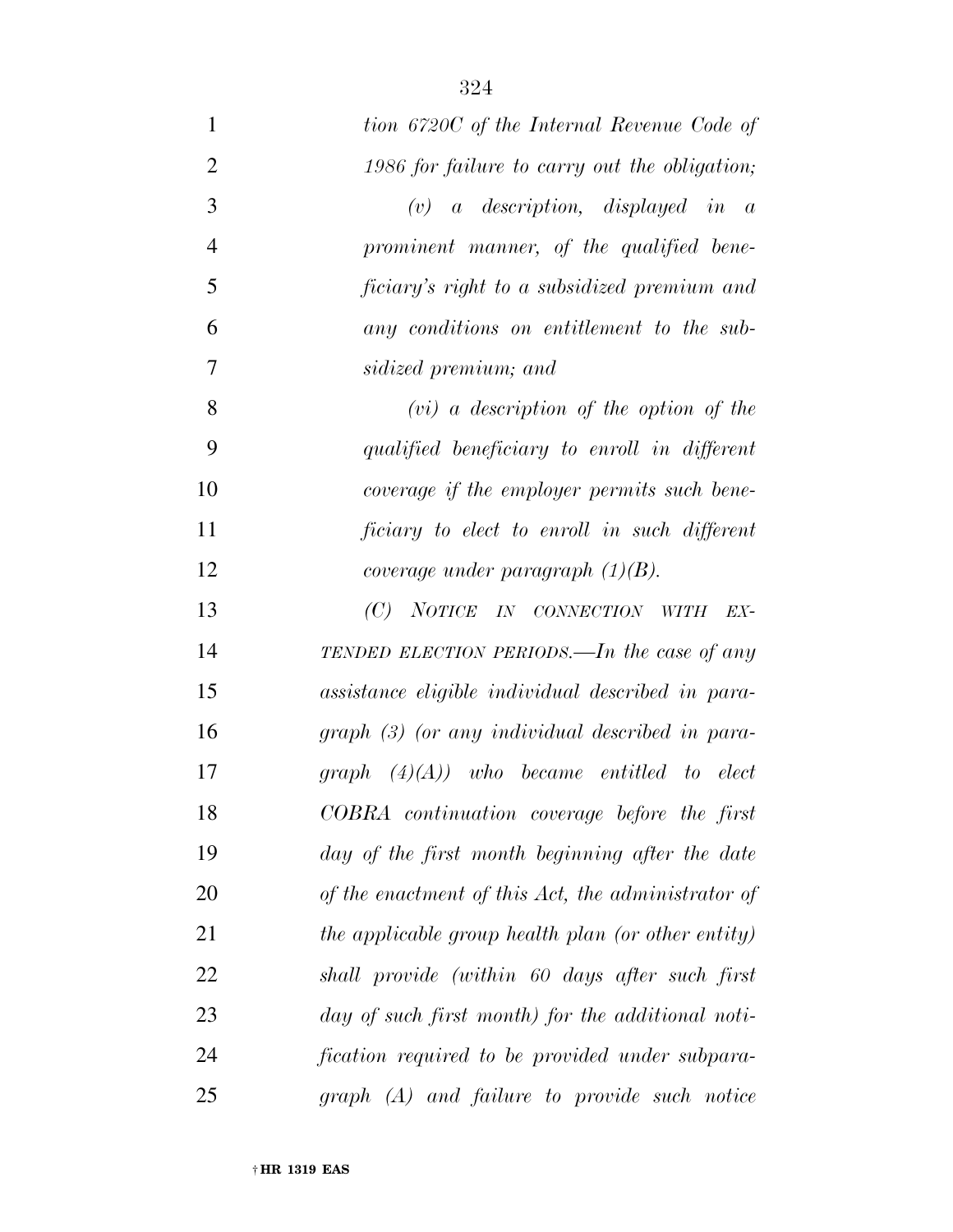| $\mathbf{1}$   | shall be treated as a failure to meet the notice re- |
|----------------|------------------------------------------------------|
| $\overline{2}$ | quirements under the applicable COBRA con-           |
| 3              | tinuation provision.                                 |
| $\overline{4}$ | (D) MODEL NOTICES.—Not later than 30                 |
| 5              | days after the date of enactment of this Act, with   |
| 6              | respect to any assistance eligible individual de-    |
| 7              | scribed in paragraph $(3)$ , the Secretary of Labor, |
| 8              | in consultation with the Secretary of the Treas-     |
| 9              | ury and the Secretary of Health and Human            |
| 10             | Services, shall prescribe models for the additional  |
| 11             | notification required under this paragraph.          |
| 12             | (6) NOTICE OF EXPIRATION OF PERIOD OF PRE-           |
|                |                                                      |
| 13             | MIUM ASSISTANCE.-                                    |
| 14             | $(A)$ In GENERAL.—With respect to any as-            |
| 15             | sistance eligible individual, subject to subpara-    |
| 16             | graph (B), the requirements of section $606(a)(4)$   |
| 17             | of the Employee Retirement Income Security Act       |
| 18             | of<br>$1974$ (29 U.S.C. 1166(4)), section            |
| 19             | $4980B(f)(6)(D)$ of the Internal Revenue Code of     |
| 20             | 1986, or section $2206(4)$ of the Public Health      |
| 21             | Service Act (42 U.S.C. 300bb-6(4)), shall not be     |
| 22             | treated as met unless the plan administrator of      |
| 23             | the individual, during the period specified under    |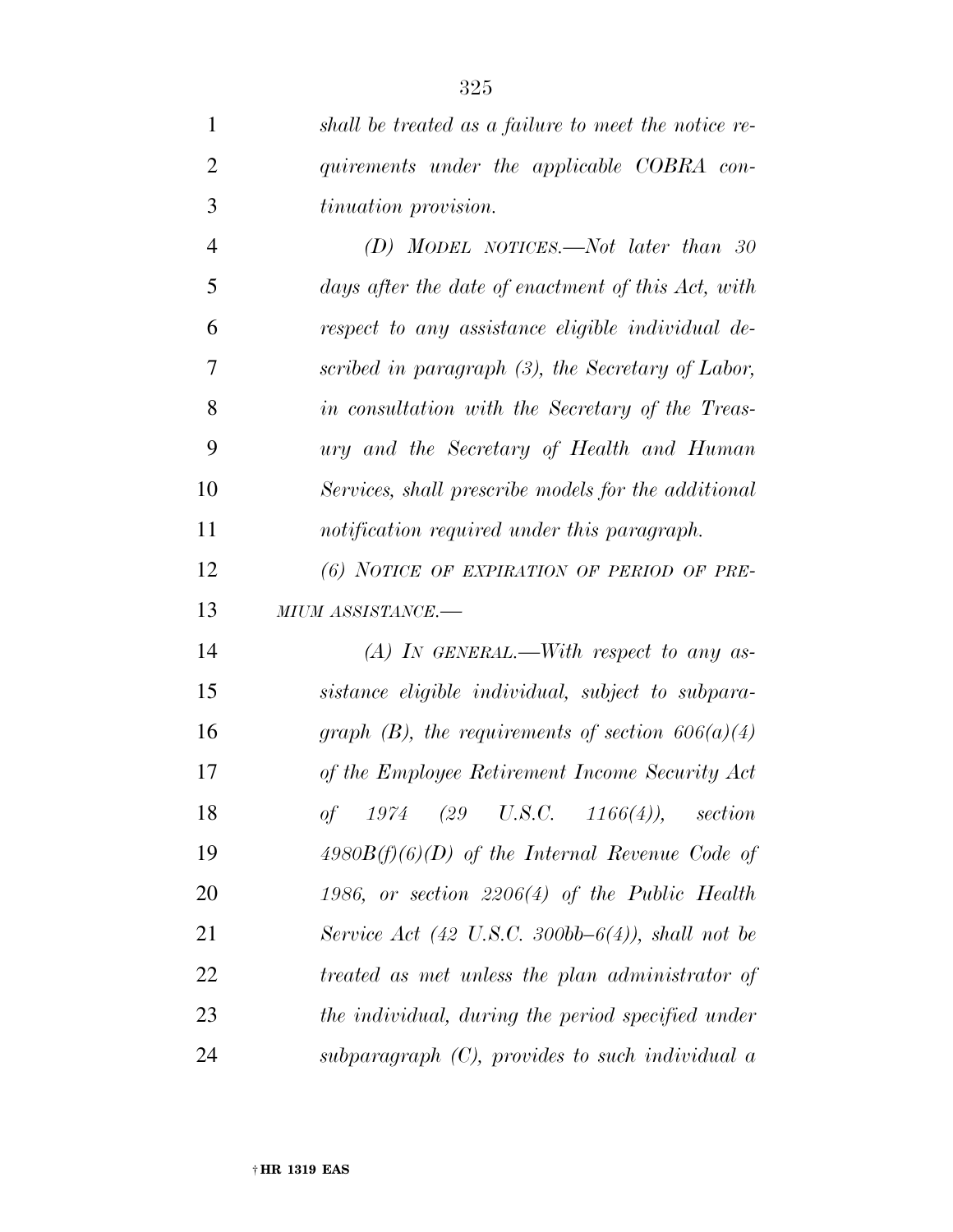| 1              | written notice in clear and understandable lan-        |
|----------------|--------------------------------------------------------|
| $\overline{2}$ | $guage$ —                                              |
| 3              | $(i)$ that the premium assistance for                  |
| $\overline{4}$ | such individual will expire soon and the               |
| 5              | prominent identification of the date of such           |
| 6              | expiration; and                                        |
| 7              | $(ii)$ that such individual may be eligi-              |
| 8              | ble for coverage without any premium as-               |
| 9              | sistance through—                                      |
| 10             | COBRA continuation<br>(I)<br>$cov-$                    |
| 11             | erage; or                                              |
| 12             | $(II)$ coverage under a group health                   |
| 13             | plan.                                                  |
| 14             | $(B)$ EXCEPTION.—The requirement for the               |
| 15             | group health plan administrator to provide the         |
| 16             | written notice under subparagraph $(A)$ shall be       |
| 17             | <i>uaived if the premium assistance for such indi-</i> |
| 18             | vidual expires pursuant to clause $(i)$ of para-       |
| 19             | graph $(2)(A)$ .                                       |
| 20             | $(C)$ PERIOD SPECIFIED.—For purposes of                |
| 21             | $subparagnph$ $(A)$ , the period specified in this     |
| 22             | subparagraph is, with respect to the date of expi-     |
| 23             | ration of premium assistance for any assistance        |
| 24             | eligible individual pursuant to a limitation re-       |
| 25             | quiring a notice under this paragraph, the pe-         |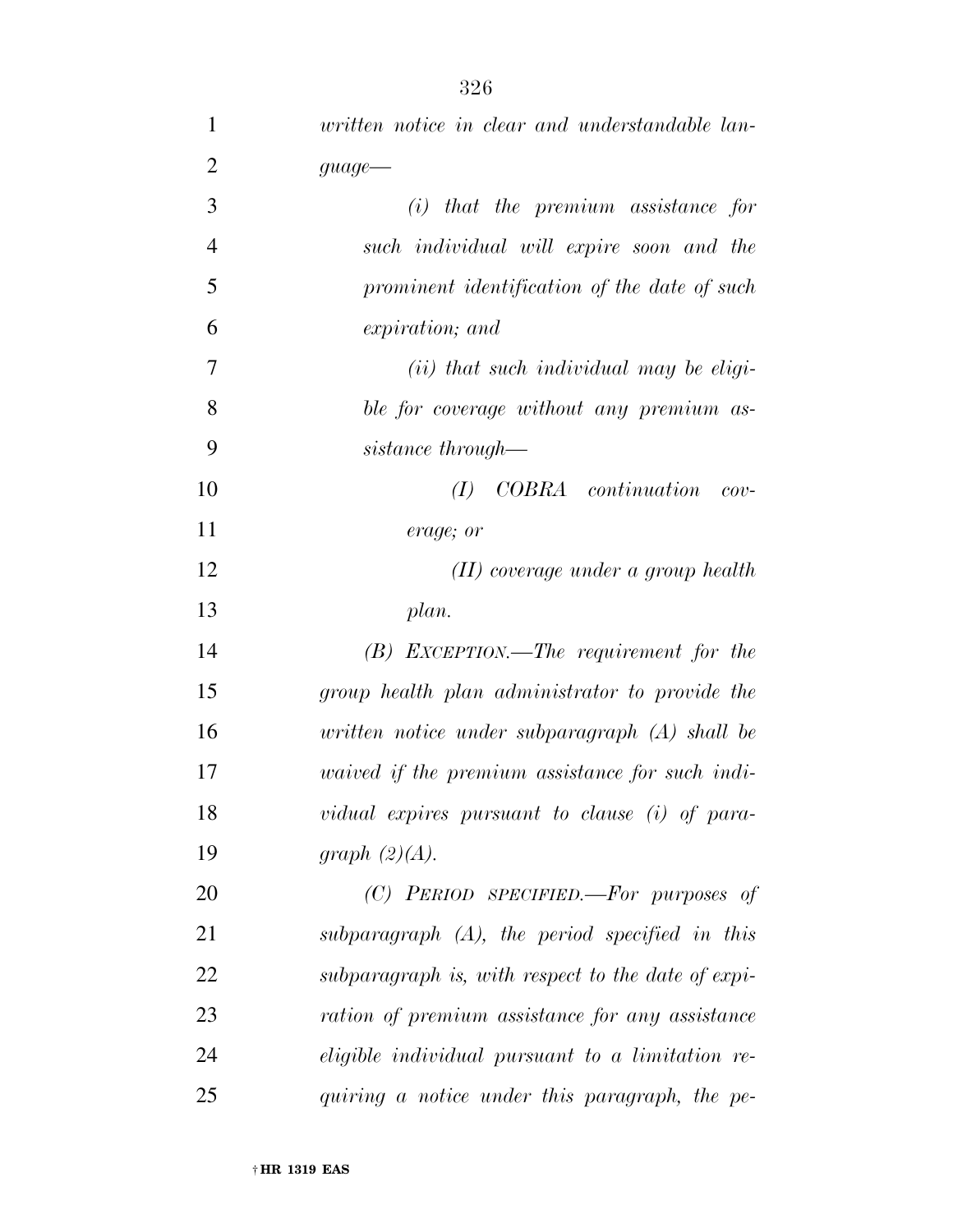*riod beginning on the day that is 45 days before the date of such expiration and ending on the day that is 15 days before the date of such expi-ration.* 

 *(D) MODEL NOTICES.—Not later than 45 days after the date of enactment of this Act, with respect to any assistance eligible individual, the Secretary of Labor, in consultation with the Sec- retary of the Treasury and the Secretary of Health and Human Services, shall prescribe models for the notification required under this paragraph.* 

 *(7) REGULATIONS.—The Secretary of the Treas- ury and the Secretary of Labor may jointly prescribe such regulations or other guidance as may be nec- essary or appropriate to carry out the provisions of this subsection, including the prevention of fraud and abuse under this subsection, except that the Secretary of Labor and the Secretary of Health and Human Services may prescribe such regulations (including interim final regulations) or other guidance as may be necessary or appropriate to carry out the provi-sions of paragraphs (5), (6), and (8).* 

*(8) OUTREACH.—*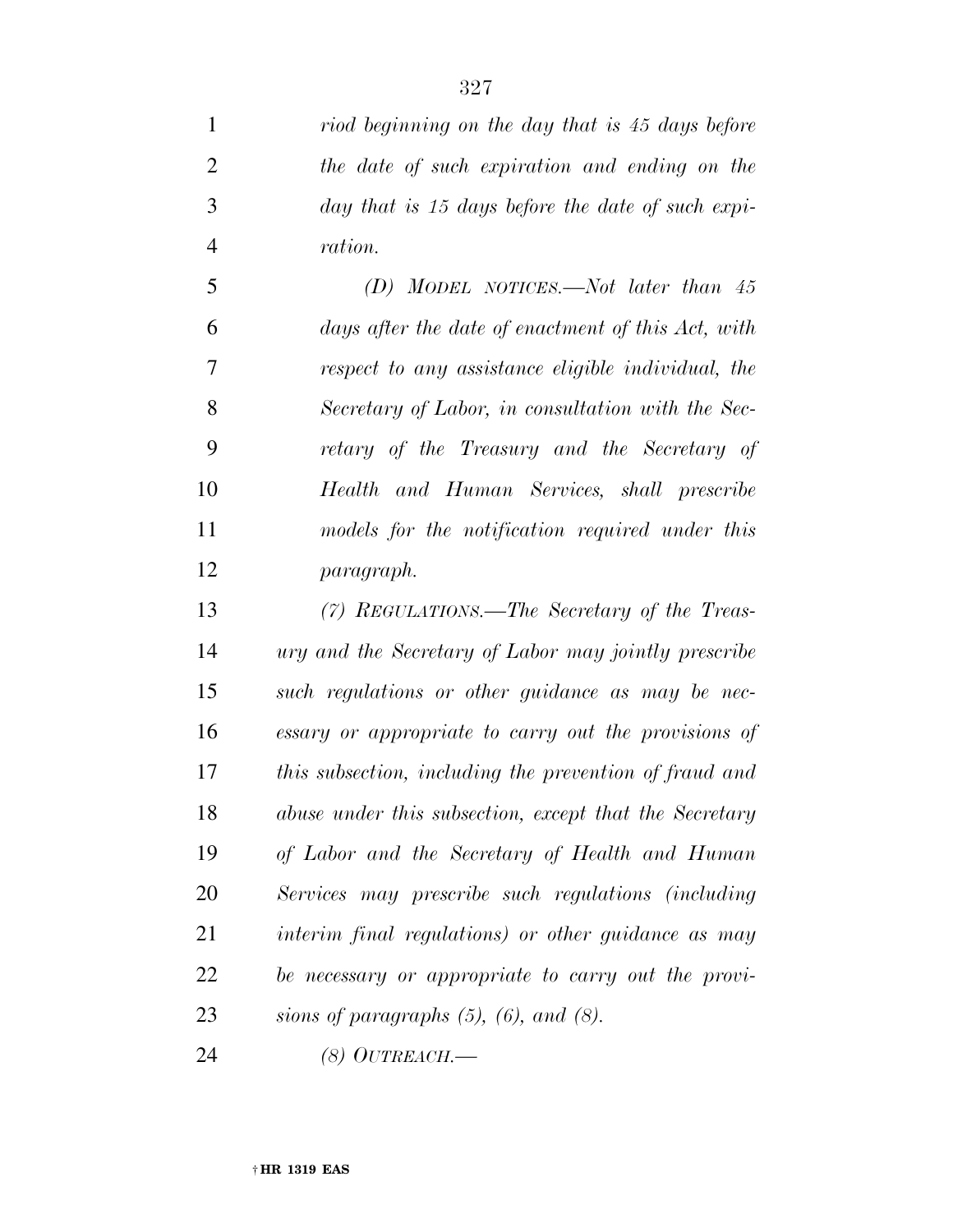| $\mathbf{1}$   | $(A)$ In GENERAL.—The Secretary of Labor,                |
|----------------|----------------------------------------------------------|
| $\overline{2}$ | in consultation with the Secretary of the Treas-         |
| 3              | ury and the Secretary of Health and Human                |
| $\overline{4}$ | Services, shall provide outreach consisting of           |
| 5              | <i>public education and enrollment assistance relat-</i> |
| 6              | ing to premium assistance provided under this            |
| $\overline{7}$ | subsection. Such outreach shall target employers,        |
| 8              | group health plan administrators, public assist-         |
| 9              | ance programs, States, insurers, and other enti-         |
| 10             | ties as determined appropriate by such Secre-            |
| 11             | taries. Such outreach shall include an initial           |
| 12             | focus on those individuals electing continuation         |
| 13             | coverage who are referred to in paragraph                |
| 14             | $(5)(C)$ . Information on such premium assistance,       |
| 15             | including enrollment, shall also be made avail-          |
| 16             | able on websites of the Departments of Labor,            |
| 17             | <i>Treasury, and Health and Human Services.</i>          |
| 18             | (B) ENROLLMENT UNDER MEDICARE.-The                       |
| 19             | Secretary of Health and Human Services shall             |
| 20             | provide outreach consisting of public education.         |
| 21             | Such outreach shall target individuals who lose          |
| 22             | health insurance coverage. Such outreach shall           |
| 23             | <i>include information regarding enrollment for</i>      |
| 24             | Medicare benefits for purposes of preventing mis-        |
| 25             | taken delays of such enrollment by such individ-         |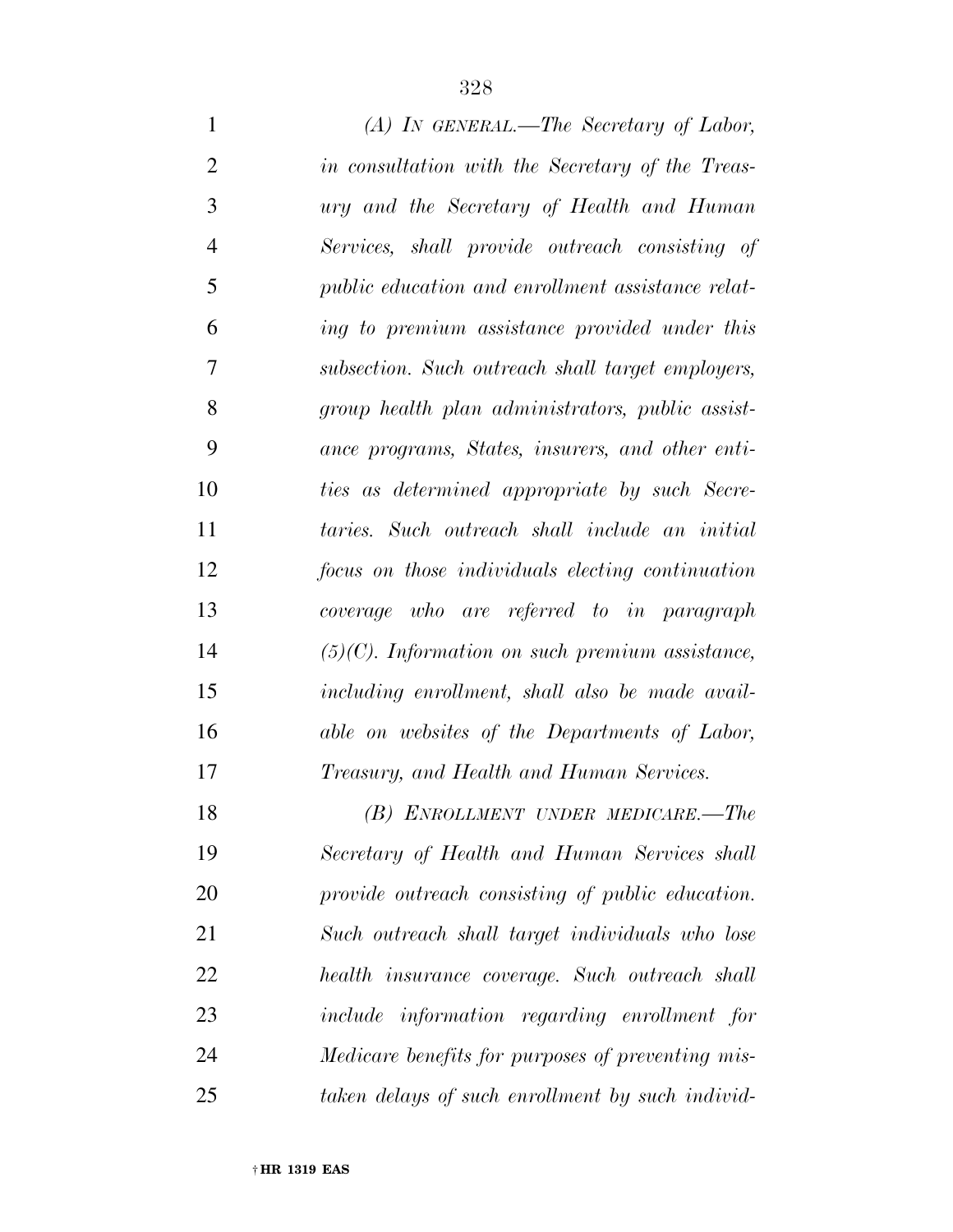| 1              | <i>uals, including lifetime penalties for failure of</i> |
|----------------|----------------------------------------------------------|
| $\overline{2}$ | timely enrollment.                                       |
| 3              | $(9)$ DEFINITIONS.—For purposes of this section:         |
| $\overline{4}$ | $(A)$ ADMINISTRATOR.—The term "adminis-                  |
| 5              | trator" has the meaning given such term in sec-          |
| 6              | tion $3(16)(A)$ of the Employee Retirement In-           |
| 7              | come Security Act of 1974, and includes a                |
| 8              | COBRA administrator.                                     |
| 9              | (B) COBRA CONTINUATION COVERAGE.—The                     |
| 10             | term "COBRA continuation coverage" means                 |
| 11             | continuation coverage provided pursuant to part          |
| 12             | 6 of subtitle B of title I of the Employee Retire-       |
| 13             | ment Income Security Act of 1974 (other than             |
| 14             | under section 609), title XXII of the Public             |
| 15             | Health Service Act, or section 4980B of the In-          |
| 16             | ternal Revenue Code of 1986 (other than sub-             |
| 17             | section $(f)(1)$ of such section insofar as it relates   |
| 18             | to pediatric vaccines), or under a State program         |
| 19             | that provides comparable continuation coverage.          |
| 20             | Such term does not include coverage under a              |
| 21             | health flexible spending arrangement under a             |
| 22             | cafeteria plan within the meaning of section 125         |
| 23             | of the Internal Revenue Code of 1986.                    |
| 24             | (C) COBRA CONTINUATION PROVISION.—The                    |
| 25             | term "COBRA continuation provision" means                |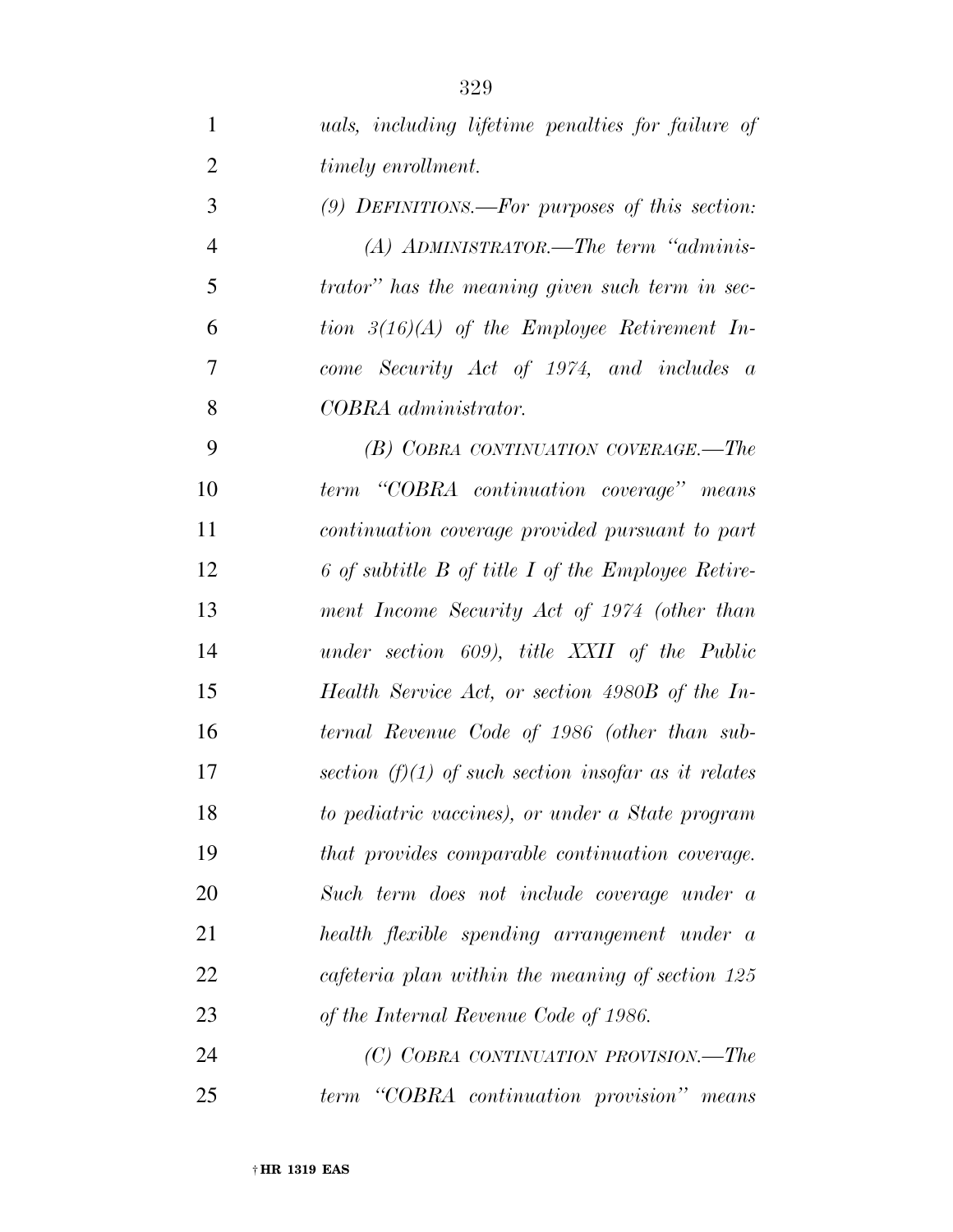| 1              | the provisions of law described in subparagraph     |
|----------------|-----------------------------------------------------|
| $\overline{2}$ | (B).                                                |
| 3              | (D) COVERED EMPLOYEE.—The term "cov-                |
| $\overline{4}$ | ered employee" has the meaning given such term      |
| 5              | in section $607(2)$ of the Employee Retirement In-  |
| 6              | come Security Act of 1974.                          |
| 7              | $(E)$ QUALIFIED BENEFICIARY.—The term               |
| 8              | "qualified beneficiary" has the meaning given       |
| 9              | such term in section $607(3)$ of the Employee Re-   |
| 10             | tirement Income Security Act of 1974.               |
| 11             | (F)<br>GROUP HEALTH PLAN.—The<br>term               |
| 12             | "group health plan" has the meaning given such      |
| 13             | term in section $607(1)$ of the Employee Retire-    |
| 14             | ment Income Security Act of 1974.                   |
| 15             | $(G)$ STATE.—The term "State" includes the          |
| 16             | District of Columbia, the Commonwealth of           |
| 17             | Puerto Rico, the Virgin Islands, Guam, Amer-        |
| 18             | ican Samoa, and the Commonwealth of the             |
| 19             | Northern Mariana Islands.                           |
| 20             | $(H)$ PERIOD OF COVERAGE.—Any reference             |
| 21             | in this subsection to a period of coverage shall be |
| 22             | treated as a reference to a monthly or shorter pe-  |
| 23             | riod of coverage with respect to which premiums     |
| 24             | are charged with respect to such coverage.          |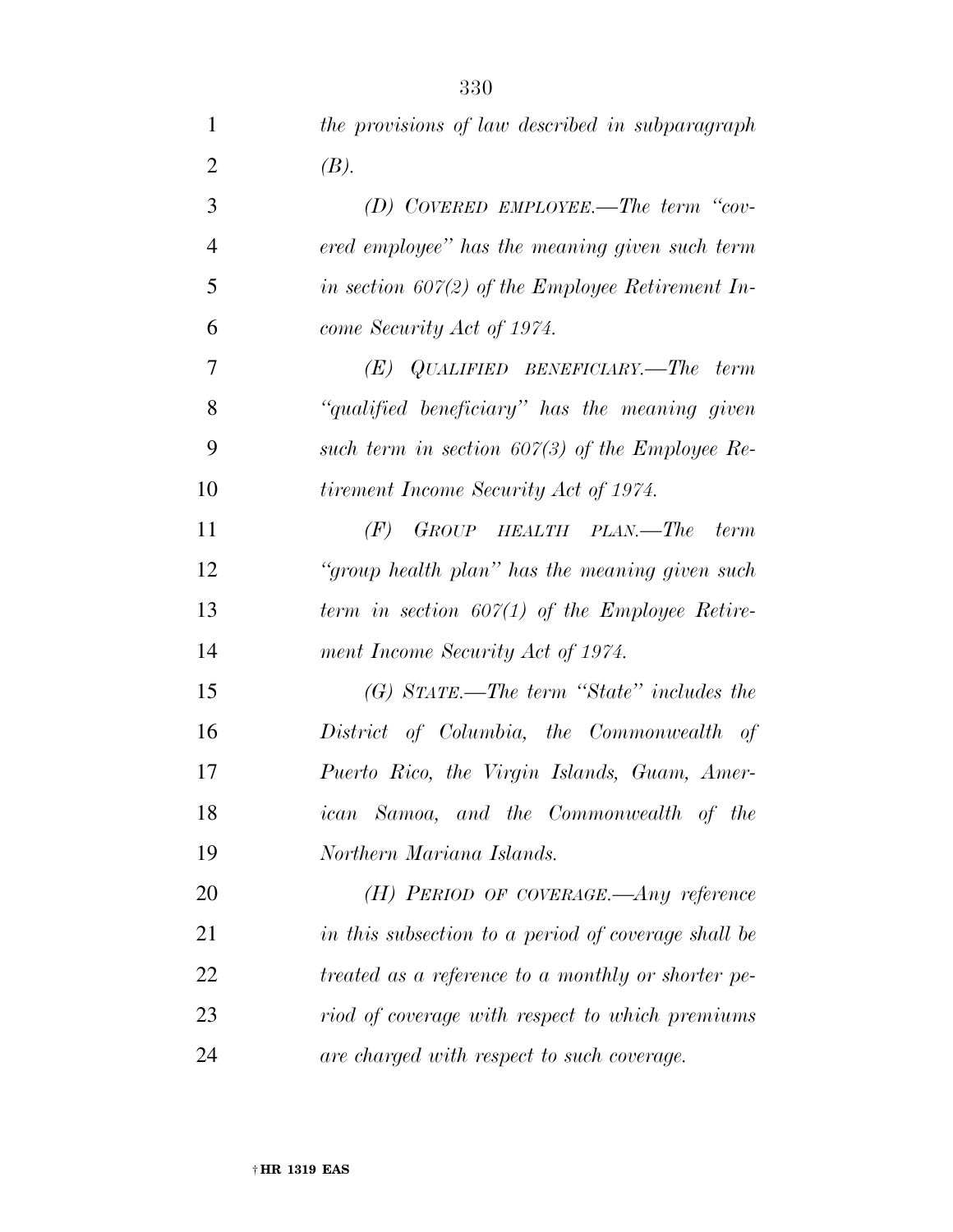| $\mathbf{1}$   | $(I)$ PLAN SPONSOR.—The term "plan spon-                |
|----------------|---------------------------------------------------------|
| $\overline{2}$ | sor" has the meaning given such term in section         |
| 3              | $3(16)(B)$ of the Employee Retirement Income Se-        |
| $\overline{4}$ | curity Act of 1974.                                     |
| 5              | $(J)$ PREMIUM.—The term "premium" in-                   |
| 6              | cludes, with respect to COBRA continuation cov-         |
| 7              | erage, any administrative fee.                          |
| 8              | $(10)$ IMPLEMENTATION FUNDING. In addition              |
| 9              | to amounts otherwise made available, out of any         |
| 10             | funds in the Treasury not otherwise appropriated,       |
| 11             | there are appropriated to the Secretary of Labor for    |
| 12             | $f is cal$ year 2021, \$10,000,000, to remain available |
| 13             | until expended, for the Employee Benefits Security      |
| 14             | Administration to carry out the provisions of this      |
| 15             | <i>subtitle.</i>                                        |
| 16             | (b) COBRA PREMIUM ASSISTANCE.—                          |
| 17             | (1) ALLOWANCE OF CREDIT.—                               |
| 18             | $(A)$ IN GENERAL.—Subchapter B of chapter               |
| 19             | 65 of the Internal Revenue Code of 1986 is              |
| 20             | amended by adding at the end the following new          |
| 21             | section:                                                |
| 22             | "SEC. 6432. CONTINUATION COVERAGE PREMIUM ASSIST-       |
| 23             | ANCE.                                                   |
| 24             | "(a) IN GENERAL.—The person to whom premiums            |
| 25             | are payable for continuation coverage under<br>section  |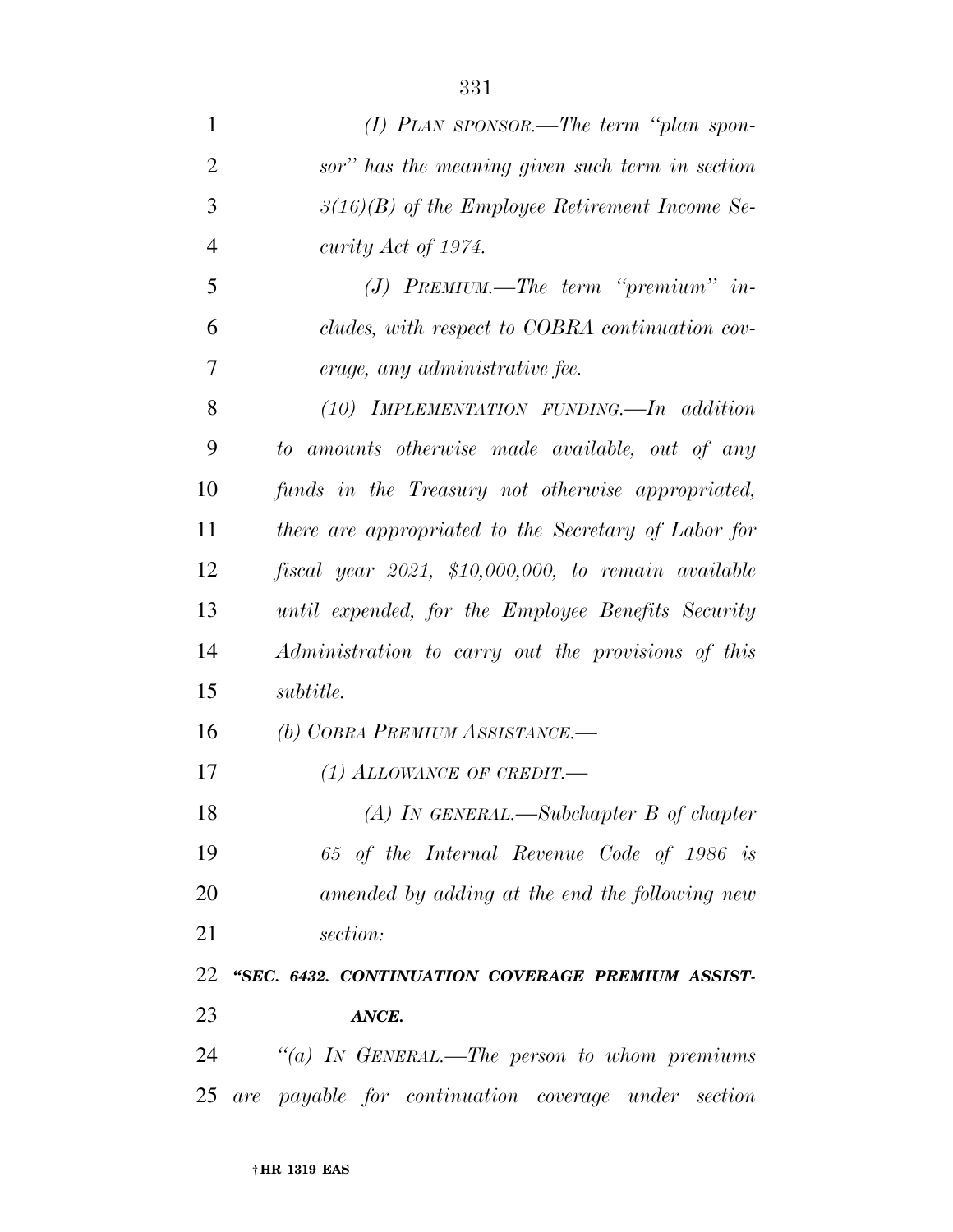*9501(a)(1) of the American Rescue Plan Act of 2021 shall be allowed as a credit against the tax imposed by section 3111(b), or so much of the taxes imposed under section 3221(a) as are attributable to the rate in effect under sec- tion 3111(b), for each calendar quarter an amount equal to the premiums not paid by assistance eligible individuals for such coverage by reason of such section 9501(a)(1) with respect to such calendar quarter.* 

 *''(b) PERSON TO WHOM PREMIUMS ARE PAYABLE.— For purposes of subsection (a), except as otherwise provided by the Secretary, the person to whom premiums are payable under such continuation coverage shall be treated as being—* 

 *''(1) in the case of any group health plan which is a multiemployer plan (as defined in section 3(37) of the Employee Retirement Income Security Act of 1974), the plan, ''(2) in the case of any group health plan not de- scribed in paragraph (1)— ''(A) which is subject to the COBRA con- tinuation provisions contained in— ''(i) the Internal Revenue Code of 1986, ''(ii) the Employee Retirement Income* 

*Security Act of 1974, or*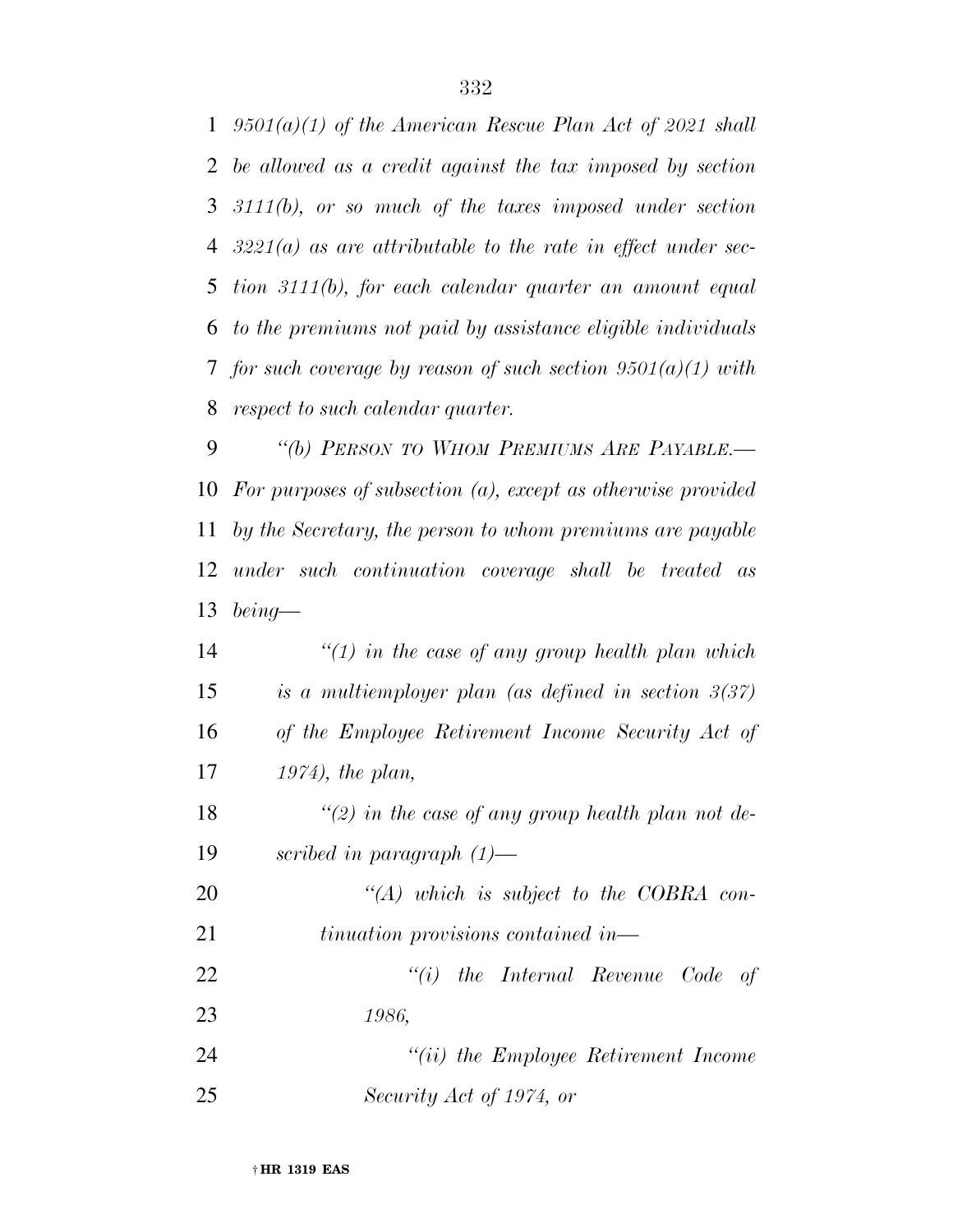| $\mathbf{1}$   | $``(iii)$ the Public Health Service Act, or                 |
|----------------|-------------------------------------------------------------|
| $\overline{2}$ | " $(B)$ under which some or all of the cov-                 |
| 3              | erage is not provided by insurance,                         |
| $\overline{4}$ | the employer maintaining the plan, and                      |
| 5              | "(3) in the case of any group health plan not de-           |
| 6              | scribed in paragraph $(1)$ or $(2)$ , the insurer providing |
| 7              | the coverage under the group health plan.                   |
| 8              | "(c) LIMITATIONS AND REFUNDABILITY.-                        |
| 9              | "(1) CREDIT LIMITED TO CERTAIN EMPLOYMENT                   |
| 10             | TAXES.—The credit allowed by subsection (a) with re-        |
| 11             | spect to any calendar quarter shall not exceed the tax      |
| 12             | imposed by section $3111(b)$ , or so much of the taxes      |
| 13             | imposed under section $3221(a)$ as are attributable to      |
| 14             | the rate in effect under section $3111(b)$ , for such cal-  |
| 15             | endar quarter (reduced by any credits allowed against       |
| 16             | such taxes under sections 3131, 3132, and 3134) on          |
| 17             | the wages paid with respect to the employment of all        |
| 18             | employees of the employer.                                  |
| 19             | "(2) REFUNDABILITY OF EXCESS CREDIT.-                       |
| 20             | "(A) CREDIT IS REFUNDABLE.—If the                           |
| 21             | amount of the credit under subsection (a) exceeds           |
| 22             | the limitation of paragraph (1) for any calendar            |
| 23             | quarter, such excess shall be treated as an over-           |
| 24             | payment that shall be refunded under sections               |
| 25             | $6402(a)$ and $6413(b)$ .                                   |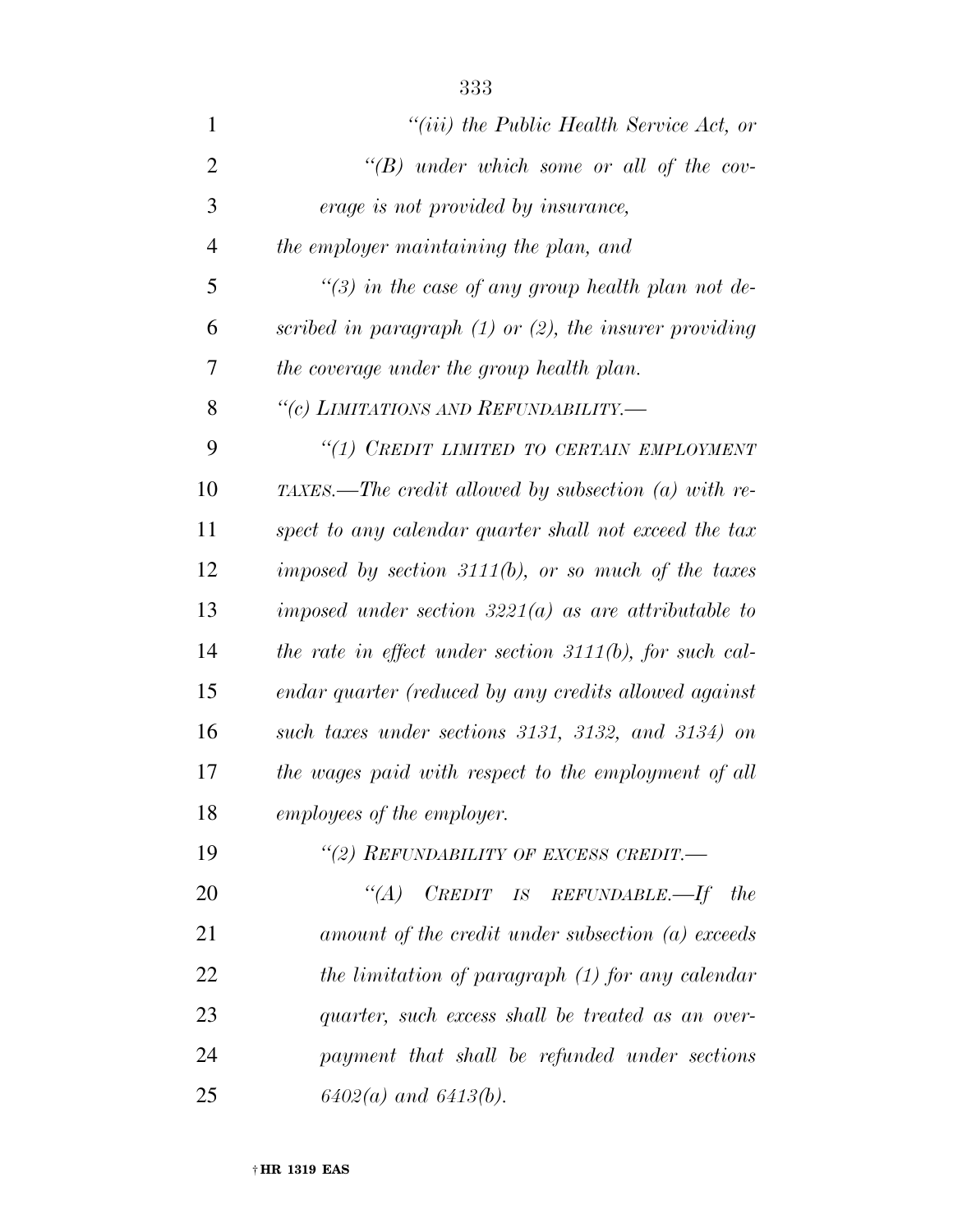| $\mathbf{1}$   | "(B) CREDIT MAY BE ADVANCED.—In an-                      |
|----------------|----------------------------------------------------------|
| $\overline{2}$ | ticipation of the credit, including the refundable       |
| 3              | portion under subparagraph $(A)$ , the credit may        |
| $\overline{4}$ | be advanced, according to forms and instructions         |
| 5              | provided by the Secretary, up to an amount cal-          |
| 6              | culated under subsection $(a)$ through the end of        |
| 7              | the most recent payroll period in the quarter.           |
| 8              | "(C) TREATMENT OF DEPOSITS.—The Sec-                     |
| 9              | retary shall waive any penalty under section             |
| 10             | 6656 for any failure to make a deposit of the tax        |
| 11             | imposed by section $3111(b)$ , or so much of the         |
| 12             | taxes imposed under section $3221(a)$ as are at-         |
| 13             | tributable to the rate in effect under section           |
| 14             | $3111(b)$ , if the Secretary determines that such        |
| 15             | failure was due to the anticipation of the credit        |
| 16             | allowed under this section.                              |
| 17             | "(D) TREATMENT OF PAYMENTS.-For pur-                     |
| 18             | poses of section 1324 of title 31, United States         |
| 19             | Code, any amounts due to an employer under               |
| 20             | this paragraph shall be treated in the same man-         |
| 21             | ner as a refund due from a credit provision re-          |
| 22             | ferred to in subsection $(b)(2)$ of such section.        |
| 23             | "(3) OVERSTATEMENTS.— $Any$ overstatement of             |
| 24             | the credit to which a person is entitled under this sec- |
| 25             | tion (and any amount paid by the Secretary as a re-      |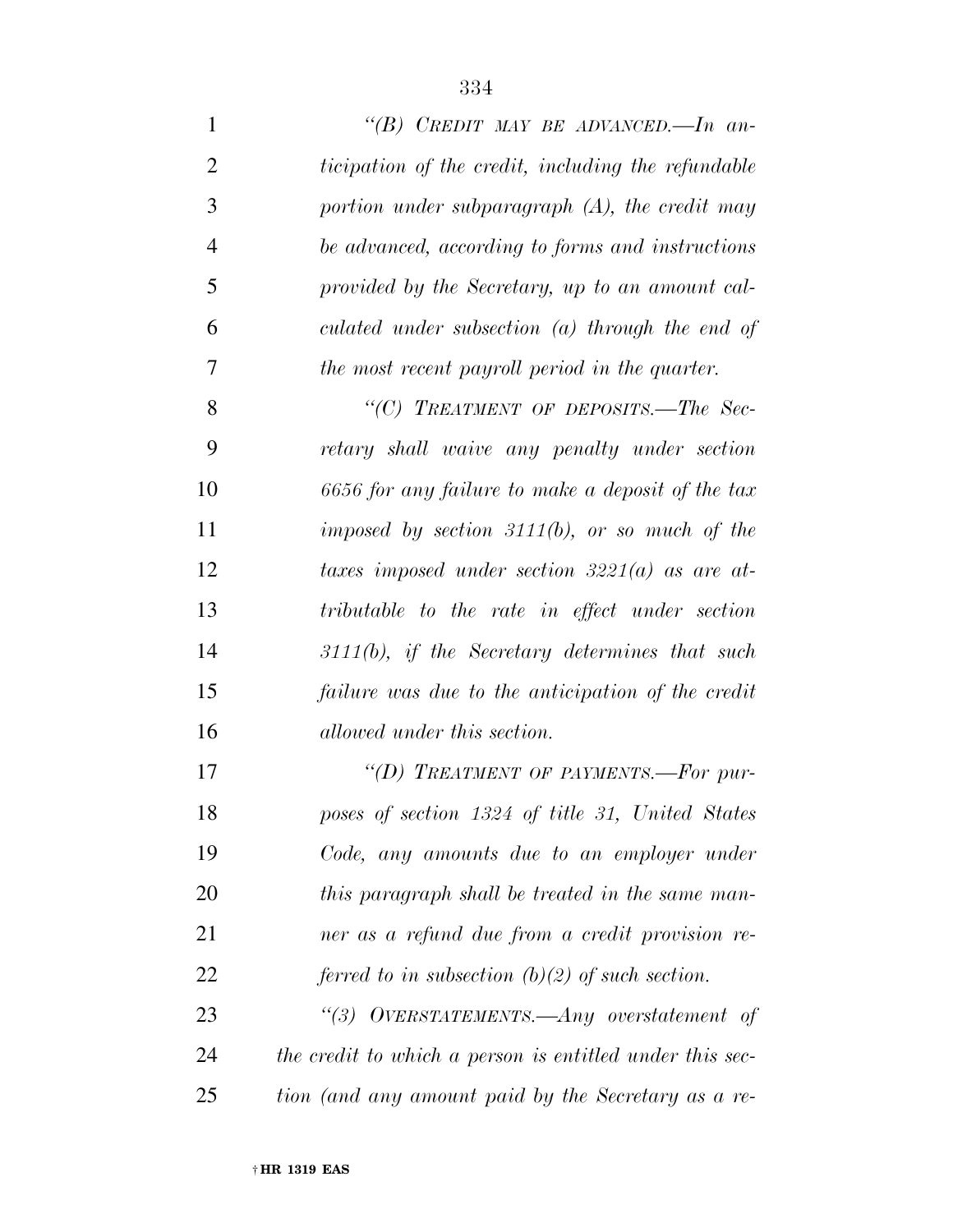*sult of such overstatement) shall be treated as an un- derpayment by such person of the taxes described in paragraph (1) and may be assessed and collected by the Secretary in the same manner as such taxes.* 

 *''(d) GOVERNMENTAL ENTITIES.—For purposes of this section, the term 'person' includes the government of any State or political subdivision thereof, any Indian tribal government (as defined in section 139E(c)(1)), any agency or instrumentality of any of the foregoing, and any agency or instrumentality of the Government of the United States that is described in section 501(c)(1) and exempt from tax-ation under section 501(a).* 

 *''(e) DENIAL OF DOUBLE BENEFIT.—For purposes of chapter 1, the gross income of any person allowed a credit under this section shall be increased for the taxable year which includes the last day of any calendar quarter with respect to which such credit is allowed by the amount of such credit. No credit shall be allowed under this section with respect to any amount which is taken into account as qualified wages under section 2301 of the CARES Act or section 3134 of this title or as qualified health plan ex- penses under section 7001(d) or 7003(d) of the Families First Coronavirus Response Act or section 3131 or 3132 of this title.*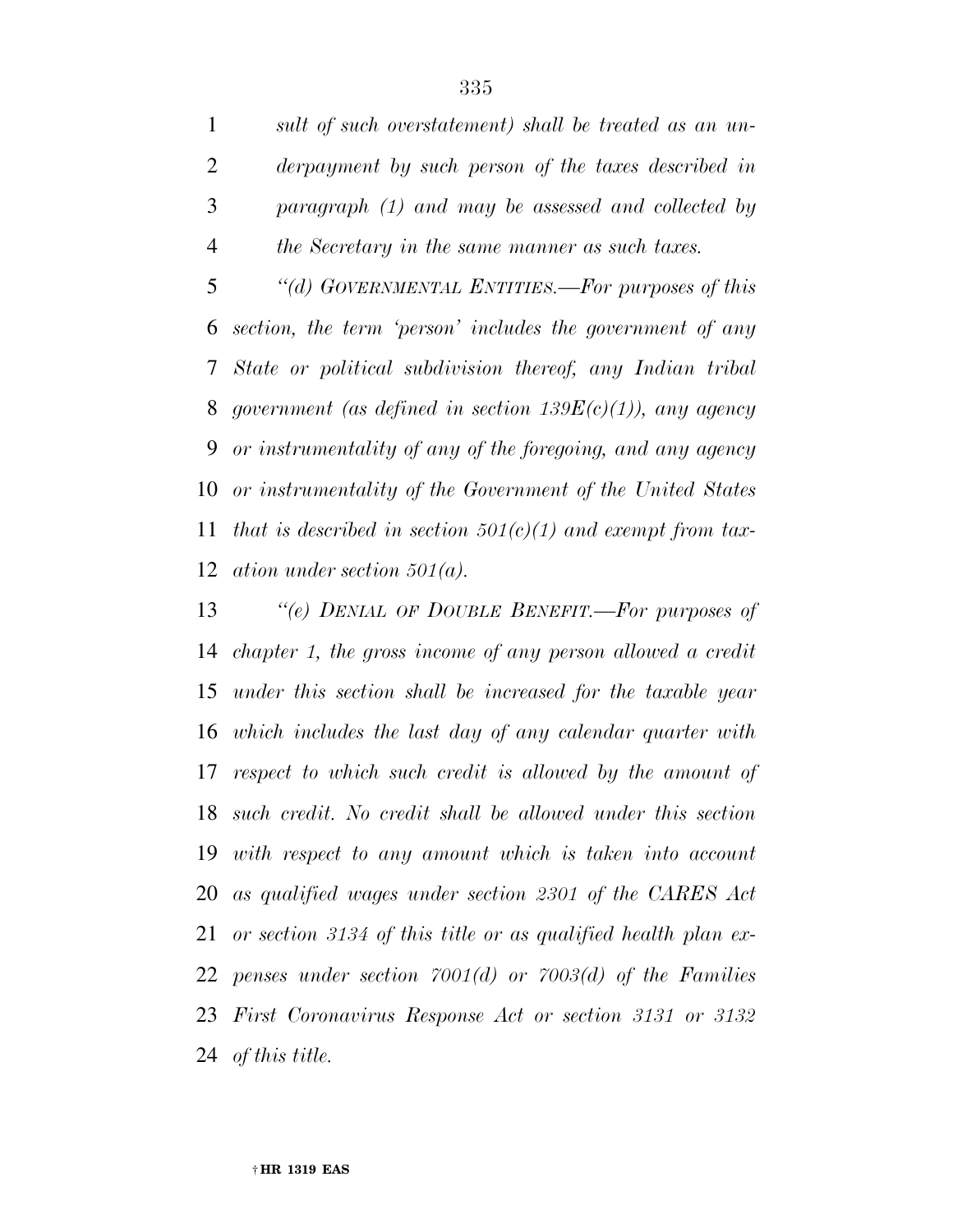| $\mathbf{1}$ | "(f) EXTENSION OF LIMITATION ON ASSESSMENT.-                  |
|--------------|---------------------------------------------------------------|
| 2            | Notwithstanding section 6501, the limitation on the time      |
| 3            | period for the assessment of any amount attributable to a     |
| 4            | credit claimed under this section shall not expire before the |
| 5            | date that is 5 years after the later of $\equiv$              |
| 6            | $\lq(1)$ the date on which the original return which          |
| 7            | includes the calendar quarter with respect to which           |
| 8            | such credit is determined is filed, or                        |
| 9            | $\lq(2)$ the date on which such return is treated as          |
| 10           | filed under section $6501(b)(2)$ .                            |
| 11           | "(g) REGULATIONS.—The Secretary shall issue such              |
| 12           | regulations, or other guidance, forms, instructions, and      |
| 13           | publications, as may be necessary or appropriate to carry     |
| 14           | out this section, including—                                  |
| 15           | $\lq(1)$ the requirement to report information or the         |
| 16           | establishment of other methods for verifying the cor-         |
| 17           | rect amounts of reimbursements under this section,            |
| 18           | $\lq(2)$ the application of this section to group             |
| 19           | health plans that are multiemployer plans (as defined         |
| 20           | in section $3(37)$ of the Employee Retirement Income          |
| 21           | Security Act of 1974),                                        |
| 22           | $\lq(3)$ to allow the advance payment of the credit           |
| 23           | determined under subsection $(a)$ , subject to the limita-    |
| 24           | tions provided in this section, based on such informa-        |
| 25           | tion as the Secretary shall require,                          |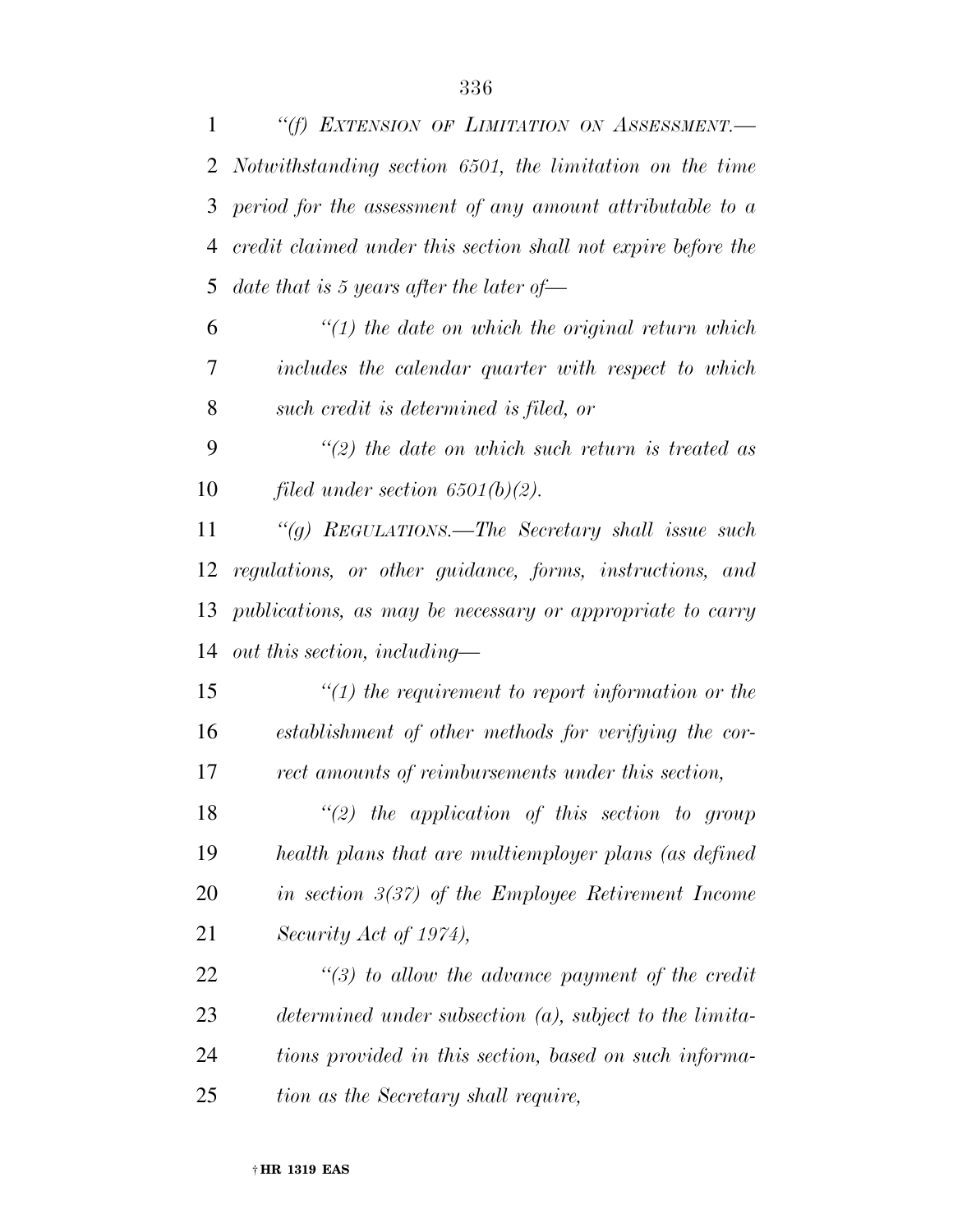| 1              | $\lq(4)$ to provide for the reconciliation of such ad-  |
|----------------|---------------------------------------------------------|
| $\overline{2}$ | vance payment with the amount of the credit at the      |
| 3              | time of filing the return of tax for the applicable     |
| $\overline{4}$ | quarter or taxable year, and                            |
| 5              | $\lq(5)$ allowing the credit to third party payors      |
| 6              | (including professional employer organizations, cer-    |
| 7              | tified professional employer organizations, or agents   |
| 8              | under section $3504$ .".                                |
| 9              | $(B)$ CLERICAL AMENDMENT.—The table of                  |
| 10             | sections for subchapter $B$ of chapter 65 of the In-    |
| 11             | ternal Revenue Code of 1986 is amended by add-          |
| 12             | ing at the end the following new item:                  |
|                | "Sec. 6432. Continuation coverage premium assistance.". |
| 13             | $(C)$ EFFECTIVE DATE.—The amendments                    |
| 14             | made by this paragraph shall apply to pre-              |
| 15             | miums to which subsection $(a)(1)(A)$ applies and       |
| 16             | wages paid on or after April 1, 2021.                   |
| 17             | (D) SPECIAL RULE IN CASE OF EMPLOYEE                    |
| 18             | PAYMENT THAT IS NOT REQUIRED UNDER THIS                 |
| 19             | $SECTION$ —                                             |
| 20             | (i) In GENERAL.—In the case of an as-                   |
| 21             | sistance eligible individual who pays, with             |
| 22             | respect any period of coverage to which sub-            |
| 23             | section $(a)(1)(A)$ applies, any amount of the          |
| 24             | premium for such coverage that the indi-                |
| 25             | vidual would have (but for this Act) been               |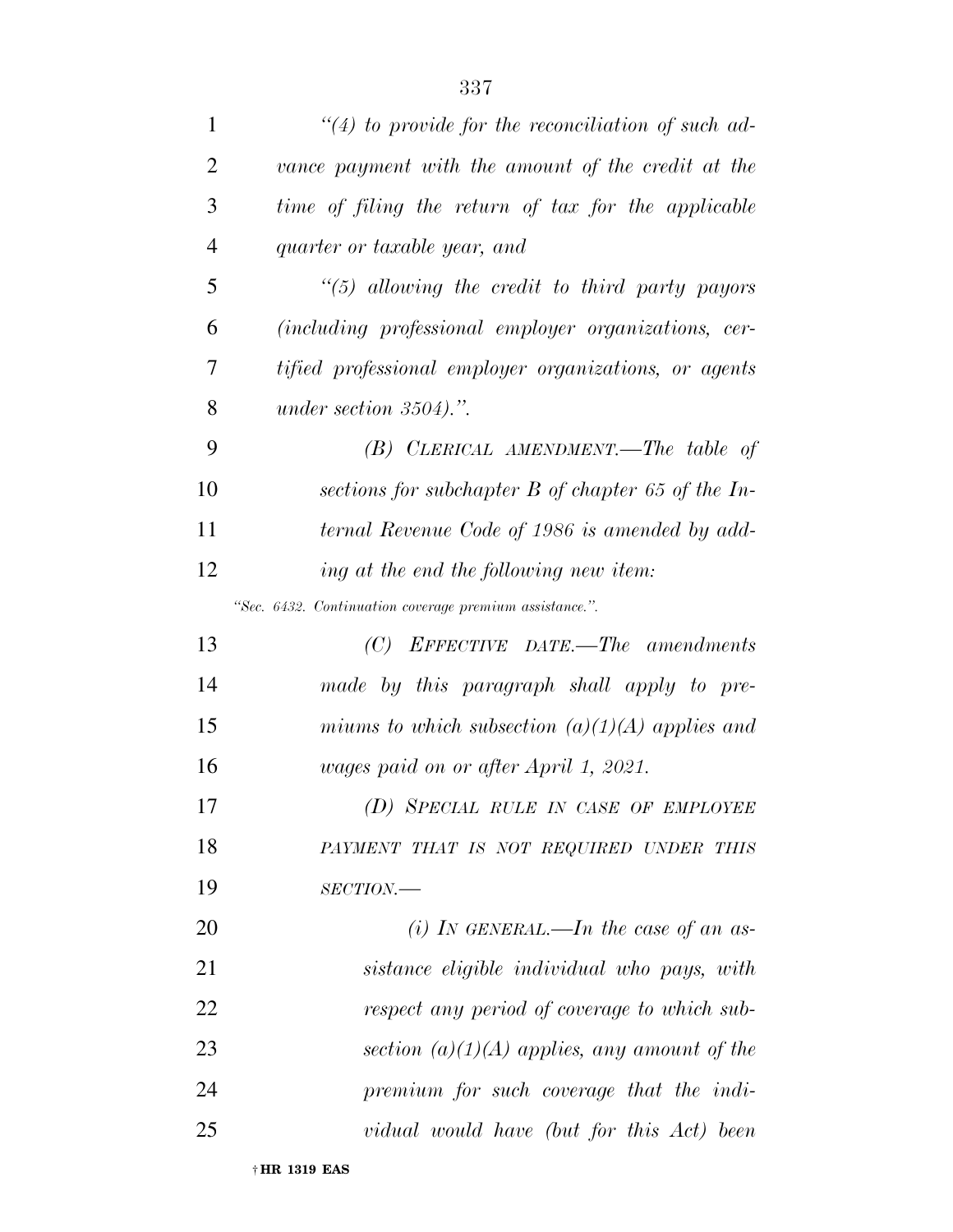| $\mathbf{1}$   | required to pay, the person to whom such        |
|----------------|-------------------------------------------------|
| $\overline{2}$ | payment is payable shall reimburse such in-     |
| 3              | dividual for the amount of such premium         |
| $\overline{4}$ | paid.                                           |
| 5              | (ii) CREDIT OF REIMBURSEMENT.— $A$              |
| 6              | person to which clause (i) applies shall be     |
| 7              | allowed a credit in the manner provided         |
| 8              | under section 6432 of the Internal Revenue      |
| 9              | Code of 1986 for any payment made to the        |
| 10             | employee under such clause.                     |
| 11             | $(iii)$ PAYMENT OF CREDITS.—Any per-            |
| 12             | son to which clause (i) applies shall make      |
| 13             | the payment required under such clause to       |
| 14             | the individual not later than 60 days after     |
| 15             | the date on which such individual made the      |
| 16             | premium payment.                                |
| 17             | (2) PENALTY FOR FAILURE TO NOTIFY HEALTH        |
| 18             | PLAN OF CESSATION OF ELIGIBILITY FOR PREMIUM    |
| 19             | ASSISTANCE.-                                    |
| 20             | (A) IN GENERAL.—Part I of subchapter B          |
| 21             | of chapter 68 of the Internal Revenue Code of   |
| 22             | $1986$ is amended by adding at the end the fol- |
| 23             | <i>lowing new section:</i>                      |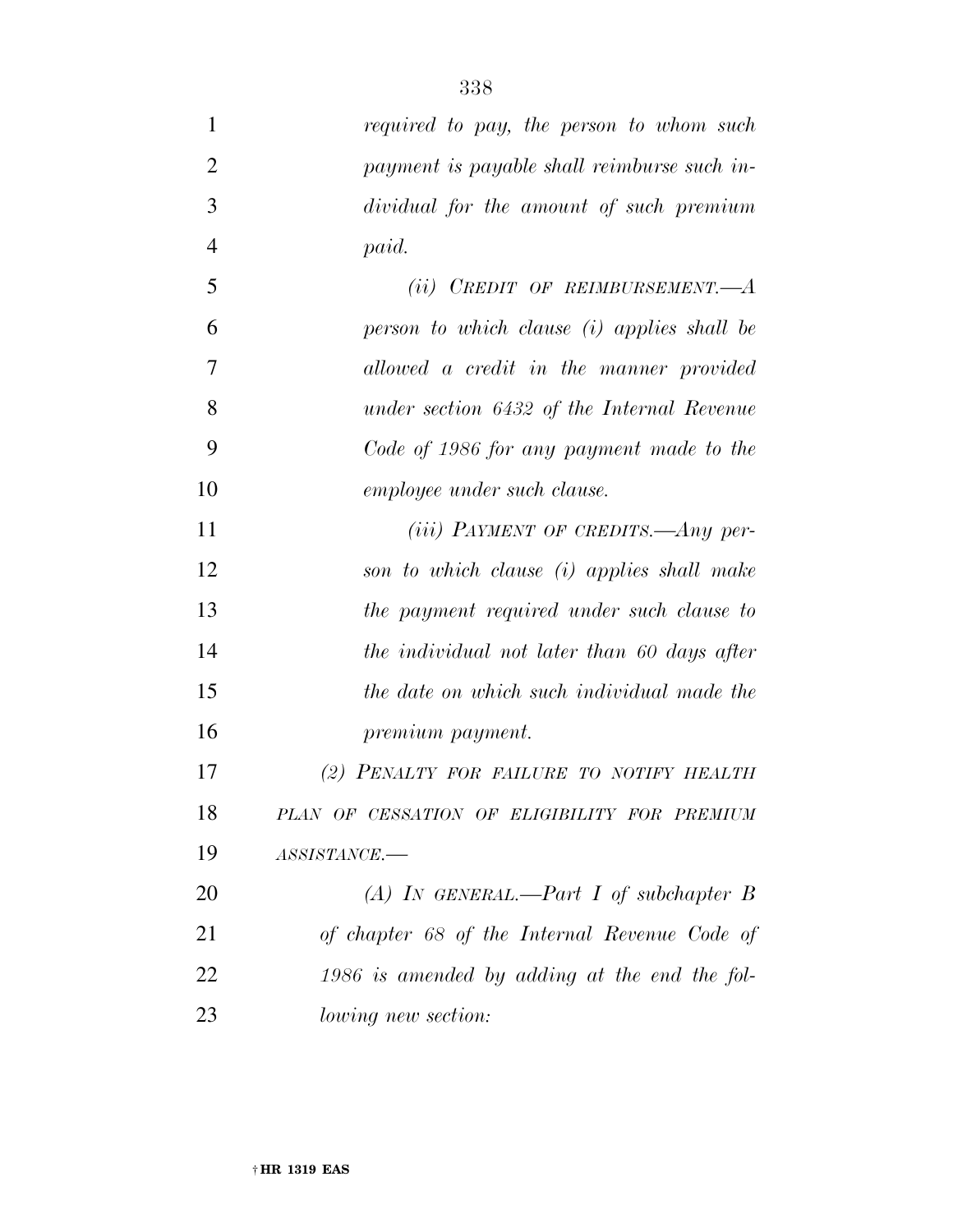## *''SEC. 6720C. PENALTY FOR FAILURE TO NOTIFY HEALTH PLAN OF CESSATION OF ELIGIBILITY FOR CONTINUATION COVERAGE PREMIUM ASSIST-ANCE.*

 *''(a) IN GENERAL.—Except in the case of a failure de- scribed in subsection (b) or (c), any person required to no- tify a group health plan under section 9501(a)(2)(B) of the American Rescue Plan Act of 2021 who fails to make such a notification at such time and in such manner as the Sec- retary of Labor may require shall pay a penalty of \$250 for each such failure.* 

 *''(b) INTENTIONAL FAILURE.—In the case of any such failure that is fraudulent, such person shall pay a penalty equal to the greater of—* 

*''(1) \$250, or* 

 *''(2) 110 percent of the premium assistance pro- vided under section 9501(a)(1)(A) of the American Rescue Plan Act of 2021 after termination of eligi-bility under such section.* 

 *''(c) REASONABLE CAUSE EXCEPTION.—No penalty shall be imposed under this section with respect to any fail- ure if it is shown that such failure is due to reasonable cause and not to willful neglect.''.* 

 *(B) CLERICAL AMENDMENT.—The table of sections of part I of subchapter B of chapter 68*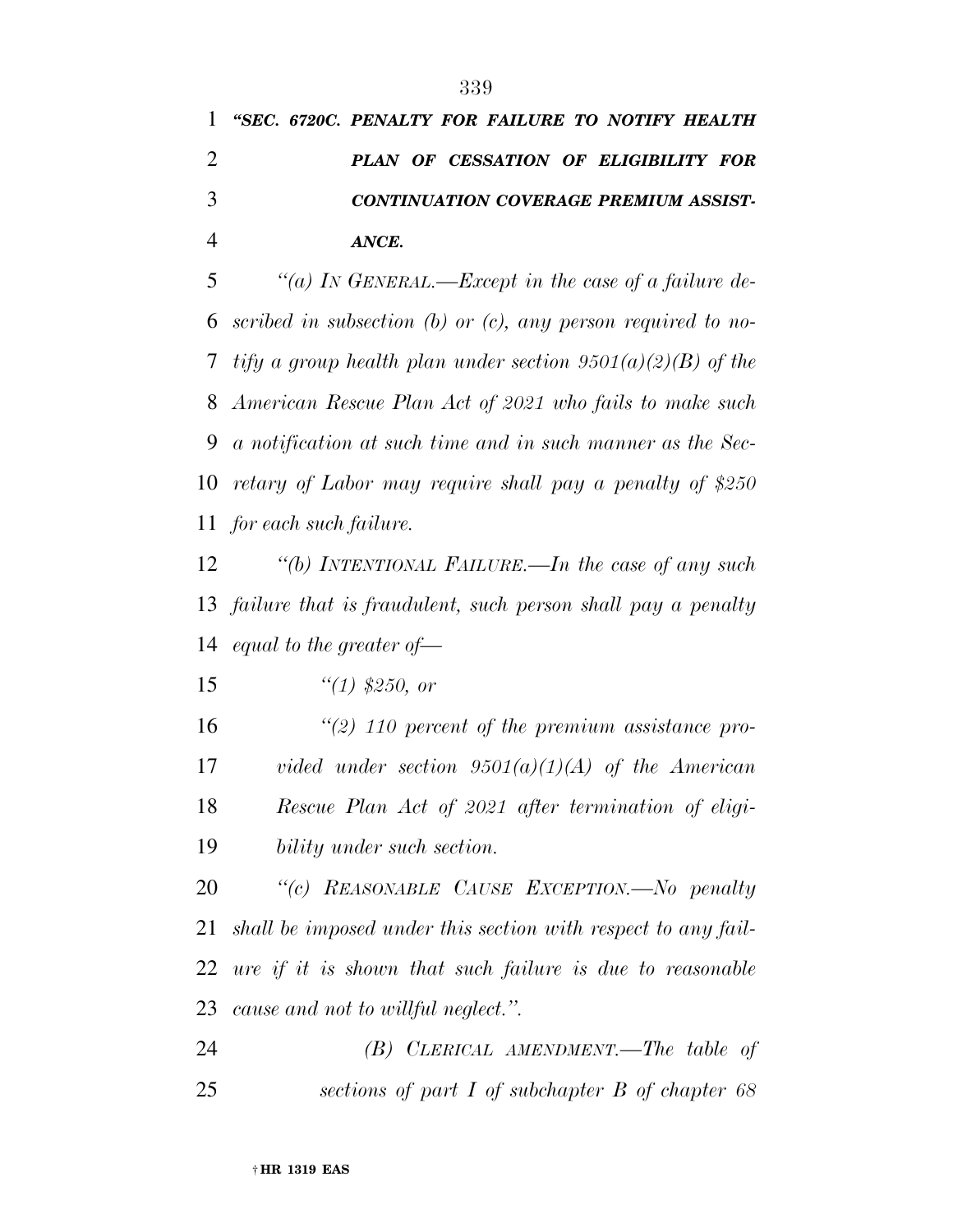| 1              | of such Code is amended by adding at the end                                                                                          |
|----------------|---------------------------------------------------------------------------------------------------------------------------------------|
| $\overline{2}$ | the following new item:                                                                                                               |
|                | "Sec. 6720C. Penalty for failure to notify health plan of cessation of eligibility<br>for continuation coverage premium assistance.". |
| 3              | (3) COORDINATION WITH $HCTC$ .                                                                                                        |
| $\overline{4}$ | (A) IN GENERAL.—Section 35(g)(9) of the                                                                                               |
| 5              | Internal Revenue Code of 1986 is amended to                                                                                           |
| 6              | read as follows:                                                                                                                      |
| 7              | "(9) CONTINUATION COVERAGE PREMIUM ASSIST-                                                                                            |
| 8              | $\Delta NCE$ . In the case of an assistance eligible indi-                                                                            |
| 9              | vidual who receives premium assistance for continu-                                                                                   |
| 10             | ation coverage under section $9501(a)(1)$ of the Amer-                                                                                |
| 11             | ican Rescue Plan Act of 2021 for any month during                                                                                     |
| 12             | the taxable year, such individual shall not be treated                                                                                |
| 13             | as an eligible individual, a certified individual, or a                                                                               |
| 14             | qualifying family member for purposes of this section                                                                                 |
| 15             | or section 7527 with respect to such month.".                                                                                         |
| 16             | EFFECTIVE DATE.—The amendment<br>(B)                                                                                                  |
| 17             | made by subparagraph $(A)$ shall apply to tax-                                                                                        |
| 18             | able years ending after the date of the enactment                                                                                     |
| 19             | of this Act.                                                                                                                          |
| 20             | (4) EXCLUSION OF CONTINUATION COVERAGE                                                                                                |
| 21             | PREMIUM ASSISTANCE FROM GROSS INCOME.-                                                                                                |
| 22             | (A) IN GENERAL.—Part III of subchapter B                                                                                              |
| 23             | of chapter 1 of the Internal Revenue Code of                                                                                          |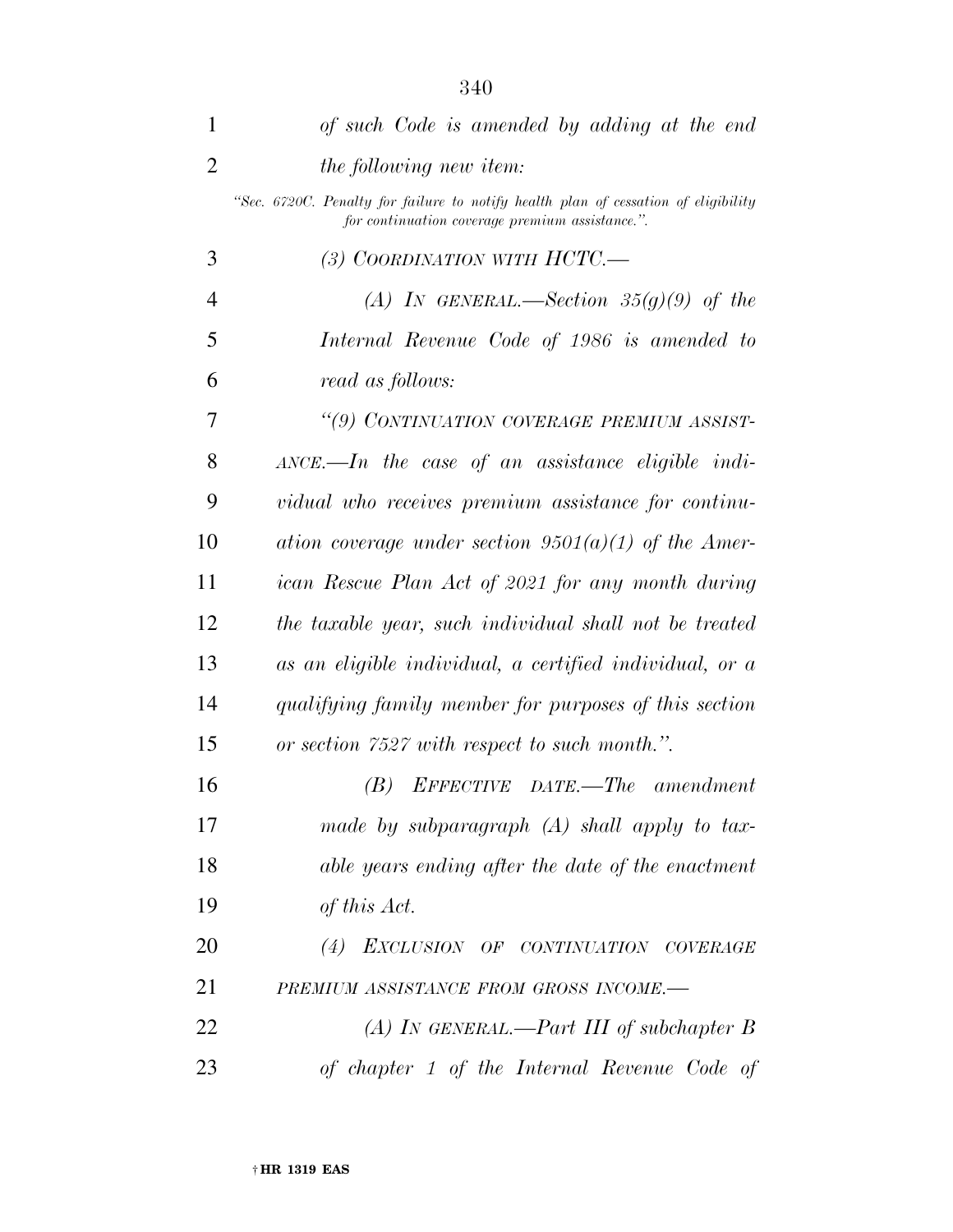| $\mathbf{1}$   | 1986 is amended by inserting after section 139H              |
|----------------|--------------------------------------------------------------|
| $\overline{2}$ | the following new section:                                   |
| 3              | "SEC. 139I. CONTINUATION COVERAGE PREMIUM ASSIST-            |
| $\overline{4}$ | ANCE.                                                        |
| 5              | "In the case of an assistance eligible individual (as        |
| 6              | defined in subsection (a)(3) of section 9501 of the American |
| 7              | Rescue Plan Act of 2021), gross income does not include      |
| 8              | any premium assistance provided under subsection $(a)(1)$    |
| 9              | of such section.".                                           |
| 10             | $(B)$ CLERICAL AMENDMENT.—The table of                       |
| 11             | sections for part III of subchapter B of chapter             |
| 12             | 1 of such Code is amended by inserting after the             |
| 13             | item relating to section 139H the following new              |
| 14             | <i>item:</i>                                                 |
|                | "Sec. 139I. Continuation coverage premium assistance.".      |
| 15             | (C)<br>EFFECTIVE DATE.—The amendments                        |
| 16             | made by this paragraph shall apply to taxable                |
| 17             | years ending after the date of the enactment of              |

*this Act.*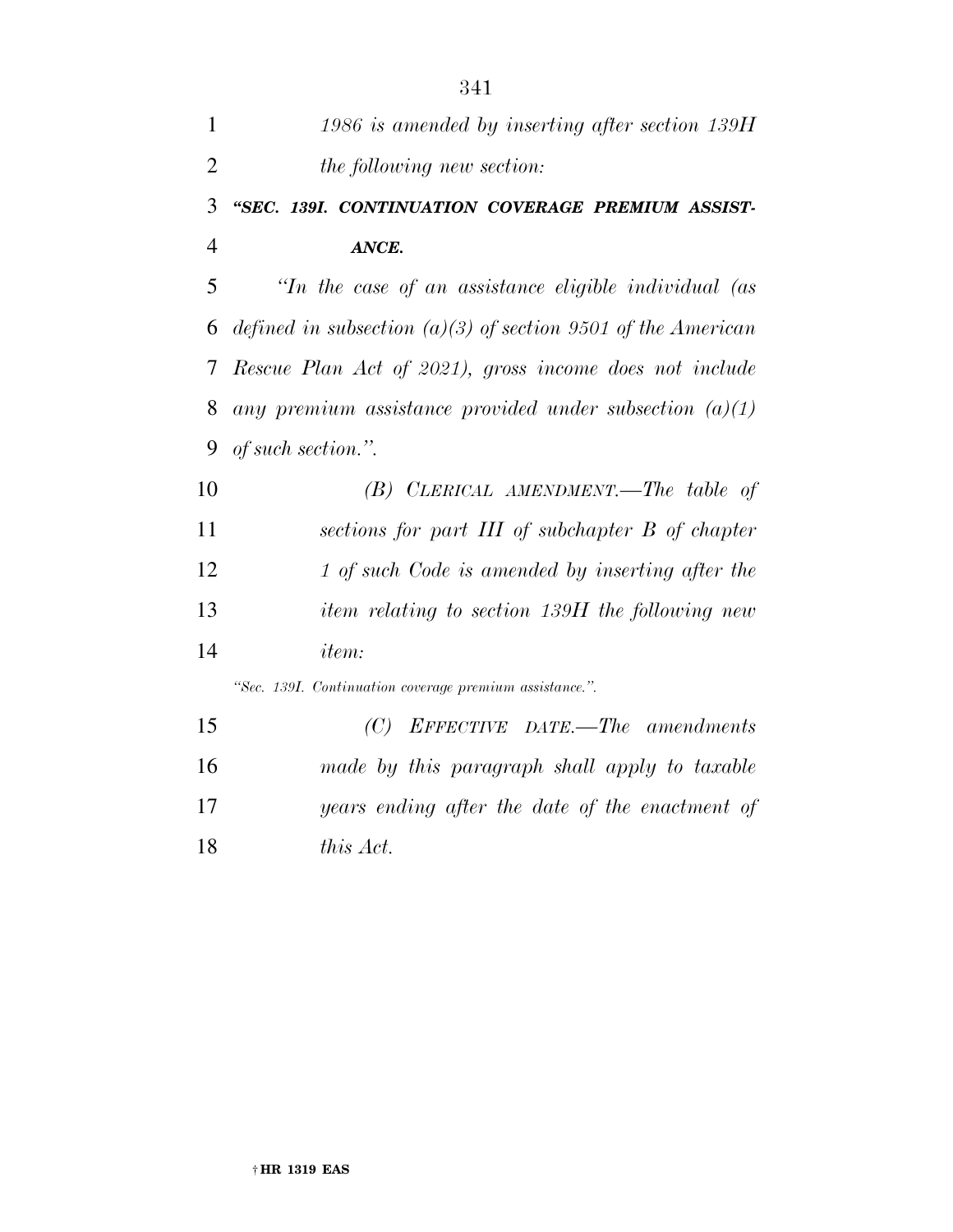## *Subtitle G—Promoting Economic Security PART 1—2021 RECOVERY REBATES TO INDIVIDUALS SEC. 9601. 2021 RECOVERY REBATES TO INDIVIDUALS. (a) IN GENERAL.—Subchapter B of chapter 65 of the Internal Revenue Code of 1986 is amended by inserting after section 6428A the following new section: ''SEC. 6428B. 2021 RECOVERY REBATES TO INDIVIDUALS. ''(a) IN GENERAL.—In the case of an eligible indi- vidual, there shall be allowed as a credit against the tax imposed by subtitle A for the first taxable year beginning in 2021 an amount equal to the 2021 rebate amount deter- mined for such taxable year. ''(b) 2021 REBATE AMOUNT.—For purposes of this sec- tion, the term '2021 rebate amount' means, with respect to any taxpayer for any taxable year, the sum of— ''(1) \$1,400 (\$2,800 in the case of a joint re- turn), plus ''(2) \$1,400 multiplied by the number of depend- ents of the taxpayer for such taxable year. ''(c) ELIGIBLE INDIVIDUAL.—For purposes of this sec- tion, the term 'eligible individual' means any individual other than— ''(1) any nonresident alien individual,*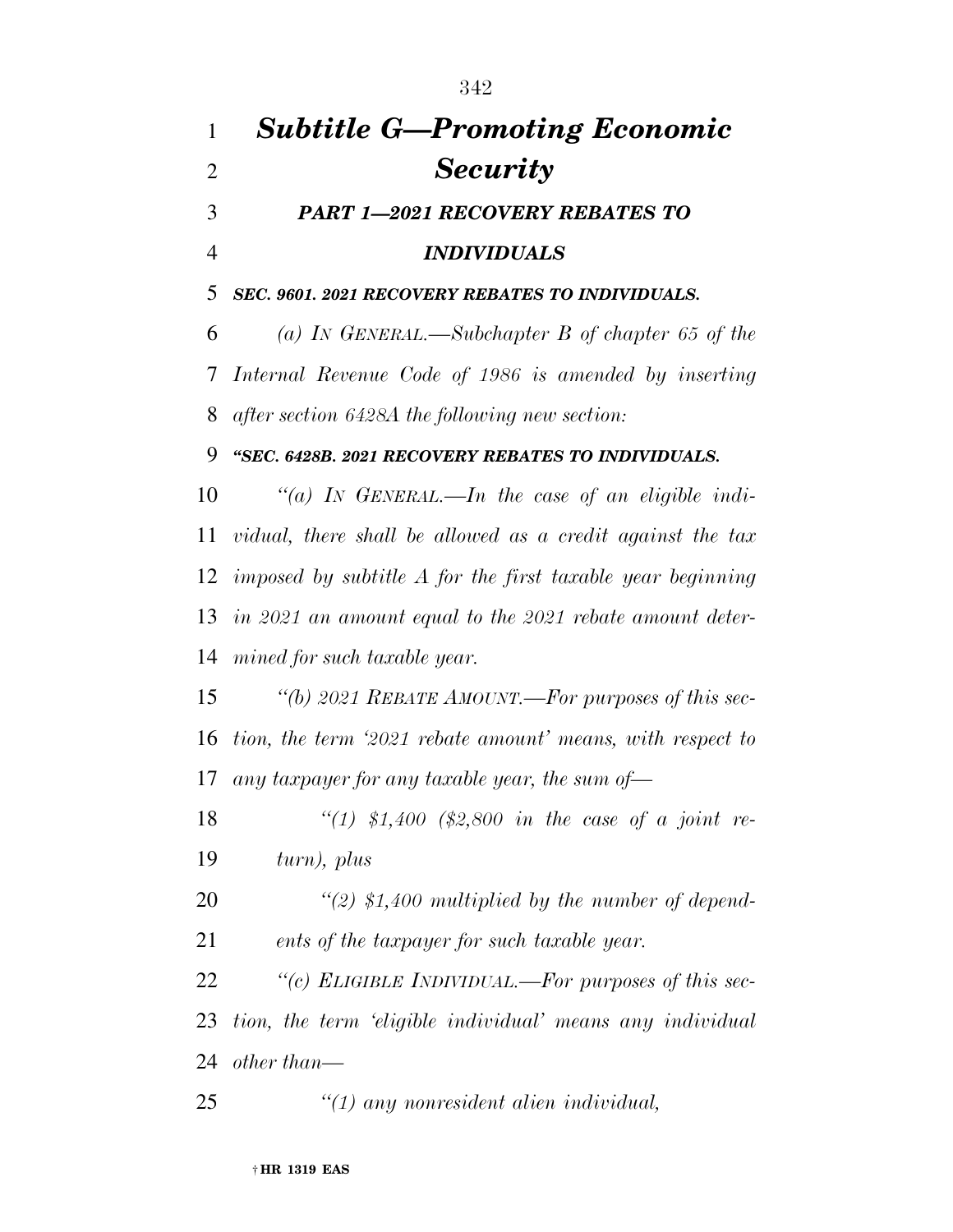| $\mathbf{1}$   | "(2) any individual who is a dependent of an-                                                             |
|----------------|-----------------------------------------------------------------------------------------------------------|
| $\overline{2}$ | other taxpayer for a taxable year beginning in the                                                        |
| 3              | calendar year in which the individual's taxable year                                                      |
| $\overline{4}$ | begins, and                                                                                               |
| 5              | $\lq(3)$ an estate or trust.                                                                              |
| 6              | "(d) LIMITATION BASED ON ADJUSTED GROSS IN-                                                               |
| 7              | COME.                                                                                                     |
| 8              | "(1) In GENERAL.—The amount of the credit al-                                                             |
| 9              | lowed by subsection $(a)$ (determined without regard to                                                   |
| 10             | this subsection and subsection $(f)$ ) shall be reduced                                                   |
| 11             | (but not below zero) by the amount which bears the                                                        |
| 12             | same ratio to such credit (as so determined) as—                                                          |
| 13             | "(A) the excess of $-$                                                                                    |
| 14             | "(i) the taxpayer's adjusted gross in-                                                                    |
| 15             | come for such taxable year, over                                                                          |
| 16             | $``(ii)$ \$75,000, bears to                                                                               |
| 17             | "(B) $$5,000$ .                                                                                           |
| 18             | $\lq(2)$ SPECIAL RULES.—                                                                                  |
| 19             | $``(A)$ JOINT RETURN OR<br>$\small \textit{SURVIVING}$                                                    |
| 20             | $SPOUSE$ —In the case of a joint return or a sur-                                                         |
| 21             | viving spouse (as defined in section $2(a)$ ), para-                                                      |
| 22             | $graph (1)$ shall be applied by substituting                                                              |
| 23             | $\text{\textdegree{*}}150,000'$ for $\text{\textdegree{*}}75,000'$ and $\text{\textdegree{*}}10,000'$ for |
| 24             | $\frac{4}{5,000}.$                                                                                        |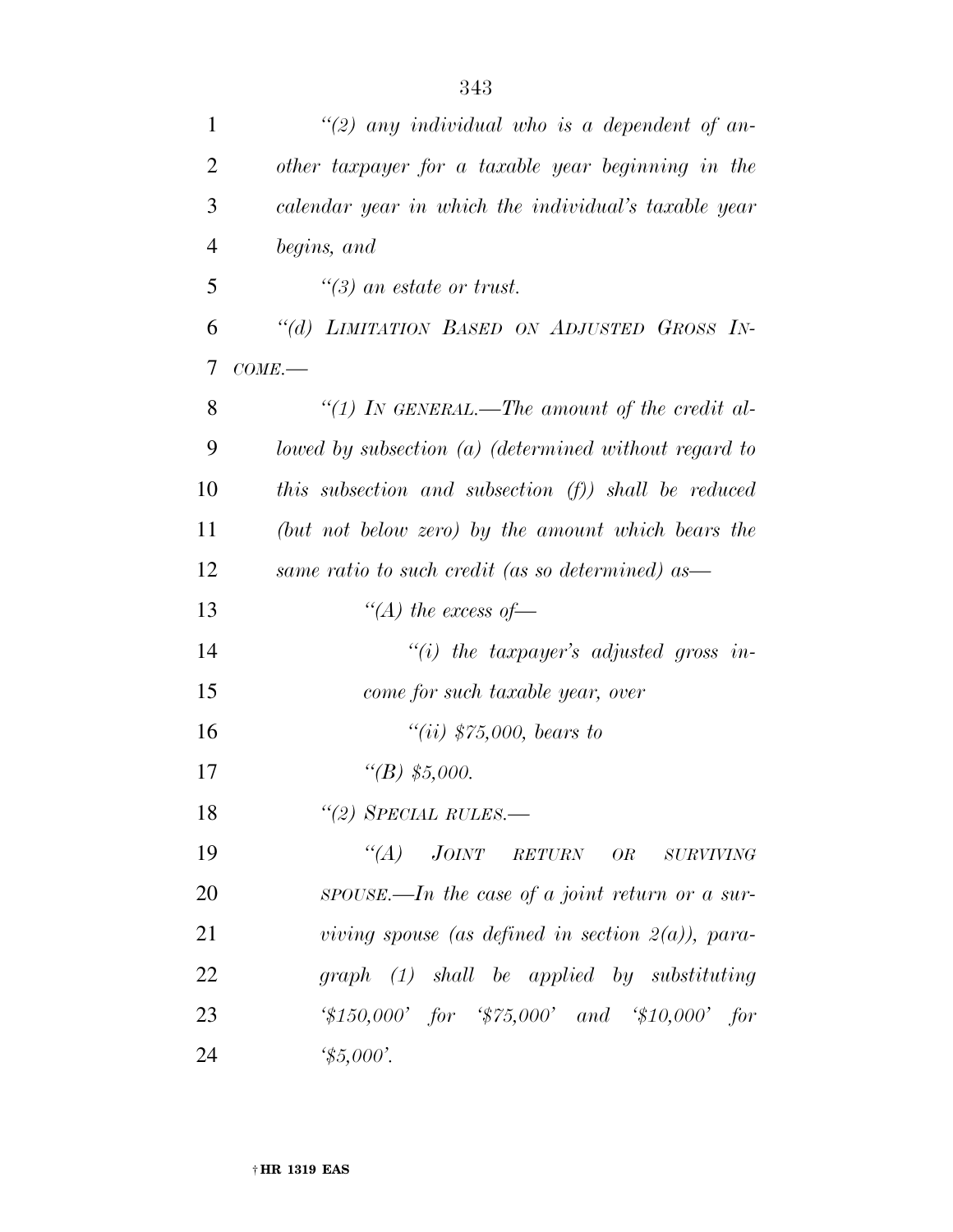| $\mathbf{1}$   | "(B) HEAD OF HOUSEHOLD.—In the case of                                                      |
|----------------|---------------------------------------------------------------------------------------------|
| $\overline{2}$ | a head of household (as defined in section $2(b)$ ),                                        |
| 3              | paragraph (1) shall be applied by substituting                                              |
| $\overline{4}$ | $\frac{1}{2}12,500$ for $\frac{1}{2}75,000$ and $\frac{1}{2}7,500$ for $\frac{1}{2}5,000$ . |
| 5              | "(e) DEFINITIONS AND SPECIAL RULES.—                                                        |
| 6              | "(1) DEPENDENT DEFINED.-For purposes of                                                     |
| 7              | this section, the term 'dependent' has the meaning                                          |
| 8              | given such term by section 152.                                                             |
| 9              | "(2) IDENTIFICATION NUMBER REQUIREMENT.-                                                    |
| 10             | "(A) In GENERAL.—In the case of a return                                                    |
| 11             | other than a joint return, the $$1,400$ amount in                                           |
| 12             | subsection $(b)(1)$ shall be treated as being zero                                          |
| 13             | unless the taxpayer includes the valid identifica-                                          |
| 14             | tion number of the taxpayer on the return of tax                                            |
| 15             | for the taxable year.                                                                       |
| 16             | "(B) JOINT RETURNS.—In the case of a                                                        |
| 17             | joint return, the \$2,800 amount in subsection                                              |
| 18             | $(b)(1)$ shall be treated as being—                                                         |
| 19             | $``(i)$ \$1,400 if the valid identification                                                 |
| 20             | number of only 1 spouse is included on the                                                  |
| 21             | return of tax for the taxable year, and                                                     |
| 22             | $``(ii)$ zero if the valid identification                                                   |
| 23             | number of neither spouse is so included.                                                    |
| 24             | "(C) DEPENDENTS.—A dependent shall not                                                      |
| 25             | be taken into account under subsection $(b)(2)$ un-                                         |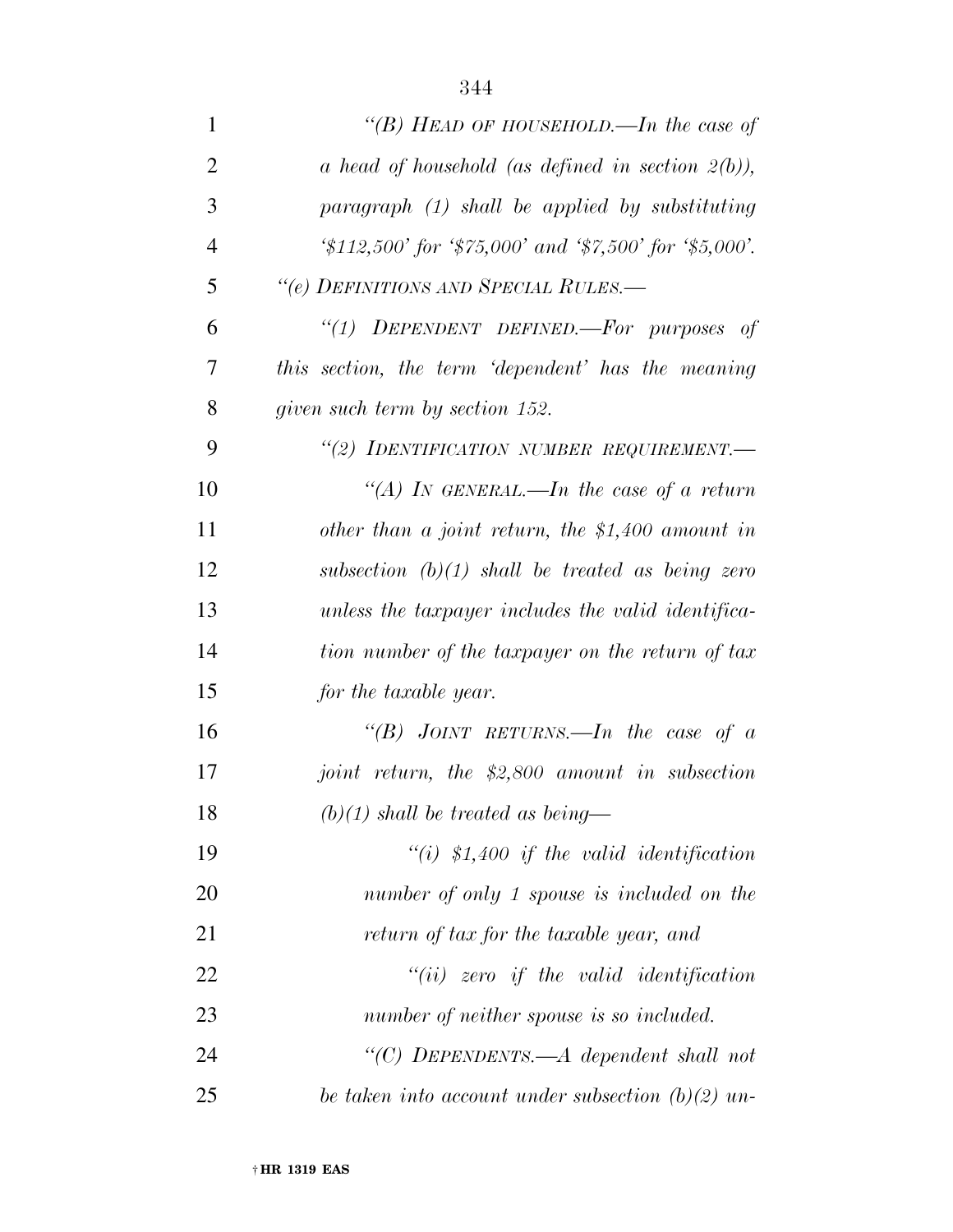| $\mathbf{1}$   | less the valid identification number of such de- |
|----------------|--------------------------------------------------|
| $\overline{2}$ | pendent is included on the return of tax for the |
| 3              | taxable year.                                    |
| $\overline{4}$ | "(D) VALID IDENTIFICATION NUMBER.-               |
| 5              | "(i) IN GENERAL.—For purposes of                 |
| 6              | this paragraph, the term 'valid identifica-      |
| 7              | tion number' means a social security num-        |
| 8              | ber issued to an individual by the Social        |
| 9              | Security Administration on or before the         |
| 10             | due date for filing the return for the taxable   |
| 11             | year.                                            |
| 12             | "(ii) ADOPTION TAXPAYER IDENTIFICA-              |
| 13             | TION NUMBER.—For purposes of subpara-            |
| 14             | graph $(C)$ , in the case of a dependent who     |
| 15             | is adopted or placed for adoption, the term      |
| 16             | 'valid identification number' shall include      |
| 17             | the adoption taxpayer identification num-        |
| 18             | ber of such dependent.                           |
| 19             | "(E) SPECIAL RULE FOR MEMBERS OF THE             |
| 20             | ARMED FORCES.—Subparagraph (B) shall not         |
| 21             | apply in the case where at least 1 spouse was a  |
| 22             | member of the Armed Forces of the United States  |
| 23             | at any time during the taxable year and the      |
| 24             | valid identification number of at least 1 spouse |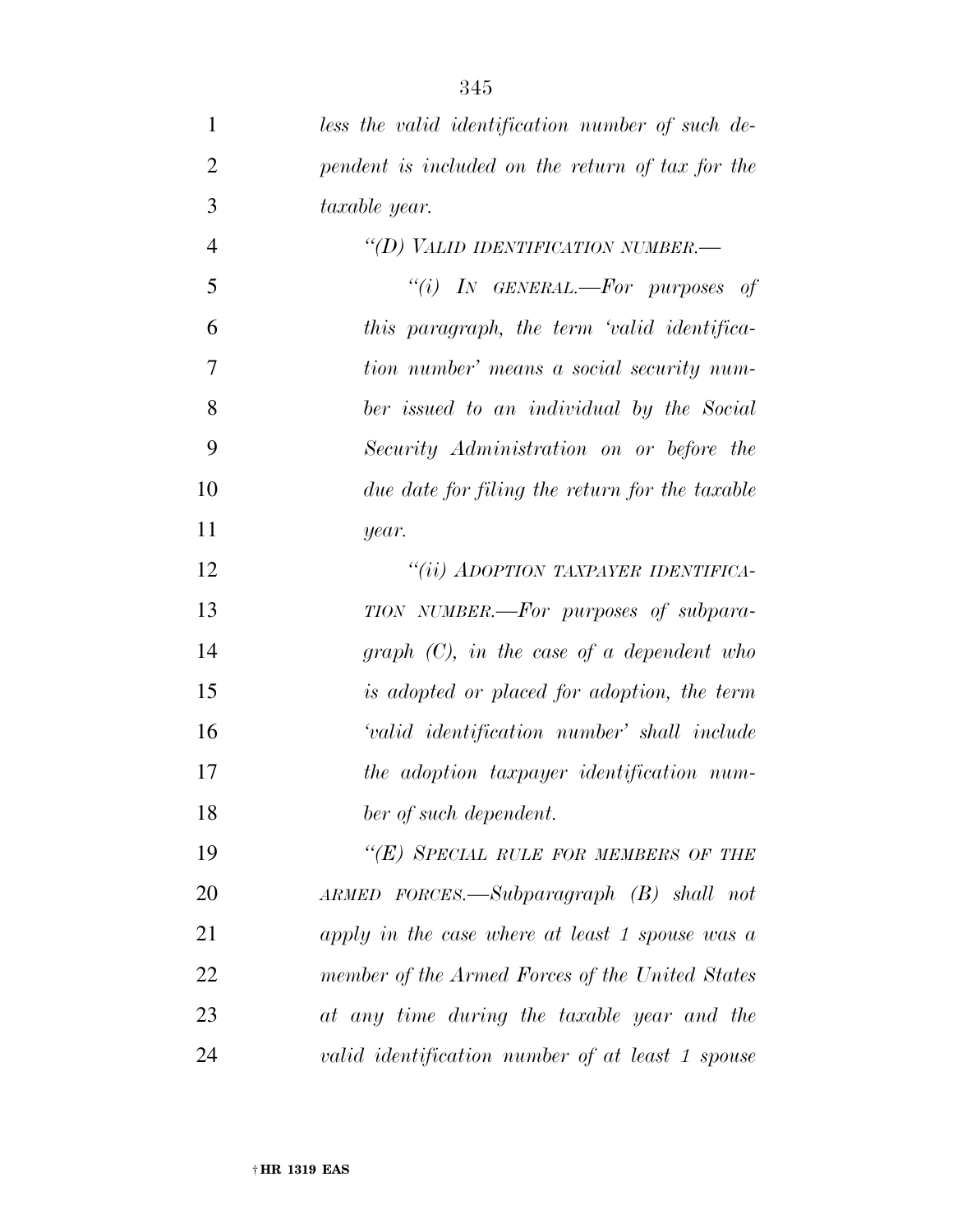|   | is included on the return of tax for the taxable |  |  |
|---|--------------------------------------------------|--|--|
| 2 | year.                                            |  |  |

 *''(F) COORDINATION WITH CERTAIN AD- VANCE PAYMENTS.—In the case of any payment determined pursuant to subsection (g)(6), a valid identification number shall be treated for pur- poses of this paragraph as included on the tax- payer's return of tax if such valid identification number is available to the Secretary as described in such subsection. ''(G) MATHEMATICAL OR CLERICAL ERROR AUTHORITY.—Any omission of a correct valid identification number required under this para- graph shall be treated as a mathematical or cler- ical error for purposes of applying section 6213(g)(2) to such omission. ''(3) CREDIT TREATED AS REFUNDABLE.—The credit allowed by subsection (a) shall be treated as al- lowed by subpart C of part IV of subchapter A of chapter 1. ''(f) COORDINATION WITH ADVANCE REFUNDS OF CREDIT.—* 

 *''(1) REDUCTION OF REFUNDABLE CREDIT.—The amount of the credit which would (but for this para-graph) be allowable under subsection (a) shall be re-*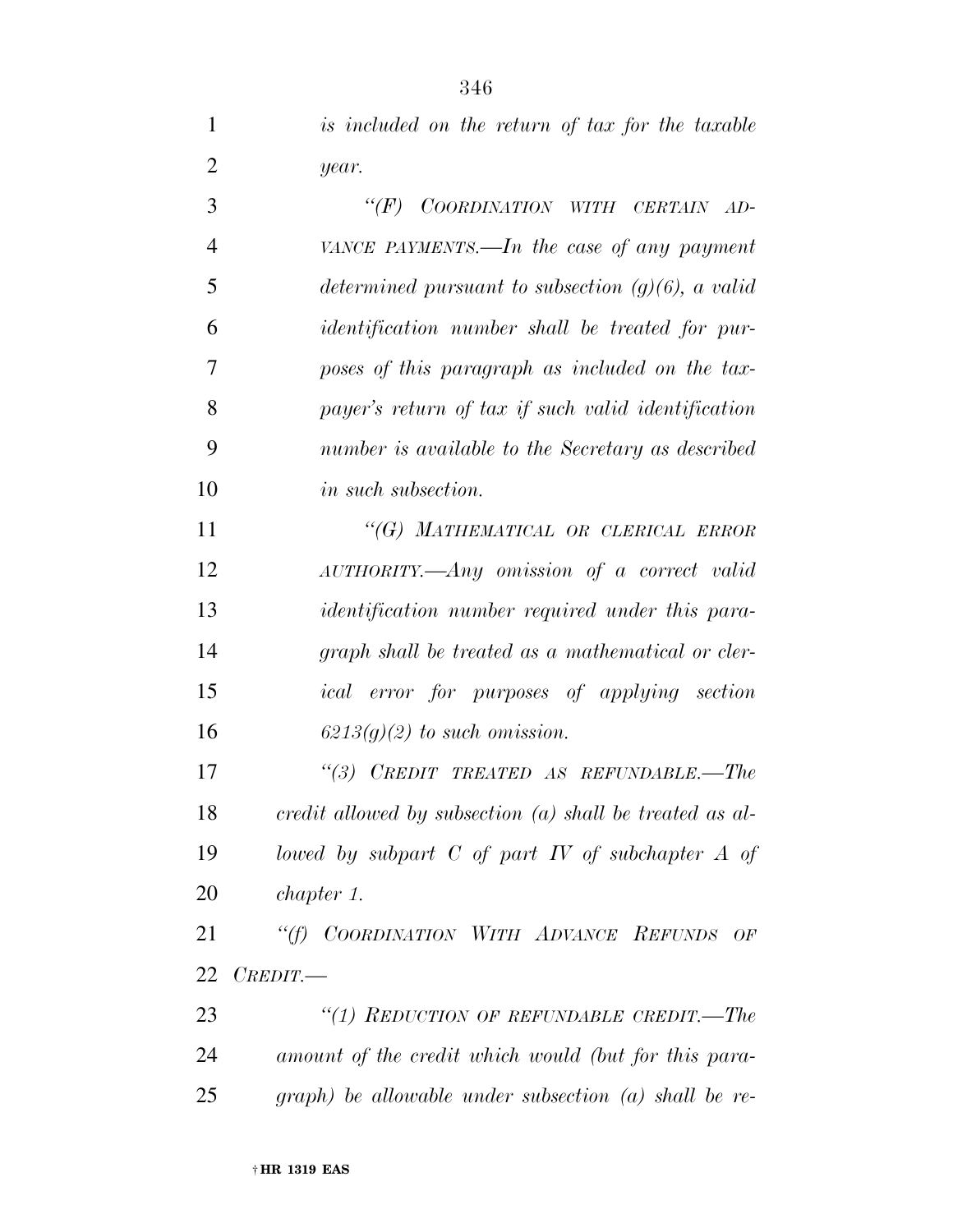| $\mathbf{1}$ | duced (but not below zero) by the aggregate refunds       |
|--------------|-----------------------------------------------------------|
| 2            | and credits made or allowed to the taxpayer (or, ex-      |
| 3            | cept as otherwise provided by the Secretary, any de-      |
| 4            | pendent of the taxpayer) under subsection $(g)$ . Any     |
| 5            | failure to so reduce the credit shall be treated as aris- |
| 6            | ing out of a mathematical or clerical error and as-       |
| 7            | sessed according to section $6213(b)(1)$ .                |
| 8            | "(2) JOINT RETURNS.—Except as otherwise pro-              |
| 9            | vided by the Secretary, in the case of a refund or        |
| 10           | credit made or allowed under subsection $(g)$ with re-    |
| 11           | spect to a joint return, half of such refund or credit    |
| 12           | shall be treated as having been made or allowed to        |
| 13           | each individual filing such return.                       |
| 14           | "(g) ADVANCE REFUNDS AND CREDITS.-                        |
| 15           | "(1) IN GENERAL.—Subject to paragraphs $(5)$              |
| 16           | and (6), each individual who was an eligible indi-        |
| 17           | vidual for such individual's first taxable year begin-    |
| 18           | ning in 2019 shall be treated as having made a pay-       |
| 19           | ment against the tax imposed by chapter 1 for such        |
| 20           | taxable year in an amount equal to the advance re-        |
| 21           | fund amount for such taxable year.                        |
| 22           | "(2) ADVANCE REFUND AMOUNT.—                              |
| 23           | "(A) IN GENERAL.—For purposes of para-                    |
| 24           | $graph (1)$ , the advance refund amount is the            |
| 25           | amount that would have been allowed as a credit           |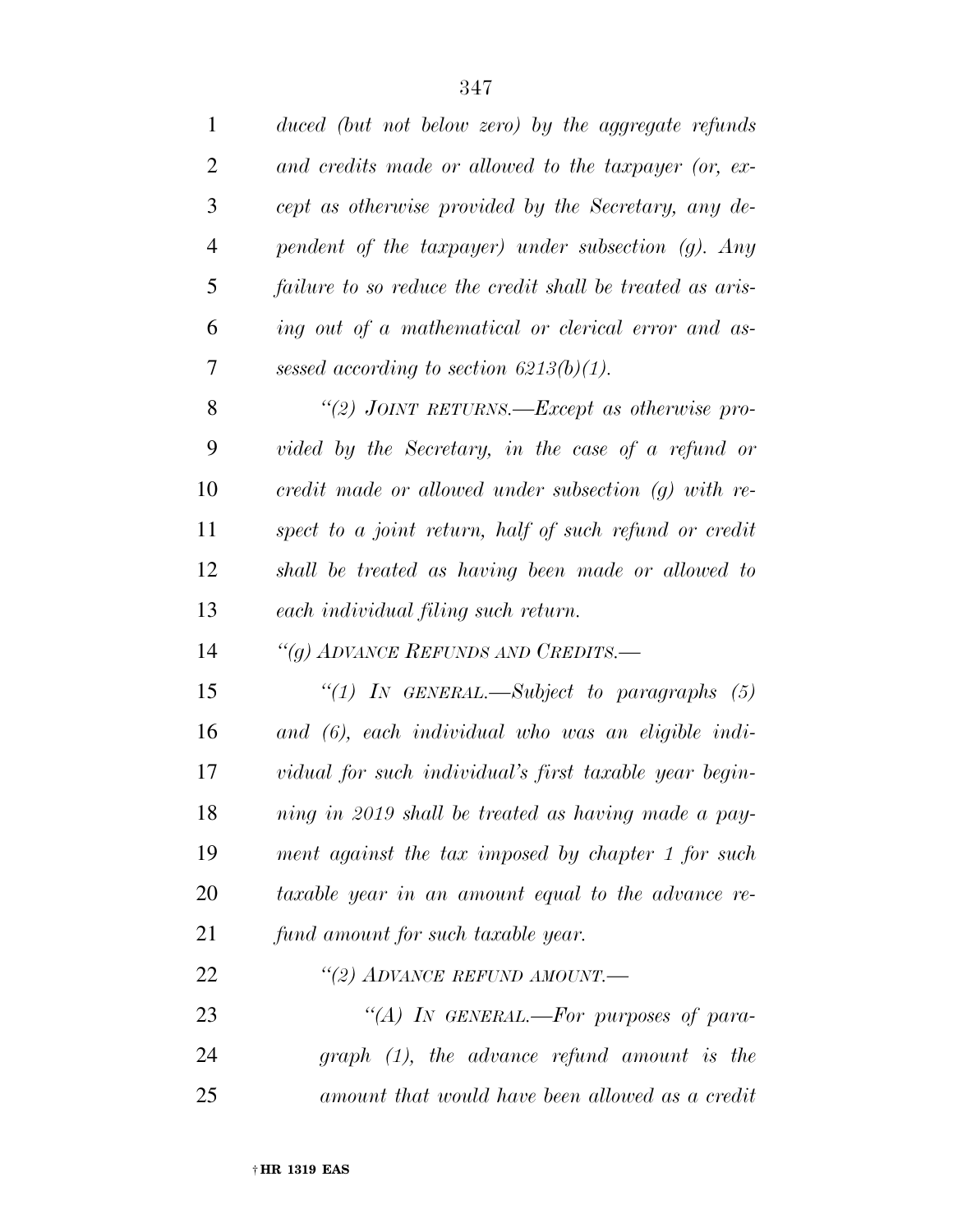| $\mathbf{1}$   | under this section for such taxable year if this |
|----------------|--------------------------------------------------|
| $\overline{2}$ | section (other than subsection (f) and this sub- |
| 3              | section) had applied to such taxable year.       |
| $\overline{4}$ | "(B) TREATMENT OF DECEASED INDIVID-              |
| 5              | UALS.—For purposes of determining the advance    |
| 6              | refund amount with respect to such taxable       |
| 7              | $year-$                                          |
| 8              | $"(i)$ any individual who was deceased           |
| 9              | before January 1, 2021, shall be treated for     |
| 10             | purposes of applying subsection $(e)(2)$ in      |
| 11             | the same manner as if the valid identifica-      |
| 12             | tion number of such person was not in-           |
| 13             | cluded on the return of tax for such taxable     |
| 14             | year (except that subparagraph $(E)$ thereof     |
| 15             | shall not apply),                                |
| 16             | $``(ii)$ notwithstanding clause (i), in the      |
| 17             | case of a joint return with respect to which     |
| 18             | only 1 spouse is deceased before January 1,      |
| 19             | 2021, such deceased spouse was a member of       |
| 20             | the Armed Forces of the United States at         |
| 21             | any time during the taxable year, and the        |
| 22             | valid identification number of such deceased     |
| 23             | spouse is included on the return of tax for      |
| 24             | the taxable year, the valid identification       |
| 25             | number of $1$ (and only $1$ ) spouse shall be    |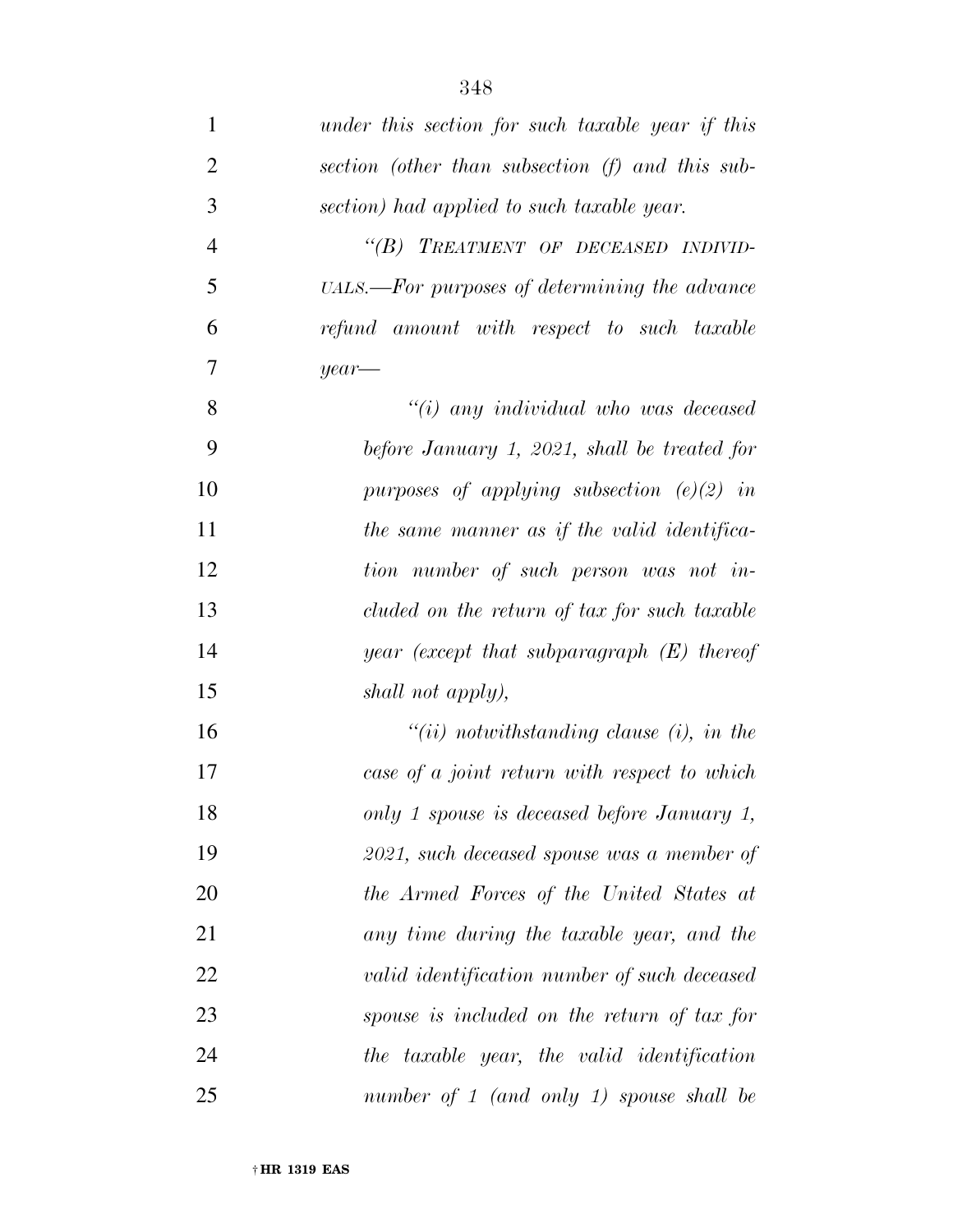| $\mathbf{1}$   | treated as included on the return of tax for             |
|----------------|----------------------------------------------------------|
| $\overline{2}$ | the taxable year for purposes of applying                |
| 3              | subsection $(e)(2)(B)$ with respect to such              |
| $\overline{4}$ | joint return, and                                        |
| 5              | $``(iii)$ no amount shall be determined                  |
| 6              | under subsection $(e)(2)$ with respect to any            |
| 7              | dependent of the taxpayer if the taxpayer                |
| 8              | (both spouses in the case of a joint return)             |
| 9              | was deceased before January 1, 2021.                     |
| 10             | "(3) TIMING AND MANNER OF PAYMENTS.-The                  |
| 11             | Secretary shall, subject to the provisions of this title |
| 12             | and consistent with rules similar to the rules of sub-   |
| 13             | paragraphs (B) and (C) of section $6428A(f)(3)$ , re-    |
| 14             | fund or credit any overpayment attributable to this      |
| 15             | subsection as rapidly as possible, consistent with a     |
| 16             | rapid effort to make payments attributable to such       |
| 17             | overpayments electronically if appropriate. No refund    |
| 18             | or credit shall be made or allowed under this sub-       |
| 19             | section after December 31, 2021.                         |
| 20             | "(4) NO INTEREST.—No interest shall be allowed           |
| 21             | on any overpayment attributable to this subsection.      |
| 22             | "(5) APPLICATION TO INDIVIDUALS WHO HAVE                 |
| 23             | FILED A RETURN OF TAX FOR 2020.-                         |
| 24             | "(A) APPLICATION TO 2020 RETURNS FILED                   |
| 25             | AT TIME OF INITIAL DETERMINATION.—If, at the             |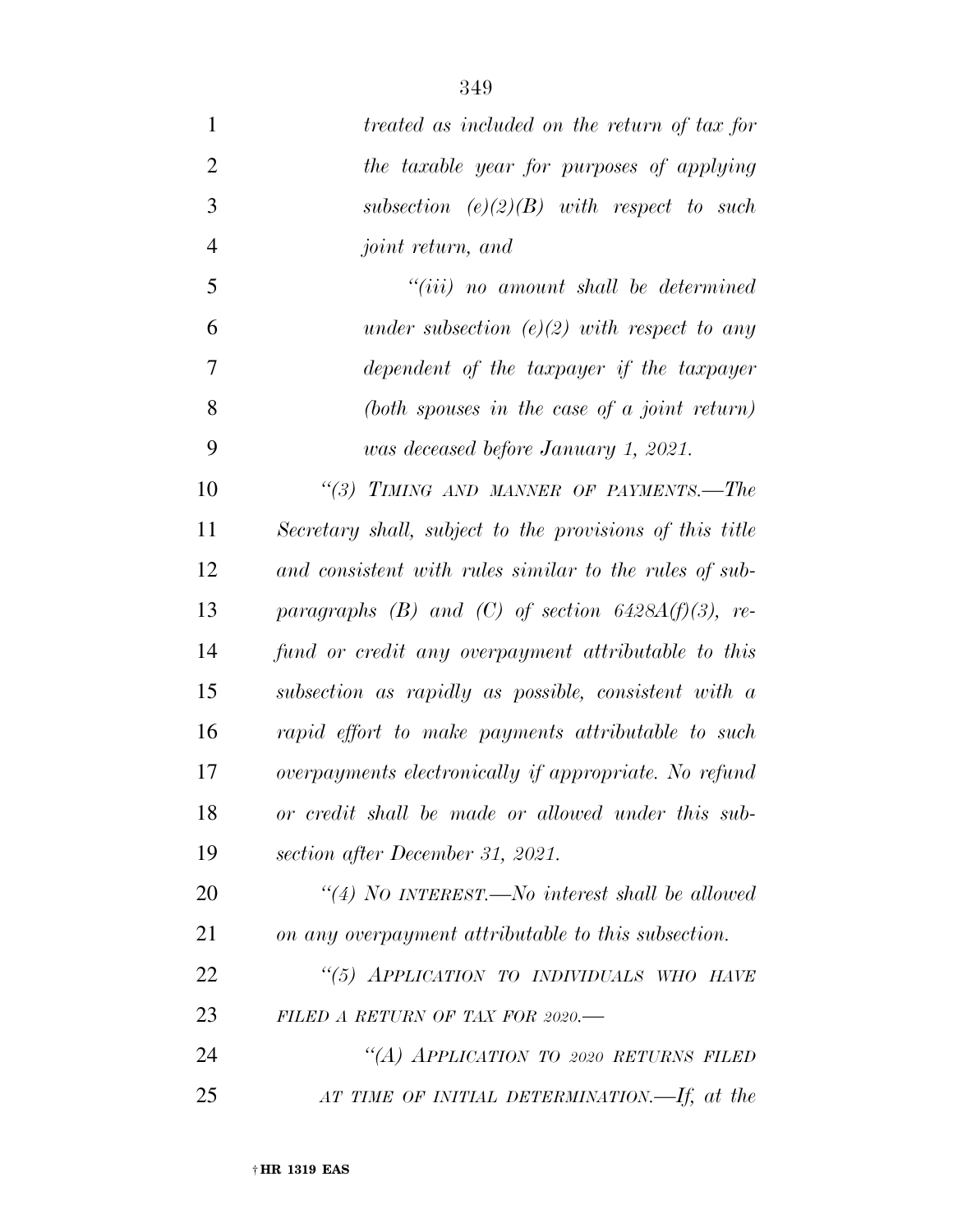| $\mathbf{1}$   | time of any determination made pursuant to         |
|----------------|----------------------------------------------------|
| $\overline{2}$ | paragraph $(3)$ , the individual referred to in    |
| 3              | paragraph $(1)$ has filed a return of tax for the  |
| $\overline{4}$ | individual's first taxable year beginning in       |
| 5              | $2020$ , paragraph $(1)$ shall be applied with re- |
| 6              | spect to such individual by substituting $2020'$   |
| 7              | for $2019$ .                                       |
| 8              | "(B) ADDITIONAL PAYMENT.—                          |
| 9              | "(i) IN GENERAL.—In the case of any                |
| 10             | individual who files, before the additional        |
| 11             | payment determination date, a return of            |
| 12             | tax for such individual's first taxable year       |
| 13             | beginning in 2020, the Secretary shall make        |
| 14             | a payment (in addition to any payment              |
| 15             | made under paragraph $(1)$ ) to such indi-         |
| 16             | vidual equal to the excess (if any) of $-$         |
| 17             | $\lq (I)$ the amount which would be                |
| 18             | determined under paragraph (1) (after              |
| 19             | the application of subparagraph $(A)$ )            |
| 20             | by applying paragraph (1) as of the                |
| 21             | additional<br><i>payment determination</i>         |
| 22             | date, over                                         |
| 23             | $H(H)$ the amount of any payment                   |
| 24             | made with respect to such individual               |
| 25             | under paragraph $(1)$ .                            |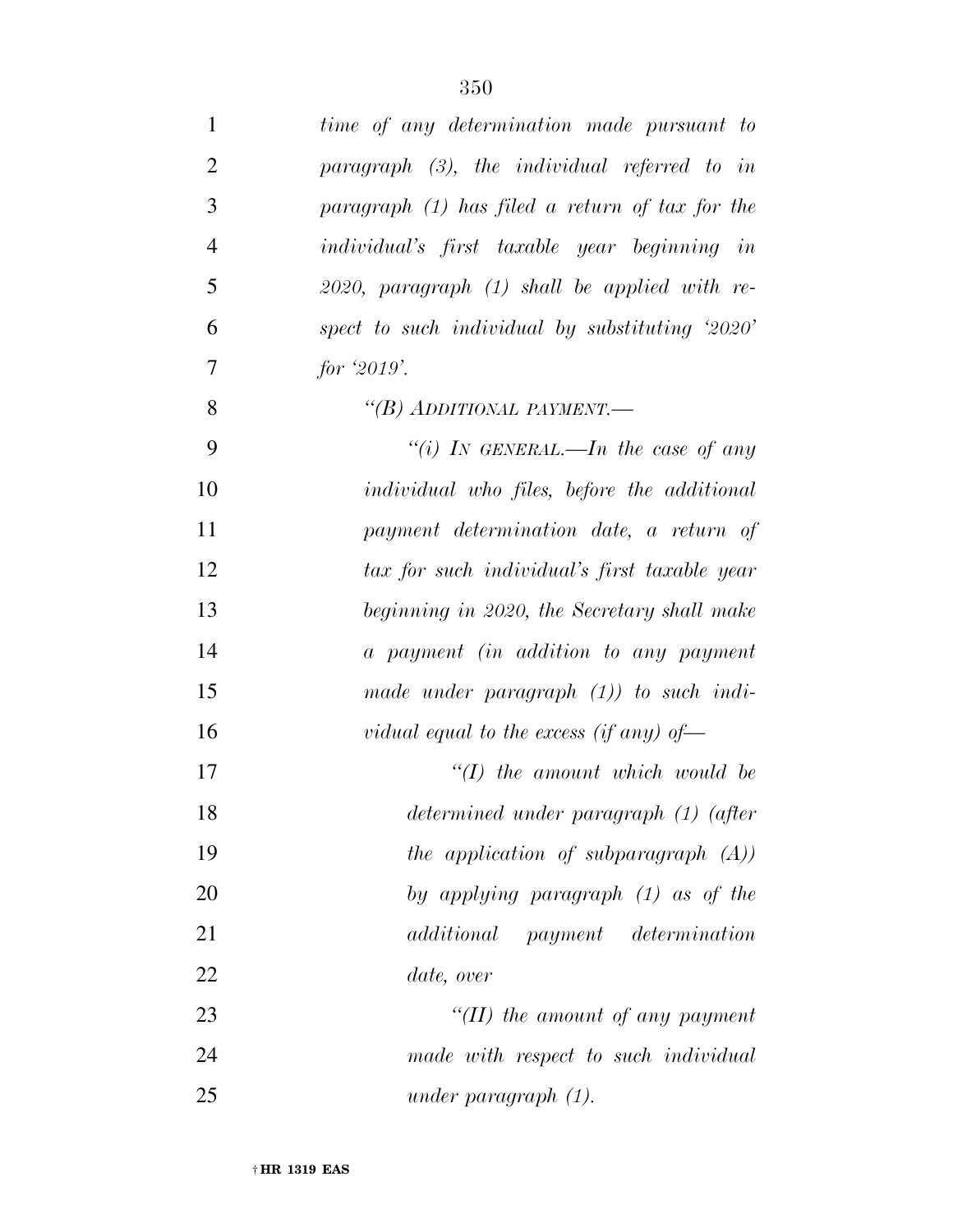| $\mathbf{1}$   | "(ii) ADDITIONAL PAYMENT DETER-                        |
|----------------|--------------------------------------------------------|
| $\overline{2}$ | MINATION DATE.—The term 'additional                    |
| 3              | payment determination date' means the                  |
| $\overline{4}$ | earlier of-                                            |
| 5              | $\lq (I)$ the date which is 90 days                    |
| 6              | after the 2020 calendar year filing                    |
| 7              | deadline, or                                           |
| 8              | "(II) September 1, 2021.                               |
| 9              | "(iii) 2020 CALENDAR YEAR FILING                       |
| 10             | DEADLINE.—The term $2020$ calendar year                |
| 11             | filing deadline' means the date specified in           |
| 12             | section $6072(a)$ with respect to returns for          |
| 13             | calendar year 2020. Such date shall be de-             |
| 14             | termined after taking into account any pe-             |
| 15             | riod disregarded under section 7508A if                |
| 16             | such disregard applies to substantially all            |
| 17             | returns for calendar year 2020 to which sec-           |
| 18             | tion $6072(a)$ applies.                                |
| 19             | "(6) APPLICATION TO CERTAIN INDIVIDUALS                |
| 20             | WHO HAVE NOT FILED A RETURN OF TAX FOR 2019 OR         |
| 21             | 2020 AT TIME OF DETERMINATION.—In the case of any      |
| 22             | individual who, at the time of any determination       |
| 23             | made pursuant to paragraph $(3)$ , has filed a tax re- |
| 24             | turn for neither the year described in paragraph $(1)$ |
| 25             | nor for the year described in paragraph $(5)(A)$ , the |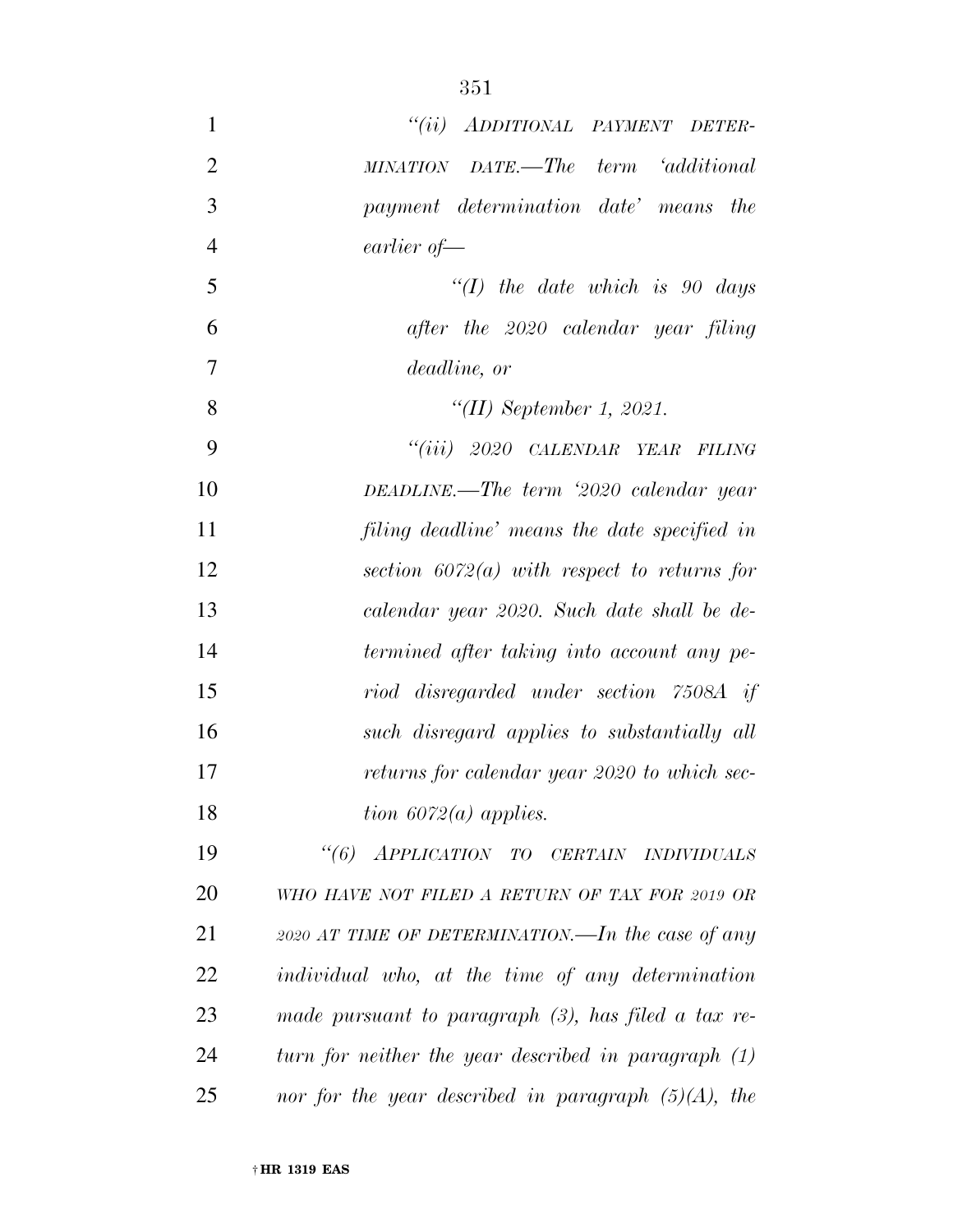| $\mathbf{1}$   | Secretary shall, consistent with rules similar to the     |
|----------------|-----------------------------------------------------------|
| $\overline{2}$ | rules of section $6428A(f)(5)(H)(i)$ , apply paragraph    |
| 3              | $(1)$ on the basis of information available to the Sec-   |
| $\overline{4}$ | retary and shall, on the basis of such information, de-   |
| 5              | termine the advance refund amount with respect to         |
| 6              | such individual without regard to subsection (d) un-      |
| 7              | less the Secretary has reason to know that such           |
| 8              | amount would otherwise be reduced by reason of such       |
| 9              | subsection.                                               |
| 10             | "(7) SPECIAL RULE RELATED TO TIME OF FIL-                 |
| 11             | ING RETURN.—Solely for purposes of this subsection,       |
| 12             | a return of tax shall not be treated as filed until such  |
| 13             | return has been processed by the Internal Revenue         |
| 14             | Service.                                                  |
| 15             | RESTRICTION ON USE OF CERTAIN PRE-<br>``(8)               |
| 16             | VIOUSLY ISSUED PREPAID DEBIT CARDS.-Payments              |
| 17             | made by the Secretary to individuals under this sec-      |
| 18             | tion shall not be in the form of an increase in the bal-  |
| 19             | ance of any previously issued prepaid debit card if,      |
| 20             | as of the time of the issuance of such card, such card    |
| 21             | was issued solely for purposes of making payments         |
| 22             | under section 6428 or 6428A.                              |
| 23             | "(h) REGULATIONS.—The Secretary shall prescribe           |
| 24             | such regulations or other guidance as may be necessary or |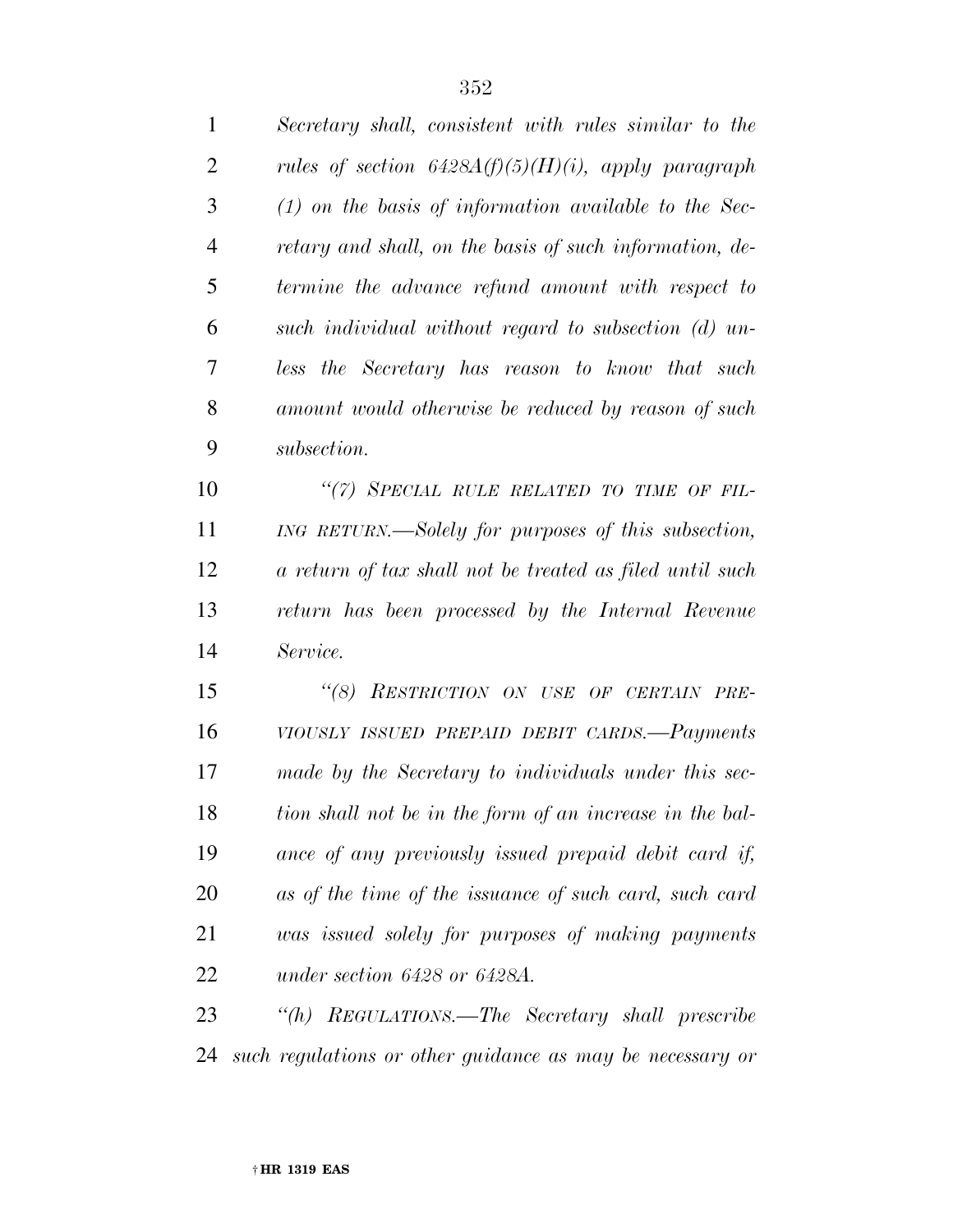| 3              | $\lq(1)$ regulations or other guidance providing tax-   |
|----------------|---------------------------------------------------------|
| $\overline{4}$ | payers the opportunity to provide the Secretary infor-  |
| 5              | mation sufficient to allow the Secretary to make pay-   |
| 6              | ments to such taxpayers under subsection $(q)$ (includ- |
| 7              | ing the determination of the amount of such pay-        |
| 8              | ment) if such information is not otherwise available    |
| 9              | to the Secretary, and                                   |

 *''(2) regulations or other guidance to ensure to the maximum extent administratively practicable that, in determining the amount of any credit under subsection (a) and any credit or refund under sub- section (g), an individual is not taken into account more than once, including by different taxpayers and including by reason of a change in joint return status or dependent status between the taxable year for which an advance refund amount is determined and the taxable year for which a credit under subsection (a) is determined.* 

 *''(i) OUTREACH.—The Secretary shall carry out a ro- bust and comprehensive outreach program to ensure that all taxpayers described in subsection (h)(1) learn of their eligibility for the advance refunds and credits under sub-section (g); are advised of the opportunity to receive such*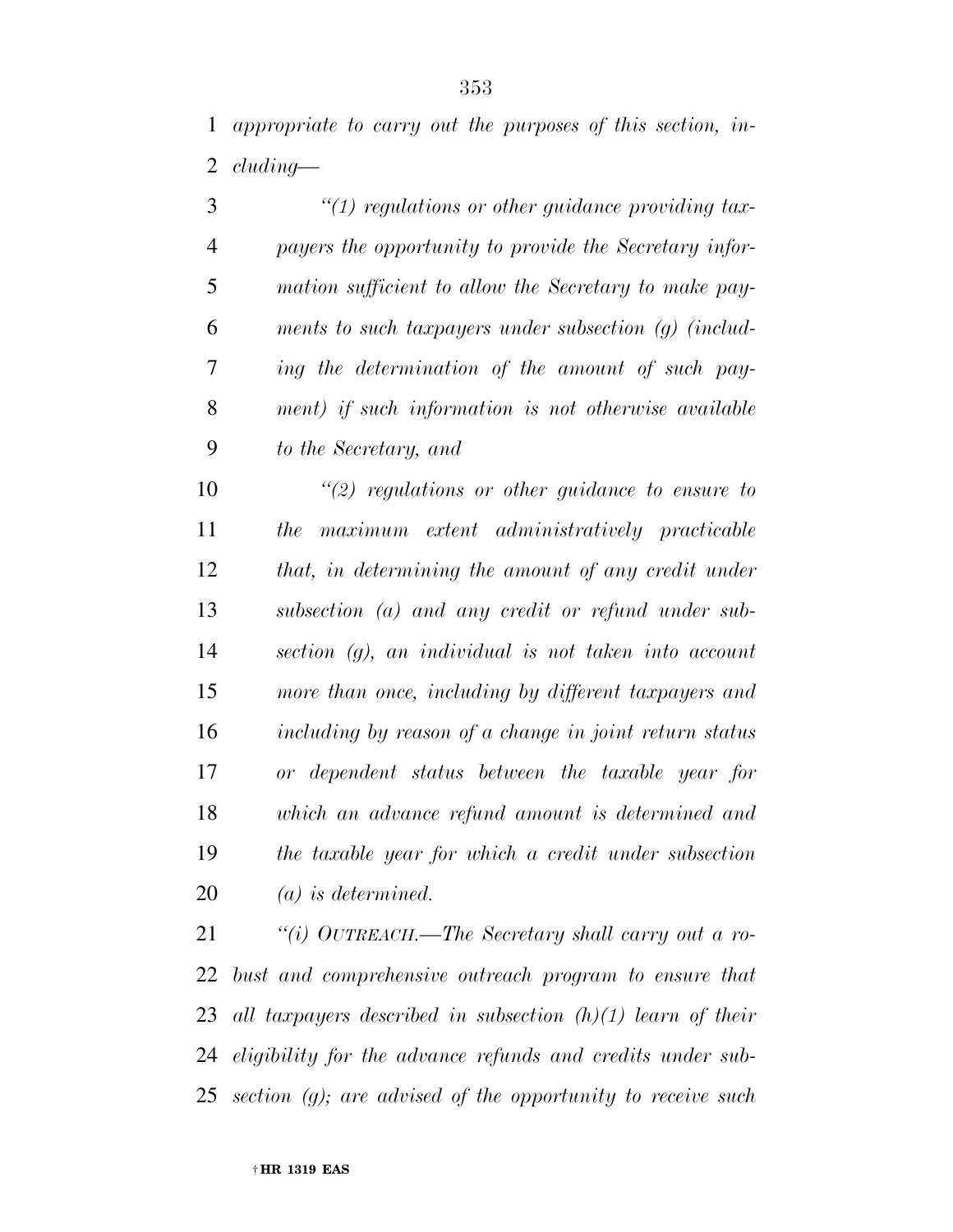*advance refunds and credits as provided under subsection (h)(1); and are provided assistance in applying for such advance refunds and credits.''.* 

*(b) TREATMENT OF CERTAIN POSSESSIONS.—* 

 *(1) PAYMENTS TO POSSESSIONS WITH MIRROR CODE TAX SYSTEMS.—The Secretary of the Treasury shall pay to each possession of the United States which has a mirror code tax system amounts equal to the loss (if any) to that possession by reason of the amendments made by this section. Such amounts shall be determined by the Secretary of the Treasury based on information provided by the government of the respective possession.* 

 *(2) PAYMENTS TO OTHER POSSESSIONS.—The Secretary of the Treasury shall pay to each possession of the United States which does not have a mirror code tax system amounts estimated by the Secretary of the Treasury as being equal to the aggregate bene- fits (if any) that would have been provided to resi- dents of such possession by reason of the amendments made by this section if a mirror code tax system had been in effect in such possession. The preceding sen- tence shall not apply unless the respective possession has a plan, which has been approved by the Secretary*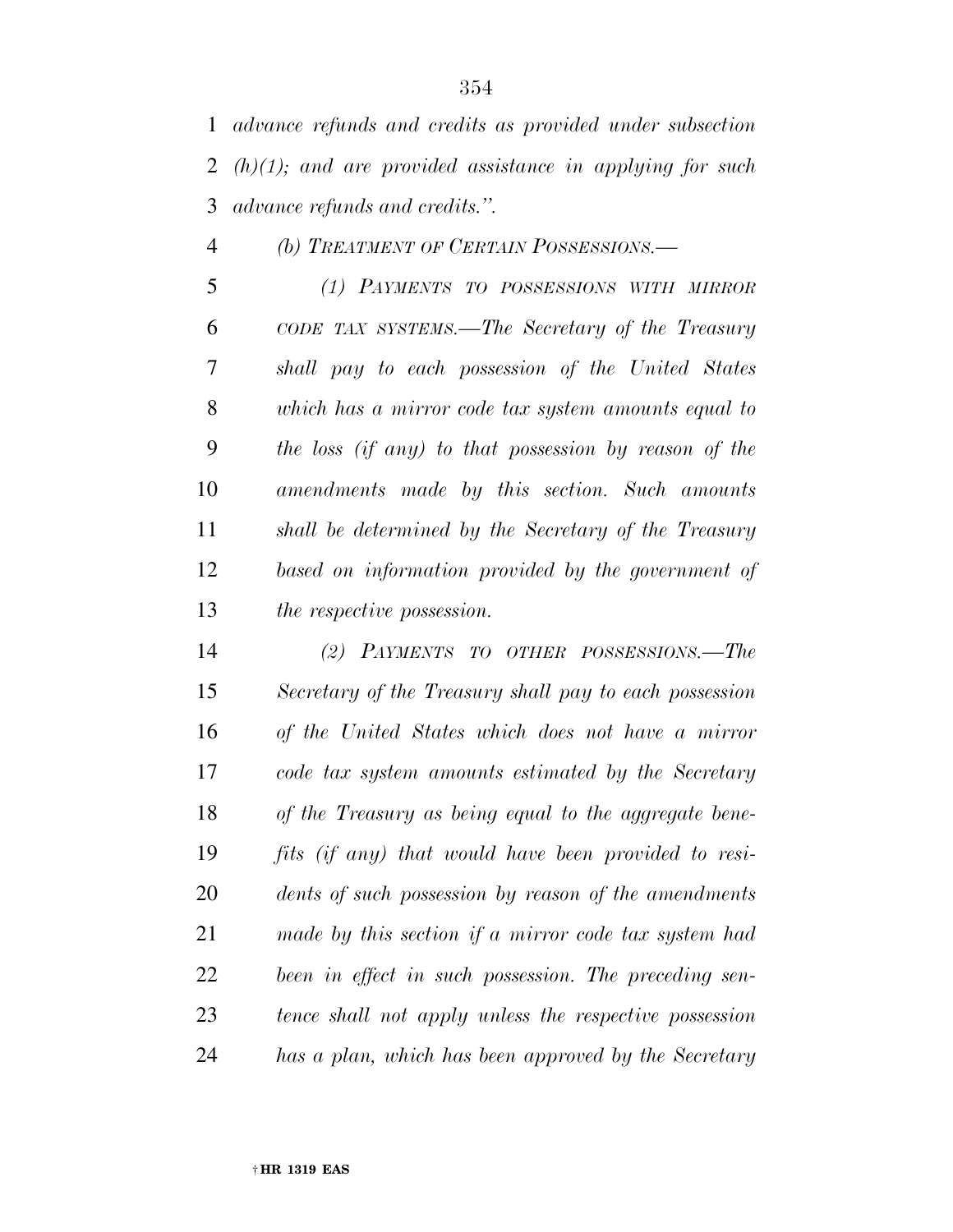| $\mathbf{1}$   | of the Treasury, under which such possession will     |
|----------------|-------------------------------------------------------|
| $\overline{2}$ | promptly distribute such payments to its residents.   |
| 3              | (3) INCLUSION OF ADMINISTRATIVE EXPENSES.-            |
| $\overline{4}$ | The Secretary of the Treasury shall pay to each pos-  |
| 5              | session of the United States to which the Secretary   |
| 6              | makes a payment under paragraph $(1)$ or $(2)$ an     |
| 7              | amount equal to the lesser of $\equiv$                |
| 8              | $(A)$ the increase (if any) of the administra-        |
| 9              | tive expenses of such possession—                     |
| 10             | $(i)$ in the case of a possession described           |
| 11             | in paragraph $(1)$ , by reason of the amend-          |
| 12             | ments made by this section, and                       |
| 13             | (ii) in the case of a possession de-                  |
| 14             | scribed in paragraph $(2)$ , by reason of car-        |
| 15             | rying out the plan described in such para-            |
| 16             | graph, or                                             |
| 17             | $(B)$ \$500,000 (\$10,000,000 in the case of          |
| 18             | Puerto Rico).                                         |
| 19             | The amount described in subparagraph $(A)$ shall be   |
| 20             | determined by the Secretary of the Treasury based on  |
| 21             | information provided by the government of the respec- |
| 22             | tive possession.                                      |
| 23             | COORDINATION WITH<br>(4)<br>CREDIT<br><b>ALLOWED</b>  |
| 24             | AGAINST UNITED STATES INCOME TAXES.-No credit         |
| 25             | shall be allowed against United States income taxes   |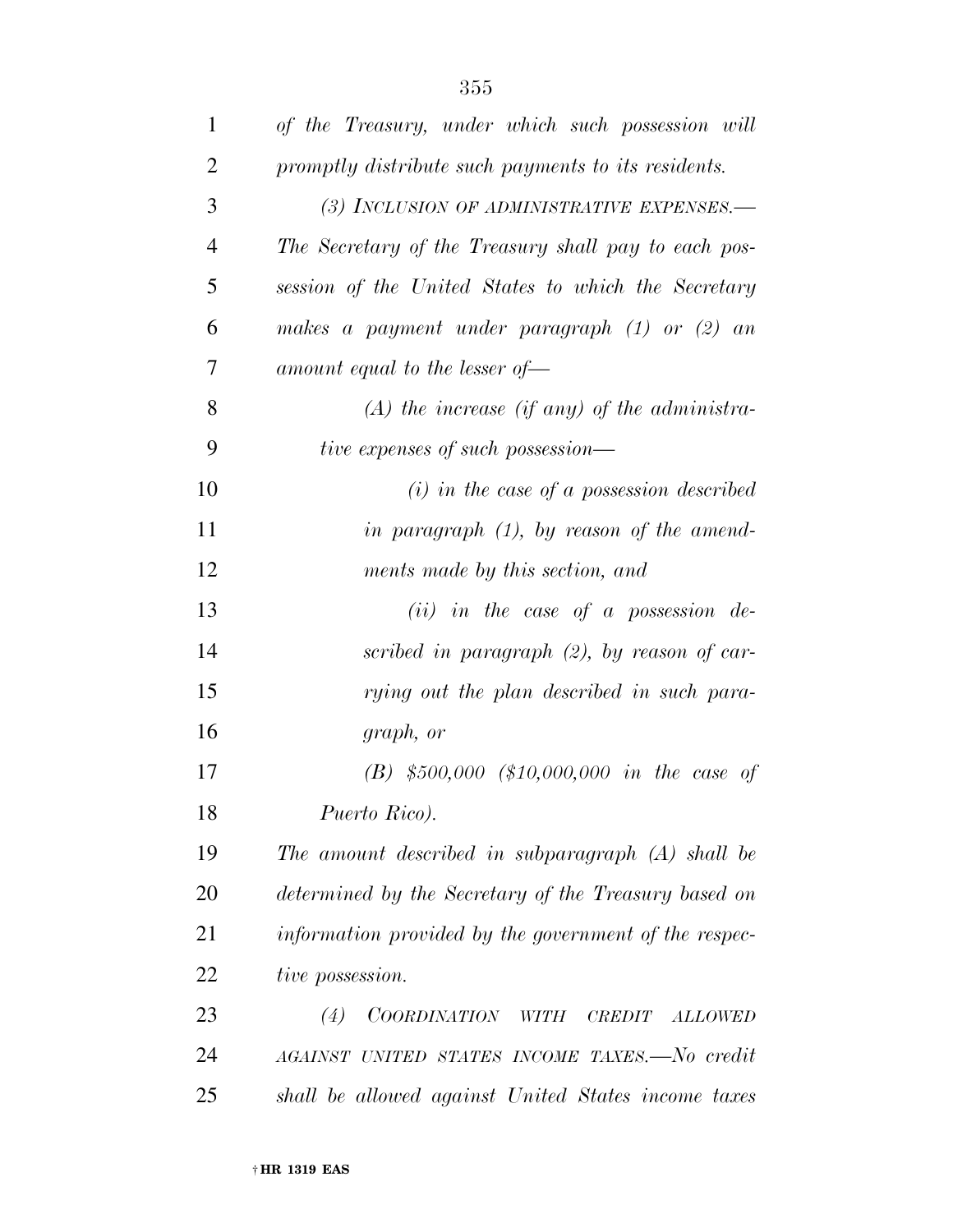| $\mathbf{1}$   | under section 6428B of the Internal Revenue Code of      |
|----------------|----------------------------------------------------------|
| 2              | 1986 (as added by this section), nor shall any credit    |
| 3              | or refund be made or allowed under subsection $(g)$ of   |
| $\overline{4}$ | such section, to any person-                             |
| 5              | $(A)$ to whom a credit is allowed against                |
| 6              | taxes imposed by the possession by reason of the         |
| 7              | amendments made by this section, or                      |
| 8              | $(B)$ who is eligible for a payment under a              |
| 9              | plan described in paragraph $(2)$ .                      |
| 10             | (5) MIRROR CODE TAX SYSTEM.-For purposes                 |
| 11             | of this subsection, the term "mirror code tax system"    |
| 12             | means, with respect to any possession of the United      |
| 13             | States, the income tax system of such possession if the  |
| 14             | income tax liability of the residents of such possession |
| 15             | under such system is determined by reference to the      |
| 16             | income tax laws of the United States as if such pos-     |
| 17             | session were the United States.                          |
| 18             | (6) TREATMENT OF PAYMENTS.—For purposes of               |
| 19             | section 1324 of title 31, United States Code, the pay-   |
| 20             | ments under this subsection shall be treated in the      |
| 21             | same manner as a refund due from a credit provision      |
| 22             | referred to in subsection (b)(2) of such section.        |
| 23             | (c) ADMINISTRATIVE PROVISIONS.—                          |
| 24             | (1)<br>DEFINITION OF<br>DEFICIENCY.—Section              |
| 25             | $6211(b)(4)(A)$ of the Internal Revenue Code of 1986     |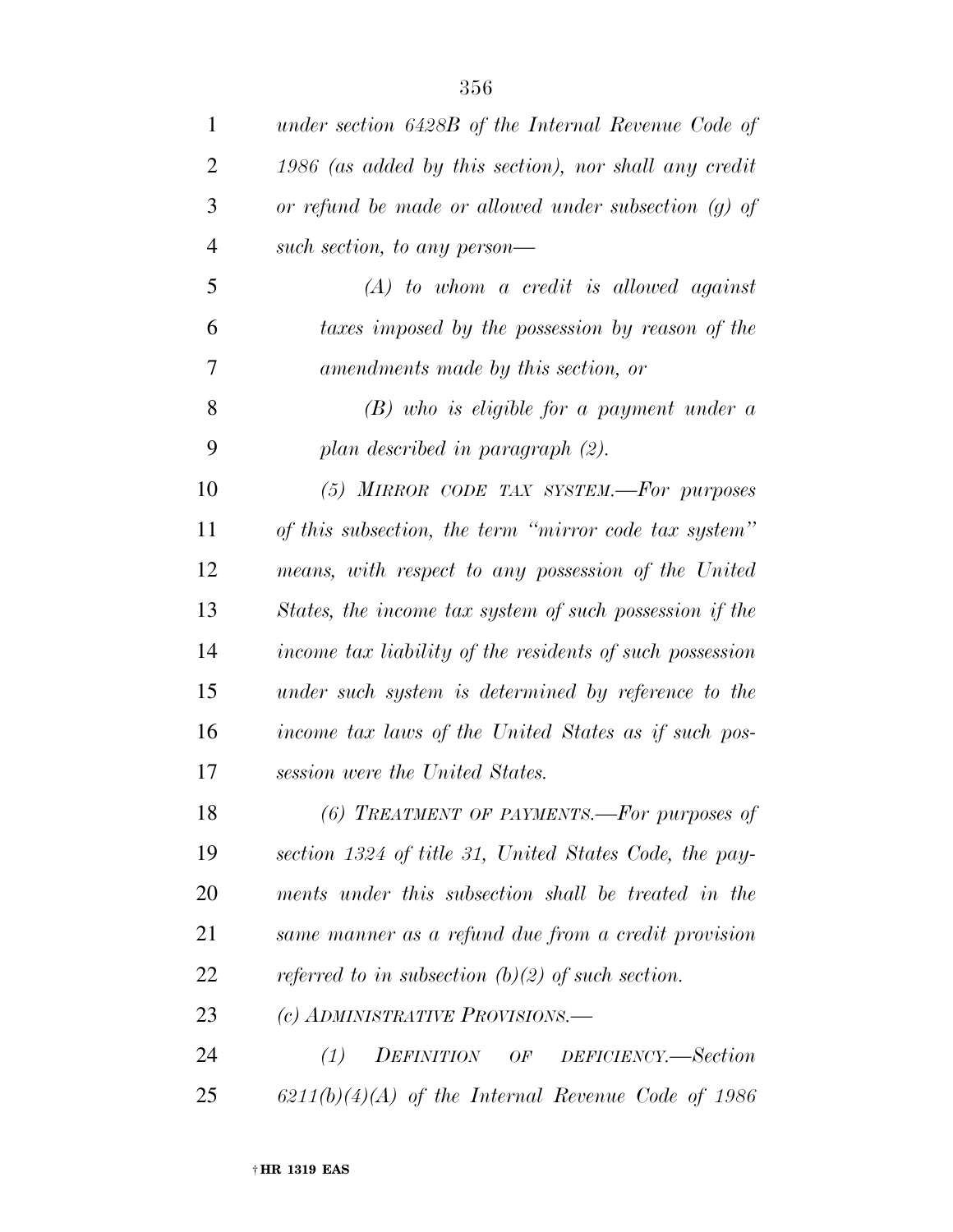| $\mathbf{1}$   | is amended by striking "6428, and 6428A" and in-               |
|----------------|----------------------------------------------------------------|
| $\overline{2}$ | serting "6428, 6428A, and 6428B".                              |
| 3              | (2) EXCEPTION FROM REDUCTION OR OFFSET.                        |
| $\overline{4}$ | Any refund payable by reason of section $6428B(g)$ of          |
| 5              | the Internal Revenue Code of 1986 (as added by this            |
| 6              | section), or any such refund payable by reason of sub-         |
| 7              | section (b) of this section, shall not be—                     |
| 8              | $(A)$ subject to reduction or offset pursuant                  |
| 9              | to subsection $(c)$ , $(d)$ , $(e)$ , or $(f)$ of section 6402 |
| 10             | of the Internal Revenue Code of 1986 or any                    |
| 11             | similar authority permitting offset, or                        |
| 12             | $(B)$ reduced or offset by other assessed Fed-                 |
| 13             | eral taxes that would otherwise be subject to levy             |
| 14             | or collection.                                                 |
| 15             | (3) CONFORMING AMENDMENTS.-                                    |
| 16             | (A) Paragraph (2) of section $1324(b)$ of title                |
| 17             | 31, United States Code, is amended by inserting                |
| 18             | "6428B," after "6428A,".                                       |
| 19             | $(B)$ The table of sections for subchapter $B$ of              |
| 20             | chapter 65 of the Internal Revenue Code of 1986                |
| 21             | is amended by inserting after the item relating                |
| 22             | to section 6428A the following new item:                       |
|                | "Sec. 6428B. 2021 recovery rebates to individuals.".           |
| 23             | (d) APPROPRIATIONS.—Immediately upon the enact-                |

*ment of this Act, in addition to amounts otherwise avail-*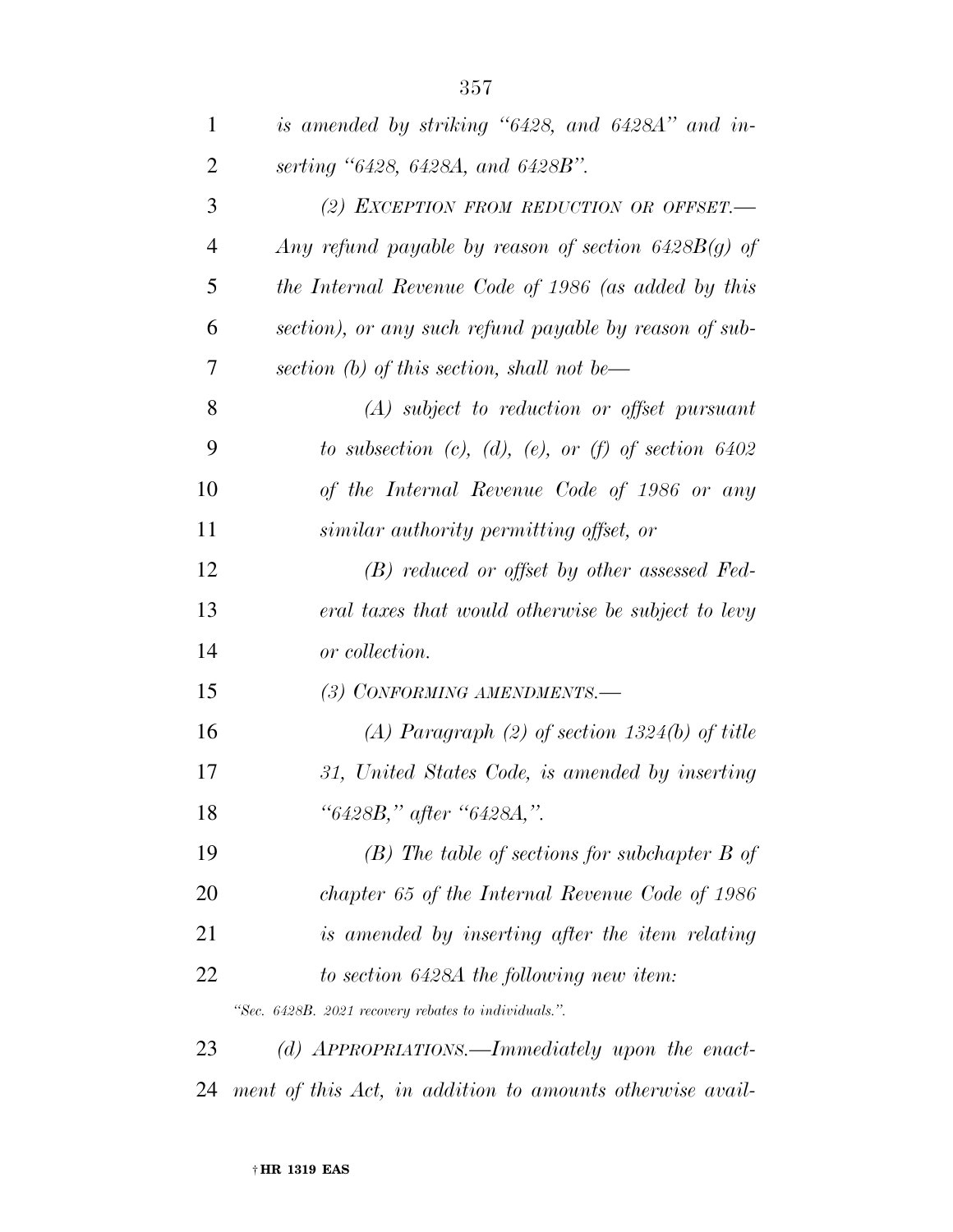*able, there are appropriated for fiscal year 2021, out of any money in the Treasury not otherwise appropriated:* 

 *(1) \$1,464,500,000 to remain available until September 30, 2023 for necessary expenses for the In- ternal Revenue Service for the administration of the advance payments, the provision of taxpayer assist- ance, and the furtherance of integrated, modernized, and secure Internal Revenue Service systems, of which up to \$20,000,000 is available for premium pay for services related to the development of information technology as determined by the Commissioner of the Internal Revenue occurring between January 1, 2020 and December 31, 2022, and all of which shall supple- ment and not supplant any other appropriations that may be available for this purpose.* 

 *(2) \$7,000,000 to remain available until Sep- tember 30, 2022, for necessary expenses for the Bu- reau of the Fiscal Service to carry out this section (and the amendments made by this section), which shall supplement and not supplant any other appro- priations that may be available for this purpose, and (3) \$8,000,000 to remain available until Sep- tember 30, 2023, for the Treasury Inspector General for Tax Administration for the purposes of overseeing activities related to the administration of this section*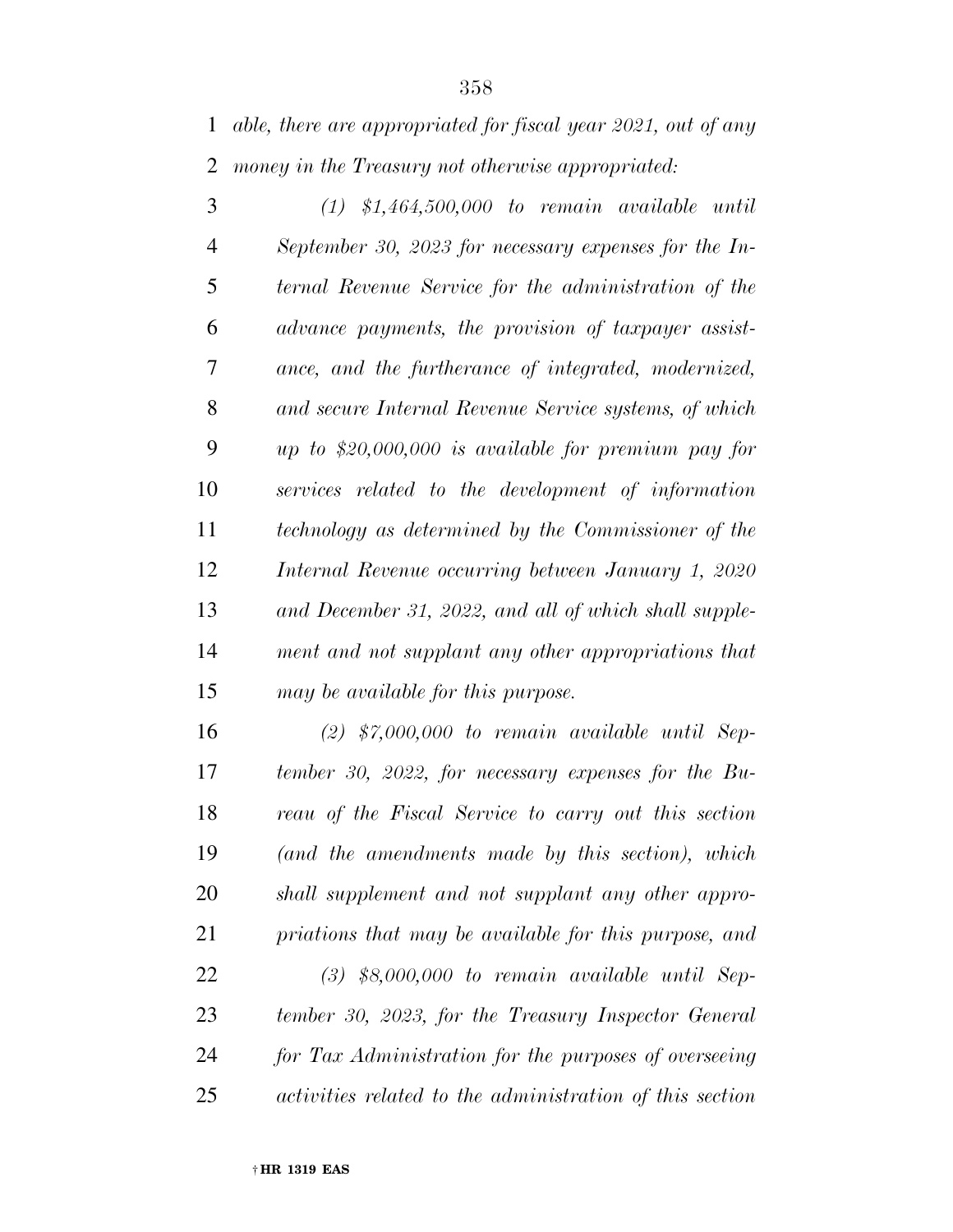| $\mathbf{1}$   | (and the amendments made by this section), which           |
|----------------|------------------------------------------------------------|
| $\overline{2}$ | shall supplement and not supplant any other appro-         |
| 3              | priations that may be available for this purpose.          |
| $\overline{4}$ | <b>PART 2-CHILD TAX CREDIT</b>                             |
| 5              | SEC. 9611. CHILD TAX CREDIT IMPROVEMENTS FOR 2021.         |
| 6              | (a) IN GENERAL.—Section 24 of the Internal Revenue         |
| 7              | Code of 1986 is amended by adding at the end the following |
| 8              | new subsection:                                            |
| 9              | "(i) SPECIAL RULES FOR 2021.—In the case of any            |
| 10             | taxable year beginning after December 31, 2020, and before |
| 11             | January 1, 2022—                                           |
| 12             | "(1) REFUNDABLE CREDIT.—If the taxpayer (in                |
| 13             | the case of a joint return, either spouse) has a prin-     |
| 14             | cipal place of abode in the United States (determined      |
| 15             | as provided in section 32) for more than one-half of       |
| 16             | the taxable year or is a bona fide resident of Puerto      |
| 17             | Rico (within the meaning of section $937(a)$ ) for such    |
| 18             | taxable year—                                              |
| 19             | "(A) subsection (d) shall not apply, and                   |
| 20             | $\lq\lq(B)$ so much of the credit determined under         |
| 21             | subsection $(a)$ (after application of subparagraph        |
| 22             | $(A)$ ) as does not exceed the amount of such credit       |
| 23             | which would be so determined without regard to             |
| 24             | subsection $(h)(4)$ shall be allowed under subpart         |
| 25             | $C$ (and not allowed under this subpart).                  |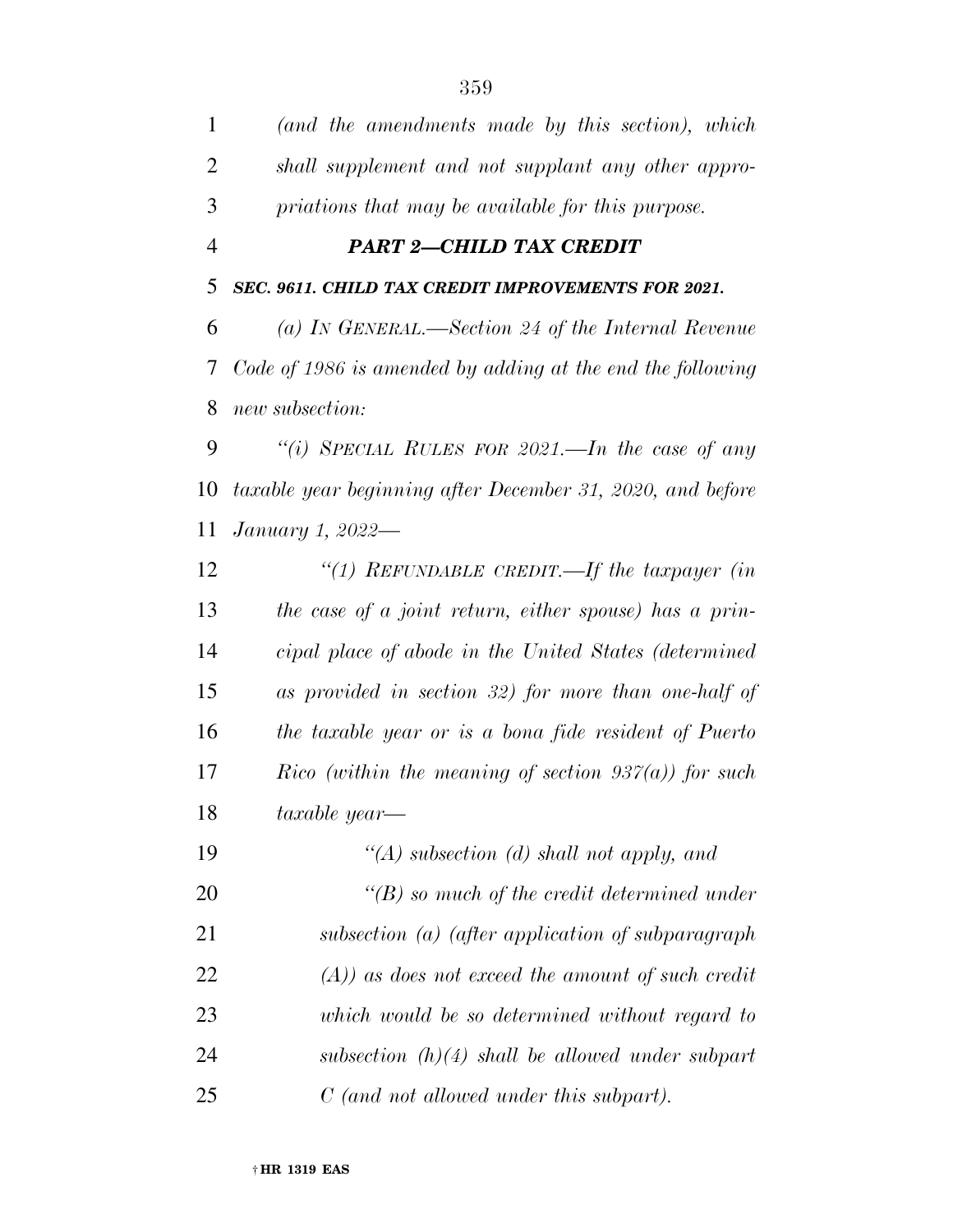| $\mathbf{1}$   | "(2) 17-YEAR-OLDS ELIGIBLE FOR TREATMENT                 |
|----------------|----------------------------------------------------------|
| $\overline{2}$ | AS QUALIFYING CHILDREN.—This section shall be ap-        |
| 3              | plied                                                    |
| $\overline{4}$ | "(A) by substituting 'age 18' for 'age 17' in            |
| 5              | subsection $(c)(1)$ , and                                |
| 6              | "(B) by substituting 'described in subsection            |
| 7              | $(c)$ (determined after the application of sub-          |
| 8              | section (i)(2)(A))' for 'described in subsection (c)'    |
| 9              | in subsection $(h)(4)(A)$ .                              |
| 10             | "(3) CREDIT AMOUNT.—Subsection $(h)(2)$ shall            |
| 11             | not apply and subsection (a) shall be applied by sub-    |
| 12             | stituting $\$3,000$ (\$3,600 in the case of a qualifying |
| 13             | child who has not attained age 6 as of the close of the  |
| 14             | calendar year in which the taxable year of the tax-      |
| 15             | payer begins)' for $$1,000$ '.                           |
| 16             | "(4) REDUCTION OF INCREASED CREDIT AMOUNT                |
| 17             | BASED ON MODIFIED ADJUSTED GROSS INCOME.-                |
| 18             | "(A) IN GENERAL.—The amount of the                       |
| 19             | credit allowable under subsection $(a)$ (determined      |
| 20             | without regard to subsection $(b)$ ) shall be reduced    |
| 21             | by \$50 for each \$1,000 (or fraction thereof) by        |
| 22             | which the taxpayer's modified adjusted gross in-         |
| 23             | come (as defined in subsection $(b)$ ) exceeds the       |
| 24             | applicable threshold amount.                             |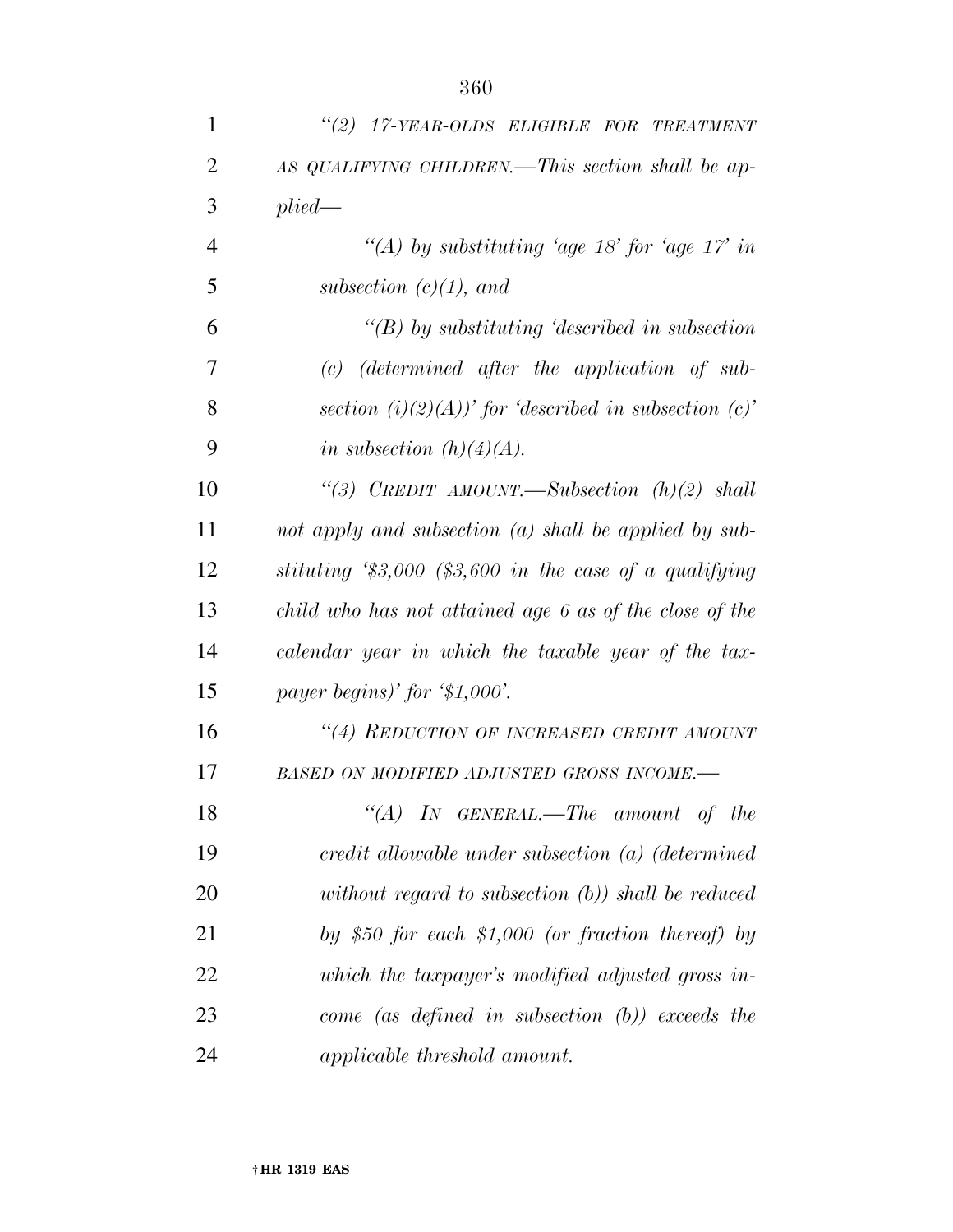| 1              | "(B) APPLICABLE THRESHOLD AMOUNT.                |
|----------------|--------------------------------------------------|
| $\overline{2}$ | For purposes of this paragraph, the term 'appli- |
| 3              | cable threshold amount' means—                   |
| $\overline{4}$ | "(i) \$150,000, in the case of a joint re-       |
| 5              | turn or surviving spouse (as defined in sec-     |
| 6              | tion $2(a)$ ,                                    |
| 7              | "(ii) \$112,500, in the case of a head of        |
| 8              | household (as defined in section $2(b)$ ), and   |
| 9              | "(iii) $$75,000$ , in any other case.            |
| 10             | "(C) LIMITATION ON REDUCTION.-                   |
| 11             | "(i) IN GENERAL.—The amount of the               |
| 12             | reduction under subparagraph (A) shall not       |
| 13             | exceed the lesser of $-$                         |
| 14             | $\lq (I)$ the applicable credit increase         |
| 15             | amount, or                                       |
| 16             | $\lq (II)$ 5 percent of the applicable           |
| 17             | phaseout threshold range.                        |
| 18             | "(ii) APPLICABLE CREDIT INCREASE                 |
| 19             | AMOUNT.-For purposes of this subpara-            |
| 20             | graph, the term 'applicable credit increase      |
| 21             | amount' means the excess (if any) of-            |
| 22             | $\lq (I)$ the amount of the credit al-           |
| 23             | lowable under this section for the tax-          |
| 24             | able year determined without regard to           |
| 25             | this paragraph and subsection (b), over          |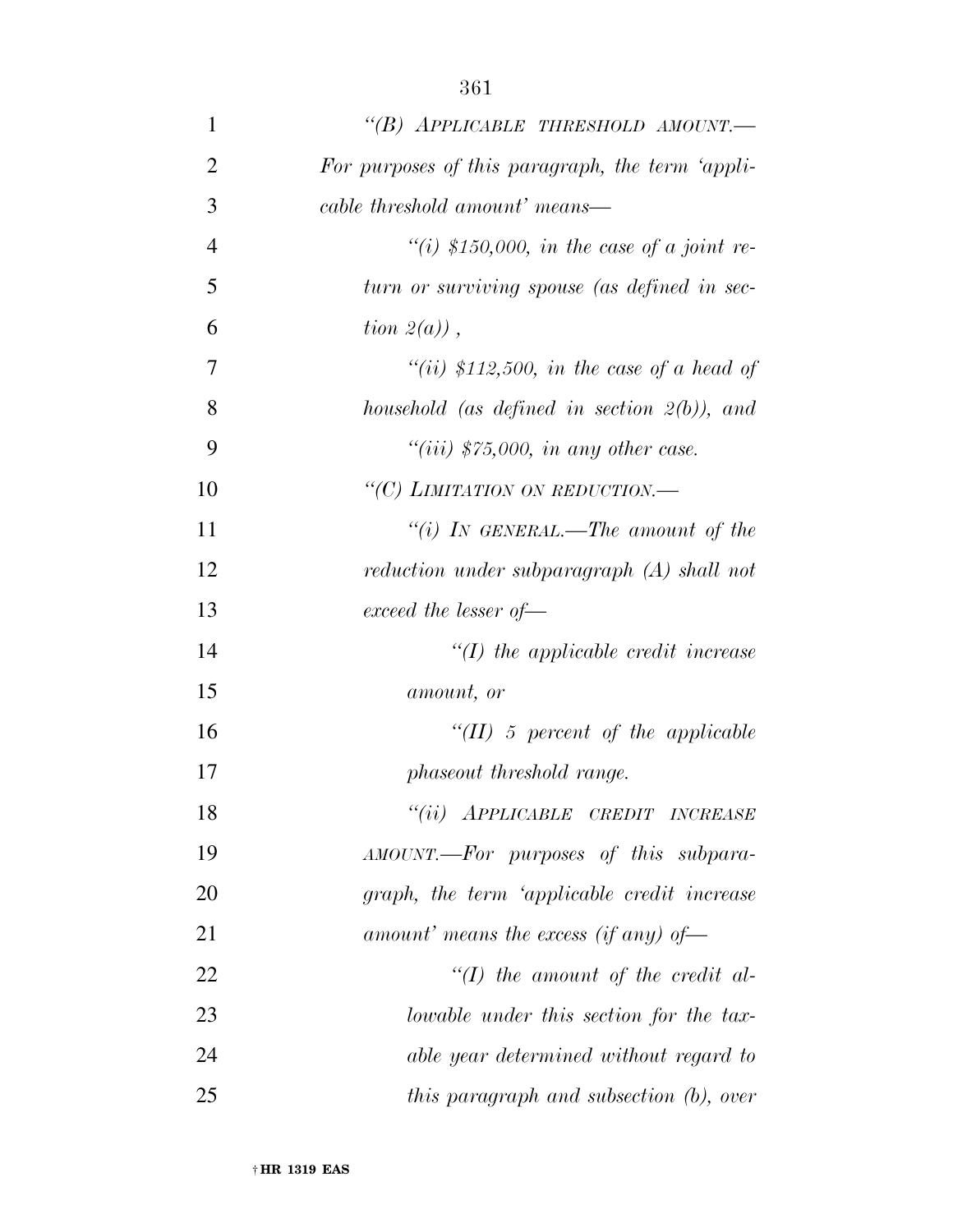| $\mathbf{1}$   | "(II) the amount of such credit as                    |
|----------------|-------------------------------------------------------|
| $\overline{2}$ | so determined and without regard to                   |
| 3              | paragraph (3).                                        |
| $\overline{4}$ | "(iii) APPLICABLE PHASEOUT                            |
| 5              | THRESHOLD RANGE.—For purposes of this                 |
| 6              | subparagraph, the term 'applicable phaseout           |
| 7              | threshold range' means the excess of $-$              |
| 8              | $H(f)$ the threshold amount appli-                    |
| 9              | cable to the taxpayer under subsection                |
| 10             | $(b)$ (determined after the application of            |
| 11             | subsection $(h)(3)$ , over                            |
| 12             | $``(II)$ the applicable threshold                     |
| 13             | amount applicable to the taxpayer                     |
| 14             | under this paragraph.                                 |
| 15             | "(D) COORDINATION WITH LIMITATION ON                  |
| 16             | OVERALL CREDIT.—Subsection $(b)$ shall be ap-         |
| 17             | plied by substituting 'the credit allowable under     |
| 18             | subsection $(a)$ (determined after the application    |
| 19             | of subsection $(i)(4)(A)'$ for 'the credit allowable  |
| 20             | under subsection $(a)$ .".                            |
| 21             | (b) ADVANCE PAYMENT OF CREDIT.                        |
| 22             | $(1)$ IN GENERAL.—Chapter $77$ of such Code is        |
| 23             | amended by inserting after section 7527 the following |
| 24             | new section:                                          |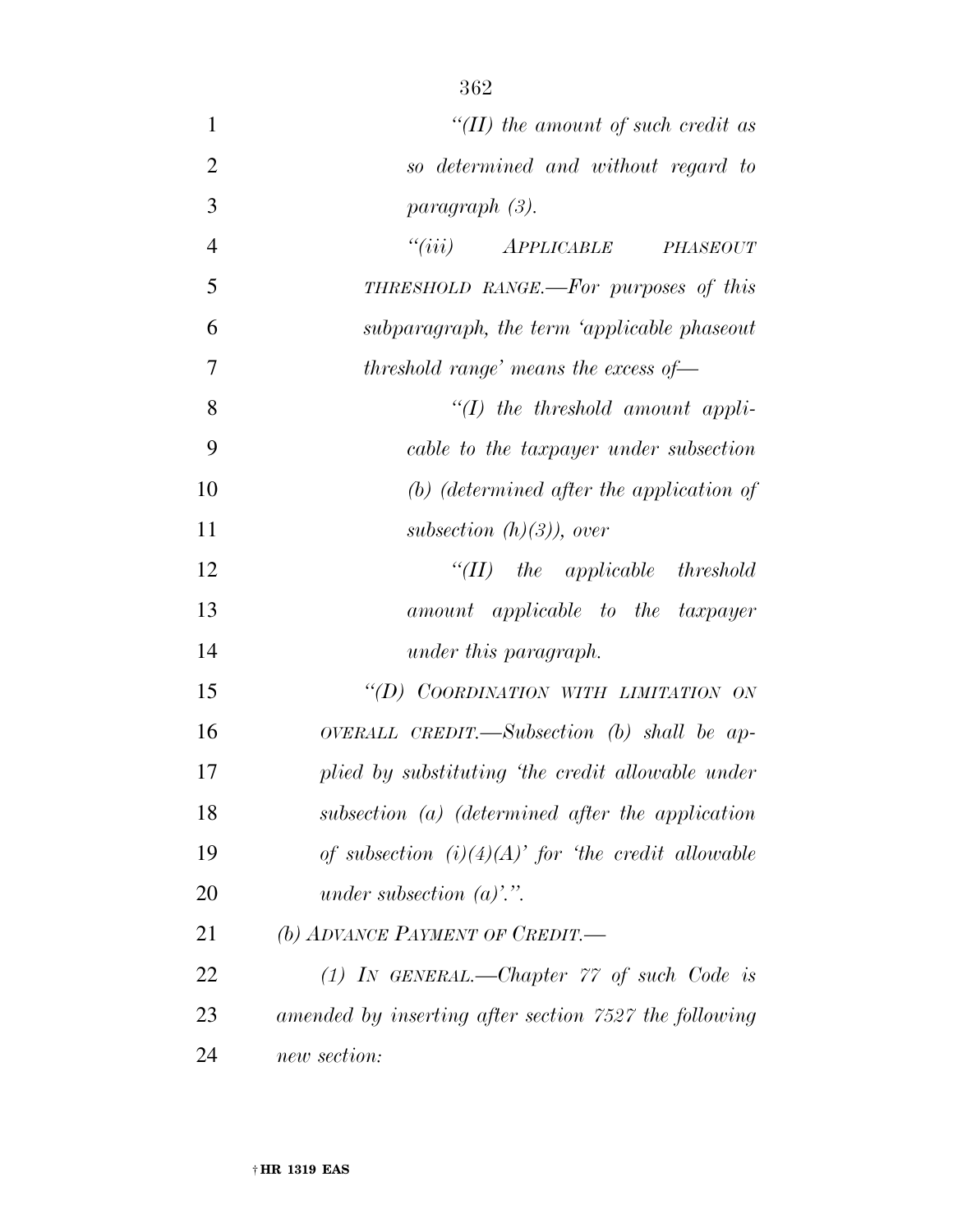## *''SEC. 7527A. ADVANCE PAYMENT OF CHILD TAX CREDIT.*

 *''(a) IN GENERAL.—The Secretary shall establish a program for making periodic payments to taxpayers which, in the aggregate during any calendar year, equal the an- nual advance amount determined with respect to such tax- payer for such calendar year. Except as provided in sub- section (b)(3)(B), the periodic payments made to any tax-payer for any calendar year shall be in equal amounts.* 

 *''(b) ANNUAL ADVANCE AMOUNT.—For purposes of this section—* 

 *''(1) IN GENERAL.—Except as otherwise provided in this subsection, the term 'annual advance amount' means, with respect to any taxpayer for any calendar year, the amount (if any) which is estimated by the Secretary as being equal to 50 percent of the amount which would be treated as allowed under subpart C of part IV of subchapter A of chapter 1 by reason of section 24(i)(1) for the taxpayer's taxable year begin-ning in such calendar year if—* 

 *''(A) the status of the taxpayer as a tax- payer described in section 24(i)(1) is determined with respect to the reference taxable year,* 

 *''(B) the taxpayer's modified adjusted gross income for such taxable year is equal to the tax- payer's modified adjusted gross income for the reference taxable year,*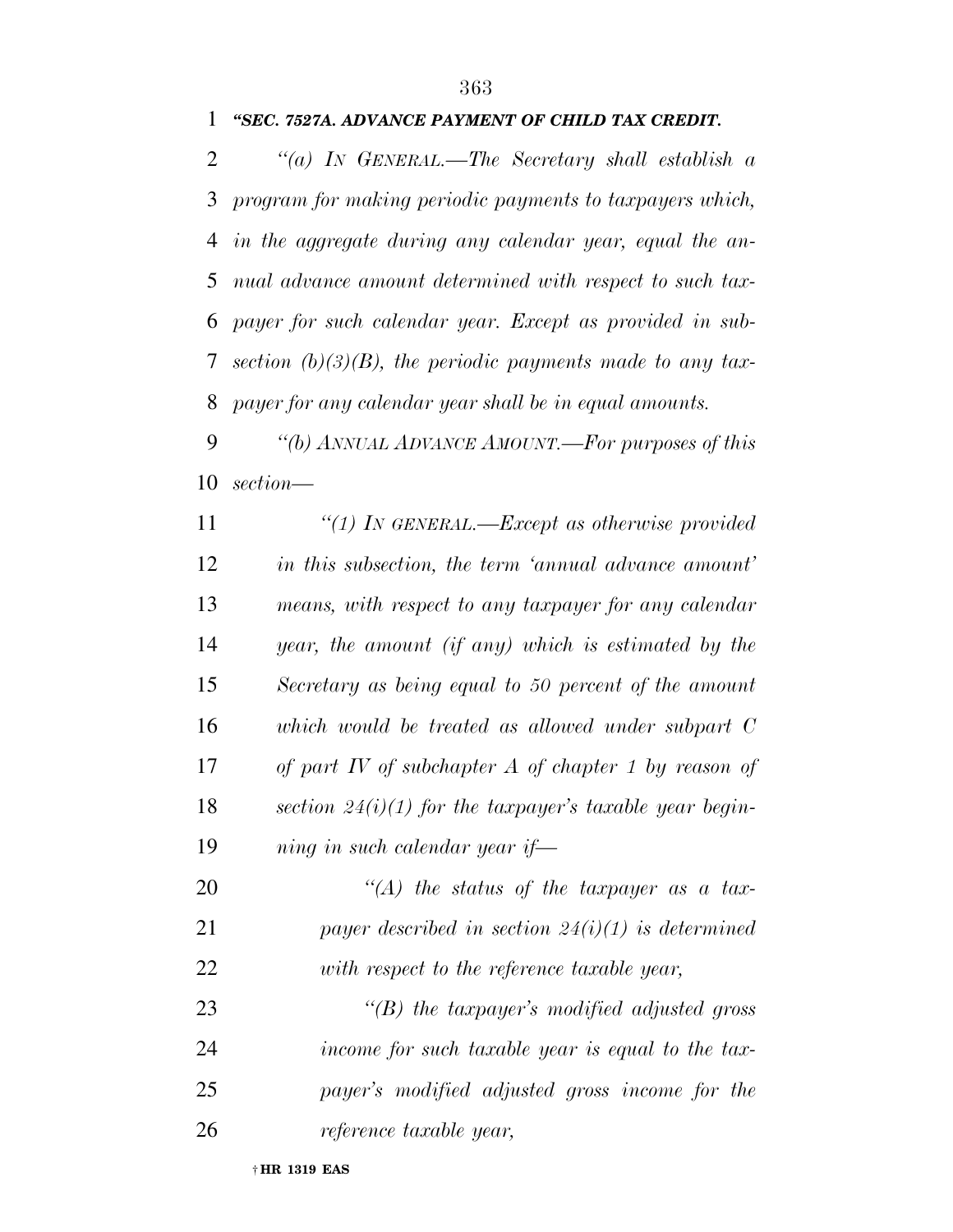*''(C) the only children of such taxpayer for such taxable year are qualifying children prop- erly claimed on the taxpayer's return of tax for the reference taxable year, and ''(D) the ages of such children (and the sta- tus of such children as qualifying children) are determined for such taxable year by taking into account the passage of time since the reference taxable year. ''(2) REFERENCE TAXABLE YEAR.—Except as provided in paragraph (3)(A), the term 'reference tax- able year' means, with respect to any taxpayer for any calendar year, the taxpayer's taxable year begin- ning in the preceding calendar year or, in the case of taxpayer who did not file a return of tax for such taxable year, the taxpayer's taxable year beginning in the second preceding calendar year. ''(3) MODIFICATIONS DURING CALENDAR YEAR.— ''(A) IN GENERAL.—The Secretary may modify, during any calendar year, the annual advance amount with respect to any taxpayer for such calendar year to take into account— ''(i) a return of tax filed by such tax- payer during such calendar year (and the taxable year to which such return relates*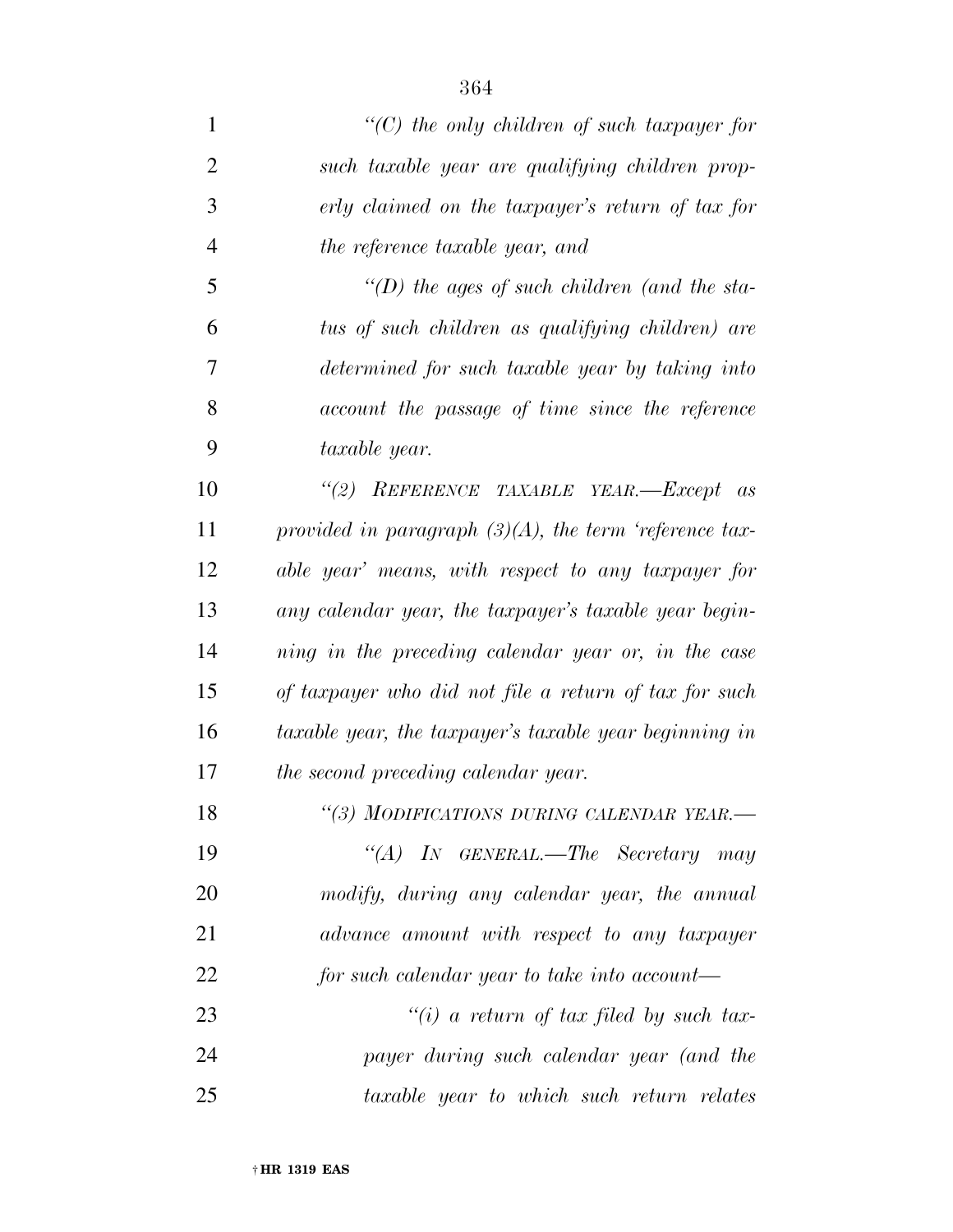*may be taken into account as the reference taxable year), and* 

 *''(ii) any other information provided by the taxpayer to the Secretary which al- lows the Secretary to determine payments under subsection (a) which, in the aggregate during any taxable year of the taxpayer, more closely total the Secretary's estimate of the amount treated as allowed under sub- part C of part IV of subchapter A of chapter 1 by reason of section 24(i)(1) for such tax-able year of such taxpayer.* 

 *''(B) ADJUSTMENT TO REFLECT EXCESS OR DEFICIT IN PRIOR PAYMENTS.—In the case of any modification of the annual advance amount under subparagraph (A), the Secretary may ad- just the amount of any periodic payment made after the date of such modification to properly take into account the amount by which any peri- odic payment made before such date was greater than or less than the amount that such payment would have been on the basis of the annual ad-vance amount as so modified.* 

 *''(4) DETERMINATION OF STATUS.—If informa-tion contained in the taxpayer's return of tax for the*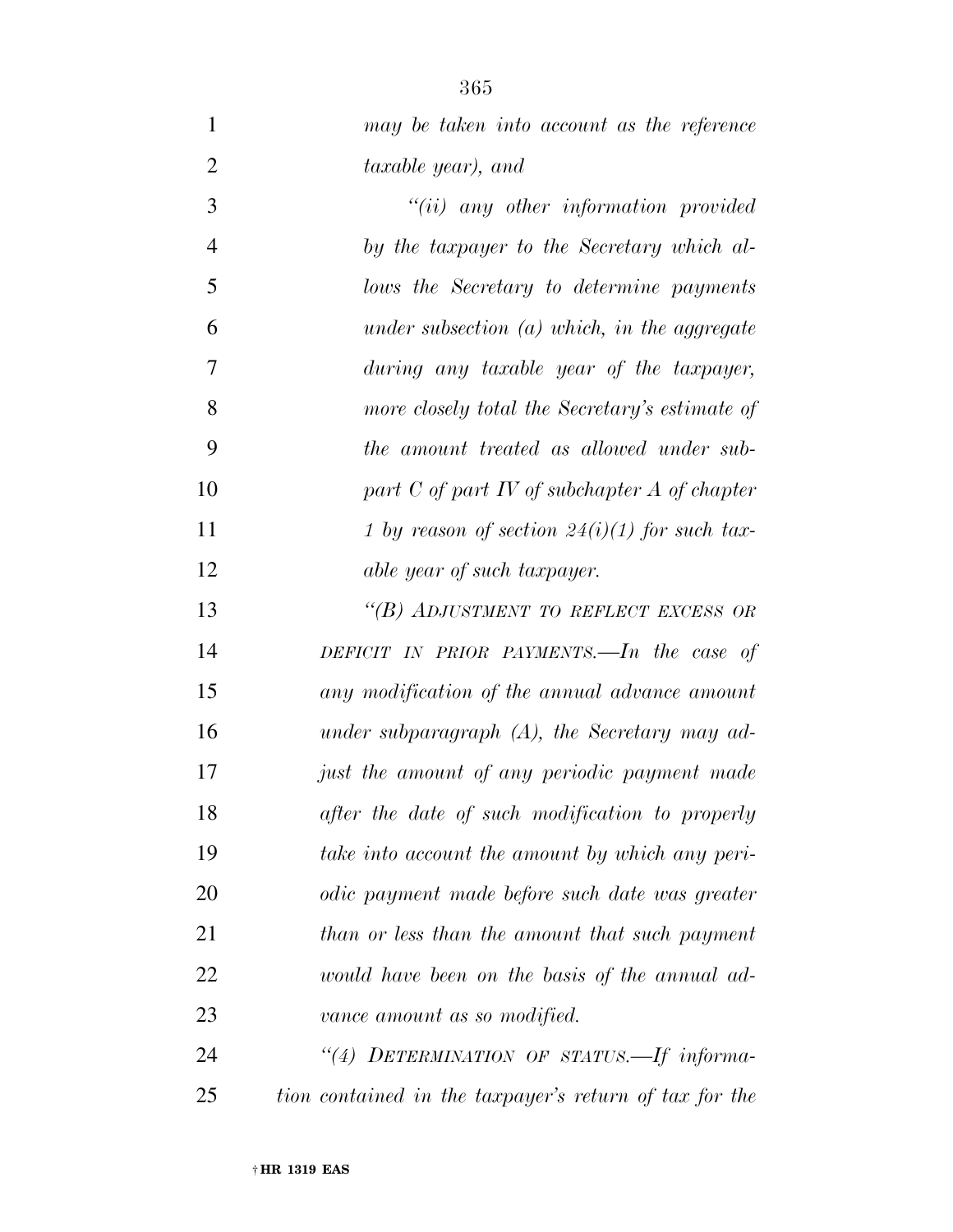| $\mathbf{1}$   | reference taxable year does not establish the status of   |
|----------------|-----------------------------------------------------------|
| $\overline{2}$ | the taxpayer as being described in section $24(i)(1)$ ,   |
| 3              | the Secretary shall, for purposes of paragraph $(1)(A)$ , |
| $\overline{4}$ | determine such status based on information known to       |
| 5              | the Secretary.                                            |
| 6              | "(5) TREATMENT OF CERTAIN DEATHS.—A child                 |
| 7              | shall not be taken into account in determining the an-    |
| 8              | nual advance amount under paragraph (1) if the            |
| 9              | death of such child is known to the Secretary as of       |
| 10             | the beginning of the calendar year for which the esti-    |
| 11             | mate under such paragraph is made.                        |
| 12             | "(c) ON-LINE INFORMATION PORTAL.—The Secretary            |
| 13             | shall establish an on-line portal which allows taxpayers  |
| 14             | $to-$                                                     |
| 15             | $\lq(1)$ elect not to receive payments under this sec-    |
| 16             | tion, and                                                 |
| 17             | $\lq(2)$ provide information to the Secretary which       |
| 18             | would be relevant to a modification under subsection      |
| 19             | $(b)(3)(B)$ of the annual advance amount, including       |
| 20             | information regarding—                                    |
| 21             | $\lq (A)$ a change in the number of the tax-              |
| 22             | payer's qualifying children, including by reason          |
| 23             | of the birth of a child,                                  |
| 24             | $\lq\lq B$ a change in the taxpayer's marital             |
| 25             | status,                                                   |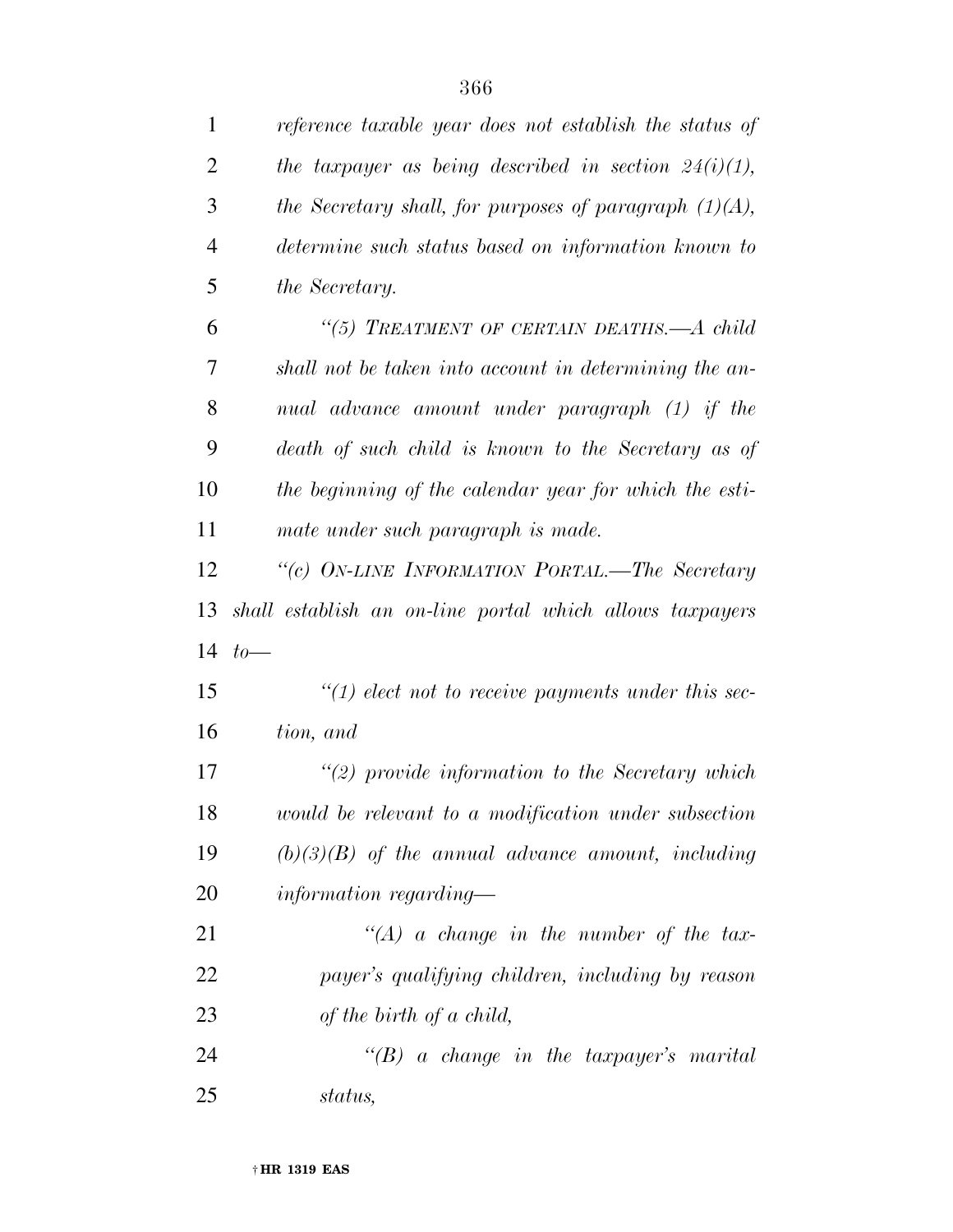| 1              | $C(C)$ a significant change in the taxpayer's                    |
|----------------|------------------------------------------------------------------|
| $\overline{2}$ | <i>income, and</i>                                               |
| 3              | "(D) any other factor which the Secretary                        |
| 4              | may provide.                                                     |
| 5              | "(d) NOTICE OF PAYMENTS.—Not later than January                  |
| 6              | 31 of the calendar year following any calendar year during       |
| 7              | which the Secretary makes one or more payments to any            |
| 8              | taxpayer under this section, the Secretary shall provide         |
| 9              | such taxpayer with a written notice which includes the tax-      |
| 10             | payer's taxpayer identity (as defined in section $6103(b)(6)$ ), |
| 11             | the aggregate amount of such payments made to such tax-          |
| 12             | payer during such calendar year, and such other informa-         |
| 13             | tion as the Secretary determines appropriate.                    |
| 14             | "(e) ADMINISTRATIVE PROVISIONS.—                                 |
| 15             | "(1) APPLICATION OF ELECTRONIC FUNDS PAY-                        |
| 16             | MENT REQUIREMENT.—The payments made by the                       |
| 17             | Secretary under subsection $(a)$ shall be made by elec-          |
| 18             | tronic funds transfer to the same extent and in the              |
| 19             | same manner as if such payments were Federal pay-                |
| 20             | ments not made under this title.                                 |
| 21             | "(2) APPLICATION OF CERTAIN RULES.-Rules                         |

 *similar to the rules of subparagraphs (B) and (C) of section 6428A(f)(3) shall apply for purposes of this section.*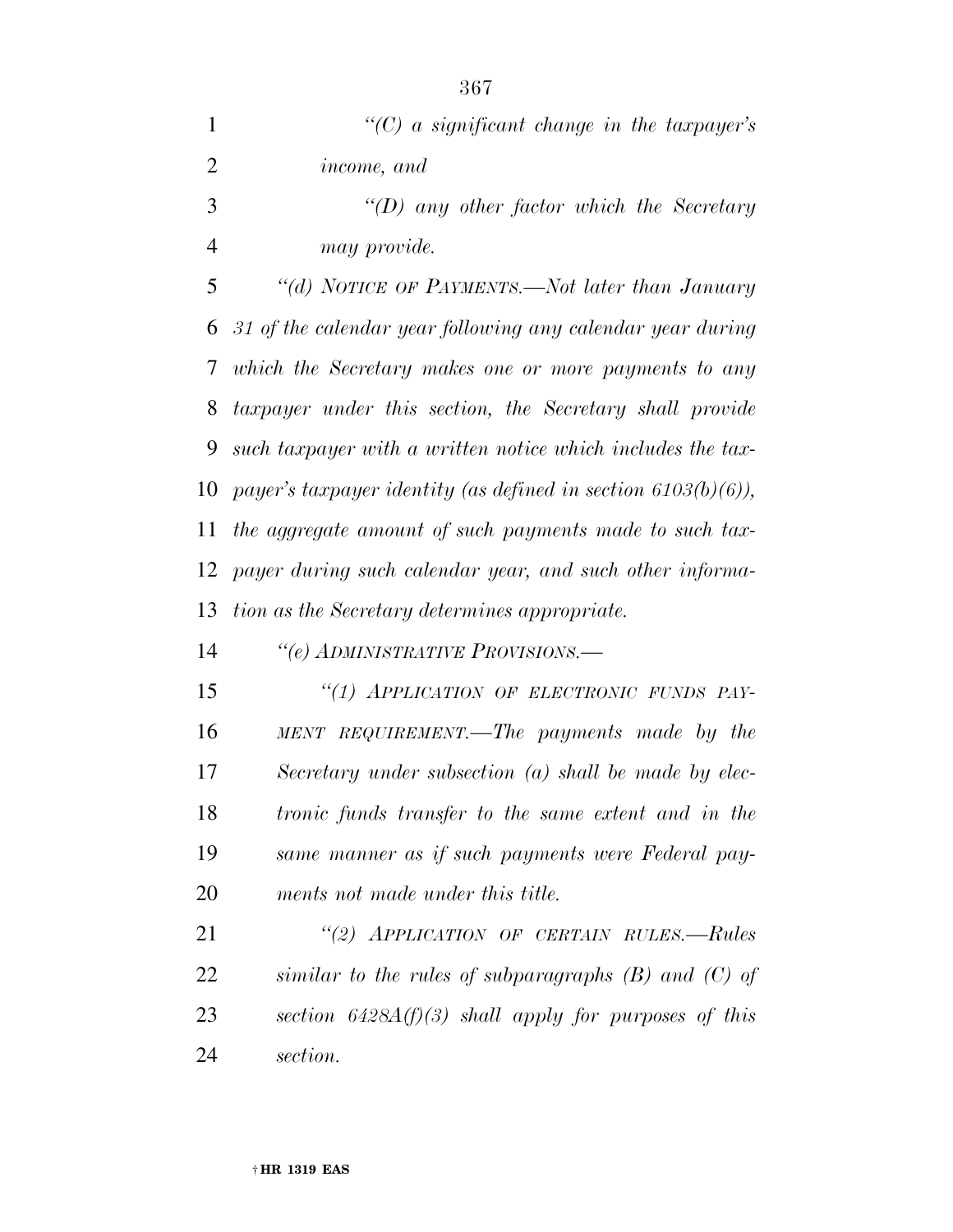| 1              | "(3) EXCEPTION FROM REDUCTION OR<br>$OFF-$            |
|----------------|-------------------------------------------------------|
| $\overline{2}$ | $SET.$ Any payment made to any individual under       |
| 3              | this section shall not be—                            |
| $\overline{4}$ | $\lq (A)$ subject to reduction or offset pursuant     |
| 5              | to subsection (c), (d), (e), or (f) of section $6402$ |
| 6              | or any similar authority permitting offset, or        |
| 7              | $\lq\lq(B)$ reduced or offset by other assessed Fed-  |
| 8              | eral taxes that would otherwise be subject to levy    |
| 9              | or collection.                                        |
| 10             | "(4) APPLICATION OF ADVANCE PAYMENTS IN               |
| 11             | THE POSSESSIONS OF THE UNITED STATES.-                |
| 12             | "(A) IN GENERAL.—The advance payment                  |
| 13             | amount determined under this section shall be         |
| 14             | determined                                            |
| 15             | "(i) by applying section $24(i)(1)$ with-             |
| 16             | out regard to the phrase 'or is a bona fide           |
| 17             | resident of Puerto Rico (within the meaning           |
| 18             | of section $937(a)$ , and                             |
| 19             | $``(ii)$ without regard to section                    |
| 20             | 24(k)(3)(C)(ii)(I).                                   |
| 21             | "(B) MIRROR CODE POSSESSIONS.—In the                  |
| 22             | case of any possession of the United States with      |
| 23             | a mirror code tax system (as defined in section       |
| 24             | $(24(k))$ , this section shall not be treated as part |
| 25             | of the income tax laws of the United States for       |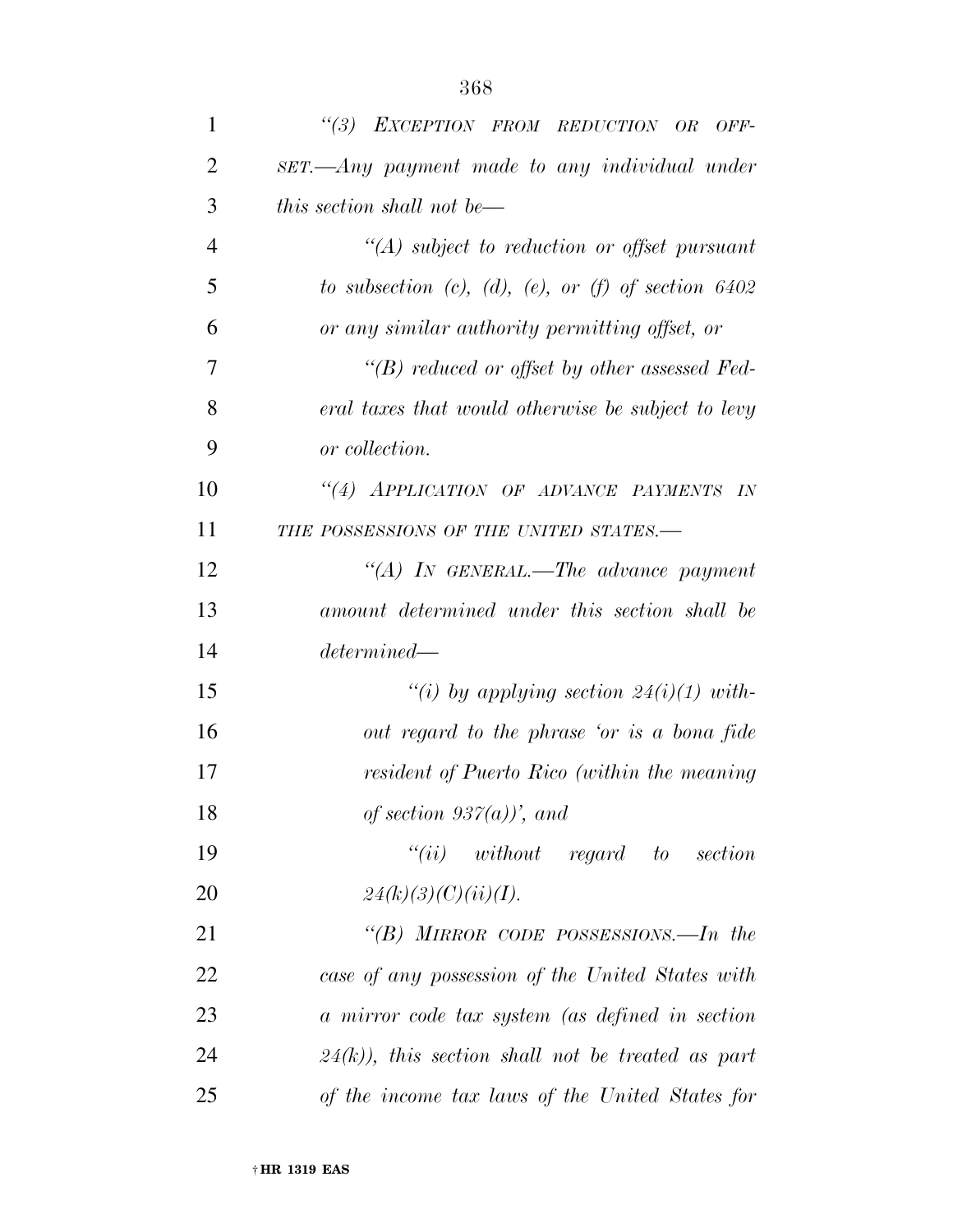| $\mathbf{1}$   | purposes of determining the income tax law of    |
|----------------|--------------------------------------------------|
| $\overline{2}$ | such possession unless such possession elects to |
| 3              | have this section be so treated.                 |
| $\overline{4}$ | "(C) ADMINISTRATIVE EXPENSES OF AD-              |
| 5              | VANCE PAYMENTS.-                                 |
| 6              | "(i) MIRROR CODE POSSESSIONS.—In                 |
| $\overline{7}$ | the case of any possession described in sub-     |
| 8              | paragraph $(B)$ which makes the election de-     |
| 9              | scribed in such subparagraph, the amount         |
| 10             | otherwise paid by the Secretary to such pos-     |
| 11             | session under section $24(k)(1)(A)$ with re-     |
| 12             | spect to taxable years beginning in 2021         |
| 13             | shall be increased by $$300,000$ if such pos-    |
| 14             | session has a plan, which has been approved      |
| 15             | by the Secretary, for making advance pay-        |
| 16             | ments consistent with such election.             |
| 17             | "(ii) $AMERICAN$ SAMOA.—The amount               |
| 18             | otherwise paid by the Secretary to Amer-         |
| 19             | ican Samoa under subparagraph (A) of sec-        |
| 20             | tion $24(k)(3)$ with respect to taxable years    |
| 21             | beginning in 2021 shall be increased by          |
| 22             | $$300,000$ if the plan described in subpara-     |
| 23             | $graph$ (B) of such section includes a pro-      |
| 24             | gram, which has been approved by the Sec-        |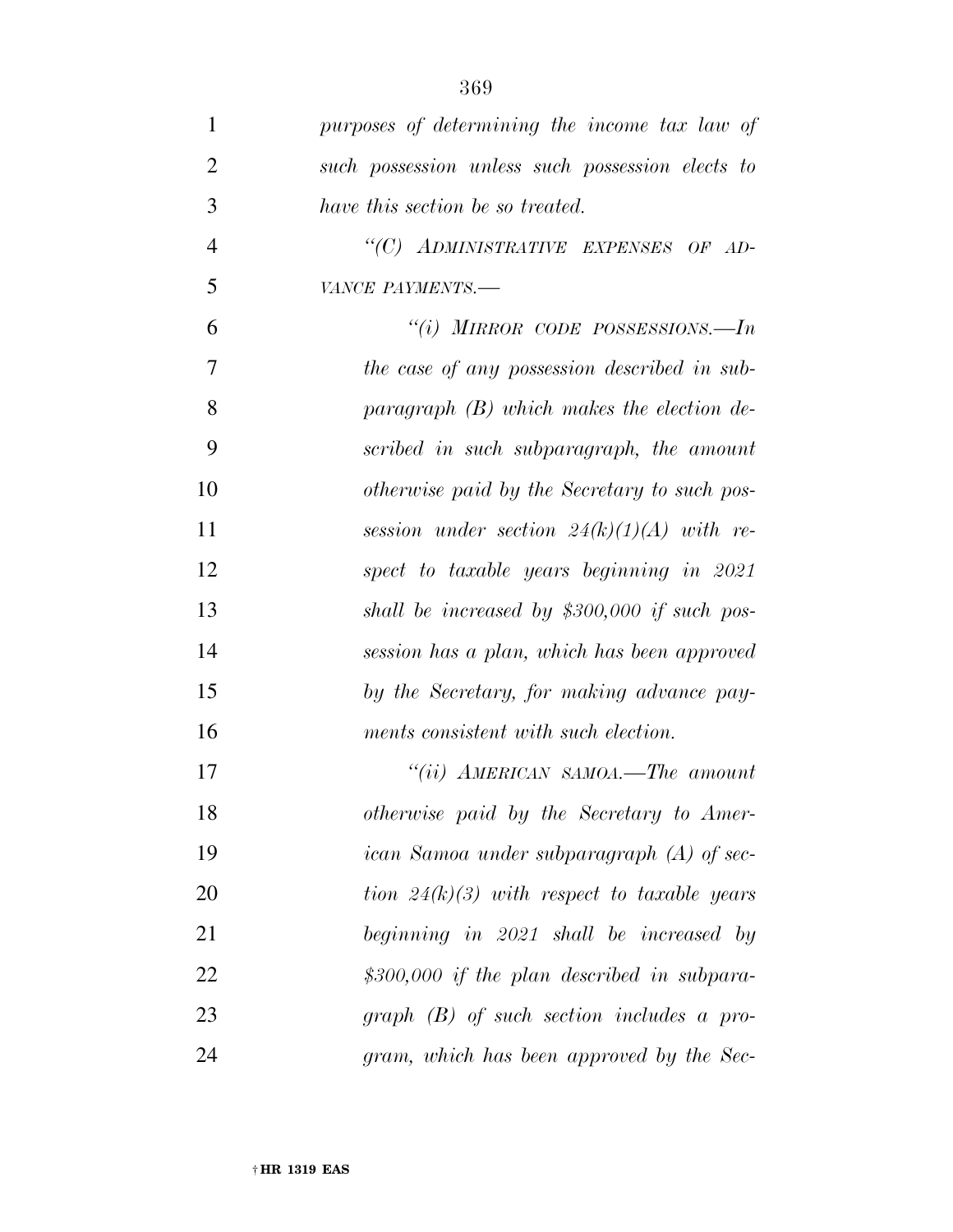| 1              | retary, for making advance payments under                         |
|----------------|-------------------------------------------------------------------|
| $\overline{2}$ | rules similar to the rules of this section.                       |
| $\mathfrak{Z}$ | "(iii) TIMING OF PAYMENT.—The Sec-                                |
| $\overline{4}$ | retary may pay, upon the request of the                           |
| 5              | possession of the United States to which the                      |
| 6              | payment is to be made, the amount of the                          |
| 7              | increase determined under clause $(i)$ or $(ii)$                  |
| 8              | <i>immediately upon approval of the plan re-</i>                  |
| 9              | ferred to in such clause, respectively.                           |
| 10             | "(f) APPLICATION.—No payments shall be made under                 |
| 11             | the program established under subsection (a) with respect         |
| 12             | $to-$                                                             |
|                |                                                                   |
| 13             | "(1) any period before July 1, 2021, or                           |
| 14             | "(2) any period after December 31, 2021.                          |
| 15             | "(g) REGULATIONS.—The Secretary shall issue such                  |
| 16             | regulations or other guidance as the Secretary determines         |
| 17             | necessary or appropriate to carry out the purposes of this        |
| 18             | section and subsections $(i)(1)$ and $(j)$ of section 24, includ- |
| 19             | ing regulations or other guidance which provides for the          |
| 20             | application of such provisions where the filing status of the     |
| 21             | taxpayer for a taxable year is different from the status used     |
|                | 22 for determining the annual advance amount.".                   |
| 23             | (2) RECONCILIATION OF CREDIT AND ADVANCE                          |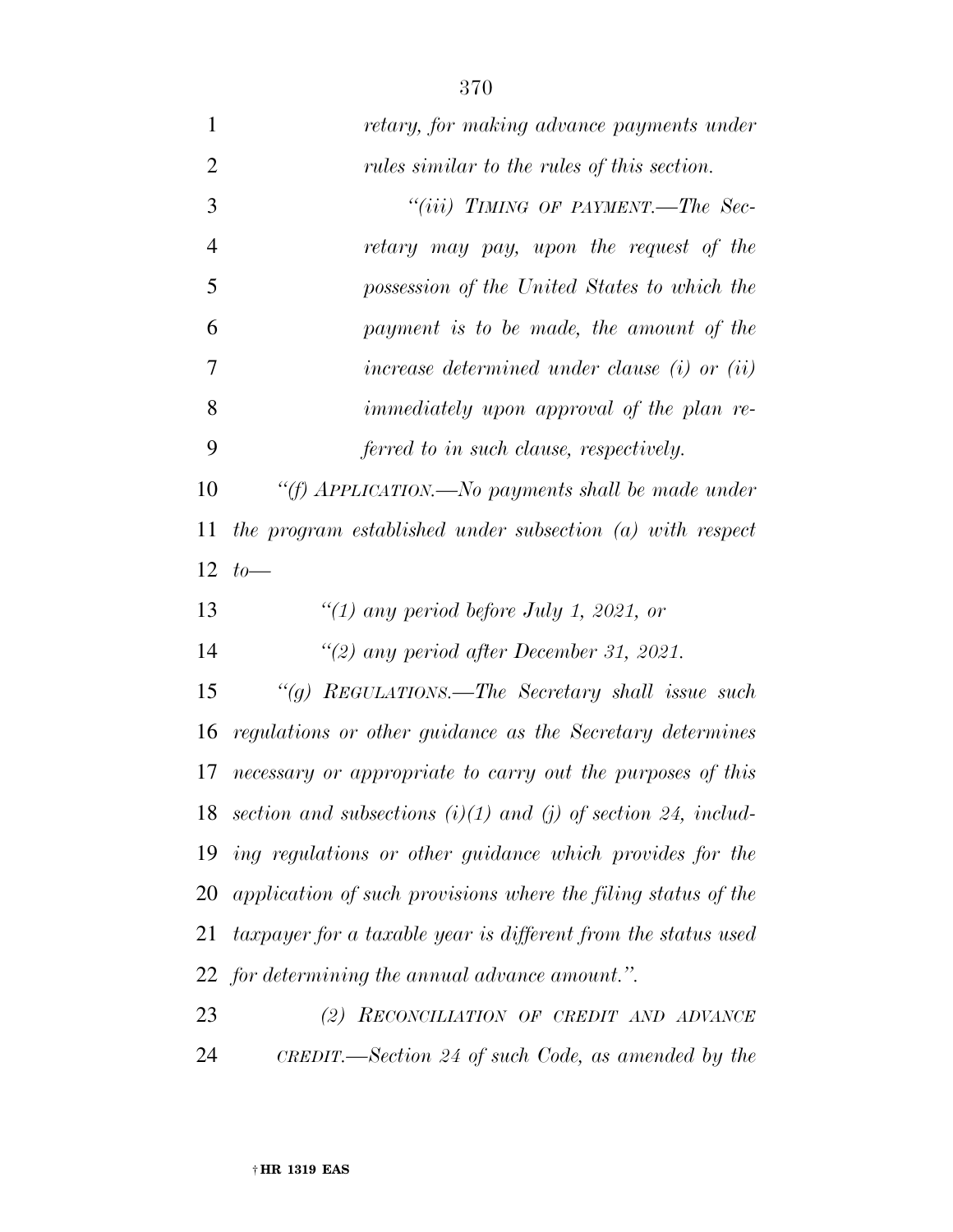| $\mathbf{1}$   | preceding provision of this Act, is amended by adding   |
|----------------|---------------------------------------------------------|
| $\overline{2}$ | at the end the following new subsection:                |
| 3              | "(i) RECONCILIATION OF CREDIT AND ADVANCE CRED-         |
| $\overline{4}$ | IT.                                                     |
| 5              | "(1) IN GENERAL.—The amount of the credit al-           |
| 6              | lowed under this section to any taxpayer for any tax-   |
| 7              | able year shall be reduced (but not below zero) by the  |
| 8              | aggregate amount of payments made under section         |
| 9              | 7527A to such taxpayer during such taxable year.        |
| 10             | Any failure to so reduce the credit shall be treated as |
| 11             | arising out of a mathematical or clerical error and     |
| 12             | assessed according to section $6213(b)(1)$ .            |
| 13             | "(2) EXCESS ADVANCE PAYMENTS.-                          |
| 14             | "(A) In GENERAL.—If the aggregate amount                |
| 15             | of payments under section 7527A to the taxpayer         |
| 16             | during the taxable year exceeds the amount of           |
| 17             | the credit allowed under this section to such tax-      |
| 18             | payer for such taxable year (determined without         |
| 19             | regard to paragraph $(1)$ ), the tax imposed by         |
| 20             | this chapter for such taxable year shall be in-         |
| 21             | creased by the amount of such excess. Any failure       |
| 22             | to so increase the tax shall be treated as arising      |
| 23             | out of a mathematical or clerical error and as-         |
| 24             | sessed according to section $6213(b)(1)$ .              |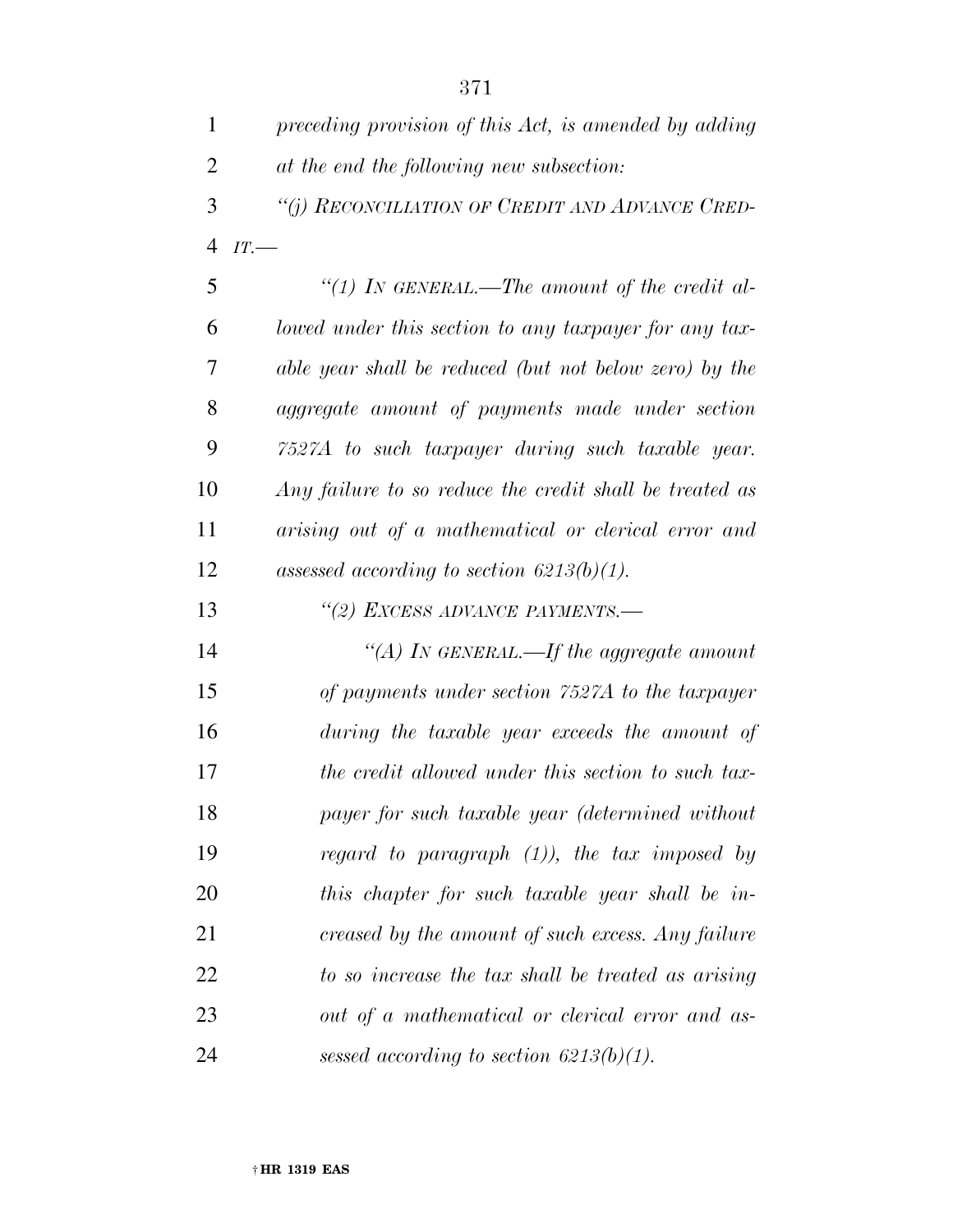| "(B) SAFE HARBOR BASED ON MODIFIED |
|------------------------------------|
| ADJUSTED GROSS INCOME.-            |
| "(i) IN GENERAL.—In the case of a  |

| $\overline{4}$ | taxpayer whose modified adjusted gross in-     |
|----------------|------------------------------------------------|
| 5              | come (as defined in subsection $(b)$ ) for the |
| 6              | taxable year does not exceed 200 percent of    |
| 7              | the applicable income threshold, the amount    |
| 8              | of the increase determined under subpara-      |
| 9              | $graph(A)$ with respect to such taxpayer for   |
| 10             | such taxable year shall be reduced (but not    |
| 11             | below zero) by the safe harbor amount.         |

 *''(ii) PHASE OUT OF SAFE HARBOR AMOUNT.—In the case of a taxpayer whose modified adjusted gross income (as defined in subsection (b)) for the taxable year ex- ceeds the applicable income threshold, the safe harbor amount otherwise in effect under clause (i) shall be reduced by the amount which bears the same ratio to such amount as such excess bears to the applica-ble income threshold.* 

 *''(iii) APPLICABLE INCOME THRESH- OLD.—For purposes of this subparagraph, the term 'applicable income threshold' means—* 

† **HR 1319 EAS**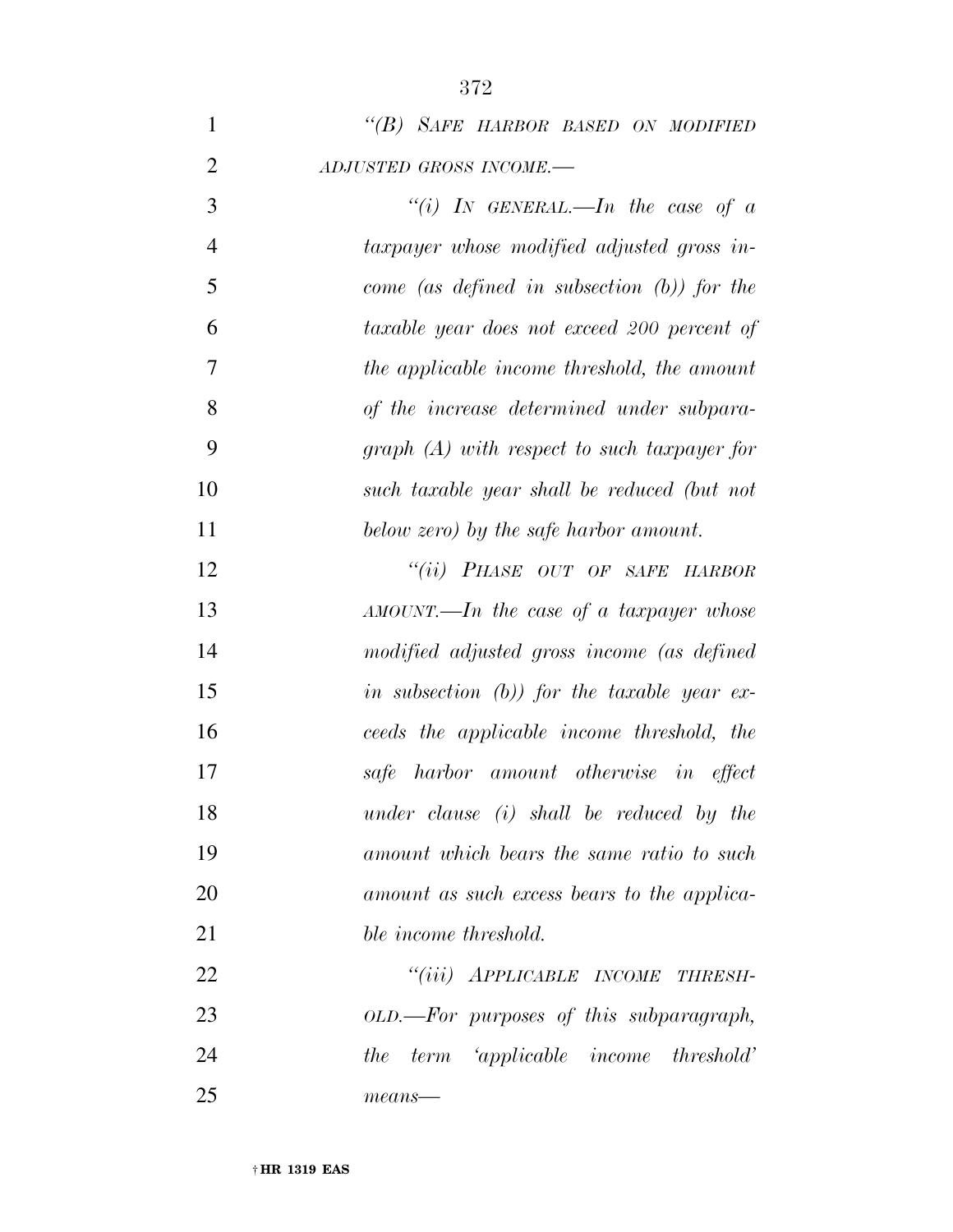| $\mathbf{1}$   | "(I) $$60,000$ in the case of a joint                 |
|----------------|-------------------------------------------------------|
| $\overline{2}$ | return or surviving spouse (as defined                |
| 3              | in section $2(a)$ ),                                  |
| $\overline{4}$ | "(II) $$50,000$ in the case of a                      |
| 5              | head of household, and                                |
| 6              | "(III) $$40,000$ in any other case.                   |
| 7              | "(iv) SAFE HARBOR AMOUNT.—For                         |
| 8              | purposes of this subparagraph, the term               |
| 9              | 'safe harbor amount' means, with respect to           |
| 10             | any taxable year, the product of $-$                  |
| 11             | "(I) $$2,000$ , multiplied by                         |
| 12             | "(II) the excess (if any) of the                      |
| 13             | number of qualified children taken into               |
| 14             | account in determining the annual ad-                 |
| 15             | vance amount with respect to the tax-                 |
| 16             | payer under section 7527A with re-                    |
| 17             | spect to months beginning in such tax-                |
| 18             | able year, over the number of qualified               |
| 19             | children taken into account in deter-                 |
| 20             | mining the credit allowed under this                  |
| 21             | section for such taxable year.".                      |
| 22             | (3) COORDINATION WITH WAGE WITHHOLDING.—              |
| 23             | Section $3402(f)(1)(C)$ of such Code is amended by    |
| 24             | striking "section $24(a)$ " and inserting "section 24 |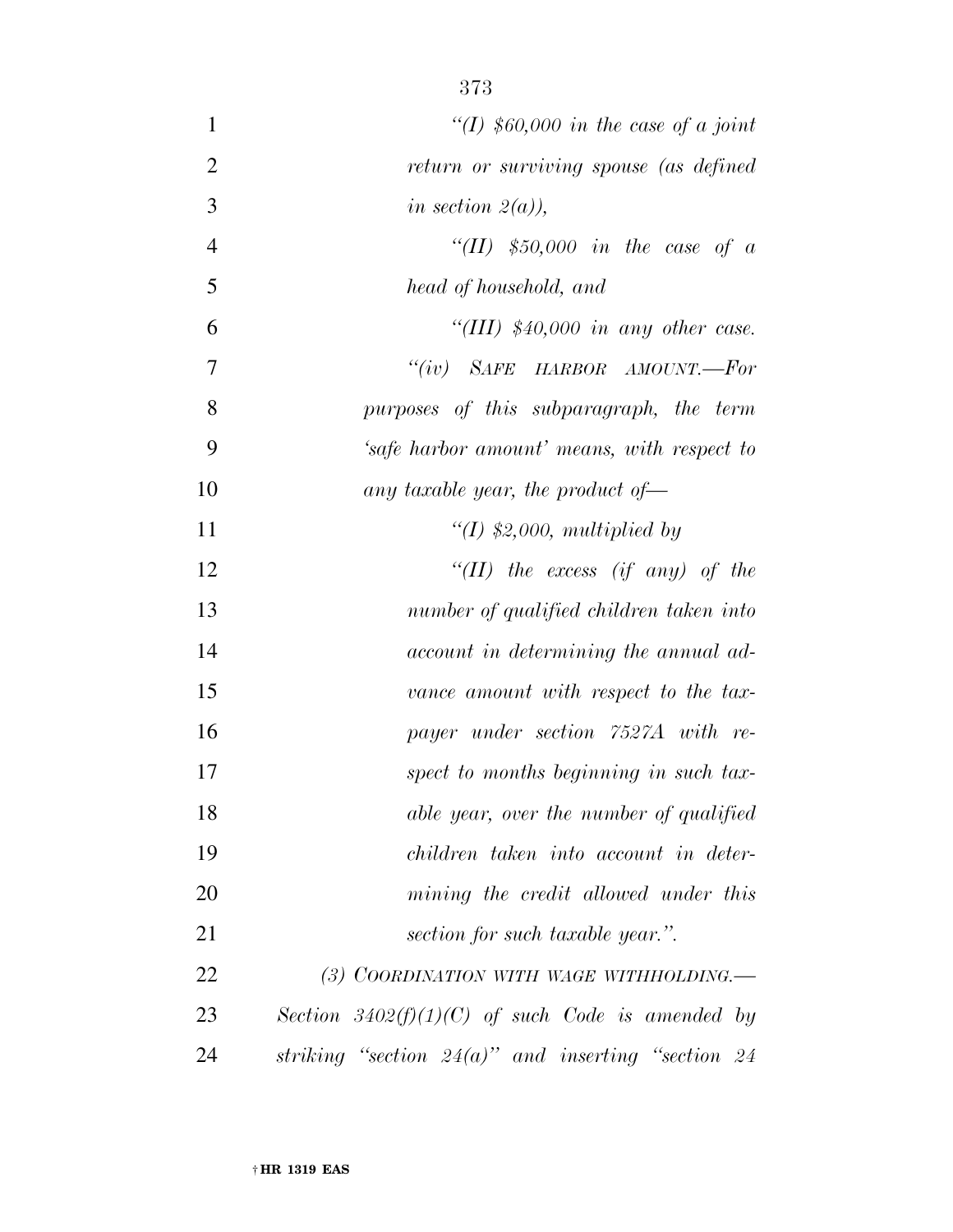| $\mathbf{1}$   | $(determined\ after\ application\ of\ subsection\ (j)\ there$ |
|----------------|---------------------------------------------------------------|
| $\overline{2}$ | $of)$ ".                                                      |
| 3              | (4) CONFORMING AMENDMENTS.-                                   |
| $\overline{4}$ | (A) Section $26(b)(2)$ of such Code is amend-                 |
| 5              | ed by striking "and" at the end of subparagraph               |
| 6              | $(X)$ , by striking the period at the end of subpara-         |
| 7              | graph $(Y)$ and inserting ", and", and by adding              |
| 8              | at the end the following new subparagraph:                    |
| 9              | "(Z) section 24(j)(2) (relating to excess ad-                 |
| 10             | vance payments).".                                            |
| 11             | (B) Section $6211(b)(4)(A)$ of such Code, as                  |
| 12             | amended by the preceding provisions of this sub-              |
| 13             | title, is amended—                                            |
| 14             | (i) by striking " $24(d)$ " and inserting                     |
| 15             | "24 by reason of subsections (d) and $(i)(1)$                 |
| 16             | thereof", and                                                 |
| 17             | (ii) by striking "and $6428B$ " and in-                       |
| 18             | serting "6428B, and 7527A".                                   |
| 19             | (C) Paragraph (2) of section $1324(b)$ of title               |
| 20             | 31, United States Code, is amended—                           |
| 21             | (i) by inserting "24," before "25A",                          |
| 22             | and                                                           |
| 23             | $(ii)$ by striking " or 6431" and insert-                     |
| 24             | ing "6431, or 7527A".                                         |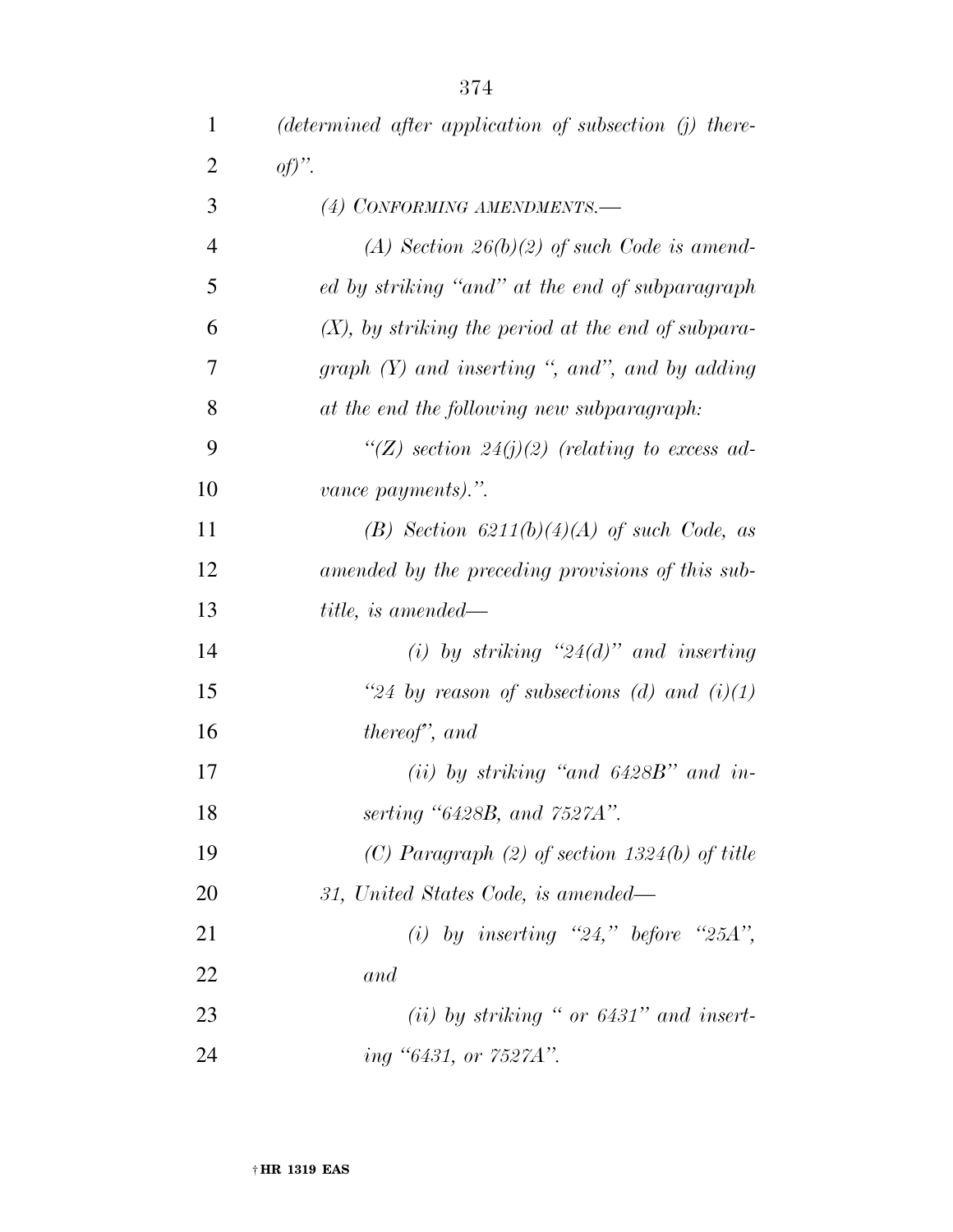| $\mathbf{1}$   | (D) The table of sections for chapter $77$ of          |
|----------------|--------------------------------------------------------|
| $\overline{2}$ | the Internal Revenue Code of 1986 is amended           |
| 3              | by inserting after the item relating to section        |
| $\overline{4}$ | 7527 the following new item:                           |
|                | "Sec. 7527A. Advance payment of child tax credit.".    |
| 5              | (5) APPROPRIATIONS TO CARRY OUT ADVANCE                |
| 6              | PAYMENTS.—Immediately upon the enactment of this       |
| 7              | Act, in addition to amounts otherwise available, there |
| 8              | are appropriated for fiscal year 2021, out of any      |
| 9              | money in the Treasury not otherwise appropriated:      |
| 10             | $(A)$ \$397,200,000 to remain available until          |
| 11             | September 30, 2022, for necessary expenses for         |
| 12             | the Internal Revenue Service to carry out this         |
| 13             | section (and the amendments made by this sec-          |
| 14             | tion), which shall supplement and not supplant         |
| 15             | any other appropriations that may be available         |
| 16             | for this purpose, and                                  |
| 17             | $(B)$ \$16,200,000 to remain available until           |
| 18             | September 30, 2022, for necessary expenses for         |
| 19             | the Bureau of the Fiscal Service to carry out this     |
| 20             | section (and the amendments made by this sec-          |
| 21             | tion), which shall supplement and not supplant         |
| 22             | any other appropriations that may be available         |
| 23             | for this purpose.                                      |
| 24             | (c) EFFECTIVE DATE.—                                   |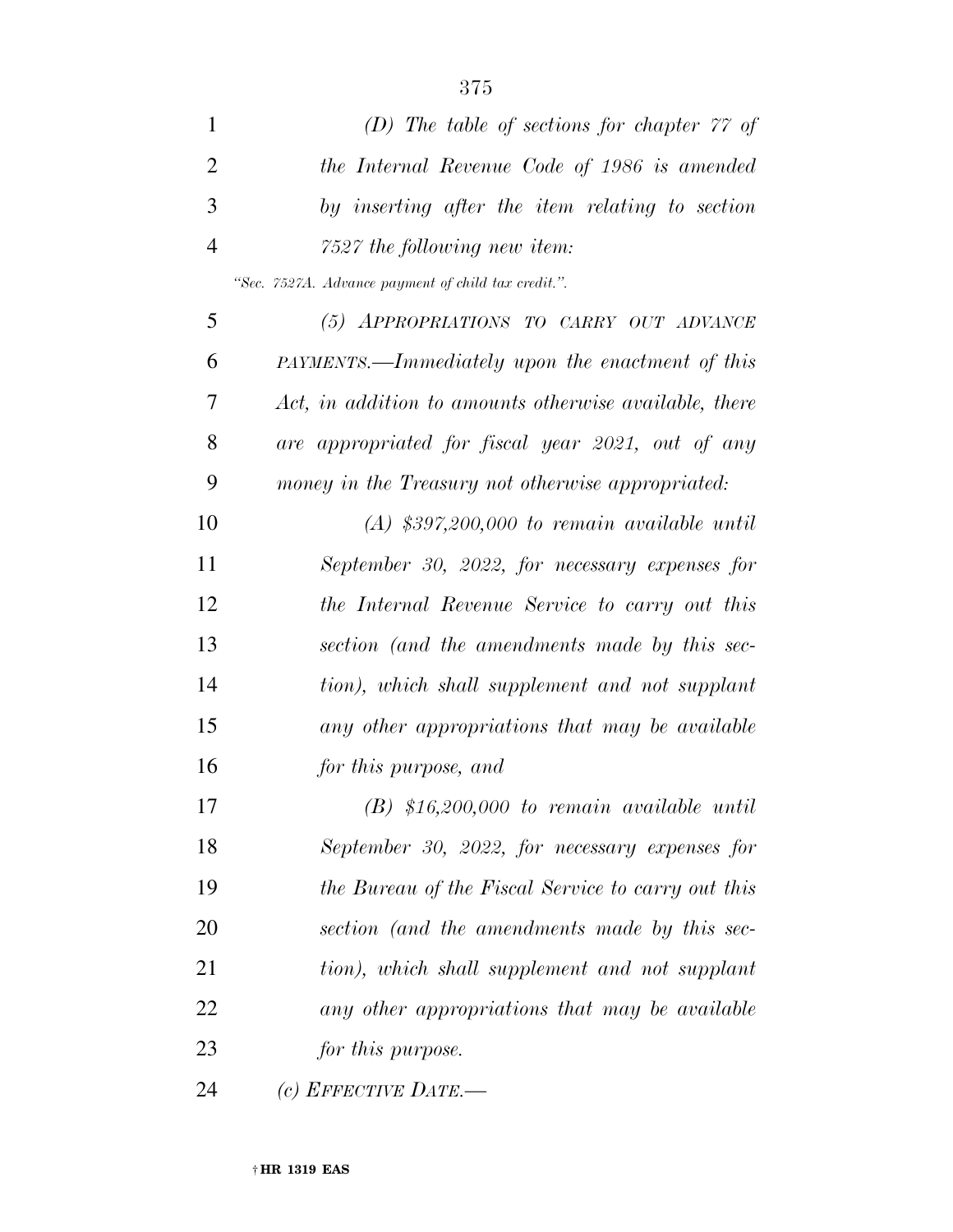*(1) IN GENERAL.—The amendments made by* 

| $\overline{2}$ | this section shall apply to taxable years beginning      |
|----------------|----------------------------------------------------------|
| 3              | after December 31, 2020.                                 |
| $\overline{4}$ | (2) ESTABLISHMENT OF ADVANCE PAYMENT PRO-                |
| 5              | GRAM.—The Secretary of the Treasury (or the Sec-         |
| 6              | retary's designee) shall establish the program de-       |
| 7              | scribed in section 7527A of the Internal Revenue Code    |
| 8              | of 1986 as soon as practicable after the date of the en- |
| 9              | actment of this Act, except that the Secretary shall en- |
| 10             | sure that the timing of the establishment of such pro-   |
| 11             | gram does not interfere with carrying out section        |
| 12             | $6428B(g)$ as rapidly as possible.                       |
| 13             | SEC. 9612. APPLICATION OF CHILD TAX CREDIT IN POSSES-    |
| 14             | SIONS.                                                   |
| 15             | (a) IN GENERAL.—Section 24 of the Internal Revenue       |
| 16             | Code of 1986, as amended by the preceding provisions of  |
| 17             | this Act, is amended by adding at the end the following  |
| 18             | new subsection:                                          |
| 19             | "(k) APPLICATION OF CREDIT IN POSSESSIONS.—              |
| 20             | "(1) MIRROR CODE POSSESSIONS.-                           |
| 21             | "(A) IN GENERAL.—The Secretary shall pay                 |
| 22             | to each possession of the United States with a           |
| 23             | mirror code tax system amounts equal to the loss         |
| 24             | $(if any) to that possession by reason of the appli-$    |
| 25             | cation of this section (determined without regard        |
|                | 1910 FAC                                                 |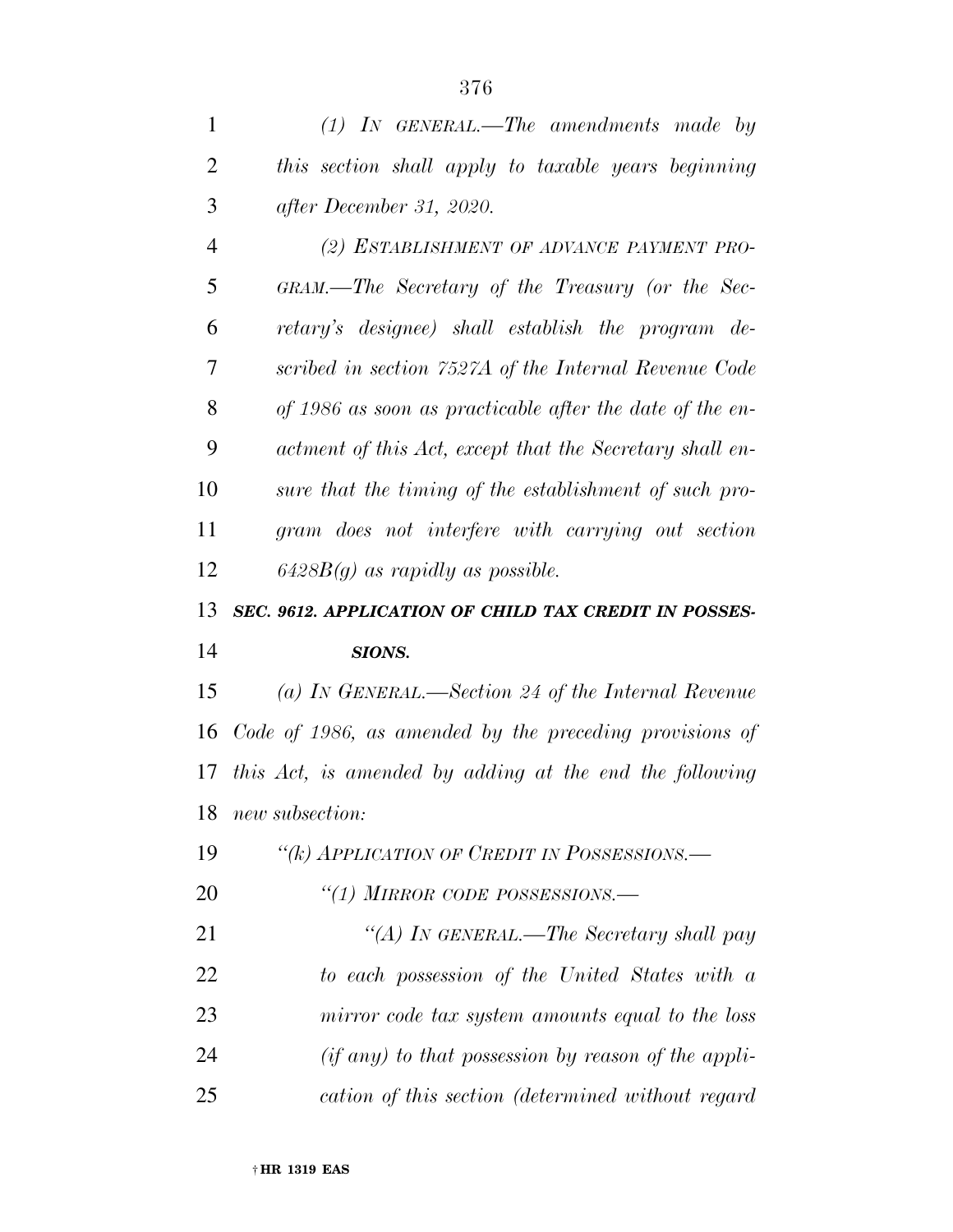| $\mathbf{1}$   | to this subsection) with respect to taxable years                       |
|----------------|-------------------------------------------------------------------------|
| $\overline{2}$ | beginning after 2020. Such amounts shall be de-                         |
| 3              | termined by the Secretary based on information                          |
| $\overline{4}$ | provided by the government of the respective pos-                       |
| 5              | session.                                                                |
| 6              | $\lq(B)$<br>COORDINATION WITH CREDIT<br>$AL^-$                          |
| 7              | <i>AGAINST UNITED</i><br><b>STATES</b><br><b>LOWED</b><br><b>INCOME</b> |
| 8              | TAXES.—No credit shall be allowed under this                            |
| 9              | section for any taxable year to any individual to                       |
| 10             | whom a credit is allowable against taxes im-                            |
| 11             | posed by a possession of the United States with                         |
| 12             | a mirror code tax system by reason of the appli-                        |
| 13             | cation of this section in such possession for such                      |
| 14             | taxable year.                                                           |
| 15             | "(C) MIRROR CODE TAX SYSTEM.—For pur-                                   |
| 16             | poses of this paragraph, the term 'mirror code                          |
| 17             | tax system' means, with respect to any posses-                          |
| 18             | sion of the United States, the income tax system                        |
| 19             | of such possession if the income tax liability of                       |
| 20             | the residents of such possession under such sys-                        |
| 21             | tem is determined by reference to the income tax                        |
| 22             | laws of the United States as if such possession                         |
| 23             | were the United States.                                                 |
| 24             | "(2) PUERTO RICO.—                                                      |

† **HR 1319 EAS**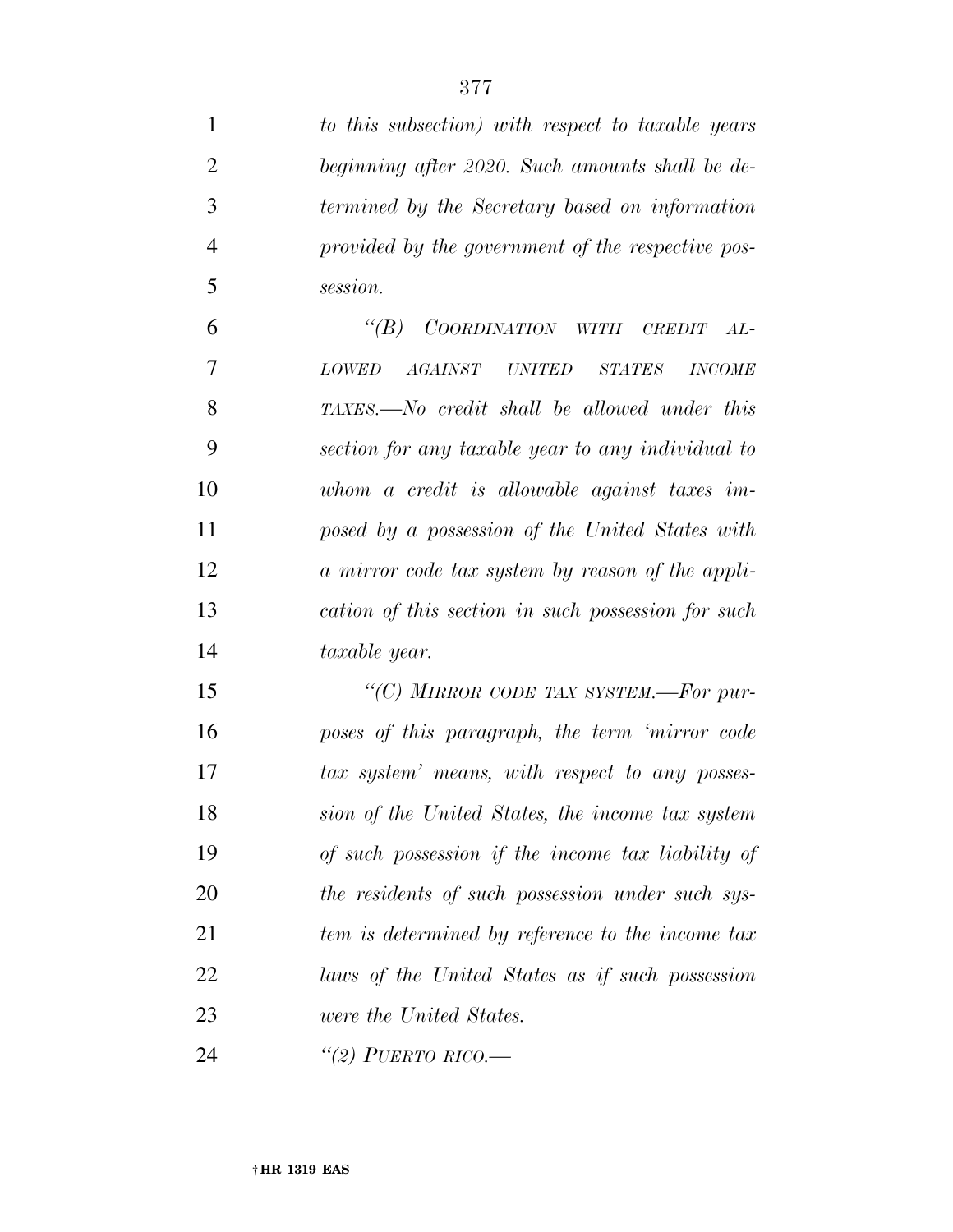| 1              | "(A) APPLICATION TO TAXABLE YEARS IN                        |
|----------------|-------------------------------------------------------------|
| $\overline{2}$ | $2021 -$                                                    |
| 3              | $``(i)$ For application of refundable                       |
| $\overline{4}$ | credit to residents of Puerto Rico, see sub-                |
| 5              | section $(i)(1)$ .                                          |
| 6              | $``(ii)$ For nonapplication of advance                      |
| 7              | payment to residents of Puerto Rico, see sec-               |
| 8              | tion $7527A(e)(4)(A)$ .                                     |
| 9              | "(B) APPLICATION TO TAXABLE<br>YEARS                        |
| 10             | $A \text{FTER } 2021. - In$ the case of any bona fide resi- |
| 11             | dent of Puerto Rico (within the meaning of sec-             |
| 12             | tion $937(a)$ ) for any taxable year beginning after        |
| 13             | December 31, 2021—                                          |
| 14             | $``(i)$ the credit determined under this                    |
| 15             | section shall be allowable to such resident,                |
| 16             | and                                                         |
| 17             | "(ii) subsection $(d)(1)(B)(ii)$ shall be                   |
| 18             | applied without regard to the phrase 'in the                |
| 19             | case of a taxpayer with 3 or more quali-                    |
| 20             | fying children'.                                            |
| 21             | $\lq(3)$ AMERICAN SAMOA.—                                   |
| 22             | "(A) In GENERAL.—The Secretary shall pay                    |
| 23             | to American Samoa amounts estimated by the                  |
| 24             | Secretary as being equal to the aggregate benefits          |
| 25             | that would have been provided to residents of               |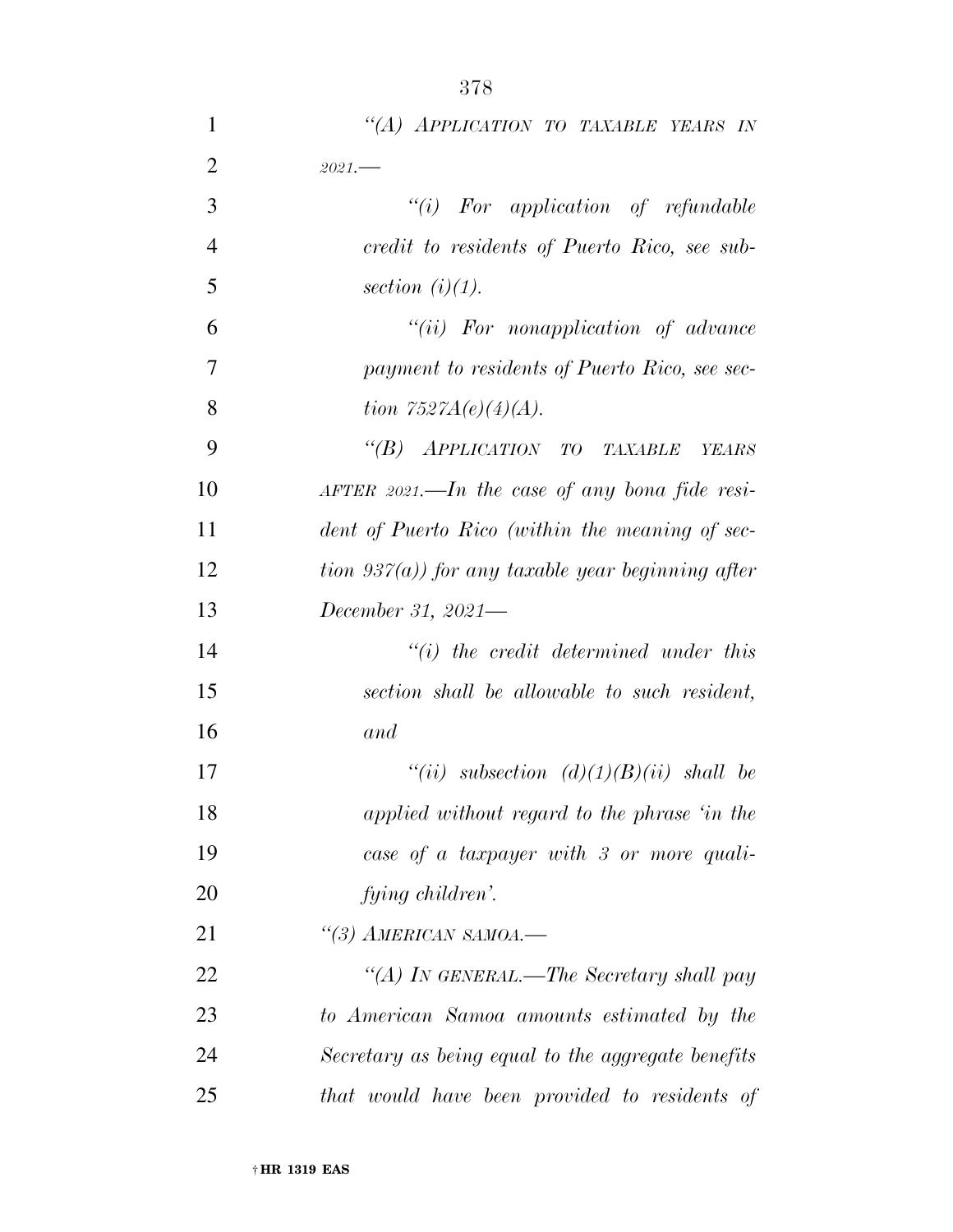| 1              | American Samoa by reason of the application of                   |
|----------------|------------------------------------------------------------------|
| $\overline{2}$ | this section for taxable years beginning after                   |
| 3              | $2020$ if the provisions of this section had been in             |
| $\overline{4}$ | effect in American Samoa (applied as if Amer-                    |
| 5              | <i>ican Samoa were the United States and without</i>             |
| 6              | regard to the application of this section to bona                |
| 7              | fide residents of Puerto Rico under subsection                   |
| 8              | (i)(1)).                                                         |
| 9              | "(B) DISTRIBUTION REQUIREMENT.-Sub-                              |
| 10             | paragraph (A) shall not apply unless American                    |
| 11             | Samoa has a plan, which has been approved by                     |
| 12             | the Secretary, under which American Samoa                        |
| 13             | will promptly distribute such payments to its                    |
| 14             | <i>residents.</i>                                                |
| 15             | $\lq C$ )<br>COORDINATION WITH CREDIT<br>$AL-$                   |
| 16             | <i>AGAINST UNITED</i><br><b>LOWED</b><br>STATES<br><b>INCOME</b> |
| 17             | TAXES.-                                                          |
| 18             | "(i) IN GENERAL.—In the case of a                                |
| 19             | taxable year with respect to which a plan is                     |
| 20             | approved under subparagraph $(B)$ , this sec-                    |
| 21             | tion (other than this subsection) shall not                      |
| 22             | apply to any individual eligible for a dis-                      |
| 23             | tribution under such plan.                                       |
| 24             | ``(ii)<br>APPLICATION OF SECTION IN                              |
| 25             | EVENT OF ABSENCE OF APPROVED PLAN.—                              |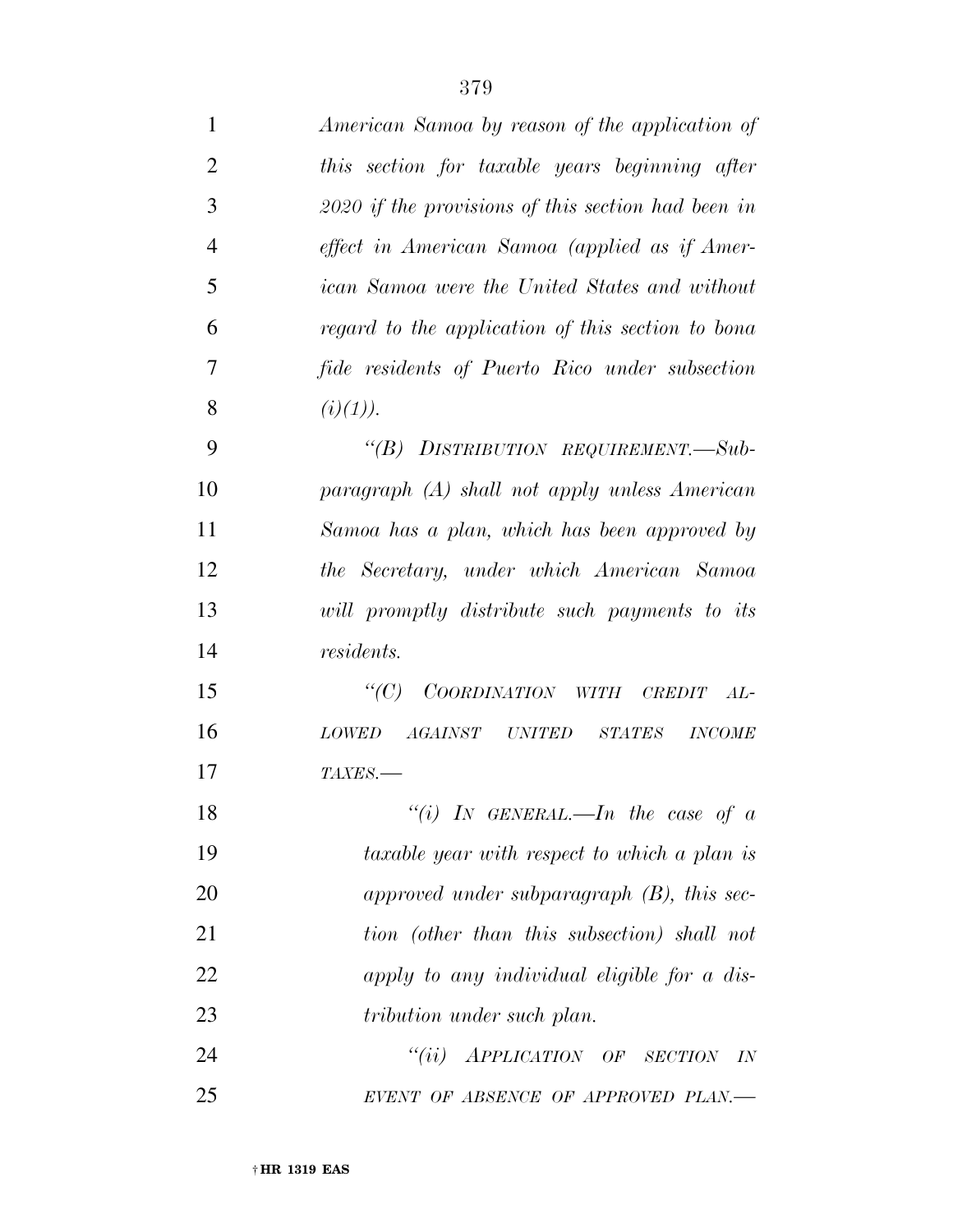| 1              | In the case of a taxable year with respect to               |
|----------------|-------------------------------------------------------------|
| $\overline{2}$ | which a plan is not approved under sub-                     |
| 3              | paragraph $(B)$ —                                           |
| $\overline{4}$ | "(I) if such taxable year begins in                         |
| 5              | 2021, subsection $(i)(1)$ shall be applied                  |
| 6              | by substituting bona fide resident of                       |
| 7              | Puerto Rico or American Samoa' for                          |
| 8              | bona fide resident of Puerto Rico', and                     |
| 9              | $H(II)$ if such taxable year begins                         |
| 10             | after December 31, 2021, rules similar                      |
| 11             | to the rules of paragraph $(2)(B)$ shall                    |
| 12             | apply with respect to bona fide resi-                       |
| 13             | dents of American Samoa (within the                         |
| 14             | meaning of section $937(a)$ ).                              |
| 15             | "(4) TREATMENT OF PAYMENTS.-For purposes                    |
| 16             | of section 1324 of title 31, United States Code, the        |
| 17             | payments under this subsection shall be treated in the      |
| 18             | same manner as a refund due from a credit provision         |
| 19             | referred to in subsection (b)(2) of such section.".         |
| 20             | (b) EFFECTIVE DATE.—The amendments made by this             |
| 21             | section shall apply to taxable years beginning after Decem- |
| 22             | ber 31, 2020.                                               |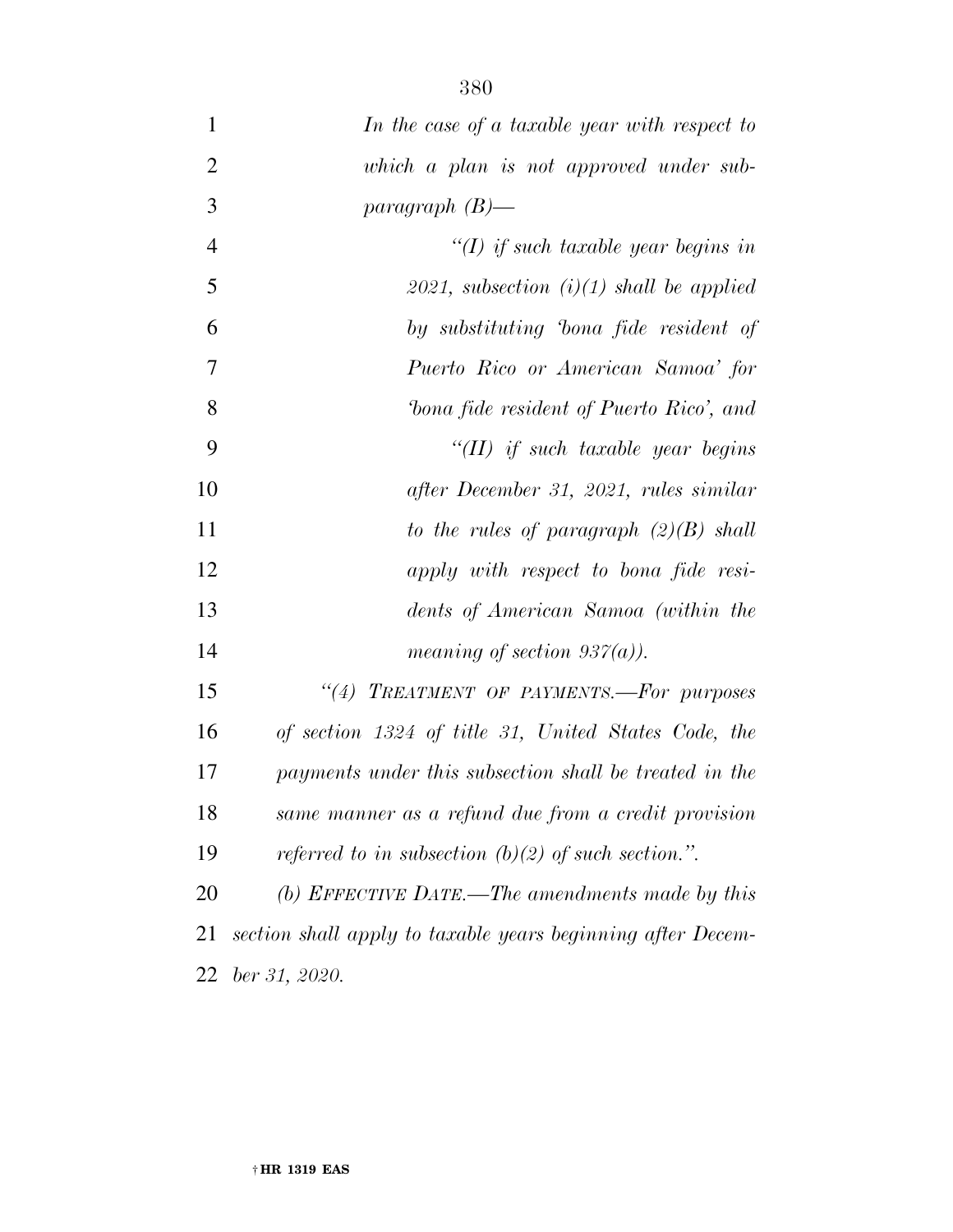| $\mathbf{1}$   | <b>PART 3-EARNED INCOME TAX CREDIT</b>                   |
|----------------|----------------------------------------------------------|
| $\overline{2}$ | SEC. 9621. STRENGTHENING THE EARNED INCOME TAX           |
| 3              | CREDIT FOR INDIVIDUALS WITH NO QUALI-                    |
| $\overline{4}$ | <b>FYING CHILDREN.</b>                                   |
| 5              | (a) SPECIAL RULES FOR 2021.—Section 32 of the In-        |
| 6              | ternal Revenue Code of 1986 is amended by adding at the  |
| 7              | end the following new subsection:                        |
| 8              | "(n) SPECIAL RULES FOR INDIVIDUALS WITHOUT               |
| 9              | QUALIFYING CHILDREN.—In the case of any taxable year     |
| 10             | beginning after December 31, 2020, and before January 1, |
| 11             | $2022-$                                                  |
| 12             | "(1) DECREASE IN MINIMUM AGE FOR CREDIT.-                |
| 13             | $\lq (A)$<br><i>IN GENERAL</i> .—Subsection              |
| 14             | $(c)(1)(A)(ii)(II)$ shall be applied by substituting     |
| 15             | 'the applicable minimum age' for 'age $25'$ .            |
| 16             | "(B) APPLICABLE MINIMUM AGE.-For pur-                    |
| 17             | poses of this paragraph, the term 'applicable            |
| 18             | minimum age' means—                                      |
| 19             | $``(i)$ except as otherwise provided in                  |
| 20             | <i>this subparagraph, age 19,</i>                        |
| 21             | $``(ii)$ in the case of a specified student              |
| 22             | (other than a qualified former foster youth              |
| 23             | or a qualified homeless youth), age 24, and              |
| 24             | $``(iii)$ in the case of a qualified former              |
| 25             | foster youth or a qualified homeless youth,              |
| 26             | age 18.                                                  |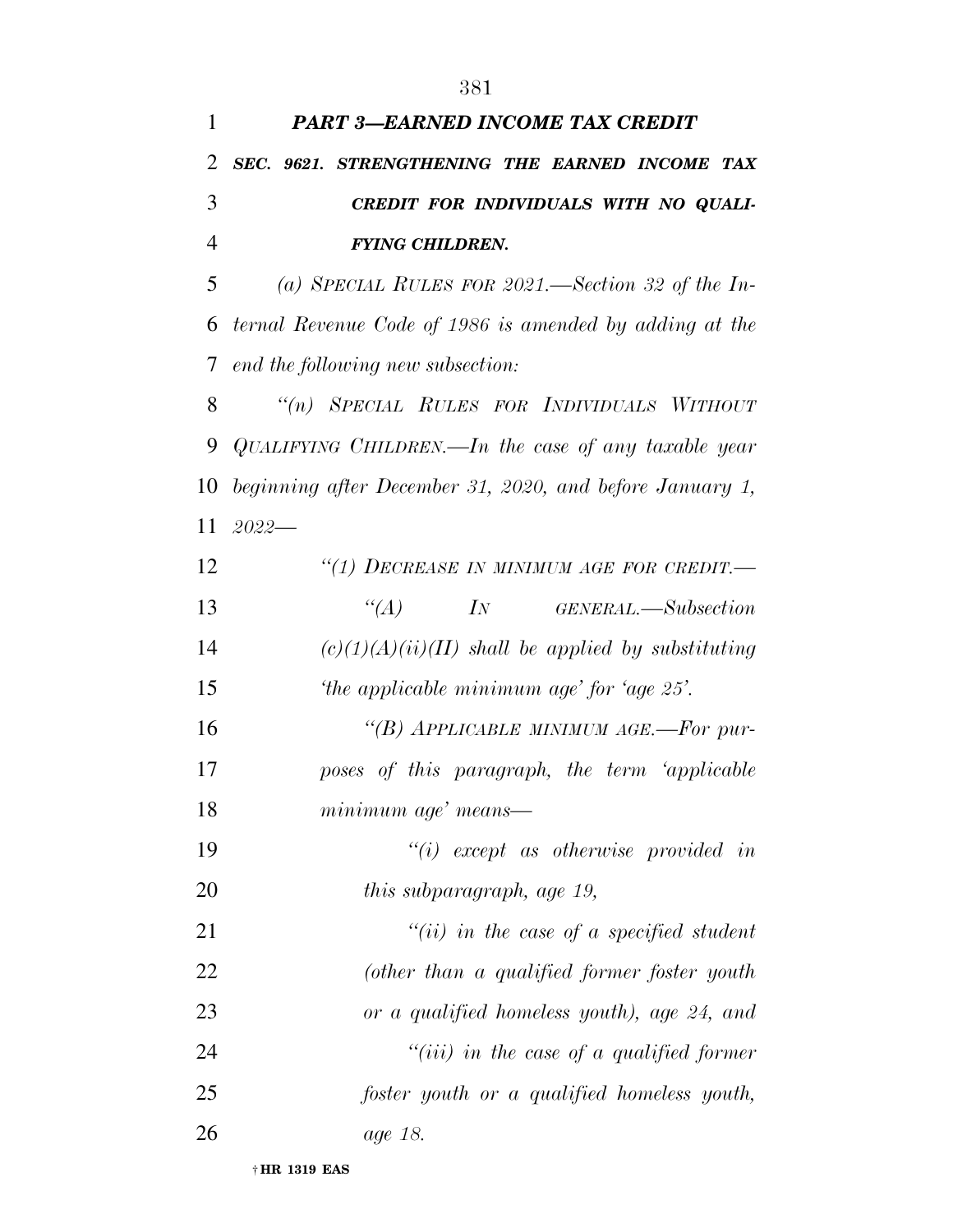| $\mathbf{1}$   | "(C) SPECIFIED STUDENT.—For purposes of            |
|----------------|----------------------------------------------------|
| $\overline{2}$ | this paragraph, the term 'specified student'       |
| 3              | means, with respect to any taxable year, an in-    |
| $\overline{4}$ | dividual who is an eligible student (as defined in |
| 5              | section $25A(b)(3)$ ) during at least 5 calendar   |
| 6              | months during the taxable year.                    |
| $\tau$         | $\lq (D)$<br>QUALIFIED FORMER<br><b>FOSTER</b>     |
| 8              | YOUTH.—For purposes of this paragraph, the         |
| 9              | term 'qualified former foster youth' means an in-  |
| 10             | dividual who-                                      |
| 11             | $\lq\lq(i)$ on or after the date that such indi-   |
| 12             | vidual attained age 14, was in foster care         |
| 13             | provided under the supervision or adminis-         |
| 14             | tration of an entity administering (or eligi-      |
| 15             | ble to administer) a plan under part B or          |
| 16             | part E of title IV of the Social Security Act      |
| 17             | (without regard to whether Federal assist-         |
| 18             | ance was provided with respect to such             |
| 19             | $child$ under such part $E$ ), and                 |
| 20             | $``(ii)$ provides (in such manner as the           |
| 21             | Secretary may provide) consent for entities        |
| 22             | which administer a plan under part B or            |
| 23             | part E of title IV of the Social Security Act      |
| 24             | to disclose to the Secretary information re-       |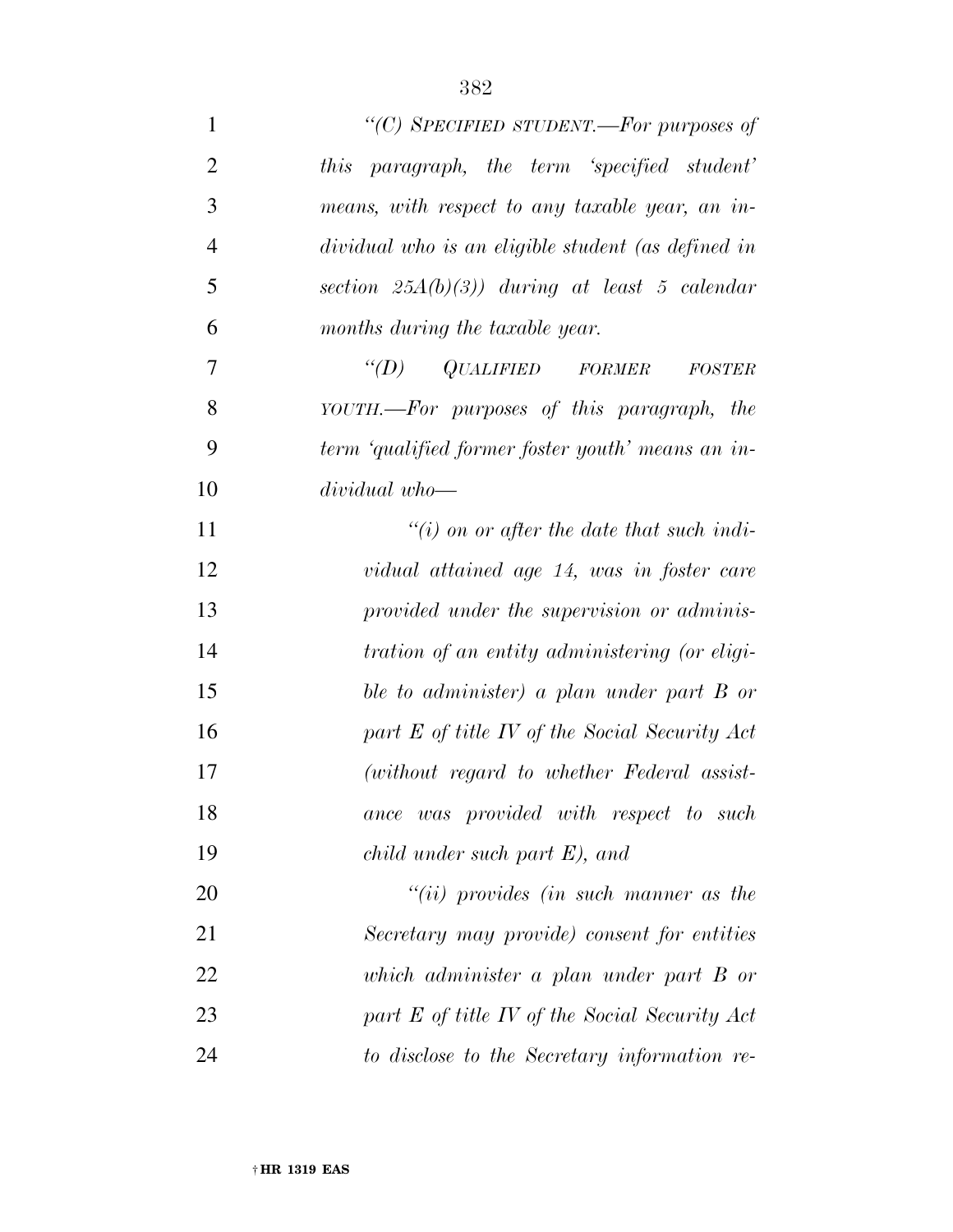| $\mathbf{1}$   | lated to the status of such individual as a                                             |
|----------------|-----------------------------------------------------------------------------------------|
| $\overline{2}$ | qualified former foster youth.                                                          |
| 3              | "(E) QUALIFIED HOMELESS YOUTH.-For                                                      |
| $\overline{4}$ | purposes of this paragraph, the term 'qualified                                         |
| 5              | homeless youth' means, with respect to any tax-                                         |
| 6              | able year, an individual who certifies, in a man-                                       |
| 7              | ner as provided by the Secretary, that such indi-                                       |
| 8              | vidual is either an unaccompanied youth who is                                          |
| 9              | a homeless child or youth, or is unaccompanied,                                         |
| 10             | at risk of homelessness, and self-supporting.                                           |
| 11             | "(2) ELIMINATION OF MAXIMUM AGE FOR CRED-                                               |
| 12             | IT.—Subsection $(c)(1)(A)(ii)(II)$ shall be applied                                     |
| 13             | without regard to the phrase 'but not attained age                                      |
| 14             | $65^\prime$ .                                                                           |
| 15             | "(3) INCREASE IN CREDIT AND PHASEOUT PER-                                               |
| 16             | CENTAGES.—The table contained in subsection $(b)(1)$                                    |
| 17             | shall be applied by substituting $\langle 15.3 \rangle$ for $\langle 7.65 \rangle$ each |
| 18             | place it appears therein.                                                               |
| 19             | "(4) INCREASE IN EARNED INCOME AND PHASE-                                               |
| 20             | OUT AMOUNTS.-                                                                           |
| 21             | "(A) IN GENERAL.—The table contained in                                                 |
| 22             | subsection $(b)(2)(A)$ shall be applied—                                                |
| 23             | "(i) by substituting $\degree$ \$9,820' for                                             |
| 24             | $\$4,220$ , and                                                                         |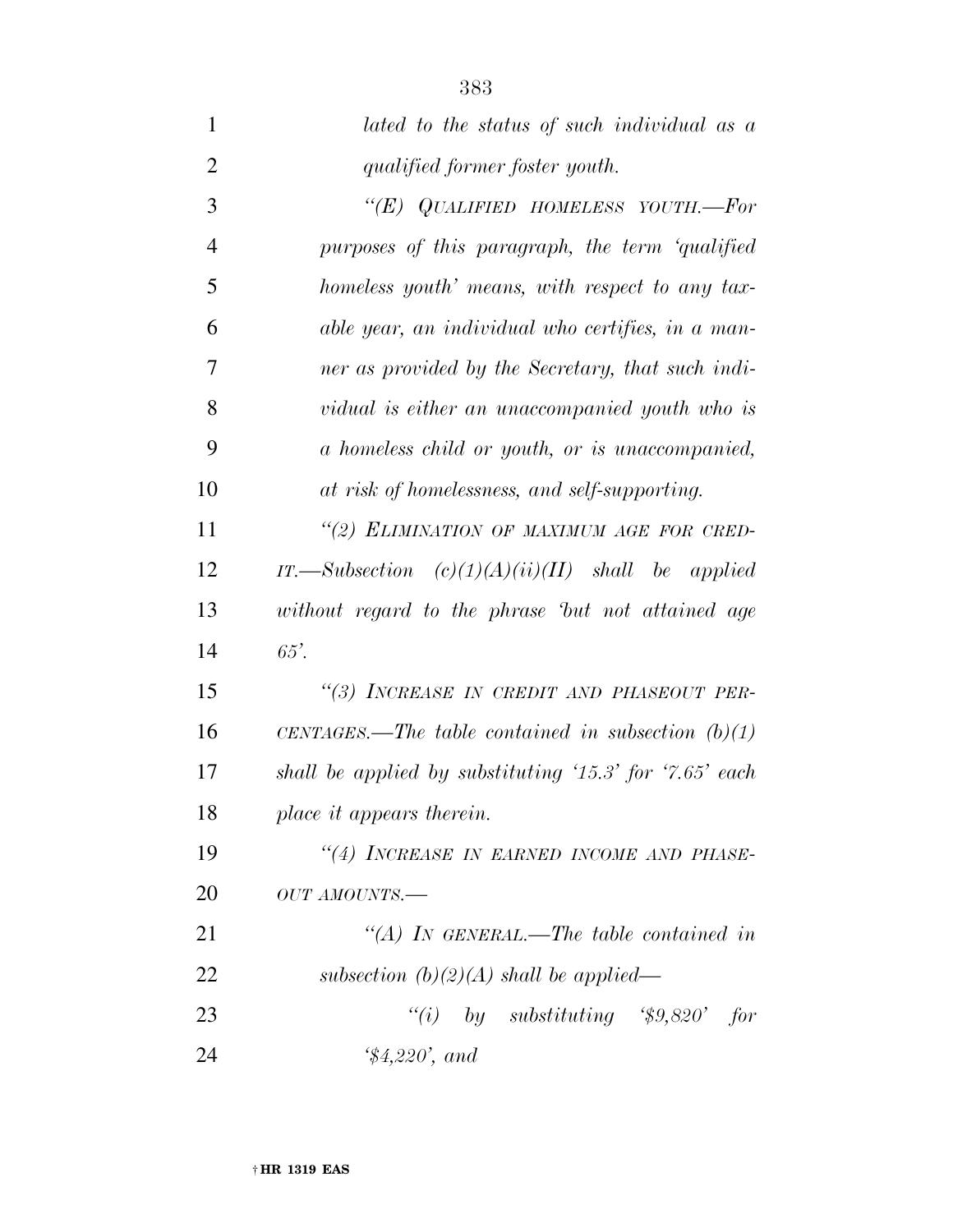| 1              | "(ii) by substituting '\$11,610' for                            |
|----------------|-----------------------------------------------------------------|
| $\overline{2}$ | $\frac{45,280}{.}$                                              |
| 3              | "(B) COORDINATION WITH INFLATION AD-                            |
| 4              | JUSTMENT.—Subsection $(j)$ shall not apply to                   |
| 5              | any dollar amount specified in this paragraph.".                |
| 6              | (b) INFORMATION RETURN MATCHING. As soon as                     |
| 7              | practicable, the Secretary of the Treasury (or the Sec-         |
| 8              | retary's delegate) shall develop and implement procedures       |
| 9              | to use information returns under section 6050S (relating        |
| 10             | to returns relating to higher education tuition and related     |
| 11             | expenses) to check the status of individuals as specified stu-  |
| 12             | dents for purposes of section $32(n)(1)(B)(ii)$ of the Internal |
|                | 13 Revenue Code of 1986 (as added by this section).             |
| 14             | (c) EFFECTIVE DATE.—The amendment made by this                  |
| 15             | section shall apply to taxable years beginning after Decem-     |
|                |                                                                 |

*ber 31, 2020.* 

## *SEC. 9622. TAXPAYER ELIGIBLE FOR CHILDLESS EARNED*

 *INCOME CREDIT IN CASE OF QUALIFYING CHILDREN WHO FAIL TO MEET CERTAIN IDENTIFICATION REQUIREMENTS.* 

 *(a) IN GENERAL.—Section 32(c)(1) of the Internal Revenue Code of 1986 is amended by striking subparagraph (F).*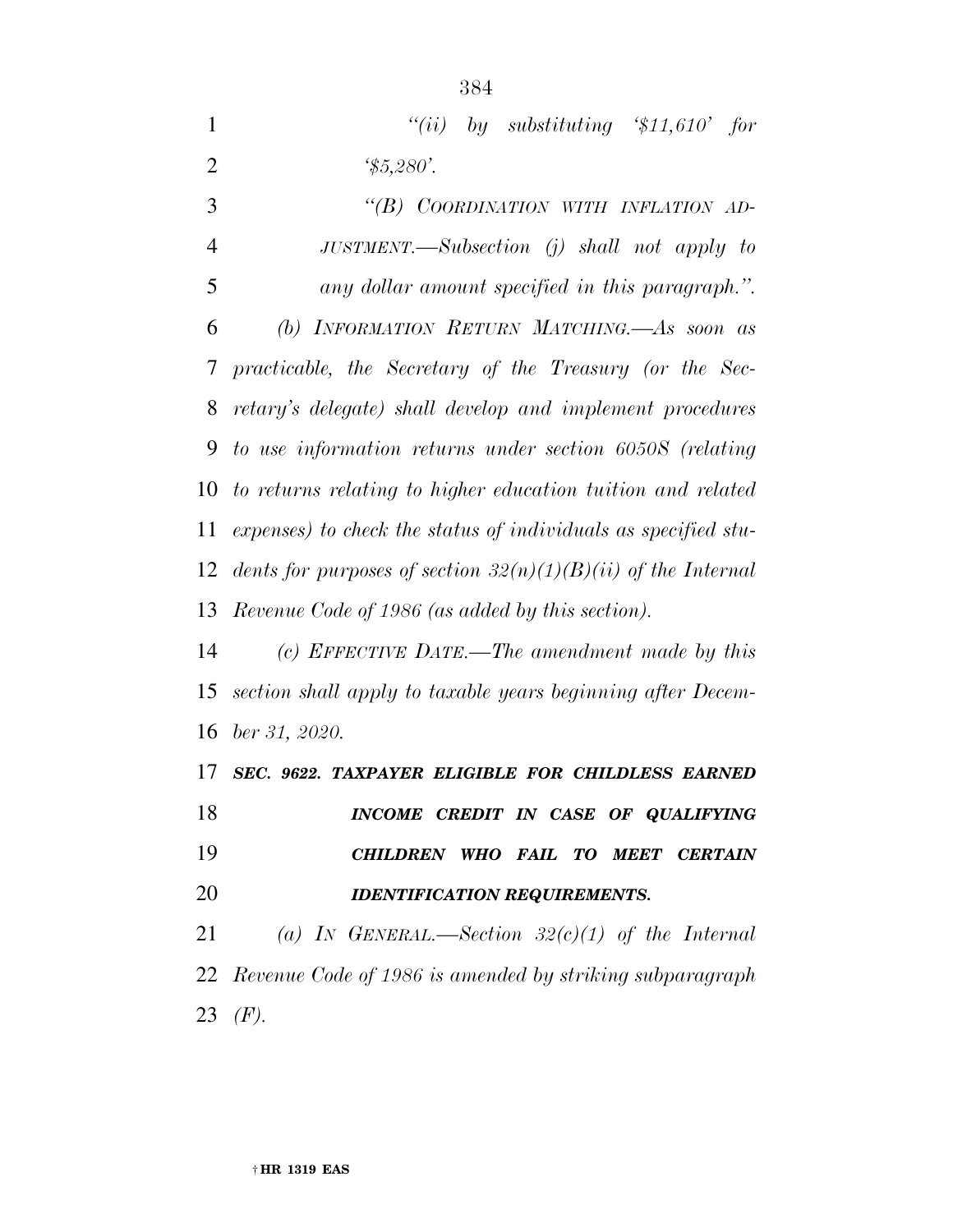| 1  | (b) EFFECTIVE DATE.—The amendment made by this              |
|----|-------------------------------------------------------------|
| 2  | section shall apply to taxable years beginning after Decem- |
| 3  | ber 31, 2020.                                               |
| 4  | SEC. 9623. CREDIT ALLOWED IN CASE OF CERTAIN SEPA-          |
| 5  | <b>RATED SPOUSES.</b>                                       |
| 6  | (a) IN GENERAL.—Section 32(d) of the Internal Rev-          |
| 7  | enue Code of 1986 is amended—                               |
| 8  | $(1)$ by striking "MARRIED INDIVIDUALS.—In the              |
| 9  | case of" and inserting the following: "MARRIED INDI-        |
| 10 | VIDUALS.-                                                   |
| 11 | "(1) IN GENERAL.—In the case of", and                       |
| 12 | $(2)$ by adding at the end the following new para-          |
| 13 | graph:                                                      |
| 14 | "(2) DETERMINATION OF MARITAL STATUS.-For                   |
| 15 | purposes of this section—                                   |
| 16 | "(A) IN GENERAL.—Except as provided in                      |
| 17 | $subparagnph$ (B), marital status shall be deter-           |
| 18 | mined under section $7703(a)$ .                             |
| 19 | $\lq\lq B$ SPECIAL<br>$RULE$ $FOR$<br><b>SEPARATED</b>      |
| 20 | spouse.—An individual shall not be treated as               |
| 21 | married if such individual—                                 |
| 22 | $"(i)$ is married (as determined under                      |
| 23 | section $7703(a)$ and does not file a joint re-             |
| 24 | turn for the taxable year,                                  |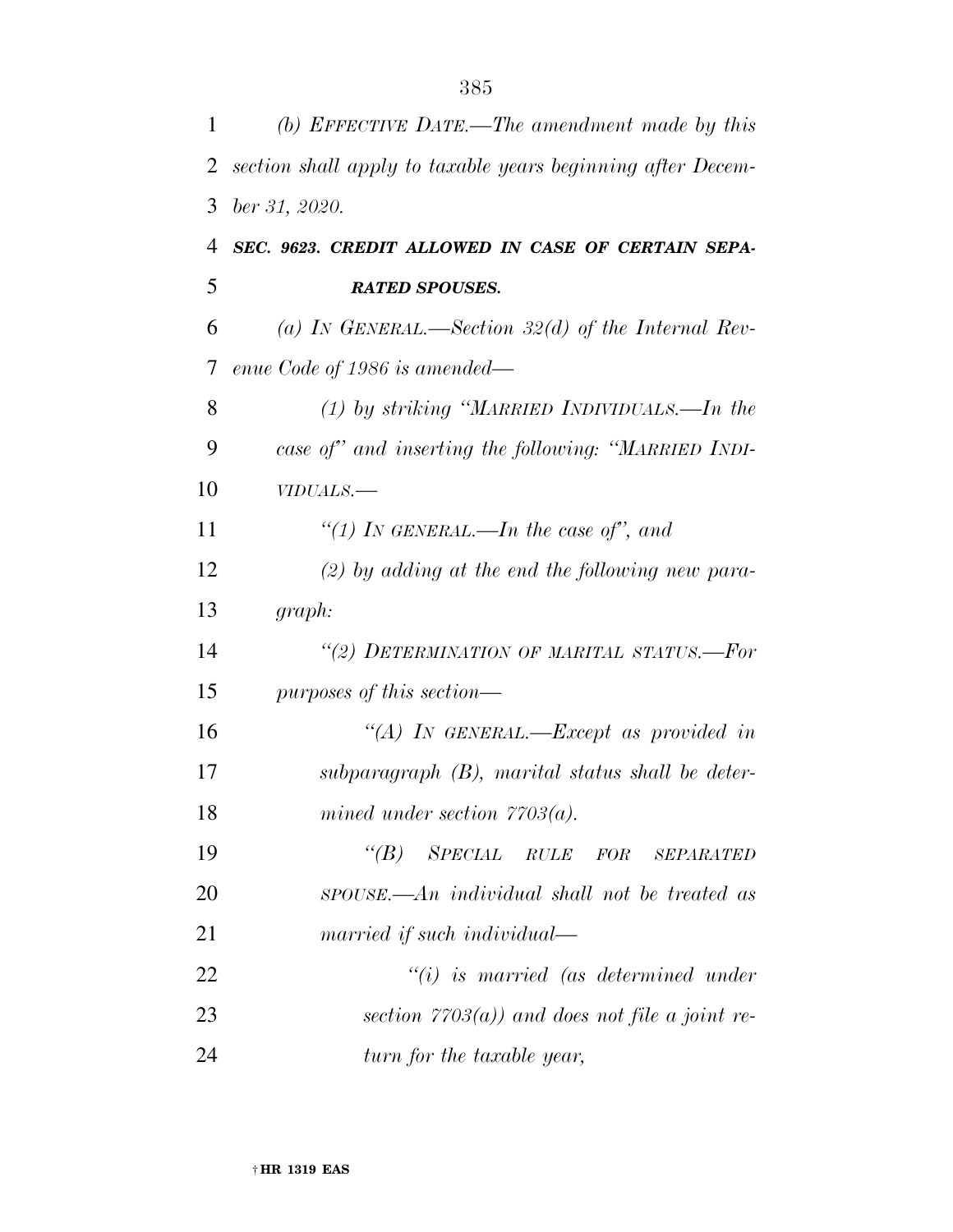| $\mathbf{1}$   | "(ii) resides with a qualifying child of               |
|----------------|--------------------------------------------------------|
| $\overline{2}$ | the individual for more than one-half of               |
| 3              | such taxable year, and                                 |
| $\overline{4}$ | $``(iii)(I)$ during the last 6 months of               |
| 5              | such taxable year, does not have the same              |
| 6              | principal place of abode as the individual's           |
| 7              | spouse, or                                             |
| 8              | $``(II)$ has a decree, instrument, or                  |
| 9              | agreement (other than a decree of divorce)             |
| 10             | described in section $121(d)(3)(C)$ with re-           |
| 11             | spect to the individual's spouse and is not            |
| 12             | a member of the same household with the                |
| 13             | <i>individual's spouse by the end of the taxable</i>   |
| 14             | year.".                                                |
| 15             | (b) CONFORMING AMENDMENTS.-                            |
| 16             | (1) Section $32(c)(1)(A)$ of such Code is amended      |
| 17             | by striking the last sentence.                         |
| 18             | (2) Section $32(c)(1)(E)(ii)$ of such Code is          |
| 19             | amended by striking "(within the meaning of section    |
| 20             | $7703)$ ".                                             |
| 21             | (3) Section $32(d)(1)$ of such Code, as amended by     |
| 22             | subsection $(a)$ , is amended by striking "(within the |
| 23             | meaning of section $7703$ .                            |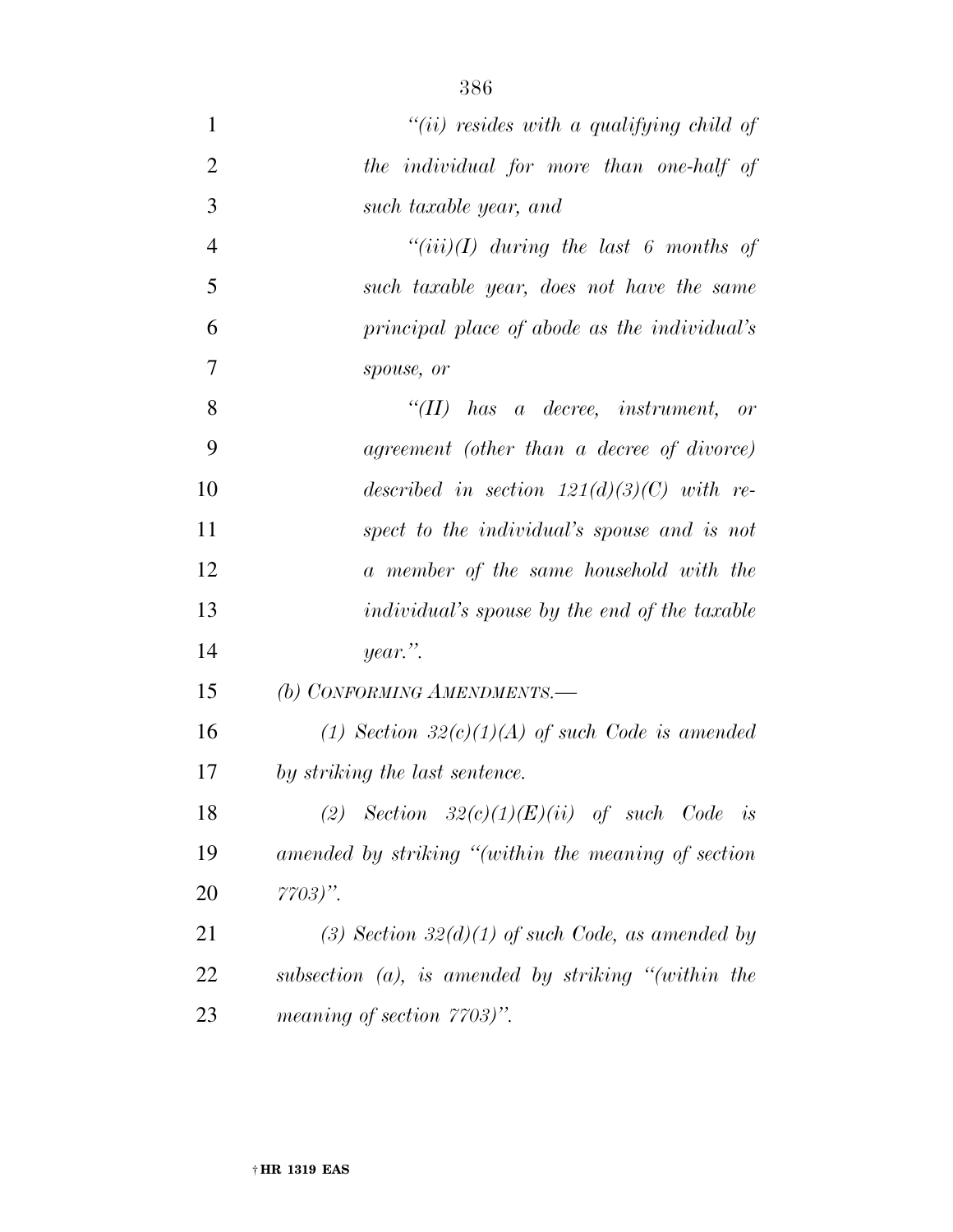| 1  | (c) EFFECTIVE DATE.—The amendments made by this               |
|----|---------------------------------------------------------------|
| 2  | section shall apply to taxable years beginning after Decem-   |
| 3  | ber 31, 2020.                                                 |
| 4  | SEC. 9624. MODIFICATION OF DISQUALIFIED INVESTMENT            |
| 5  | <b>INCOME TEST.</b>                                           |
| 6  | (a) IN GENERAL.—Section 32(i) of the Internal Rev-            |
| 7  | enue Code of 1986 is amended by striking "\$2,200" and        |
| 8  | inserting " $$10,000$ ".                                      |
| 9  | (b) INFLATION ADJUSTMENT.—Section $32(j)(1)$ of such          |
| 10 | Code is amended—                                              |
| 11 | $(1)$ in the matter preceding subparagraph $(A)$ ,            |
| 12 | by inserting $\degree$ (2021 in the case of the dollar amount |
| 13 | in subsection $(i)(1)$ " after "2015",                        |
| 14 | (2) in subparagraph $(B)(i)$ —                                |
| 15 | (A) by striking "subsections $(b)(2)(A)$ and                  |
| 16 | $(i)(1)$ " and inserting "subsection $(b)(2)(A)$ ", and       |
| 17 | $(B)$ by striking "and" at the end,                           |
| 18 | $(3)$ by striking the period at the end of subpara-           |
| 19 | graph $(B)(ii)$ and inserting ", and", and                    |
| 20 | (4) by inserting after subparagraph $(B)(ii)$ the             |
| 21 | following new clause:                                         |
| 22 | "(iii) in the case of the $$10,000$                           |
| 23 | amount in subsection $(i)(1)$ , 'calendar year                |
| 24 | $2020'$ for 'calendar year $2016'$ .".                        |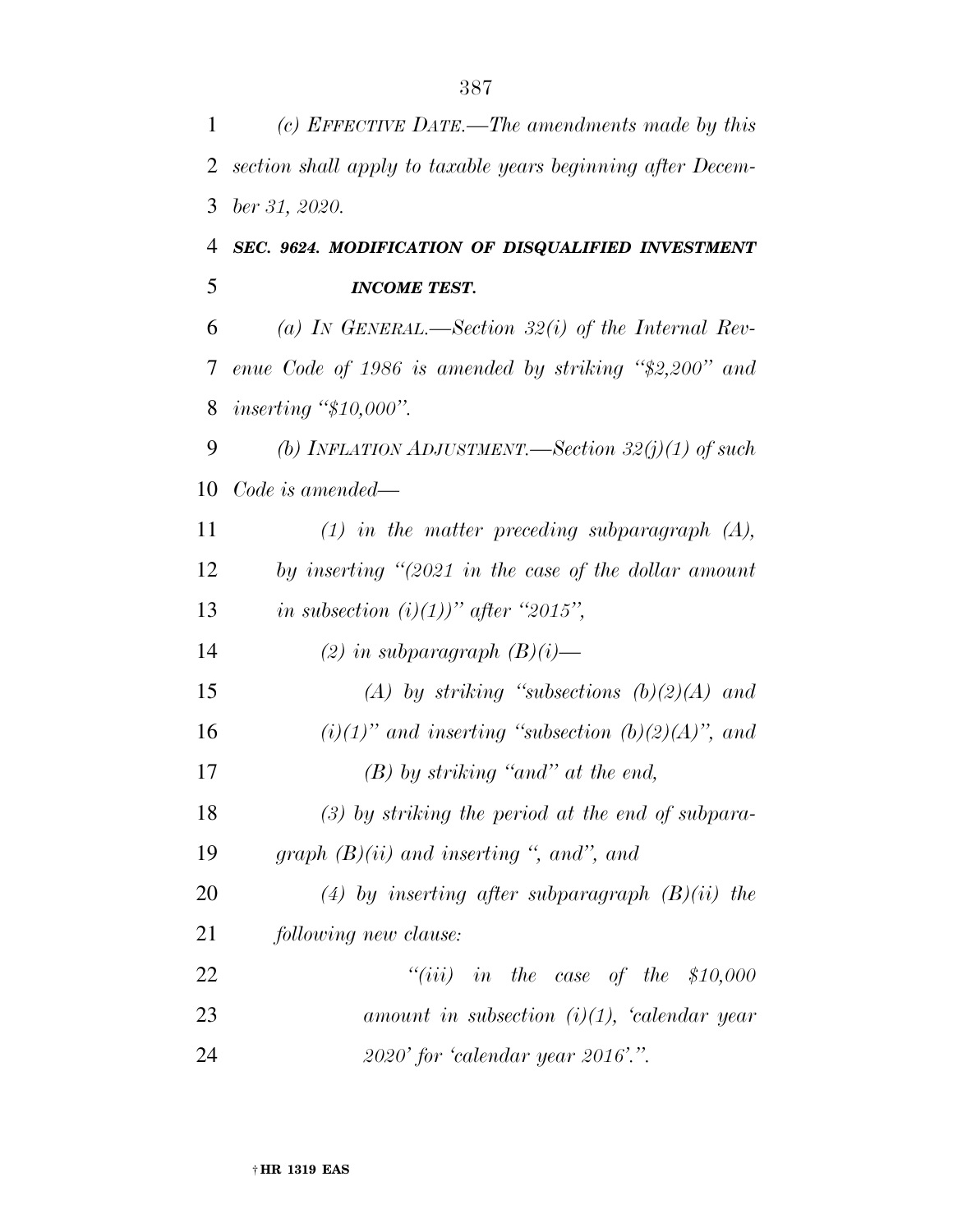| 1  | (c) EFFECTIVE DATE.—The amendments made by this             |
|----|-------------------------------------------------------------|
| 2  | section shall apply to taxable years beginning after Decem- |
| 3  | ber 31, 2020.                                               |
| 4  | SEC. 9625. APPLICATION OF EARNED INCOME TAX CREDIT          |
| 5  | IN POSSESSIONS OF THE UNITED STATES.                        |
| 6  | (a) In GENERAL.—Chapter $77$ of the Internal Revenue        |
| 7  | Code of 1986 is amended by adding at the end the following  |
| 8  | new section:                                                |
| 9  | "SEC. 7530. APPLICATION OF EARNED INCOME TAX CREDIT         |
| 10 | TO POSSESSIONS OF THE UNITED STATES.                        |
| 11 | "(a) PUERTO RICO.—                                          |
| 12 | "(1) IN GENERAL.—With respect to calendar                   |
| 13 | year 2021 and each calendar year thereafter, the Sec-       |
| 14 | retary shall, except as otherwise provided in this sub-     |
| 15 | section, make payments to Puerto Rico equal to-             |
| 16 | $\lq (A)$ the specified matching amount for                 |
| 17 | such calendar year, plus                                    |
| 18 | $\lq\lq(B)$ in the case of calendar years 2021              |
| 19 | through 2025, the lesser of $-$                             |
| 20 | $"(i)$ the expenditures made by Puerto                      |
| 21 | Rico during such calendar year for edu-                     |
| 22 | cation efforts with respect to individual tax-              |
| 23 | payers and tax return preparers relating to                 |
| 24 | the earned income tax credit, or                            |
| 25 | ``(ii) \$1,000,000.                                         |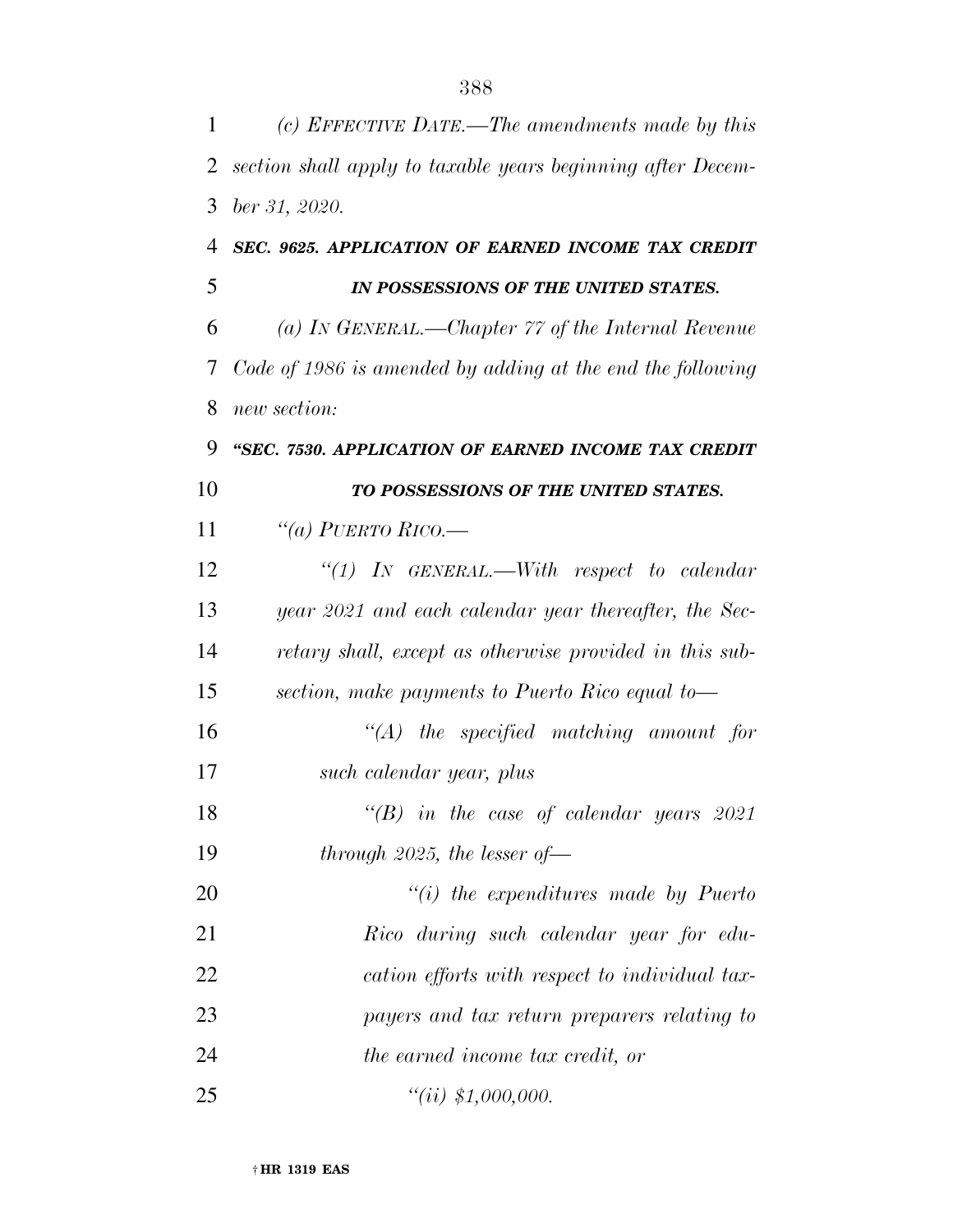| $\mathbf{1}$   | "(2) REQUIREMENT TO REFORM EARNED INCOME              |
|----------------|-------------------------------------------------------|
| $\overline{2}$ | TAX CREDIT.—The Secretary shall not make any pay-     |
| 3              | ments under paragraph (1) with respect to any cal-    |
| $\overline{4}$ | endar year unless Puerto Rico has in effect an earned |
| 5              | income tax credit for taxable years beginning in or   |
| 6              | with such calendar year which (relative to the earned |
| 7              | income tax credit which was in effect for taxable     |
| 8              | years beginning in or with calendar year 2019) in-    |
| 9              | creases the percentage of earned income which is al-  |
| 10             | lowed as a credit for each group of individuals with  |
| 11             | respect to which such percentage is separately stated |
| 12             | or determined in a manner designed to substantially   |
| 13             | <i>increase workforce participation.</i>              |
| 14             | "(3) SPECIFIED MATCHING AMOUNT.-For pur-              |
| 15             | poses of this subsection—                             |
| 16             | "(A) IN GENERAL.—The term 'specified                  |
| 17             | matching amount' means, with respect to any           |
| 18             | calendar year, the lesser of-                         |
| 19             | "(i) the excess (if any) of-                          |
| 20             | "(I) the cost to Puerto Rico of the                   |
| 21             | earned income tax credit for taxable                  |
| 22             | years beginning in or with such cal-                  |
| 23             | endar year, over                                      |
| 24             | $``(II)$ the base amount for such                     |
| 25             | calendar year, or                                     |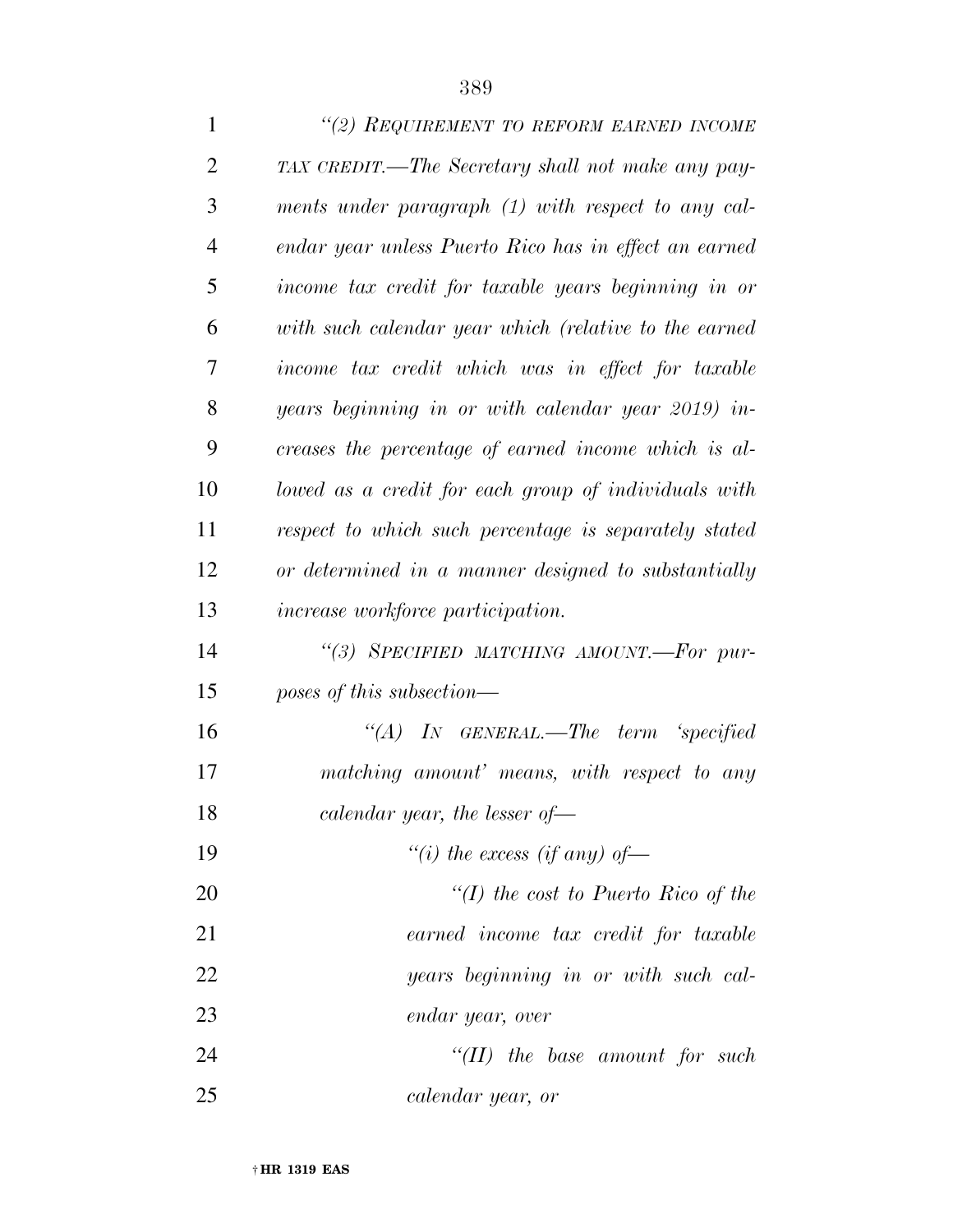| $\mathbf{1}$   | "(ii) the product of 3, multiplied by     |
|----------------|-------------------------------------------|
| $\overline{2}$ | the base amount for such calendar year.   |
| 3              | "(B) BASE AMOUNT.—                        |
| $\overline{4}$ | "(i) BASE AMOUNT FOR $2021$ . In the      |
| 5              | case of calendar year 2021, the term base |
| 6              | amount' means the greater of $-$          |
| $\overline{7}$ | "(I) the cost to Puerto Rico of the       |
| 8              | earned income tax credit for taxable      |
| 9              | years beginning in or with calendar       |
| 10             | year 2019 (rounded to the nearest mul-    |
| 11             | <i>tiple of \$1,000,000), or</i>          |
| 12             | "(II) $$200,000,000$ .                    |
| 13             | "(ii) INFLATION ADJUSTMENT.—In the        |
| 14             | case of any calendar year after 2021, the |
| 15             | base amount' means the dollar<br>term     |
| 16             | amount determined under clause (i) in-    |
| 17             | creased by an amount equal to—            |
| 18             | $``(I)$ such dollar amount, multi-        |
| 19             | plied by—                                 |
| 20             | $\lq (II)$ the cost-of-living adjustment  |
| 21             | determined under section $1(f)(3)$ for    |
| 22             | such calendar year, determined by sub-    |
| 23             | stituting 'calendar year 2020' for 'cal-  |
| 24             | endar year 2016' in subparagraph          |
| 25             | $(A)(ii)$ thereof.                        |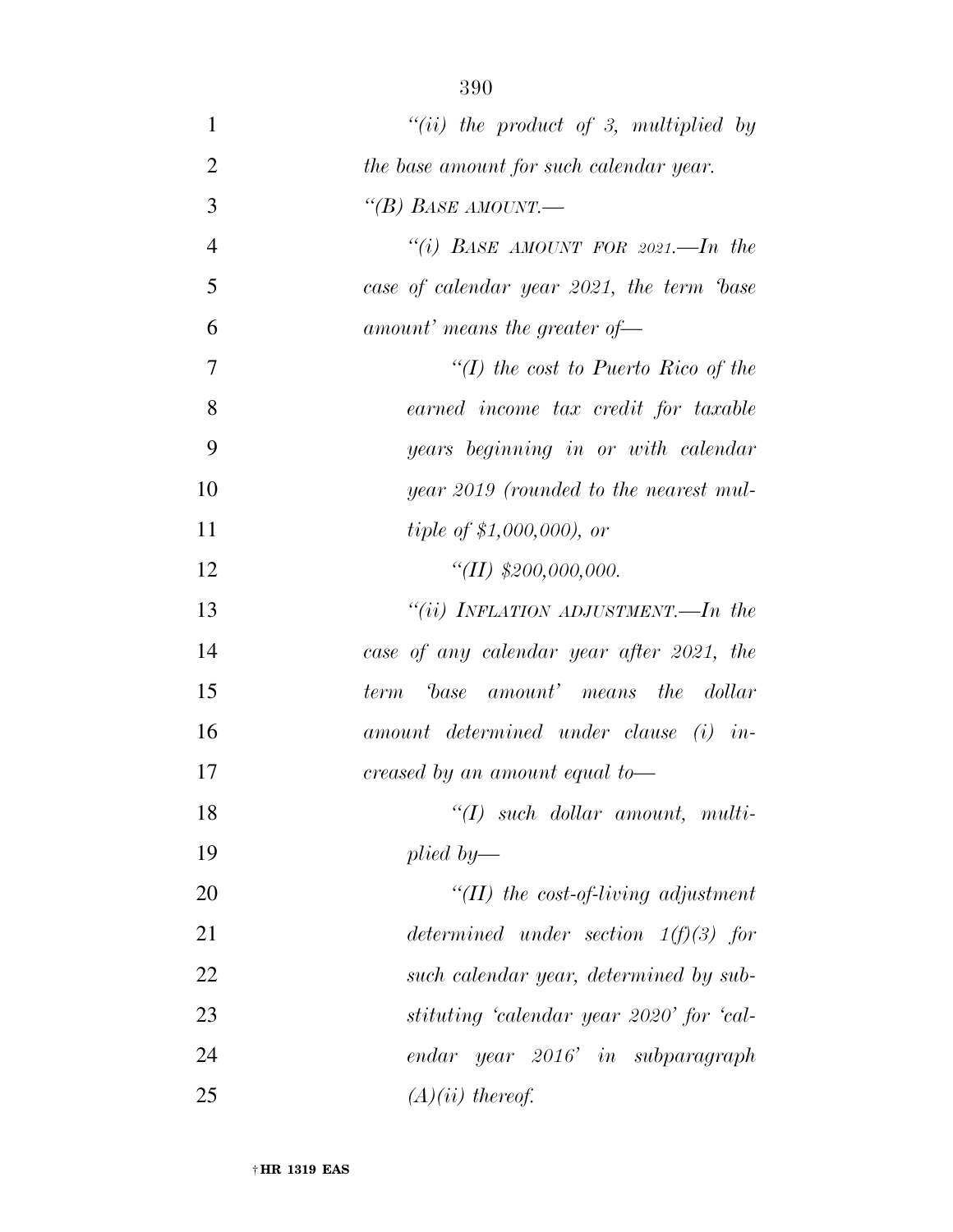| $\mathbf{1}$   | Any amount determined under this clause            |
|----------------|----------------------------------------------------|
| $\overline{2}$ | shall be rounded to the nearest multiple of        |
| 3              | \$1,000,000.                                       |
| $\overline{4}$ | "(4) RULES RELATED TO PAYMENTS.-                   |
| 5              | "(A) TIMING OF PAYMENTS.—The Secretary             |
| 6              | shall make payments under paragraph (1) for        |
| 7              | any calendar year-                                 |
| 8              | $``(i)$ after receipt of such information          |
| 9              | as the Secretary may require to determine          |
| 10             | such payments, and                                 |
| 11             | $``(ii)$ except as provided in clause (i),         |
| 12             | within a reasonable period of time before          |
| 13             | the due date for individual income tax re-         |
| 14             | turns (as determined under the laws of             |
| 15             | Puerto Rico) for taxable years which began         |
| 16             | on the first day of such calendar year.            |
| 17             | "(B) INFORMATION.—The Secretary may                |
| 18             | require the reporting of such information as the   |
| 19             | Secretary may require to carry out this sub-       |
| 20             | section.                                           |
| 21             | "(C) DETERMINATION OF COST OF EARNED               |
| 22             | INCOME TAX CREDIT.—For purposes of this sub-       |
| 23             | section, the cost to Puerto Rico of the earned in- |
| 24             | come tax credit shall be determined by the Sec-    |
|                |                                                    |

*retary on the basis of the laws of Puerto Rico*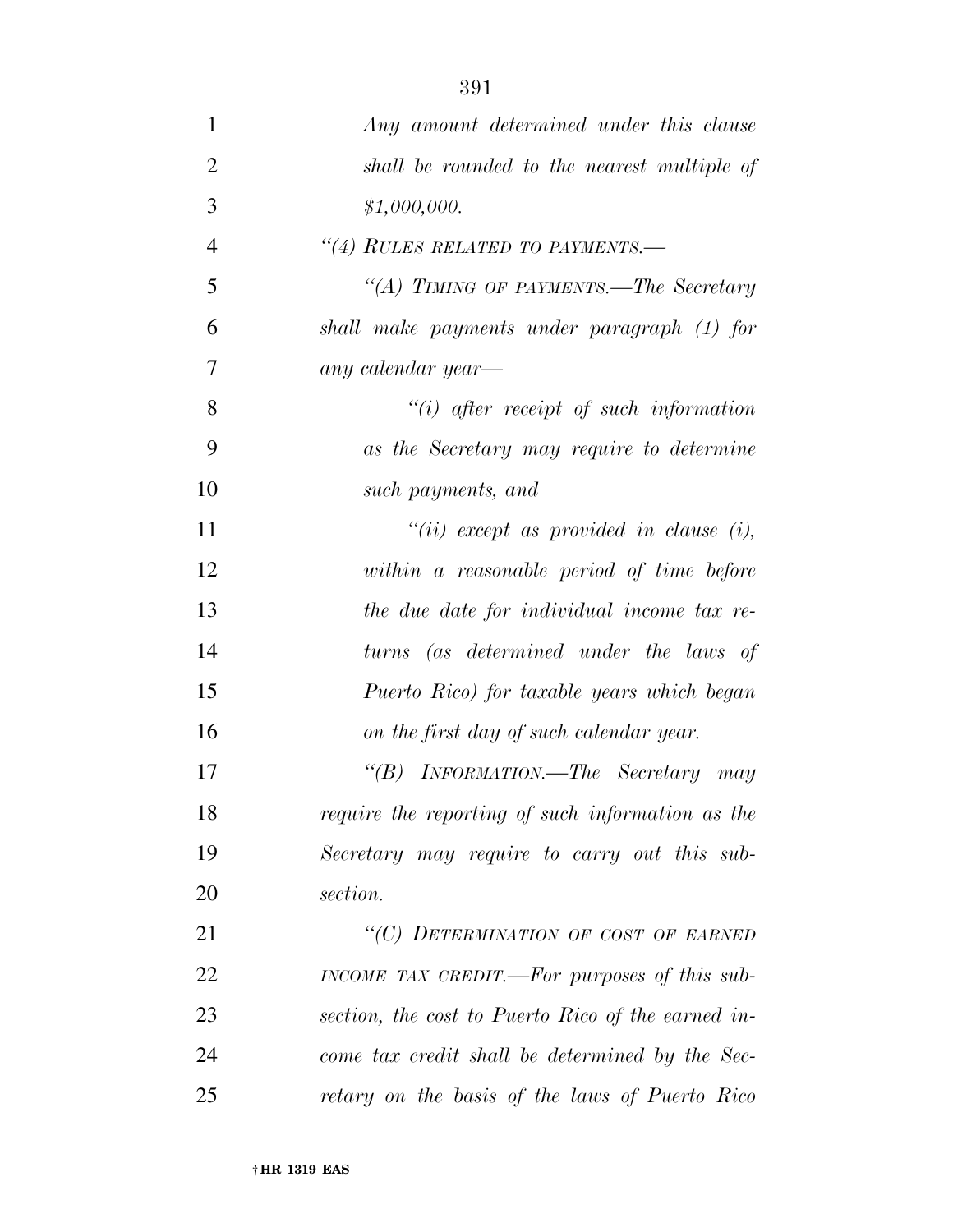| $\mathbf{1}$   | and shall include reductions in revenues received       |
|----------------|---------------------------------------------------------|
| $\overline{2}$ | by Puerto Rico by reason of such credit and re-         |
| 3              | funds attributable to such credit, but shall not        |
| $\overline{4}$ | include any administrative costs with respect to        |
| 5              | such credit.                                            |
| 6              | "(b) POSSESSIONS WITH MIRROR CODE TAX SYS-              |
| 7              | TEMS.                                                   |
| 8              | "(1) IN GENERAL.—With respect to calendar               |
| 9              | year 2021 and each calendar year thereafter, the Sec-   |
| 10             | retary shall, except as otherwise provided in this sub- |
| 11             | section, make payments to the Virgin Islands, Guam,     |
| 12             | and the Commonwealth of the Northern Mariana Is-        |
| 13             | lands equal to—                                         |
| 14             | $\lq (A)$ the cost to such possession of the            |
| 15             | earned income tax credit for taxable years begin-       |
| 16             | ning in or with such calendar year, plus                |
| 17             | $\lq\lq(B)$ in the case of calendar years 2021          |
| 18             | through $2025$ , the lesser of-                         |
| 19             | $"(i)$ the expenditures made by such                    |
| 20             | possession during such calendar year for                |
| 21             | education efforts with respect to individual            |
| 22             | taxpayers and tax return preparers relating             |
| 23             | to such earned income tax credit, or                    |
| 24             | "(ii) $$50,000.$                                        |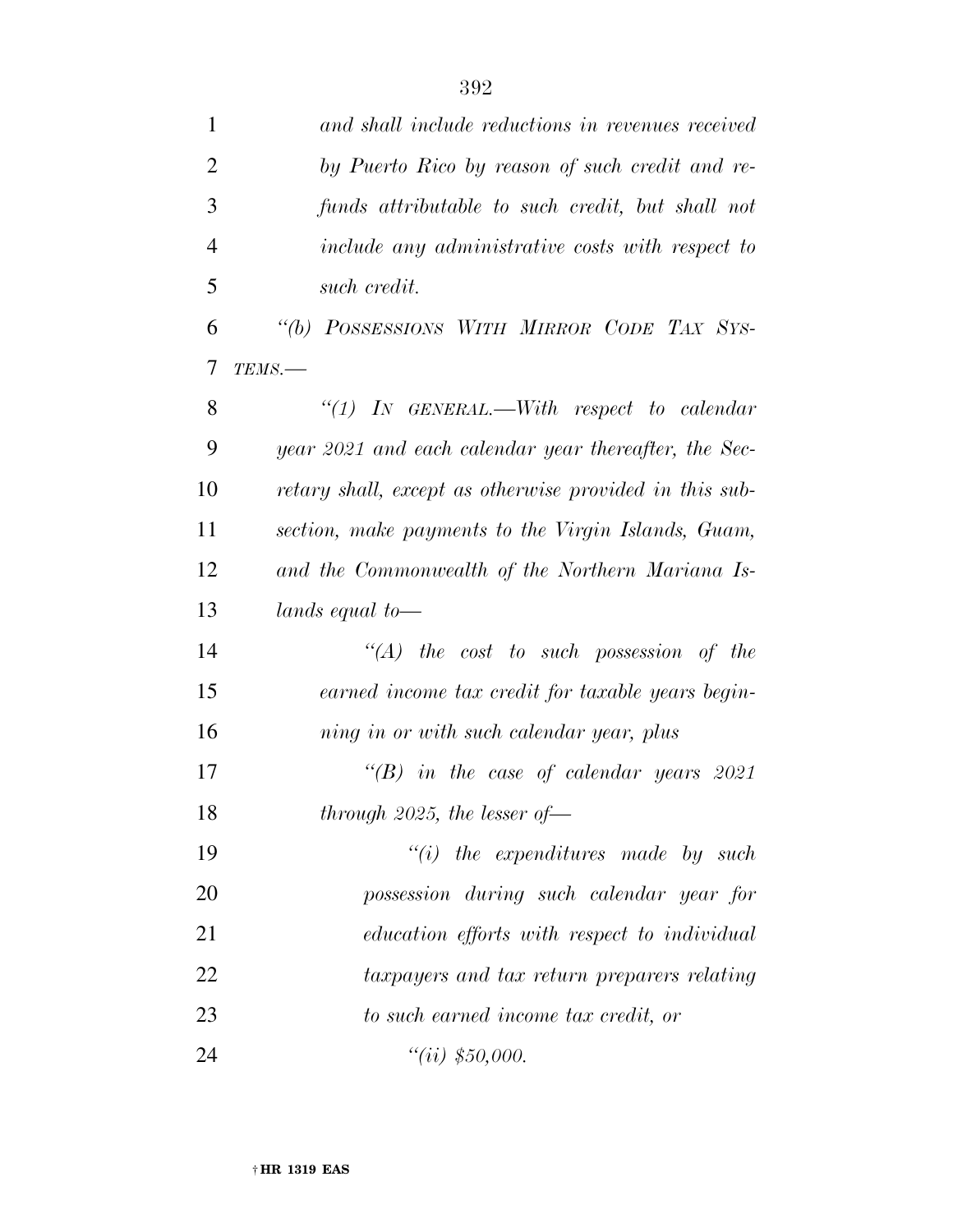| $\mathbf{1}$   | "(2) APPLICATION OF CERTAIN RULES.—Rules                  |
|----------------|-----------------------------------------------------------|
| $\overline{2}$ | similar to the rules of subparagraphs $(A)$ , $(B)$ , and |
| 3              | $(C)$ of subsection $(a)(4)$ shall apply for purposes of  |
| $\overline{4}$ | <i>this subsection.</i>                                   |
| 5              | "(c) AMERICAN SAMOA.—                                     |
| 6              | "(1) IN GENERAL.—With respect to calendar                 |
| 7              | year 2021 and each calendar year thereafter, the Sec-     |
| 8              | retary shall, except as otherwise provided in this sub-   |
| 9              | section, make payments to American Samoa equal            |
| 10             | $to-$                                                     |
| 11             | "(A) the lesser of $-$                                    |
| 12             | "(i) the cost to American Samoa of the                    |
| 13             | earned income tax credit for taxable years                |
| 14             | beginning in or with such calendar year, or               |
| 15             | ``(ii) \$16,000,000, plus                                 |
| 16             | $\lq\lq(B)$ in the case of calendar years 2021            |
| 17             | through 2025, the lesser of $-$                           |
| 18             | $\lq\lq(i)$ the expenditures made by Amer-                |
| 19             | ican Samoa during such calendar year for                  |
| 20             | education efforts with respect to individual              |
| 21             | taxpayers and tax return preparers relating               |
| 22             | to such earned income tax credit, or                      |
| 23             | "(ii) $$50,000.$                                          |
| 24             | "(2) REQUIREMENT TO ENACT AND MAINTAIN AN                 |
| 25             | EARNED INCOME TAX CREDIT.—The Secretary shall             |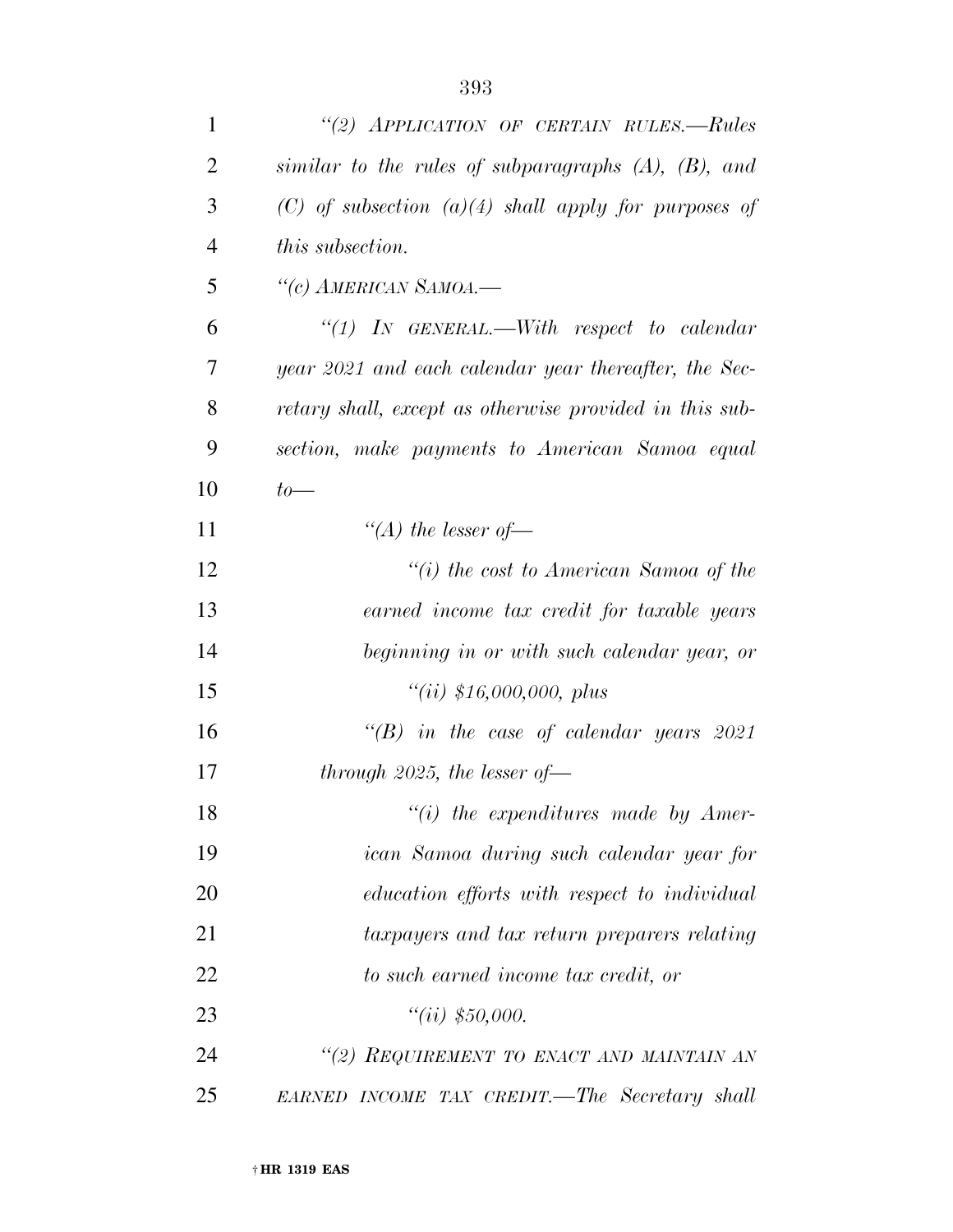| $\mathbf{1}$   | not make any payments under paragraph (1) with            |
|----------------|-----------------------------------------------------------|
| $\overline{2}$ | respect to any calendar year unless American Samoa        |
| 3              | has in effect an earned income tax credit for taxable     |
| $\overline{4}$ | years beginning in or with such calendar year which       |
| 5              | allows a refundable tax credit to individuals on the      |
| 6              | basis of the taxpayer's earned income which is de-        |
| 7              | signed to substantially increase workforce participa-     |
| 8              | tion.                                                     |
| 9              | "(3) INFLATION ADJUSTMENT.—In the case of                 |
| 10             | any calendar year after 2021, the $$16,000,000$           |
| 11             | amount in paragraph $(1)(A)(ii)$ shall be increased by    |
| 12             | an amount equal to-                                       |
| 13             | "(A) such dollar amount, multiplied by—                   |
| 14             | $\lq\lq B$ the cost-of-living adjustment deter-           |
| 15             | mined under section $1(f)(3)$ for such calendar           |
| 16             | year, determined by substituting 'calendar year           |
| 17             | 2020' for 'calendar year 2016' in subparagraph            |
| 18             | $(A)(ii)$ thereof.                                        |
| 19             | Any increase determined under this clause shall be        |
| 20             | rounded to the nearest multiple of \$100,000.             |
| 21             | "(4) APPLICATION OF CERTAIN RULES.-Rules                  |
| 22             | similar to the rules of subparagraphs $(A)$ , $(B)$ , and |
| 23             | $(C)$ of subsection $(a)(4)$ shall apply for purposes of  |
| 24             | <i>this subsection.</i>                                   |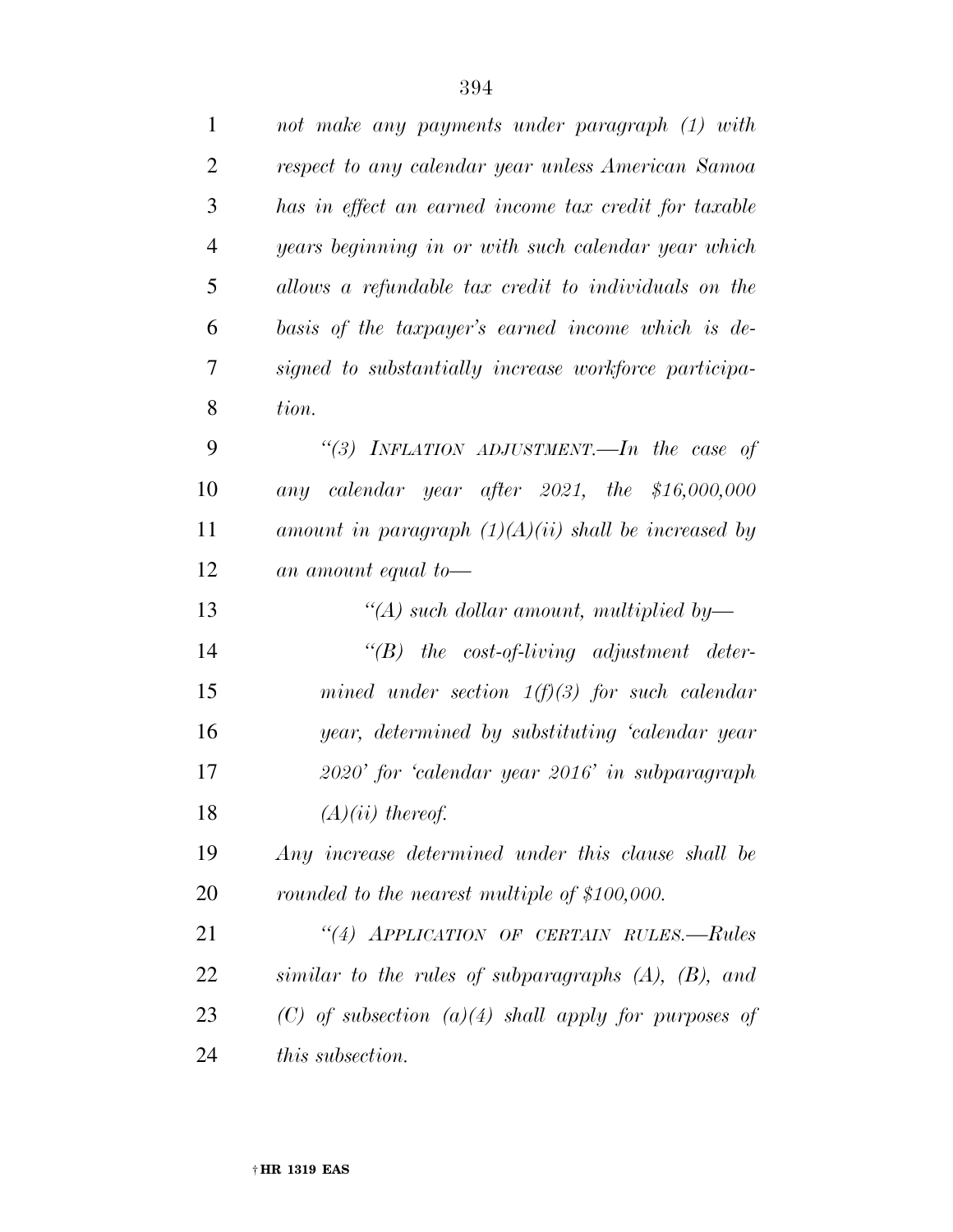*''(d) TREATMENT OF PAYMENTS.—For purposes of sec- tion 1324 of title 31, United States Code, the payments under this section shall be treated in the same manner as a refund due from a credit provision referred to in sub-section (b)(2) of such section.''.* 

 *(b) CLERICAL AMENDMENT.—The table of sections for chapter 77 of the Internal Revenue Code of 1986 is amended by adding at the end the following new item:* 

*''Sec. 7530. Application of earned income tax credit to possessions of the United States.''.* 

 *SEC. 9626. TEMPORARY SPECIAL RULE FOR DETERMINING EARNED INCOME FOR PURPOSES OF EARNED INCOME TAX CREDIT.* 

 *(a) IN GENERAL.—If the earned income of the tax- payer for the taxpayer's first taxable year beginning in 2021 is less than the earned income of the taxpayer for the taxpayer's first taxable year beginning in 2019, the credit allowed under section 32 of the Internal Revenue Code of 1986 may, at the election of the taxpayer, be determined by substituting—* 

 *(1) such earned income for the taxpayer's first taxable year beginning in 2019, for* 

 *(2) such earned income for the taxpayer's first taxable year beginning in 2021.* 

*(b) EARNED INCOME.—*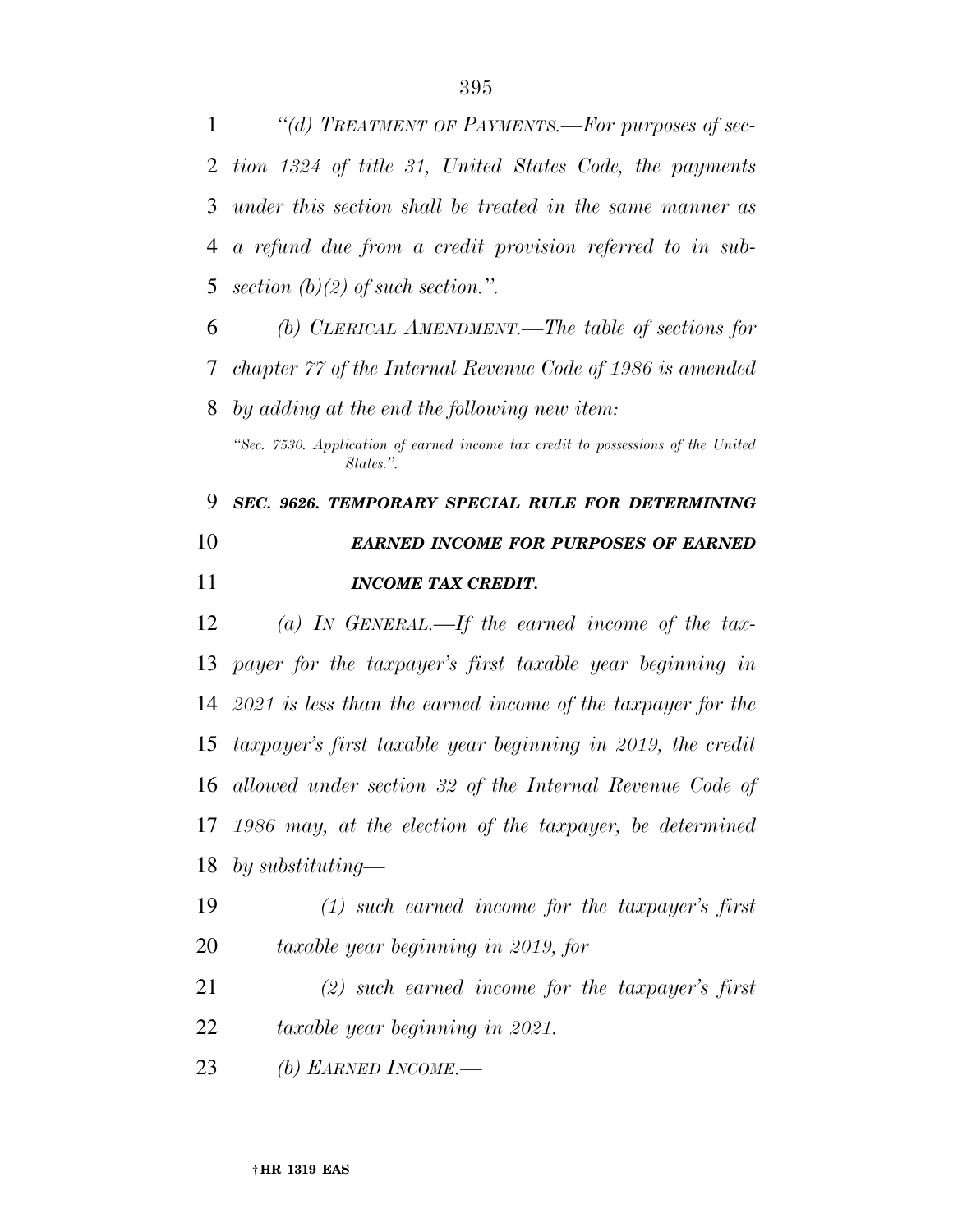| $\mathbf{1}$   | $(1)$ IN GENERAL.—For purposes of this section,            |
|----------------|------------------------------------------------------------|
| $\overline{2}$ | the term "earned income" has the meaning given such        |
| 3              | term under section $32(c)$ of the Internal Revenue Code    |
| $\overline{4}$ | of 1986.                                                   |
| 5              | (2) APPLICATION TO JOINT RETURNS.-For pur-                 |
| 6              | poses of subsection $(a)$ , in the case of a joint return, |
| 7              | the earned income of the taxpayer for the first taxable    |
| 8              | year beginning in 2019 shall be the sum of the earned      |
| 9              | income of each spouse for such taxable year.               |
| 10             | $(c)$ SPECIAL RULES.—                                      |
| 11             | (1) ERRORS TREATED AS MATHEMATICAL ER-                     |
| 12             | RORS.—For purposes of section 6213 of the Internal         |
| 13             | Revenue Code of 1986, an incorrect use on a return         |
| 14             | of earned income pursuant to subsection (a) shall be       |
| 15             | <i>treated as a mathematical or clerical error.</i>        |
| 16             | (2) NO EFFECT ON DETERMINATION OF GROSS                    |
| 17             | INCOME, ETC.—Except as otherwise provided in this          |
| 18             | subsection, the Internal Revenue Code of 1986 shall be     |
| 19             | applied without regard to any substitution under sub-      |
| 20             | section $(a)$ .                                            |
| 21             | (d) TREATMENT OF CERTAIN POSSESSIONS.—                     |
| 22             | (1) PAYMENTS TO POSSESSIONS WITH MIRROR                    |
| 23             | CODE TAX SYSTEMS.—The Secretary of the Treasury            |
| 24             | shall pay to each possession of the United States          |
| 25             | which has a mirror code tax system amounts equal to        |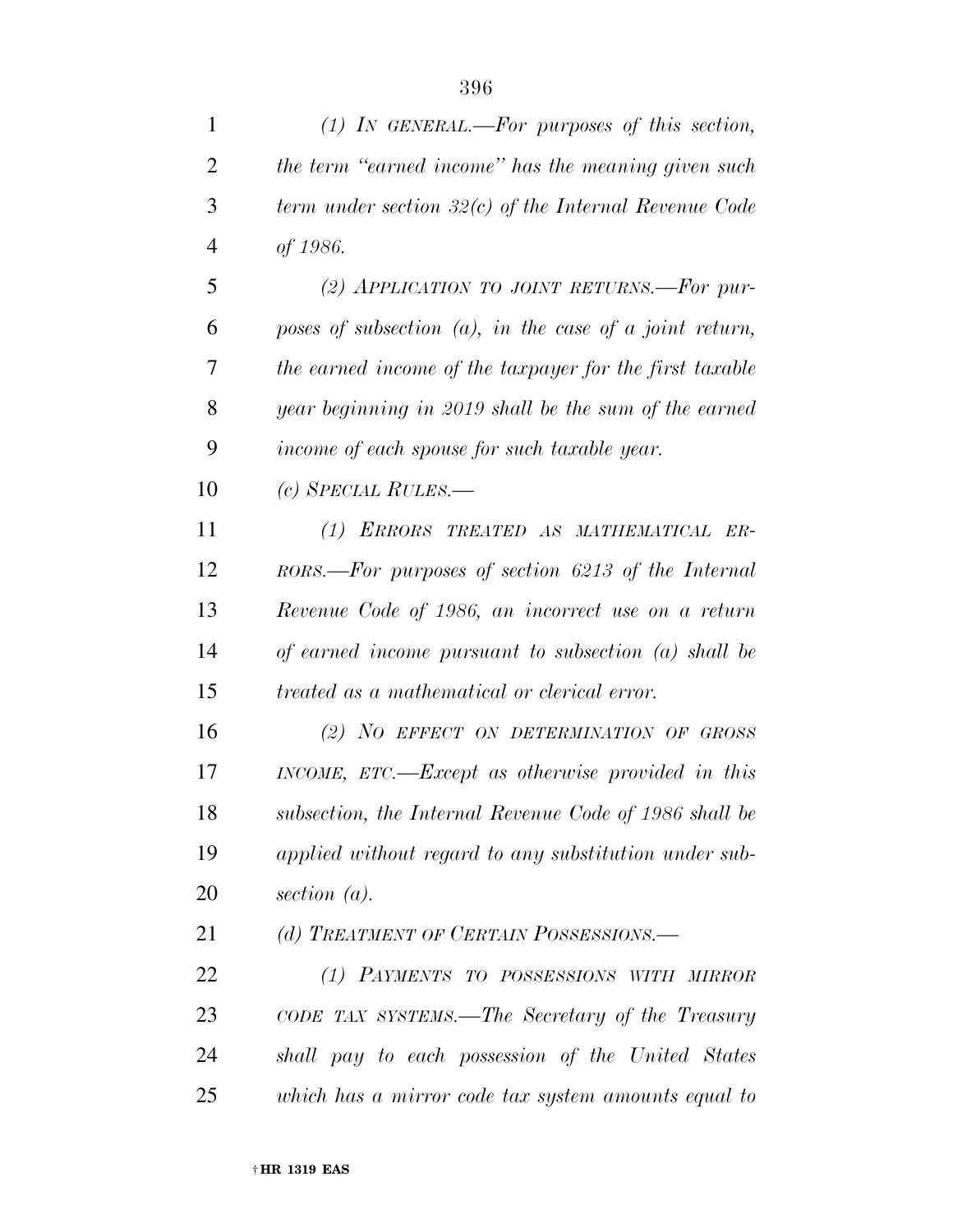*the loss (if any) to that possession by reason of the application of the provisions of this section (other than this subsection) with respect to section 32 of the Internal Revenue Code of 1986. Such amounts shall be determined by the Secretary of the Treasury based on information provided by the government of the re-spective possession.* 

 *(2) PAYMENTS TO OTHER POSSESSIONS.—The Secretary of the Treasury shall pay to each possession of the United States which does not have a mirror code tax system amounts estimated by the Secretary of the Treasury as being equal to the aggregate bene- fits (if any) that would have been provided to resi- dents of such possession by reason of the provisions of this section (other than this subsection) with respect to section 32 of the Internal Revenue Code of 1986 if a mirror code tax system had been in effect in such possession. The preceding sentence shall not apply un- less the respective possession has a plan, which has been approved by the Secretary of the Treasury, under which such possession will promptly distribute such payments to its residents.* 

 *(3) MIRROR CODE TAX SYSTEM.—For purposes of this section, the term ''mirror code tax system'' means, with respect to any possession of the United*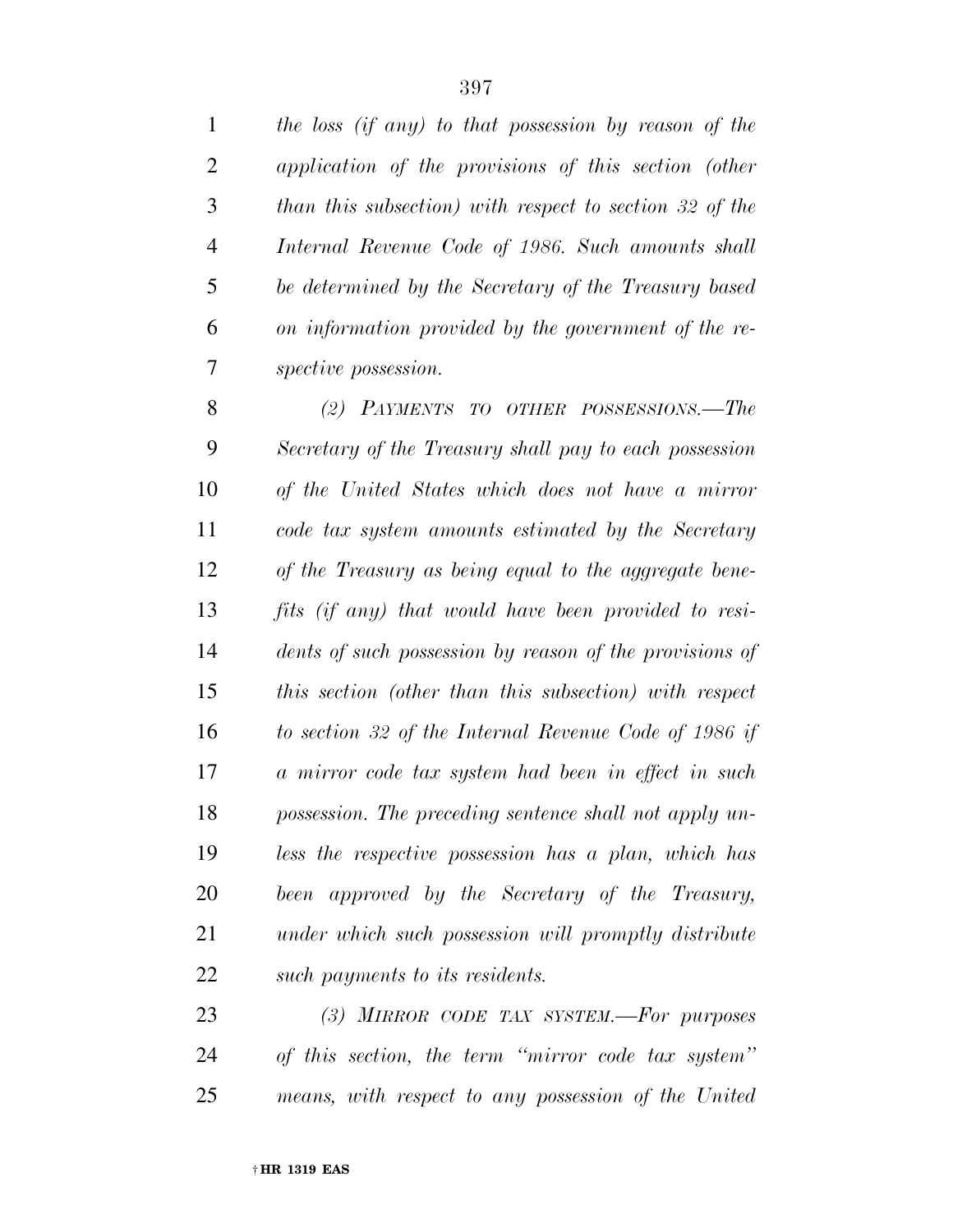| 1              | States, the income tax system of such possession if the       |
|----------------|---------------------------------------------------------------|
| $\overline{2}$ | income tax liability of the residents of such possession      |
| 3              | under such system is determined by reference to the           |
| $\overline{4}$ | income tax laws of the United States as if such pos-          |
| 5              | session were the United States.                               |
| 6              | (4) TREATMENT OF PAYMENTS.—For purposes of                    |
| 7              | section 1324 of title 31, United States Code, the pay-        |
| 8              | ments under this section shall be treated in the same         |
| 9              | manner as a refund due from a credit provision re-            |
| 10             | ferred to in subsection $(b)(2)$ of such section.             |
| 11             | <b>PART 4-DEPENDENT CARE ASSISTANCE</b>                       |
| 12             | SEC. 9631. REFUNDABILITY AND ENHANCEMENT OF CHILD             |
| 13             | AND DEPENDENT CARE TAX CREDIT.                                |
| 14             | (a) IN GENERAL.—Section 21 of the Internal Revenue            |
| 15             | Code of 1986 is amended by adding at the end the following    |
| 16             | new subsection:                                               |
| 17             | "(g) SPECIAL RULES FOR 2021.—In the case of any               |
|                | 18 taxable year beginning after December 31, 2020, and before |
| 19             | January 1, 2022—                                              |
| 20             | "(1) CREDIT MADE REFUNDABLE.—If the tax-                      |
| 21             | payer (in the case of a joint return, either spouse) has      |
| 22             | a principal place of abode in the United States (de-          |
| 23             | termined as provided in section 32) for more than             |
| 24             | one-half of the taxable year, the credit allowed under        |
| 25             | subsection (a) shall be treated as a credit allowed           |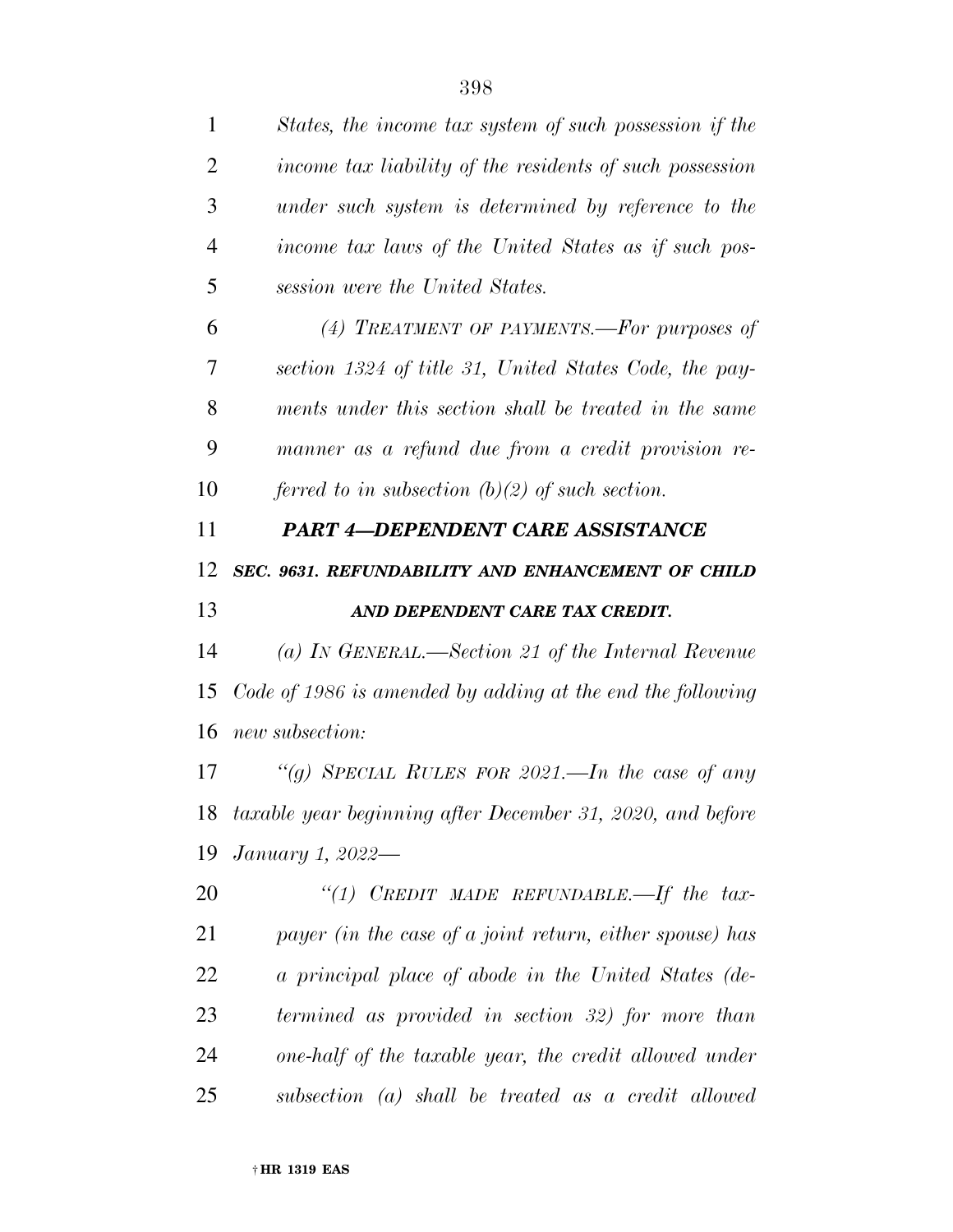| $\mathbf{1}$   | under subpart $C$ (and not allowed under this sub- |
|----------------|----------------------------------------------------|
| $\overline{2}$ | part).                                             |
| 3              | "(2) INCREASE IN DOLLAR LIMIT ON AMOUNT            |
| $\overline{4}$ | $CREDITABLE.$ Subsection (c) shall be applied—     |
| 5              | "(A) by substituting '\$8,000' for '\$3,000' in    |
| 6              | paragraph $(1)$ thereof, and                       |
| $\overline{7}$ | "(B) by substituting '\$16,000' for '\$6,000'      |
| 8              | in paragraph $(2)$ thereof.                        |
| 9              | "(3) INCREASE IN APPLICABLE PERCENTAGE.-           |
| 10             | Subsection $(a)(2)$ shall be applied—              |
| 11             | "(A) by substituting '50 percent' for '35          |
| 12             | percent, and                                       |
| 13             | "(B) by substituting $$125,000$ ' for              |
| 14             | $\frac{4}{3}15,000'.$                              |
| 15             | "(4) APPLICATION OF PHASEOUT TO HIGH IN-           |
| 16             | COME INDIVIDUALS.-                                 |
| 17             | "(A) IN GENERAL.—Subsection $(a)(2)$ shall         |
| 18             | be applied by substituting 'the phaseout percent-  |
| 19             | age' for '20 percent'.                             |
| 20             | "(B) PHASEOUT PERCENTAGE.—The term                 |
| 21             | phaseout percentage' means 20 percent reduced      |
| 22             | (but not below zero) by 1 percentage point for     |
| 23             | each $$2,000$ (or fraction thereof) by which the   |
| 24             | taxpayer's adjusted gross income for the taxable   |
| 25             | year exceeds \$400,000.".                          |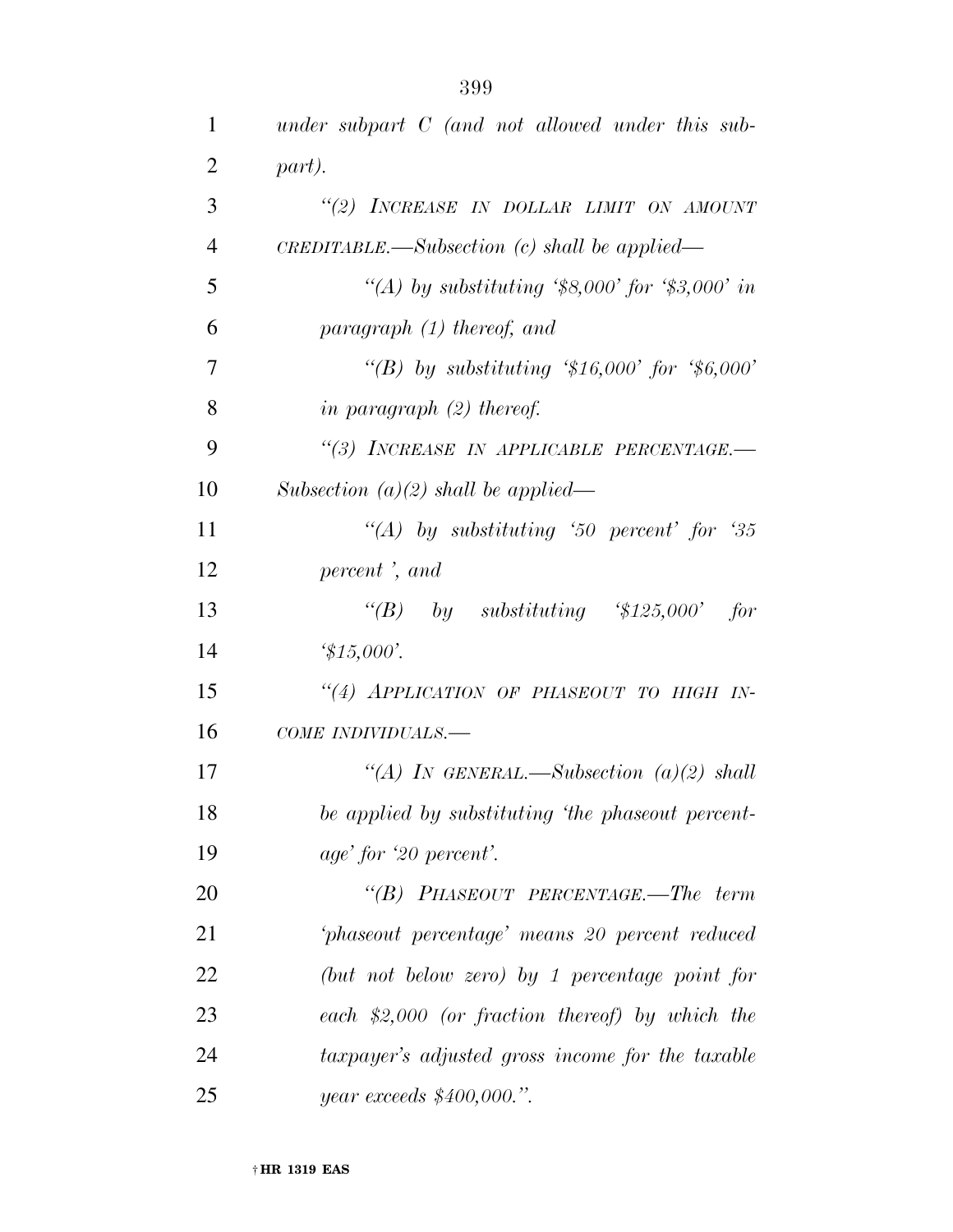| $\mathbf{1}$   | (b) APPLICATION OF CREDIT IN POSSESSIONS.-Sec-                                                                                                                                                                                                                                                                                            |
|----------------|-------------------------------------------------------------------------------------------------------------------------------------------------------------------------------------------------------------------------------------------------------------------------------------------------------------------------------------------|
| $\overline{2}$ | tion 21 of such Code, as amended by subsection $(a)$ , is                                                                                                                                                                                                                                                                                 |
| 3              | amended by adding at the end the following new subsection:                                                                                                                                                                                                                                                                                |
| $\overline{4}$ | "(h) APPLICATION OF CREDIT IN POSSESSIONS.-                                                                                                                                                                                                                                                                                               |
| 5              | "(1) PAYMENT TO POSSESSIONS WITH MIRROR                                                                                                                                                                                                                                                                                                   |
| 6              | CODE TAX SYSTEMS.—The Secretary shall pay to each                                                                                                                                                                                                                                                                                         |
| 7              | possession of the United States with a mirror code tax                                                                                                                                                                                                                                                                                    |
| 8              | system amounts equal to the loss (if any) to that pos-                                                                                                                                                                                                                                                                                    |
| 9              | session by reason of the application of this section                                                                                                                                                                                                                                                                                      |
| 10             | (determined without regard to this subsection) with                                                                                                                                                                                                                                                                                       |
| 11             | respect to taxable years beginning in or with 2021.                                                                                                                                                                                                                                                                                       |
| 12             | Such amounts shall be determined by the Secretary                                                                                                                                                                                                                                                                                         |
| 13             | based on information provided by the government of                                                                                                                                                                                                                                                                                        |
| 14             | <i>the respective possession.</i>                                                                                                                                                                                                                                                                                                         |
| 15             | "(2) PAYMENTS TO OTHER POSSESSIONS.-The                                                                                                                                                                                                                                                                                                   |
| 16             | Secretary shall pay to each possession of the United                                                                                                                                                                                                                                                                                      |
| 17             | States which does not have a mirror code tax system                                                                                                                                                                                                                                                                                       |
| 18             | amounts estimated by the Secretary as being equal to                                                                                                                                                                                                                                                                                      |
| 19             | the aggregate benefits that would have been provided                                                                                                                                                                                                                                                                                      |
| nη             | $\mathbf{1}$ , $\mathbf{1}$ , $\mathbf{1}$ , $\mathbf{1}$ , $\mathbf{1}$ , $\mathbf{1}$ , $\mathbf{1}$ , $\mathbf{1}$ , $\mathbf{1}$ , $\mathbf{1}$ , $\mathbf{1}$ , $\mathbf{1}$ , $\mathbf{1}$ , $\mathbf{1}$ , $\mathbf{1}$ , $\mathbf{1}$ , $\mathbf{1}$ , $\mathbf{1}$ , $\mathbf{1}$ , $\mathbf{1}$ , $\mathbf{1}$ , $\mathbf{1}$ , |

 *to residents of such possession by reason of this sec- tion with respect to taxable years beginning in or with 2021 if a mirror code tax system had been in effect in such possession. The preceding sentence shall not apply unless the respective possession has a plan, which has been approved by the Secretary, under*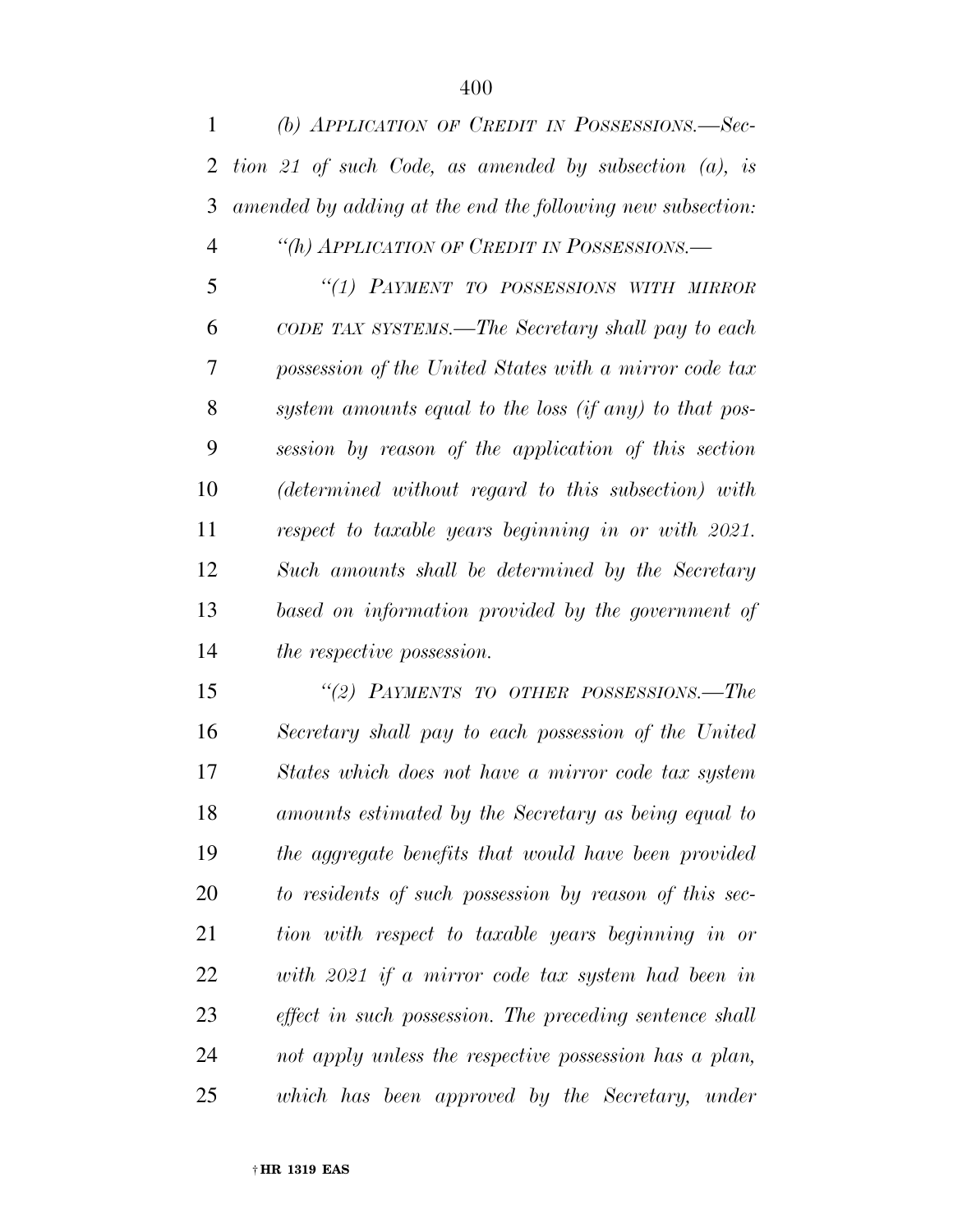| $\mathbf{1}$   | which such possession will promptly distribute such      |
|----------------|----------------------------------------------------------|
| $\overline{2}$ | payments to its residents.                               |
| 3              | (3)<br>COORDINATION WITH<br>CREDIT ALLOWED               |
| $\overline{4}$ | AGAINST UNITED STATES INCOME TAXES.—In the case          |
| 5              | of any taxable year beginning in or with 2021, no        |
| 6              | credit shall be allowed under this section to any indi-  |
| 7              | vidual                                                   |
| 8              | $\lq (A)$ to whom a credit is allowable against          |
| 9              | taxes imposed by a possession with a mirror code         |
| 10             | tax system by reason of this section, or                 |
| 11             | "(B) who is eligible for a payment under a               |
| 12             | plan described in paragraph (2).                         |
| 13             | "(4) MIRROR CODE TAX SYSTEM.-For purposes                |
| 14             | of this subsection, the term 'mirror code tax system'    |
| 15             | means, with respect to any possession of the United      |
| 16             | States, the income tax system of such possession if the  |
| 17             | income tax liability of the residents of such possession |
| 18             | under such system is determined by reference to the      |
| 19             | income tax laws of the United States as if such pos-     |
| 20             | session were the United States.                          |
| 21             | "(5) TREATMENT OF PAYMENTS.-For purposes                 |
| 22             | of section 1324 of title 31, United States Code, the     |
| 23             | payments under this subsection shall be treated in the   |
| 24             | same manner as a refund due from a credit provision      |
| 25             | referred to in subsection $(b)(2)$ of such section.".    |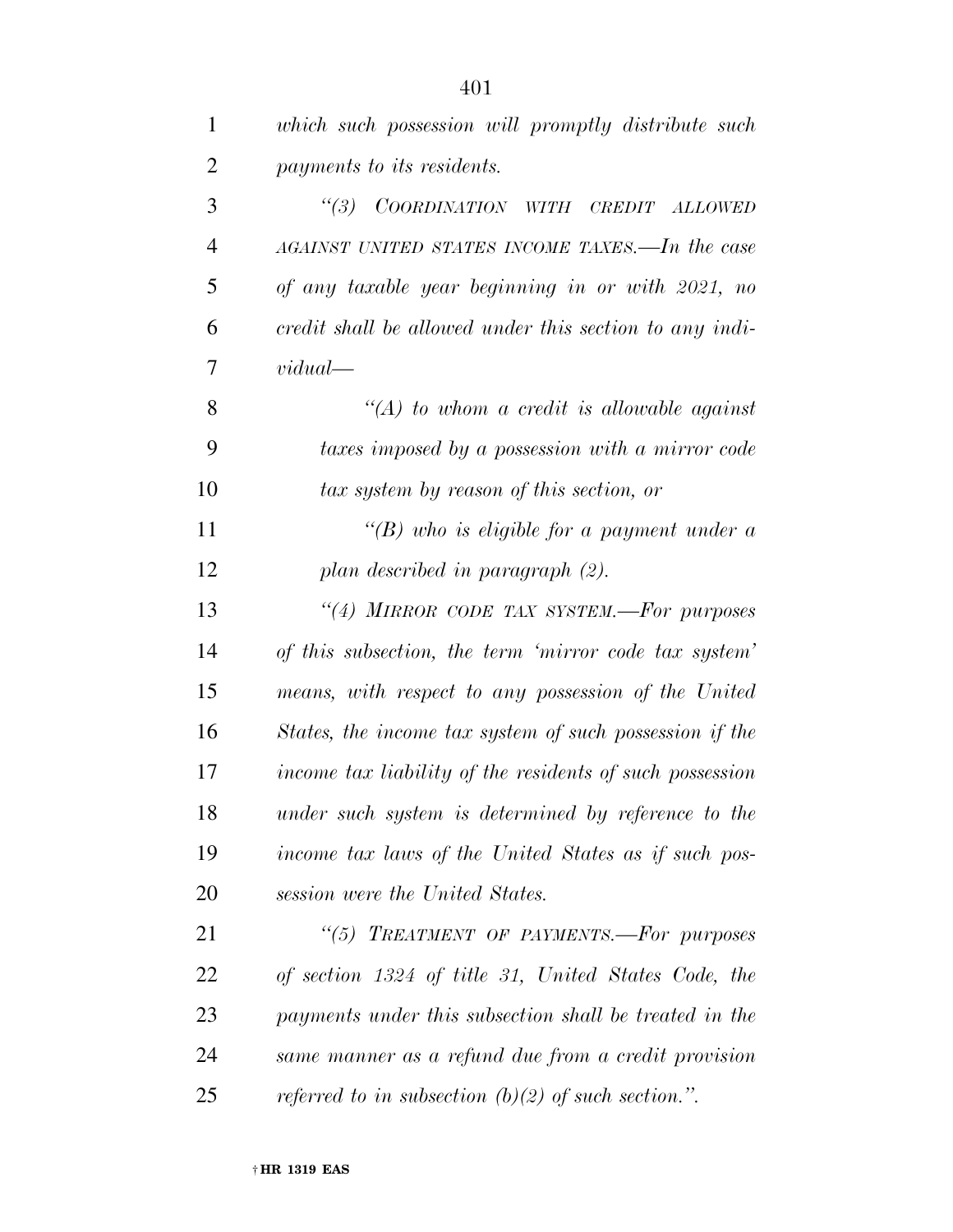*(c) CONFORMING AMENDMENTS.—* 

| $\overline{2}$       | $(1)$ Section 6211(b)(4)(A) of such Code, as                |
|----------------------|-------------------------------------------------------------|
| 3                    | amended by the preceding provisions of this Act, is         |
| $\overline{4}$       | amended by inserting "21 by reason of subsection $(q)$      |
| 5                    | thereof," before "24".                                      |
| 6                    | $(2)$ Section 1324 $(b)(2)$ of title 31, United States      |
| 7                    | Code (as amended by the preceding provisions of this        |
| 8                    | title), is amended by inserting "21," before "24".          |
| 9                    | (d) EFFECTIVE DATE.—The amendments made by this             |
| 10                   | section shall apply to taxable years beginning after Decem- |
| 11                   | ber 31, 2020.                                               |
| 12                   | SEC. 9632. INCREASE IN EXCLUSION FOR EMPLOYER-PRO-          |
|                      |                                                             |
|                      | VIDED DEPENDENT CARE ASSISTANCE.                            |
|                      | (a) IN GENERAL.—Section $129(a)(2)$ of the Internal         |
|                      | Revenue Code of 1986 is amended by adding at the end        |
| 13<br>14<br>15<br>16 | the following new subparagraph:                             |
| 17                   | "(D) SPECIAL RULE FOR 2021.—In the case                     |
| 18                   | of any taxable year beginning after December 31,            |
| 19                   | 2020, and before January 1, 2022, subparagraph              |
| 20                   | $(A)$ shall be applied be substituting $$10,500$            |
| 21                   | (half such dollar amount' for $\$5,000$ $\$2,500$ '.".      |
| 22                   | (b) EFFECTIVE DATE.—The amendment made by this              |
| 23                   | section shall apply to taxable years beginning after Decem- |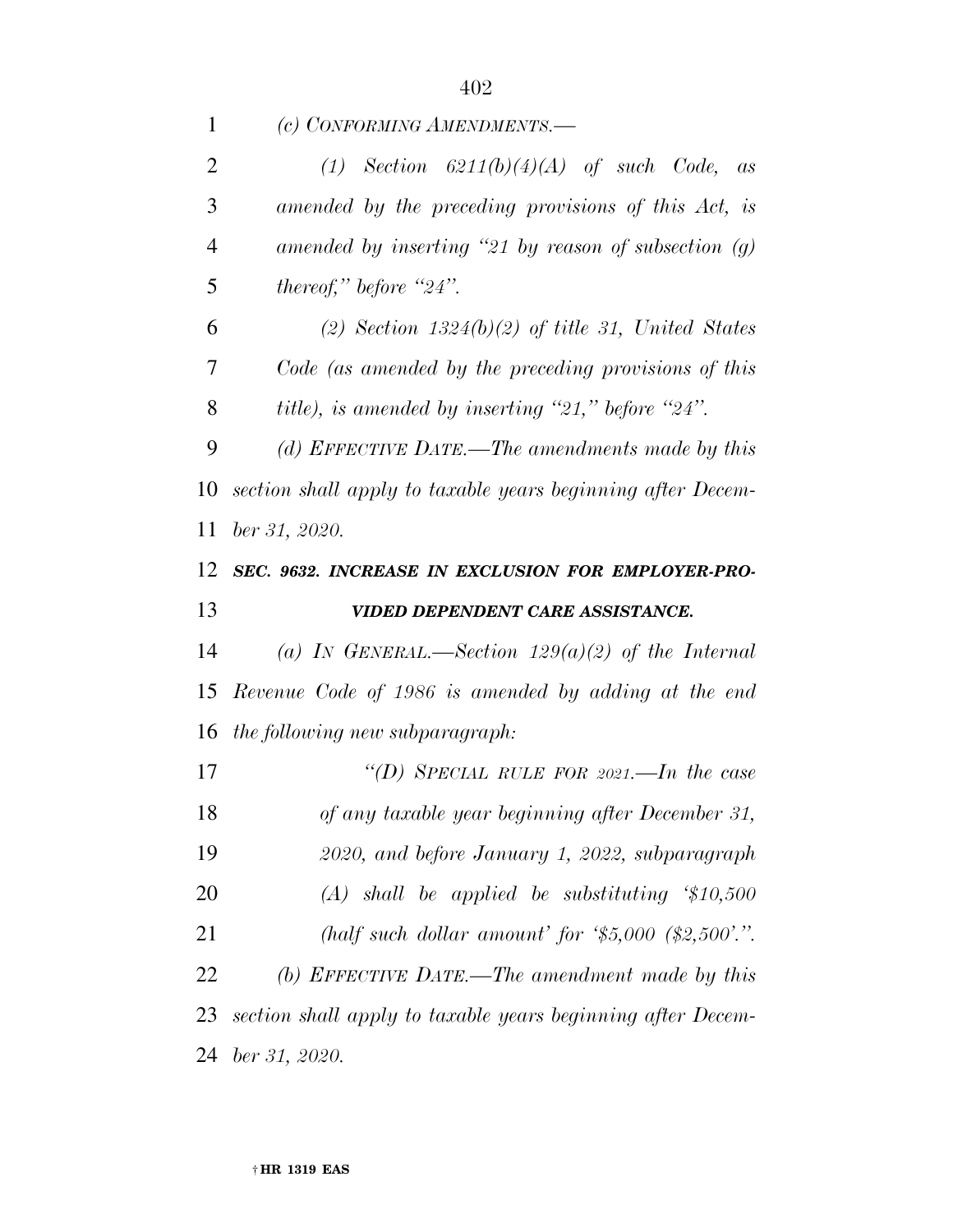*125 and 129 of the Internal Revenue Code of 1986 (includ- ing any rules or regulations thereunder) shall not fail to be treated as a cafeteria plan or dependent care assistance program merely because such plan is amended pursuant to a provision under this section and such amendment is ret-roactive, if—* 

 *(1) such amendment is adopted no later than the last day of the plan year in which the amendment is effective, and* 

 *(2) the plan is operated consistent with the terms of such amendment during the period beginning on the effective date of the amendment and ending on the date the amendment is adopted.* 

## *PART 5—CREDITS FOR PAID SICK AND FAMILY*

- *LEAVE*
- *SEC. 9641. PAYROLL CREDITS.*

 *(a) IN GENERAL.—Chapter 21 of the Internal Revenue Code of 1986 is amended by adding at the end the following new subchapter:* 

*''Subchapter D—Credits* 

*''Sec. 3131. Credit for paid sick leave. ''Sec. 3132. Payroll credit for paid family leave. ''Sec. 3133. Special rule related to tax on employers.*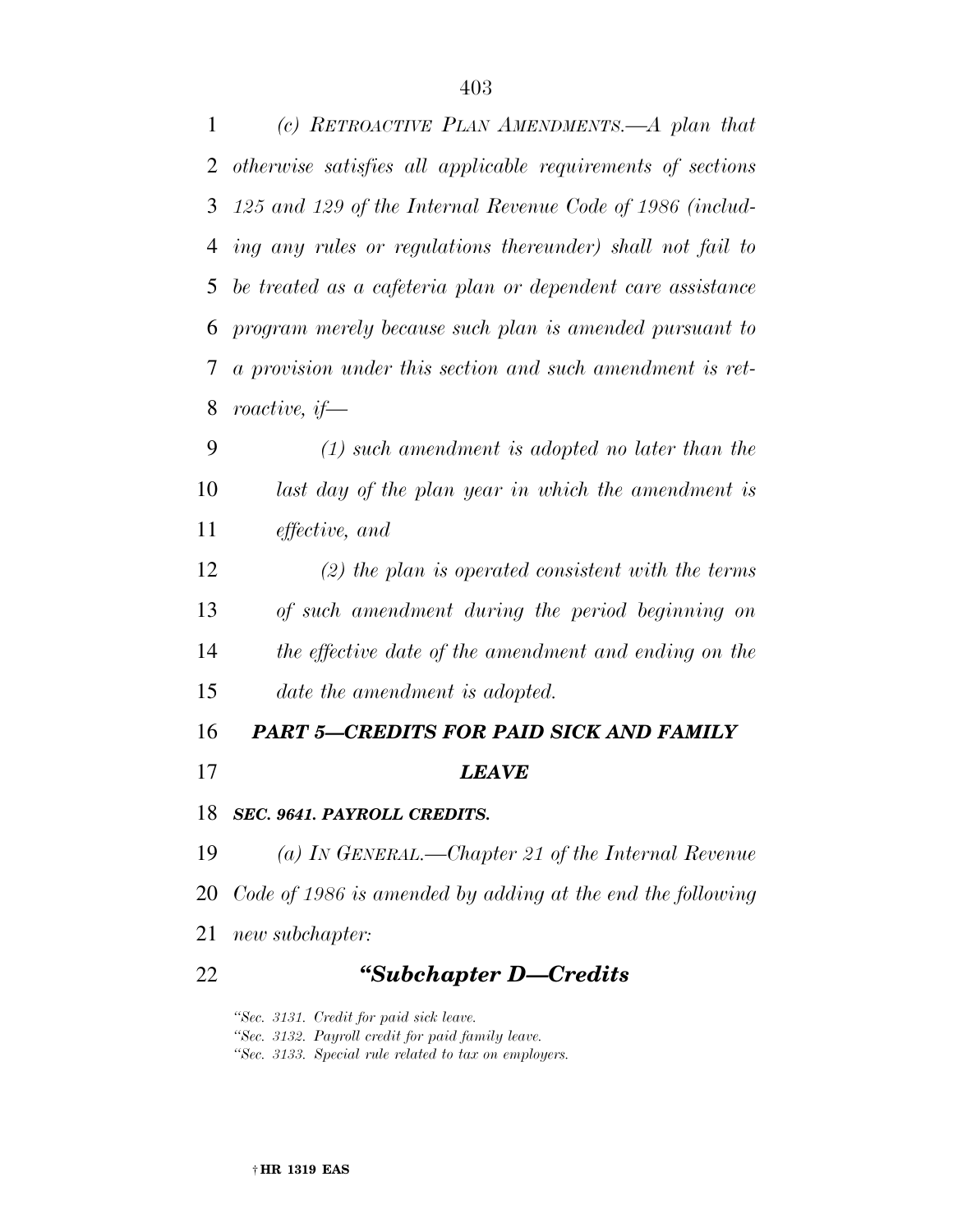### *''SEC. 3131. CREDIT FOR PAID SICK LEAVE.*

 *''(a) IN GENERAL.—In the case of an employer, there shall be allowed as a credit against applicable employment taxes for each calendar quarter an amount equal to 100 percent of the qualified sick leave wages paid by such em-ployer with respect to such calendar quarter.* 

*''(b) LIMITATIONS AND REFUNDABILITY.—* 

 *''(1) WAGES TAKEN INTO ACCOUNT.—The amount of qualified sick leave wages taken into ac- count under subsection (a), plus any increases under subsection (e), with respect to any individual shall not exceed \$200 (\$511 in the case of any day any portion of which is paid sick time described in para- graph (1), (2), or (3) of section 5102(a) of the Emer- gency Paid Sick Leave Act, applied with the modi- fication described in subsection (c)(2)(A)(i)) for any day (or portion thereof) for which the individual is paid qualified sick leave wages.* 

 *''(2) OVERALL LIMITATION ON NUMBER OF DAYS TAKEN INTO ACCOUNT.—The aggregate number of days taken into account under paragraph (1) for any calendar quarter shall not exceed the excess (if any) of—* 

*''(A) 10, over* 

 *''(B) the aggregate number of days so taken into account during preceding calendar quarters*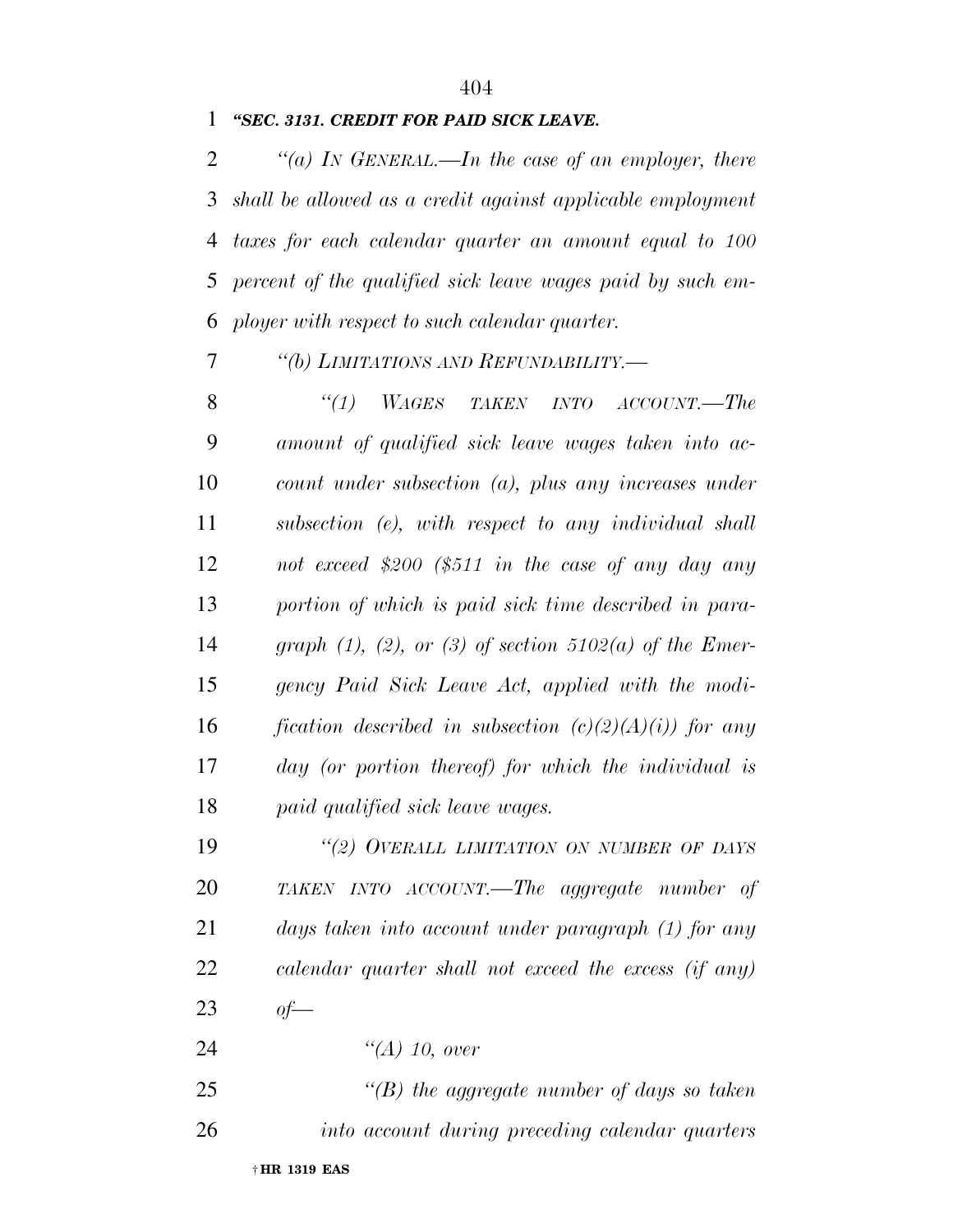| $\mathbf{1}$   | in such calendar year (other than the first quar-        |
|----------------|----------------------------------------------------------|
| $\overline{2}$ | ter of calendar year 2021).                              |
| 3              | "(3) CREDIT LIMITED TO CERTAIN EMPLOYMENT                |
| $\overline{4}$ | $TAXES$ .—The credit allowed by subsection (a) with re-  |
| 5              | spect to any calendar quarter shall not exceed the ap-   |
| 6              | plicable employment taxes for such calendar quarter      |
| 7              | on the wages paid with respect to the employment of      |
| 8              | all employees of the employer.                           |
| 9              | "(4) REFUNDABILITY OF EXCESS CREDIT.-                    |
| 10             | $CREDIT$ IS REFUNDABLE.—If the<br>$\lq(A)$               |
| 11             | amount of the credit under subsection (a) exceeds        |
| 12             | the limitation of paragraph (3) for any calendar         |
| 13             | quarter, such excess shall be treated as an over-        |
| 14             | payment that shall be refunded under sections            |
| 15             | $6402(a)$ and $6413(b)$ .                                |
| 16             | "(B) ADVANCING CREDIT.—In anticipation                   |
| 17             | of the credit, including the refundable portion          |
| 18             | under subparagraph $(A)$ , the credit shall be ad-       |
| 19             | vanced, according to forms and instructions pro-         |
| 20             | vided by the Secretary, up to an amount cal-             |
| 21             | $culated$ under subsection $(a)$ , subject to the limits |
| 22             | $under\ paragraph\ (1)\ and\ (2),\ all\ calculated$      |
| 23             | through the end of the most recent payroll period        |
| 24             | <i>in the quarter.</i>                                   |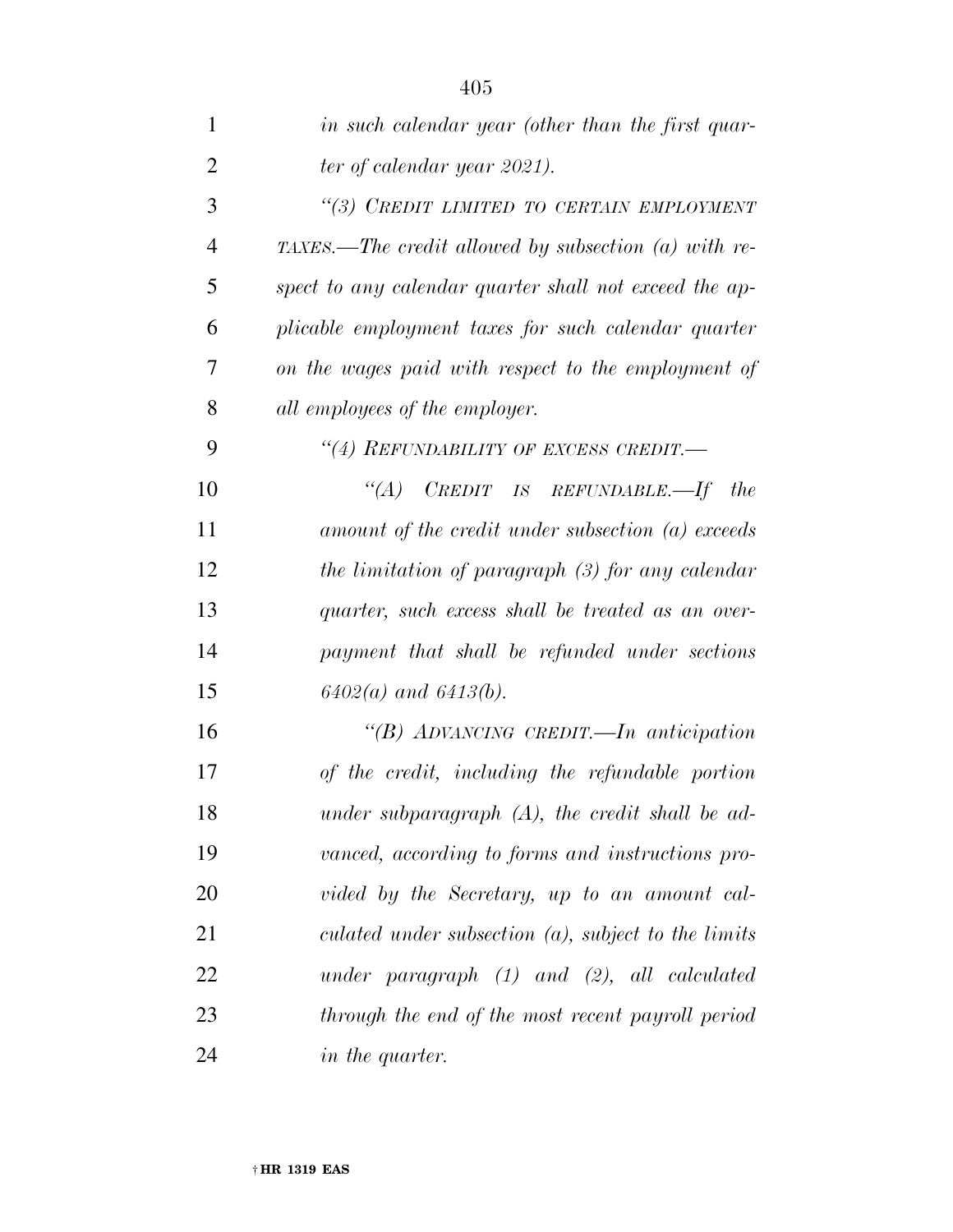*''(c) QUALIFIED SICK LEAVE WAGES.—For purposes of this section—* 

| 3              | "(1) IN GENERAL.—The term 'qualified sick           |
|----------------|-----------------------------------------------------|
| $\overline{4}$ | leave wages' means wages paid by an employer which  |
| 5              | would be required to be paid by reason of the Emer- |
| 6              | gency Paid Sick Leave Act as if such Act applied    |
| 7              | after March 31, 2021.                               |
| 8              | "(2) RULES OF APPLICATION.—For purposes of          |
| 9              | determining whether wages are qualified sick leave  |
| 10             | wages under paragraph $(1)$ —                       |
| 11             | "(A) IN GENERAL.—The Emergency Paid                 |
| 12             | Sick Leave Act shall be applied—                    |
| 13             | "(i) by inserting $\zeta$ , the employee is         |
| 14             | seeking or awaiting the results of a diag-          |
| 15             | nostic test for, or a medical diagnosis of,         |
| 16             | $COVID-19$ and such employee has been ex-           |
| 17             | posed to COVID-19 or the employee's em-             |
| 18             | ployer has requested such test or diagnosis,        |
| 19             | or the employee is obtaining immunization           |
| 20             | related to COVID-19 or recovering from              |
| 21             | any injury, disability, illness, or condition       |
| 22             | related to such immunization' after 'med-           |
| 23             | ical diagnosis' in section $5102(a)(3)$ thereof,    |
| 24             | and                                                 |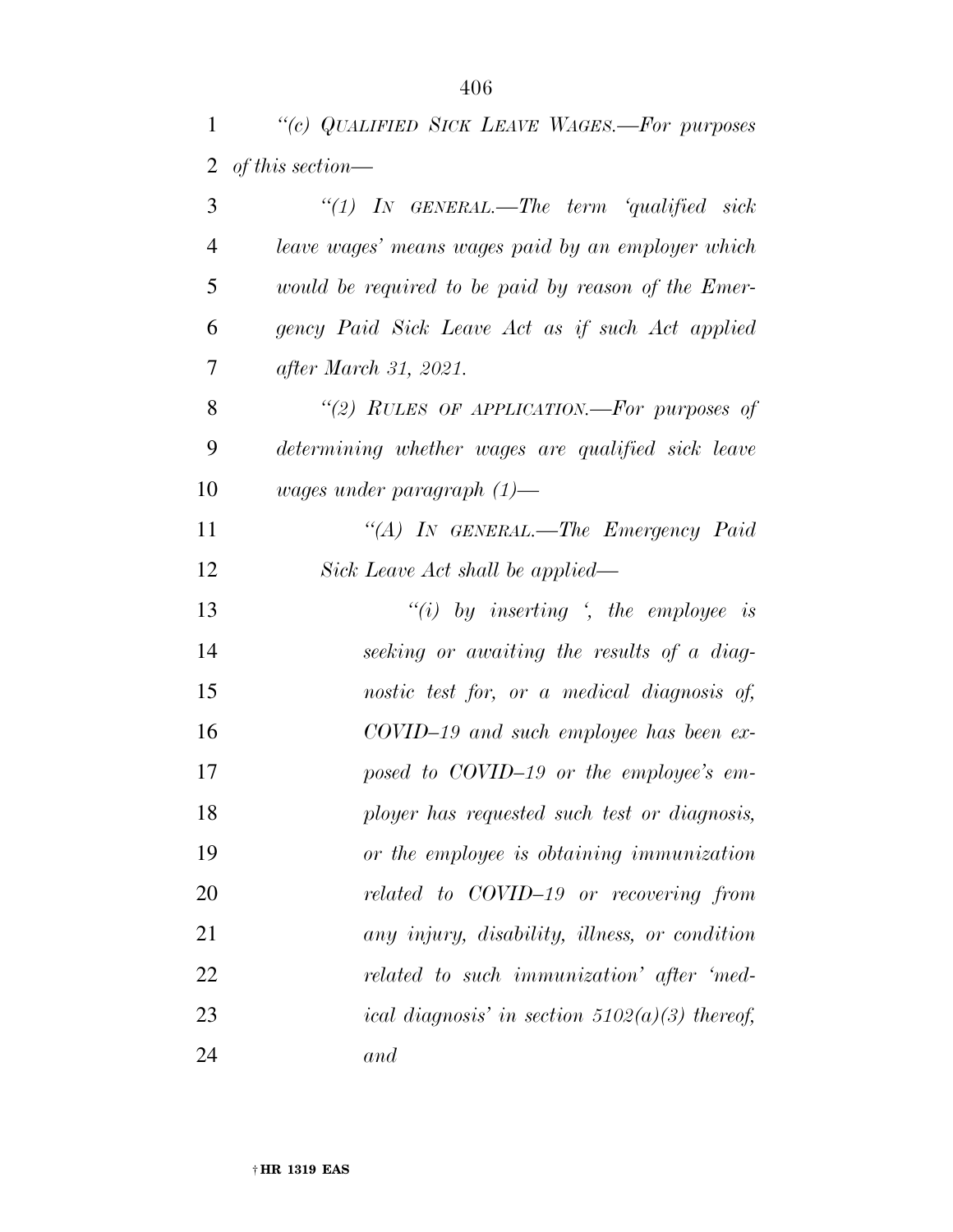| $\mathbf{1}$   | "(ii) by applying section $5102(b)(1)$ of             |
|----------------|-------------------------------------------------------|
| $\overline{2}$ | such Act separately with respect to each cal-         |
| 3              | endar year after 2020 (and, in the case of            |
| $\overline{4}$ | calendar year 2021, without regard to the             |
| 5              | first quarter thereof).                               |
| 6              | "(B) LEAVE MUST MEET REQUIREMENTS.-                   |
| 7              | If an employer fails to comply with any require-      |
| 8              | ment of such Act (determined without regard to        |
| 9              | section 5109 thereof) with respect to paid sick       |
| 10             | time (as defined in section 5110 of such Act),        |
| 11             | amounts paid by such employer with respect to         |
| 12             | such paid sick time shall not be taken into ac-       |
| 13             | count as qualified sick leave wages. For purposes     |
| 14             | of the preceding sentence, an employer which          |
| 15             | takes an action described in section 5104 of such     |
| 16             | Act shall be treated as failing to meet a require-    |
| 17             | ment of such Act.                                     |
| 18             | "(d) ALLOWANCE OF CREDIT FOR CERTAIN HEALTH           |
| 19             | PLAN EXPENSES.-                                       |
| 20             | "(1) In GENERAL.—The amount of the credit al-         |
| 21             | lowed under subsection (a) shall be increased by so   |
| 22             | much of the employer's qualified health plan expenses |
| 23             | as are properly allocable to the qualified sick leave |
| 24             | wages for which such credit is so allowed.            |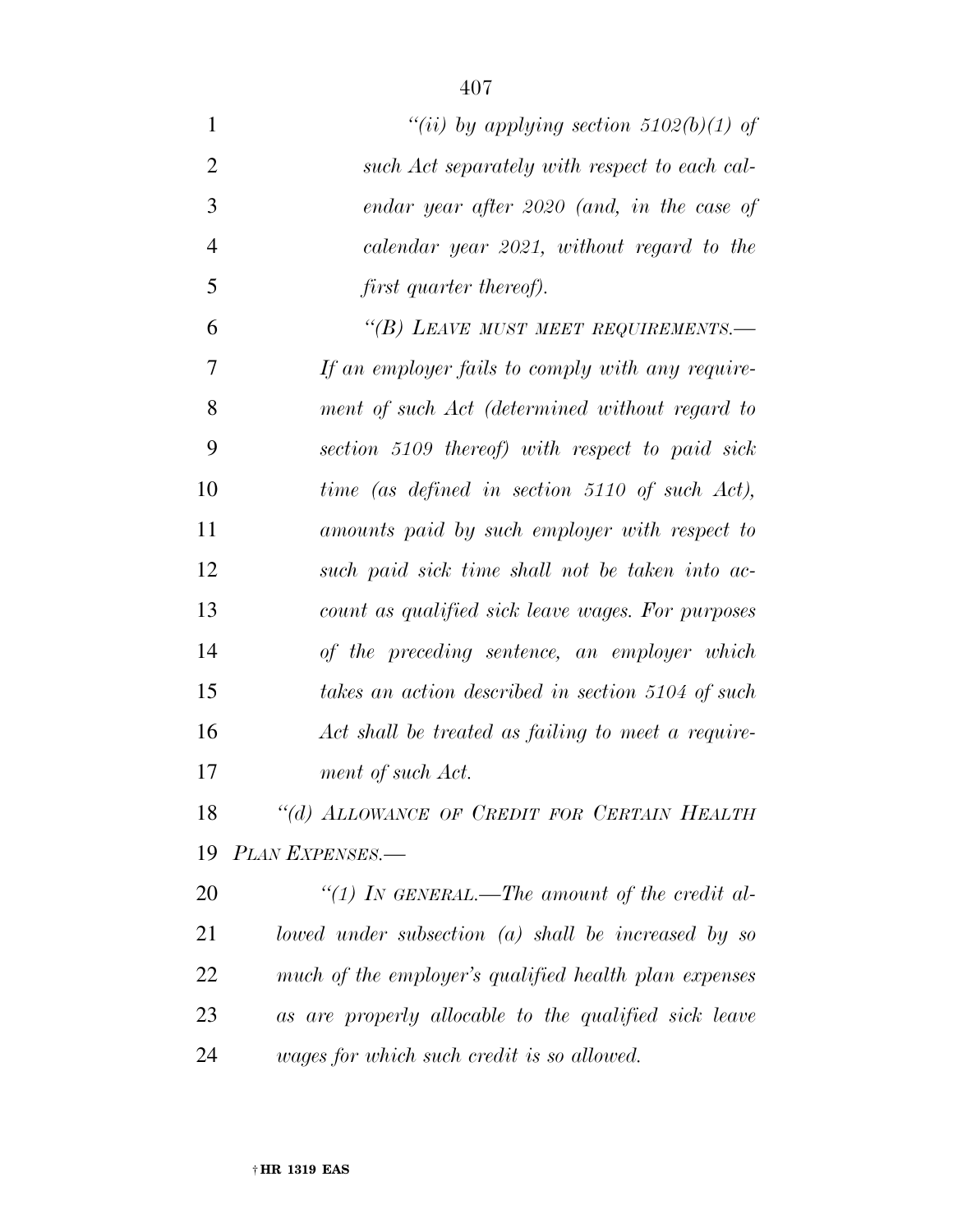| $\mathbf{1}$   | "(2) QUALIFIED HEALTH PLAN EXPENSES.-For                  |
|----------------|-----------------------------------------------------------|
| $\overline{2}$ | purposes of this subsection, the term 'qualified health   |
| 3              | plan expenses' means amounts paid or incurred by          |
| 4              | the employer to provide and maintain a group health       |
| 5              | plan (as defined in section $5000(b)(1)$ ), but only to   |
| 6              | the extent that such amounts are excluded from the        |
| 7              | gross income of employees by reason of section $106(a)$ . |
| 8              | "(3) ALLOCATION RULES.—For purposes of this               |
| 9              | section, qualified health plan expenses shall be allo-    |
| 10             | cated to qualified sick leave wages in such manner as     |
| 11             | the Secretary may prescribe. Except as otherwise pro-     |
| 12             | vided by the Secretary, such allocation shall be treat-   |
| 13             | ed as properly made if made on the basis of being pro     |
| 14             | rata among covered employees and pro rata on the          |
| 15             | basis of periods of coverage (relative to the time peri-  |
| 16             | ods of leave to which such wages relate).                 |
| 17             | "(e) ALLOWANCE OF CREDIT FOR AMOUNTS PAID                 |
| 18             | UNDER CERTAIN COLLECTIVELY BARGAINED<br>$AGREE-$          |
| 19             | MENTS.                                                    |
| <b>20</b>      | "(1) IN GENERAL.—The amount of the credit al-             |
| 21             | lowed under subsection $(a)$ shall be increased by the    |
| 22             | sum of $-$                                                |
| 23             | $\lq (A)$ so much of the employer's collectively          |
| 24             | bargained defined benefit pension plan contribu-          |
| 25             | tions as are properly allocable to the qualified          |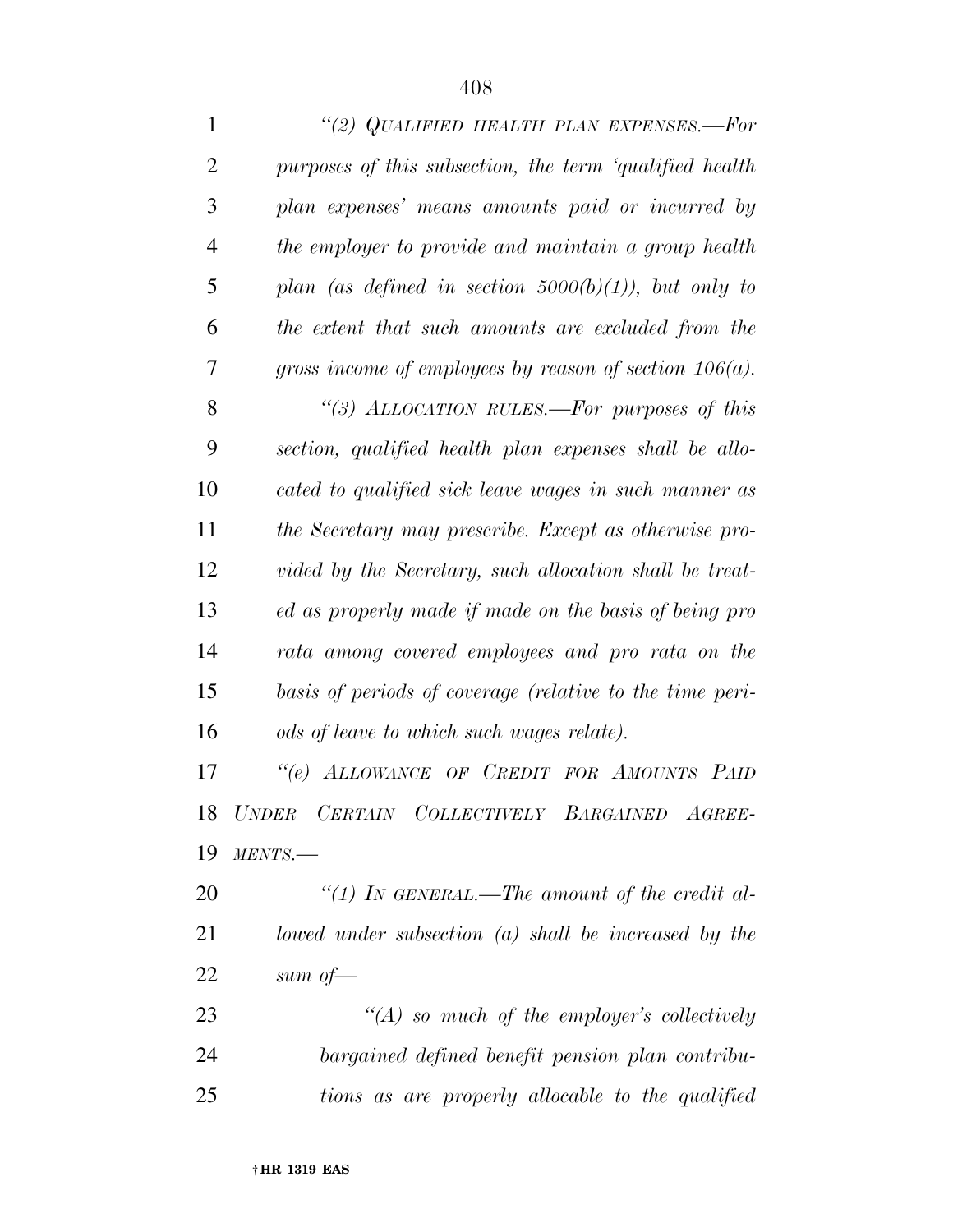| $\mathbf{1}$   | sick leave wages for which such credit is so al-   |
|----------------|----------------------------------------------------|
| $\overline{2}$ | lowed, plus                                        |
| 3              | $\lq\lq(B)$ so much of the employer's collectively |
| $\overline{4}$ | bargained apprenticeship program contributions     |
| 5              | as are properly allocable to the qualified sick    |
| 6              | leave wages for which such credit is so allowed.   |
| 7              | "(2) COLLECTIVELY BARGAINED DEFINED BEN-           |
| 8              | EFIT PENSION PLAN CONTRIBUTIONS.-For purposes      |
| 9              | of this subsection—                                |
| 10             | "(A) IN GENERAL.—The term 'collectively            |
| 11             | bargained defined benefit pension plan contribu-   |
| 12             | tions' means, with respect to any calendar quar-   |
| 13             | ter, contributions which—                          |
| 14             | $``(i)$ are paid or incurred by an em-             |
| 15             | ployer during the calendar quarter on be-          |
| 16             | half of its employees to a defined benefit         |
| 17             | plan (as defined in section $414(j)$ ), which      |
| 18             | meets the requirements of section $401(a)$ ,       |
| 19             | $``(ii)$ are made based on a pension con-          |
| 20             | tribution rate, and                                |
| 21             | $``(iii)$ are required to be made pursu-           |
| 22             | ant to the terms of a collective bargaining        |
| 23             | agreement in effect with respect to such cal-      |
| 24             | endar quarter.                                     |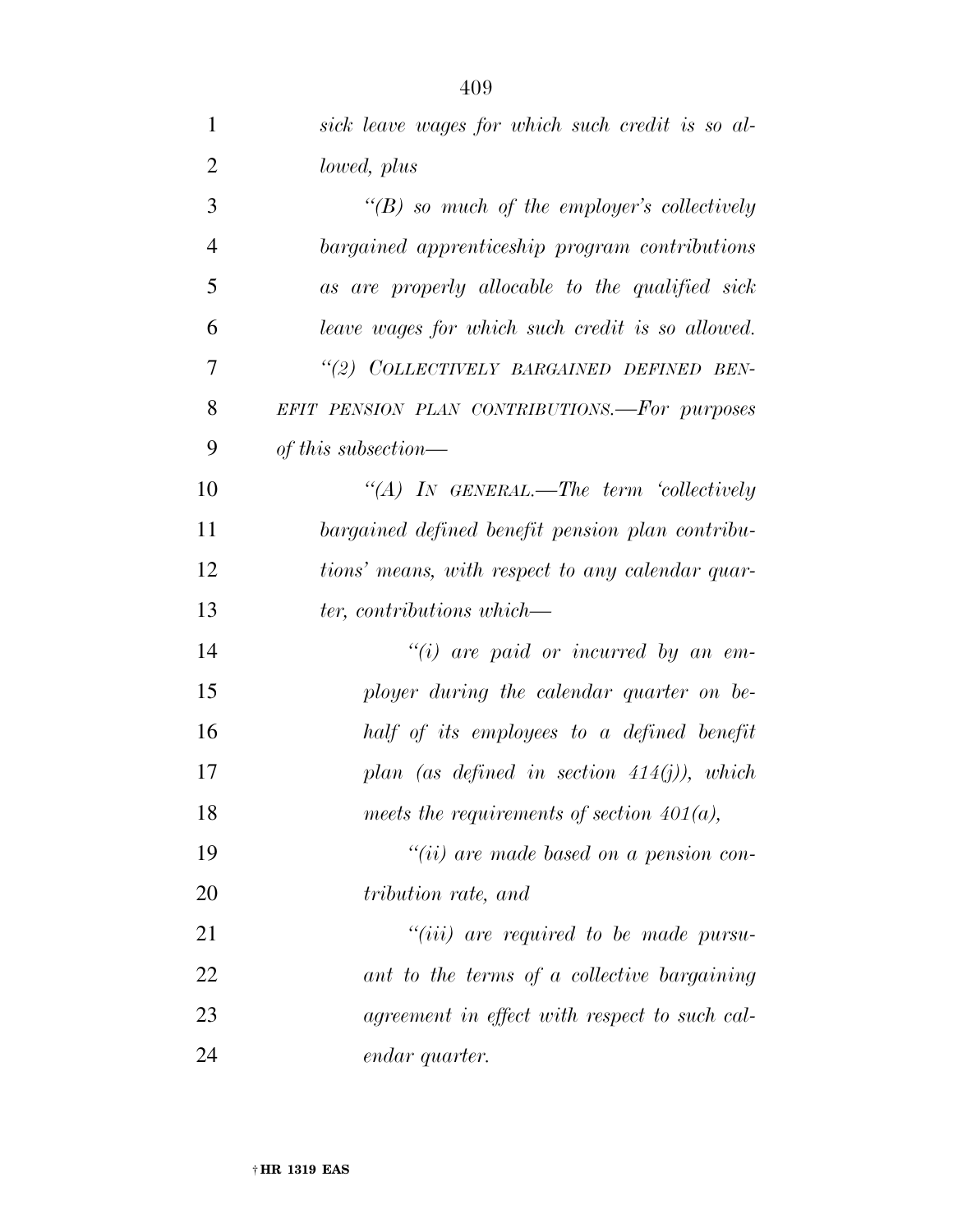| $\mathbf{1}$   | "(B) PENSION CONTRIBUTION RATE.—The                |
|----------------|----------------------------------------------------|
| $\overline{2}$ | term 'pension contribution rate' means the con-    |
| 3              | tribution rate that the employer is obligated to   |
| 4              | pay on behalf of its employees under the terms     |
| 5              | of a collective bargaining agreement for benefits  |
| 6              | under a defined benefit plan under such agree-     |
| 7              | ment, as such rate is applied to contribution      |
| 8              | base units (as defined by section $4001(a)(11)$ of |
| 9              | the Employee Retirement Income Security Act of     |
| 10             | $1974$ (29 U.S.C. 1301(a)(11)).                    |
| 11             | "(C) ALLOCATION RULES.—The amount of               |
| 12             | collectively bargained defined benefit pension     |
| 13             | plan contributions allocated to qualified sick     |
| 14             | leave wages for any calendar quarter shall be the  |
| 15             | product of $-$                                     |
| 16             | $\lq\lq(i)$ the pension contribution rate (ex-     |
| 17             | pressed as an hourly rate), and                    |
| 18             | $``(ii)$ the number of hours for which             |
| 19             | qualified sick leave wages were provided to        |
| 20             | employees covered under the collective bar-        |
| 21             | <i>gaining agreement described in subpara-</i>     |
| 22             | graph $(A)(iii)$ during the calendar quarter.      |
| 23             | COLLECTIVELY BARGAINED APPRENTICE-<br>(3)          |
| 24             | SHIP PROGRAM CONTRIBUTIONS.—For purposes of        |
| 25             | this section—                                      |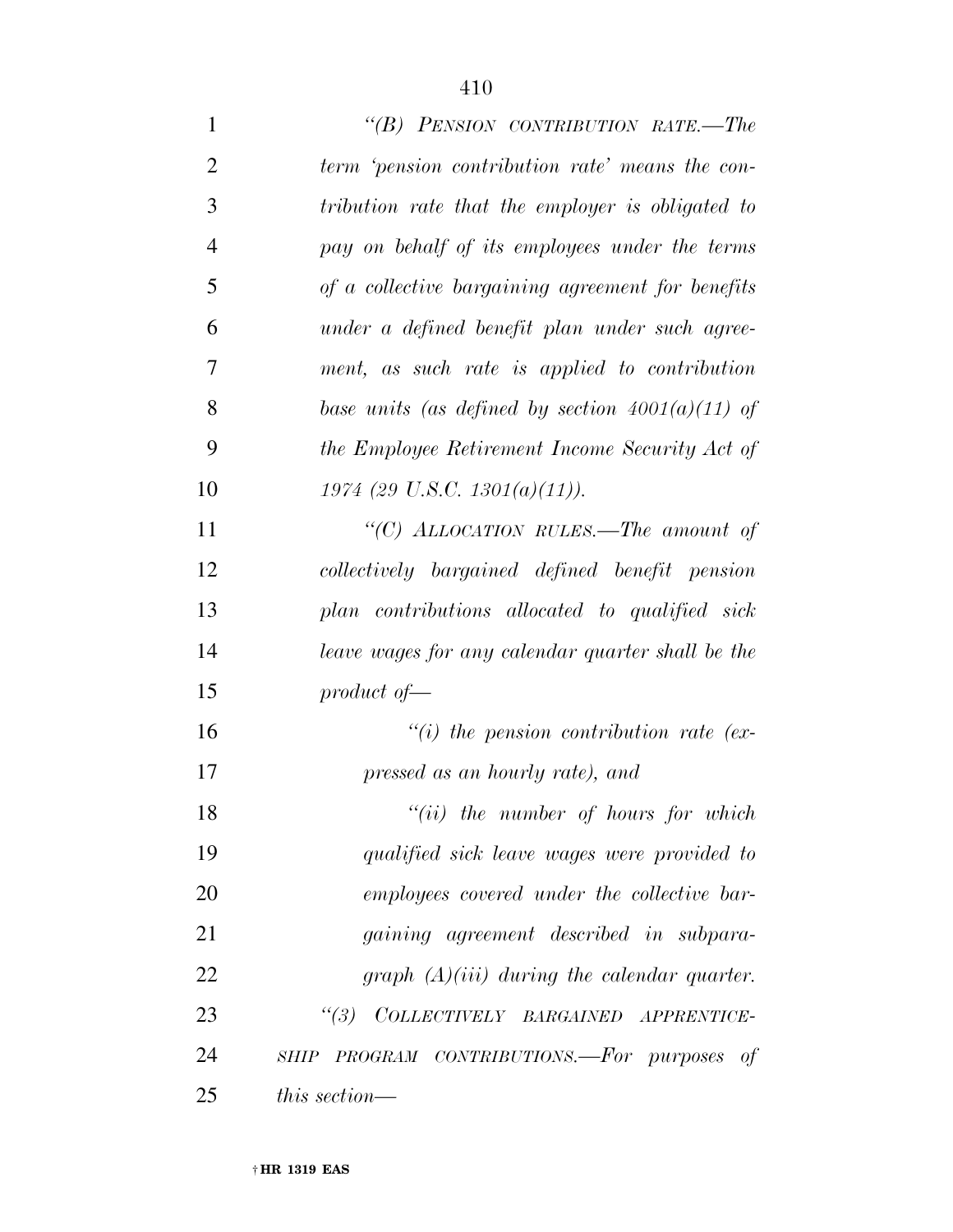| $\mathbf 1$    | "(A) IN GENERAL.—The term 'collectively           |
|----------------|---------------------------------------------------|
| $\overline{2}$ | bargained apprenticeship program contributions'   |
| 3              | means, with respect to any calendar quarter,      |
| $\overline{4}$ | $contributions which$ —                           |
| 5              | $``(i)$ are paid or incurred by an em-            |
| 6              | ployer on behalf of its employees with re-        |
| 7              | spect to the calendar quarter to a registered     |
| 8              | <i>apprenticeship program,</i>                    |
| 9              | $``(ii)$ are made based on an apprentice-         |
| 10             | ship program contribution rate, and               |
| 11             | $``(iii)$ are required to be made pursu-          |
| 12             | ant to the terms of a collective bargaining       |
| 13             | agreement that is in effect with respect to       |
| 14             | such calendar quarter.                            |
| 15             | "(B) REGISTERED APPRENTICESHIP PRO-               |
| 16             | GRAM.—The term 'registered apprenticeship pro-    |
| 17             | gram' means an apprenticeship registered under    |
| 18             | the Act of August 16, 1937 (commonly known as     |
| 19             | the 'National Apprenticeship Act'; 50 Stat. 664,  |
| 20             | chapter 663; 29 U.S.C. 50 et seq.) that meets the |
| 21             | standards of subpart A of part 29 and part 30     |
| 22             | of title 29, Code of Federal Regulations.         |
| 23             | "(C) APPRENTICESHIP PROGRAM CONTRIBU-             |
| 24             | TION RATE.—The term 'apprenticeship program       |
| 25             | contribution rate' means the contribution rate    |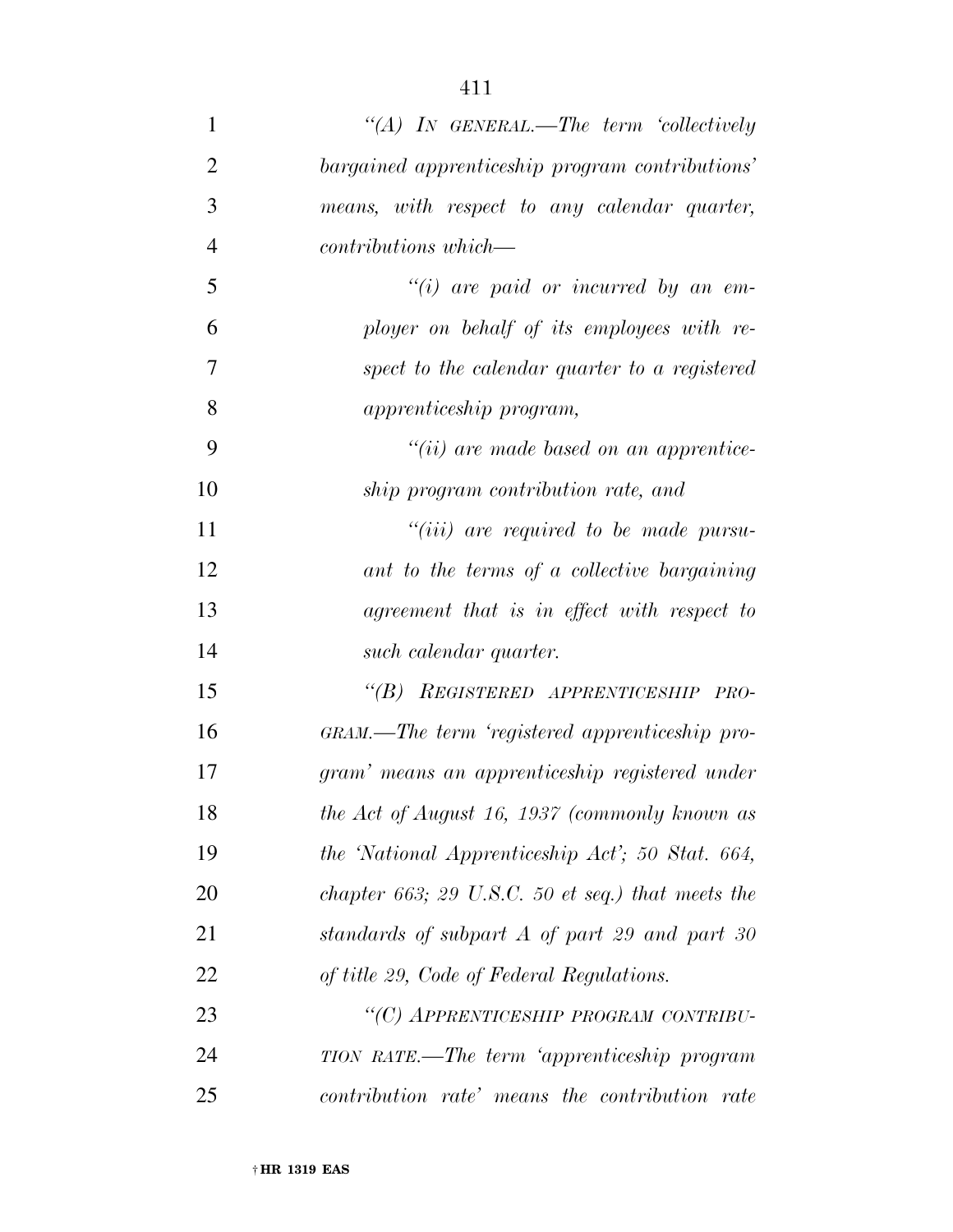| $\mathbf{1}$   | that the employer is obligated to pay on behalf        |
|----------------|--------------------------------------------------------|
| $\overline{2}$ | of its employees under the terms of a collective       |
| 3              | bargaining agreement for benefits under a reg-         |
| $\overline{4}$ | istered apprenticeship program under such              |
| 5              | agreement, as such rate is applied to contribu-        |
| 6              | tion base units (as defined by section                 |
| 7              | $4001(a)(11)$ of the Employee Retirement Income        |
| 8              | Security Act of 1974 (29 U.S.C. 1301(a)(11)).          |
| 9              | "(D) ALLOCATION RULES.—The amount of                   |
| 10             | collectively bargained apprenticeship program          |
| 11             | contributions allocated to qualified sick leave        |
| 12             | wages for any calendar quarter shall be the prod-      |
| 13             | uct of                                                 |
| 14             | $``(i)$ the apprenticeship program con-                |
| 15             | tribution rate (expressed as an hourly rate),          |
| 16             | and                                                    |
| 17             | $"(ii)$ the number of hours for which                  |
| 18             | qualified sick leave wages were provided to            |
| 19             | employees covered under the collective bar-            |
| 20             | <i>gaining agreement described in subpara-</i>         |
| 21             | graph $(A)(iii)$ during the calendar quarter.          |
| 22             | "(f) DEFINITIONS AND SPECIAL RULES.—                   |
| 23             | "(1) APPLICABLE EMPLOYMENT TAXES.-For                  |
| 24             | purposes of this section, the term 'applicable employ- |
| 25             | ment taxes' means the following:                       |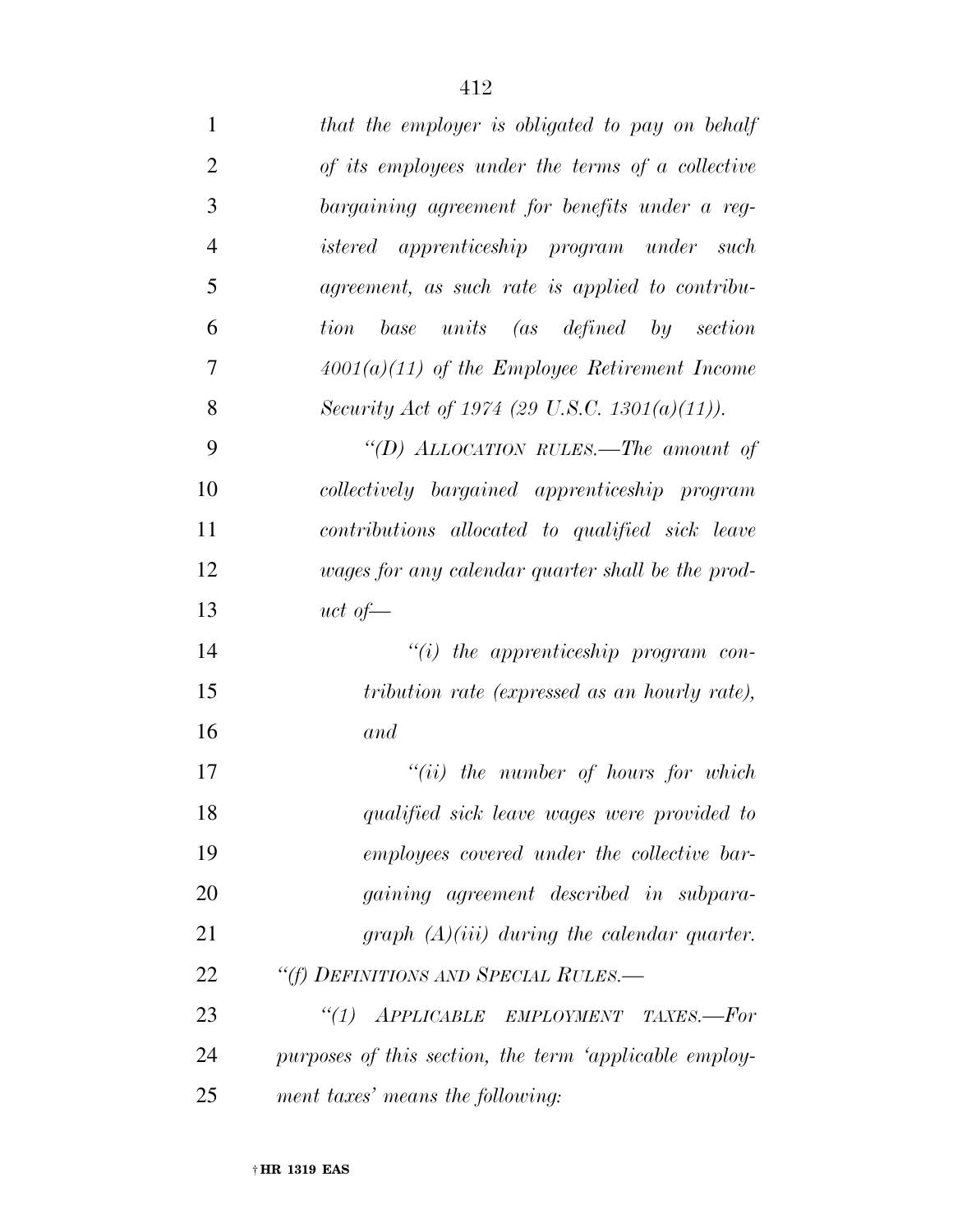*''(B) So much of the taxes imposed under section 3221(a) as are attributable to the rate in effect under section 3111(b).* 

 *''(2) WAGES.—For purposes of this section, the term 'wages' means wages (as defined in section 3121(a), determined without regard to paragraphs (1) through (22) of section 3121(b)) and compensation (as defined in section 3231(e), determined without re- gard to the sentence in paragraph (1) thereof which begins 'Such term does not include remuneration').* 

 *''(3) DENIAL OF DOUBLE BENEFIT.—For pur- poses of chapter 1, the gross income of the employer, for the taxable year which includes the last day of any calendar quarter with respect to which a credit is allowed under this section, shall be increased by the amount of such credit. Any wages taken into account in determining the credit allowed under this section shall not be taken into account for purposes of deter- mining the credit allowed under sections 45A, 45P, 45S, 51, 3132, and 3134. In the case of any credit al- lowed under section 2301 of the CARES Act or sec- tion 41 with respect to wages taken into account under this section, the credit allowed under this sec-*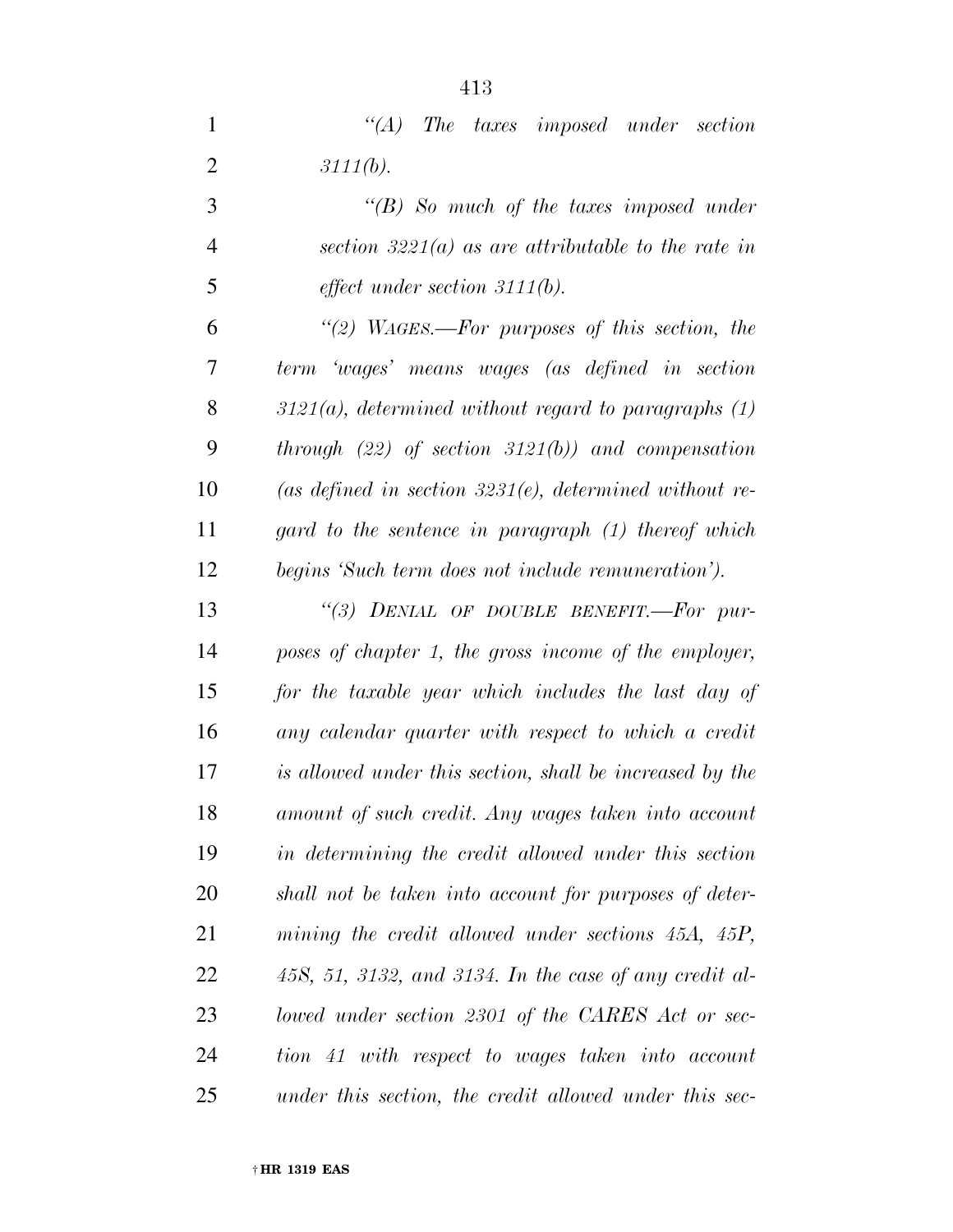| $\mathbf{1}$   | tion shall be reduced by the portion of the credit al-   |
|----------------|----------------------------------------------------------|
| $\overline{2}$ | lowed under such section 2301 or section 41 which is     |
| 3              | <i>attributable to such wages.</i>                       |
| $\overline{4}$ | "(4) ELECTION TO NOT TAKE CERTAIN WAGES                  |
| 5              | $INTO$ $ACCOUNT$ . This section shall not apply to so    |
| 6              | much of the qualified sick leave wages paid by an eli-   |
| 7              | gible employer as such employer elects (at such time     |
| 8              | and in such manner as the Secretary may prescribe)       |
| 9              | to not take into account for purposes of this section.   |
| 10             | "(5) CERTAIN GOVERNMENTAL EMPLOYERS.-No                  |
| 11             | credit shall be allowed under this section to the Gov-   |
| 12             | ernment of the United States or to any agency or in-     |
| 13             | strumentality thereof. The preceding sentence shall      |
| 14             | not apply to any organization described in section       |
| 15             | $501(c)(1)$ and exempt from tax under section $501(a)$ . |
| 16             | "(6) EXTENSION OF LIMITATION ON ASSESS-                  |
| 17             | MENT.—Notwithstanding section 6501, the limitation       |
| 18             | on the time period for the assessment of any amount      |
| 19             | attributable to a credit claimed under this section      |
| <b>20</b>      | shall not expire before the date that is 5 years after   |
| 21             | the later of $-$                                         |
| 22             | $\lq (A)$ the date on which the original return          |
| 23             | which includes the calendar quarter with respect         |
| 24             | to which such credit is determined is filed, or          |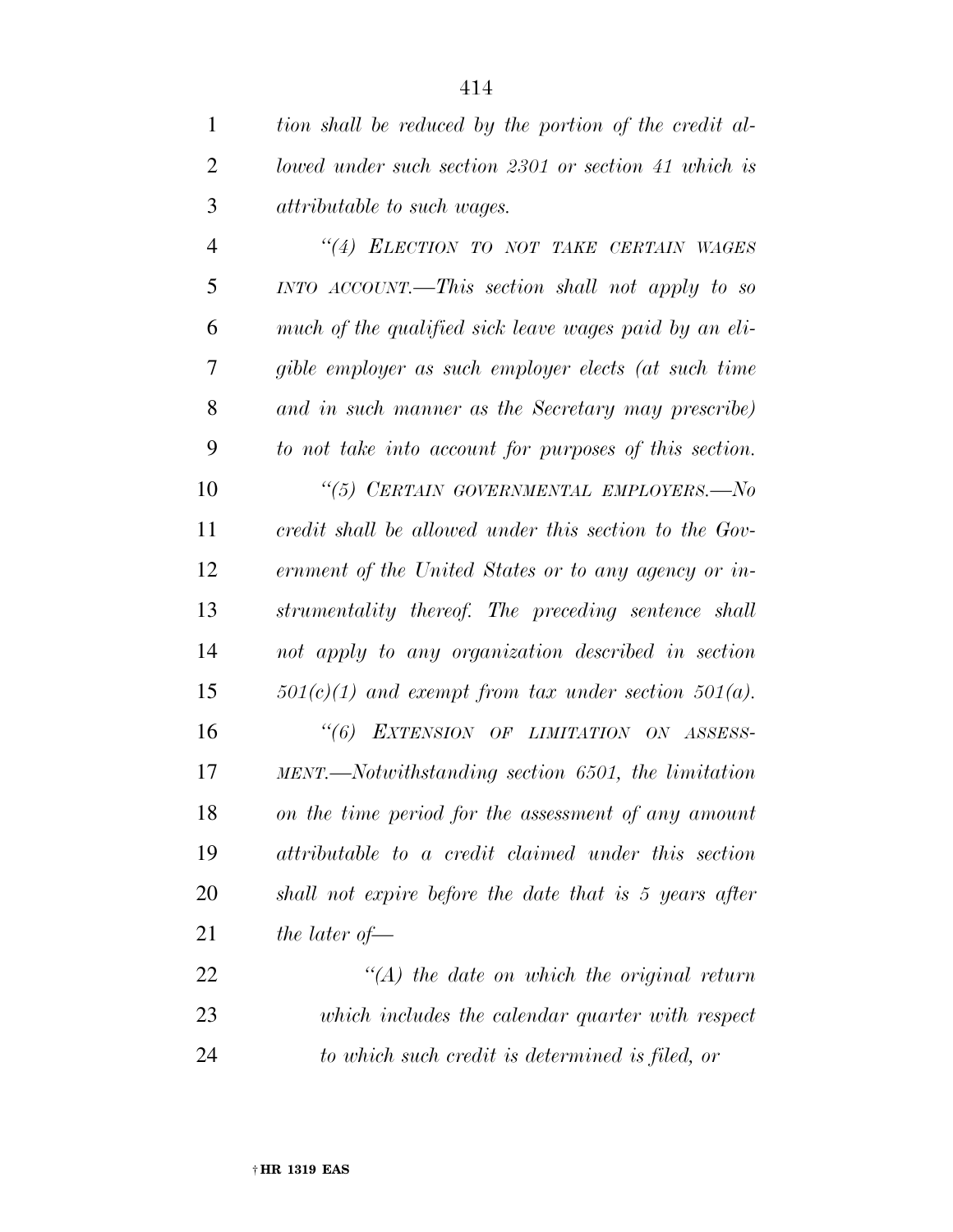| $\mathbf{1}$   | $\lq\lq(B)$ the date on which such return is treat- |
|----------------|-----------------------------------------------------|
| $\overline{2}$ | ed as filed under section $6501(b)(2)$ .            |
| 3              | ``(7)<br>COORDINATION WITH CERTAIN<br>PRO-          |
| 4              | $GRAMS$ .                                           |
| 5              | "(A) IN GENERAL.—This section shall not             |
| 6              | apply to so much of the qualified sick leave        |
| 7              | wages paid by an eligible employer as are taken     |
| 8              | into account as payroll costs in connection         |
| 9              | $with$ —                                            |
| 10             | ``(i)<br>a covered loan under section               |
| 11             | $7(a)(37)$ or 7A of the Small Business Act,         |
| 12             | "(ii) a grant under section 324 of the              |
| 13             | Economic Aid to Hard-Hit Small Busi-                |
| 14             | nesses, Non-Profits, and Venues Act, or             |
| 15             | $``(iii)$ a restaurant revitalization grant         |
| 16             | under section 5003 of the American Rescue           |
| 17             | <i>Plan Act of 2021.</i>                            |
| 18             | "(B) APPLICATION WHERE PPP LOANS NOT                |
| 19             | FORGIVEN.—The Secretary shall issue guidance        |
| 20             | providing that payroll costs paid during the cov-   |
| 21             | ered period shall not fail to be treated as quali-  |
| 22             | fied sick leave wages under this section by reason  |
| 23             | of subparagraph $(A)(i)$ to the extent that—        |
| 24             | $``(i)$ a covered loan of the taxpayer              |
| 25             | under section $7(a)(37)$ of the Small Busi-         |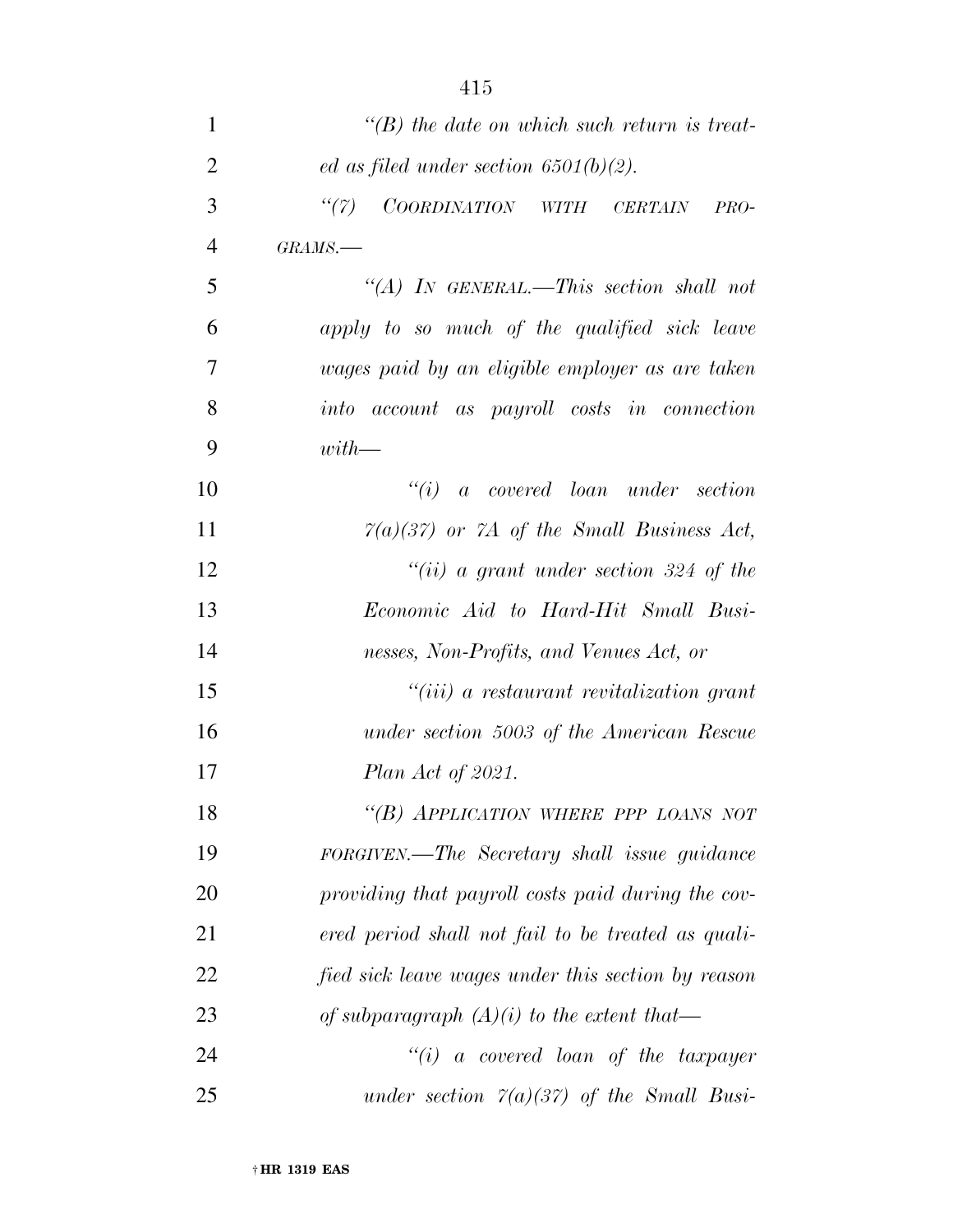| $\mathbf{1}$   | ness Act is not forgiven by reason of a deci-                                                          |
|----------------|--------------------------------------------------------------------------------------------------------|
| $\overline{2}$ | sion under section $7(a)(37)(J)$ of such Act,                                                          |
| 3              | or                                                                                                     |
| $\overline{4}$ | $``(ii)$ a covered loan of the taxpayer                                                                |
| 5              | under section 7A of the Small Business Act                                                             |
| 6              | is not forgiven by reason of a decision                                                                |
| 7              | under section $7A(g)$ of such Act.                                                                     |
| 8              | Terms used in the preceding sentence which are                                                         |
| 9              | also used in section $7A(g)$ or $7(a)(37)(J)$ of the                                                   |
| 10             | Small Business Act shall, when applied in con-                                                         |
| 11             | nection with either such section, have the same                                                        |
| 12             | meaning as when used in such section, respec-                                                          |
| 13             | tively.                                                                                                |
| 14             | "(g) REGULATIONS.—The Secretary shall prescribe                                                        |
| 15             | such regulations or other guidance as may be necessary to                                              |
| 16             | carry out the purposes of this section, including—                                                     |
| 17             | $\lq(1)$ regulations or other guidance to prevent the                                                  |
| 18             | avoidance of the purposes of the limitations under                                                     |
| 19             | this section,                                                                                          |
| nη             | $\cdot$ 7 $\cdot$ 1 $\cdot$ $\cdot$ $\cdot$<br>$\mathcal{U}(\alpha)$ 1 $\mathbf{I}^*$ 1 $\mathbf{I}^*$ |

 *''(2) regulations or other guidance to minimize compliance and record-keeping burdens under this section,* 

 *''(3) regulations or other guidance providing for waiver of penalties for failure to deposit amounts in*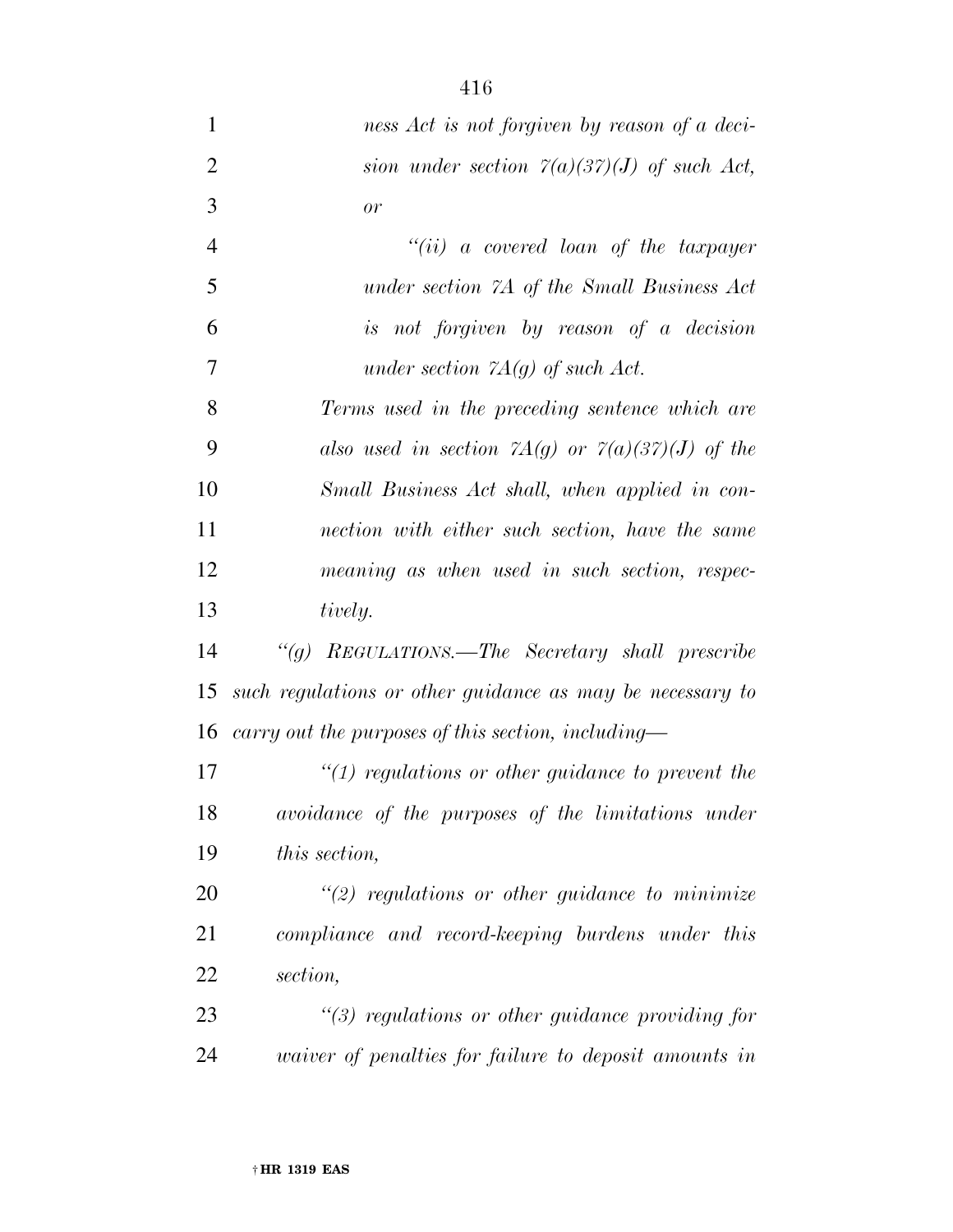| $\mathbf{1}$   | anticipation of the allowance of the credit allowed        |
|----------------|------------------------------------------------------------|
| 2              | under this section,                                        |
| 3              | $``(4)$ regulations or other guidance for recap-           |
| $\overline{4}$ | turing the benefit of credits determined under this sec-   |
| 5              | tion in cases where there is a subsequent adjustment       |
| 6              | to the credit determined under subsection $(a)$ ,          |
| 7              | $\lq(5)$ regulations or other guidance to ensure that      |
| 8              | the wages taken into account under this section con-       |
| 9              | form with the paid sick time required to be provided       |
| 10             | under the Emergency Paid Sick Leave Act,                   |
| 11             | $\lq(6)$ regulations or other guidance to permit the       |
| 12             | advancement of the credit determined under sub-            |
| 13             | section $(a)$ , and                                        |
| 14             | $\lq(7)$ regulations or other guidance with respect        |
| 15             | to the allocation, reporting, and substantiation of col-   |
| 16             | lectively bargained defined benefit pension plan con-      |
| 17             | tributions and collectively bargained apprenticeship       |
| 18             | program contributions.                                     |
| 19             | "(h) APPLICATION OF SECTION.—This section shall            |
| 20             | apply only to wages paid with respect to the period begin- |
| 21             | ning on April 1, 2021, and ending on September 30, 2021.   |
| 22             | "(i) TREATMENT OF DEPOSITS.—The Secretary shall            |
| 23             | waive any penalty under section 6656 for any failure to    |
| 24             | make a deposit of applicable employment taxes if the Sec-  |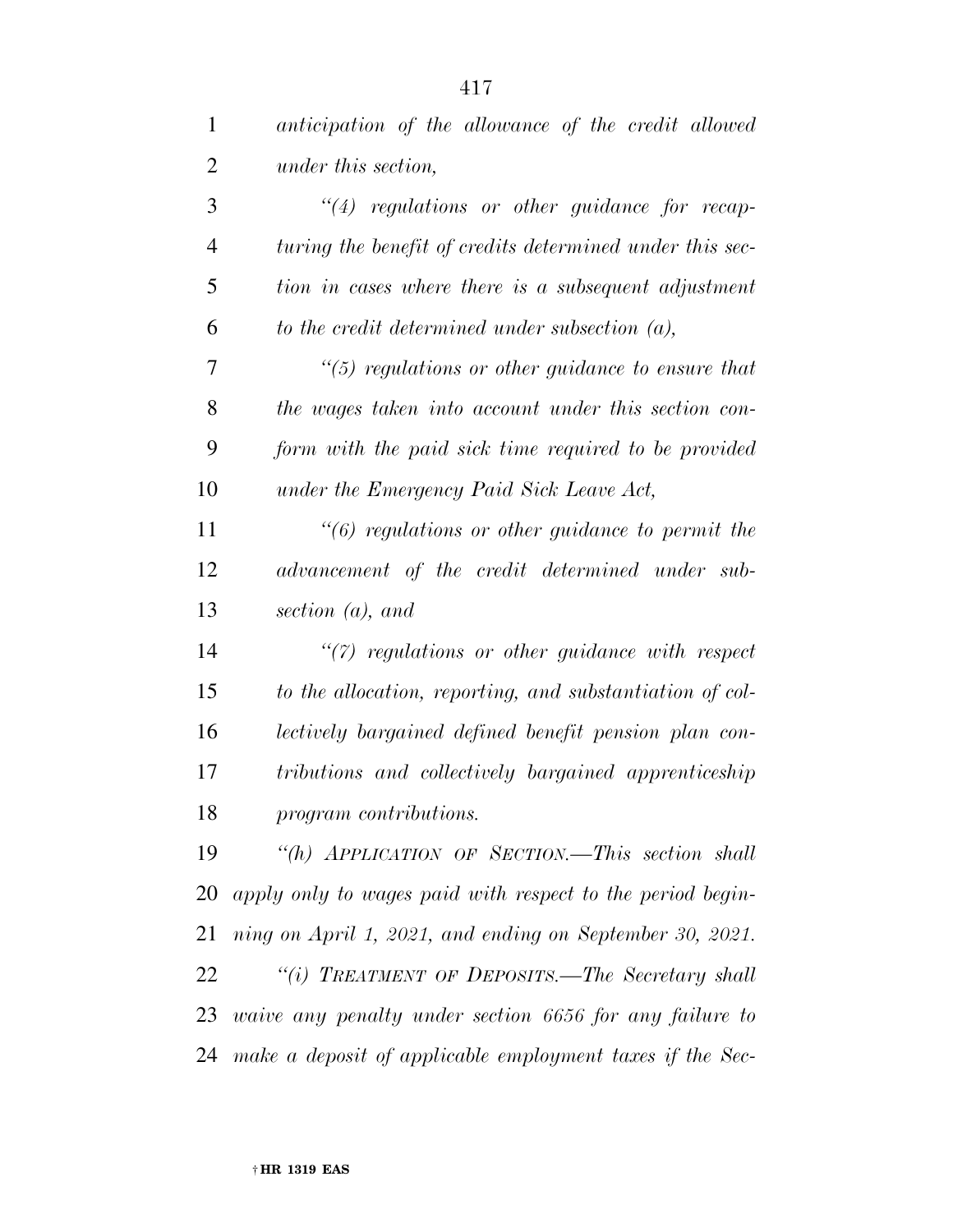*retary determines that such failure was due to the anticipa-tion of the credit allowed under this section.* 

 *''(j) NON-DISCRIMINATION REQUIREMENT.—No credit shall be allowed under this section to any employer for any calendar quarter if such employer, with respect to the avail- ability of the provision of qualified sick leave wages to which this section otherwise applies for such calendar quar- ter, discriminates in favor of highly compensated employees (within the meaning of section 414(q)), full-time employees, or employees on the basis of employment tenure with such employer.* 

#### *''SEC. 3132. PAYROLL CREDIT FOR PAID FAMILY LEAVE.*

 *''(a) IN GENERAL.—In the case of an employer, there shall be allowed as a credit against applicable employment taxes for each calendar quarter an amount equal to 100 percent of the qualified family leave wages paid by such employer with respect to such calendar quarter.* 

*''(b) LIMITATIONS AND REFUNDABILITY.—* 

 *''(1) WAGES TAKEN INTO ACCOUNT.—The amount of qualified family leave wages taken into ac- count under subsection (a), plus any increases under subsection (e), with respect to any individual shall not exceed—*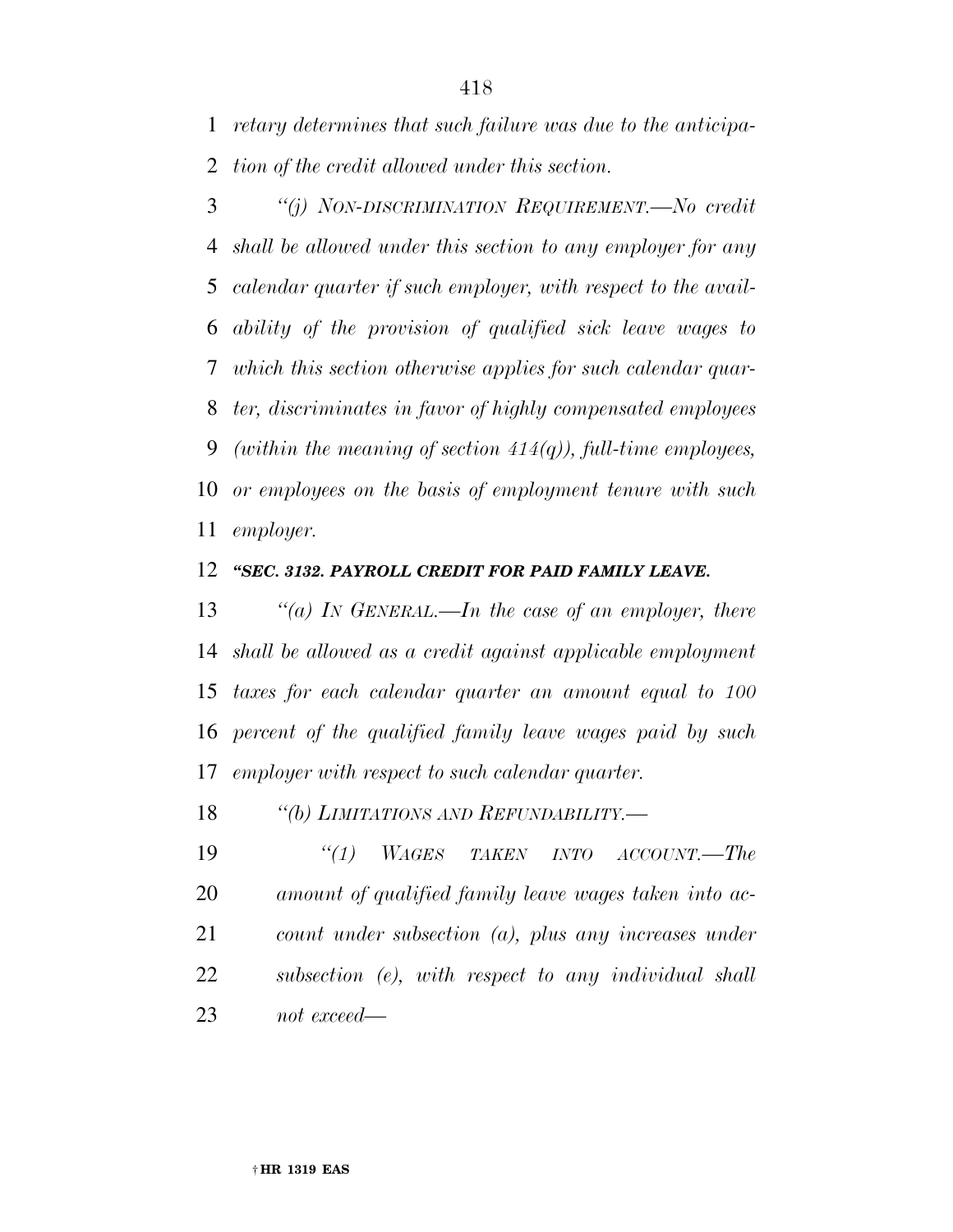| 1              | "(A) for any day (or portion thereof) for              |
|----------------|--------------------------------------------------------|
| $\overline{2}$ | which the individual is paid qualified family          |
| 3              | leave wages, \$200, and                                |
| $\overline{4}$ | $\lq\lq B$ in the aggregate with respect to all        |
| 5              | calendar quarters, \$12,000.                           |
| 6              | "(2) CREDIT LIMITED TO CERTAIN EMPLOYMENT              |
| 7              | TAXES.—The credit allowed by subsection (a) with re-   |
| 8              | spect to any calendar quarter shall not exceed the ap- |
| 9              | plicable employment taxes for such calendar quarter    |
| 10             | (reduced by any credits allowed under section 3131)    |
| 11             | on the wages paid with respect to the employment of    |
| 12             | all employees of the employer.                         |
| 13             | "(3) REFUNDABILITY OF EXCESS CREDIT.-                  |
| 14             | $C$ REDIT IS REFUNDABLE.—If the<br>$\lq(A)$            |
| 15             | amount of the credit under subsection (a) exceeds      |
| 16             | the limitation of paragraph $(2)$ for any calendar     |
| 17             | quarter, such excess shall be treated as an over-      |
| 18             | payment that shall be refunded under sections          |
| 19             | $6402(a)$ and $6413(b)$ .                              |
| 20             | "(B) ADVANCING CREDIT.—In anticipation                 |
| 21             | of the credit, including the refundable portion        |
| 22             | under subparagraph $(A)$ , the credit shall be ad-     |
| 23             | vanced, according to forms and instructions pro-       |
| 24             | vided by the Secretary, up to an amount cal-           |
| 25             | culated under subsection $(a)$ , subject to the limits |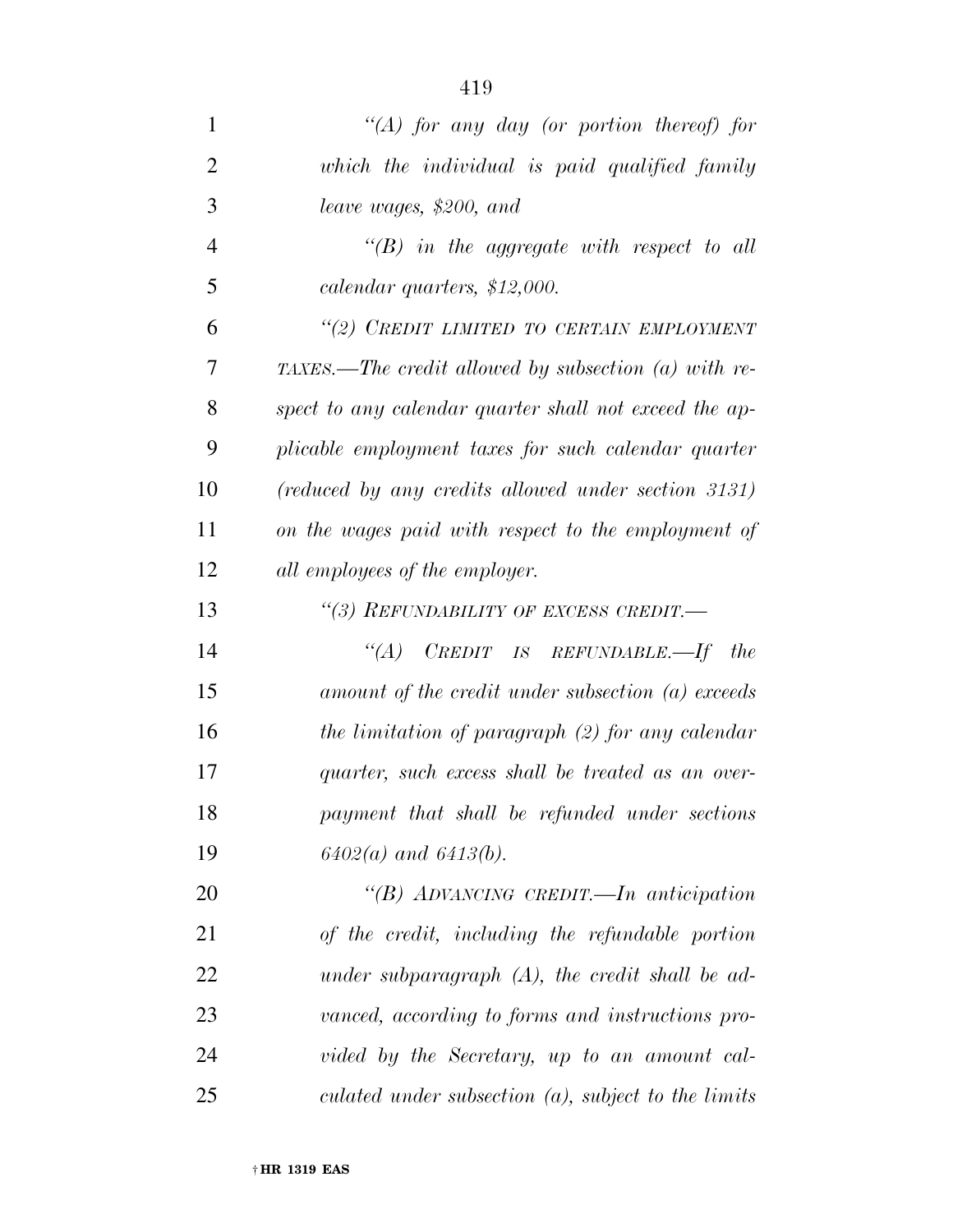| $\mathbf{1}$   | under paragraph $(1)$ and $(2)$ , all calculated    |
|----------------|-----------------------------------------------------|
| $\overline{2}$ | through the end of the most recent payroll period   |
| 3              | in the quarter.                                     |
| $\overline{4}$ | "(c) QUALIFIED FAMILY LEAVE WAGES.-                 |
| 5              | "(1) In GENERAL.—For purposes of this section,      |
| 6              | the term 'qualified family leave wages' means wages |
| 7              | paid by an employer which would be required to be   |
| 8              | paid by reason of the Emergency Family and Medical  |
| 9              | Leave Expansion Act (including the amendments       |
| 10             | made by such Act) as if such Act (and amendments    |
| 11             | made by such Act) applied after March 31, 2021.     |
| 12             | "(2) RULES OF APPLICATION.—                         |
| 13             | "(A) IN GENERAL.—For purposes of deter-             |
| 14             | mining whether wages are qualified family leave     |
| 15             | wages under paragraph $(1)$ —                       |
| 16             | "(i) section $110(a)(2)(A)$ of the Family           |
| 17             | and Medical Leave Act of 1993 shall be ap-          |
| 18             | plied by inserting 'or any reason for leave         |
| 19             | described in section $5102(a)$ of the Families      |
| 20             | First Coronavirus Response Act, or the em-          |
| 21             | ployee is seeking or awaiting the results of        |
| 22             | a diagnostic test for, or a medical diagnosis       |
| 23             | of, COVID-19 and such employee has been             |
| 24             | exposed to COVID-19 or the employee's em-           |
| 25             | ployer has requested such test or diagnosis,        |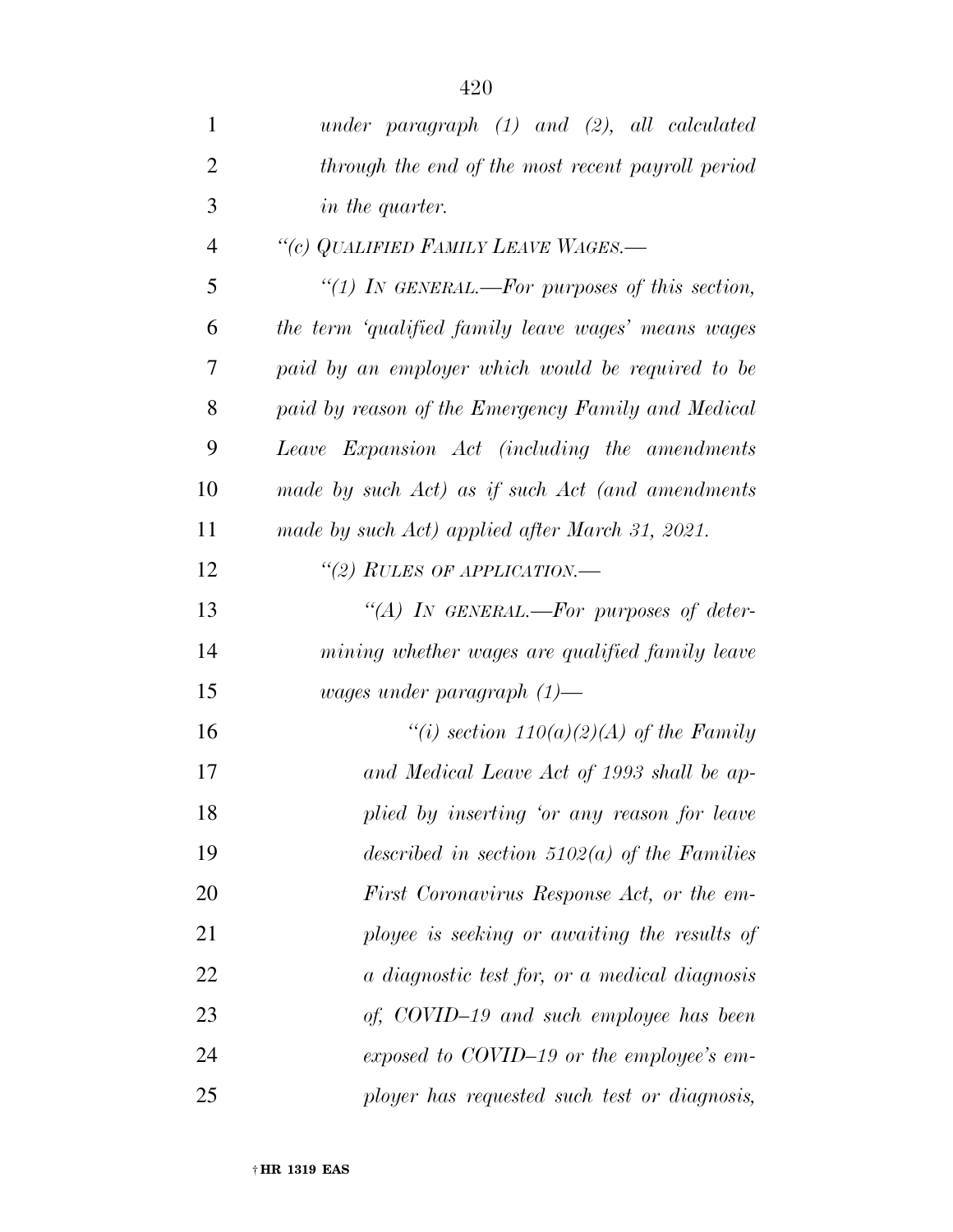| $\mathbf{1}$   | or the employee is obtaining immunization           |
|----------------|-----------------------------------------------------|
| $\overline{2}$ | related to COVID-19 or recovering from              |
| 3              | any injury, disability, illness, or condition       |
| $\overline{4}$ | related to such immunization' after 'public         |
| 5              | health emergency', and                              |
| 6              | "(ii) section $110(b)$ of such Act shall be         |
| 7              | applied                                             |
| 8              | $\lq (I)$ without regard to paragraph               |
| 9              | $(1)$ thereof,                                      |
| 10             | "(II) by striking 'after taking                     |
| 11             | leave after such section for 10 days' in            |
| 12             | paragraph $(2)(A)$ thereof, and                     |
| 13             | "(III) by substituting $$12,000"$                   |
| 14             | for $$10,000'$ in paragraph $(2)(B)(ii)$            |
| 15             | <i>thereof.</i>                                     |
| 16             | "(B) LEAVE MUST MEET REQUIREMENTS.-                 |
| 17             | For purposes of determining whether wages           |
| 18             | would be required to be paid under paragraph        |
| 19             | $(1)$ , if an employer fails to comply with any re- |
| 20             | quirement of the Family and Medical Leave Act       |
| 21             | of 1993 or the Emergency Family and Medical         |
| 22             | Leave Expansion Act (determined without re-         |
| 23             | gard to any time limitation under section           |
| 24             | $102(a)(1)(F)$ of the Family and Medical Leave      |
| 25             | Act of 1994) with respect to any leave provided     |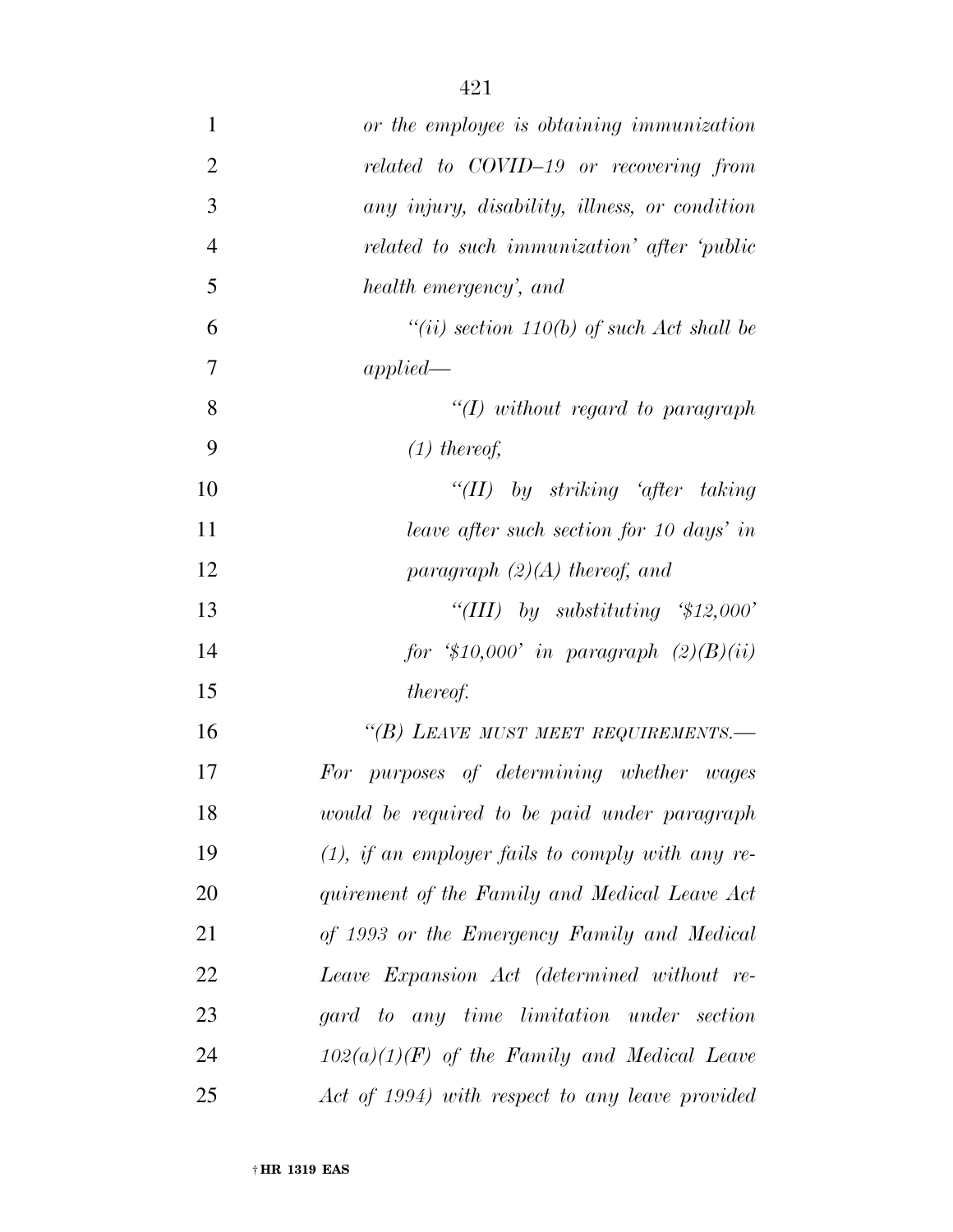| $\mathbf{1}$   | for a qualifying need related to a public health          |
|----------------|-----------------------------------------------------------|
| $\overline{2}$ | emergency (as defined in section 110 of such Act,         |
| 3              | applied as described in subparagraph $(A)(i)$ ,           |
| $\overline{4}$ | amounts paid by such employer with respect to             |
| 5              | such leave shall not be taken into account as             |
| 6              | qualified family leave wages. For purposes of the         |
| 7              | preceding sentence, an employer which takes an            |
| 8              | action described in section 105 of the Family             |
| 9              | and Medical Leave Act of 1993 shall be treated            |
| 10             | as failing to meet a requirement of such Act.             |
| 11             | "(d) ALLOWANCE OF CREDIT FOR CERTAIN HEALTH               |
| 12             | PLAN EXPENSES.-                                           |
| 13             | "(1) IN GENERAL.—The amount of the credit al-             |
| 14             | lowed under subsection $(a)$ shall be increased by so     |
| 15             | much of the employer's qualified health plan expenses     |
| 16             | as are properly allocable to the qualified family leave   |
| 17             | wages for which such credit is so allowed.                |
| 18             | "(2) QUALIFIED HEALTH PLAN EXPENSES.—For                  |
| 19             | purposes of this subsection, the term 'qualified health   |
| 20             | plan expenses' means amounts paid or incurred by          |
| 21             | the employer to provide and maintain a group health       |
| 22             | plan (as defined in section $5000(b)(1)$ ), but only to   |
| 23             | the extent that such amounts are excluded from the        |
| 24             | gross income of employees by reason of section $106(a)$ . |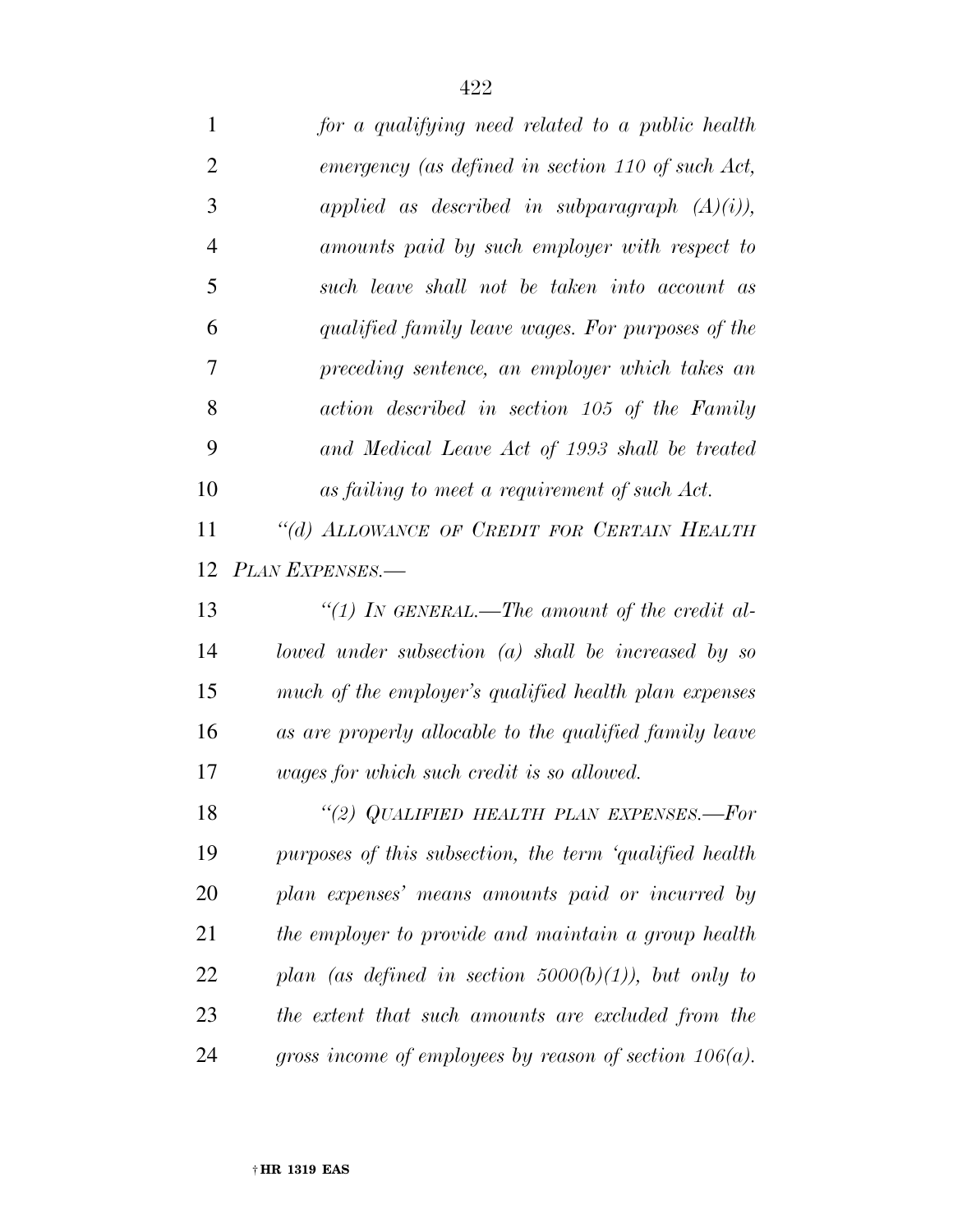| $\mathbf{1}$   | "(3) ALLOCATION RULES.—For purposes of this              |
|----------------|----------------------------------------------------------|
| $\overline{2}$ | section, qualified health plan expenses shall be allo-   |
| 3              | cated to qualified family leave wages in such manner     |
| $\overline{4}$ | as the Secretary may prescribe. Except as otherwise      |
| 5              | provided by the Secretary, such allocation shall be      |
| 6              | treated as properly made if made on the basis of         |
| 7              | being pro rata among covered employees and pro rata      |
| 8              | on the basis of periods of coverage (relative to the     |
| 9              | time periods of leave to which such wages relate).       |
| 10             | "(e) ALLOWANCE OF CREDIT FOR AMOUNTS PAID                |
| 11             | UNDER CERTAIN COLLECTIVELY BARGAINED AGREE-              |
| 12             | MENTS.                                                   |
| 13             | "(1) In GENERAL.—The amount of the credit al-            |
| 14             | $I$ owed under subsection $(a)$ shall be increased by so |
| 15             | much of the sum of $-$                                   |
| 16             | $\lq (A)$ so much of the employer's collectively         |
| 17             | bargained defined benefit pension plan contribu-         |
| 18             | tions as are properly allocable to the qualified         |
| 19             | family leave wages for which such credit is so al-       |
| 20             | lowed, plus                                              |
| 21             | $\lq\lq(B)$ so much of the employer's collectively       |
| 22             | bargained apprenticeship program contributions           |
| 23             | as are properly allocable to the qualified family        |
| 24             | leave wages for which such credit is so allowed.         |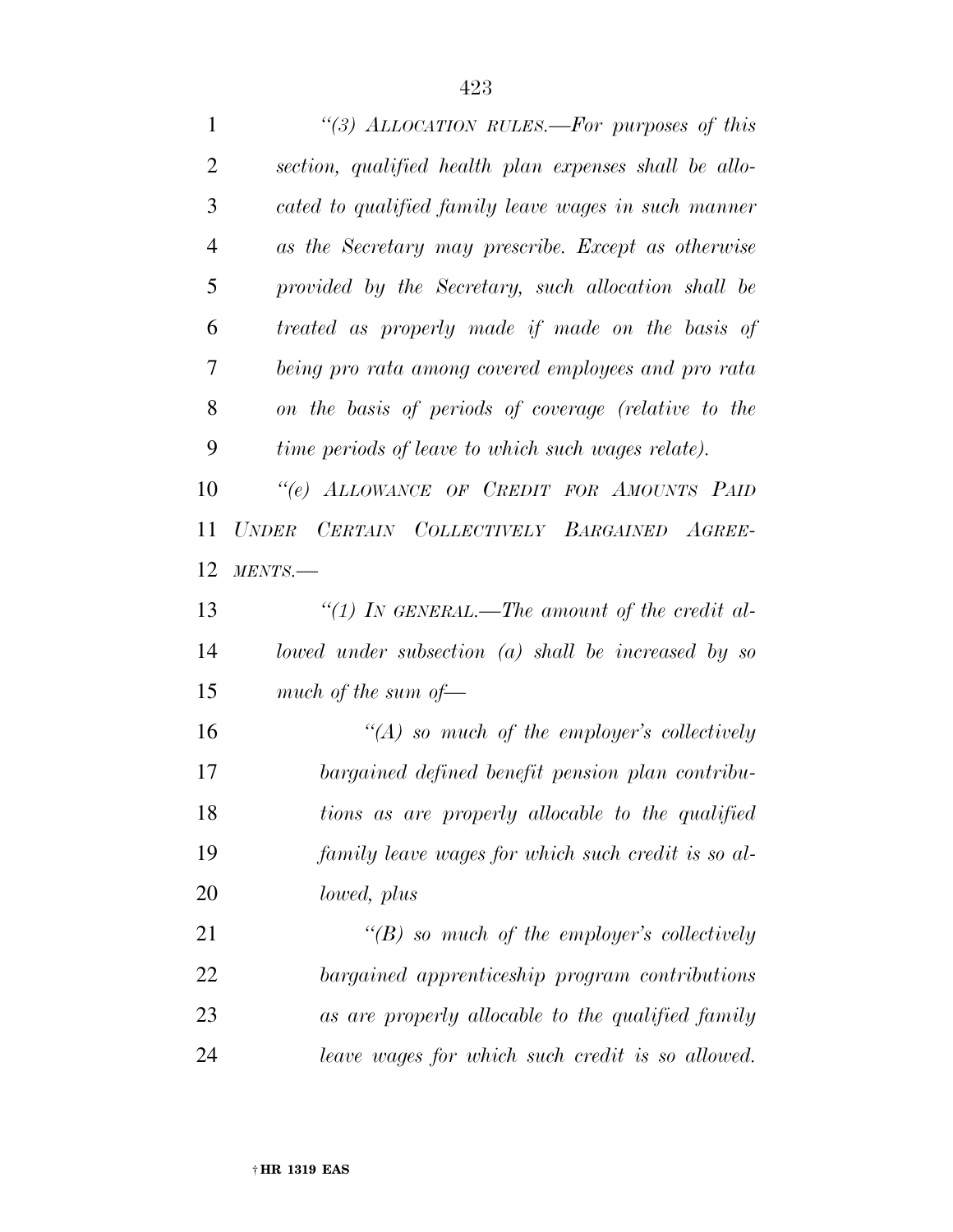| 1              | "(2) COLLECTIVELY BARGAINED DEFINED BEN-            |
|----------------|-----------------------------------------------------|
| $\overline{2}$ | EFIT PENSION PLAN CONTRIBUTIONS.-For purposes       |
| 3              | of this subsection—                                 |
| $\overline{4}$ | "(A) IN GENERAL.—The term 'collectively             |
| 5              | bargained defined benefit pension plan contribu-    |
| 6              | tions' has the meaning given such term under        |
| 7              | section $3131(e)(2)$ .                              |
| 8              | "(B) ALLOCATION RULES.—The amount of                |
| 9              | collectively bargained defined benefit pension      |
| 10             | plan contributions allocated to qualified family    |
| 11             | leave wages for any calendar quarter shall be the   |
| 12             | product of $-$                                      |
| 13             | $``(i)$ the pension contribution rate (as           |
| 14             | defined in section 3131(e)(2)), expressed as        |
| 15             | an hourly rate, and                                 |
| 16             | $``(ii)$ the number of hours for which              |
| 17             | qualified family leave wages were provided          |
| 18             | to employees covered under the collective           |
| 19             | bargaining agreement described in section           |
| 20             | $3131(e)(2)(A)(iii)$ during the calendar quar-      |
| 21             | ter.                                                |
| 22             | $\frac{1}{3}$<br>COLLECTIVELY BARGAINED APPRENTICE- |
| 23             | SHIP PROGRAM CONTRIBUTIONS.-For purposes of         |
| 24             | this section—                                       |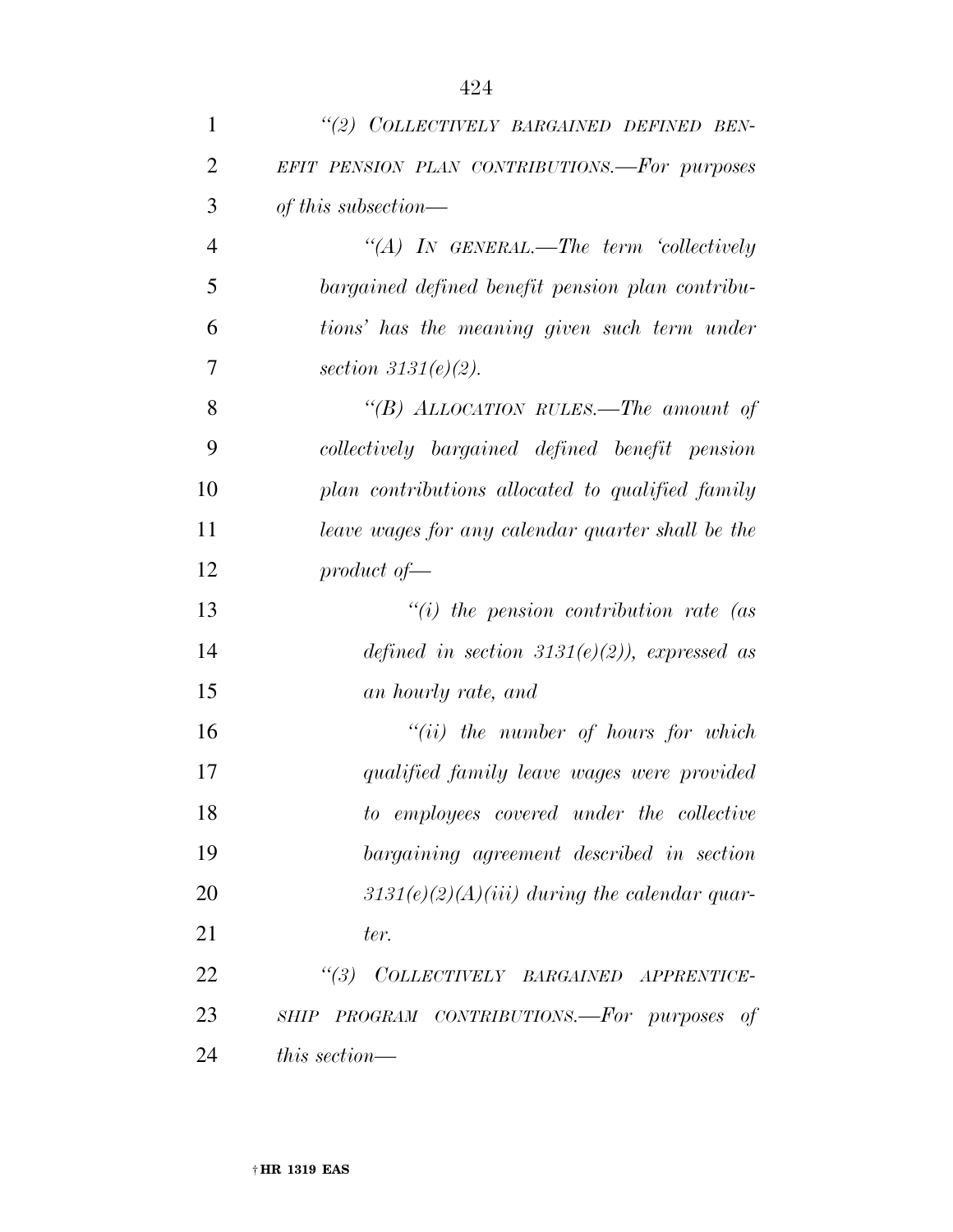| $\mathbf{1}$   | "(A) IN GENERAL.—The term 'collectively                |
|----------------|--------------------------------------------------------|
| $\overline{2}$ | bargained apprenticeship program contributions'        |
| 3              | has the meaning given such term under section          |
| $\overline{4}$ | $3131(e)(3)$ .                                         |
| 5              | "(B) ALLOCATION RULES.—For purposes of                 |
| 6              | this section, the amount of collectively bargained     |
| 7              | apprenticeship program contributions allocated         |
| 8              | to qualified family leave wages for any calendar       |
| 9              | quarter shall be the product of $\rightarrow$          |
| 10             | $"(i)$ the apprenticeship contribution                 |
| 11             | rate (as defined in section $3131(e)(3)$ ), ex-        |
| 12             | pressed as an hourly rate, and                         |
| 13             | $``(ii)$ the number of hours for which                 |
| 14             | qualified family leave wages were provided             |
| 15             | to employees covered under the collective              |
| 16             | bargaining agreement described in section              |
| 17             | $3131(e)(3)(A)(iii)$ during the calendar quar-         |
| 18             | ter.                                                   |
| 19             | "(f) DEFINITIONS AND SPECIAL RULES.-                   |
| 20             | "(1) APPLICABLE EMPLOYMENT TAXES.-For                  |
| 21             | purposes of this section, the term 'applicable employ- |
| 22             | ment taxes' means the following:                       |
| 23             | $\lq\lq (A)$ The taxes imposed under section           |
| 24             | 3111(b).                                               |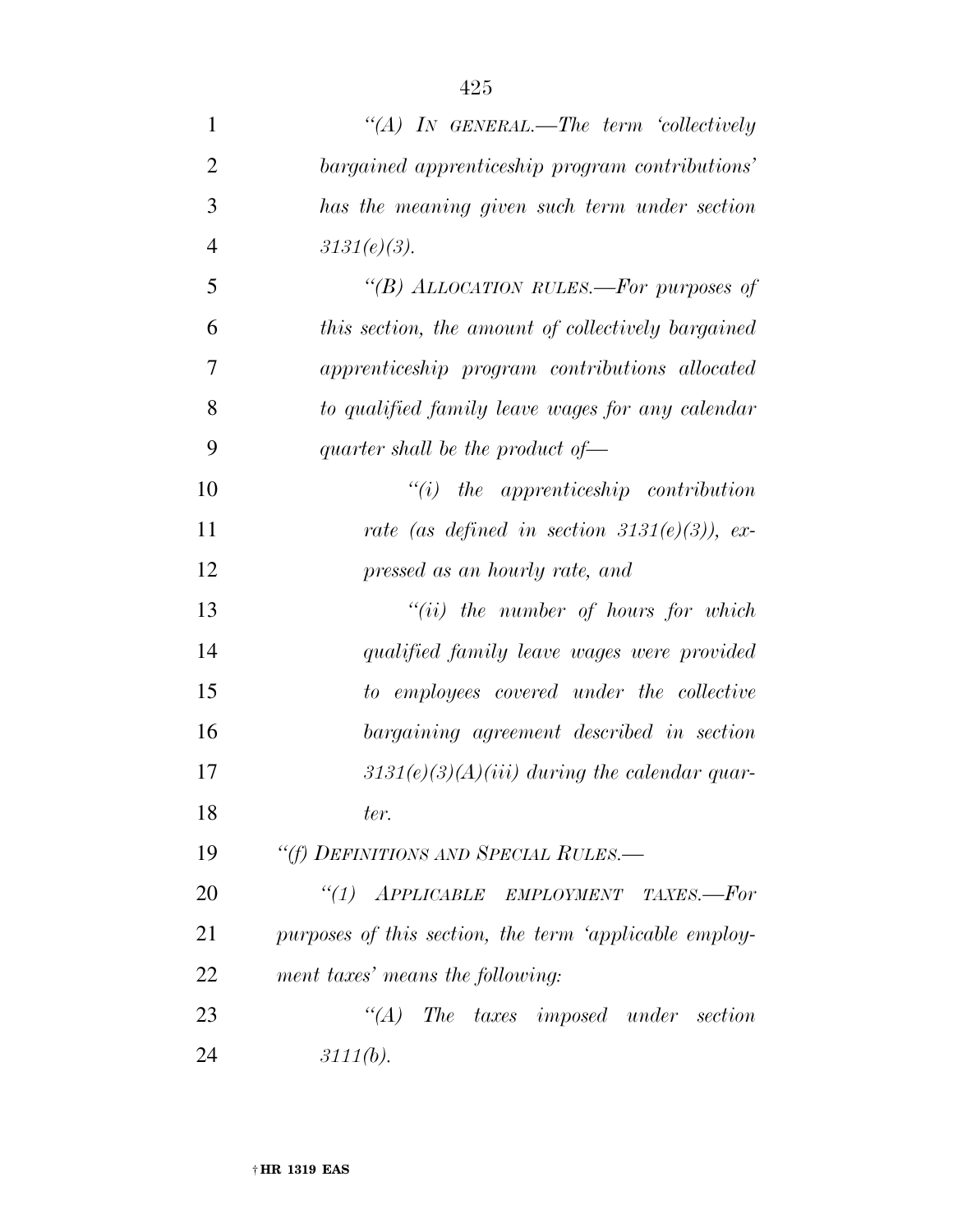*''(B) So much of the taxes imposed under section 3221(a) as are attributable to the rate in effect under section 3111(b).* 

 *''(2) WAGES.—For purposes of this section, the term 'wages' means wages (as defined in section 3121(a), determined without regard to paragraphs (1) through (22) of section 3121(b)) and compensation (as defined in section 3231(e), determined without re- gard to the sentence in paragraph (1) thereof which begins 'Such term does not include remuneration').* 

 *''(3) DENIAL OF DOUBLE BENEFIT.—For pur- poses of chapter 1, the gross income of the employer, for the taxable year which includes the last day of any calendar quarter with respect to which a credit is allowed under this section, shall be increased by the amount of such credit. Any wages taken into account in determining the credit allowed under this section shall not be taken into account for purposes of deter- mining the credit allowed under sections 45A, 45P, 45S, 51, 3131, and 3134. In the case of any credit al- lowed under section 2301 of the CARES Act or sec- tion 41 with respect to wages taken into account under this section, the credit allowed under this sec-tion shall be reduced by the portion of the credit al-*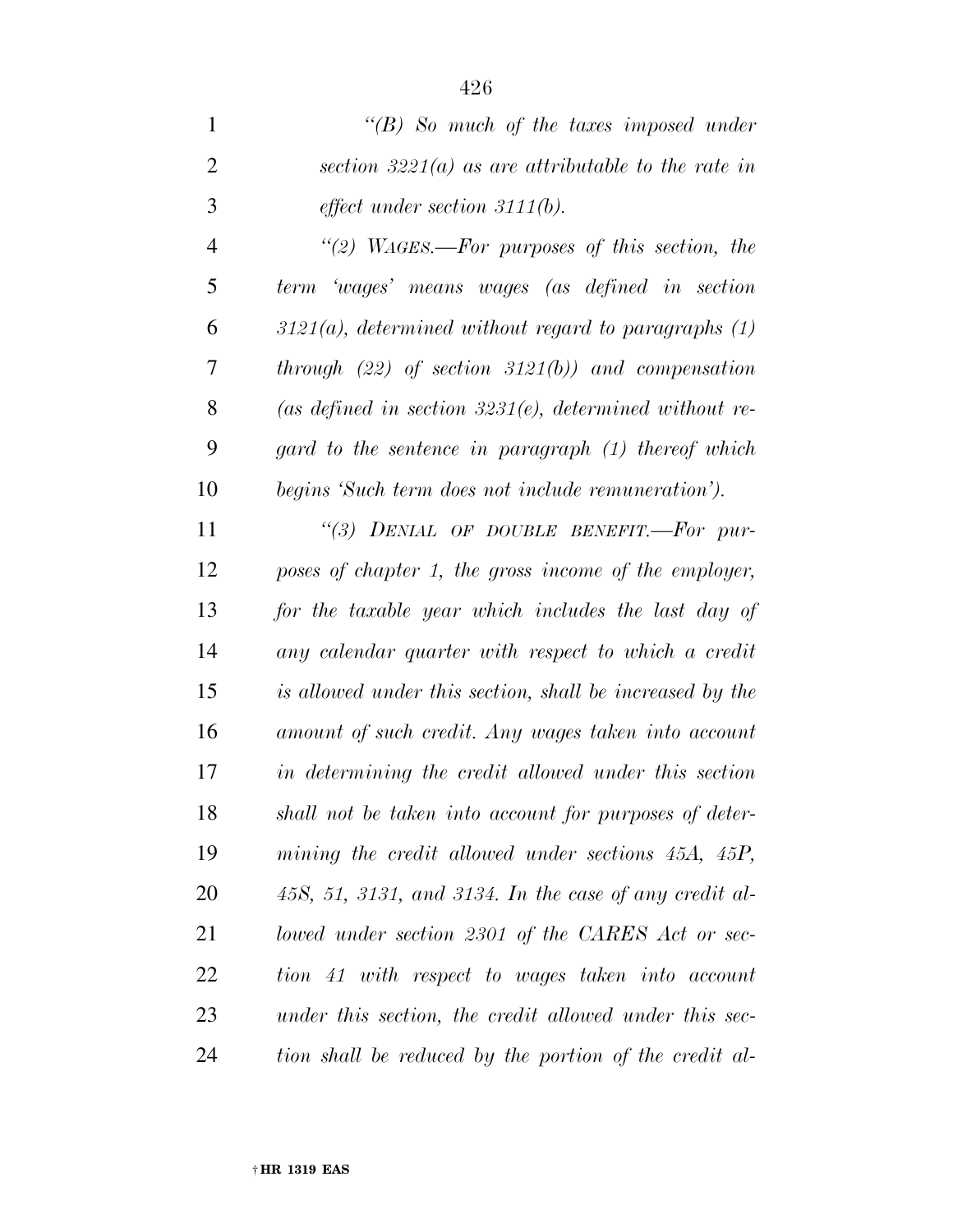*lowed under such section 2301 or section 41 which is attributable to such wages.* 

 *''(4) ELECTION TO NOT TAKE CERTAIN WAGES INTO ACCOUNT.—This section shall not apply to so much of the qualified family leave wages paid by an eligible employer as such employer elects (at such time and in such manner as the Secretary may pre- scribe) to not take into account for purposes of this section.* 

 *''(5) CERTAIN GOVERNMENTAL EMPLOYERS.—No credit shall be allowed under this section to the Gov- ernment of the United States or to any agency or in- strumentality thereof. The preceding sentence shall not apply to any organization described in section 501(c)(1) and exempt from tax under section 501(a).* 

 *''(6) EXTENSION OF LIMITATION ON ASSESS- MENT.—Notwithstanding section 6501, the limitation on the time period for the assessment of any amount attributable to a credit claimed under this section shall not expire before the date that is 5 years after the later of—* 

 *''(A) the date on which the original return which includes the calendar quarter with respect to which such credit is determined is filed, or*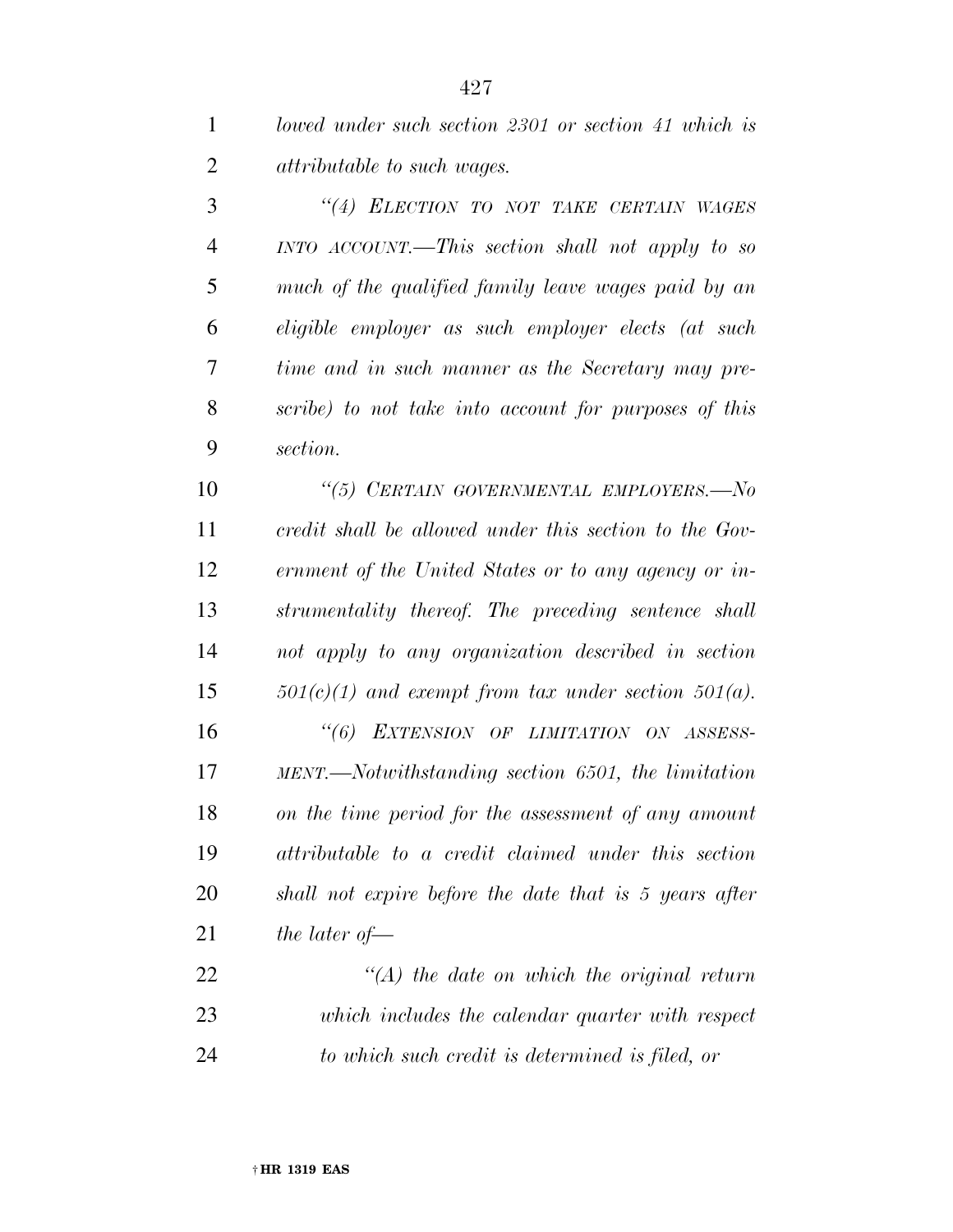| $\mathbf{1}$   | $\lq (B)$ the date on which such return is treat-     |
|----------------|-------------------------------------------------------|
| $\overline{2}$ | ed as filed under section $6501(b)(2)$ .              |
| 3              | ``(7)<br>COORDINATION WITH CERTAIN<br>$PRO-$          |
| $\overline{4}$ | $GRAMS$ .                                             |
| 5              | "(A) IN GENERAL.—This section shall not               |
| 6              | apply to so much of the qualified family leave        |
| 7              | wages paid by an eligible employer as are taken       |
| 8              | <i>account as payroll costs in connection</i><br>into |
| 9              | $with$ —                                              |
| 10             | $``(i)$ a covered loan under section                  |
| 11             | $7(a)(37)$ or $7A$ of the Small Business Act,         |
| 12             | "(ii) a grant under section 324 of the                |
| 13             | Economic Aid to Hard-Hit Small Busi-                  |
| 14             | nesses, Non-Profits, and Venues Act, or               |
| 15             | $``(iii)$ a restaurant revitalization grant           |
| 16             | under section 5003 of the American Rescue             |
| 17             | Plan Act of 2021.                                     |
| 18             | "(B) APPLICATION WHERE PPP LOANS NOT                  |
| 19             | FORGIVEN.—The Secretary shall issue guidance          |
| 20             | providing that payroll costs paid during the cov-     |
| 21             | ered period shall not fail to be treated as quali-    |
| 22             | fied family leave wages under this section by         |
| 23             | reason of subparagraph $(A)(i)$ to the extent         |
| 24             | $that$ —                                              |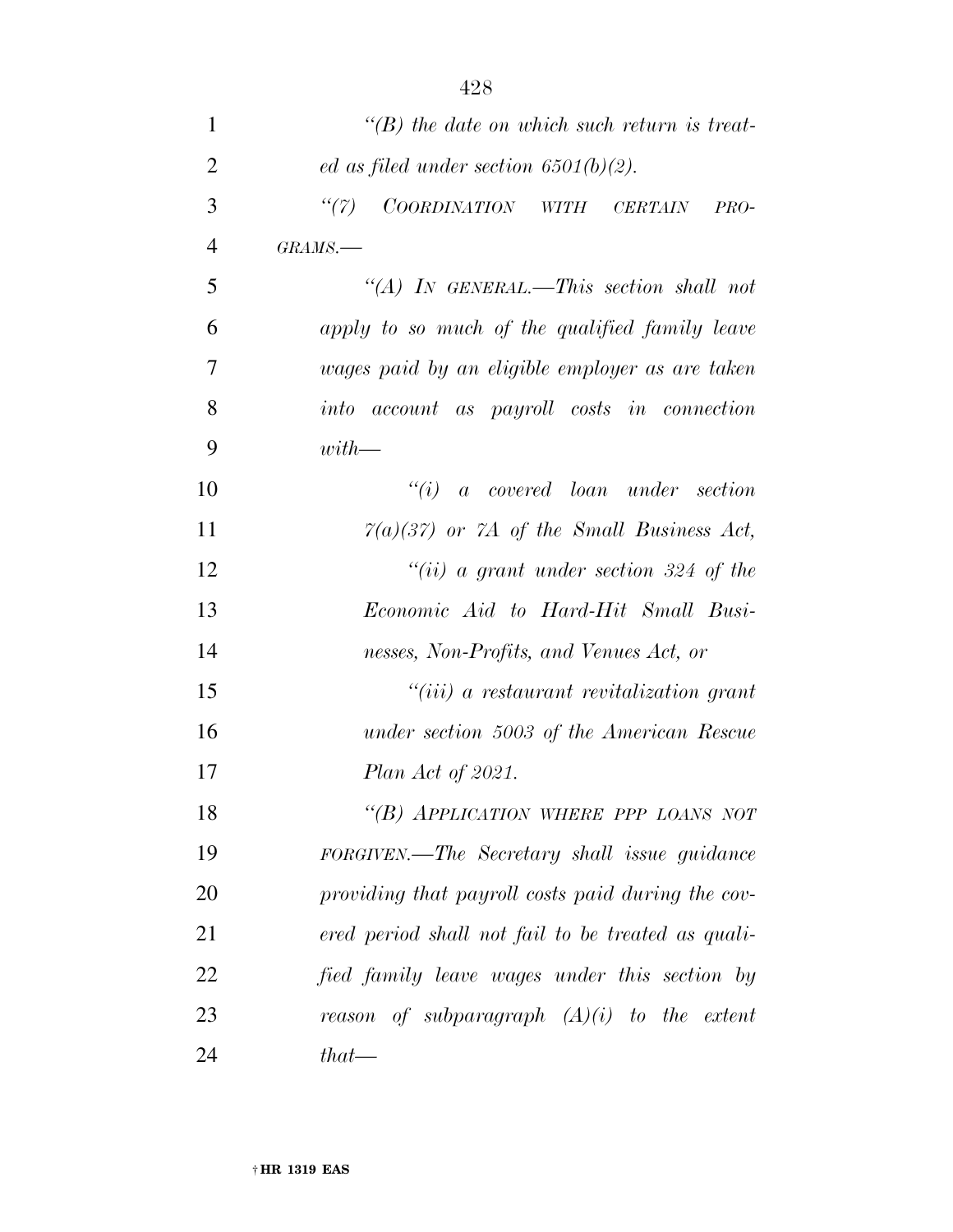| $\mathbf{1}$   | $``(i)$ a covered loan of the taxpayer                            |
|----------------|-------------------------------------------------------------------|
| $\overline{2}$ | under section $7(a)(37)$ of the Small Busi-                       |
| 3              | ness Act is not forgiven by reason of a deci-                     |
| $\overline{4}$ | sion under section $\mathcal{T}(a)(3\mathcal{T})(J)$ of such Act, |
| 5              | or                                                                |
| 6              | $``(ii)$ a covered loan of the taxpayer                           |
| 7              | under section 7A of the Small Business Act                        |
| 8              | is not forgiven by reason of a decision                           |
| 9              | under section $7A(g)$ of such Act.                                |
| 10             | Terms used in the preceding sentence which are                    |
| 11             | also used in section $7A(g)$ or $7(a)(37)(J)$ of the              |
| 12             | Small Business Act shall, when applied in con-                    |
| 13             | nection with either such section, have the same                   |
| 14             | meaning as when used in such section, respec-                     |
| 15             | tively.                                                           |
| 16             | "(g) REGULATIONS.—The Secretary shall prescribe                   |
| 17             | such regulations or other guidance as may be necessary to         |
| 18             | carry out the purposes of this section, including—                |
| 19             | $\lq(1)$ regulations or other guidance to prevent the             |
| 20             | avoidance of the purposes of the limitations under                |
| 21             | this section,                                                     |
| 22             | $\lq(2)$ regulations or other guidance to minimize                |
| 23             | compliance and record-keeping burdens under this                  |
| 24             | section,                                                          |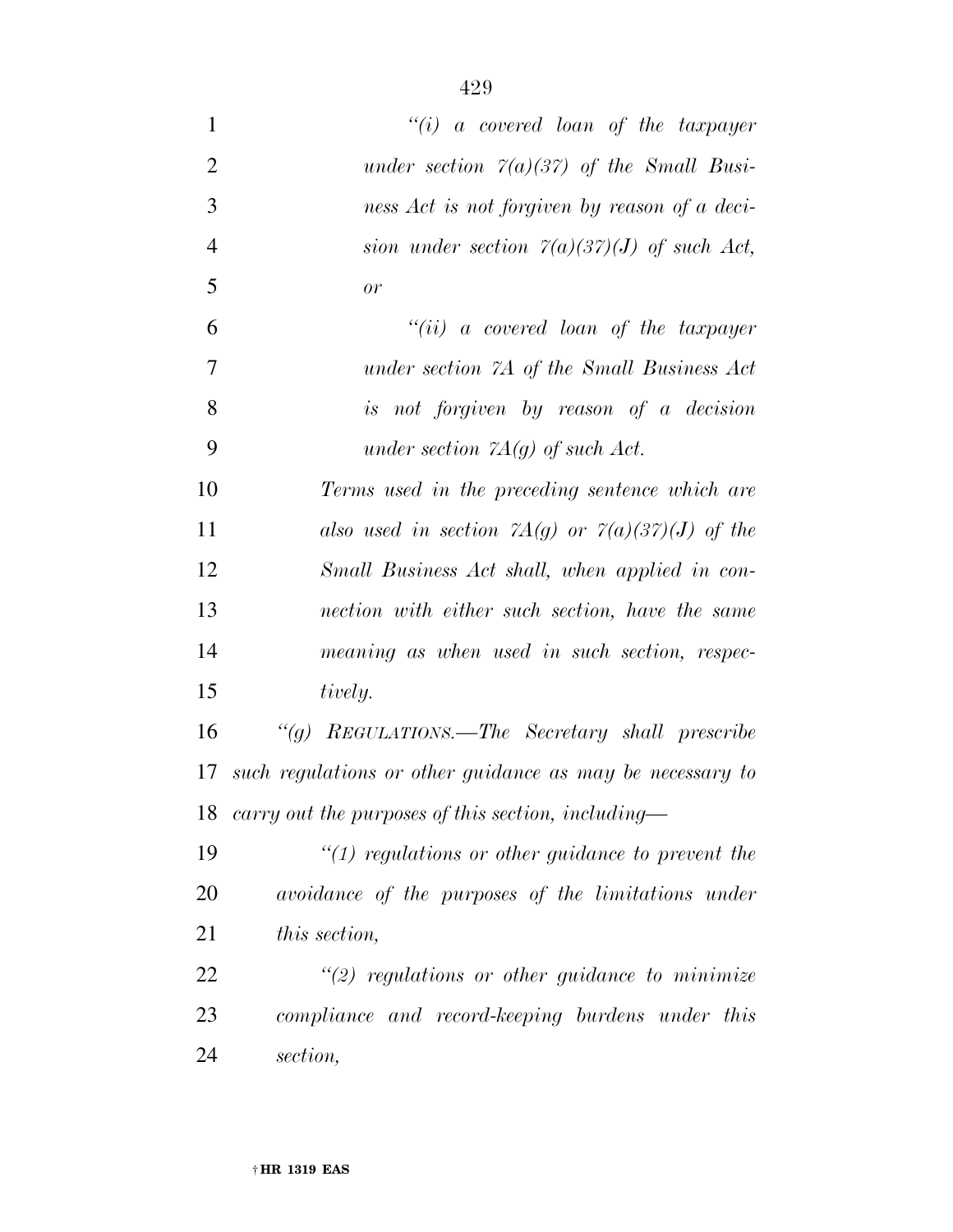| $\mathbf{1}$   | $\lq(3)$ regulations or other guidance providing for         |
|----------------|--------------------------------------------------------------|
| $\overline{2}$ | <i>vaiver of penalties for failure to deposit amounts in</i> |
| 3              | anticipation of the allowance of the credit allowed          |
| $\overline{4}$ | under this section,                                          |
| 5              | $\lq(4)$ regulations or other guidance for recap-            |
| 6              | turing the benefit of credits determined under this sec-     |
| 7              | tion in cases where there is a subsequent adjustment         |
| 8              | to the credit determined under subsection $(a)$ ,            |
| 9              | $\lq(5)$ regulations or other guidance to ensure that        |
| 10             | the wages taken into account under this section con-         |
| 11             | form with the paid leave required to be provided             |
| 12             | under the Emergency Family and Medical Leave Ex-             |
| 13             | pansion Act (including the amendments made by such           |
| 14             | Act),                                                        |
| 15             | $"(6)$ regulations or other guidance to permit the           |
| 16             | advancement of the credit determined under sub-              |
| 17             | section $(a)$ , and                                          |
| 18             | $\lq(7)$ regulations or other guidance with respect          |
| 19             | to the allocation, reporting, and substantiation of col-     |
| 20             | lectively bargained defined benefit pension plan con-        |
| 21             | tributions and collectively bargained apprenticeship         |
| 22             | program contributions.                                       |
| 23             | "(h) APPLICATION OF SECTION.—This section shall              |
| 24             | apply only to wages paid with respect to the period begin-   |
| 25             | ning on April 1, 2021, and ending on September 30, 2021.     |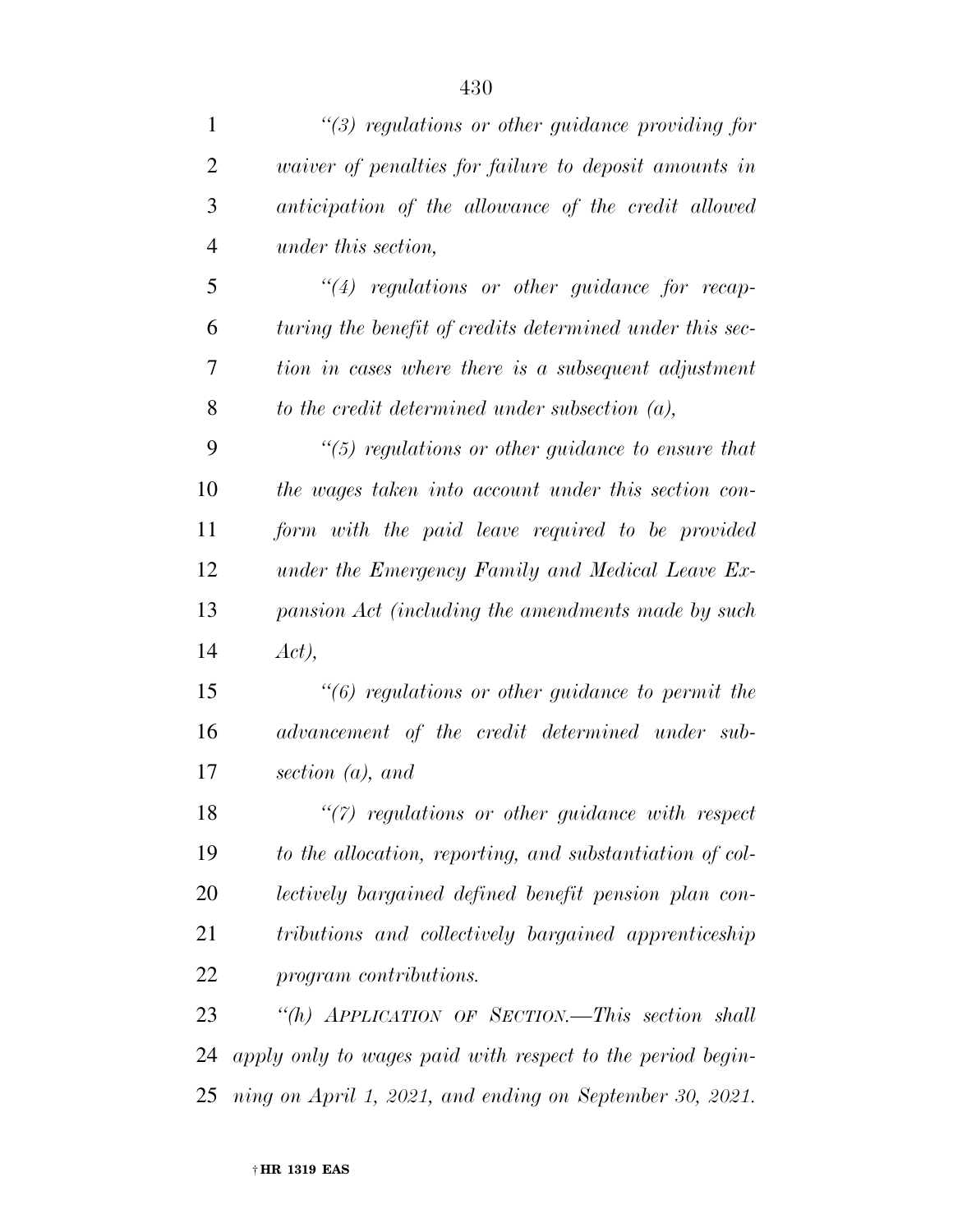*''(i) TREATMENT OF DEPOSITS.—The Secretary shall waive any penalty under section 6656 for any failure to make a deposit of applicable employment taxes if the Sec- retary determines that such failure was due to the anticipa-tion of the credit allowed under this section.* 

 *''(j) NON-DISCRIMINATION REQUIREMENT.—No credit shall be allowed under this section to any employer for any calendar quarter if such employer, with respect to the avail- ability of the provision of qualified family leave wages to which this section otherwise applies for such calendar quar- ter, discriminates in favor of highly compensated employees (within the meaning of section 414(q)), full-time employees, or employees on the basis of employment tenure with such employer.* 

## *''SEC. 3133. SPECIAL RULE RELATED TO TAX ON EMPLOY-ERS.*

 *''(a) IN GENERAL.—The credit allowed by section 3131 and the credit allowed by section 3132 shall each be in- creased by the amount of the taxes imposed by subsections (a) and (b) of section 3111 and section 3221(a) on qualified sick leave wages, or qualified family leave wages, for which credit is allowed under such section 3131 or 3132 (respec-tively).*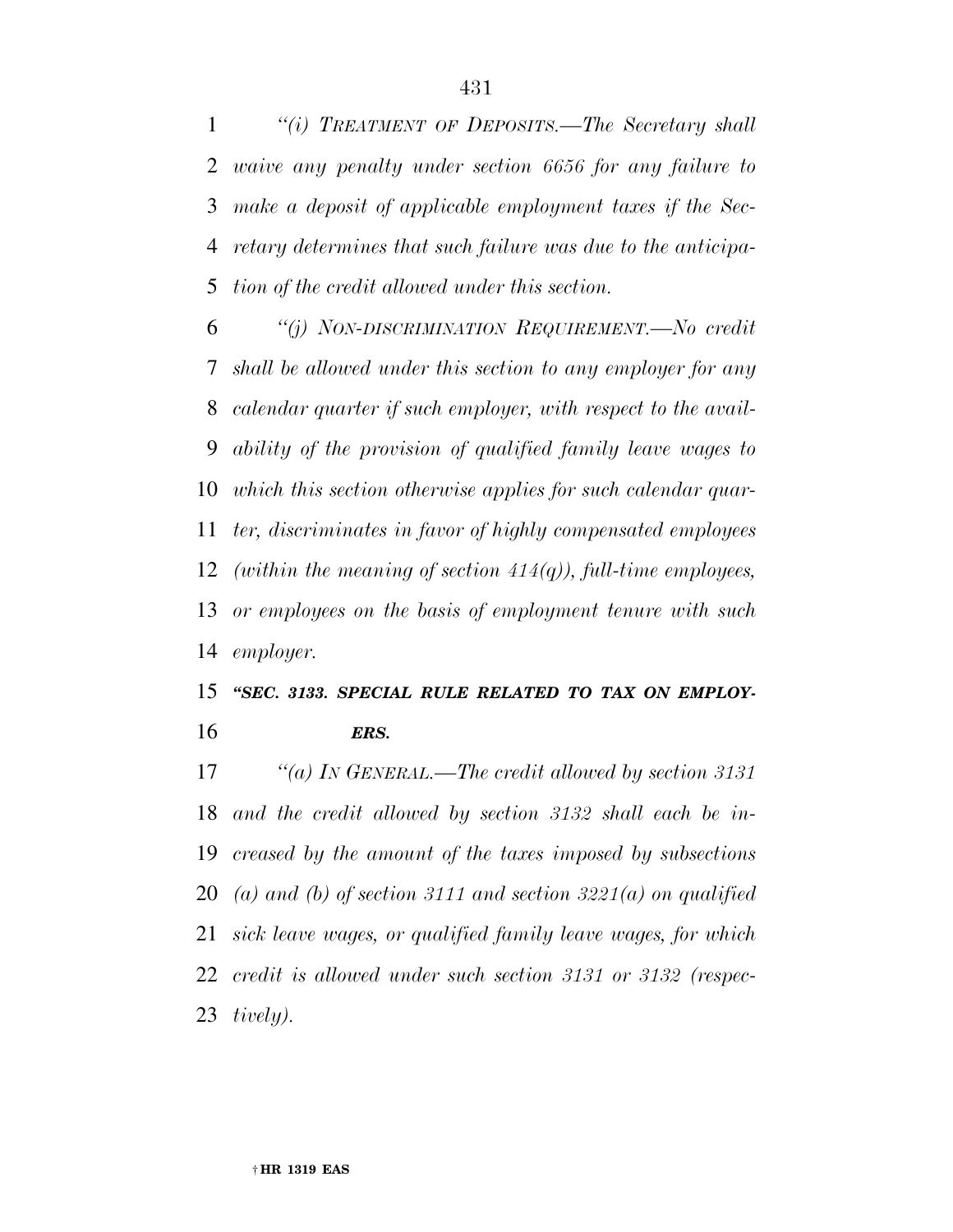*''(b) DENIAL OF DOUBLE BENEFIT.—For denial of double benefit with respect to the credit increase under sub-section (a), see sections 3131(f)(3) and 3132(f)(3).''.* 

 *(b) REFUNDS.—Paragraph (2) of section 1324(b) of title 31, United States Code, is amended by inserting ''3131, 3132,'' before ''6428''.* 

 *(c) CLERICAL AMENDMENT.—The table of subchapters for chapter 21 of the Internal Revenue Code of 1986 is amended by adding at the end the following new item: ''SUBCHAPTER D—CREDITS''.* 

 *(d) EFFECTIVE DATE.—The amendments made by this section shall apply to amounts paid with respect to cal-endar quarters beginning after March 31, 2021.* 

# *SEC. 9642. CREDIT FOR SICK LEAVE FOR CERTAIN SELF-EM-PLOYED INDIVIDUALS.*

 *(a) IN GENERAL.—In the case of an eligible self-em- ployed individual, there shall be allowed as a credit against the tax imposed by chapter 1 of the Internal Revenue Code of 1986 for any taxable year an amount equal to the quali- fied sick leave equivalent amount with respect to the indi-vidual.* 

 *(b) ELIGIBLE SELF-EMPLOYED INDIVIDUAL.—For purposes of this section—* 

 *(1) IN GENERAL.—The term ''eligible self-em-ployed individual'' means an individual who—*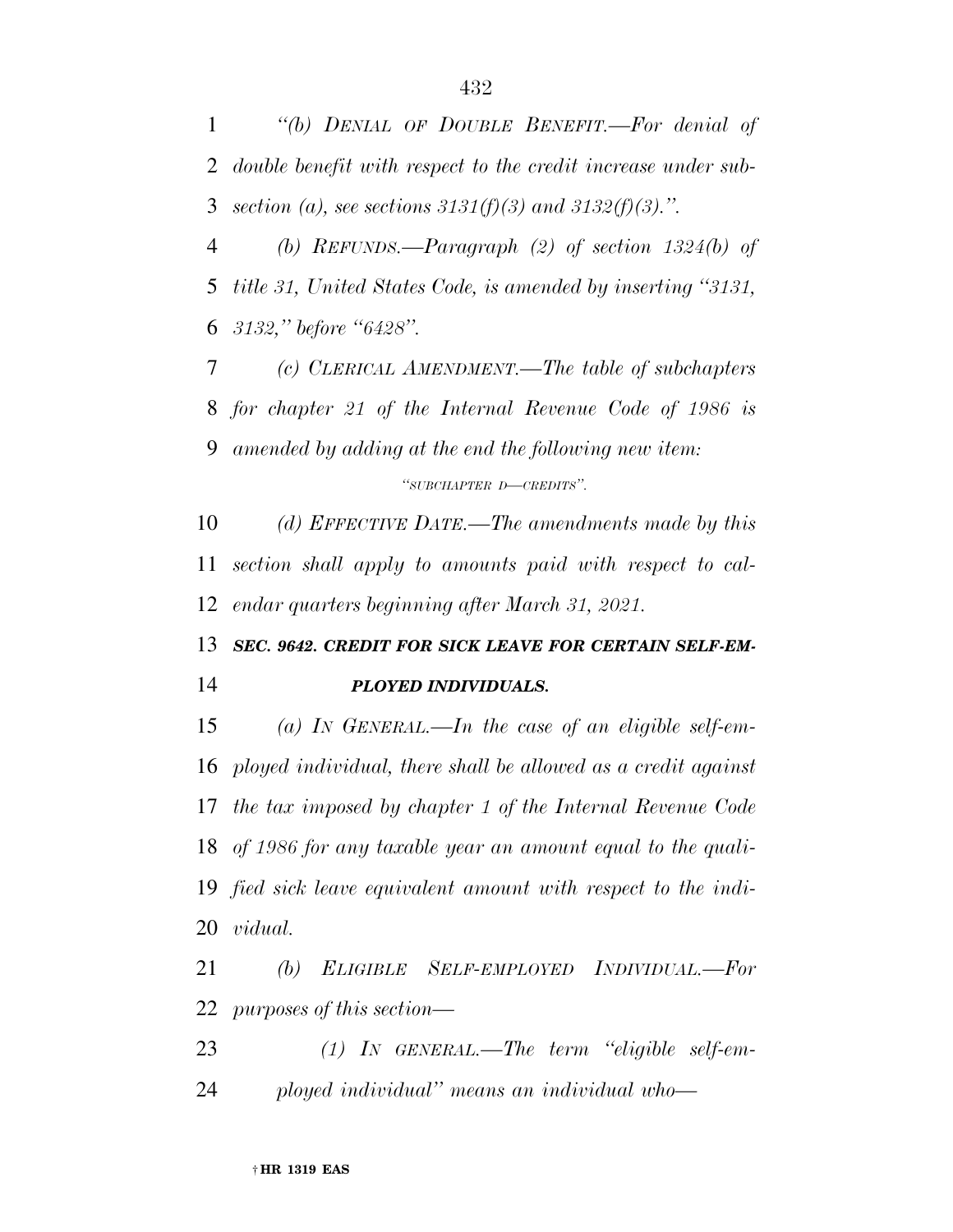| $\mathbf{1}$   | $(A)$ regularly carries on any trade or busi-        |
|----------------|------------------------------------------------------|
| $\overline{2}$ | ness within the meaning of section 1402 of the       |
| 3              | Internal Revenue Code of 1986, and                   |
| $\overline{4}$ | $(B)$ would be entitled to receive paid leave        |
| 5              | during the taxable year pursuant to the Emer-        |
| 6              | gency Paid Sick Leave Act if-                        |
| 7              | (i) the individual were an employee of               |
| 8              | an employer (other than himself or herself),         |
| 9              | and                                                  |
| 10             | (ii) such Act applied after March 31,                |
| 11             | 2021.                                                |
| 12             | (2) RULES OF APPLICATION.—For purposes of            |
| 13             | paragraph $(1)(B)$ , in determining whether an indi- |
| 14             | vidual would be entitled to receive paid leave under |
| 15             | the Emergency Paid Sick Leave Act, such Act shall    |
| 16             | be applied—                                          |
| 17             | $(A)$ by inserting ", the employee is seeking        |
| 18             | or awaiting the results of a diagnostic test for,    |
| 19             | or a medical diagnosis of, COVID-19 and such         |
| 20             | employee has been exposed to COVID-19 or is          |
| 21             | unable to work pending the results of such test      |
| 22             | or diagnosis, or the employee is obtaining immu-     |
| 23             | nization related to COVID-19 or recovering from      |
| 24             | any injury, disability, illness, or condition re-    |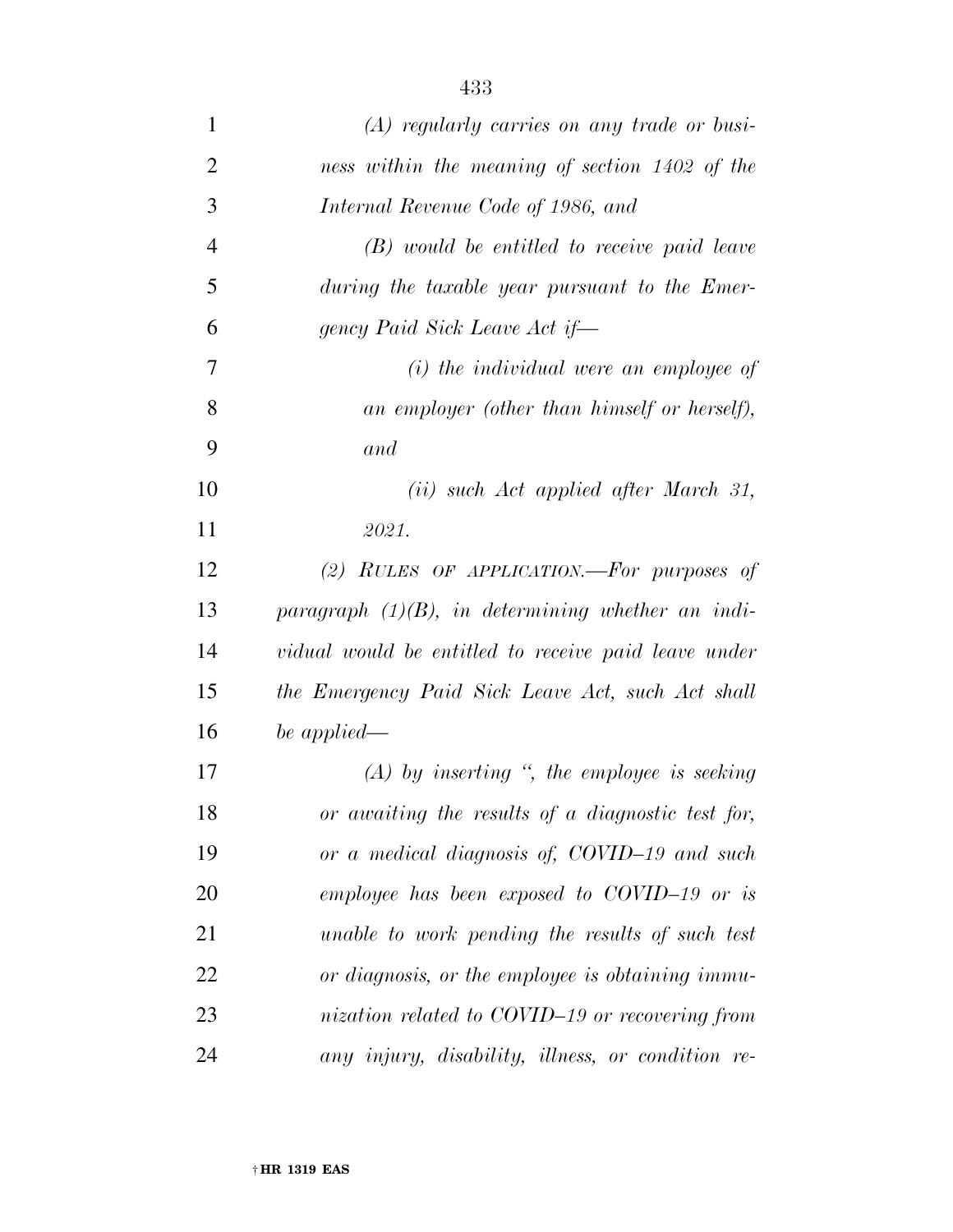| $\mathbf{1}$   | lated to such immunization" after "medical di-       |
|----------------|------------------------------------------------------|
| $\overline{2}$ | agnosis" in section $5102(a)(3)$ of such Act, and    |
| 3              | (B) by applying section $5102(b)(1)$ of such         |
| $\overline{4}$ | Act separately with respect to each taxable year.    |
| 5              | (c) QUALIFIED SICK LEAVE EQUIVALENT AMOUNT.          |
| 6              | For purposes of this section—                        |
| 7              | $(1)$ IN GENERAL.—The term "qualified sick leave     |
| 8              | equivalent amount" means, with respect to any eligi- |
| 9              | ble self-employed individual, an amount equal to-    |
| 10             | $(A)$ the number of days during the taxable          |
| 11             | year (but not more than 10) that the individual      |
| 12             | is unable to perform services in any trade or        |
| 13             | business referred to in section 1402 of the Inter-   |
| 14             | nal Revenue Code of 1986 for a reason with re-       |
| 15             | spect to which such individual would be entitled     |
| 16             | to receive sick leave as described in subsection     |
| 17             | $(b)$ , multiplied by                                |
| 18             | $(B)$ the lesser of-                                 |
| 19             | (i) \$200 (\$511 in the case of any day              |
| 20             | of paid sick time described in paragraph             |
| 21             | $(1), (2), or (3)$ of section 5102(a) of the         |
| 22             | Emergency Paid Sick Leave Act, applied               |
| 23             | with the modification described in sub-              |
| 24             | section $(b)(2)(A))$ of this section, or             |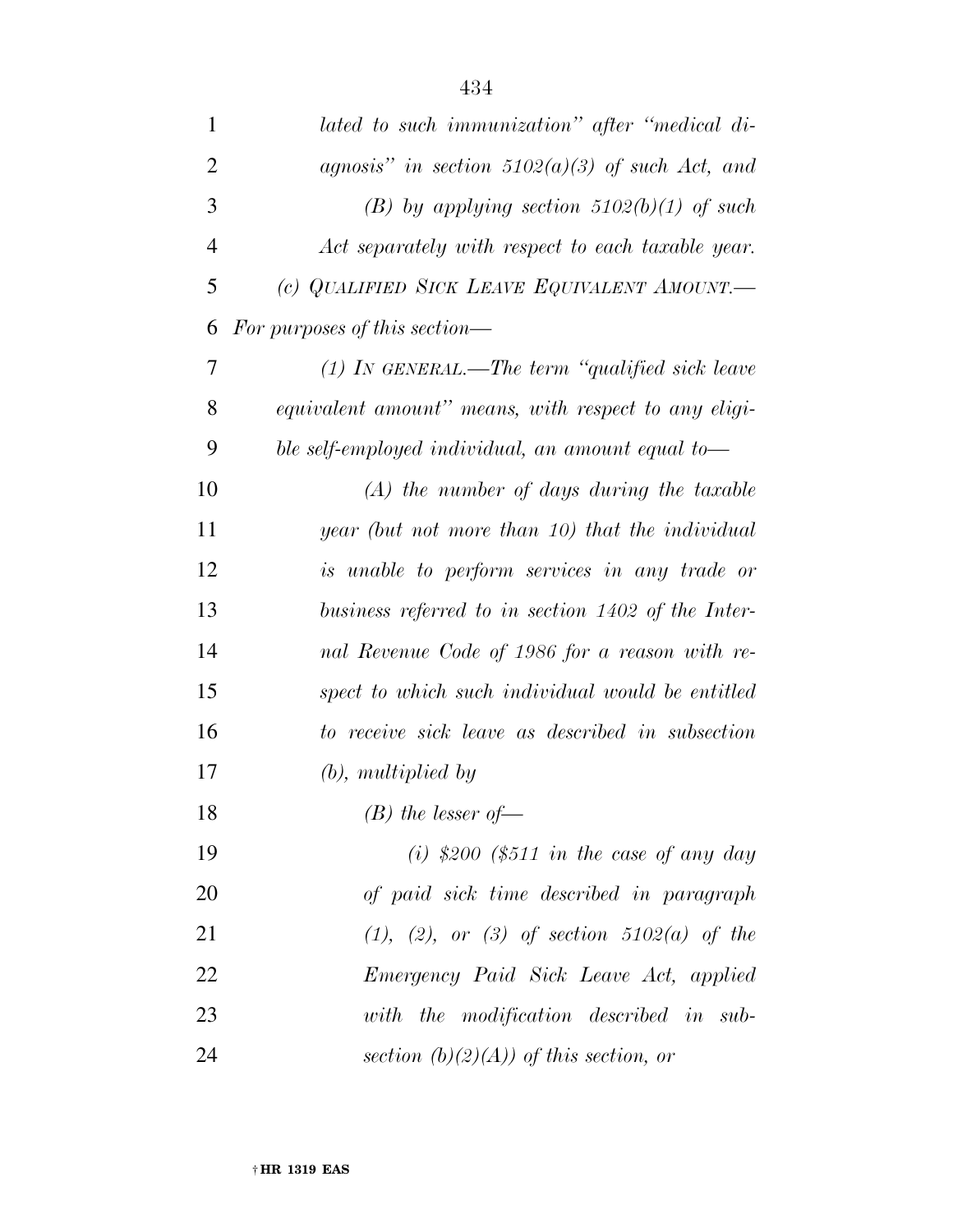| $\mathbf{1}$   | $(ii)$ 67 percent (100 percent in the case                |
|----------------|-----------------------------------------------------------|
| $\overline{2}$ | of any day of paid sick time described in                 |
| 3              | paragraph $(1)$ , $(2)$ , or $(3)$ of section $5102(a)$   |
| $\overline{4}$ | of the Emergency Paid Sick Leave Act) of                  |
| 5              | the average daily self-employment income of               |
| 6              | the individual for the taxable year.                      |
| 7              | (2)<br>AVERAGE DAILY SELF-EMPLOYMENT<br>$IN-$             |
| 8              | $COME.$ —For purposes of this subsection, the term "av-   |
| 9              | erage daily self-employment income" means<br>an           |
| 10             | amount equal to-                                          |
| 11             | $(A)$ the net earnings from self-employment               |
| 12             | of the individual for the taxable year, divided by        |
| 13             | $(B)$ 260.                                                |
| 14             | (3) ELECTION TO USE PRIOR YEAR NET EARN-                  |
| 15             | INGS FROM SELF-EMPLOYMENT INCOME.—In the case             |
| 16             | of an individual who elects (at such time and in such     |
| 17             | manner as the Secretary may provide) the applica-         |
| 18             | tion of this paragraph, paragraph $(2)(A)$ shall be ap-   |
| 19             | plied by substituting "the prior taxable year" for "the   |
| 20             | taxable year".                                            |
| 21             | (4) ELECTION TO NOT TAKE DAYS INTO AC-                    |
| 22             | $COUNT.$ —Any day shall not be taken into account         |
| 23             | under paragraph $(1)(A)$ if the eligible self-employed    |
| 24             | <i>individual elects (at such time and in such manner</i> |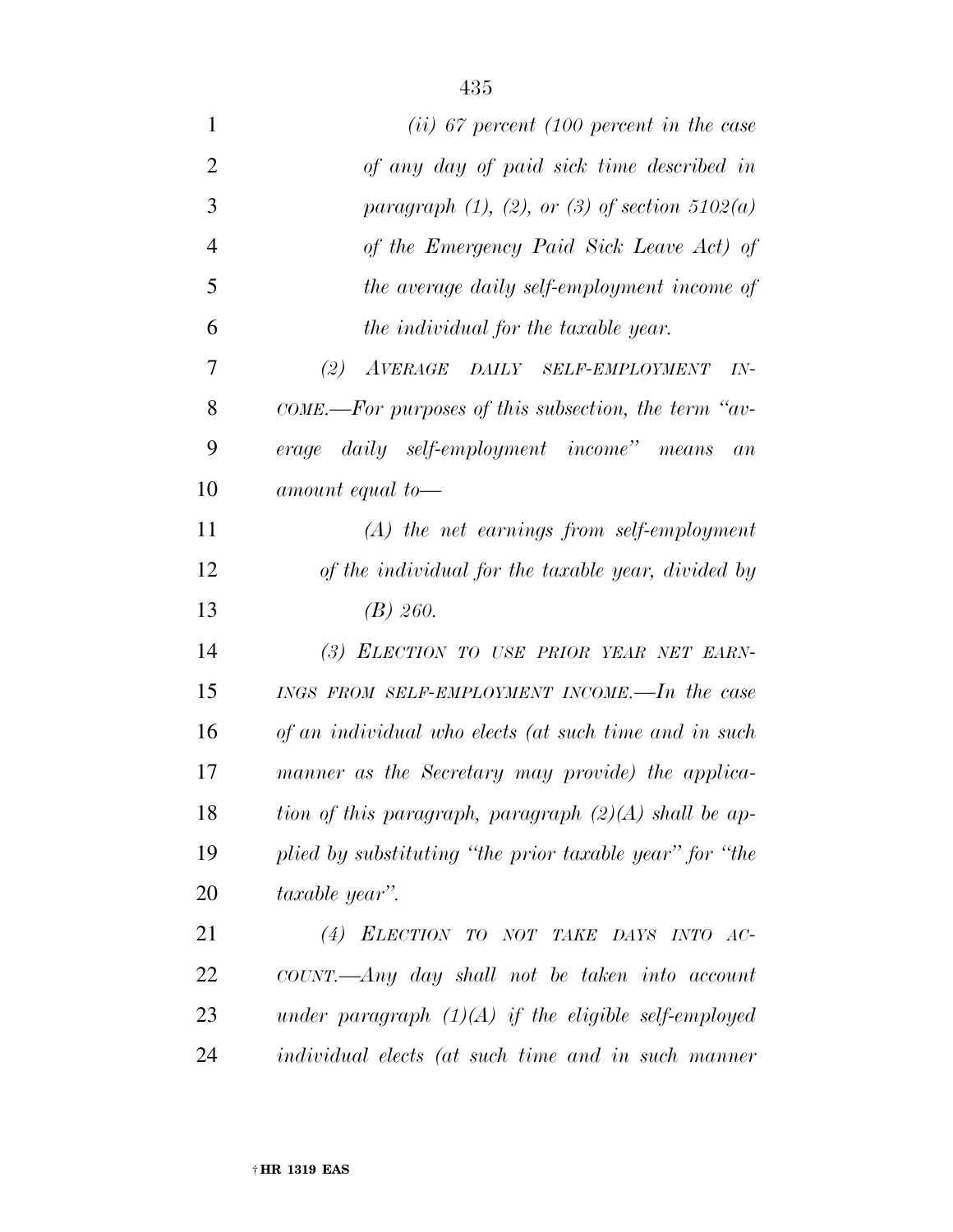| 1              | as the Secretary may prescribe) to not take such day      |
|----------------|-----------------------------------------------------------|
| 2              | into account for purposes of such paragraph.              |
| 3              | (d) CREDIT REFUNDABLE.—                                   |
| $\overline{4}$ | $(1)$ IN GENERAL.—The credit determined under             |
| 5              | this section shall be treated as a credit allowed to the  |
| 6              | taxpayer under subpart $C$ of part $IV$ of subchapter $A$ |
| 7              | of chapter 1 of such Code.                                |
| 8              | (2) TREATMENT OF PAYMENTS.—For purposes of                |
| 9              | section 1324 of title 31, United States Code, any re-     |
| 10             | fund due from the credit determined under this sec-       |
| 11             | tion shall be treated in the same manner as a refund      |
| 12             | due from a credit provision referred to in subsection     |
| 13             | $(b)(2)$ of such section.                                 |
| 14             | $(e)$ SPECIAL RULES.—                                     |
| 15             | $(1)$ DOCUMENTATION.—No credit shall be al-               |
| 16             | lowed under this section unless the individual main-      |
| 17             | tains such documentation as the Secretary may pre-        |
| 18             | scribe to establish such individual as an eligible self-  |
| 19             | employed individual.                                      |
| 20             | (2) DENIAL OF DOUBLE BENEFIT.—In the case of              |
| 21             | an individual who receives wages (as defined in sec-      |
| 22             | tion $3121(a)$ of the Internal Revenue Code of 1986)      |
| 23             | or compensation (as defined in section $3231(e)$ of such  |
| 24             | Code) paid by an employer which are required to be        |
| 25             | paid by reason of the Emergency Paid Sick Leave           |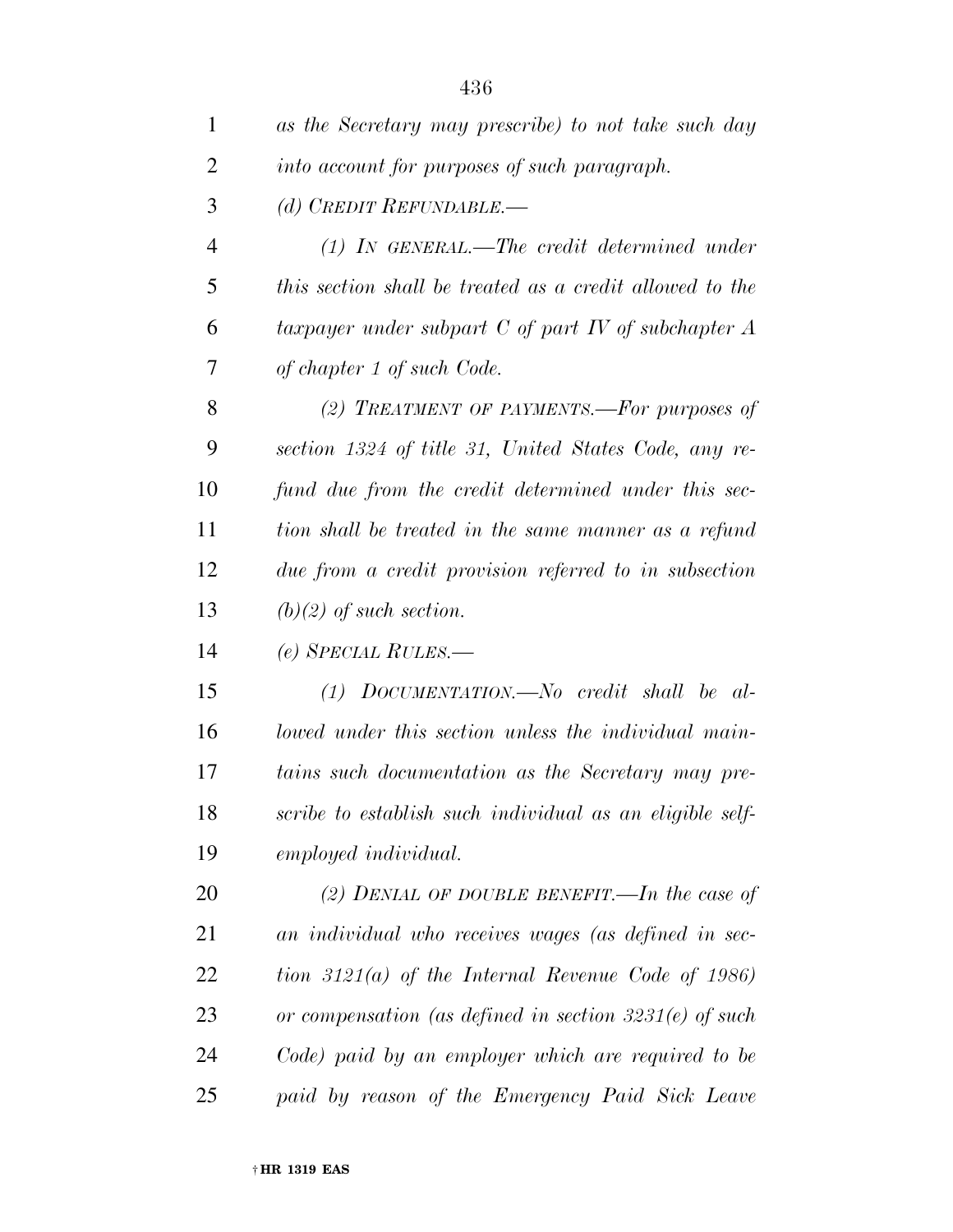| $\mathbf{1}$ | Act, the qualified sick leave equivalent amount other-      |
|--------------|-------------------------------------------------------------|
| 2            | wise determined under subsection $(c)$ of this section      |
| 3            | shall be reduced (but not below zero) to the extent that    |
| 4            | the sum of the amount described in such subsection          |
| 5            | and in section 3131(b)(1) of such Code exceeds $$2,000$     |
| 6            | $($5,110$ in the case of any day any portion of which$      |
| 7            | is paid sick time described in paragraph $(1)$ , $(2)$ , or |
| 8            | (3) of section $5102(a)$ of the Emergency Paid Sick         |
| 9            | Leave Act).                                                 |
|              |                                                             |

 *(f) APPLICATION OF SECTION.—Only days occurring during the period beginning on April 1, 2021, and ending on September 30, 2021, may be taken into account under subsection (c)(1)(A).* 

 *(g) APPLICATION OF CREDIT IN CERTAIN POSSES-SIONS.—* 

 *(1) PAYMENTS TO POSSESSIONS WITH MIRROR CODE TAX SYSTEMS.—The Secretary shall pay to each possession of the United States which has a mirror code tax system amounts equal to the loss (if any) to that possession by reason of the application of the provisions of this section. Such amounts shall be de- termined by the Secretary based on information pro-vided by the government of the respective possession.* 

 *(2) PAYMENTS TO OTHER POSSESSIONS.—The Secretary shall pay to each possession of the United*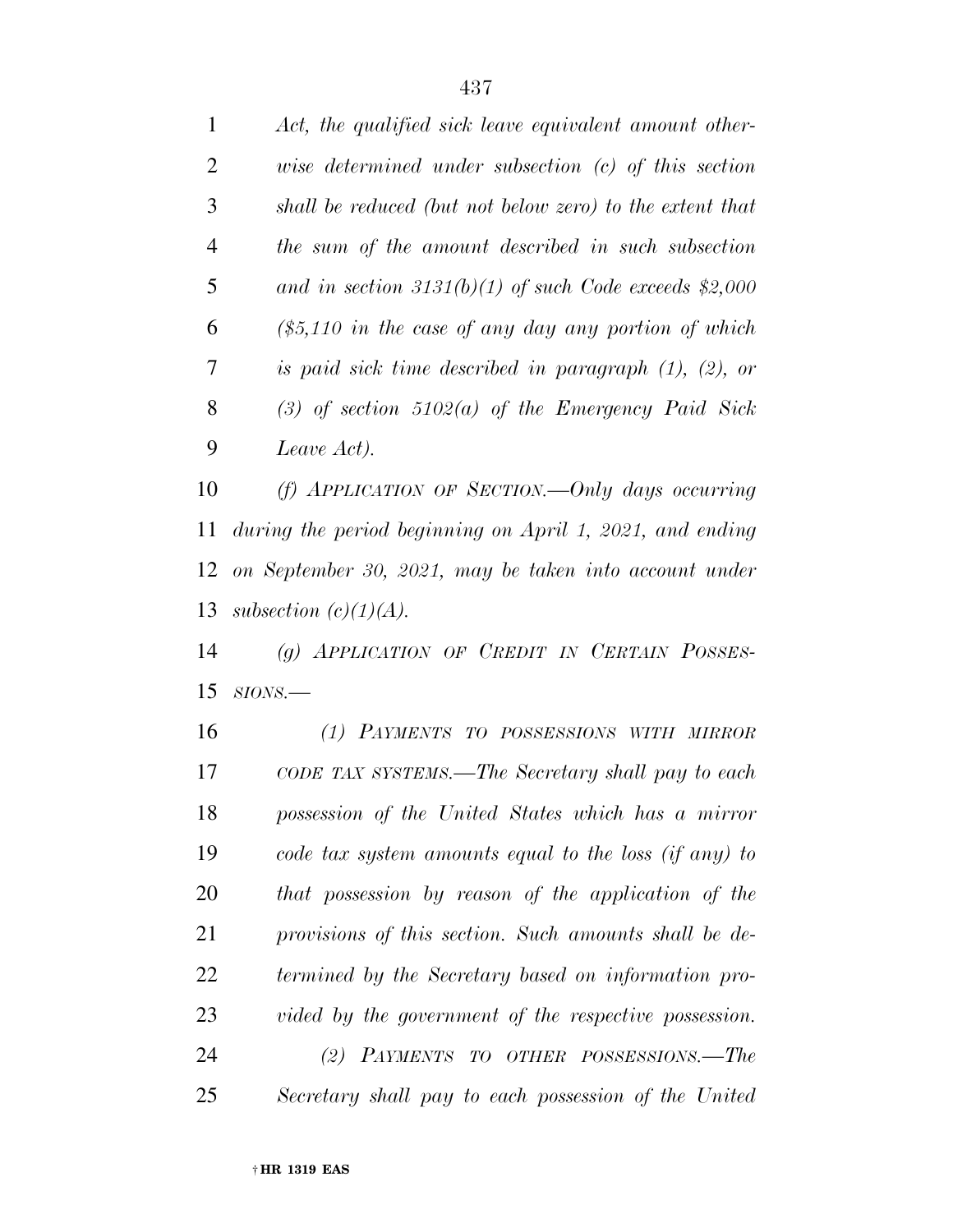| States which does not have a mirror code tax system      |
|----------------------------------------------------------|
| amounts estimated by the Secretary as being equal to     |
| the aggregate benefits (if any) that would have been     |
| provided to residents of such possession by reason of    |
| the provisions of this section if a mirror code tax sys- |
| tem had been in effect in such possession. The pre-      |
| ceding sentence shall not apply unless the respective    |
| possession has a plan, which has been approved by        |
| the Secretary, under which such possession will          |
| promptly distribute such payments to its residents.      |
|                                                          |

 *(3) MIRROR CODE TAX SYSTEM.—For purposes of this section, the term ''mirror code tax system'' means, with respect to any possession of the United States, the income tax system of such possession if the income tax liability of the residents of such possession under such system is determined by reference to the income tax laws of the United States as if such pos-session were the United States.* 

 *(4) TREATMENT OF PAYMENTS.—For purposes of section 1324 of title 31, United States Code, the pay- ments under this subsection shall be treated in the same manner as a refund due from a credit provision referred to in subsection (b)(2) of such section.*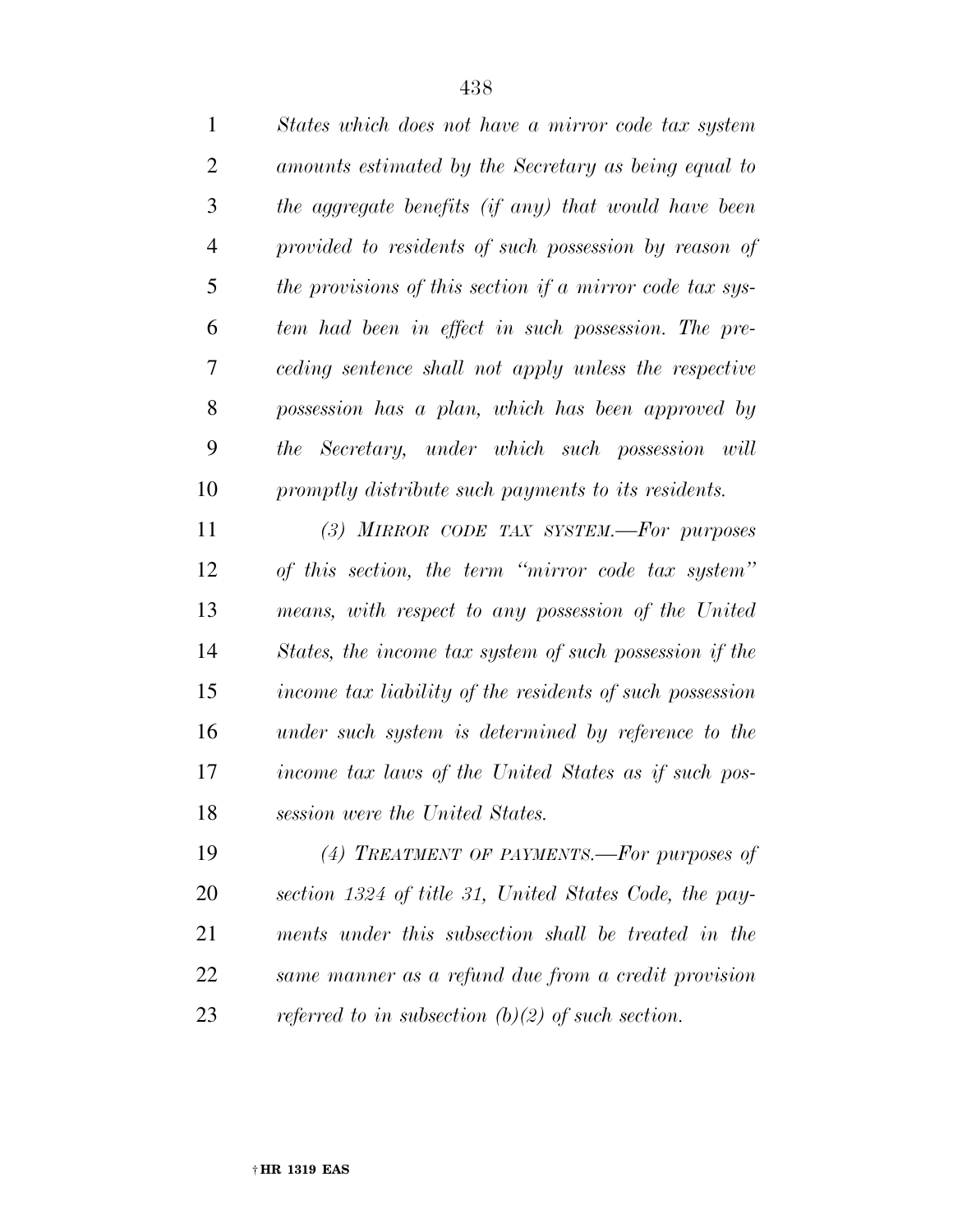*(h) REGULATIONS.—The Secretary shall prescribe such regulations or other guidance as may be necessary to carry out the purposes of this section, including—* 

 *(1) regulations or other guidance to effectuate the purposes of this section, and* 

 *(2) regulations or other guidance to minimize compliance and record-keeping burdens under this section.* 

## *SEC. 9643. CREDIT FOR FAMILY LEAVE FOR CERTAIN SELF-EMPLOYED INDIVIDUALS.*

 *(a) IN GENERAL.—In the case of an eligible self-em- ployed individual, there shall be allowed as a credit against the tax imposed by chapter 1 of the Internal Revenue Code of 1986 for any taxable year an amount equal to 100 per- cent of the qualified family leave equivalent amount with respect to the individual.* 

 *(b) ELIGIBLE SELF-EMPLOYED INDIVIDUAL.—For purposes of this section—* 

 *(1) IN GENERAL.—The term ''eligible self-em-ployed individual'' means an individual who—* 

 *(A) regularly carries on any trade or busi- ness within the meaning of section 1402 of the Internal Revenue Code of 1986, and* 

 *(B) would be entitled to receive paid leave during the taxable year pursuant to the Emer-*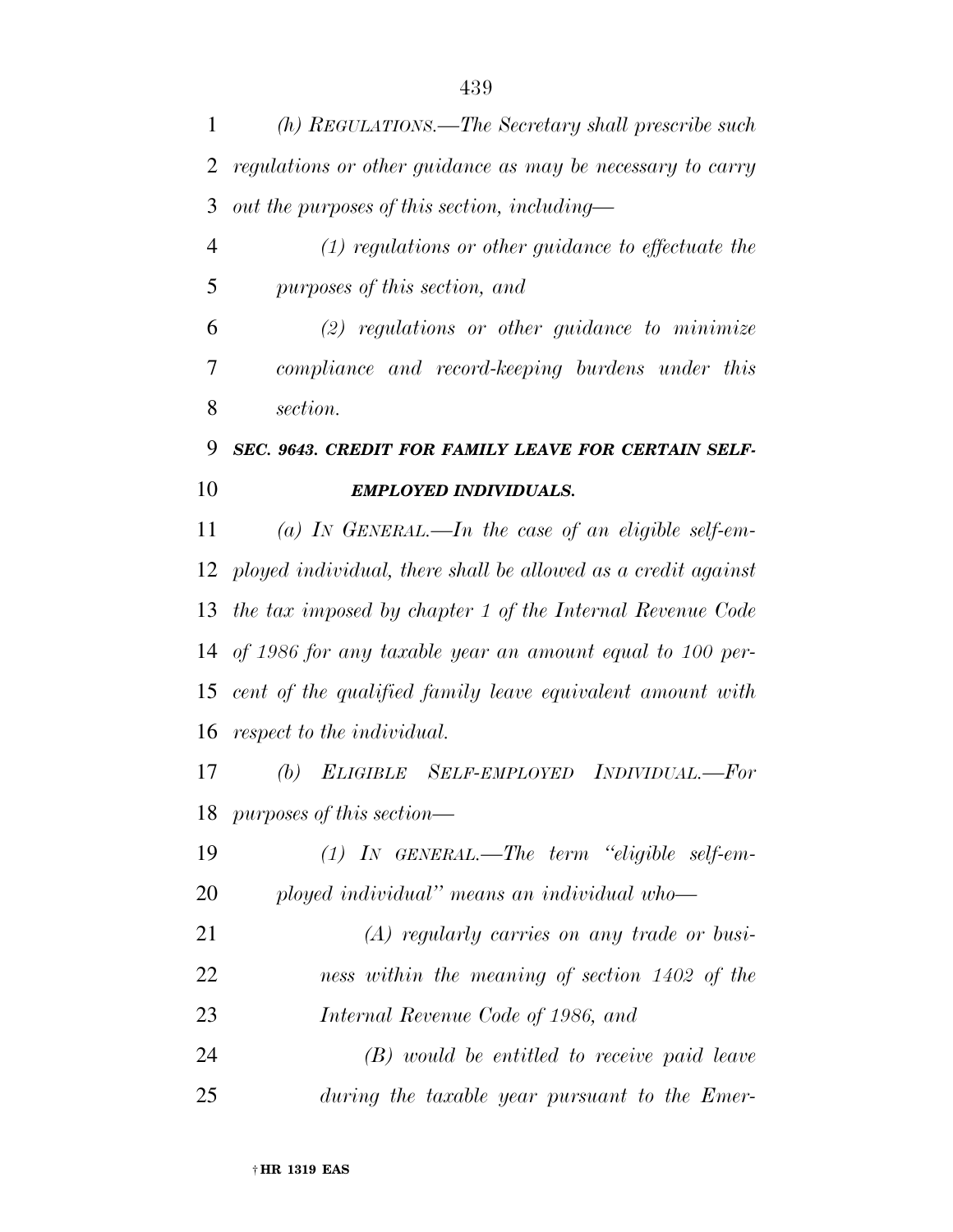| $\mathbf{1}$   | gency Family and Medical Leave Expansion Act         |
|----------------|------------------------------------------------------|
| $\overline{2}$ | $if-$                                                |
| 3              | $(i)$ the individual were an employee of             |
| $\overline{4}$ | an employer (other than himself or herself),         |
| 5              | (ii) section $102(a)(1)(F)$ of the Family            |
| 6              | and Medical Leave Act of 1993 applied                |
| 7              | after March 31, 2021.                                |
| 8              | (2) RULES OF APPLICATION.—For purposes of            |
| 9              | paragraph $(1)(B)$ , in determining whether an indi- |
| 10             | vidual would be entitled to receive paid leave under |
| 11             | the Emergency Family and Medical Leave Act-          |
| 12             | (A) section $110(a)(2)(A)$ of the Family and         |
| 13             | Medical Leave Act of 1993 shall be applied by        |
| 14             | inserting "or any reason for leave described in      |
| 15             | section $5102(a)$ of the Families<br>First           |
| 16             | Coronavirus Response Act, or the employee is         |
| 17             | seeking or awaiting the results of a diagnostic      |
| 18             | test for, or a medical diagnosis of, COVID-19        |
| 19             | and such employee has been exposed to COVID-         |
| 20             | 19 or is unable to work pending the results of       |
| 21             | such test or diagnosis, or the employee is obtain-   |
| 22             | ing immunization related to COVID-19 or re-          |
| 23             | covering from any injury, disability, illness, or    |
| 24             | condition related to such immunization" after        |
| 25             | "public health emergency", and                       |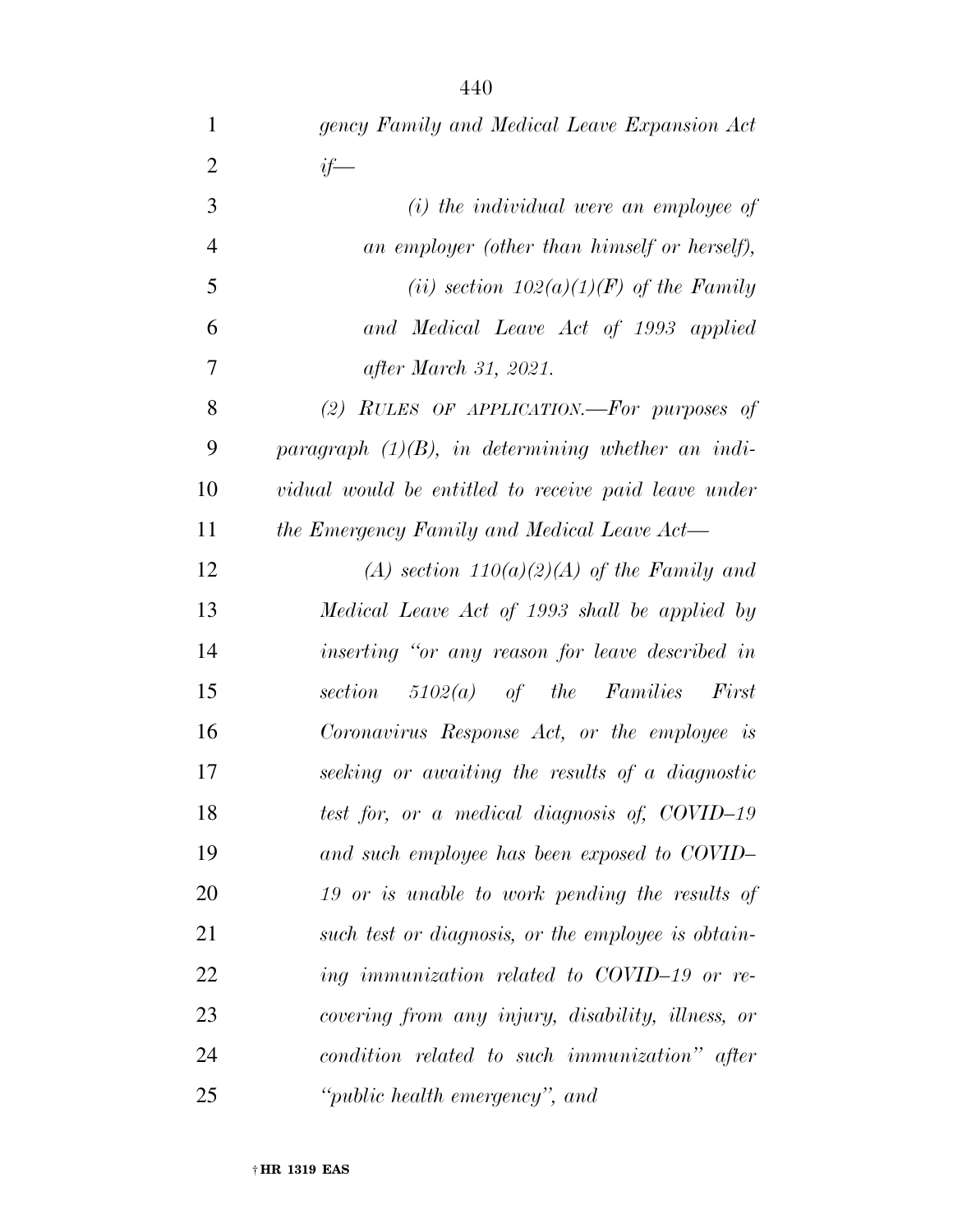| $\mathbf{1}$   | $(B)$ section 110(b) of such Act shall be ap-         |
|----------------|-------------------------------------------------------|
| $\overline{2}$ | plied                                                 |
| 3              | $(i)$ without regard to paragraph $(1)$               |
| $\overline{4}$ | thereof, and                                          |
| 5              | (ii) by striking "after taking leave                  |
| 6              | after such section for 10 days" in para-              |
| 7              | graph $(2)(A)$ thereof.                               |
| 8              | QUALIFIED FAMILY LEAVE EQUIVALENT<br>(c)              |
| 9              | AMOUNT.—For purposes of this section—                 |
| 10             | $(1)$ IN GENERAL.—The term "qualified family          |
| 11             | leave equivalent amount" means, with respect to any   |
| 12             | eligible self-employed individual, an amount equal to |
| 13             | the product of $-$                                    |
| 14             | $(A)$ the number of days (not to exceed 60)           |
| 15             | during the taxable year that the individual is        |
| 16             | unable to perform services in any trade or busi-      |
| 17             | ness referred to in section 1402 of the Internal      |
| 18             | Revenue Code of 1986 for a reason with respect        |
| 19             | to which such individual would be entitled to re-     |
| 20             | ceive paid leave as described in subsection (b) of    |
| 21             | this section, multiplied by                           |
| 22             | $(B)$ the lesser of-                                  |
| 23             | $(i)$ 67 percent of the average daily self-           |
| 24             | employment income of the individual for the           |
| 25             | taxable year, or                                      |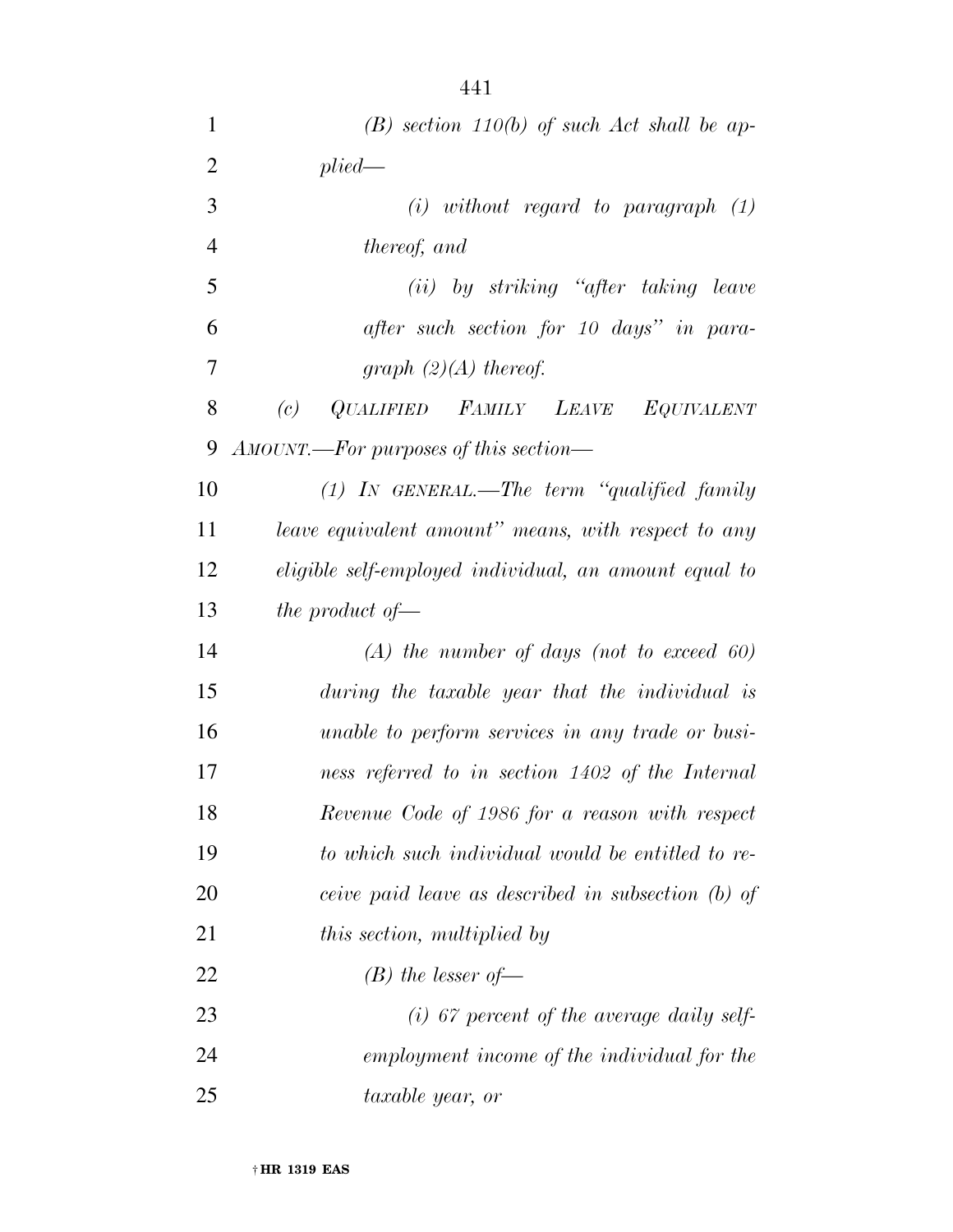| 1              | $(ii)$ \$200.                                           |
|----------------|---------------------------------------------------------|
| $\overline{2}$ | (2) AVERAGE DAILY SELF-EMPLOYMENT<br>$IN-$              |
| 3              | $COME.$ —For purposes of this subsection, the term "av- |
| $\overline{4}$ | erage daily self-employment income" means<br>an         |
| 5              | amount equal to-                                        |
| 6              | $(A)$ the net earnings from self-employment             |
| 7              | income of the individual for the taxable year, di-      |
| 8              | <i>vided</i> by                                         |
| 9              | $(B)$ 260.                                              |
| 10             | (3) ELECTION TO USE PRIOR YEAR NET EARN-                |
| 11             | INGS FROM SELF-EMPLOYMENT INCOME.—In the case           |
| 12             | of an individual who elects (at such time and in such   |
| 13             | manner as the Secretary may provide) the applica-       |
| 14             | tion of this paragraph, paragraph $(2)(A)$ shall be ap- |
| 15             | plied by substituting "the prior taxable year" for "the |
| 16             | taxable year".                                          |
| 17             | (4)<br>COORDINATION WITH<br>CREDIT<br>FOR<br>SICK       |
| 18             | $LEAVE.$ Any day taken into account in determining      |
| 19             | the qualified sick leave equivalent amount with re-     |
| 20             | spect to any eligible-self employed individual under    |
| 21             | section 9642 shall not be take into account in deter-   |
| 22             | mining the qualified family leave equivalent amount     |
| 23             | with respect to such individual under this section.     |
| 24             | (d) CREDIT REFUNDABLE.—                                 |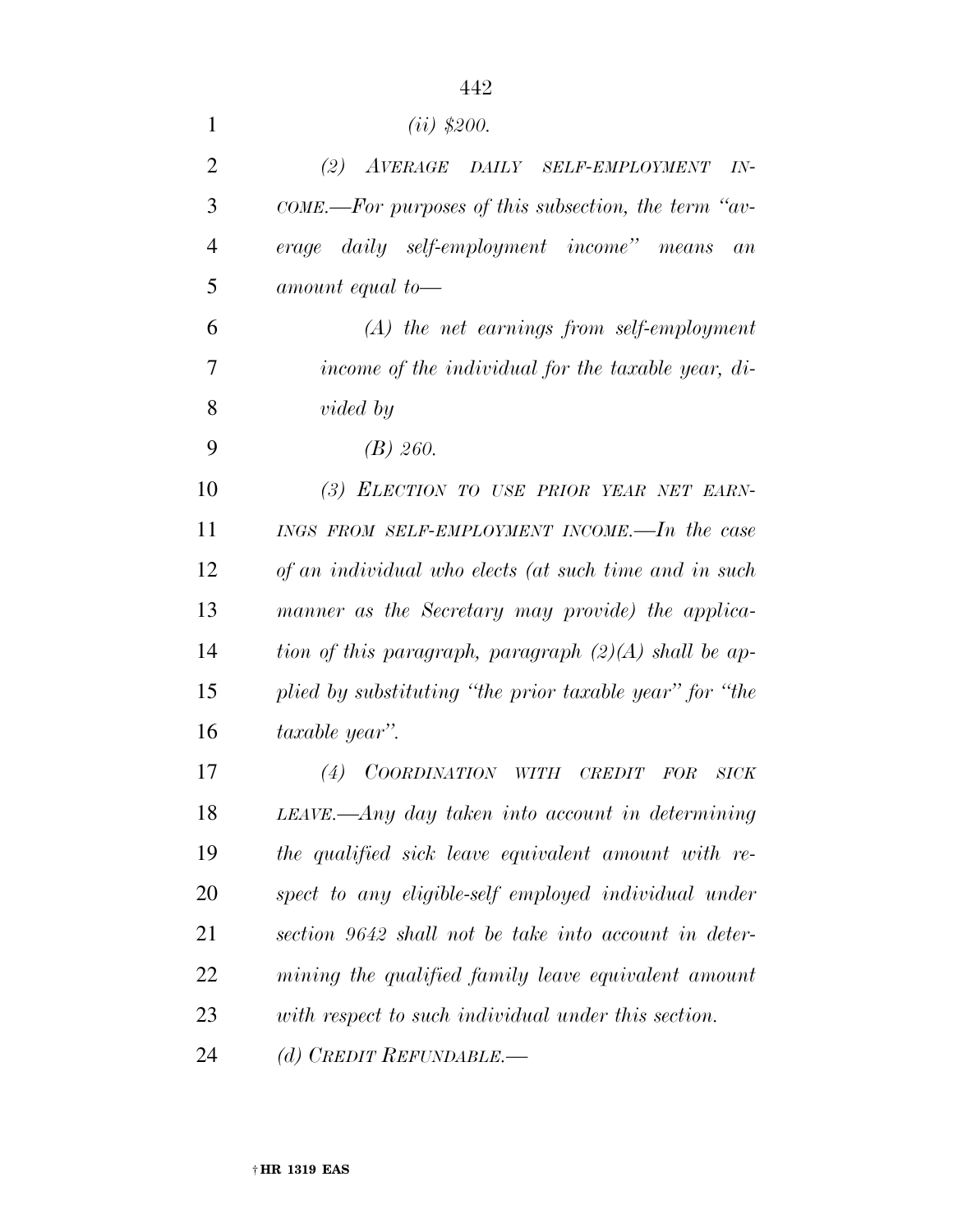| 1              | $(1)$ IN GENERAL.—The credit determined under               |
|----------------|-------------------------------------------------------------|
| $\overline{2}$ | this section shall be treated as a credit allowed to the    |
| 3              | taxpayer under subpart $C$ of part $IV$ of subchapter $A$   |
| $\overline{4}$ | of chapter 1 of such Code.                                  |
| 5              | (2) TREATMENT OF PAYMENTS.—For purposes of                  |
| 6              | section 1324 of title 31, United States Code, any re-       |
| 7              | fund due from the credit determined under this sec-         |
| 8              | tion shall be treated in the same manner as a refund        |
| 9              | due from a credit provision referred to in subsection       |
| 10             | $(b)(2)$ of such section.                                   |
| 11             | $(e)$ SPECIAL RULES.—                                       |
| 12             | $(1)$ DOCUMENTATION.—No credit shall be al-                 |
| 13             | lowed under this section unless the individual main-        |
| 14             | tains such documentation as the Secretary may pre-          |
| 15             | scribe to establish such individual as an eligible self-    |
| 16             | employed individual.                                        |
| 17             | (2) DENIAL OF DOUBLE BENEFIT.—In the case of                |
| 18             | an individual who receives wages (as defined in sec-        |
| 19             | tion $3121(a)$ of the Internal Revenue Code of 1986)        |
| 20             | or compensation (as defined in section $3231(e)$ of such    |
| 21             | Code) paid by an employer which are required to be          |
| 22             | paid by reason of the Emergency Family and Medical          |
| 23             | Leave Expansion Act, the qualified family leave             |
| 24             | equivalent amount otherwise described in subsection         |
| 25             | $(c)$ of this section shall be reduced (but not below zero) |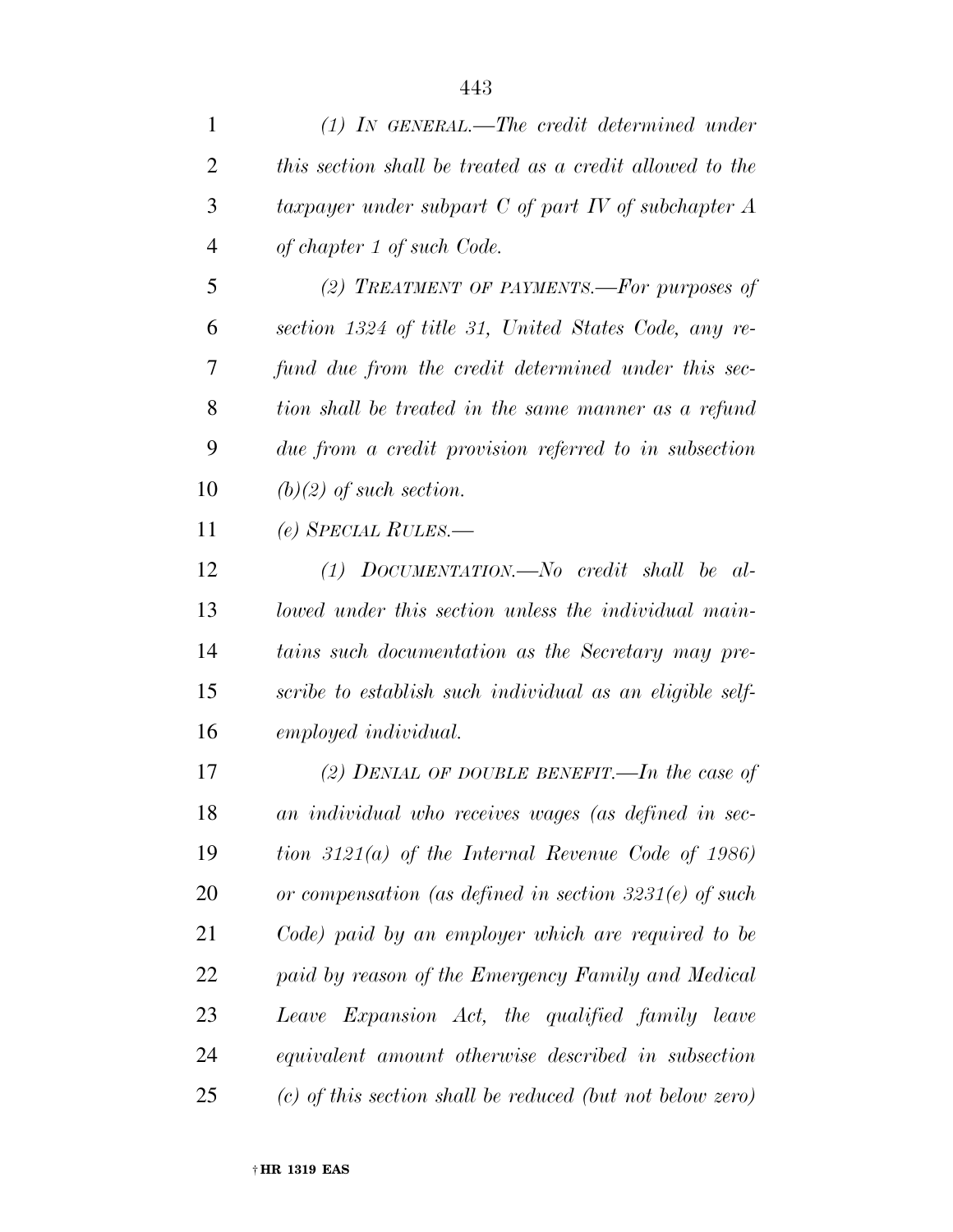*to the extent that the sum of the amount described in such subsection and in section 3132(b)(1) of such Code exceeds \$12,000.* 

 *(3) REFERENCES TO EMERGENCY FAMILY AND MEDICAL LEAVE EXPANSION ACT.—Any reference in this section to the Emergency Family and Medical Leave Expansion Act shall be treated as including a reference to the amendments made by such Act.* 

 *(f) APPLICATION OF SECTION.—Only days occurring during the period beginning on April 1, 2021 and ending on September 30, 2021, may be taken into account under subsection (c)(1)(A).* 

 *(g) APPLICATION OF CREDIT IN CERTAIN POSSES-SIONS.—* 

 *(1) PAYMENTS TO POSSESSIONS WITH MIRROR CODE TAX SYSTEMS.—The Secretary shall pay to each possession of the United States which has a mirror code tax system amounts equal to the loss (if any) to that possession by reason of the application of the provisions of this section. Such amounts shall be de- termined by the Secretary based on information pro- vided by the government of the respective possession. (2) PAYMENTS TO OTHER POSSESSIONS.—The* 

 *Secretary shall pay to each possession of the United States which does not have a mirror code tax system*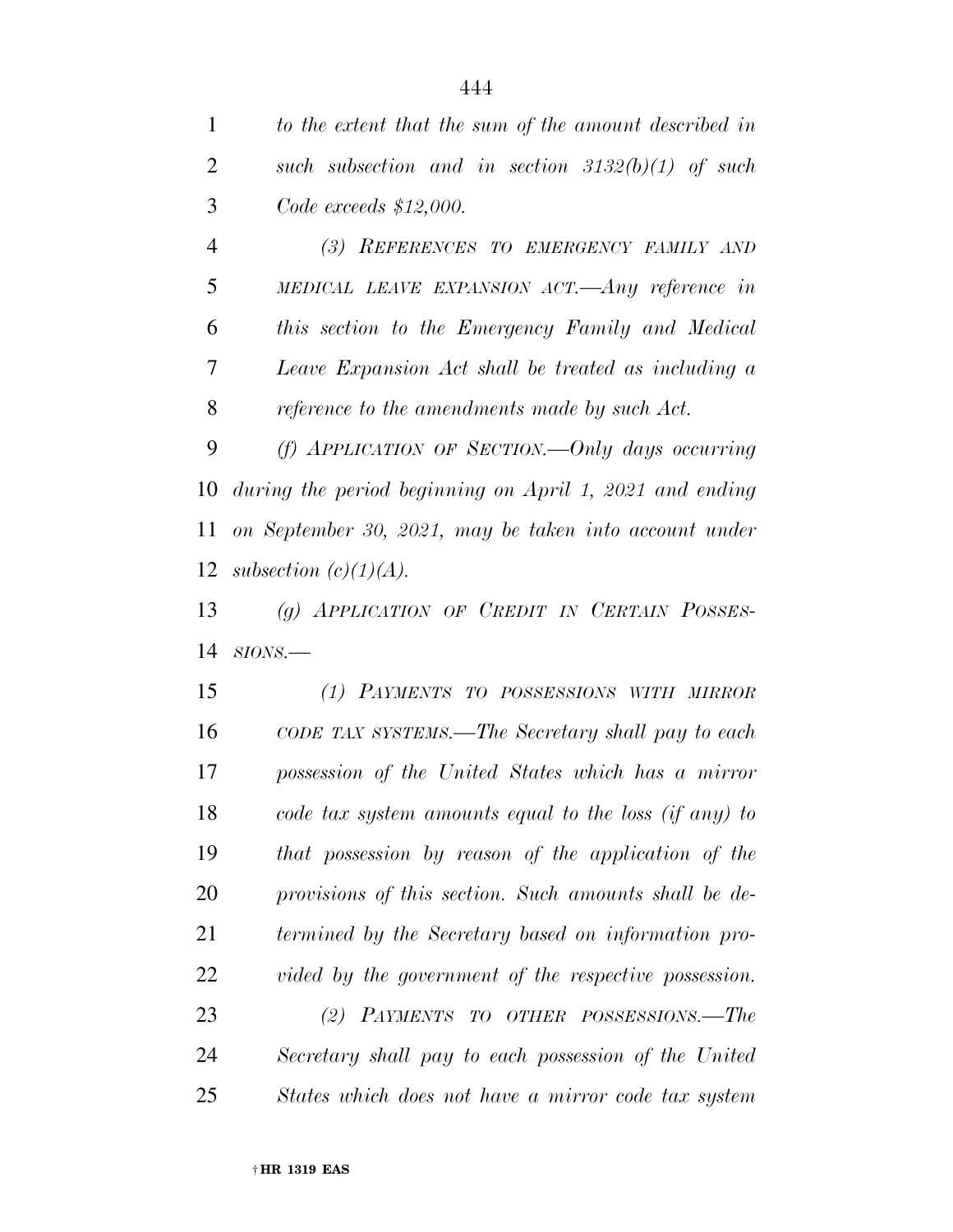| 1              | amounts estimated by the Secretary as being equal to       |
|----------------|------------------------------------------------------------|
| $\overline{2}$ | the aggregate benefits (if any) that would have been       |
| 3              | provided to residents of such possession by reason of      |
| $\overline{4}$ | the provisions of this section if a mirror code tax sys-   |
| 5              | tem had been in effect in such possession. The pre-        |
| 6              | ceding sentence shall not apply unless the respective      |
| 7              | possession has a plan, which has been approved by          |
| 8              | the Secretary, under which such possession will            |
| 9              | promptly distribute such payments to its residents.        |
| 10             | (3) MIRROR CODE TAX SYSTEM.-For purposes                   |
| 11             | of this section, the term "mirror code tax system"         |
| 12             | means, with respect to any possession of the United        |
| 13             | States, the income tax system of such possession if the    |
| 14             | income tax liability of the residents of such possession   |
| 15             | under such system is determined by reference to the        |
| 16             | income tax laws of the United States as if such pos-       |
| 17             | session were the United States.                            |
| 18             | (4) TREATMENT OF PAYMENTS.—For purposes of                 |
| 19             | section 1324 of title 31, United States Code, the pay-     |
| 20             | ments under this subsection shall be treated in the        |
| 21             | same manner as a refund due from a credit provision        |
| 22             | referred to in subsection (b)(2) of such section.          |
| 23             | (h) REGULATIONS.—The Secretary shall prescribe such        |
| 24             | regulations or other guidance as may be necessary to carry |
| 25             | out the purposes of this section, including—               |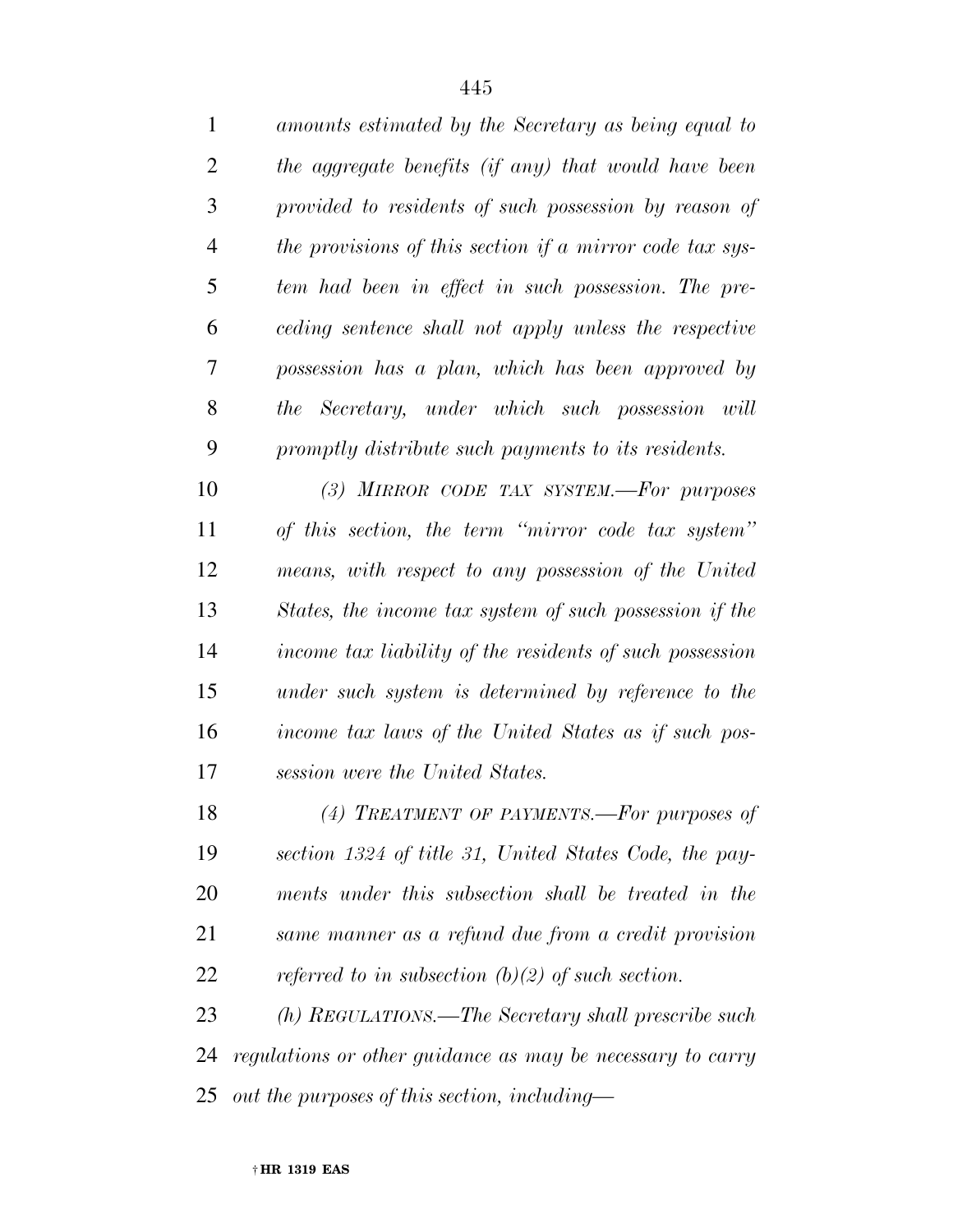*(1) regulations or other guidance to prevent the avoidance of the purposes of this section, and (2) regulations or other guidance to minimize compliance and record-keeping burdens under this section. PART 6—EMPLOYEE RETENTION CREDIT SEC. 9651. EXTENSION OF EMPLOYEE RETENTION CREDIT. (a) IN GENERAL.—Subchapter D of chapter 21 of sub- title C of the Internal Revenue Code of 1986, as added by section 9641, is amended by adding at the end the following: ''SEC. 3134. EMPLOYEE RETENTION CREDIT FOR EMPLOY- ERS SUBJECT TO CLOSURE DUE TO COVID–19. ''(a) IN GENERAL.—In the case of an eligible employer, there shall be allowed as a credit against applicable employ- ment taxes for each calendar quarter an amount equal to 70 percent of the qualified wages with respect to each em- ployee of such employer for such calendar quarter. ''(b) LIMITATIONS AND REFUNDABILITY.— ''(1) IN GENERAL.— ''(A) WAGES TAKEN INTO ACCOUNT.—The amount of qualified wages with respect to any employee which may be taken into account under subsection (a) by the eligible employer for any calendar quarter shall not exceed \$10,000.*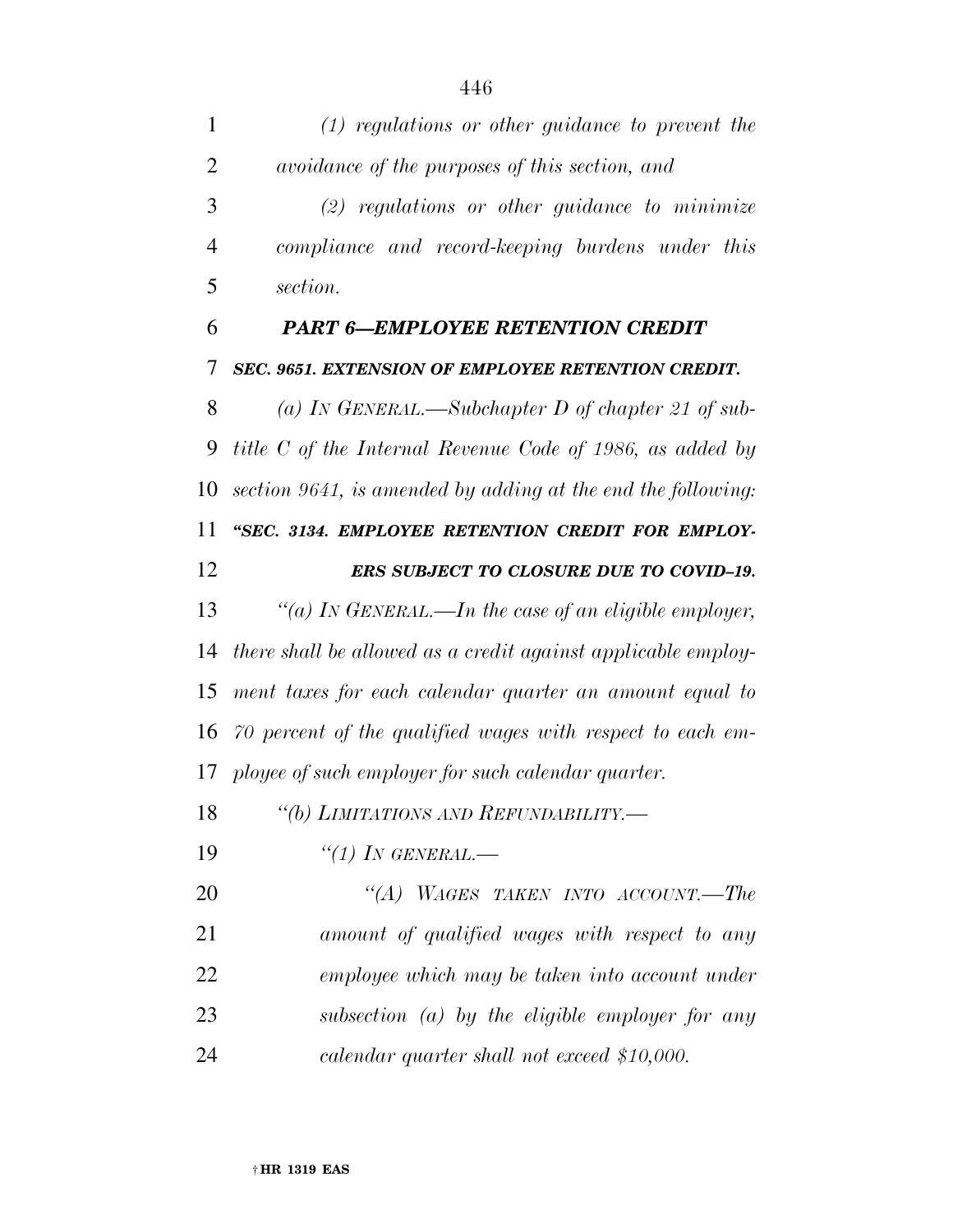| 1              | "(B) RECOVERY STARTUP BUSINESSES.—In                       |
|----------------|------------------------------------------------------------|
| $\overline{2}$ | the case of an eligible employer which is a recov-         |
| 3              | ery startup business (as defined in subsection             |
| $\overline{4}$ | $(c)(5)$ , the amount of the credit allowed under          |
| 5              | subsection (a) (after application of subparagraph          |
| 6              | $(A)$ ) for any calendar quarter shall not exceed          |
| 7              | \$50,000.                                                  |
| 8              | "(2) CREDIT LIMITED TO EMPLOYMENT TAXES.-                  |
| 9              | The credit allowed by subsection $(a)$ with respect to     |
| 10             | any calendar quarter shall not exceed the applicable       |
| 11             | employment taxes (reduced by any credits allowed           |
| 12             | under sections 3131 and 3132) on the wages paid            |
| 13             | with respect to the employment of all the employees        |
| 14             | of the eligible employer for such calendar quarter.        |
| 15             | "(3) REFUNDABILITY OF EXCESS CREDIT.—If the                |
| 16             | amount of the credit under subsection (a) exceeds the      |
| 17             | limitation of paragraph (2) for any calendar quarter,      |
| 18             | such excess shall be treated as an overpayment that        |
| 19             | shall be refunded under sections $6402(a)$ and $6413(b)$ . |
| 20             | "(c) DEFINITIONS.—For purposes of this section—            |
| 21             | "(1) APPLICABLE EMPLOYMENT TAXES.—The                      |
| 22             | term 'applicable employment taxes' means the fol-          |
| 23             | lowing:                                                    |
| 24             | $\lq\lq (A)$<br>The taxes imposed under section            |
| 25             | 3111(b).                                                   |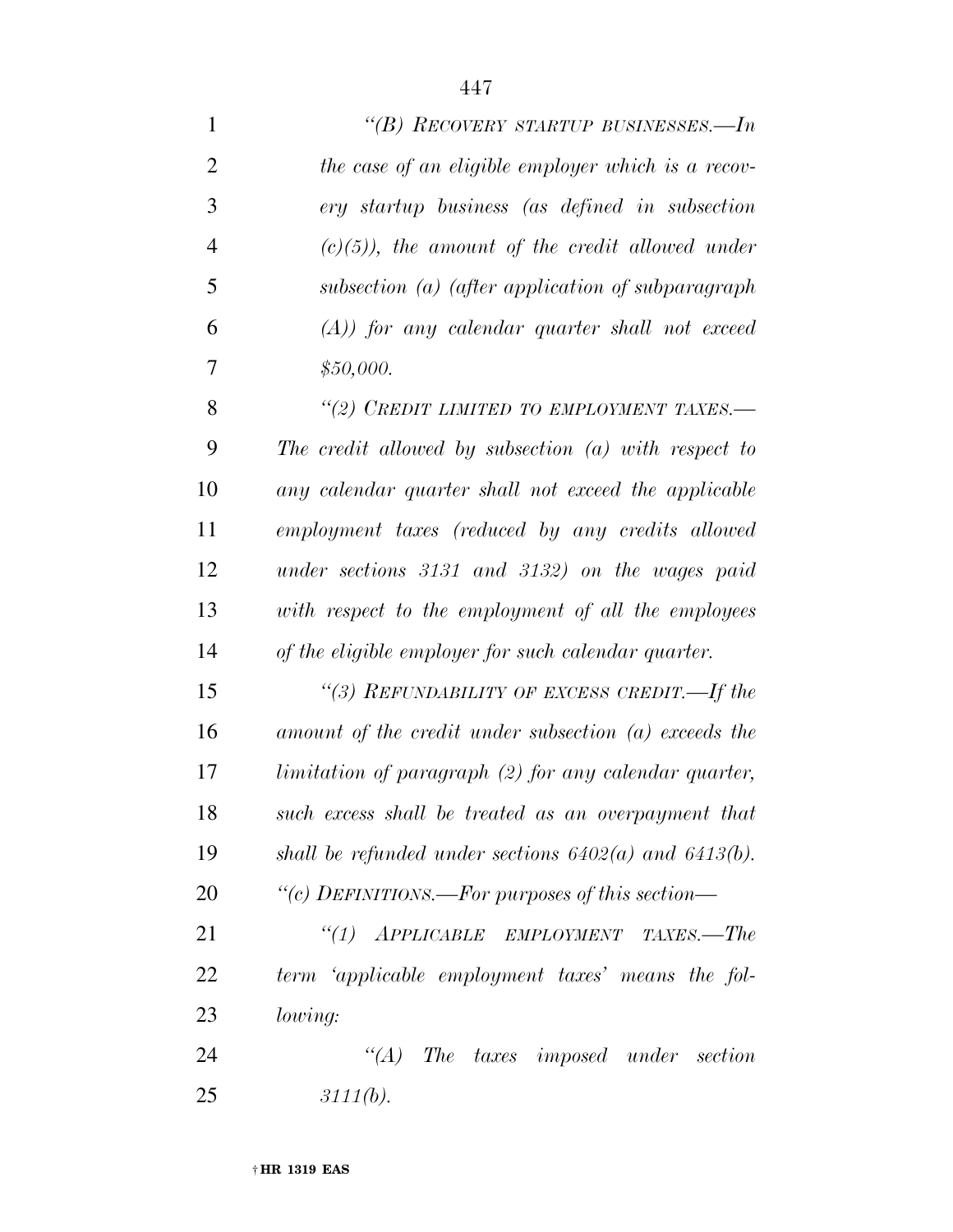| $\mathbf{1}$   | $\lq\lq B$ So much of the taxes imposed under        |
|----------------|------------------------------------------------------|
| $\overline{2}$ | section $3221(a)$ as are attributable to the rate in |
| 3              | effect under section $3111(b)$ .                     |
| $\overline{4}$ | "(2) ELIGIBLE EMPLOYER.—                             |
| 5              | "(A) IN GENERAL.—The term 'eligible em-              |
| 6              | ployer' means any employer—                          |
| 7              | $\tilde{f}(i)$ which was carrying on a trade or      |
| 8              | business during the calendar quarter for             |
| 9              | which the credit is determined under sub-            |
| 10             | section $(a)$ , and                                  |
| 11             | $``(ii)$ with respect to any calendar                |
| 12             | quarter, for which—                                  |
| 13             | $\lq (I)$ the operation of the trade or              |
| 14             | business described in clause (i) is fully            |
| 15             | or partially suspended during the cal-               |
| 16             | endar quarter due to orders from an                  |
| 17             | <i>appropriate</i> governmental authority            |
| 18             | limiting commerce, travel, or group                  |
| 19             | meetings (for commercial, social, reli-              |
| 20             | gious, or other purposes) due to the                 |
| 21             | coronavirus disease $2019$ (COVID-19),               |
| 22             | "(II) the gross receipts (within the                 |
| 23             | meaning of section $448(c)$ of such em-              |
| 24             | ployer for such calendar quarter are                 |
| 25             | $less$ than 80 percent of the gross re-              |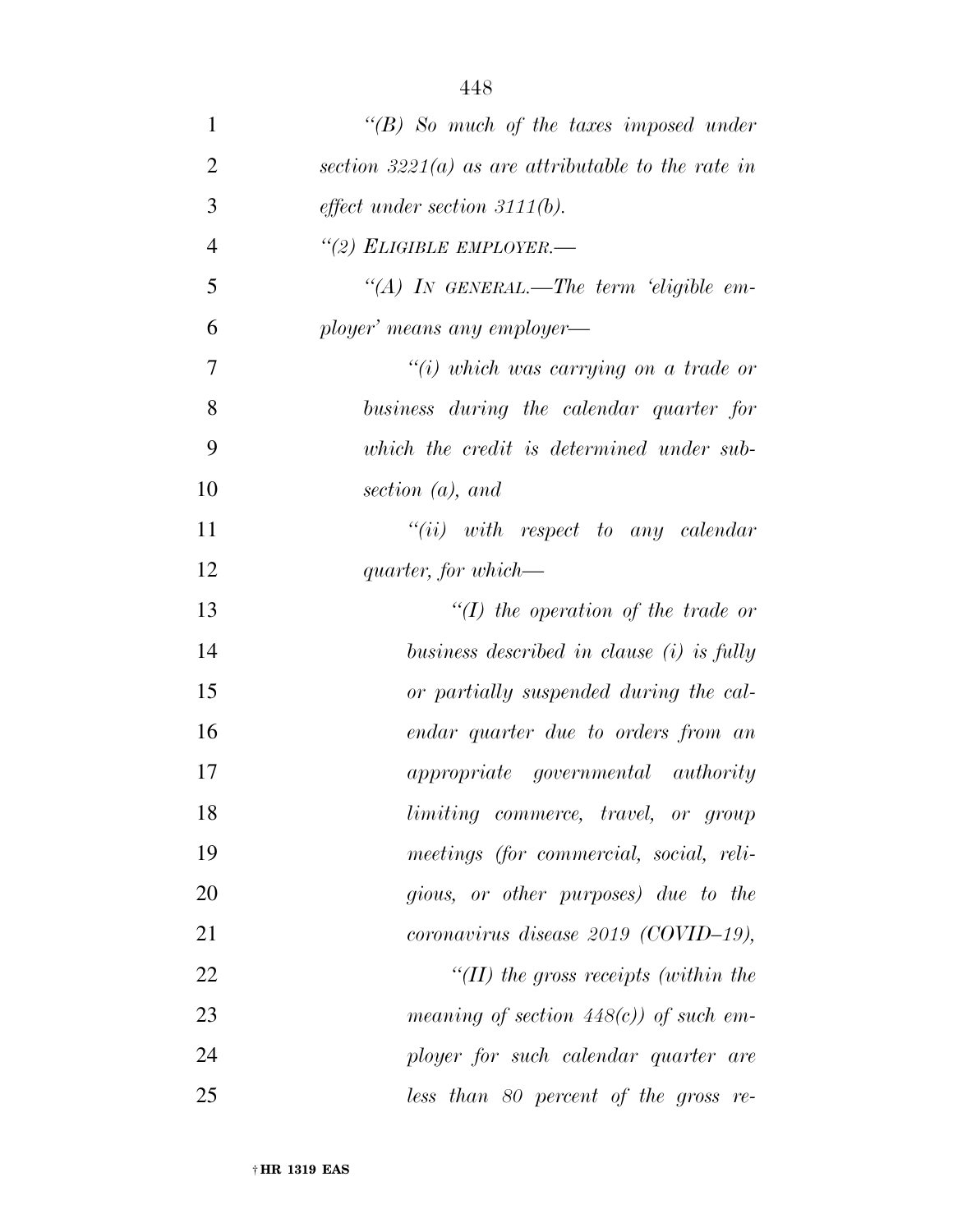| $\mathbf{1}$   | ceipts of such employer for the same       |
|----------------|--------------------------------------------|
| $\overline{2}$ | calendar quarter in calendar year          |
| 3              | 2019, or                                   |
| $\overline{4}$ | "(III) the employer is a recovery          |
| 5              | startup business (as defined in para-      |
| 6              | $graph(5)$ ).                              |
| 7              | With respect to any employer for any cal-  |
| 8              | endar quarter, if such employer was not in |
| 9              | existence as of the beginning of the same  |
| 10             | calendar quarter in calendar year 2019,    |
| 11             | clause $(ii)(II)$ shall be applied by sub- |
| 12             | stituting '2020' for '2019'.               |
| 13             | "(B) ELECTION TO USE ALTERNATIVE           |
| 14             | QUARTER.—At the election of the employer—  |
| 15             | "(i) subparagraph $(A)(ii)(II)$ shall be   |
| 16             | applied                                    |
| 17             | "(I) by substituting 'for the imme-        |
| 18             | diately preceding calendar quarter' for    |
| 19             | 'for such calendar quarter', and           |
| 20             | "(II) by substituting 'the cor-            |
| 21             | responding calendar quarter in cal-        |
| 22             | endar year 2019' for 'the same cal-        |
| 23             | endar quarter in calendar year 2019',      |
| 24             | and                                        |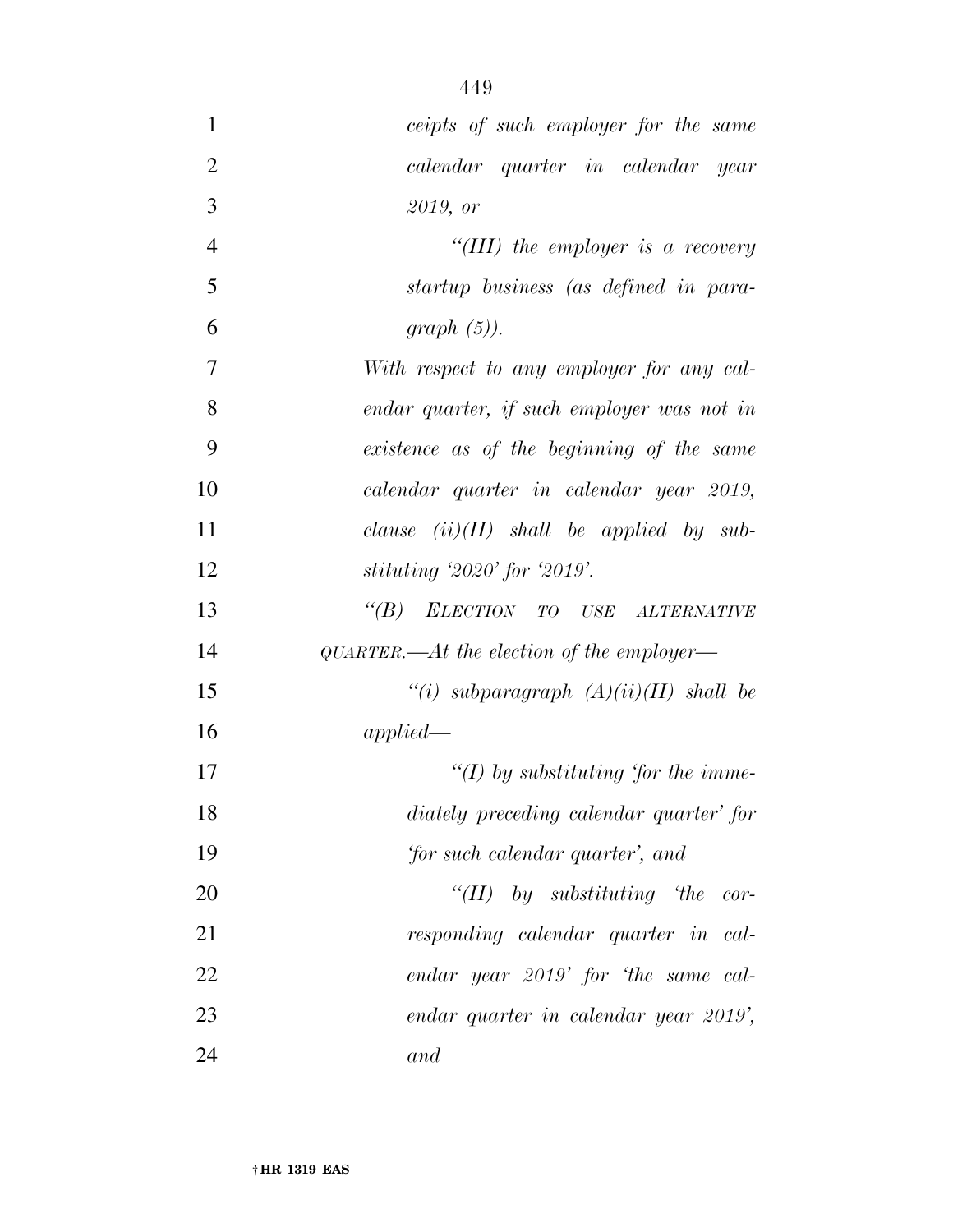| $\mathbf{1}$   | $``(ii)$ the last sentence of subparagraph         |
|----------------|----------------------------------------------------|
| $\overline{2}$ | $(A)$ shall be applied by substituting 'the cor-   |
| $\mathfrak{Z}$ | responding calendar quarter in calendar            |
| $\overline{4}$ | year 2019' for 'the same calendar quarter in       |
| 5              | calendar year 2019'.                               |
| 6              | An election under this subparagraph shall be       |
| $\tau$         | made at such time and in such manner as the        |
| 8              | Secretary shall prescribe.                         |
| 9              | "(C) TAX-EXEMPT ORGANIZATIONS.—In the              |
| 10             | case of an organization which is described in sec- |
| 11             | tion $501(c)$ and exempt from tax under section    |
| 12             | $501(a)$ —                                         |
| 13             | "(i) clauses (i) and (ii)(I) of subpara-           |
| 14             | $graph$ $(A)$ shall apply to all operations of     |
| 15             | such organization, and                             |
| 16             | $``(ii)$ any reference in this section to          |
| 17             | gross receipts shall be treated as a reference     |
| 18             | to gross receipts within the meaning of sec-       |
| 19             | tion 6033.                                         |
| 20             | "(3) QUALIFIED WAGES.—                             |
| 21             | "(A) IN GENERAL.—The term 'qualified               |
| 22             | wages' means—                                      |
| 23             | $\tilde{f}(i)$ in the case of an eligible employer |
| 24             | for which the average number of full-time          |
| 25             | employees (within the meaning of section           |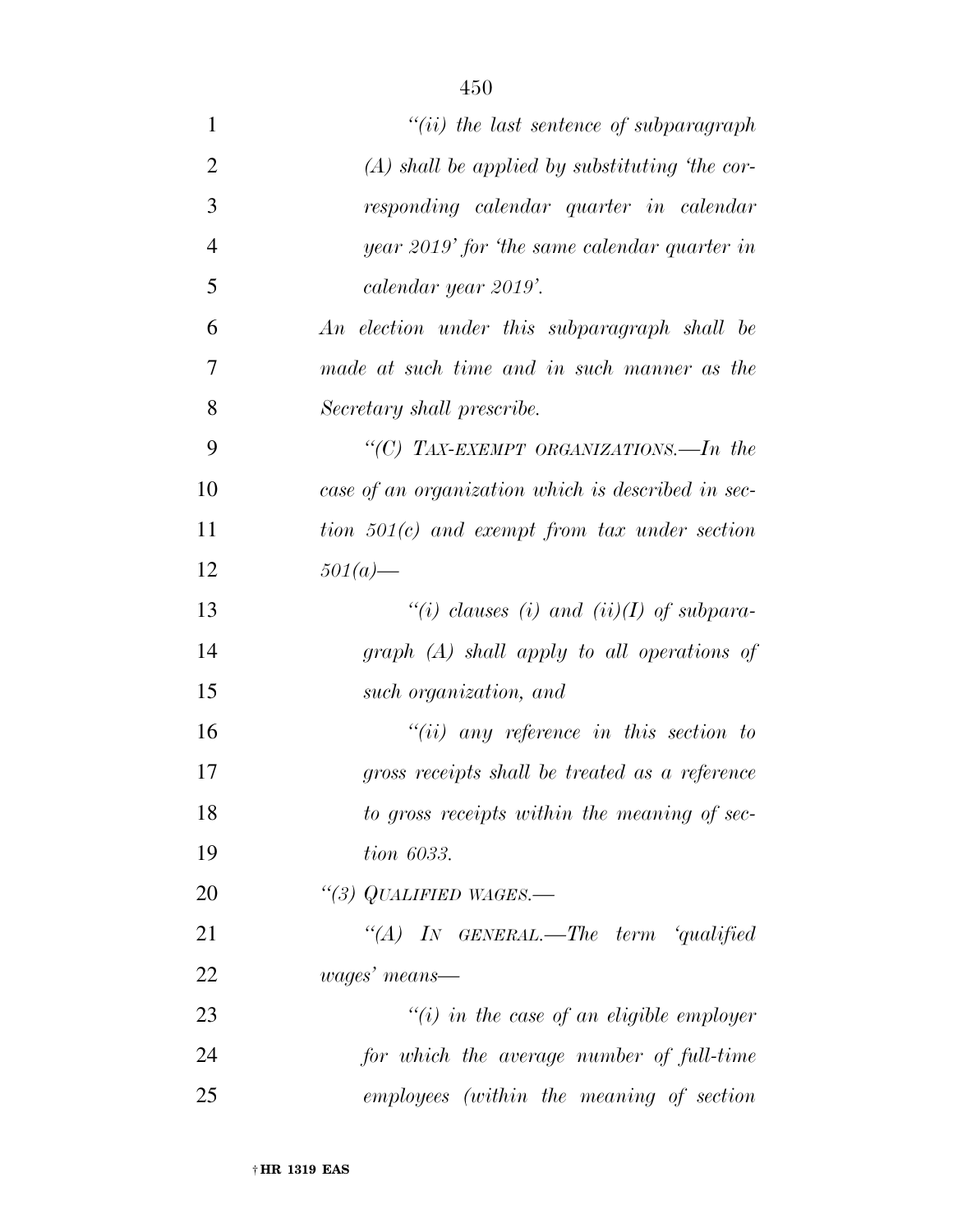| $\mathbf{1}$   | $4980H$ ) employed by such eligible employer       |
|----------------|----------------------------------------------------|
| $\overline{2}$ | during 2019 was greater than 500, wages            |
| 3              | paid by such eligible employer with respect        |
| $\overline{4}$ | to which an employee is not providing serv-        |
| 5              | <i>ices due to circumstances described in sub-</i> |
| 6              | clause (I) or (II) of paragraph $(2)(A)(ii)$ , or  |
| $\overline{7}$ | "(ii) in the case of an eligible employer          |
| 8              | for which the average number of full-time          |
| 9              | employees (within the meaning of section           |
| 10             | $4980H$ ) employed by such eligible employer       |
| 11             | during 2019 was not greater than $500-$            |
| 12             | $``(1)$ with respect to an eligible                |
| 13             | employer described in subclause $(I)$ of           |
| 14             | paragraph $(2)(A)(ii)$ , wages paid by             |
| 15             | such eligible employer with respect to             |
| 16             | an employee during any period de-                  |
| 17             | scribed in such clause, or                         |
| 18             | $``(II)$ with respect to an eligible               |
| 19             | employer described in subclause $(II)$ of          |
| 20             | such paragraph, wages paid by such el-             |
| 21             | <i>igible employer with respect to an em-</i>      |
| 22             | ployee during such quarter.                        |
| 23             | "(B) SPECIAL RULE FOR EMPLOYERS NOT                |
| 24             | IN EXISTENCE IN 2019.—In the case of any em-       |
| 25             | ployer that was not in existence in 2019, sub-     |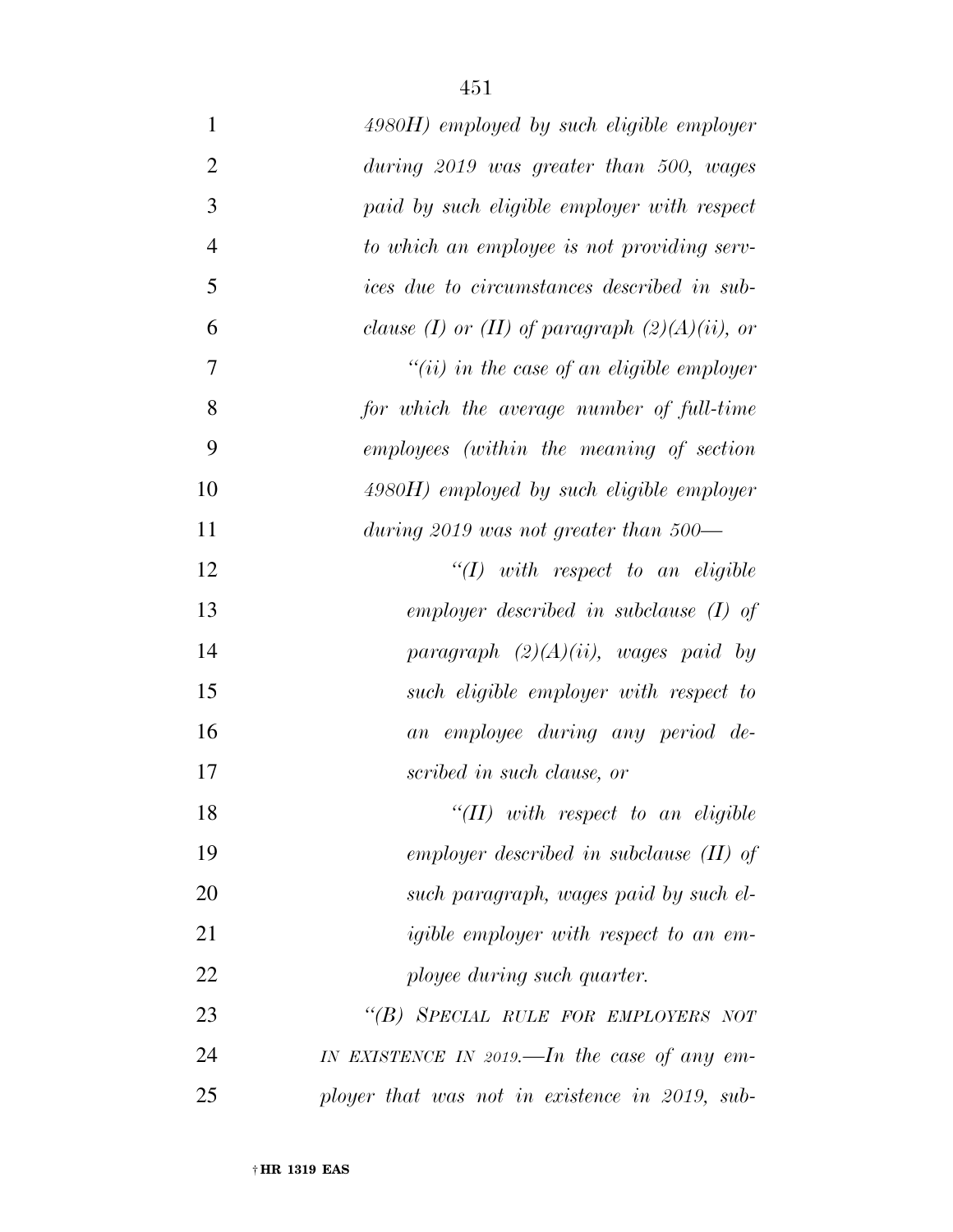| $\mathbf{1}$   | $paramph (A) shall be applied by substituting$     |
|----------------|----------------------------------------------------|
| $\overline{2}$ | $2020'$ for $2019'$ each place it appears.         |
| 3              | "(C) SEVERELY FINANCIALLY DISTRESSED               |
| $\overline{4}$ | EMPLOYERS.-                                        |
| 5              | $``(i)$ IN GENERAL.—Notwithstanding                |
| 6              | subparagraph $(A)(i)$ , in the case of a se-       |
| 7              | verely financially distressed employer, the        |
| 8              | term 'qualified wages' means wages paid by         |
| 9              | such employer with respect to an employee          |
| 10             | during any calendar quarter.                       |
| 11             | "(ii) DEFINITION.—The term 'severely               |
| 12             | financially distressed employer' means an          |
| 13             | eligible employer as defined in paragraph          |
| 14             | $(2)$ , determined by substituting less than 10    |
| 15             | percent' for 'less than 80 percent' in sub-        |
| 16             | paragraph $(A)(ii)(II)$ thereof.                   |
| 17             | "(D) $EXCEPTION.$ —The term 'qualified             |
| 18             | wages' shall not include any wages taken into      |
| 19             | $account$ under sections 41, 45A, 45P, 45S, 51,    |
| 20             | 1396, 3131, and 3132.                              |
| 21             | $\lq(4)$ WAGES.—                                   |
| 22             | "(A) In GENERAL.—The term 'wages' means            |
| 23             | wages (as defined in section $3121(a)$ ) and com-  |
| 24             | pensation (as defined in section $3231(e)$ ). For  |
| 25             | purposes of the preceding sentence, in the case of |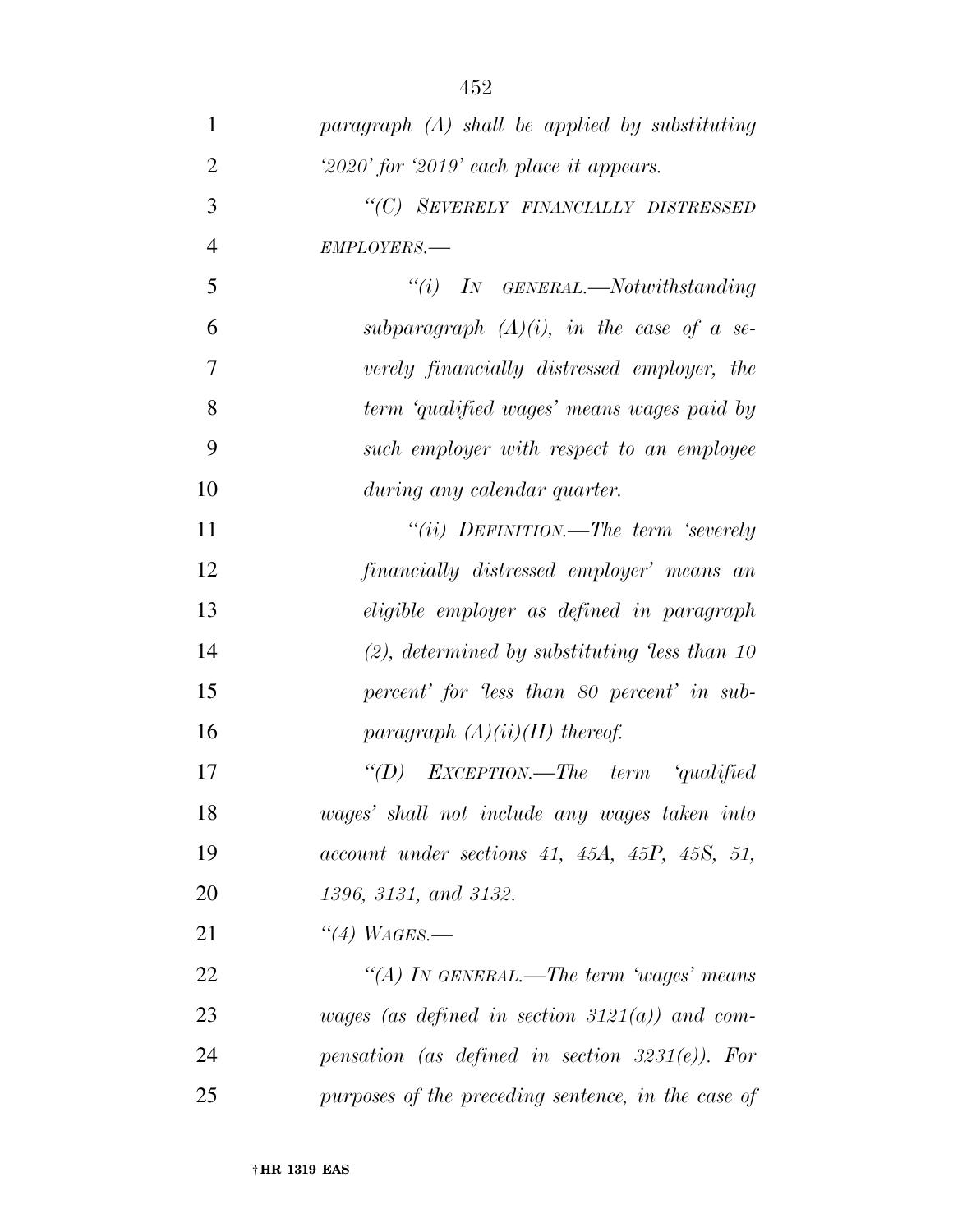| $\mathbf{1}$   | any organization or entity described in sub-                      |
|----------------|-------------------------------------------------------------------|
| $\overline{2}$ | section $(f)(2)$ , wages as defined in section                    |
| 3              | $3121(a)$ shall be determined without regard to                   |
| $\overline{4}$ | paragraphs $(5)$ , $(6)$ , $(7)$ , $(10)$ , and $(13)$ of section |
| 5              | $3121(b)$ (except with respect to services per-                   |
| 6              | formed in a penal institution by an inmate                        |
| 7              | <i>thereof</i> ).                                                 |
| 8              | "(B) ALLOWANCE FOR CERTAIN HEALTH                                 |
| 9              | PLAN EXPENSES.-                                                   |
| 10             | "(i) IN GENERAL.—Such term shall in-                              |
| 11             | clude amounts paid by the eligible employer                       |
| 12             | to provide and maintain a group health                            |
| 13             | plan (as defined in section $5000(b)(1)$ ), but                   |
| 14             | only to the extent that such amounts are ex-                      |
| 15             | cluded from the gross income of employees                         |
| 16             | by reason of section $106(a)$ .                                   |
| 17             | "(ii) ALLOCATION RULES.—For pur-                                  |
| 18             | poses of this section, amounts treated as                         |
| 19             | wages under clause $(i)$ shall be treated as                      |
| 20             | paid with respect to any employee (and                            |
| 21             | with respect to any period) to the extent                         |
| 22             | that such amounts are properly allocable to                       |
| 23             | such employee (and to such period) in such                        |
| 24             | manner as the Secretary may prescribe. Ex-                        |
| 25             | cept as otherwise provided by the Secretary,                      |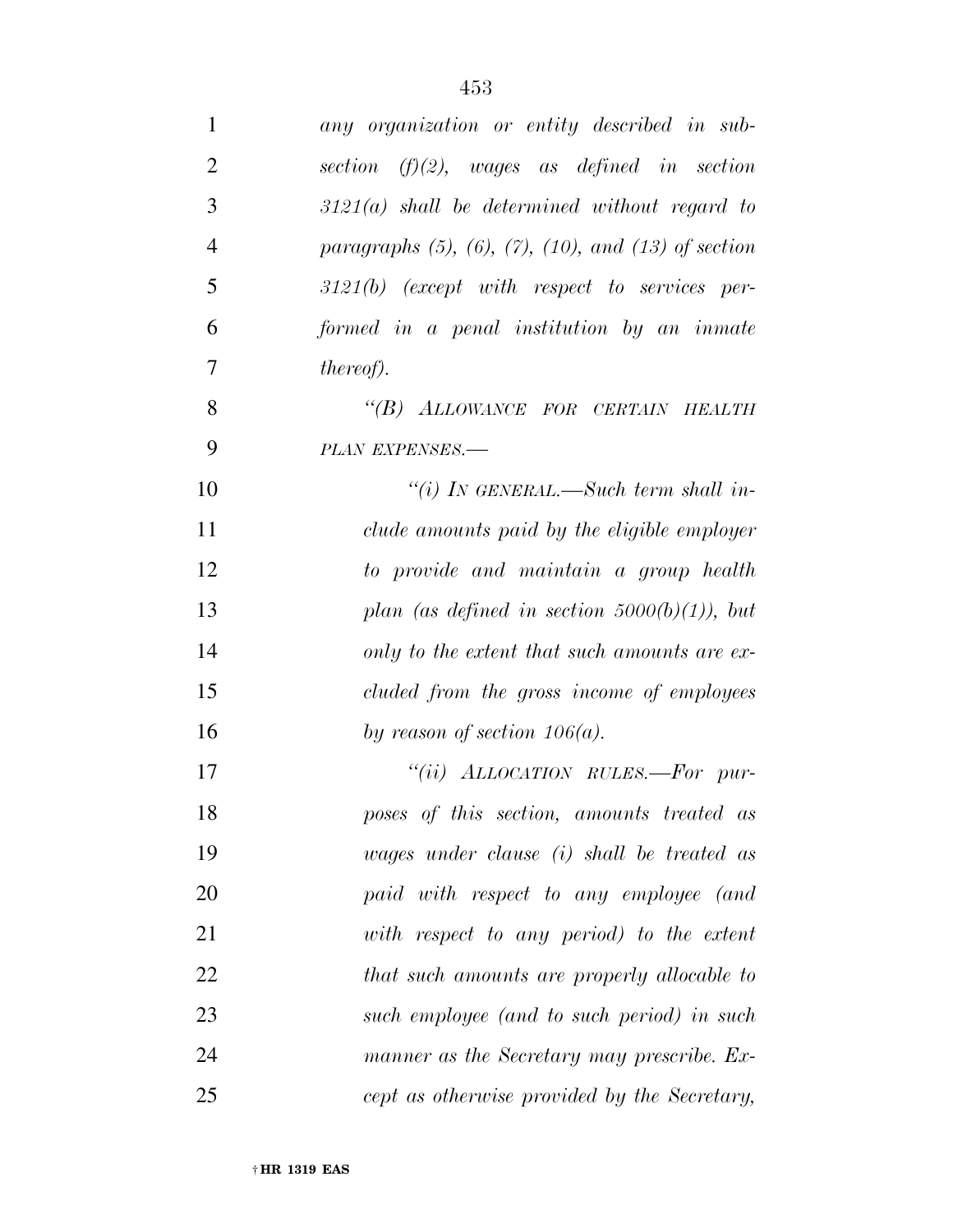| $\mathbf{1}$   | such allocation shall be treated as properly                   |
|----------------|----------------------------------------------------------------|
| $\overline{2}$ | made if made on the basis of being pro rata                    |
| 3              | among periods of coverage.                                     |
| $\overline{4}$ | "(5) RECOVERY STARTUP BUSINESS.—The term                       |
| 5              | 'recovery startup business' means any employer—                |
| 6              | $\lq (A)$ which began carrying on any trade or                 |
| 7              | business after February 15, 2020,                              |
| 8              | " $(B)$ for which the average annual gross re-                 |
| 9              | ceipts of such employer (as determined under                   |
| 10             | similar to the rules under section<br>rules                    |
| 11             | $448(c)(3)$ for the 3-taxable-year period ending               |
| 12             | with the taxable year which precedes the cal-                  |
| 13             | endar quarter for which the credit is determined               |
| 14             | under subsection (a) does not exceed \$1,000,000,              |
| 15             | and                                                            |
| 16             | $\lq\lq C$ ) which, with respect to such calendar              |
| 17             | quarter, is not described in subclause $(I)$ or $(II)$         |
| 18             | of paragraph $(2)(A)(ii)$ .                                    |
| 19             | "(6) OTHER TERMS.—Any term used in this sec-                   |
| 20             | tion which is also used in this chapter or chapter 22          |
| 21             | shall have the same meaning as when used in such               |
| 22             | <i>chapter.</i>                                                |
| 23             | "(d) AGGREGATION RULE.—All persons treated as a                |
| 24             | single employer under subsection $(a)$ or $(b)$ of section 52, |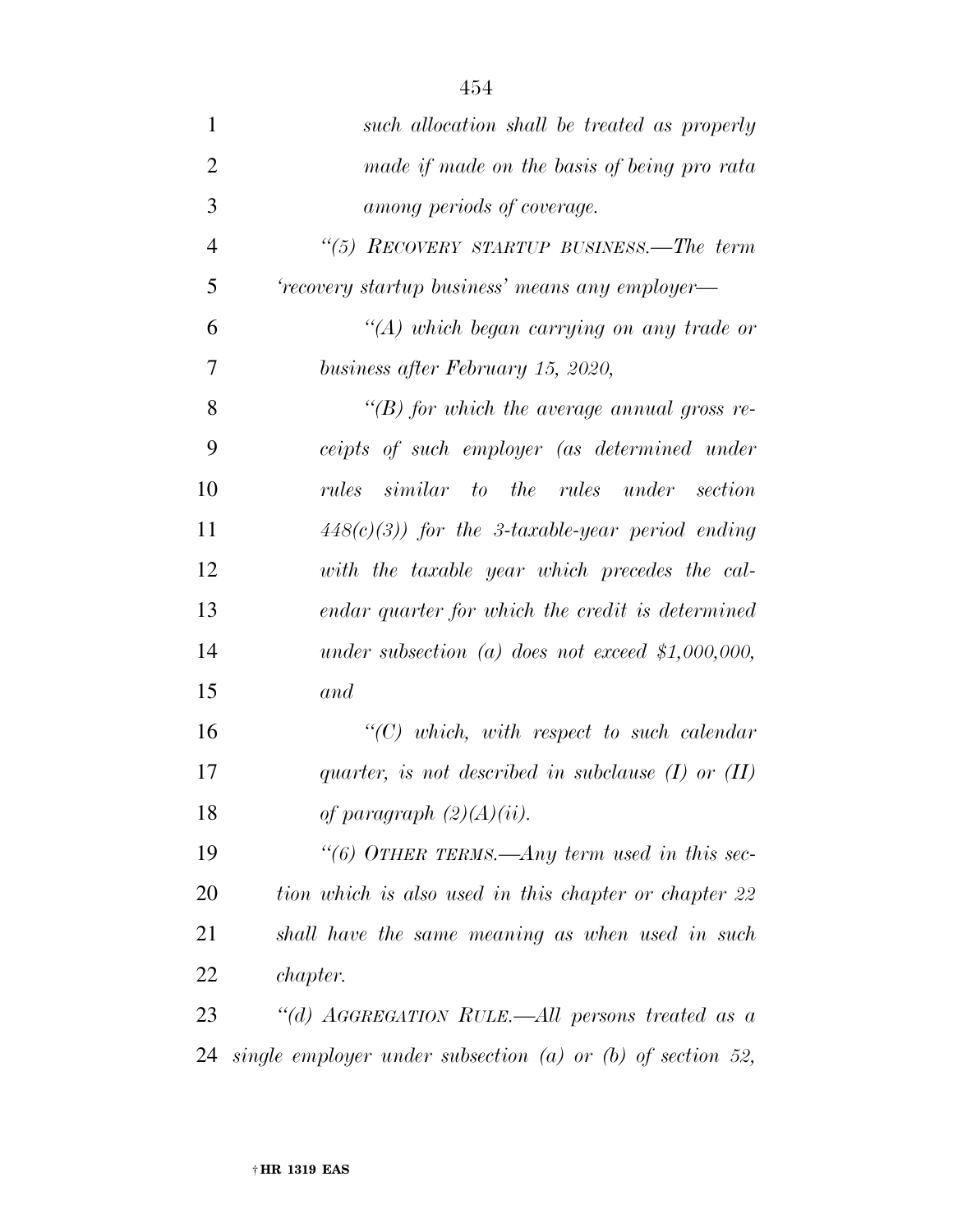*or subsection (m) or (o) of section 414, shall be treated as one employer for purposes of this section.* 

 *''(e) CERTAIN RULES TO APPLY.—For purposes of this section, rules similar to the rules of sections 51(i)(1) and 280C(a) shall apply.* 

 *''(f) CERTAIN GOVERNMENTAL EMPLOYERS.— ''(1) IN GENERAL.—This credit shall not apply to the Government of the United States, the govern- ment of any State or political subdivision thereof, or any agency or instrumentality of any of the fore-going.* 

 *''(2) EXCEPTION.—Paragraph (1) shall not apply to—* 

 *''(A) any organization described in section 501(c)(1) and exempt from tax under section 501(a), or* 

 *''(B) any entity described in paragraph (1) if—* 

 *''(i) such entity is a college or univer-sity, or* 

 *''(ii) the principal purpose or function of such entity is providing medical or hos-pital care.*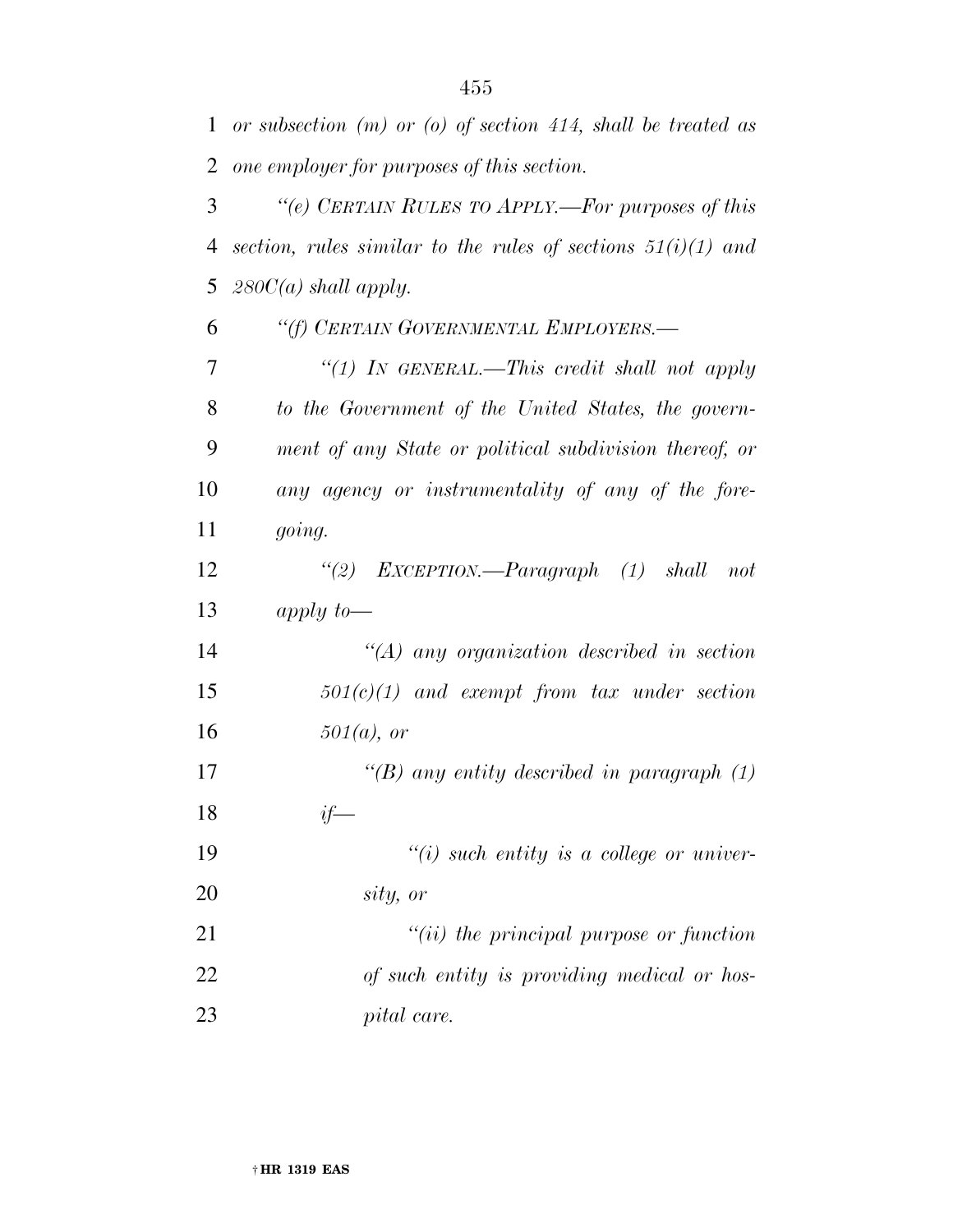| $\mathbf{1}$   | In the case of any entity described in subpara-             |
|----------------|-------------------------------------------------------------|
| $\overline{2}$ | $graph$ (B), such entity shall be treated as satis-         |
| 3              | fying the requirements of subsection $(c)(2)(A)(i)$ .       |
| 4              | "(g) ELECTION TO NOT TAKE CERTAIN WAGES INTO                |
| 5              | ACCOUNT.—This section shall not apply to so much of the     |
| 6              | qualified wages paid by an eligible employer as such em-    |
| 7              | ployer elects (at such time and in such manner as the Sec-  |
| 8              | retary may prescribe) to not take into account for purposes |
| 9              | of this section.                                            |
| 10             | "(h) COORDINATION WITH CERTAIN PROGRAMS.-                   |
| 11             | "(1) In GENERAL.—This section shall not apply               |
| 12             | to so much of the qualified wages paid by an eligible       |
| 13             | employer as are taken into account as payroll costs         |
| 14             | <i>in connection with</i> —                                 |
| 15             | "(A) a covered loan under section $7(a)(37)$                |
| 16             | or 7A of the Small Business Act,                            |
| 17             | "(B) a grant under section 324 of the Eco-                  |
| 18             | nomic Aid to Hard-Hit Small Businesses, Non-                |
| 19             | Profits, and Venues Act, or                                 |
| <b>20</b>      | $\lq\lq C$ a restaurant revitalization grant                |
| 21             | under section 5003 of the American Rescue Plan              |
| 22             | Act of 2021.                                                |
| 23             | "(2) APPLICATION WHERE PPP LOANS NOT FOR-                   |
| 24             | GIVEN.—The Secretary shall issue guidance providing         |
| 25             | that payroll costs paid during the covered period shall     |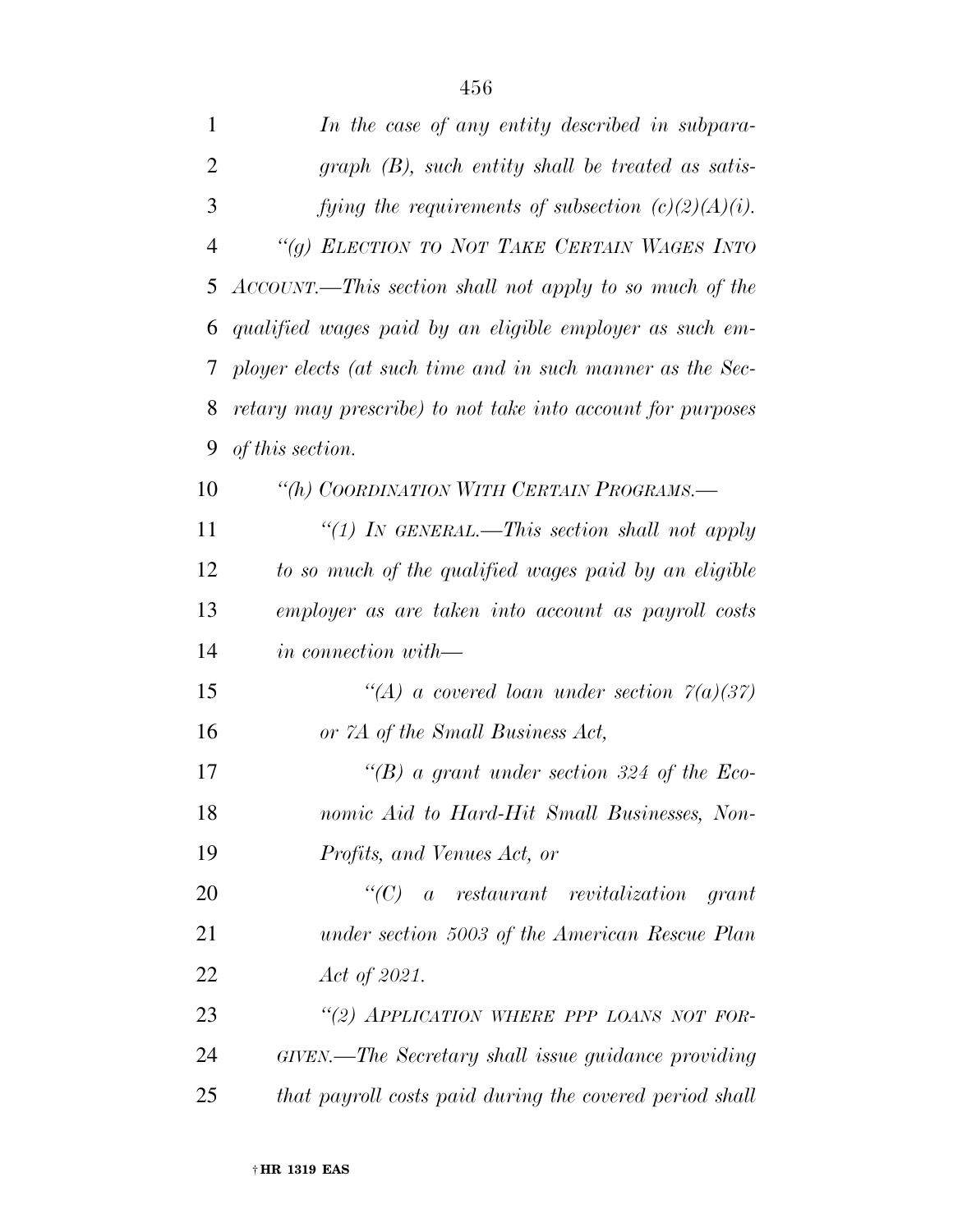| not fail to be treated as qualified wages under this                               |  |  |
|------------------------------------------------------------------------------------|--|--|
| section by reason of paragraph (1) to the extent                                   |  |  |
| $that$ —                                                                           |  |  |
| $\lq (A)$ a covered loan of the taxpayer under                                     |  |  |
| section $7(a)(37)$ of the Small Business Act is not                                |  |  |
| forgiven by reason of a decision under section                                     |  |  |
| $7(a)(37)(J)$ of such Act, or                                                      |  |  |
| $\lq\lq(B)$ a covered loan of the taxpayer under                                   |  |  |
| section 7A of the Small Business Act is not for-                                   |  |  |
| given by reason of a decision under section $7A(g)$                                |  |  |
| of such Act.                                                                       |  |  |
| Terms used in the preceding sentence which are also                                |  |  |
| used in section $\mathcal{A}(g)$ or $\mathcal{A}(a)(3\mathcal{C})(J)$ of the Small |  |  |
| Business Act shall, when applied in connection with                                |  |  |
| either such section, have the same meaning as when                                 |  |  |
| used in such section, respectively.                                                |  |  |
| "(i) THIRD PARTY PAYORS.—Any credit allowed                                        |  |  |
| 18 under this section shall be treated as a credit described in                    |  |  |
| 19 section $3511(d)(2)$ .                                                          |  |  |
| "(j) ADVANCE PAYMENTS.—                                                            |  |  |
| "(1) IN GENERAL.—Except as provided in para-                                       |  |  |
| $graph$ (2), no advance payment of the credit under                                |  |  |
| subsection $(a)$ shall be allowed.                                                 |  |  |
| "(2) ADVANCE PAYMENTS TO SMALL EMPLOY-                                             |  |  |
| ERS.                                                                               |  |  |
|                                                                                    |  |  |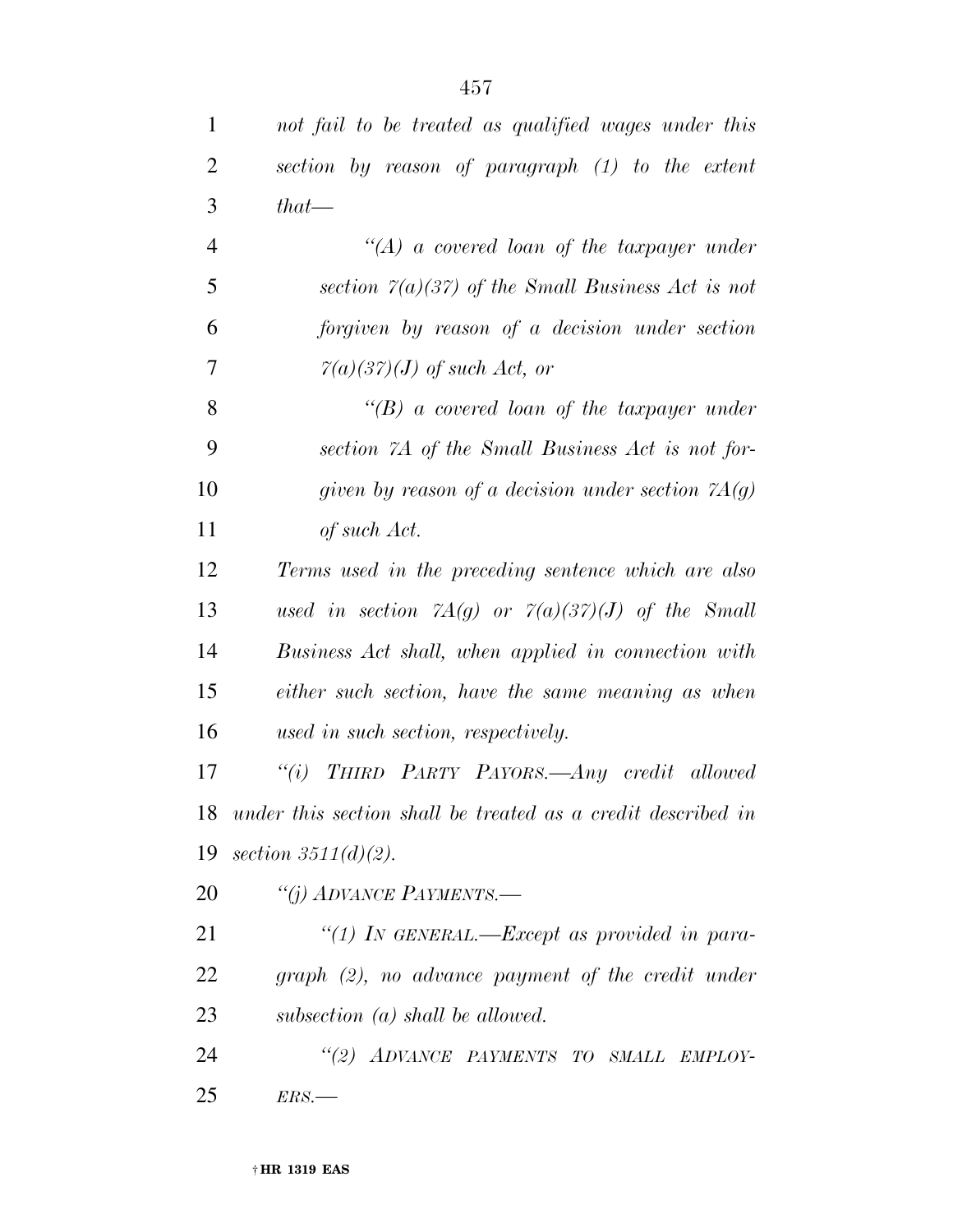*''(A) IN GENERAL.—Under rules provided by the Secretary, an eligible employer for which the average number of full-time employees (with- in the meaning of section 4980H) employed by such eligible employer during 2019 was not greater than 500 may elect for any calendar quarter to receive an advance payment of the credit under subsection (a) for such quarter in an amount not to exceed 70 percent of the aver- age quarterly wages paid by the employer in cal- endar year 2019. ''(B) SPECIAL RULE FOR SEASONAL EM- PLOYERS.—In the case of any employer who em- ploys seasonal workers (as defined in section 45R(d)(5)(B)), the employer may elect to apply subparagraph (A) by substituting 'the wages for the calendar quarter in 2019 which corresponds to the calendar quarter to which the election re-lates' for 'the average quarterly wages paid by* 

 *''(C) SPECIAL RULE FOR EMPLOYERS NOT IN EXISTENCE IN 2019.—In the case of any em- ployer that was not in existence in 2019, sub-paragraphs (A) and (B) shall each be applied by* 

*the employer in calendar year 2019'.*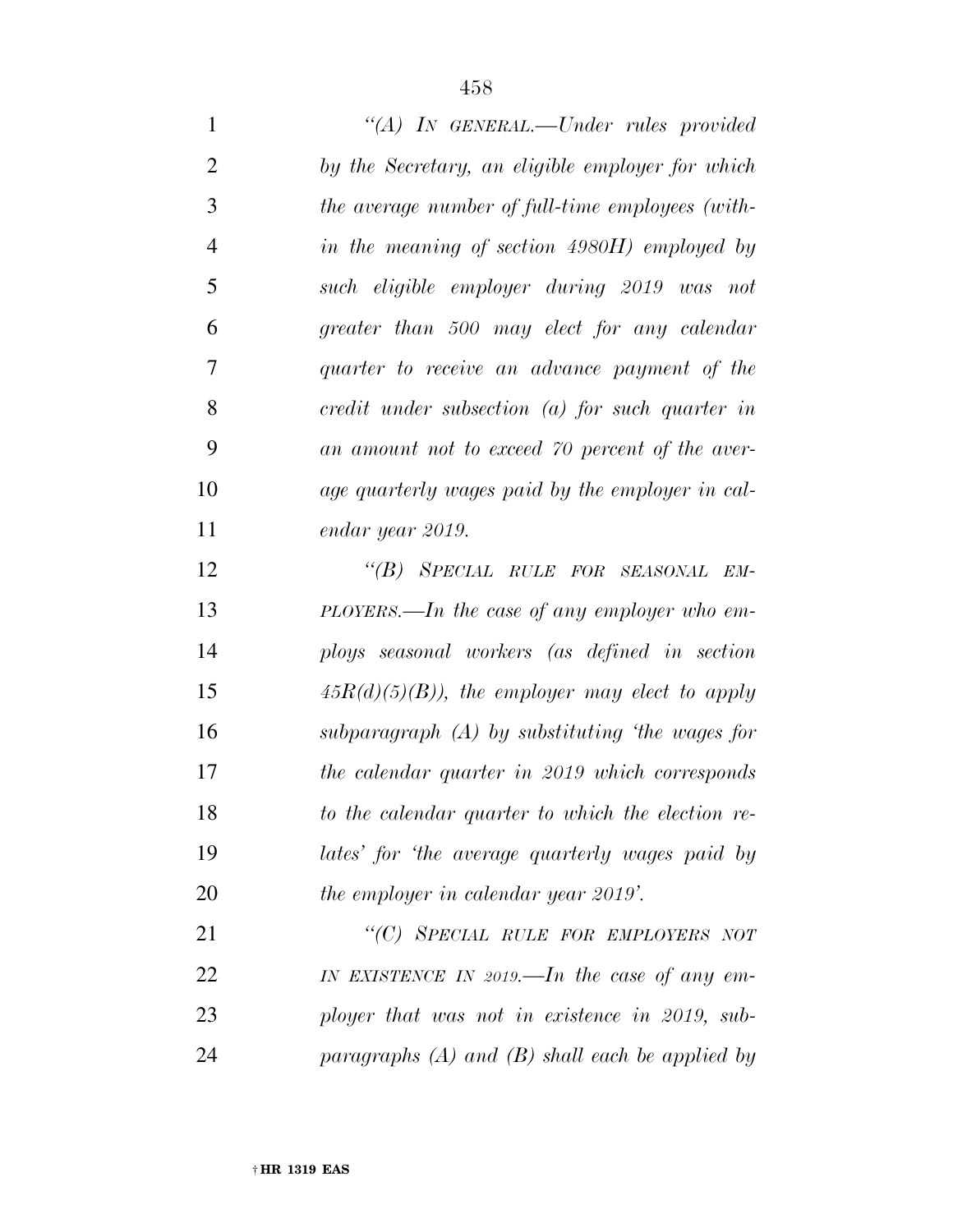| $\mathbf{1}$   | substituting '2020' for '2019' each place it ap-          |
|----------------|-----------------------------------------------------------|
| $\overline{2}$ | pears.                                                    |
| 3              | "(3) RECONCILIATION OF CREDIT WITH ADVANCE                |
| 4              | PAYMENTS.-                                                |
| 5              | "(A) IN GENERAL.—The amount of credit                     |
| 6              | which would (but for this subsection) be allowed          |
| 7              | under this section shall be reduced (but not below        |
| 8              | zero) by the aggregate payment allowed to the             |
| 9              | taxpayer under paragraph (2). Any failure to so           |
| 10             | reduce the credit shall be treated as arising out         |
| 11             | of a mathematical or clerical error and assessed          |
| 12             | $according\ to\ section\ 6213(b)(1).$                     |
| 13             | "(B) EXCESS ADVANCE PAYMENTS.—If the                      |
| 14             | advance payments to a taxpayer under para-                |
| 15             | $graph (2)$ for a calendar quarter exceed the cred-       |
| 16             | <i>it allowed by this section (determined without re-</i> |
| 17             | gard to subparagraph $(A)$ ), the tax imposed             |
| 18             | under section 3111(b) or so much of the tax im-           |
| 19             | posed under section 3221(a) as is attributable to         |
| 20             | the rate in effect under section $3111(b)$ (which-        |
| 21             | ever is applicable) for the calendar quarter shall        |
| 22             | be increased by the amount of such excess.                |
| 23             | "(k) TREATMENT OF DEPOSITS.—The Secretary shall           |
| 24             | waive any penalty under section 6656 for any failure to   |

*make a deposit of any applicable employment taxes if the*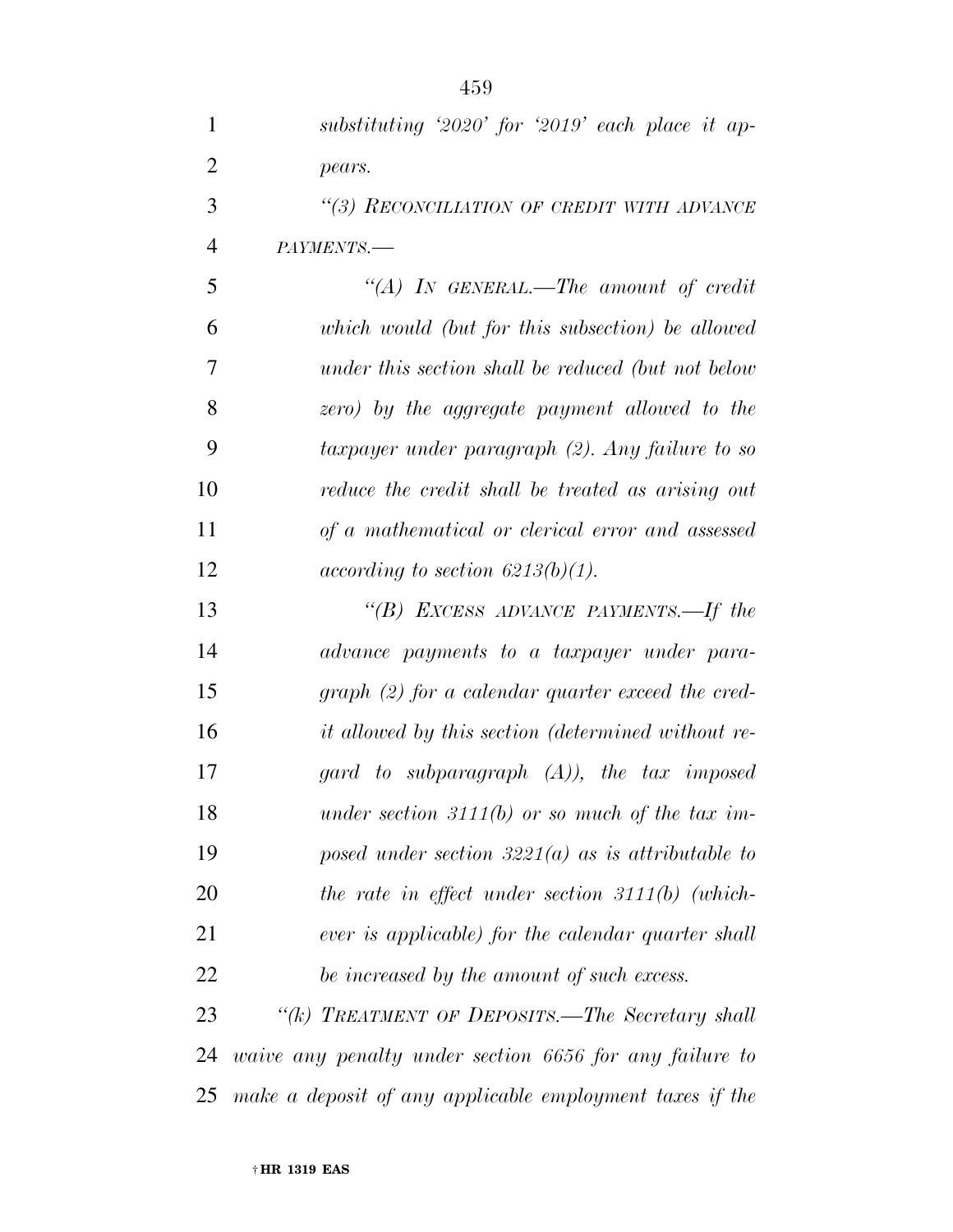*Secretary determines that such failure was due to the rea-sonable anticipation of the credit allowed under this section.* 

 *''(l) EXTENSION OF LIMITATION ON ASSESSMENT.— Notwithstanding section 6501, the limitation on the time period for the assessment of any amount attributable to a credit claimed under this section shall not expire before the date that is 5 years after the later of—* 

 *''(1) the date on which the original return which includes the calendar quarter with respect to which such credit is determined is filed, or* 

 *''(2) the date on which such return is treated as filed under section 6501(b)(2).* 

 *''(m) REGULATIONS AND GUIDANCE.—The Secretary shall issue such forms, instructions, regulations, and other guidance as are necessary—* 

 *''(1) to allow the advance payment of the credit under subsection (a) as provided in subsection (j)(2), subject to the limitations provided in this section, based on such information as the Secretary shall re-quire,* 

 *''(2) with respect to the application of the credit under subsection (a) to third party payors (including professional employer organizations, certified profes- sional employer organizations, or agents under sec-tion 3504), including regulations or guidance allow-*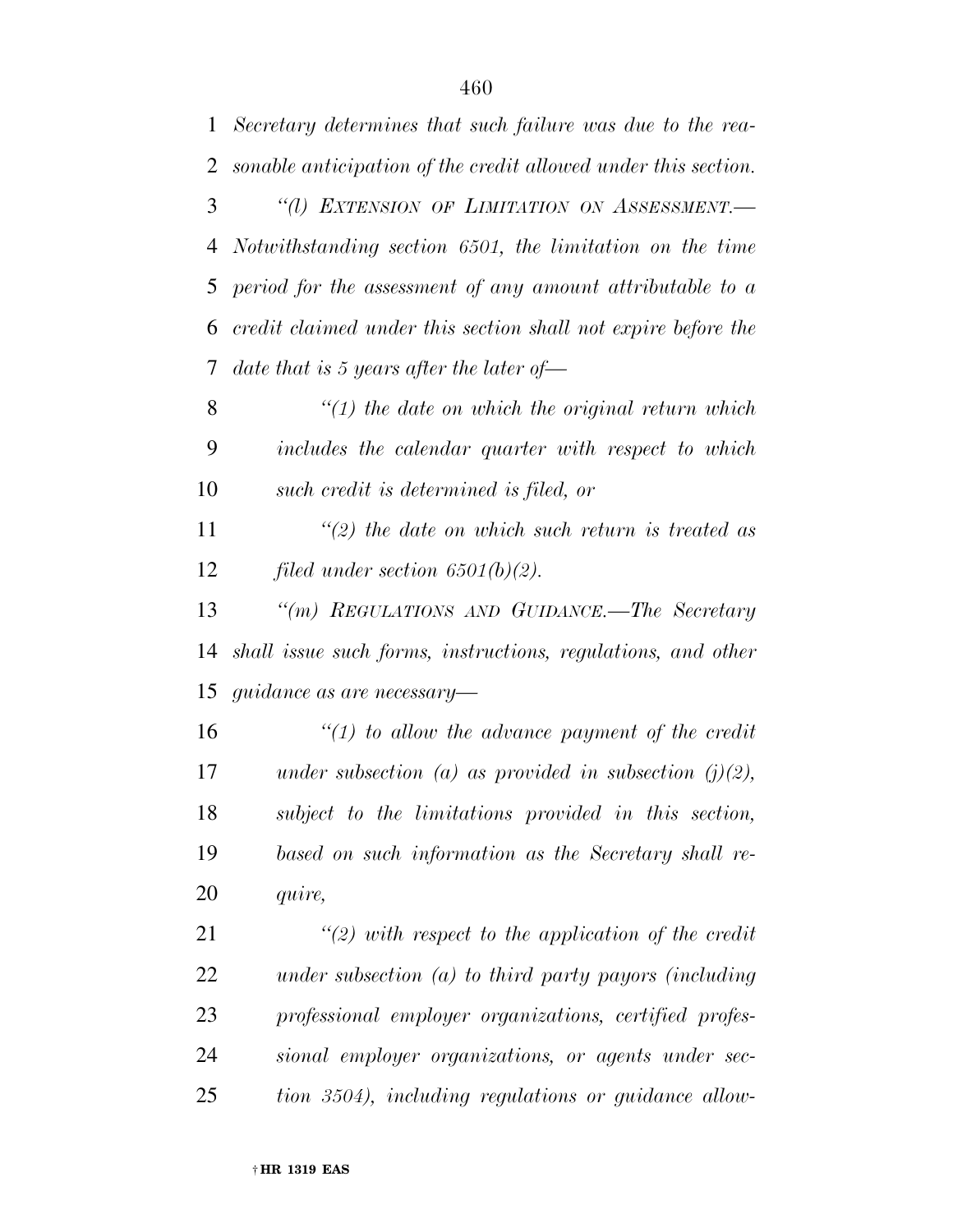*ing such payors to submit documentation necessary to substantiate the eligible employer status of employers that use such payors, and ''(3) to prevent the avoidance of the purposes of the limitations under this section, including through the leaseback of employees. Any forms, instructions, regulations, or other guidance de- scribed in paragraph (2) shall require the customer to be responsible for the accounting of the credit and for any li- ability for improperly claimed credits and shall require the certified professional employer organization or other third party payor to accurately report such tax credits based on the information provided by the customer.* 

 *''(n) APPLICATION.—This section shall only apply to wages paid after June 30, 2021, and before January 1, 2022.''.* 

 *(b) REFUNDS.—Paragraph (2) of section 1324(b) of title 31, United States Code, is amended by inserting ''3134,'' before ''6428''.* 

 *(c) CLERICAL AMENDMENT.—The table of sections for subchapter D of chapter 21 of subtitle C of the Internal Rev- enue Code of 1986 is amended by adding at the end the following:* 

*''Sec. 3134. Employee retention credit for employers subject to closure due to COVID–19.''.*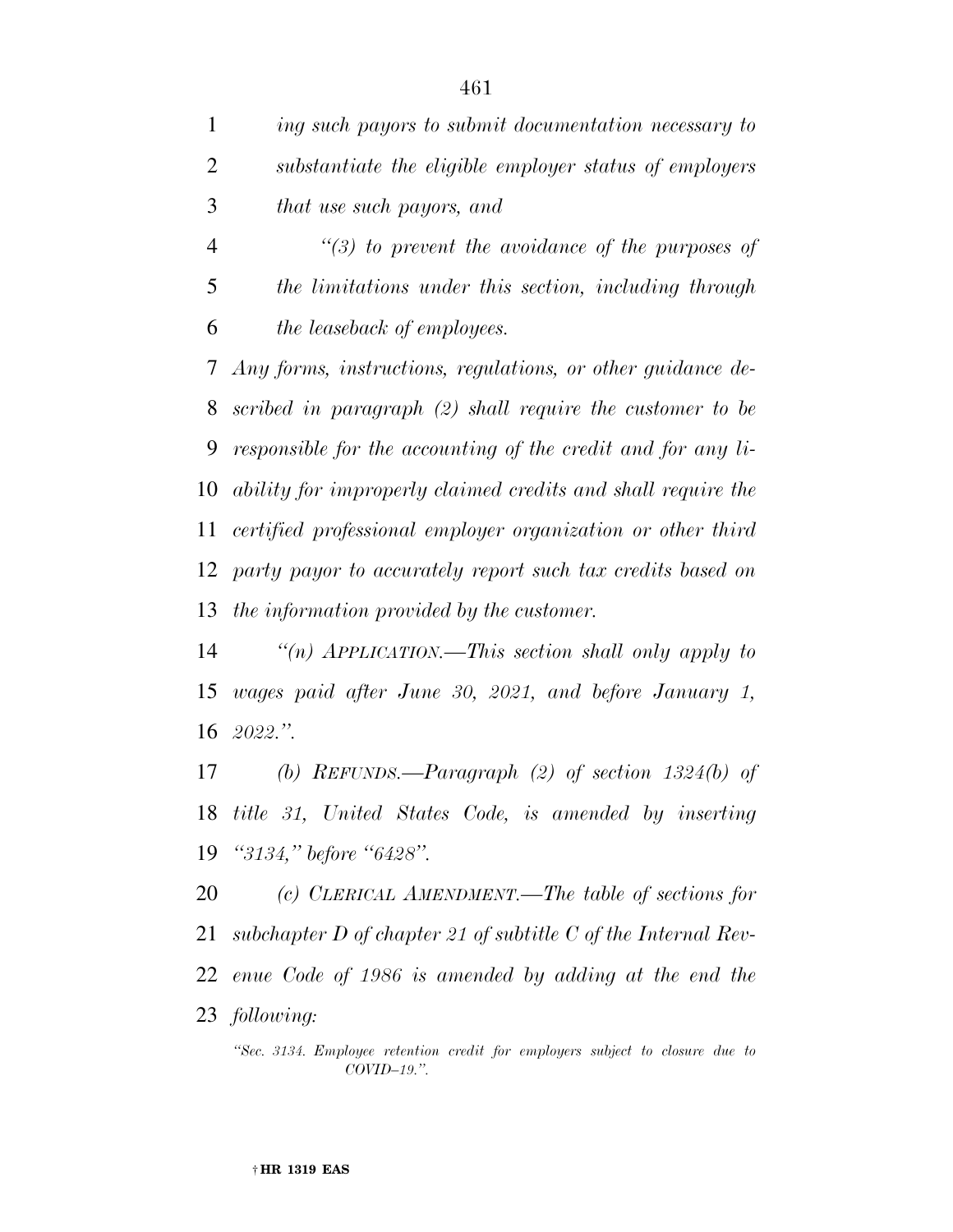| 1              | (d) EFFECTIVE DATE.—The amendments made by this          |
|----------------|----------------------------------------------------------|
| $\overline{2}$ | section shall apply to calendar quarters beginning after |
| 3              | June 30, 2021.                                           |
| $\overline{4}$ | PART 7-PREMIUM TAX CREDIT                                |
| 5              | SEC. 9661. IMPROVING AFFORDABILITY BY EXPANDING          |
| 6              | PREMIUM ASSISTANCE FOR CONSUMERS.                        |
| 7              | (a) IN GENERAL.—Section $36B(b)(3)(A)$ of the Inter-     |
| 8              | nal Revenue Code of 1986 is amended by adding at the end |
| 9              | the following new clause:                                |
| 10             | "(iii) TEMPORARY PERCENTAGES FOR                         |
| 11             | $2021$ AND $2022$ . In the case of a taxable             |
| 12             | $year$ beginning in 2021 or 2022—                        |
| 13             | "(I) clause (ii) shall not apply for                     |
| 14             | purposes of adjusting premium per-                       |
| 15             | centages under this subparagraph, and                    |
| 16             | "(II) the following table shall be                       |
| 17             | applied in lieu of the table contained                   |
| 18             | in clause $(i)$ :                                        |

| "In the case of household"<br>income (expressed as<br><i>a percent of poverty line</i> )<br>within the following income tier: | The <i>initial</i><br>premium | The final<br>premium<br>percentage is - percentage is - |
|-------------------------------------------------------------------------------------------------------------------------------|-------------------------------|---------------------------------------------------------|
| $Up\ to\ 150.0\ percent\ \dots$                                                                                               | 0.0                           | 0.0                                                     |
|                                                                                                                               | 0.0                           | 2.0                                                     |
|                                                                                                                               | 2.0                           | 4.0                                                     |
|                                                                                                                               | 4.0                           | 6.0                                                     |
|                                                                                                                               | 6.0                           | 8.5                                                     |
|                                                                                                                               | 8.5                           | $8.5$ "                                                 |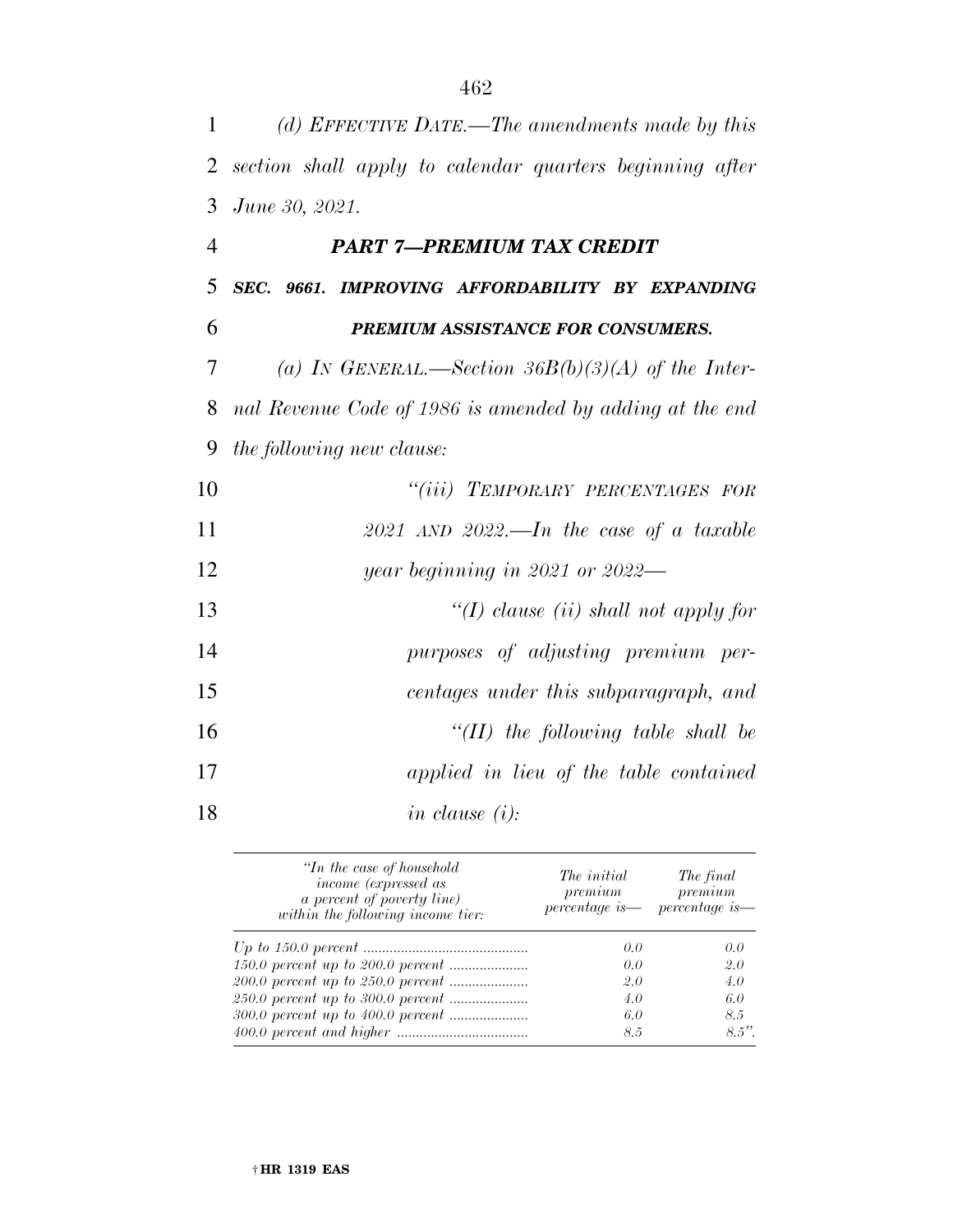| 1              | (b) CONFORMING AMENDMENT.—Section $36B(c)(1)$ of            |
|----------------|-------------------------------------------------------------|
| 2              | the Internal Revenue Code of 1986 is amended by adding      |
| 3              | at the end the following new subparagraph:                  |
| $\overline{4}$ | $\lq(E)$<br>TEMPORARY RULE FOR 2021<br>AND                  |
| 5              | $2022$ —In the case of a taxable year beginning             |
| 6              | in 2021 or 2022, subparagraph $(A)$ shall be ap-            |
| 7              | plied without regard to but does not exceed 400             |
| 8              | percent'.".                                                 |
| 9              | (c) EFFECTIVE DATE.—The amendments made by this             |
| 10             | section shall apply to taxable years beginning after Decem- |
| 11             | ber 31, 2020.                                               |
| 12             | <b>SEC. 9662. TEMPORARY MODIFICATION OF LIMITATIONS ON</b>  |
|                |                                                             |
| 13             | RECONCILIATION OF TAX CREDITS FOR COV-                      |
| 14             | ERAGE UNDER A QUALIFIED HEALTH PLAN                         |
| 15             | WITH ADVANCE PAYMENTS OF SUCH CREDIT.                       |
| 16             | (a) IN GENERAL.—Section 36B(f)(2)(B) of the Inter-          |
| 17             | nal Revenue Code of 1986 is amended by adding at the end    |
| 18             | the following new clause:                                   |
| 19             | "(iii) TEMPORARY MODIFICATION OF                            |
| 20             | LIMITATION ON INCREASE.—In the case of                      |
| 21             | any taxable year beginning in 2020, for                     |
| 22             | any taxpayer who files for such taxable year                |
| 23             | an income tax return reconciling any ad-                    |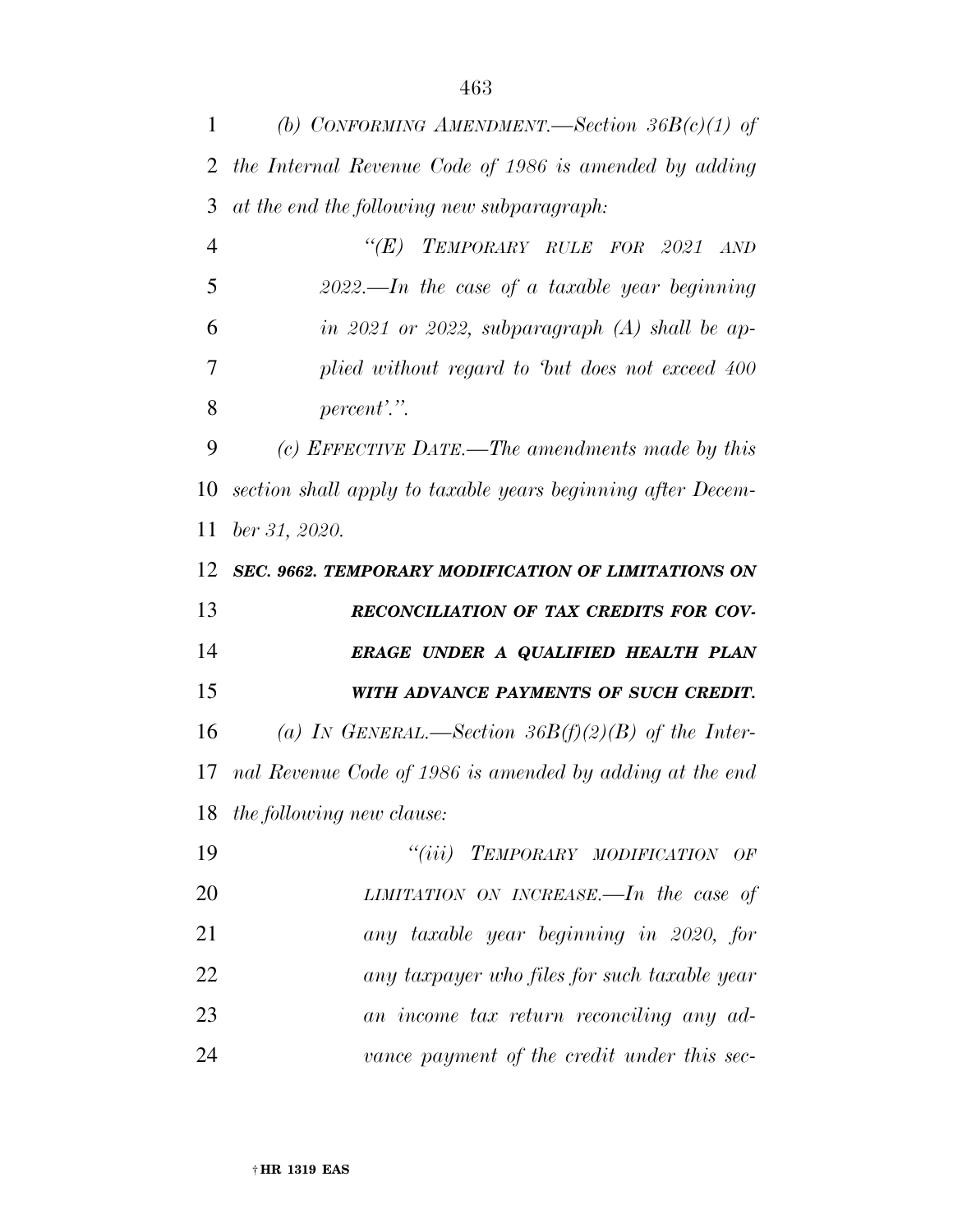| 1              | tion, the Secretary shall treat subparagraph                     |
|----------------|------------------------------------------------------------------|
| $\overline{2}$ | $(A)$ as not applying.".                                         |
| 3              | (b) EFFECTIVE DATE.—The amendment made by this                   |
| 4              | section shall apply to taxable years beginning after Decem-      |
| 5              | ber 31, 2019.                                                    |
| 6              | SEC. 9663. APPLICATION OF PREMIUM TAX CREDIT IN CASE             |
| 7              | <i><b>INDIVIDUALS</b></i><br><b>RECEIVING</b><br>OF<br>UNEMPLOY- |
| 8              | <b>MENT COMPENSATION DURING 2021.</b>                            |
| 9              | (a) In GENERAL.—Section 36B of the Internal Rev-                 |
| 10             | enue Code of 1986 is amended by redesignating subsection         |
| 11             | $(g)$ as subsection (h) and by inserting after subsection (f)    |
| 12             | the following new subsection:                                    |
| 13             | "(g) SPECIAL RULE FOR INDIVIDUALS WHO RECEIVE                    |
| 14             | UNEMPLOYMENT COMPENSATION DURING 2021.-                          |
| 15             | "(1) In GENERAL.—For purposes of this section,                   |
| 16             | in the case of a taxpayer who has received, or has               |
| 17             | been approved to receive, unemployment compensa-                 |
| 18             | tion for any week beginning during 2021, for the tax-            |
| 19             | able year in which such week begins—                             |
| 20             | $\lq (A)$ such taxpayer shall be treated as an                   |
| 21             | <i>applicable taxpayer, and</i>                                  |
| 22             | $\lq\lq B$ there shall not be taken into account                 |
| 23             | any household income of the taxpayer in excess                   |
| 24             | of 133 percent of the poverty line for a family                  |
| 25             | of the size involved.                                            |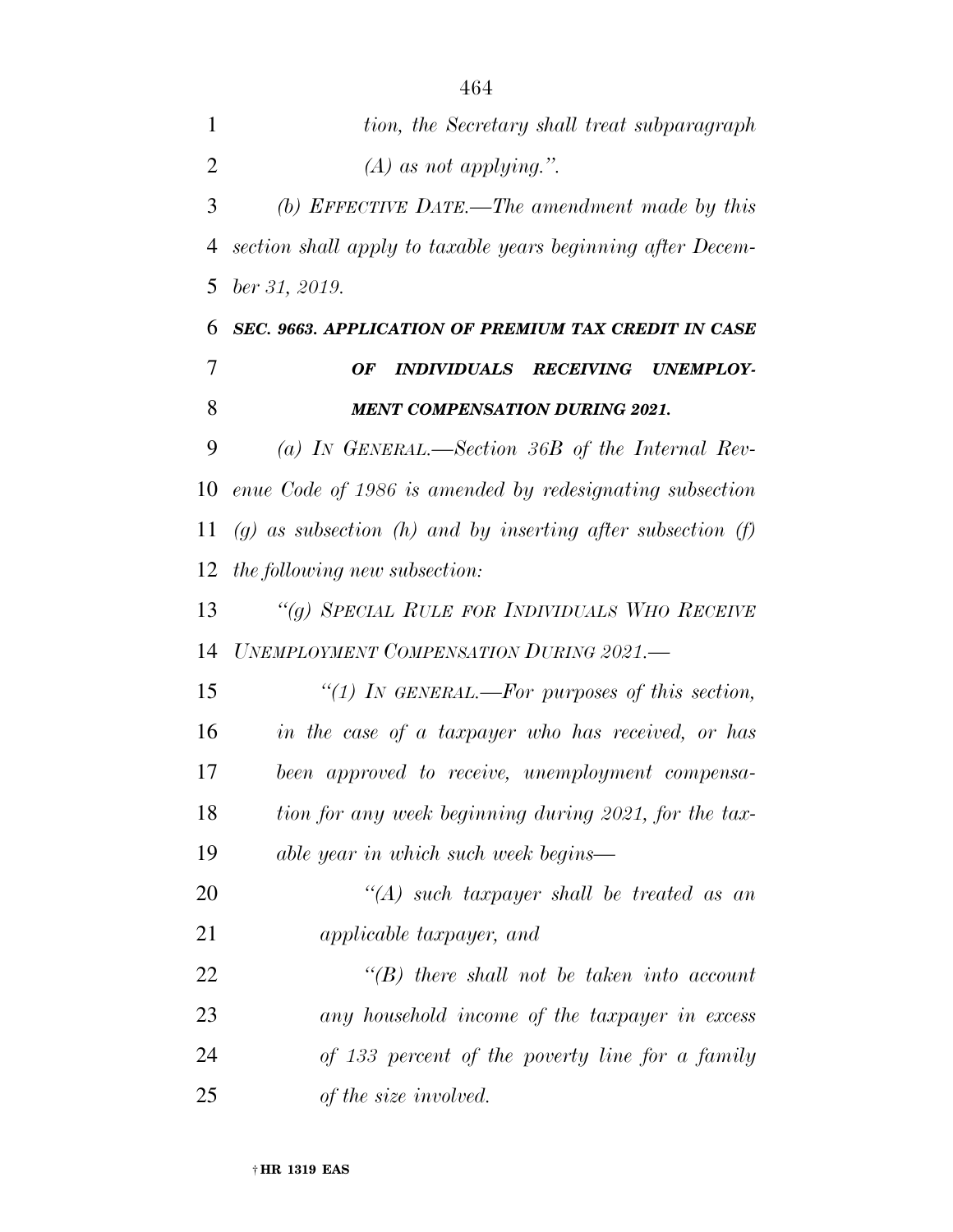| 1              | "(2) UNEMPLOYMENT COMPENSATION.—For pur-                    |
|----------------|-------------------------------------------------------------|
| $\overline{2}$ | poses of this subsection, the term 'unemployment com-       |
| 3              | pensation' has the meaning given such term in section       |
| $\overline{4}$ | $85(b)$ .                                                   |
| 5              | "(3) EVIDENCE OF UNEMPLOYMENT COMPENSA-                     |
| 6              | TION.—For purposes of this subsection, a taxpayer           |
| 7              | shall not be treated as having received (or been ap-        |
| 8              | proved to receive) unemployment compensation for            |
| 9              | any week unless such taxpayer provides self-attesta-        |
| 10             | tion of, and such documentation as the Secretary            |
| 11             | shall prescribe which demonstrates, such receipt or         |
| 12             | <i>approval.</i>                                            |
| 13             | "(4) CLARIFICATION OF RULES REMAINING AP-                   |
| 14             | PLICABLE.-                                                  |
| 15             | "(A) JOINT RETURN REQUIREMENT.—Para-                        |
| 16             | graph $(1)(A)$ shall not affect the application of          |
| 17             | subsection $(c)(1)(C)$ .                                    |
| 18             | $\lq(B)$<br>HOUSEHOLD<br>$INCOME$<br>AND                    |
| 19             | $AFFORDABILITY. \text{—} Paragraph (1)(B) shall not$        |
| 20             | apply to any determination of household income              |
| 21             | for purposes of paragraph $(2)(C)(i)(II)$ or                |
| 22             | $(4)(C)(ii)$ of subsection $(c)$ ".                         |
| 23             | (b) EFFECTIVE DATE.—The amendments made by this             |
| 24             | section shall apply to taxable years beginning after Decem- |
| 25             | $ber\,31, \,2020.$                                          |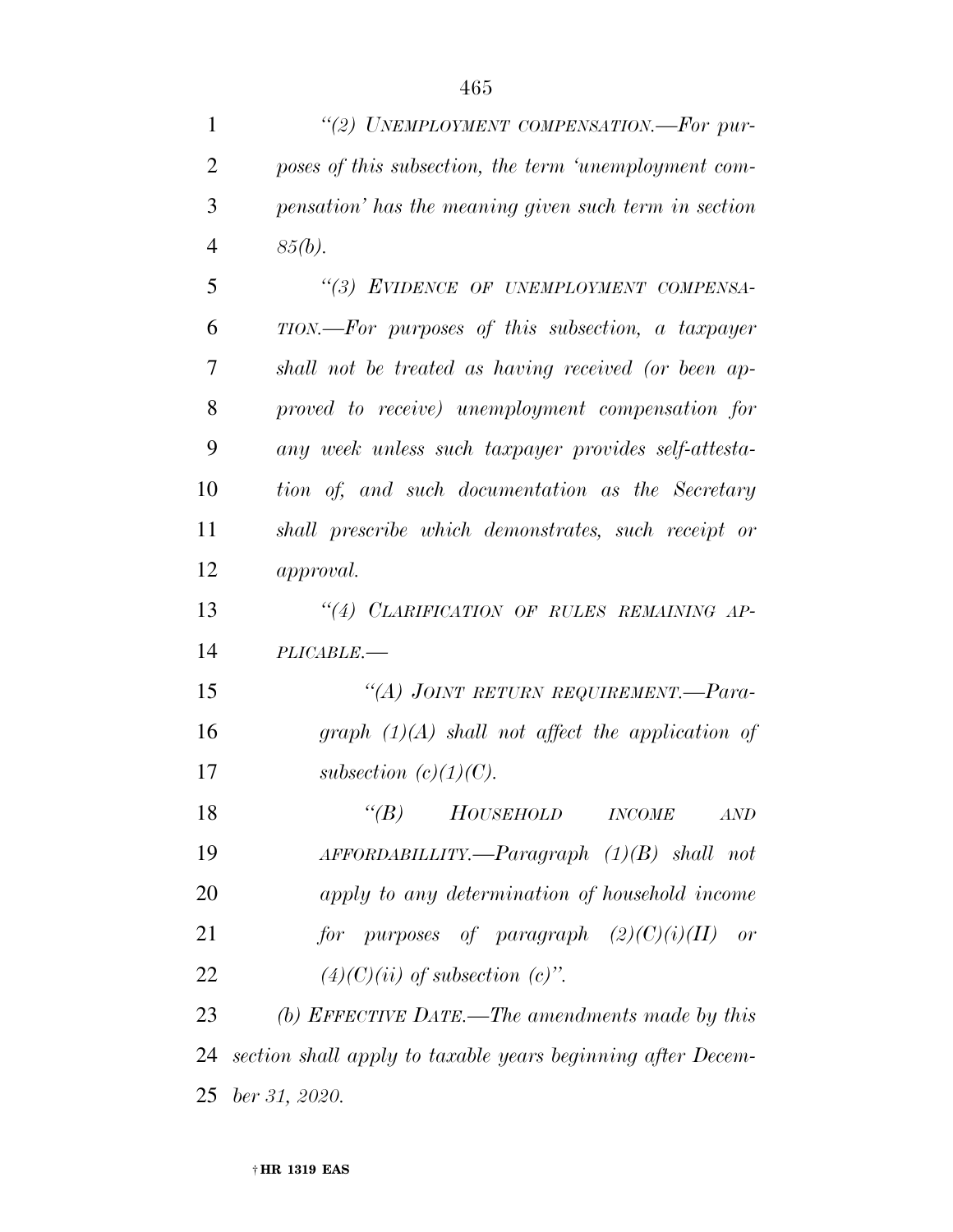| 1  | <b>PART 8-MISCELLANEOUS PROVISIONS</b>                      |
|----|-------------------------------------------------------------|
| 2  | SEC. 9671. REPEAL OF ELECTION TO ALLOCATE INTEREST,         |
| 3  | ETC. ON WORLDWIDE BASIS.                                    |
| 4  | (a) In GENERAL.—Section 864 of the Internal Revenue         |
| 5  | Code of 1986 is amended by striking subsection $(f)$ .      |
| 6  | (b) EFFECTIVE DATE.—The amendment made by this              |
| 7  | section shall apply to taxable years beginning after Decem- |
| 8  | ber 31, 2020.                                               |
| 9  | SEC. 9672. TAX TREATMENT OF TARGETED EIDL ADVANCES.         |
| 10 | For purposes of the Internal Revenue Code of 1986—          |
| 11 | $(1)$ amounts received from the Administrator of            |
| 12 | the Small Business Administration in the form of a          |
| 13 | targeted EIDL advance under section 331 of the Eco-         |
| 14 | nomic Aid to Hard-Hit Small Businesses, Nonprofits,         |
| 15 | and Venues Act (title III of division N of Public Law       |
| 16 | $(116-260)$ shall not be included in the gross income of    |
| 17 | the person that receives such amounts,                      |
| 18 | $(2)$ no deduction shall be denied, no tax attribute        |
| 19 | shall be reduced, and no basis increase shall be de-        |
| 20 | nied, by reason of the exclusion from gross income          |
| 21 | provided by paragraph (1), and                              |
| 22 | $(3)$ in the case of a partnership or S corporation         |
| 23 | <i>that receives such amounts—</i>                          |
| 24 | $(A)$ any amount excluded from income by                    |
| 25 | reason of paragraph (1) shall be treated as tax             |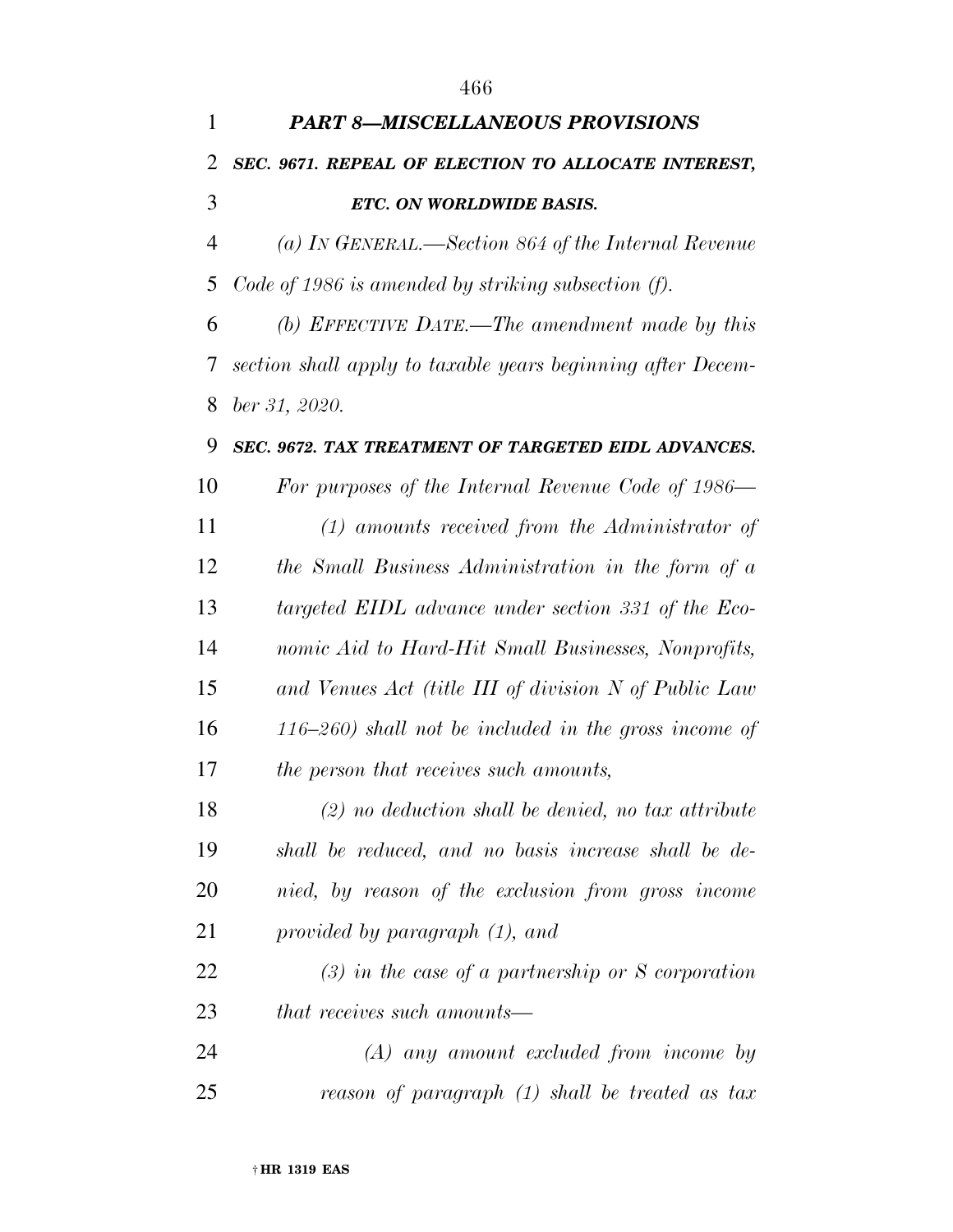| 1              | exempt income for purposes of sections 705 and          |
|----------------|---------------------------------------------------------|
| $\overline{2}$ | 1366 of the Internal Revenue Code of 1986, and          |
| 3              | $(B)$ the Secretary of the Treasury (or the             |
| $\overline{4}$ | Secretary's delegate) shall prescribe rules for de-     |
| 5              | termining a partner's distributive share of any         |
| 6              | amount described in subparagraph $(A)$ for pur-         |
| 7              | poses of section 705 of the Internal Revenue Code       |
| 8              | of 1986.                                                |
| 9              | SEC. 9673. TAX TREATMENT OF RESTAURANT REVITALIZA-      |
| 10             | <b>TION GRANTS.</b>                                     |
| 11             | For purposes of the Internal Revenue Code of 1986—      |
| 12             | $(1)$ amounts received from the Administrator of        |
| 13             | the Small Business Administration in the form of a      |
| 14             | restaurant revitalization grant under section 5003      |
| 15             | shall not be included in the gross income of the person |
| 16             | that receives such amounts,                             |
| 17             | $(2)$ no deduction shall be denied, no tax attribute    |
| 18             | shall be reduced, and no basis increase shall be de-    |
| 19             | nied, by reason of the exclusion from gross income      |
| 20             | provided by paragraph (1), and                          |
| 21             | $(3)$ in the case of a partnership or S corporation     |
| 22             | <i>that receives such amounts—</i>                      |
| 23             | $(A)$ except as otherwise provided by the Sec-          |
| 24             | retary of the Treasury (or the Secretary's dele-        |
| 25             | gate), any amount excluded from income by rea-          |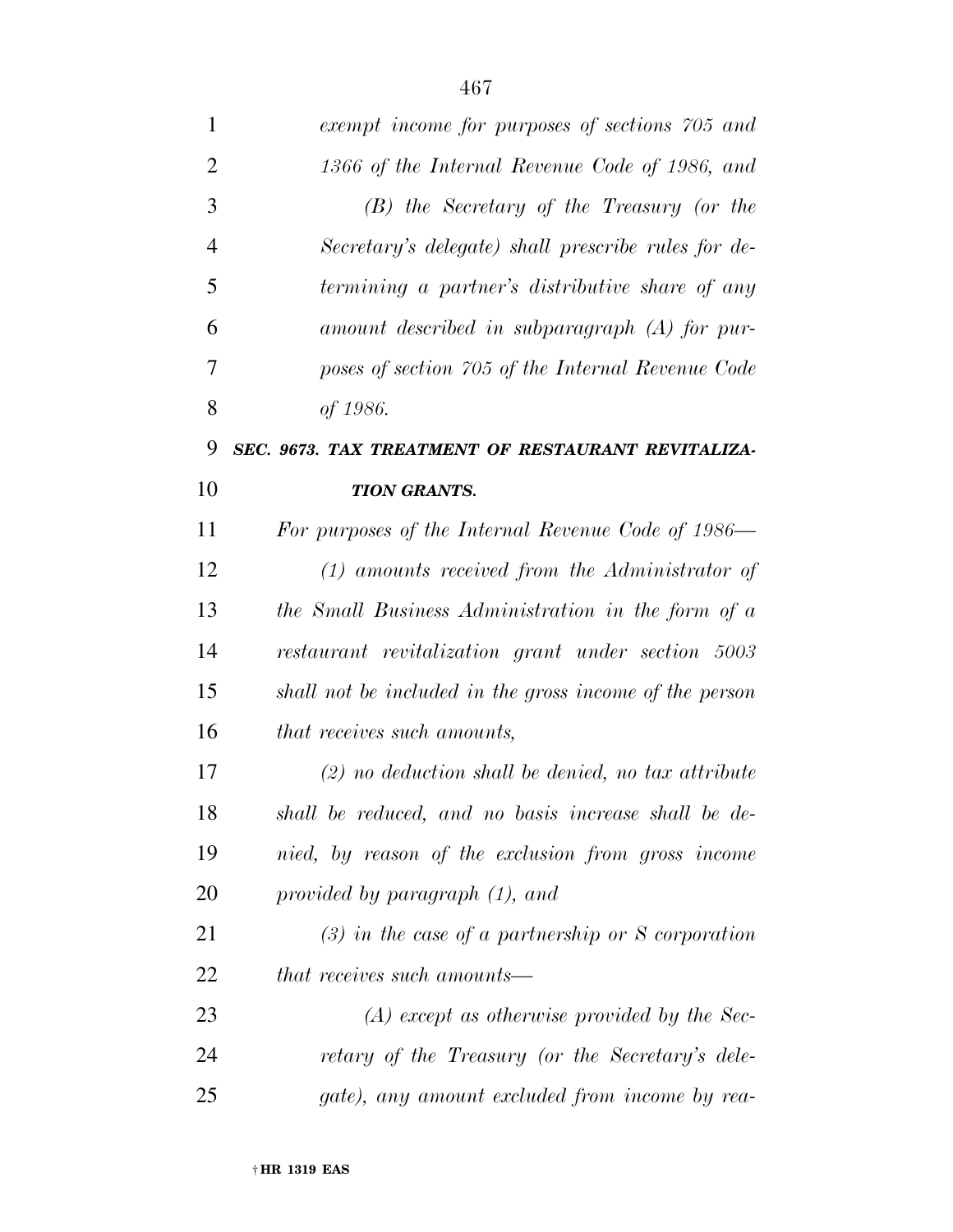| 1              | son of paragraph (1) shall be treated as tax ex-               |
|----------------|----------------------------------------------------------------|
| $\overline{2}$ | empt income for purposes of sections 705 and                   |
| 3              | 1366 of the Internal Revenue Code of 1986, and                 |
| $\overline{4}$ | $(B)$ the Secretary of the Treasury (or the                    |
| 5              | Secretary's delegate) shall prescribe rules for de-            |
| 6              | termining a partner's distributive share of any                |
| 7              | amount described in subparagraph $(A)$ for pur-                |
| 8              | poses of section 705 of the Internal Revenue Code              |
| 9              | of 1986.                                                       |
| 10             | <b>SEC. 9674. MODIFICATION OF EXCEPTIONS FOR REPORTING</b>     |
| 11             | OF THIRD PARTY NETWORK TRANSACTIONS.                           |
| 12             | (a) IN GENERAL.—Section $6050W(e)$ of the Internal             |
| 13             | Revenue Code of 1986 is amended to read as follows:            |
| 14             | "(e) DE MINIMIS EXCEPTION FOR THIRD PARTY SET-                 |
| 15             | TLEMENT ORGANIZATIONS.—A third party settlement orga-          |
| 16             | nization shall not be required to report any information       |
| 17             | under subsection $(a)$ with respect to third party network     |
|                | 18 transactions of any participating payee if the amount       |
|                | 19 which would otherwise be reported under subsection $(a)(2)$ |
|                | 20 with respect to such transactions does not exceed \$600.".  |
| 21             | (b) CLARIFICATION THAT REPORTING IS NOT RE-                    |
|                | 22 QUIRED ON TRANSACTIONS WHICH ARE NOT FOR GOODS              |
|                | 23 OR SERVICES.—Section $6050W(c)(3)$ of such Code is          |
| 24             | amended by inserting "described in subsection                  |
|                | 25 $(d)(3)(A)(iii)$ " after "any transaction".                 |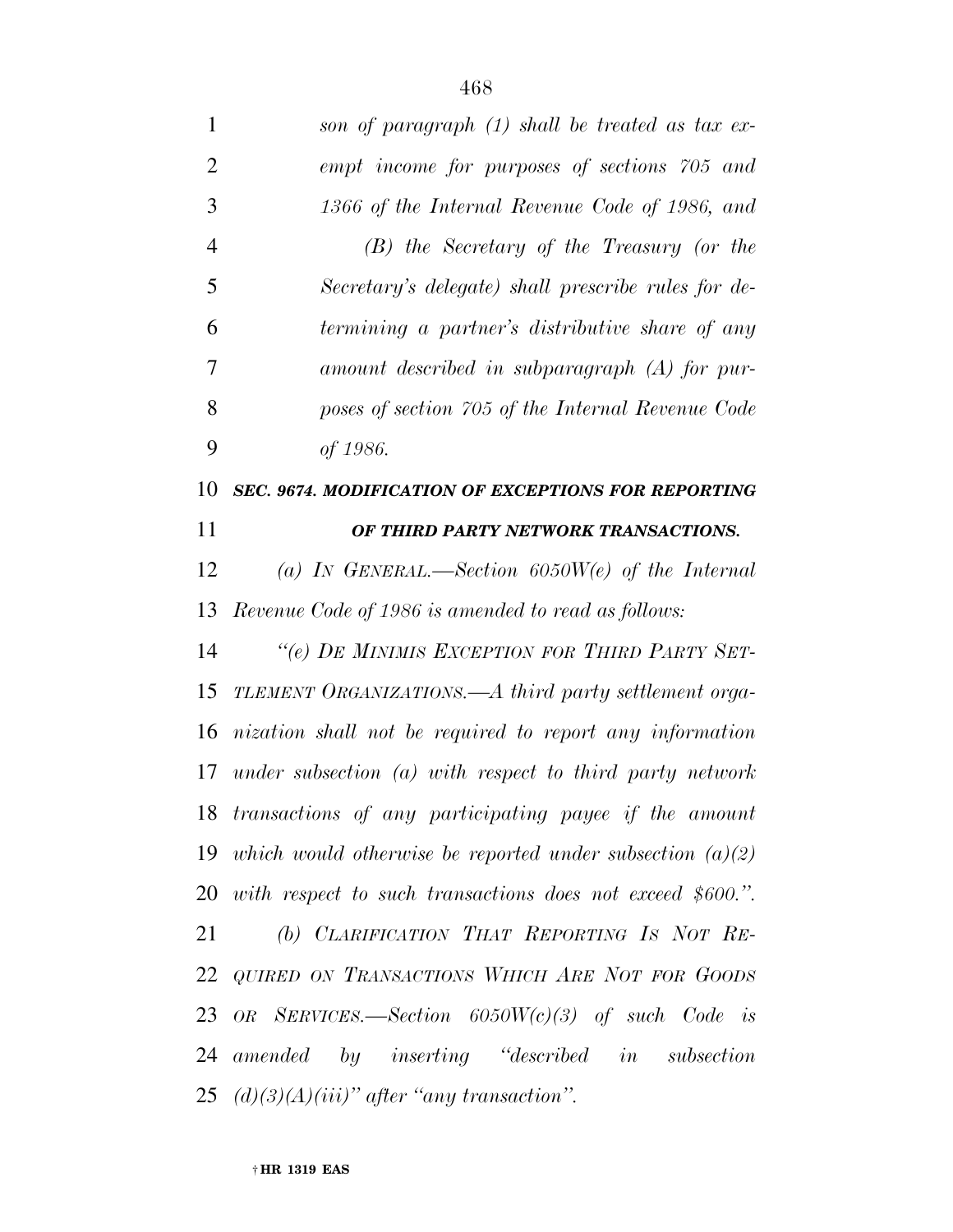*(c) EFFECTIVE DATE.—* 

 *(1) IN GENERAL.—The amendment made by sub- section (a) shall apply to returns for calendar years beginning after December 31, 2021.* 

 *(2) CLARIFICATION.—The amendment made by subsection (b) shall apply to transactions after the date of the enactment of this Act.* 

## *SEC. 9675. MODIFICATION OF TREATMENT OF STUDENT LOAN FORGIVENESS.*

 *(a) IN GENERAL.—Section 108(f) of the Internal Rev- enue Code of 1986 is amended by striking paragraph (5) and inserting the following:* 

 *''(5) SPECIAL RULE FOR DISCHARGES IN 2021 THROUGH 2025.—Gross income does not include any amount which (but for this subsection) would be in- cludible in gross income by reason of the discharge (in whole or in part) after December 31, 2020, and before January 1, 2026, of—* 

 *''(A) any loan provided expressly for post- secondary educational expenses, regardless of whether provided through the educational insti- tution or directly to the borrower, if such loan was made, insured, or guaranteed by—* 

 *''(i) the United States, or an instru-mentality or agency thereof,*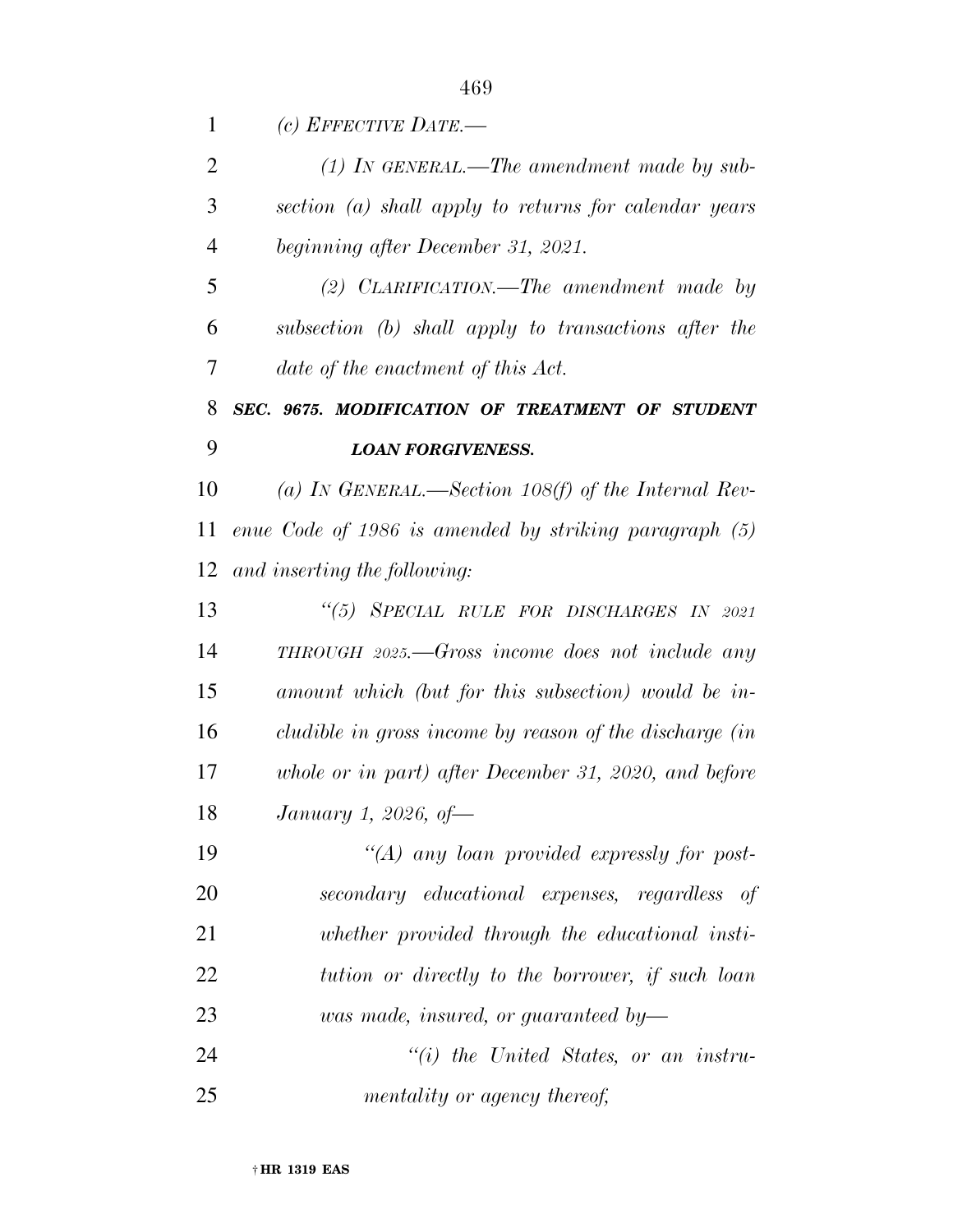| $\mathbf{1}$   | "(ii) a State, territory, or possession of         |
|----------------|----------------------------------------------------|
| $\overline{2}$ | the United States, or the District of Colum-       |
| 3              | bia, or any political subdivision thereof, or      |
| $\overline{4}$ | $``(iii)$ an eligible educational institu-         |
| 5              | tion (as defined in section 25A),                  |
| 6              | "(B) any private education loan (as defined        |
| 7              | in section $140(a)(7)$ of the Truth in Lending     |
| 8              | Act),                                              |
| 9              | " $(C)$ any loan made by any educational or-       |
| 10             | ganization described in section $170(b)(1)(A)(ii)$ |
| 11             | <i>if such loan is made—</i>                       |
| 12             | $``(i)$ pursuant to an agreement with              |
| 13             | any entity described in subparagraph $(A)$         |
| 14             | or any private education lender (as defined        |
| 15             | in section $140(a)$ of the Truth in Lending        |
| 16             | Act) under which the funds from which the          |
| 17             | loan was made were provided to such edu-           |
| 18             | <i>cational organization, or</i>                   |
| 19             | "(ii) pursuant to a program of such                |
| 20             | <i>educational organization which is designed</i>  |
| 21             | to encourage its students to serve in occupa-      |
| 22             | tions with unmet needs or in areas with            |
| 23             | unmet needs and under which the services           |
| 24             | provided by the students (or former stu-           |
| 25             | dents) are for or under the direction of $a$       |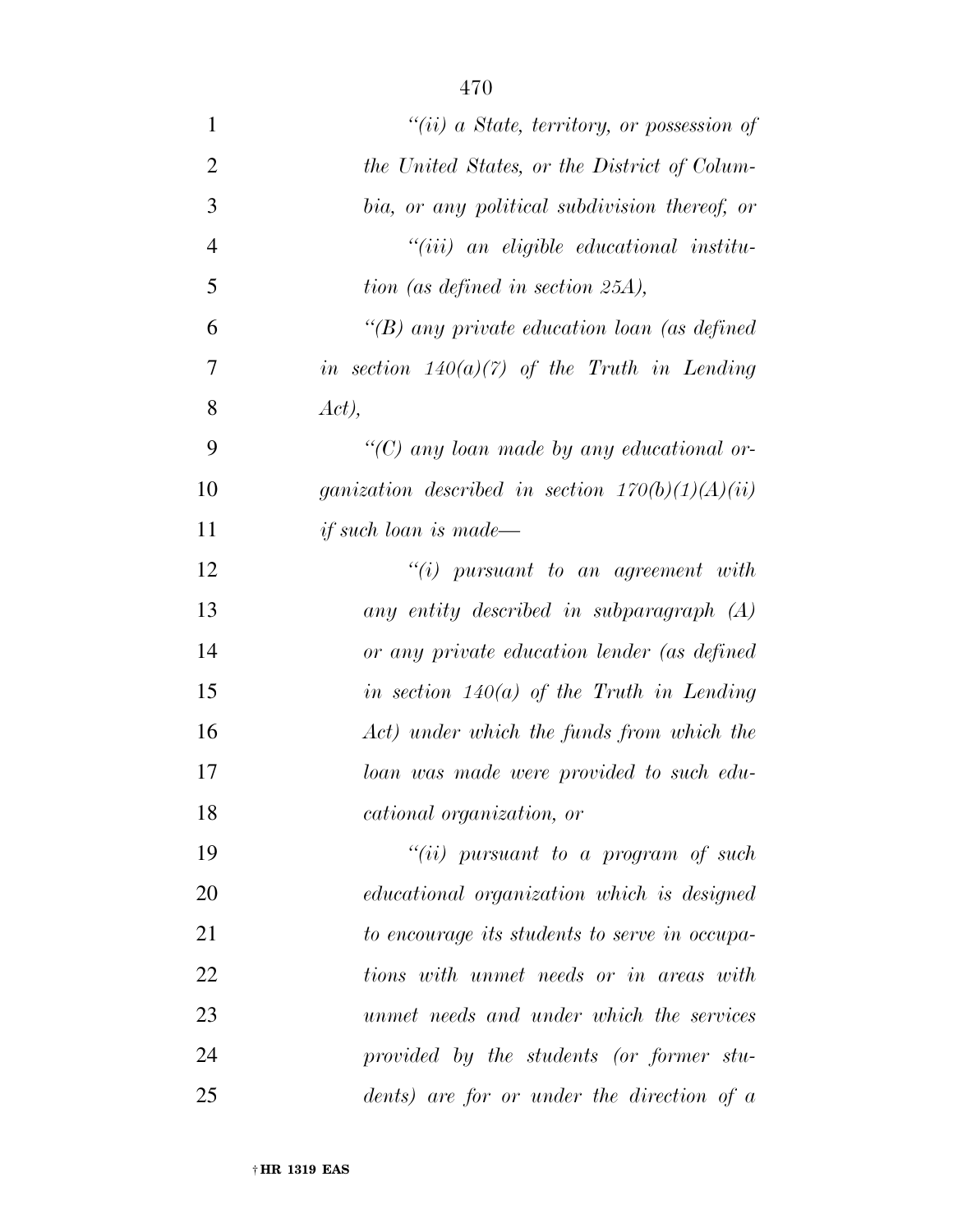*governmental unit or an organization de- scribed in section 501(c)(3) and exempt from tax under section 501(a), or ''(D) any loan made by an educational or- ganization described in section 170(b)(1)(A)(ii) or by an organization exempt from tax under section 501(a) to refinance a loan to an indi- vidual to assist the individual in attending any such educational organization but only if the re-*

 *financing loan is pursuant to a program of the refinancing organization which is designed as described in subparagraph (C)(ii).* 

 *The preceding sentence shall not apply to the dis- charge of a loan made by an organization described in subparagraph (C) or made by a private education lender (as defined in section 140(a)(7) of the Truth in Lending Act) if the discharge is on account of serv- ices performed for either such organization or for such private education lender.''.* 

 *(b) EFFECTIVE DATE.—The amendment made by this section shall apply to discharges of loans after December 31, 2020.*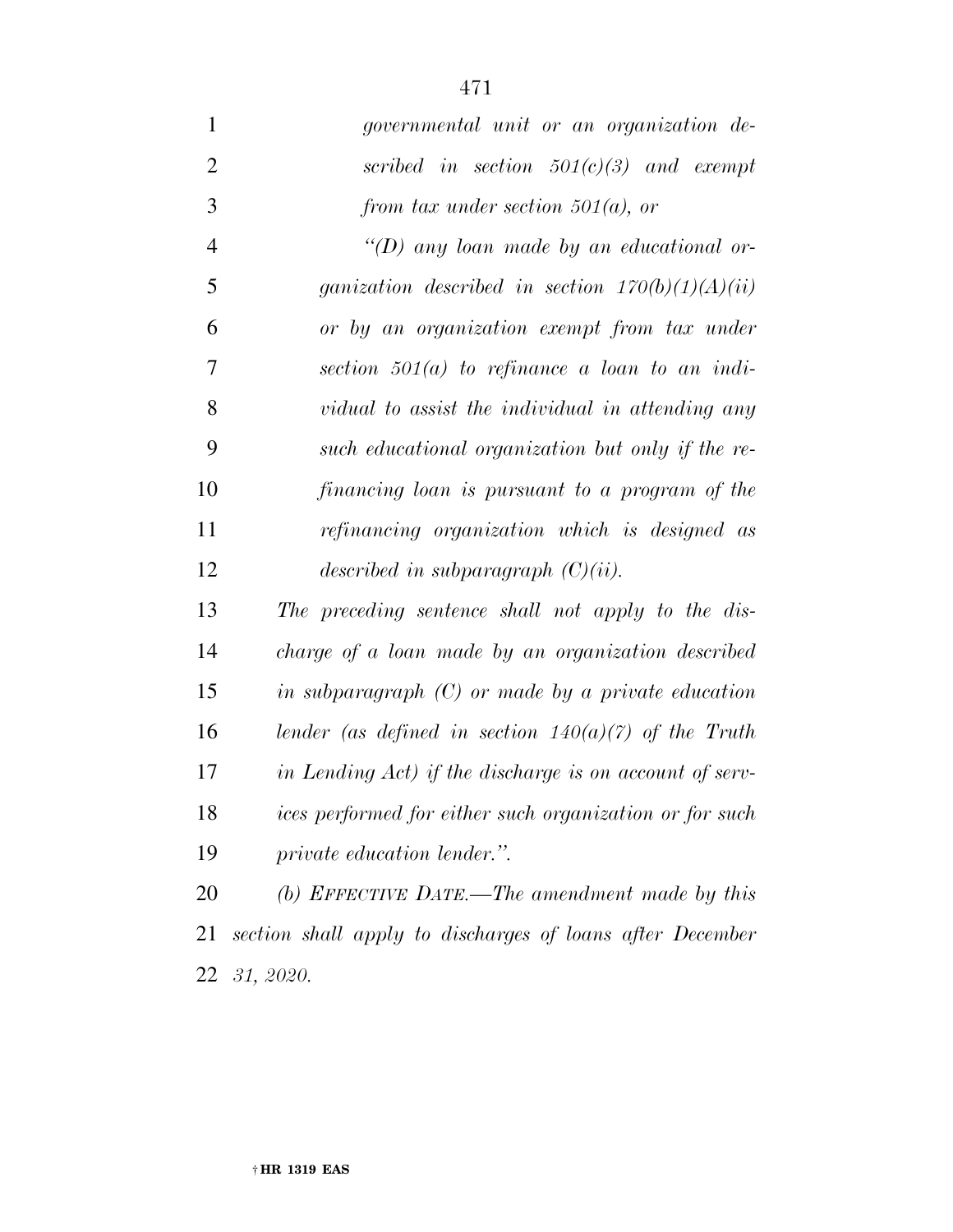*Subtitle H—Pensions SEC. 9701. TEMPORARY DELAY OF DESIGNATION OF MULTI- EMPLOYER PLANS AS IN ENDANGERED, CRIT- ICAL, OR CRITICAL AND DECLINING STATUS. (a) IN GENERAL.—Notwithstanding the actuarial cer- tification under section 305(b)(3) of the Employee Retire- ment Income Security Act of 1974 and section 432(b)(3) of the Internal Revenue Code of 1986, if a plan sponsor of a multiemployer plan elects the application of this sec- tion, then, for purposes of section 305 of such Act and sec-tion 432 of such Code—* 

 *(1) the status of the plan for its first plan year beginning during the period beginning on March 1, 2020, and ending on February 28, 2021, or the next succeeding plan year (as designated by the plan spon- sor in such election), shall be the same as the status of such plan under such sections for the plan year preceding such designated plan year, and* 

 *(2) in the case of a plan which was in endan- gered or critical status for the plan year preceding the designated plan year described in paragraph (1), the plan shall not be required to update its plan or sched- ules under section 305(c)(6) of such Act and section 432(c)(6) of such Code, or section 305(e)(3)(B) of such Act and section 432(e)(3)(B) of such Code, whichever*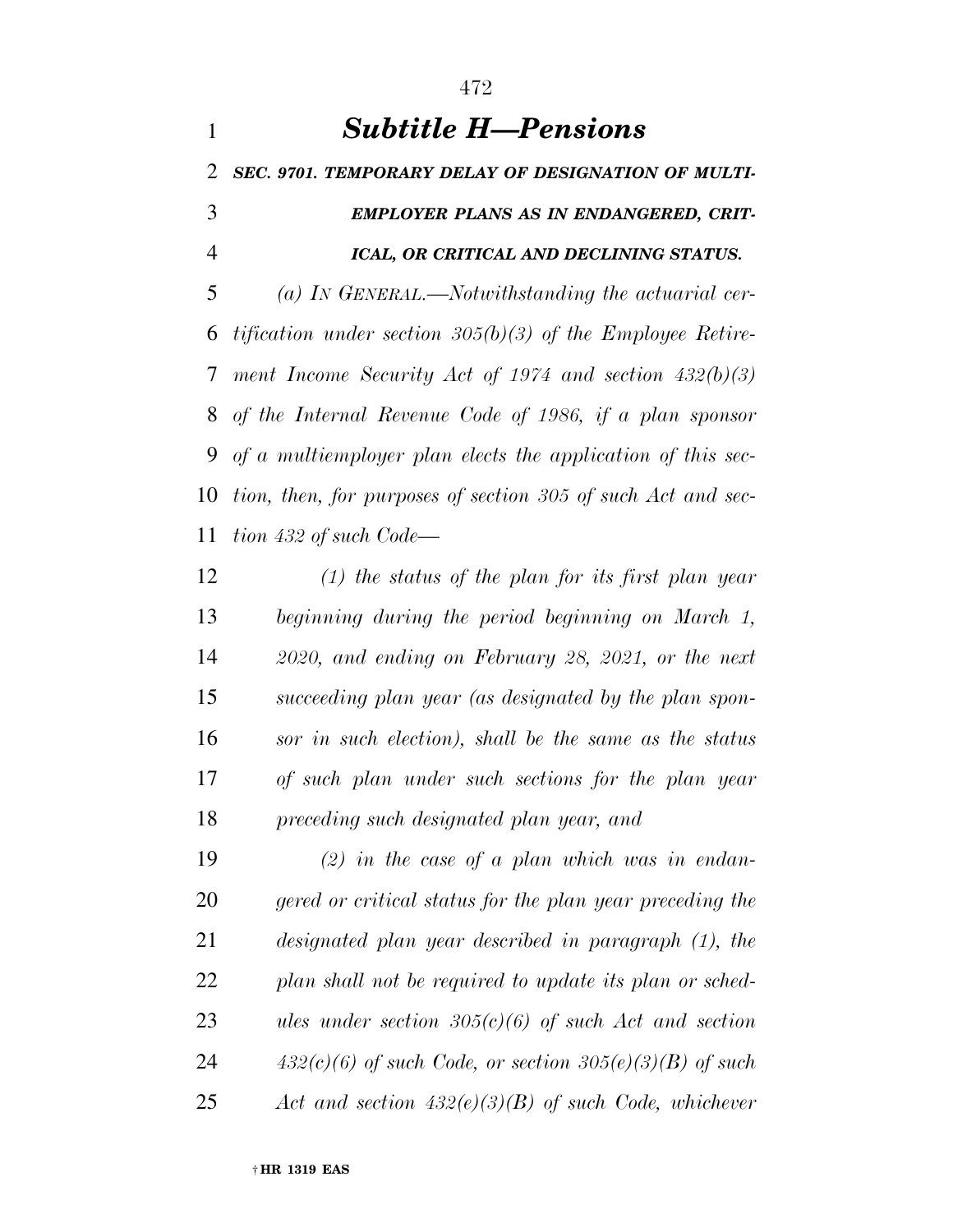| $\mathbf{1}$   | is applicable, until the plan year following the des-     |
|----------------|-----------------------------------------------------------|
| $\overline{2}$ | ignated plan year described in paragraph (1).             |
| 3              | (b) EXCEPTION FOR PLANS BECOMING CRITICAL DUR-            |
| $\overline{4}$ | ING ELECTION.—If—                                         |
| 5              | $(1)$ an election was made under subsection $(a)$         |
| 6              | with respect to a multiemployer plan, and                 |
| 7              | $(2)$ such plan has, without regard to such elec-         |
| 8              | tion, been certified by the plan actuary under section    |
| 9              | $305(b)(3)$ of the Employee Retirement Income Secu-       |
| 10             | rity Act of 1974 and section 432(b)(3) of the Internal    |
| 11             | Revenue Code of 1986 to be in critical status for the     |
| 12             | designated plan year described in subsection $(a)(1)$ ,   |
| 13             | then such plan shall be treated as a plan in critical     |
| 14             | status for such plan year for purposes of applying        |
| 15             | section $4971(g)(1)(A)$ of such Code, section $302(b)(3)$ |
| 16             | of such Act (without regard to the second sentence        |
| 17             | thereof), and section $412(b)(3)$ of such Code (without   |
| 18             | regard to the second sentence thereof).                   |
| 19             | (c) ELECTION AND NOTICE.-                                 |
| 20             | $(1)$ ELECTION.—An election under subsection              |
| 21             | $(a)$ —                                                   |
| 22             | $(A)$ shall be made at such time and in such              |
| 23             | manner as the Secretary of the Treasury or the            |

*Secretary's delegate may prescribe and, once*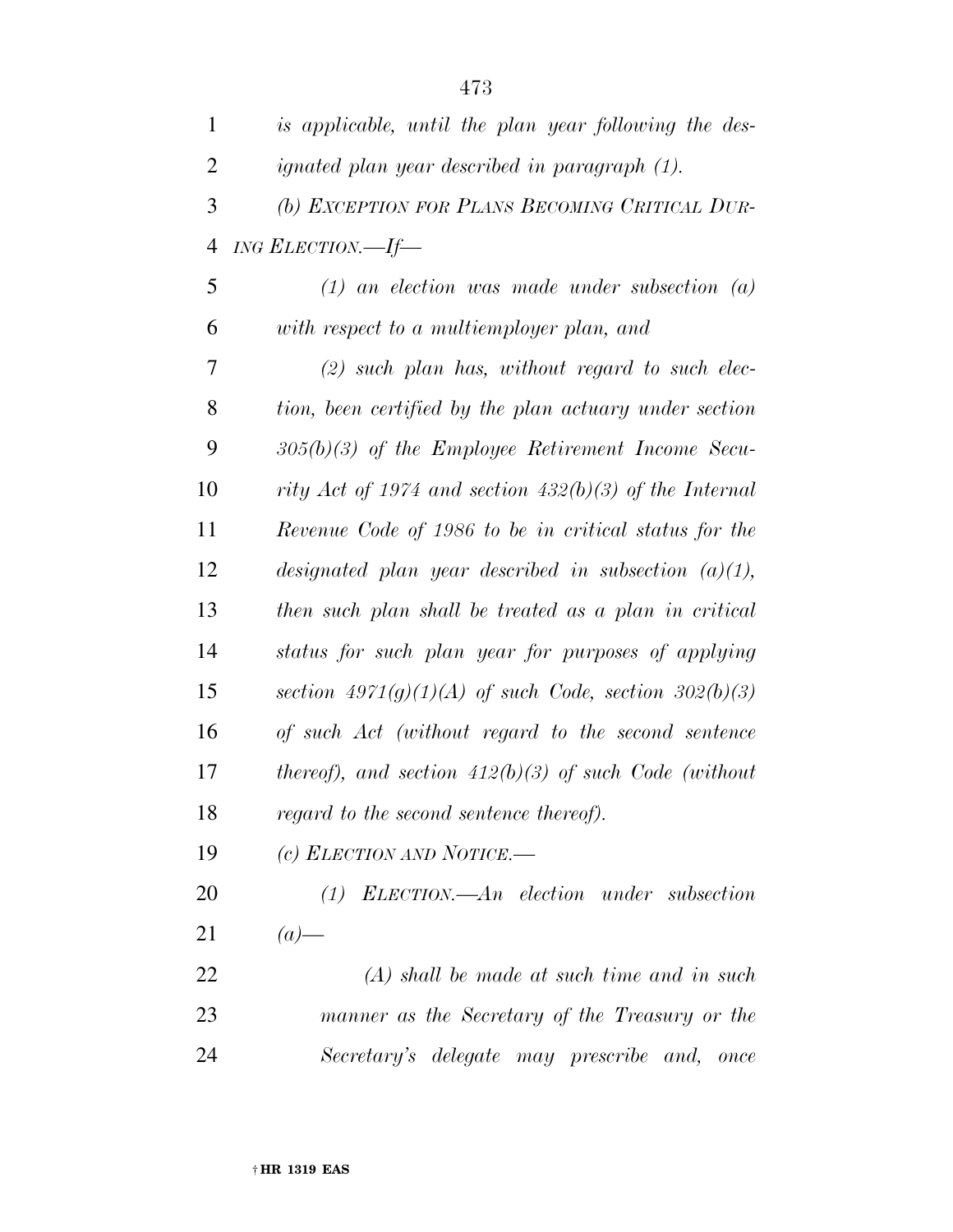- *(B) if made—*
- *(i) before the date the annual certifi- cation is submitted to the Secretary or the Secretary's delegate under section 305(b)(3) of such Act and section 432(b)(3) of such Code, shall be included with such annual certification, and*

 *(ii) after such date, shall be submitted to the Secretary or the Secretary's delegate not later than 30 days after the date of the election.* 

*(2) NOTICE TO PARTICIPANTS.—* 

 *(A) IN GENERAL.—Notwithstanding section 305(b)(3)(D) of the Employee Retirement Income Security Act of 1974 and section 432(b)(3)(D) of the Internal Revenue Code of 1986, if, by reason of an election made under subsection (a), the plan is in neither endangered nor critical sta-tus—* 

 *(i) the plan sponsor of a multiem- ployer plan shall not be required to provide notice under such sections, and*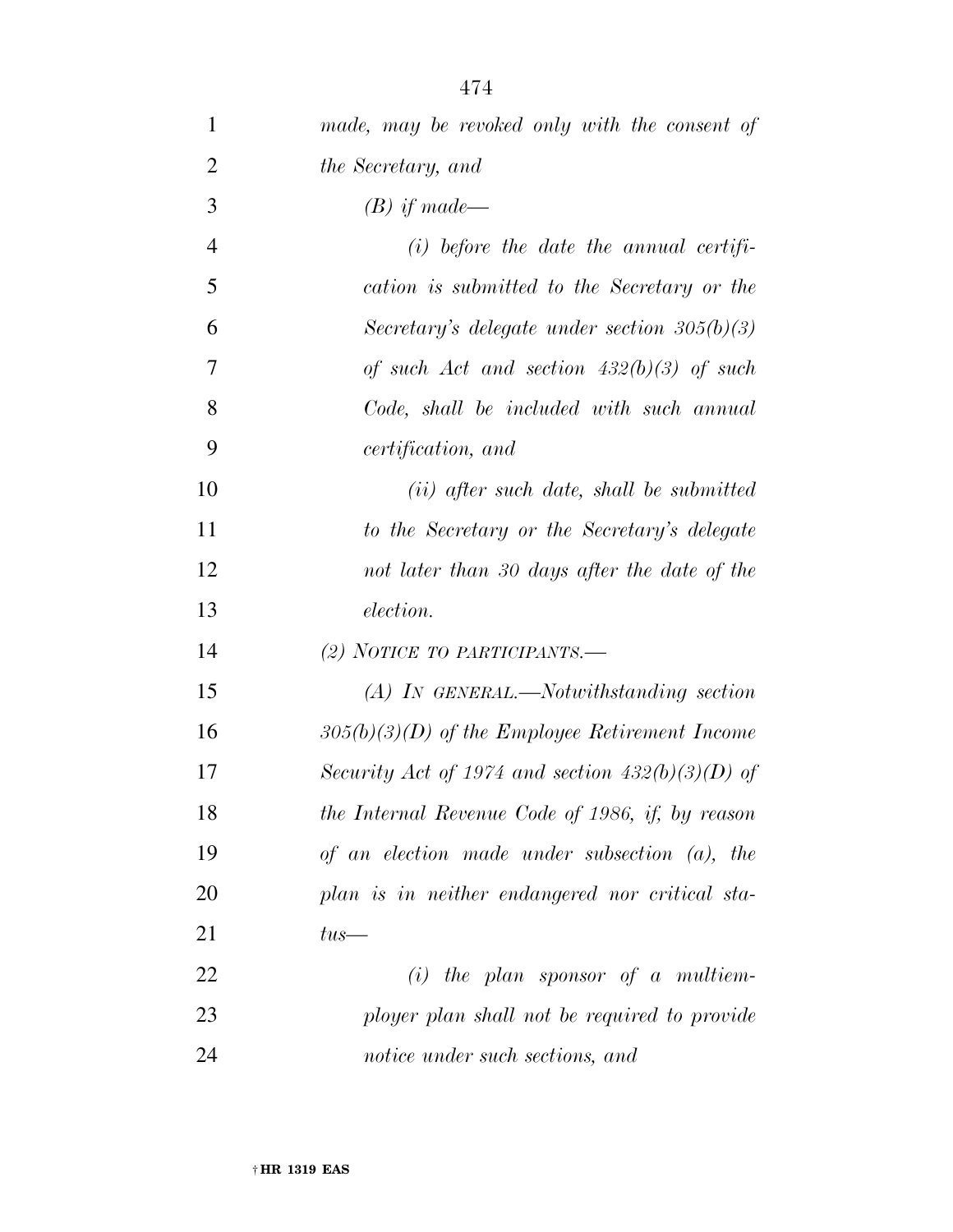| $\mathbf{1}$   | (ii) the plan sponsor shall provide to             |
|----------------|----------------------------------------------------|
| $\overline{2}$ | the participants and beneficiaries, the bar-       |
| 3              | gaining parties, the Pension Benefit Guar-         |
| $\overline{4}$ | anty Corporation, and the Secretary of             |
| 5              | Labor a notice of the election under sub-          |
| 6              | section (a) and such other information as          |
| $\overline{7}$ | the Secretary of the Treasury (in consulta-        |
| 8              | tion with the Secretary of Labor) may re-          |
| 9              | $\emph{quire}$                                     |
| 10             | $(I)$ if the election is made before               |
| 11             | the date the annual certification is               |
| 12             | submitted to the Secretary or the Sec-             |
| 13             | retary's delegate under<br>section                 |
| 14             | $305(b)(3)$ of such Act and section                |
| 15             | $432(b)(3)$ of such Code, not later than           |
| 16             | $30$ days after the date of the certifi-           |
| 17             | cation, and                                        |
| 18             | $(II)$ if the election is made after               |
| 19             | such date, not later than 30 days after            |
| 20             | the date of the election.                          |
| 21             | $(B)$ NOTICE OF ENDANGERED STATUS.                 |
| 22             | Notwithstanding section $305(b)(3)(D)$ of such Act |
| 23             | and section $432(b)(3)(D)$ of such Code, if the    |
| 24             | plan is certified to be in critical status for any |
| 25             | plan year but is in endangered status by reason    |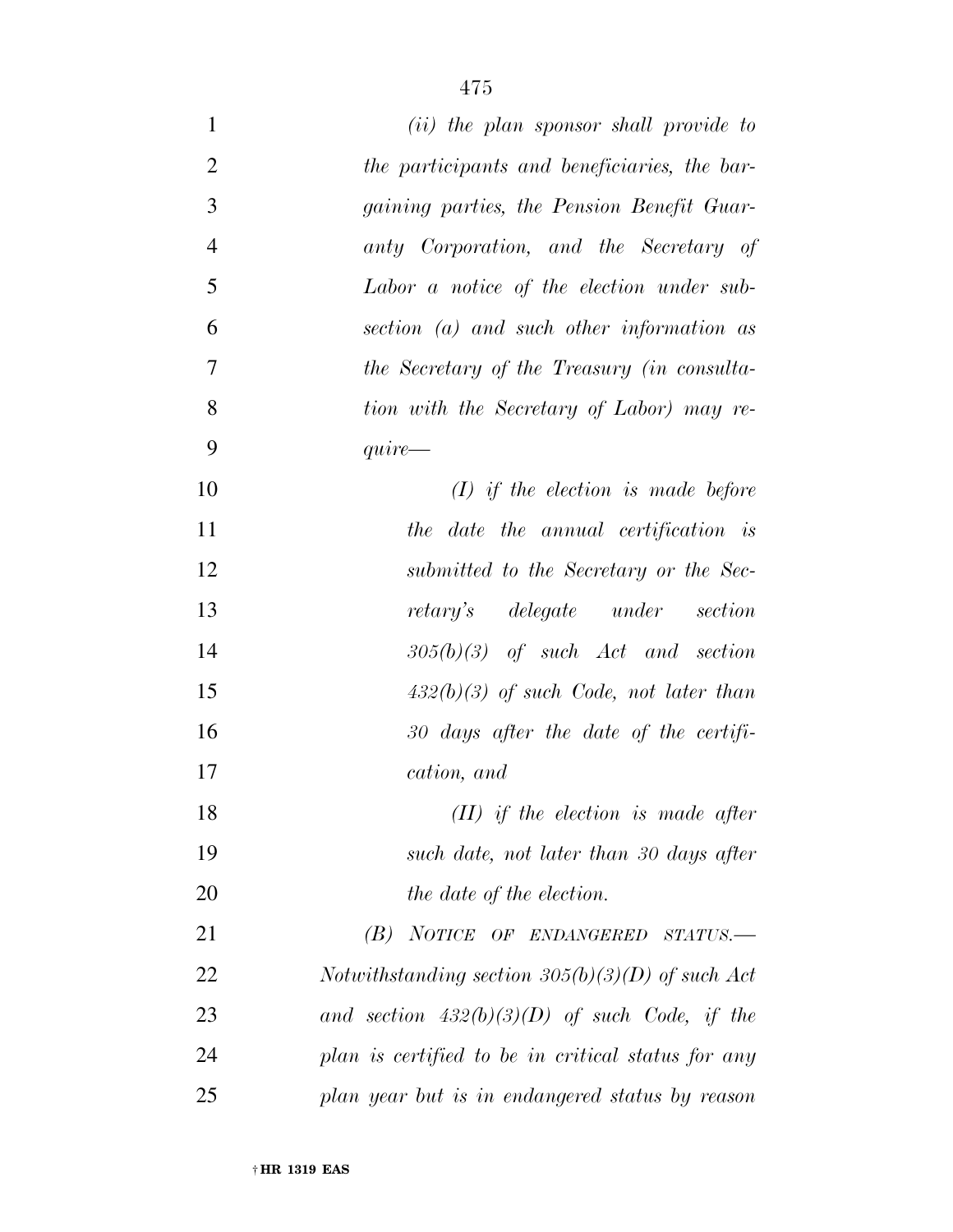*of an election made under subsection (a), the no- tice provided under such sections shall be the no- tice which would have been provided if the plan had been certified to be in endangered status. SEC. 9702. TEMPORARY EXTENSION OF THE FUNDING IM- PROVEMENT AND REHABILITATION PERIODS FOR MULTIEMPLOYER PENSION PLANS IN CRITICAL AND ENDANGERED STATUS FOR* 

*2020 OR 2021.* 

 *(a) IN GENERAL.—If the plan sponsor of a multiem- ployer plan which is in endangered or critical status for a plan year beginning in 2020 or 2021 (determined after application of section 9701) elects the application of this section, then, for purposes of section 305 of the Employee Retirement Income Security Act of 1974 and section 432 of the Internal Revenue Code of 1986, the plan's funding improvement period or rehabilitation period, whichever is applicable, shall be extended by 5 years.* 

 *(b) DEFINITIONS AND SPECIAL RULES.—For purposes of this section—* 

 *(1) ELECTION.—An election under this section shall be made at such time, and in such manner and form, as (in consultation with the Secretary of Labor) the Secretary of the Treasury or the Secretary's dele-gate may prescribe.*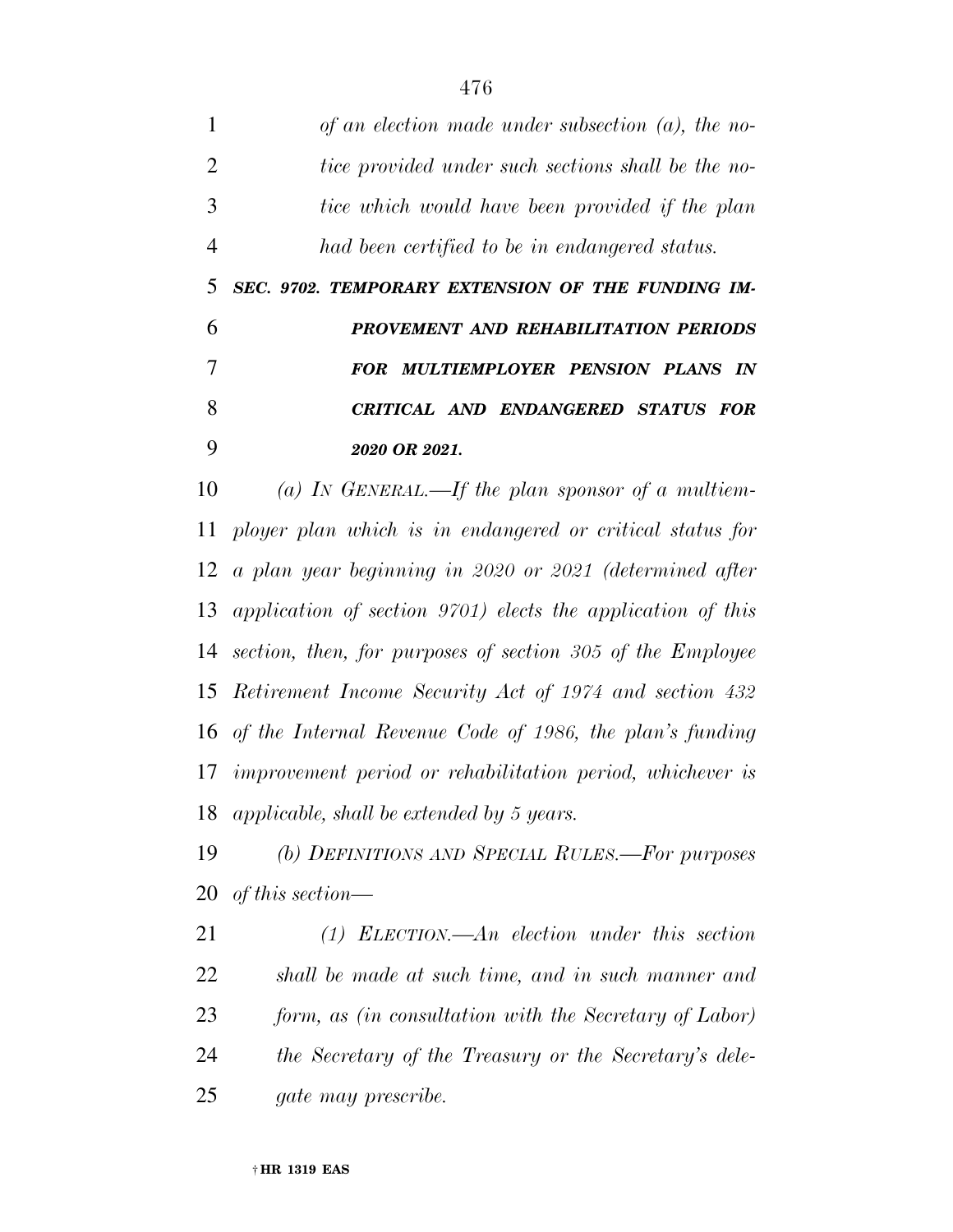| 1              | (2) DEFINITIONS.—Any term which is used in             |
|----------------|--------------------------------------------------------|
| $\overline{2}$ | this section which is also used in section 305 of the  |
| 3              | <i>Employee Retirement Income Security Act of 1974</i> |
| $\overline{4}$ | and section 432 of the Internal Revenue Code of 1986   |
| 5              | shall have the same meaning as when used in such       |
| 6              | sections.                                              |
| 7              | (c) EFFECTIVE DATE.—This section shall apply to        |
| 8              | plan years beginning after December 31, 2019.          |
| 9              | SEC. 9703. ADJUSTMENTS TO FUNDING STANDARD AC-         |
| 10             | <b>COUNT RULES.</b>                                    |
| 11             | (a) ADJUSTMENTS.—                                      |
| 12             | (1) AMENDMENT TO EMPLOYEE RETIREMENT IN-               |
| 13             | COME SECURITY ACT OF 1974.—Section 304(b)(8) of        |
| 14             | the Employee Retirement Income Security Act of         |
| 15             | 1974 (29 U.S.C. 1084(b)) is amended by adding at       |
| 16             | the end the following new subparagraph:                |
| 17             | "(F) RELIEF FOR 2020 AND 2021.—A multi-                |
| 18             | employer plan with respect to which the solvency       |
| 19             | test under subparagraph $(C)$ is met as of Feb-        |
| 20             | ruary 29, 2020, may elect to apply this para-          |
| 21             | graph (without regard to whether such plan pre-        |
| 22             | viously elected the application of this para-          |
| 23             | $graph)$ —                                             |
| 24             | "(i) by substituting 'February 29,                     |
| 25             | $2020'$ for 'August 31, 2008' each place it            |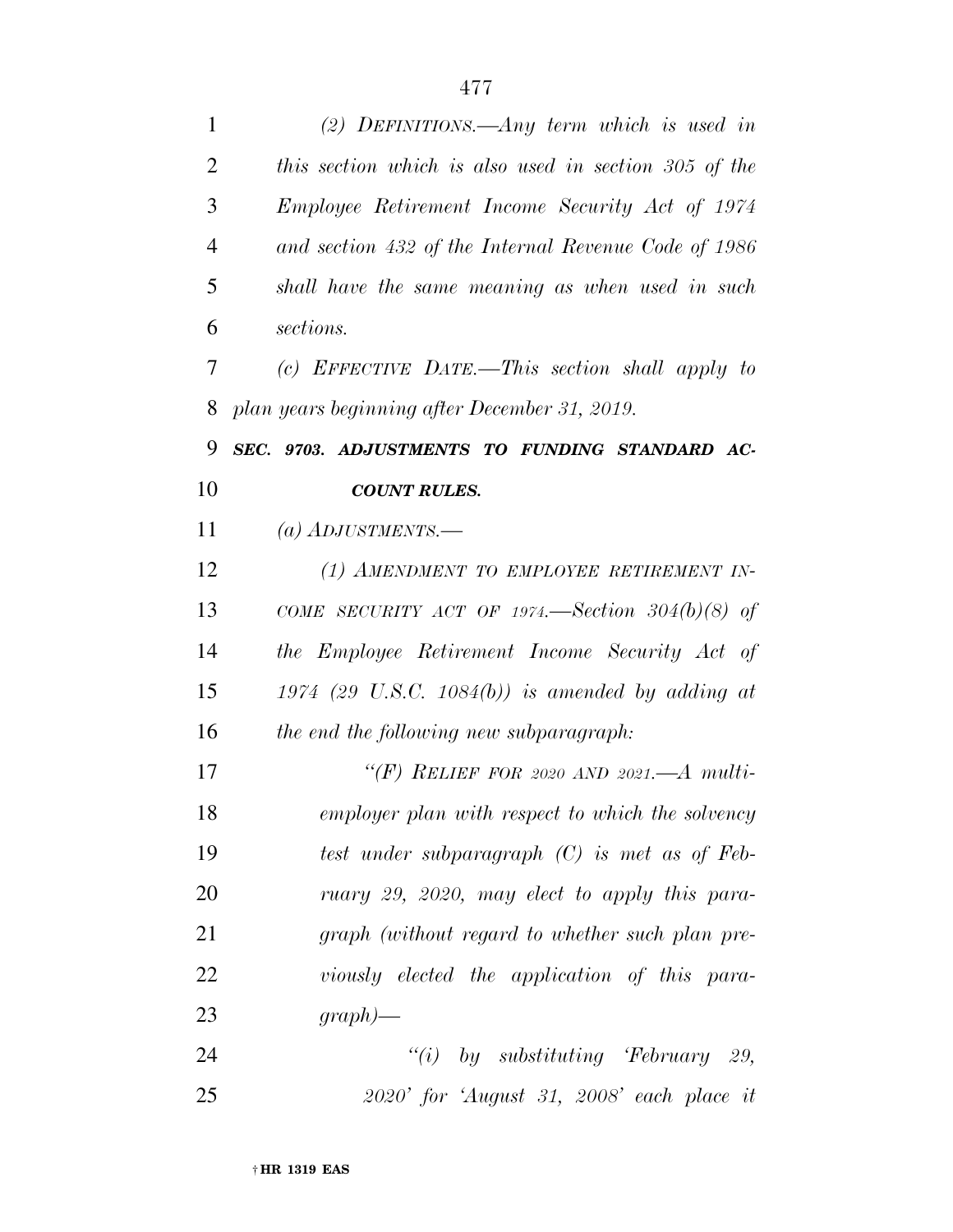*appears in subparagraphs*  $(A)(i)$ *,*  $(B)(i)(I)$ *,* 2 and  $(B)(i)(II)$ , *''(ii) by inserting 'and other losses re- lated to the virus SARS–CoV–2 or coronavirus disease 2019 (COVID–19) (in- cluding experience losses related to reduc- tions in contributions, reductions in em- ployment, and deviations from anticipated retirement rates, as determined by the plan sponsor)' after 'net investment losses' in subparagraph (A)(i), and ''(iii) by substituting 'this subpara- graph or subparagraph (A)' for 'this sub- paragraph and subparagraph (A) both' in subparagraph (B)(iii). The preceding sentence shall not apply to a plan to which special financial assistance is granted under section 4262. For purposes of the applica- tion of this subparagraph, the Secretary of the Treasury shall rely on the plan sponsor's cal- culations of plan losses unless such calculations are clearly erroneous.''.*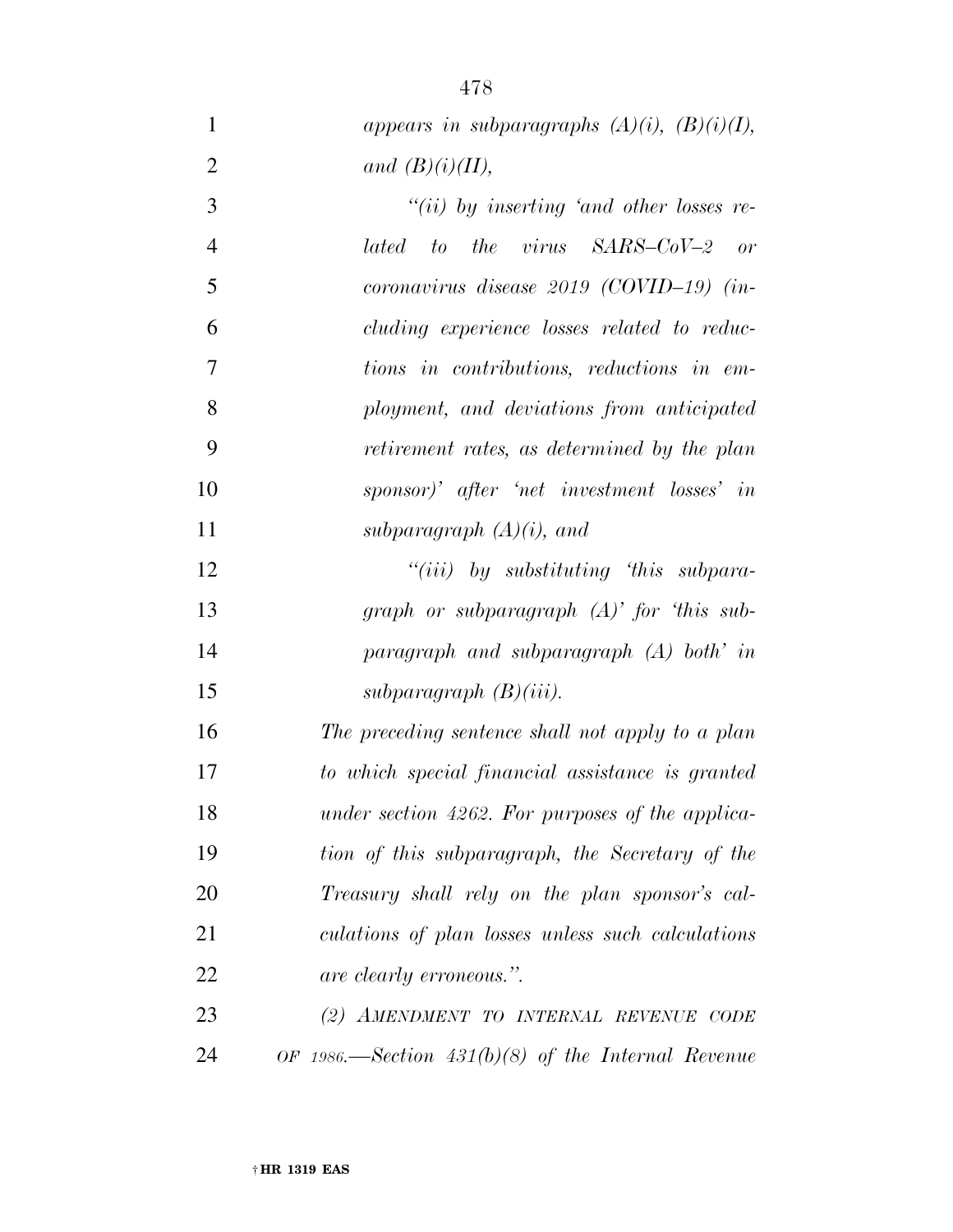*Code of 1986 is amended by adding at the end the fol-lowing new subparagraph:* 

 *''(F) RELIEF FOR 2020 AND 2021.—A multi- employer plan with respect to which the solvency test under subparagraph (C) is met as of Feb- ruary 29, 2020, may elect to apply this para- graph (without regard to whether such plan pre- viously elected the application of this para-graph)—* 

 *''(i) by substituting 'February 29, 2020' for 'August 31, 2008' each place it appears in subparagraphs (A)(i), (B)(i)(I), and (B)(i)(II),* 

 *''(ii) by inserting 'and other losses re- lated to the virus SARS–CoV–2 or coronavirus disease 2019 (COVID–19) (in- cluding experience losses related to reduc- tions in contributions, reductions in em- ployment, and deviations from anticipated retirement rates, as determined by the plan sponsor)' after 'net investment losses' in subparagraph (A)(i), and* 

 *''(iii) by substituting 'this subpara-graph or subparagraph (A)' for 'this sub-*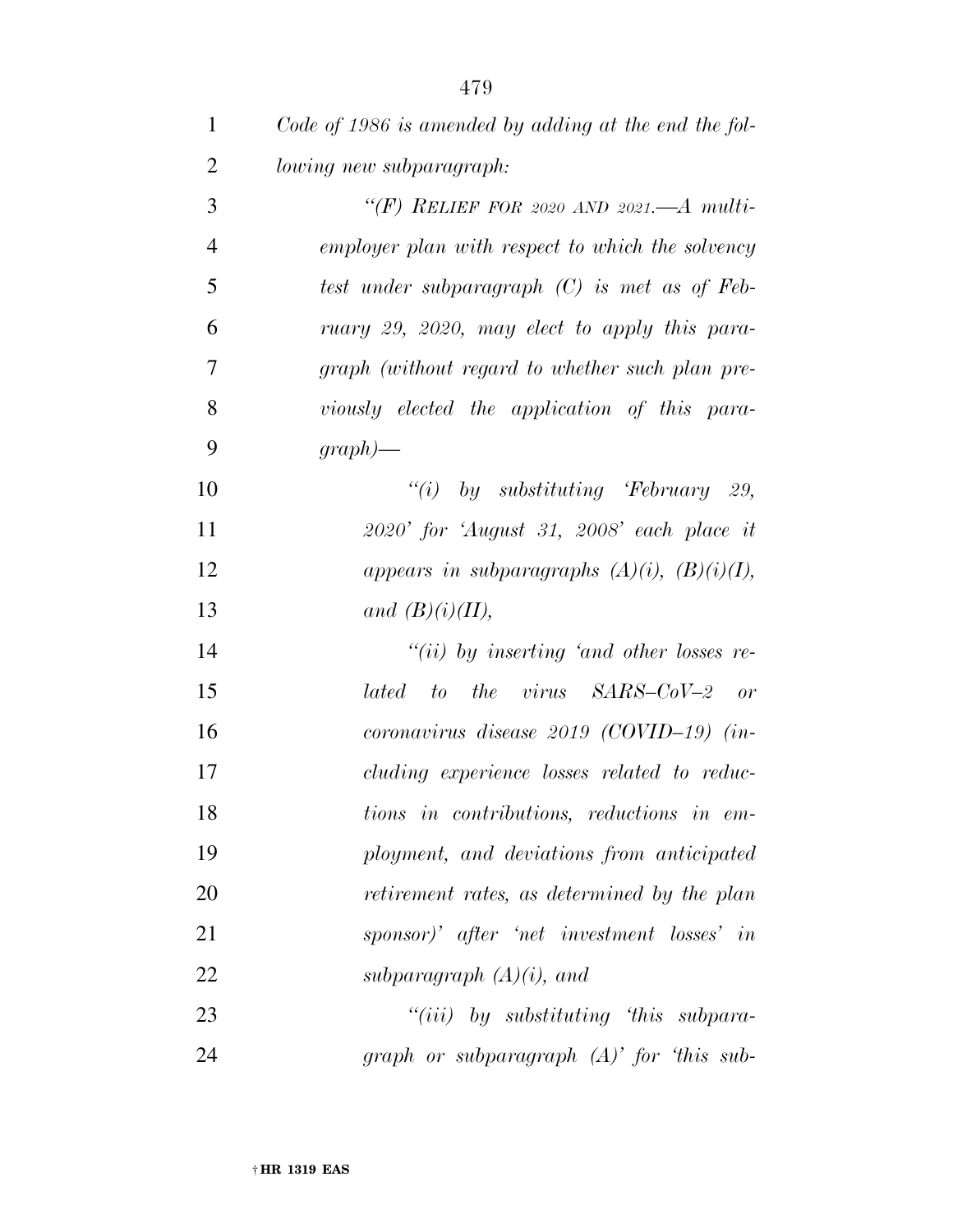*paragraph and subparagraph (A) both' in subparagraph (B)(iii). The preceding sentence shall not apply to a plan to which special financial assistance is granted under section 4262 of the Employee Retirement Income Security Act of 1974. For purposes of the application of this subparagraph, the Secretary shall rely on the plan sponsor's calculations of plan losses unless such calculations are clearly erroneous.''. (b) EFFECTIVE DATES.— (1) IN GENERAL.—The amendments made by this section shall take effect as of the first day of the first plan year ending on or after February 29, 2020, except that any election a plan makes pursuant to this section that affects the plan's funding standard account for the first plan year beginning after Feb-ruary 29, 2020, shall be disregarded for purposes of* 

 *applying the provisions of section 305 of the Em- ployee Retirement Income Security Act of 1974 and section 432 of the Internal Revenue Code of 1986 to such plan year.* 

 *(2) RESTRICTIONS ON BENEFIT INCREASES.— Notwithstanding paragraph (1), the restrictions on plan amendments increasing benefits in sections*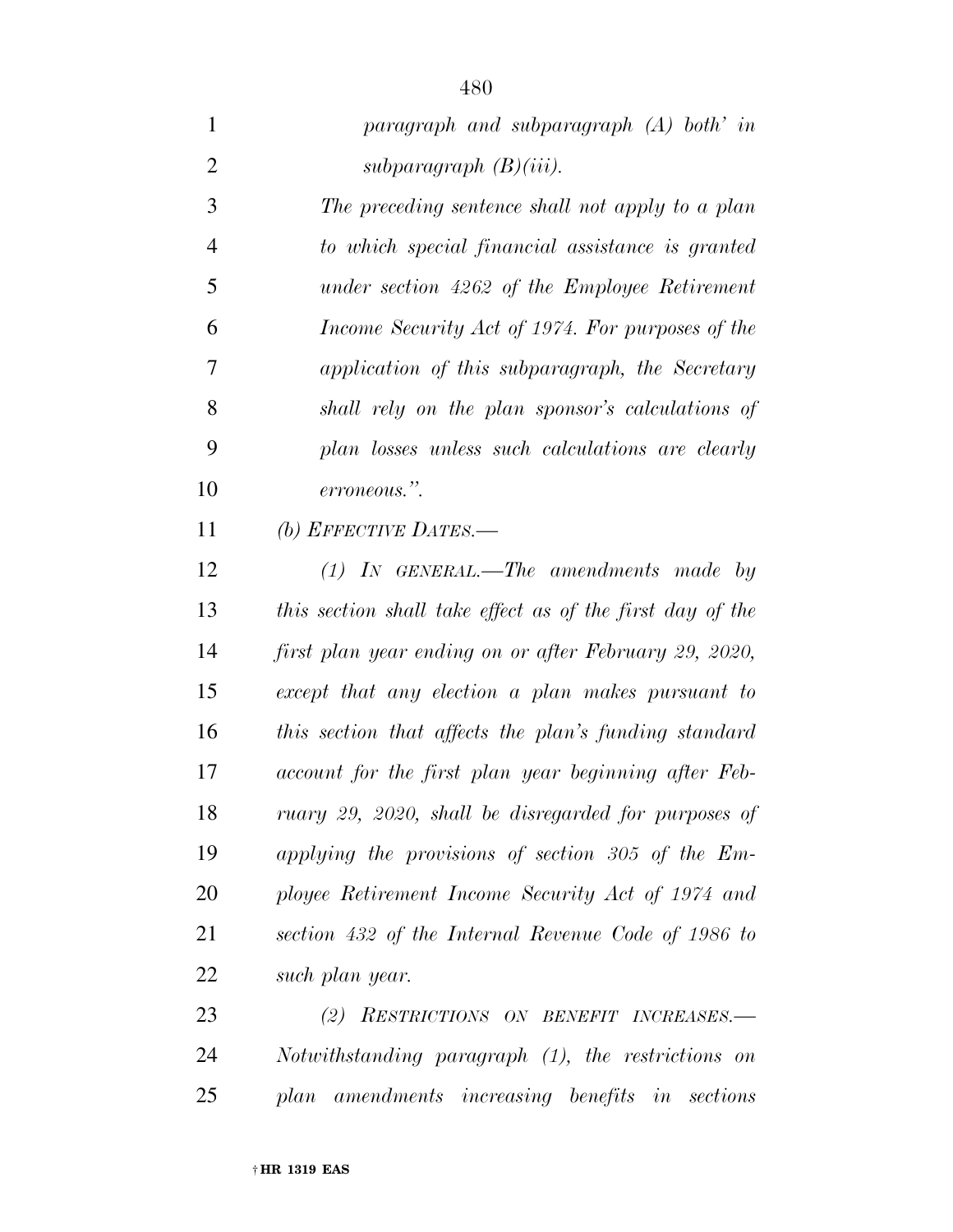*304(b)(8)(D) of such Act and 431(b)(8)(D) of such Code, as applied by the amendments made by this section, shall take effect on the date of enactment of this Act. SEC. 9704. SPECIAL FINANCIAL ASSISTANCE PROGRAM FOR FINANCIALLY TROUBLED MULTIEMPLOYER* 

*PLANS.* 

 *(a) APPROPRIATION.—Section 4005 of the Employee Retirement Income Security Act of 1974 (29 U.S.C. 1305) is amended by adding at the end the following:* 

 *''(i)(1) An eighth fund shall be established for special financial assistance to multiemployer pension plans, as provided under section 4262, and to pay for necessary ad- ministrative and operating expenses of the corporation re-lating to such assistance.* 

 *''(2) There is appropriated from the general fund such amounts as are necessary for the costs of providing finan- cial assistance under section 4262 and necessary adminis- trative and operating expenses of the corporation. The eighth fund established under this subsection shall be cred- ited with amounts from time to time as the Secretary of the Treasury, in conjunction with the Director of the Pen- sion Benefit Guaranty Corporation, determines appro- priate, from the general fund of the Treasury, but in no case shall such transfers occur after September 30, 2030.''.*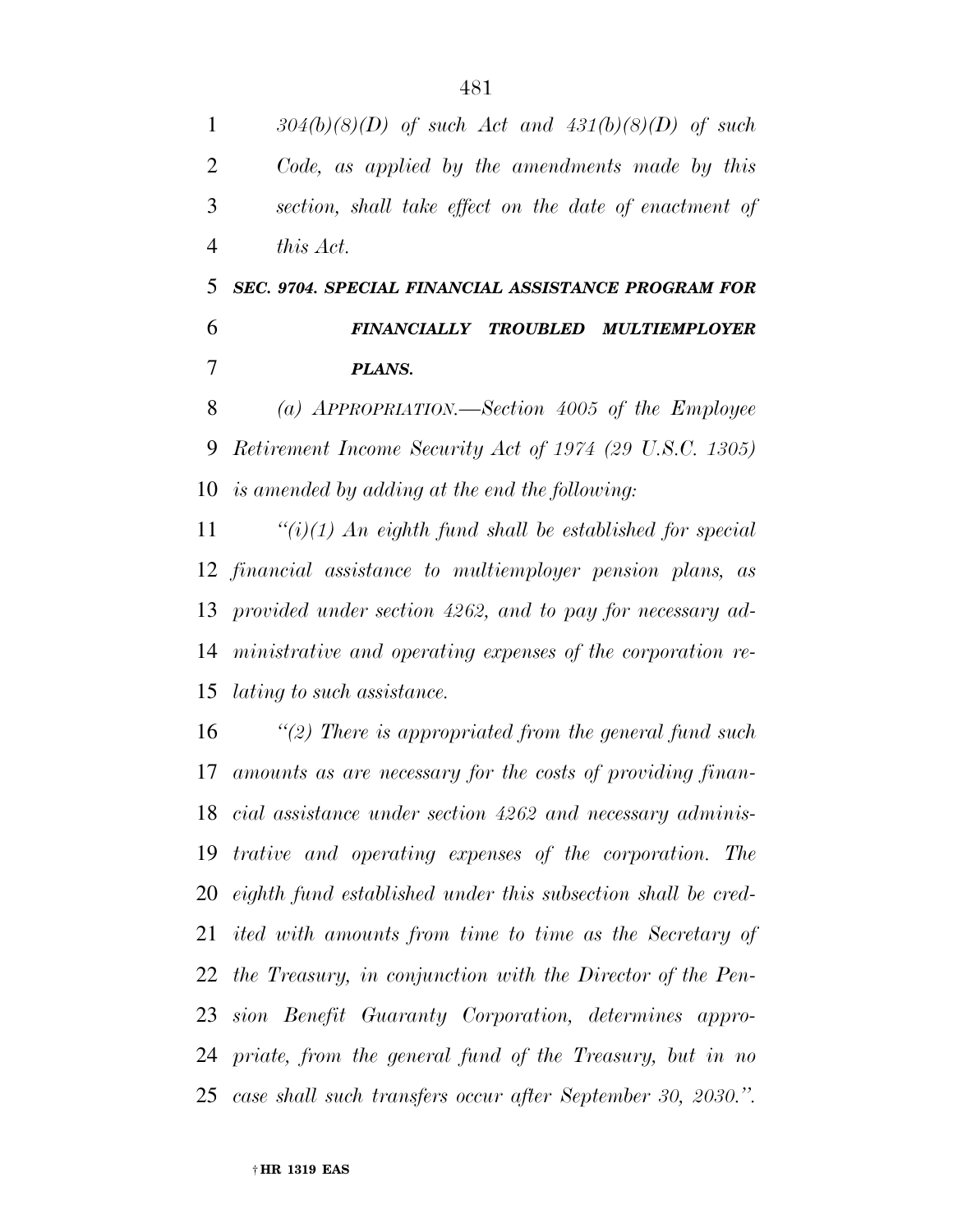| $\mathbf{1}$   | (b) FINANCIAL ASSISTANCE AUTHORITY.-The Em-                             |
|----------------|-------------------------------------------------------------------------|
| 2              | ployee Retirement Income Security Act of 1974 is amended                |
| 3              | by inserting after section 4261 of such Act $(29 \text{ U.S.C. } 1431)$ |
| $\overline{4}$ | <i>the following:</i>                                                   |
| 5              | "SEC. 4262. SPECIAL FINANCIAL ASSISTANCE BY THE COR-                    |
| 6              | PORATION.                                                               |
| 7              | "(a) SPECIAL FINANCIAL ASSISTANCE.-                                     |
| 8              | "(1) IN GENERAL.—The corporation shall pro-                             |
| 9              | vide special financial assistance to an eligible multi-                 |
| 10             | employer plan under this section, upon the applica-                     |
| 11             | tion of a plan sponsor of such a plan for such assist-                  |
| 12             | ance.                                                                   |
| 13             | "(2) INAPPLICABILITY OF CERTAIN REPAYMENT                               |
| 14             | OBLIGATION.—A plan receiving special financial as-                      |
| 15             | sistance pursuant to this section shall not be subject                  |
| 16             | to repayment obligations with respect to such special                   |
| 17             | financial assistance.                                                   |
| 18             | "(b) ELIGIBLE MULTIEMPLOYER PLANS.-                                     |
| 19             | "(1) In GENERAL.—For purposes of this section,                          |
| 20             | a multiemployer plan is an eligible multiemployer                       |
| 21             | plan if—                                                                |
| 22             | $\lq (A)$ the plan is in critical and declining                         |
| 23             | status (within the meaning of section $305(b)(6)$ )                     |
| 24             | in any plan year beginning in 2020 through                              |
| 25             | 2022;                                                                   |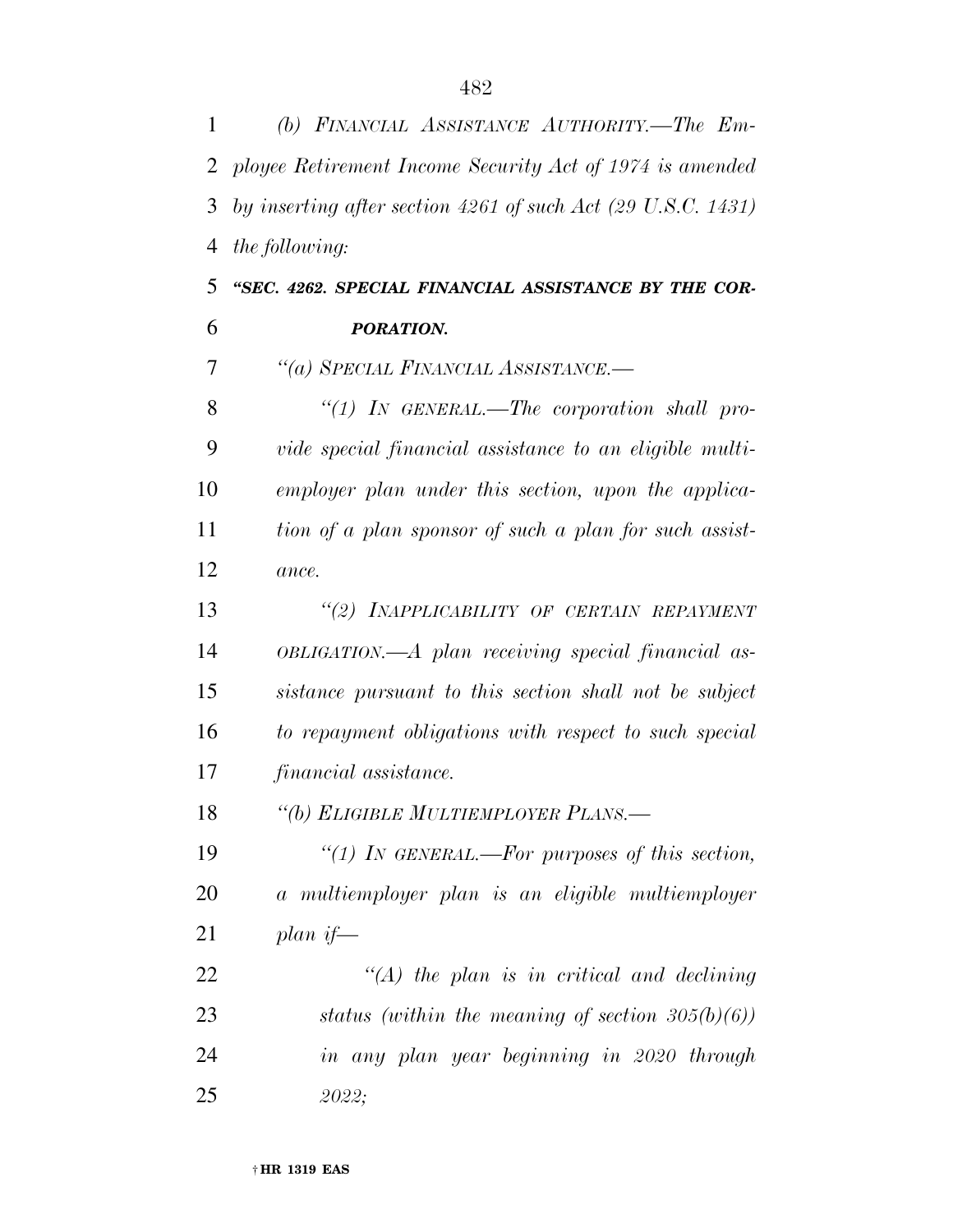*''(B) a suspension of benefits has been ap- proved with respect to the plan under section 305(e)(9) as of the date of the enactment of this section;* 

 *''(C) in any plan year beginning in 2020 through 2022, the plan is certified by the plan actuary to be in critical status (within the meaning of section 305(b)(2)), has a modified funded percentage of less than 40 percent, and has a ratio of active to inactive participants which is less than 2 to 3; or* 

 *''(D) the plan became insolvent for purposes of section 418E of the Internal Revenue Code of 1986 after December 16, 2014, and has remained so insolvent and has not been terminated as of the date of enactment of this section.* 

 *''(2) MODIFIED FUNDED PERCENTAGE.—For purposes of paragraph (1)(C), the term 'modified funded percentage' means the percentage equal to a fraction the numerator of which is current value of plan assets (as defined in section 3(26) of such Act) and the denominator of which is current liabilities (as defined in section 431(c)(6)(D) of such Code and section 304(c)(6)(D) of such Act).*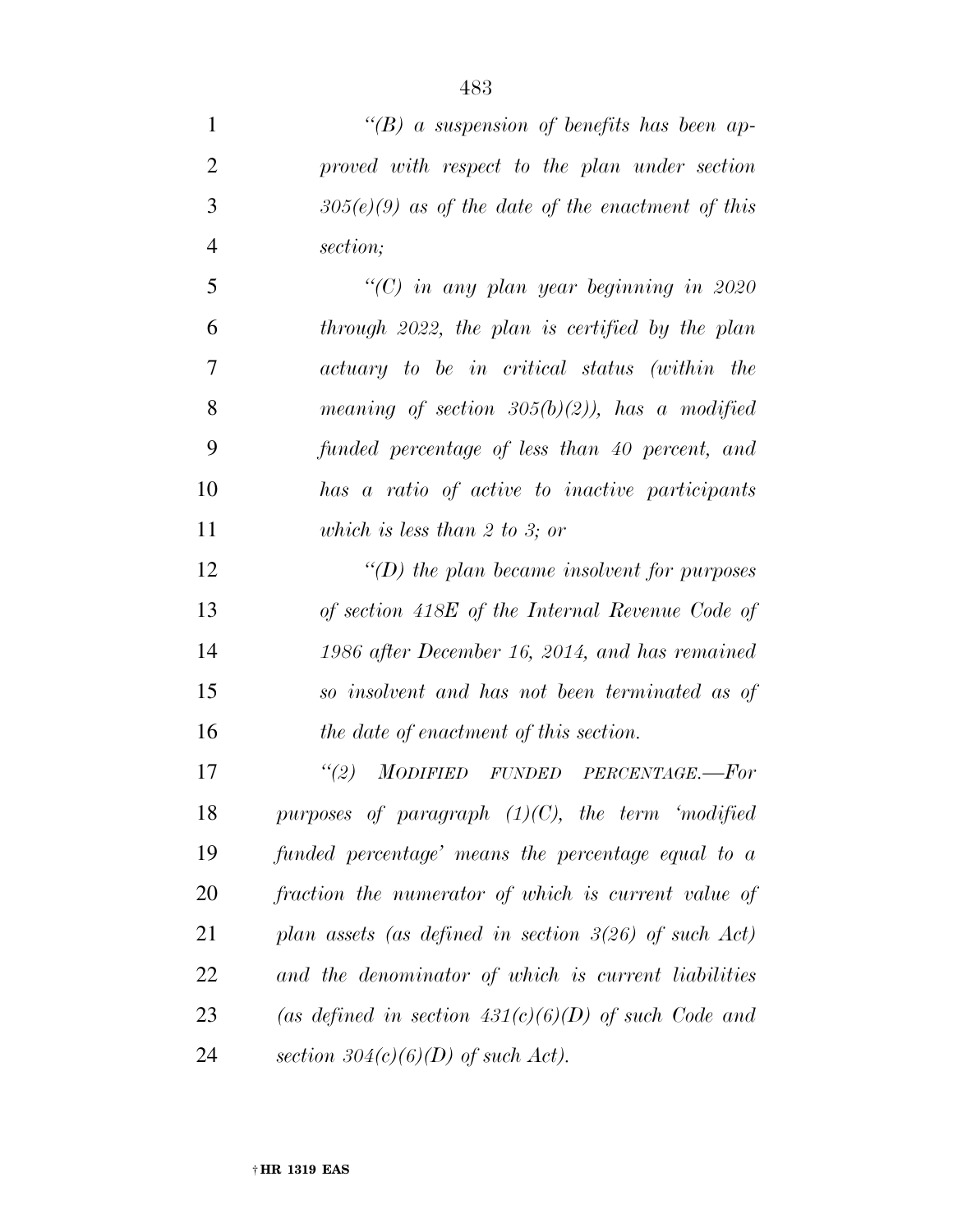*''(c) APPLICATIONS FOR SPECIAL FINANCIAL ASSIST-*

|    | 2 ANCE.—Within 120 days of the date of enactment of this      |
|----|---------------------------------------------------------------|
| 3  | section, the corporation shall issue regulations or guidance  |
| 4  | setting forth requirements for special financial assistance   |
| 5  | applications under this section. In such regulations or guid- |
| 6  | ance, the corporation shall—                                  |
| 7  | "(1) limit the materials required for a special fi-           |
| 8  | nancial assistance application to the minimum nec-            |
| 9  | essary to make a determination on the application;            |
| 10 | "(2) specify effective dates for transfers of special         |
| 11 | financial assistance following approval of an applica-        |
| 12 | tion, based on the effective date of the supporting ac-       |
| 13 | tuarial analysis and the date on which the applica-           |
| 14 | tion is submitted; and                                        |
| 15 | $\lq(3)$ provide for an alternate application for spe-        |
| 16 | cial financial assistance under this section, which           |
| 17 | may be used by a plan that has been approved for a            |
| 18 | partition under section 4233 before the date of enact-        |
| 19 | ment of this section.                                         |
| 20 | "(d) TEMPORARY PRIORITY CONSIDERATION OF AP-                  |
| 21 | PLICATIONS.-                                                  |
| 22 | "(1) IN GENERAL.—The corporation may specify                  |
| 23 | in regulations or guidance under subsection $(c)$ that,       |
| 24 | during a period no longer than the first 2 years fol-         |
| 25 | lowing the date of enactment of this section, applica-        |
|    |                                                               |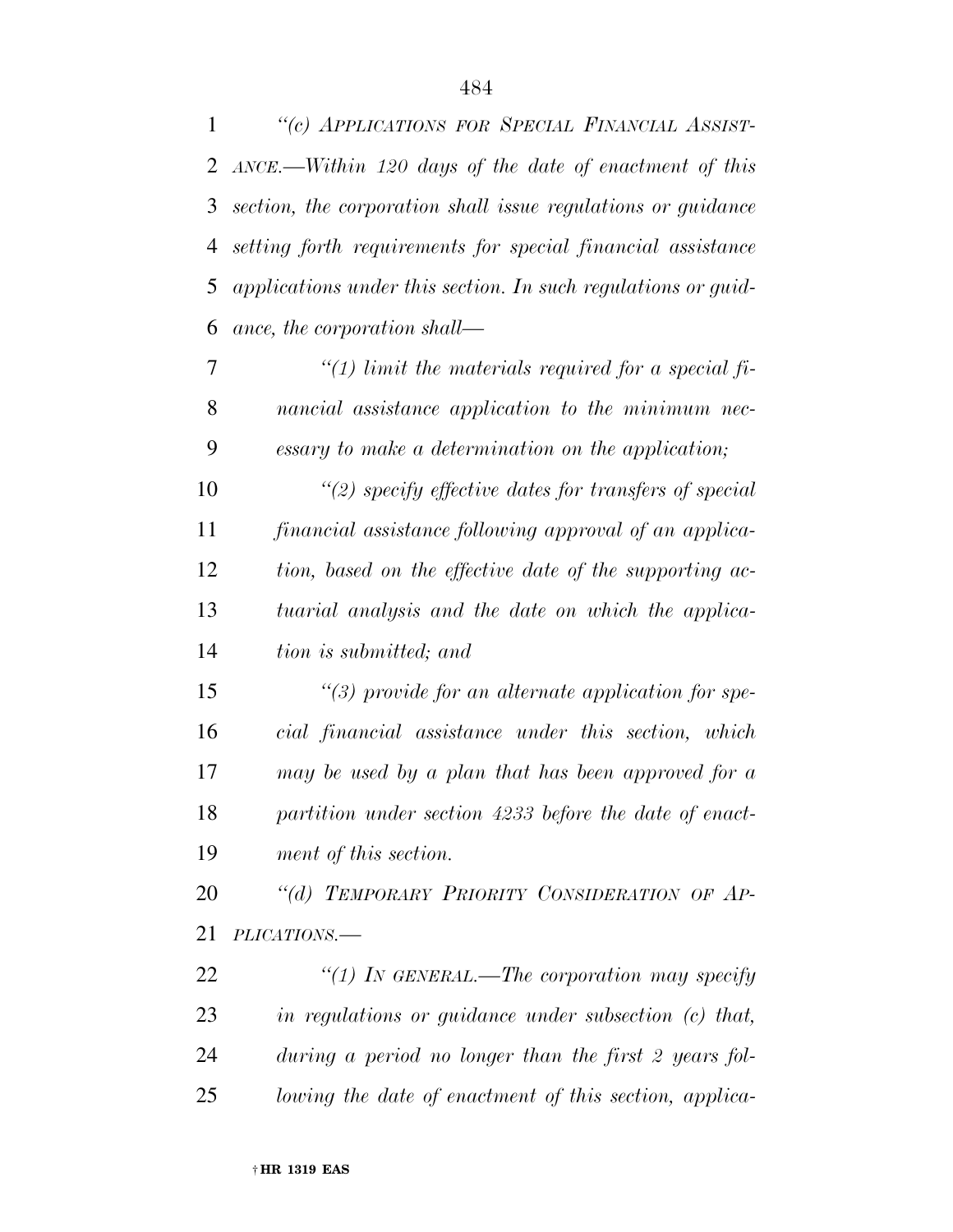| 1              | tions may not be filed by an eligible multiemployer      |
|----------------|----------------------------------------------------------|
| $\overline{2}$ | plan unless—                                             |
| 3              | $\lq (A)$ the eligible multiemployer plan is in-         |
| $\overline{4}$ | solvent or is likely to become insolvent within 5        |
| 5              | years of the date of enactment of this section;          |
| 6              | $\lq\lq B$ the corporation projects the eligible         |
| 7              | multiemployer plan to have a present value of fi-        |
| 8              | nancial assistance payments under section 4261           |
| 9              | that exceeds $$1,000,000,000$ if the special finan-      |
| 10             | cial assistance is not ordered;                          |
| 11             | $"$ (C) the eligible multiemployer plan has              |
| 12             | implemented benefit suspensions under section            |
| 13             | $305(e)(9)$ as of the date of the enactment of this      |
| 14             | section; or                                              |
| 15             | $\lq\lq(D)$ the corporation determines it appro-         |
| 16             | priate based on other similar circumstances.             |
| 17             | "(e) ACTUARIAL ASSUMPTIONS.-                             |
| 18             | "(1) ELIGIBILITY.—For purposes of determining            |
| 19             | eligibility for special financial assistance, the cor-   |
| 20             | poration shall accept assumptions incorporated in a      |
| 21             | multiemployer plan's determination that it is in crit-   |
| 22             | ical status or critical and declining status (within the |
| 23             | meaning of section $305(b)$ for certifications of plan   |
| 24             | status completed before January 1, 2021, unless such     |
| 25             | assumptions are clearly erroneous. For certifications    |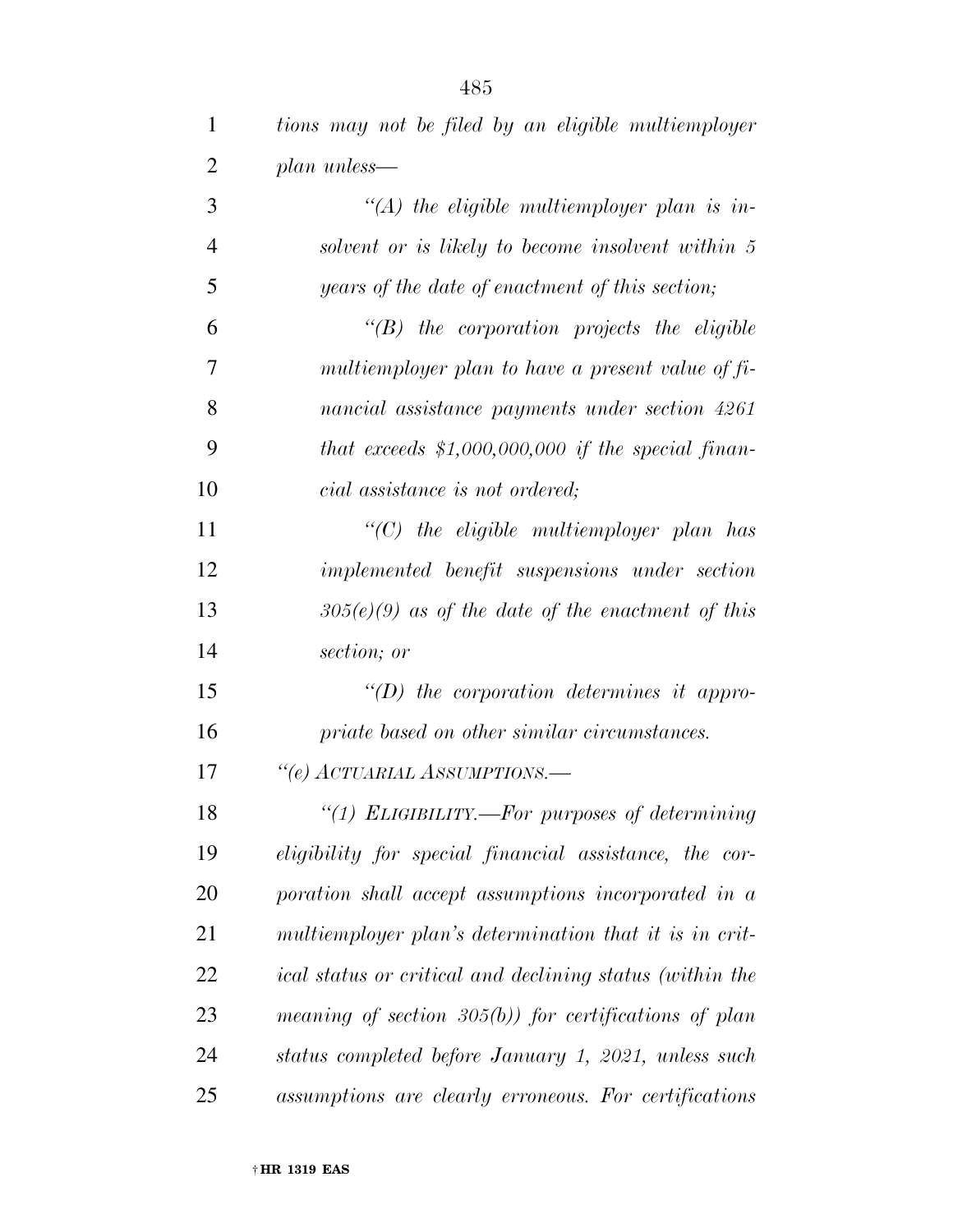| $\mathbf{1}$   | of plan status completed after December 31, 2020, a       |
|----------------|-----------------------------------------------------------|
| $\overline{2}$ | plan shall determine whether it is in critical or crit-   |
| 3              | ical and declining status for purposes of eligibility for |
| 4              | special financial assistance by using the assumptions     |
| 5              | that the plan used in its most recently completed cer-    |
| 6              | tification of plan status before January 1, 2021, un-     |
| 7              | less such assumptions (excluding the plan's interest      |
| 8              | rate) are unreasonable.                                   |
| 9              | "(2) AMOUNT OF FINANCIAL ASSISTANCE.-- $In$               |
| 10             | determining the amount of special financial assist-       |
| 11             | ance in its application, an eligible multiemployer        |
| 12             | plan shall—                                               |
| 13             | $\lq (A)$ use the interest rate used by the plan          |
| 14             | in its most recently completed certification of           |
| 15             | plan status before January 1, 2021, provided              |
| 16             | that such interest rate may not exceed the inter-         |
| 17             | est rate limit; and                                       |
| 18             | $\lq\lq(B)$ for other assumptions, use the assump-        |
| 19             | tions that the plan used in its most recently             |
| 20             | completed certification of plan status before Jan-        |
| 21             | uary 1, 2021, unless such assumptions are un-             |
| 22             | <i>reasonable.</i>                                        |
| 23             | "(3) INTEREST RATE LIMIT.—The interest rate               |
| 24             | limit for purposes of this subsection is the rate speci-  |
| 25             | fied in section $303(h)(2)(C)(iii)$ (disregarding modi-   |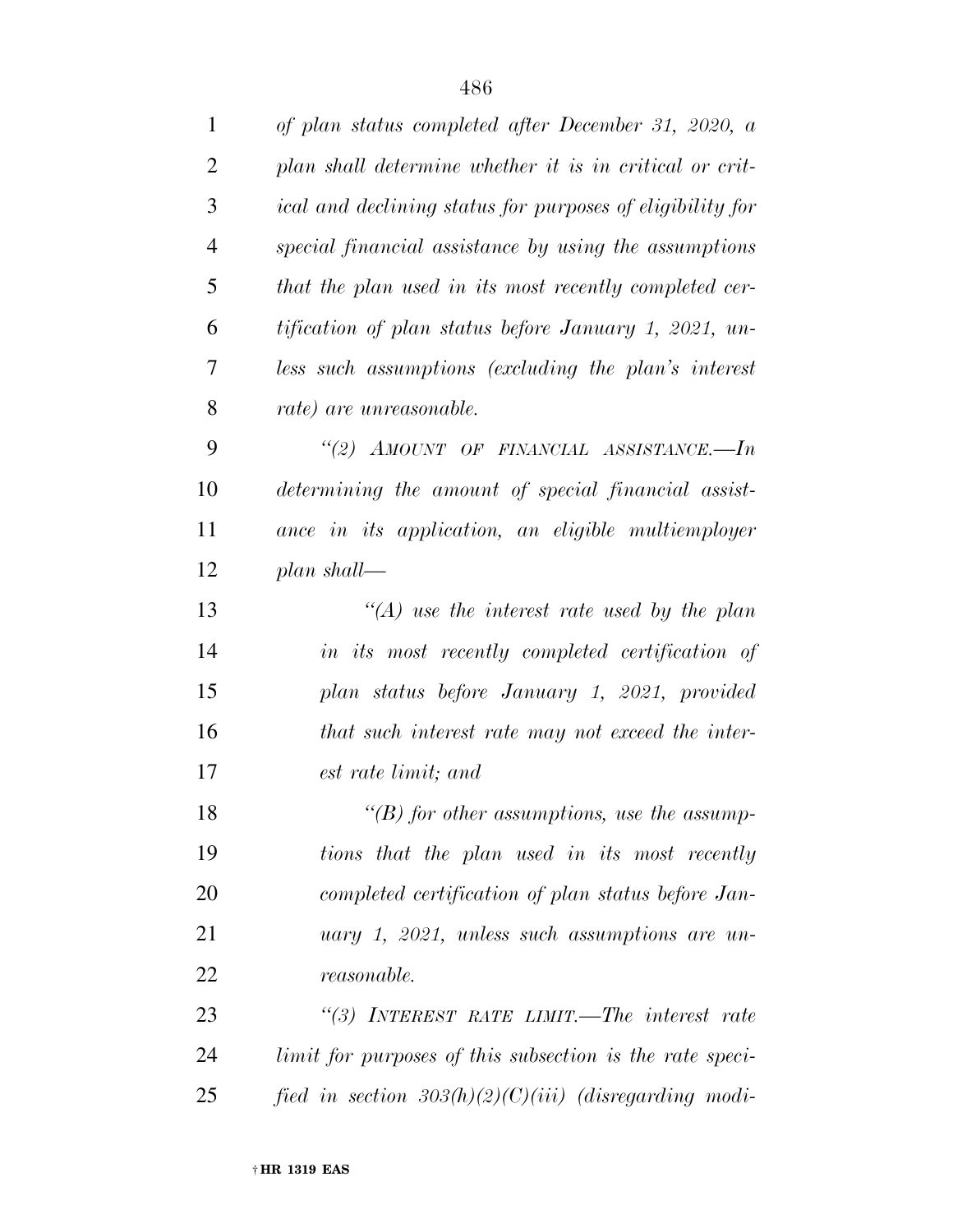| $\mathbf{1}$   | fications made under clause (iv) of such section) for             |
|----------------|-------------------------------------------------------------------|
| $\overline{2}$ | the month in which the application for special finan-             |
| 3              | cial assistance is filed by the eligible multiemployer            |
| $\overline{4}$ | plan or the 3 preceding months, with such specified               |
| 5              | rate increased by 200 basis points.                               |
| 6              | "(4) CHANGES IN ASSUMPTIONS.—If a plan de-                        |
| 7              | termines that use of one or more prior assumptions                |
| 8              | is unreasonable, the plan may propose in its applica-             |
| 9              | tion to change such assumptions, provided that the                |
| 10             | plan discloses such changes in its application and de-            |
| 11             | scribes why such assumptions are no longer reason-                |
| 12             | able. The corporation shall accept such changed as-               |
| 13             | sumptions unless it determines the changes are unrea-             |
| 14             | sonable, individually or in the aggregate. The plan               |
| 15             | may not propose a change to the interest rate other-              |
| 16             | wise required under this subsection for eligibility or            |
| 17             | financial assistance amount.                                      |
| 18             | "(f) APPLICATION DEADLINE.—Any application by $a$                 |
|                | 19 plan for special financial assistance under this section shall |
| 20             | be submitted to the corporation (and, in the case of a plan       |
| 21             | to which section $432(k)(1)(D)$ of the Internal Revenue Code      |
|                | 22 of 1986 applies, to the Secretary of the Treasury) no later    |
| 23             | than December 31, 2025, and any revised application for           |
|                |                                                                   |

 *special financial assistance shall be submitted no later than December 31, 2026.*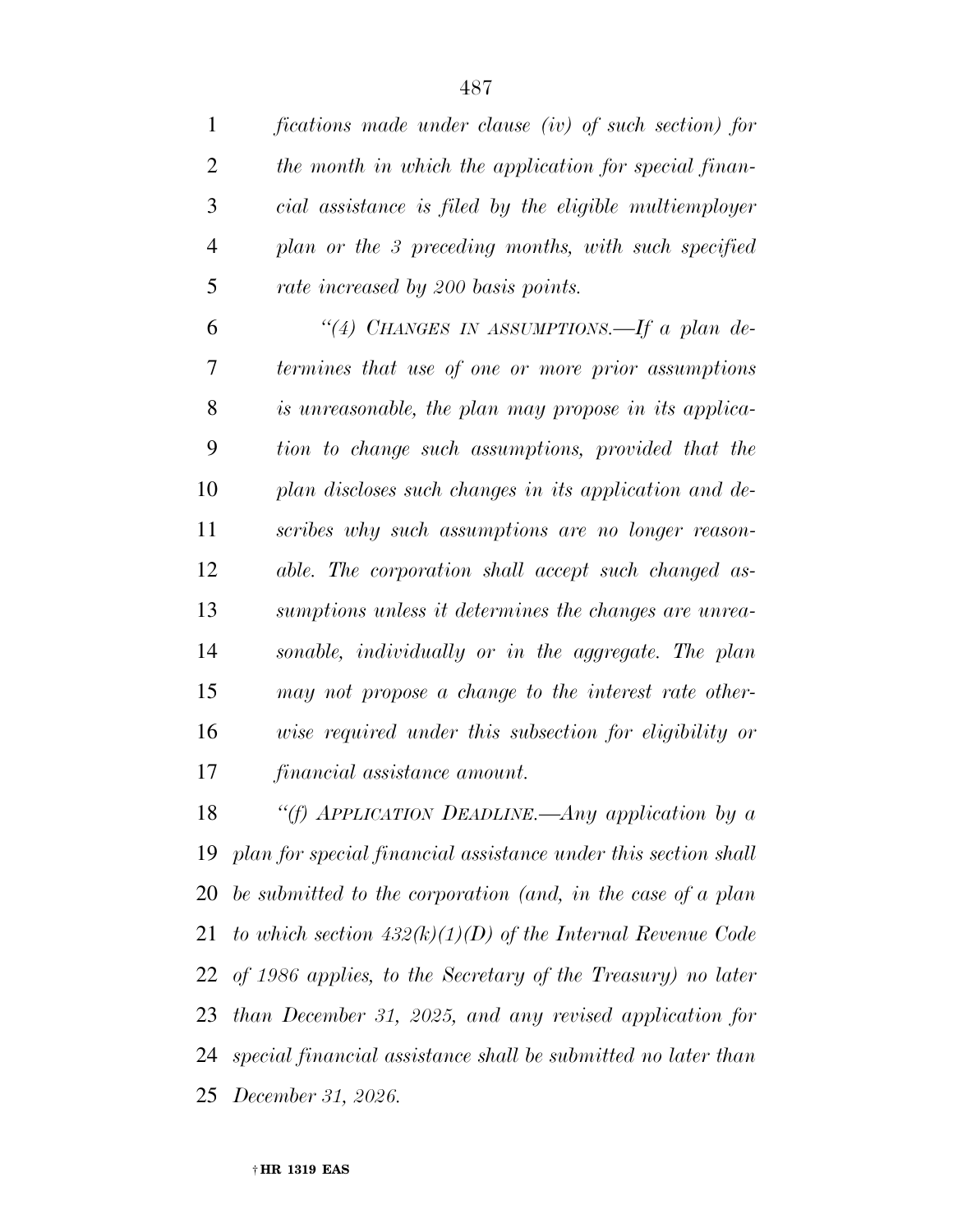*''(g) DETERMINATIONS ON APPLICATIONS.—A plan's application for special financial assistance under this sec- tion that is timely filed in accordance with the regulations or guidance issued under subsection (c) shall be deemed ap- proved unless the corporation notifies the plan within 120 days of the filing of the application that the application is incomplete, any proposed change or assumption is unrea- sonable, or the plan is not eligible under this section. Such notice shall specify the reasons the plan is ineligible for spe- cial financial assistance, any proposed change or assump- tion is unreasonable, or information is needed to complete the application. If a plan is denied assistance under this subsection, the plan may submit a revised application under this section. Any revised application for special fi- nancial assistance submitted by a plan shall be deemed ap- proved unless the corporation notifies the plan within 120 days of the filing of the revised application that the applica- tion is incomplete, any proposed change or assumption is unreasonable, or the plan is not eligible under this section. Special financial assistance issued by the corporation shall be effective on a date determined by the corporation, but no later than 1 year after a plan's special financial assist- ance application is approved by the corporation or deemed approved. The corporation shall not pay any special finan-cial assistance after September 30, 2030.*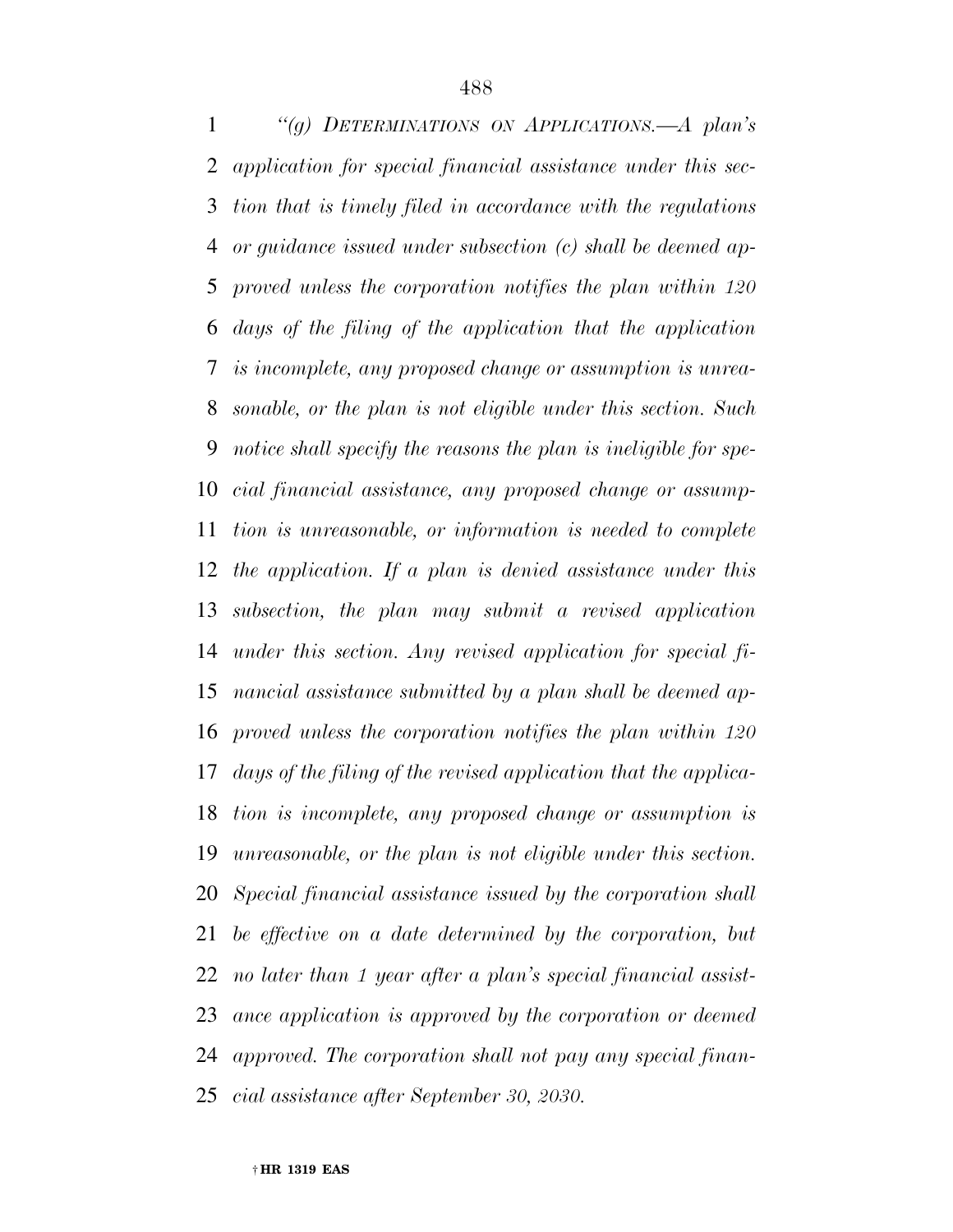*''(h) MANNER OF PAYMENT.—The payment made by the corporation to an eligible multiemployer plan under this section shall be made as a single, lump sum payment. ''(i) AMOUNT AND MANNER OF SPECIAL FINANCIAL ASSISTANCE.—* 

 *''(1) IN GENERAL.—Special financial assistance under this section shall be a transfer of funds in the amount necessary as demonstrated by the plan spon- sor on the application for such special financial as- sistance, in accordance with the requirements de- scribed in subsection (j). Special financial assistance shall be paid to such plan as soon as practicable upon approval of the application by the corporation.* 

 *''(2) NO CAP.—Special financial assistance granted by the corporation under this section shall not be capped by the guarantee under 4022A.* 

 *''(j) DETERMINATION OF AMOUNT OF SPECIAL FINAN-CIAL ASSISTANCE.—* 

 *''(1) IN GENERAL.—The amount of financial as- sistance provided to a multiemployer plan eligible for financial assistance under this section shall be such amount required for the plan to pay all benefits due during the period beginning on the date of payment of the special financial assistance payment under this section and ending on the last day of the plan year*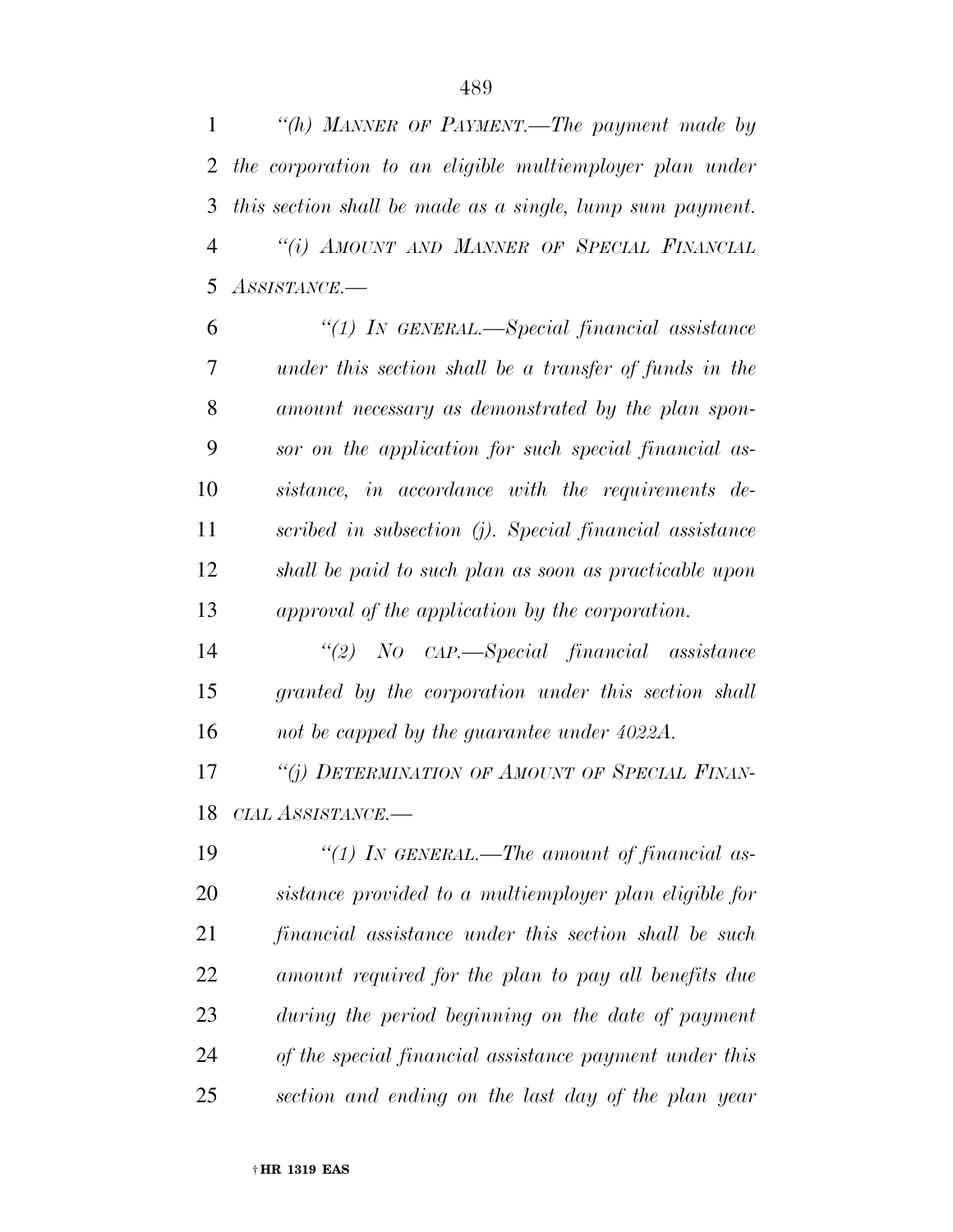| $\mathbf{1}$   | ending in 2051, with no reduction in a participant's       |
|----------------|------------------------------------------------------------|
| $\overline{2}$ | or beneficiary's accrued benefit as of the date of enact-  |
| 3              | ment of this section, except to the extent of a reduc-     |
| $\overline{4}$ | tion in accordance with section $305(e)(8)$ adopted        |
| 5              | prior to the plan's application for special financial      |
| 6              | assistance under this section, and taking into account     |
| 7              | the reinstatement of benefits required under subsection    |
| 8              | (k).                                                       |
| 9              | "(2) PROJECTIONS.—The funding projections for              |
| 10             | purposes of this section shall be performed on a deter-    |
| 11             | ministic basis.                                            |
| 12             | "(k) REINSTATEMENT OF SUSPENDED BENEFITS.-                 |
| 13             | The Secretary, in coordination with the Secretary of the   |
| 14             | Treasury, shall ensure that an eligible multiemployer plan |
| 15             | that receives special financial assistance under this sec- |
| 16             | $tion$ —                                                   |
| 17             | $\lq(1)$ reinstates any benefits that were suspended       |
| 18             | under section $305(e)(9)$ or section $4245(a)$ in accord-  |
| 19             | ance with guidance issued by the Secretary of the          |
| 20             | Treasury pursuant to section $432(k)(1)(B)$ of the In-     |
| 21             | ternal Revenue Code of 1986, effective as of the first     |
| 22             | month in which the effective date for the special fi-      |
| 23             | nancial assistance occurs, for participants and bene-      |

*ficiaries as of such month; and*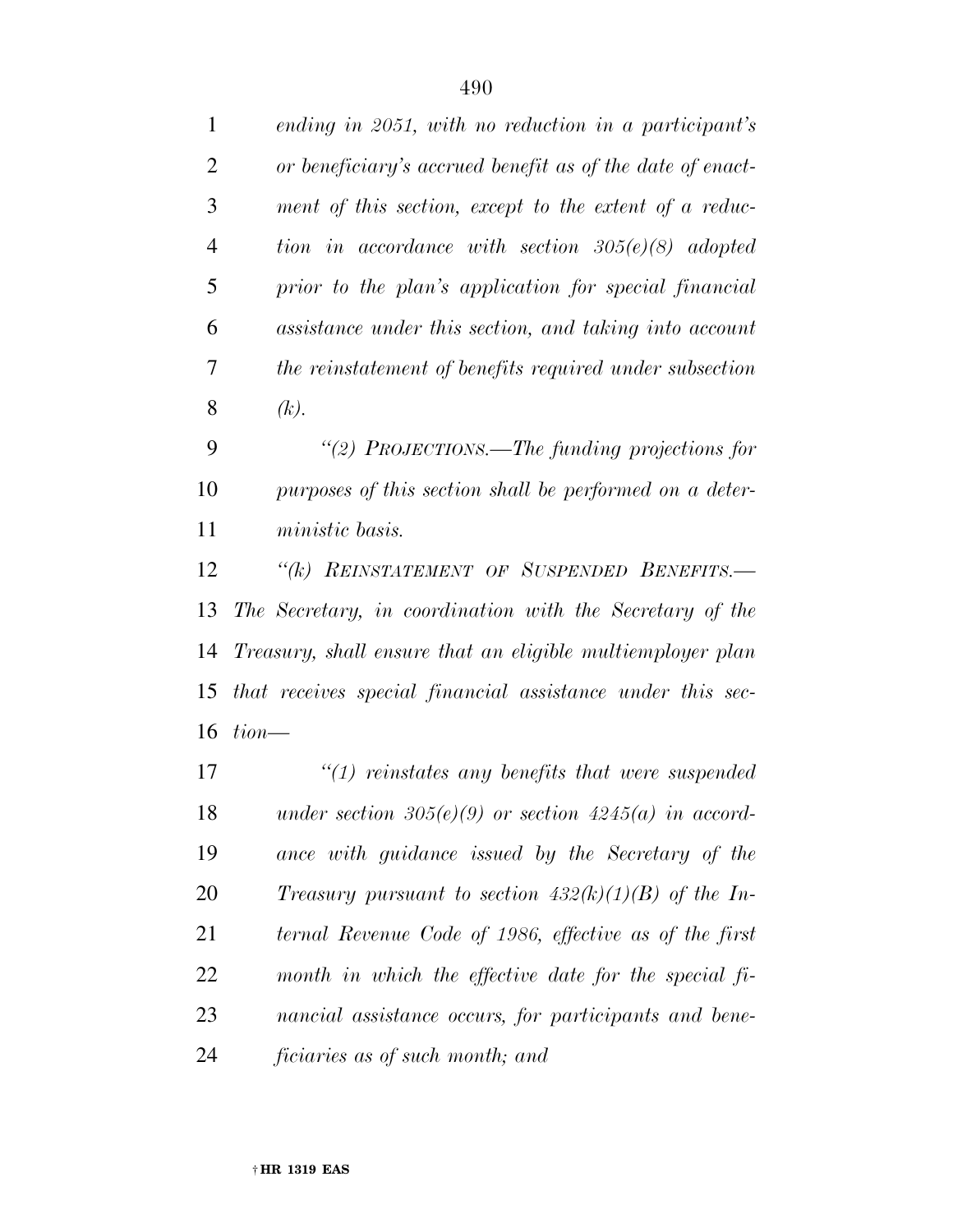| $\mathbf{1}$   | "(2) provides payments equal to the amount of                |
|----------------|--------------------------------------------------------------|
| 2              | benefits previously suspended under section $305(e)(9)$      |
| 3              | or $4245(a)$ to any participants or beneficiaries in pay     |
| $\overline{4}$ | status as of the effective date of the special financial     |
| 5              | assistance, payable, as determined by the eligible mul-      |
| 6              | tiemployer plan—                                             |
| 7              | "(A) as a lump sum within 3 months of                        |
| 8              | such effective date; or                                      |
| 9              | $\lq\lq B$ in equal monthly installments over a              |
| 10             | period of 5 years, commencing within $\beta$ months          |
| 11             | of such effective date, with no adjustment for in-           |
| 12             | terest.                                                      |
| 13             | "(1) RESTRICTIONS ON THE USE OF SPECIAL FINAN-               |
| 14             | CIAL ASSISTANCE.—Special financial assistance received       |
| 15             | under this section and any earnings thereon may be used      |
| 16             | by an eligible multiemployer plan to make benefit payments   |
| 17             | and pay plan expenses. Special financial assistance and      |
| 18             | any earnings on such assistance shall be segregated from     |
| 19             | other plan assets. Special financial assistance shall be in- |
| 20             | vested by plans in investment-grade bonds or other invest-   |
| 21             | ments as permitted by the corporation.                       |
| 22             | "(m) CONDITIONS ON PLANS RECEIVING SPECIAL FI-               |
| 23             | NANCIAL ASSISTANCE.-                                         |
| 24             | "(1) In GENERAL.—The corporation, in con-                    |

*sultation with the Secretary of the Treasury, may im-*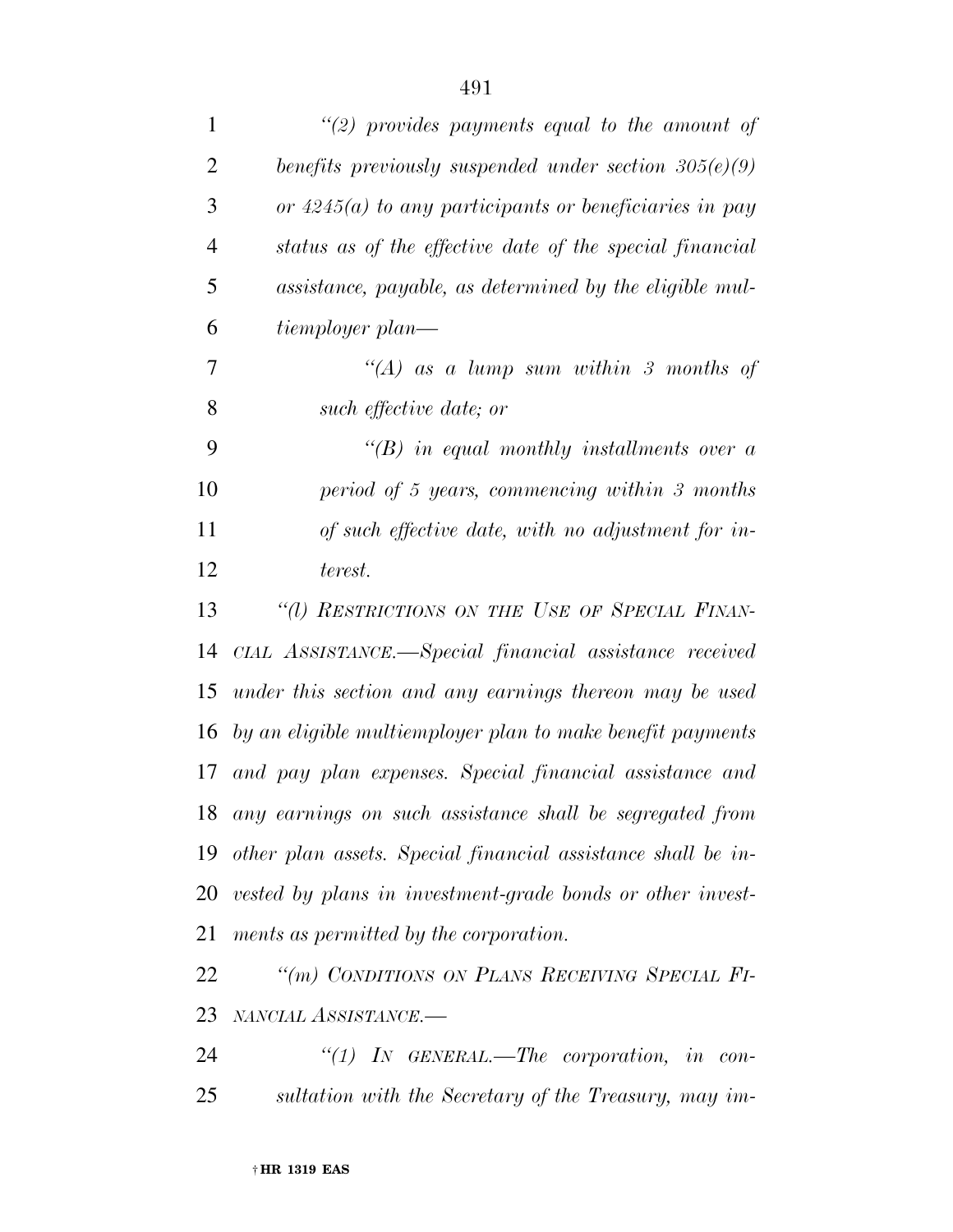| $\mathbf{1}$   | pose, by regulation or other guidance, reasonable con-   |
|----------------|----------------------------------------------------------|
| $\overline{2}$ | ditions on an eligible multiemployer plan that re-       |
| 3              | ceives special financial assistance relating to in-      |
| $\overline{4}$ | creases in future accrual rates and any retroactive      |
| 5              | benefit improvements, allocation of plan assets, reduc-  |
| 6              | tions in employer contribution rates, diversion of con-  |
| 7              | tributions to, and allocation of expenses to, other ben- |
| 8              | efit plans, and withdrawal liability.                    |
| 9              | "(2) LIMITATION.—The corporation shall not im-           |
| 10             | pose conditions on an eligible multiemployer plan as     |
| 11             | a condition of, or following receipt of, special finan-  |
| 12             | cial assistance under this section relating to-          |
| 13             | "(A) any prospective reduction in plan ben-              |
| 14             | efits (including benefits that may be adjusted           |
| 15             | pursuant to section $305(e)(8)$ ;                        |
| 16             | $\lq\lq B$ plan governance, including selection          |
| 17             | of, removal of, and terms of contracts with, trust-      |
| 18             | ees, actuaries, investment managers, and other           |
| 19             | service providers; or                                    |
| 20             | $\lq\lq$ (C) any funding rules relating to the plan      |
| 21             | receiving special financial assistance under this        |
| 22             | section.                                                 |
| 23             | "(3) PAYMENT OF PREMIUMS.—An eligible mul-               |
| 24             | tiemployer plan receiving special financial assistance   |
| 25             | under this section shall continue to pay all premiums    |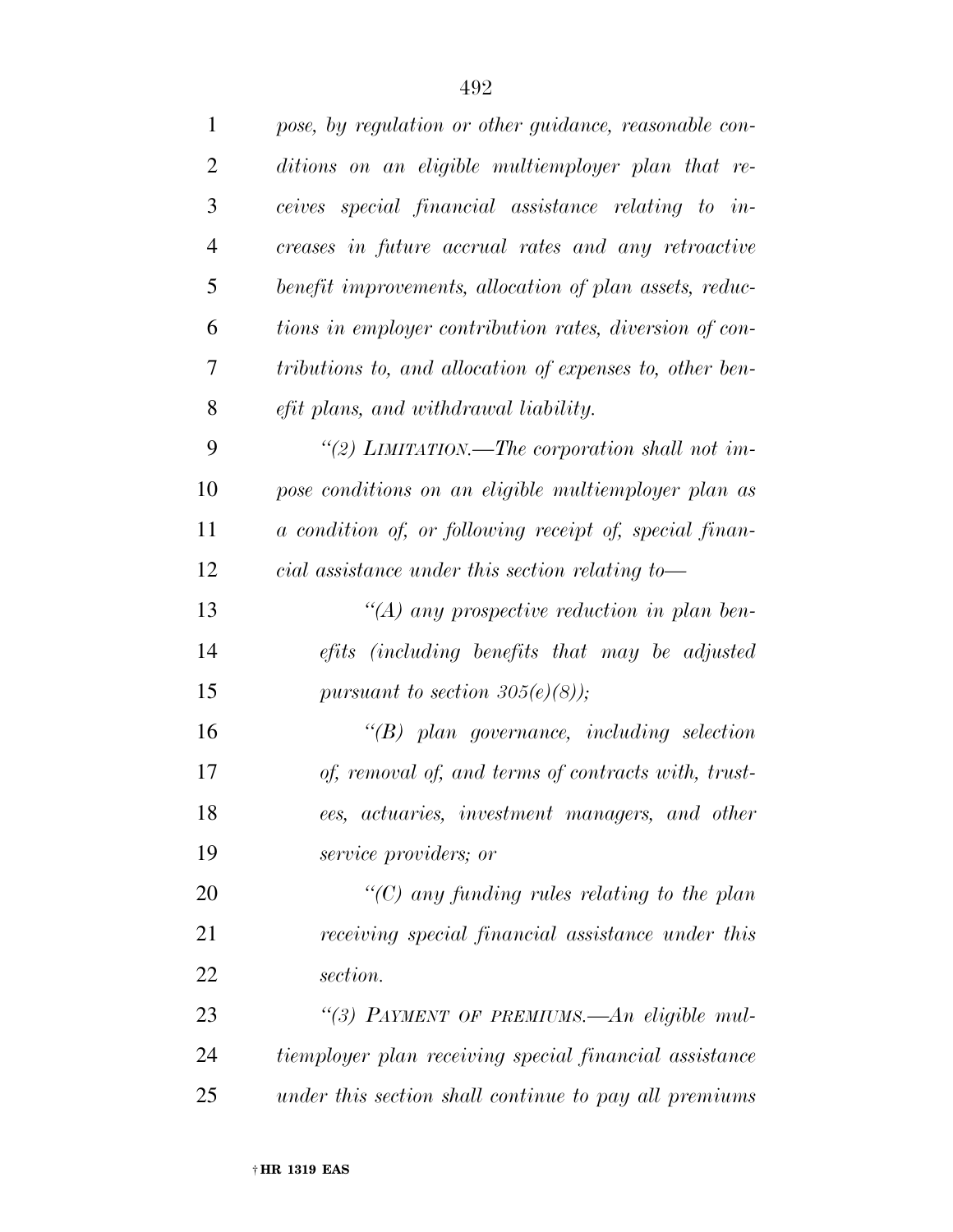| $\mathbf{1}$   | due under section 4007 for participants and bene-       |
|----------------|---------------------------------------------------------|
| $\overline{2}$ | ficiaries in the plan.                                  |
| 3              | "(4) ASSISTANCE NOT CONSIDERED FOR CERTAIN              |
| $\overline{4}$ | $PURPOSES.$ An eligible multiemployer plan that re-     |
| 5              | ceives special financial assistance shall be deemed to  |
| 6              | be in critical status within the meaning of section     |
| 7              | $305(b)(2)$ until the last plan year ending in 2051.    |
| 8              | "(5) INSOLVENT PLANS.—An eligible multiem-              |
| 9              | ployer plan receiving special financial assistance      |
| 10             | under this section that subsequently becomes insolvent  |
| 11             | will be subject to the current rules and guarantee for  |
| 12             | <i>insolvent plans.</i>                                 |
| 13             | "(6) INELIGIBILITY FOR OTHER ASSISTANCE.-               |
| 14             | An eligible multiemployer plan that receives special    |
| 15             | financial assistance under this section is not eligible |
| 16             | to apply for a new suspension of benefits under sec-    |
| 17             | <i>tion</i> $305(e)(9)(G)$ .                            |
| $\sim$         | (1)                                                     |

 *''(n) COORDINATION WITH SECRETARY OF THE TREASURY.—In prescribing the application process for eli- gible multiemployer plans to receive special financial as- sistance under this section and reviewing applications of such plans, the corporation shall coordinate with the Sec-retary of the Treasury in the following manner:* 

 *''(1) In the case of a plan which has suspended benefits under section 305(e)(9)—*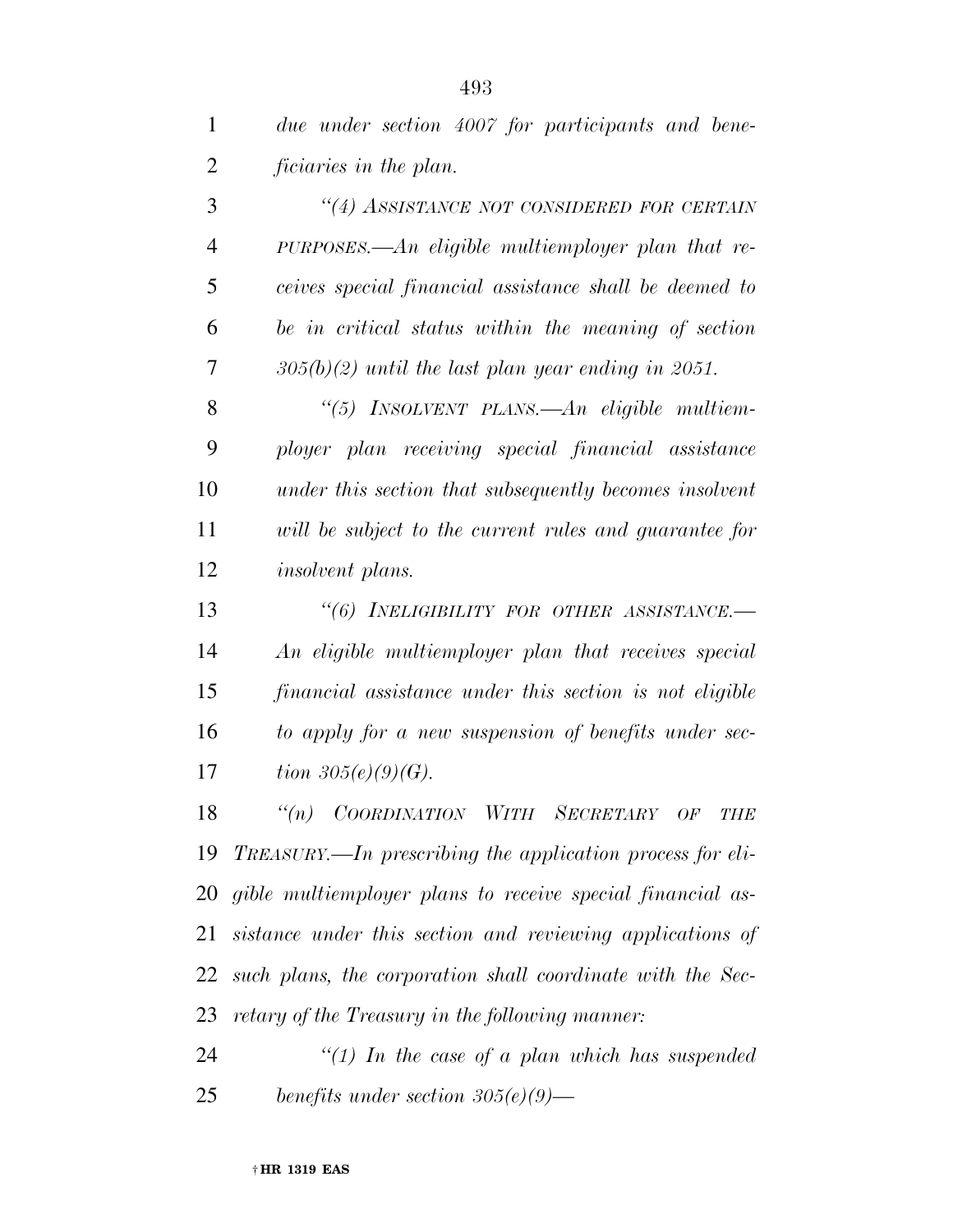| $\mathbf{1}$   | $\mathcal{H}(A)$ in determining whether to approve the  |
|----------------|---------------------------------------------------------|
| $\overline{2}$ | application, the corporation shall consult with         |
| 3              | the Secretary of the Treasury regarding the             |
| $\overline{4}$ | plan's proposed method of reinstating benefits, as      |
| 5              | described in the plan's application and in ac-          |
| 6              | cordance with guidance issued by the Secretary          |
| 7              | of the Treasury, and                                    |
| 8              | $\lq\lq B$ the corporation shall consult with the       |
| 9              | Secretary of the Treasury regarding the amount          |
| 10             | of special financial assistance needed based on         |
| 11             | the projected funded status of the plan as of the       |
| 12             | last day of the plan year ending in 2051, wheth-        |
| 13             | er the plan proposes to repay benefits over 5           |
| 14             | years or as a lump sum, as required by sub-             |
| 15             | section $(k)(2)$ , and any other relevant factors, as   |
| 16             | determined by the corporation in consultation           |
| 17             | with the Secretary of the Treasury, to ensure the       |
| 18             | amount of assistance is sufficient to meet such         |
| 19             | requirement and is sufficient to pay benefits as        |
| 20             | <i>required in subsection (j)(1).</i>                   |
| 21             | "(2) In the case of any plan which proposes in          |
| 22             | its application to change the assumptions used, as      |
| 23             | provided in subsection $(e)(4)$ , the corporation shall |
| 24             | consult with the Secretary of the Treasury regarding    |

*such proposed change in assumptions.*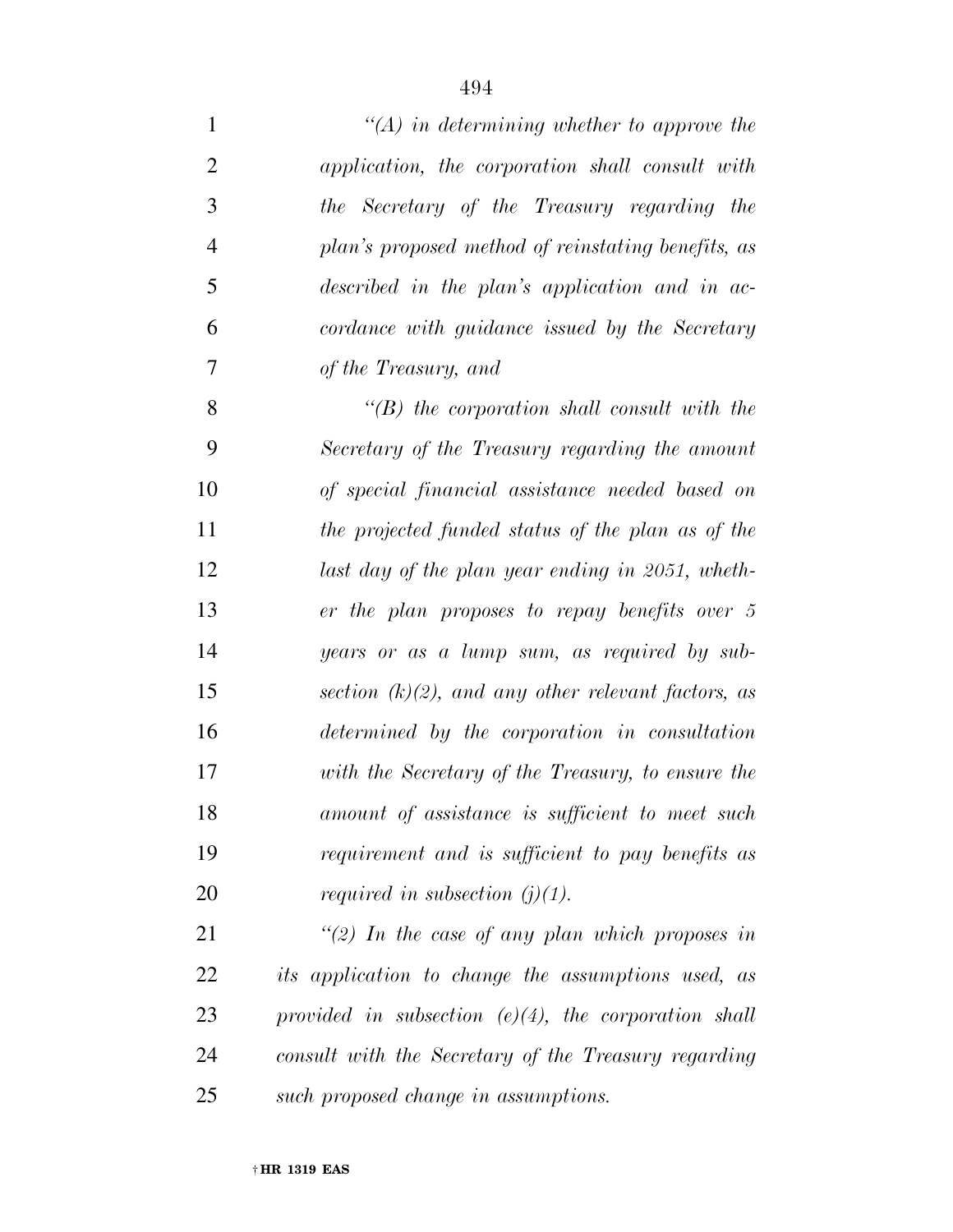| $\mathbf{1}$   | "(3) If the corporation specifies in regulations or      |
|----------------|----------------------------------------------------------|
| $\overline{2}$ | guidance that temporary priority consideration is        |
| 3              | available for plans which are insolvent within the       |
| $\overline{4}$ | meaning of section 418E of the Internal Revenue          |
| 5              | Code of 1986 or likely to become so insolvent or for     |
| 6              | plans which have suspended benefits under section        |
| 7              | $305(e)(9)$ , or that availability is otherwise based on |
| 8              | the funded status of the plan under section 305, as      |
| 9              | permitted by subsection (d), the corporation shall con-  |
| 10             | sult with the Secretary of the Treasury regarding any    |
| 11             | granting of priority consideration to such plans.".      |
| 12             | (c) PREMIUM RATE INCREASE.—Section $4006(a)(3)$ of       |
| 13             | the Employee Retirement Income Security Act of 1974 (29) |
| 14             | U.S.C. 1306(a)(3)) is amended—                           |
| 15             | $(1)$ in subparagraph $(A)$ —                            |
| 16             | $(A)$ in clause $(vi)$ —                                 |
| 17             | $(i)$ by inserting ", and before January                 |
| 18             | 1, 2031" after "December 31, 2014,"; and                 |
| 19             | $(ii)$ by striking "or" at the end;                      |
| 20             | $(B)$ in clause $(vii)$ —                                |
| 21             | $(i)$ by moving the margin 2 ems to the                  |
| 22             | $left;$ and                                              |
| 23             | $(ii)$ in subclause $(II)$ , by striking the             |
| 24             | period and inserting ", or"; and                         |
| 25             | $(C)$ by adding at the end the following:                |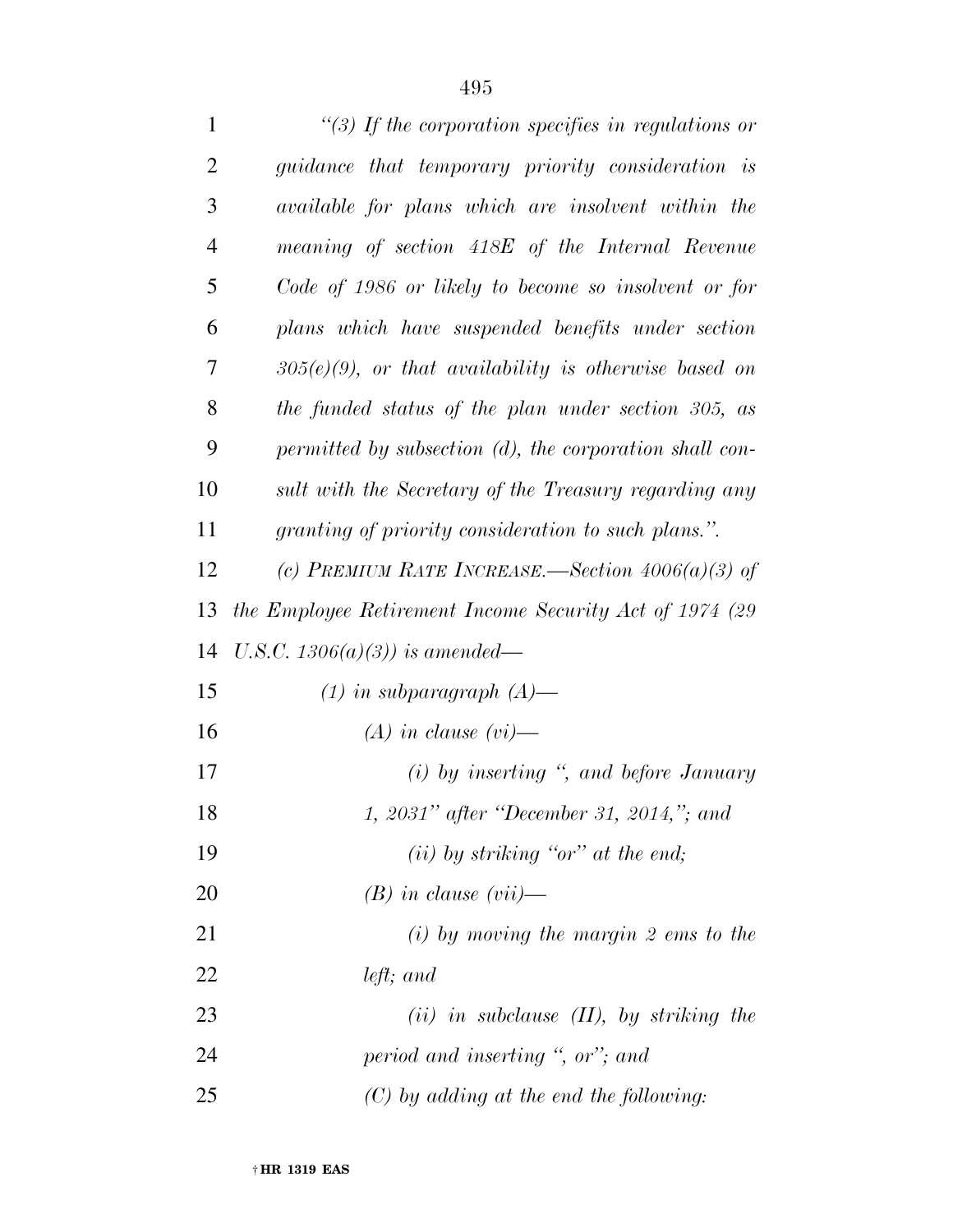| 1              | "(viii) in the case of a multiemployer plan, for             |
|----------------|--------------------------------------------------------------|
| $\overline{2}$ | plan years beginning after December 31, 2030, \$52           |
| 3              | for each individual who is a participant in such plan        |
| $\overline{4}$ | during the applicable plan year."; and                       |
| 5              | $(2)$ by adding at the end the following:                    |
| 6              | "(N) For each plan year beginning in a calendar year         |
| 7              | after 2031, there shall be substituted for the dollar amount |
| 8              | specified in clause (viii) of subparagraph $(A)$ an amount   |
| 9              | equal to the greater of $\equiv$                             |
| 10             | $"(i)$ the product derived by multiplying such dol-          |
| 11             | lar amount by the ratio of $\equiv$                          |
| 12             | "(I) the national average wage index (as de-                 |
| 13             | fined in section $209(k)(1)$ of the Social Security          |
| 14             | Act) for the first of the 2 calendar years pre-              |
| 15             | ceding the calendar year in which such plan                  |
| 16             | year begins, to                                              |
| 17             | "(II) the national average wage index (as so                 |
| 18             | defined) for 2029; and                                       |
| 19             | $``(ii)$ such dollar amount for plan years begin-            |
| 20             | ning in the preceding calendar year.                         |
| 21             | If the amount determined under this subparagraph is          |
| <u>22</u>      | not a multiple of \$1, such product shall be rounded         |
| 23             | to the nearest multiple of $$1."$ .                          |
| 24             | (d) AMENDMENTS TO INTERNAL REVENUE CODE OF                   |
| 25             | $1986-$                                                      |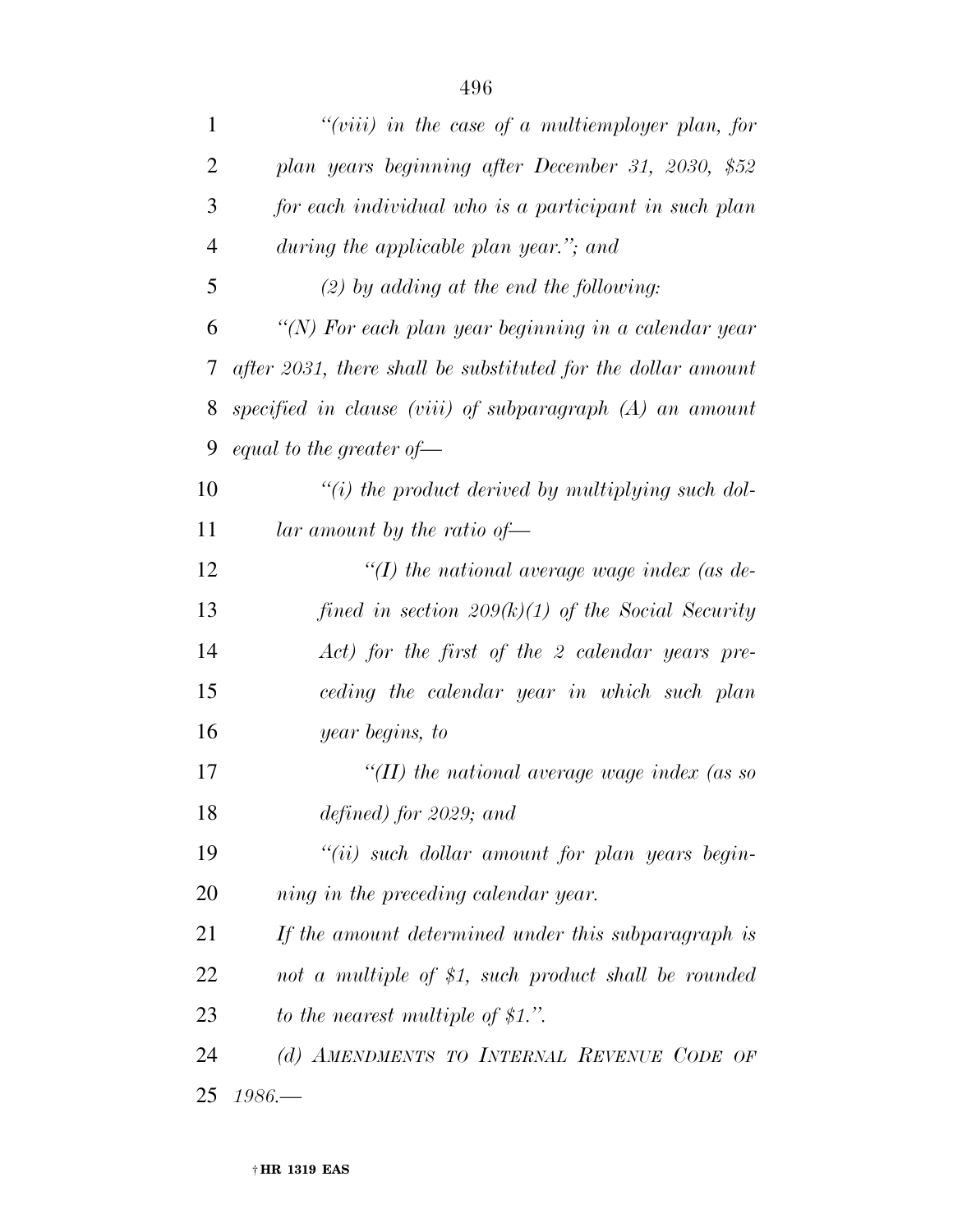| $\mathbf{1}$   | (1) IN GENERAL.—Section $432(a)$ of the Internal          |
|----------------|-----------------------------------------------------------|
| $\overline{2}$ | Revenue Code of 1986 is amended—                          |
| 3              | $(A)$ by striking "and" at the end of para-               |
| $\overline{4}$ | graph $(2)(B)$ ,                                          |
| 5              | $(B)$ by striking the period at the end of                |
| 6              | paragraph $(3)(B)$ and inserting ", and", and             |
| $\overline{7}$ | $(C)$ by adding at the end the following new              |
| 8              | <i>paragraph:</i>                                         |
| 9              | $\lq(4)$ if the plan is an eligible multiemployer         |
| 10             | plan which is applying for or receiving special finan-    |
| 11             | cial assistance under section 4262 of the Employee        |
| 12             | Retirement Income Security Act of 1974, the require-      |
| 13             | ments of subsection $(k)$ shall apply to the plan.".      |
| 14             | (2) PLANS RECEIVING SPECIAL FINANCIAL AS-                 |
| 15             | <i>IN</i> CRITICAL STATUS.—Section<br>SISTANCE TO BE      |
| 16             | $432(b)$ of the Internal Revenue Code of 1986 is          |
| 17             | amended by adding at the end the following new            |
| 18             | <i>paragraph:</i>                                         |
| 19             | "(7) PLANS RECEIVING SPECIAL FINANCIAL AS-                |
| 20             | SISTANCE.—If an eligible multiemployer plan receiv-       |
| 21             | ing special financial assistance under section 4262 of    |
| 22             | the Employee Retirement Income Security Act of            |
| 23             | 1974 meets the requirements of subsection $(k)(2)$ , not- |
| 24             | withstanding the preceding paragraphs of this sub-        |
| 25             | section, the plan shall be deemed to be in critical sta-  |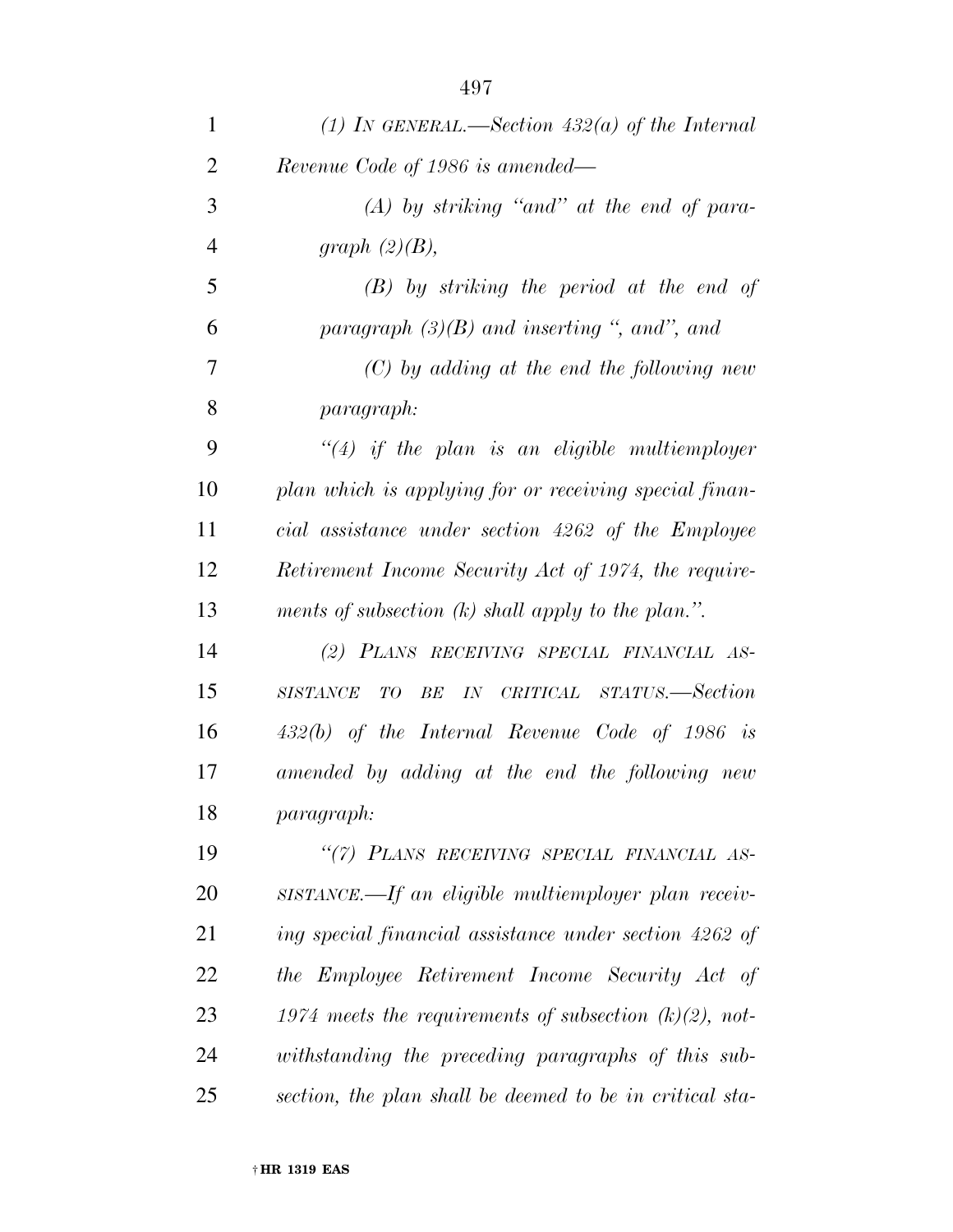| $\mathbf{1}$   | tus for plan years beginning with the plan year in      |
|----------------|---------------------------------------------------------|
| $\overline{2}$ | which the effective date for such assistance occurs and |
| 3              | ending with the last plan year ending in 2051.".        |
| $\overline{4}$ | (3) RULES RELATING TO ELIGIBLE MULTIEM-                 |
| 5              | PLOYER PLANS.—Section 432 of the Internal Revenue       |
| 6              | Code of 1986 is amended by adding at the end the fol-   |
| 7              | lowing new subsection:                                  |
| 8              | "(k) RULES RELATING TO ELIGIBLE MULTIEMPLOYER           |
| 9              | PLANS.                                                  |
| 10             | "(1) PLANS APPLYING FOR SPECIAL FINANCIAL               |
| 11             | $ASSISTANCE.$ the case of an eligible multiem-          |
| 12             | ployer plan which applies for special financial assist- |
| 13             | ance under section $4262$ of such $Act$ —               |
| 14             | "(A) IN GENERAL.—Such application shall                 |
| 15             | be submitted in accordance with the require-            |
| 16             | ments of such section, including any guidance           |
| 17             | issued thereunder by the Pension Benefit Guar-          |
| 18             | anty Corporation.                                       |
| 19             | "(B) REINSTATEMENT OF SUSPENDED BEN-                    |
| 20             | EFITS.—In the case of a plan for which a sus-           |
| 21             | pension of benefits has been approved under sub-        |
| 22             | section $(e)(9)$ , the application shall describe the   |
| 23             | manner in which suspended benefits will be rein-        |
| 24             | stated in accordance with paragraph $(2)(A)$ and        |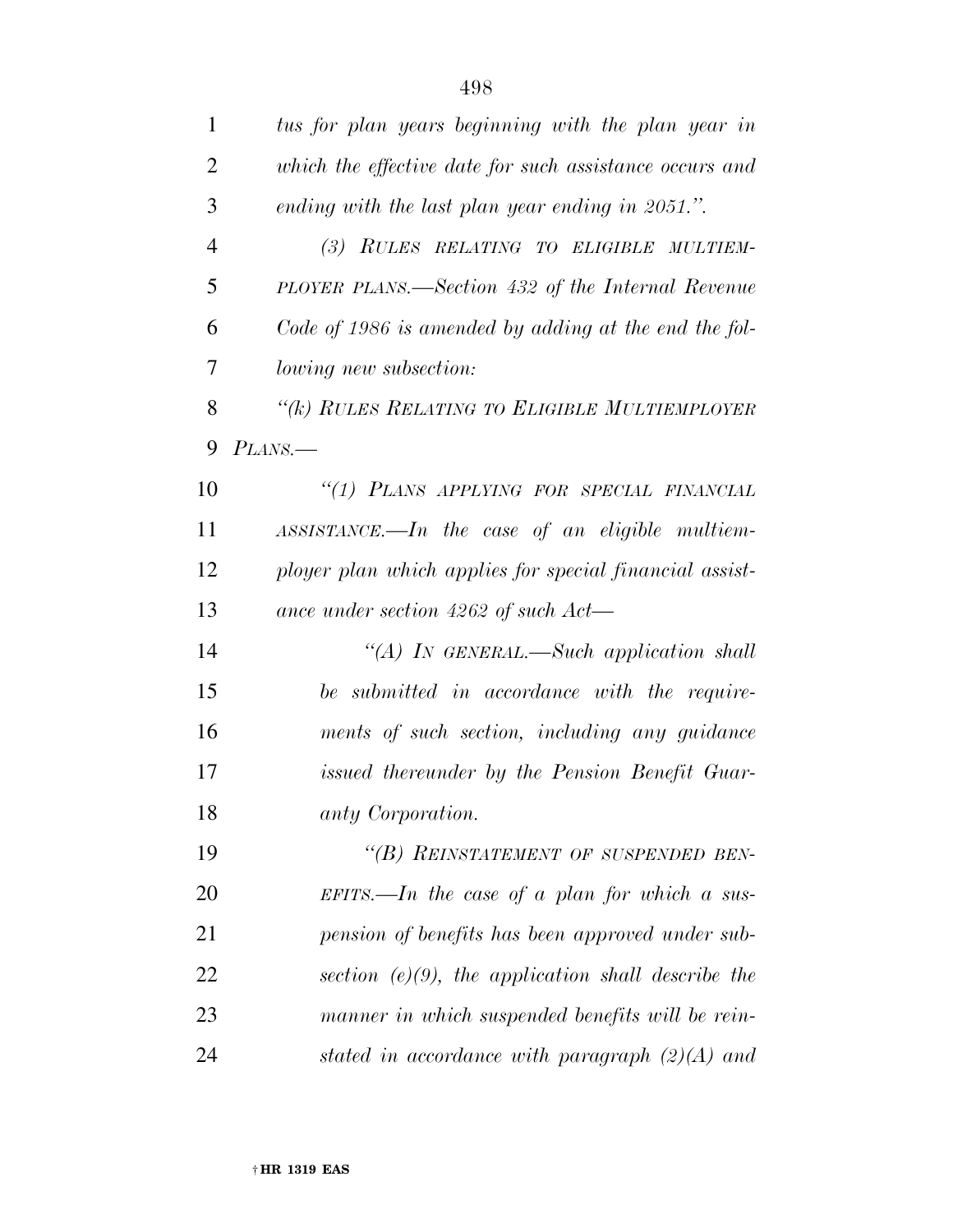| $\mathbf{1}$   | <i>guidance issued by the Secretary if the plan re-</i> |
|----------------|---------------------------------------------------------|
| $\mathbf{2}$   | ceives special financial assistance.                    |
| 3              | "(C) AMOUNT OF FINANCIAL ASSISTANCE.-                   |
| $\overline{4}$ | "(i) IN GENERAL.—In determining the                     |
| 5              | amount of special financial assistance to be            |
| 6              | specified in its application, an eligible mul-          |
| $\tau$         | tiemployer plan shall—                                  |
| 8              | $\lq (I)$ use the interest rate used by                 |
| 9              | the plan in its most recently completed                 |
| 10             | certification of plan status before Jan-                |
| 11             | uary 1, 2021, provided that such inter-                 |
| 12             | est rate does not exceed the interest                   |
| 13             | rate limit, and                                         |
| 14             | $\lq (II)$ for other assumptions, use                   |
| 15             | the assumptions that the plan used in                   |
| 16             | <i>its</i> most recently completed certifi-             |
| 17             | cation of plan status before January 1,                 |
| 18             | 2021, unless such assumptions are un-                   |
| 19             | <i>reasonable.</i>                                      |
| 20             | "(ii) INTEREST RATE LIMIT.—For pur-                     |
| 21             | poses of clause $(i)$ , the interest rate limit is      |
| 22             | rate specified in section<br>the                        |
| 23             | $430(h)(2)(C)(iii)$ (disregarding modifica-             |
| 24             | tions made under clause (iv) of such sec-               |
| 25             | tion) for the month in which the applica-               |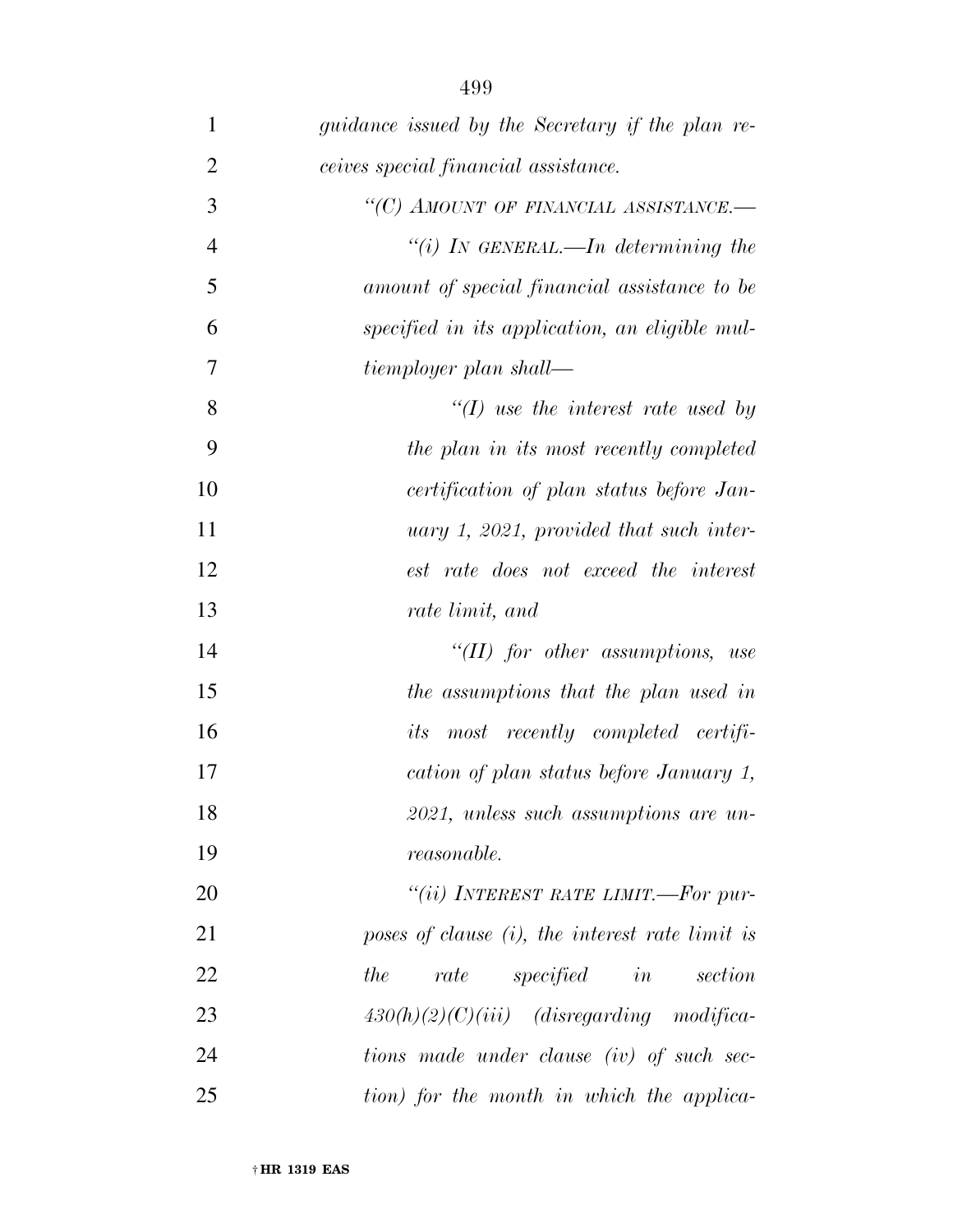| $\mathbf{1}$   | tion for special financial assistance is filed        |
|----------------|-------------------------------------------------------|
| $\overline{2}$ | by the eligible multiemployer plan or the 3           |
| 3              | preceding months, with such specified rate            |
| $\overline{4}$ | increased by 200 basis points.                        |
| 5              | "(iii) CHANGES IN ASSUMPTIONS.—If                     |
| 6              | a plan determines that use of one or more             |
| 7              | prior assumptions is unreasonable, the plan           |
| 8              | may propose in its application to change              |
| 9              | such assumptions, provided that the plan              |
| 10             | discloses such changes in its application             |
| 11             | and describes why such assumptions are no             |
| 12             | longer reasonable. The plan may not pro-              |
| 13             | pose a change to the interest rate otherwise          |
| 14             | required under this subsection for eligibility        |
| 15             | or financial assistance amount.                       |
| 16             | "(D) PLANS APPLYING FOR PRIORITY CON-                 |
| 17             | SIDERATION.—In the case of a plan applying for        |
| 18             | special financial assistance under rules pro-         |
| 19             | viding for temporary priority consideration, as       |
| 20             | provided in paragraph $(4)(C)$ , such plan's appli-   |
| 21             | cation shall be submitted to the Secretary in ad-     |
| 22             | dition to the Pension Benefit Guaranty Corpora-       |
| 23             | tion.                                                 |
| 24             | "(2) PLANS RECEIVING SPECIAL FINANCIAL AS-            |
| 25             | $SISTANCE$ . In the case of an eligible multiemployer |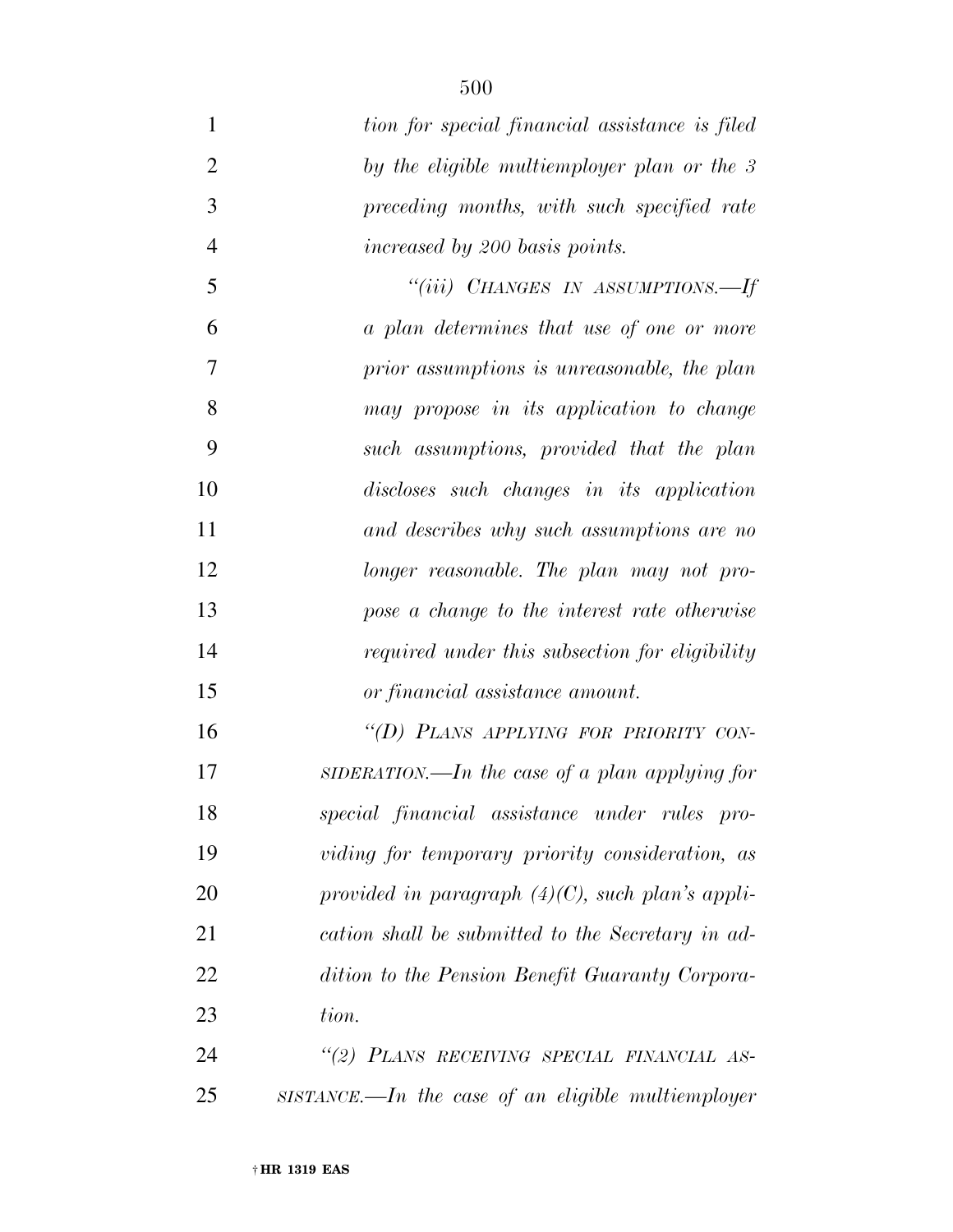| $\mathbf 1$    | plan receiving special financial assistance under sec- |
|----------------|--------------------------------------------------------|
| $\overline{2}$ | tion 4262 of the Employee Retirement Income Secu-      |
| 3              | rity Act of $1974-$                                    |
| $\overline{4}$ | "(A) REINSTATEMENT OF SUSPENDED BEN-                   |
| 5              | $EFTTS.$ The plan shall—                               |
| 6              | $\tilde{f}(i)$ reinstate any benefits that were        |
| $\overline{7}$ | suspended under subsection $(e)(9)$ or section         |
| 8              | $4245(a)$ of the Employee Retirement Income            |
| 9              | Security Act of 1974, effective as of the first        |
| 10             | month in which the effective date for the              |
| 11             | special financial assistance occurs, for par-          |
| 12             | ticipants and beneficiaries as of such                 |
| 13             | month, and                                             |
| 14             | $``(ii)$ provide payments equal to the                 |
| 15             | amount of benefits previously suspended to             |
| 16             | any participants or beneficiaries in pay               |
| 17             | status as of the effective date of the special         |
| 18             | financial assistance, payable, as determined           |
| 19             | by the plan—                                           |
| 20             | "(I) as a lump sum within $\beta$                      |
| 21             | months of such effective date; or                      |
| 22             | $``(II)$ in equal monthly install-                     |
| 23             | ments over a period of 5 years, com-                   |
| 24             | mencing within 3 months of such effec-                 |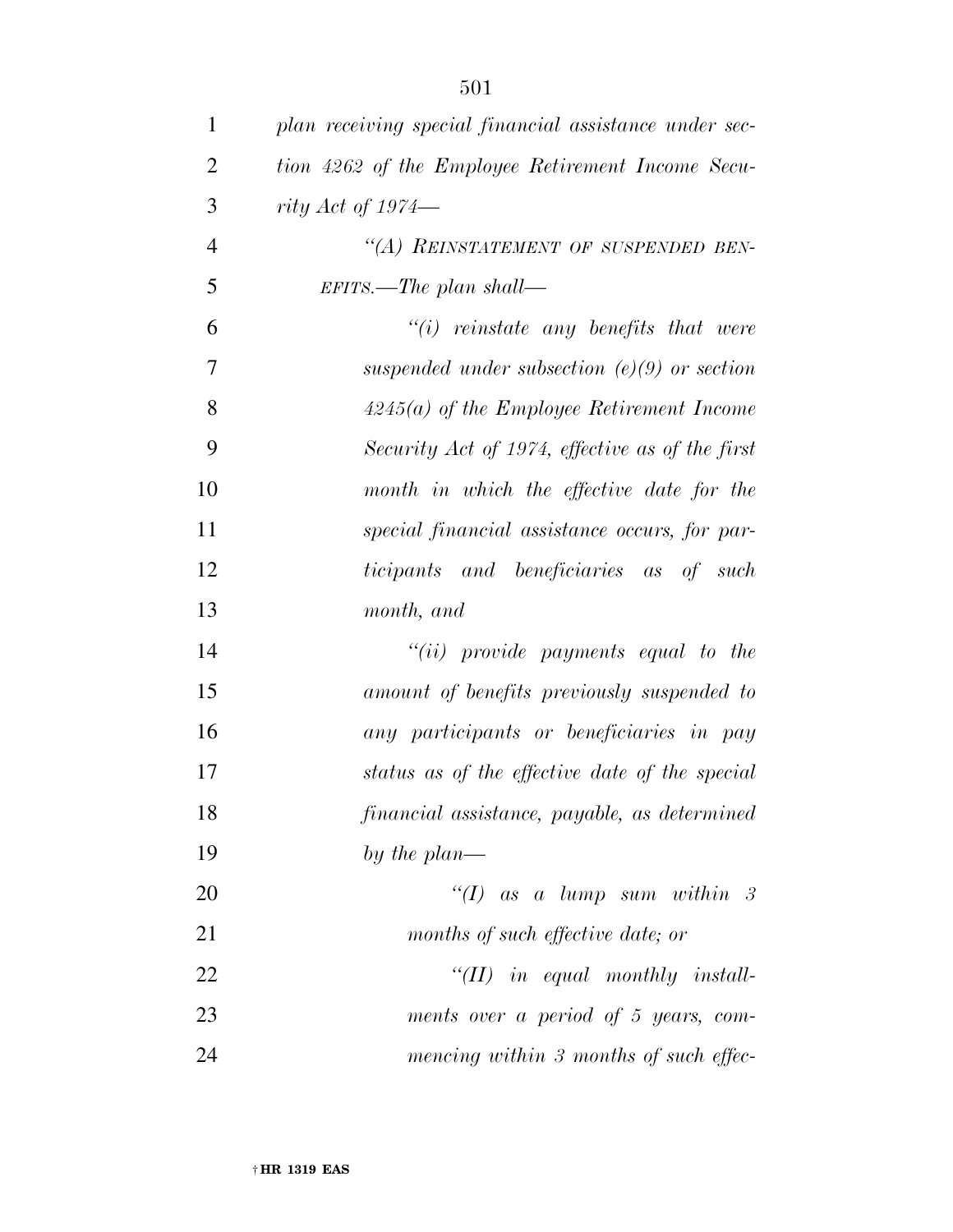| $\mathbf{1}$   | tive date, with no adjustment for inter-          |
|----------------|---------------------------------------------------|
| $\overline{2}$ | est.                                              |
| 3              | "(B) RESTRICTIONS ON THE USE OF SPE-              |
| $\overline{4}$ | CIAL FINANCIAL ASSISTANCE.—Special financial      |
| 5              | assistance received by the plan may be used to    |
| 6              | make benefit payments and pay plan expenses.      |
| 7              | Such assistance shall be segregated from other    |
| 8              | plan assets, and shall be invested by the plan in |
| 9              | investment-grade bonds or other investments as    |
| 10             | permitted by regulations or other guidance        |
| 11             | issued by the Pension Benefit Guaranty Cor-       |
| 12             | <i>poration.</i>                                  |
| 13             | "(C) CONDITIONS ON PLANS RECEIVING                |
| 14             | SPECIAL FINANCIAL ASSISTANCE.-                    |
| 15             | "(i) IN GENERAL.—The Pension Ben-                 |
| 16             | efit Guaranty Corporation, in consultation        |
| 17             | with the Secretary, may impose, by regula-        |
| 18             | tion or other guidance, reasonable condi-         |
| 19             | tions on an eligible multiemployer plan re-       |
| 20             | ceiving special financial assistance relating     |
| 21             | to increases in future accrual rates and any      |
| 22             | retroactive benefit improvements, allocation      |
| 23             | of plan assets, reductions in employer con-       |
| 24             | tribution rates, diversion of contributions       |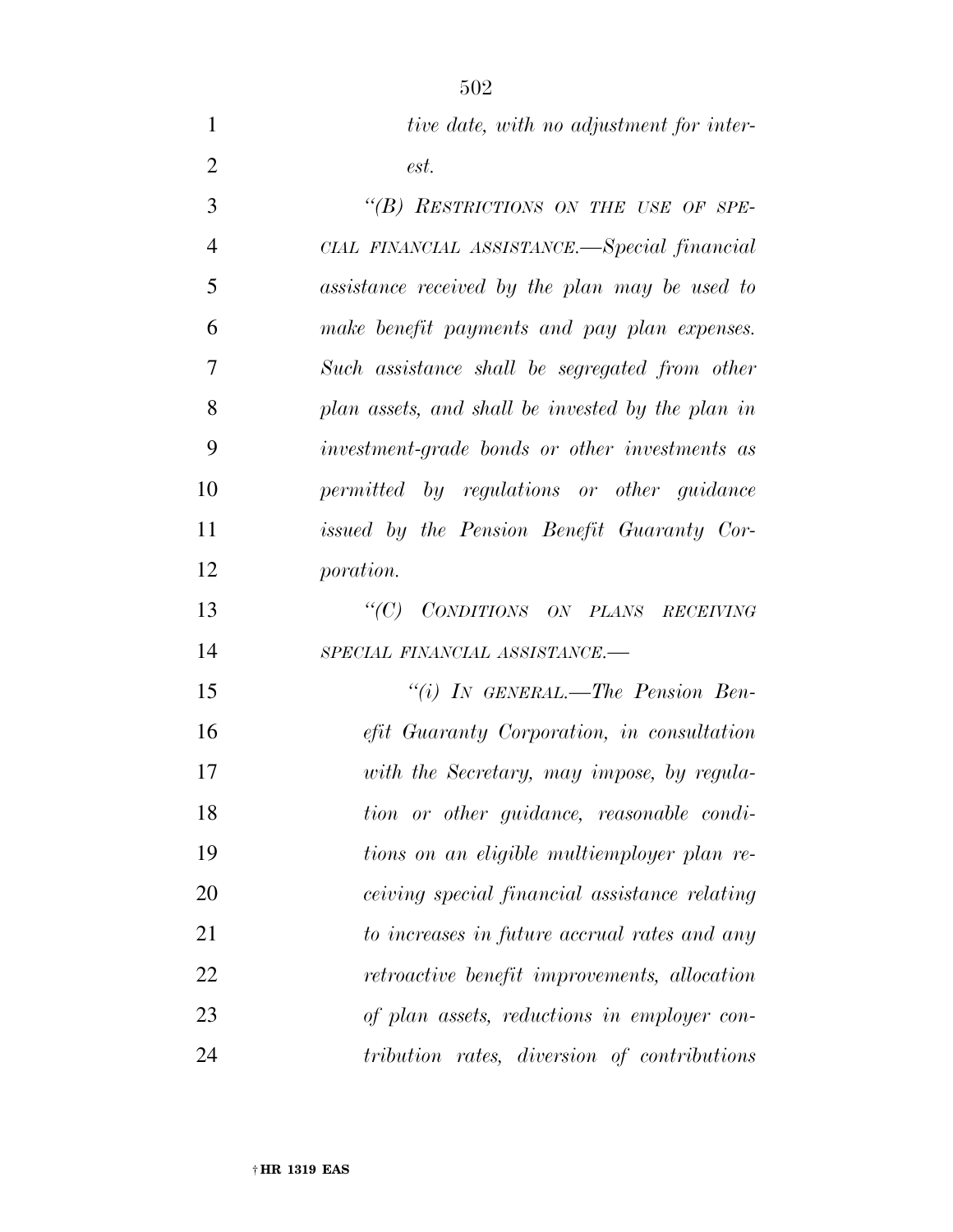| $\mathbf{1}$   | and allocation of expenses to other benefit   |
|----------------|-----------------------------------------------|
| $\overline{2}$ | plans, and withdrawal liability.              |
| 3              | "(ii) LIMITATION.—The Pension Ben-            |
| $\overline{4}$ | efit Guaranty Corporation shall not impose    |
| 5              | conditions on an eligible multiemployer       |
| 6              | plan as a condition of, or following receipt  |
| 7              | of, special financial assistance relating to- |
| 8              | $\lq (I)$ any prospective reduction in        |
| 9              | plan benefits (including benefits that        |
| 10             | may be adjusted pursuant to subsection        |
| 11             | $(e)(8)$ ,                                    |
| 12             | $\lq (II)$ plan governance, including         |
| 13             | selection of, removal of, and terms of        |
| 14             | contracts with, trustees, actuaries, in-      |
| 15             | vestment managers, and other service          |
| 16             | providers, or                                 |
| 17             | "(III) any funding rules relating             |
| 18             | to the plan.                                  |
| 19             | "(D) ASSISTANCE DISREGARDED FOR CER-          |
| 20             | TAIN PURPOSES.-                               |
| 21             | "(i) FUNDING STANDARDS.—Special fi-           |
| 22             | nancial assistance received by the plan shall |
| 23             | not be taken into account for determining     |
| 24             | contributions required under section 431.     |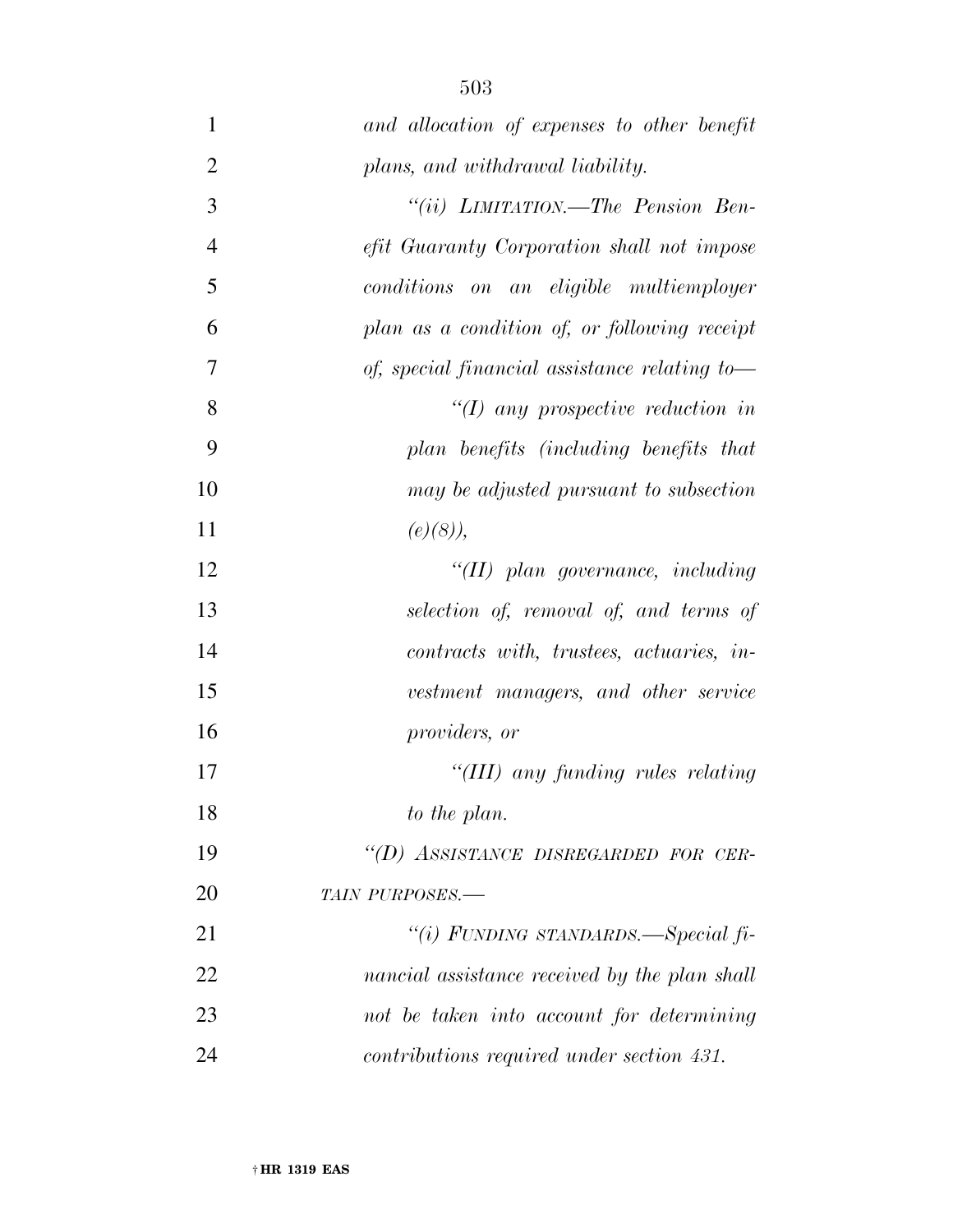| 1              | "(ii) INSOLVENT PLANS.—If the plan                |
|----------------|---------------------------------------------------|
| $\overline{2}$ | becomes insolvent within the meaning of           |
| 3              | section 418E after receiving special finan-       |
| $\overline{4}$ | cial assistance, the plan shall be subject to     |
| 5              | all rules applicable to insolvent plans.          |
| 6              | "(E) INELIGIBILITY FOR SUSPENSION OF              |
| 7              | BENEFITS.—The plan shall not be eligible to       |
| 8              | apply for a new suspension of benefits under      |
| 9              | subsection $(e)(9)(G)$ .                          |
| 10             | "(3) ELIGIBLE MULTIEMPLOYER PLAN.-                |
| 11             | "(A) IN GENERAL.—For purposes of this             |
| 12             | section, a multiemployer plan is an eligible mul- |
| 13             | tiemployer plan if—                               |
| 14             | $\lq\lq(i)$ the plan is in critical and declin-   |
| 15             | ing status in any plan year beginning in          |
| 16             | 2020 through 2022,                                |
| 17             | "(ii) a suspension of benefits has been           |
| 18             | approved with respect to the plan under           |
| 19             | subsection (e)(9) as of the date of the enact-    |
| 20             | ment of this subsection;                          |
| 21             | $``(iii)$ in any plan year beginning in           |
| 22             | $2020$ through $2022$ , the plan is certified by  |
| 23             | the plan actuary to be in critical status, has    |
| 24             | a modified funded percentage of less than 40      |
| 25             | percent, and has a ratio of active to inac-       |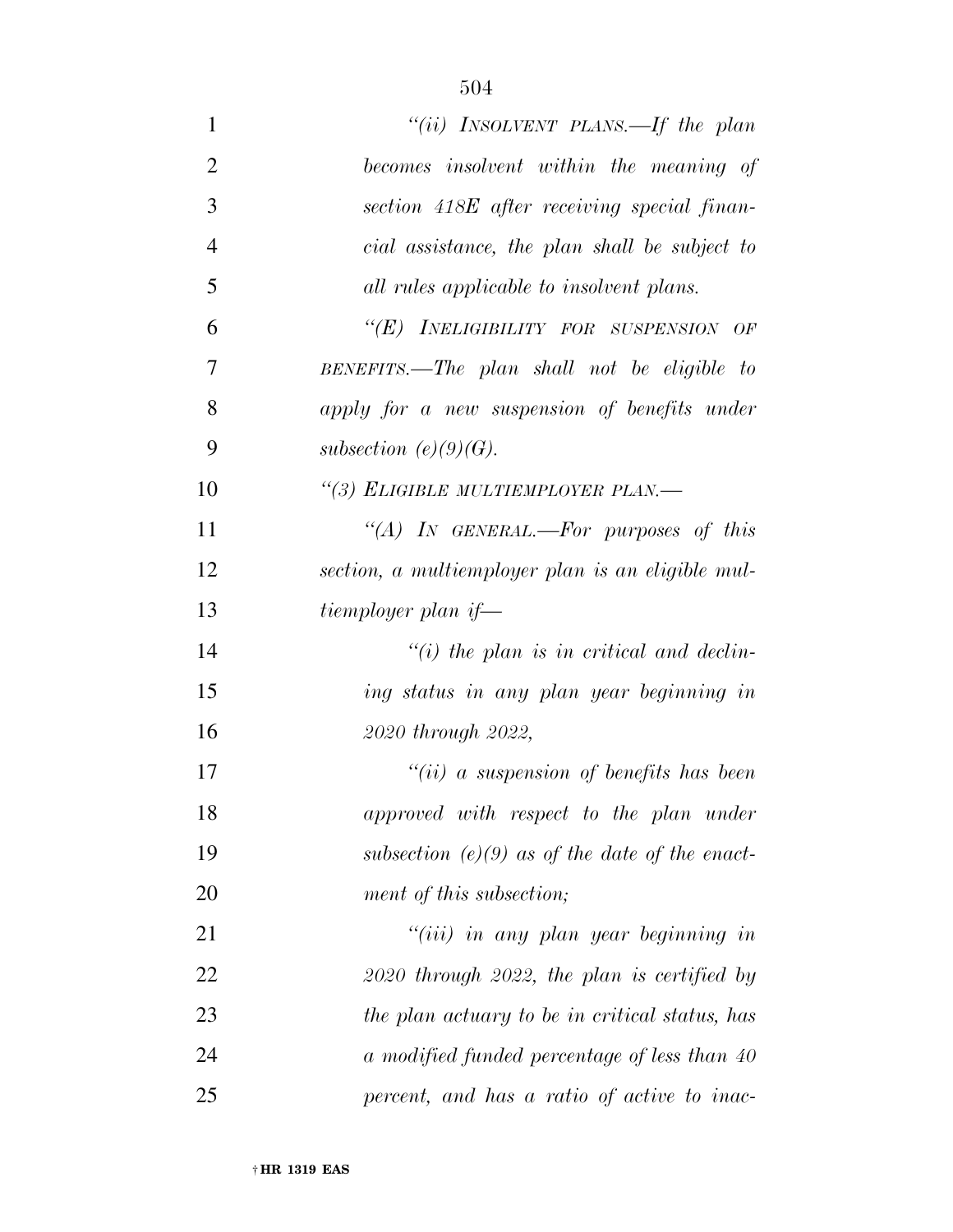| $\mathbf{1}$   | tive participants which is less than 2 to 3,            |
|----------------|---------------------------------------------------------|
| $\overline{2}$ | or                                                      |
| 3              | $``(iv)$ the plan became insolvent within               |
| $\overline{4}$ | the meaning of section 418E after December              |
| 5              | 16, 2014, and has remained so insolvent                 |
| 6              | and has not been terminated as of the date              |
| 7              | of enactment of this subsection.                        |
| 8              | "(B) MODIFIED FUNDED PERCENTAGE.-                       |
| 9              | For purposes of subparagraph $(A)(iii)$ , the term      |
| 10             | 'modified funded percentage' means the percent-         |
| 11             | age equal to a fraction the numerator of which          |
| 12             | is current value of plan assets (as defined in sec-     |
| 13             | tion $3(26)$ of the Employee Retirement Income          |
| 14             | Security Act of 1974) and the denominator of            |
| 15             | which is current liabilities (as defined in section     |
| 16             | 431(c)(6)(D)).                                          |
| 17             | $\lq(4)$<br>COORDINATION WITH PENSION<br><i>BENEFIT</i> |
| 18             | $GUARANTY$ CORPORATION.—In prescribing the appli-       |
| 19             | cation process for eligible multiemployer plans to re-  |
| 20             | ceive special financial assistance under section 4262   |
| 21             | of the Employee Retirement Income Security Act of       |
| <u>22</u>      | 1974 and reviewing applications of such plans, the      |
| 23             | Pension Benefit Guaranty Corporation shall coordi-      |
| 24             | nate with the Secretary in the following manner:        |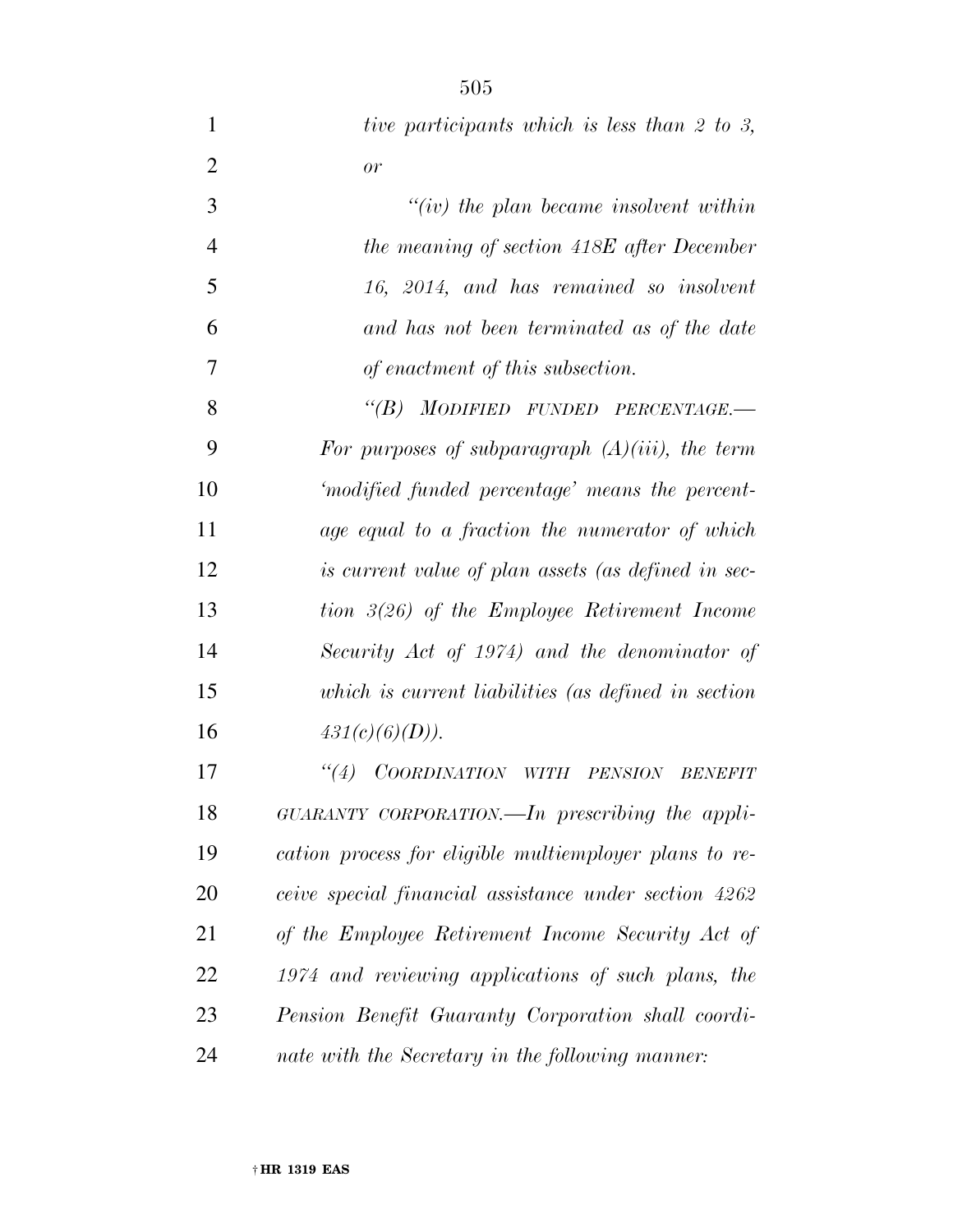| $\mathbf{1}$   | "(A) In the case of a plan which has sus-     |
|----------------|-----------------------------------------------|
| $\overline{2}$ | pended benefits under subsection $(e)(9)$ —   |
| 3              | $"(i)$ in determining whether to approve      |
| $\overline{4}$ | the application, such corporation shall con-  |
| 5              | sult with the Secretary regarding the plan's  |
| 6              | proposed method of reinstating benefits, as   |
| 7              | described in the plan's application and in    |
| 8              | accordance with guidance issued by the Sec-   |
| 9              | retary, and                                   |
| 10             | $``(ii)$ such corporation shall consult       |
| 11             | with the Secretary regarding the amount of    |
| 12             | special financial assistance needed based on  |
| 13             | the projected funded status of the plan as of |
| 14             | the last day of the plan year ending in       |
| 15             | 2051, whether the plan proposes to repay      |
| 16             | benefits over 5 years or as a lump sum, as    |
| 17             | required by paragraph $(2)(A)(ii)$ , and any  |
| 18             | other relevant factors, as determined by      |
| 19             | such corporation in consultation with the     |
| 20             | Secretary, to ensure the amount of assist-    |
| 21             | ance is sufficient to meet such requirement   |
| 22             | and is sufficient to pay benefits as required |
| 23             | in section $4262(j)(1)$ of such Act.          |
| 24             | "(B) In the case of any plan which proposes   |
|                |                                               |

*in its application to change the assumptions*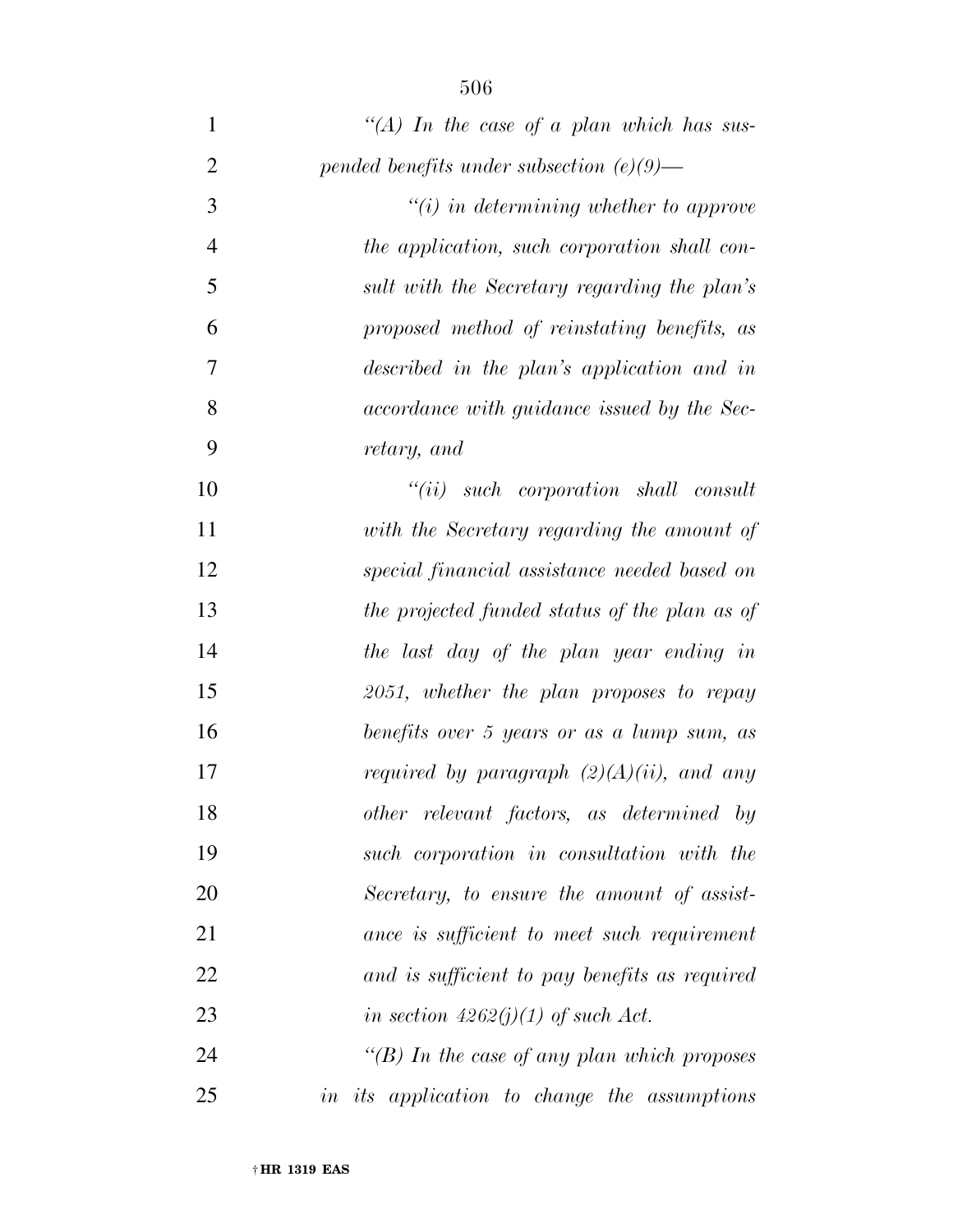*used, as provided in paragraph (1)(C)(iii), such corporation shall consult with the Secretary re- garding such proposed change in assumptions. ''(C) If such corporation specifies in regula- tions or guidance that temporary priority con- sideration is available for plans which are insol- vent within the meaning of section 418E or like- ly to become so insolvent or for plans which have suspended benefits under subsection (e)(9), or that availability is otherwise based on the funded status of the plan under this section, as per- mitted by section 4262(d) of such Act, such cor- poration shall consult with the Secretary regard- ing any granting of priority consideration to such plans.''. SEC. 9705. EXTENDED AMORTIZATION FOR SINGLE EM-*

*PLOYER PLANS.* 

 *(a) 15-YEAR AMORTIZATION UNDER THE INTERNAL REVENUE CODE OF 1986.—Section 430(c) of the Internal Revenue Code of 1986 is amended by adding at the end the following new paragraph:* 

 *''(8) 15-YEAR AMORTIZATION.—With respect to plan years beginning after December 31, 2021 (or, at the election of the plan sponsor, plan years beginning*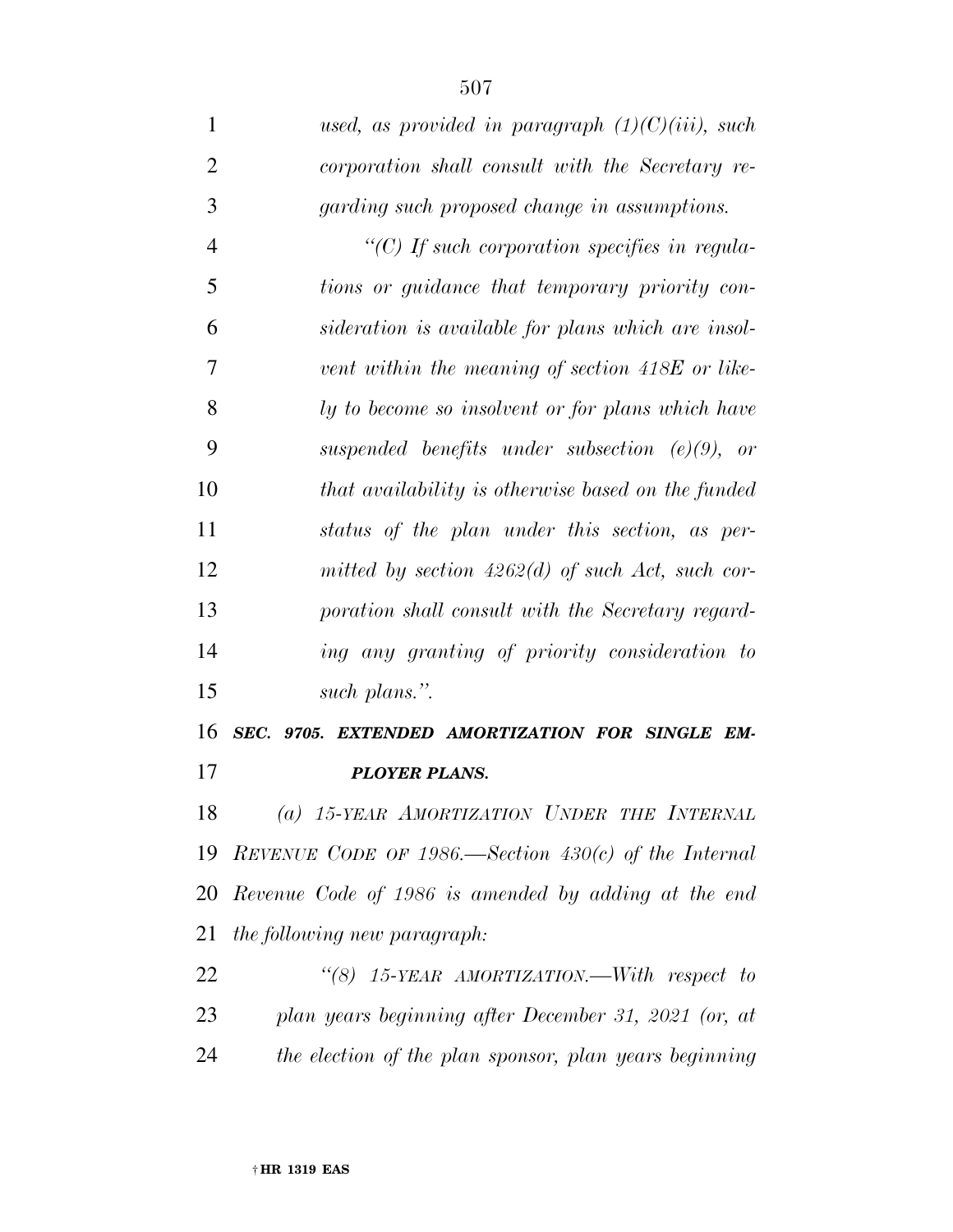| after December 31, 2018, December 31, 2019, or De- |
|----------------------------------------------------|
| cember 31, 2020)—                                  |

| 3              | $\lq (A)$ the shortfall amortization bases for all |
|----------------|----------------------------------------------------|
| $\overline{4}$ | plan years preceding the first plan year begin-    |
| 5              | ning after December 31, 2021 (or after whichever   |
| 6              | earlier date is elected pursuant to this para-     |
| 7              | graph), and all shortfall amortization install-    |
| 8              | ments determined with respect to such bases,       |
| 9              | shall be reduced to zero, and                      |
| 10             | "(B) subparagraphs (A) and (B) of para-            |
| 11             | $graph (2) shall each be applied by substituting$  |
| 12             | '15-plan-year period' for '7-plan-year period'.".  |
| 13             | (b) 15-YEAR AMORTIZATION UNDER THE EMPLOYEE        |
|                | 14 RETIREMENT INCOME SECURITY ACT OF 1974.—Section |

 *303(c) of the Employee Retirement Income Security Act of 1974 (29 U.S.C. 1083(c)) is amended by adding at the end the following new paragraph:* 

 *''(8) 15-YEAR AMORTIZATION.—With respect to plan years beginning after December 31, 2021 (or, at the election of the plan sponsor, plan years beginning after December 31, 2018, December 31, 2019, or De-cember 31, 2020)—* 

 *''(A) the shortfall amortization bases for all plan years preceding the first plan year begin-ning after December 31, 2021 (or after whichever*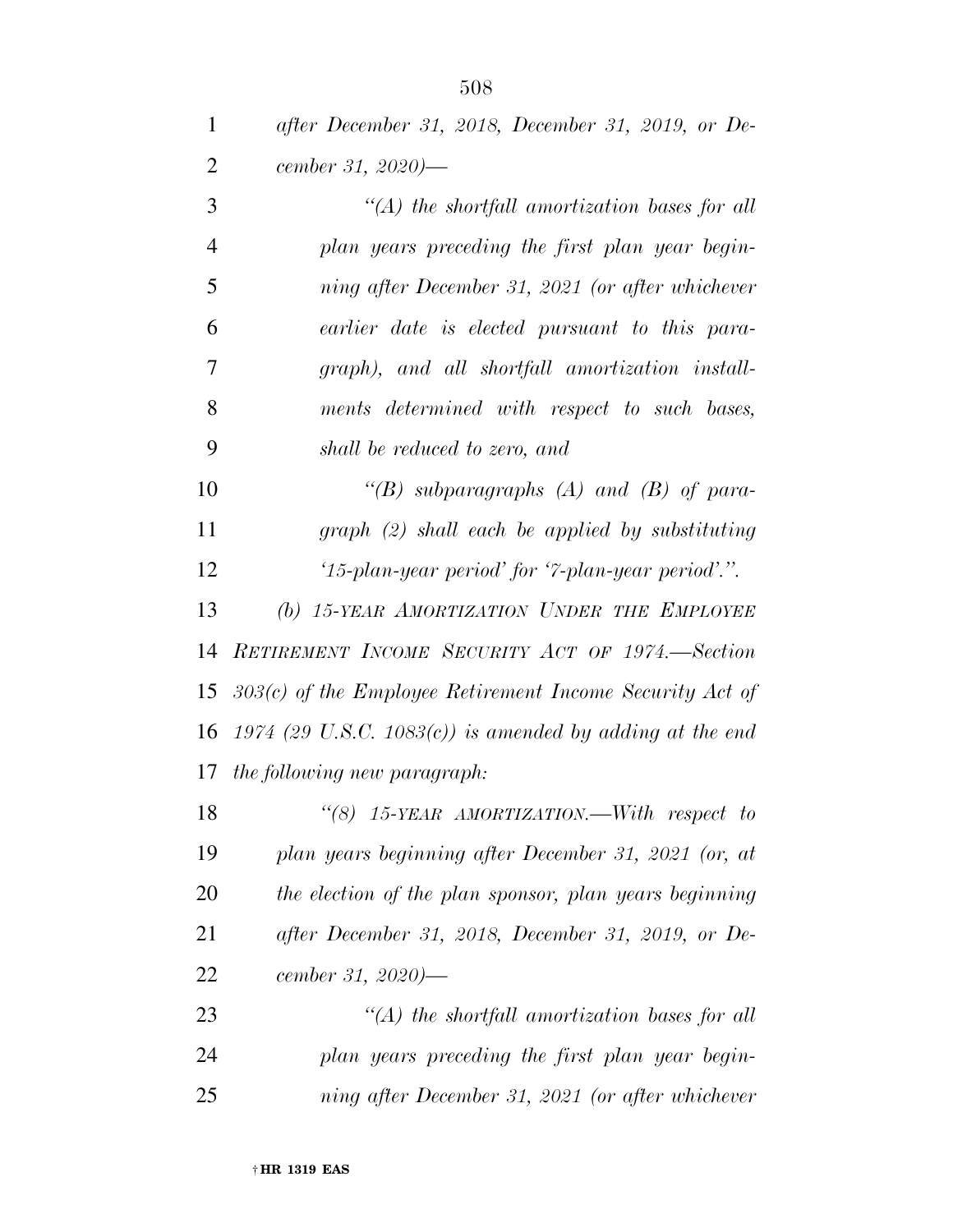| 1              | earlier date is elected pursuant to this para-                                                                                                   |
|----------------|--------------------------------------------------------------------------------------------------------------------------------------------------|
| $\overline{2}$ | graph), and all shortfall amortization install-                                                                                                  |
| 3              | ments determined with respect to such bases,                                                                                                     |
| $\overline{4}$ | shall be reduced to zero, and                                                                                                                    |
| 5              | "(B) subparagraphs (A) and (B) of para-                                                                                                          |
| 6              | $graph (2) shall each be applied by substituting$                                                                                                |
| 7              | '15-plan-year period' for '7-plan-year period'.".                                                                                                |
| 8              | (c) EFFECTIVE DATE.—The amendments made by this                                                                                                  |
| 9              | section shall apply to plan years beginning after December                                                                                       |
| 10             | 31, 2018.                                                                                                                                        |
| 11             | SEC. 9706. EXTENSION OF PENSION FUNDING STABILIZA-                                                                                               |
| 12             | TION PERCENTAGES FOR SINGLE EMPLOYER                                                                                                             |
| 13             | PLANS.                                                                                                                                           |
| 14             | (a) AMENDMENT TO INTERNAL REVENUE CODE OF                                                                                                        |
| 15             | $1986-$                                                                                                                                          |
| 16             | $(1)$ IN GENERAL.—The table contained in sub-                                                                                                    |
| 17             | clause (II) of section $430(h)(2)(C)(iv)$ of the Internal                                                                                        |
| 18             | Revenue Code of 1986 is amended to read as follows:                                                                                              |
|                | The appli-<br>The appli-<br>cable min-<br>cable max-<br>"If the calendar year is:<br>imum per-<br><i>imum</i> per-<br>centage is:<br>centage is: |

|                                                    | centure is. centure is. |             |
|----------------------------------------------------|-------------------------|-------------|
| Any year in the period starting in 2012 and ending | $90\%$                  | 110%        |
| Any year in the period starting in 2020 and ending |                         |             |
|                                                    | 95%                     | 105%        |
|                                                    | $90\%$                  | 110%        |
|                                                    | 85%                     | 115%        |
|                                                    | 80%                     | 120%        |
|                                                    | 75%                     | 125%        |
|                                                    | 70%                     | $130\%$ .". |
|                                                    |                         |             |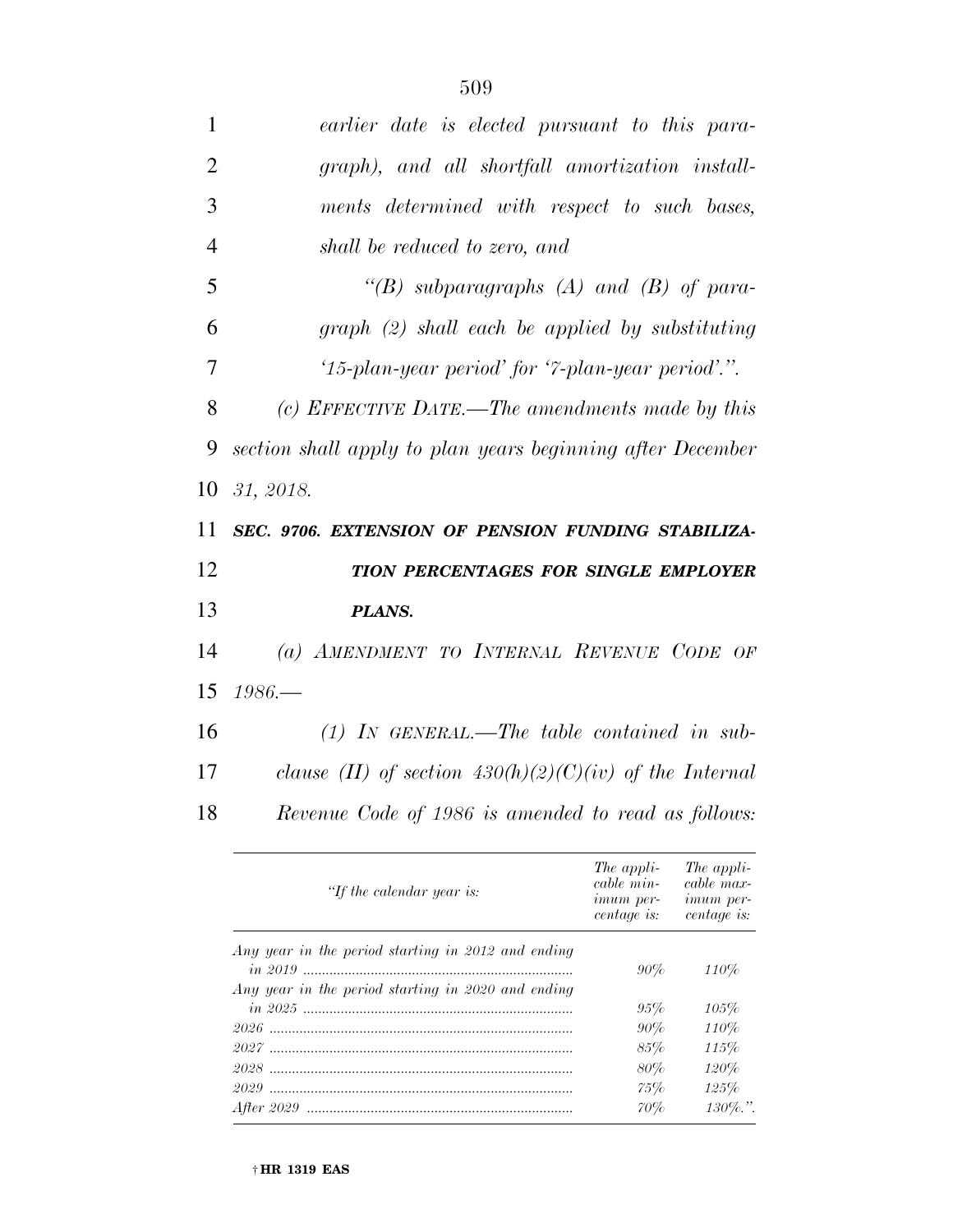| $\mathbf{1}$   | (2) $FLOOR$ ON 25-YEAR AVERAGES.—Subclause                |
|----------------|-----------------------------------------------------------|
| $\overline{2}$ | (I) of section $430(h)(2)(C)(iv)$ of such Code is amend-  |
| 3              | ed by adding at the end the following: "Notwith-          |
| $\overline{4}$ | standing anything in this subclause, if the average of    |
| 5              | the first, second, or third segment rate for any 25-      |
| 6              | year period is less than 5 percent, such average shall    |
| 7              | be deemed to be 5 percent.".                              |
| 8              | (b) AMENDMENTS TO EMPLOYEE RETIREMENT INCOME              |
| 9              | $SECURITY$ ACT OF 1974.—                                  |
| 10             | $(1)$ In GENERAL.—The table contained in sub-             |
| 11             | clause (II) of section $303(h)(2)(C)(iv)$ of the Employee |
| 12             | Retirement Income Security Act of 1974 (29 U.S.C.         |
| 13             | $1083(h)(2)(C)(iv)(II)$ is amended to read as follows:    |
|                |                                                           |

| "If the calendar year is:                          | The appli-<br>cable min-<br><i>imum</i> per-<br><i>centage is:</i> | The appli-<br>cable max-<br><i>imum</i> per-<br>centage is: |
|----------------------------------------------------|--------------------------------------------------------------------|-------------------------------------------------------------|
| Any year in the period starting in 2012 and ending |                                                                    |                                                             |
|                                                    | $90\%$                                                             | 110%                                                        |
| Any year in the period starting in 2020 and ending |                                                                    |                                                             |
|                                                    | 95%                                                                | 105%                                                        |
|                                                    | $90\%$                                                             | 110%                                                        |
|                                                    | 85%                                                                | 115%                                                        |
|                                                    | 80%                                                                | 120%                                                        |
|                                                    | 75%                                                                | 125%                                                        |
|                                                    | 70%                                                                | $130\%$ .".                                                 |

 *(2) FLOOR ON 25-YEAR AVERAGES.—Subclause (I) of section 303(h)(2)(C)(iv) of such Act (29 U.S.C.*   $1083(h)(2)(C)(iv)(I)$  is amended by adding at the *end the following: ''Notwithstanding anything in this subclause, if the average of the first, second, or third*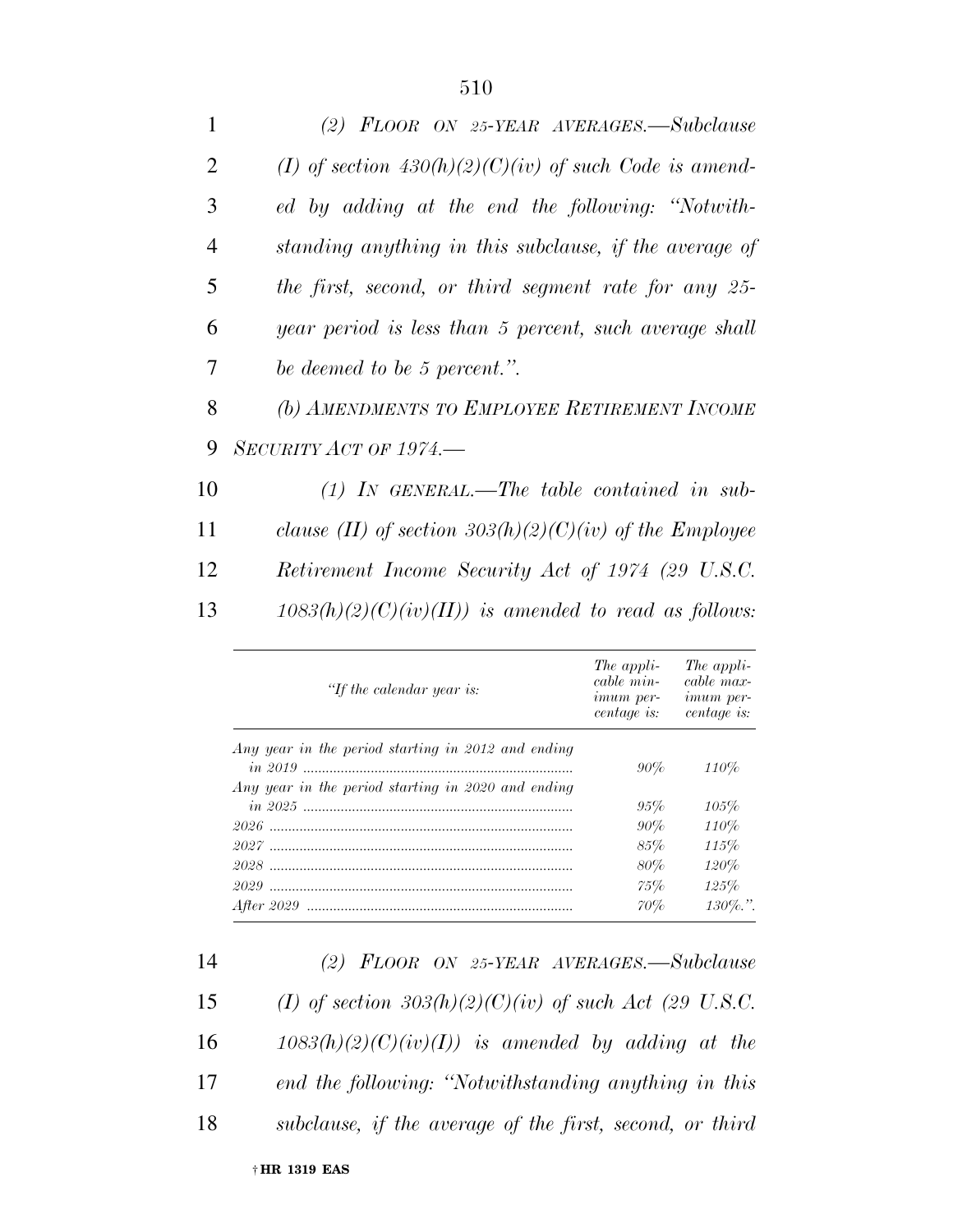| $\mathbf{1}$   | segment rate for any 25-year period is less than 5      |
|----------------|---------------------------------------------------------|
| $\overline{2}$ | percent, such average shall be deemed to be 5 per-      |
| 3              | $cent.$ ".                                              |
| $\overline{4}$ | (3) CONFORMING AMENDMENTS.-                             |
| 5              | (A) IN GENERAL.—Section $101(f)(2)(D)$ of               |
| 6              | such Act (29 U.S.C. $1021(f)(2)(D)$ ) is amend-         |
| 7              | $ed$ —                                                  |
| 8              | $(i)$ in clause $(i)$ by striking "and the              |
| 9              | Bipartisan Budget Act of 2015" both places              |
| 10             | <i>it appears and inserting</i> ", the Bipartisan       |
| 11             | Budget Act of 2015, and the American Res-               |
| 12             | cue Plan Act of 2021", and                              |
| 13             | (ii) in clause (ii) by striking "2023"                  |
| 14             | and inserting "2029".                                   |
| 15             | (B) STATEMENTS.—The Secretary of Labor                  |
| 16             | shall modify the statements required under sub-         |
| 17             | clauses (I) and (II) of section $101(f)(2)(D)(i)$ of    |
| 18             | such Act to conform to the amendments made by           |
| 19             | <i>this section.</i>                                    |
| 20             | (c) EFFECTIVE DATE.—                                    |
| 21             | $(1)$ IN GENERAL.—The amendments made by                |
| 22             | this section shall apply with respect to plan years be- |
| 23             | ginning after December 31, 2019.                        |
| 24             | (2) ELECTION NOT TO APPLY. $-A$ plan sponsor            |
| 25             | may elect not to have the amendments made by this       |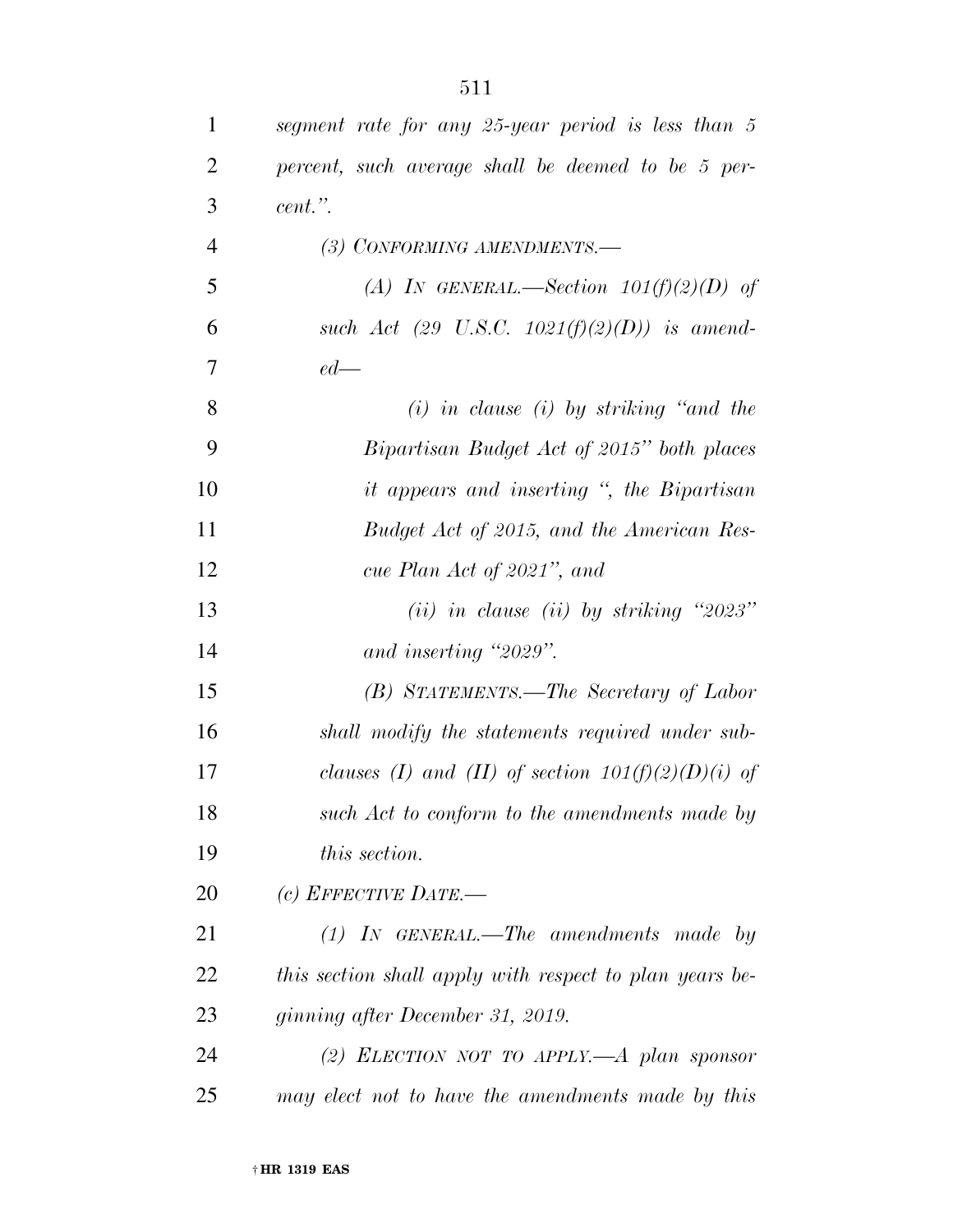| $\mathbf{1}$   | section apply to any plan year beginning before Jan-        |
|----------------|-------------------------------------------------------------|
| $\overline{2}$ | uary 1, 2022, either (as specified in the election)—        |
| 3              | $(A)$ for all purposes for which such amend-                |
| $\overline{4}$ | ments apply, or                                             |
| 5              | $(B)$ solely for purposes of determining the                |
| 6              | adjusted funding target attainment percentage               |
| 7              | under sections 436 of the Internal Revenue Code             |
| 8              | of 1986 and $206(g)$ of the Employee Retirement             |
| 9              | Income Security Act of 1974 for such plan year.             |
| 10             | A plan shall not be treated as failing to meet the re-      |
| 11             | quirements of sections $204(g)$ of such Act and             |
| 12             | $411(d)(6)$ of such Code solely by reason of an election    |
| 13             | under this paragraph.                                       |
| 14             | SEC. 9707. MODIFICATION OF SPECIAL RULES FOR MIN-           |
|                |                                                             |
| 15             | IMUM FUNDING STANDARDS FOR COMMU-                           |
| 16             | <b>NITY NEWSPAPER PLANS.</b>                                |
| 17             | (a) AMENDMENT TO INTERNAL REVENUE CODE OF                   |
|                | 18 1986.—Subsection (m) of section 430 of the Internal Rev- |
|                | 19 enue Code of 1986 is amended to read as follows:         |
| 20             | "(m) SPECIAL RULES FOR COMMUNITY NEWSPAPER                  |
| 21             | PLANS.                                                      |
| 22             | "(1) IN GENERAL.—An eligible newspaper plan                 |
| 23             | sponsor of a plan under which no participant has            |
| 24             | had the participant's accrued benefit increased             |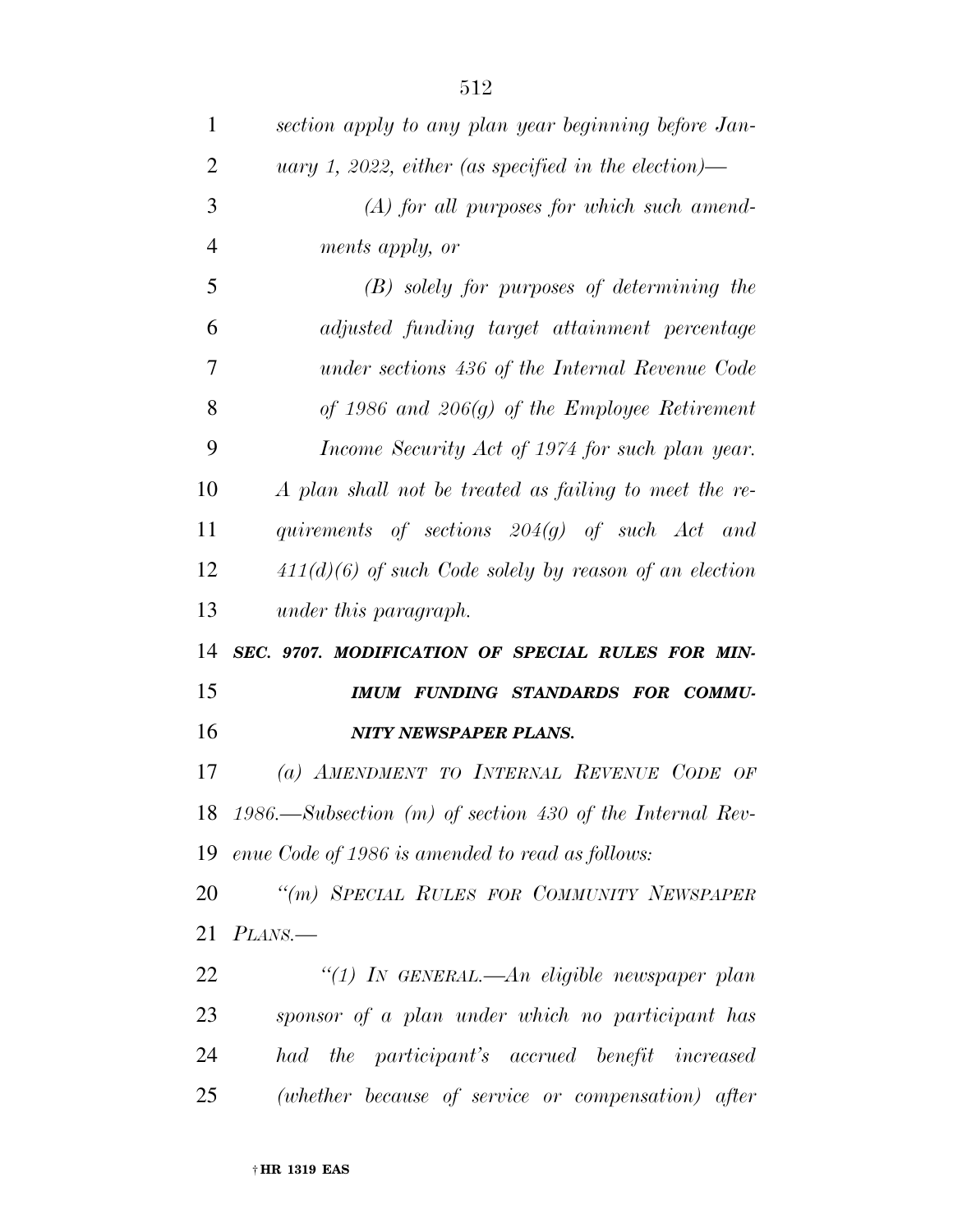| $\mathbf{1}$   | April 2, 2019, may elect to have the alternative      |
|----------------|-------------------------------------------------------|
| 2              | standards described in paragraph (4) apply to such    |
| 3              | plan.                                                 |
| $\overline{4}$ | "(2) ELIGIBLE NEWSPAPER PLAN SPONSOR.-                |
| 5              | The term 'eligible newspaper plan sponsor' means the  |
| 6              | plan sponsor of $-$                                   |
| 7              | "(A) any community newspaper plan, or                 |
| 8              | "(B) any other plan sponsored, as of April            |
| 9              | 2, 2019, by a member of the same controlled           |
| 10             | group of a plan sponsor of a community news-          |
| 11             | paper plan if such member is in the trade or          |
| 12             | business of publishing 1 or more newspapers.          |
| 13             | "(3) ELECTION.—An election under paragraph            |
| 14             | $(1)$ shall be made at such time and in such manner   |
| 15             | as prescribed by the Secretary. Such election, once   |
| 16             | made with respect to a plan year, shall apply to all  |
| 17             | subsequent plan years unless revoked with the consent |
| 18             | of the Secretary.                                     |
| 19             | "(4) ALTERNATIVE MINIMUM FUNDING STAND-               |
| 20             | ARDS.—The alternative standards described in this     |
| 21             | paragraph are the following:                          |
| 22             | "(A) INTEREST RATES.-                                 |
| 23             | $``(i)$ IN GENERAL.—Notwithstanding                   |
| 24             | subsection $(h)(2)(C)$ and except as provided         |
| 25             | in clause (ii), the first, second, and third          |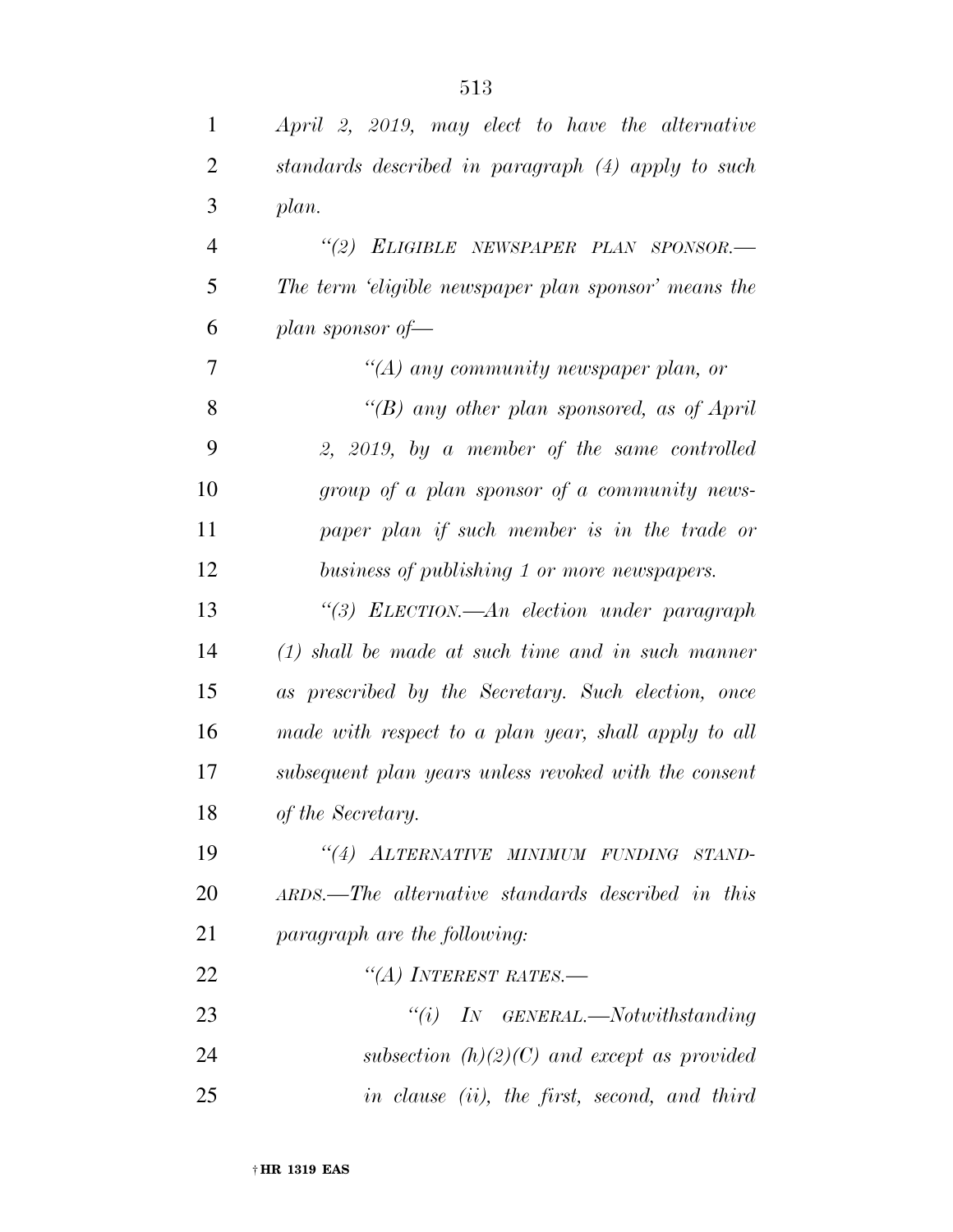| $\mathbf{1}$   | segment rates in effect for any month for       |
|----------------|-------------------------------------------------|
| $\overline{2}$ | purposes of this section shall be 8 percent.    |
| 3              | "(ii) NEW BENEFIT ACCRUALS.—Not-                |
| $\overline{4}$ | withstanding subsection $(h)(2)$ , for purposes |
| 5              | of determining the funding target and nor-      |
| 6              | mal cost of a plan for any plan year, the       |
| 7              | present value of any benefits accrued or        |
| 8              | earned under the plan for a plan year with      |
| 9              | respect to which an election under para-        |
| 10             | $graph (1)$ is in effect shall be determined on |
| 11             | the basis of the United States Treasury obli-   |
| 12             | gation yield curve for the day that is the      |
| 13             | valuation date of such plan for such plan       |
| 14             | year.                                           |
| 15             | "(iii) UNITED STATES TREASURY OBLI-             |
| 16             | GATION YIELD CURVE.—For purposes of this        |
| 17             | subsection, the term 'United States Treas-      |
| 18             | ury obligation yield curve' means, with re-     |
| 19             | spect to any day, a yield curve which shall     |
| 20             | be prescribed by the Secretary for such day     |
| 21             | on interest-bearing obligations of the United   |
| 22             | States.                                         |
| 23             | "(B) SHORTFALL AMORTIZATION BASE.-              |
| 24             | "(i) PREVIOUS SHORTFALL AMORTIZA-               |
| 25             | TION BASES.—The shortfall amortization          |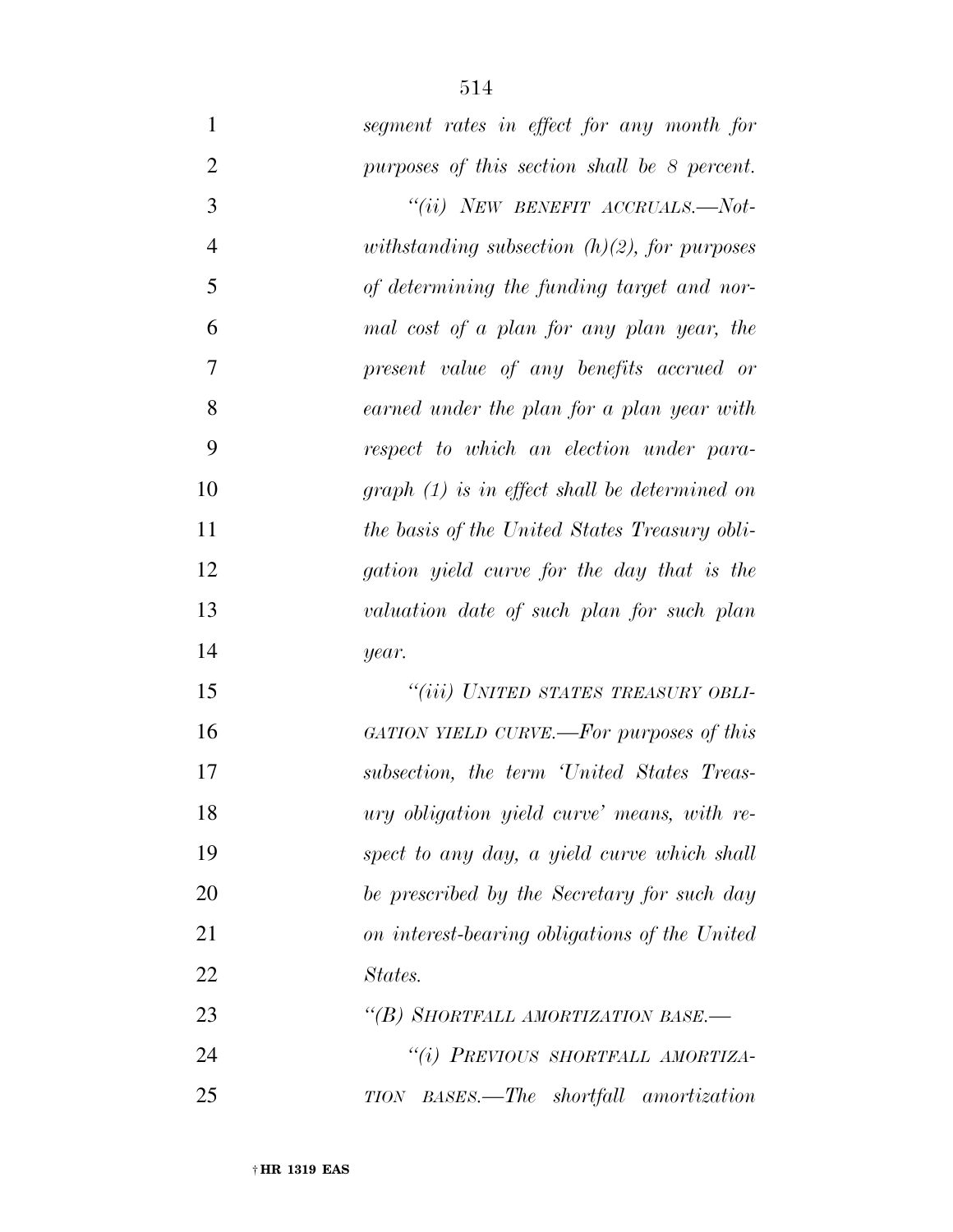| 1              | bases determined under subsection $(c)(3)$ for  |
|----------------|-------------------------------------------------|
| $\overline{2}$ | all plan years preceding the first plan year    |
| 3              | to which the election under paragraph $(1)$     |
| $\overline{4}$ | applies (and all shortfall amortization in-     |
| 5              | stallments determined with respect to such      |
| 6              | bases) shall be reduced to zero under rules     |
| 7              | similar to the rules of subsection $(c)(6)$ .   |
| 8              | "(ii) NEW SHORTFALL AMORTIZATION                |
| 9              | $BASE$ . Notwithstanding subsection (c)(3),     |
| 10             | the shortfall amortization base for the first   |
| 11             | plan year to which the election under para-     |
| 12             | $graph (1) applies shall be the funding short-$ |
| 13             | fall of such plan for such plan year (deter-    |
| 14             | mined using the interest rates as modified      |
| 15             | under subparagraph $(A)$ ).                     |
| 16             | "(C) DETERMINATION OF SHORTFALL AM-             |
| 17             | ORTIZATION INSTALLMENTS.-                       |
| 18             | "(i) $30$ -YEAR PERIOD.—Subparagraphs           |
| 19             | (A) and (B) of subsection $(c)(2)$ shall be ap- |
| 20             | plied by substituting '30-plan-year' for '7-    |
| 21             | plan-year' each place it appears.               |
| 22             | ``(ii)<br>NO SPECIAL ELECTION.—The              |
| 23             | election under subparagraph $(D)$ of sub-       |
| 24             | section $(c)(2)$ shall not apply to any plan    |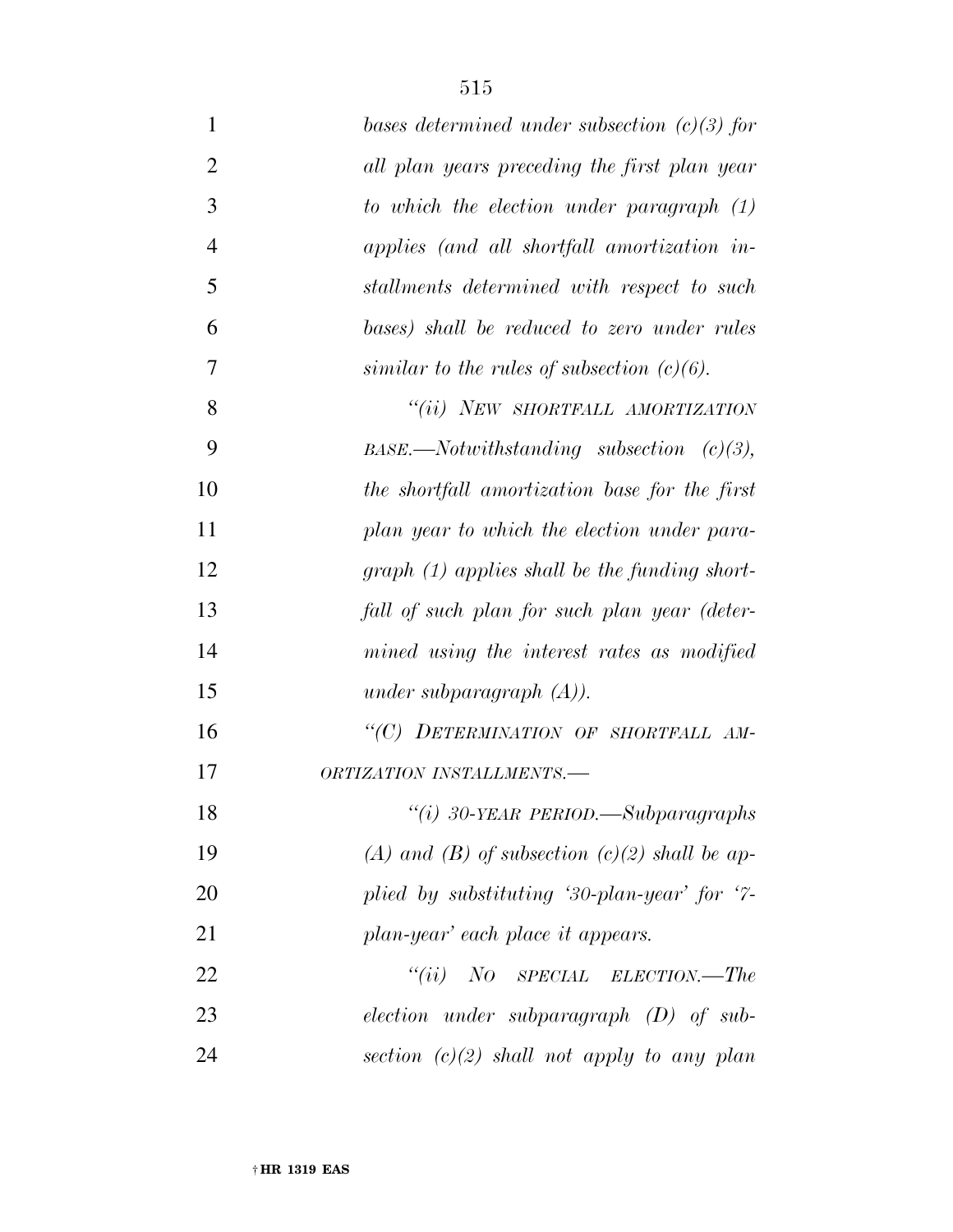| $\mathbf{1}$   | year to which the election under paragraph              |
|----------------|---------------------------------------------------------|
| $\overline{2}$ | $(1)$ applies.                                          |
| 3              | "(D) EXEMPTION FROM AT-RISK TREAT-                      |
| 4              | $MENT. \longrightarrow Subsection$ (i) shall not apply. |
| 5              | "(5) COMMUNITY NEWSPAPER PLAN.—For pur-                 |
| 6              | poses of this subsection—                               |
| 7              | "(A) IN GENERAL.—The term 'community                    |
| 8              | newspaper plan' means any plan to which this            |
| 9              | section applies maintained as of December 31,           |
| 10             | $2018$ , by an employer which—                          |
| 11             | "(i) maintains the plan on behalf of                    |
| 12             | participants and beneficiaries with respect             |
| 13             | to employment in the trade or business of               |
| 14             | publishing 1 or more newspapers which                   |
| 15             | were published by the employer at any time              |
| 16             | during the 11-year period ending on Decem-              |
| 17             | ber 20, 2019,                                           |
| 18             | " $(ii)(I)$ is not a company the stock of               |
| 19             | which is publicly traded (on a stock $ex$               |
| 20             | change or in an over-the-counter market),               |
| 21             | and is not controlled, directly or indirectly,          |
| 22             | by such a company, or                                   |
| 23             | $``(II)$ is controlled, directly or indi-               |
| 24             | rectly, during the entire 30-year period end-           |
| 25             | ing on December 20, 2019, by individuals                |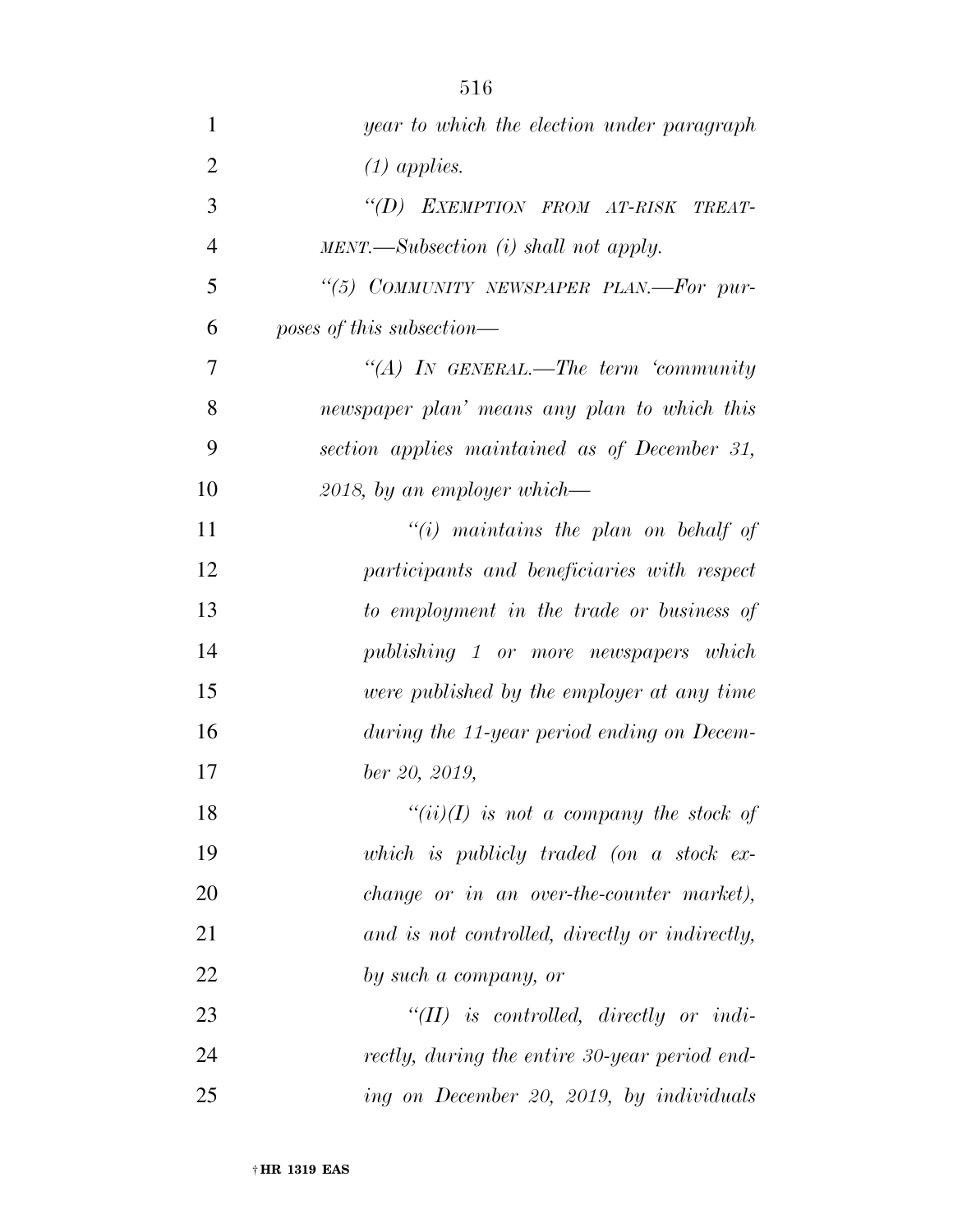| 1              | who are members of the same family, and       |
|----------------|-----------------------------------------------|
| $\overline{2}$ | does not publish or distribute a daily news-  |
| 3              | paper that is carrier-distributed in printed  |
| $\overline{4}$ | form in more than 5 States, and               |
| 5              | $``(iii)$ is controlled, directly or indi-    |
| 6              | $rectly$ —                                    |
| 7              | "(I) by 1 or more persons residing            |
| 8              | primarily in a State in which the             |
| 9              | community newspaper has been pub-             |
| 10             | lished on newsprint or carrier-distrib-       |
| 11             | uted,                                         |
| 12             | "(II) during the entire 30-year               |
| 13             | period ending on December 20, 2019,           |
| 14             | by individuals who are members of the         |
| 15             | same family,                                  |
| 16             | "(III) by 1 or more trusts, the sole          |
| 17             | trustees of which are persons described       |
| 18             | in subclause $(I)$ or $(II)$ , or             |
| 19             | "(IV) by a combination of persons             |
| 20             | described in subclause $(I)$ , $(II)$ , or    |
| 21             | (III).                                        |
| 22             | "(B) NEWSPAPER.—The term 'newspaper'          |
| 23             | does not include any newspaper (determined    |
| 24             | without regard to this subparagraph) to which |
| 25             | any of the following apply:                   |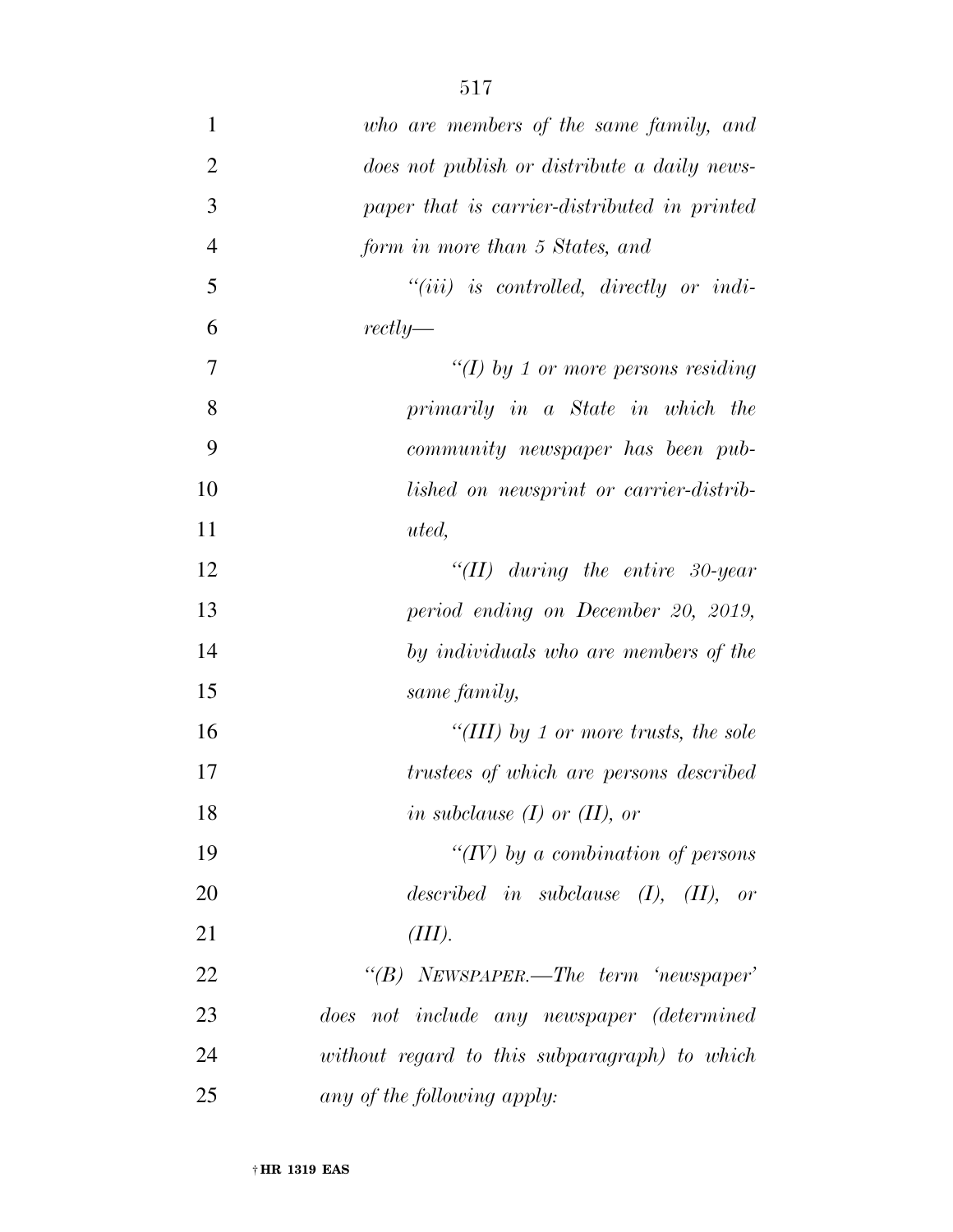| 1              | $\lq\lq(i)$ Is not in general circulation.                         |
|----------------|--------------------------------------------------------------------|
| $\overline{2}$ | $``(ii)$ Is published (on newsprint or                             |
| 3              | electronically) less frequently than 3 times                       |
| $\overline{4}$ | per week.                                                          |
| 5              | "(iii) Has not ever been regularly pub-                            |
| 6              | <i>lished</i> on newsprint.                                        |
| 7              | "(iv) Does not have a bona fide list of                            |
| 8              | paid subscribers.                                                  |
| 9              | "(C) CONTROL.—A person shall be treated                            |
| 10             | as controlled by another person if such other per-                 |
| 11             | son possesses, directly or indirectly, the power to                |
| 12             | direct or cause the direction and management of                    |
| 13             | such person (including the power to elect a ma-                    |
| 14             | jority of the members of the board of directors of                 |
| 15             | such person) through the ownership of voting se-                   |
| 16             | <i>curities.</i>                                                   |
| 17             | "(6) CONTROLLED GROUP.—For purposes of this                        |
| 18             | subsection, the term 'controlled group' means all per-             |
| 19             | sons treated as a single employer under subsection                 |
| 20             | $(b)$ , $(c)$ , $(m)$ , or $(o)$ of section 414 as of December 20, |
| 21             | 2019."                                                             |
| 22             | (b) AMENDMENT TO EMPLOYEE RETIREMENT INCOME                        |
| 23             | SECURITY ACT OF 1974.—Subsection $(m)$ of section 303 of           |
| 24             | the Employee Retirement Income Security Act of 1974 (29)           |
| 25             | U.S.C. $1083(m)$ ) is amended to read as follows:                  |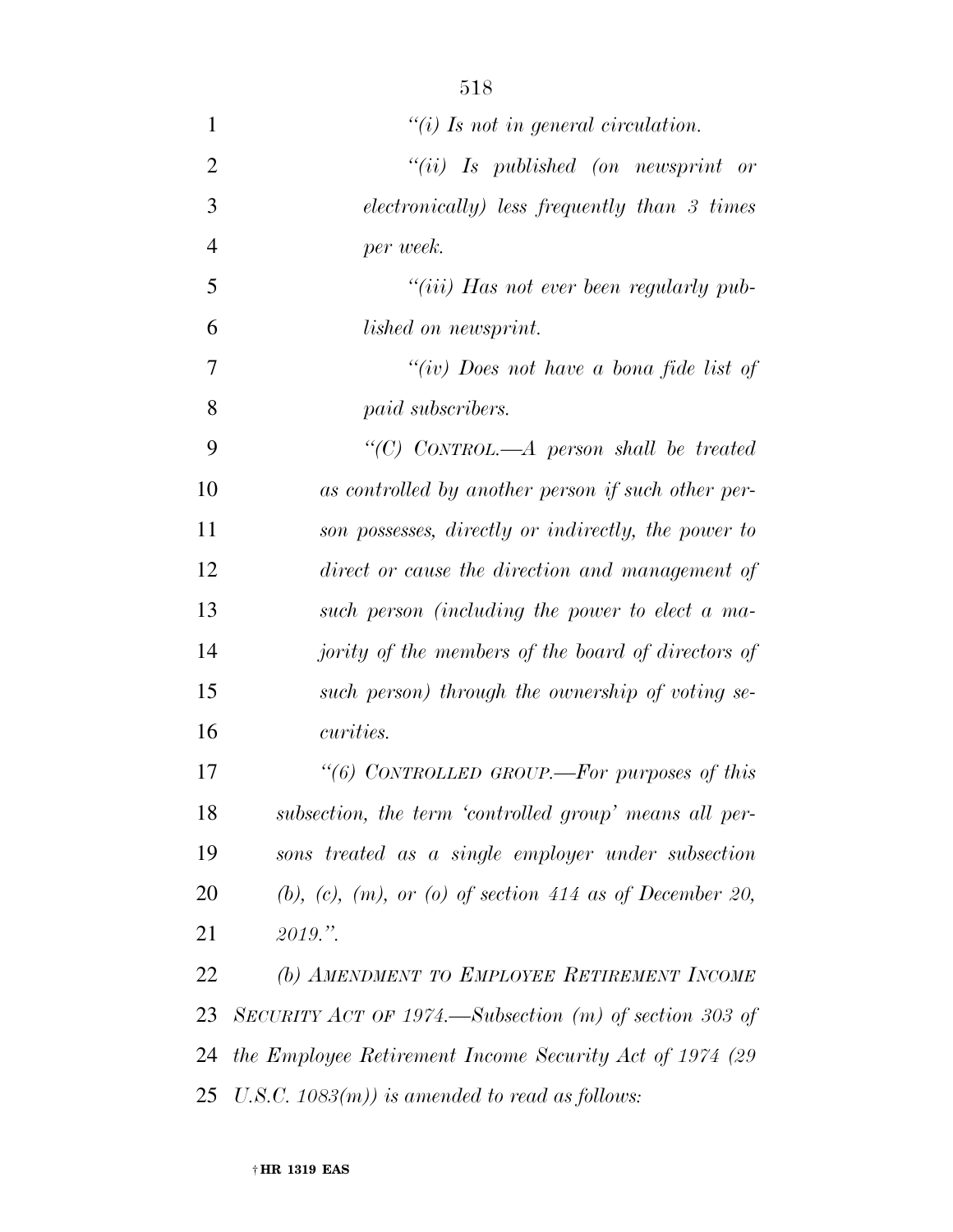*''(m) SPECIAL RULES FOR COMMUNITY NEWSPAPER PLANS.—* 

| 3              | "(1) In GENERAL.—An eligible newspaper plan            |
|----------------|--------------------------------------------------------|
| $\overline{4}$ | sponsor of a plan under which no participant has       |
| 5              | had the participant's accrued benefit increased        |
| 6              | (whether because of service or compensation) after     |
| 7              | April 2, 2019, may elect to have the alternative       |
| 8              | standards described in paragraph (4) apply to such     |
| 9              | plan.                                                  |
| 10             | "(2) ELIGIBLE NEWSPAPER PLAN SPONSOR.-                 |
| 11             | The term 'eligible newspaper plan sponsor' means the   |
| 12             | plan sponsor of $-$                                    |
| 13             | "(A) any community newspaper plan, or                  |
| 14             | "(B) any other plan sponsored, as of April             |
| 15             | 2, 2019, by a member of the same controlled            |
| 16             | group of a plan sponsor of a community news-           |
| 17             | paper plan if such member is in the trade or           |
| 18             | business of publishing 1 or more newspapers.           |
| 19             | "(3) ELECTION.—An election under paragraph             |
| 20             | $(1)$ shall be made at such time and in such manner    |
| 21             | as prescribed by the Secretary of the Treasury. Such   |
| 22             | election, once made with respect to a plan year, shall |
| 23             | apply to all subsequent plan years unless revoked      |
| 24             | with the consent of the Secretary of the Treasury.     |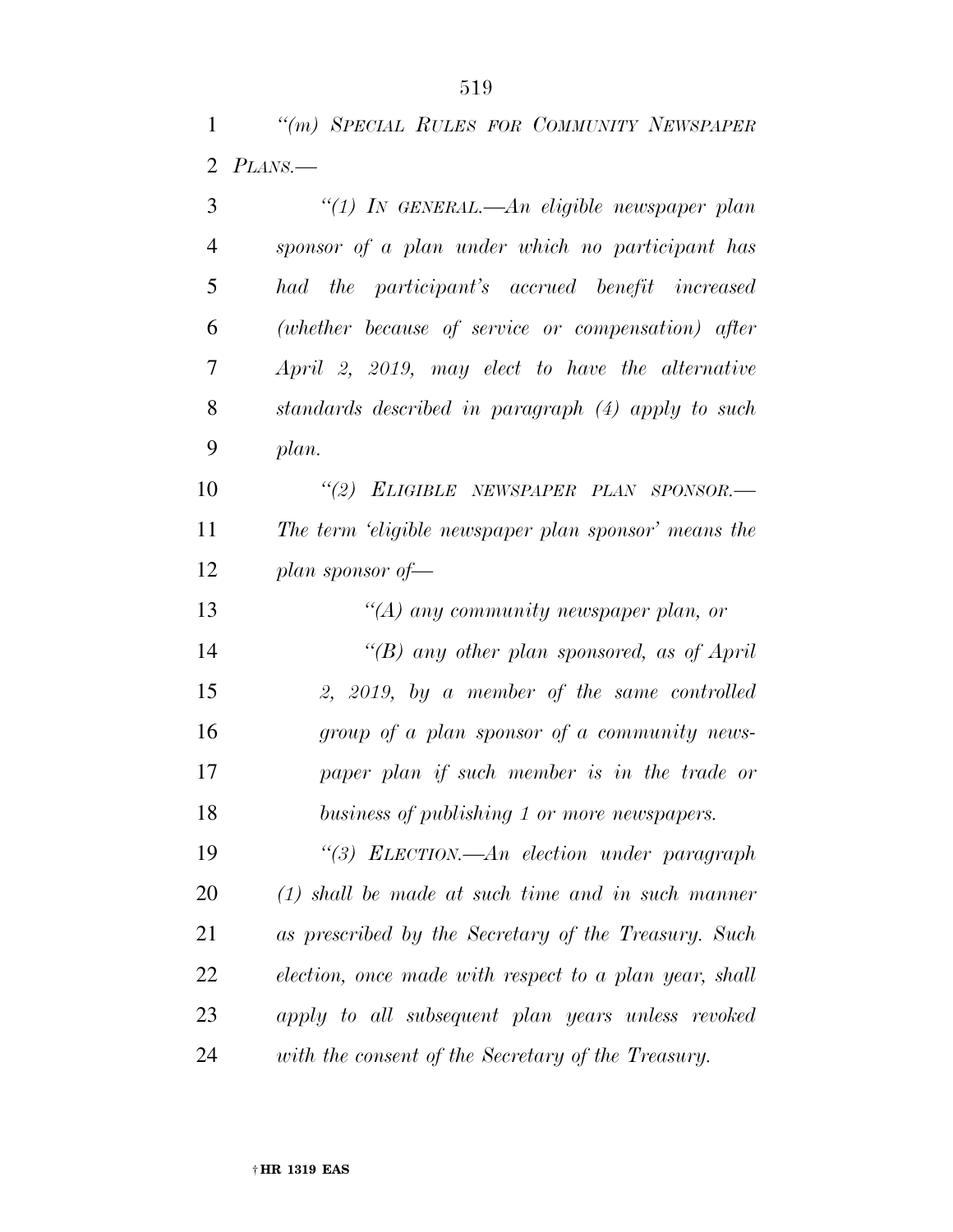| $\mathbf{1}$   | "(4) ALTERNATIVE MINIMUM FUNDING STAND-           |
|----------------|---------------------------------------------------|
| $\overline{2}$ | ARDS.—The alternative standards described in this |
| 3              | paragraph are the following:                      |
| $\overline{4}$ | "(A) INTEREST RATES.—                             |
| 5              | $``(i)$ IN GENERAL.—Notwithstanding               |
| 6              | subsection $(h)(2)(C)$ and except as provided     |
| 7              | in clause (ii), the first, second, and third      |
| 8              | segment rates in effect for any month for         |
| 9              | purposes of this section shall be 8 percent.      |
| 10             | "(ii) NEW BENEFIT ACCRUALS.-Not-                  |
| 11             | withstanding subsection $(h)(2)$ , for purposes   |
| 12             | of determining the funding target and nor-        |
| 13             | mal cost of a plan for any plan year, the         |
| 14             | present value of any benefits accrued or          |
| 15             | earned under the plan for a plan year with        |
| 16             | respect to which an election under para-          |
| 17             | $graph (1)$ is in effect shall be determined on   |
| 18             | the basis of the United States Treasury obli-     |
| 19             | gation yield curve for the day that is the        |
| 20             | valuation date of such plan for such plan         |
| 21             | year.                                             |
| 22             | "(iii) UNITED STATES TREASURY OBLI-               |
| 23             | GATION YIELD CURVE.—For purposes of this          |
| 24             | subsection, the term 'United States Treas-        |
| 25             | ury obligation yield curve' means, with re-       |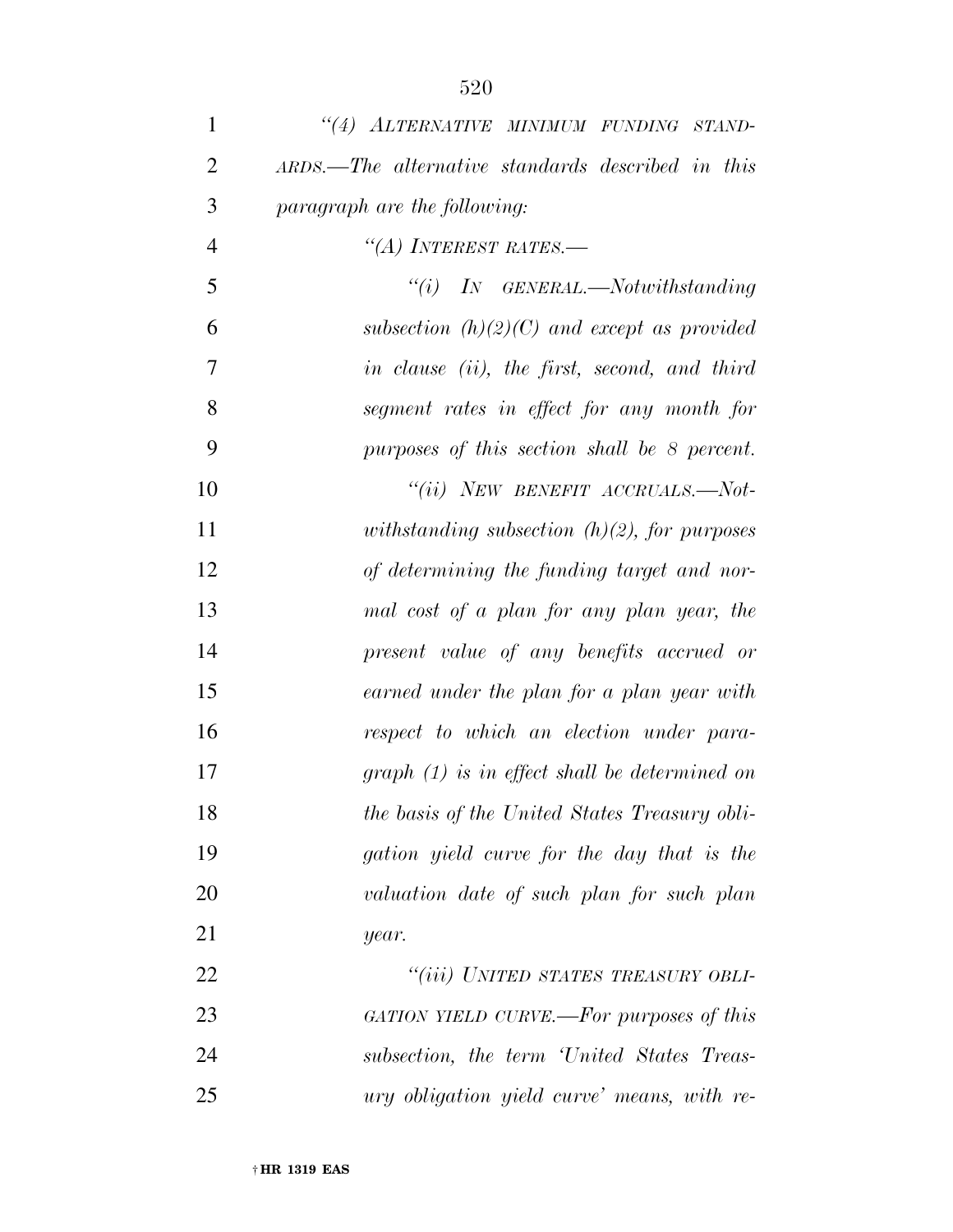| $\mathbf{1}$   | spect to any day, a yield curve which shall     |
|----------------|-------------------------------------------------|
| $\overline{2}$ | be prescribed by the Secretary of the Treas-    |
| 3              | ury for such day on interest-bearing obliga-    |
| $\overline{4}$ | tions of the United States.                     |
| 5              | "(B) SHORTFALL AMORTIZATION BASE.-              |
| 6              | "(i) PREVIOUS SHORTFALL AMORTIZA-               |
| 7              | TION BASES.—The shortfall amortization          |
| 8              | bases determined under subsection $(c)(3)$ for  |
| 9              | all plan years preceding the first plan year    |
| 10             | to which the election under paragraph (1)       |
| 11             | applies (and all shortfall amortization in-     |
| 12             | stallments determined with respect to such      |
| 13             | bases) shall be reduced to zero under rules     |
| 14             | similar to the rules of subsection $(c)(6)$ .   |
| 15             | "(ii) NEW SHORTFALL AMORTIZATION                |
| 16             | $BASE$ . Notwithstanding subsection (c)(3),     |
| 17             | the shortfall amortization base for the first   |
| 18             | plan year to which the election under para-     |
| 19             | $graph (1) applies shall be the funding short-$ |
| 20             | fall of such plan for such plan year (deter-    |
| 21             | mined using the interest rates as modified      |
| 22             | under subparagraph $(A)$ ).                     |
| 23             | "(C) DETERMINATION OF SHORTFALL AM-             |
| 24             | ORTIZATION INSTALLMENTS.-                       |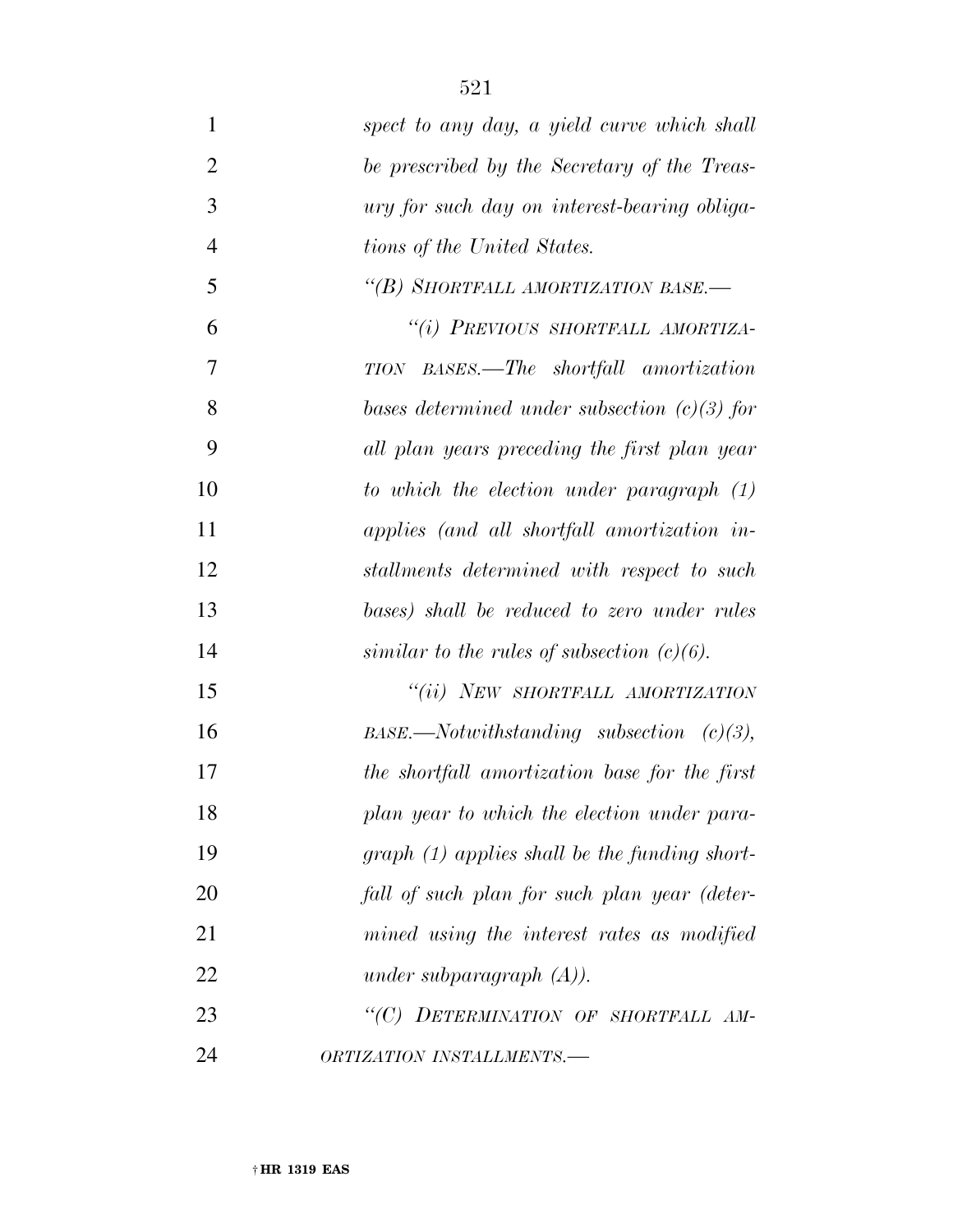| $\mathbf{1}$   | "(i) 30-YEAR PERIOD.—Subparagraphs                      |
|----------------|---------------------------------------------------------|
| $\overline{2}$ | (A) and (B) of subsection $(c)(2)$ shall be ap-         |
| 3              | plied by substituting '30-plan-year' for '7-            |
| $\overline{4}$ | plan-year' each place it appears.                       |
| 5              | $``(ii)$ NO SPECIAL ELECTION.—The                       |
| 6              | $election$ under subparagraph $(D)$ of sub-             |
| 7              | section $(c)(2)$ shall not apply to any plan            |
| 8              | year to which the election under paragraph              |
| 9              | $(1)$ applies.                                          |
| 10             | "(D) EXEMPTION FROM AT-RISK TREAT-                      |
| 11             | $MENT. \longrightarrow Subsection$ (i) shall not apply. |
| 12             | "(5) COMMUNITY NEWSPAPER PLAN.—For pur-                 |
| 13             | poses of this subsection—                               |
| 14             | "(A) IN GENERAL.—The term 'community                    |
| 15             | newspaper plan' means a plan to which this sec-         |
| 16             | tion applies maintained as of December 31,              |
| 17             | $2018$ , by an employer which—                          |
| 18             | $"(i)$ maintains the plan on behalf of                  |
| 19             | participants and beneficiaries with respect             |
| 20             | to employment in the trade or business of               |
| 21             | publishing 1 or more newspapers which                   |
| 22             | were published by the employer at any time              |
| 23             | during the 11-year period ending on Decem-              |
| 24             | ber 20, 2019,                                           |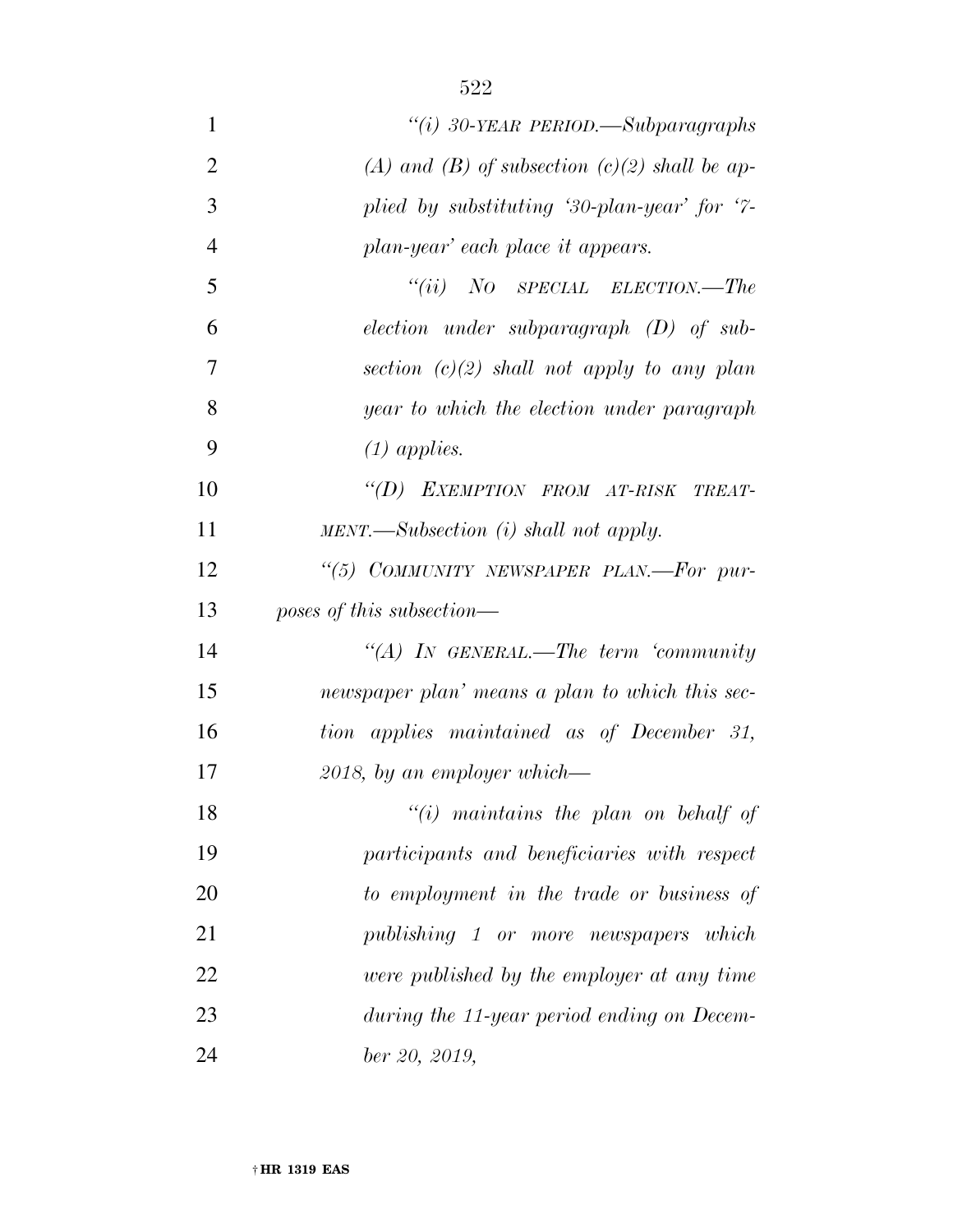| $\mathbf{1}$   | $``(ii)(I)$ is not a company the stock of      |
|----------------|------------------------------------------------|
| $\overline{2}$ | which is publicly traded (on a stock $ex$      |
| 3              | change or in an over-the-counter market),      |
| $\overline{4}$ | and is not controlled, directly or indirectly, |
| 5              | by such a company, or                          |
| 6              | $\lq (II)$ is controlled, directly, or indi-   |
| $\overline{7}$ | rectly, during the entire 30-year period end-  |
| 8              | ing on December 20, 2019, by individuals       |
| 9              | who are members of the same family, and        |
| 10             | does not publish or distribute a daily news-   |
| 11             | paper that is carrier-distributed in printed   |
| 12             | form in more than 5 States, and                |
| 13             | $``(iii)$ is controlled, directly, or indi-    |
| 14             | $rectly$ —                                     |
| 15             | "(I) by 1 or more persons residing             |
| 16             | primarily in a State in which the              |
| 17             | <i>community</i> newspaper has been pub-       |
| 18             | lished on newsprint or carrier-distrib-        |
| 19             | uted,                                          |
| 20             | "(II) during the entire 30-year                |
| 21             | period ending on December 20, 2019,            |
| 22             | by individuals who are members of the          |
| 23             | same family,                                   |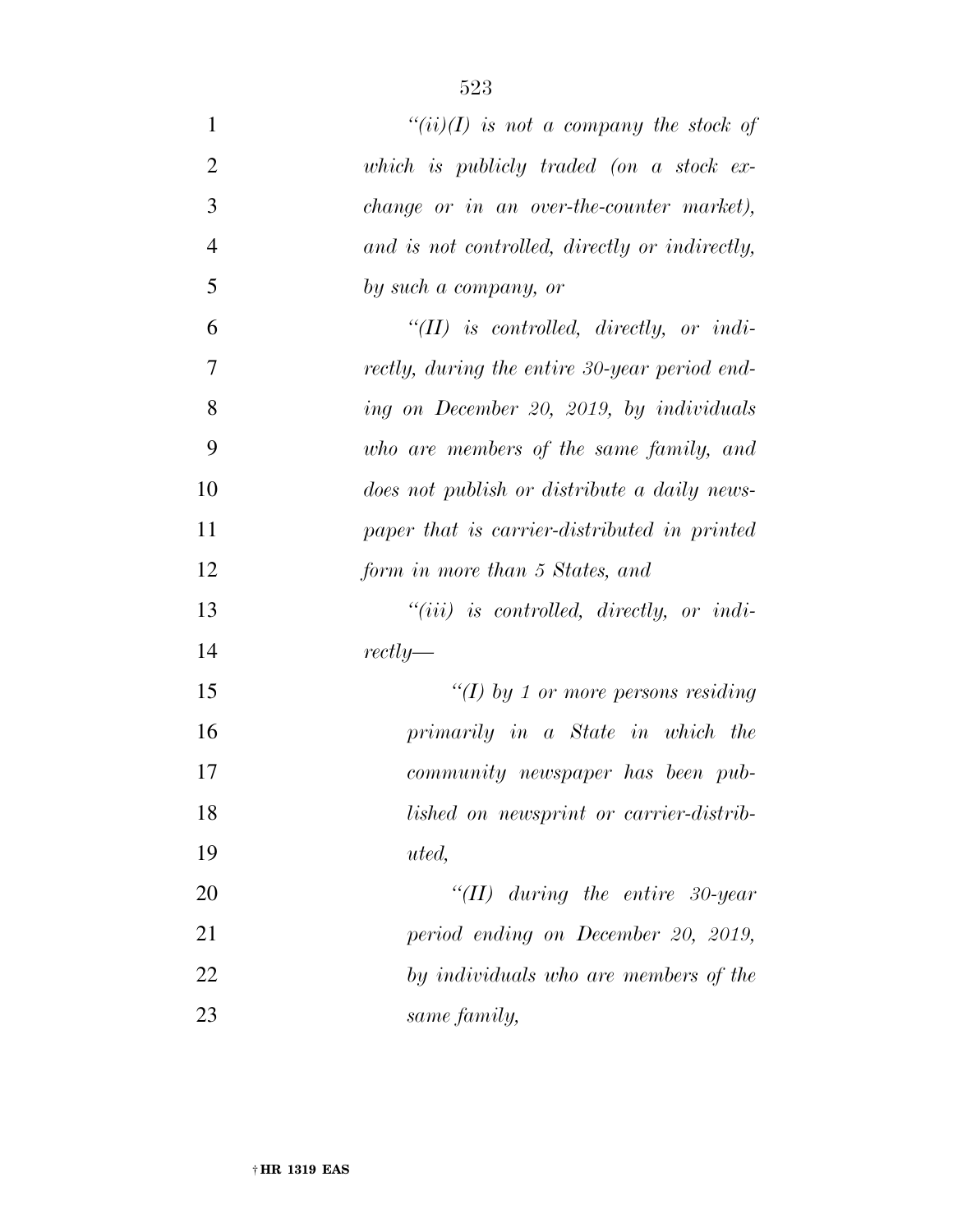| $\mathbf{1}$   | "(III) by 1 or more trusts, the sole                |
|----------------|-----------------------------------------------------|
| $\overline{2}$ | trustees of which are persons described             |
| 3              | in subclause $(I)$ or $(II)$ , or                   |
| $\overline{4}$ | "(IV) by a combination of persons                   |
| 5              | described in subclause $(I)$ , $(II)$ , or          |
| 6              | (III).                                              |
| $\overline{7}$ | "(B) NEWSPAPER.—The term 'newspaper'                |
| 8              | does not include any newspaper (determined          |
| 9              | without regard to this subparagraph) to which       |
| 10             | any of the following apply:                         |
| 11             | "(i) Is not in general circulation.                 |
| 12             | $``(ii)$ Is published (on newsprint or              |
| 13             | electronically) less frequently than 3 times        |
| 14             | per week.                                           |
| 15             | "( <i>iii</i> ) Has not ever been regularly pub-    |
| 16             | <i>lished on newsprint.</i>                         |
| 17             | "(iv) Does not have a bona fide list of             |
| 18             | paid subscribers.                                   |
| 19             | "(C) CONTROL.—A person shall be treated             |
| 20             | as controlled by another person if such other per-  |
| 21             | son possesses, directly or indirectly, the power to |
| 22             | direct or cause the direction and management of     |
| 23             | such person (including the power to elect a ma-     |
| 24             | jority of the members of the board of directors of  |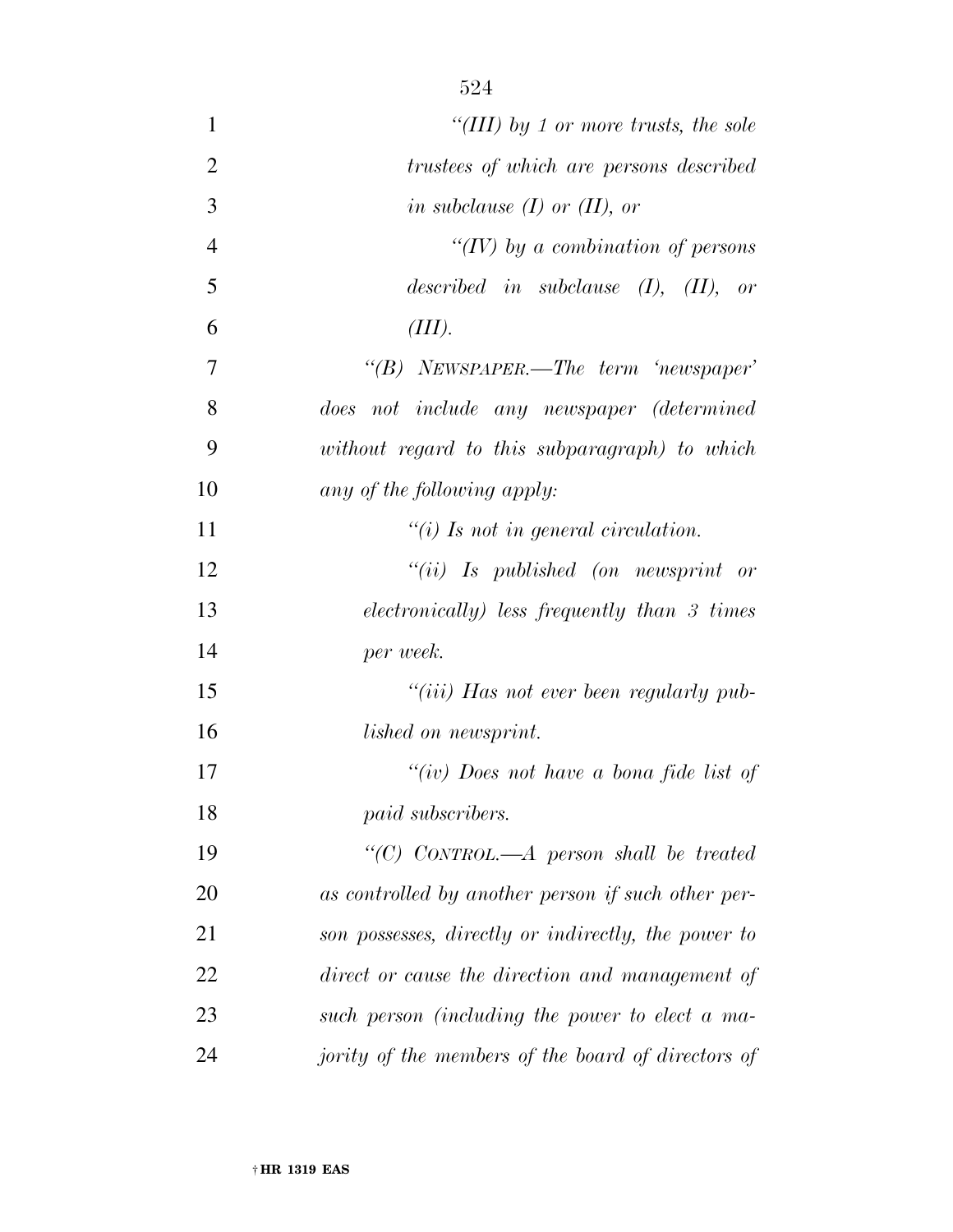| $\mathbf{1}$   | such person) through the ownership of voting se-                     |
|----------------|----------------------------------------------------------------------|
| $\overline{2}$ | <i>curities.</i>                                                     |
| 3              | "(6) CONTROLLED GROUP.—For purposes of this                          |
| $\overline{4}$ | subsection, the term 'controlled group' means all per-               |
| 5              | sons treated as a single employer under subsection                   |
| 6              | $(b)$ , $(c)$ , $(m)$ , or $(o)$ of section 414 of the Internal Rev- |
| 7              | enue Code of 1986 as of December 20, 2019.                           |
| 8              | "(7) EFFECT ON PREMIUM RATE CALCULA-                                 |
| 9              | $TION$ —In the case of a plan for which an election is               |
| 10             | made to apply the alternative standards described in                 |
| 11             | paragraph (3), the additional premium under section                  |
| 12             | $4006(a)(3)(E)$ shall be determined as if such election              |
| 13             | had not been made.".                                                 |
| 14             | (c) EFFECTIVE DATE.—The amendments made by this                      |
| 15             | section shall apply to plan years ending after December 31,          |
|                | 16 2017.                                                             |
| 17             | SEC. 9708. EXPANSION OF LIMITATION ON EXCESSIVE EM-                  |
| 18             | <b>PLOYEE REMUNERATION.</b>                                          |
| 19             | Paragraph $(3)$ of section 162(m) of the Internal Rev-               |
| 20             | enue Code of 1986 is amended—                                        |
| 21             | $(1)$ by redesignating subparagraph $(C)$ as sub-                    |
| 22             | $paramph$ (D),                                                       |
| 23             | (2) by striking "or" at the end of subparagraph                      |
| 24             | (B),                                                                 |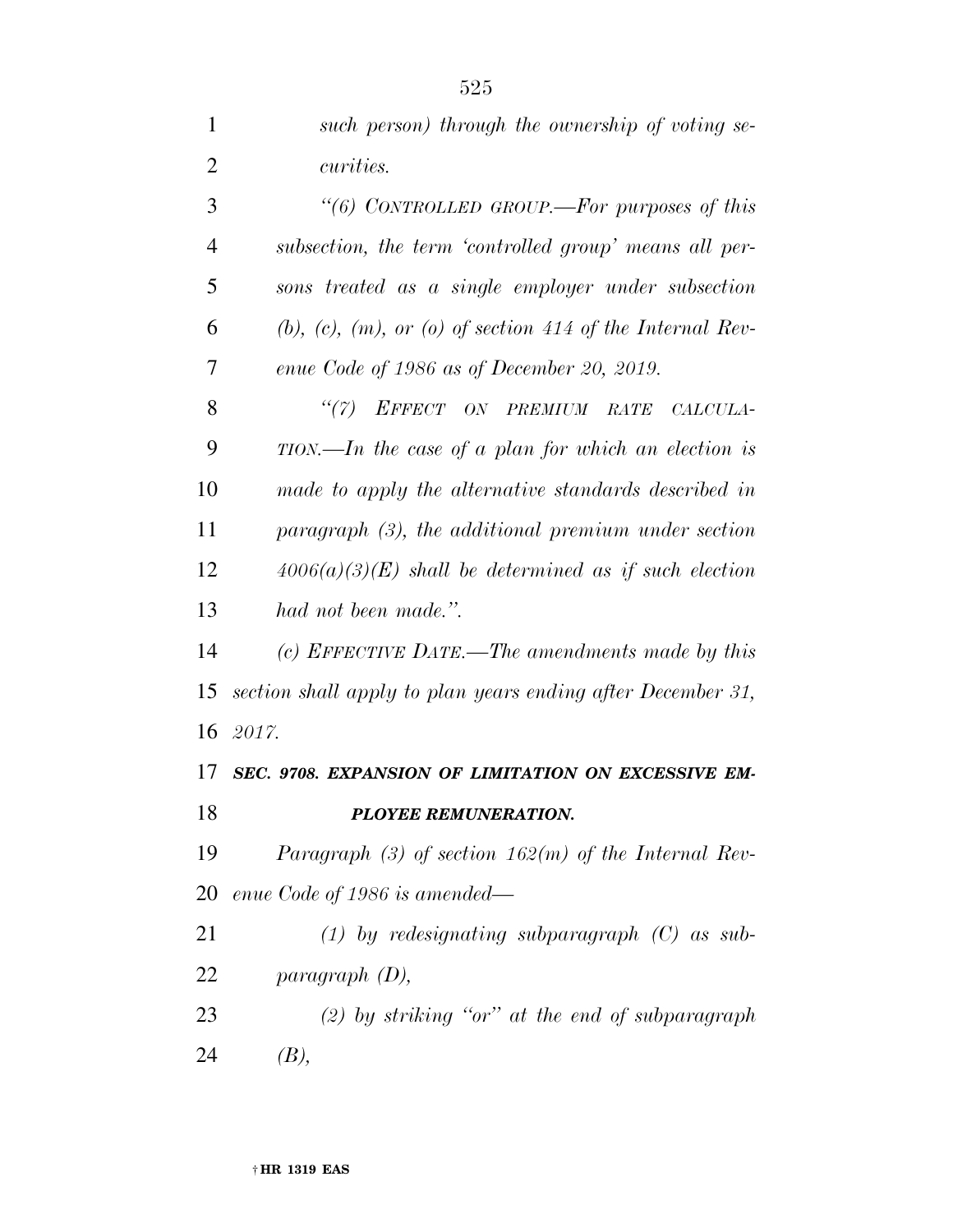| $\mathbf{1}$   | $(3)$ by inserting after subparagraph $(B)$ the fol-  |
|----------------|-------------------------------------------------------|
| 2              | lowing new subparagraph:                              |
| 3              | $\lq$ (C) in the case of taxable years beginning      |
| $\overline{4}$ | after December 31, 2026, such employee is among       |
| 5              | the 5 highest compensated employees for the tax-      |
| 6              | able year other than any individual described in      |
| 7              | subparagraph $(A)$ or $(B)$ , or", and                |
| 8              | $(4)$ by striking "employee" in subparagraph $(D)$ ,  |
| 9              | as so redesignated, and inserting "employee described |
| 10             | in subparagraph $(A)$ or $(B)$ ".                     |
| 11             | <b>Subtitle I–Child Care for Workers</b>              |
| 12             | SEC. 9801. CHILD CARE ASSISTANCE.                     |
| 13             | (a) $APPROPRIATION$ .                                 |
| 14             | (1) IN GENERAL.—Section $418(a)(3)$ of the So-        |
| 15             | cial Security Act (42 U.S.C. 618(a)(3)) is amended to |
| 16             | read as follows:                                      |
| 17             | "(3) APPROPRIATION.—For grants under this             |
| 18             | section, there are appropriated \$3,550,000,000 for   |
| 19             | each fiscal year, of which—                           |
| 20             | "(A) $$3,375,000,000$ shall be available for          |
| 21             | grants to States;                                     |
| 22             | " $(B)$ \$100,000,000 shall be available for          |
|                |                                                       |
| 23             | grants to Indian tribes and tribal organizations;     |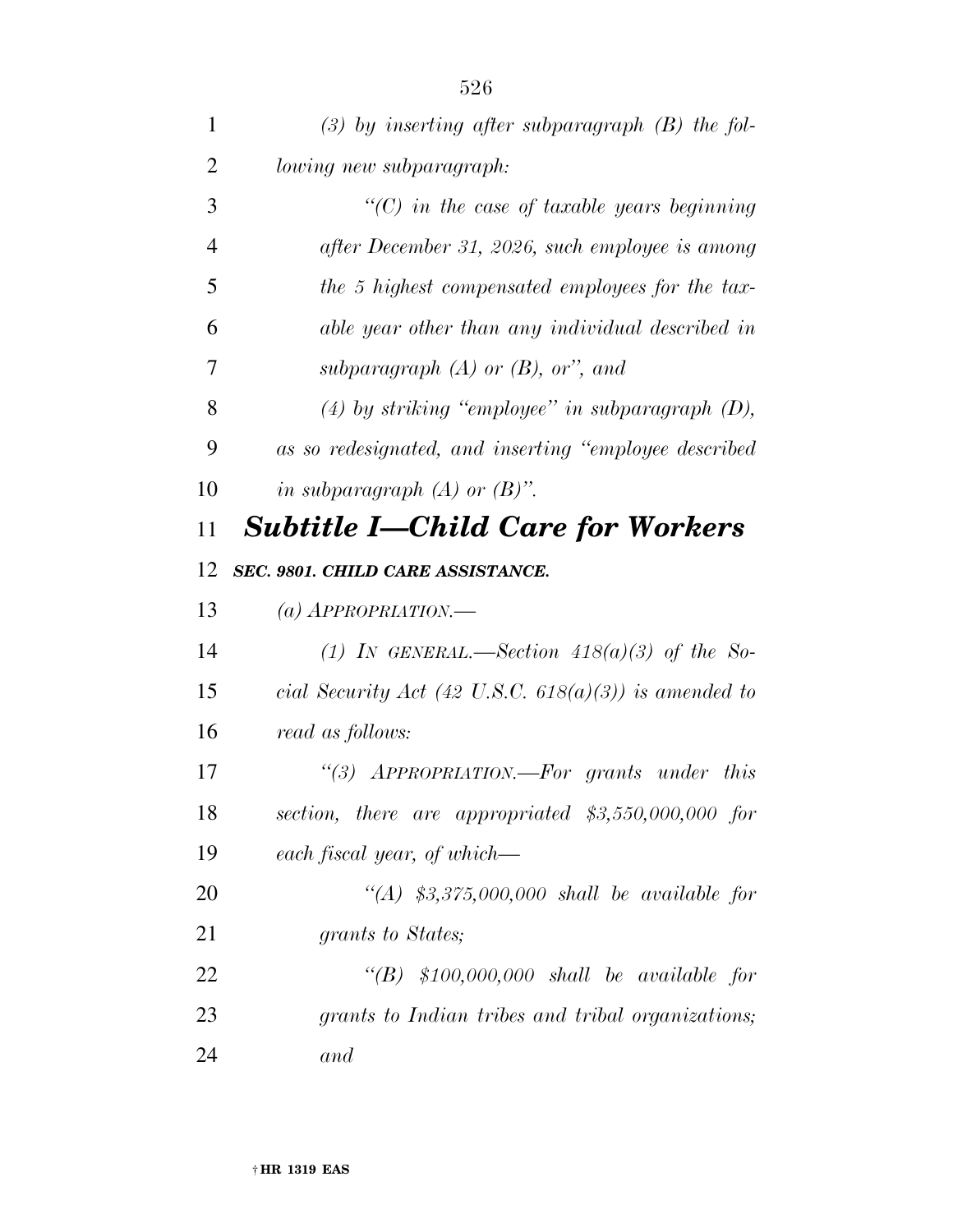|  | "(C) $$75,000,000$ shall be available for |  |  |
|--|-------------------------------------------|--|--|
|  | grants to territories.".                  |  |  |

 *(2) CONFORMING AMENDMENT.—Section 418(a)(2)(A) of such Act (42 U.S.C. 618(a)(2)(A)) is amended by striking ''paragraph (3), and remaining after the reservation described in paragraph (4) and'' and inserting ''paragraph (3)(A),''.* 

 *(b) MODIFICATION OF STATE MATCH REQUIREMENT FOR FUNDING INCREASES IN FISCAL YEARS 2021 AND 2022.—With respect to the amounts made available by sec- tion 418(a)(3) of the Social Security Act for each of fiscal years 2021 and 2022, section 418(a)(2)(C) of such Act shall be applied and administered with respect to any State that is entitled to receive the entire amount that would be allot- ted to the State under section 418(a)(2)(B) of such Act for the fiscal year in the manner authorized for fiscal year 2020, as if the Federal medical assistance percentage for the State for the fiscal year were 100 percent.* 

 *(c) FUNDING FOR THE TERRITORIES.—Section 418(a)(4) of such Act (42 U.S.C. 618(a)(4)) is amended to read as follows:* 

*''(4) TERRITORIES.—* 

 *''(A) GRANTS.—The Secretary shall use the amounts made available by paragraph (3)(C) to*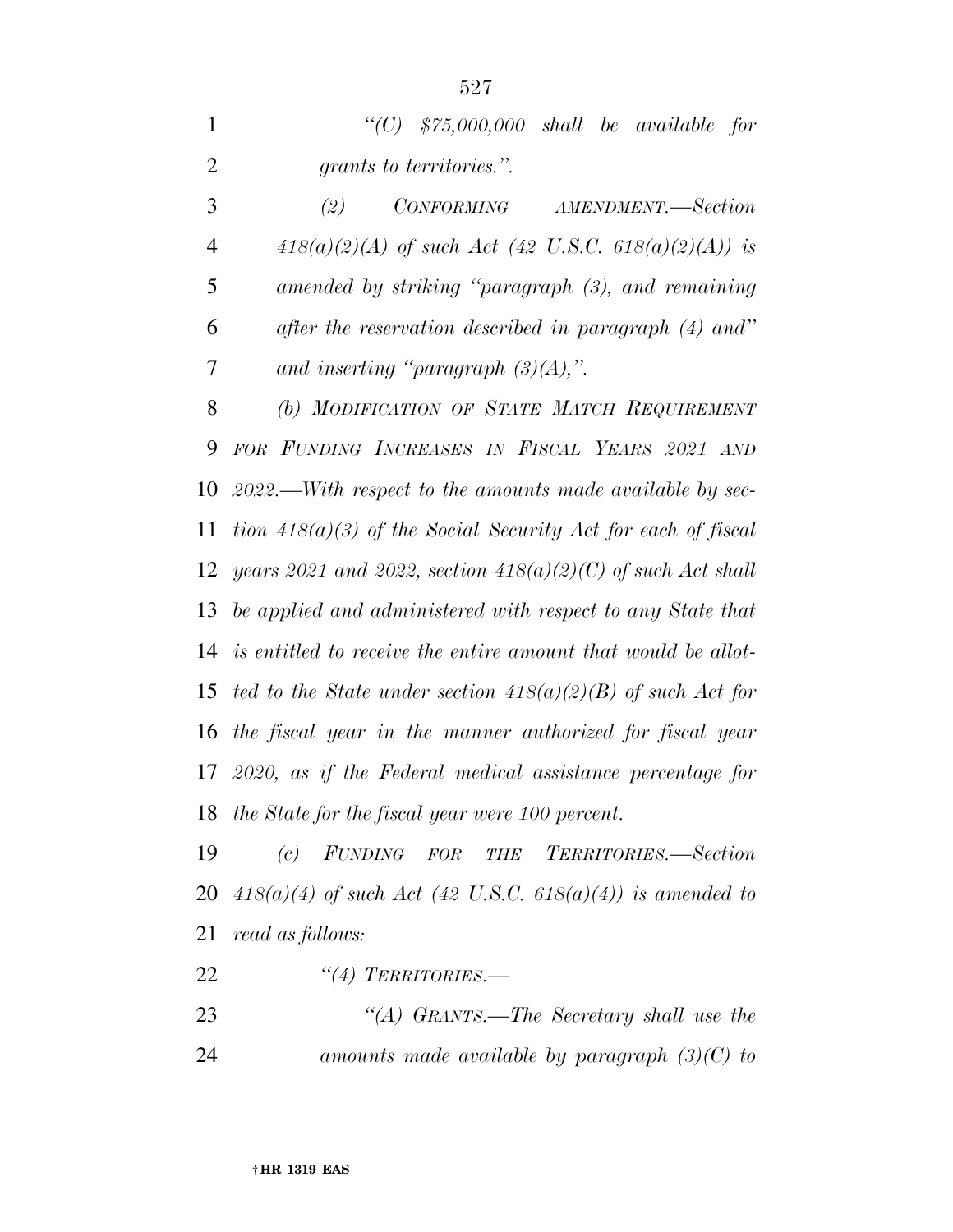| make grants to the territories under this para- |  |
|-------------------------------------------------|--|
| graph.                                          |  |

| 3              | "(B) ALLOTMENTS.—The amount described                |
|----------------|------------------------------------------------------|
| $\overline{4}$ | in subparagraph $(A)$ shall be allotted among the    |
| 5              | territories in proportion to their respective needs. |
| 6              | "(C) REDISTRIBUTION.—The 1st sentence of             |
| 7              | clause (i) and clause (ii) of paragraph $(2)(D)$     |
| 8              | shall apply with respect to the amounts allotted     |
| 9              | to the territories under this paragraph, except      |
| 10             | that the 2nd sentence of paragraph $(2)(D)$ shall    |
| 11             | not apply and the amounts allotted to the terri-     |
| 12             | tories that are available for redistribution for a   |
| 13             | fiscal year shall be redistributed to each territory |
| 14             | that applies for the additional amounts, to the      |
| 15             | extent that the Secretary determines that the ter-   |
| 16             | ritory will be able to use the additional amounts    |
| 17             | to provide child care assistance, in an amount       |
| 18             | that bears the same ratio to the amount so avail-    |
| 19             | able for redistribution as the amount allotted to    |
| 20             | the territory for the fiscal year bears to the total |
| 21             | amount allotted to all the territories receiving re- |
| 22             | distributed funds under this paragraph for the       |
| 23             | fiscal year.                                         |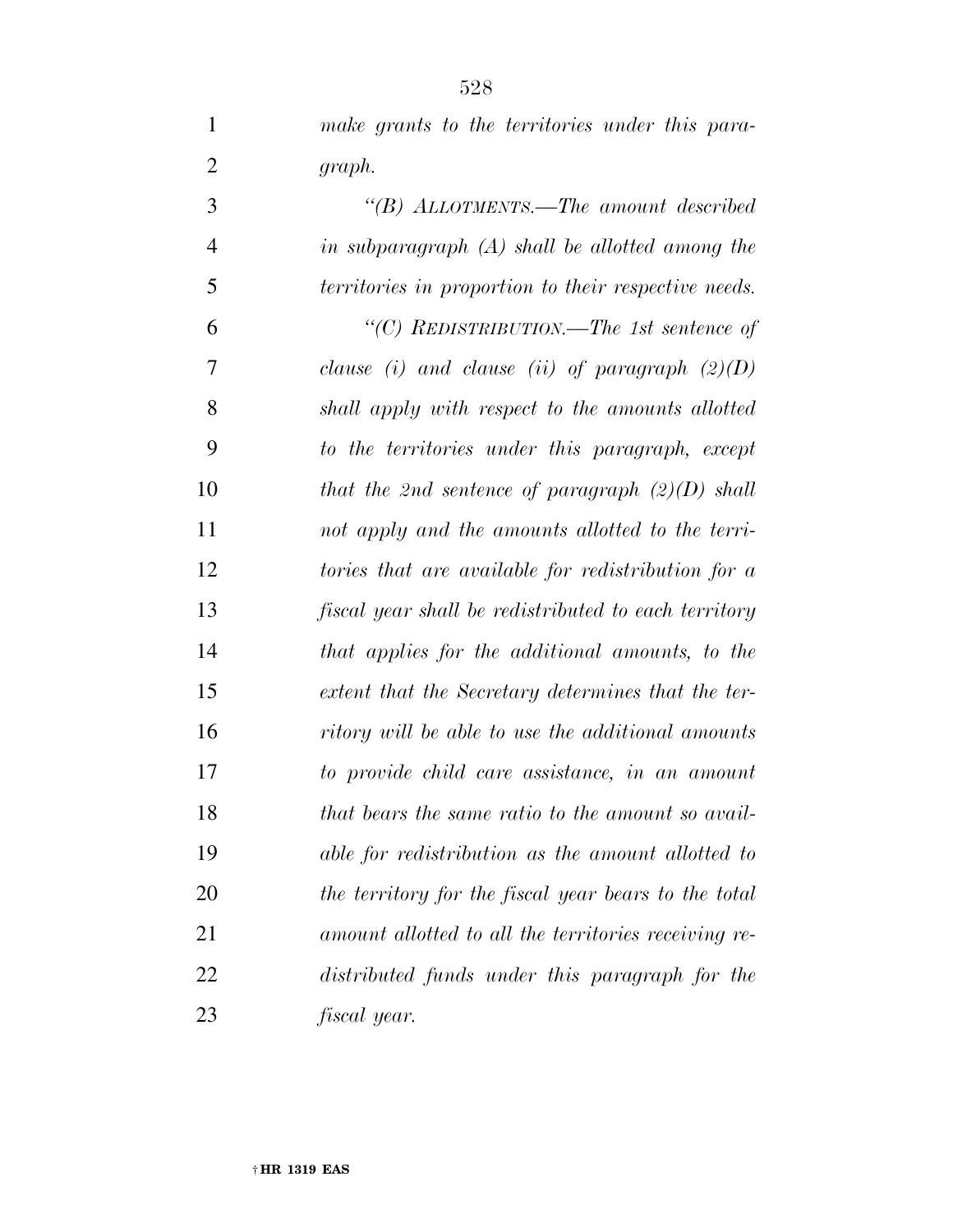| 1              | "(D) INAPPLICABILITY OF PAYMENT LIMITA-                              |
|----------------|----------------------------------------------------------------------|
| $\overline{2}$ | $TION.$ Section 1108(a) shall not apply with re-                     |
| 3              | spect to any amount paid under this paragraph.                       |
| $\overline{4}$ | "(E) TERRITORY.—In this paragraph, the                               |
| 5              | term 'territory' means the Commonwealth of                           |
| 6              | Puerto Rico, the United States Virgin Islands,                       |
| 7              | Guam, American Samoa, and the Common-                                |
| 8              | wealth of the Northern Mariana Islands.".                            |
| 9              | <b>Subtitle J—Medicaid</b>                                           |
| 10             | SEC. 9811. MANDATORY COVERAGE OF COVID-19 VACCINES                   |
| 11             | ADMINISTRATION AND<br><b>TREATMENT</b><br>AND                        |
| 12             | <b>UNDER MEDICAID.</b>                                               |
| 13             | (a) COVERAGE.—                                                       |
| 14             | (1) IN GENERAL.—Section $1905(a)(4)$ of the So-                      |
| 15             | cial Security Act (42 U.S.C. 1396 $d(a)(4)$ ) is amended             |
| 16             | by striking the semicolon at the end and inserting $\dddot{\cdot}$ ; |
| 17             | and $(E)$ during the period beginning on the date of                 |
| 18             | the enactment of the American Rescue Plan Act of                     |
| 19             | $2021$ and ending on the last day of the first calendar              |
| 20             | quarter that begins one year after the last day of the               |
| 21             | emergency period described in section $1135(g)(1)(B)$ ,              |
| 22             | a COVID-19 vaccine and administration of the vac-                    |
| 23             | cine; and $(F)$ during the period beginning on the date              |
| 24             | of the enactment of the American Rescue Plan Act of                  |
| 25             | $2021$ and ending on the last day of the first calendar              |
|                |                                                                      |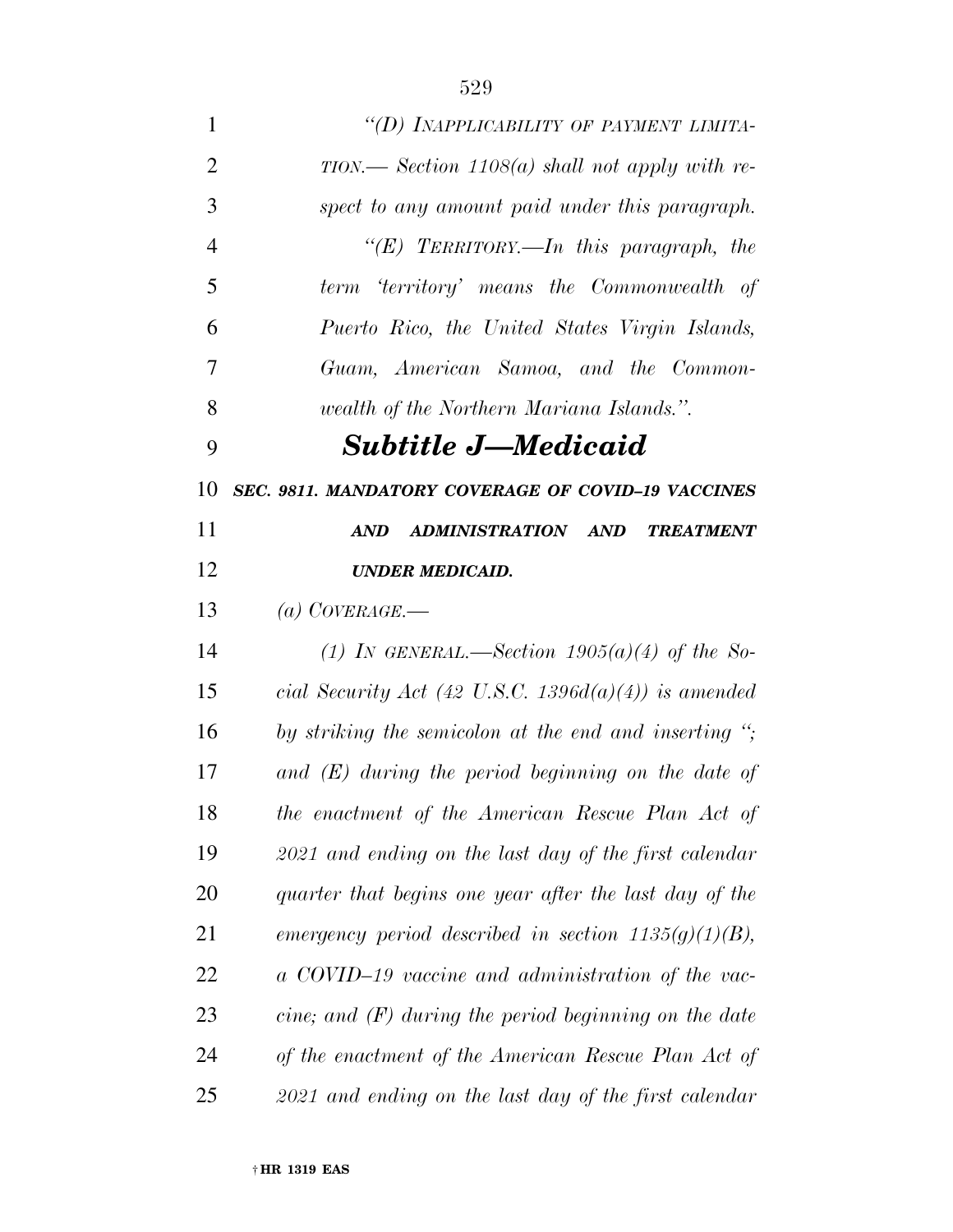| $\mathbf{1}$   | quarter that begins one year after the last day of the  |
|----------------|---------------------------------------------------------|
| $\overline{2}$ | emergency period described in section $1135(g)(1)(B)$ , |
| 3              | testing and treatments for COVID-19, including spe-     |
| 4              | cialized equipment and therapies (including preven-     |
| 5              | tive therapies), and, without regard to the require-    |
| 6              | ments of section $1902(a)(10)(B)$ (relating to com-     |
| 7              | parability), in the case of an individual who is diag-  |
| 8              | nosed with or presumed to have COVID-19, during         |
| 9              | the period such individual has (or is presumed to       |
| 10             | have) COVID-19, the treatment of a condition that       |
| 11             | may seriously complicate the treatment of COVID-19,     |
| 12             | if otherwise covered under the State plan (or waiver    |
| 13             | of such plan);".                                        |
|                |                                                         |

 *(2) MAKING COVID–19 VACCINE AVAILABLE TO ADDITIONAL ELIGIBILITY GROUPS AND TREATMENT AVAILABLE TO CERTAIN UNINSURED.—Section 1902(a)(10) of such Act (42 U.S.C. 1396a(a)(10)) is amended in the matter following subparagraph (G)— (A) by striking ''and to other conditions which may complicate pregnancy, (VIII)'' and inserting '', medical assistance for services re- lated to other conditions which may complicate pregnancy, and medical assistance for vaccines described in section 1905(a)(4)(E) and the ad-*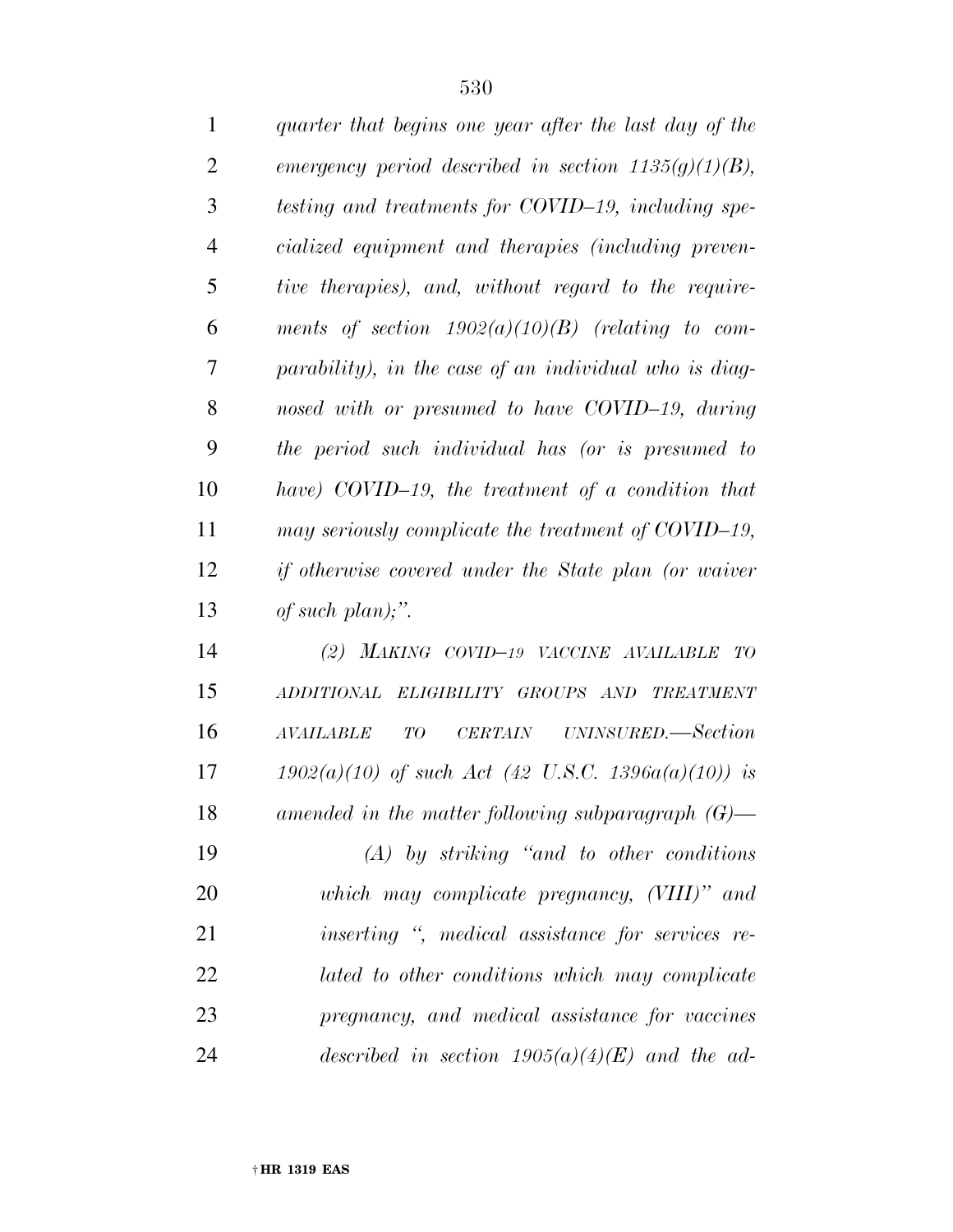*(B) by inserting ''and medical assistance for vaccines described in section 1905(a)(4)(E) and the administration of such vaccines during the period described in such section'' after ''(de-scribed in subsection (z)(2))'';* 

 *(C) by inserting ''and medical assistance for vaccines described in section 1905(a)(4)(E) and the administration of such vaccines during the period described in such section'' after ''described in subsection*  $(k)(1)$ ;

 *(D) by inserting ''and medical assistance for vaccines described in section 1905(a)(4)(E) and the administration of such vaccines during the period described in such section'' after ''fam-ily planning setting'';* 

 *(E) by striking ''and any visit described in section 1916(a)(2)(G) that is furnished during any such portion'' and inserting '', any service described in section 1916(a)(2)(G) that is fur- nished during any such portion, any vaccine de- scribed in section 1905(a)(4)(E) (and the admin- istration of such vaccine) that is furnished dur-ing any such portion, and testing and treat-*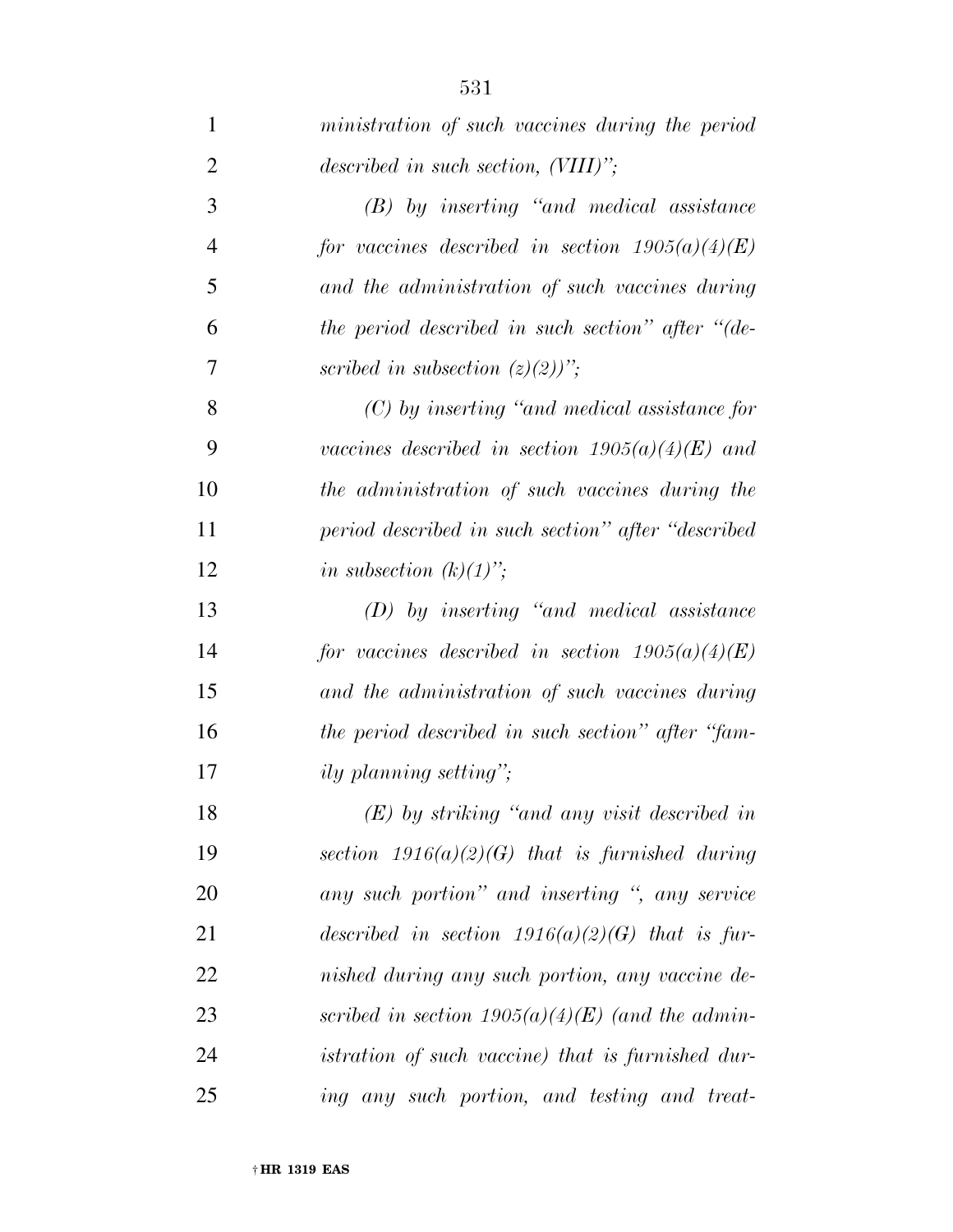| 1              | ments for COVID-19, including specialized          |
|----------------|----------------------------------------------------|
| $\overline{2}$ | equipment and therapies (including preventive      |
| 3              | therapies), and, in the case of an individual who  |
| $\overline{4}$ | is diagnosed with or presumed to have COVID-       |
| 5              | 19, during the period such individual has (or is   |
| 6              | presumed to have) COVID-19, the treatment of       |
| 7              | a condition that may seriously complicate the      |
| 8              | treatment of COVID-19, if otherwise covered        |
| 9              | under the State plan (or waiver of such plan)";    |
| 10             | and                                                |
| 11             | $(F)$ by striking the semicolon at the end and     |
| 12             | inserting ", and (XIX) medical assistance shall    |
| 13             | be made available during the period described in   |
| 14             | section $1905(a)(4)(E)$ for vaccines described in  |
| 15             | such section and the administration of such vac-   |
| 16             | cines, for any individual who is eligible for and  |
| 17             | receiving medical assistance under the State       |
| 18             | plan or under a waiver of such plan (other than    |
| 19             | an individual who is eligible for medical assist-  |
| 20             | ance consisting only of payment of premiums        |
| 21             | pursuant to subparagraph $(E)$ or $(F)$ or section |
| 22             | 1933), notwithstanding any provision of this       |
| 23             | title or waiver under section 1115 impacting       |
| 24             | such individual's eligibility for medical assist-  |
| 25             | ance under such plan or waiver to coverage for     |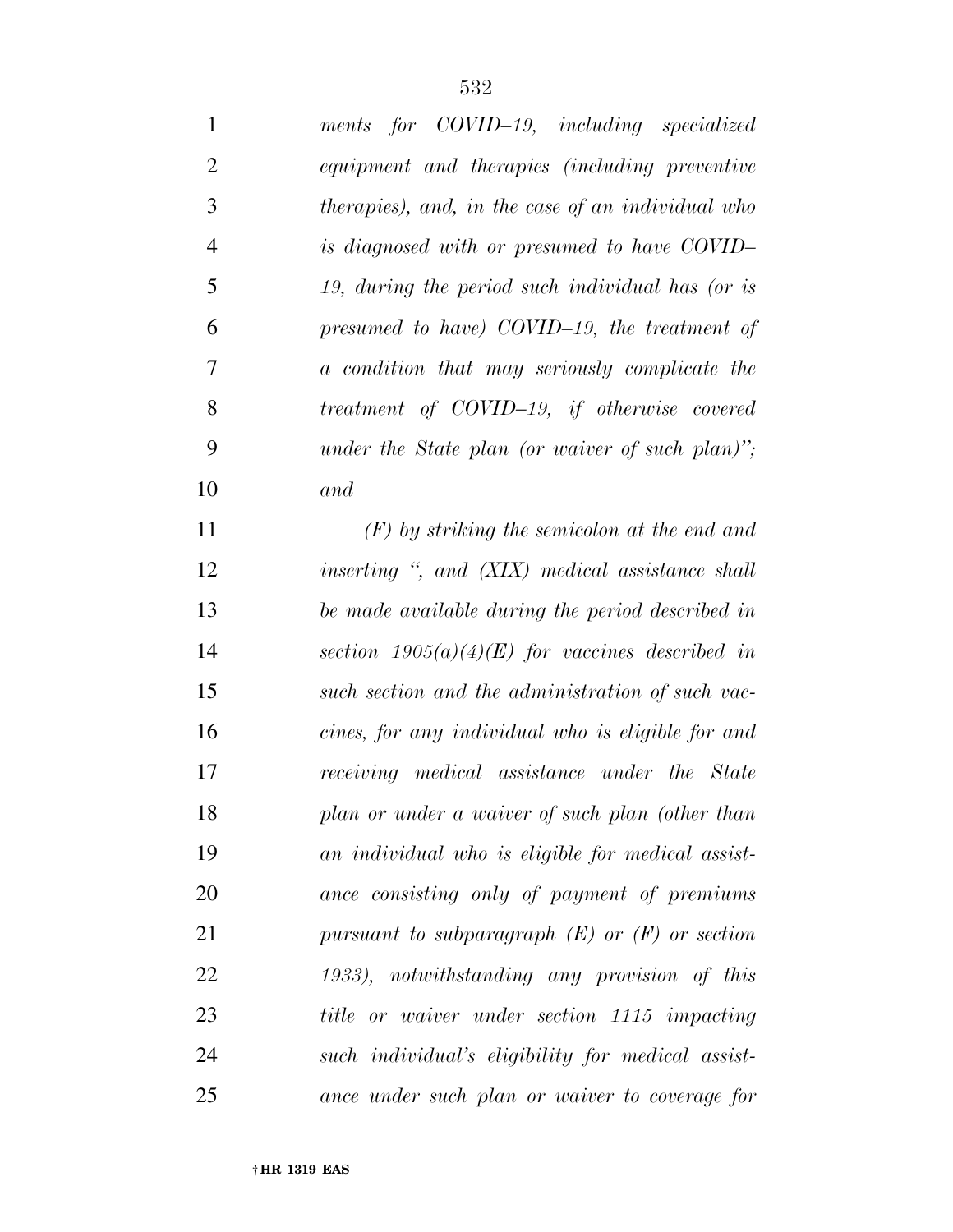| $\mathbf{1}$   | a limited type of benefits and services that would  |
|----------------|-----------------------------------------------------|
| $\overline{2}$ | not otherwise include coverage of a COVID-19        |
| 3              | <i>vaccine and its administration</i> ;".           |
| $\overline{4}$ | (3) PROHIBITION OF COST SHARING.                    |
| 5              | (A) IN GENERAL.—Subsections $(a)(2)$ and            |
| 6              | $(b)(2)$ of section 1916 of the Social Security Act |
| 7              | $(42 \text{ U.S.C. } 13960)$ are each amended—      |
| 8              | $(i)$ in subparagraph $(F)$ , by striking           |
| 9              | "or" at the end;                                    |
| 10             | (ii) in subparagraph $(G)$ , by striking            |
| 11             | "; and"; and                                        |
| 12             | ( <i>iii</i> ) by adding at the end the following   |
| 13             | subparagraphs:                                      |
| 14             | $H(H)$ during the period beginning on the           |
| 15             | date of the enactment of this subparagraph and      |
| 16             | ending on the last day of the first calendar quar-  |
| 17             | ter that begins one year after the last day of the  |
| 18             | $emergency\ \ period$<br>described<br>section<br>in |
| 19             | $1135(g)(1)(B)$ , a COVID-19 vaccine and the ad-    |
| 20             | ministration of such vaccine (for any individual    |
| 21             | eligible for medical assistance for such vaccine    |
| 22             | $(and\ administration);$ or                         |
| 23             | $\lq (I)$ during the period beginning on the        |
| 24             | date of the enactment of this subparagraph and      |
| 25             | ending on the last day of the first calendar quar-  |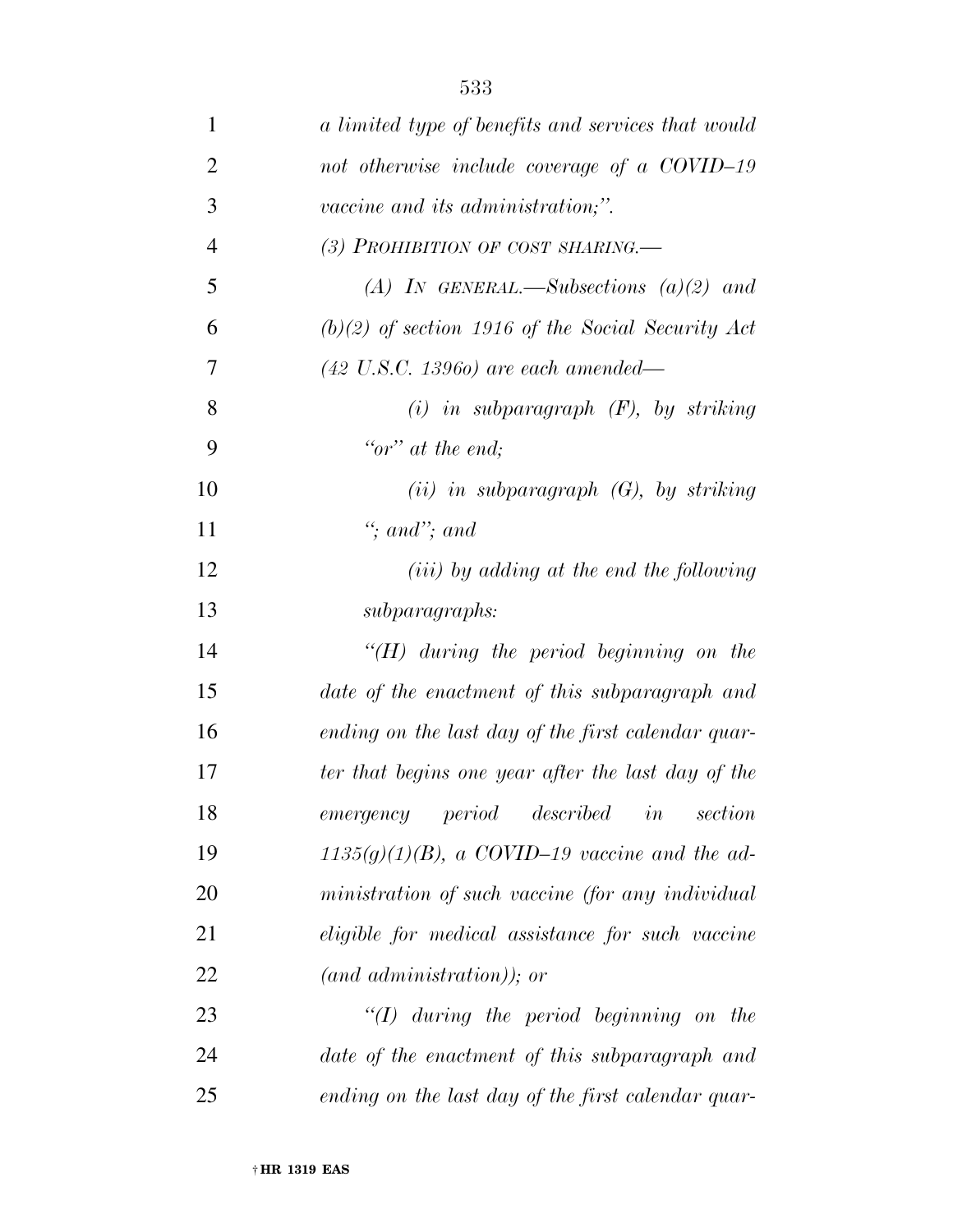| $\mathbf{1}$   | ter that begins one year after the last day of the      |
|----------------|---------------------------------------------------------|
| $\overline{2}$ | emergency period described in<br>section                |
| 3              | $1135(g)(1)(B)$ , testing and treatments for            |
| $\overline{4}$ | COVID-19, including specialized equipment and           |
| 5              | <i>therapies (including preventive therapies), and,</i> |
| 6              | in the case of an individual who is diagnosed           |
| 7              | with or presumed to have COVID-19, during the           |
| 8              | period during which such individual has (or is          |
| 9              | presumed to have) COVID-19, the treatment of            |
| 10             | a condition that may seriously complicate the           |
| 11             | treatment of COVID-19, if otherwise covered             |
| 12             | under the State plan (or waiver of such plan);          |
| 13             | $and$ ".                                                |
| 14             | (B) APPLICATION TO ALTERNATIVE COST                     |
| 15             | SHARING.—Section 1916A(b)(3)(B) of the Social           |
| 16             | Security Act (42 U.S.C. 13960-1(b)(3)(B)) is            |
| 17             | $amended -$                                             |
| 18             | $(i)$ in clause (xi), by striking "any                  |
| 19             | visit" and inserting "any service"; and                 |
| 20             | $(ii)$ by adding at the end the following               |
| 21             | <i>clauses:</i>                                         |
| 22             | " $(xii)$ During the period beginning on                |
| 23             | the date of the enactment of this clause and            |
| 24             | ending on the last day of the first calendar            |
| 25             | quarter that begins one year after the last             |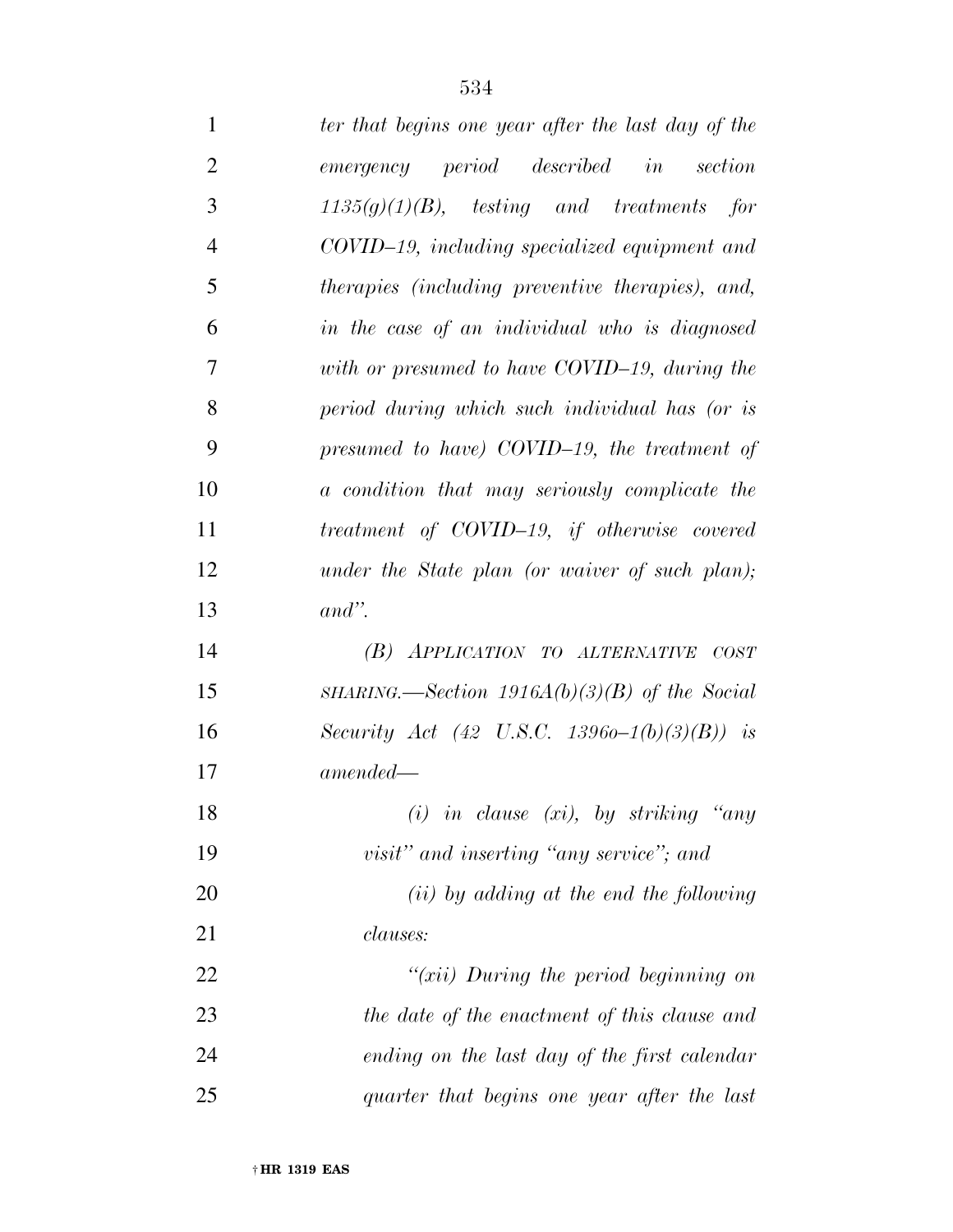| $\mathbf{1}$   | day of the emergency period described in      |
|----------------|-----------------------------------------------|
| $\overline{2}$ | section $1135(g)(1)(B)$ , a COVID-19 vaccine  |
| 3              | and the administration of such vaccine (for   |
| $\overline{4}$ | any individual eligible for medical assist-   |
| 5              | ance for such vaccine (and administra-        |
| 6              | tion).                                        |
| $\tau$         | " $(xiii)$ During the period beginning on     |
| 8              | the date of the enactment of this clause and  |
| 9              | ending on the last day of the first calendar  |
| 10             | quarter that begins one year after the last   |
| 11             | day of the emergency period described in      |
| 12             | section $1135(g)(1)(B)$ , testing and treat-  |
| 13             | ments for COVID-19, including specialized     |
| 14             | equipment and therapies (including preven-    |
| 15             | tive therapies), and, in the case of an indi- |
| 16             | vidual who is diagnosed with or presumed      |
| 17             | to have COVID-19, during the period dur-      |
| 18             | ing which such individual has (or is pre-     |
| 19             | sumed to have) COVID-19, the treatment of     |
| 20             | a condition that may seriously complicate     |
| 21             | the treatment of COVID-19, if otherwise       |
| 22             | covered under the State plan (or waiver of    |
| 23             | such $plan$ .".                               |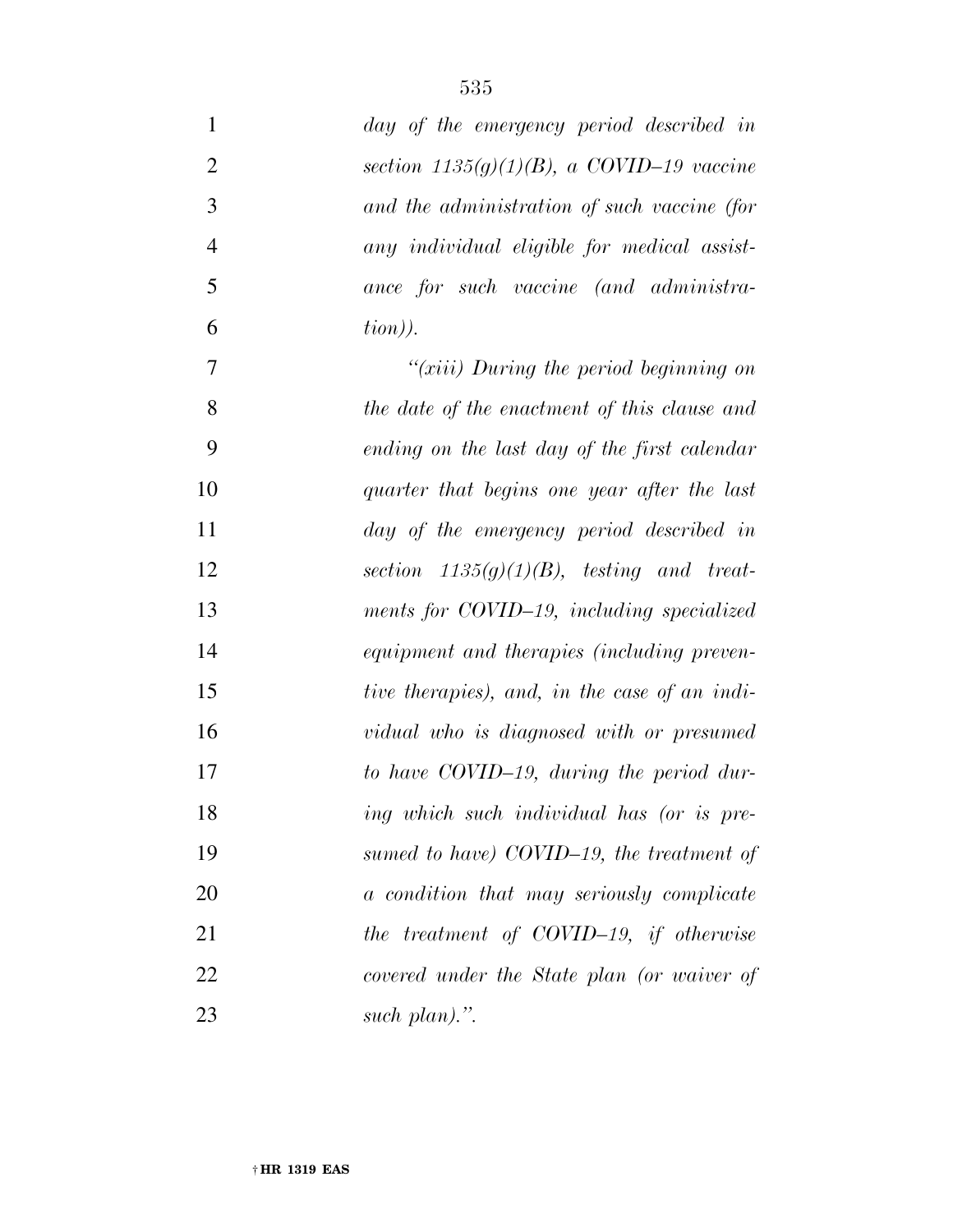| $\mathbf{1}$   | (4) INCLUSION IN THE MEDICAID DRUG REBATE              |
|----------------|--------------------------------------------------------|
| $\overline{2}$ | PROGRAM OF COVERED OUTPATIENT DRUGS USED FOR           |
| 3              | COVID-19 TREATMENT.-                                   |
| $\overline{4}$ | $(A)$ In GENERAL.—The requirements of sec-             |
| 5              | tion 1927 of the Social Security Act (42 U.S.C.        |
| 6              | $1396r-8$ ) shall apply to any drug or biological      |
| 7              | product to which subparagraph $(F)$ of section         |
| 8              | $1905(a)(4)$ of such Act, as added by paragraph        |
| 9              | $(1)$ , applies or to which the subclause $(XVIII)$ in |
| 10             | the matter following subparagraph $(G)$ of section     |
| 11             | $1902(a)(10)$ of such Act, as added by paragraph       |
| 12             | $(2)$ , applies that is —                              |
| 13             | $(i)$ furnished as medical assistance in               |
| 14             | accordance with section $1902(a)(10)(A)$ of            |
| 15             | such Act and such subparagraph $(F)$ or sub-           |
| 16             | clause (XVIII) and section $1902(a)(10)(A)$            |
| 17             | of such Act, as applicable, for the treatment,         |
| 18             | or prevention, of COVID-19, as described in            |
| 19             | such subparagraph or subclause, respec-                |
| 20             | tively; and                                            |

 *(ii) a covered outpatient drug (as de- fined in section 1927(k) of such Act, except that, in applying paragraph (2)(A) of such section to a drug to which such subpara-graph (F) or such subclause (XVIII) ap-*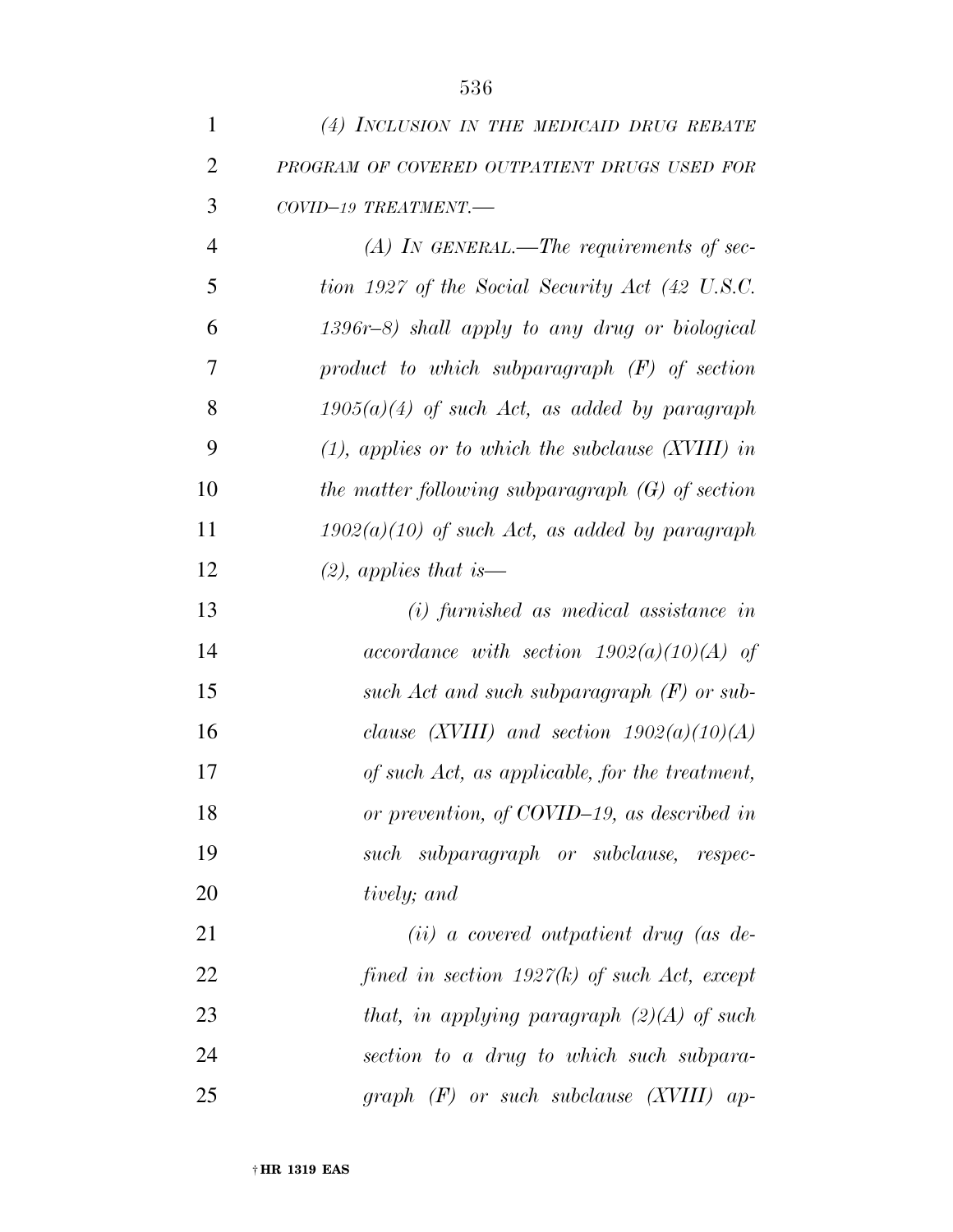| $\mathbf{1}$   | plies, such drug shall be deemed a pre-                          |
|----------------|------------------------------------------------------------------|
| $\overline{2}$ | scribed drug for purposes of section                             |
| 3              | $1905(a)(12)$ of such Act).                                      |
| $\overline{4}$ | CONFORMING AMENDMENT.-Section<br>(B)                             |
| 5              | $1927(d)(7)$ of the Social Security Act (42 U.S.C.               |
| 6              | 1396r-8(d)(7)) is amended by adding at the end                   |
| 7              | the following new subparagraph:                                  |
| 8              | $\lq\lq E$ Drugs and biological products to                      |
| 9              | which section $1905(a)(4)(F)$ and subclause                      |
| 10             | (XVIII) in the matter following subparagraph                     |
| 11             | (G) of section $1902(a)(10)$ apply that are fur-                 |
| 12             | nished as medical assistance in accordance with                  |
| 13             | such section or clause, respectively, for the treat-             |
| 14             | ment or prevention, of COVID-19, as described                    |
| 15             | in such subparagraph or subclause, respectively,                 |
| 16             | and section $1902(a)(10)(A)$ .".                                 |
| 17             | ALTERNATIVE BENEFIT PLANS.—Section<br>(5)                        |
| 18             | $1937(b)$ of the Social Security Act (42 U.S.C. 1396u-           |
| 19             | $\mathcal{V}(b)$ ) is amended by adding at the end the following |
| 20             | new paragraph:                                                   |
| 21             | "(8) COVID-19 VACCINES, TESTING, AND TREAT-                      |
| 22             | MENT.—Notwithstanding the previous provisions of                 |
| 23             | this section, a State may not provide for medical as-            |
| 24             | sistance through enrollment of an individual with                |
| 25             | benchmark coverage or benchmark-equivalent coverage              |
|                |                                                                  |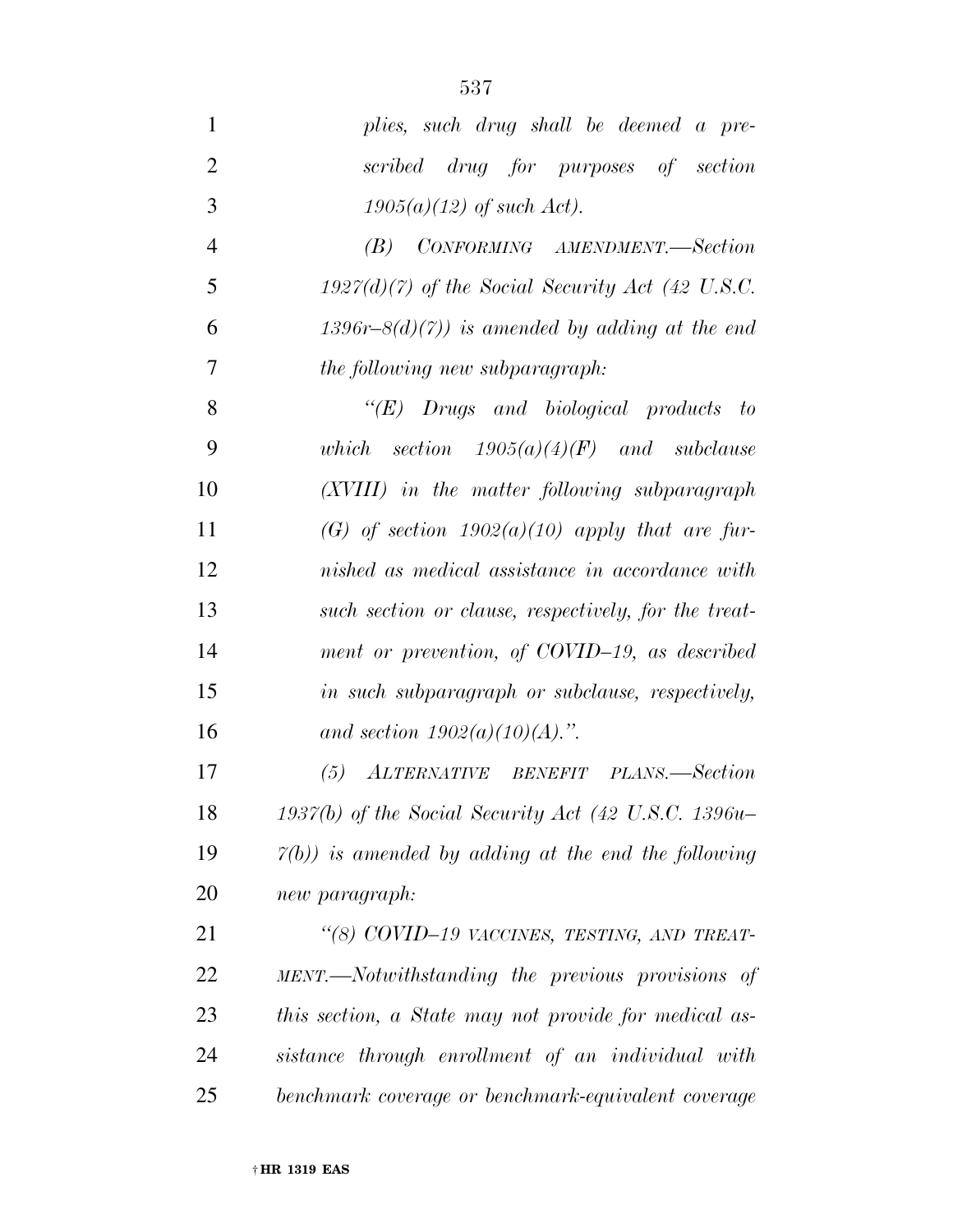| 1              | under this section unless, during the period beginning       |
|----------------|--------------------------------------------------------------|
| $\overline{2}$ | on the date of the enactment of the American Rescue          |
| 3              | Plan Act of 2021 and ending on the last day of the           |
| $\overline{4}$ | first calendar quarter that begins one year after the        |
| 5              | last day of the emergency period described in section        |
| 6              | $1135(g)(1)(B)$ , such coverage includes (and does not       |
| 7              | impose any deduction, cost sharing, or similar charge        |
| 8              | $for$ )—                                                     |
| 9              | "(A) COVID-19 vaccines and administra-                       |
| 10             | tion of the vaccines; and                                    |
| 11             | "(B) testing and treatments for COVID-19,                    |
| 12             | including specialized equipment and therapies                |
| 13             | (including preventive therapies), and, in the case           |
| 14             | of such an individual who is diagnosed with or               |
| 15             | presumed to have COVID-19, during the period                 |
| 16             | such individual has (or is presumed to have)                 |
| 17             | $COVID-19$ , the treatment of a condition that               |
| 18             | may seriously complicate the treatment of                    |
| 19             | COVID-19, if otherwise covered under the State               |
| 20             | plan (or waiver of such plan).".                             |
| 21             | (b) TEMPORARY INCREASE IN FEDERAL PAYMENTS                   |
| 22             | FOR COVERAGE AND ADMINISTRATION OF COVID-19 VAC-             |
|                | 23 CINES.—Section 1905 of the Social Security Act (42 U.S.C. |
|                |                                                              |

*1396d) is amended—*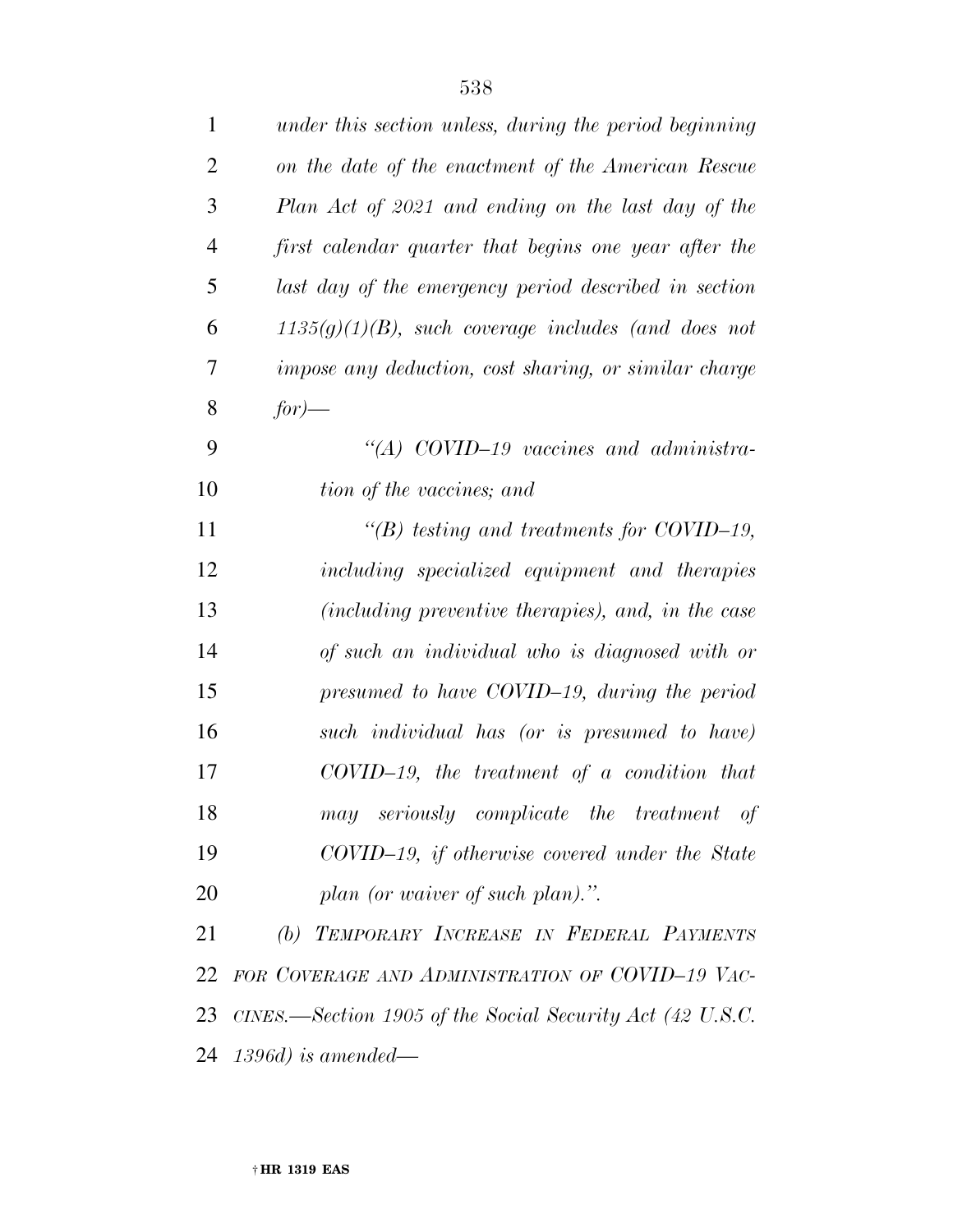| $\mathbf{1}$   | (1) in subsection (b), by striking "and (ff)" and       |
|----------------|---------------------------------------------------------|
| $\overline{2}$ | inserting " $(ff)$ , and $(hh)$ ";                      |
| 3              | (2) in subsection $(ff)$ , in the matter preceding      |
| $\overline{4}$ | paragraph (1), by inserting ", subject to subsection    |
| 5              | $(hh)$ " after "or $(z)(2)$ " and                       |
| 6              | $(3)$ by adding at the end the following new sub-       |
| 7              | section:                                                |
| 8              | "(hh) TEMPORARY INCREASED FMAP FOR MEDICAL              |
| 9              | ASSISTANCE FOR COVERAGE AND ADMINISTRATION OF           |
| 10             | $COVID-19$ $VACCINES$ .                                 |
| 11             | "(1) In GENERAL.—Notwithstanding any other              |
| 12             | provision of this title, during the period described in |
| 13             | paragraph (2), the Federal medical assistance per-      |
| 14             | centage for a State, with respect to amounts expended   |
| 15             | by the State for medical assistance for a vaccine de-   |
| 16             | scribed in subsection $(a)(4)(E)$ (and the administra-  |
| 17             | tion of such a vaccine), shall be equal to 100 percent. |
| 18             | "(2) PERIOD DESCRIBED.—The period described             |
| 19             | in this paragraph is the period that—                   |
| 20             | $\lq (A)$ begins on the first day of the first          |
| 21             | quarter beginning after the date of the enactment       |
| 22             | of this subsection; and                                 |
| 23             | $\lq (B)$ ends on the last day of the first quar-       |
| 24             | ter that begins one year after the last day of the      |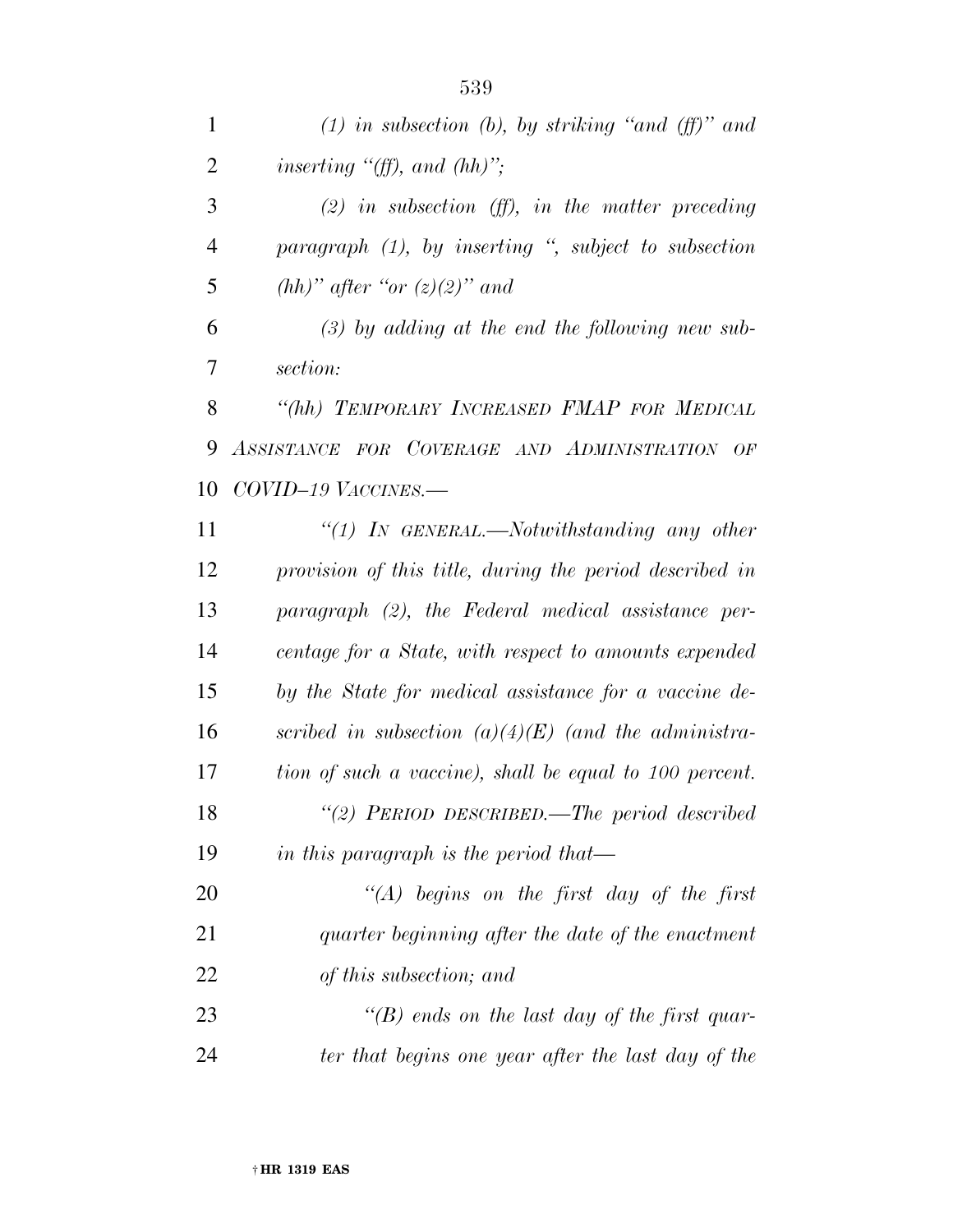| 1              | described<br>emergency period<br>section<br>in              |
|----------------|-------------------------------------------------------------|
| $\overline{2}$ | 1135(g)(1)(B).                                              |
| 3              | "(3) EXCLUSION OF EXPENDITURES FROM TER-                    |
| $\overline{4}$ | RITORIAL CAPS.—Any payment made to a territory              |
| 5              | for expenditures for medical assistance under sub-          |
| 6              | section $(a)(4)(E)$ that are subject to the Federal med-    |
| 7              | ical assistance percentage specified under paragraph        |
| 8              | $(1)$ shall not be taken into account for purposes of ap-   |
| 9              | plying payment limits under subsections $(f)$ and $(g)$     |
| 10             | of section $1108$ .".                                       |
| 11             | SEC. 9812. MODIFICATIONS TO CERTAIN COVERAGE UNDER          |
| 12             | <b>MEDICAID FOR PREGNANT AND POSTPARTUM</b>                 |
| 13             | <b>WOMEN.</b>                                               |
| 14             | (a) STATE OPTION.—Section 1902(e) of the Social Se-         |
| 15             | curity Act (42 U.S.C. 1396 $a(e)$ ) is amended by adding at |
| 16             | the end the following new paragraph:                        |
| 17             | $\frac{1}{16}$<br>EXTENDING CERTAIN COVERAGE<br>FOR         |
| 18             | PREGNANT AND POSTPARTUM WOMEN.                              |
| 19             | "(A) IN GENERAL.—At the option of the                       |
| 20             | State, the State plan (or waiver of such State              |
| 21             | plan) may provide, that an individual who,                  |
| 22             | while pregnant, is eligible for and has received            |
| 23             | medical assistance under the State plan ap-                 |

 *proved under this title (or a waiver of such plan) (including during a period of retroactive eligi-*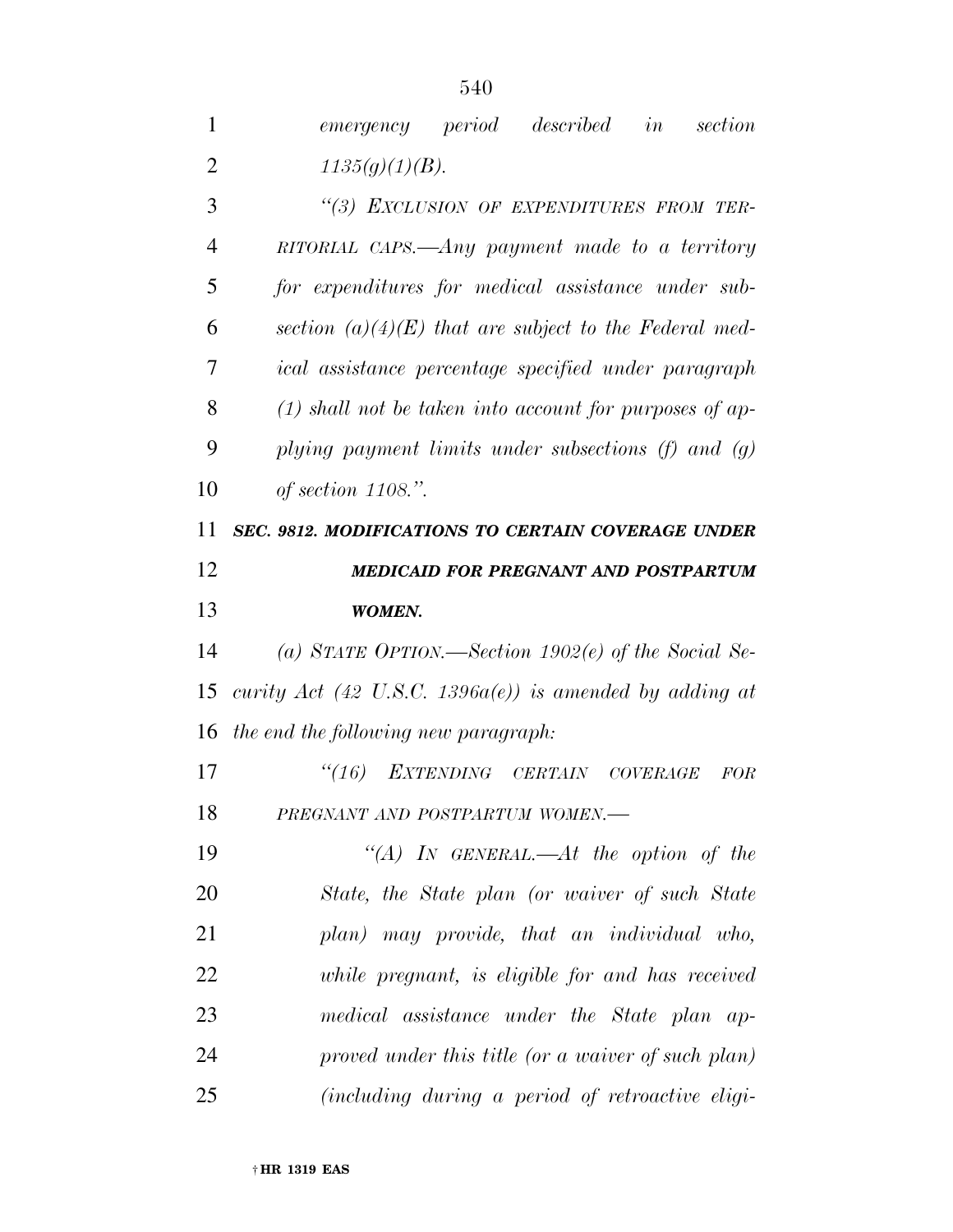| $\mathbf{1}$   | bility under subsection $(a)(34)$ shall, in addi-         |
|----------------|-----------------------------------------------------------|
| $\overline{2}$ | tion to remaining eligible under paragraph (5)            |
| 3              | for all pregnancy-related and postpartum med-             |
| $\overline{4}$ | <i>ical</i> assistance available under the State plan (or |
| 5              | <i>waiver</i> ) through the last day of the month in      |
| 6              | which the 60-day period (beginning on the last            |
| 7              | day of her pregnancy) ends, remain eligible               |
| 8              | under the State plan (or waiver) for medical as-          |
| 9              | sistance for the period beginning on the first day        |
| 10             | occurring after the end of such 60-day period             |
| 11             | and ending on the last day of the month in                |
| 12             | which the 12-month period (beginning on the               |
| 13             | last day of her pregnancy) ends.                          |
| 14             | "(B) FULL BENEFITS DURING PREGNANCY                       |
| 15             | AND THROUGHOUT THE 12-MONTH POSTPARTUM                    |
| 16             | PERIOD.—The medical assistance provided for a             |
| 17             | pregnant or postpartum individual by a State              |
| 18             | making an election under this paragraph, with-            |
| 19             | out regard to the basis on which the individual           |
| 20             | is eligible for medical assistance under the State        |
| 21             | plan (or waiver), shall—                                  |
| 22             | $``(i)$ include all items and services cov-               |

 *ered under the State plan (or waiver) that are not less in amount, duration, or scope, or are determined by the Secretary to be*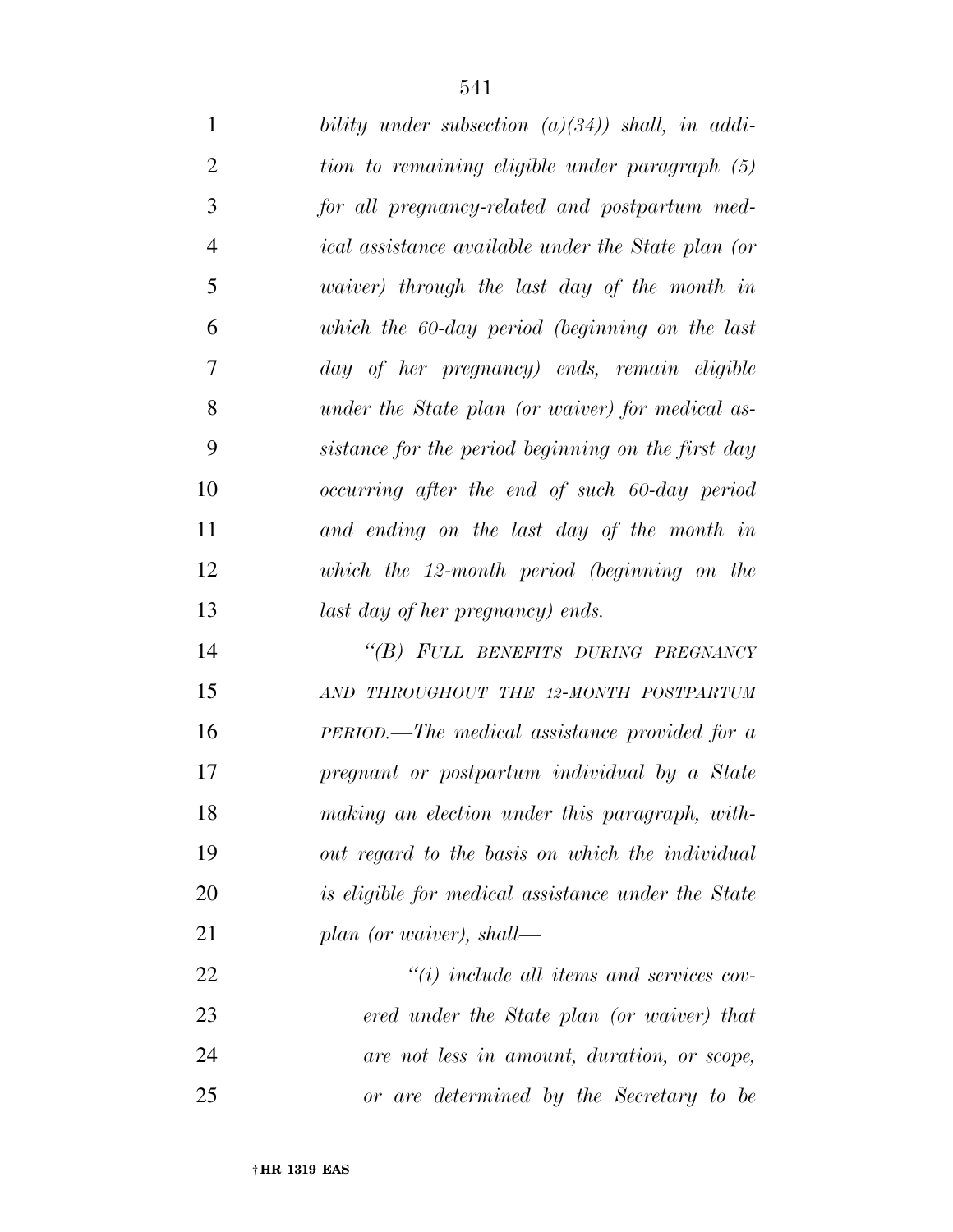*substantially equivalent, to the medical as-*

| $\overline{2}$ | sistance available for an individual de-                          |
|----------------|-------------------------------------------------------------------|
| 3              | scribed in subsection $(a)(10)(A)(i)$ ; and                       |
| $\overline{4}$ | $``(ii)$ be provided for the individual                           |
| 5              | while pregnant and during the 12-month                            |
| 6              | period that begins on the last day of the in-                     |
| 7              | dividual's pregnancy and ends on the last                         |
| 8              | day of the month in which such 12-month                           |
| 9              | period ends.                                                      |
| 10             | "(C) $CovERAGE$ UNDER CHIP.— $A$ State                            |
| 11             | making an election under this paragraph that                      |
| 12             | covers under title XXI child health assistance for                |
| 13             | targeted low-income children who are pregnant                     |
| 14             | or targeted low-income pregnant women, as ap-                     |
| 15             | plicable, shall also make the election under sec-                 |
| 16             | tion 2107(e)(1)(J) of such title.".                               |
| 17             | (b) EFFECTIVE DATE.—The amendment made by sub-                    |
| 18             | section (a) shall apply with respect to State elections made      |
| 19             | under paragraph $(16)$ of section $1902(e)$ of the Social Secu-   |
|                | 20 rity Act (42 U.S.C. 1396 $a(e)$ ), as added by subsection (a), |
| 21             | during the 5-year period beginning on the 1st day of the          |
|                | 22 1st fiscal year quarter that begins one year after the date    |
|                | 23 of the enactment of this $Act.$                                |
|                |                                                                   |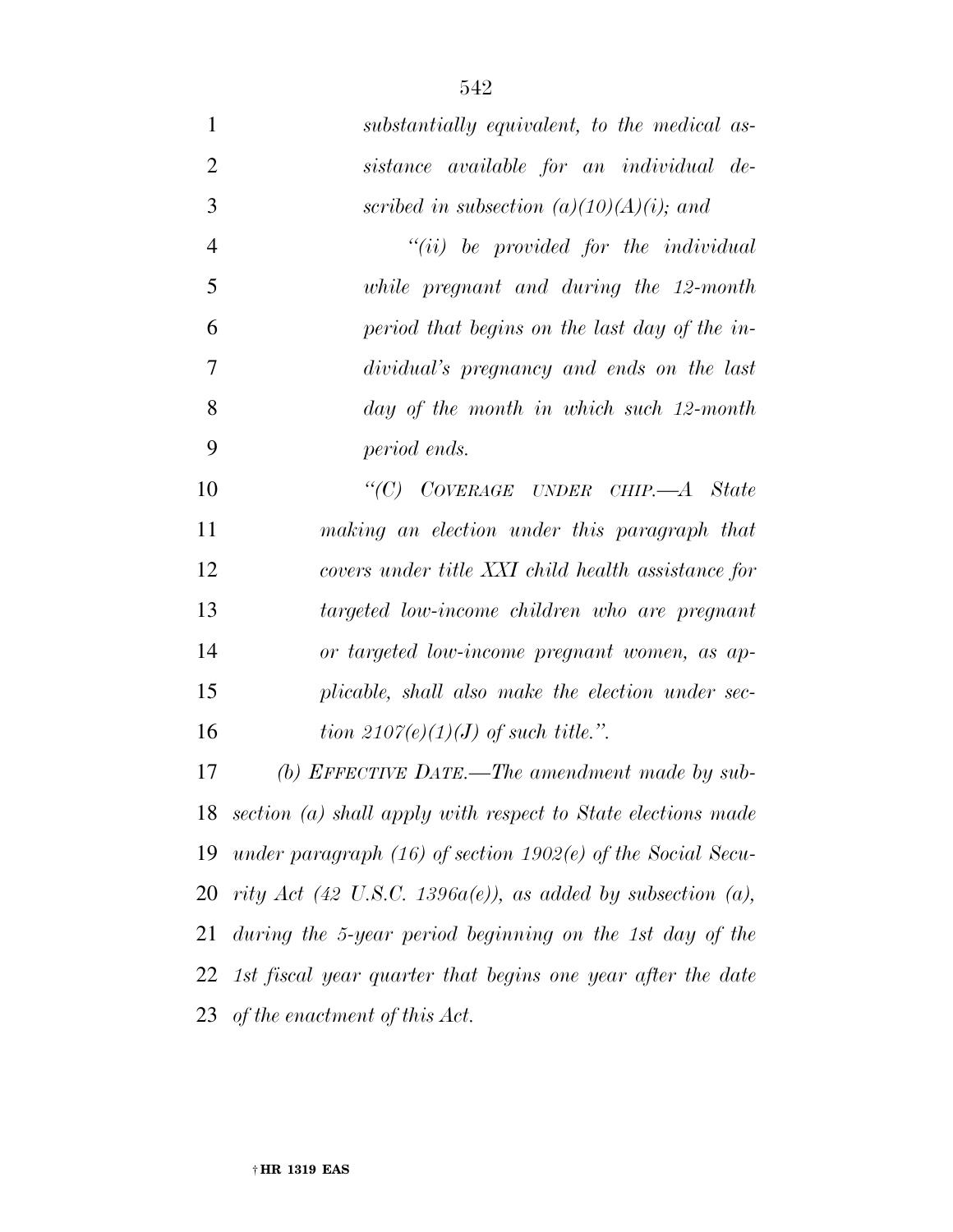*SEC. 9813. STATE OPTION TO PROVIDE QUALIFYING COM- MUNITY-BASED MOBILE CRISIS INTERVEN-TION SERVICES.* 

 *Title XIX of the Social Security Act is amended by adding after section 1946 (42 U.S.C. 1396w–5) the fol-lowing new section:* 

 *''SEC. 1947. STATE OPTION TO PROVIDE QUALIFYING COM- MUNITY-BASED MOBILE CRISIS INTERVEN-TION SERVICES.* 

 *''(a) IN GENERAL.—Notwithstanding section 1902(a)(1) (relating to Statewideness), section 1902(a)(10)(B) (relating to comparability), section 1902(a)(23)(A) (relating to freedom of choice of providers), or section 1902(a)(27) (relating to provider agreements), a State may, during the 5-year period beginning on the first day of the first fiscal year quarter that begins on or after the date that is 1 year after the date of the enactment of this section, provide medical assistance for qualifying com-munity-based mobile crisis intervention services.* 

 *''(b) QUALIFYING COMMUNITY-BASED MOBILE CRISIS INTERVENTION SERVICES DEFINED.—For purposes of this section, the term 'qualifying community-based mobile crisis intervention services' means, with respect to a State, items and services for which medical assistance is available under the State plan under this title or a waiver of such plan, that are—*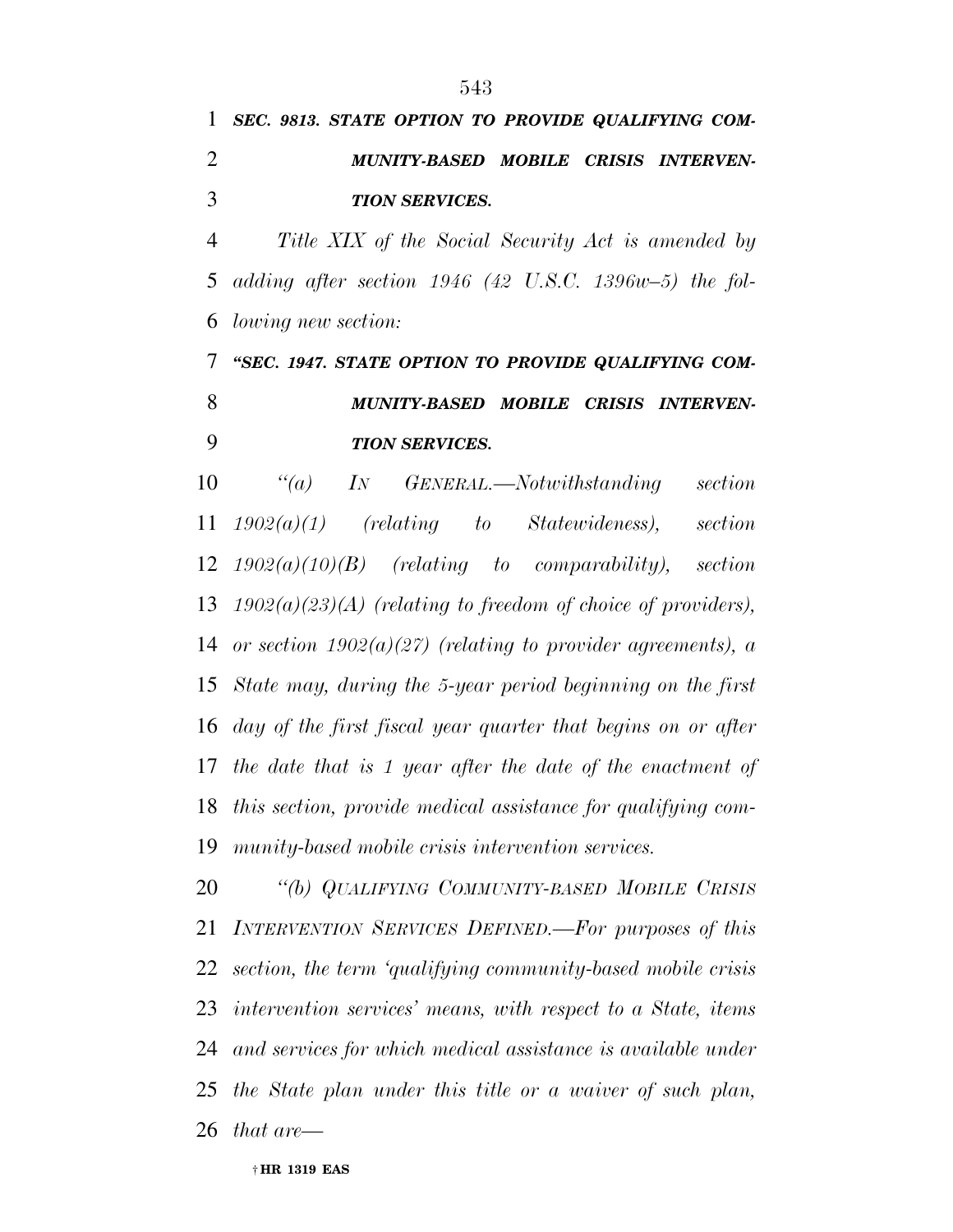| 1              | $\lq(1)$ furnished to an individual otherwise eligible |
|----------------|--------------------------------------------------------|
| $\overline{2}$ | for medical assistance under the State plan (or waiv-  |
| 3              | er of such plan) who is—                               |
| $\overline{4}$ | $\lq (A)$ outside of a hospital or other facility      |
| 5              | setting; and                                           |
| 6              | $\lq\lq(B)$ experiencing a mental health or sub-       |
| 7              | <i>stance use disorder crisis;</i>                     |
| 8              | $\lq(2)$ furnished by a multidisciplinary mobile cri-  |
| 9              | sis team—                                              |
| 10             | $\lq\lq A$ that includes at least 1 behavioral         |
| 11             | health care professional who is capable of con-        |
| 12             | ducting an assessment of the individual, in ac-        |
| 13             | cordance with the professional's permitted scope       |
| 14             | of practice under State law, and other profes-         |
| 15             | sionals or paraprofessionals with appropriate ex-      |
| 16             | pertise in behavioral health or mental health cri-     |
| 17             | sis response, including nurses, social workers,        |
| 18             | peer support specialists, and others, as des-          |
| 19             | ignated by the State through a State plan              |
| 20             | amendment (or waiver of such plan);                    |
| 21             | $\lq\lq(B)$ whose members are trained in trauma-       |
| 22             | informed care, de-escalation strategies, and harm      |
| 23             | <i>reduction</i> ;                                     |
| 24             | $\lq\lq C$ that is able to respond in a timely         |
| 25             | manner and, where appropriate, provide—                |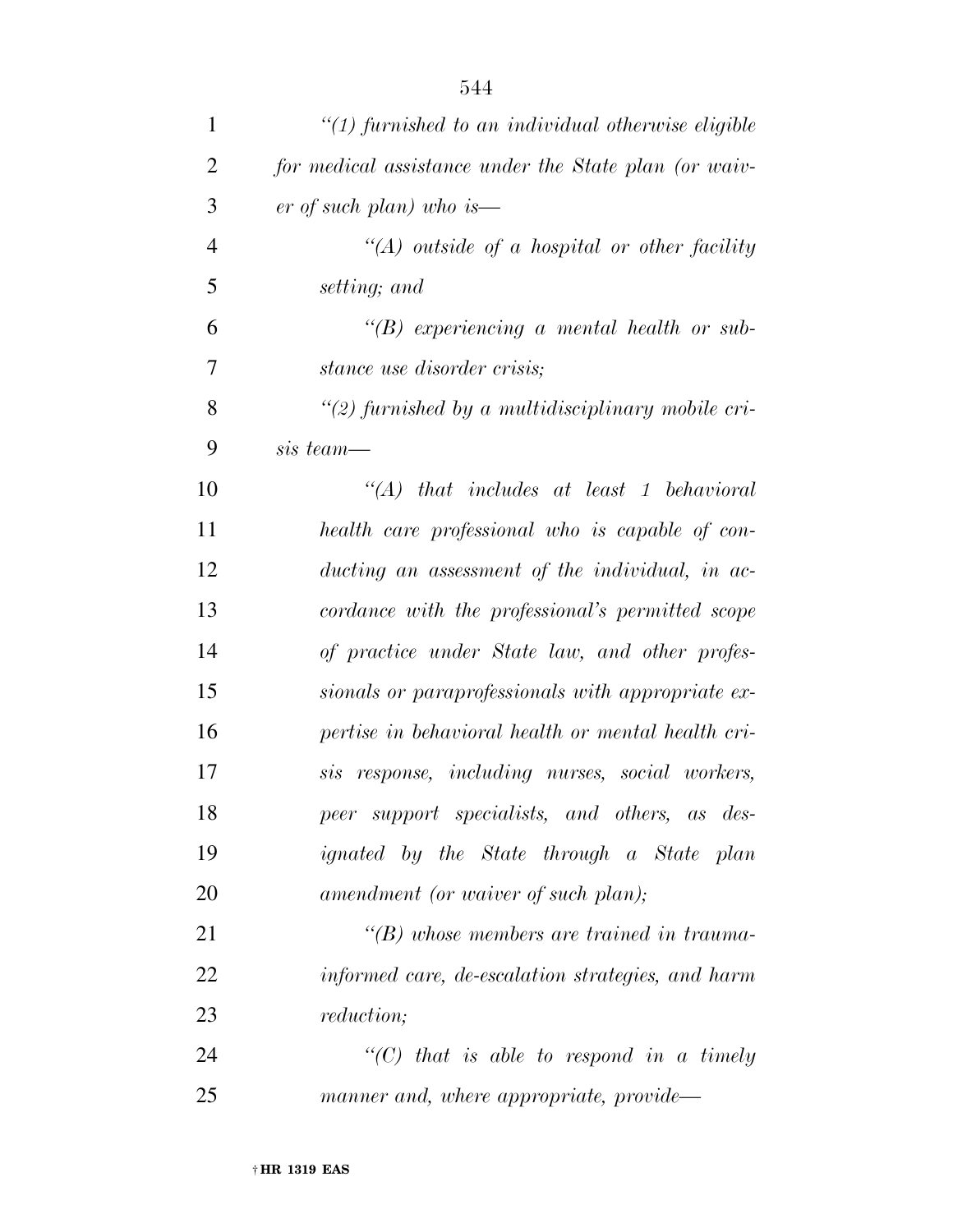| $\mathbf{1}$   | $\lq\lq(i)$ screening and assessment;                           |
|----------------|-----------------------------------------------------------------|
| $\overline{2}$ | $``(ii)$ stabilization and de-escalation;                       |
| 3              | and                                                             |
| $\overline{4}$ | $``(iii)$ coordination with, and referrals                      |
| 5              | to, health, social, and other services and                      |
| 6              | supports as needed, and health services as                      |
| 7              | <i>needed</i> ;                                                 |
| 8              | $\lq (D)$ that maintains relationships with rel-                |
| 9              | evant community partners, including medical                     |
| 10             | and behavioral health providers, primary care                   |
| 11             | providers, community health centers, crisis res-                |
| 12             | pite centers, and managed care organizations (if                |
| 13             | <i>applicable)</i> ; and                                        |
| 14             | $\lq\lq (E)$ that maintains the privacy and con-                |
| 15             | fidentiality of patient information consistent                  |
| 16             | with Federal and State requirements; and                        |
| 17             | "(3) available 24 hours per day, every day of the               |
| 18             | year.                                                           |
| 19             | "(c) PAYMENTS.—Notwithstanding section $1905(b)$ or             |
| 20             | 1905 $(f\!f)$ and subject to subsections (y) and (z) of section |
| 21             | 1905, during each of the first 12 fiscal quarters occurring     |
| 22             | during the period described in subsection $(a)$ that a State    |
| 23             | meets the requirements described in subsection $(d)$ , the Fed- |
| 24             | eral medical assistance percentage applicable to amounts        |
| 25             | expended by the State for medical assistance for qualifying     |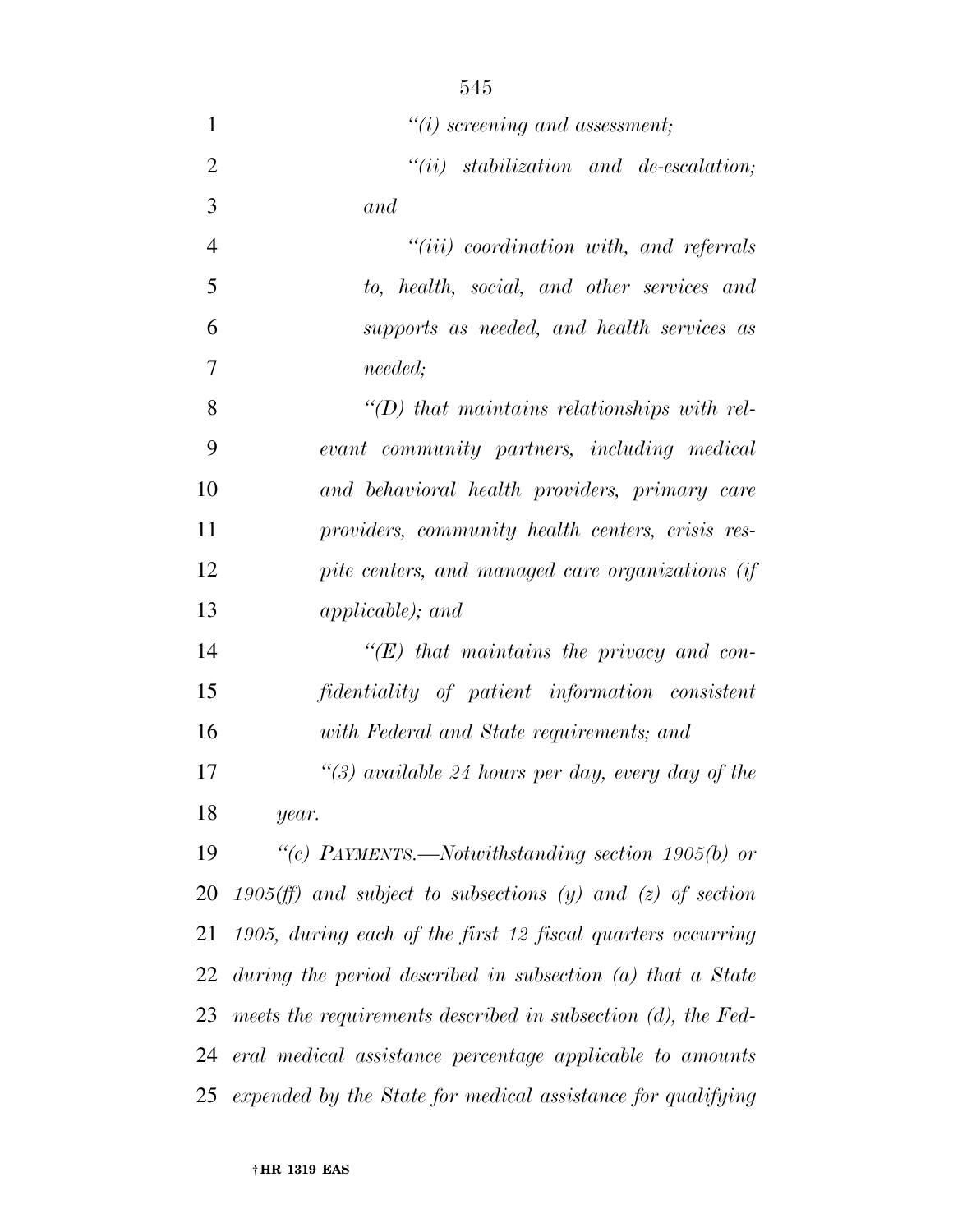*community-based mobile crisis intervention services fur- nished during such quarter shall be equal to 85 percent. In no case shall the application of the previous sentence result in the Federal medical assistance percentage applica- ble to amounts expended by a State for medical assistance for such qualifying community-based mobile crisis interven- tion services furnished during a quarter being less than the Federal medical assistance percentage that would apply to such amounts expended by the State for such services fur- nished during such quarter without application of the pre-vious sentence.* 

 *''(d) REQUIREMENTS.—The requirements described in this subsection are the following:* 

 *''(1) The State demonstrates, to the satisfaction of the Secretary that it will be able to support the provision of qualifying community-based mobile crisis intervention services that meet the conditions specified in subsection (b).* 

 *''(2) The State provides assurances satisfactory to the Secretary that—* 

 *''(A) any additional Federal funds received by the State for qualifying community-based mo- bile crisis intervention services provided under this section that are attributable to the increased Federal medical assistance percentage under*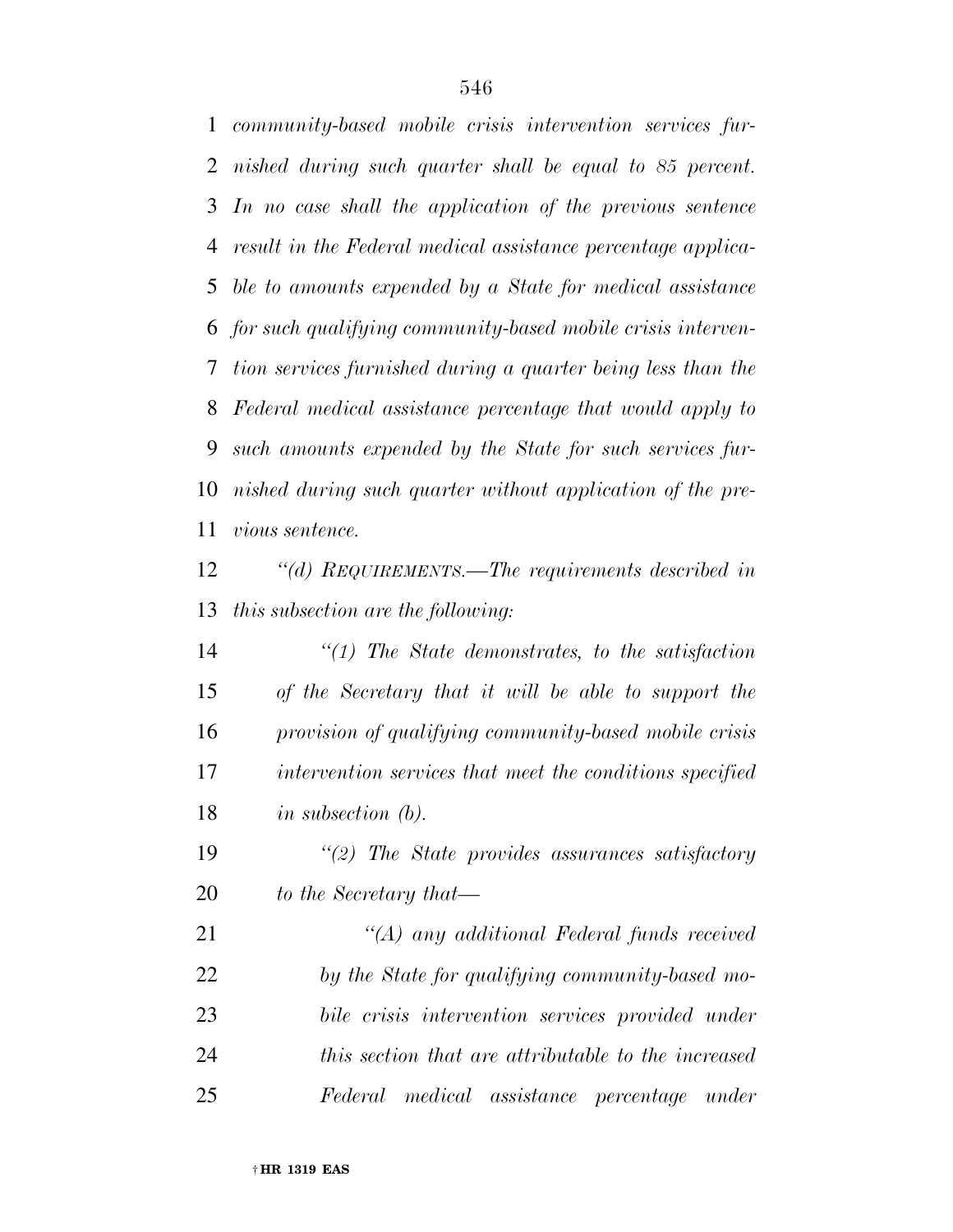| $\mathbf{1}$   | subection $(c)$ will be used to supplement, and not             |
|----------------|-----------------------------------------------------------------|
| $\overline{2}$ | supplant, the level of State funds expended for                 |
| 3              | such services for the fiscal year preceding the                 |
| $\overline{4}$ | first fiscal quarter occurring during the period                |
| 5              | described in subsection $(a)$ ;                                 |
| 6              | $\lq\lq(B)$ if the State made qualifying commu-                 |
| 7              | nity-based mobile crisis intervention services                  |
| 8              | available in a region of the State in such fiscal               |
| 9              | year, the State will continue to make such serv-                |
| 10             | ices available in such region under this section                |
| 11             | during each month occurring during the period                   |
| 12             | described in subsection $(a)$ for which the Federal             |
| 13             | medical assistance percentage under subsection                  |
| 14             | $(c)$ is applicable with respect to the State.                  |
| 15             | "(e) FUNDING FOR STATE PLANNING GRANTS.—There                   |
| 16             | is appropriated, out of any funds in the Treasury not other-    |
| 17             | wise appropriated, $$15,000,000$ to the Secretary for pur-      |
| 18             | poses of implementing, administering, and making plan-          |
| 19             | ning grants to States as soon as practicable for purposes       |
| 20             | of developing a State plan amendment or section 1115,           |
| 21             | $1915(b)$ , or $1915(c)$ waiver request (or an amendment to     |
| 22             | such a waiver) to provide qualifying community-based mo-        |
| 23             | bile crisis intervention services under this section, to remain |
| 24             | <i>available until expended.</i> ".                             |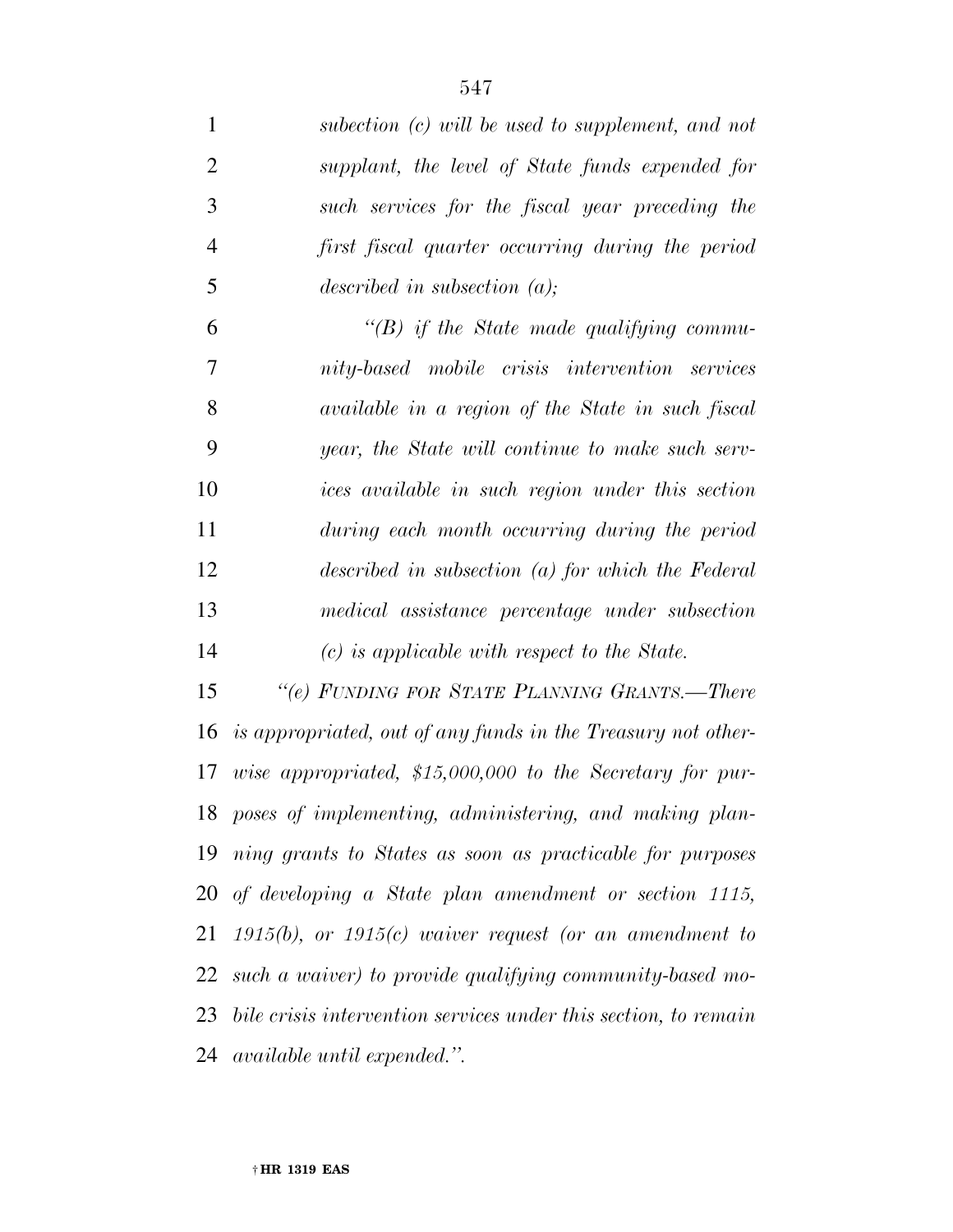| 1              | SEC. 9814. TEMPORARY INCREASE IN FMAP FOR MEDICAL             |
|----------------|---------------------------------------------------------------|
| $\overline{2}$ | <b>ASSISTANCE UNDER STATE MEDICAID PLANS</b>                  |
| 3              | WHICH BEGIN TO EXPEND AMOUNTS FOR                             |
| $\overline{4}$ | CERTAIN MANDATORY INDIVIDUALS.                                |
| 5              | Section 1905 of the Social Security Act (42 U.S.C.            |
| 6              | 1396d), as amended by section 9811 of this subtitle, is fur-  |
| 7              | <i>ther</i> amended—                                          |
| 8              | $(1)$ in subsection $(b)$ , in the first sentence, by         |
| 9              | striking "and $(hh)$ " and inserting " $(hh)$ , and $(ii)$ "; |
| 10             | $(2)$ in subsection (ff), by striking "subject to sub-        |
| 11             | section (hh)" and inserting "subject to subsections           |
| 12             | $(hh)$ and $(ii)$ "; and                                      |
| 13             | $(3)$ by adding at the end the following new sub-             |
| 14             | section:                                                      |
| 15             | "(ii) TEMPORARY INCREASE IN FMAP FOR MEDICAL                  |
| 16             | ASSISTANCE UNDER STATE MEDICAID PLANS WHICH                   |
| 17             | BEGIN TO EXPEND AMOUNTS FOR CERTAIN MANDATORY                 |
|                | 18 <i>INDIVIDUALS.</i>                                        |
| 19             | "(1) IN GENERAL.—For each quarter occurring                   |
| 20             | during the 8-quarter period beginning with the first          |
| 21             | calendar quarter during which a qualifying State (as          |
| 22             | defined in paragraph $(3)$ ) expends amounts for all in-      |
| 23             | dividuals described in section $1902(a)(10)(A)(i)(VIII)$      |
| 24             | under the State plan (or waiver of such plan), the            |
| 25             | Federal medical assistance percentage determined              |
| 26             | under subsection (b) for such State shall, after appli-       |
|                | † HR 1319 EAS                                                 |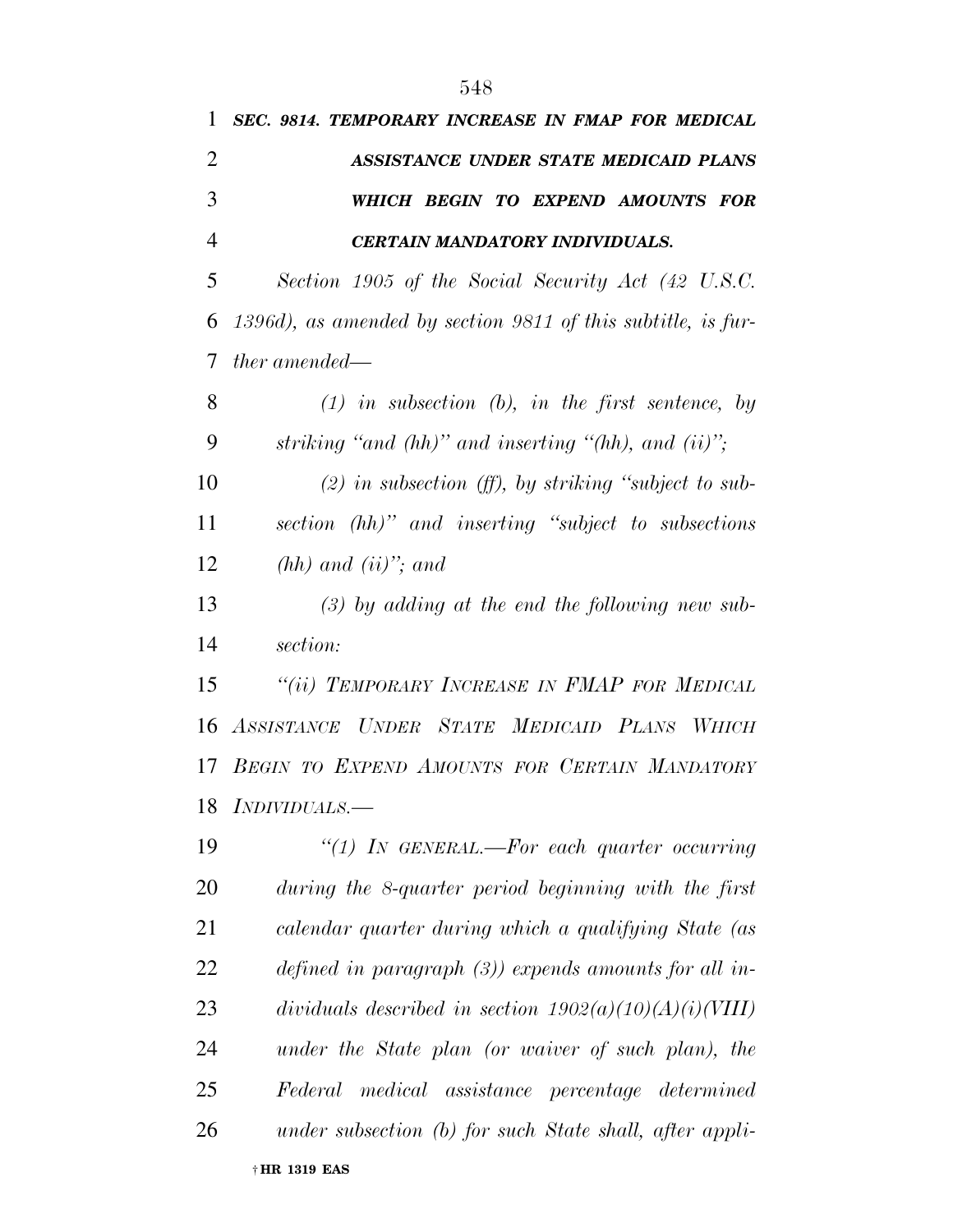| $\mathbf{1}$   | cation of any increase, if applicable, under section    |
|----------------|---------------------------------------------------------|
| $\overline{2}$ | 6008 of the Families First Coronavirus Response Act,    |
| 3              | be increased by 5 percentage points, except for any     |
| $\overline{4}$ | quarter (and each subsequent quarter) during such       |
| 5              | period during which the State ceases to provide med-    |
| 6              | ical assistance to any such individual under the State  |
| 7              | plan (or waiver of such plan).                          |
| 8              | "(2) SPECIAL APPLICATION RULES.—Any in-                 |
| 9              | crease described in paragraph (1) (or payment made      |
| 10             | for expenditures on medical assistance that are subject |
| 11             | to such increase)—                                      |
| 12             | $\lq (A)$ shall not apply with respect to dis-          |
| 13             | proportionate share hospital payments described         |
| 14             | in section $1923$ ;                                     |
| 15             | $\lq (B)$ shall not be taken into account in cal-       |
| 16             | culating the enhanced FMAP of a State under             |
| 17             | section $2105$ ;                                        |
| 18             | $\lq\lq C$ shall not be taken into account for          |
| 19             | purposes of part $A, D$ , or $E$ of title IV; and       |
| 20             | $\lq\lq(D)$ shall not be taken into account for         |
| 21             | purposes of applying payment limits under sub-          |
| 22             | sections (f) and (g) of section 1108.                   |
| 23             | "(3) DEFINITION.-For purposes of this sub-              |
| 24             | section, the term 'qualifying State' means a State      |
| 25             | which has not expended amounts for all individuals      |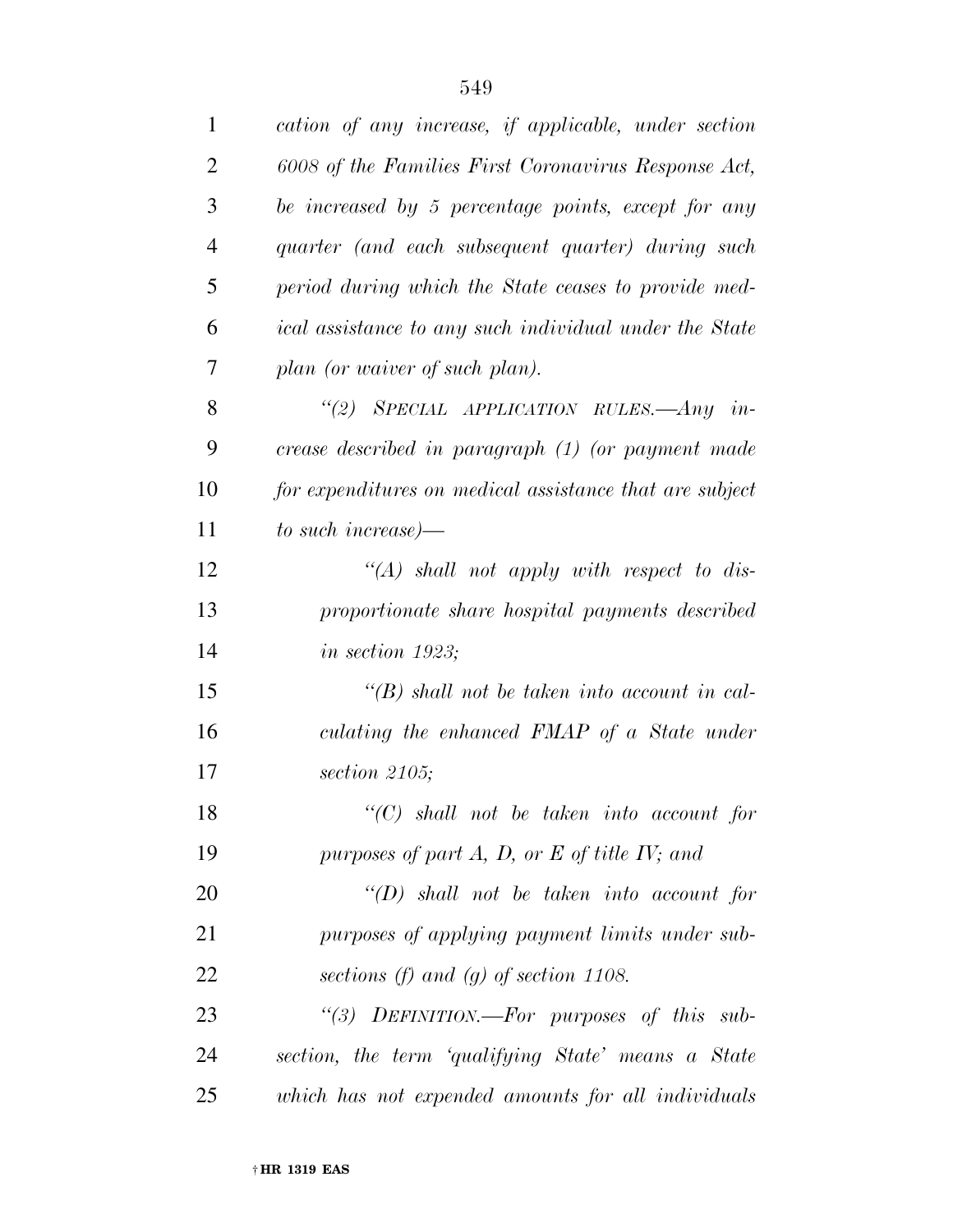*described in section 1902(a)(10)(A)(i)(VIII) before the date of the enactment of this subsection.''. SEC. 9815. EXTENSION OF 100 PERCENT FEDERAL MEDICAL ASSISTANCE PERCENTAGE TO URBAN INDIAN HEALTH ORGANIZATIONS AND NATIVE HA-WAIIAN HEALTH CARE SYSTEMS.* 

 *Section 1905(b) of the Social Security Act (42 U.S.C. 1396d(b)) is amended by inserting after ''(as defined in sec- tion 4 of the Indian Health Care Improvement Act)'' the following: ''; for the 8 fiscal year quarters beginning with the first fiscal year quarter beginning after the date of the enactment of the American Rescue Plan Act of 2021, the Federal medical assistance percentage shall also be 100 per centum with respect to amounts expended as medical assist- ance for services which are received through an Urban In- dian organization (as defined in paragraph (29) of section 4 of the Indian Health Care Improvement Act) that has a grant or contract with the Indian Health Service under title V of such Act; and, for such 8 fiscal year quarters, the Federal medical assistance percentage shall also be 100 per centum with respect to amounts expended as medical assistance for services which are received through a Native Hawaiian Health Center (as defined in section 12(4) of the Native Hawaiian Health Care Improvement Act) or a qualified entity (as defined in section 6(b) of such Act) that*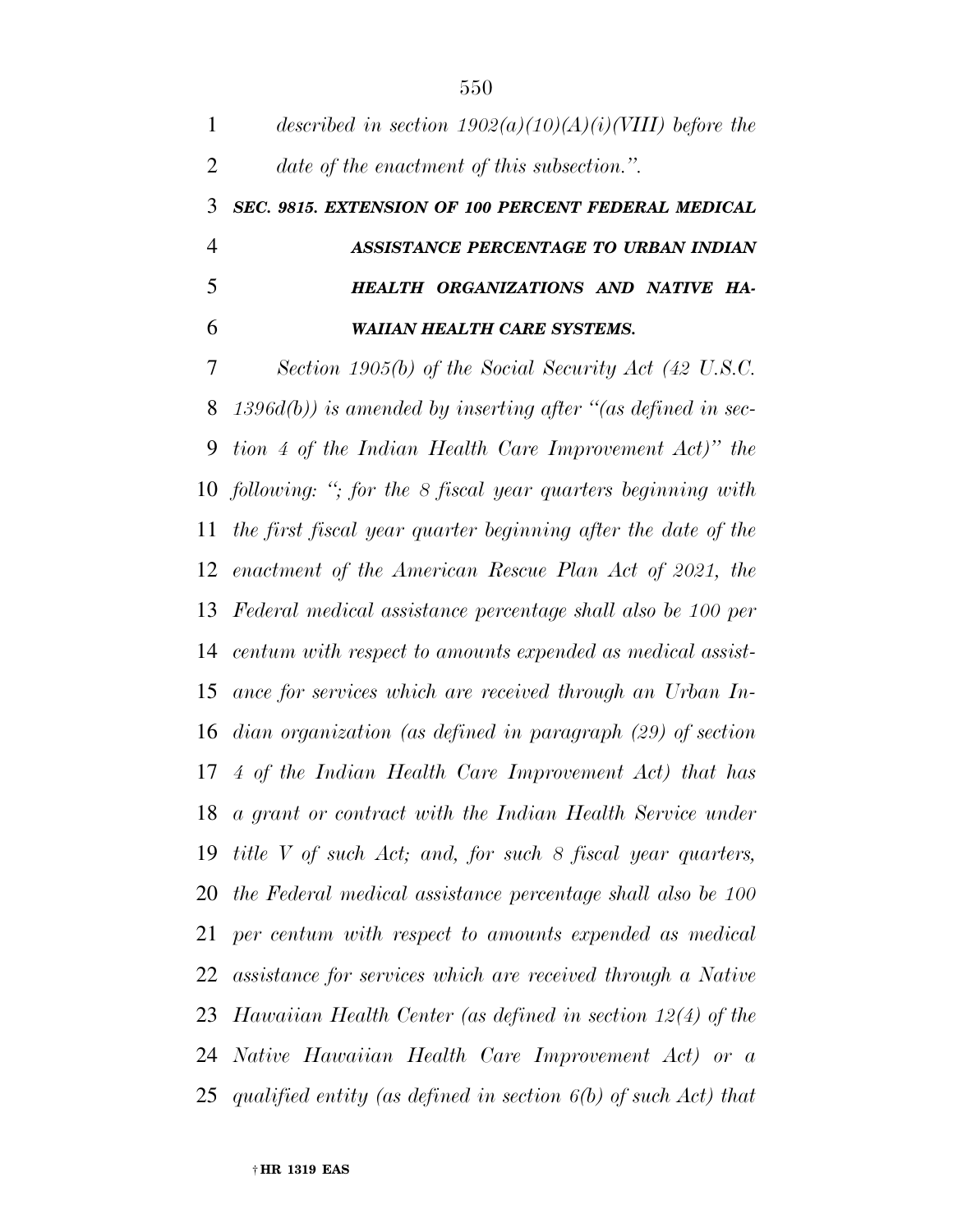*has a grant or contract with the Papa Ola Lokahi under section 8 of such Act''.* 

|                |  | 3 SEC. 9816. SUNSET OF LIMIT ON MAXIMUM REBATE                                                                                                                                                                                                                          |  |  |  |  |
|----------------|--|-------------------------------------------------------------------------------------------------------------------------------------------------------------------------------------------------------------------------------------------------------------------------|--|--|--|--|
| $\overline{4}$ |  | AMOUNT FOR SINGLE SOURCE DRUGS AND                                                                                                                                                                                                                                      |  |  |  |  |
| 5              |  | INNOVATOR MULTIPLE SOURCE DRUGS.                                                                                                                                                                                                                                        |  |  |  |  |
|                |  | $\zeta$ and $\zeta$ and $\zeta$ and $\zeta$ and $\zeta$ and $\zeta$ and $\zeta$ and $\zeta$ and $\zeta$ and $\zeta$ and $\zeta$ and $\zeta$ and $\zeta$ and $\zeta$ and $\zeta$ and $\zeta$ and $\zeta$ and $\zeta$ and $\zeta$ and $\zeta$ and $\zeta$ and $\zeta$ and |  |  |  |  |

 *Section 1927(c)(2)(D) of the Social Security Act (42 U.S.C. 1396r–8(c)(2)(D)) is amended by inserting after ''December 31, 2009,'' the following: ''and before January 1, 2024,''.* 

 *SEC. 9817. ADDITIONAL SUPPORT FOR MEDICAID HOME AND COMMUNITY-BASED SERVICES DURING THE COVID–19 EMERGENCY.* 

*(a) INCREASED FMAP.—* 

 *(1) IN GENERAL.—Notwithstanding section 1905(b) of the Social Security Act (42 U.S.C. 1396d(b)) or section 1905(ff), in the case of a State that meets the HCBS program requirements under subsection (b), the Federal medical assistance percent- age determined for the State under section 1905(b) of such Act (or, if applicable, under section 1905(ff)) and, if applicable, increased under subsection (y), (z), (aa), or (ii) of section 1905 of such Act (42 U.S.C. 1396d), section 1915(k) of such Act (42 U.S.C. 1396n(k)), or section 6008(a) of the Families First Coronavirus Response Act (Public Law 116–127),*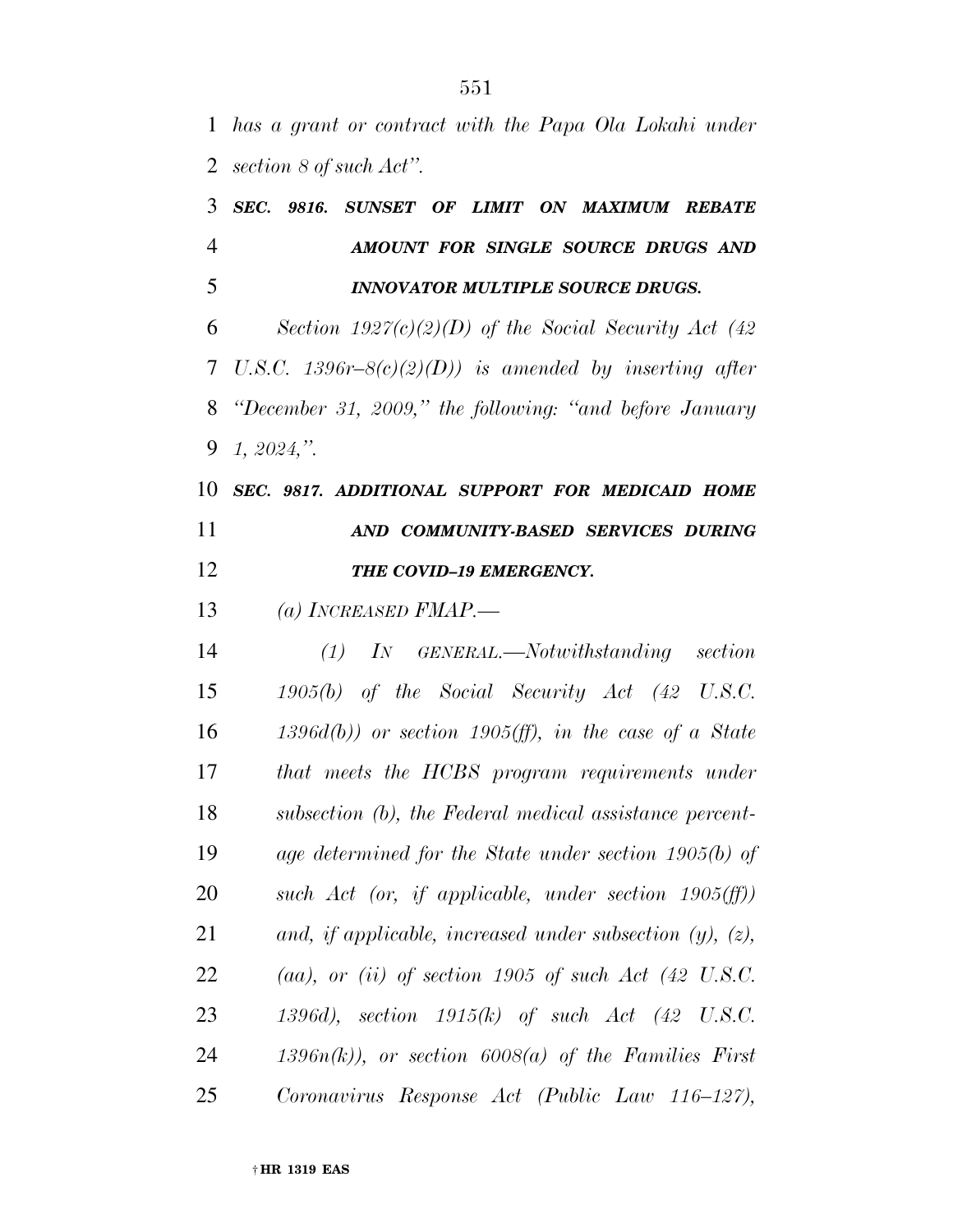| $\mathbf{1}$   | shall be increased by 10 percentage points with re-     |
|----------------|---------------------------------------------------------|
| $\overline{2}$ | spect to expenditures of the State under the State      |
| 3              | Medicaid program for home and community-based           |
| $\overline{4}$ | services (as defined in paragraph $(2)(B)$ ) that are   |
| 5              | provided during the HCBS program improvement pe-        |
| 6              | riod (as defined in paragraph $(2)(A)$ ). In no case    |
| 7              | may the application of the previous sentence result in  |
| 8              | the Federal medical assistance percentage determined    |
| 9              | for a State being more than 95 percent with respect     |
| 10             | to such expenditures. Any payment made to Puerto        |
| 11             | Rico, the Virgin Islands, Guam, the Northern Mar-       |
| 12             | iana Islands, or American Samoa for expenditures on     |
| 13             | medical assistance that are subject to the Federal      |
| 14             | medical assistance percentage increase specified under  |
| 15             | the first sentence of this paragraph shall not be taken |
| 16             | into account for purposes of applying payment limits    |
| 17             | under subsections (f) and (g) of section 1108 of the    |
| 18             | Social Security Act (42 U.S.C. 1308).                   |
| 19             | (2) DEFINITIONS.—In this section:                       |
| 20             | (A) HCBS PROGRAM IMPROVEMENT<br>$PE-$                   |
| 21             | RIOD.—The term "HCBS program improvement                |
| 22             | period" means, with respect to a State, the pe-         |
| 23             | $riod$ —                                                |
| 24             | $(i)$ beginning on April 1, 2021; and                   |
| 25             | $(ii)$ ending on March 31, 2022.                        |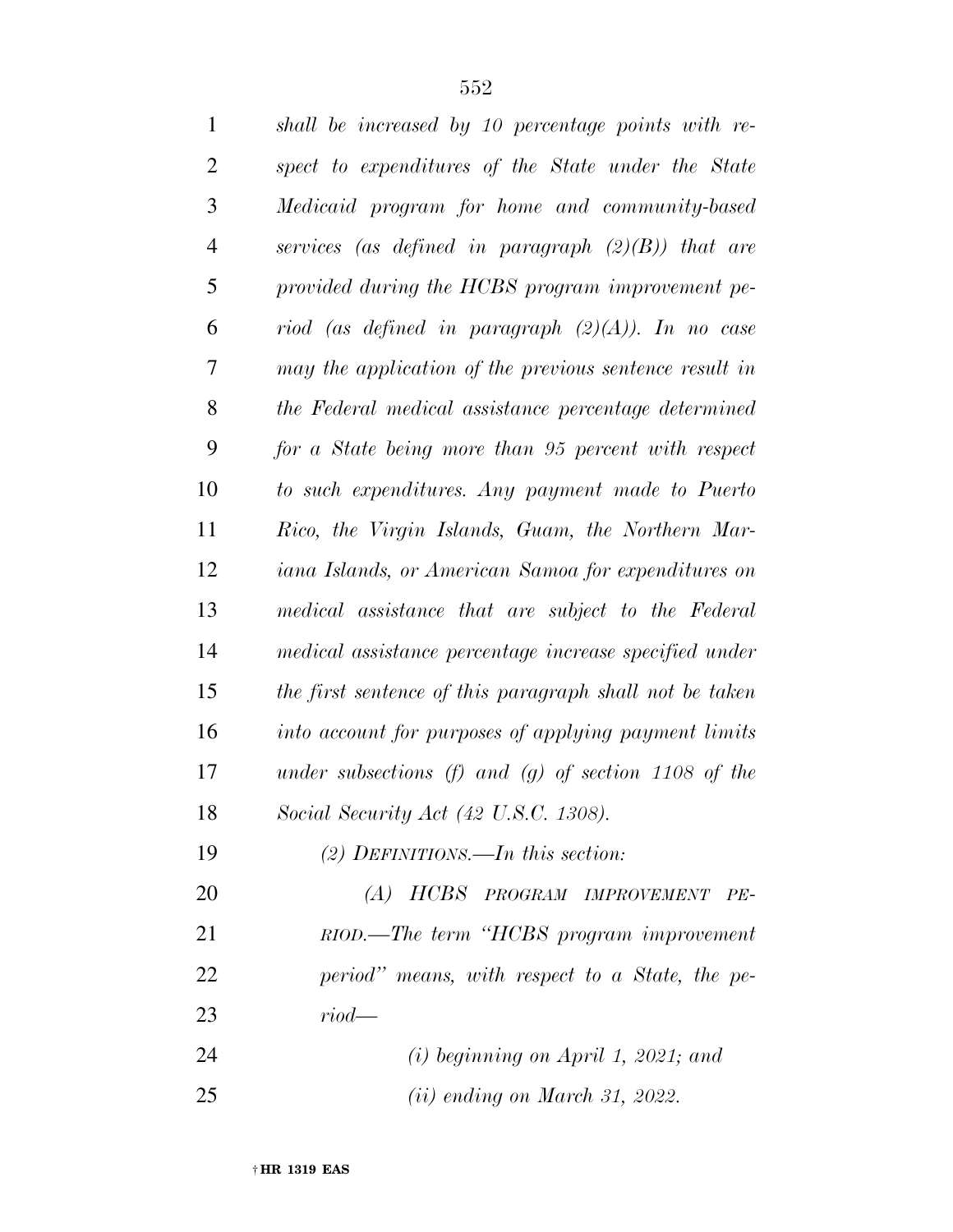| $\mathbf{1}$   | (B) HOME AND COMMUNITY-BASED SERV-                      |
|----------------|---------------------------------------------------------|
| $\overline{2}$ | ICES.—The term "home and community-based"               |
| 3              | services" means any of the following:                   |
| $\overline{4}$ | (i) Home health care services author-                   |
| 5              | ized under paragraph $(7)$ of section 1905 $(a)$        |
| 6              | of the Social Security Act (42 U.S.C.                   |
| $\overline{7}$ | $1396d(a)$ ).                                           |
| 8              | (ii) Personal care services authorized                  |
| 9              | under paragraph $(24)$ of such section.                 |
| 10             | ( <i>iii</i> ) PACE services authorized under           |
| 11             | paragraph $(26)$ of such section.                       |
| 12             | (iv) Home and community-based serv-                     |
| 13             | ices authorized under subsections (b), (c),             |
| 14             | $(i)$ , (i), and (k) of section 1915 of such Act        |
| 15             | $(42 \text{ U.S.C. } 1396n)$ , such services authorized |
| 16             | under a waiver under section 1115 of such               |
| 17             | $Act$ (42 U.S.C. 1315), and such services               |
| 18             | through coverage authorized under section               |
| 19             | 1937 of such Act (42 U.S.C. 1396u-7).                   |
| 20             | $(v)$ Case management services author-                  |
| 21             | ized under section $1905(a)(19)$ of the Social          |
| 22             | Security Act (42 U.S.C. 1396 $d(a)(19)$ ) and           |
| 23             | section $1915(g)$ of such Act (42 U.S.C.                |
| 24             | $1396n(g)$ ).                                           |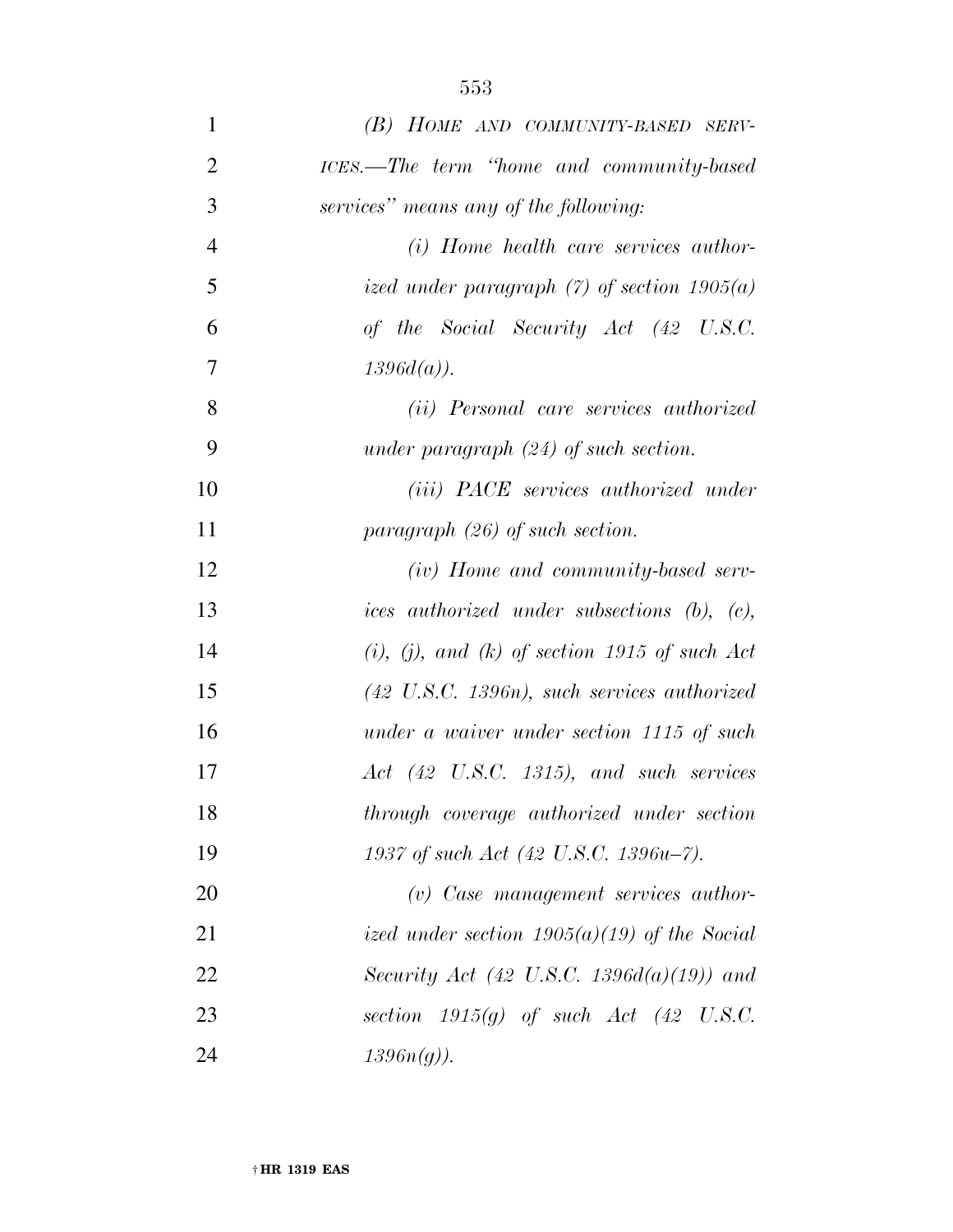| $\mathbf{1}$   | $(vi)$ Rehabilitative services, including                     |
|----------------|---------------------------------------------------------------|
| $\overline{2}$ | those related to behavioral health, described                 |
| 3              | in section $1905(a)(13)$ of such Act (42)                     |
| $\overline{4}$ | U.S.C. $1396d(a)(13)$ ).                                      |
| 5              | (vii) Such other services specified by                        |
| 6              | the Secretary of Health and Human Serv-                       |
| 7              | ices.                                                         |
| 8              | $(C)$ ELIGIBLE INDIVIDUAL.—The term "eli-                     |
| 9              | gible individual" means an individual who is el-              |
| 10             | <i>igible for and enrolled for medical assistance</i>         |
| 11             | under a State Medicaid program and includes                   |
| 12             | an individual who becomes eligible for medical                |
| 13             | assistance under a State Medicaid program                     |
| 14             | when removed from a waiting list.                             |
| 15             | $(D)$ MEDICAID PROGRAM.—The term "Med-                        |
| 16             | <i>icaid program</i> " <i>means, with respect to a State,</i> |
| 17             | the State program under title XIX of the Social               |
| 18             | Security Act (42 U.S.C. 1396 et seq.) (including              |
| 19             | any waiver or demonstration under such title or               |
| 20             | under section 1115 of such Act $(42 \text{ U.S.C. } 1315)$    |
| 21             | <i>relating to such title).</i>                               |
| 22             | $STATE. - The term 'State' has$<br>the<br>(E)                 |
| 23             | meaning given such term for purposes of title                 |
| 24             | XIX of the Social Security Act (42 U.S.C. 1396)               |
| 25             | $et \, seq.$ ).                                               |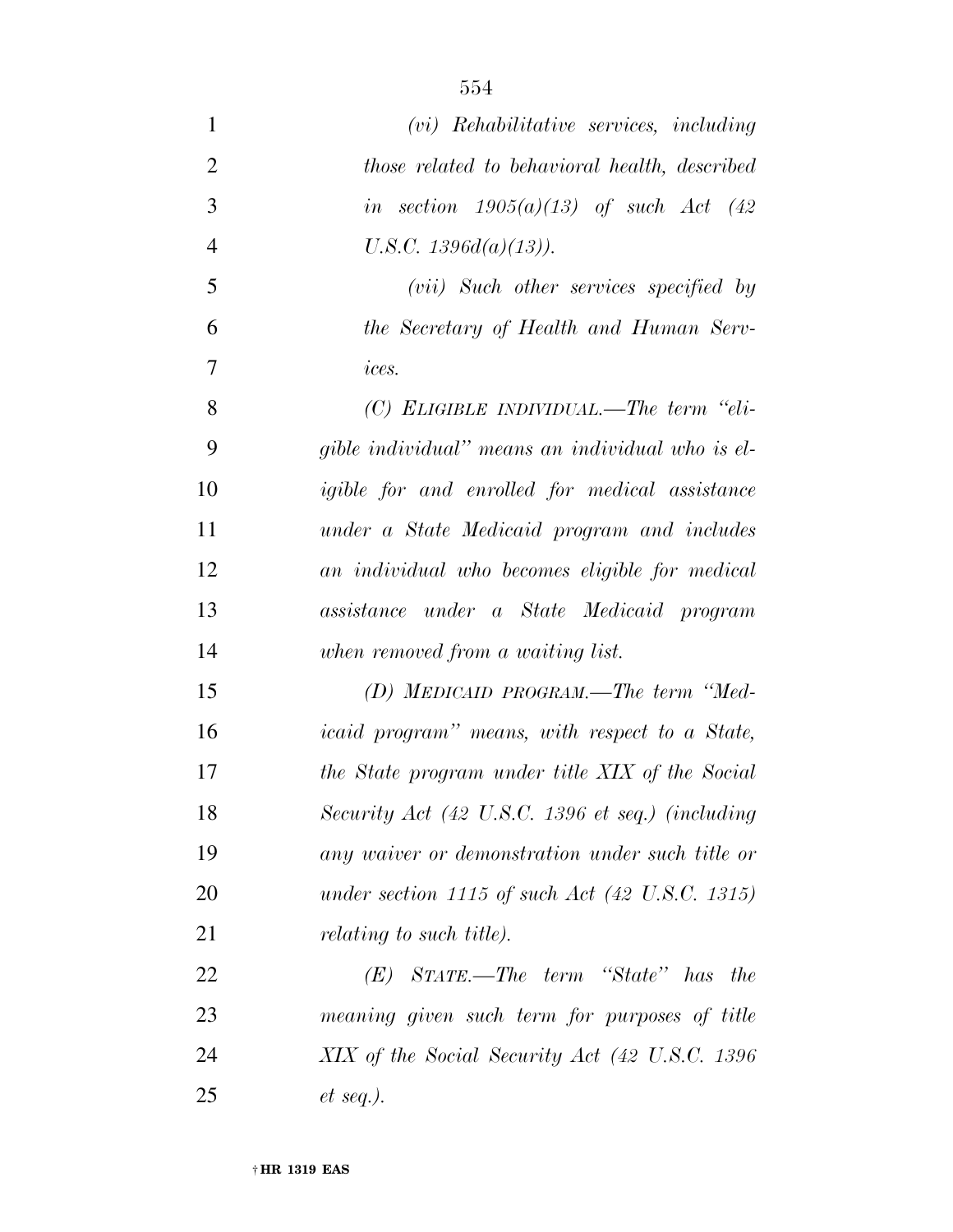*(b) STATE REQUIREMENTS FOR FMAP INCREASE.— As conditions for receipt of the increase under subsection (a) to the Federal medical assistance percentage determined for a State, the State shall meet each of the following re- quirements (referred to in subsection (a) as the HCBS pro-gram requirements):* 

 *(1) SUPPLEMENT, NOT SUPPLANT.—The State shall use the Federal funds attributable to the increase under subsection (a) to supplement, and not supplant, the level of State funds expended for home and com- munity-based services for eligible individuals through programs in effect as of April 1, 2021.* 

 *(2) REQUIRED IMPLEMENTATION OF CERTAIN AC- TIVITIES.—The State shall implement, or supplement the implementation of, one or more activities to en- hance, expand, or strengthen home and community-based services under the State Medicaid program.* 

*SEC. 9818. FUNDING FOR STATE STRIKE TEAMS FOR RESI-*

 *DENT AND EMPLOYEE SAFETY IN NURSING FACILITIES.* 

 *Section 1919 of the Social Security Act (42 U.S.C. 1396r) is amended by adding at the end the following new subsection:* 

 *''(k) FUNDING FOR STATE STRIKE TEAMS.—In addi-tion to amounts otherwise available, there is appropriated*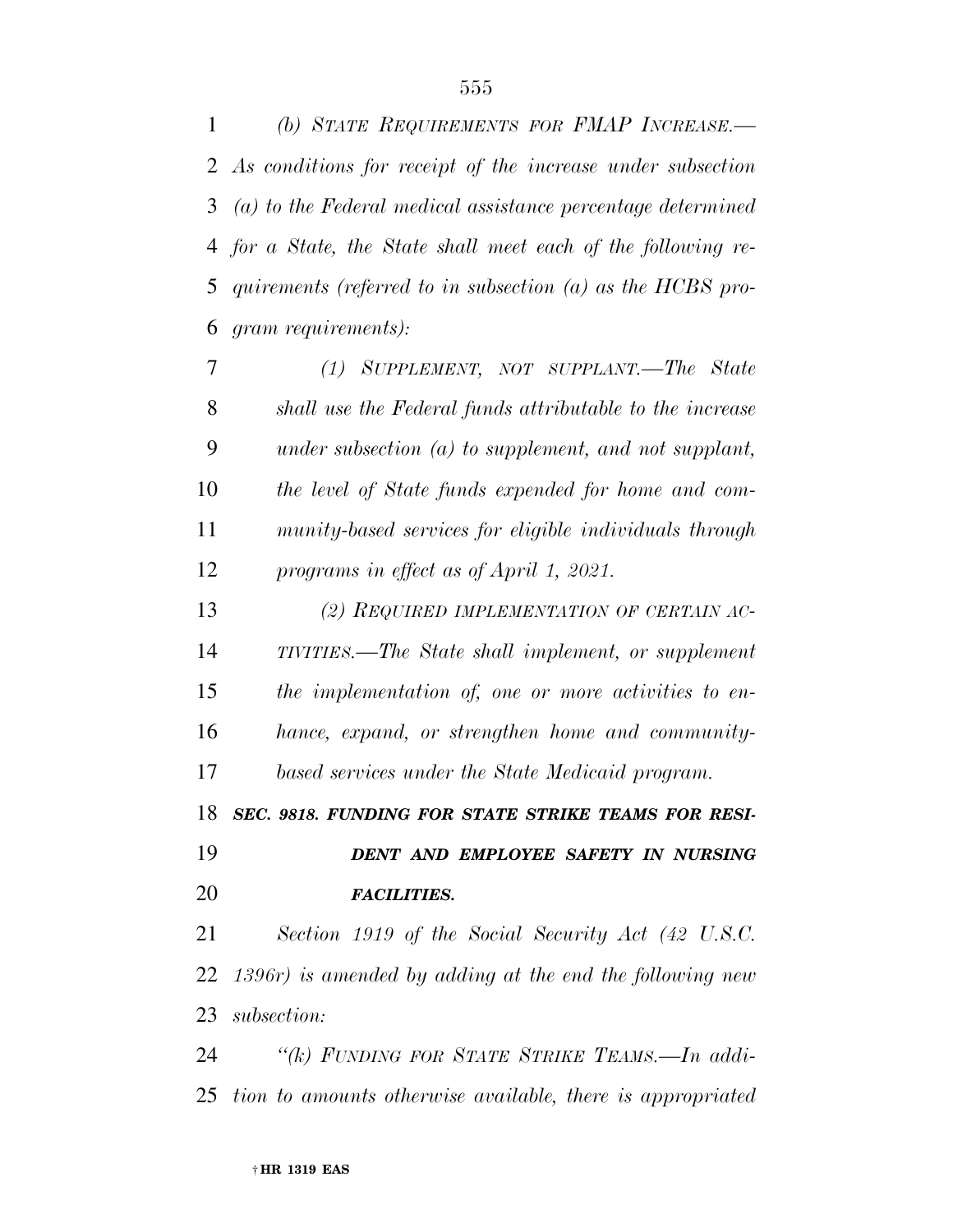*to the Secretary, out of any monies in the Treasury not otherwise appropriated, \$250,000,000, to remain available until expended, for purposes of allocating such amount among the States (including the District of Columbia and each territory of the United States) for such a State to es- tablish and implement a strike team that will be deployed to a nursing facility in the State with diagnosed or sus- pected cases of COVID–19 among residents or staff for the purposes of assisting with clinical care, infection control, or staffing during the emergency period described in section 1135(g)(1)(B) and the 1-year period immediately following the end of such emergency period.''. SEC. 9819. SPECIAL RULE FOR THE PERIOD OF A DECLARED PUBLIC HEALTH EMERGENCY RELATED TO CORONAVIRUS. (a) IN GENERAL.—Section 1923(f)(3) of the Social Se- curity Act (42 U.S.C. 1396r–4(f)(3)) is amended— (1) in subparagraph (A), by striking ''subpara- graph (E)'' and inserting ''subparagraphs (E) and (F)'' ; and (2) by adding at the end the following new sub- paragraph: ''(F) ALLOTMENTS DURING THE CORONAVIRUS TEMPORARY MEDICAID FMAP IN-*

*CREASE.—*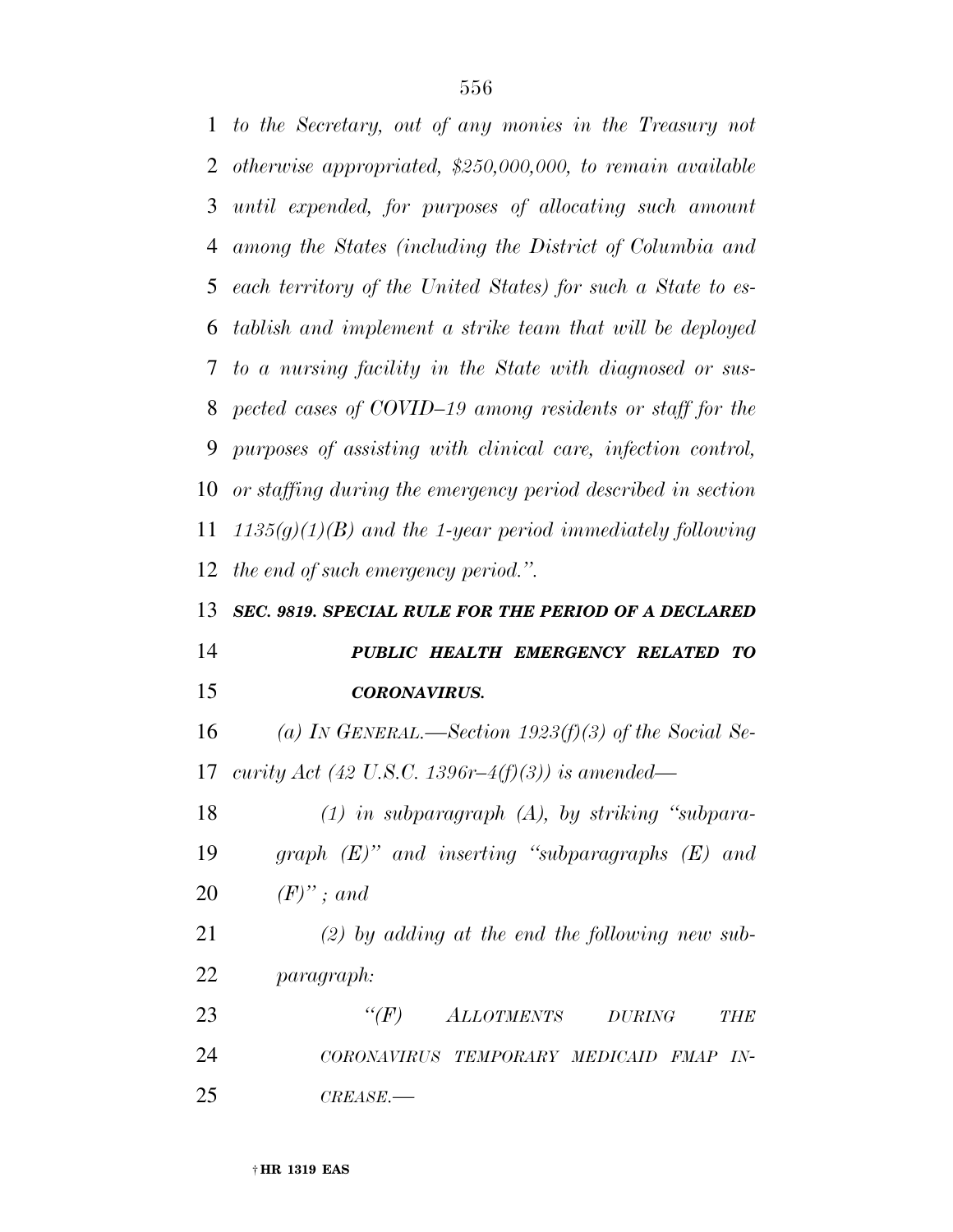| $\mathbf{1}$   | $``(i)$ IN GENERAL.—Notwithstanding                 |
|----------------|-----------------------------------------------------|
| $\overline{2}$ | any other provision of this subsection, for         |
| 3              | any fiscal year for which the Federal med-          |
| $\overline{4}$ | <i>ical</i> assistance percentage applicable to ex- |
| 5              | penditures under this section is increased          |
| 6              | pursuant to section 6008 of the Families            |
| 7              | First Coronavirus Response Act, the Sec-            |
| 8              | retary shall recalculate the annual DSH al-         |
| 9              | lotment, including the DSH allotment spec-          |
| 10             | ified under paragraph $(6)(A)(vi)$ , to ensure      |
| 11             | that the total DSH payments (including              |
| 12             | both Federal and State shares) that a State         |
| 13             | may make related to a fiscal year is equal          |
| 14             | to the total DSH payments that the State            |
| 15             | could have made for such fiscal year with-          |
| 16             | out such increase to the Federal medical as-        |
| 17             | sistance percentage.                                |
| 18             | "(ii) NO APPLICATION TO ALLOTMENTS                  |
| 19             | BEGINNING AFTER COVID-19 EMERGENCY                  |
| 20             | PERIOD.—The DSH allotment for any State             |
| 21             | for the first fiscal year beginning after the       |
| 22             | end of the emergency period described in            |
| 23             | section $1135(g)(1)(B)$ or any succeeding fis-      |
| 24             | cal year shall be determined under this             |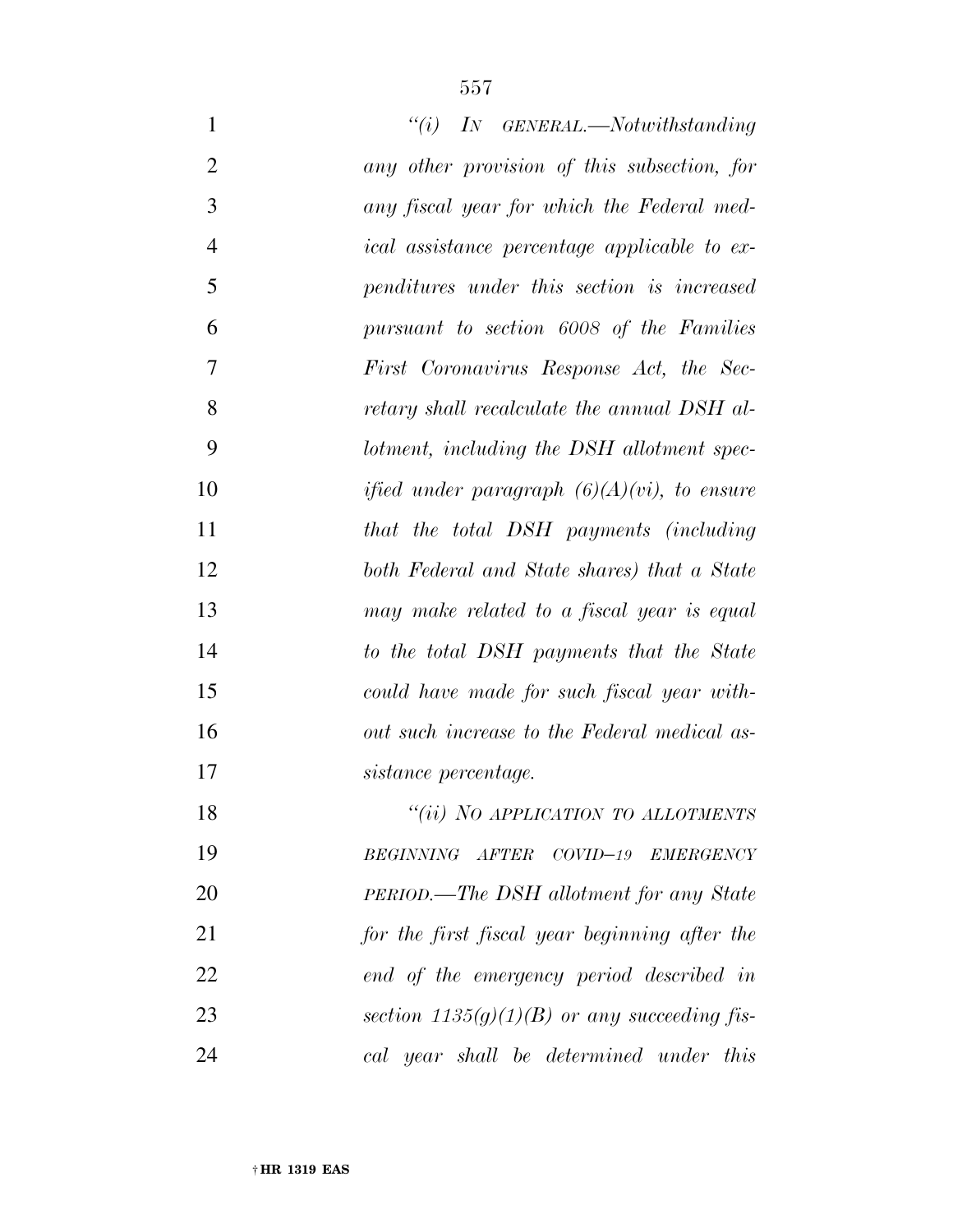*paragraph without regard to the DSH allot- ments determined under clause (i).''. (b) EFFECTIVE DATE.—The amendment made by sub- section (a) shall take effect and apply as if included in the enactment of the Families First Coronavirus Response Act (Public Law 116–127). Subtitle K—Children's Health Insurance Program SEC. 9821. MANDATORY COVERAGE OF COVID–19 VACCINES AND ADMINISTRATION AND TREATMENT UNDER CHIP. (a) COVERAGE.— (1) IN GENERAL.—Section 2103(c) of the Social Security Act (42 U.S.C. 1397cc(c)) is amended by adding at the end the following paragraph: ''(11) REQUIRED COVERAGE OF COVID–19 VAC- CINES AND TREATMENT.—Regardless of the type of coverage elected by a State under subsection (a), the child health assistance provided for a targeted low-in- come child, and, in the case of a State that elects to provide pregnancy-related assistance pursuant to sec- tion 2112, the pregnancy-related assistance provided for a targeted low-income pregnant woman (as such terms are defined for purposes of such section), shall include coverage, during the period beginning on the*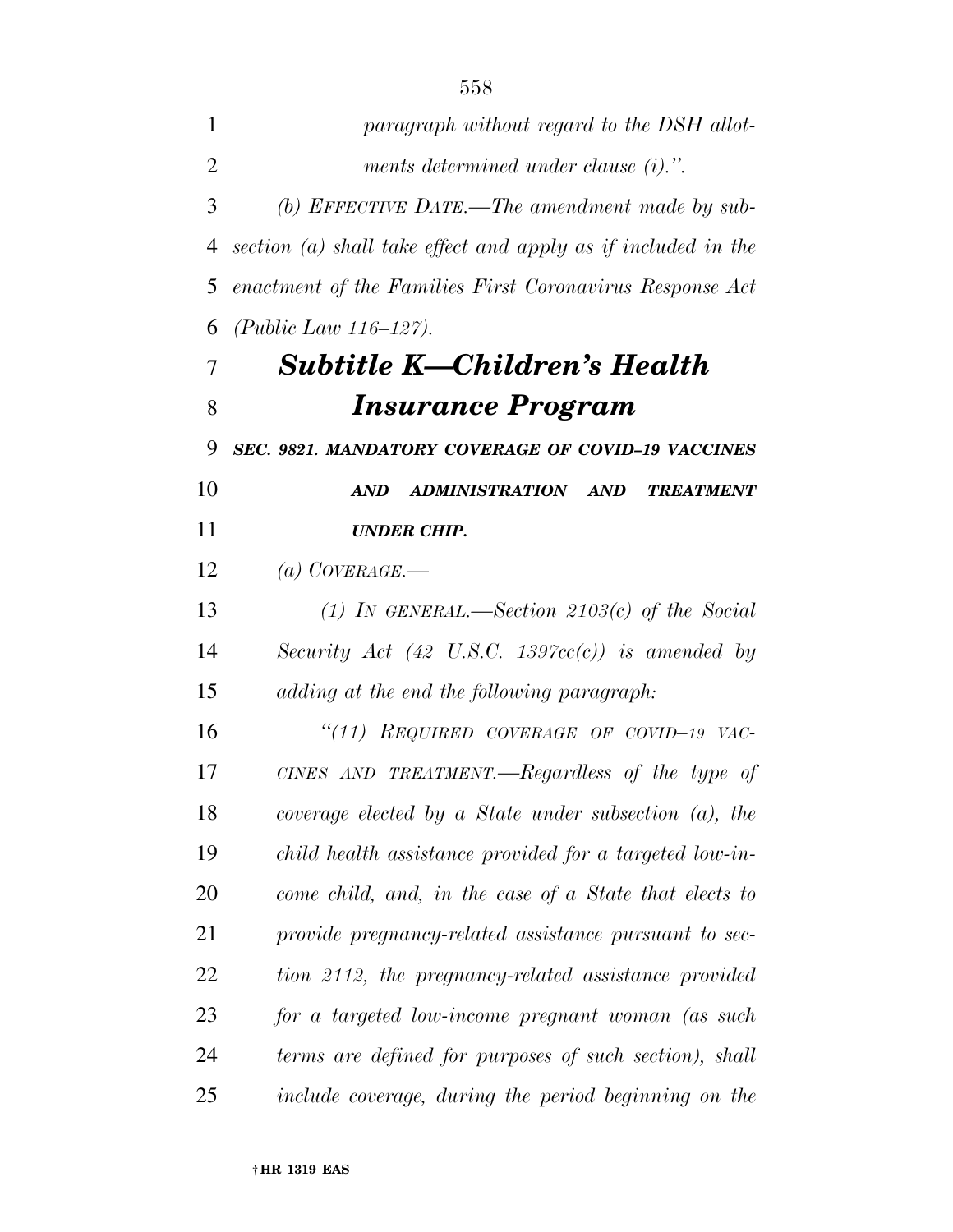| $\mathbf{1}$   | date of the enactment of this paragraph and ending         |
|----------------|------------------------------------------------------------|
| $\overline{2}$ | on the last day of the first calendar quarter that be-     |
| 3              | gins one year after the last day of the emergency pe-      |
| $\overline{4}$ | riod described in section $1135(g)(1)(B)$ , of-            |
| 5              | "(A) a COVID-19 vaccine (and the admin-                    |
| 6              | <i>istration of the vaccine)</i> ; and                     |
| $\overline{7}$ | "(B) testing and treatments for COVID-19,                  |
| 8              | including specialized equipment and therapies              |
| 9              | (including preventive therapies), and, in the case         |
| 10             | of an individual who is diagnosed with or pre-             |
| 11             | sumed to have COVID-19, during the period                  |
| 12             | during which such individual has (or is pre-               |
| 13             | sumed to have) COVID-19, the treatment of $a$              |
| 14             | condition that may seriously complicate the                |
| 15             | treatment of COVID-19, if otherwise covered                |
| 16             | under the State child health plan (or waiver of            |
| 17             | such plan).".                                              |
| 18             | (2) PROHIBITION OF COST SHARING.-Section                   |
| 19             | $2103(e)(2)$ of the Social Security Act (42 U.S.C.         |
| 20             | $1397cc(e)(2)$ , as amended by section $6004(b)(3)$ of the |
| 21             | Families First Coronavirus Response Act, is amend-         |
| 22             | $ed$ —                                                     |
| 23             | $(A)$ in the paragraph header, by inserting                |
| 24             | $\lq A$<br>COVID-19 VACCINE, COVID-19 TREATMENT,"          |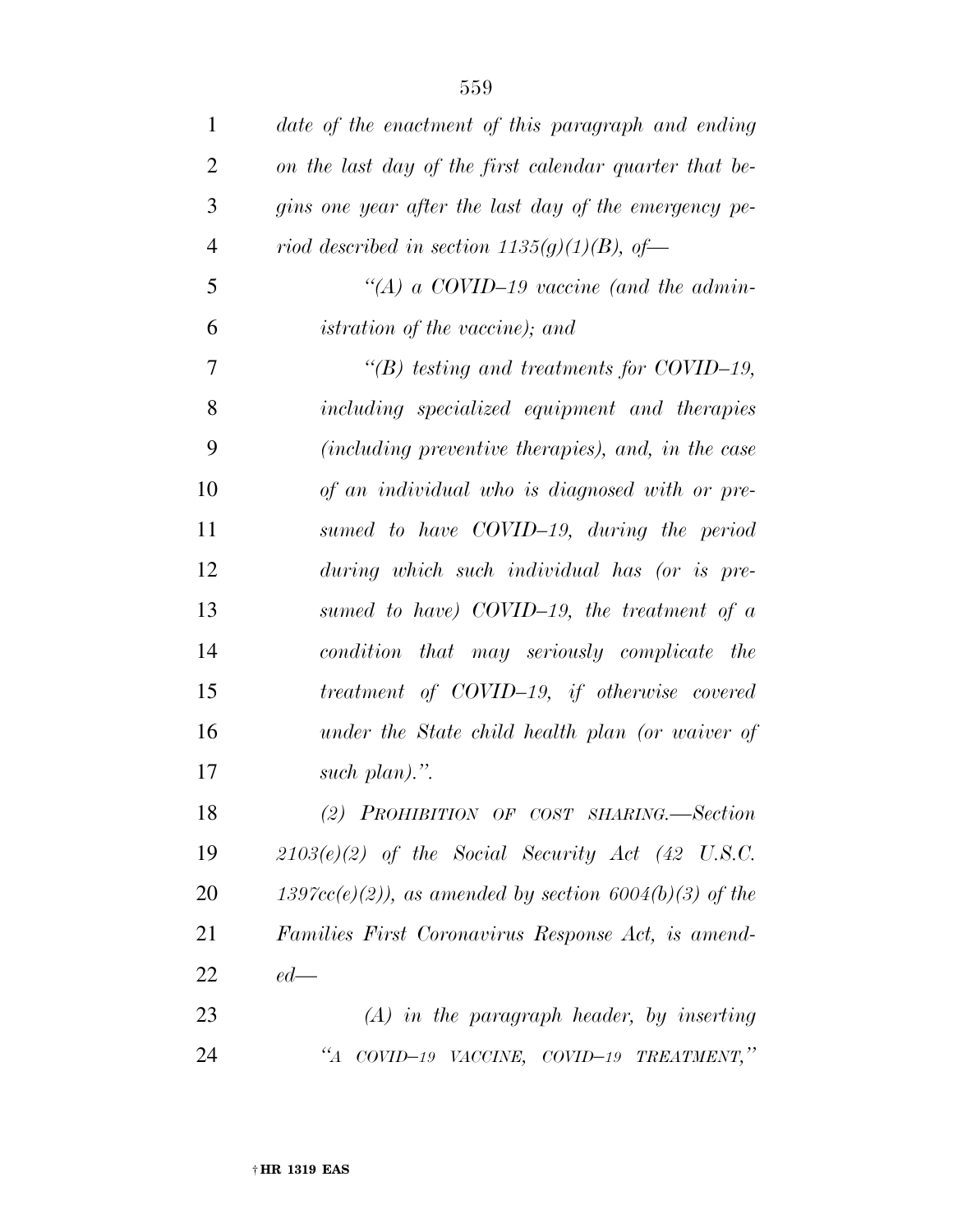*before ''OR PREGNANCY-RELATED ASSISTANCE''; and* 

 *(B) by striking ''visits described in section 1916(a)(2)(G), or'' and inserting ''services de- scribed in section 1916(a)(2)(G), vaccines de- scribed in section 1916(a)(2)(H) administered during the period described in such section (and the administration of such vaccines), testing or treatments described in section 1916(a)(2)(I) fur- nished during the period described in such sec-tion, or''.* 

 *(b) TEMPORARY INCREASE IN FEDERAL PAYMENTS FOR COVERAGE AND ADMINISTRATION OF COVID–19 VAC- CINES.—Section 2105(c) of the Social Security Act (42 U.S.C. 1397ee(c)) is amended by adding at the end the fol-lowing new paragraph:* 

 *''(12) TEMPORARY ENHANCED PAYMENT FOR COVERAGE AND ADMINISTRATION OF COVID–19 VAC- CINES.—During the period described in section 1905(hh)(2), notwithstanding subsection (b), the en- hanced FMAP for a State, with respect to payments under subsection (a) for expenditures under the State child health plan (or a waiver of such plan) for a vaccine described in section 1905(a)(4)(E) (and the*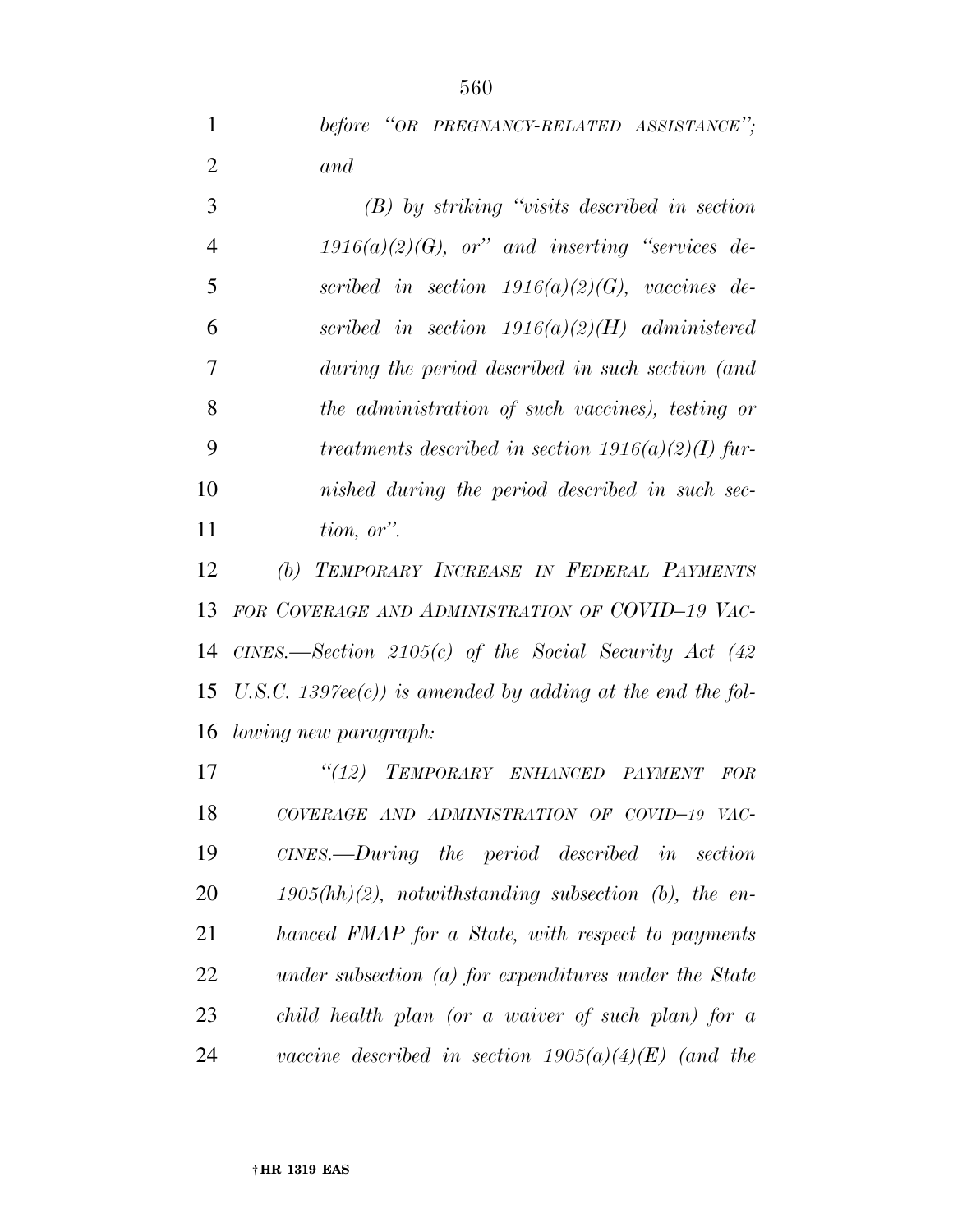*administration of such a vaccine), shall be equal to* 

 *100 percent.''. (c) ADJUSTMENT OF CHIP ALLOTMENTS.—Section 2104(m) of the Social Security Act (42 U.S.C. 1397dd(m)) is amended— (1) in paragraph (2)(B), in the matter preceding clause (i), by striking ''paragraphs (5) and (7)'' and inserting ''paragraphs (5), (7), and (12)''; and (2) by adding at the end the following new para- graph: ''(12) ADJUSTING ALLOTMENTS TO ACCOUNT FOR INCREASED FEDERAL PAYMENTS FOR COVERAGE AND ADMINISTRATION OF COVID–19 VACCINES.—If a State, commonwealth, or territory receives payment for a fiscal year (beginning with fiscal year 2021) under subsection (a) of section 2105 for expenditures that are subject to the enhanced FMAP specified under subsection (c)(12) of such section, the amount of the allotment determined for the State, commonwealth, or territory under this subsection— ''(A) for such fiscal year shall be increased by the projected expenditures for such year by the State, commonwealth, or territory under the State child health plan (or a waiver of such plan) for vaccines described in section*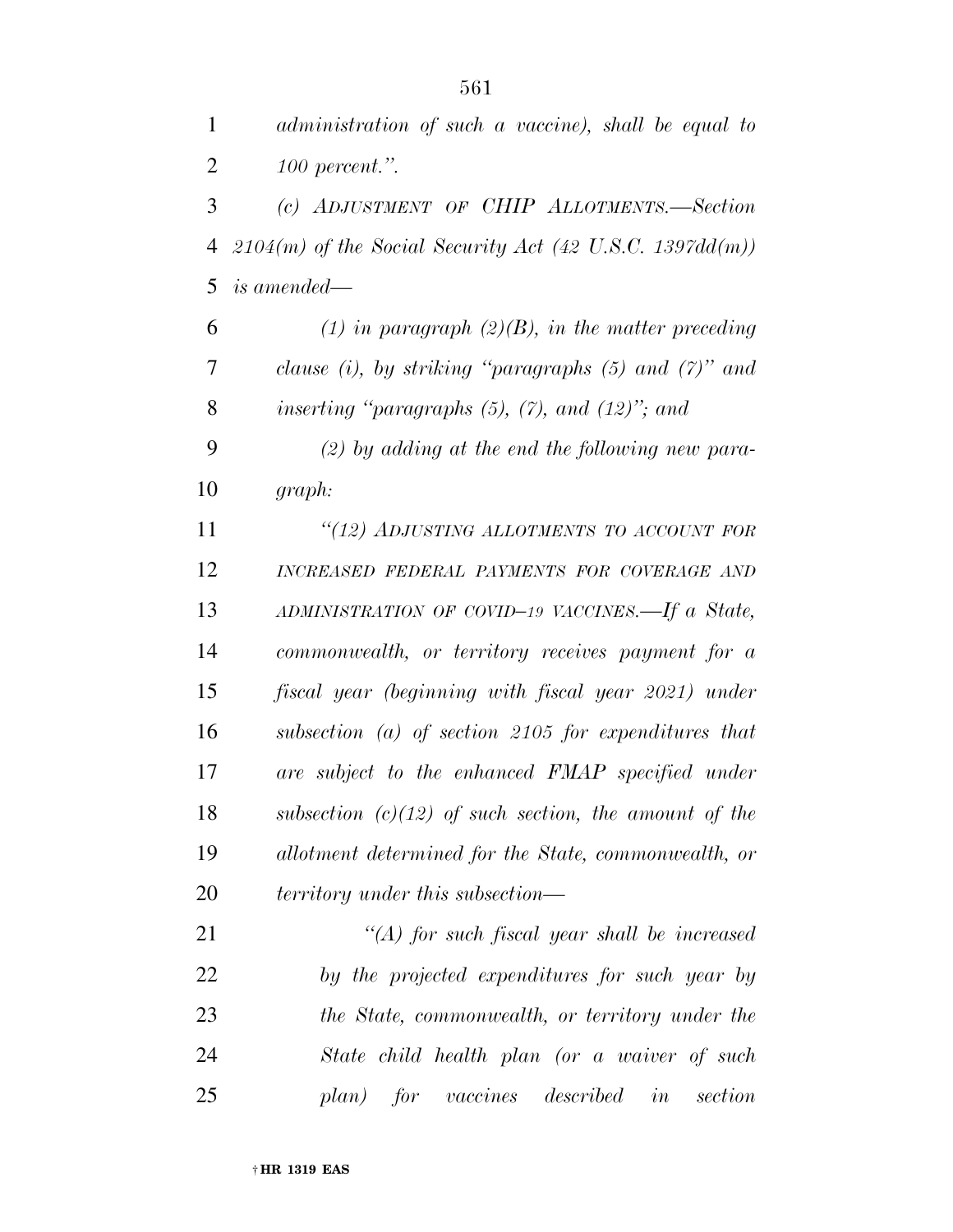*1905(a)(4)(E) (and the administration of such vaccines); and ''(B) once actual expenditures are available in the subsequent fiscal year, the fiscal year al- lotment that was adjusted by the amount de- scribed in subparagraph (A) shall be adjusted on the basis of the difference between— ''(i) such projected amount of expendi- tures described in subparagraph (A) for such fiscal year described in such subpara- graph by the State, commonwealth, or terri- tory; and ''(ii) the actual amount of expenditures for such fiscal year described in subpara- graph (A) by the State, commonwealth, or territory under the State child health plan (or waiver of such plan) for vaccines de- scribed in section 1905(a)(4)(E) (and the administration of such vaccines).''. SEC. 9822. MODIFICATIONS TO CERTAIN COVERAGE UNDER CHIP FOR PREGNANT AND POSTPARTUM WOMEN. (a) MODIFICATIONS TO COVERAGE.—*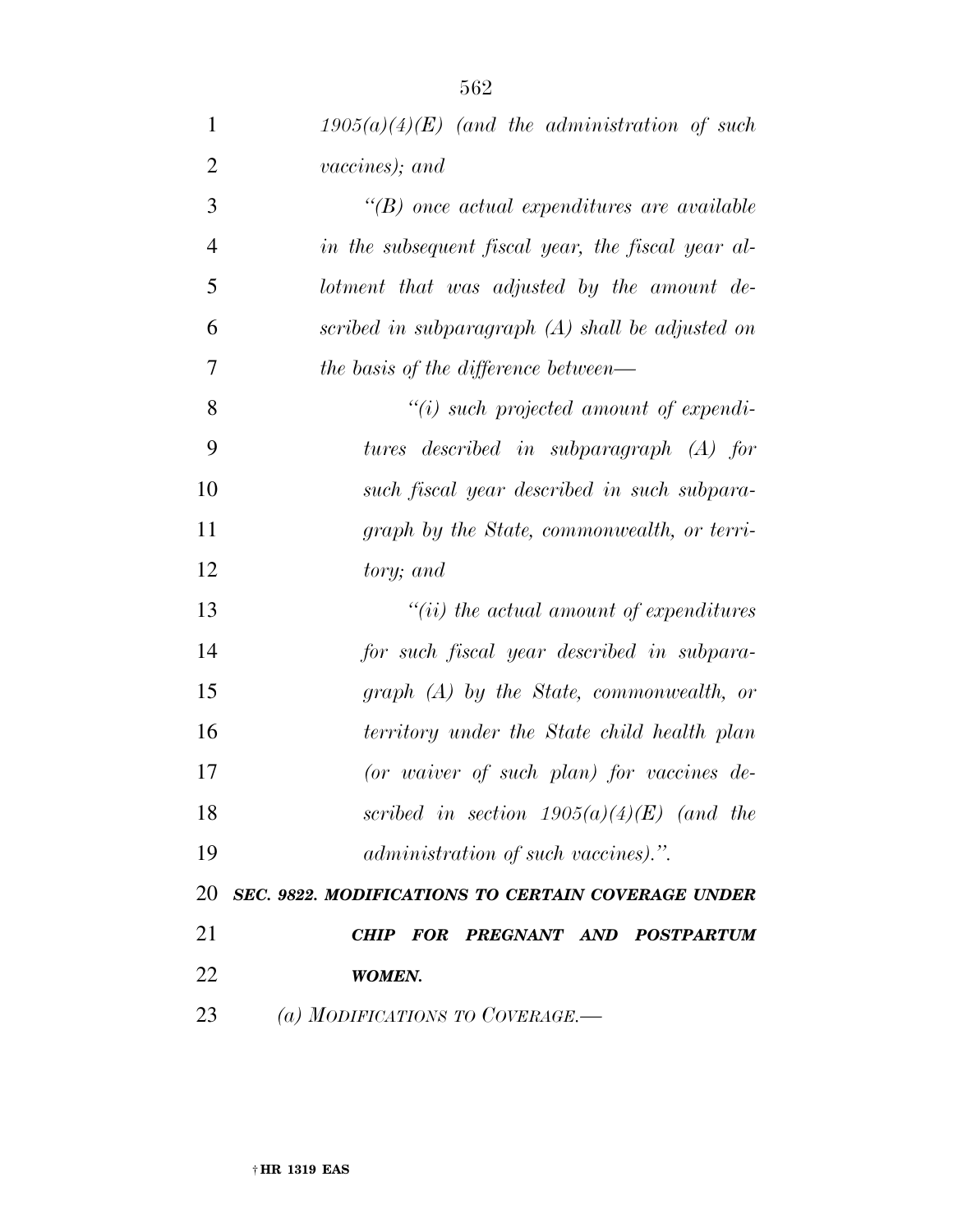| $\mathbf{1}$   | (1) IN GENERAL.—Section $2107(e)(1)$ of the So-      |
|----------------|------------------------------------------------------|
| $\overline{2}$ | cial Security Act (42 U.S.C. 1397gg(e)(1)) is amend- |
| 3              | $ed$ —                                               |
| $\overline{4}$ | $(A)$ by redesignating subparagraphs<br>(J)          |
| 5              | through $(S)$ as subparagraphs $(K)$ through $(T)$ , |
| 6              | respectively; and                                    |
| $\overline{7}$ | $(B)$ by inserting after subparagraph $(I)$ the      |
| 8              | following new subparagraph:                          |
| 9              | "(J) Paragraphs $(5)$ and $(16)$ of section          |
| 10             | $1902(e)$ (relating to the State option to provide   |
| 11             | medical assistance consisting of full benefits dur-  |
| 12             | ing pregnancy and throughout the 12-month            |
| 13             | postpartum period under title XIX), if the State     |
| 14             | provides child health assistance for targeted low-   |
| 15             | income children who are pregnant or to targeted      |
| 16             | low-income pregnant women and the State has          |
| 17             | elected to apply such paragraph $(16)$ with re-      |
| 18             | spect to pregnant women under title XIX, the         |
| 19             | provision of assistance under the State child        |
| 20             | health plan or waiver for targeted low-income        |
| 21             | children or targeted low-income pregnant women       |
| 22             | during pregnancy and the 12-month postpartum         |
| 23             | period shall be required and not at the option of    |
| 24             | the State and shall include coverage of all items    |
| 25             | or services provided to a targeted low-income        |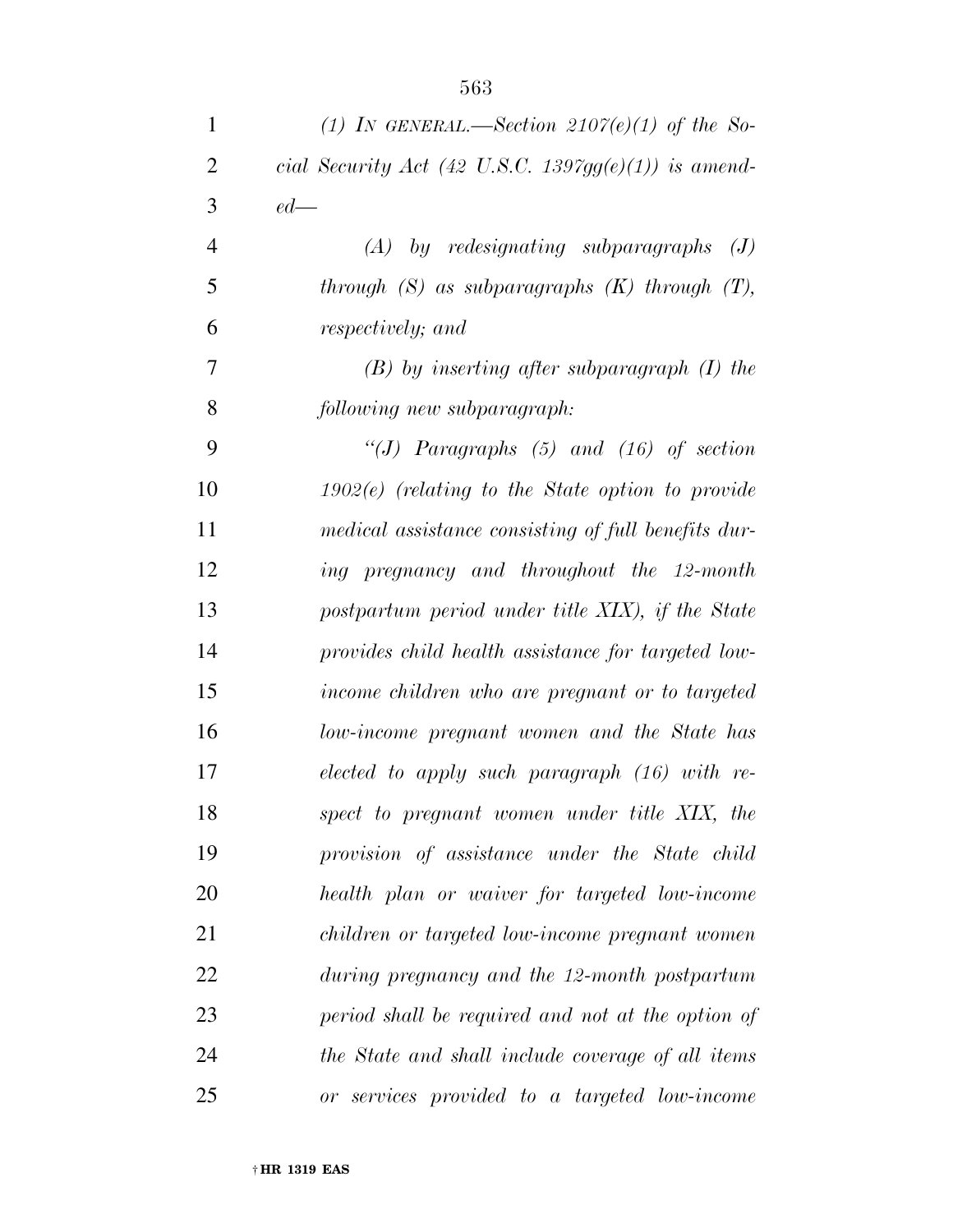| $\mathbf{1}$   | child or targeted low-income pregnant woman                          |
|----------------|----------------------------------------------------------------------|
| $\overline{2}$ | (as applicable) under the State child health plan                    |
| 3              | or waiver).".                                                        |
| 4              | (2) OPTIONAL COVERAGE OF TARGETED LOW-IN-                            |
| 5              | COME PREGNANT WOMEN.—Section $2112(d)(2)(A)$ of                      |
| 6              | the Social Security Act (42 U.S.C. 1397 $ll(d)(2)(A))$ is            |
| 7              | amended by inserting after "60-day period" the fol-                  |
| 8              | lowing: ", or, in the case that subparagraph $(A)$ of                |
| 9              | section $1902(e)(16)$ applies to the State child health              |
| 10             | plan (or waiver of such plan), pursuant to section                   |
| 11             | $2107(e)(1)$ , the 12-month period,".                                |
| 12             | (b) EFFECTIVE DATE.—The amendments made by sub-                      |
| 13             | section (a), shall apply with respect to State elections made        |
| 14             | under paragraph $(16)$ of section $1902(e)$ of the Social Secu-      |
| 15             | rity Act (42 U.S.C. 1396a(e)), as added by section $9812(a)$         |
|                | 16 of subtitle $J$ of this title, during the 5-year period beginning |

 *on the 1st day of the 1st fiscal year quarter that begins one year after the date of the enactment of this Act.* 

## *Subtitle L—Medicare*

*SEC. 9831. FLOOR ON THE MEDICARE AREA WAGE INDEX* 

### *FOR HOSPITALS IN ALL-URBAN STATES.*

 *(a) IN GENERAL.—Section 1886(d)(3)(E) of the Social Security Act (42 U.S.C. 1395ww(d)(3)(E)) is amended— (1) in clause (i), in the first sentence, by striking* 

*''or (iii)'' and inserting '', (iii), or (iv)''; and*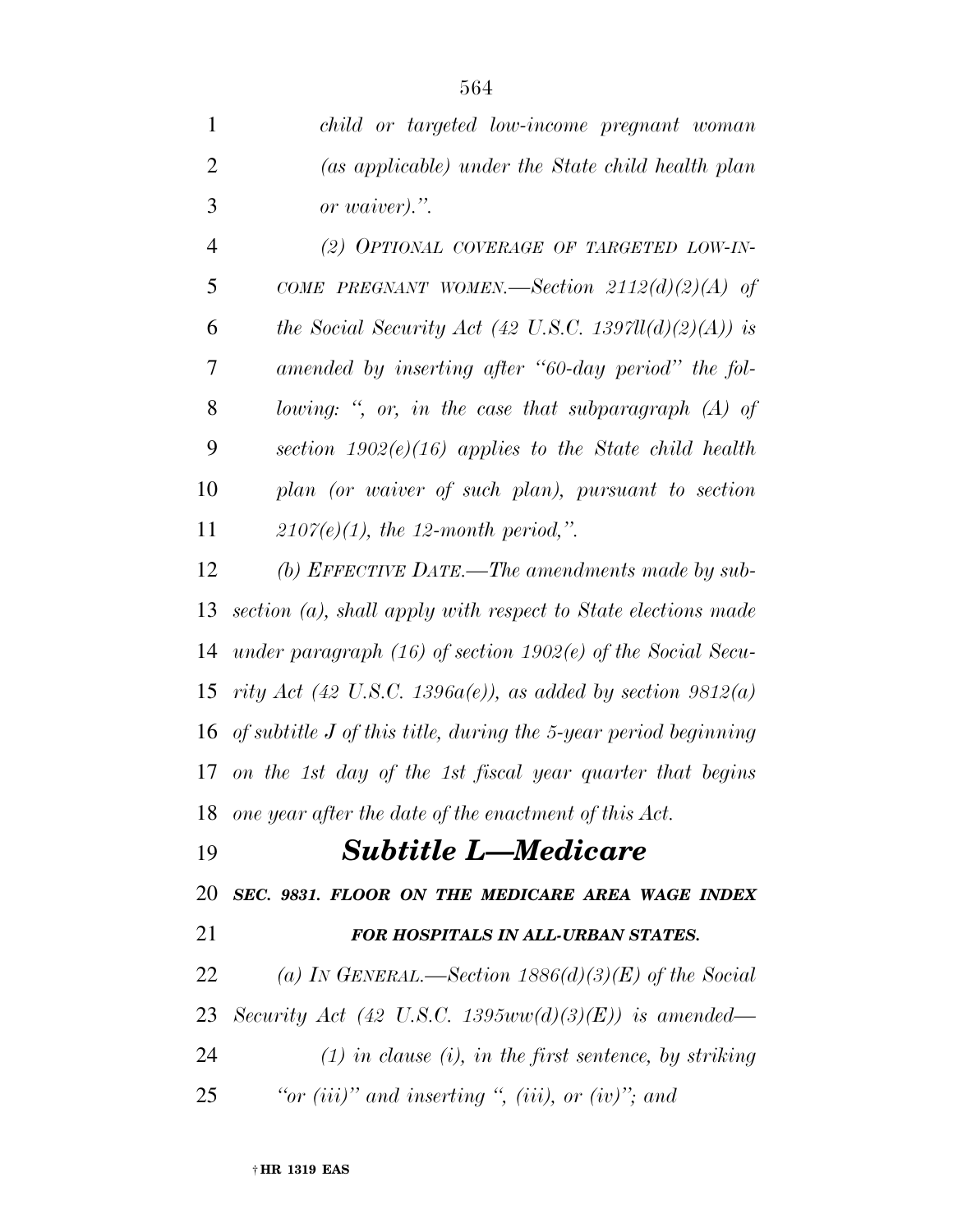| $\mathbf{1}$   | $(2)$ by adding at the end the following new |
|----------------|----------------------------------------------|
| $\overline{2}$ | clause:                                      |
| 3              | "(iv) FLOOR ON AREA WAGE INDEX               |
| $\overline{4}$ | FOR HOSPITALS IN ALL-URBAN STATES.-          |
| 5              | "(I) IN GENERAL.—For discharges              |
| 6              | occurring on or after October 1, 2021,       |
| 7              | the area wage index applicable under         |
| 8              | this subparagraph to any hospital in         |
| 9              | an all-urban State (as defined in sub-       |
| 10             | clause $(IV)$ may not be less than the       |
| 11             | minimum area wage index for the fis-         |
| 12             | cal year for hospitals in that State, as     |
| 13             | $established$ under subclause $(II)$ .       |
| 14             | "(II) MINIMUM AREA<br>WAGE                   |
| 15             | $INDEX. - For purposes of subclause (I),$    |
| 16             | the Secretary shall establish a min-         |
| 17             | imum area wage index for a fiscal            |
| 18             | year for hospitals in each all-urban         |
| 19             | State using the methodology described        |
| 20             | in section $412.64(h)(4)(vi)$ of title 42,   |
| 21             | Code of Federal Regulations, as in ef-       |
| 22             | fect for fiscal year 2018.                   |
| 23             | "(III)<br><i>WAIVING BUDGET</i><br>NEU-      |
| 24             | TRALITY.—Pursuant to the fifth sen-          |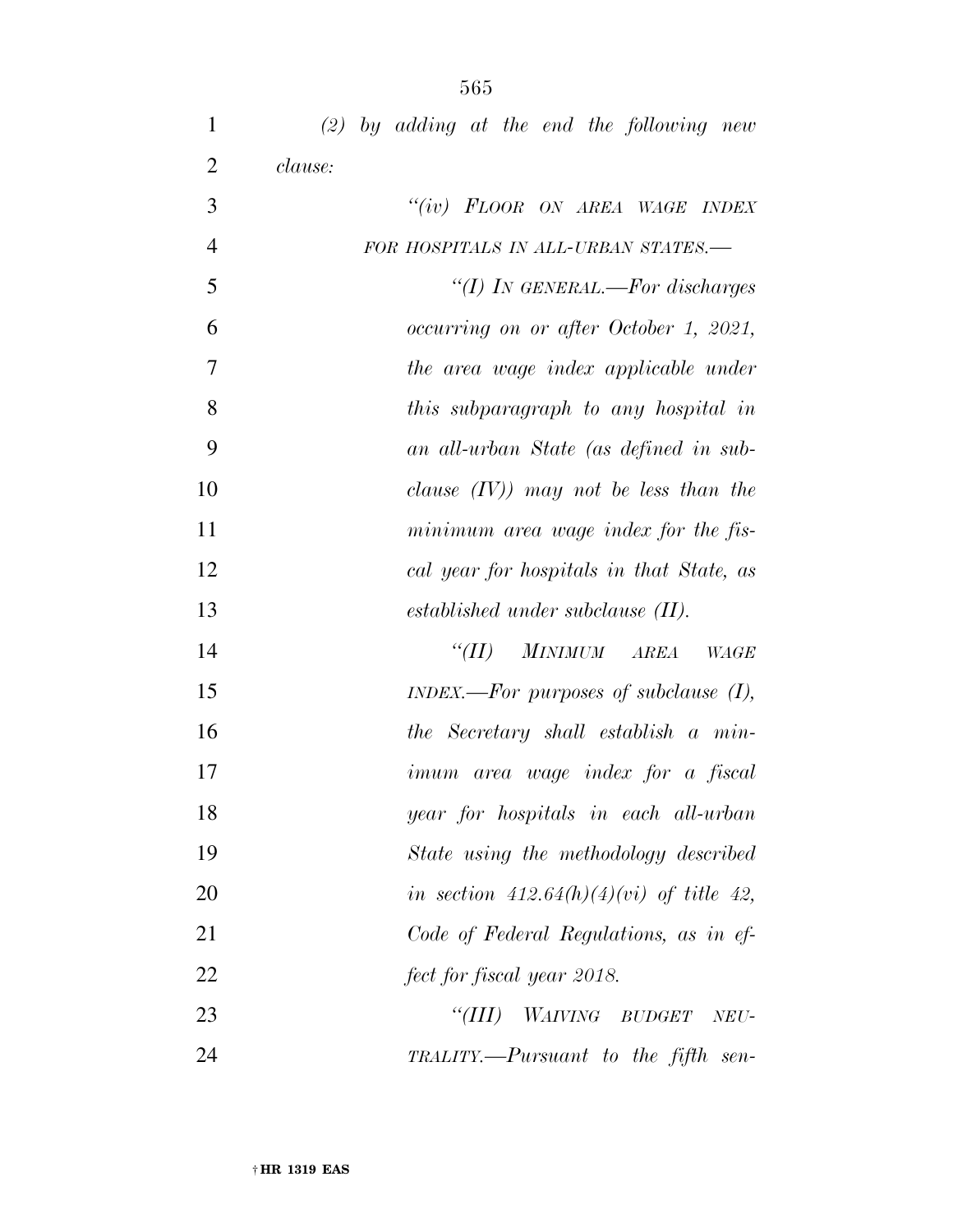| 1              | tence of clause (i), this clause shall not               |
|----------------|----------------------------------------------------------|
| $\overline{2}$ | be applied in a budget neutral manner.                   |
| 3              | "(IV) ALL-URBAN STATE<br>$DE-$                           |
| $\overline{4}$ | $FINED$ .—In this clause, the term 'all-                 |
| 5              | urban State' means a State in which                      |
| 6              | there are no rural areas (as defined in                  |
| 7              | paragraph $(2)(D)$ or a State in which                   |
| 8              | there are no hospitals classified as                     |
| 9              | rural under this section.".                              |
| 10             | WAIVING BUDGET NEUTRALITY.—Section<br>(b)                |
| 11             | $1886(d)(3)(E)(i)$ of the Social Security Act (42 U.S.C. |
| 12             | $1395ww(d)(3)(E)(i))$ is amended, in the fifth sentence— |
| 13             | $(1)$ by striking "and the amendments" and in-           |
| 14             | serting ", the amendments"; and                          |
| 15             | $(2)$ by inserting ", and the amendments made by         |
| 16             | section $9831(a)$ of the American Rescue Plan Act of     |
| 17             | $2021"$ after "Care Act".                                |
| 18             | SEC. 9832. SECRETARIAL AUTHORITY TO TEMPORARILY          |
| 19             | <b>WAIVE OR MODIFY APPLICATION OF CERTAIN</b>            |
| 20             | MEDICARE REQUIREMENTS WITH RESPECT                       |
| 21             | TO AMBULANCE SERVICES FURNISHED DUR-                     |
| 22             | <b>ING CERTAIN EMERGENCY PERIODS.</b>                    |
| 23             | (a) WAIVER AUTHORITY.—Section $1135(b)$ of the So-       |
| 24             | cial Security Act (42 U.S.C. 1320b–5(b)) is amended—     |
| 25             | $(1)$ in the first sentence—                             |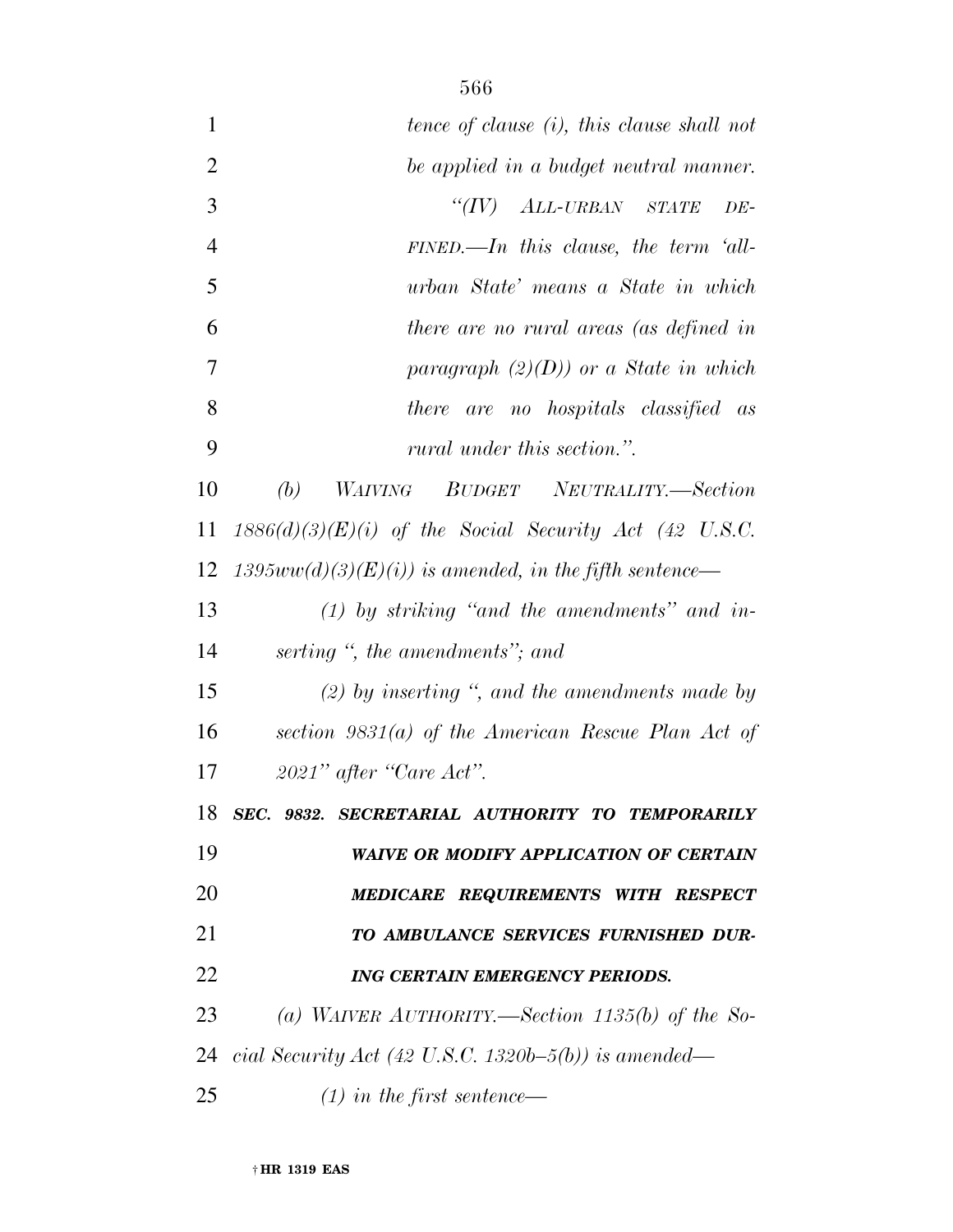| 1              | (A) in paragraph $(7)$ , by striking "and" at           |
|----------------|---------------------------------------------------------|
| $\overline{2}$ | the end;                                                |
| 3              | $(B)$ in paragraph $(8)$ , by striking the period       |
| $\overline{4}$ | at the end and inserting "; and"; and                   |
| 5              | $(C)$ by inserting after paragraph $(8)$ the fol-       |
| 6              | lowing new paragraph:                                   |
| 7              | "(9) any requirement under section $1861(s)(7)$ or      |
| 8              | section 1834(l) that an ambulance service include the   |
| 9              | transport of an individual to the extent necessary to   |
| 10             | allow payment for ground ambulance services fur-        |
| 11             | nished in response to a 911 call (or the equivalent in  |
| 12             | areas without a 911 call system) in cases in which an   |
| 13             | individual would have been transported to a destina-    |
| 14             | tion permitted under Medicare regulations (as de-       |
| 15             | scribed in section 410.40 to title 42, Code of Federal  |
| 16             | Regulations (or successor regulations)) but such trans- |
| 17             | port did not occur as a result of community-wide        |
| 18             | emergency medical service (EMS) protocols due to the    |
| 19             | public health emergency described in subsection         |
| 20             | $(g)(1)(B)$ ,"; and                                     |
| 21             | $(2)$ in the flush matter at the end, by adding at      |

 *the end the following: ''Ground ambulance services for which payment is made pursuant to paragraph (9) shall be paid at the base rate that would have been paid under the fee schedule established under 1834(l)*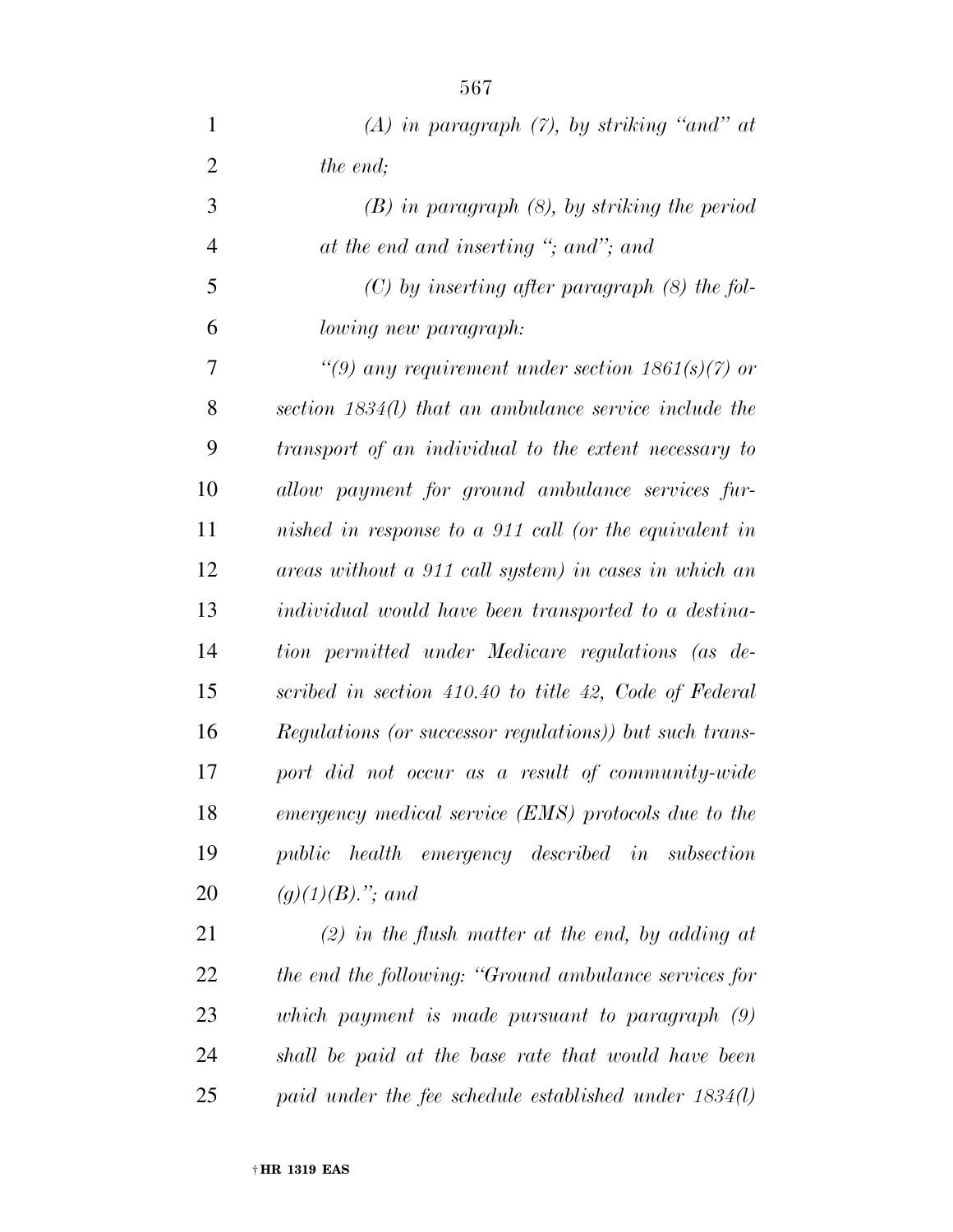*(excluding any mileage payment) if the individual had been so transported and, with respect to ambu- lance services furnished by a critical access hospital or an entity described in paragraph (8) of such sec- tion, at the amount that otherwise would be paid under such paragraph.''.* 

 *(b) EMERGENCY PERIOD EXCEPTION.—Section 1135(g)(1)(B) of the Social Security Act (42 U.S.C. 1320b– 5(g)(1)(B)) is amended, in the matter preceding clause (i), by striking ''subsection (b)(8)'' and inserting ''paragraphs (8) and (9) of subsection (b)''.* 

#### *SEC. 9833. FUNDING FOR OFFICE OF INSPECTOR GENERAL.*

 *In addition to amounts otherwise available, there is appropriated to the inspector general of the Department of Health and Human Services for fiscal year 2021, out of any money in the Treasury not otherwise appropriated, \$5,000,000, to remain available until expended, for over- sight of activities supported with funds appropriated to the Department of Health and Human Services to prevent, pre- pare for, and respond to coronavirus 2019 or COVID–19, domestically or internationally.*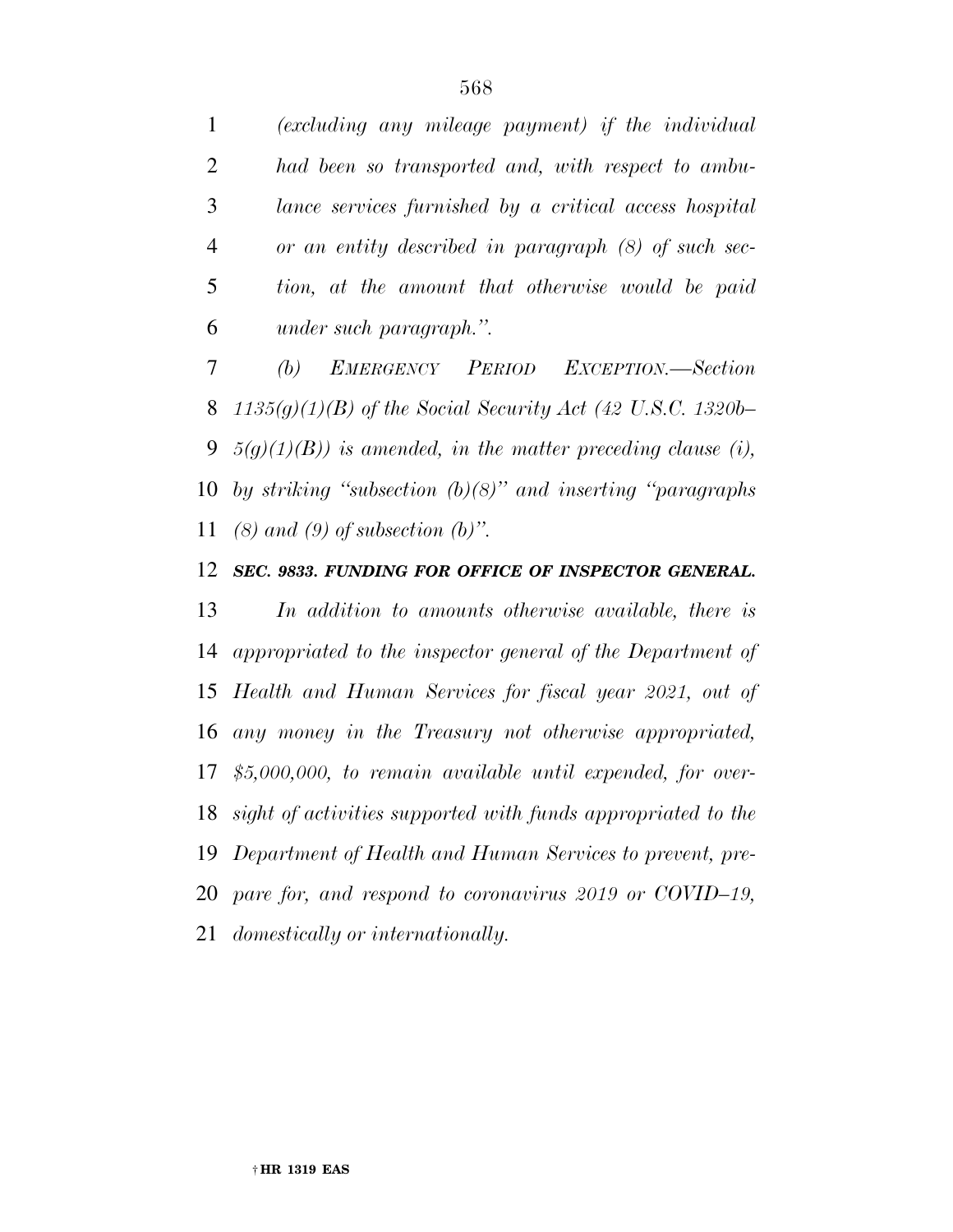# *Subtitle M—Coronavirus State and Local Fiscal Recovery Funds*

 *SEC. 9901. CORONAVIRUS STATE AND LOCAL FISCAL RE-COVERY FUNDS.* 

 *(a) IN GENERAL.—Title VI of the Social Security Act (42 U.S.C. 801 et seq.) is amended by adding at the end the following:* 

#### *''SEC. 602. CORONAVIRUS STATE FISCAL RECOVERY FUND.*

 *''(a) APPROPRIATION.—In addition to amounts other- wise available, there is appropriated for fiscal year 2021, out of any money in the Treasury not otherwise appro-priated—* 

 *''(1) \$219,800,000,000, to remain available through December 31, 2024, for making payments under this section to States, territories, and Tribal governments to mitigate the fiscal effects stemming from the public health emergency with respect to the Coronavirus Disease (COVID–19); and* 

 *''(2) \$50,000,000, to remain available until ex-pended, for the costs of the Secretary for administra-*

*tion of the funds established under this title.* 

*''(b) AUTHORITY TO MAKE PAYMENTS.—* 

*''(1) PAYMENTS TO TERRITORIES.—* 

 *''(A) IN GENERAL.—The Secretary shall re-serve \$4,500,000,000 of the amount appropriated*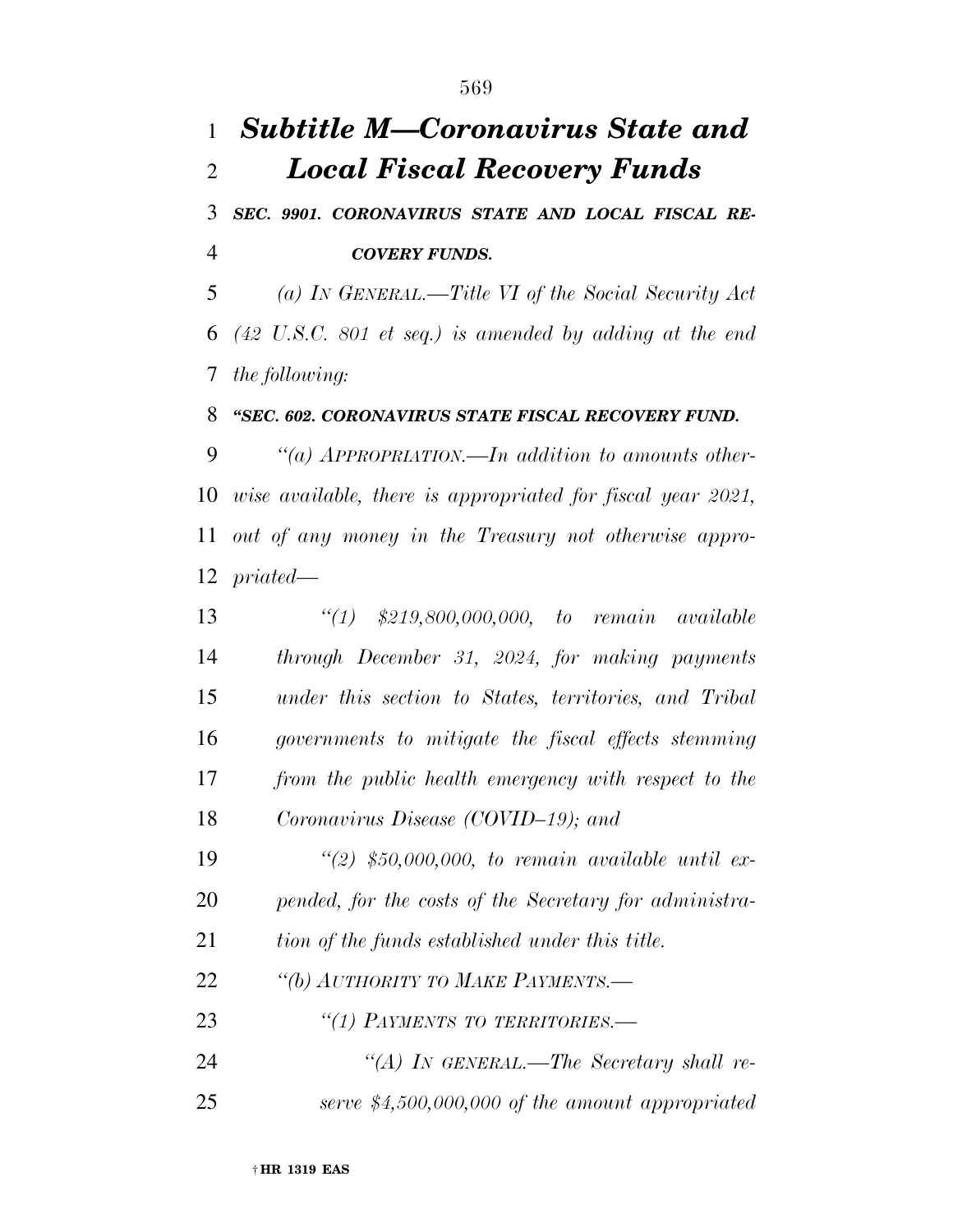| $\mathbf{1}$   | under subsection $(a)(1)$ to make payments to the     |
|----------------|-------------------------------------------------------|
| $\overline{2}$ | territories.                                          |
| 3              | "(B) ALLOCATION.—Of the amount reserved               |
| $\overline{4}$ | under subparagraph $(A)$ —                            |
| 5              | $\lq\lq(i)$ 50 percent of such amount shall be        |
| 6              | allocated by the Secretary equally to each            |
| $\overline{7}$ | territory; and                                        |
| 8              | $``(ii) 50 percent of such amount shall$              |
| 9              | be allocated by the Secretary as an addi-             |
| 10             | tional amount to each territory in an                 |
| 11             | amount which bears the same proportion to             |
| 12             | $\frac{1}{2}$ of the total amount reserved under sub- |
| 13             | paragraph $(A)$ as the population of the ter-         |
| 14             | ritory bears to the total population of all           |
| 15             | such territories.                                     |
| 16             | "(C) PAYMENT.—The Secretary shall pay                 |
| 17             | each territory the total of the amounts allocated     |
| 18             | for the territory under subparagraph $(B)$ in ac-     |
| 19             | $cordance\ with\ paragraph\ (6).$                     |
| 20             | "(2) PAYMENTS TO TRIBAL GOVERNMENTS.-                 |
| 21             | "(A) IN GENERAL.—The Secretary shall re-              |
| 22             | serve \$20,000,000,000 of the amount appro-           |
| 23             | priated under subsection $(a)(1)$ to make pay-        |
| 24             | ments to Tribal governments.                          |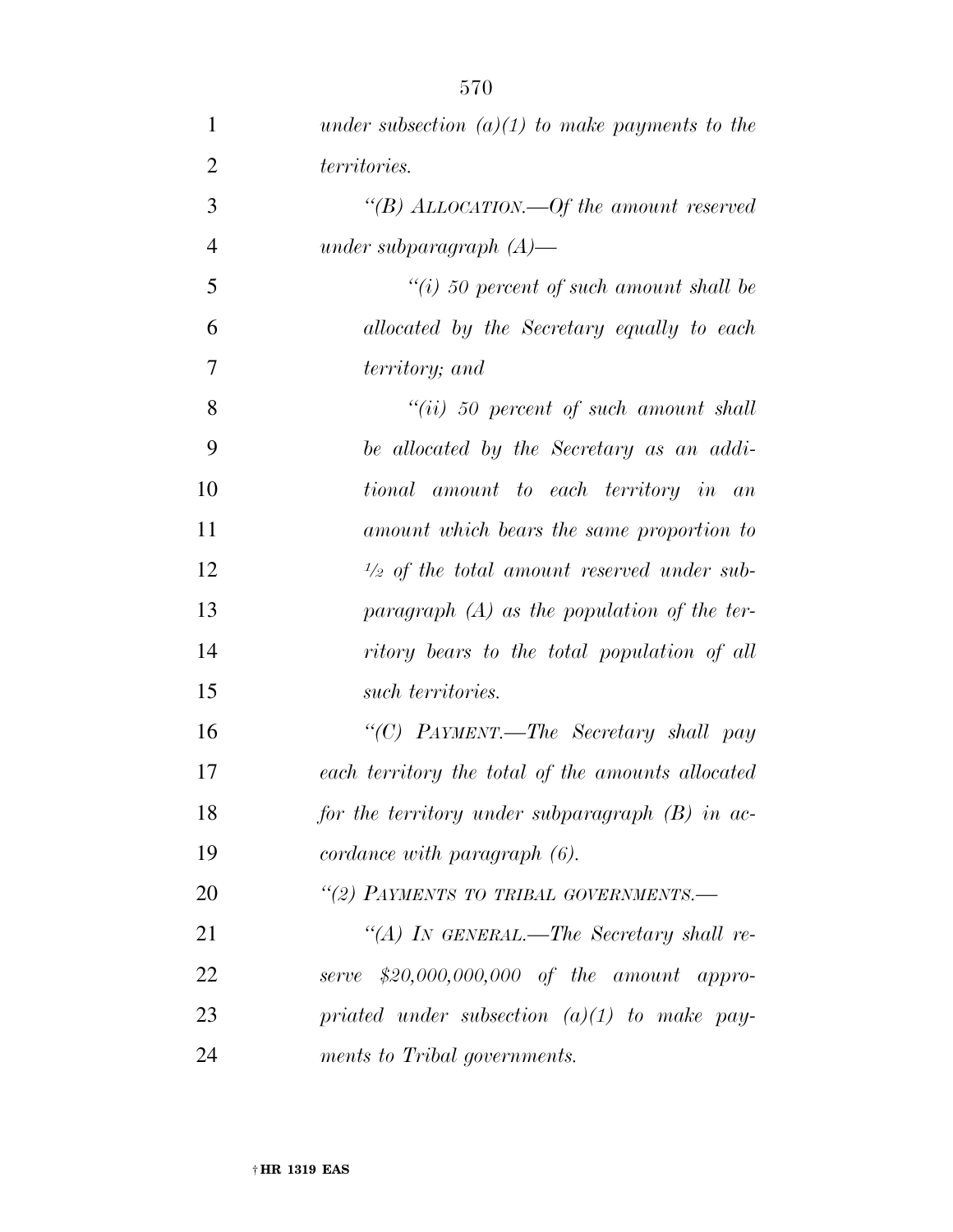| 1              | "(B) ALLOCATION.—Of the amount reserved         |
|----------------|-------------------------------------------------|
| $\overline{2}$ | under subparagraph $(A)$ —                      |
| 3              | $``(i)$ \$1,000,000,000 shall be allocated      |
| $\overline{4}$ | by the Secretary equally among each of the      |
| 5              | Tribal governments; and                         |
| 6              | "(ii) $$19,000,000,000$ shall be allocated      |
| 7              | by the Secretary to the Tribal governments      |
| 8              | in a manner determined by the Secretary.        |
| 9              | "(C) PAYMENT.— The Secretary shall pay          |
| 10             | each Tribal government the total of the amounts |
| 11             | allocated for the Tribal government under sub-  |
| 12             | $paramph$ (B) in accordance with paragraph      |
| 13             | (6).                                            |
| 14             | "(3) PAYMENTS TO EACH OF THE 50 STATES AND      |
| 15             | THE DISTRICT OF COLUMBIA.-                      |
| 16             | "(A) IN GENERAL.—The Secretary shall re-        |
| 17             | serve $$195,300,000,000$ of the amount appro-   |
| 18             | priated under subsection $(a)(1)$ to make pay-  |
| 19             | ments to each of the 50 States and the District |
| 20             | of Columbia.                                    |
| 21             | "(B) ALLOCATIONS.—Of the amount re-             |
| 22             | served under subparagraph $(A)$ —               |
| 23             | $``(i)$ \$25,500,000,000 of such amount         |
| 24             | shall be allocated by the Secretary equally     |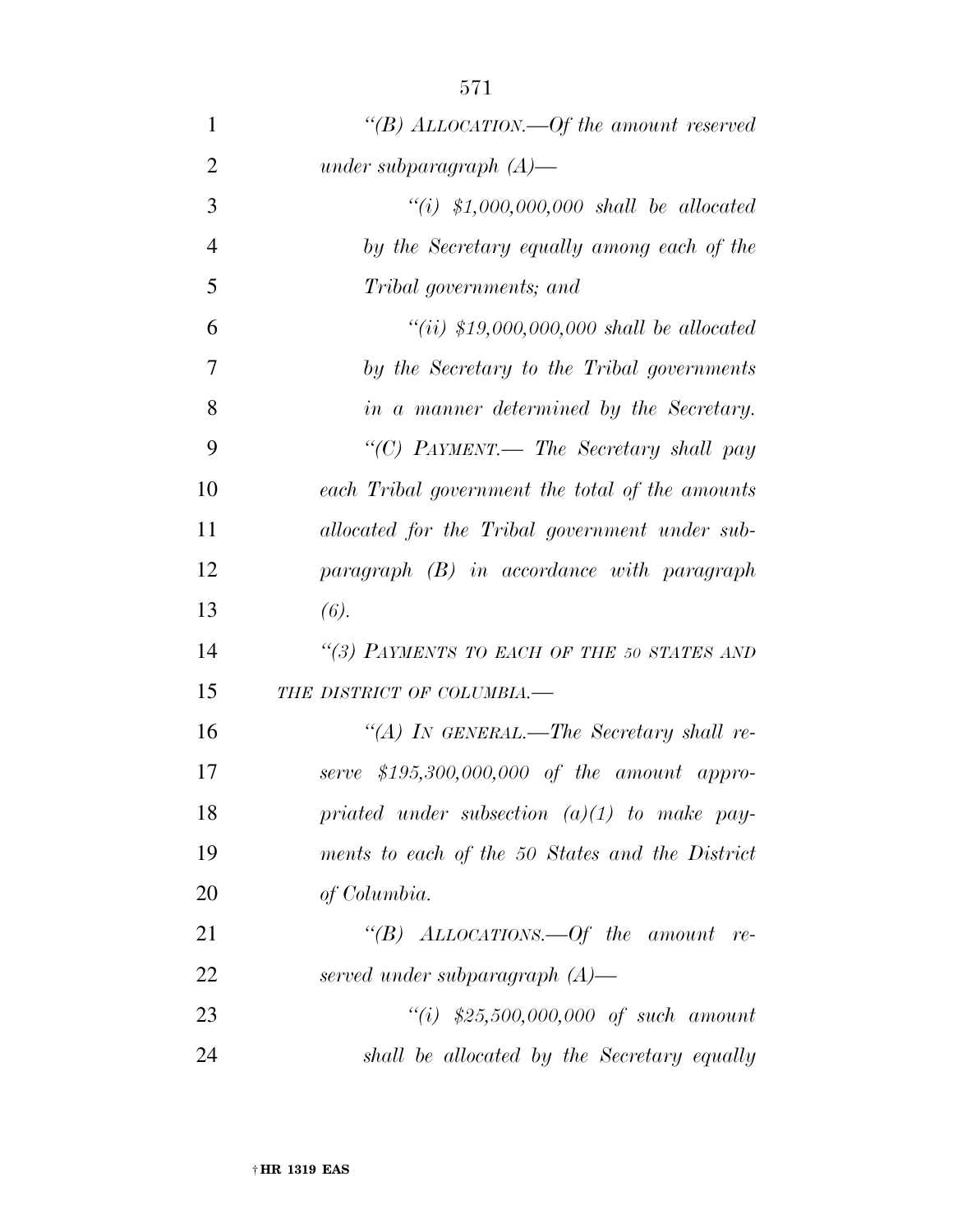| $\mathbf{1}$   | among each of the 50 States and the Dis-        |
|----------------|-------------------------------------------------|
| $\overline{2}$ | trict of Columbia;                              |
| 3              | ``(ii)<br>equal<br>amount<br>to<br>a n          |
| $\overline{4}$ | $$1,250,000,000$ less the amount allocated for  |
| $\mathfrak{S}$ | the District of Columbia pursuant to section    |
| 6              | $601(c)(6)$ shall be allocated by the Secretary |
| $\tau$         | as an additional amount to the District of      |
| 8              | Columbia; and                                   |
| 9              | $``(iii)$ an amount equal to the remain-        |
| 10             | der of the amount reserved under subpara-       |
| 11             | $graph$ (A) after the application of clauses    |
| 12             | $(i)$ and $(ii)$ of this subparagraph shall be  |
| 13             | allocated by the Secretary as an additional     |
| 14             | amount to each of the 50 States and the         |
| 15             | District of Columbia in an amount which         |
| 16             | bears the same proportion to such remain-       |
| 17             | der as the average estimated number of sea-     |
| 18             | sonally-adjusted unemployed individuals         |
| 19             | (as measured by the Bureau of Labor Sta-        |
| 20             | tistics Local Area Unemployment Statistics      |
| 21             | program) in the State or District of Colum-     |
| 22             | bia over the 3-month period ending with         |
| 23             | December 2020 bears to the average esti-        |
| 24             | mated number of seasonally-adjusted unem-       |
| 25             | ployed individuals in all of the 50 States      |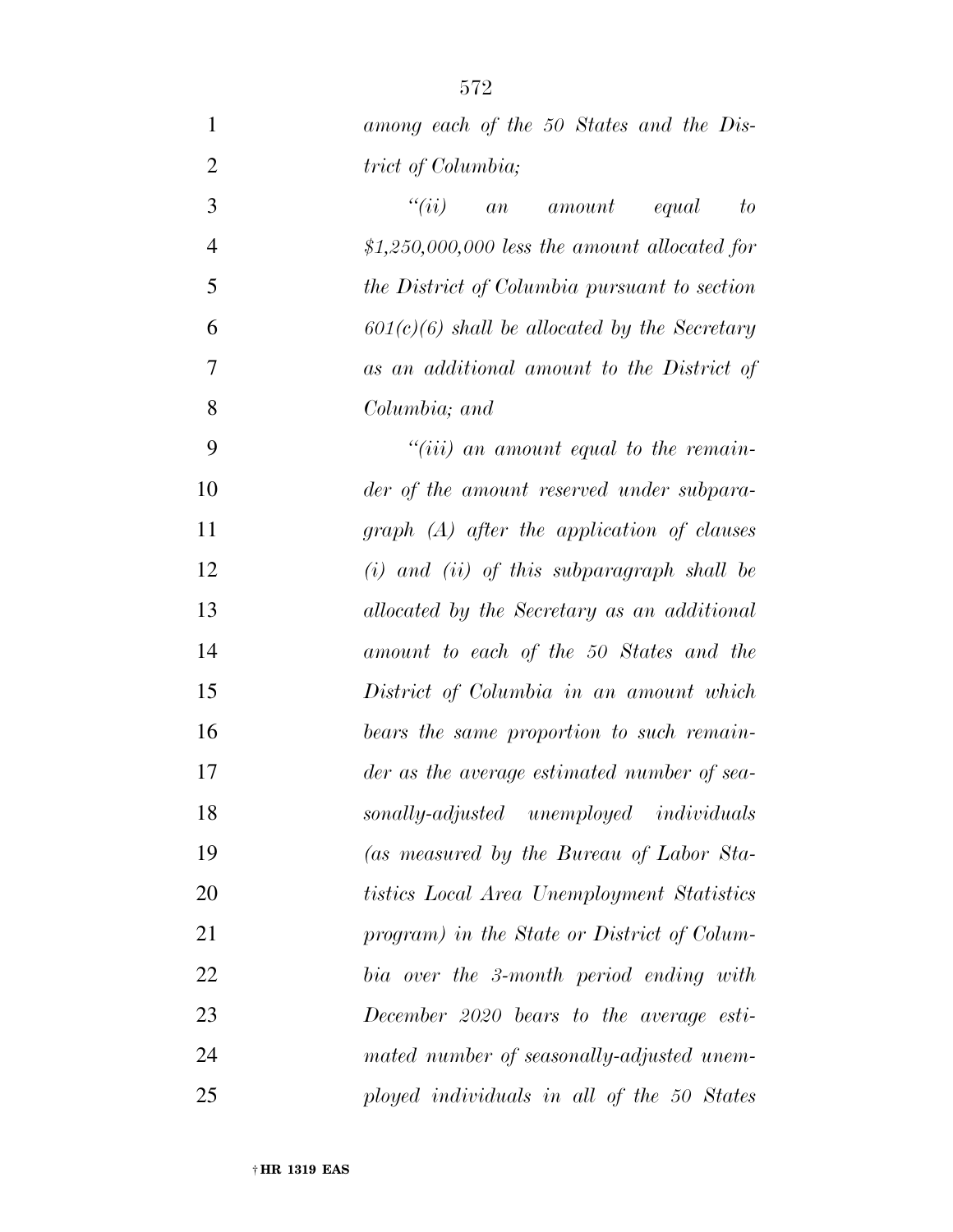| $\mathbf{1}$   | and the District of Columbia over the same      |
|----------------|-------------------------------------------------|
| $\overline{2}$ | period.                                         |
| 3              | "(C) PAYMENT.                                   |
| $\overline{4}$ | "(i) IN GENERAL.—Subject to clause              |
| 5              | $(ii)$ , the Secretary shall pay each of the 50 |
| 6              | States and the District of Columbia, from       |
| $\overline{7}$ | the amount reserved under subparagraph          |
| 8              | $(A)$ , the total of the amounts allocated for  |
| 9              | the State and District of Columbia under        |
| 10             | subparagraph $(B)$ in accordance with para-     |
| 11             | $graph(6)$ .                                    |
| 12             | "(ii) MINIMUM PAYMENT REQUIRE-                  |
| 13             | $MENT$ .                                        |
| 14             | "(I) IN GENERAL.—The sum of-                    |
| 15             | $\lq\lq (aa)$ the total amounts allo-           |
| 16             | cated for 1 of the 50 States or the             |
| 17             | District of Columbia under sub-                 |
| 18             | $paragnph$ (B) (as determined                   |
| 19             | without regard to this clause);                 |
| 20             | and                                             |
| 21             | "(bb) the amounts allocated                     |
| 22             | under section 603 to the State (for             |
| 23             | distribution by the State to non-               |
| 24             | entitlement units of local govern-              |
| 25             | ment in the State) and to metro-                |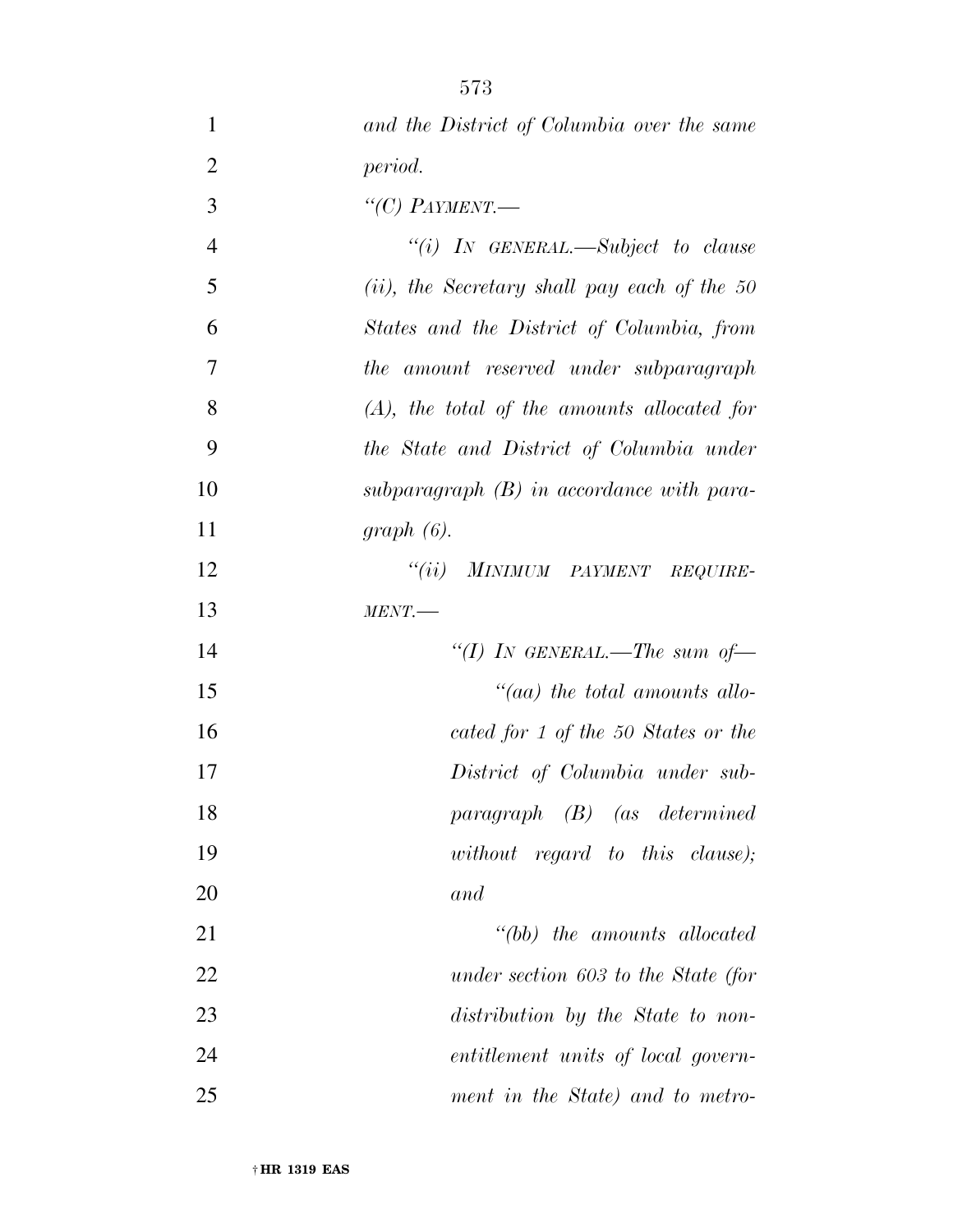| $\mathbf{1}$   | politan cities and counties in the                         |
|----------------|------------------------------------------------------------|
| $\overline{2}$ | State;                                                     |
| 3              | shall not be less than the amount allo-                    |
| $\overline{4}$ | cated to the State or District of Colum-                   |
| 5              | bia for fiscal year 2020 under section                     |
| 6              | 601, including any amount paid di-                         |
| 7              | rectly to a unit of local government in                    |
| 8              | <i>the State under such section.</i>                       |
| 9              | "(II) PRO RATA ADJUSTMENT.-                                |
| 10             | The Secretary shall adjust on a pro                        |
| 11             | rata basis the amount of the alloca-                       |
| 12             | tions for each of the 50 States and the                    |
| 13             | District of Columbia determined under                      |
| 14             | subparagraph $(B)(iii)$ (without regard                    |
| 15             | to this clause) to the extent necessary                    |
| 16             | to comply with the requirement of sub-                     |
| 17             | clause $(I)$ .                                             |
| 18             | "(4) PRO RATA ADJUSTMENT AUTHORITY.-The                    |
| 19             | amounts otherwise determined for allocation and pay-       |
| 20             | ment under paragraphs $(1)$ , $(2)$ , and $(3)$ may be ad- |
| 21             | justed by the Secretary on a pro rata basis to the ex-     |
| 22             | tent necessary to ensure that all available funds are      |
| 23             | allocated to States, territories, and Tribal govern-       |
| 24             | ments in accordance with the requirements specified        |
| 25             | in each such paragraph (as applicable).                    |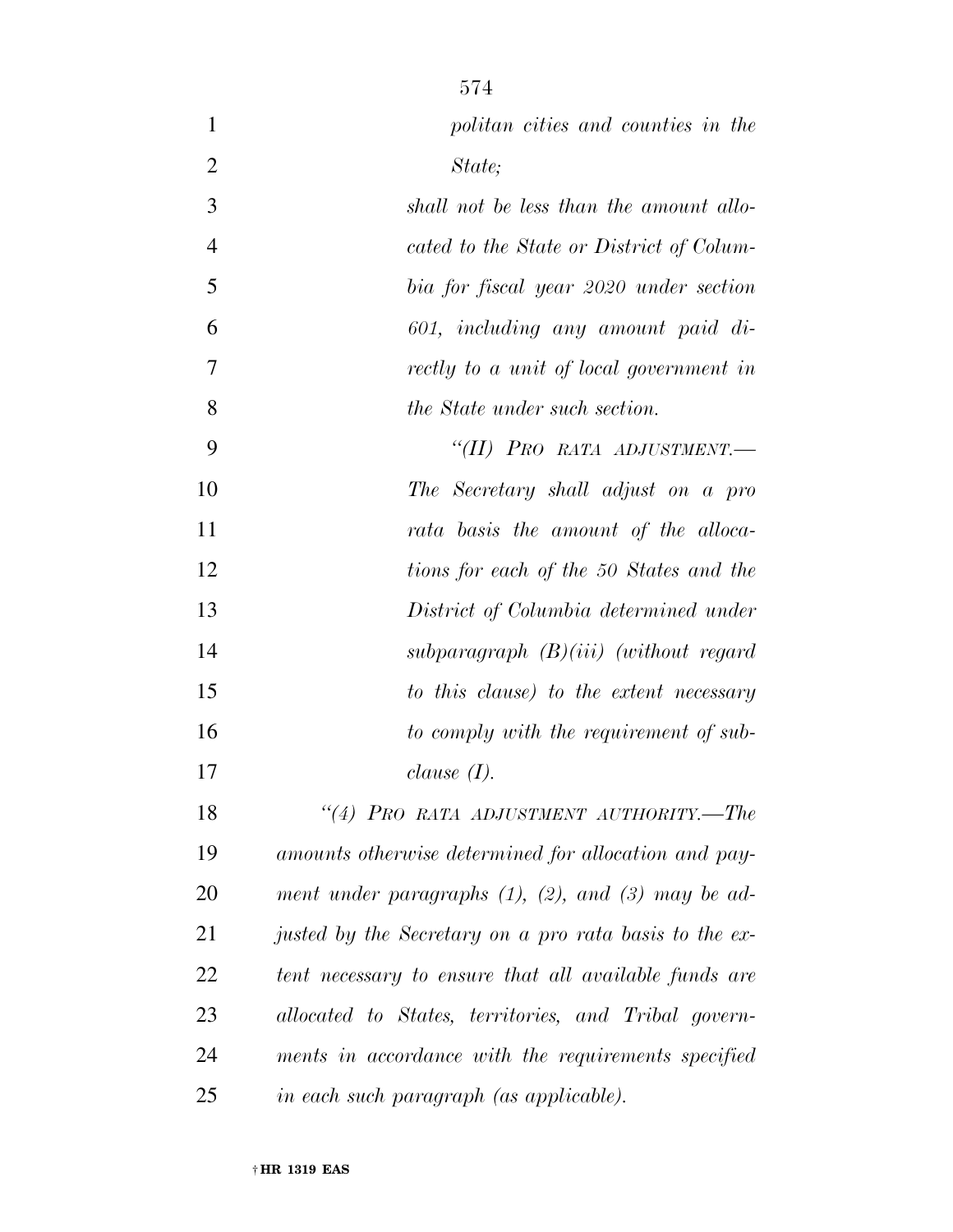| 1              | "(5) POPULATION DATA.—For purposes of deter-            |
|----------------|---------------------------------------------------------|
| $\overline{2}$ | mining allocations for a territory under this section,  |
| 3              | the population of the territory shall be determined     |
| $\overline{4}$ | based on the most recent data available from the Bu-    |
| 5              | reau of the Census.                                     |
| 6              | "(6) TIMING.—                                           |
| 7              | "(A) STATES AND TERRITORIES.—                           |
| 8              | "(i) In GENERAL.—To the extent prac-                    |
| 9              | <i>ticable, subject to clause (ii), with respect to</i> |
| 10             | each State and territory allocated a pay-               |
| 11             | ment under this subsection, the Secretary               |
| 12             | shall make the payment required for the                 |
| 13             | State or territory not later than 60 days               |
| 14             | after the date on which the certification re-           |
| 15             | quired under subsection $(d)(1)$ is provided            |
| 16             | to the Secretary.                                       |
| 17             | AUTHORITY TO<br>``(ii)<br><b>SPLIT</b><br>PAY-          |
| 18             | MENT.                                                   |
| 19             | "(I) IN GENERAL.—The Secretary                          |
| 20             | shall have the authority to withhold                    |
| 21             | payment of up to 50 percent of the                      |
| 22             | amount allocated to each State and                      |
| 23             | territory (other than payment of the                    |
| 24             | amount allocated under paragraph                        |
| 25             | $(3)(B)(ii)$ to the District of Columbia)               |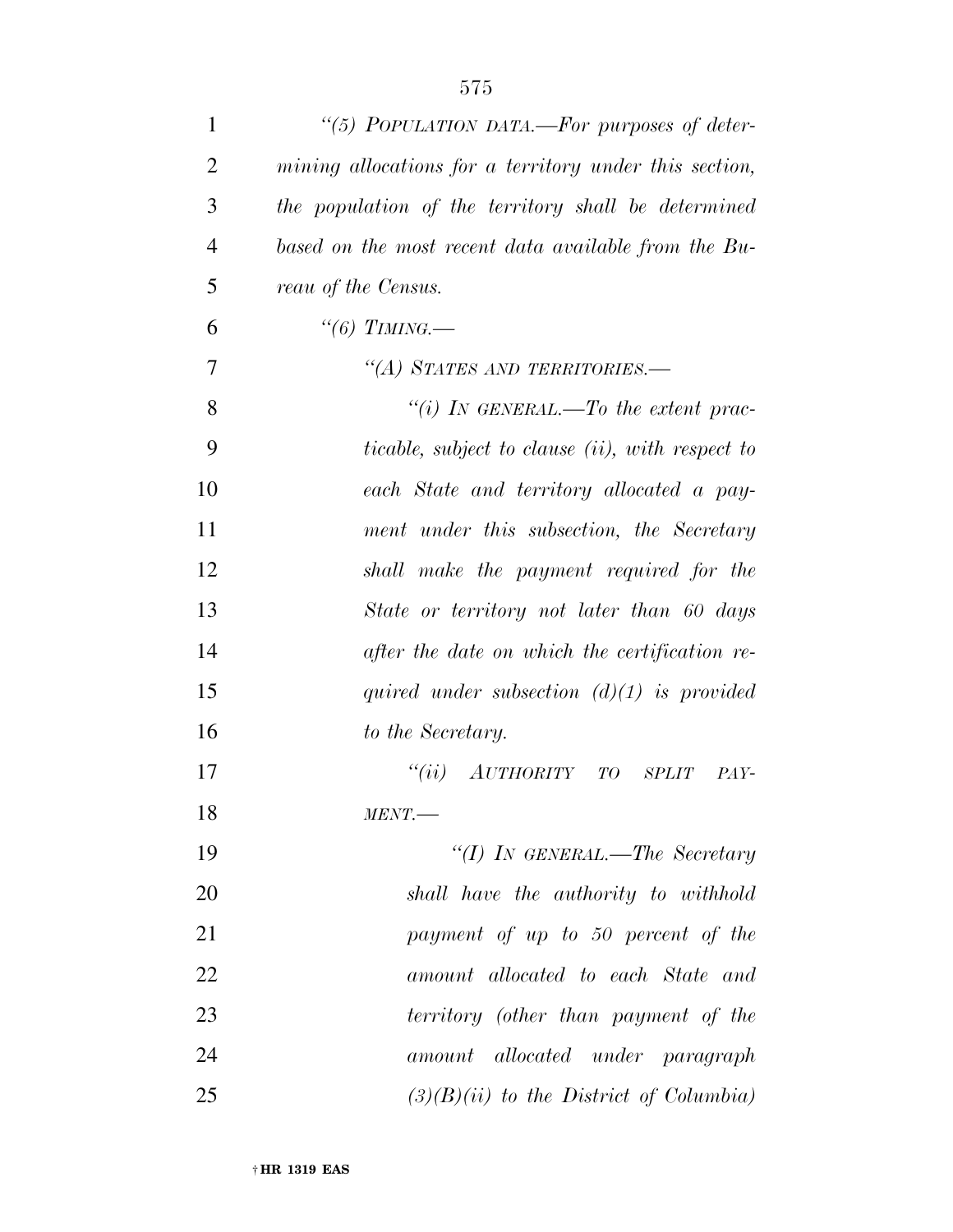| $\mathbf{1}$   | for a period of up to 12 months from                |
|----------------|-----------------------------------------------------|
| $\sqrt{2}$     | the date on which the State or territory            |
| 3              | provides the certification required                 |
| $\overline{4}$ | under subsection $(d)(1)$ . The Secretary           |
| 5              | shall exercise such authority with re-              |
| 6              | spect to a State or territory based on              |
| 7              | the unemployment rate in the State or               |
| 8              | territory as of such date.                          |
| 9              | "(II) PAYMENT OF<br><b>WITHHELD</b>                 |
| 10             | AMOUNT.—Before paying to a State or                 |
| 11             | territory the remainder of an amount                |
| 12             | allocated to the State or territory (sub-           |
| 13             | ject to subclause $(III)$ ) that has been           |
| 14             | withheld by the Secretary under sub-                |
| 15             | clause $(I)$ , the Secretary shall require          |
| 16             | the State or territory to submit a sec-             |
| 17             | <i>certification</i> under subsection<br>$\it{ond}$ |
| 18             | $(d)(1)$ , in addition to such other infor-         |
| 19             | mation as the Secretary may require.                |
| 20             | RECOVERY OF AMOUNTS<br>$\lq$ <sup>"</sup> (III)     |
| 21             | SUBJECT TO RECOUPMENT.—If a State                   |
| 22             | or territory is required under sub-                 |
| 23             | section (e) to repay funds for failing to           |
| 24             | comply with subsection $(c)$ , the Sec-             |
| 25             | retary may reduce the amount other-                 |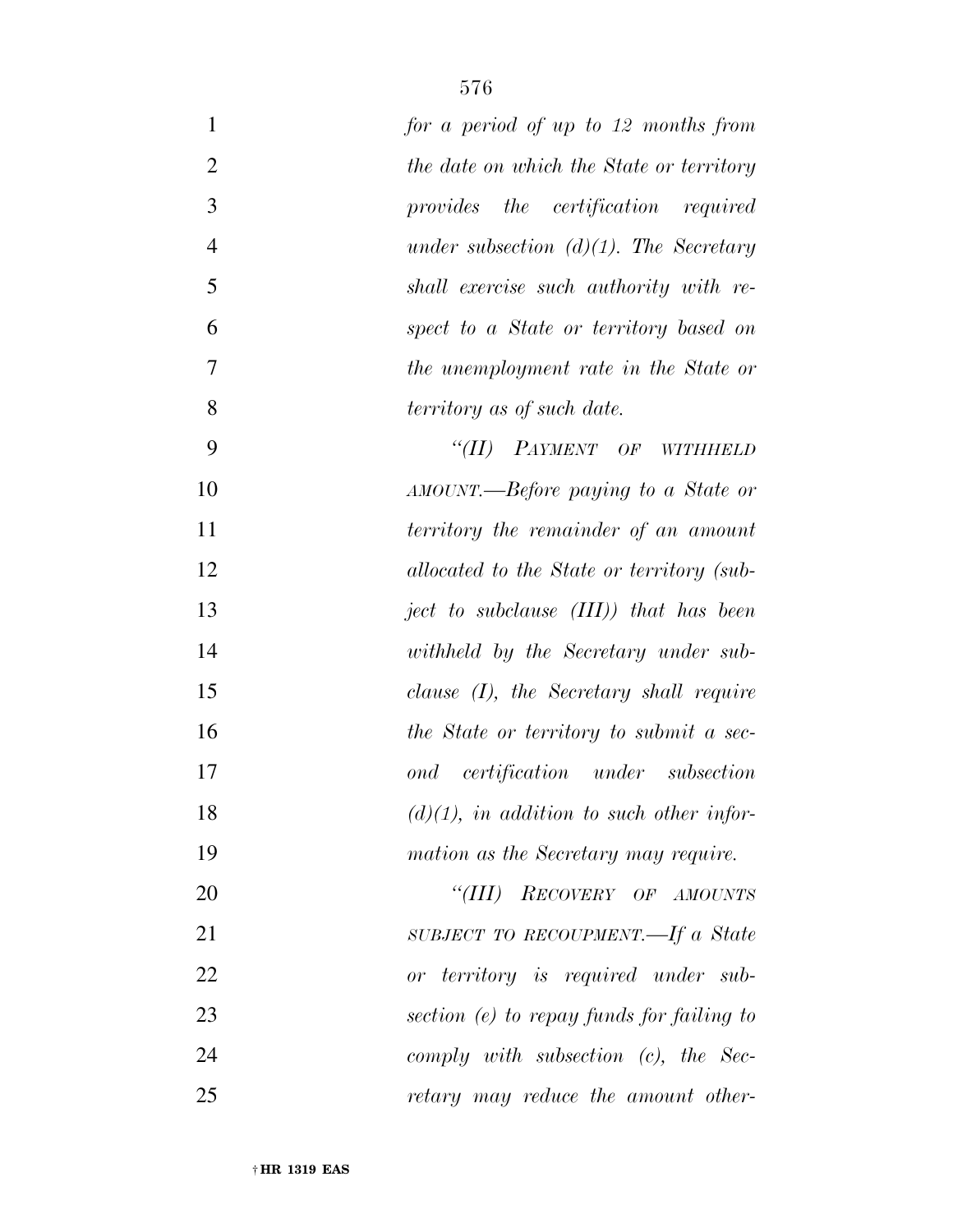| $\mathbf{1}$   | <i>uise payable to the State or territory</i>             |
|----------------|-----------------------------------------------------------|
| $\overline{2}$ | under subclause $(II)$ by the amount                      |
| 3              | that the State or territory would other-                  |
| $\overline{4}$ | wise be required to repay under such                      |
| 5              | subsection $(e)$ .                                        |
| 6              | "(B) TRIBAL GOVERNMENTS.—To the extent                    |
| $\overline{7}$ | practicable, with respect to each Tribal govern-          |
| 8              | ment for which an amount is allocated under               |
| 9              | this subsection, the Secretary shall make the pay-        |
| 10             | ment required for the Tribal government not               |
| 11             | later than 60 days after the date of enactment of         |
| 12             | <i>this section.</i>                                      |
| 13             | "(C) INITIAL PAYMENT TO DISTRICT OF CO-                   |
| 14             | LUMBIA.—The Secretary shall pay the amount                |
| 15             | allocated under paragraph $(3)(B)(ii)$ to the Dis-        |
| 16             | trict of Columbia not later than 15 days after            |
| 17             | the date of enactment of this section.                    |
| 18             | $``(c)$ REQUIREMENTS.—                                    |
| 19             | "(1) USE OF FUNDS.—Subject to paragraph $(2)$ ,           |
| 20             | and except as provided in paragraph (3), a State, ter-    |
| 21             | ritory, or Tribal government shall only use the funds     |
| 22             | provided under a payment made under this section,         |
| 23             | or transferred pursuant to section $603(c)(4)$ , to cover |
| 24             | costs incurred by the State, territory, or Tribal gov-    |
| 25             | ernment, by December 31, 2024—                            |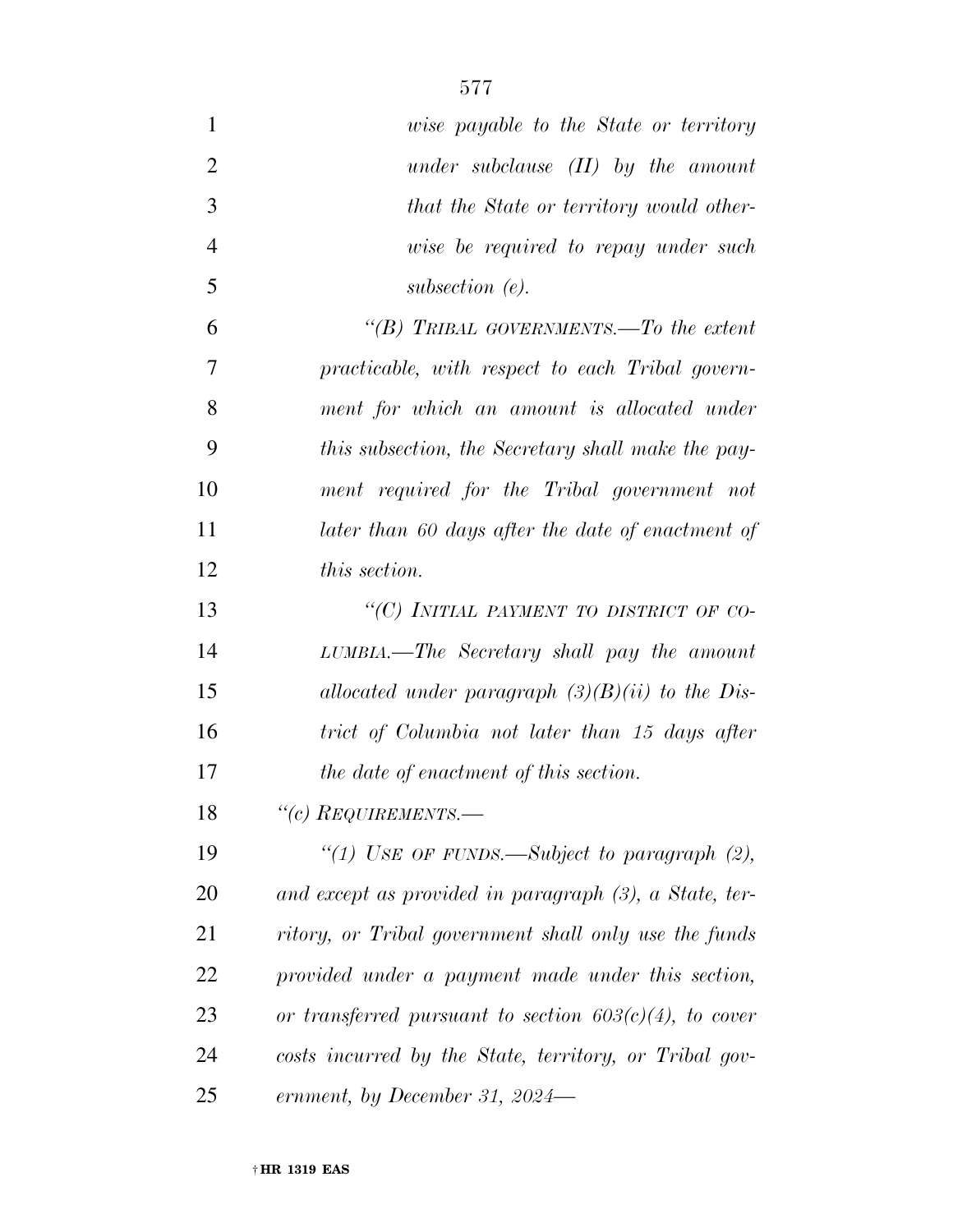| $\mathbf{1}$   | $\lq (A)$ to respond to the public health emer-     |
|----------------|-----------------------------------------------------|
| $\overline{2}$ | gency with respect to the Coronavirus Disease       |
| 3              | $2019$ (COVID-19) or its negative economic im-      |
| $\overline{4}$ | pacts, including assistance to households, small    |
| 5              | businesses, and nonprofits, or aid to impacted      |
| 6              | industries such as tourism, travel, and hospi-      |
| 7              | <i>tality</i> ;                                     |
| 8              | $\lq\lq(B)$ to respond to workers performing es-    |
| 9              | sential work during the COVID-19 public health      |
| 10             | emergency by providing premium pay to eligible      |
| 11             | workers of the State, territory, or Tribal govern-  |
| 12             | ment that are performing such essential work, or    |
| 13             | by providing grants to eligible employers that      |
| 14             | have eligible workers who perform essential work;   |
| 15             | $\lq\lq C$ for the provision of government serv-    |
| 16             | ices to the extent of the reduction in revenue of   |
| 17             | such State, territory, or Tribal government due     |
| 18             | to the COVID-19 public health emergency rel-        |
| 19             | ative to revenues collected in the most recent full |
| 20             | fiscal year of the State, territory, or Tribal gov- |
| 21             | ernment prior to the emergency; or                  |
| 22             | $\lq\lq D$ to make necessary investments<br>in      |
| 23             | <i>water, sewer, or broadband infrastructure.</i>   |
| 24             | (2)<br>FURTHER RESTRICTION<br>ON<br>USE<br>OF       |
| 25             | FUNDS.                                              |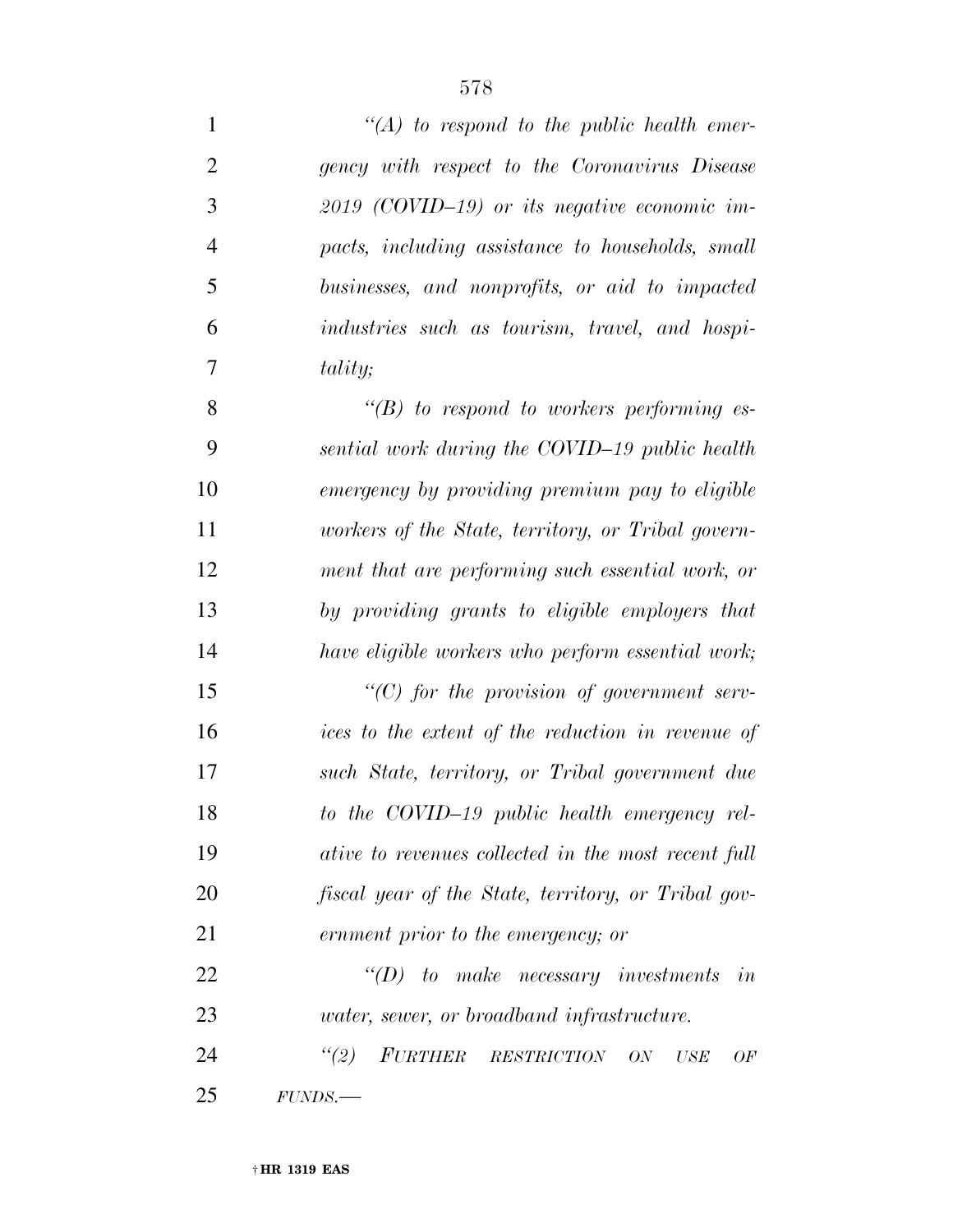*''(A) IN GENERAL.—A State or territory shall not use the funds provided under this sec- tion or transferred pursuant to section 603(c)(4) to either directly or indirectly offset a reduction in the net tax revenue of such State or territory resulting from a change in law, regulation, or administrative interpretation during the covered period that reduces any tax (by providing for a reduction in a rate, a rebate, a deduction, a credit, or otherwise) or delays the imposition of any tax or tax increase. ''(B) PENSION FUNDS.—No State or terri- tory may use funds made available under this section for deposit into any pension fund. ''(3) TRANSFER AUTHORITY.—A State, territory, or Tribal government receiving a payment from funds made available under this section may transfer funds to a private nonprofit organization (as that term is defined in paragraph (17) of section 401 of the McKinney-Vento Homeless Assistance Act (42 U.S.C. 11360(17)), a Tribal organization (as that term is de- fined in section 4 of the Indian Self-Determination and Education Assistance Act (25 U.S.C. 5304)), a public benefit corporation involved in the transpor-*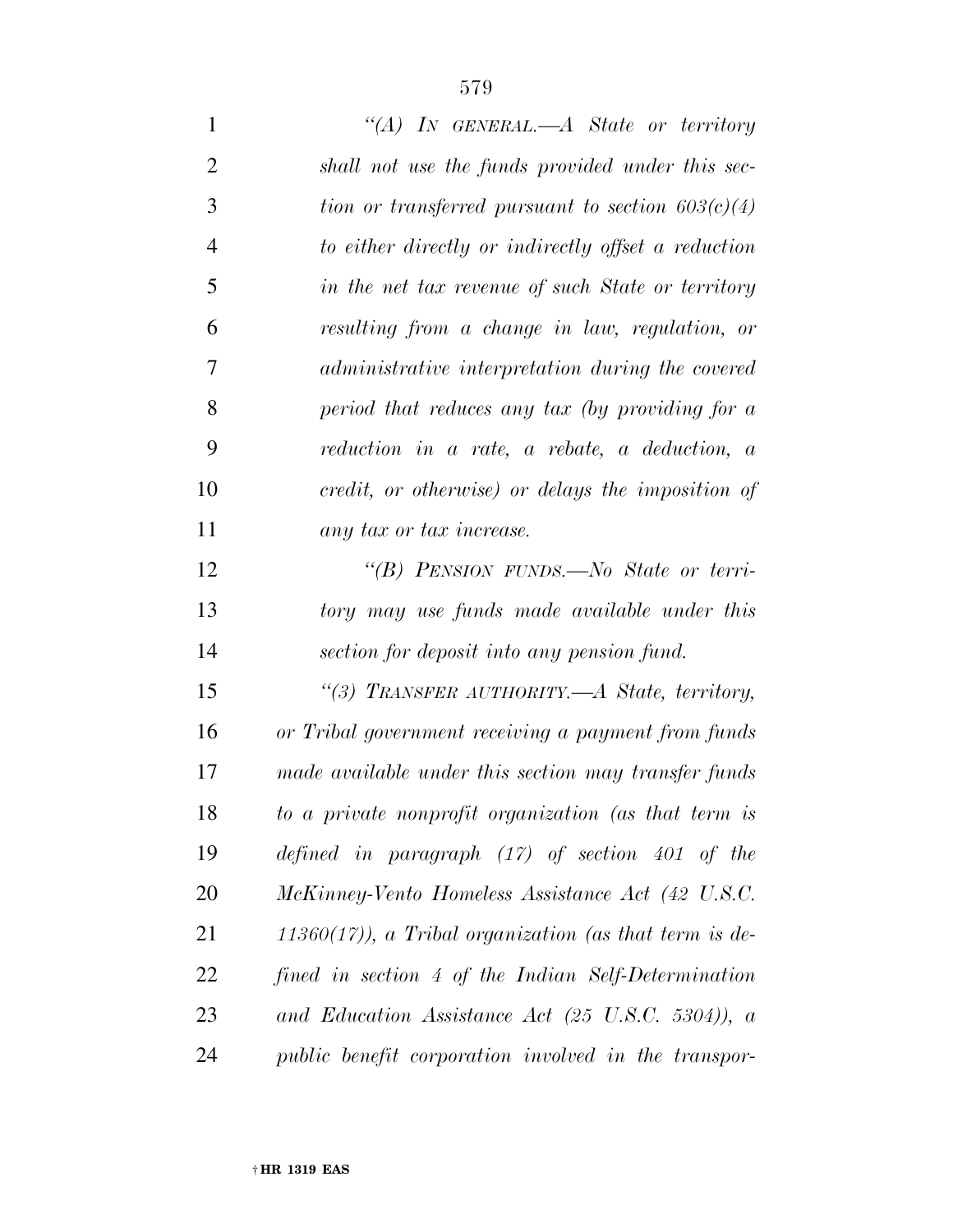| $\mathbf{1}$   | tation of passengers or cargo, or a special-purpose        |
|----------------|------------------------------------------------------------|
| $\overline{2}$ | unit of State or local government.                         |
| 3              | "(d) CERTIFICATIONS AND REPORTS.-                          |
| 4              | "(1) IN GENERAL.—In order for a State or terri-            |
| 5              | tory to receive a payment under this section, or a         |
| 6              | transfer of funds under section $603(c)(4)$ , the State or |
| 7              | territory shall provide the Secretary with a certifi-      |
| 8              | cation, signed by an authorized officer of such State      |
| 9              | or territory, that such State or territory requires the    |
| 10             | payment or transfer to carry out the activities speci-     |
| 11             | fied in subsection (c) of this section and will use any    |
| 12             | payment under this section, or transfer of funds           |
| 13             | under section $603(c)(4)$ , in compliance with sub-        |
| 14             | section $(c)$ of this section.                             |
| 15             | "(2) REPORTING.—Any State, territory, or Trib-             |
| 16             | al government receiving a payment under this section       |

 *''(A) the uses of funds by such State, terri- tory, or Tribal government, including, in the case of a State or a territory, all modifications* 

*viding a detailed accounting of—* 

*shall provide to the Secretary periodic reports pro-*

 *to the State's or territory's tax revenue sources during the covered period; and*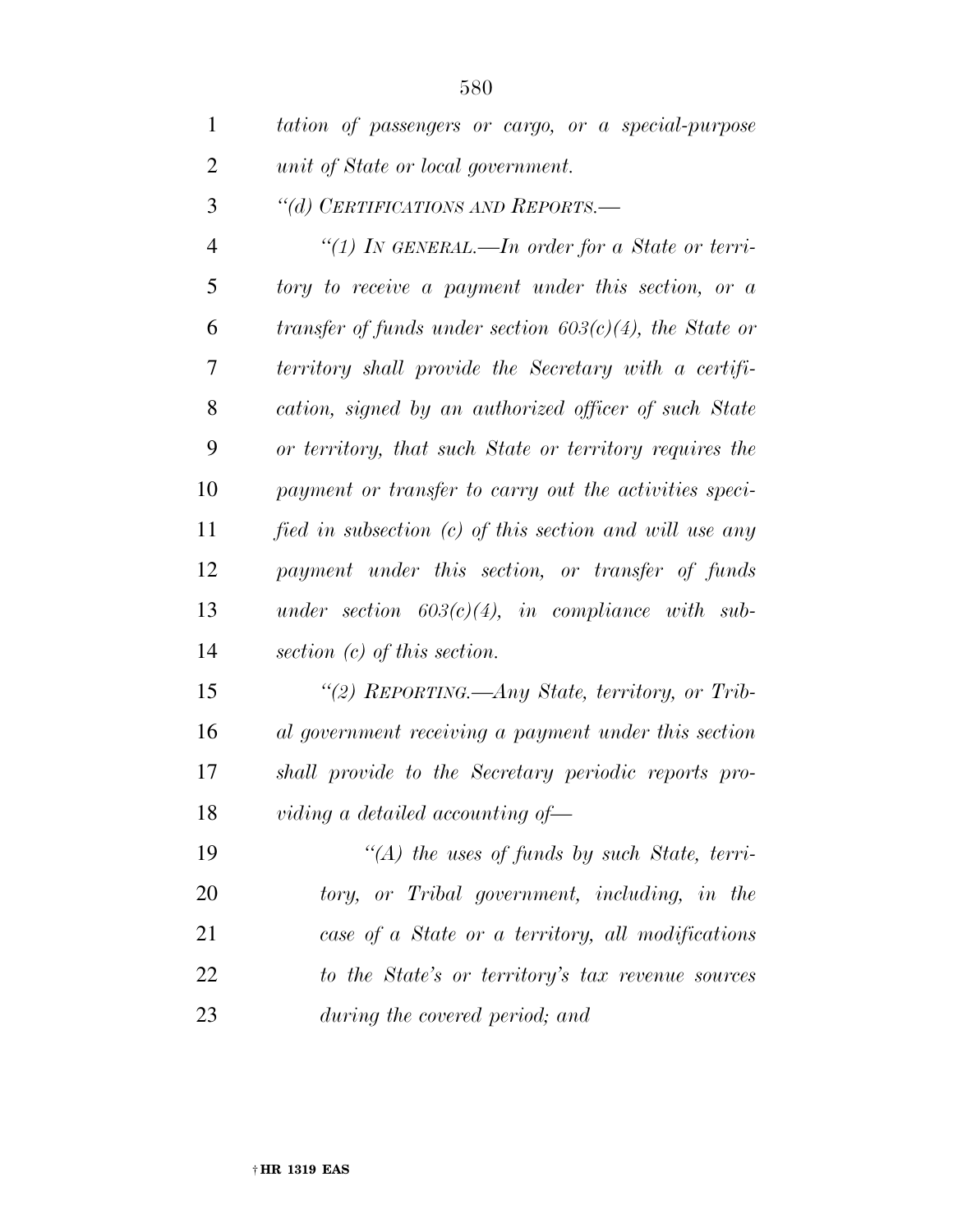|               | $\lq\lq B$ such other information as the Sec-     |
|---------------|---------------------------------------------------|
|               | retary may require for the administration of this |
| $\mathcal{R}$ | section.                                          |

 *''(e) RECOUPMENT.—Any State, territory, or Tribal government that has failed to comply with subsection (c) shall be required to repay to the Secretary an amount equal to the amount of funds used in violation of such subsection, provided that, in the case of a violation of subsection (c)(2)(A), the amount the State or territory shall be re-quired to repay shall be lesser of—* 

 *''(1) the amount of the applicable reduction to net tax revenue attributable to such violation; and* 

 *''(2) the amount of funds received by such State or territory pursuant to a payment made under this section or a transfer made under section 603(c)(4).* 

 *''(f) REGULATIONS.—The Secretary shall have the au- thority to issue such regulations as may be necessary or appropriate to carry out this section.* 

*''(g) DEFINITIONS.—In this section:* 

 *''(1) COVERED PERIOD.—The term 'covered pe- riod' means, with respect to a State, territory, or Tribal government, the period that—* 

- *''(A) begins on March 3, 2021; and ''(B) ends on the last day of the fiscal year*
- *of such State, territory, or Tribal government in*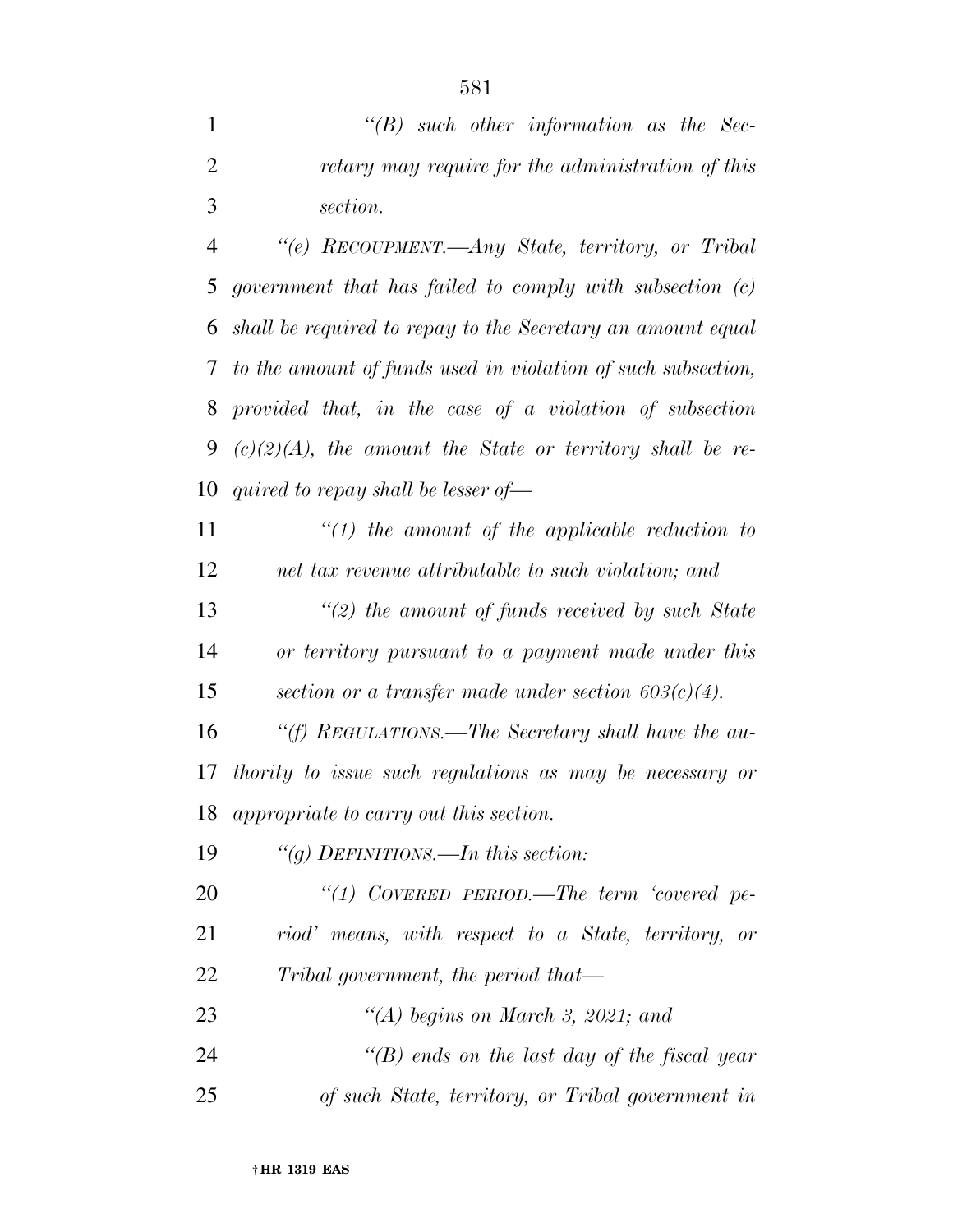| 1              | which all funds received by the State, territory,         |
|----------------|-----------------------------------------------------------|
| $\overline{2}$ | or Tribal government from a payment made                  |
| 3              | under this section or a transfer made under sec-          |
| $\overline{4}$ | tion $603(c)(4)$ have been expended or returned to,       |
| 5              | or recovered by, the Secretary.                           |
| 6              | "(2) ELIGIBLE WORKERS.—The term 'eligible                 |
| 7              | workers' means those workers needed to maintain con-      |
| 8              | tinuity of operations of essential critical infrastruc-   |
| 9              | ture sectors and additional sectors as each Governor      |
| 10             | of a State or territory, or each Tribal government,       |
| 11             | may designate as critical to protect the health and       |
| 12             | well-being of the residents of their State, territory, or |
| 13             | Tribal government.                                        |
| 14             | "(3) PREMIUM PAY.—The term 'premium pay'                  |
| 15             | means an amount of up to \$13 per hour that is paid       |
| 16             | to an eligible worker, in addition to wages or remu-      |
| 17             | neration the eligible worker otherwise receives, for all  |
| 18             | work performed by the eligible worker during the          |
| 19             | COVID-19 public health emergency. Such amount             |
| <b>20</b>      | may not exceed \$25,000 with respect to any single eli-   |
| 21             | gible worker.                                             |
| 22             | "(4) SECRETARY.—The term 'Secretary' means                |
| 23             | the Secretary of the Treasury.                            |
| 24             | "(5) STATE.—The term 'State' means each of the            |
| 25             | 50 States and the District of Columbia.                   |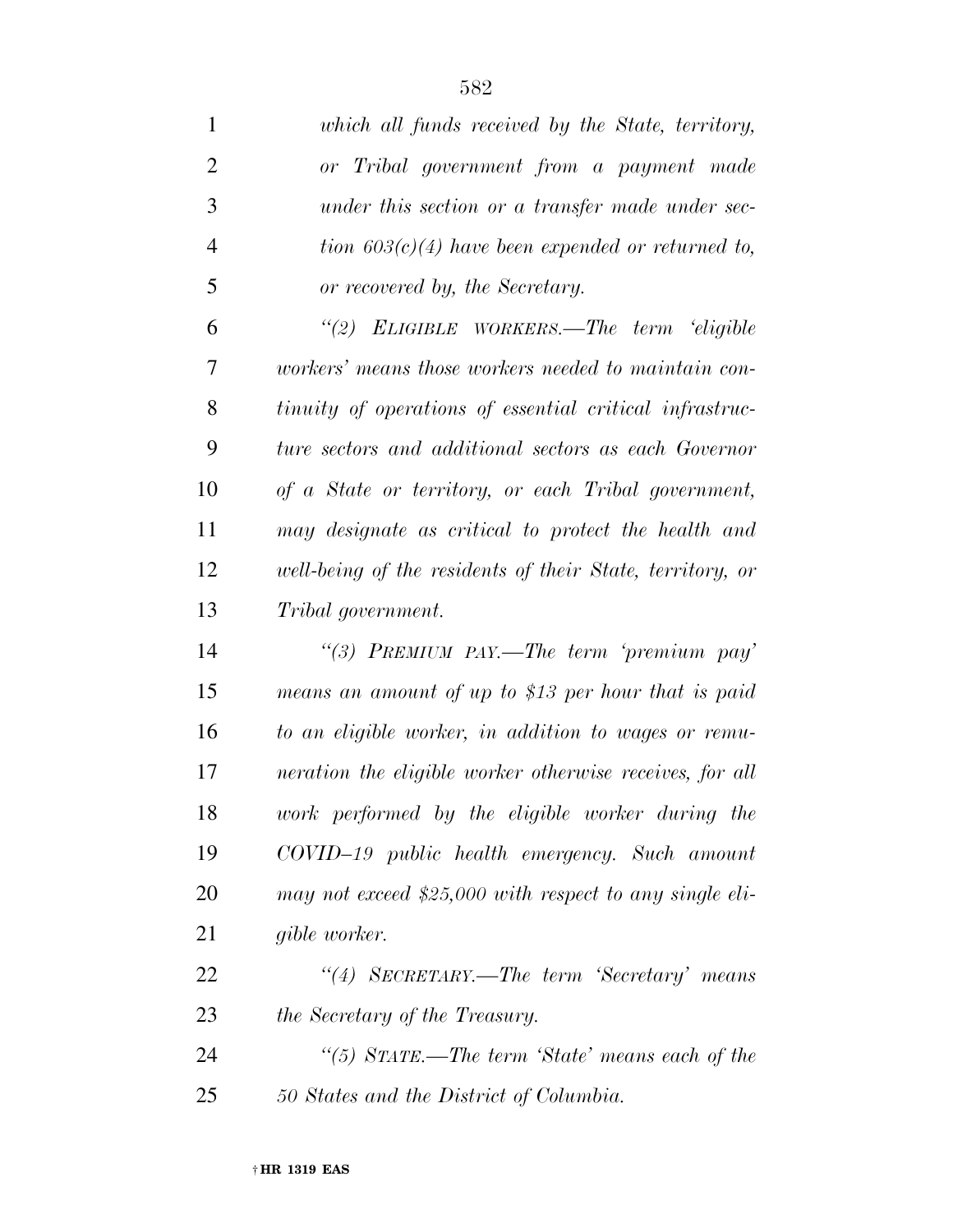| $\mathbf{1}$   | "(6) TERRITORY.—The term 'territory' means                       |
|----------------|------------------------------------------------------------------|
| $\overline{2}$ | the Commonwealth of Puerto Rico, the United States               |
| 3              | Virgin Islands, Guam, the Commonwealth of the                    |
| $\overline{4}$ | Northern Mariana Islands, and American Samoa.                    |
| 5              | "(7) TRIBAL GOVERNMENT.—The term 'Tribal                         |
| 6              | Government' means the recognized governing body of               |
| 7              | any Indian or Alaska Native tribe, band, nation,                 |
| 8              | pueblo, village, community, component band, or com-              |
| 9              | ponent reservation, individually identified (including           |
| 10             | parenthetically) in the list published most recently as          |
| 11             | of the date of enactment of this Act pursuant to sec-            |
| 12             | tion 104 of the Federally Recognized Indian Tribe                |
| 13             | List Act of 1994 (25 U.S.C. 5131).                               |
| 14             | "SEC. 603. CORONAVIRUS LOCAL FISCAL RECOVERY FUND.               |
| 15             | "(a) $APPROPRIATION$ —In addition to amounts other-              |
| 16             | wise available, there is appropriated for fiscal year 2021,      |
| 17             | out of any money in the Treasury not otherwise appro-            |
|                | 18 priated, \$130,200,000,000, to remain available through De-   |
|                | 19 cember 31, 2024, for making payments under this section       |
|                | 20 to metropolitan cities, nonentitlement units of local govern- |
| 21             | ment, and counties to mitigate the fiscal effects stemming       |
|                | 22 from the public health emergency with respect to the          |
|                | 23 Coronavirus Disease (COVID-19).                               |
|                |                                                                  |

*''(b) AUTHORITY TO MAKE PAYMENTS.—* 

*''(1) METROPOLITAN CITIES.—*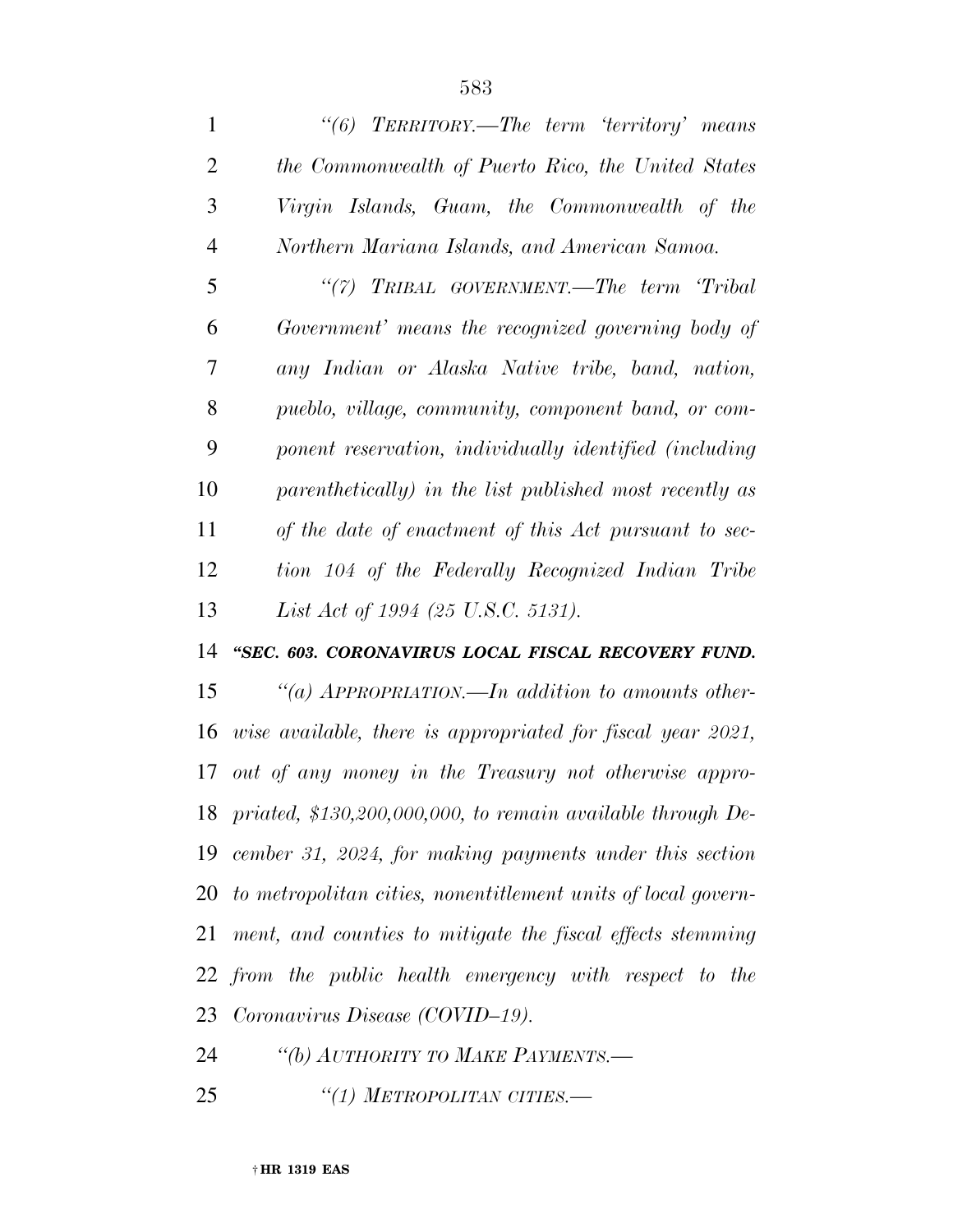*''(A) IN GENERAL.—Of the amount appro- priated under subsection (a), the Secretary shall reserve \$45,570,000,000 to make payments to metropolitan cities. ''(B) ALLOCATION AND PAYMENT.—From the amount reserved under subparagraph (A), the Secretary shall allocate and, in accordance with paragraph (7), pay to each metropolitan city an amount determined for the metropolitan city consistent with the formula under section 106(b) of the Housing and Community Develop- ment Act of 1974 (42 U.S.C. 5306(b)), except that, in applying such formula, the Secretary shall substitute 'all metropolitan cities' for 'all metropolitan areas' each place it appears. ''(2) NONENTITLEMENT UNITS OF LOCAL GOV- ERNMENT.— ''(A) IN GENERAL.—Of the amount appro-priated under subsection (a), the Secretary shall* 

 *reserve \$19,530,000,000 to make payments to States for distribution by the State to nonentitle-ment units of local government in the State.* 

 *''(B) ALLOCATION AND PAYMENT.—From the amount reserved under subparagraph (A), the Secretary shall allocate and, in accordance*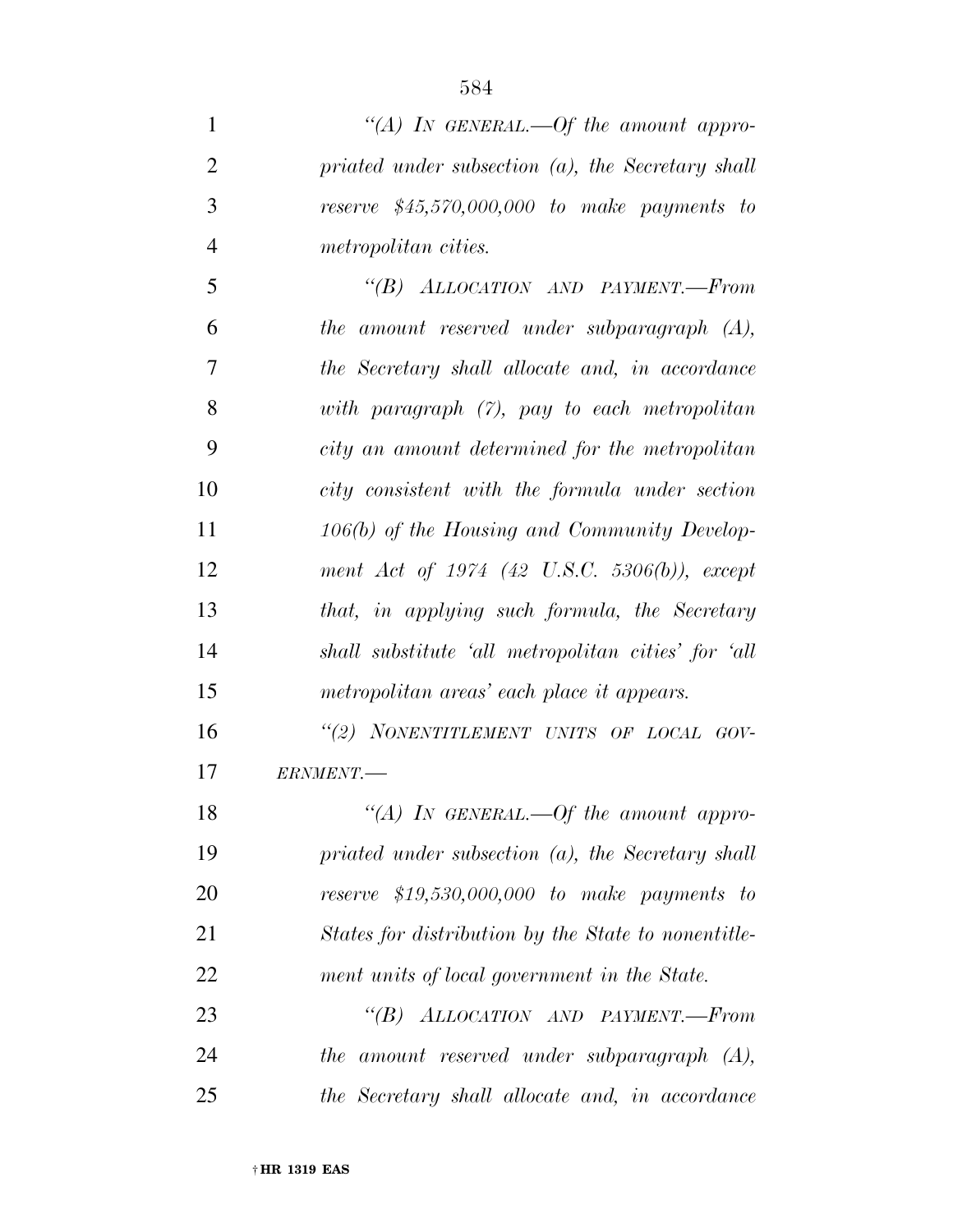| 1              | with paragraph (7), pay to each State an         |
|----------------|--------------------------------------------------|
| $\overline{2}$ | amount which bears the same proportion to such   |
| 3              | reserved amount as the total population of all   |
| $\overline{4}$ | areas that are non-metropolitan cities in the    |
| 5              | State bears to the total population of all areas |
| 6              | that are non-metropolitan cities in all such     |
| 7              | States.                                          |
| 8              | "(C) DISTRIBUTION TO NONENTITLEMENT              |
| 9              | UNITS OF LOCAL GOVERNMENT.-                      |
| 10             | "(i) In GENERAL.—Not later than 30               |
| 11             | days after a State receives a payment under      |
| 12             | subparagraph (B), the State shall distribute     |
| 13             | to each nonentitlement unit of local govern-     |
| 14             | ment in the State an amount that bears the       |
| 15             | same proportion to the amount of such pay-       |
| 16             | ment as the population of the nonentitle-        |
| 17             | ment unit of local government bears to the       |
| 18             | total population of all the nonentitlement       |
| 19             | units of local government in the State, sub-     |
| <b>20</b>      | ject to clause (iii).                            |
| 21             | "(ii) DISTRIBUTION OF FUNDS.-                    |
| 22             | "(I) EXTENSION FOR DISTRIBU-                     |
| 23             | $TION. - If$ an authorized officer of a          |
| 24             | State required to make distributions             |
| 25             | under clause $(i)$ certifies in writing to       |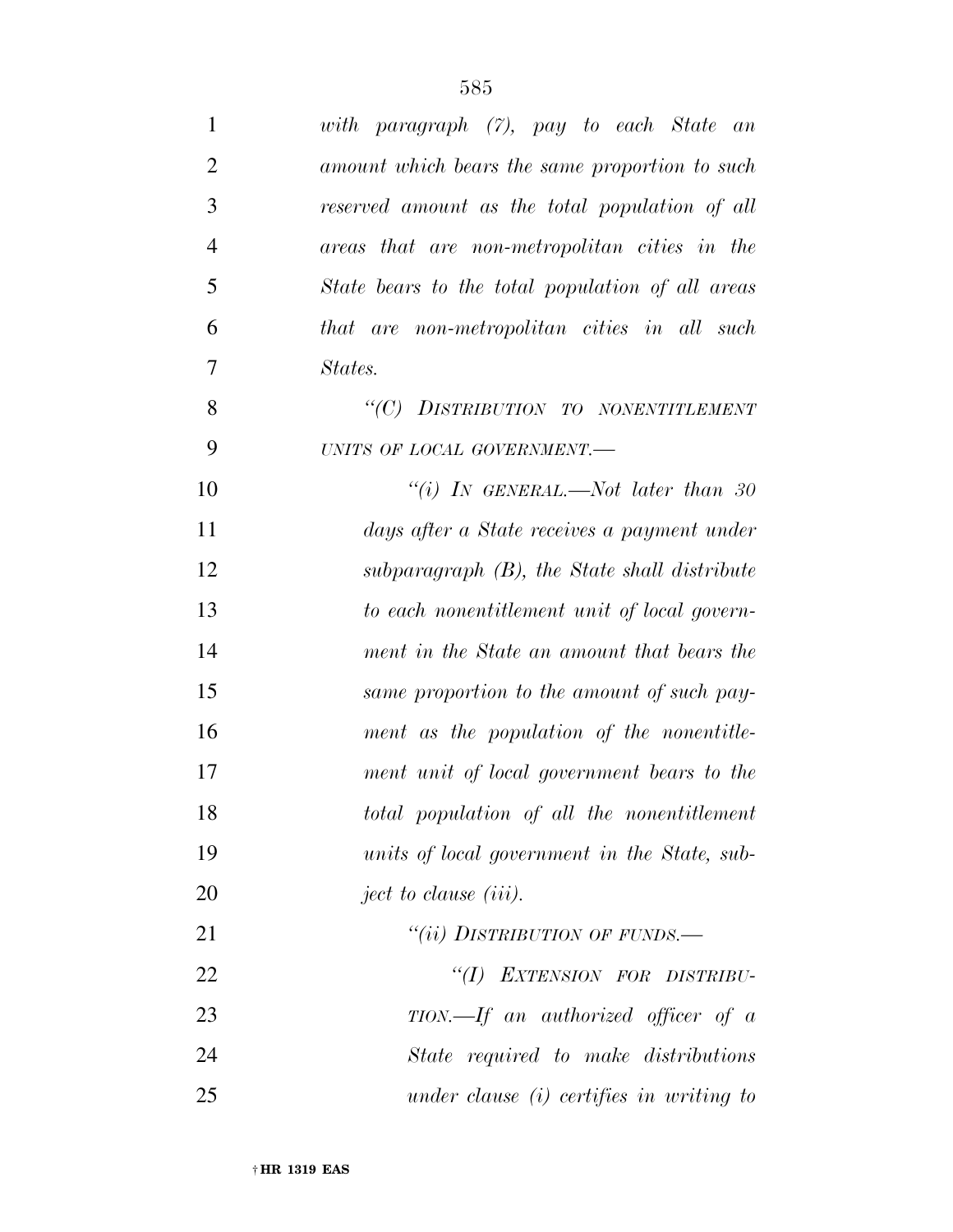| $\mathbf{1}$   | the Secretary before the end of the 30- |
|----------------|-----------------------------------------|
| $\overline{2}$ | day distribution period described in    |
| 3              | such clause that it would constitute an |
| $\overline{4}$ | excessive administrative burden for the |
| 5              | State to meet the terms of such clause  |
| 6              | with respect to 1 or more such dis-     |
| $\overline{7}$ | tributions, the authorized officer may  |
| 8              | request, and the Secretary shall grant, |
| 9              | an extension of such period of not more |
| 10             | than 30 days to allow the State to      |
| 11             | make such distributions in accordance   |
| 12             | with clause $(i)$ .                     |
| 13             | "(II) ADDITIONAL EXTENSIONS.—           |
| 14             | "(aa) IN GENERAL.—If $\alpha$           |
| 15             | State has been granted an exten-        |
| 16             | to the distribution period<br>sion      |
| 17             | under subclause $(I)$ but is unable     |
| 18             | to make all the distributions re-       |
| 19             | quired under clause (i) before the      |
| 20             | end of such period as extended, an      |
| 21             | <i>authorized officer of the State</i>  |
| 22             | may request an additional exten-        |
| 23             | sion of the distribution period of      |
| 24             | not more than 30 days. The Sec-         |
| 25             | retary may grant a request for an       |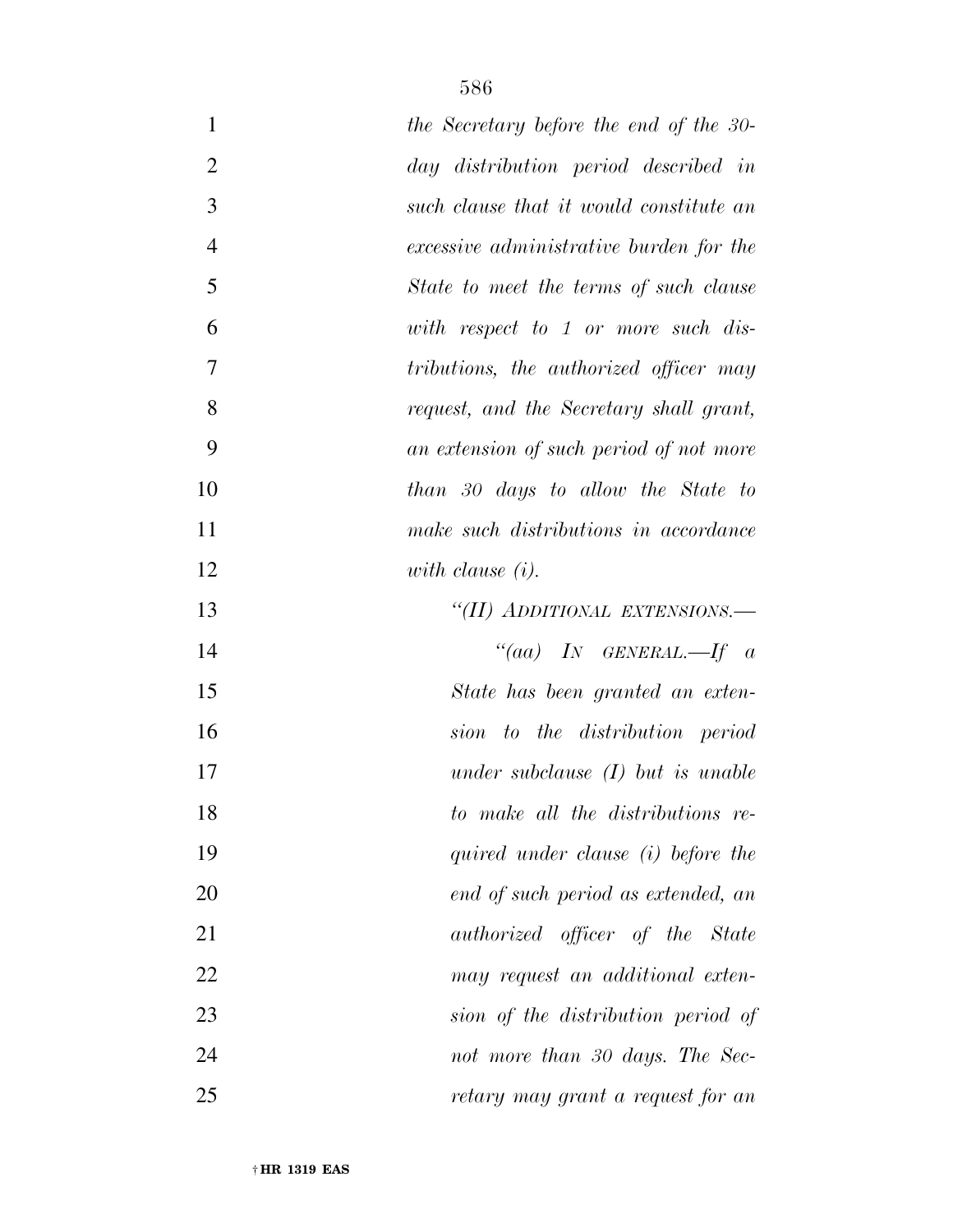| additional extension of such pe- |
|----------------------------------|
| riod only if—                    |

 *''(AA) the authorized of- ficer making such request provides a written plan to the Secretary specifying, for each distribution for which an additional extension is re- quested, when the State ex- pects to make such distribu- tion and the actions the State has taken and will take in order to make all such dis- tributions before the end of the distribution period (as extended under subclause (I) and this subclause); and ''(BB) the Secretary de- termines that such plan is reasonably designed to dis- tribute all such funds to non- entitlement units of local government by the end of the distribution period (as so ex-tended).*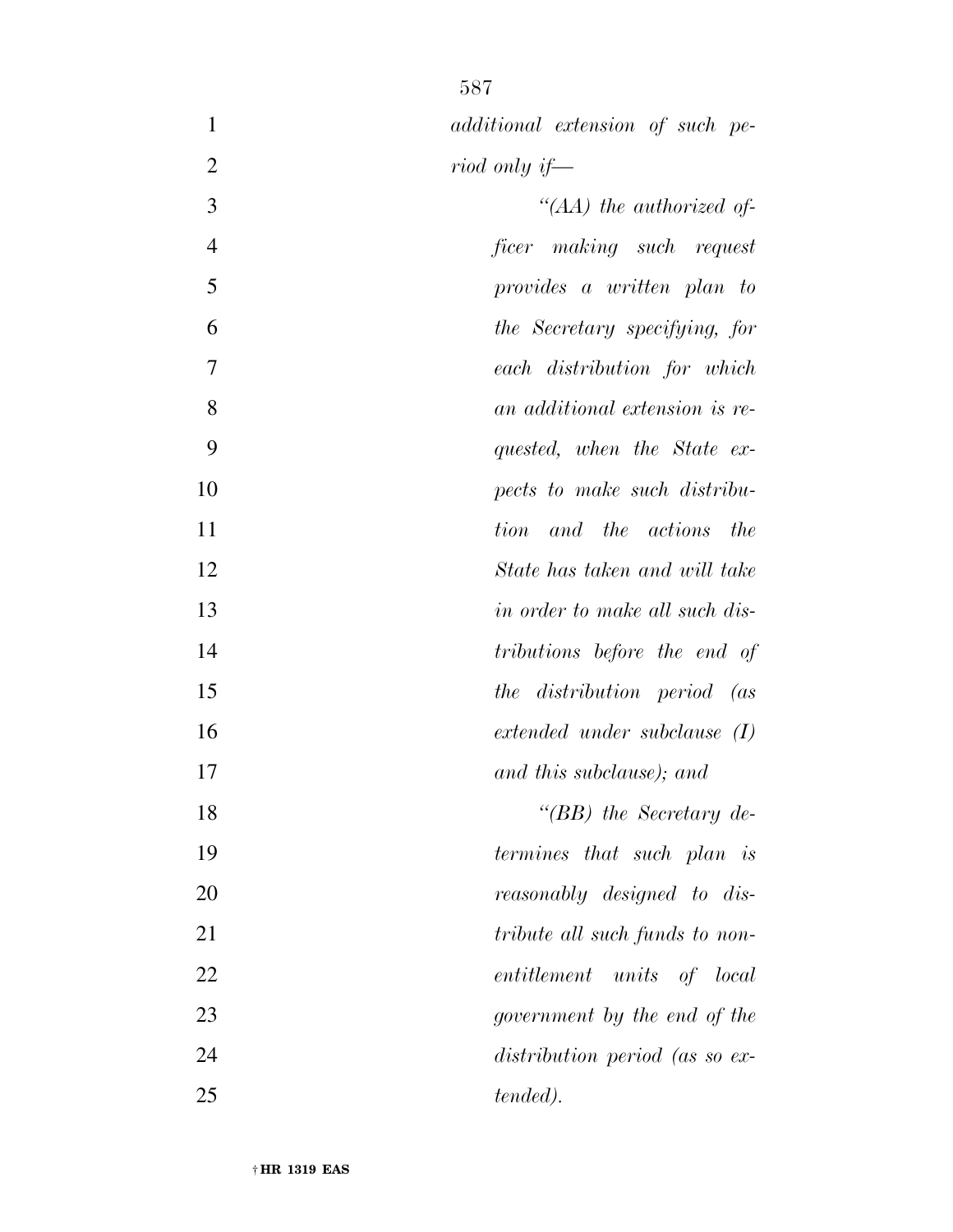| "(bb) FURTHER ADDITIONAL                         | $\mathbf{1}$   |
|--------------------------------------------------|----------------|
| EXTENSIONS.—If a State granted                   | $\overline{2}$ |
| an additional extension of the dis-              | 3              |
| tribution period under item (aa)                 | $\overline{4}$ |
| requires any further additional                  | 5              |
| extensions of such period, the re-               | 6              |
| quest only may be made and                       | 7              |
| granted subject to the require-                  | 8              |
| ments specified in item $(aa)$ .                 | 9              |
| "(iii) $CAPPED$ $AMOUNT.$ —The total             | 10             |
| amount distributed to a nonentitlement           | 11             |
| unit of local government under this para-        | 12             |
| graph may not exceed the amount equal to         | 13             |
| 75 percent of the most recent budget for the     | 14             |
| nonentitlement unit of local government as       | 15             |
| of January 27, 2020.                             | 16             |
| "(iv) RETURN OF EXCESS AMOUNTS.—                 | 17             |
| Any amounts not distributed to a non-            | 18             |
| entitlement unit of local government as a        | 19             |
| result of the application of clause (iii) shall  | 20             |
| be returned to the Secretary.                    | 21             |
| "(D) PENALTY FOR NONCOMPLIANCE.-If,              | 22             |
| by the end of the 120-day period that begins on  | 23             |
| the date a State receives a payment from the     | 24             |
| amount allocated under subparagraph $(B)$ or, if | 25             |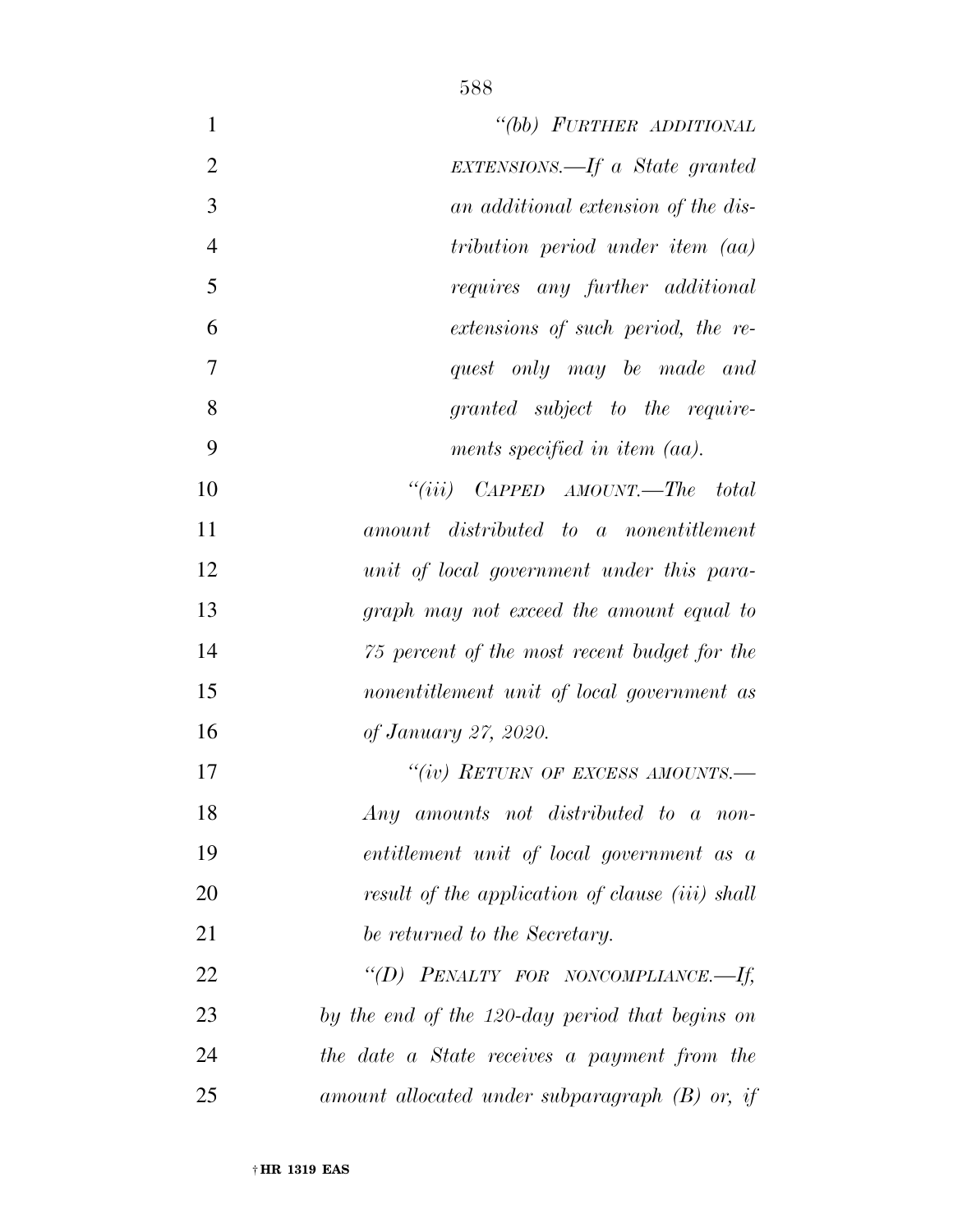| $\mathbf{1}$   | later, the last day of the distribution period for   |
|----------------|------------------------------------------------------|
| $\overline{2}$ | the State (as extended with respect to the State     |
| 3              | under subparagraph $(C)(ii)$ , such State has        |
| $\overline{4}$ | failed to make all the distributions from such       |
| 5              | payment in accordance with the terms of sub-         |
| 6              | paragraph $(C)$ (including any extensions of the     |
| 7              | distribution period granted in accordance with       |
| 8              | such subparagraph), an amount equal to the           |
| 9              | amount of such payment that remains undistrib-       |
| 10             | uted as of such date shall be booked as a debt of    |
| 11             | such State owed to the Federal Government, shall     |
| 12             | be paid back from the State's allocation provided    |
| 13             | under section $602(b)(3)(B)(iii)$ , and shall be de- |
| 14             | posited into the general fund of the Treasury.       |
| 15             | "(3) COUNTIES.—                                      |
| 16             | "(A) $AMOUNT.$ -From the amount appro-               |
| 17             | priated under subsection $(a)$ , the Secretary shall |
| 18             | and allocate $$65,100,000,000$ of such<br>reserve    |
| 19             | amount to make payments directly to counties in      |
| 20             | an amount which bears the same proportion to         |
| 21             | the total amount reserved under this paragraph       |
| 22             | as the population of each such county bears to       |
| 23             | the total population of all such entities and shall  |
| 24             | pay such allocated amounts to such counties in       |
| 25             | <i>accordance with paragraph (7).</i>                |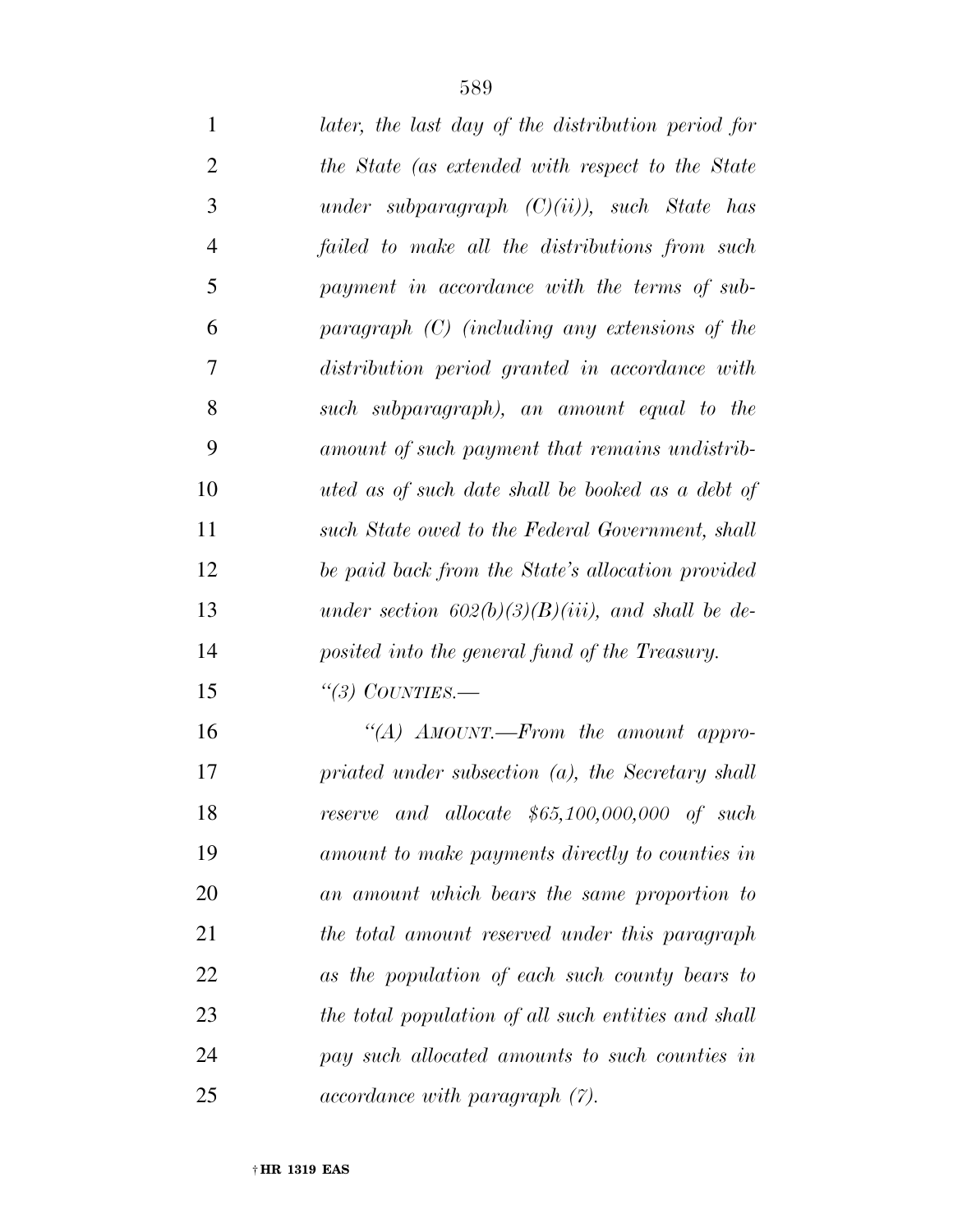## *''(B) SPECIAL RULES.—*

| $\overline{2}$ | "(i) URBAN COUNTIES.—No county                |
|----------------|-----------------------------------------------|
| 3              | that is an 'urban county' (as defined in sec- |
| $\overline{4}$ | tion 102 of the Housing and Community         |
| 5              | Development Act of 1974 (42 U.S.C. 5302))     |
| 6              | shall receive less than the amount the coun-  |
| 7              | ty would otherwise receive if the amount      |
| 8              | paid under this paragraph were allocated to   |
| 9              | metropolitan cities and urban counties        |
| 10             | under section $106(b)$ of the Housing and     |
| 11             | Community Development Act of 1974 (42)        |
| 12             | $U.S.C. 5306(b)$ ).                           |
| 13             | "(ii) COUNTIES THAT ARE NOT UNITS             |
| 14             | OF GENERAL LOCAL GOVERNMENT.—In the           |
| 15             | case of an amount to be paid to a county      |
| 16             | that is not a unit of general local govern-   |
| 17             | ment, the amount shall instead be paid to     |
| 18             | the State in which such county is located,    |
| 19             | and such State shall distribute such amount   |
| 20             | to each unit of general local government      |
| 21             | within such county in an amount that          |
| 22             | bears the same proportion to the amount to    |
| 23             | be paid to such county as the population of   |
| 24             | such units of general local government bears  |
| 25             | to the total population of such county.       |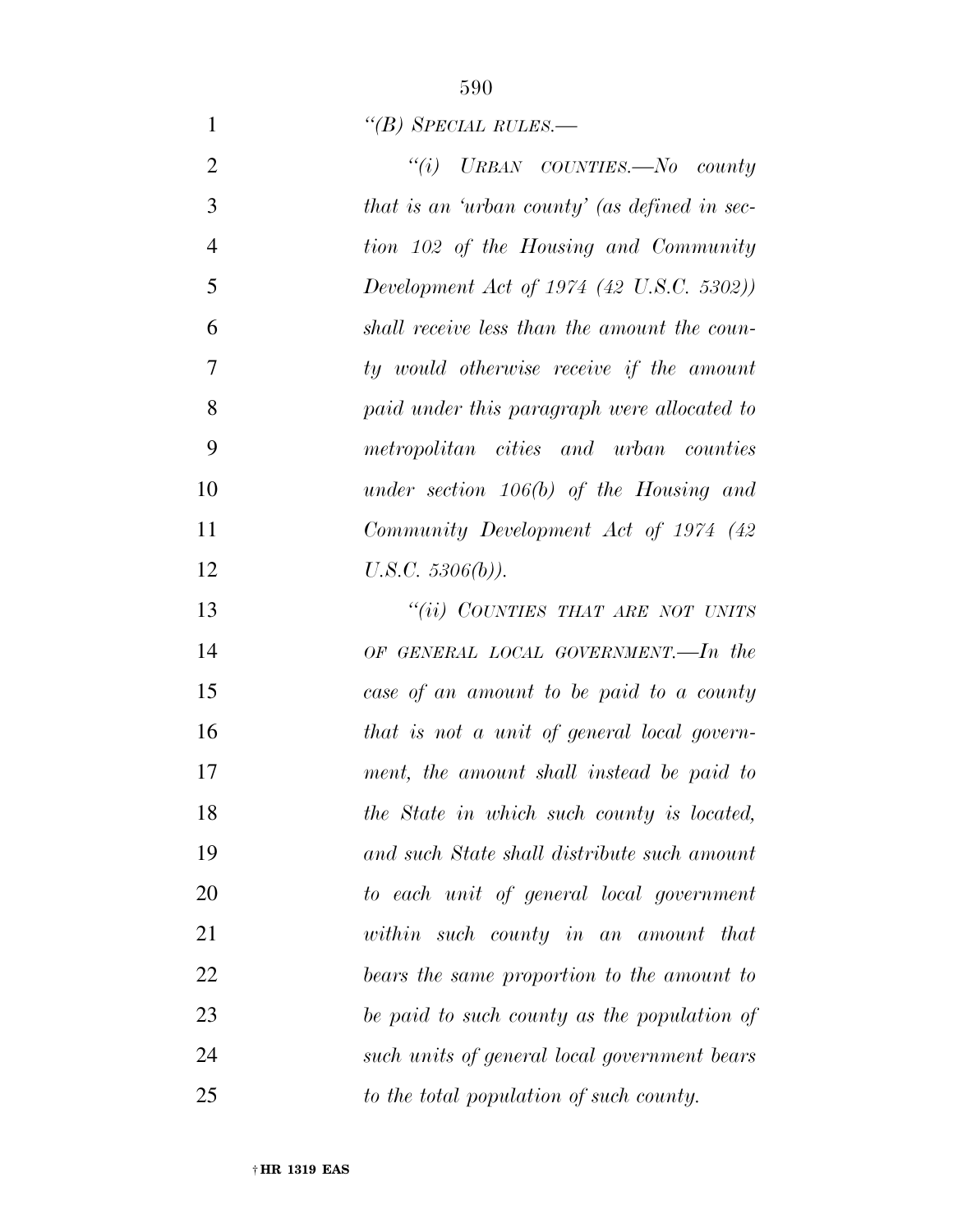| $\mathbf{1}$   | "(iii) DISTRICT OF COLUMBIA.—For                               |
|----------------|----------------------------------------------------------------|
| $\overline{2}$ | purposes of this paragraph, the District of                    |
| 3              | Columbia shall be considered to consist of a                   |
| $\overline{4}$ | single county that is a unit of general local                  |
| 5              | <i>government.</i>                                             |
| 6              | "(4) CONSOLIDATED GOVERNMENTS.—A unit of                       |
| 7              | general local government that has formed a consoli-            |
| 8              | dated government, or that is geographically contained          |
| 9              | (in full or in part) within the boundaries of another          |
| 10             | unit of general local government may receive a dis-            |
| 11             | tribution under each of paragraphs $(1)$ , $(2)$ , and $(3)$ , |
| 12             | as applicable, based on the respective formulas speci-         |
| 13             | fied in such paragraphs.                                       |
| 14             | "(5) PRO RATA ADJUSTMENT AUTHORITY.—The                        |
| 15             | amounts otherwise determined for allocation and pay-           |
| 16             | ment under paragraphs $(1)$ , $(2)$ , and $(3)$ may be ad-     |
| 17             | justed by the Secretary on a pro rata basis to the ex-         |
| 18             | tent necessary to ensure that all available funds are          |
| 19             | distributed to metropolitan cities, counties, and States       |
| 20             | in accordance with the requirements specified in each          |
| 21             | paragraph (as applicable) and the certification re-            |
| 22             | quirement specified in subsection (d).                         |
| 23             | "(6) POPULATION.—For purposes of determining                   |
| 24             | allocations under this section, the population of an           |

*entity shall be determined based on the most recent*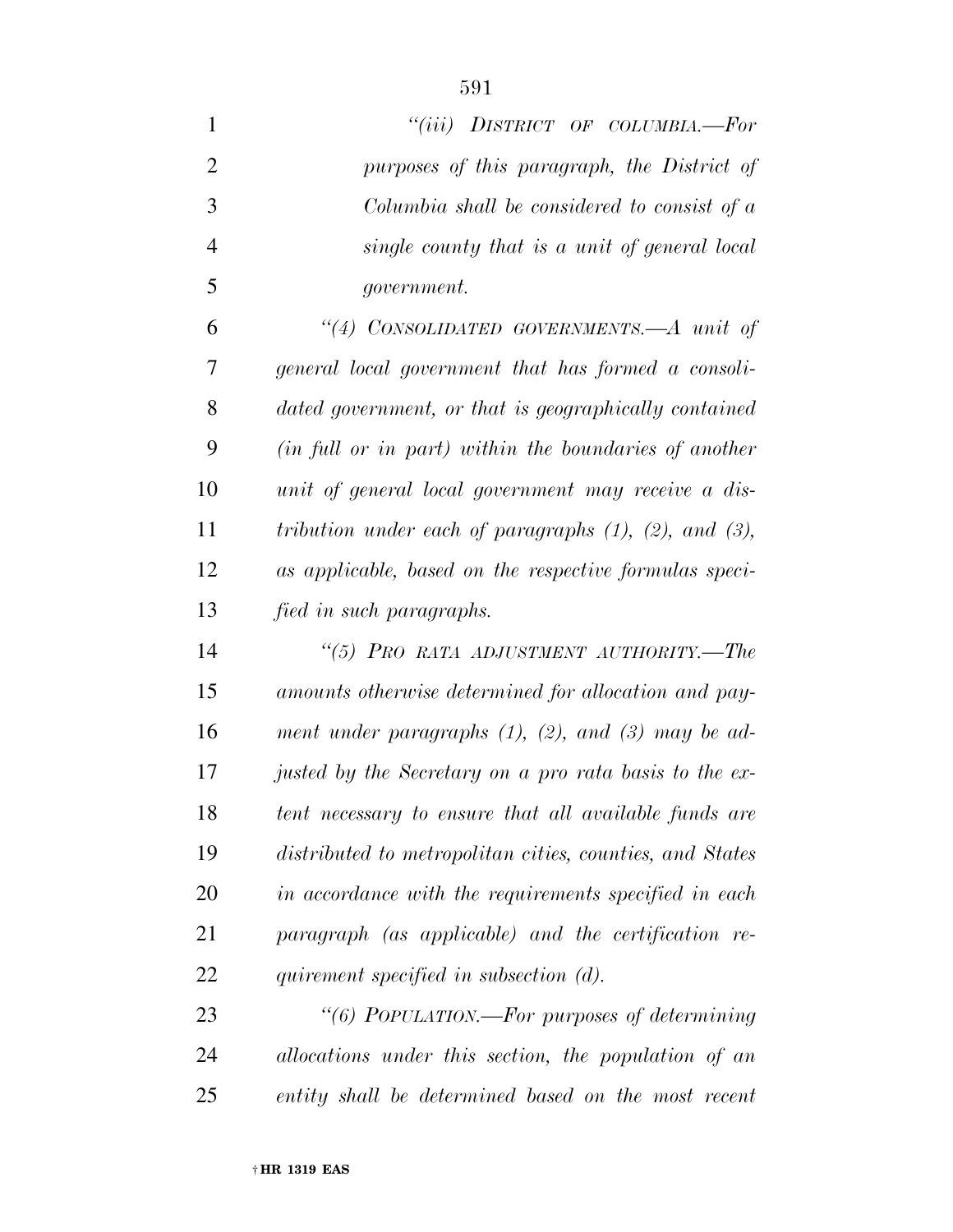*data are available from the Bureau of the Census or, if not available, from such other data as a State de- termines appropriate. ''(7) TIMING.— ''(A) FIRST TRANCHE AMOUNT.—To the ex- tent practicable, with respect to each metropoli- tan city for which an amount is allocated under paragraph (1), each State for which an amount is allocated under paragraph (2) for distribution to nonentitlement units of local government, and each county for which an amount is allocated under paragraph (3), the Secretary shall pay from such allocation the First Tranche Amount for such city, State, or county not later than 60 days after the date of enactment of this section. ''(B) SECOND TRANCHE AMOUNT.—The Sec- retary shall pay to each metropolitan city for which an amount is allocated under paragraph (1), each State for which an amount is allocated under paragraph (2) for distribution to non- entitlement units of local government, and each county for which an amount is allocated under paragraph (3), the Second Tranche Amount for* 

*such city, State, or county not earlier than 12*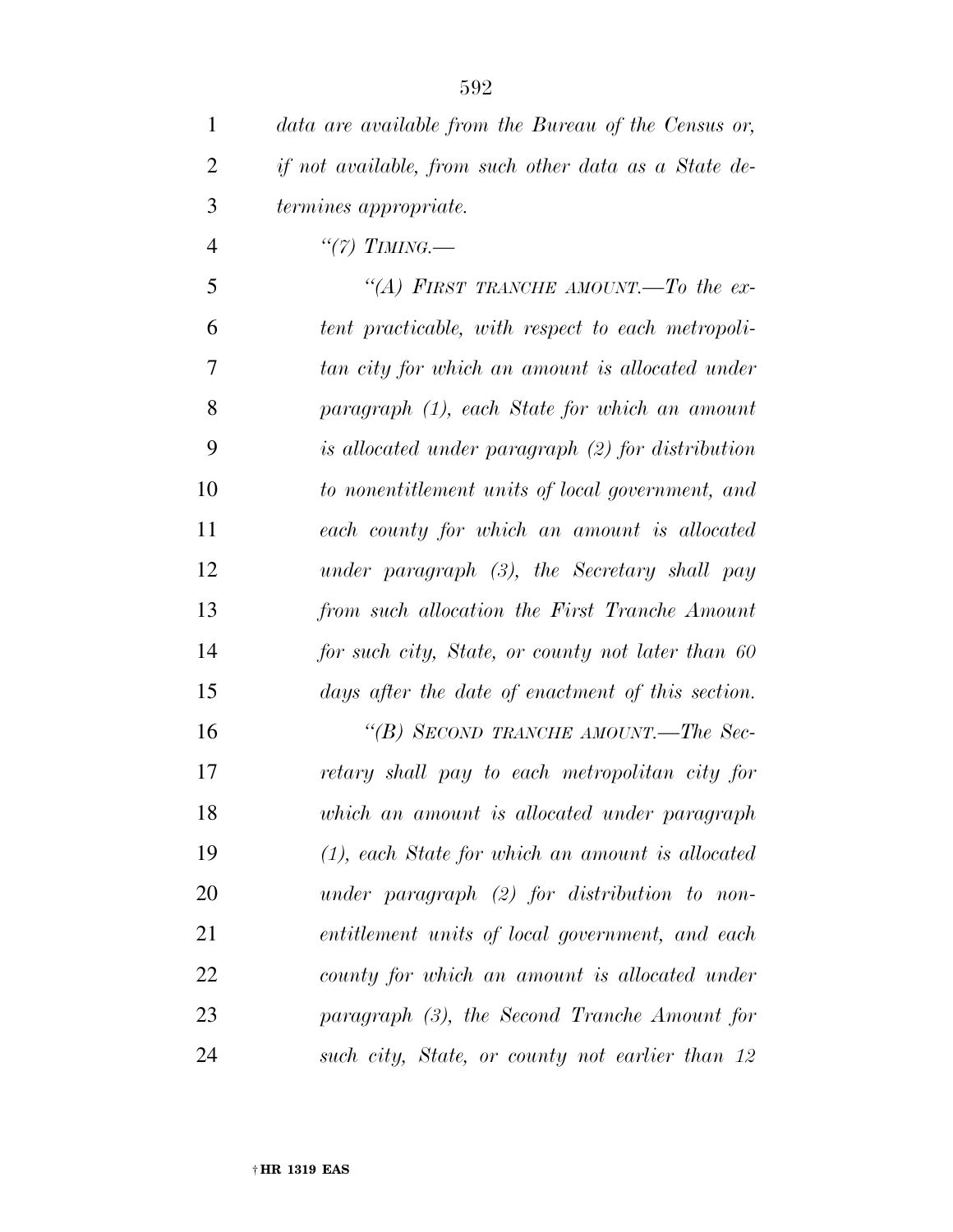| $\mathbf{1}$   | months after the date on which the First Tranche         |
|----------------|----------------------------------------------------------|
| $\overline{2}$ | Amount is paid to the city, State, or county.            |
| 3              | "(c) $_{\text{REQUIREMENTS.}}$                           |
| $\overline{4}$ | "(1) USE OF FUNDS.—Subject to paragraph $(2)$ ,          |
| 5              | and except as provided in paragraphs $(3)$ and $(4)$ , a |
| 6              | metropolitan city, nonentitlement unit of local gov-     |
| 7              | ernment, or county shall only use the funds provided     |
| 8              | under a payment made under this section to cover         |
| 9              | costs incurred by the metropolitan city, nonentitle-     |
| 10             | ment unit of local government, or county, by Decem-      |
| 11             | $ber\,31,\,2024$ —                                       |
| 12             | $\lq (A)$ to respond to the public health emer-          |
| 13             | gency with respect to the Coronavirus Disease            |
| 14             | $2019$ (COVID-19) or its negative economic im-           |
| 15             | pacts, including assistance to households, small         |
| 16             | businesses, and nonprofits, or aid to impacted           |
| 17             | industries such as tourism, travel, and hospi-           |
| 18             | tality;                                                  |
| 19             | $\lq\lq(B)$ to respond to workers performing es-         |
| 20             | sential work during the COVID-19 public health           |
| 21             | emergency by providing premium pay to eligible           |
| 22             | workers of the metropolitan city, nonentitlement         |
| 23             | unit of local government, or county that are per-        |
|                |                                                          |

*forming such essential work, or by providing*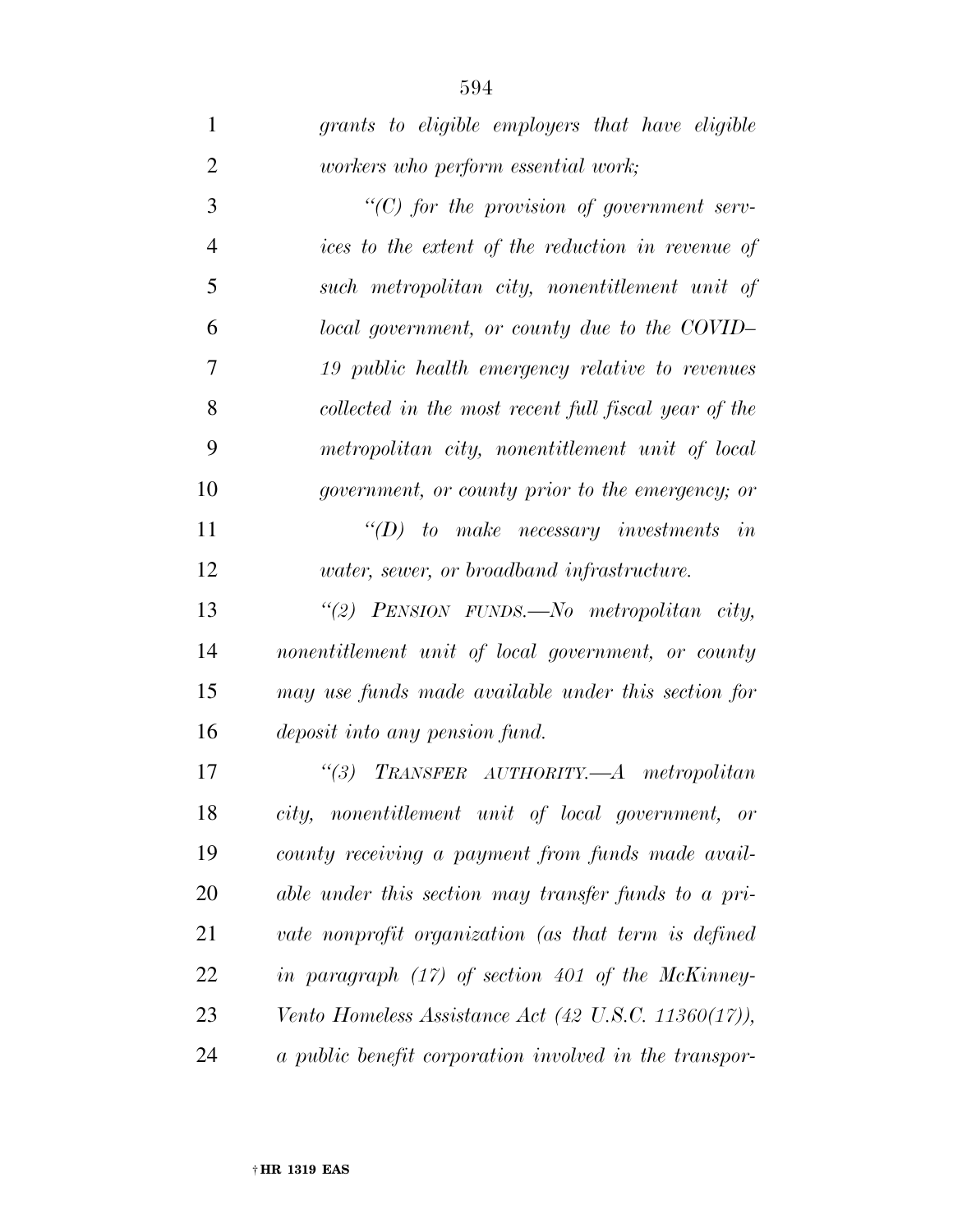*''(4) TRANSFERS TO STATES.—Notwithstanding paragraph (1), a metropolitan city, nonentitlement unit of local government, or county receiving a pay- ment from funds made available under this section may transfer such funds to the State in which such entity is located.* 

 *''(d) REPORTING.—Any metropolitan city, nonentitle- ment unit of local government, or county receiving funds provided under a payment made under this section shall provide to the Secretary periodic reports providing a de- tailed accounting of the uses of such funds by such metro- politan city, nonentitlement unit of local government, or county and including such other information as the Sec- retary may require for the administration of this section. ''(e) RECOUPMENT.—Any metropolitan city, non- entitlement unit of local government, or county that has failed to comply with subsection (c) shall be required to repay to the Secretary an amount equal to the amount of* 

*funds used in violation of such subsection.* 

 *''(f) REGULATIONS.—The Secretary shall have the au- thority to issue such regulations as may be necessary or appropriate to carry out this section.* 

*''(g) DEFINITIONS.—In this section:*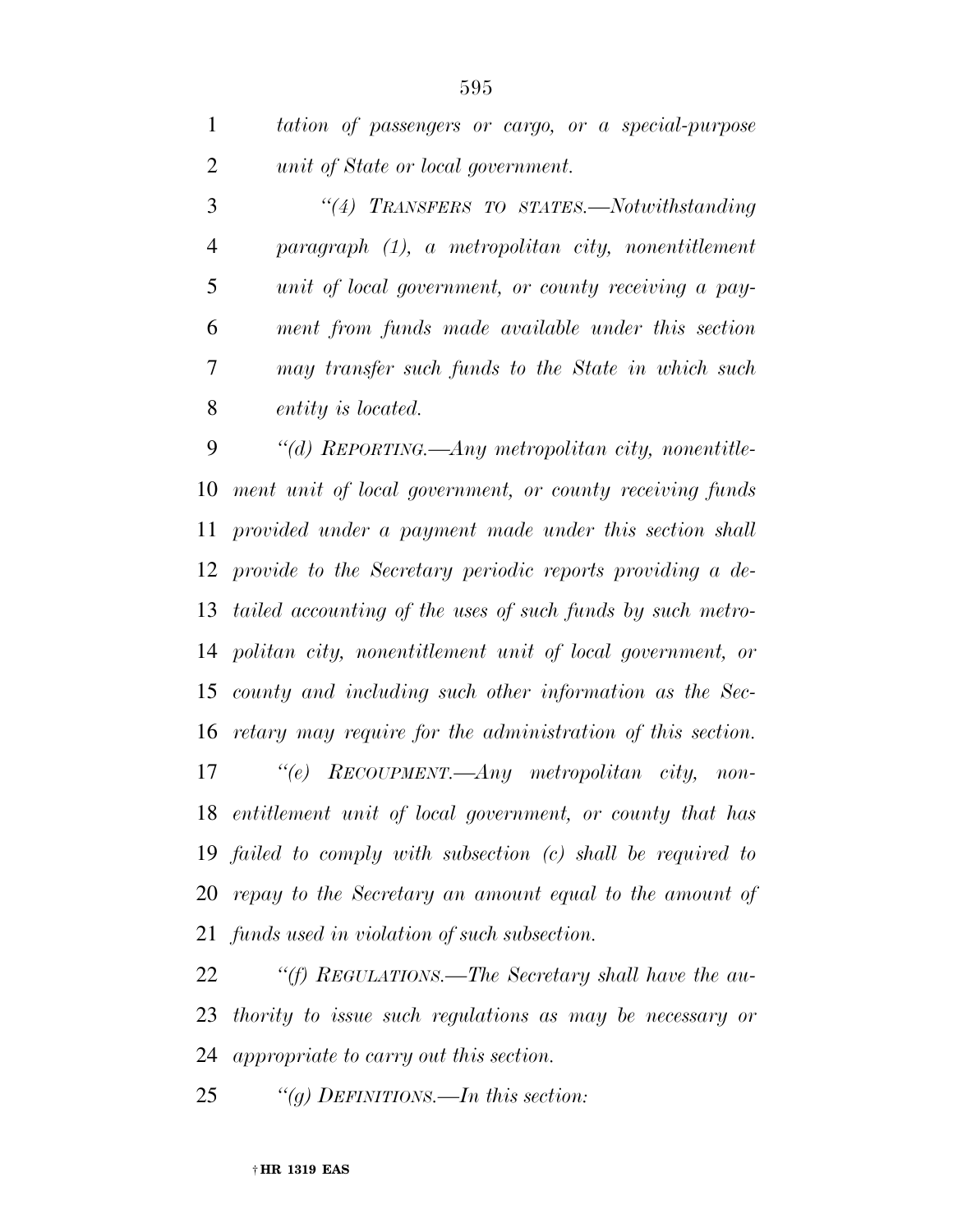*''(1) COUNTY.—The term 'county' means a coun- ty, parish, or other equivalent county division (as de-fined by the Bureau of the Census).* 

 *''(2) ELIGIBLE WORKERS.—The term 'eligible workers' means those workers needed to maintain con- tinuity of operations of essential critical infrastruc- ture sectors and additional sectors as each chief execu- tive officer of a metropolitan city, nonentitlement unit of local government, or county may designate as critical to protect the health and well-being of the residents of their metropolitan city, nonentitlement unit of local government, or county.* 

 *''(3) FIRST TRANCHE AMOUNT.—The term 'First Tranche Amount' means, with respect to each metro- politan city for which an amount is allocated under subsection (b)(1), each State for which an amount is allocated under subsection (b)(2) for distribution to nonentitlement units of local government, and each county for which an amount is allocated under sub- section (b)(3), 50 percent of the amount so allocated to such metropolitan city, State, or county (as appli-cable).* 

 *''(4) METROPOLITAN CITY.—The term 'metropoli- tan city' has the meaning given that term in section 102(a)(4) of the Housing and Community Develop-*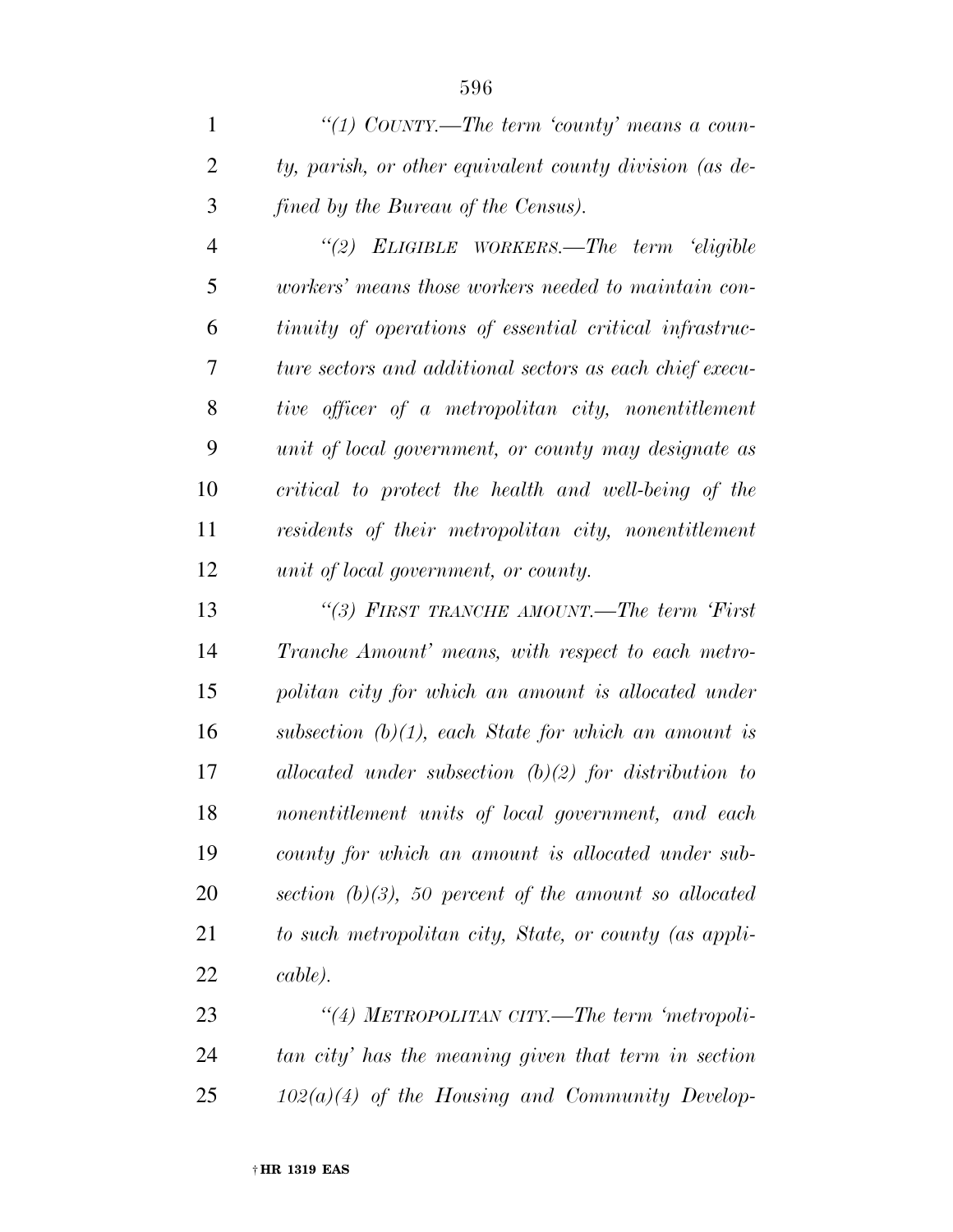| $\mathbf{1}$   | ment Act of 1974 (42 U.S.C. 5302(a)(4)) and includes            |
|----------------|-----------------------------------------------------------------|
| $\overline{c}$ | cities that relinquish or defer their status as a metro-        |
| 3              | politan city for purposes of receiving allocations              |
| $\overline{4}$ | under section $106$ of such Act $(42 \text{ U.S.C. } 5306)$ for |
| 5              | fiscal year 2021.                                               |
| 6              | "(5) NONENTITLEMENT UNIT OF LOCAL GOVERN-                       |
| $\tau$         | MENT.—The term 'nonentitlement unit of local gov-               |
| 8              | ernment' means a 'city', as that term is defined in             |
| 9              | section $102(a)(5)$ of the Housing and Community De-            |
| 10             | velopment Act of 1974 (42 U.S.C. 5302(a)(5))), that             |
| 11             | is not a metropolitan city.                                     |
| 12             | "(6) PREMIUM PAY.—The term 'premium pay'                        |
| 13             | has the meaning given such term in section $602(g)$ .           |
| 14             | ``(7)<br>SECOND TRANCHE AMOUNT.—The term                        |
| 15             | 'Second Tranche Amount' means, with respect to each             |
| 16             | metropolitan city for which an amount is allocated              |
| 17             | under subsection $(b)(1)$ , each State for which an             |
| 18             | amount is allocated under subsection $(b)(2)$ for dis-          |
| 19             | tribution to nonentitlement units of local government,          |
| 20             | and each county for which an amount is allocated                |
| 21             | under subsection $(b)(3)$ , an amount not to exceed 50          |
| 22             | percent of the amount so allocated to such metropoli-           |
| 23             | tan city, State, or county (as applicable).                     |
| 24             | "(8) SECRETARY.—The term 'Secretary' means                      |
| 25             | the Secretary of the Treasury.                                  |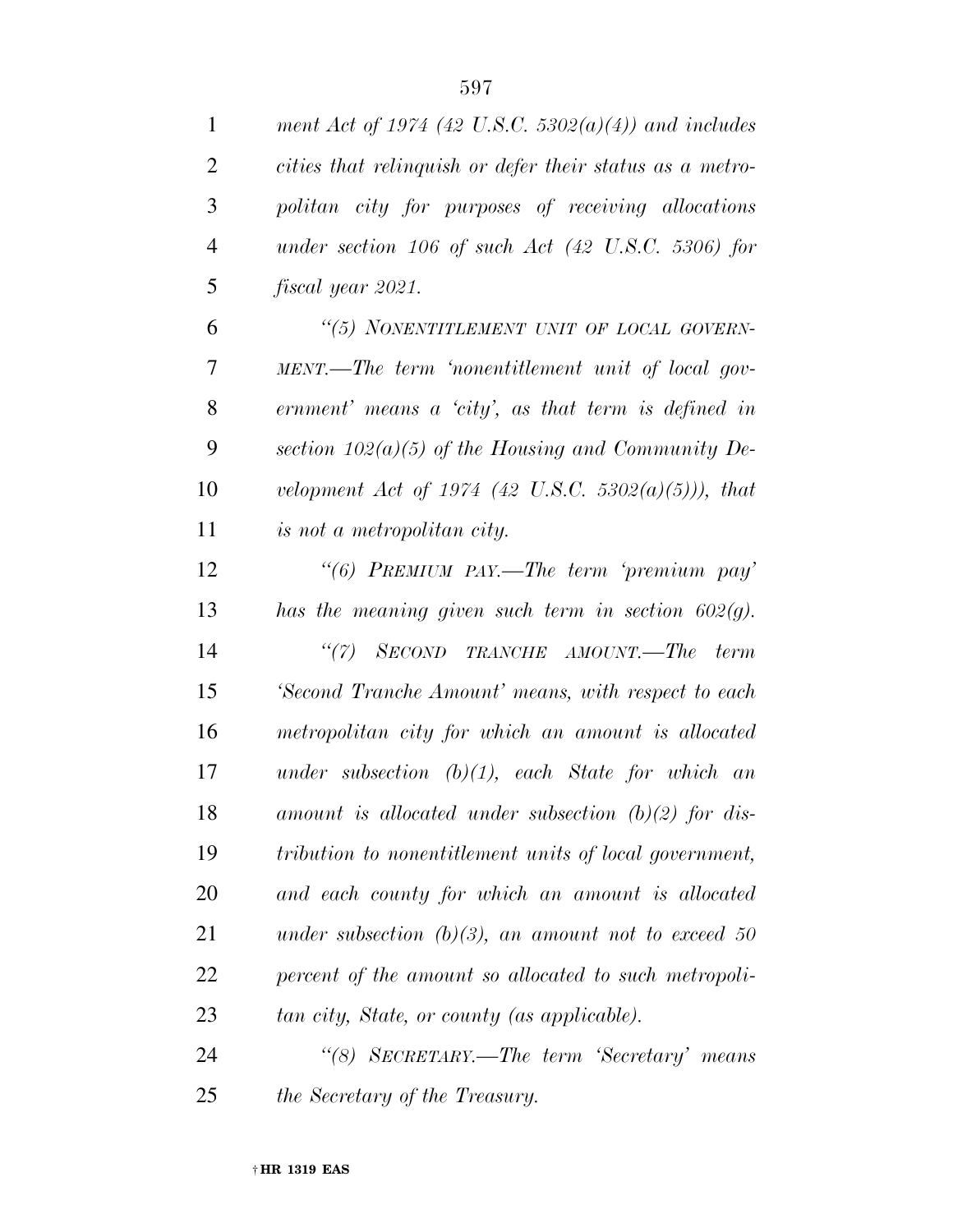|                | "(9) $STATE$ —The term 'State' means each of the      |
|----------------|-------------------------------------------------------|
| 2              | 50 States, the District of Columbia, the Common-      |
| 3              | wealth of Puerto Rico, the United States Virgin Is-   |
| $\overline{4}$ | lands, Guam, the Commonwealth of the Northern         |
| 5              | Mariana Islands, and American Samoa.                  |
| 6              | "(10) UNIT OF GENERAL LOCAL GOVERNMENT.-              |
| 7              | The term 'unit of general local government' has the   |
| 8              | meaning given that term in section $102(a)(1)$ of the |
| 9              | Housing and Community Development Act of 1974         |
|                |                                                       |

*(42 U.S.C. 5302(a)(1)).* 

### *''SEC. 604. CORONAVIRUS CAPITAL PROJECTS FUND.*

 *''(a) APPROPRIATION.—In addition to amounts other- wise available, there is appropriated for fiscal year 2021, out of any money in the Treasury not otherwise appro- priated, \$10,000,000,000, to remain available until ex- pended, for making payments to States, territories, and Tribal governments to carry out critical capital projects di- rectly enabling work, education, and health monitoring, in- cluding remote options, in response to the public health emergency with respect to the Coronavirus Disease (COVID–19).* 

*''(b) PAYMENTS.—* 

 *''(1) MINIMUM AMOUNTS.—From the amount ap-propriated under subsection (a)—*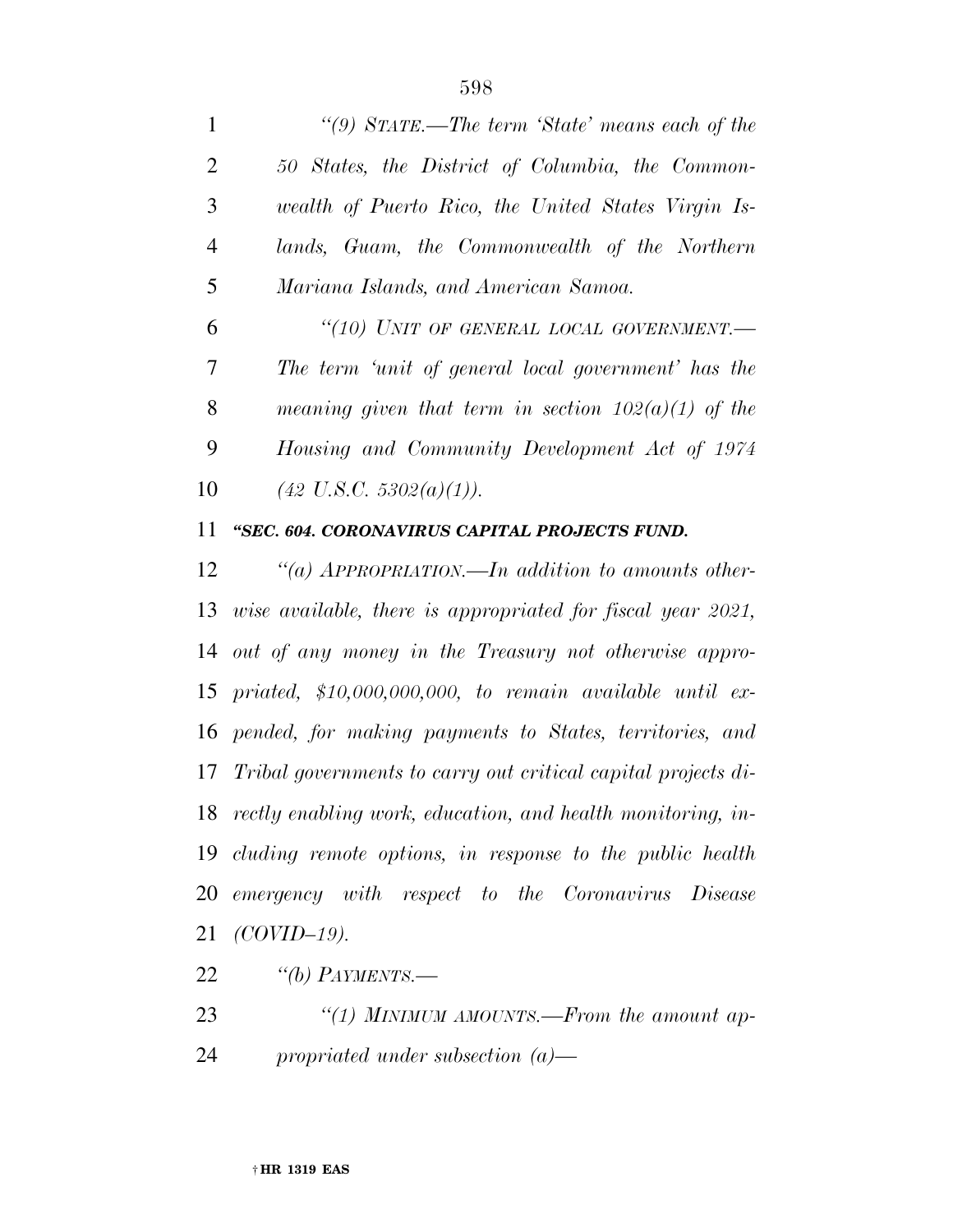| $\mathbf{1}$   | "(A) the Secretary shall pay $$100,000,000$       |
|----------------|---------------------------------------------------|
| $\overline{2}$ | to each State;                                    |
| 3              | $\lq\lq(B)$ the Secretary shall pay \$100,000,000 |
| $\overline{4}$ | of such amount in equal shares to the United      |
| 5              | States Virgin Islands, Guam, American Samoa,      |
| 6              | the Commonwealth of the Northern Mariana Is-      |
| 7              | lands, the Republic of the Marshall Islands, the  |
| 8              | Federated States of Micronesia, and the Republic  |
| 9              | of Palau; and                                     |
| 10             | "(C) the Secretary shall pay $$100,000,000$       |
| 11             | of such amount in equal shares to Tribal govern-  |
| 12             | ments and the State of Hawaii (in addition to     |
| 13             | the amount paid to the State of Hawaii under      |
| 14             | subparagraph $(A)$ ), of which-                   |
| 15             | "(i) not less than \$50,000 shall be paid         |
| 16             | to each Tribal government; and                    |
| 17             | "(ii) not less than \$50,000, and not             |
| 18             | more than \$200,000, shall be paid to the         |
| 19             | State of Hawaii for the exclusive use of the      |
| 20             | Department of Hawaiian Home Lands and             |
| 21             | the Native Hawaiian Education Programs            |
| 22             | to assist Native Hawaiians in accordance          |
| 23             | with this section.                                |
| 24             | "(2) REMAINING AMOUNTS.-                          |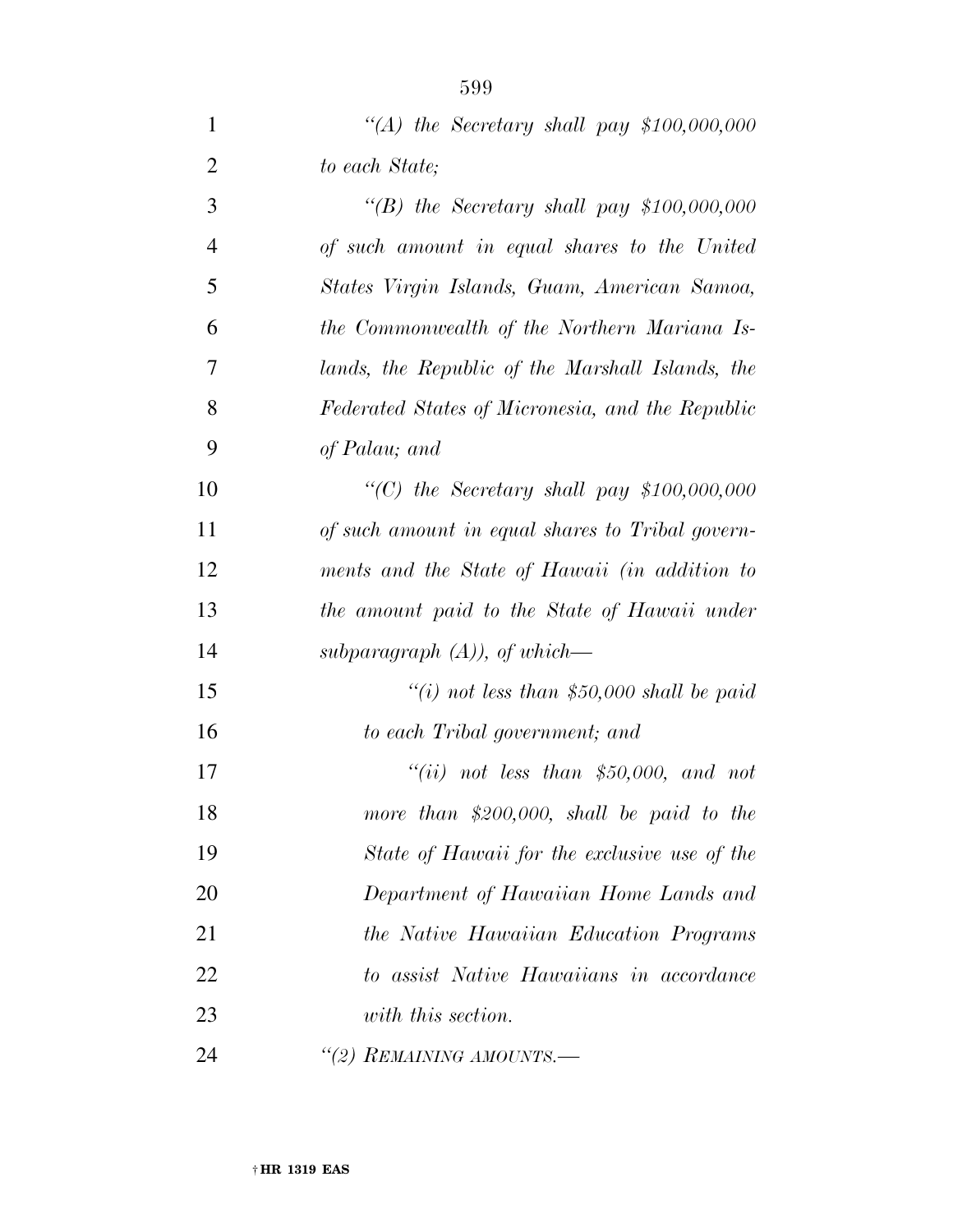| $\mathbf{1}$   | "(A) In GENERAL.—From the amount of the             |
|----------------|-----------------------------------------------------|
| $\overline{2}$ | appropriation under subsection (a) that remains     |
| 3              | after the application of paragraph $(1)$ , the Sec- |
| $\overline{4}$ | retary shall make payments to States based on       |
| 5              | population such that—                               |
| 6              | $``(i)$ 50 percent of such amount shall be          |
| 7              | allocated among the States based on the             |
| 8              | proportion that the population of each State        |
| 9              | bears to the population of all States;              |
| 10             | $``(ii)$ 25 percent of such amount shall            |
| 11             | be allocated among the States based on the          |
| 12             | proportion that the number of individuals           |
| 13             | living in rural areas in each State bears to        |
| 14             | the number of individuals living in rural           |
| 15             | areas in all States; and                            |
| 16             | $``(iii)$ 25 percent of such amount shall           |
| 17             | be allocated among the States based on the          |
| 18             | proportion that the number of individuals           |
| 19             | with a household income that is below 150           |
| 20             | percent of the poverty line applicable to a         |
| 21             | family of the size involved in each State           |
| 22             | bears to the number of such individuals in          |
| 23             | all States.                                         |
| 24             | "(B) DATA.—In determining the allocations           |
| 25             | to be made to each State under subparagraph         |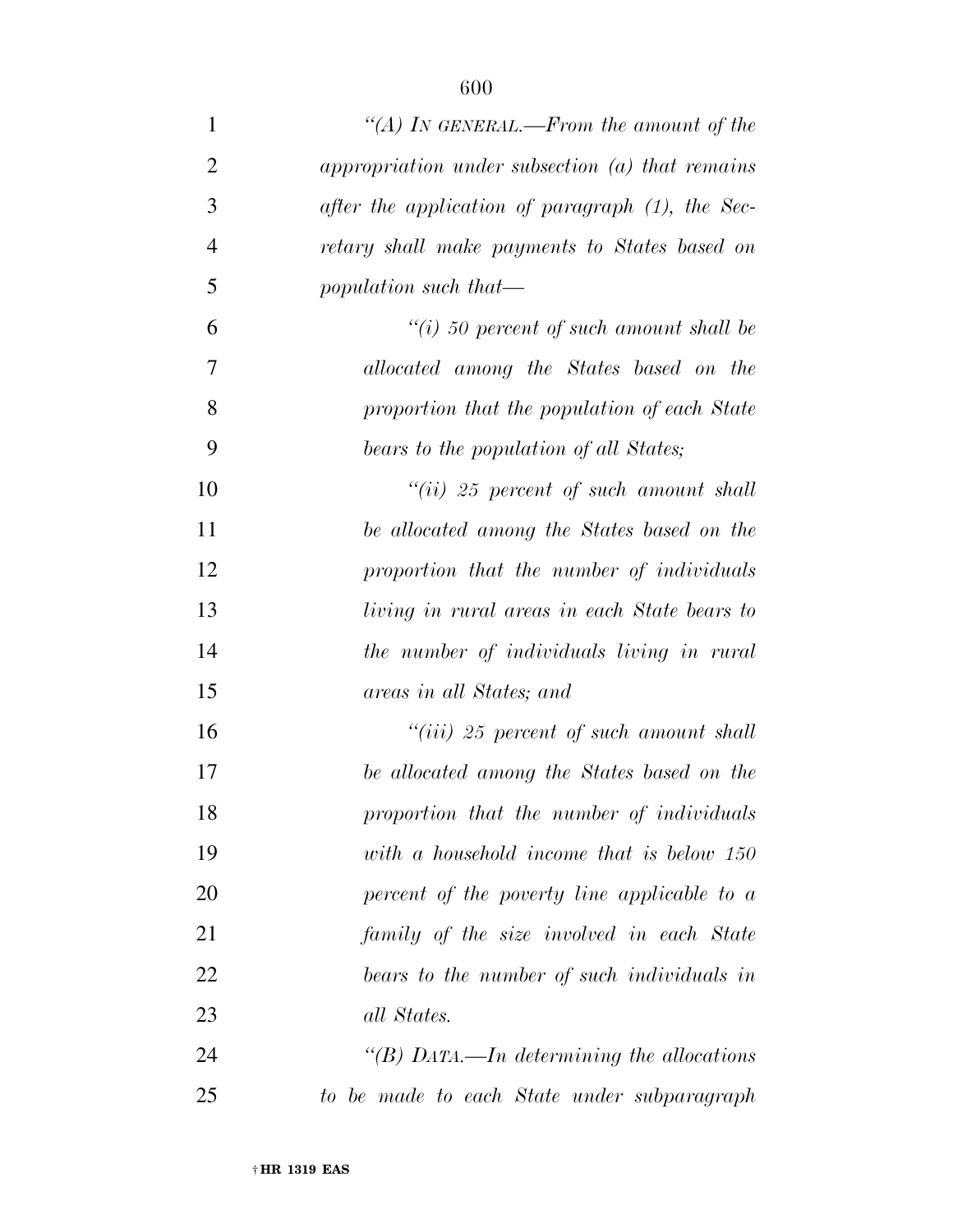| 1              | $(A)$ , the Secretary of the Treasury shall use the             |
|----------------|-----------------------------------------------------------------|
| $\overline{2}$ | most recent data available from the Bureau of                   |
| 3              | <i>the Census.</i>                                              |
| $\overline{4}$ | "(c) TIMING.—The Secretary shall establish a process            |
| 5              | of applying for grants to access funding made available         |
| 6              | under section $(b)$ not later than 60 days after enactment      |
| 7              | of this section.                                                |
| 8              | "(d) DEFINITIONS.—In this section:                              |
| 9              | "(1) SECRETARY.—The term 'Secretary' means                      |
| 10             | the Secretary of the Treasury.                                  |
| 11             | "(2) $STATE$ —The term 'State' means each of the                |
| 12             | 50 States, the District of Columbia, and Puerto Rico.           |
| 13             | "(3) TRIBAL GOVERNMENT.—The term 'Tribal                        |
| 14             | government' has the meaning given such term in sec-             |
| 15             | tion $602(q)$ .                                                 |
| 16             | "SEC. 605. LOCAL ASSISTANCE AND TRIBAL CONSISTENCY              |
| 17             | <b>FUND.</b>                                                    |
| 18             | "(a) $APPROPRIATION.$ —In addition to amounts other-            |
|                | 19 wise available, there is appropriated for fiscal year 2021,  |
|                | 20 out of any money in the Treasury not otherwise appro-        |
| 21             | priated, $$2,000,000,000$ to remain available until Sep-        |
| 22             | tember 30, 2023, with amounts to be obligated for each of       |
|                | 23 fiscal years 2022 and 2023 in accordance with subsection     |
|                | 24 (b), for making payments under this section to eligible rev- |
|                | 25 enue sharing counties and eligible Tribal governments.       |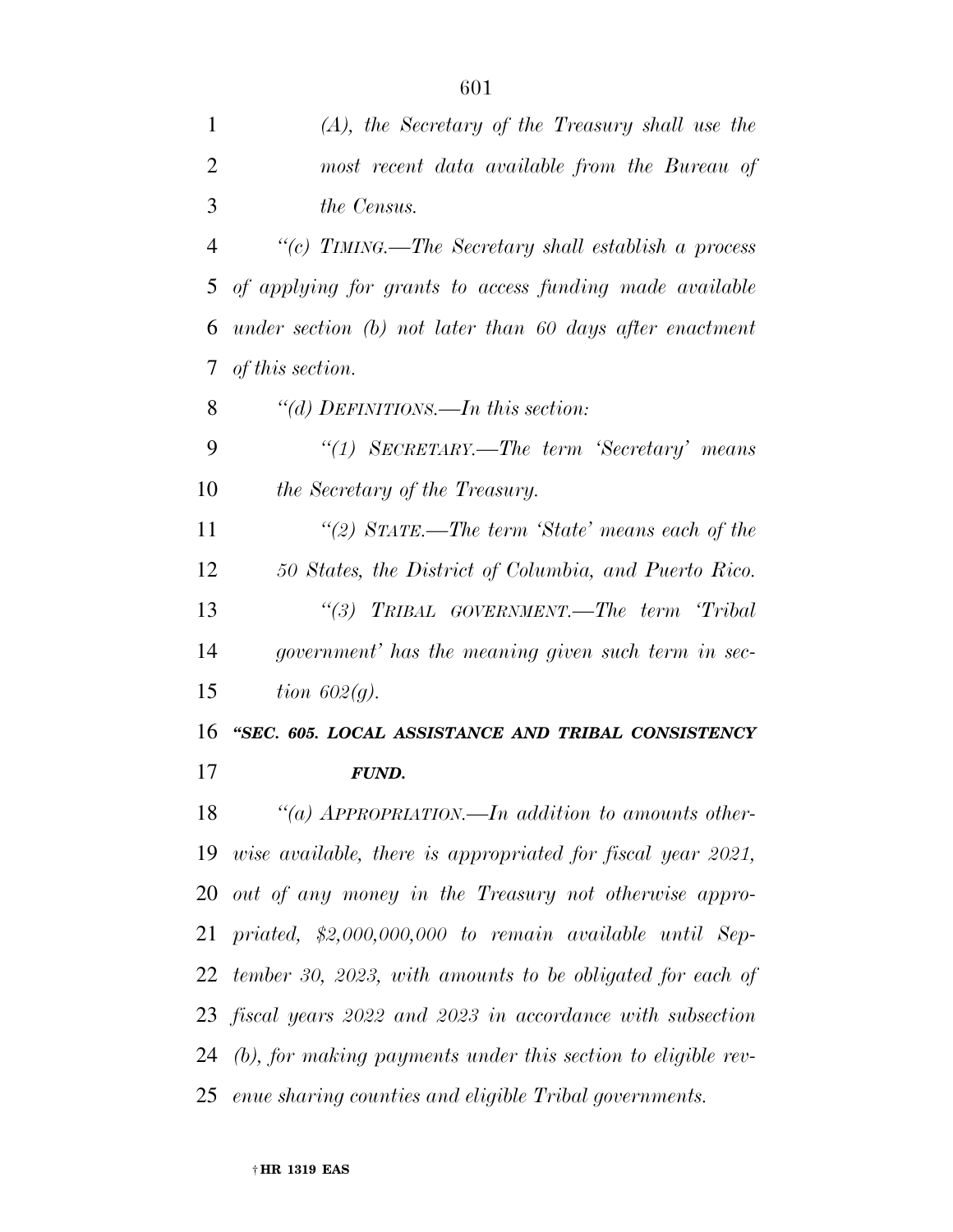### *''(b) AUTHORITY TO MAKE PAYMENTS.—*

| $\overline{2}$ | "(1) PAYMENTS TO ELIGIBLE REVENUE SHARING                  |
|----------------|------------------------------------------------------------|
| 3              | COUNTIES.—For each of fiscal years 2022 and 2023,          |
| $\overline{4}$ | the Secretary shall reserve $$750,000,000$ of the total    |
| 5              | amount appropriated under subsection (a) to allocate       |
| 6              | and pay to each eligible revenue sharing county in         |
| 7              | amounts that are determined by the Secretary taking        |
| 8              | into account economic conditions of each eligible rev-     |
| 9              | enue sharing county, using measurements of poverty         |
| 10             | rates, household income, land values, and unemploy-        |
| 11             | ment rates as well as other economic indicators, over      |
| 12             | the 20-year period ending with September 30, 2021.         |
| 13             | "(2) PAYMENTS TO ELIGIBLE TRIBAL GOVERN-                   |
| 14             | MENTS.—For each of fiscal years 2022 and 2023, the         |
| 15             | Secretary shall reserve $$250,000,000$ of the total        |
| 16             | amount appropriated under subsection (a) to allocate       |
| 17             | and pay to eligible Tribal governments in amounts          |
| 18             | that are determined by the Secretary taking into ac-       |
| 19             | count economic conditions of each eligible Tribe.          |
| 20             | "(c) USE OF PAYMENTS.—An eligible revenue sharing          |
| 21             | county or an eligible Tribal government may use funds pro- |

 *vided under a payment made under this section for any governmental purpose other than a lobbying activity.* 

 *''(d) REPORTING REQUIREMENT.—Any eligible rev-enue sharing county receiving a payment under this section*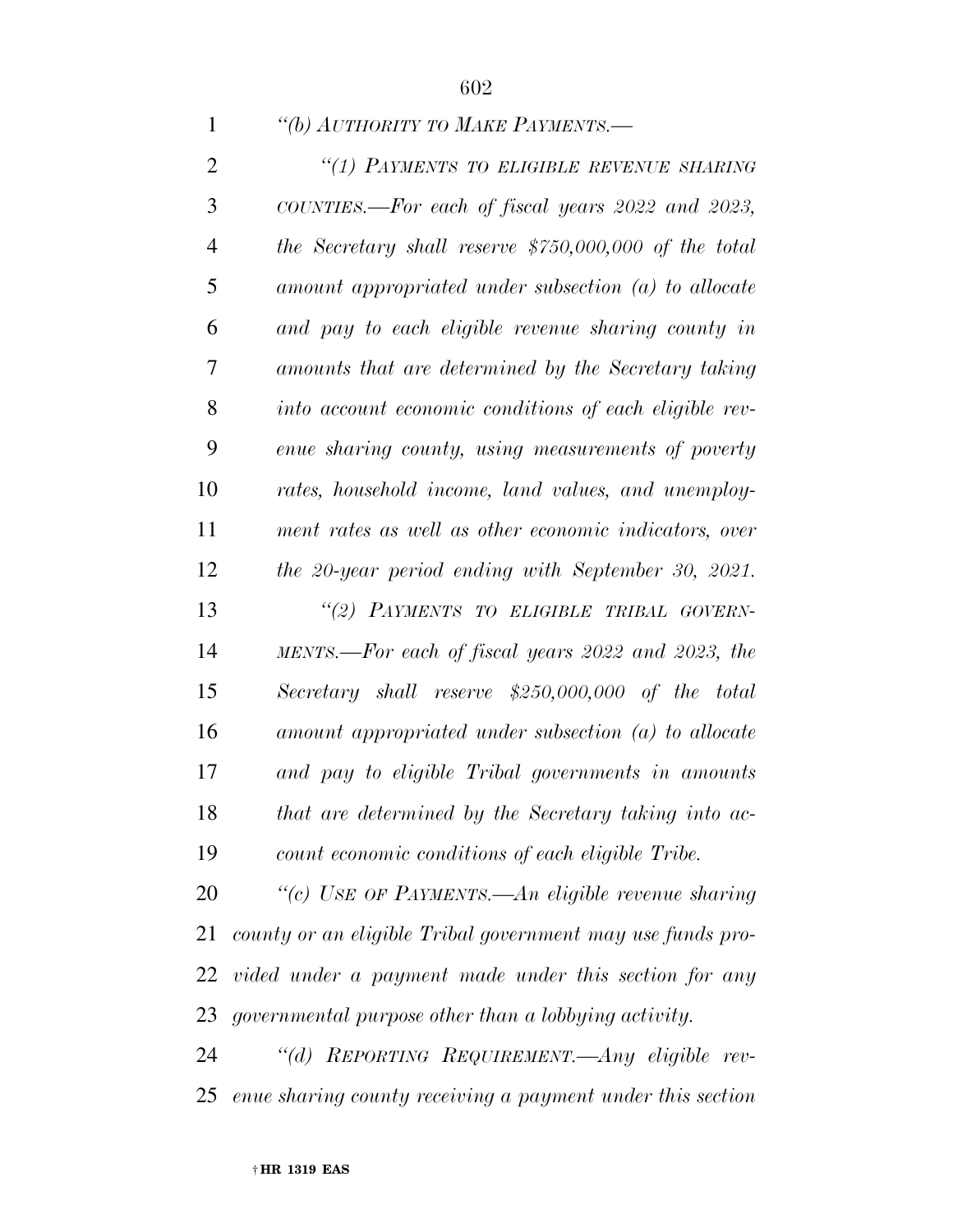| $\mathbf{1}$ | shall provide to the Secretary periodic reports providing a        |
|--------------|--------------------------------------------------------------------|
| 2            | detailed accounting of the uses of fund by such eligible rev-      |
| 3            | enue sharing county and such other information as the Sec-         |
| 4            | retary may require for the administration of this section.         |
| 5            | "(e) RECOUPMENT.—Any eligible revenue sharing                      |
| 6            | county that has failed to submit a report required under           |
| 7            | subsection $(d)$ or failed to comply with subsection $(c)$ , shall |
| 8            | be required to repay to the Secretary an amount equal to-          |
| 9            | $\lq(1)$ in the case of a failure to comply with sub-              |
| 10           | section (c), the amount of funds used in violation of              |
| 11           | such subsection; and                                               |
| 12           | $\lq(2)$ in the case of a failure to submit a report               |
| 13           | required under subsection $(d)$ , such amount as the               |
| 14           | Secretary determines appropriate, but not to exceed 5              |
| 15           | percent of the amount paid to the eligible revenue                 |
| 16           | sharing county under this section for all fiscal years.            |
| 17           | "(f) DEFINITIONS.—In this section:                                 |
| 18           | "(1) ELIGIBLE REVENUE SHARING COUNTY.-                             |
| 19           | The term 'eligible revenue sharing county' means—                  |
| 20           | "(A) a county, parish, or borough—                                 |
| 21           | $``(i)$ that is independent of any other                           |
| 22           | unit of local government; and                                      |
| 23           | $``(ii)$ that, as determined by the Sec-                           |
| 24           | retary, is the principal provider of govern-                       |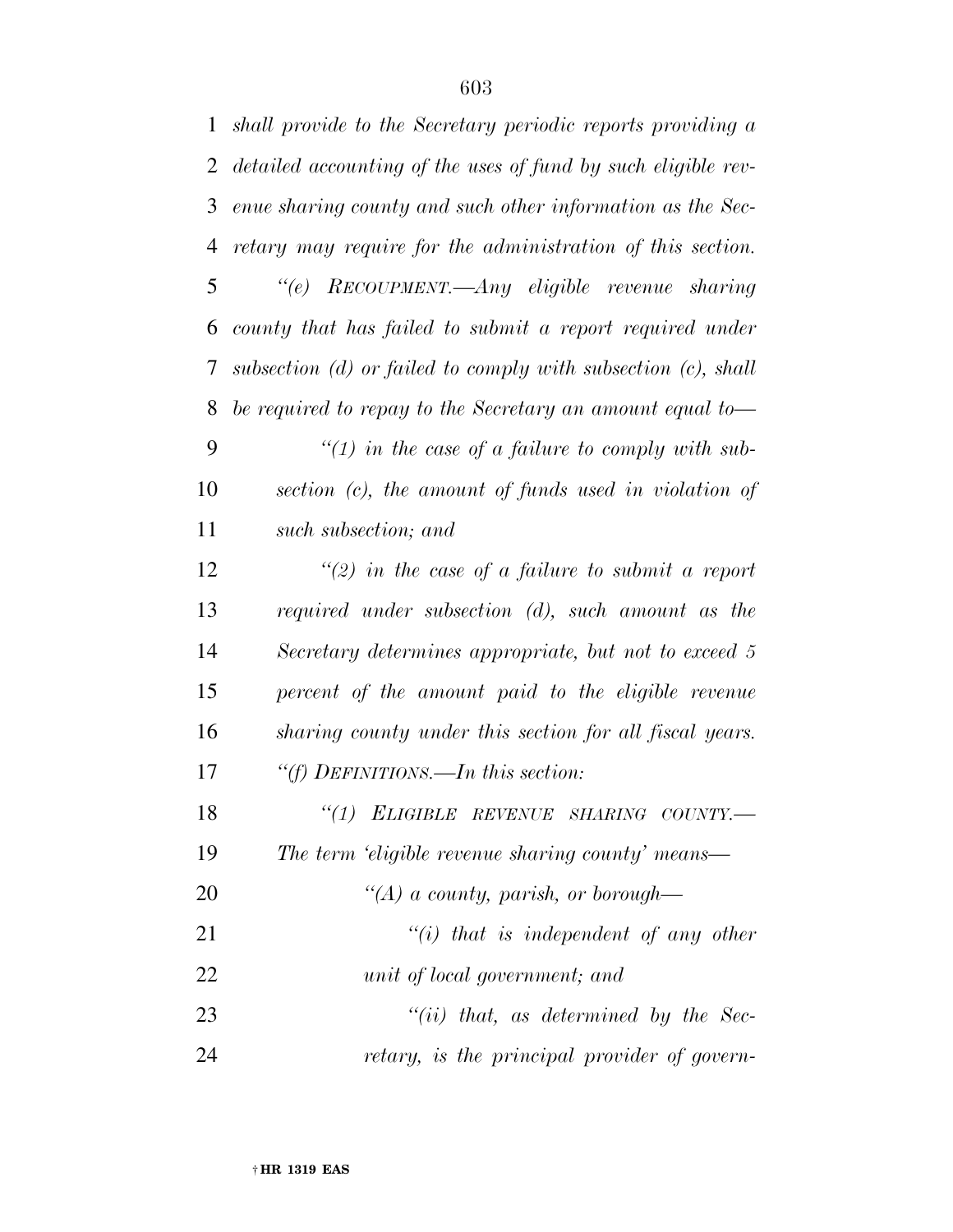*ment services for the area within its juris- diction; and ''(iii) for which, as determined by the Secretary, there is a negative revenue im- pact due to implementation of a Federal program or changes to such program; and ''(B) the District of Columbia, the Common- wealth of Puerto Rico, Guam, and the United States Virgin Islands. ''(2) ELIGIBLE TRIBAL GOVERNMENT.—The term 'eligible Tribal government' means the recognized gov- erning body of an eligible Tribe. ''(3) ELIGIBLE TRIBE.—The term 'eligible Tribe' means any Indian or Alaska Native tribe, band, na- tion, pueblo, village, community, component band, or component reservation, individually identified (in- cluding parenthetically) in the list published most re- cently as of the date of enactment of this section pur- suant to section 104 of the Federally Recognized In- dian Tribe List Act of 1994 (25 U.S.C. 5131). ''(4) SECRETARY.—The term 'Secretary' means the Secretary of the Treasury.''. (b) CONFORMING AMENDMENT.—The heading for title VI of the Social Security Act (42 U.S.C. 801 et seq.) is amended by striking ''FUND'' and inserting '', FISCAL*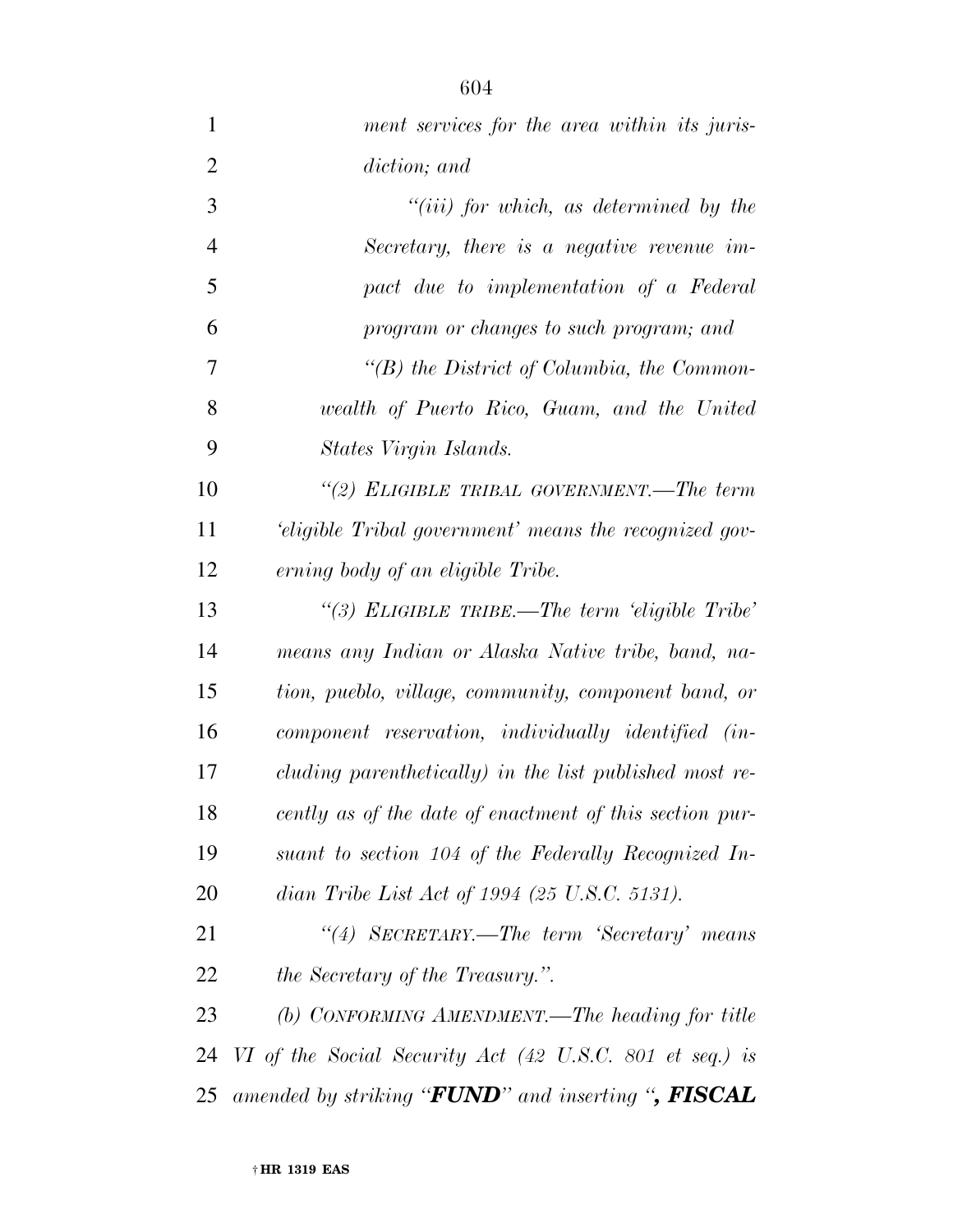*RECOVERY, AND CRITICAL CAPITAL PROJECTS FUNDS''. Subtitle N—Other Provisions SEC. 9911. FUNDING FOR PROVIDERS RELATING TO COVID– 19. Part A of title XI of the Social Security Act (42 U.S.C. 1301 et seq.) is amended by adding at the end the following: ''SEC. 1150C. FUNDING FOR PROVIDERS RELATING TO COVID–19. ''(a) FUNDING.—In addition to amounts otherwise available, there is appropriated to the Secretary, for fiscal year 2021, out of any monies in the Treasury not otherwise appropriated, \$8,500,000,000 for purposes of making pay-ments to eligible health care providers for health care re-*

 *lated expenses and lost revenues that are attributable to COVID–19. Amounts appropriated under the preceding sentence shall remain available until expended.* 

 *''(b) APPLICATION REQUIREMENT.—To be eligible for a payment under this section, an eligible health care pro- vider shall submit to the Secretary an application in such form and manner as the Secretary shall prescribe. Such ap-plication shall contain the following:* 

 *''(1) A statement justifying the need of the pro-vider for the payment, including documentation of the*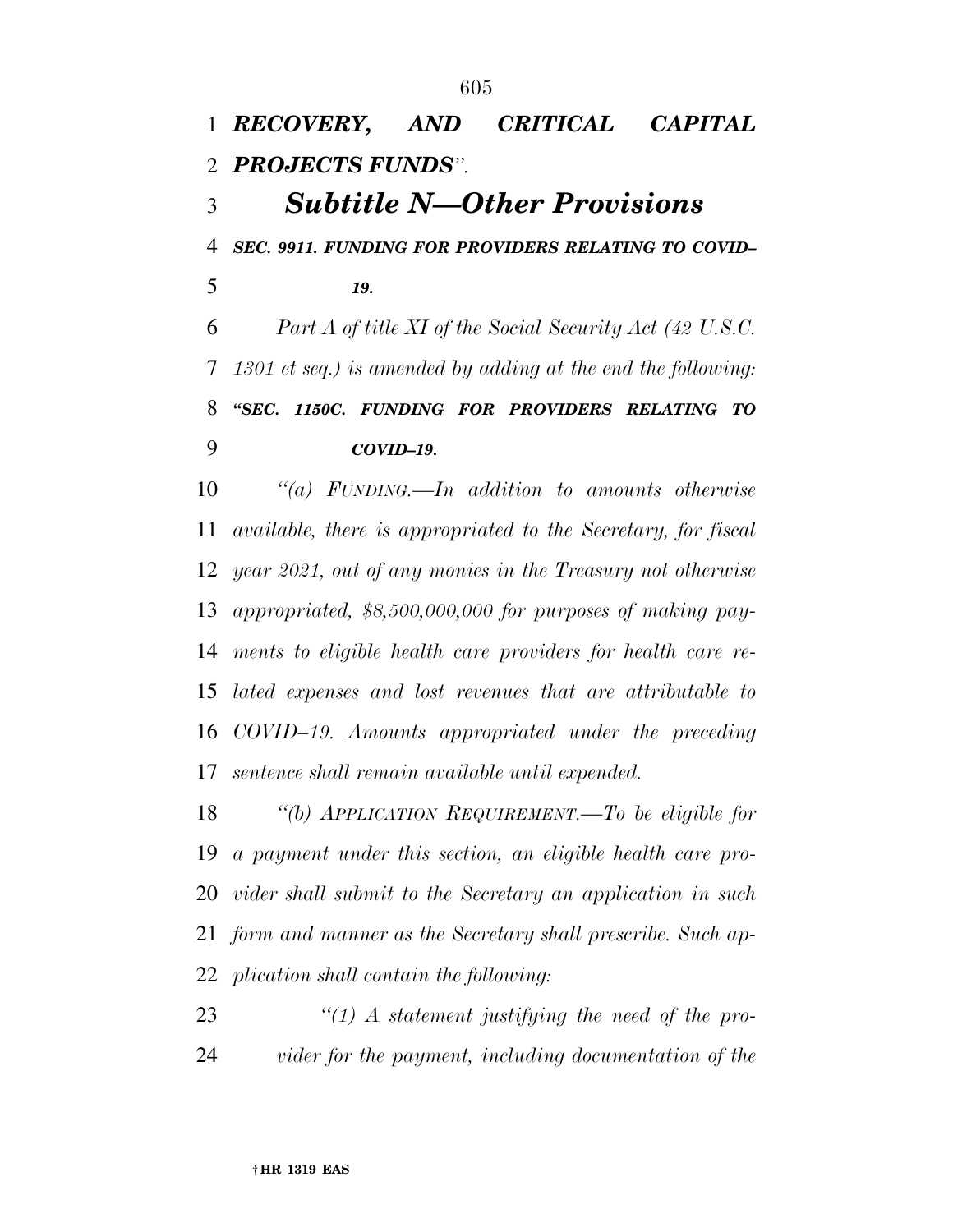| 1              | health care related expenses attributable to COVID-19      |
|----------------|------------------------------------------------------------|
| $\overline{2}$ | and lost revenues attributable to COVID-19.                |
| 3              | $\lq(2)$ The tax identification number of the pro-         |
| 4              | <i>vider.</i>                                              |
| 5              | $\lq(3)$ Such assurances as the Secretary determines       |
| 6              | appropriate that the eligible health care provider will    |
| 7              | maintain and make available such documentation             |
| 8              | and submit such reports (at such time, in such form,       |
| 9              | and containing such information as the Secretary           |
| 10             | shall prescribe) as the Secretary determines is nec-       |
| 11             | essary to ensure compliance with any conditions im-        |
| 12             | posed by the Secretary under this section.                 |
| 13             | $\lq(4)$ Any other information determined appro-           |
| 14             | priate by the Secretary.                                   |
| 15             | "(c) LIMITATION.—Payments made to an eligible              |
| 16             | health care provider under this section may not be used to |
| 17             | reimburse any expense or loss that—                        |
| 18             | $"(1)$ has been reimbursed from another source; or         |
| 19             | $\lq(2)$ another source is obligated to reimburse.         |
| 20             | "(d) APPLICATION OF REQUIREMENTS, RULES, AND               |
| 21             | PROCEDURES.—The Secretary shall apply any require-         |
| 22             | ments, rules, or procedures as the Secretary deems appro-  |
|                | 23 priate for the efficient execution of this section.     |
| 24             | "(e) DEFINITIONS.—In this section:                         |

† **HR 1319 EAS**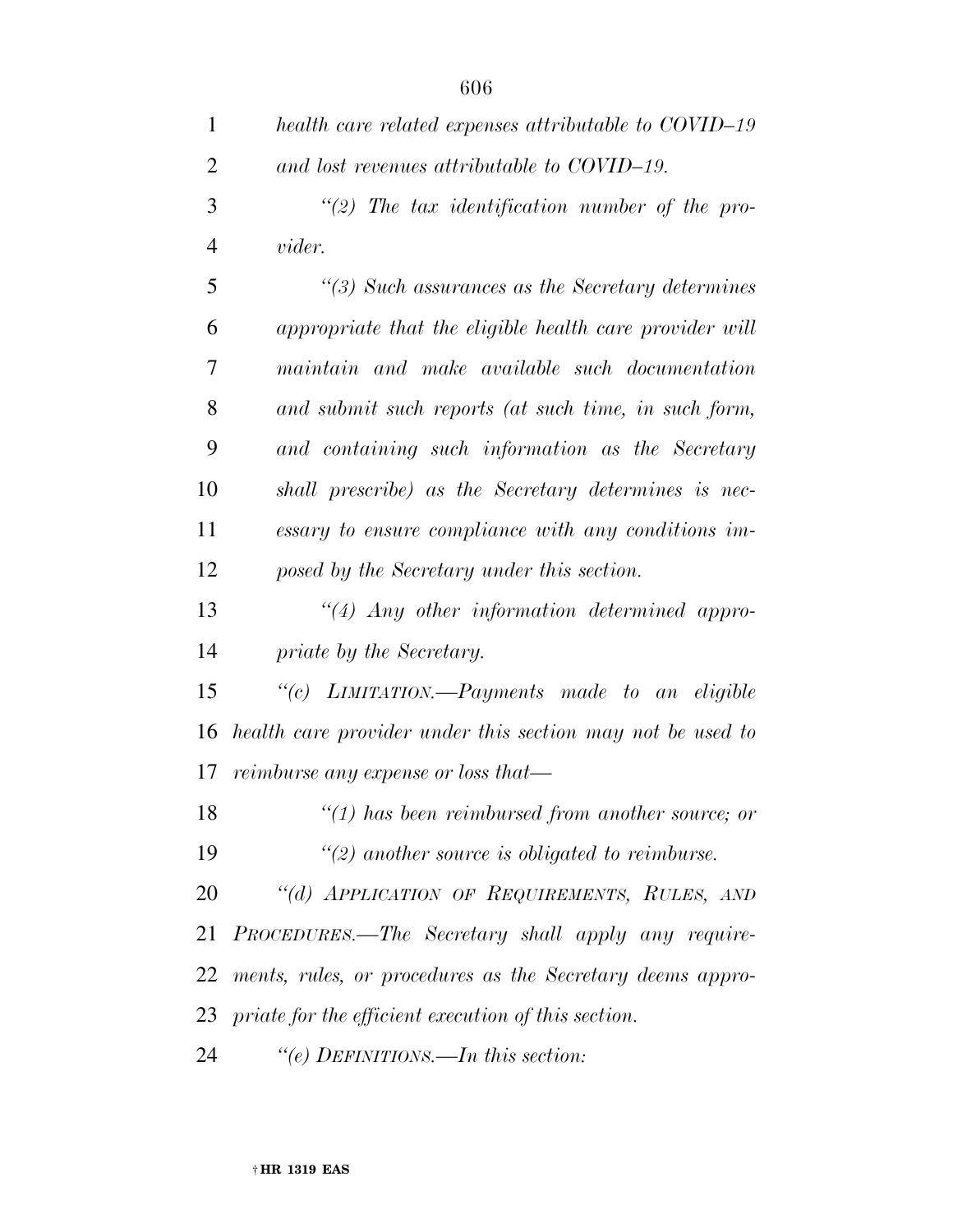| $\mathbf{1}$   | "(1) ELIGIBLE HEALTH CARE PROVIDER.-The             |
|----------------|-----------------------------------------------------|
| $\overline{2}$ | term 'eligible health care provider' means—         |
| 3              | $\lq (A)$ a provider of services (as defined in     |
| $\overline{4}$ | section $1861(u)$ or a supplier (as defined in sec- |
| 5              | tion $1861(d)$ that—                                |
| 6              | $``(i)$ is enrolled in the Medicare pro-            |
| 7              | gram under title XVIII under section                |
| 8              | 1866(j) (including temporarily enrolled             |
| 9              | during the emergency period described in            |
| 10             | section $1135(g)(1)(B)$ for such period);           |
| 11             | $``(ii)$ provides diagnoses, testing, or            |
| 12             | care for individuals with possible or actual        |
| 13             | cases of COVID-19; and                              |
| 14             | $``(iii)$ is a rural provider or supplier;          |
| 15             | or                                                  |
| 16             | "(B) a provider or supplier that-                   |
| 17             | $``(i)$ is enrolled with a State Medicaid           |
| 18             | plan under title XIX (or a waiver of such           |
| 19             | plan) in accordance with subsections                |
| 20             | $(a)(77)$ and (kk) of section 1902 (including       |
| 21             | enrolled pursuant to section $1902(a)(78)$ or       |
| 22             | section $1932(d)(6)$ or enrolled with a State       |
| 23             | child health plan under title XXI (or a             |
| 24             | waiver of such plan) in accordance with             |
| 25             | subparagraph (G) of section $2107(e)(1)$ (in-       |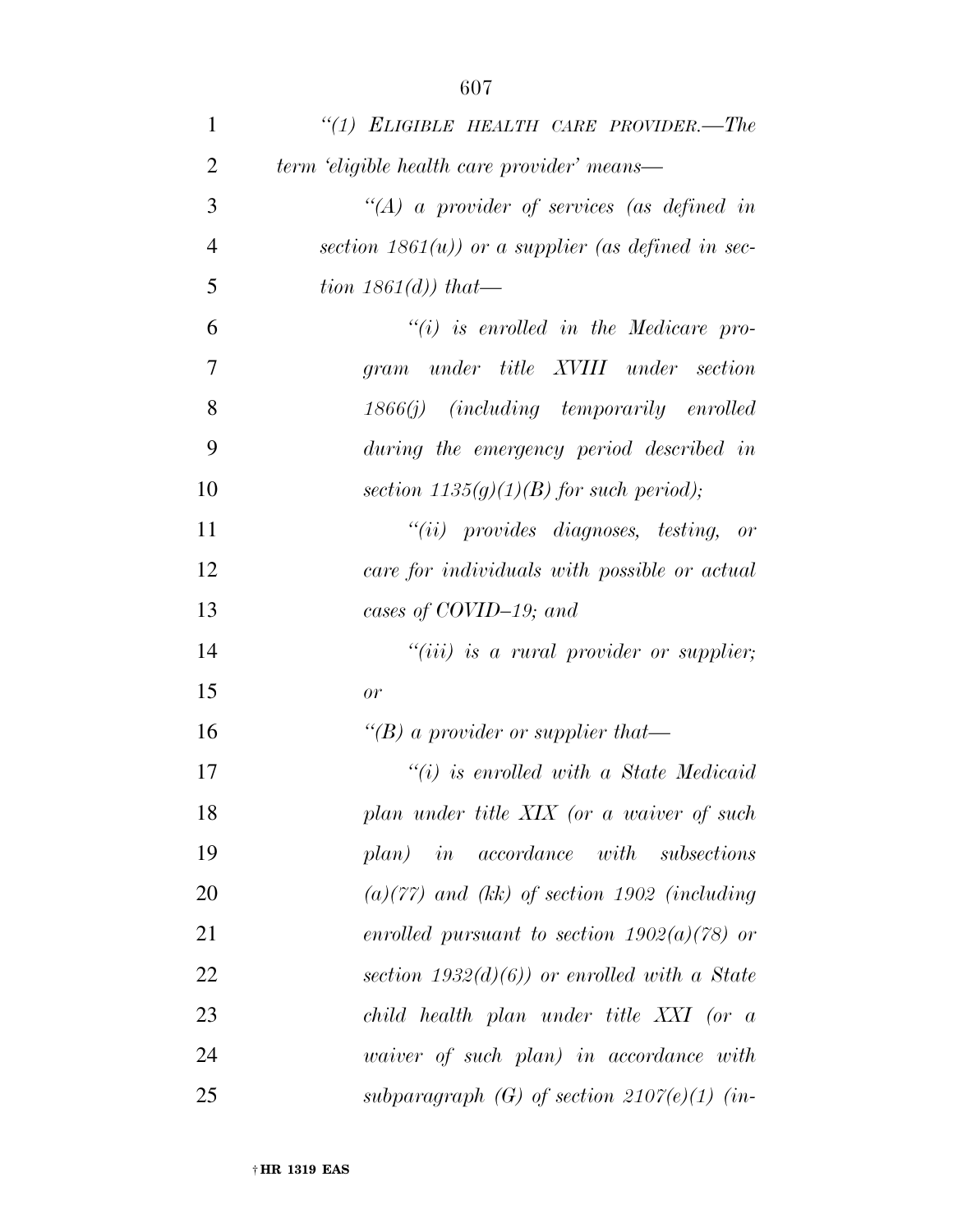| $\mathbf{1}$   | cluding enrolled pursuant to subparagraph                   |
|----------------|-------------------------------------------------------------|
| $\overline{2}$ | (D) or $(Q)$ of such section);                              |
| 3              | $``(ii)$ provides diagnoses, testing, or                    |
| $\overline{4}$ | care for individuals with possible or actual                |
| 5              | cases of COVID-19; and                                      |
| 6              | $``(iii)$ is a rural provider or supplier.                  |
| 7              | "(2) HEALTH CARE RELATED EXPENSES ATTRIB-                   |
| 8              | UTABLE TO $\text{CovID}-19$ . The term 'health care related |
| 9              | expenses attributable to COVID-19' means health care        |
| 10             | related expenses to prevent, prepare for, and respond       |
| 11             | to COVID-19, including the building or construction         |
| 12             | of a temporary structure, the leasing of a property,        |
| 13             | the purchase of medical supplies and equipment, in-         |
| 14             | cluding personal protective equipment and testing           |
| 15             | supplies, providing for increased workforce and train-      |
| 16             | ing (including maintaining staff, obtaining addi-           |
| 17             | tional staff, or both), the operation of an emergency       |
| 18             | operation center, retrofitting a facility, providing for    |
| 19             | surge capacity, and other expenses determined appro-        |
| 20             | priate by the Secretary.                                    |
| 21             | "(3) LOST REVENUE ATTRIBUTABLE TO COVID-                    |
| 22             | $19.$ —The term 'lost revenue attributable to COVID-        |
| 23             | 19' has the meaning given that term in the Fre-             |
| 24             | quently Asked Questions guidance released by the De-        |
| 25             | partment of Health and Human Services in June               |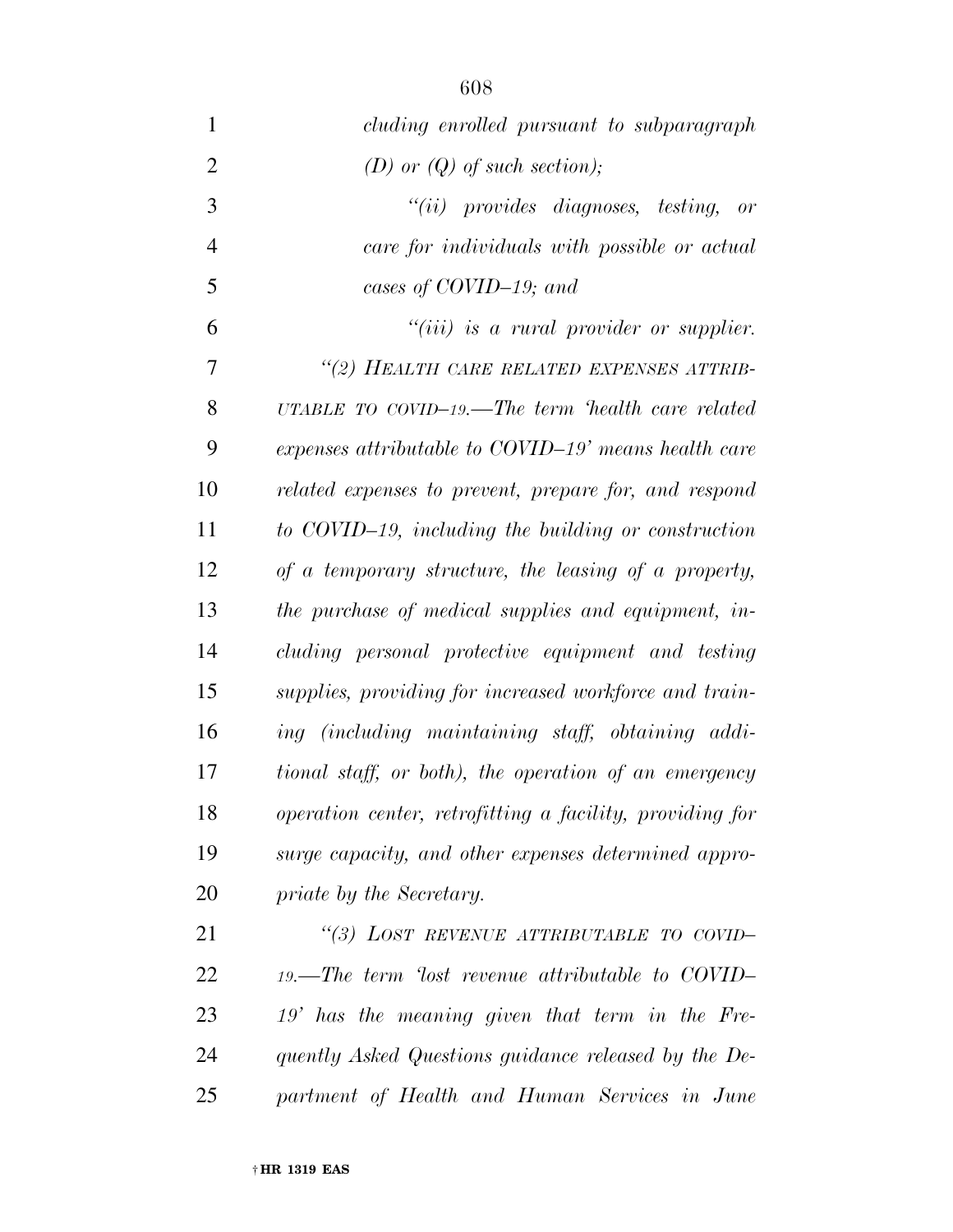| $\mathbf{1}$   | 2020, including the difference between such provider's |
|----------------|--------------------------------------------------------|
| $\overline{2}$ | budgeted and actual revenue if such budget had been    |
| 3              | established and approved prior to March 27, 2020.      |
| $\overline{4}$ | "(4) PAYMENT.— The term 'payment' includes,            |
| 5              | as determined appropriate by the Secretary, a pre-     |
| 6              | payment, a prospective payment, a retrospective pay-   |
| $\overline{7}$ | ment, or a payment through a grant or other mecha-     |
| 8              | nism.                                                  |
| 9              | "(5) RURAL PROVIDER OR SUPPLIER.—The term              |
| 10             | 'rural provider or supplier' means—                    |
| 11             | "(A) $a$ —                                             |
| 12             | "(i) provider or supplier located in $a$               |
| 13             | rural area (as defined in<br>section                   |
| 14             | $1886(d)(2)(D)$ ; or                                   |
| 15             | "(ii) provider treated as located in $a$               |
| 16             | section<br>rural<br><i>area pursuant</i><br>to         |
| 17             | 1886(d)(8)(E);                                         |
| 18             | "(B) a provider or supplier located in any             |
| 19             | other area that serves rural patients (as defined      |
| 20             | by the Secretary), which may include, but is not       |
| 21             | required to include, a metropolitan statistical        |
| 22             | area with a population of less than $500,000$ (de-     |
| 23             | termined based on the most recently available          |
| 24             | data);                                                 |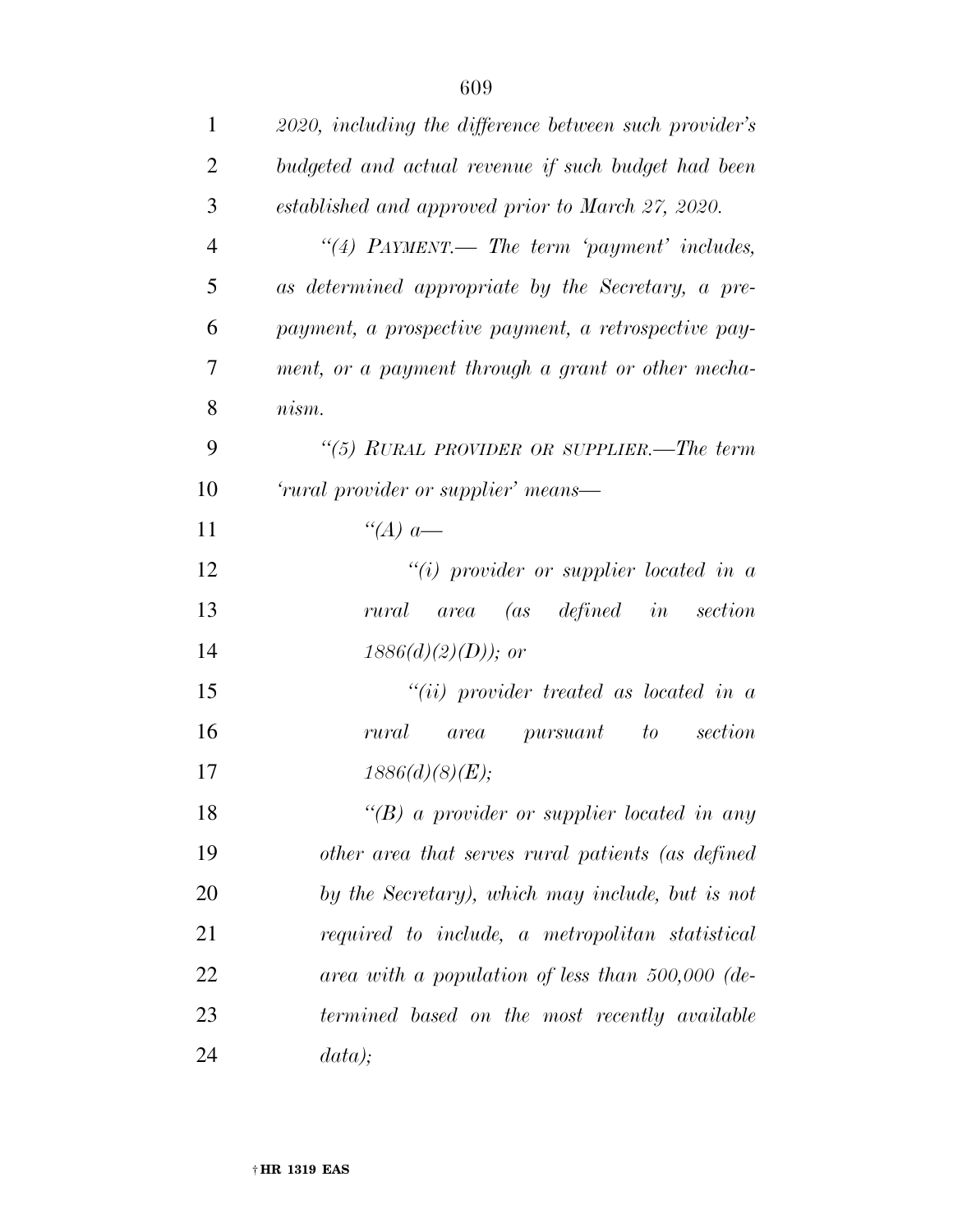| $\mathbf{1}$   | $\lq\lq C$ a rural health clinic (as defined in sec-     |
|----------------|----------------------------------------------------------|
| $\overline{2}$ | <i>tion</i> $1861(aa)(2)$ );                             |
| 3              | "(D) a provider or supplier that furnishes               |
| $\overline{4}$ | home health, hospice, or long-term services and          |
| 5              | supports in an individual's home located in a            |
| 6              | rural area (as defined in section $1886(d)(2)(D)$ );     |
| 7              | or                                                       |
| 8              | " $(E)$ any other rural provider or supplier"            |
| 9              | (as defined by the Secretary).".                         |
| 10             | SEC. 9912. EXTENSION OF CUSTOMS USER FEES.               |
| 11             | (a) IN GENERAL.—Section 13031(j)(3) of the Consoli-      |
| 12             | dated Omnibus Budget Reconciliation Act of 1985 (19      |
| 13             | U.S.C. 58 $c(j)(3)$ ) is amended—                        |
| 14             | $(1)$ in subparagraph $(A)$ , by striking "October"      |
| 15             | $21, 2029$ " and inserting "September 30, 2030"; and     |
| 16             | (2) in subparagraph $(B)(i)$ , by striking "October      |
| 17             | 21, 2029" and inserting "September 30, 2030".            |
| 18             | (b) RATE FOR MERCHANDISE PROCESSING FEES.-               |
| 19             | Section 503 of the United States-Korea Free Trade Agree- |
| 20             | ment Implementation Act (Public Law 112–41; 19 U.S.C.    |
| 21             | 3805 note) is amended by striking "October 21, 2029" and |
|                | 22 inserting "September 30, 2030".                       |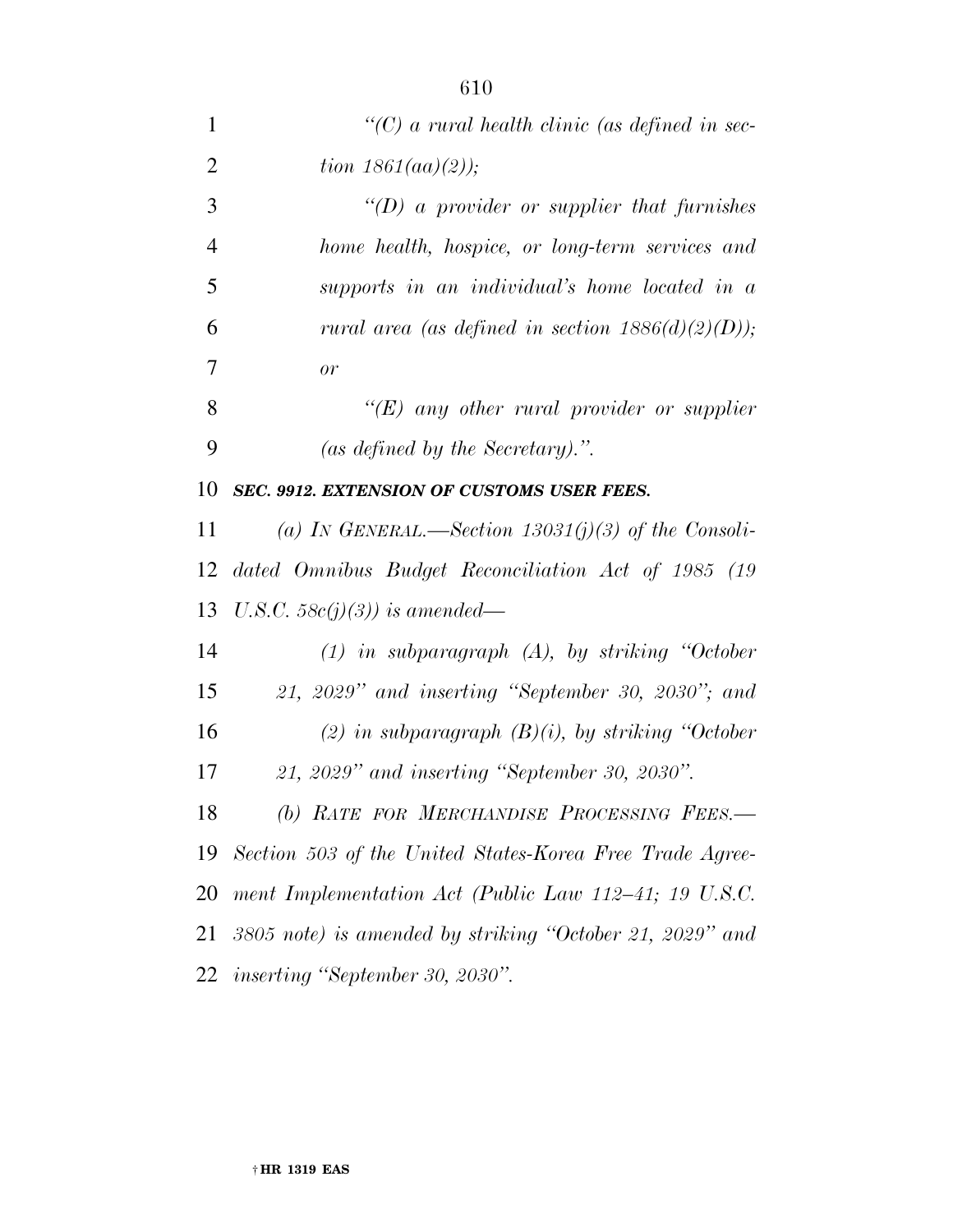# *TITLE X—COMMITTEE ON FOREIGN RELATIONS*

#### *SEC. 10001. DEPARTMENT OF STATE OPERATIONS.*

 *In addition to amounts otherwise available, there is authorized and appropriated to the Secretary of State for fiscal year 2021, out of any money in the Treasury not otherwise appropriated, \$204,000,000, to remain available until September 30, 2022, for necessary expenses of the De- partment of State to carry out the authorities, functions, duties, and responsibilities in the conduct of the foreign af- fairs of the United States, to prevent, prepare for, and re- spond to coronavirus domestically or internationally, which shall include maintaining Department of State operations. SEC. 10002. UNITED STATES AGENCY FOR INTERNATIONAL* 

### *DEVELOPMENT OPERATIONS.*

 *In addition to amounts otherwise available, there is authorized and appropriated to the Administrator of the United States Agency for International Development for fis- cal year 2021, out of any money in the Treasury not other- wise appropriated, \$41,000,000, to remain available until September 30, 2022, to carry out the provisions of section 667 of the Foreign Assistance Act of 1961 (22 U.S.C. 2427) for necessary expenses of the United States Agency for Inter- national Development to prevent, prepare for, and respond to coronavirus domestically or internationally, and for*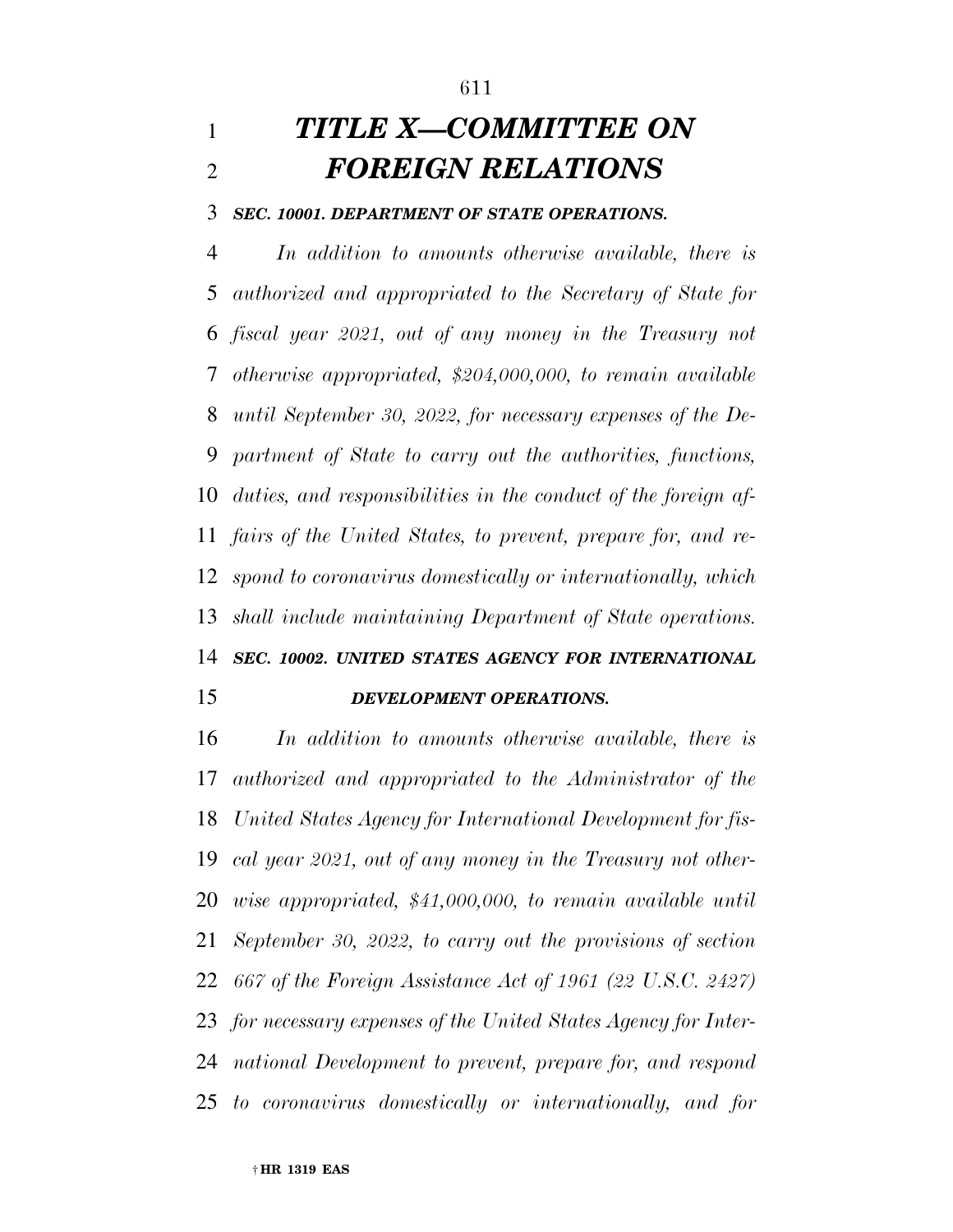*other operations and maintenance requirements related to coronavirus.* 

### *SEC. 10003. GLOBAL RESPONSE.*

 *(a) IN GENERAL.—In addition to amounts otherwise available, there is authorized and appropriated to the Sec- retary of State for fiscal year 2021, out of any money in the Treasury not otherwise appropriated, \$8,675,000,000, to remain available until September 30, 2022, for necessary expenses to carry out the provisions of section 531 of chap- ter 4 of part II of the Foreign Assistance Act of 1961 (22 U.S.C. 2346) as health programs to prevent, prepare for, and respond to coronavirus, which shall include recovery from the impacts of such virus and shall be allocated as follows—* 

 *(1) \$905,000,000 to be made available to the United States Agency for International Development for global health activities to prevent, prepare for, and respond to coronavirus, which shall include a contribution to a multilateral vaccine development partnership to support epidemic preparedness;* 

 *(2) \$3,750,000,000 to be made available to the Department of State to support programs for the pre- vention, treatment, and control of HIV/AIDS in order to prevent, prepare for, and respond to coronavirus, including to mitigate the impact on such programs*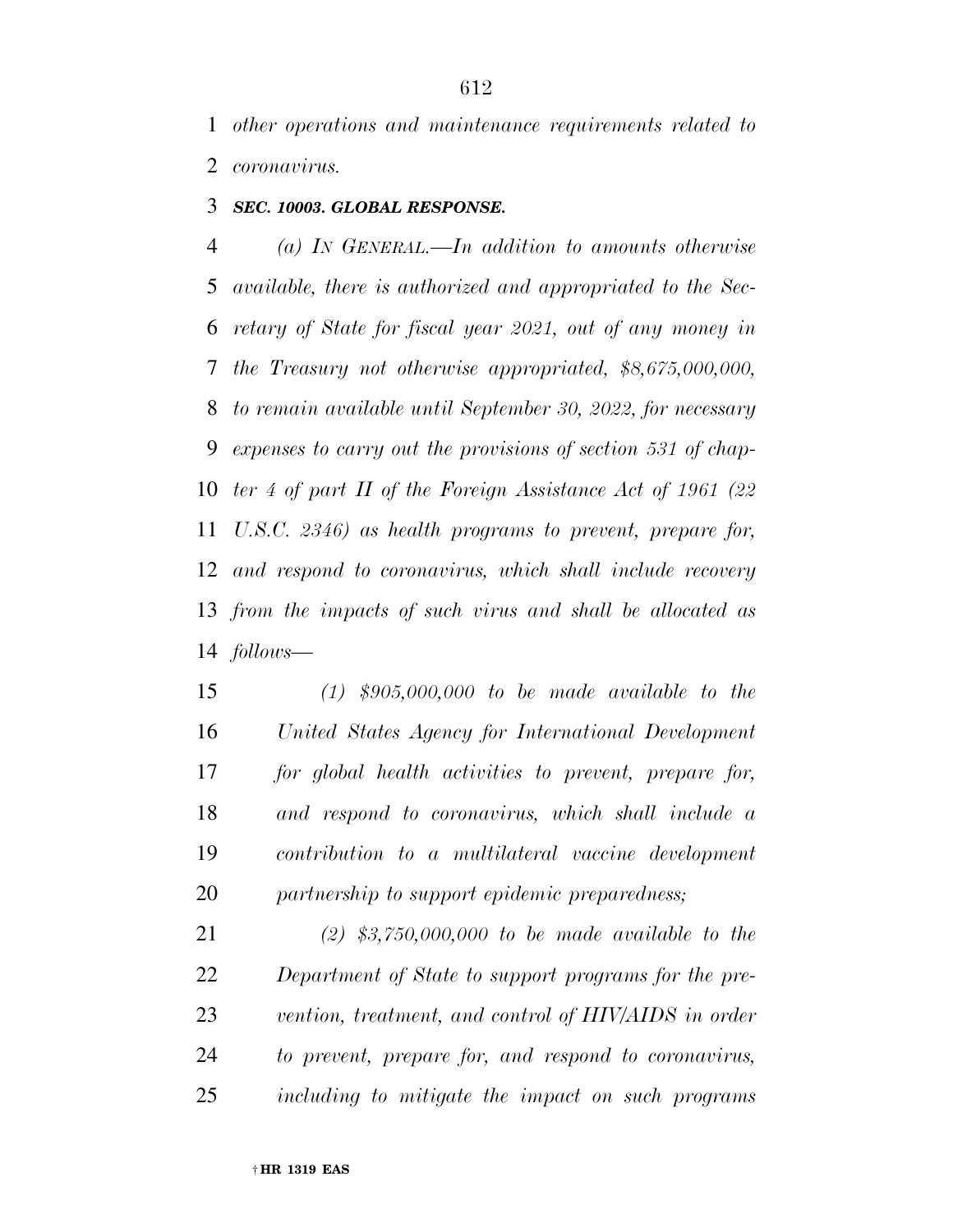*from coronavirus and support recovery from the im-*

 *pacts of the coronavirus, of which not less than \$3,500,000,000 shall be for a United States contribu- tion to the Global Fund to Fight AIDS, Tuberculosis and Malaria; (3) \$3,090,000,000 to be made available to the United States Agency for International Development to prevent, prepare for, and respond to coronavirus, which shall include support for international disaster relief, rehabilitation, and reconstruction, for health activities, and to meet emergency food security needs; and (4) \$930,000,000 to be made available to prevent, prepare for, and respond to coronavirus, which shall include activities to address economic and stabiliza- tion requirements resulting from such virus. (b) WAIVER OF LIMITATION.—Any contribution to the Global Fund to Fight AIDS, Tuberculosis and Malaria made pursuant to subsection (a)(2) shall be made available notwithstanding section 202(d)(4)(A)(i) of the United States Leadership Against HIV/AIDS, Tuberculosis, and Malaria Act of 2003 (22 U.S.C. 7622(d)(4)(A)(i)), and such contribution shall not be considered a contribution for the purpose of applying such section 202(d)(4)(A)(i).*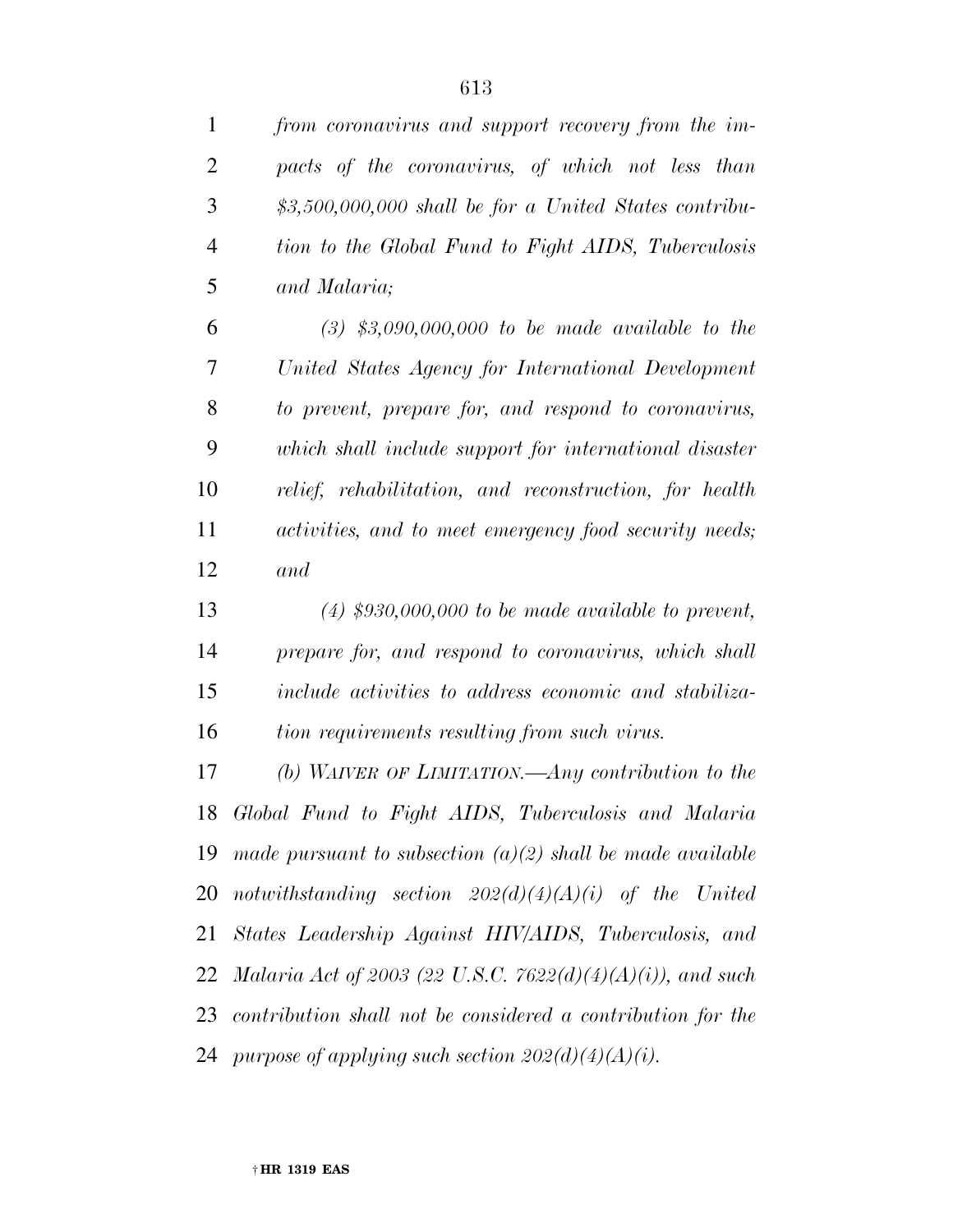*SEC. 10004. HUMANITARIAN RESPONSE.* 

 *(a) IN GENERAL.—In addition to amounts otherwise available, there is authorized and appropriated to the Sec- retary of State for fiscal year 2021, out of any money in the Treasury not otherwise appropriated, \$500,000,000, to remain available until September 30, 2022, to carry out the provisions of section 2(a) and (b) of the Migration and Refugee Assistance Act of 1962 (22 U.S.C. 2601(a) and (b)) to prevent, prepare for, and respond to coronavirus.* 

 *(b) USE OF FUNDS.—Funds appropriated pursuant to this section shall not be made available for the costs of reset-tling refugees in the United States.* 

### *SEC. 10005. MULTILATERAL ASSISTANCE.*

 *In addition to amounts otherwise available, there is authorized and appropriated to the Secretary of State for fiscal year 2021, out of any money in the Treasury not otherwise appropriated, \$580,000,000, to remain available until September 30, 2022, to carry out the provisions of section 301(a) of the Foreign Assistance Act of 1961 (22 U.S.C. 2221(a)) to prevent, prepare for, and respond to coronavirus, which shall include support for the priorities and objectives of the United Nations Global Humanitarian Response Plan COVID–19 through voluntary contributions to international organizations and programs administered by such organizations.*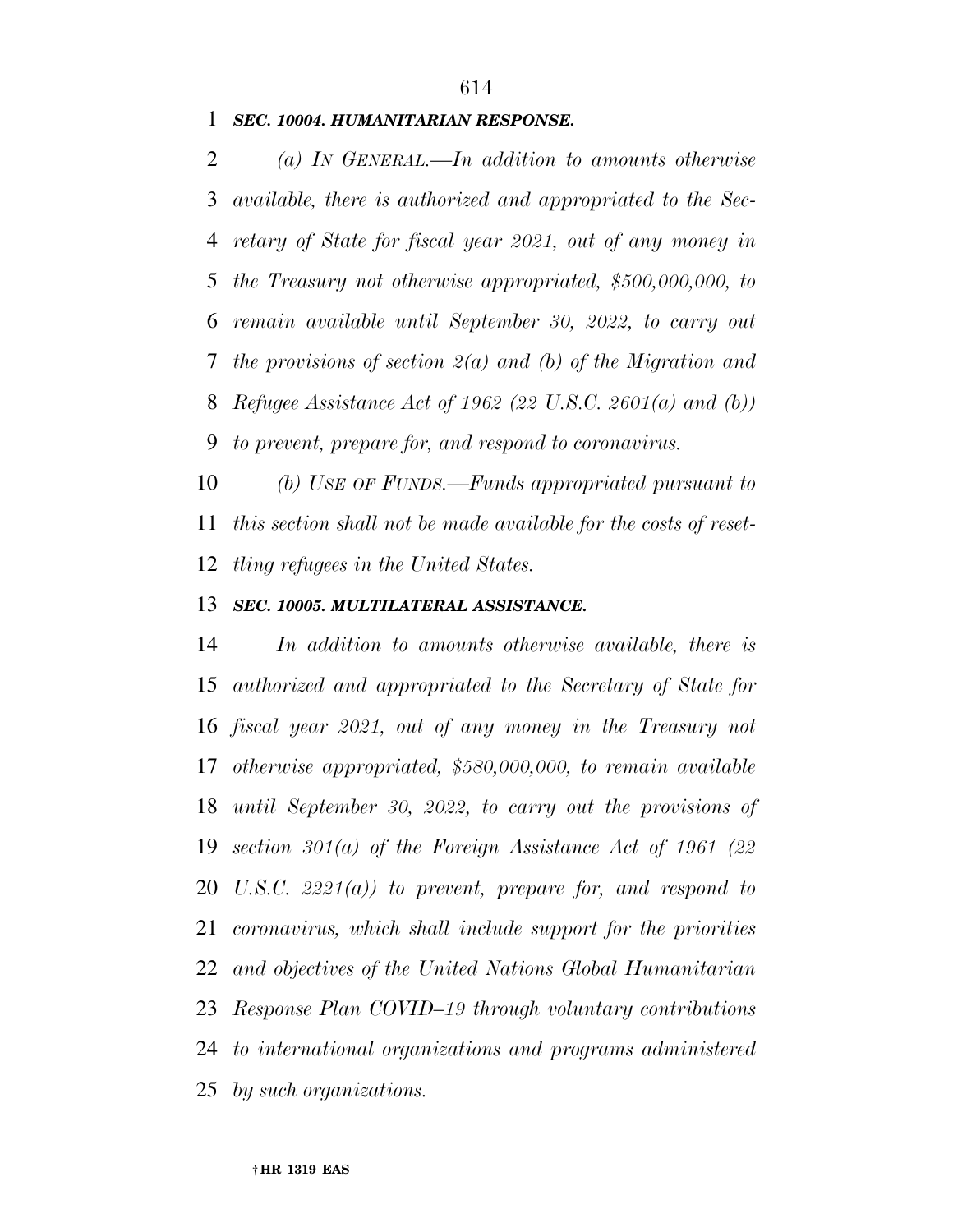# *TITLE XI—COMMITTEE ON INDIAN AFFAIRS*

#### *SEC. 11001. INDIAN HEALTH SERVICE.*

 *(a) In addition to amounts otherwise available, there is appropriated to the Secretary of Health and Human Services (in this section referred to as the ''Secretary'') for fiscal year 2021, out of any money in the Treasury not otherwise appropriated, \$6,094,000,000, to remain avail-able until expended, of which—* 

 *(1) \$5,484,000,000 shall be for carrying out the Act of August 5, 1954 (42 U.S.C. 2001 et seq.) (com- monly referred to as the Transfer Act), the Indian Self-Determination and Education Assistance Act (25 U.S.C. 5301 et seq.), the Indian Health Care Im- provement Act (25 U.S.C. 1601 et seq.), and titles II and III of the Public Health Service Act (42 U.S.C. 201 et seq. and 241 et seq.) with respect to the Indian Health Service, of which—* 

 *(A) \$2,000,000,000 shall be for lost reim- bursements, in accordance with section 207 of the Indian Health Care Improvement Act (25 U.S.C. 1621f);* 

 *(B) \$500,000,000 shall be for the provision of additional health care services, services pro-*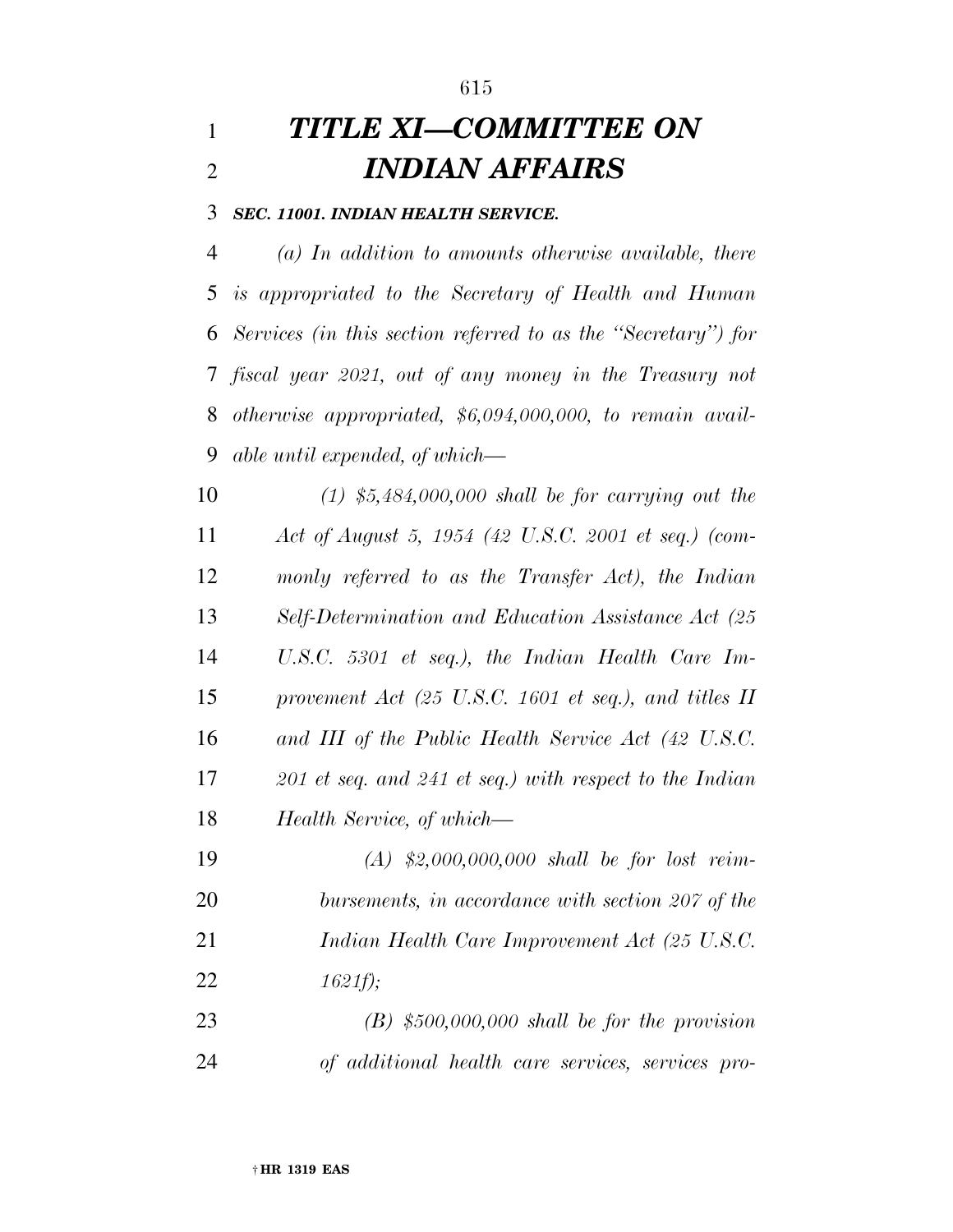| $\mathbf{1}$   | vided through the Purchased/Referred Care pro-     |
|----------------|----------------------------------------------------|
| $\overline{2}$ | gram, and other related activities;                |
| 3              | $(C)$ \$140,000,000 shall be for information       |
| $\overline{4}$ | technology, telehealth infrastructure, and the In- |
| 5              | dian Health Service electronic health records sys- |
| 6              | tem;                                               |
| 7              | $(D)$ \$84,000,000 shall be for maintaining        |
| 8              | operations of the Urban Indian health program,     |
| 9              | which shall be in addition to other amounts        |
| 10             | made available under this subsection for Urban     |
| 11             | Indian organizations (as defined in section 4 of   |
| 12             | the Indian Health Care Improvement Act (25         |
| 13             | $U.S.C. 1603)$ );                                  |
| 14             | $(E)$ \$600,000,000 shall be for necessary ex-     |
| 15             | penses to plan, prepare for, promote, distribute,  |
| 16             | administer, and track COVID-19 vaccines, for       |
| 17             | the purposes described in subparagraphs $(F)$ and  |
| 18             | $(G)$ , and for other vaccine-related activities;  |
| 19             | $(F)$ \$1,500,000,000 shall be for necessary ex-   |
| 20             | penses to detect, diagnose, trace, and monitor     |
| 21             | $COVID-19$ infections, activities necessary to     |
| 22             | mitigate the spread of COVID-19, supplies nec-     |
| 23             | essary for such activities, for the purposes de-   |
| 24             | scribed in subparagraphs $(E)$ and $(G)$ , and for |

*other related activities;*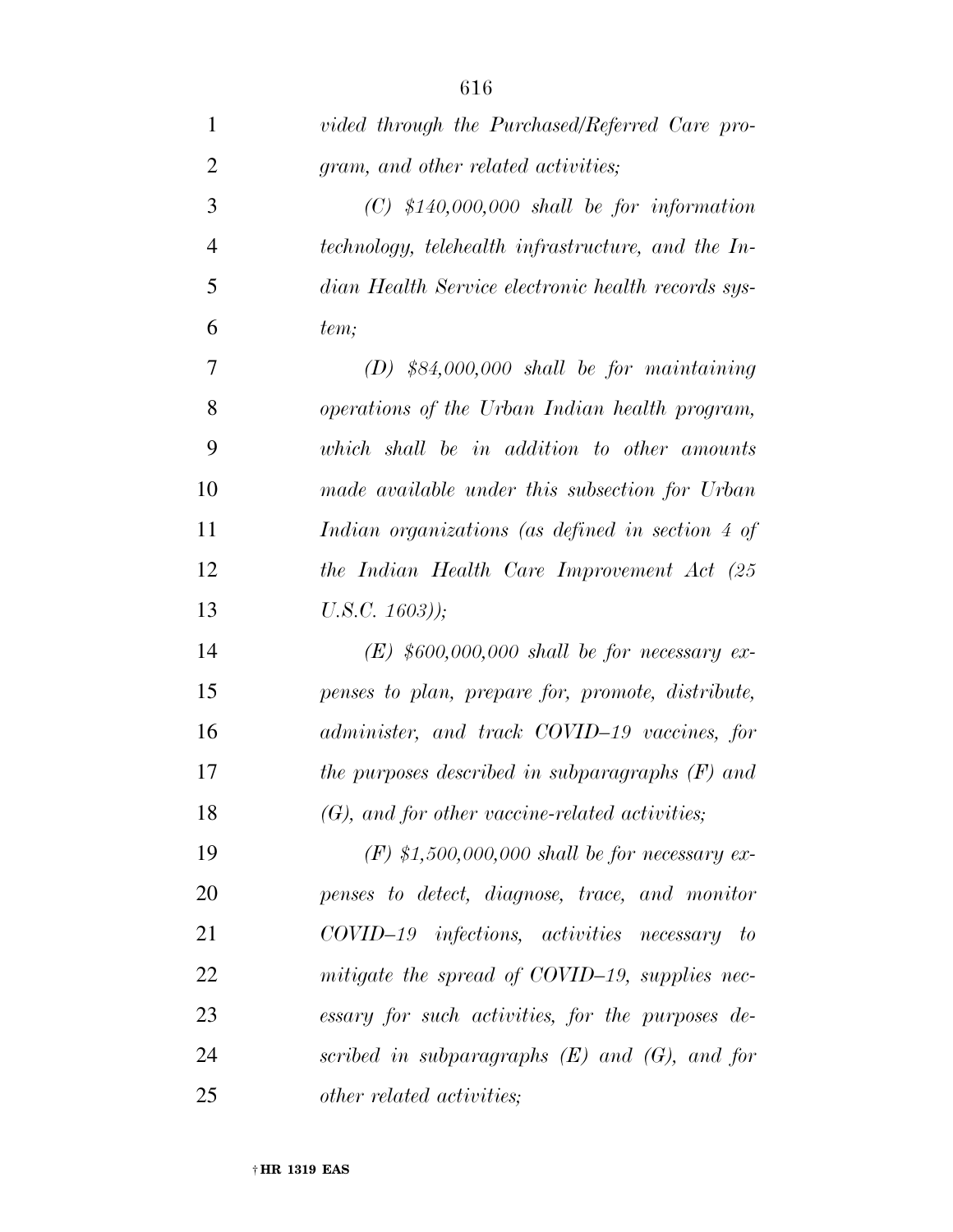| $\mathbf{1}$   | $(G)$ \$240,000,000 shall be for necessary ex-        |
|----------------|-------------------------------------------------------|
| $\overline{2}$ | penses to establish, expand, and sustain a public     |
| 3              | health workforce to prevent, prepare for, and re-     |
| $\overline{4}$ | spond to COVID-19, other public health work-          |
| 5              | force-related activities, for the purposes described  |
| 6              | in subparagraphs $(E)$ and $(F)$ , and for other re-  |
| 7              | lated activities; and                                 |
| 8              | (H) $$420,000,000$ shall be for necessary ex-         |
| 9              | penses related to mental health and substance use     |
| 10             | prevention and treatment services, for the pur-       |
| 11             | poses described in subparagraph $(C)$ and para-       |
| 12             | $graph (2)$ as related to mental health and sub-      |
| 13             | stance use prevention and treatment services,         |
| 14             | and for other related activities;                     |
| 15             | $(2)$ \$600,000,000 shall be for the lease, purchase, |
| 16             | construction, alteration, renovation, or equipping of |
| 17             | health facilities to respond to COVID-19, and for     |
| 18             | maintenance and improvement projects necessary to     |
| 19             | respond to COVID-19 under section 7 of the Act of     |
| 20             | August 5, 1954 (42 U.S.C. 2004a), the Indian Self-    |
| 21             | Determination and Education Assistance Act (25        |
| 22             | U.S.C. 5301 et seq.), the Indian Health Care Im-      |
| 23             | provement Act (25 U.S.C. 1601 et seq.), and titles II |
| 24             | and III of the Public Health Service Act (42 U.S.C.   |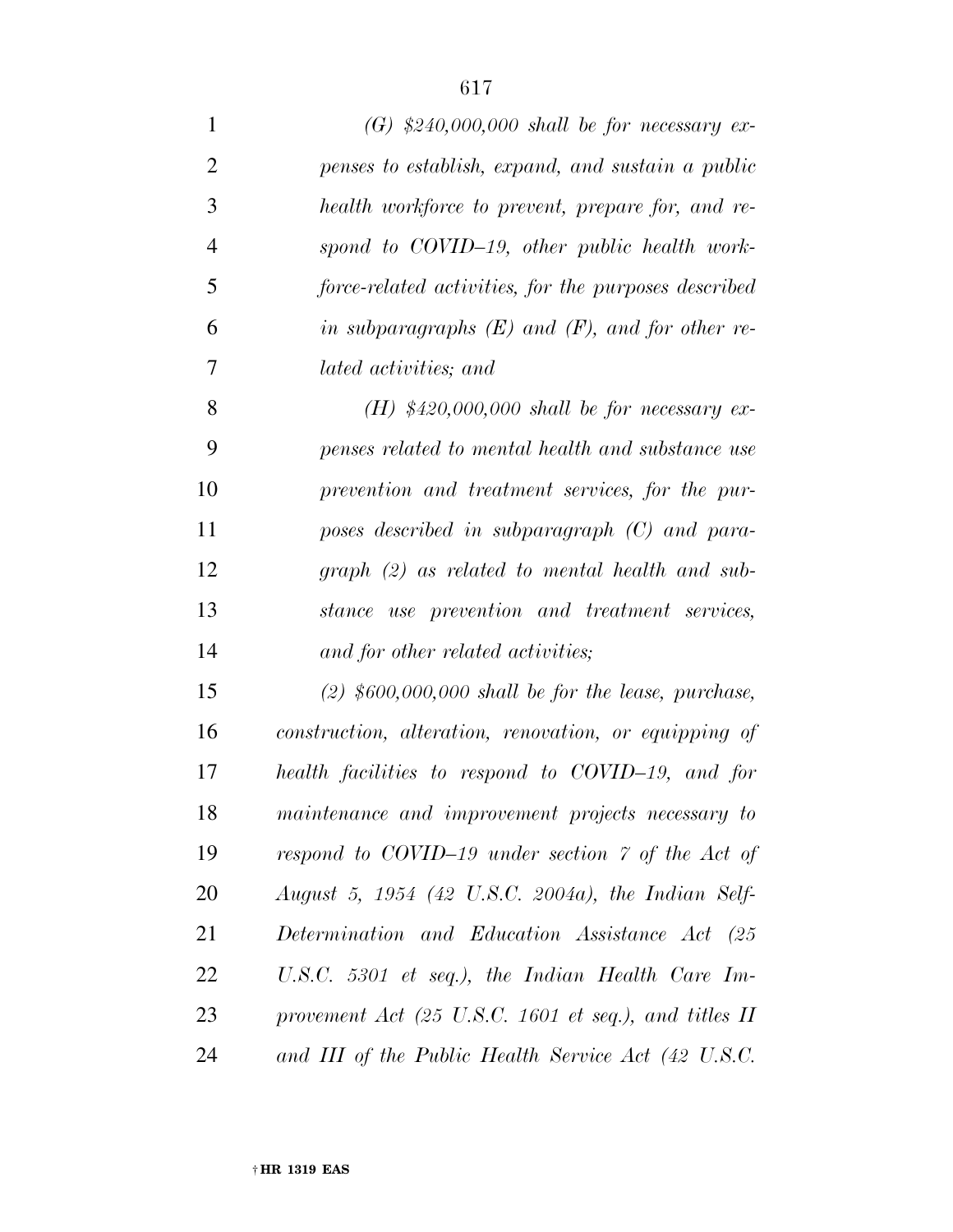|                | $(3)$ \$10,000,000 shall be for carrying out section |
|----------------|------------------------------------------------------|
| $\overline{4}$ | 7 of the Act of August 5, 1954 (42 U.S.C. 2004a) for |
| 5              | expenses relating to potable water delivery.         |

 *(b) Funds appropriated by subsection (a) shall be made available to restore amounts, either directly or through reimbursement, for obligations for the purposes specified in this section that were incurred to prevent, pre- pare for, and respond to COVID–19 during the period be- ginning on the date on which the public health emergency was declared by the Secretary on January 31, 2020, pursu- ant to section 319 of the Public Health Service Act (42 U.S.C. 247d) with respect to COVID–19 and ending on the date of the enactment of this Act.* 

 *(c) Funds made available under subsection (a) to Tribes and Tribal organizations under the Indian Self-De- termination and Education Assistance Act (25 U.S.C. 5301 et seq.) shall be available on a one-time basis. Such non- recurring funds shall not be part of the amount required by section 106 of the Indian Self-Determination and Edu- cation Assistance Act (25 U.S.C. 5325), and such funds shall only be used for the purposes identified in this section.*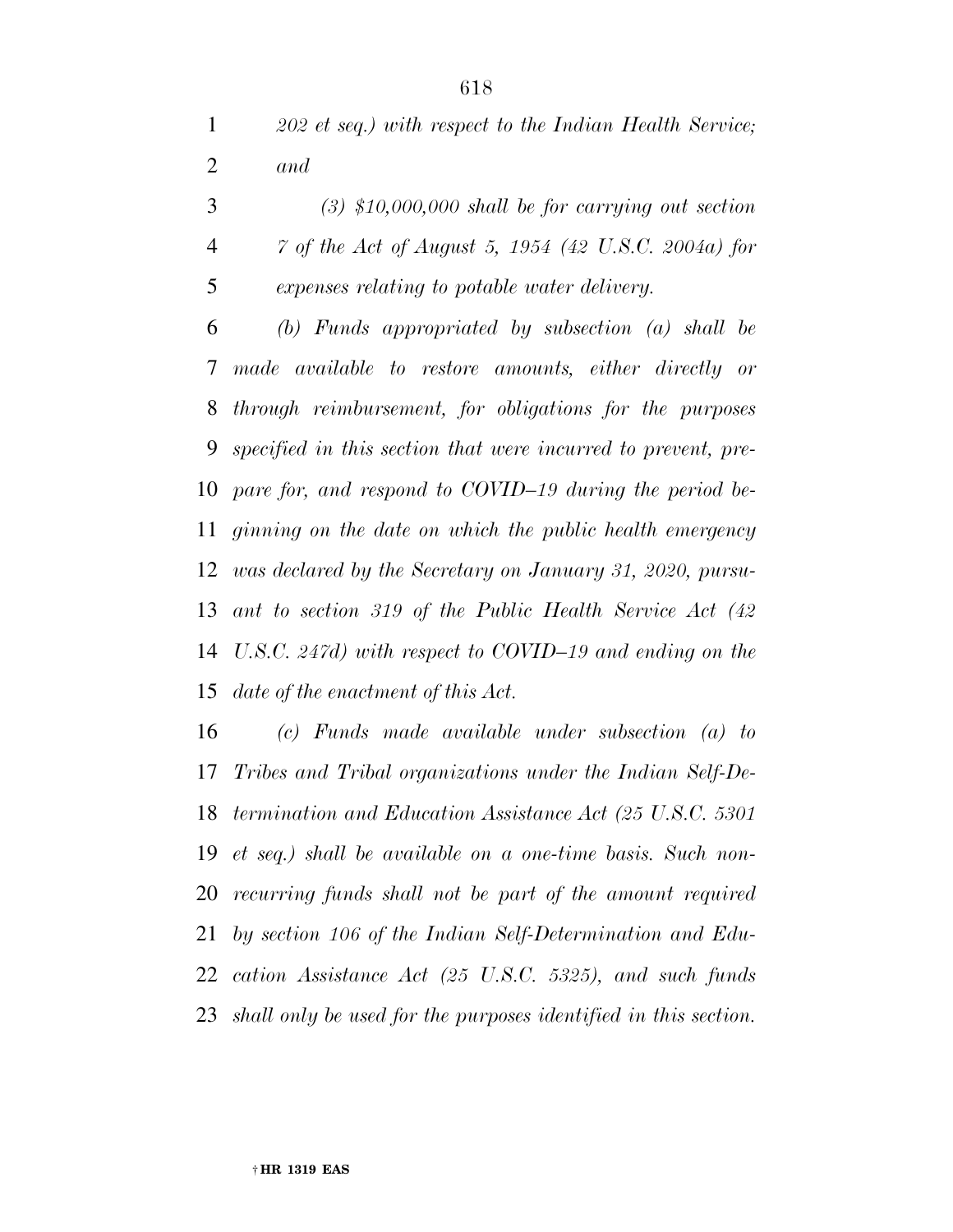## *SEC. 11002. BUREAU OF INDIAN AFFAIRS.*

| $\overline{2}$ | (a) IN GENERAL.—In addition to amounts otherwise               |
|----------------|----------------------------------------------------------------|
| 3              | made available, there is appropriated for fiscal year 2021,    |
| 4              | out of any money in the Treasury not otherwise appro-          |
| 5              | priated, \$900,000,000 to remain available until expended,     |
| 6              | pursuant to the Snyder Act (25 U.S.C. 13), of which—           |
| 7              | $(1)$ \$100,000,000 shall be for Tribal housing im-            |
| 8              | provement;                                                     |
| 9              | $(2)$ \$772,500,000 shall be for Tribal government             |
| 10             | services, public safety and justice, social services,          |
| 11             | child welfare assistance, and for other related ex-            |
| 12             | penses;                                                        |
| 13             | $(3)$ \$7,500,000 shall be for related Federal ad-             |
| 14             | ministrative costs and oversight; and                          |
| 15             | $(4)$ \$20,000,000 shall be to provide and deliver             |
| 16             | potable water.                                                 |
| 17             | (b) EXCLUSIONS FROM CALCULATION.—Funds appro-                  |
| 18             | priated under subsection $(a)$ shall be excluded from the cal- |
| 19             | culation of funds received by those Tribal governments that    |
|                | 20 participate in the "Small and Needy" program.               |
| 21             | (c) ONE-TIME BASIS FUNDS.—Funds made available                 |
| 22             | under subsection $(a)$ to Tribes and Tribal organizations      |
| 23             | under the Indian Self-Determination and Education Assist-      |
| 24             | ance $Act$ (25 U.S.C. 5301 et seq.) shall be available on a    |
| 25             | one-time basis. Such non-recurring funds shall not be part     |
|                | 26 of the amount required by section 106 of the Indian Self-   |
|                | † HR 1319 EAS                                                  |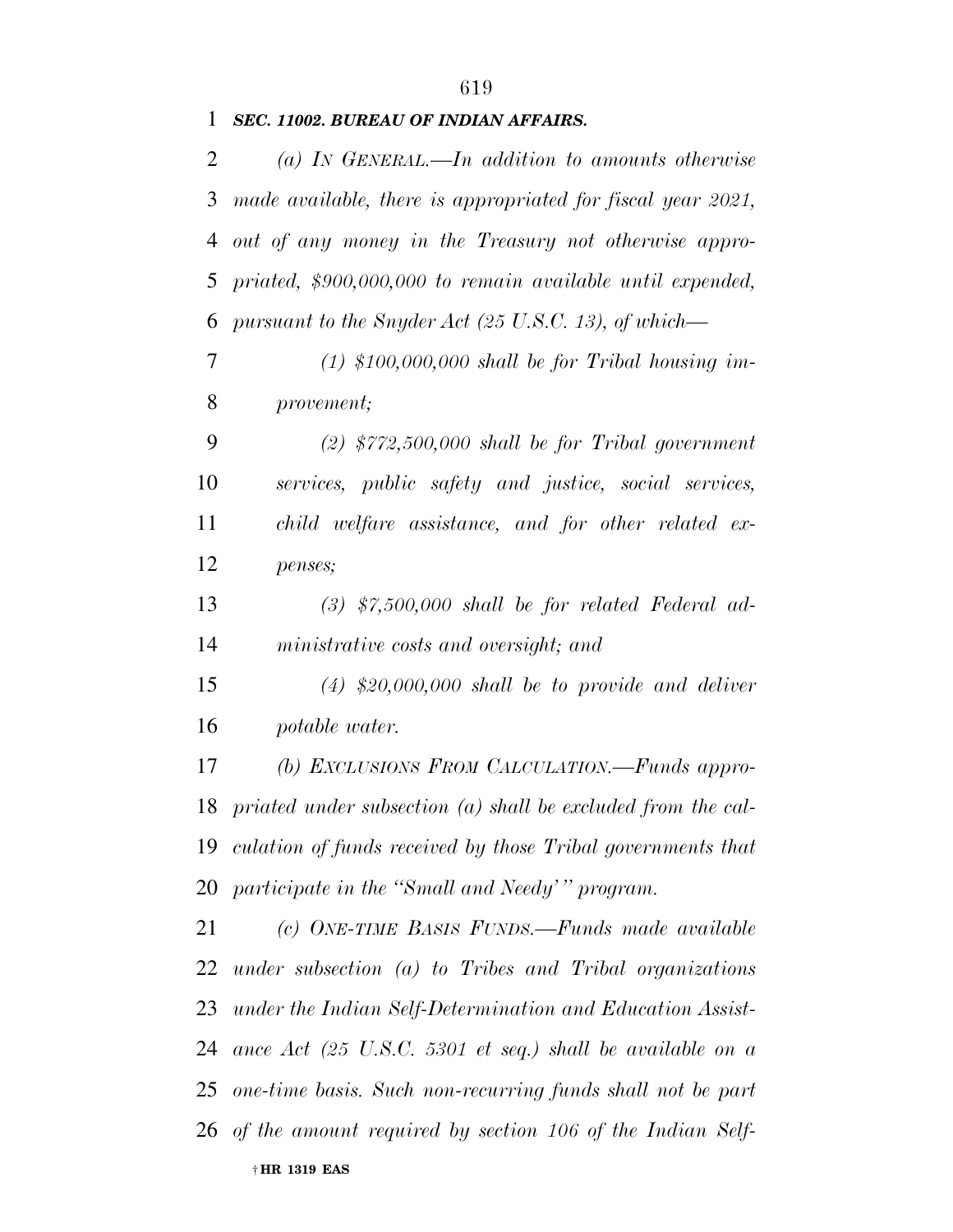*Determination and Education Assistance Act (25 U.S.C. 5325), and such funds shall only be used for the purposes identified in this section.* 

#### *SEC. 11003. HOUSING ASSISTANCE AND SUPPORTIVE SERV-*

# *ICES PROGRAMS FOR NATIVE AMERICANS.*

 *(a) APPROPRIATION.—In addition to amounts other- wise available, there is appropriated to the Secretary of Housing and Urban Development (in this section referred to as the ''Secretary'') for fiscal year 2021, out of any money in the Treasury not otherwise appropriated, \$750,000,000, to remain available until September 30, 2025, to prevent, prepare for, and respond to coronavirus, for activities and assistance authorized under title I of the Native American Housing Assistance and Self-Determina- tion Act of 1996 (NAHASDA) (25 U.S.C. 4111 et seq.), under title VIII of NAHASDA (25 U.S.C. 4221 et seq.), and under section 106(a)(1) of the Housing and Commu- nity Development Act of 1974 with respect to Indian tribes (42 U.S.C. 5306(a)(1)), which shall be made available as follows:* 

 *(1) HOUSING BLOCK GRANTS.—\$455,000,000 shall be available for the Native American Housing Block Grants and Native Hawaiian Housing Block Grant programs, as authorized under titles I and*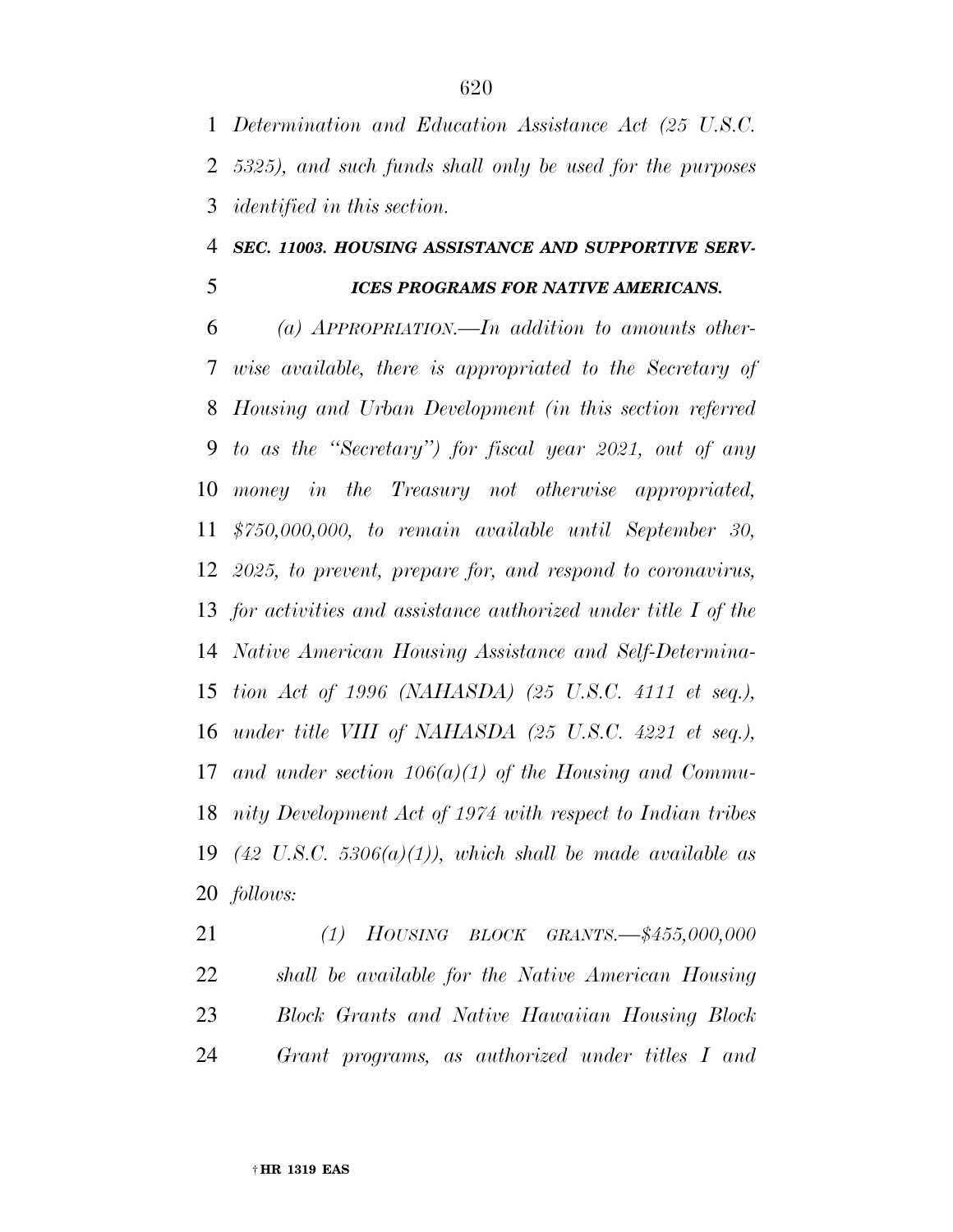*VIII of NAHASDA, subject to the following terms and conditions:* 

| 3              | $(A)$ FORMULA.—Of the amounts made                 |
|----------------|----------------------------------------------------|
| $\overline{4}$ | available under this paragraph, \$450,000,000      |
| 5              | shall be for grants under title I of NAHASDA       |
| 6              | and shall be distributed according to the same     |
| 7              | funding formula used in fiscal year 2021.          |
| 8              | $(B)$ NATIVE HAWAIIANS. $-0f$ the amounts          |
| 9              | made available under this paragraph, \$5,000,000   |
| 10             | shall be for grants under title VIII of            |
| 11             | NAHASDA.                                           |
| 12             | (C) Use.—Amounts made available under              |
| 13             | this paragraph shall be used by recipients to pre- |
| 14             | vent, prepare for, and respond to coronavirus,     |
| 15             | including to maintain normal operations and        |
| 16             | fund eligible affordable housing activities under  |
| 17             | NAHASDA during the period that the program         |
| 18             | is impacted by coronavirus. In addition,           |
| 19             | amounts made available under subparagraph          |
| 20             | $(B)$ may be used to provide rental assistance to  |
| 21             | eligible Native Hawaiian families both on and      |
| 22             | off the Hawaiian Home Lands.                       |
| 23             | TIMING OF OBLIGATIONS.- Amounts<br>(D)             |
| 24             | made available under this paragraph shall be       |

*used, as necessary, to cover or reimburse allow-*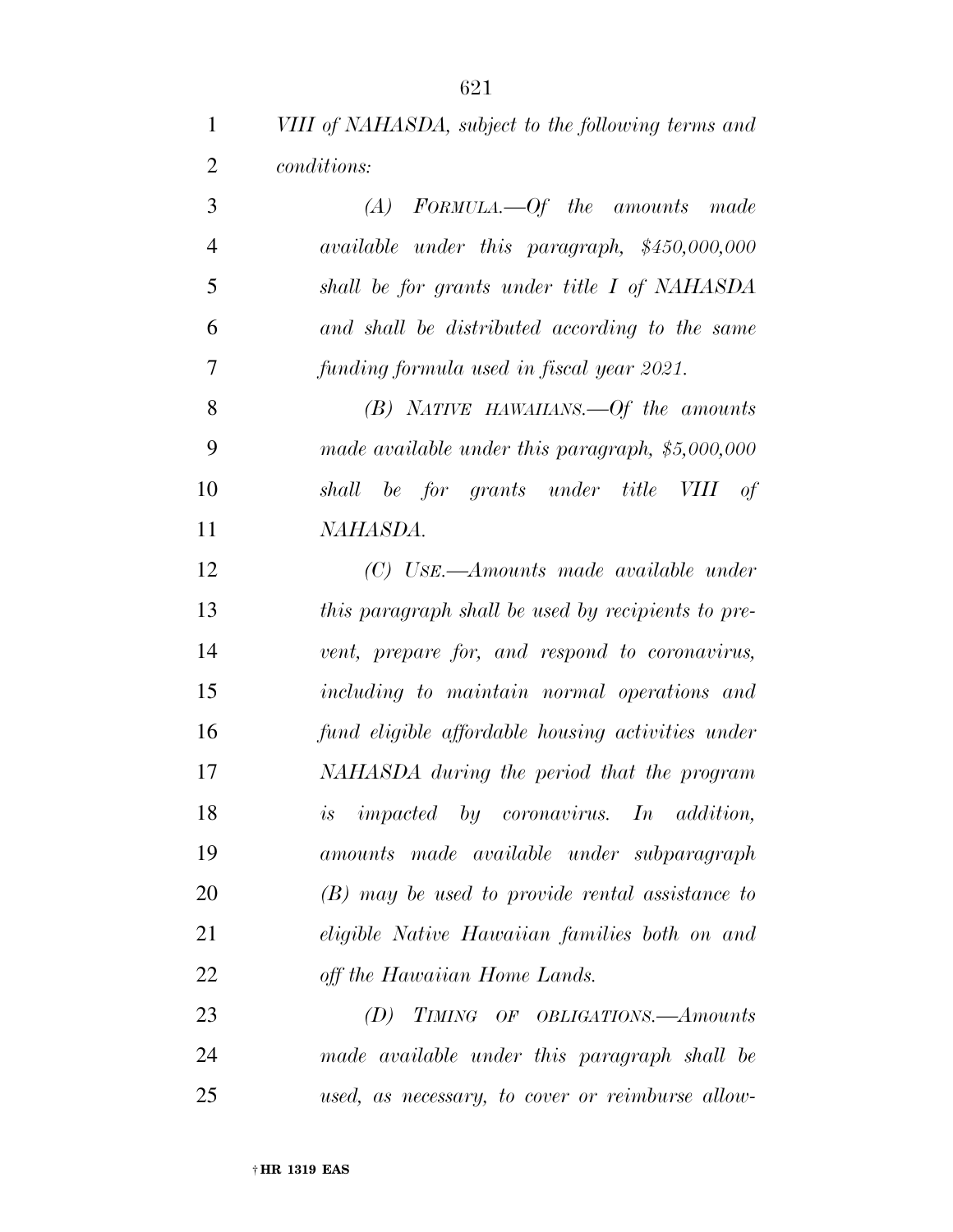*able costs to prevent, prepare for, and respond to coronavirus that are incurred by a recipient, in- cluding for costs incurred after January 21, 2020.* 

 *(E) WAIVERS OR ALTERNATIVE REQUIRE- MENTS.—The Secretary may waive or specify al- ternative requirements for any provision of NAHASDA (25 U.S.C. 4101 et seq.) or regula- tion applicable to the Native American Housing Block Grants or Native Hawaiian Housing Block Grant program other than requirements related to fair housing, nondiscrimination, labor standards, and the environment, upon a finding that the waiver or alternative requirement is necessary to expedite or facilitate the use of amounts made available under this paragraph.* 

 *(F) UNOBLIGATED AMOUNTS.—Amounts made available under this paragraph which are not accepted, are voluntarily returned, or other- wise recaptured for any reason shall be used to fund grants under paragraph (2).* 

 *(2) INDIAN COMMUNITY DEVELOPMENT BLOCK GRANTS.—\$280,000,000 shall be available for grants under title I of the Housing and Community Develop-*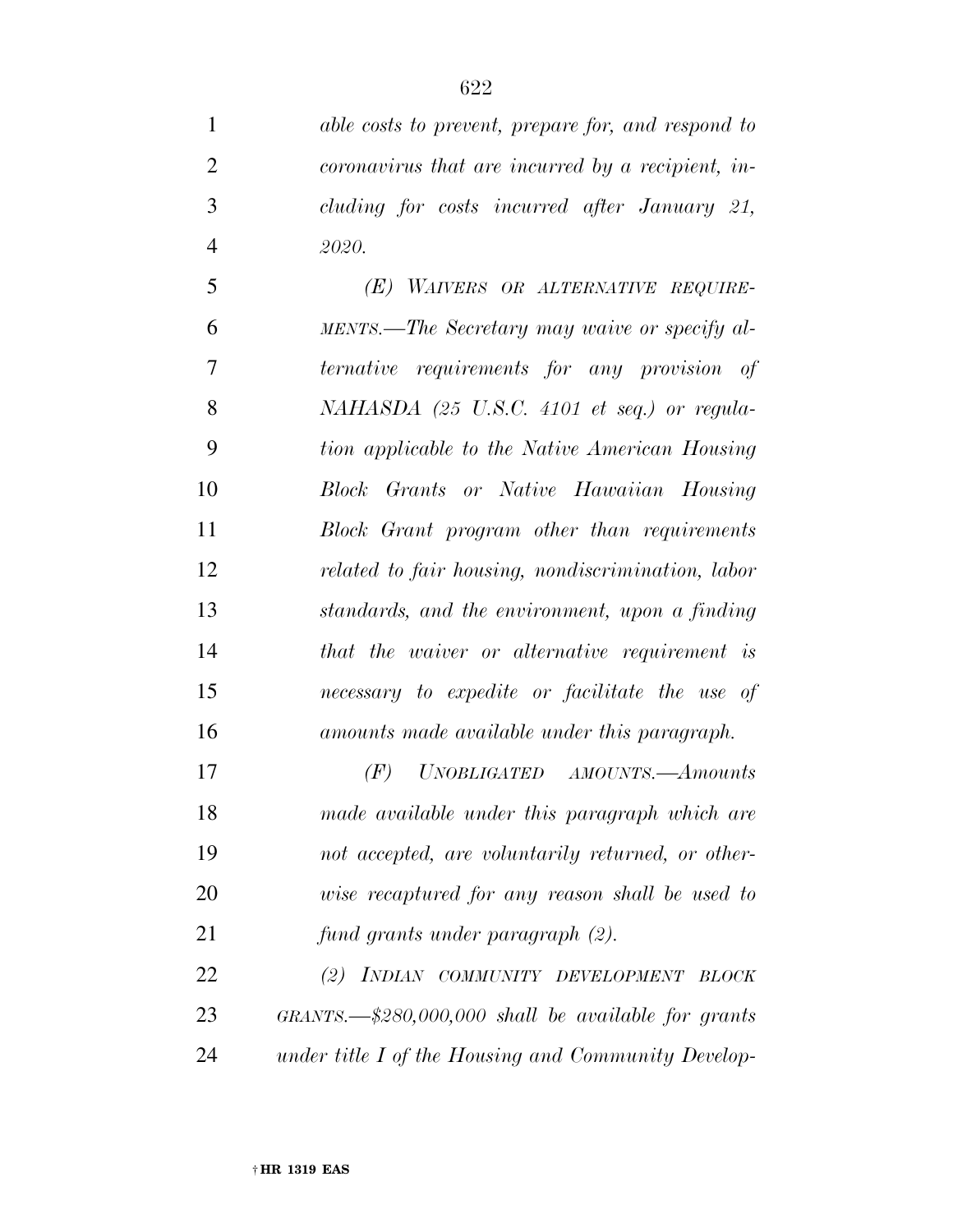| $\mathbf{1}$   | ment Act of 1974, subject to the following terms and |
|----------------|------------------------------------------------------|
| $\overline{2}$ | <i>conditions:</i>                                   |
| 3              | (A) USE.—Amounts made available under                |
| $\overline{4}$ | this paragraph shall be used for emergencies that    |
| 5              | constitute imminent threats to health and safety     |
| 6              | and are designed to prevent, prepare for, and re-    |
| 7              | spond to coronavirus.                                |
| 8              | $(B)$ PLANNING.—Not to exceed 20 percent of          |
| 9              | any grant made with funds made available             |
| 10             | under this paragraph shall be expended for plan-     |
| 11             | ning and management development and admin-           |
| 12             | <i>istration.</i>                                    |
| 13             | (C)<br>TIMING OF OBLIGATIONS.—Amounts                |
| 14             | made available under this paragraph shall be         |
| 15             | used, as necessary, to cover or reimburse allow-     |
| 16             | able costs to prevent, prepare for, and respond to   |
| 17             | coronavirus incurred by a recipient, including       |
| 18             | for costs incurred after January 21, 2020.           |
| 19             | (D) INAPPLICABILITY OF PUBLIC SERVICES               |
| 20             | $\alpha P.$ Indian tribes may use up to 100 percent  |
| 21             | of any grant from amounts made available             |
| 22             | under this paragraph for public services activi-     |
| 23             | ties to prevent, prepare for, and respond to         |
| 24             | <i>coronavirus.</i>                                  |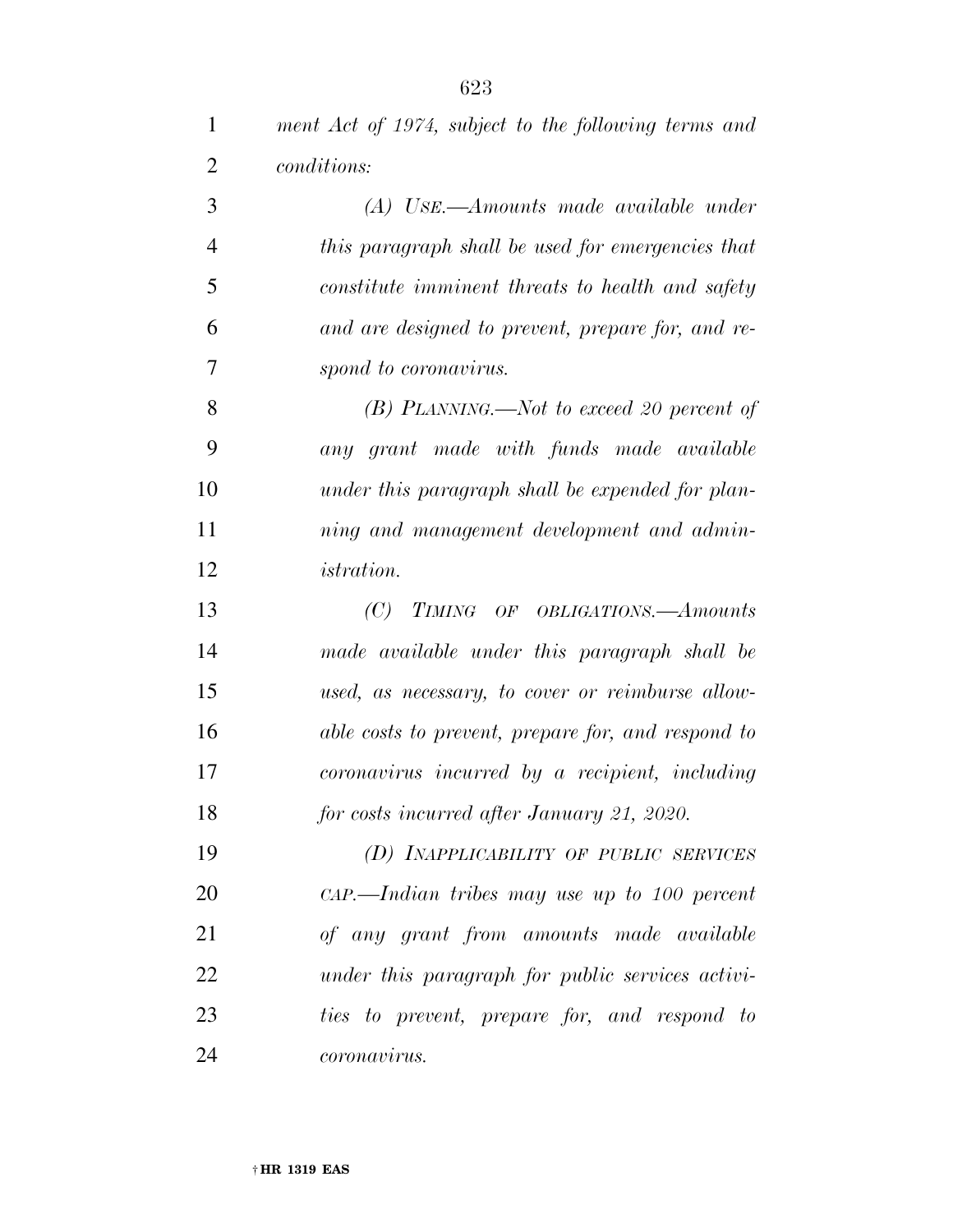| $\mathbf{1}$   | (E) WAIVERS OR ALTERNATIVE REQUIRE-                    |
|----------------|--------------------------------------------------------|
| $\overline{2}$ | MENTS.—The Secretary may waive or specify al-          |
| 3              | ternative requirements for any provision of title      |
| $\overline{4}$ | I of the Housing and Community Development             |
| 5              | Act of $1974$ (42 U.S.C. 5301 et seq.) or regula-      |
| 6              | tion applicable to the Indian Community Devel-         |
| 7              | opment Block Grant program other than require-         |
| 8              | ments related to fair housing, nondiscrimination,      |
| 9              | labor standards, and the environment, upon a           |
| 10             | finding that the waiver or alternative require-        |
| 11             | ment is necessary to expedite or facilitate the use    |
| 12             | of amounts made available under this para-             |
| 13             | graph.                                                 |
| 14             | (3) TECHNICAL ASSISTANCE. $\text{\#10,000,000}$ shall  |
| 15             | be used to make new awards or increase prior awards    |
| 16             | to existing technical assistance providers to provide  |
| 17             | an immediate increase in training and technical as-    |
| 18             | sistance to Indian tribes, Indian housing authorities, |
| 19             | tribally designated housing entities, and recipients   |
| 20             | under title VIII of NAHASDA for activities under       |
| 21             | <i>this section.</i>                                   |
| 22             | (4) OTHER COSTS.— $$5,000,000$ shall be used for       |
| 23             | the administrative costs to oversee and administer the |
| 24             | implementation of this section, and pay for associated |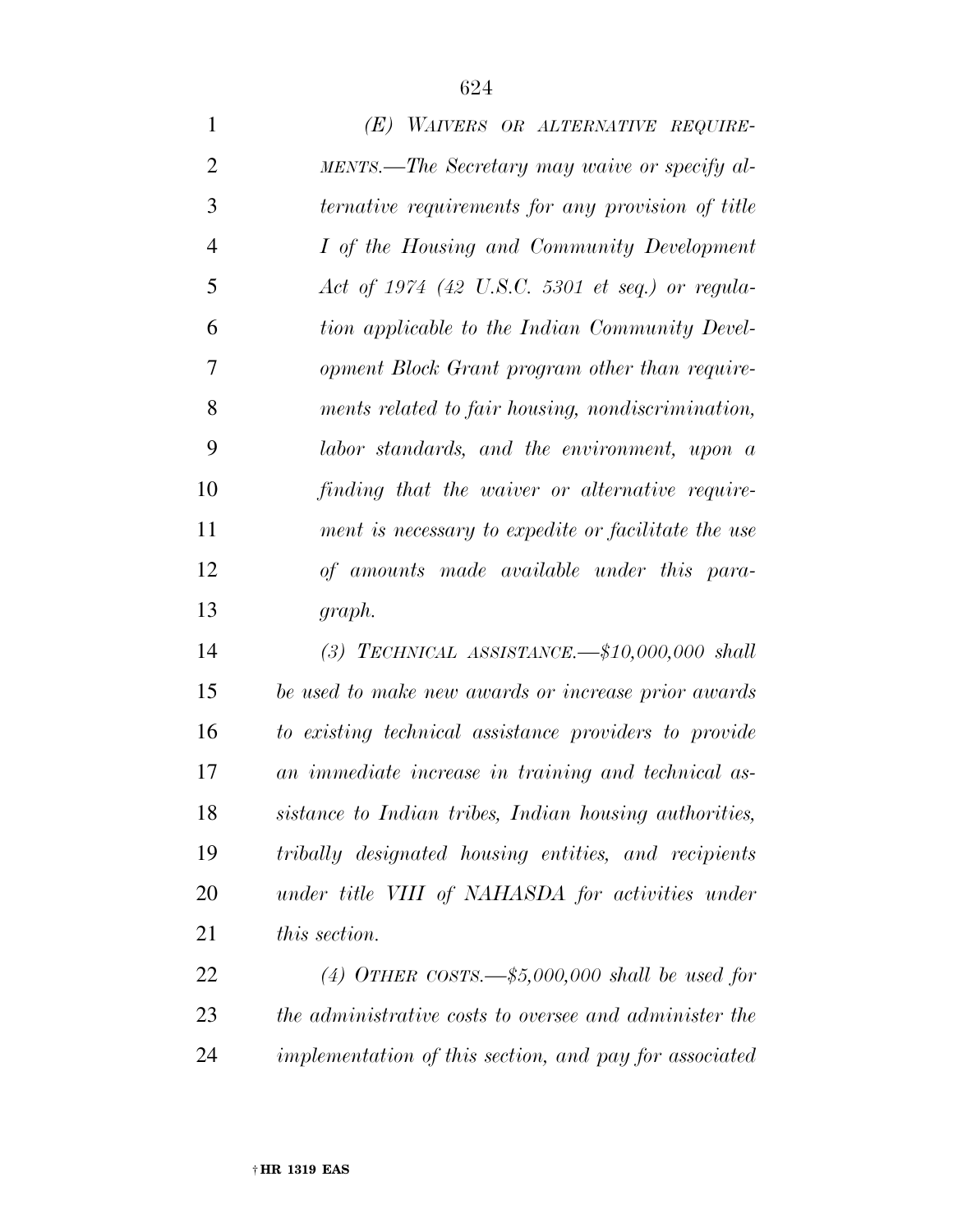*information technology, financial reporting, and other costs.* 

# *SEC. 11004. COVID–19 RESPONSE RESOURCES FOR THE PRESERVATION AND MAINTENANCE OF NA-TIVE AMERICAN LANGUAGES.*

 *(a) Section 816 of the Native American Programs Act of 1974 (42 U.S.C. 2992d) is amended by adding at the end the following:* 

 *''(f) In addition to amounts otherwise available, there is appropriated for fiscal year 2021, out of any money in the Treasury not otherwise appropriated, \$20,000,000 to re- main available until expended, to carry out section 803C(g) of this Act.''.* 

 *(b) Section 803C of the Native American Programs Act of 1974 (42 U.S.C. 2991b–3) is amended by adding at the end the following:* 

 *''(g) EMERGENCY GRANTS FOR NATIVE AMERICAN LANGUAGE PRESERVATION AND MAINTENANCE.—Not later than 180 days after the effective date of this subsection, the Secretary shall award grants to entities eligible to receive assistance under subsection (a)(1) to ensure the survival and continuing vitality of Native American languages dur- ing and after the public health emergency declared by the Secretary pursuant to section 319 of the Public Health*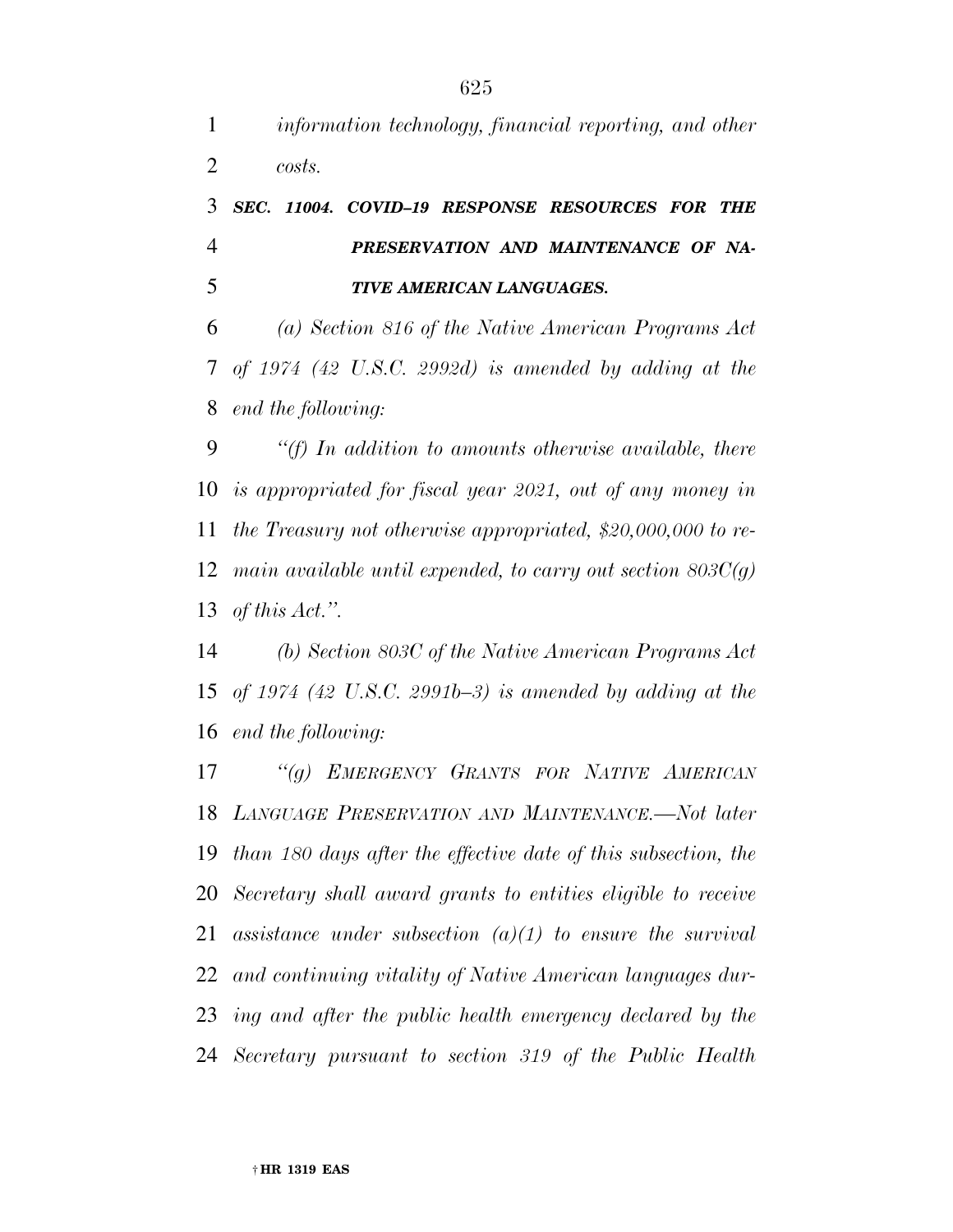### *SEC. 11005. BUREAU OF INDIAN EDUCATION.*

 *In addition to amounts otherwise available, there is appropriated to the Bureau of Indian Education for fiscal year 2021, out of any money in the Treasury not otherwise appropriated, \$850,000,000, to remain available until ex- pended, to be allocated by the Director of the Bureau of Indian Education not more than 45 calendar days after the date of enactment of this Act, for programs or activities operated or funded by the Bureau of Indian Education, for Bureau-funded schools (as defined in section 1141(3) of the Education Amendments of 1978 (25 U.S.C. 2021(3)), and for Tribal Colleges or Universities (as defined in section 316(b)(3) of the Higher Education Act of 1965 (20 U.S.C. 1059c(b)(3))).* 

# *SEC. 11006. AMERICAN INDIAN, NATIVE HAWAIIAN, AND ALASKA NATIVE EDUCATION.*

 *In addition to amounts otherwise available, there is appropriated to the Department of Education for fiscal year 2021, out of any money in the Treasury not otherwise appropriated, \$190,000,000, to remain available until ex- pended, for awards, which shall be determined by the Sec- retary of Education not more than 180 calendar days after the date of enactment of this Act, of which—*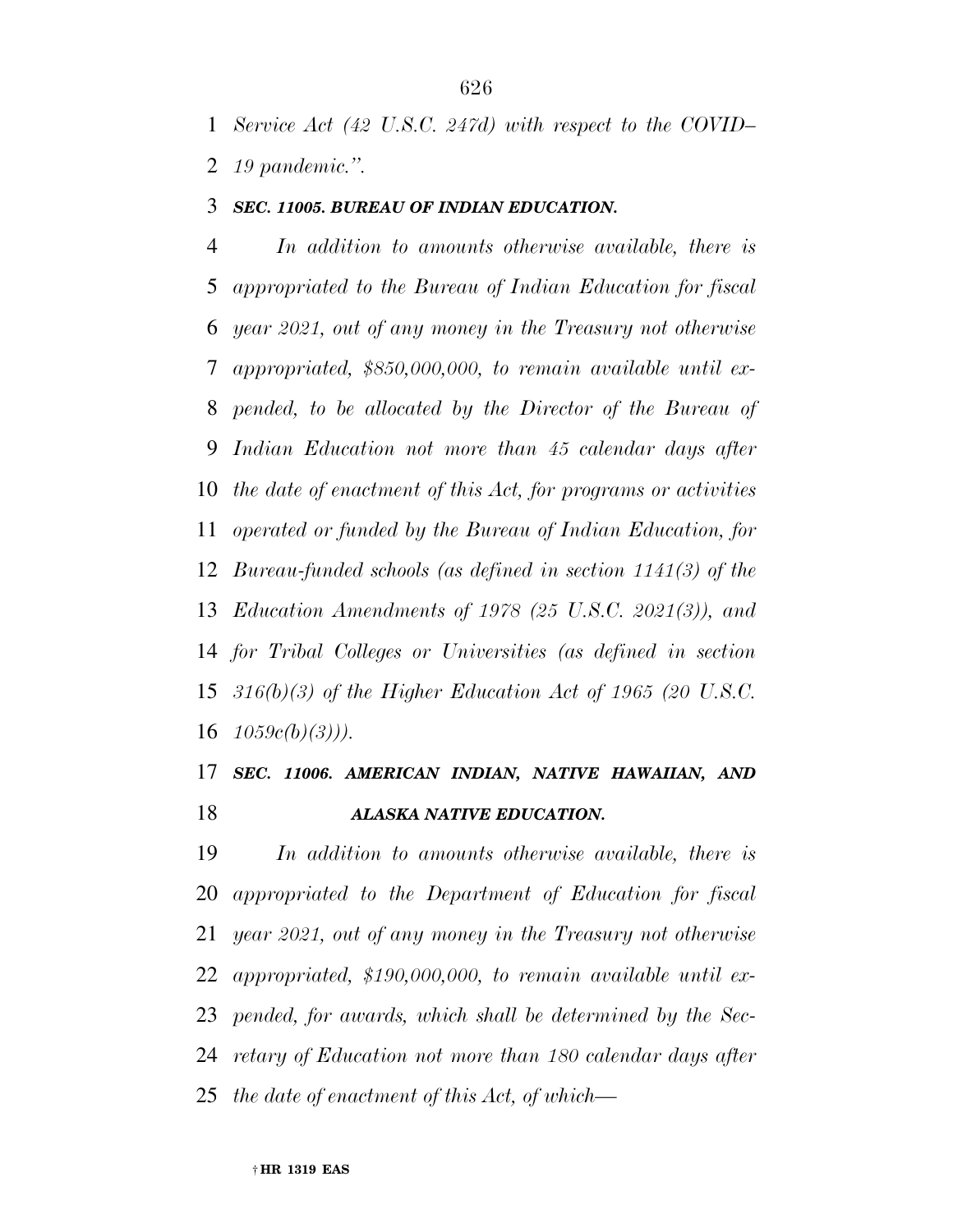| $\mathbf{1}$   | $(1)$ \$20,000,000 shall be for awards for Tribal                 |
|----------------|-------------------------------------------------------------------|
| $\overline{2}$ | education agencies for activities authorized under sec-           |
| 3              | tion $6121(c)$ of the Elementary and Secondary Edu-               |
| $\overline{4}$ | cation Act of 1965 (20 U.S.C. 7441(c));                           |
| 5              | $(2)$ \$85,000,000 shall be for awards to entities el-            |
| 6              | igible to receive grants under section $6205(a)(1)$ of the        |
| 7              | Elementary and Secondary Education Act of 1965                    |
| 8              | $(20 \text{ U.S.C. } 7515(a)(1))$ for activities authorized under |
| 9              | section $6205(a)(3)$ of the Elementary and Secondary              |
| 10             | <i>Education Act of 1965 (20 U.S.C. 7515(a)(3)); and</i>          |
| 11             | $(3)$ \$85,000,000 shall be for awards to entities el-            |
| 12             | igible to receive grants under section $6304(a)(1)$ of the        |
| 13             | Elementary and Secondary Education Act of 1965 of                 |
| 14             | 1965 (20 U.S.C. 7544 $(a)(1)$ ) for activities authorized         |
| 15             | under section $6304(a)(2-3)$ of the Elementary and                |
| 16             | Secondary Education Act of 1965 (20 U.S.C.                        |
| 17             | $7544(a)(2-3)$ and other related activities.                      |
|                |                                                                   |

Attest:

*Secretary.*